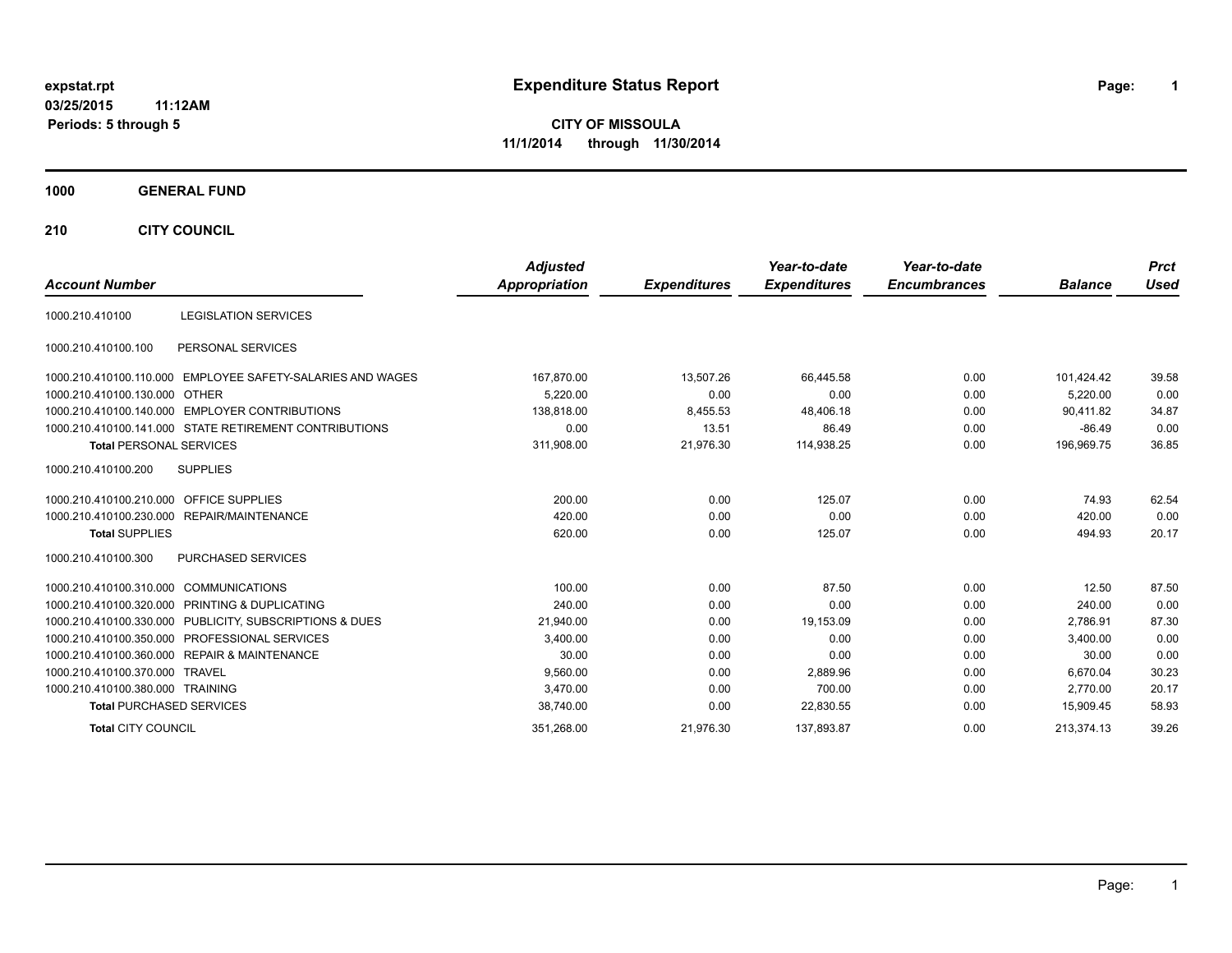**CITY OF MISSOULA 11/1/2014 through 11/30/2014**

**1000 GENERAL FUND**

**220 MAYOR**

| <b>Account Number</b>                   |                                                         | <b>Adjusted</b><br><b>Appropriation</b> | <b>Expenditures</b> | Year-to-date<br><b>Expenditures</b> | Year-to-date<br><b>Encumbrances</b> | <b>Balance</b> | <b>Prct</b><br><b>Used</b> |
|-----------------------------------------|---------------------------------------------------------|-----------------------------------------|---------------------|-------------------------------------|-------------------------------------|----------------|----------------------------|
| 1000.220.410210                         | <b>ADMINISTRATION</b>                                   |                                         |                     |                                     |                                     |                |                            |
| 1000.220.410210.100                     | PERSONAL SERVICES                                       |                                         |                     |                                     |                                     |                |                            |
|                                         | 1000.220.410210.110.000 SALARIES AND WAGES              | 292,159.00                              | 23,210.32           | 115,315.03                          | 0.00                                | 176,843.97     | 39.47                      |
|                                         | 1000.220.410210.120.000 OVERTIME/TERMINATION            | 500.00                                  | 0.00                | 0.00                                | 0.00                                | 500.00         | 0.00                       |
| 1000.220.410210.130.000 OTHER           |                                                         | 6,600.00                                | 0.00                | 0.00                                | 0.00                                | 6,600.00       | 0.00                       |
|                                         | 1000.220.410210.140.000 EMPLOYER CONTRIBUTIONS          | 90,363.00                               | 7,086.37            | 38,075.42                           | 0.00                                | 52,287.58      | 42.14                      |
|                                         | 1000.220.410210.141.000 STATE RETIREMENT CONTRIBUTIONS  | 0.00                                    | 29.04               | 187.67                              | 0.00                                | $-187.67$      | 0.00                       |
| <b>Total PERSONAL SERVICES</b>          |                                                         | 389,622.00                              | 30,325.73           | 153,578.12                          | 0.00                                | 236,043.88     | 39.42                      |
| 1000.220.410210.200                     | <b>SUPPLIES</b>                                         |                                         |                     |                                     |                                     |                |                            |
| 1000.220.410210.210.000 OFFICE SUPPLIES |                                                         | 1,004.00                                | 145.98              | 387.27                              | 0.00                                | 616.73         | 38.57                      |
|                                         | 1000.220.410210.220.000 OPERATING SUPPLIES              | 1,120.00                                | 17.00               | 167.98                              | 0.00                                | 952.02         | 15.00                      |
|                                         | 1000.220.410210.230.000 REPAIR/MAINTENANCE              | 100.00                                  | 0.00                | 0.00                                | 0.00                                | 100.00         | 0.00                       |
| 1000.220.410210.231.000 GASOLINE        |                                                         | 108.00                                  | 43.77               | 43.77                               | 0.00                                | 64.23          | 40.53                      |
| <b>Total SUPPLIES</b>                   |                                                         | 2,332.00                                | 206.75              | 599.02                              | 0.00                                | 1,732.98       | 25.69                      |
| 1000.220.410210.300                     | PURCHASED SERVICES                                      |                                         |                     |                                     |                                     |                |                            |
| 1000.220.410210.310.000 COMMUNICATIONS  |                                                         | 712.00                                  | 8.82                | 40.15                               | 0.00                                | 671.85         | 5.64                       |
|                                         | 1000.220.410210.320.000 PRINTING & DUPLICATING          | 956.00                                  | 0.00                | 33.40                               | 0.00                                | 922.60         | 3.49                       |
|                                         | 1000.220.410210.330.000 PUBLICITY, SUBSCRIPTIONS & DUES | 7,710.00                                | 0.00                | 7,392.27                            | 0.00                                | 317.73         | 95.88                      |
|                                         | 1000.220.410210.344.000 TELEPHONE SERVICE               | 4,124.00                                | 237.94              | 957.65                              | 0.00                                | 3,166.35       | 23.22                      |
|                                         | 1000.220.410210.350.000 PROFESSIONAL SERVICES           | 2,072.00                                | 0.00                | 320.00                              | 0.00                                | 1,752.00       | 15.44                      |
|                                         | 1000.220.410210.360.000 REPAIR & MAINTENANCE            | 1,305.00                                | 32.61               | 212.75                              | 0.00                                | 1,092.25       | 16.30                      |
| 1000.220.410210.370.000 TRAVEL          |                                                         | 2,008.00                                | 75.76               | 233.76                              | 0.00                                | 1,774.24       | 11.64                      |
| 1000.220.410210.380.000 TRAINING        |                                                         | 1,600.00                                | 0.00                | 100.00                              | 0.00                                | 1,500.00       | 6.25                       |
|                                         | 1000.220.410210.390.000 OTHER PURCHASED SERVICES        | 1,050.00                                | 185.35              | 328.75                              | 0.00                                | 721.25         | 31.31                      |
| <b>Total PURCHASED SERVICES</b>         |                                                         | 21,537.00                               | 540.48              | 9,618.73                            | 0.00                                | 11,918.27      | 44.66                      |
| <b>Total ADMINISTRATION</b>             |                                                         | 413,491.00                              | 31,072.96           | 163,795.87                          | 0.00                                | 249,695.13     | 39.61                      |
| 1000000110005                           | <b>DUDLIO DEL ATIONO</b>                                |                                         |                     |                                     |                                     |                |                            |

1000.220.410225 PUBLIC RELATIONS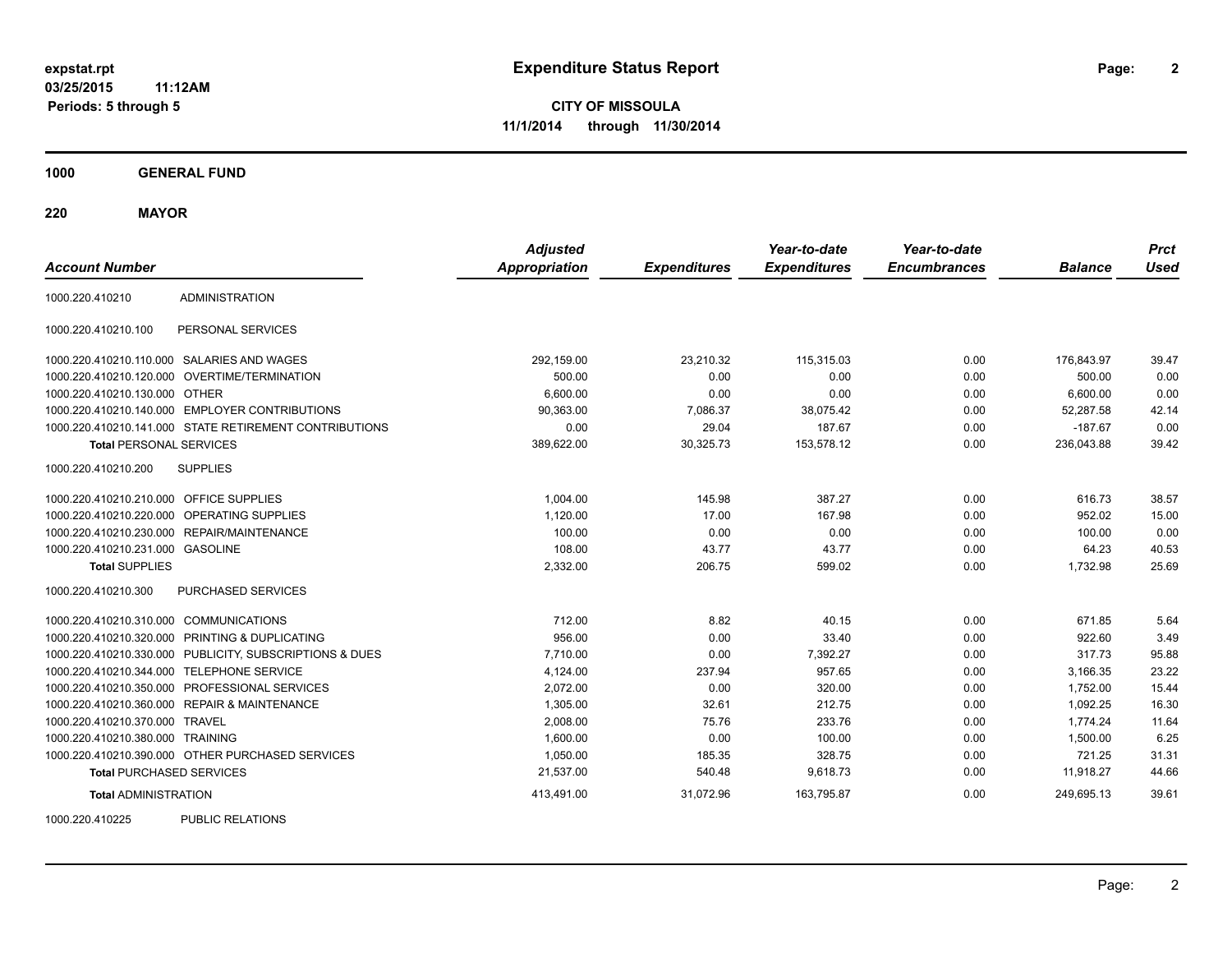**CITY OF MISSOULA 11/1/2014 through 11/30/2014**

**1000 GENERAL FUND**

**220 MAYOR**

| <b>Account Number</b>                                   | <b>Adjusted</b><br><b>Appropriation</b> | <b>Expenditures</b> | Year-to-date<br><b>Expenditures</b> | Year-to-date<br><b>Encumbrances</b> | <b>Balance</b> | <b>Prct</b><br><b>Used</b> |
|---------------------------------------------------------|-----------------------------------------|---------------------|-------------------------------------|-------------------------------------|----------------|----------------------------|
| PERSONAL SERVICES<br>1000.220.410225.100                |                                         |                     |                                     |                                     |                |                            |
| 1000.220.410225.110.000 SALARIES AND WAGES              | 5,962.00                                | 473.67              | 2,343.82                            | 0.00                                | 3,618.18       | 39.31                      |
| 1000.220.410225.140.000 EMPLOYER CONTRIBUTIONS          | 1,842.00                                | 144.60              | 775.46                              | 0.00                                | 1,066.54       | 42.10                      |
| <b>Total PERSONAL SERVICES</b>                          | 7.804.00                                | 618.27              | 3.119.28                            | 0.00                                | 4,684.72       | 39.97                      |
| <b>SUPPLIES</b><br>1000.220.410225.200                  |                                         |                     |                                     |                                     |                |                            |
| 1000.220.410225.240.000 OTHER SUPPLIES                  | 400.00                                  | 0.00                | 0.00                                | 0.00                                | 400.00         | 0.00                       |
| <b>Total SUPPLIES</b>                                   | 400.00                                  | 0.00                | 0.00                                | 0.00                                | 400.00         | 0.00                       |
| PURCHASED SERVICES<br>1000.220.410225.300               |                                         |                     |                                     |                                     |                |                            |
| 1000.220.410225.330.000 PUBLICITY, SUBSCRIPTIONS & DUES | 1,970.00                                | 0.00                | 1,805.00                            | 0.00                                | 165.00         | 91.62                      |
| 1000.220.410225.390.000 OTHER PURCHASED SERVICES        | 200.00                                  | 0.00                | 0.00                                | 0.00                                | 200.00         | 0.00                       |
| <b>Total PURCHASED SERVICES</b>                         | 2,170.00                                | 0.00                | 1,805.00                            | 0.00                                | 365.00         | 83.18                      |
| <b>Total PUBLIC RELATIONS</b>                           | 10.374.00                               | 618.27              | 4.924.28                            | 0.00                                | 5.449.72       | 47.47                      |
| <b>ADMINISTRATION</b><br>1000.220.410250                |                                         |                     |                                     |                                     |                |                            |
| PERSONAL SERVICES<br>1000.220.410250.100                |                                         |                     |                                     |                                     |                |                            |
| 1000.220.410250.110.000 SALARIES AND WAGES              | 69,954.00                               | 5,357.68            | 26,514.63                           | 0.00                                | 43,439.37      | 37.90                      |
| 1000.220.410250.140.000 EMPLOYER CONTRIBUTIONS          | 20,992.00                               | 1,662.38            | 8,957.60                            | 0.00                                | 12,034.40      | 42.67                      |
| <b>Total PERSONAL SERVICES</b>                          | 90,946.00                               | 7,020.06            | 35,472.23                           | 0.00                                | 55,473.77      | 39.00                      |
| PURCHASED SERVICES<br>1000.220.410250.300               |                                         |                     |                                     |                                     |                |                            |
| 1000.220.410250.320.000 PRINTING & DUPLICATING          | 2,100.00                                | 0.00                | 0.00                                | 0.00                                | 2,100.00       | 0.00                       |
| 1000.220.410250.344.000 TELEPHONE SERVICE               | 1,952.00                                | 117.80              | 472.53                              | 0.00                                | 1,479.47       | 24.21                      |
| 1000.220.410250.350.000 PROFESSIONAL SERVICES           | 1,235.00                                | 0.00                | 0.00                                | 0.00                                | 1,235.00       | 0.00                       |
| 1000.220.410250.380.000 TRAINING                        | 420.00                                  | 0.00                | 0.00                                | 0.00                                | 420.00         | 0.00                       |
| <b>Total PURCHASED SERVICES</b>                         | 5,707.00                                | 117.80              | 472.53                              | 0.00                                | 5,234.47       | 8.28                       |
| <b>Total ADMINISTRATION</b>                             | 96,653.00                               | 7,137.86            | 35,944.76                           | 0.00                                | 60.708.24      | 37.19                      |
| <b>Total MAYOR</b>                                      | 520,518.00                              | 38,829.09           | 204,664.91                          | 0.00                                | 315,853.09     | 39.32                      |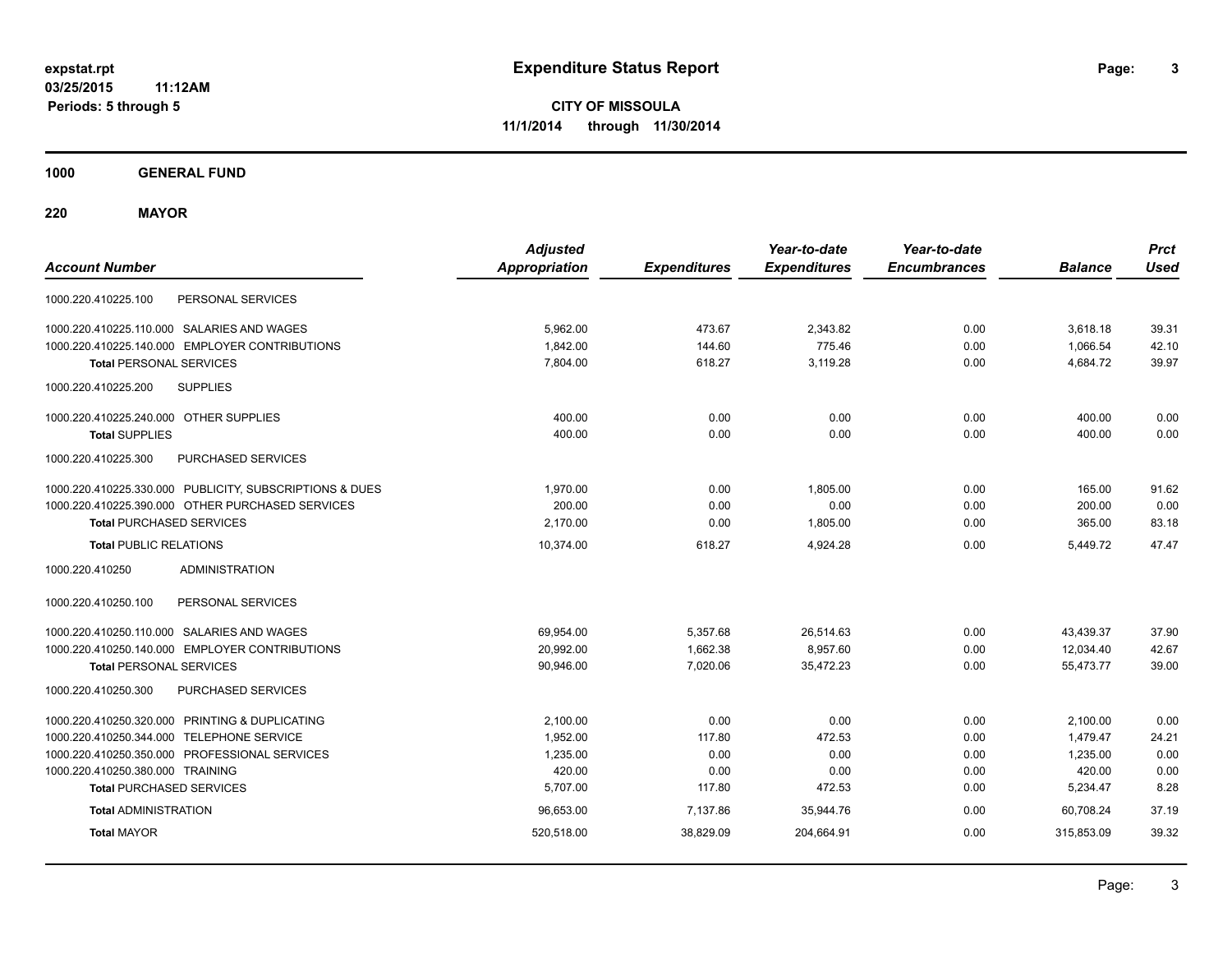**4**

**CITY OF MISSOULA 11/1/2014 through 11/30/2014**

**1000 GENERAL FUND**

| <b>Account Number</b>                                   | <b>Adjusted</b><br>Appropriation | <b>Expenditures</b> | Year-to-date<br><b>Expenditures</b> | Year-to-date<br><b>Encumbrances</b> | <b>Balance</b> | <b>Prct</b><br><b>Used</b> |
|---------------------------------------------------------|----------------------------------|---------------------|-------------------------------------|-------------------------------------|----------------|----------------------------|
| <b>ADMINISTRATION</b><br>1000.221.410810                |                                  |                     |                                     |                                     |                |                            |
| PERSONAL SERVICES<br>1000.221.410810.100                |                                  |                     |                                     |                                     |                |                            |
| 1000.221.410810.110.000 SALARIES AND WAGES              | 102,470.00                       | 4,193.10            | 20,528.88                           | 0.00                                | 81,941.12      | 20.03                      |
| 1000.221.410810.140.000 EMPLOYER CONTRIBUTIONS          | 34.869.00                        | 1,541.65            | 8,406.51                            | 0.00                                | 26.462.49      | 24.11                      |
| 1000.221.410810.141.000 STATE RETIREMENT CONTRIBUTIONS  | 0.00                             | 10.47               | 66.82                               | 0.00                                | $-66.82$       | 0.00                       |
| <b>Total PERSONAL SERVICES</b>                          | 137,339.00                       | 5,745.22            | 29,002.21                           | 0.00                                | 108,336.79     | 21.12                      |
| 1000.221.410810.200<br><b>SUPPLIES</b>                  |                                  |                     |                                     |                                     |                |                            |
| 1000.221.410810.210.000 OFFICE SUPPLIES                 | 1.000.00                         | 37.67               | 240.28                              | 0.00                                | 759.72         | 24.03                      |
| <b>Total SUPPLIES</b>                                   | 1,000.00                         | 37.67               | 240.28                              | 0.00                                | 759.72         | 24.03                      |
| 1000.221.410810.300<br>PURCHASED SERVICES               |                                  |                     |                                     |                                     |                |                            |
| 1000.221.410810.310.000 COMMUNICATIONS                  | 150.00                           | 80.25               | 192.30                              | 0.00                                | $-42.30$       | 128.20                     |
| 1000.221.410810.320.000 PRINTING & DUPLICATING          | 517.00                           | 0.00                | 82.50                               | 0.00                                | 434.50         | 15.96                      |
| 1000.221.410810.330.000 PUBLICITY, SUBSCRIPTIONS & DUES | 750.00                           | 107.00              | 1,176.90                            | 0.00                                | $-426.90$      | 156.92                     |
| 1000.221.410810.344.000 TELEPHONE SERVICE               | 45.00                            | 7.10                | 33.86                               | 0.00                                | 11.14          | 75.24                      |
| 1000.221.410810.360.000 REPAIR & MAINTENANCE            | 1,260.00                         | 293.88              | 476.13                              | 0.00                                | 783.87         | 37.79                      |
| 1000.221.410810.370.000 TRAVEL                          | 995.00                           | 0.00                | 423.13                              | 0.00                                | 571.87         | 42.53                      |
| 1000.221.410810.380.000 TRAINING                        | 225.00                           | 0.00                | 0.00                                | 0.00                                | 225.00         | 0.00                       |
| <b>Total PURCHASED SERVICES</b>                         | 3,942.00                         | 488.23              | 2,384.82                            | 0.00                                | 1,557.18       | 60.50                      |
| <b>Total ADMINISTRATION</b>                             | 142,281.00                       | 6,271.12            | 31,627.31                           | 0.00                                | 110,653.69     | 22.23                      |
| <b>TRAINING</b><br>1000.221.410820                      |                                  |                     |                                     |                                     |                |                            |
| PERSONAL SERVICES<br>1000.221.410820.100                |                                  |                     |                                     |                                     |                |                            |
| 1000.221.410820.110.000 SALARIES AND WAGES              | 6,327.00                         | 177.14              | 876.56                              | 0.00                                | 5,450.44       | 13.85                      |
| 1000.221.410820.140.000 EMPLOYER CONTRIBUTIONS          | 2,132.00                         | 67.77               | 371.85                              | 0.00                                | 1,760.15       | 17.44                      |
| <b>Total PERSONAL SERVICES</b>                          | 8,459.00                         | 244.91              | 1,248.41                            | 0.00                                | 7,210.59       | 14.76                      |
| <b>SUPPLIES</b><br>1000.221.410820.200                  |                                  |                     |                                     |                                     |                |                            |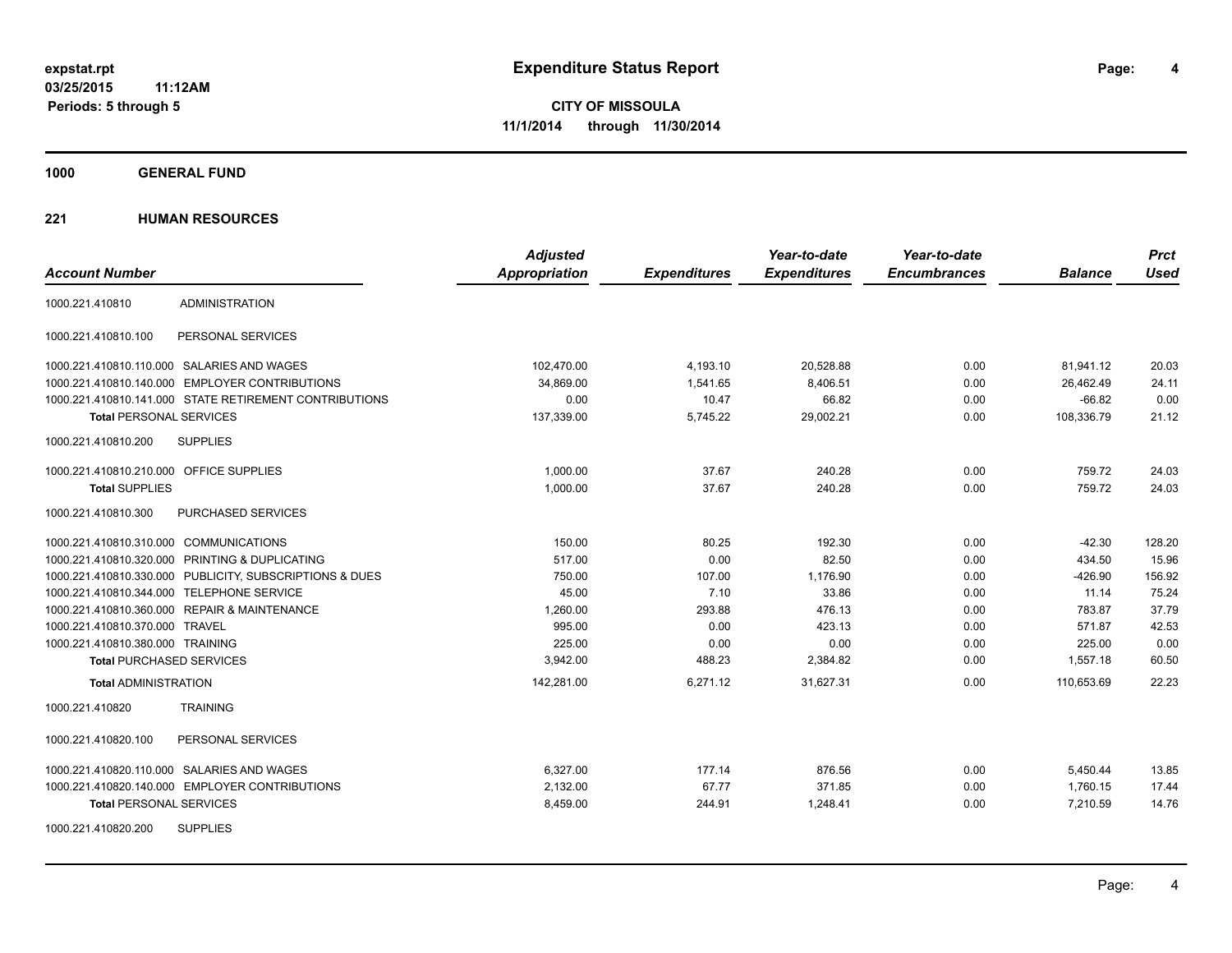**1000 GENERAL FUND**

|                                                         | <b>Adjusted</b> |                     | Year-to-date        | Year-to-date        |                | <b>Prct</b> |
|---------------------------------------------------------|-----------------|---------------------|---------------------|---------------------|----------------|-------------|
| <b>Account Number</b>                                   | Appropriation   | <b>Expenditures</b> | <b>Expenditures</b> | <b>Encumbrances</b> | <b>Balance</b> | <b>Used</b> |
| 1000.221.410820.210.000 OFFICE SUPPLIES                 | 405.00          | 0.00                | 0.00                | 0.00                | 405.00         | 0.00        |
| <b>Total SUPPLIES</b>                                   | 405.00          | 0.00                | 0.00                | 0.00                | 405.00         | 0.00        |
| PURCHASED SERVICES<br>1000.221.410820.300               |                 |                     |                     |                     |                |             |
| 1000.221.410820.320.000 PRINTING & DUPLICATING          | 600.00          | 0.00                | 0.00                | 0.00                | 600.00         | 0.00        |
| 1000.221.410820.330.000 PUBLICITY, SUBSCRIPTIONS & DUES | 26.00           | 0.00                | 0.00                | 0.00                | 26.00          | 0.00        |
| 1000.221.410820.344.000 TELEPHONE SERVICE               | 34.00           | 0.00                | 0.00                | 0.00                | 34.00          | 0.00        |
| 1000.221.410820.350.000 PROFESSIONAL SERVICES           | 2,000.00        | 0.00                | 0.00                | 0.00                | 2,000.00       | 0.00        |
| 1000.221.410820.360.000 REPAIR & MAINTENANCE            | 1,556.00        | 0.00                | 0.00                | 0.00                | 1,556.00       | 0.00        |
| 1000.221.410820.370.000 TRAVEL                          | 600.00          | 0.00                | 0.00                | 0.00                | 600.00         | 0.00        |
| 1000.221.410820.380.000 TRAINING                        | 250.00          | 0.00                | 50.00               | 0.00                | 200.00         | 20.00       |
| <b>Total PURCHASED SERVICES</b>                         | 5,066.00        | 0.00                | 50.00               | 0.00                | 5,016.00       | 0.99        |
| <b>Total TRAINING</b>                                   | 13,930.00       | 244.91              | 1,298.41            | 0.00                | 12,631.59      | 9.32        |
| 1000.221.410840<br><b>LABOR RELATIONS</b>               |                 |                     |                     |                     |                |             |
| PERSONAL SERVICES<br>1000.221.410840.100                |                 |                     |                     |                     |                |             |
| 1000.221.410840.110.000 SALARIES AND WAGES              | 43,665.00       | 3,039.27            | 15,032.83           | 0.00                | 28.632.17      | 34.43       |
| 1000.221.410840.140.000 EMPLOYER CONTRIBUTIONS          | 17,970.00       | 1,317.21            | 7,290.24            | 0.00                | 10,679.76      | 40.57       |
| <b>Total PERSONAL SERVICES</b>                          | 61,635.00       | 4,356.48            | 22,323.07           | 0.00                | 39,311.93      | 36.22       |
| 1000.221.410840.200<br><b>SUPPLIES</b>                  |                 |                     |                     |                     |                |             |
| 1000.221.410840.210.000 OFFICE SUPPLIES                 | 950.00          | 0.00                | 78.66               | 0.00                | 871.34         | 8.28        |
| <b>Total SUPPLIES</b>                                   | 950.00          | 0.00                | 78.66               | 0.00                | 871.34         | 8.28        |
| PURCHASED SERVICES<br>1000.221.410840.300               |                 |                     |                     |                     |                |             |
| 1000.221.410840.320.000 PRINTING & DUPLICATING          | 350.00          | 0.00                | 124.50              | 0.00                | 225.50         | 35.57       |
| 1000.221.410840.330.000 PUBLICITY, SUBSCRIPTIONS & DUES | 450.00          | 0.00                | 0.00                | 0.00                | 450.00         | 0.00        |
| 1000.221.410840.344.000 TELEPHONE SERVICE               | 24.00           | 0.00                | 0.00                | 0.00                | 24.00          | 0.00        |
| 1000.221.410840.360.000 REPAIR & MAINTENANCE            | 1,526.00        | 0.00                | 0.00                | 0.00                | 1,526.00       | 0.00        |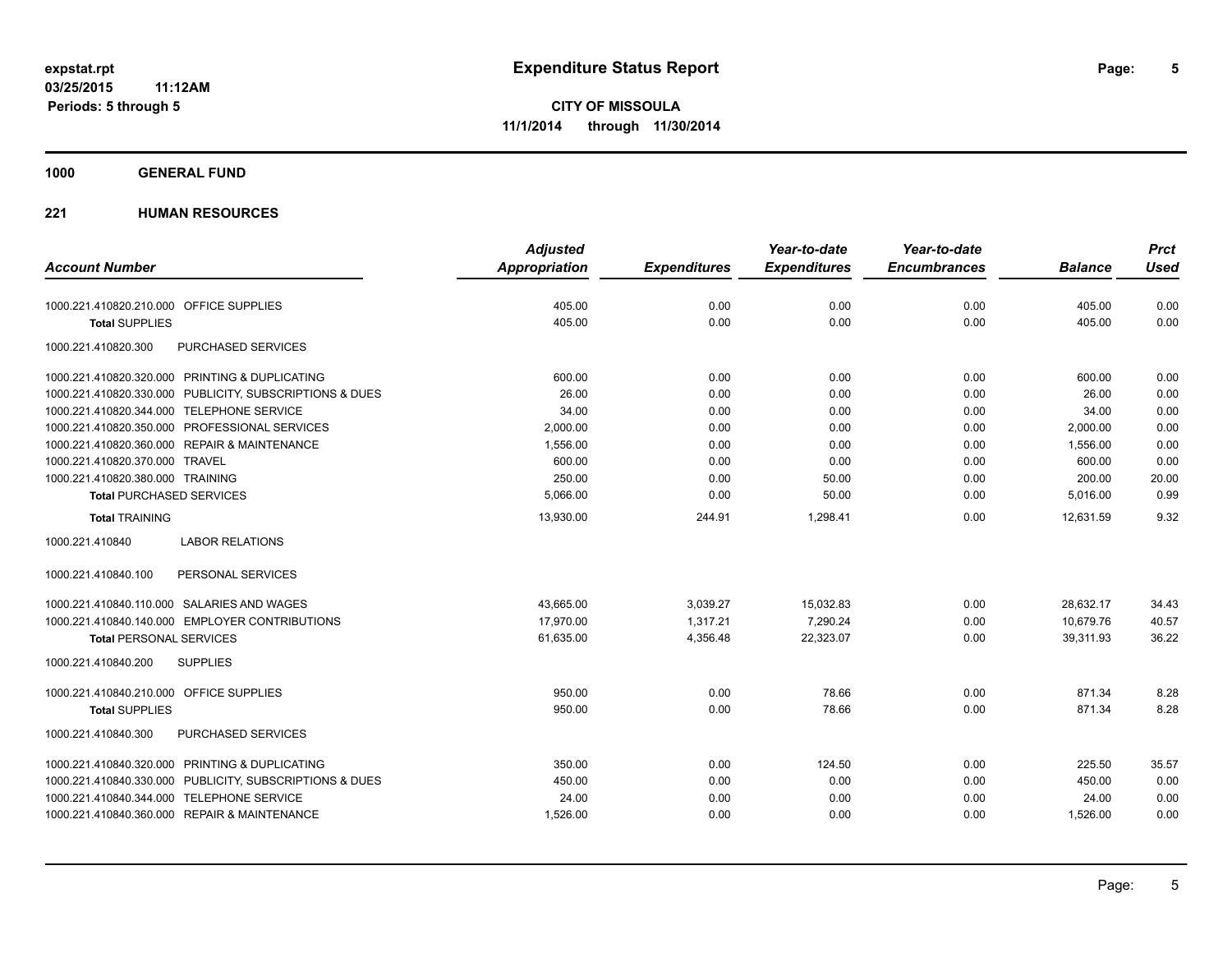**1000 GENERAL FUND**

| <b>Account Number</b>                          | <b>Adjusted</b><br>Appropriation | <b>Expenditures</b> | Year-to-date<br><b>Expenditures</b> | Year-to-date<br><b>Encumbrances</b> | <b>Balance</b> | <b>Prct</b><br><b>Used</b> |
|------------------------------------------------|----------------------------------|---------------------|-------------------------------------|-------------------------------------|----------------|----------------------------|
| 1000.221.410840.370.000 TRAVEL                 | 815.00                           | 0.00                | 0.00                                | 0.00                                | 815.00         | 0.00                       |
| 1000.221.410840.380.000 TRAINING               | 300.00                           | 0.00                | 0.00                                | 0.00                                | 300.00         | 0.00                       |
| <b>Total PURCHASED SERVICES</b>                | 3,465.00                         | 0.00                | 124.50                              | 0.00                                | 3,340.50       | 3.59                       |
| <b>Total LABOR RELATIONS</b>                   | 66,050.00                        | 4,356.48            | 22,526.23                           | 0.00                                | 43,523.77      | 34.10                      |
| EEO COMPLIANCE<br>1000.221.410850              |                                  |                     |                                     |                                     |                |                            |
| PERSONAL SERVICES<br>1000.221.410850.100       |                                  |                     |                                     |                                     |                |                            |
| 1000.221.410850.110.000 SALARIES AND WAGES     | 39,214.00                        | 1,759.90            | 8,598.73                            | 0.00                                | 30,615.27      | 21.93                      |
| 1000.221.410850.140.000 EMPLOYER CONTRIBUTIONS | 13,384.00                        | 642.13              | 3,496.99                            | 0.00                                | 9,887.01       | 26.13                      |
| <b>Total PERSONAL SERVICES</b>                 | 52,598.00                        | 2,402.03            | 12,095.72                           | 0.00                                | 40,502.28      | 23.00                      |
| <b>SUPPLIES</b><br>1000.221.410850.200         |                                  |                     |                                     |                                     |                |                            |
| <b>Total SUPPLIES</b>                          | 0.00                             | 0.00                | 0.00                                | 0.00                                | 0.00           | 0.00                       |
| 1000.221.410850.300<br>PURCHASED SERVICES      |                                  |                     |                                     |                                     |                |                            |
| 1000.221.410850.350.000 PROFESSIONAL SERVICES  | 9,000.00                         | 1,690.00            | 3,220.00                            | 0.00                                | 5,780.00       | 35.78                      |
| <b>Total PURCHASED SERVICES</b>                | 9,000.00                         | 1,690.00            | 3,220.00                            | 0.00                                | 5,780.00       | 35.78                      |
| 1000.221.410850.900<br><b>CAPITAL OUTLAY</b>   |                                  |                     |                                     |                                     |                |                            |
| <b>Total CAPITAL OUTLAY</b>                    | 0.00                             | 0.00                | 0.00                                | 0.00                                | 0.00           | 0.00                       |
| <b>Total EEO COMPLIANCE</b>                    | 61,598.00                        | 4,092.03            | 15,315.72                           | 0.00                                | 46.282.28      | 24.86                      |
| <b>EMPLOYEE BENEFITS</b><br>1000.221.410860    |                                  |                     |                                     |                                     |                |                            |
| 1000.221.410860.100<br>PERSONAL SERVICES       |                                  |                     |                                     |                                     |                |                            |
| 1000.221.410860.110.000 SALARIES AND WAGES     | 22,764.00                        | 1,299.30            | 6,319.36                            | 0.00                                | 16,444.64      | 27.76                      |
| 1000.221.410860.140.000 EMPLOYER CONTRIBUTIONS | 7,842.00                         | 465.65              | 2,528.87                            | 0.00                                | 5,313.13       | 32.25                      |
| <b>Total PERSONAL SERVICES</b>                 | 30,606.00                        | 1,764.95            | 8,848.23                            | 0.00                                | 21,757.77      | 28.91                      |
| <b>SUPPLIES</b><br>1000.221.410860.200         |                                  |                     |                                     |                                     |                |                            |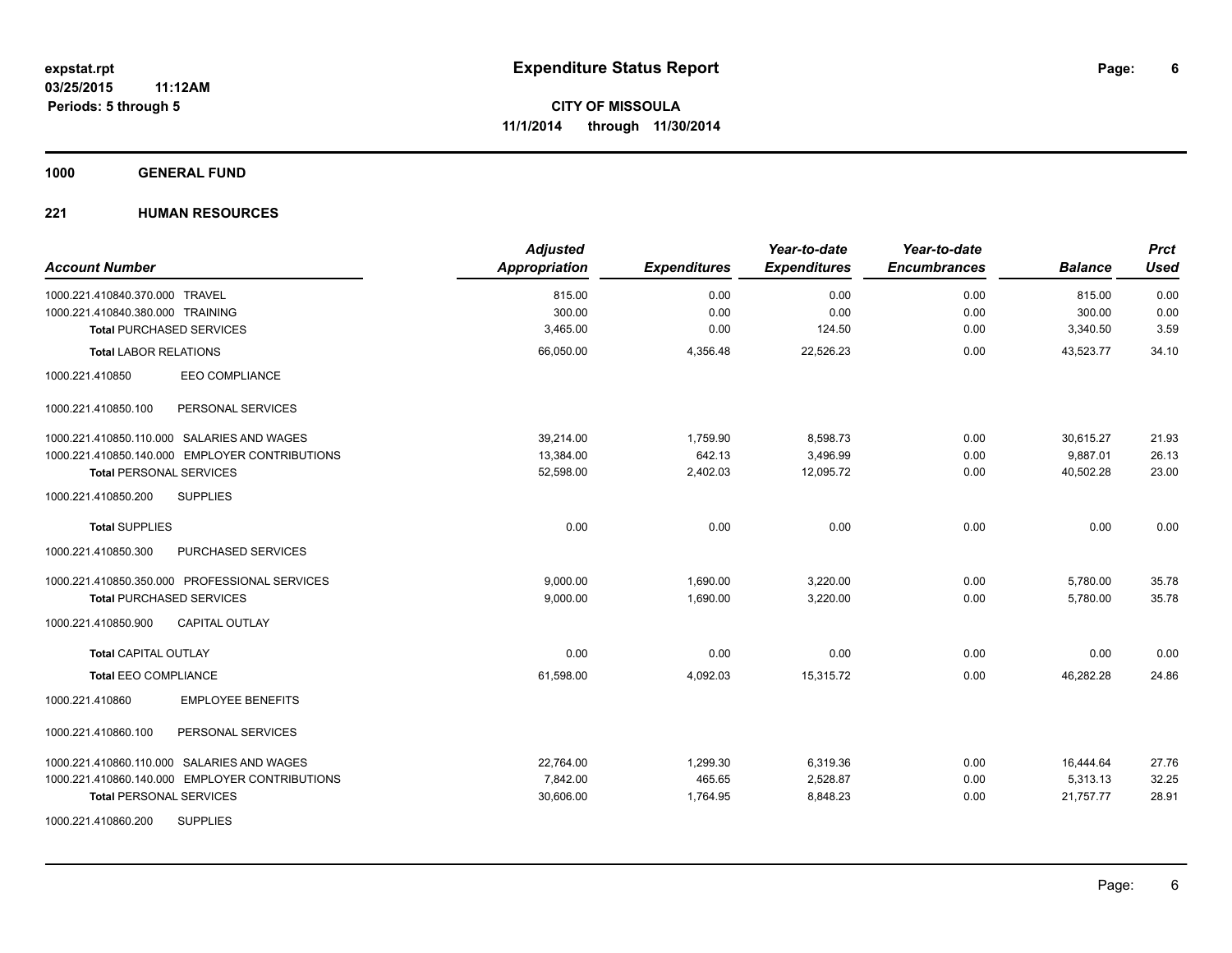**1000 GENERAL FUND**

|                                                         | <b>Adjusted</b> |                     | Year-to-date        | Year-to-date        |                | <b>Prct</b> |
|---------------------------------------------------------|-----------------|---------------------|---------------------|---------------------|----------------|-------------|
| <b>Account Number</b>                                   | Appropriation   | <b>Expenditures</b> | <b>Expenditures</b> | <b>Encumbrances</b> | <b>Balance</b> | <b>Used</b> |
| <b>OFFICE SUPPLIES</b><br>1000.221.410860.210.000       | 760.00          | 8.99                | 389.50              | 0.00                | 370.50         | 51.25       |
| <b>Total SUPPLIES</b>                                   | 760.00          | 8.99                | 389.50              | 0.00                | 370.50         | 51.25       |
| <b>PURCHASED SERVICES</b><br>1000.221.410860.300        |                 |                     |                     |                     |                |             |
| 1000.221.410860.320.000 PRINTING & DUPLICATING          | 465.00          | 0.00                | 142.43              | 0.00                | 322.57         | 30.63       |
| 1000.221.410860.330.000 PUBLICITY, SUBSCRIPTIONS & DUES | 865.00          | 0.00                | 0.00                | 0.00                | 865.00         | 0.00        |
| 1000.221.410860.344.000 TELEPHONE SERVICE               | 87.00           | 0.00                | 0.00                | 0.00                | 87.00          | 0.00        |
| 1000.221.410860.360.000 REPAIR & MAINTENANCE            | 1,650.00        | 0.00                | 0.00                | 0.00                | 1,650.00       | 0.00        |
| 1000.221.410860.370.000 TRAVEL                          | 678.00          | 0.00                | 0.00                | 0.00                | 678.00         | 0.00        |
| 1000.221.410860.380.000 TRAINING                        | 275.00          | 45.00               | 445.00              | 0.00                | $-170.00$      | 161.82      |
| 1000.221.410860.390.000 OTHER PURCHASED SERVICES        | 17,490.00       | 3,751.02            | 8,819.26            | 0.00                | 8,670.74       | 50.42       |
| <b>Total PURCHASED SERVICES</b>                         | 21,510.00       | 3,796.02            | 9,406.69            | 0.00                | 12,103.31      | 43.73       |
| <b>Total EMPLOYEE BENEFITS</b>                          | 52,876.00       | 5,569.96            | 18,644.42           | 0.00                | 34,231.58      | 35.26       |
| <b>Total HUMAN RESOURCES</b>                            | 336,735.00      | 20,534.50           | 89,412.09           | 0.00                | 247.322.91     | 26.55       |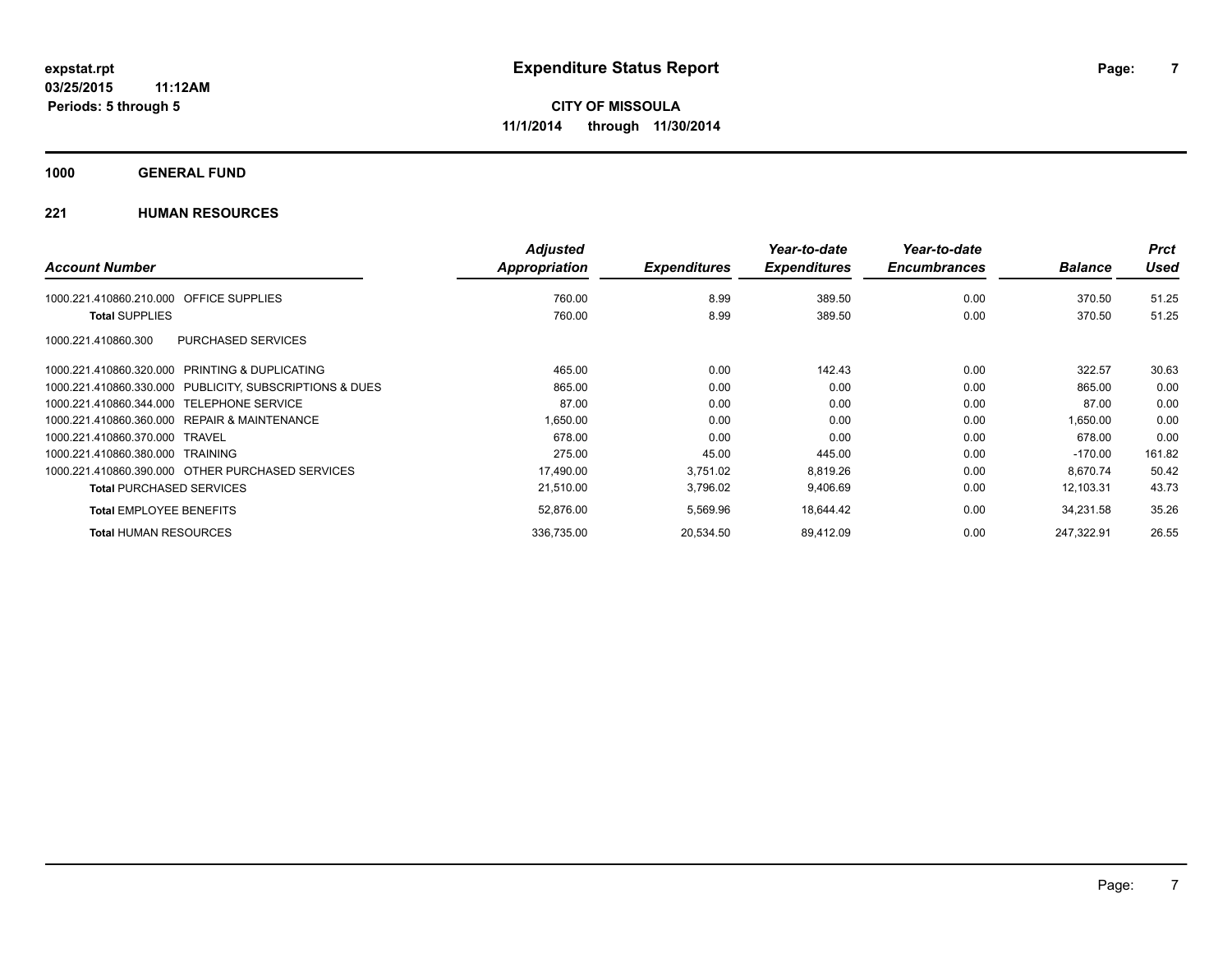**1000 GENERAL FUND**

| <b>Account Number</b>       |                                                                              | <b>Adjusted</b><br><b>Appropriation</b> | <b>Expenditures</b> | Year-to-date<br><b>Expenditures</b> | Year-to-date<br><b>Encumbrances</b> | <b>Balance</b>   | <b>Prct</b><br><b>Used</b> |
|-----------------------------|------------------------------------------------------------------------------|-----------------------------------------|---------------------|-------------------------------------|-------------------------------------|------------------|----------------------------|
| 1000.223.410101             | <b>NC-GRANT CREEK</b>                                                        |                                         |                     |                                     |                                     |                  |                            |
| 1000.223.410101.300         | PURCHASED SERVICES                                                           |                                         |                     |                                     |                                     |                  |                            |
|                             | <b>Total PURCHASED SERVICES</b>                                              | 0.00                                    | 0.00                | 0.00                                | 0.00                                | 0.00             | 0.00                       |
| 1000.223.410101.700         | <b>GRANTS &amp; CONTRIBUTIONS</b>                                            |                                         |                     |                                     |                                     |                  |                            |
| <b>Total NC-GRANT CREEK</b> | 1000.223.410101.700.000 GRANTS & CONTRIBUTIONS                               | 800.00<br>800.00                        | 135.20<br>135.20    | 135.20<br>135.20                    | 0.00<br>0.00                        | 664.80<br>664.80 | 16.90<br>16.90             |
| 1000.223.410102             | <b>NC-UPPER RATTLESNAKE</b>                                                  |                                         |                     |                                     |                                     |                  |                            |
| 1000.223.410102.300         | PURCHASED SERVICES                                                           |                                         |                     |                                     |                                     |                  |                            |
|                             | <b>Total PURCHASED SERVICES</b>                                              | 0.00                                    | 0.00                | 0.00                                | 0.00                                | 0.00             | 0.00                       |
| 1000.223.410102.700         | <b>GRANTS &amp; CONTRIBUTIONS</b>                                            |                                         |                     |                                     |                                     |                  |                            |
|                             | 1000.223.410102.700.000 GRANTS & CONTRIBUTIONS<br>Total NC-UPPER RATTLESNAKE | 800.00<br>800.00                        | 0.00<br>0.00        | 0.00<br>0.00                        | 0.00<br>0.00                        | 800.00<br>800.00 | 0.00<br>0.00               |
| 1000.223.410103             | <b>NC-LOWER RATTLESNAKE</b>                                                  |                                         |                     |                                     |                                     |                  |                            |
| 1000.223.410103.300         | PURCHASED SERVICES                                                           |                                         |                     |                                     |                                     |                  |                            |
|                             | <b>Total PURCHASED SERVICES</b>                                              | 0.00                                    | 0.00                | 0.00                                | 0.00                                | 0.00             | 0.00                       |
| 1000.223.410103.700         | <b>GRANTS &amp; CONTRIBUTIONS</b>                                            |                                         |                     |                                     |                                     |                  |                            |
|                             | 1000.223.410103.700.000 GRANTS & CONTRIBUTIONS<br>Total NC-LOWER RATTLESNAKE | 800.00<br>800.00                        | 0.00<br>0.00        | 0.00<br>0.00                        | 0.00<br>0.00                        | 800.00<br>800.00 | 0.00<br>0.00               |
| 1000.223.410104             | NC-NORTHSIDE                                                                 |                                         |                     |                                     |                                     |                  |                            |
| 1000.223.410104.300         | PURCHASED SERVICES                                                           |                                         |                     |                                     |                                     |                  |                            |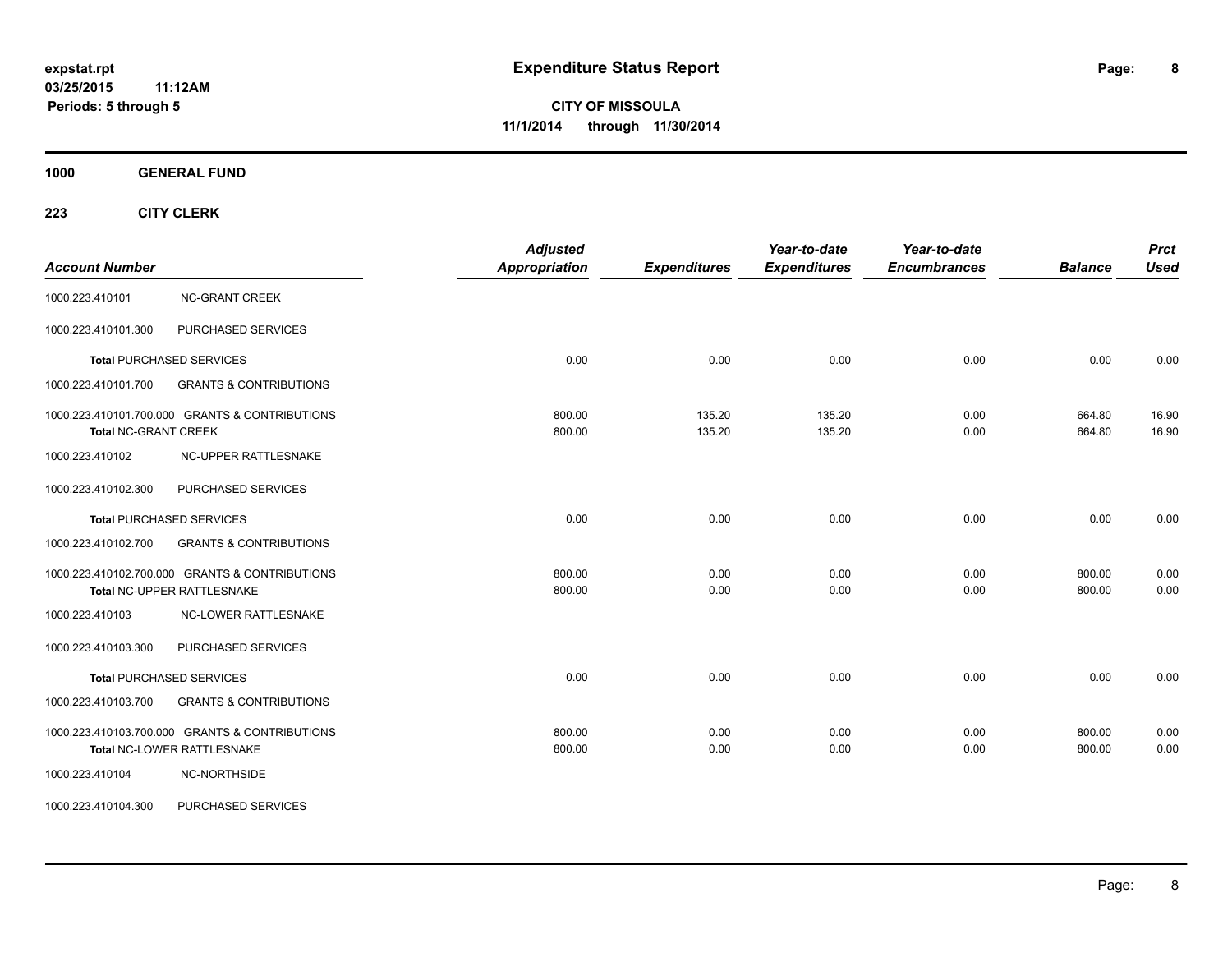**1000 GENERAL FUND**

| <b>Account Number</b>     |                                                                                           | <b>Adjusted</b><br><b>Appropriation</b> | <b>Expenditures</b> | Year-to-date<br><b>Expenditures</b> | Year-to-date<br><b>Encumbrances</b> | <b>Balance</b>         | <b>Prct</b><br><b>Used</b> |
|---------------------------|-------------------------------------------------------------------------------------------|-----------------------------------------|---------------------|-------------------------------------|-------------------------------------|------------------------|----------------------------|
|                           | <b>Total PURCHASED SERVICES</b>                                                           | 0.00                                    | 0.00                | 0.00                                | 0.00                                | 0.00                   | 0.00                       |
| 1000.223.410104.700       | <b>GRANTS &amp; CONTRIBUTIONS</b>                                                         |                                         |                     |                                     |                                     |                        |                            |
| <b>Total NC-NORTHSIDE</b> | 1000.223.410104.700.000 GRANTS & CONTRIBUTIONS                                            | 800.00<br>800.00                        | 42.25<br>42.25      | 65.98<br>65.98                      | 0.00<br>0.00                        | 734.02<br>734.02       | 8.25<br>8.25               |
| 1000.223.410105           | NC-WESTSIDE                                                                               |                                         |                     |                                     |                                     |                        |                            |
| 1000.223.410105.300       | PURCHASED SERVICES                                                                        |                                         |                     |                                     |                                     |                        |                            |
|                           | <b>Total PURCHASED SERVICES</b>                                                           | 0.00                                    | 0.00                | 0.00                                | 0.00                                | 0.00                   | 0.00                       |
| 1000.223.410105.700       | <b>GRANTS &amp; CONTRIBUTIONS</b>                                                         |                                         |                     |                                     |                                     |                        |                            |
| <b>Total NC-WESTSIDE</b>  | 1000.223.410105.700.000 GRANTS & CONTRIBUTIONS                                            | 800.00<br>800.00                        | 42.25<br>42.25      | 65.97<br>65.97                      | 0.00<br>0.00                        | 734.03<br>734.03       | 8.25<br>8.25               |
| 1000.223.410106           | <b>NC-HEART OF MISSOULA</b>                                                               |                                         |                     |                                     |                                     |                        |                            |
| 1000.223.410106.300       | PURCHASED SERVICES                                                                        |                                         |                     |                                     |                                     |                        |                            |
|                           | 1000.223.410106.310.000 COMMUNICATIONS<br><b>Total PURCHASED SERVICES</b>                 | 0.00<br>0.00                            | 0.00<br>0.00        | 456.29<br>456.29                    | 0.00<br>0.00                        | $-456.29$<br>$-456.29$ | 0.00<br>0.00               |
| 1000.223.410106.700       | <b>GRANTS &amp; CONTRIBUTIONS</b>                                                         |                                         |                     |                                     |                                     |                        |                            |
|                           | 1000.223.410106.700.000 GRANTS & CONTRIBUTIONS<br><b>Total GRANTS &amp; CONTRIBUTIONS</b> | 800.00<br>800.00                        | 0.00<br>0.00        | 87.26<br>87.26                      | 0.00<br>0.00                        | 712.74<br>712.74       | 10.91<br>10.91             |
|                           | Total NC-HEART OF MISSOULA                                                                | 800.00                                  | 0.00                | 543.55                              | 0.00                                | 256.45                 | 67.94                      |
| 1000.223.410107           | NC-UNIVERSITY DISTRICT                                                                    |                                         |                     |                                     |                                     |                        |                            |
| 1000.223.410107.300       | PURCHASED SERVICES                                                                        |                                         |                     |                                     |                                     |                        |                            |
|                           | 1000.223.410107.310.000 COMMUNICATIONS<br><b>Total PURCHASED SERVICES</b>                 | 0.00<br>0.00                            | 283.59<br>283.59    | 635.81<br>635.81                    | 0.00<br>0.00                        | $-635.81$<br>$-635.81$ | 0.00<br>0.00               |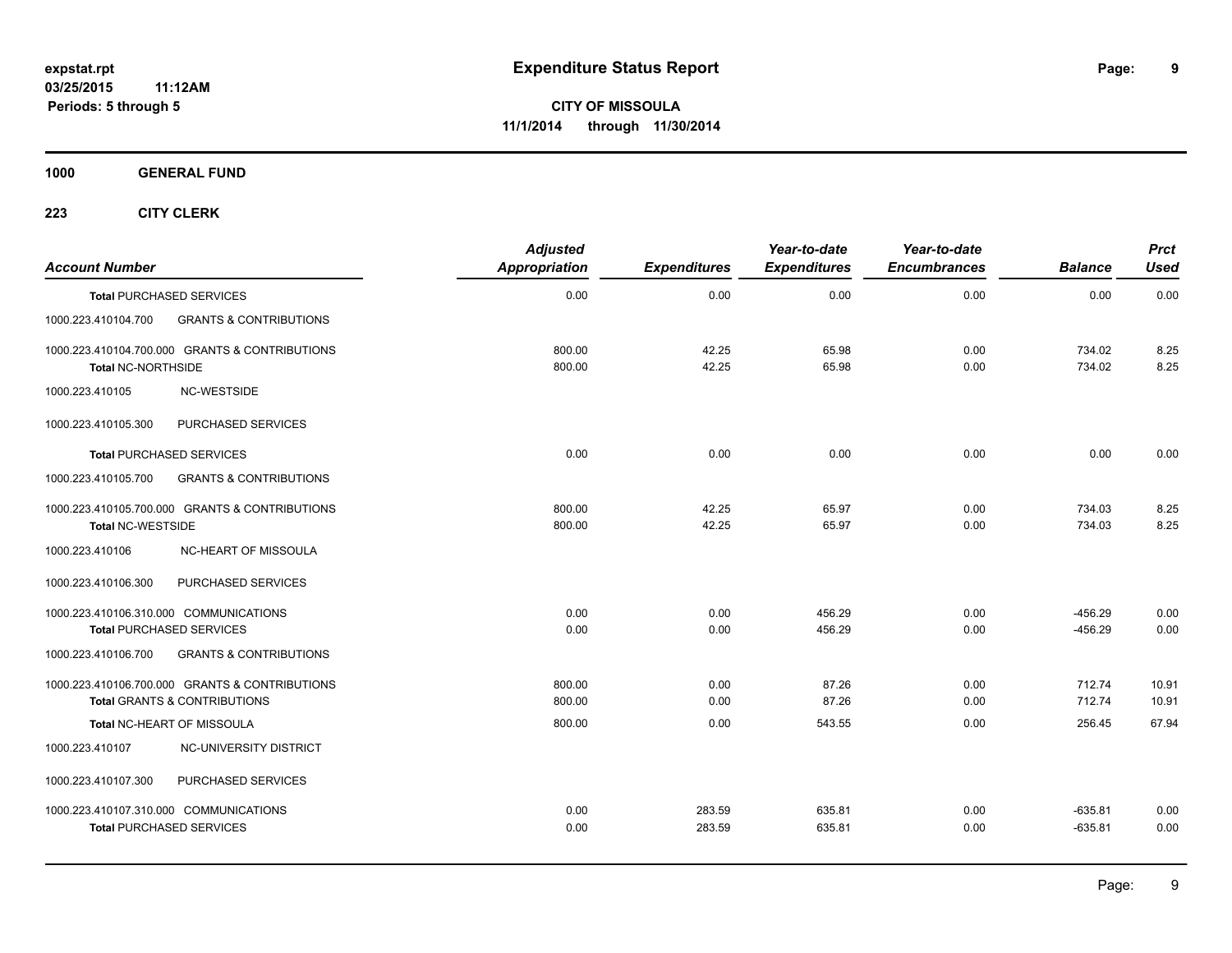**1000 GENERAL FUND**

| <b>Account Number</b>                                                                     |                                         | <b>Adjusted</b><br>Appropriation | <b>Expenditures</b> | Year-to-date<br><b>Expenditures</b> | Year-to-date<br><b>Encumbrances</b> | <b>Balance</b>         | <b>Prct</b><br>Used |
|-------------------------------------------------------------------------------------------|-----------------------------------------|----------------------------------|---------------------|-------------------------------------|-------------------------------------|------------------------|---------------------|
| 1000.223.410107.700                                                                       | <b>GRANTS &amp; CONTRIBUTIONS</b>       |                                  |                     |                                     |                                     |                        |                     |
| 1000.223.410107.700.000 GRANTS & CONTRIBUTIONS<br>Total GRANTS & CONTRIBUTIONS            |                                         | 800.00<br>800.00                 | 0.00<br>0.00        | 26.00<br>26.00                      | 0.00<br>0.00                        | 774.00<br>774.00       | 3.25<br>3.25        |
| Total NC-UNIVERSITY DISTRICT                                                              |                                         | 800.00                           | 283.59              | 661.81                              | 0.00                                | 138.19                 | 82.73               |
| 1000.223.410108                                                                           | NC-RIVERFRONT                           |                                  |                     |                                     |                                     |                        |                     |
| 1000.223.410108.300                                                                       | PURCHASED SERVICES                      |                                  |                     |                                     |                                     |                        |                     |
| 1000.223.410108.310.000 COMMUNICATIONS<br><b>Total PURCHASED SERVICES</b>                 |                                         | 0.00<br>0.00                     | 0.00<br>0.00        | 313.54<br>313.54                    | 0.00<br>0.00                        | $-313.54$<br>$-313.54$ | 0.00<br>0.00        |
| 1000.223.410108.700                                                                       | <b>GRANTS &amp; CONTRIBUTIONS</b>       |                                  |                     |                                     |                                     |                        |                     |
| 1000.223.410108.700.000 GRANTS & CONTRIBUTIONS<br><b>Total GRANTS &amp; CONTRIBUTIONS</b> |                                         | 800.00<br>800.00                 | 0.00<br>0.00        | 184.15<br>184.15                    | 0.00<br>0.00                        | 615.85<br>615.85       | 23.02<br>23.02      |
| <b>Total NC-RIVERFRONT</b>                                                                |                                         | 800.00                           | 0.00                | 497.69                              | 0.00                                | 302.31                 | 62.21               |
| 1000.223.410109                                                                           | NC-EMMA DICKENSON & ORCHARD HOMES       |                                  |                     |                                     |                                     |                        |                     |
| 1000.223.410109.300                                                                       | PURCHASED SERVICES                      |                                  |                     |                                     |                                     |                        |                     |
| <b>Total PURCHASED SERVICES</b>                                                           |                                         | 0.00                             | 0.00                | 0.00                                | 0.00                                | 0.00                   | 0.00                |
| 1000.223.410109.700                                                                       | <b>GRANTS &amp; CONTRIBUTIONS</b>       |                                  |                     |                                     |                                     |                        |                     |
| 1000.223.410109.700.000 GRANTS & CONTRIBUTIONS                                            | Total NC-EMMA DICKENSON & ORCHARD HOMES | 800.00<br>800.00                 | 0.00<br>0.00        | 0.00<br>0.00                        | 0.00<br>0.00                        | 800.00<br>800.00       | 0.00<br>0.00        |
| 1000.223.410110                                                                           | <b>NC-FRANKLIN TO FORT</b>              |                                  |                     |                                     |                                     |                        |                     |
| 1000.223.410110.300                                                                       | PURCHASED SERVICES                      |                                  |                     |                                     |                                     |                        |                     |
| <b>Total PURCHASED SERVICES</b>                                                           |                                         | 0.00                             | 0.00                | 0.00                                | 0.00                                | 0.00                   | 0.00                |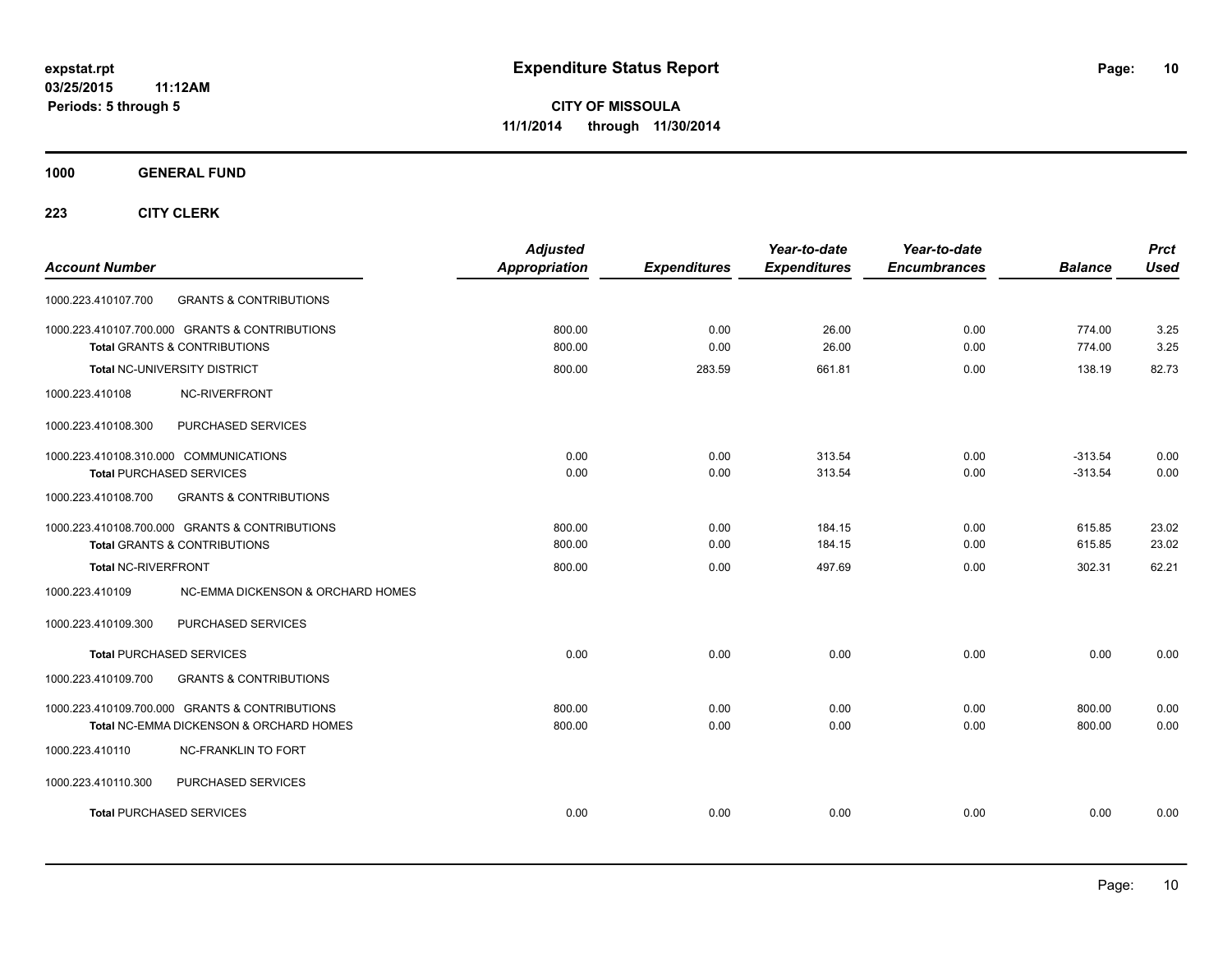**1000 GENERAL FUND**

| <b>Account Number</b>                                                     |                                                                                           | <b>Adjusted</b><br><b>Appropriation</b> | <b>Expenditures</b> | Year-to-date<br><b>Expenditures</b> | Year-to-date<br><b>Encumbrances</b> | <b>Balance</b>         | <b>Prct</b><br><b>Used</b> |
|---------------------------------------------------------------------------|-------------------------------------------------------------------------------------------|-----------------------------------------|---------------------|-------------------------------------|-------------------------------------|------------------------|----------------------------|
| 1000.223.410110.700                                                       | <b>GRANTS &amp; CONTRIBUTIONS</b>                                                         |                                         |                     |                                     |                                     |                        |                            |
| Total NC-FRANKLIN TO FORT                                                 | 1000.223.410110.700.000 GRANTS & CONTRIBUTIONS                                            | 800.00<br>800.00                        | 0.00<br>0.00        | 17.46<br>17.46                      | 0.00<br>0.00                        | 782.54<br>782.54       | 2.18<br>2.18               |
| 1000.223.410111                                                           | <b>NC-ROSE PARK</b>                                                                       |                                         |                     |                                     |                                     |                        |                            |
| 1000.223.410111.300                                                       | PURCHASED SERVICES                                                                        |                                         |                     |                                     |                                     |                        |                            |
| 1000.223.410111.310.000 COMMUNICATIONS<br><b>Total PURCHASED SERVICES</b> |                                                                                           | 0.00<br>0.00                            | 0.00<br>0.00        | 627.50<br>627.50                    | 0.00<br>0.00                        | $-627.50$<br>$-627.50$ | 0.00<br>0.00               |
| 1000.223.410111.700                                                       | <b>GRANTS &amp; CONTRIBUTIONS</b>                                                         |                                         |                     |                                     |                                     |                        |                            |
|                                                                           | 1000.223.410111.700.000 GRANTS & CONTRIBUTIONS<br><b>Total GRANTS &amp; CONTRIBUTIONS</b> | 800.00<br>800.00                        | 0.00<br>0.00        | 380.75<br>380.75                    | 0.00<br>0.00                        | 419.25<br>419.25       | 47.59<br>47.59             |
| <b>Total NC-ROSE PARK</b>                                                 |                                                                                           | 800.00                                  | 0.00                | 1,008.25                            | 0.00                                | $-208.25$              | 126.03                     |
| 1000.223.410112                                                           | NC-FARVIEWS & PATTEE CANYON                                                               |                                         |                     |                                     |                                     |                        |                            |
| 1000.223.410112.300                                                       | PURCHASED SERVICES                                                                        |                                         |                     |                                     |                                     |                        |                            |
| <b>Total PURCHASED SERVICES</b>                                           |                                                                                           | 0.00                                    | 0.00                | 0.00                                | 0.00                                | 0.00                   | 0.00                       |
| 1000.223.410112.700                                                       | <b>GRANTS &amp; CONTRIBUTIONS</b>                                                         |                                         |                     |                                     |                                     |                        |                            |
|                                                                           | 1000.223.410112.700.000 GRANTS & CONTRIBUTIONS<br>Total NC-FARVIEWS & PATTEE CANYON       | 800.00<br>800.00                        | 0.00<br>0.00        | 82.24<br>82.24                      | 0.00<br>0.00                        | 717.76<br>717.76       | 10.28<br>10.28             |
| 1000.223.410113                                                           | <b>NC-SOUTHGATE &amp; TRIANGLE</b>                                                        |                                         |                     |                                     |                                     |                        |                            |
| 1000.223.410113.300                                                       | PURCHASED SERVICES                                                                        |                                         |                     |                                     |                                     |                        |                            |
| <b>Total PURCHASED SERVICES</b>                                           |                                                                                           | 0.00                                    | 0.00                | 0.00                                | 0.00                                | 0.00                   | 0.00                       |
| 1000.223.410113.700                                                       | <b>GRANTS &amp; CONTRIBUTIONS</b>                                                         |                                         |                     |                                     |                                     |                        |                            |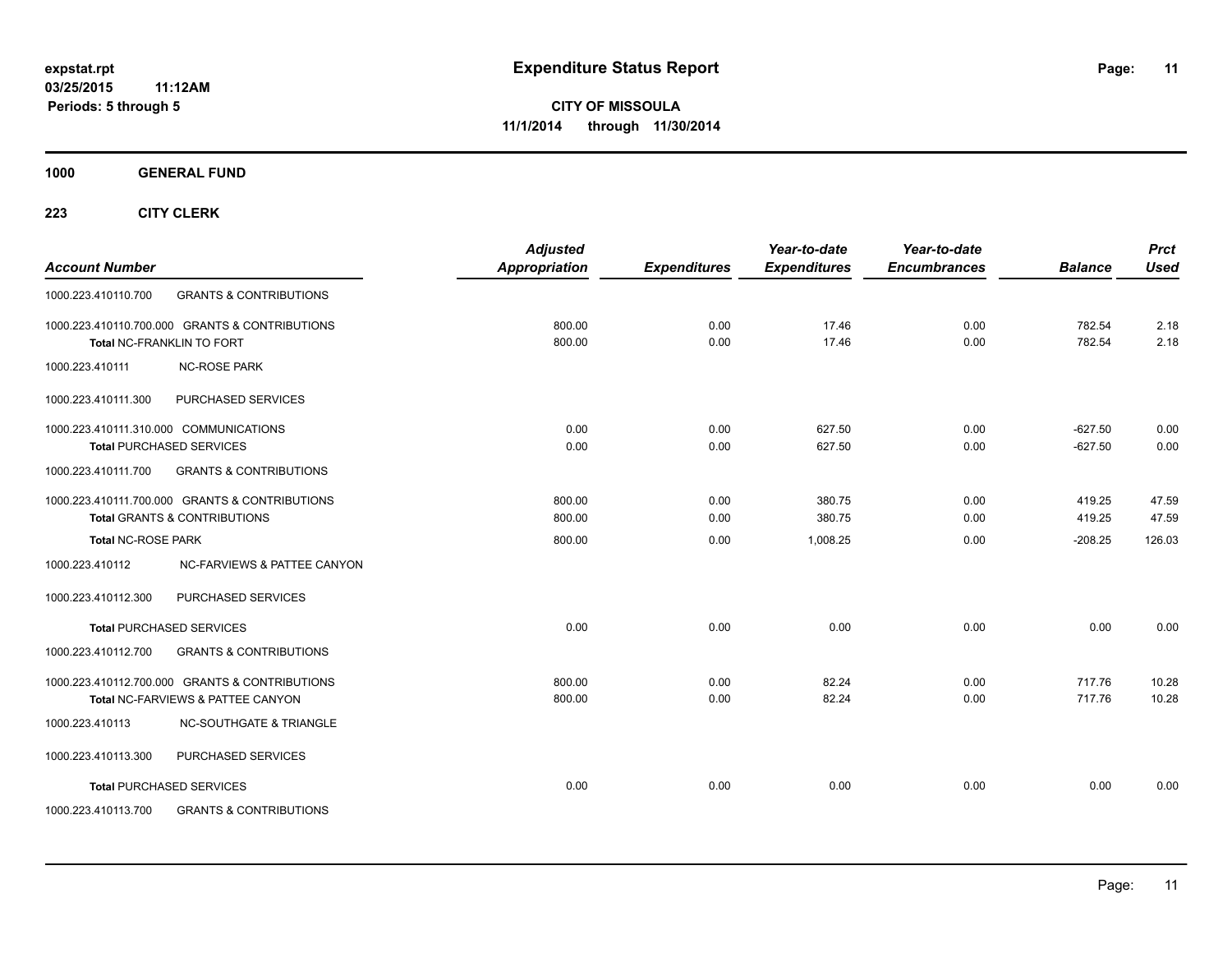**1000 GENERAL FUND**

| <b>Account Number</b>                                                           |                                   | <b>Adjusted</b><br><b>Appropriation</b> | <b>Expenditures</b> | Year-to-date<br><b>Expenditures</b> | Year-to-date<br><b>Encumbrances</b> | <b>Balance</b>         | <b>Prct</b><br><b>Used</b> |
|---------------------------------------------------------------------------------|-----------------------------------|-----------------------------------------|---------------------|-------------------------------------|-------------------------------------|------------------------|----------------------------|
| 1000.223.410113.700.000 GRANTS & CONTRIBUTIONS<br>Total NC-SOUTHGATE & TRIANGLE |                                   | 800.00<br>800.00                        | 0.00<br>0.00        | 6.50<br>6.50                        | 0.00<br>0.00                        | 793.50<br>793.50       | 0.81<br>0.81               |
| 1000.223.410114                                                                 | <b>NC-LEWIS &amp; CLARK</b>       |                                         |                     |                                     |                                     |                        |                            |
| 1000.223.410114.300                                                             | PURCHASED SERVICES                |                                         |                     |                                     |                                     |                        |                            |
| <b>Total PURCHASED SERVICES</b>                                                 |                                   | 0.00                                    | 0.00                | 0.00                                | 0.00                                | 0.00                   | 0.00                       |
| 1000.223.410114.700                                                             | <b>GRANTS &amp; CONTRIBUTIONS</b> |                                         |                     |                                     |                                     |                        |                            |
| 1000.223.410114.700.000 GRANTS & CONTRIBUTIONS<br>Total NC-LEWIS & CLARK        |                                   | 800.00<br>800.00                        | 0.00<br>0.00        | 0.00<br>0.00                        | 0.00<br>0.00                        | 800.00<br>800.00       | 0.00<br>0.00               |
| 1000.223.410115<br>NC-S 39TH                                                    |                                   |                                         |                     |                                     |                                     |                        |                            |
| 1000.223.410115.300                                                             | PURCHASED SERVICES                |                                         |                     |                                     |                                     |                        |                            |
| 1000.223.410115.320.000 PRINTING & DUPLICATING<br>Total PURCHASED SERVICES      |                                   | 0.00<br>0.00                            | 0.00<br>0.00        | 187.74<br>187.74                    | 0.00<br>0.00                        | $-187.74$<br>$-187.74$ | 0.00<br>0.00               |
| 1000.223.410115.700                                                             | <b>GRANTS &amp; CONTRIBUTIONS</b> |                                         |                     |                                     |                                     |                        |                            |
| 1000.223.410115.700.000 GRANTS & CONTRIBUTIONS<br>Total GRANTS & CONTRIBUTIONS  |                                   | 800.00<br>800.00                        | 62.50<br>62.50      | 110.48<br>110.48                    | 0.00<br>0.00                        | 689.52<br>689.52       | 13.81<br>13.81             |
| Total NC-S 39TH                                                                 |                                   | 800.00                                  | 62.50               | 298.22                              | 0.00                                | 501.78                 | 37.28                      |
| 1000.223.410116                                                                 | <b>NC-MOOSE CAN GULLY</b>         |                                         |                     |                                     |                                     |                        |                            |
| 1000.223.410116.300                                                             | PURCHASED SERVICES                |                                         |                     |                                     |                                     |                        |                            |
| 1000.223.410116.310.000 COMMUNICATIONS<br><b>Total PURCHASED SERVICES</b>       |                                   | 0.00<br>0.00                            | 0.00<br>0.00        | 720.83<br>720.83                    | 0.00<br>0.00                        | $-720.83$<br>$-720.83$ | 0.00<br>0.00               |
| 1000.223.410116.700                                                             | <b>GRANTS &amp; CONTRIBUTIONS</b> |                                         |                     |                                     |                                     |                        |                            |
| 1000.223.410116.700.000 GRANTS & CONTRIBUTIONS                                  |                                   | 800.00                                  | 0.00                | 165.06                              | 0.00                                | 634.94                 | 20.63                      |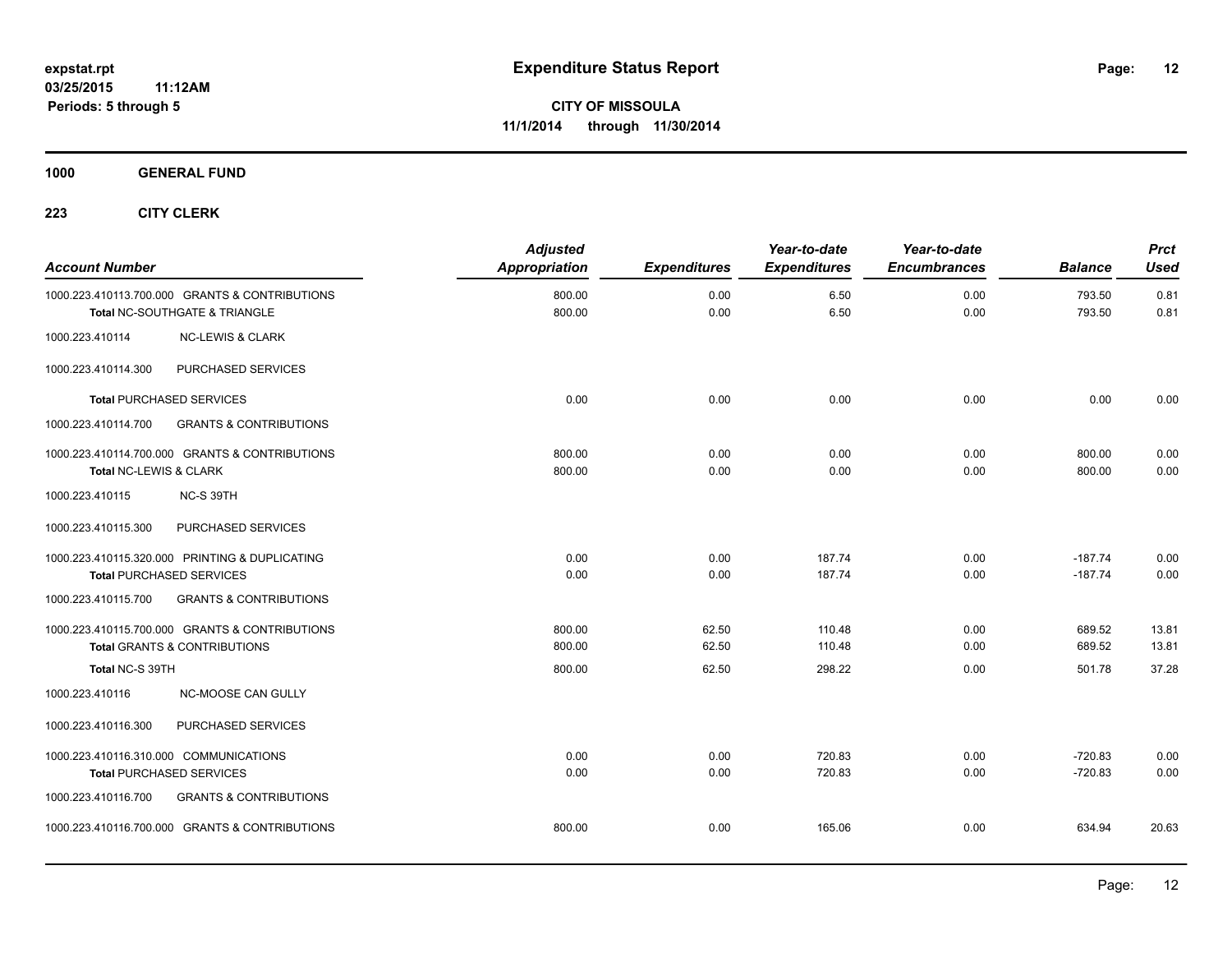**1000 GENERAL FUND**

| <b>Account Number</b>        |                                                                                           | <b>Adjusted</b><br>Appropriation | <b>Expenditures</b> | Year-to-date<br><b>Expenditures</b> | Year-to-date<br><b>Encumbrances</b> | <b>Balance</b>         | <b>Prct</b><br><b>Used</b> |
|------------------------------|-------------------------------------------------------------------------------------------|----------------------------------|---------------------|-------------------------------------|-------------------------------------|------------------------|----------------------------|
|                              | <b>Total GRANTS &amp; CONTRIBUTIONS</b>                                                   | 800.00                           | 0.00                | 165.06                              | 0.00                                | 634.94                 | 20.63                      |
|                              | Total NC-MOOSE CAN GULLY                                                                  | 800.00                           | 0.00                | 885.89                              | 0.00                                | $-85.89$               | 110.74                     |
| 1000.223.410117              | <b>NC-MILLER CREEK</b>                                                                    |                                  |                     |                                     |                                     |                        |                            |
| 1000.223.410117.300          | PURCHASED SERVICES                                                                        |                                  |                     |                                     |                                     |                        |                            |
|                              | <b>Total PURCHASED SERVICES</b>                                                           | 0.00                             | 0.00                | 0.00                                | 0.00                                | 0.00                   | 0.00                       |
| 1000.223.410117.700          | <b>GRANTS &amp; CONTRIBUTIONS</b>                                                         |                                  |                     |                                     |                                     |                        |                            |
| <b>Total NC-MILLER CREEK</b> | 1000.223.410117.700.000 GRANTS & CONTRIBUTIONS                                            | 800.00<br>800.00                 | 0.00<br>0.00        | 0.00<br>0.00                        | 0.00<br>0.00                        | 800.00<br>800.00       | 0.00<br>0.00               |
| 1000.223.410118              | MULLAN ROAD NC                                                                            |                                  |                     |                                     |                                     |                        |                            |
| 1000.223.410118.300          | <b>PURCHASED SERVICES</b>                                                                 |                                  |                     |                                     |                                     |                        |                            |
|                              | 1000.223.410118.310.000 COMMUNICATIONS<br><b>Total PURCHASED SERVICES</b>                 | 0.00<br>0.00                     | 488.55<br>488.55    | 488.55<br>488.55                    | 0.00<br>0.00                        | $-488.55$<br>$-488.55$ | 0.00<br>0.00               |
| 1000.223.410118.700          | <b>GRANTS &amp; CONTRIBUTIONS</b>                                                         |                                  |                     |                                     |                                     |                        |                            |
|                              | 1000.223.410118.700.000 GRANTS & CONTRIBUTIONS<br><b>Total GRANTS &amp; CONTRIBUTIONS</b> | 800.00<br>800.00                 | 90.46<br>90.46      | 90.46<br>90.46                      | 0.00<br>0.00                        | 709.54<br>709.54       | 11.31<br>11.31             |
| <b>Total MULLAN ROAD NC</b>  |                                                                                           | 800.00                           | 579.01              | 579.01                              | 0.00                                | 220.99                 | 72.38                      |
| 1000.223.410119              | EAST MISSOULA NC                                                                          |                                  |                     |                                     |                                     |                        |                            |
| 1000.223.410119.300          | PURCHASED SERVICES                                                                        |                                  |                     |                                     |                                     |                        |                            |
|                              | <b>Total PURCHASED SERVICES</b>                                                           | 0.00                             | 0.00                | 0.00                                | 0.00                                | 0.00                   | 0.00                       |
| 1000.223.410119.700          | <b>GRANTS &amp; CONTRIBUTIONS</b>                                                         |                                  |                     |                                     |                                     |                        |                            |
| Total EAST MISSOULA NC       | 1000.223.410119.700.000 EAST MISSOULA NEIGHBORHOOD COUNCIL                                | 800.00<br>800.00                 | 0.00<br>0.00        | 0.00<br>0.00                        | 0.00<br>0.00                        | 800.00<br>800.00       | 0.00<br>0.00               |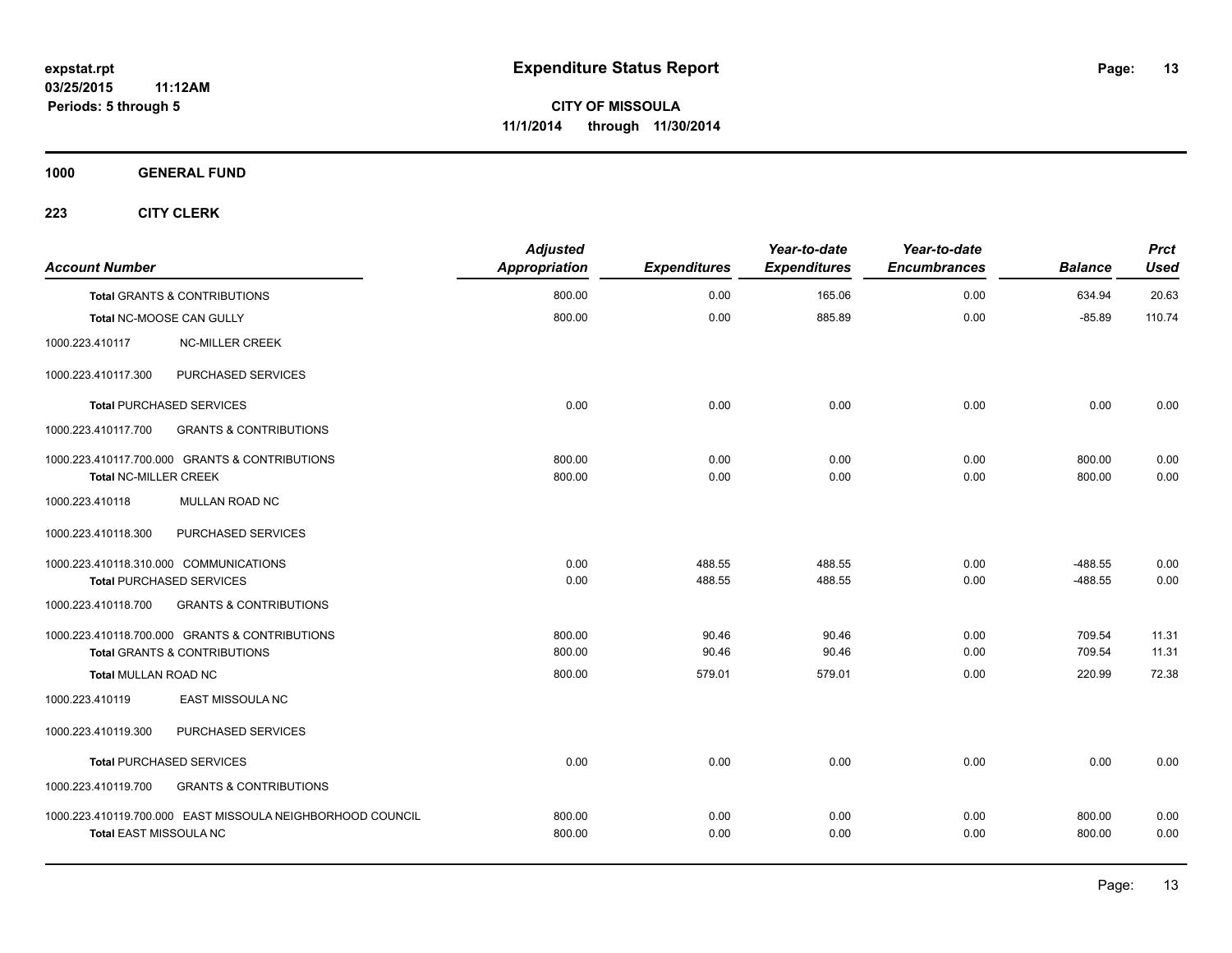**CITY OF MISSOULA 11/1/2014 through 11/30/2014**

#### **1000 GENERAL FUND**

#### **223 CITY CLERK**

| <b>Account Number</b>                  |                                                        | <b>Adjusted</b><br><b>Appropriation</b> | <b>Expenditures</b> | Year-to-date<br><b>Expenditures</b> | Year-to-date<br><b>Encumbrances</b> | <b>Balance</b> | <b>Prct</b><br><b>Used</b> |
|----------------------------------------|--------------------------------------------------------|-----------------------------------------|---------------------|-------------------------------------|-------------------------------------|----------------|----------------------------|
| 1000.223.410120                        | <b>COMMUNITY FORUM/NC LIAISON</b>                      |                                         |                     |                                     |                                     |                |                            |
| 1000.223.410120.300                    | <b>PURCHASED SERVICES</b>                              |                                         |                     |                                     |                                     |                |                            |
| 1000.223.410120.310.000 COMMUNICATIONS |                                                        | 14,213.00                               | 0.00                | 0.00                                | 0.00                                | 14,213.00      | 0.00                       |
| 1000.223.410120.310.232 COMMUNICATIONS |                                                        | 0.00                                    | 0.00                | 111.92                              | 0.00                                | $-111.92$      | 0.00                       |
| 1000.223.410120.310.235 COMMUNICATIONS |                                                        | 0.00                                    | 0.00                | 114.20                              | 0.00                                | $-114.20$      | 0.00                       |
|                                        | 1000.223.410120.320.000 PRINTING & DUPLICATING         | 500.00                                  | 379.17              | 499.98                              | 0.00                                | 0.02           | 100.00                     |
| 1000.223.410120.380.000 TRAINING       |                                                        | 1,000.00                                | 0.00                | 0.00                                | 0.00                                | 1,000.00       | 0.00                       |
| <b>Total PURCHASED SERVICES</b>        |                                                        | 15,713.00                               | 379.17              | 726.10                              | 0.00                                | 14,986.90      | 4.62                       |
| 1000.223.410120.700                    | <b>GRANTS &amp; CONTRIBUTIONS</b>                      |                                         |                     |                                     |                                     |                |                            |
|                                        | 1000.223.410120.700.000 GRANTS & CONTRIBUTIONS         | 1,700.00                                | 866.81              | 955.27                              | 0.00                                | 744.73         | 56.19                      |
|                                        | 1000.223.410120.700.799 GRANTS & CONTRIBUTIONS         | 0.00                                    | 0.00                | 308.50                              | 0.00                                | $-308.50$      | 0.00                       |
|                                        | <b>Total GRANTS &amp; CONTRIBUTIONS</b>                | 1,700.00                                | 866.81              | 1,263.77                            | 0.00                                | 436.23         | 74.34                      |
|                                        | <b>Total COMMUNITY FORUM/NC LIAISON</b>                | 17,413.00                               | 1.245.98            | 1.989.87                            | 0.00                                | 15.423.13      | 11.43                      |
| 1000.223.410121                        | NEIGHBORHOOD PROJECT                                   |                                         |                     |                                     |                                     |                |                            |
| 1000.223.410121.700                    | <b>GRANTS &amp; CONTRIBUTIONS</b>                      |                                         |                     |                                     |                                     |                |                            |
|                                        | 1000.223.410121.700.000 NEIGHBORHOOD PROJECT           | 20,000.00                               | 0.00                | 0.00                                | 0.00                                | 20,000.00      | 0.00                       |
|                                        | 1000.223.410121.700.805 NORTHSIDE/WESTSIDE BLOCK PARTY | 0.00                                    | 150.00              | 150.00                              | 0.00                                | $-150.00$      | 0.00                       |
|                                        | 1000.223.410121.700.812 SUNSET MEMORIAL PARK TREES     | 0.00                                    | 479.94              | 479.94                              | 0.00                                | $-479.94$      | 0.00                       |
|                                        | 1000.223.410121.700.813 GRANTS & CONTRIBUTIONS         | 0.00                                    | 207.35              | 207.35                              | 0.00                                | $-207.35$      | 0.00                       |
|                                        | 1000.223.410121.700.826 EVELYN BORG JOHNSON PARK       | 0.00                                    | 0.00                | 361.05                              | 0.00                                | $-361.05$      | 0.00                       |
|                                        | 1000.223.410121.700.829 39TH ST MEDIAN REVEGETATION    | 0.00                                    | 169.16              | 169.16                              | 0.00                                | $-169.16$      | 0.00                       |
|                                        | 1000.223.410121.700.836 GRANTS & CONTRIBUTIONS         | 0.00                                    | 0.00                | 1,295.00                            | 0.00                                | $-1,295.00$    | 0.00                       |
|                                        | Total NEIGHBORHOOD PROJECT                             | 20,000.00                               | 1,006.45            | 2,662.50                            | 0.00                                | 17,337.50      | 13.31                      |
| 1000.223.410122                        | ORCHARD HOMES NEIGHBORHOOD COUNCIL                     |                                         |                     |                                     |                                     |                |                            |

1000.223.410122.300 PURCHASED SERVICES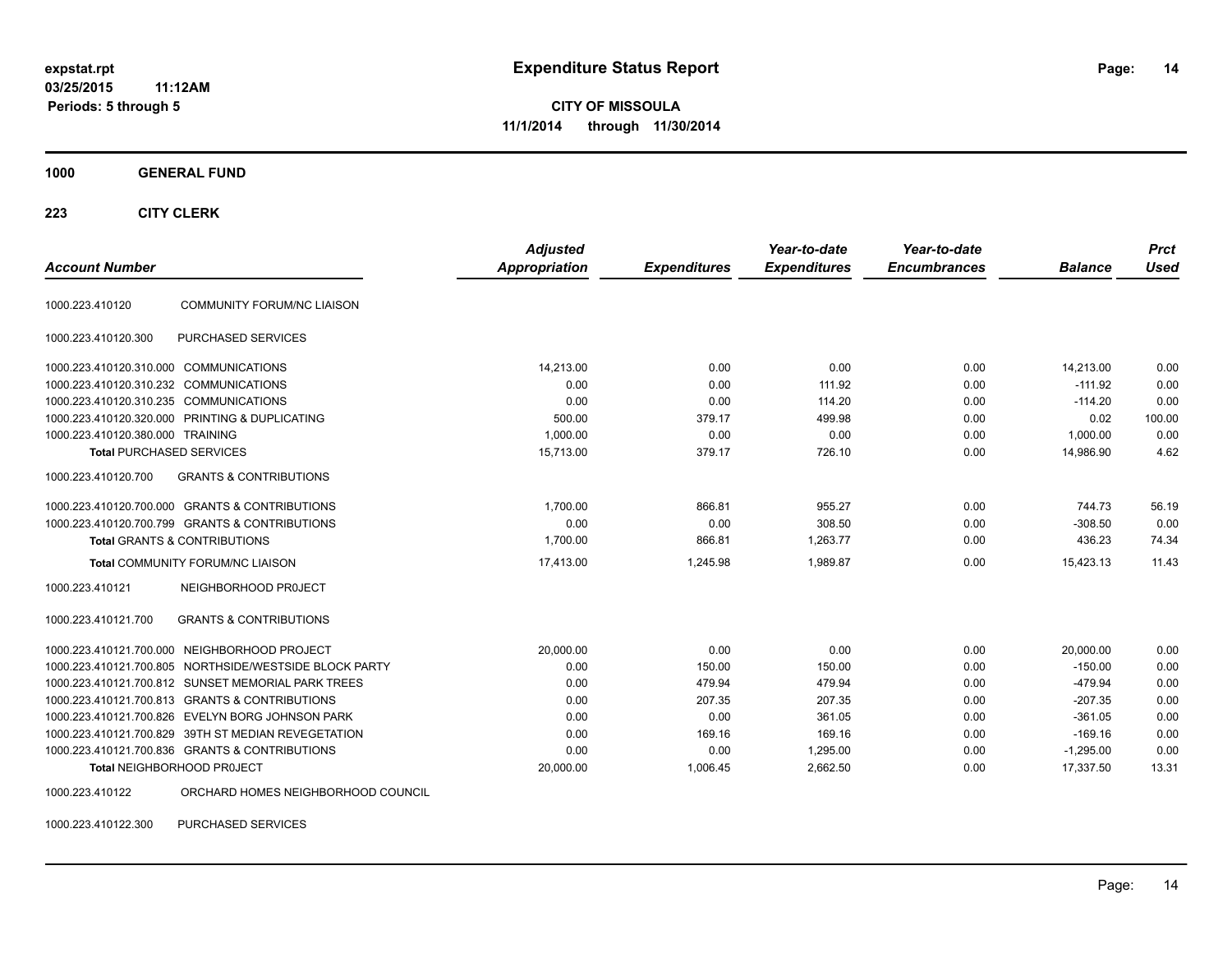**1000 GENERAL FUND**

**223 CITY CLERK**

| <b>Account Number</b>                                      | <b>Adjusted</b><br><b>Appropriation</b> | <b>Expenditures</b> | Year-to-date<br><b>Expenditures</b> | Year-to-date<br><b>Encumbrances</b> | <b>Balance</b> | <b>Prct</b><br><b>Used</b> |
|------------------------------------------------------------|-----------------------------------------|---------------------|-------------------------------------|-------------------------------------|----------------|----------------------------|
| <b>Total PURCHASED SERVICES</b>                            | 0.00                                    | 0.00                | 0.00                                | 0.00                                | 0.00           | 0.00                       |
| <b>GRANTS &amp; CONTRIBUTIONS</b><br>1000.223.410122.700   |                                         |                     |                                     |                                     |                |                            |
| 1000.223.410122.700.000 ORCHARD HOMES NEIGHBORHOOD COUNCIL | 800.00                                  | 0.00                | 0.00                                | 0.00                                | 800.00         | 0.00                       |
| <b>Total ORCHARD HOMES NEIGHBORHOOD COUNCIL</b>            | 800.00                                  | 0.00                | 0.00                                | 0.00                                | 800.00         | 0.00                       |
| 1000.223.410125<br>NEIGHBORHOOD OFFICE                     |                                         |                     |                                     |                                     |                |                            |
| 1000.223.410125.100<br>PERSONAL SERVICES                   |                                         |                     |                                     |                                     |                |                            |
| 1000.223.410125.110.000 SALARIES AND WAGES                 | 63,746.00                               | 5,610.94            | 20,214.57                           | 0.00                                | 43,531.43      | 31.71                      |
| 1000.223.410125.140.000 EMPLOYER CONTRIBUTIONS             | 35.008.00                               | 1.751.01            | 7.714.21                            | 0.00                                | 27.293.79      | 22.04                      |
| <b>Total PERSONAL SERVICES</b>                             | 98,754.00                               | 7,361.95            | 27,928.78                           | 0.00                                | 70.825.22      | 28.28                      |
| 1000.223.410125.200<br><b>SUPPLIES</b>                     |                                         |                     |                                     |                                     |                |                            |
| 1000.223.410125.210.000 OFFICE SUPPLIES                    | 200.00                                  | 22.17               | 111.69                              | 0.00                                | 88.31          | 55.85                      |
| 1000.223.410125.220.000 OPERATING SUPPLIES                 | 150.00                                  | 691.56              | 1,341.31                            | 0.00                                | $-1,191.31$    | 894.21                     |
| 1000.223.410125.231.000 GASOLINE                           | 100.00                                  | 0.00                | 10.40                               | 0.00                                | 89.60          | 10.40                      |
| 1000.223.410125.240.000 OTHER SUPPLIES                     | 64.00                                   | 0.00                | 0.00                                | 0.00                                | 64.00          | 0.00                       |
| <b>Total SUPPLIES</b>                                      | 514.00                                  | 713.73              | 1,463.40                            | 0.00                                | $-949.40$      | 284.71                     |
| 1000.223.410125.300<br>PURCHASED SERVICES                  |                                         |                     |                                     |                                     |                |                            |
| 1000.223.410125.310.000 COMMUNICATIONS                     | 135.00                                  | 0.00                | 12.83                               | 0.00                                | 122.17         | 9.50                       |
| 1000.223.410125.320.000 PRINTING & DUPLICATING             | 100.00                                  | 0.00                | 39.95                               | 0.00                                | 60.05          | 39.95                      |
| 1000.223.410125.330.000 PUBLICITY, SUBSCRIPTIONS & DUES    | 200.00                                  | 0.00                | 291.04                              | 0.00                                | $-91.04$       | 145.52                     |
| 1000.223.410125.344.000 TELEPHONE SERVICE                  | 100.00                                  | 0.00                | 0.00                                | 0.00                                | 100.00         | 0.00                       |
| 1000.223.410125.350.000 PROFESSIONAL SERVICES              | 3,000.00                                | 0.00                | 642.02                              | 0.00                                | 2,357.98       | 21.40                      |
| 1000.223.410125.370.000 TRAVEL                             | 1,810.00                                | 0.00                | 0.00                                | 0.00                                | 1,810.00       | 0.00                       |
| 1000.223.410125.380.000 TRAINING                           | 200.00                                  | 0.00                | 0.00                                | 0.00                                | 200.00         | 0.00                       |
| <b>Total PURCHASED SERVICES</b>                            | 5,545.00                                | 0.00                | 985.84                              | 0.00                                | 4,559.16       | 17.78                      |
|                                                            |                                         |                     |                                     |                                     |                |                            |

1000.223.410125.900 CAPITAL OUTLAY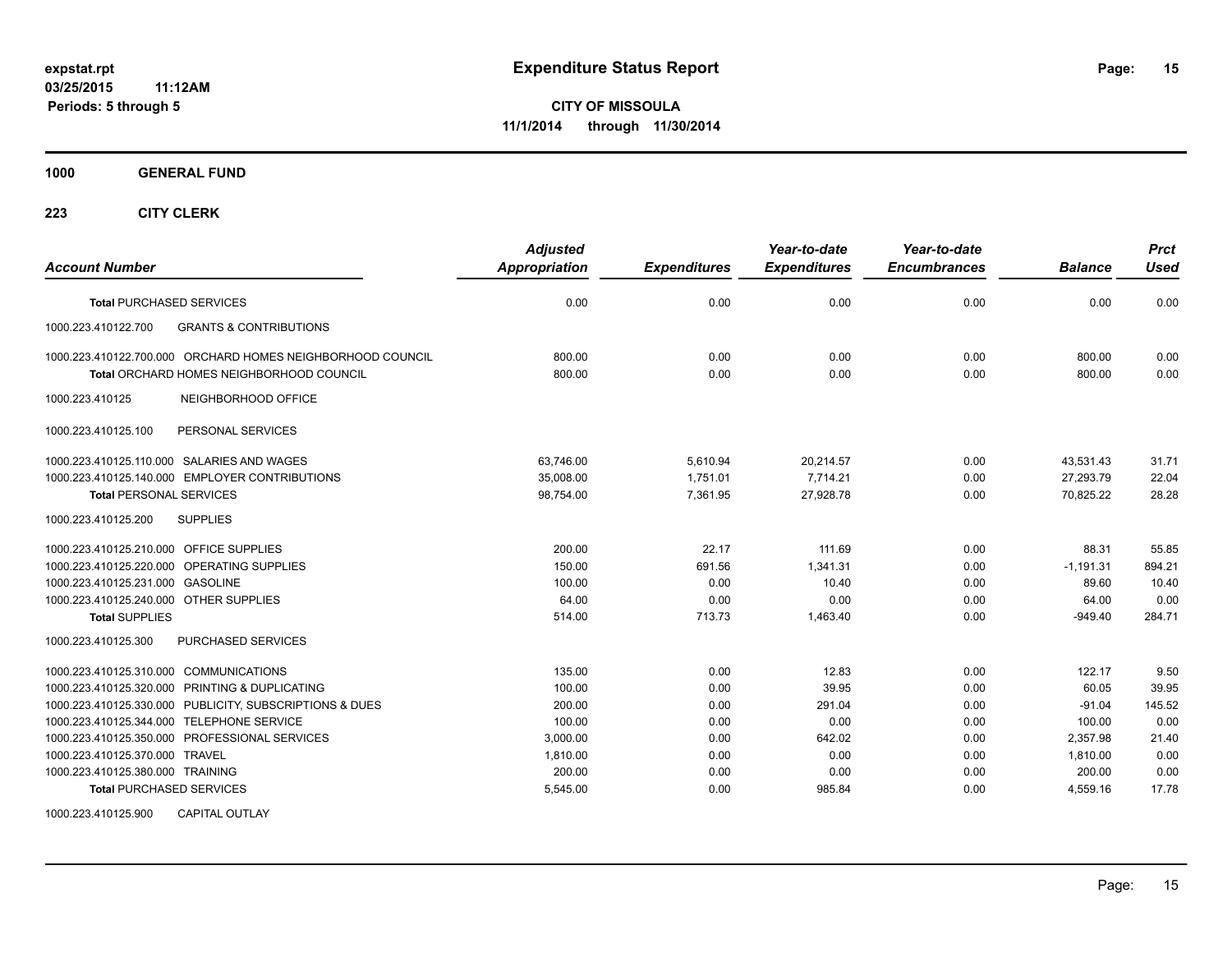**1000 GENERAL FUND**

| <b>Account Number</b>                                  | <b>Adjusted</b><br><b>Appropriation</b> | <b>Expenditures</b> | Year-to-date<br><b>Expenditures</b> | Year-to-date<br><b>Encumbrances</b> | <b>Balance</b> | <b>Prct</b><br><b>Used</b> |
|--------------------------------------------------------|-----------------------------------------|---------------------|-------------------------------------|-------------------------------------|----------------|----------------------------|
| 1000.223.410125.930.000 IMPROVEMENTS                   | 0.00                                    | 0.00                | 465.00                              | 0.00                                | $-465.00$      | 0.00                       |
| 1000.223.410125.940.000 MACHINERY & EQUIPMENT          | 0.00                                    | 0.00                | 435.00                              | 0.00                                | $-435.00$      | 0.00                       |
| <b>Total CAPITAL OUTLAY</b>                            | 0.00                                    | 0.00                | 900.00                              | 0.00                                | $-900.00$      | 0.00                       |
| Total NEIGHBORHOOD OFFICE                              | 104,813.00                              | 8,075.68            | 31,278.02                           | 0.00                                | 73,534.98      | 29.84                      |
| 1000.223.410600<br><b>ELECTIONS</b>                    |                                         |                     |                                     |                                     |                |                            |
| PURCHASED SERVICES<br>1000.223.410600.300              |                                         |                     |                                     |                                     |                |                            |
| <b>Total ELECTIONS</b>                                 | 0.00                                    | 0.00                | 0.00                                | 0.00                                | 0.00           | 0.00                       |
| RECORDS ADMINISTRATION<br>1000.223.410900              |                                         |                     |                                     |                                     |                |                            |
| 1000.223.410900.100<br>PERSONAL SERVICES               |                                         |                     |                                     |                                     |                |                            |
| 1000.223.410900.141.000 STATE RETIREMENT CONTRIBUTIONS | 0.00                                    | 16.21               | 82.60                               | 0.00                                | $-82.60$       | 0.00                       |
| <b>Total RECORDS ADMINISTRATION</b>                    | 0.00                                    | 16.21               | 82.60                               | 0.00                                | $-82.60$       | 0.00                       |
| <b>ADMINISTRATION</b><br>1000.223.410910               |                                         |                     |                                     |                                     |                |                            |
| 1000.223.410910.100<br>PERSONAL SERVICES               |                                         |                     |                                     |                                     |                |                            |
| 1000.223.410910.110.000 SALARIES AND WAGES             | 145,695.00                              | 10,594.30           | 46,123.53                           | 0.00                                | 99,571.47      | 31.66                      |
| 1000.223.410910.140.000 EMPLOYER CONTRIBUTIONS         | 52,873.00                               | 4,121.52            | 19,613.44                           | 0.00                                | 33,259.56      | 37.10                      |
| <b>Total PERSONAL SERVICES</b>                         | 198,568.00                              | 14,715.82           | 65,736.97                           | 0.00                                | 132,831.03     | 33.11                      |
| 1000.223.410910.200<br><b>SUPPLIES</b>                 |                                         |                     |                                     |                                     |                |                            |
| 1000.223.410910.210.000 OFFICE SUPPLIES                | 2,000.00                                | 580.97              | 1,727.41                            | 0.00                                | 272.59         | 86.37                      |
| 1000.223.410910.220.000 OPERATING SUPPLIES             | 100.00                                  | 100.00              | 100.00                              | 0.00                                | 0.00           | 100.00                     |
| 1000.223.410910.230.000 REPAIR/MAINTENANCE             | 0.00                                    | 81.25               | 81.25                               | 0.00                                | $-81.25$       | 0.00                       |
| 1000.223.410910.231.000 GASOLINE                       | 150.00                                  | 0.00                | 0.00                                | 0.00                                | 150.00         | 0.00                       |
| 1000.223.410910.240.000 OTHER SUPPLIES                 | 160.00                                  | 160.00              | 160.00                              | 0.00                                | 0.00           | 100.00                     |
| <b>Total SUPPLIES</b>                                  | 2,410.00                                | 922.22              | 2,068.66                            | 0.00                                | 341.34         | 85.84                      |
| 1000.223.410910.300<br>PURCHASED SERVICES              |                                         |                     |                                     |                                     |                |                            |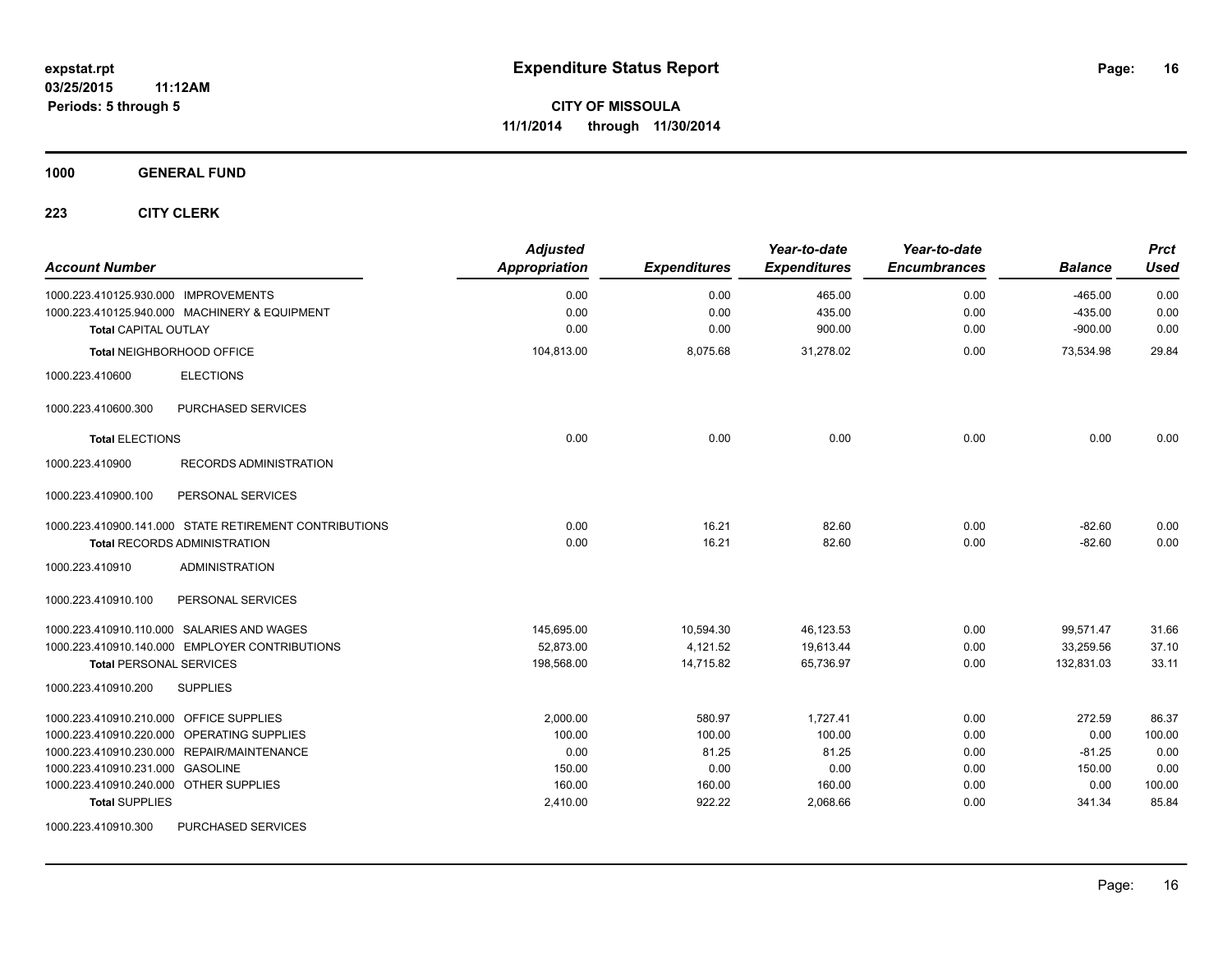**1000 GENERAL FUND**

|                                                         | <b>Adjusted</b>      |                     | Year-to-date        | Year-to-date        |                | <b>Prct</b> |
|---------------------------------------------------------|----------------------|---------------------|---------------------|---------------------|----------------|-------------|
| <b>Account Number</b>                                   | <b>Appropriation</b> | <b>Expenditures</b> | <b>Expenditures</b> | <b>Encumbrances</b> | <b>Balance</b> | Used        |
| 1000.223.410910.310.000 COMMUNICATIONS                  | 4,390.00             | 321.78              | $-2.791.79$         | 0.00                | 7.181.79       | 63.59       |
| 1000.223.410910.320.000 PRINTING & DUPLICATING          | 100.00               | 0.00                | 0.00                | 0.00                | 100.00         | 0.00        |
| 1000.223.410910.330.000 PUBLICITY, SUBSCRIPTIONS & DUES | 1,725.00             | 11.00               | 867.50              | 0.00                | 857.50         | 50.29       |
| 1000.223.410910.344.000<br><b>TELEPHONE SERVICE</b>     | 100.00               | 3.99                | 21.42               | 0.00                | 78.58          | 21.42       |
| 1000.223.410910.350.000 PROFESSIONAL SERVICES           | 11,800.00            | 1,369.75            | 2,281.75            | 0.00                | 9.518.25       | 19.34       |
| 1000.223.410910.360.000 REPAIR & MAINTENANCE            | 1,100.00             | 0.00                | 259.10              | 0.00                | 840.90         | 23.55       |
| 1000.223.410910.370.000 TRAVEL                          | 3,690.00             | 0.00                | 385.24              | 0.00                | 3,304.76       | 10.44       |
| 1000.223.410910.380.000 TRAINING                        | 3,070.00             | 0.00                | 100.00              | 0.00                | 2.970.00       | 3.26        |
| 1000.223.410910.390.000 OTHER PURCHASED SERVICES        | 3,500.00             | 0.00                | 0.00                | 0.00                | 3,500.00       | 0.00        |
| <b>Total PURCHASED SERVICES</b>                         | 29,475.00            | 1,706.52            | 1,123.22            | 0.00                | 28,351.78      | 3.81        |
| 1000.223.410910.500<br><b>FIXED CHARGES</b>             |                      |                     |                     |                     |                |             |
| <b>Total FIXED CHARGES</b>                              | 0.00                 | 0.00                | 0.00                | 0.00                | 0.00           | 0.00        |
| OTHER OBJECTS<br>1000.223.410910.800                    |                      |                     |                     |                     |                |             |
| <b>Total OTHER OBJECTS</b>                              | 0.00                 | 0.00                | 0.00                | 0.00                | 0.00           | 0.00        |
| 1000.223.410910.900<br><b>CAPITAL OUTLAY</b>            |                      |                     |                     |                     |                |             |
| <b>Total CAPITAL OUTLAY</b>                             | 0.00                 | 0.00                | 0.00                | 0.00                | 0.00           | 0.00        |
| <b>Total ADMINISTRATION</b>                             | 230,453.00           | 17,344.56           | 68,928.85           | 0.00                | 161,524.15     | 29.91       |
| <b>Total CITY CLERK</b>                                 | 388,679.00           | 28,833.68           | 109,789.61          | 0.00                | 278,889.39     | 28.25       |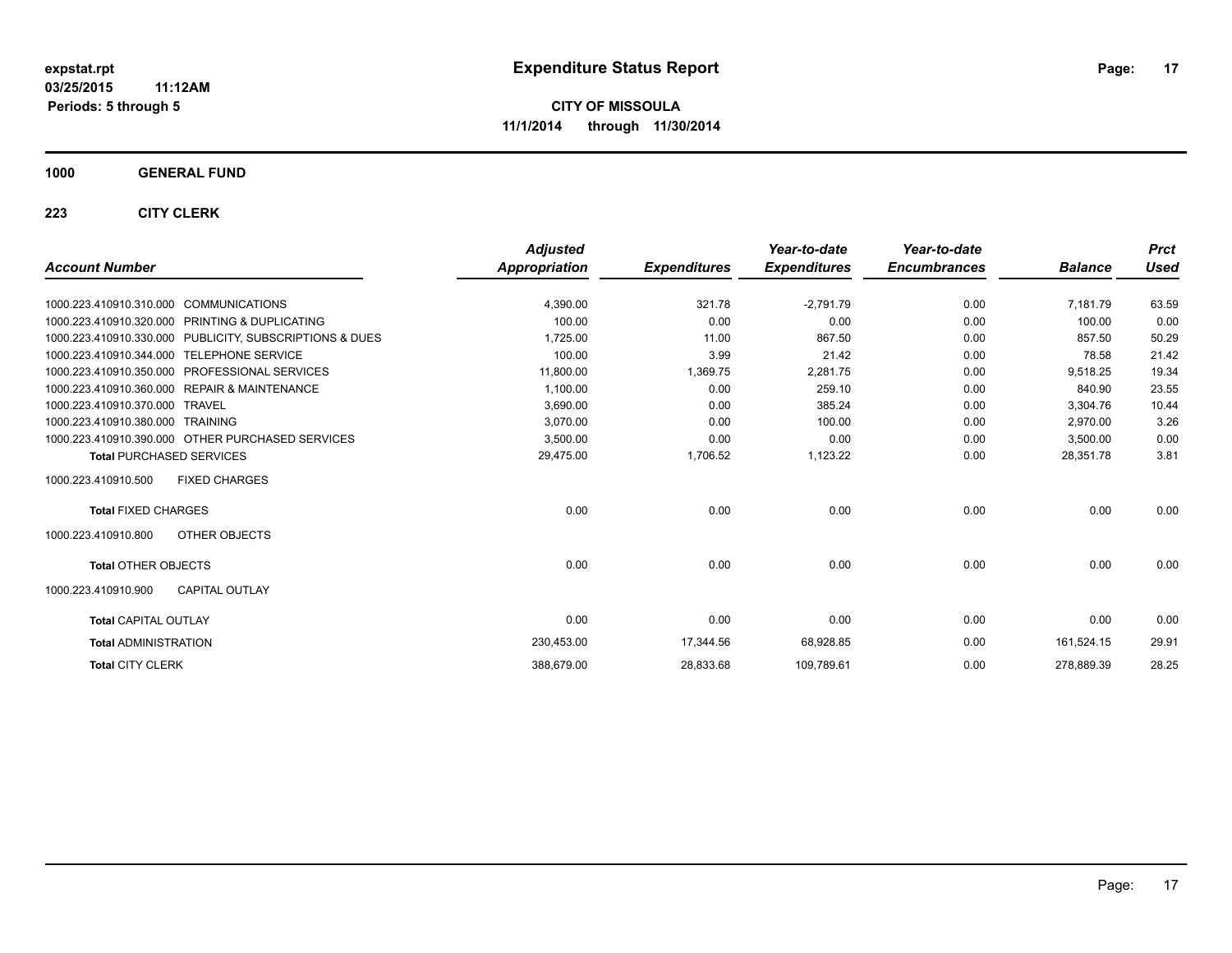**1000 GENERAL FUND**

#### **224 INFORMATION SERVICES**

|                                         |                                                        | <b>Adjusted</b>      |                     | Year-to-date        | Year-to-date        |                | <b>Prct</b> |
|-----------------------------------------|--------------------------------------------------------|----------------------|---------------------|---------------------|---------------------|----------------|-------------|
| <b>Account Number</b>                   |                                                        | <b>Appropriation</b> | <b>Expenditures</b> | <b>Expenditures</b> | <b>Encumbrances</b> | <b>Balance</b> | <b>Used</b> |
| 1000.224.410580                         | <b>INFORMATION TECHNOLOGIES</b>                        |                      |                     |                     |                     |                |             |
| 1000.224.410580.100                     | PERSONAL SERVICES                                      |                      |                     |                     |                     |                |             |
|                                         | 1000.224.410580.110.000 SALARIES AND WAGES             | 338,436.00           | 25,486.29           | 122,507.67          | 0.00                | 215,928.33     | 36.20       |
| 1000.224.410580.130.000 OTHER           |                                                        | 5.400.00             | 0.00                | 0.00                | 0.00                | 5,400.00       | 0.00        |
|                                         | 1000.224.410580.140.000 EMPLOYER CONTRIBUTIONS         | 113.521.00           | 9,026.85            | 47.015.37           | 0.00                | 66.505.63      | 41.42       |
|                                         | 1000.224.410580.141.000 STATE RETIREMENT CONTRIBUTIONS | 0.00                 | 25.49               | 158.61              | 0.00                | $-158.61$      | 0.00        |
| <b>Total PERSONAL SERVICES</b>          |                                                        | 457,357.00           | 34,538.63           | 169,681.65          | 0.00                | 287,675.35     | 37.10       |
| 1000.224.410580.200                     | <b>SUPPLIES</b>                                        |                      |                     |                     |                     |                |             |
| 1000.224.410580.210.000 OFFICE SUPPLIES |                                                        | 1,135.00             | 148.52              | 529.50              | 0.00                | 605.50         | 46.65       |
| 1000.224.410580.220.000                 | OPERATING SUPPLIES                                     | 12,525.00            | 424.96              | 1,430.44            | 0.00                | 11,094.56      | 11.42       |
|                                         | 1000.224.410580.230.000 REPAIR/MAINTENANCE             | 3,000.00             | 0.00                | 0.00                | 0.00                | 3,000.00       | 0.00        |
| 1000.224.410580.231.000                 | <b>GASOLINE</b>                                        | 250.00               | 0.00                | 53.66               | 0.00                | 196.34         | 21.46       |
| 1000.224.410580.240.000 OTHER SUPPLIES  |                                                        | 3,500.00             | 356.97              | 676.90              | 0.00                | 2.823.10       | 19.34       |
| <b>Total SUPPLIES</b>                   |                                                        | 20,410.00            | 930.45              | 2,690.50            | 0.00                | 17,719.50      | 13.18       |
| 1000.224.410580.300                     | PURCHASED SERVICES                                     |                      |                     |                     |                     |                |             |
| 1000.224.410580.310.000                 | <b>COMMUNICATIONS</b>                                  | 100.00               | 0.00                | 0.00                | 0.00                | 100.00         | 0.00        |
| 1000.224.410580.320.000                 | PRINTING & DUPLICATING                                 | 350.00               | 0.00                | 47.32               | 0.00                | 302.68         | 13.52       |
| 1000.224.410580.330.000                 | PUBLICITY, SUBSCRIPTIONS & DUES                        | 179,199.00           | 158,410.57          | 182,916.37          | 0.00                | $-3,717.37$    | 102.07      |
| 1000.224.410580.344.000                 | <b>TELEPHONE SERVICE</b>                               | 135,330.00           | 1,119.63            | 41,477.27           | 0.00                | 93,852.73      | 30.65       |
| 1000.224.410580.350.000                 | PROFESSIONAL SERVICES                                  | 57,090.00            | 0.00                | 77,900.99           | 0.00                | $-20,810.99$   | 136.45      |
| 1000.224.410580.360.000                 | <b>REPAIR &amp; MAINTENANCE</b>                        | 1.350.00             | 0.00                | 0.00                | 0.00                | 1.350.00       | 0.00        |
| 1000.224.410580.370.000                 | <b>TRAVEL</b>                                          | 6,809.00             | 554.04              | 2,103.24            | 0.00                | 4,705.76       | 30.89       |
| 1000.224.410580.380.000 TRAINING        |                                                        | 11,981.00            | 269.00              | 3,848.35            | 0.00                | 8,132.65       | 32.12       |
| <b>Total PURCHASED SERVICES</b>         |                                                        | 392,209.00           | 160,353.24          | 308,293.54          | 0.00                | 83,915.46      | 78.60       |
| 1000.224.410580.500                     | <b>FIXED CHARGES</b>                                   |                      |                     |                     |                     |                |             |
| <b>Total FIXED CHARGES</b>              |                                                        | 0.00                 | 0.00                | 0.00                | 0.00                | 0.00           | 0.00        |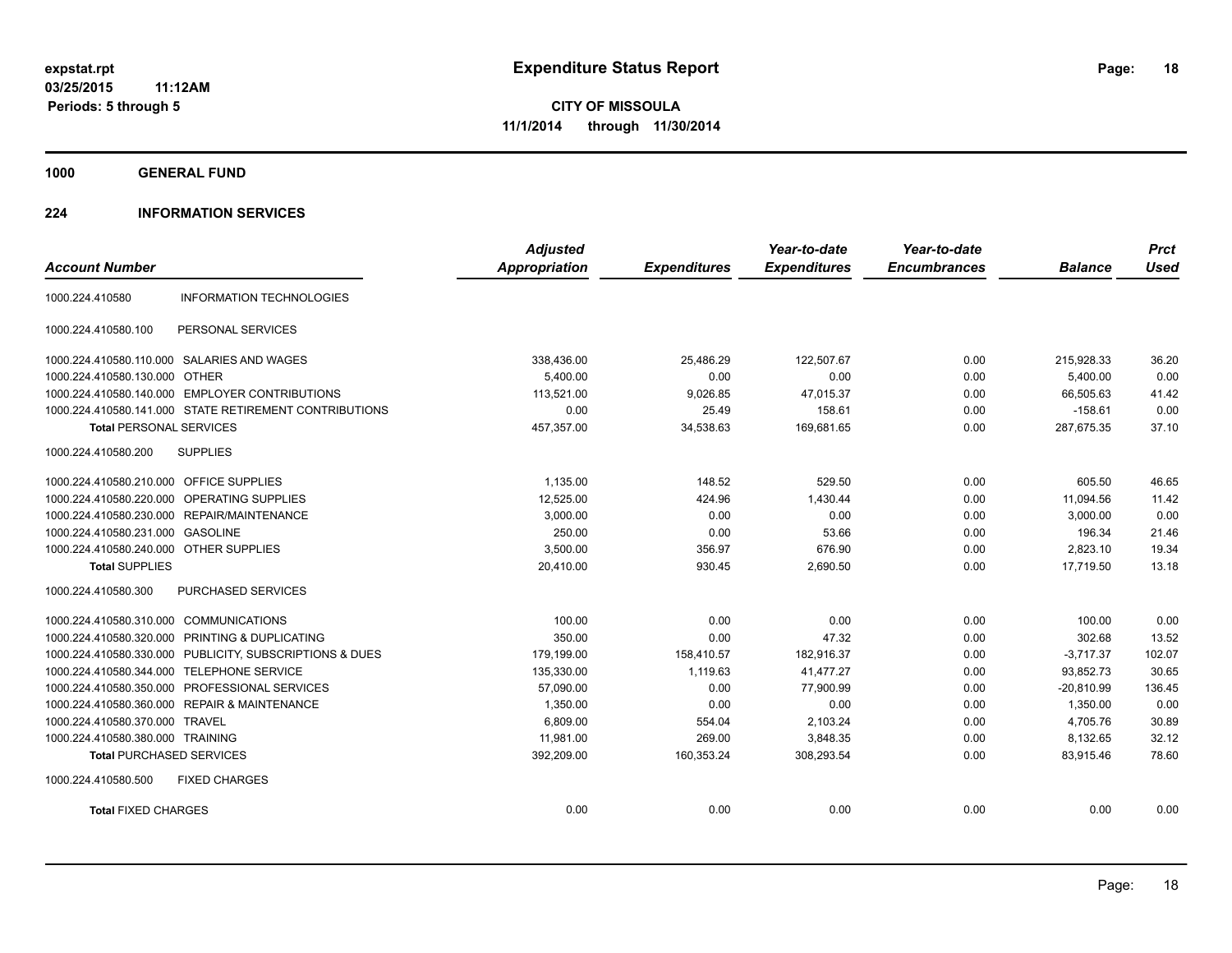**1000 GENERAL FUND**

#### **224 INFORMATION SERVICES**

| <b>Account Number</b>                        | <b>Adjusted</b><br>Appropriation | <b>Expenditures</b> | Year-to-date<br><b>Expenditures</b> | Year-to-date<br><b>Encumbrances</b> | <b>Balance</b> | Prct<br>Used |
|----------------------------------------------|----------------------------------|---------------------|-------------------------------------|-------------------------------------|----------------|--------------|
| 1000.224.410580.900<br><b>CAPITAL OUTLAY</b> |                                  |                     |                                     |                                     |                |              |
| <b>Total CAPITAL OUTLAY</b>                  | 0.00                             | 0.00                | 0.00                                | 0.00                                | 0.00           | 0.00         |
| <b>Total INFORMATION SERVICES</b>            | 869,976.00                       | 195.822.32          | 480.665.69                          | 0.00                                | 389.310.31     | 55.25        |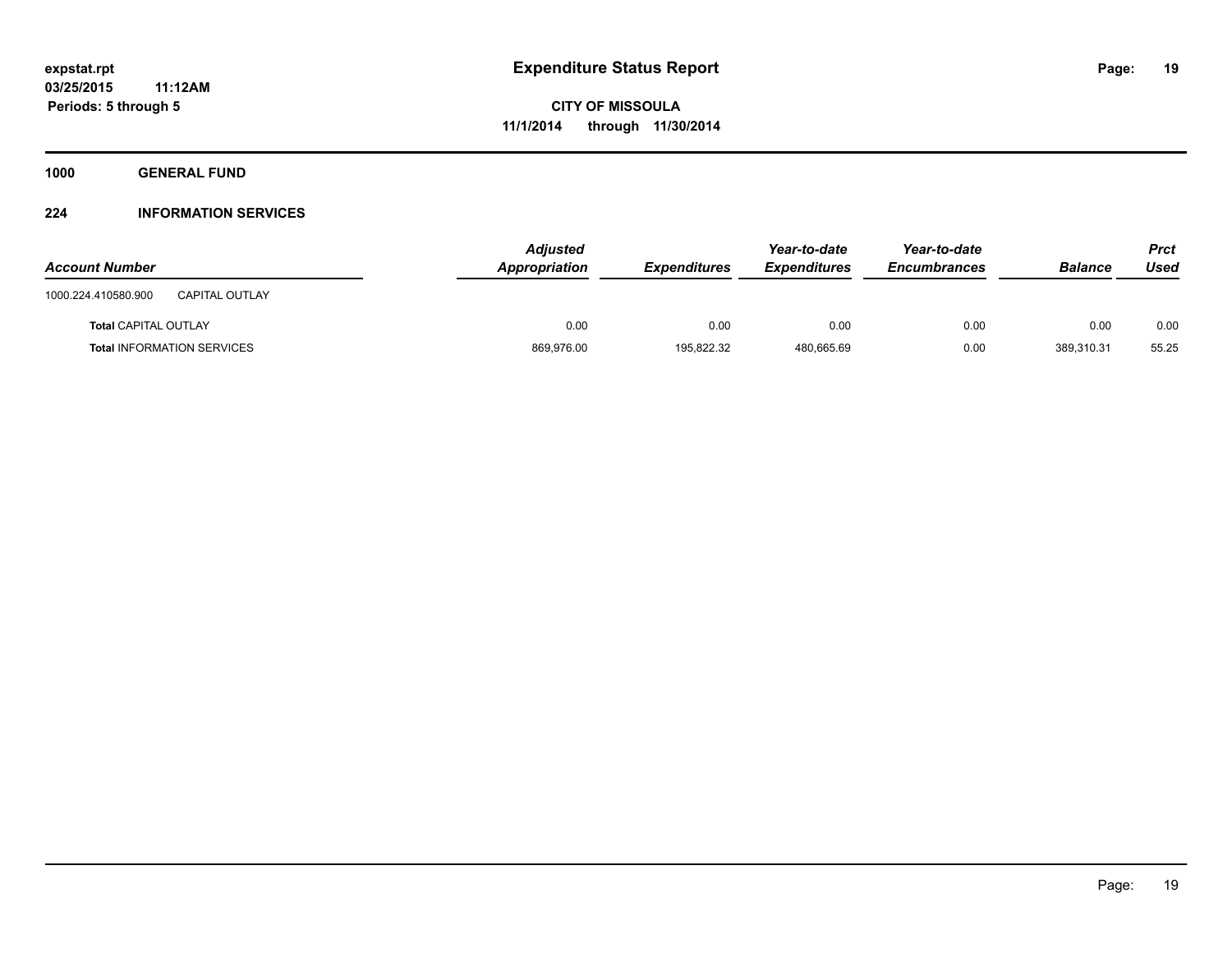**1000 GENERAL FUND**

**230 MUNICIPAL COURT**

| <b>Account Number</b>                   |                                                         | <b>Adjusted</b><br><b>Appropriation</b> | <b>Expenditures</b> | Year-to-date<br><b>Expenditures</b> | Year-to-date<br><b>Encumbrances</b> | <b>Balance</b> | <b>Prct</b><br><b>Used</b> |
|-----------------------------------------|---------------------------------------------------------|-----------------------------------------|---------------------|-------------------------------------|-------------------------------------|----------------|----------------------------|
| 1000.230.410360                         | CITY/MUNICIPAL COURT                                    |                                         |                     |                                     |                                     |                |                            |
| 1000.230.410360.100                     | PERSONAL SERVICES                                       |                                         |                     |                                     |                                     |                |                            |
|                                         | 1000.230.410360.110.000 SALARIES AND WAGES              | 745,063.00                              | 52,526.53           | 250,159.88                          | 0.00                                | 494,903.12     | 33.58                      |
|                                         | 1000.230.410360.120.000 OVERTIME/TERMINATION            | 10.000.00                               | 452.56              | 3.034.78                            | 0.00                                | 6.965.22       | 30.35                      |
|                                         | 1000.230.410360.140.000 EMPLOYER CONTRIBUTIONS          | 299,318.00                              | 20,525.46           | 111,562.59                          | 0.00                                | 187,755.41     | 37.27                      |
|                                         | 1000.230.410360.141.000 STATE RETIREMENT CONTRIBUTIONS  | 0.00                                    | 52.53               | 325.83                              | 0.00                                | $-325.83$      | 0.00                       |
| <b>Total PERSONAL SERVICES</b>          |                                                         | 1,054,381.00                            | 73,557.08           | 365,083.08                          | 0.00                                | 689,297.92     | 34.63                      |
| 1000.230.410360.200                     | <b>SUPPLIES</b>                                         |                                         |                     |                                     |                                     |                |                            |
| 1000.230.410360.210.000 OFFICE SUPPLIES |                                                         | 4,756.00                                | 305.24              | 2,931.52                            | 0.00                                | 1,824.48       | 61.64                      |
|                                         | 1000.230.410360.220.000 OPERATING SUPPLIES              | 4.972.00                                | 0.00                | 0.00                                | 0.00                                | 4,972.00       | 0.00                       |
| 1000.230.410360.240.000 OTHER SUPPLIES  |                                                         | 3.540.00                                | 884.32              | $-630.68$                           | 0.00                                | 4.170.68       | 17.82                      |
| <b>Total SUPPLIES</b>                   |                                                         | 13,268.00                               | 1,189.56            | 2,300.84                            | 0.00                                | 10,967.16      | 17.34                      |
| 1000.230.410360.300                     | PURCHASED SERVICES                                      |                                         |                     |                                     |                                     |                |                            |
| 1000.230.410360.310.000 COMMUNICATIONS  |                                                         | 11,500.00                               | 741.88              | 2,794.86                            | 0.00                                | 8,705.14       | 24.30                      |
|                                         | 1000.230.410360.320.000 PRINTING & DUPLICATING          | 1,187.00                                | 0.00                | 0.00                                | 0.00                                | 1,187.00       | 0.00                       |
|                                         | 1000.230.410360.330.000 PUBLICITY, SUBSCRIPTIONS & DUES | 10,196.00                               | 2,374.45            | 3,578.33                            | 0.00                                | 6,617.67       | 35.10                      |
|                                         | 1000.230.410360.344.000 TELEPHONE SERVICE               | 1,584.00                                | 134.93              | 300.60                              | 0.00                                | 1.283.40       | 18.98                      |
|                                         | 1000.230.410360.350.000 PROFESSIONAL SERVICES           | 220,707.00                              | 44,833.81           | 44,932.41                           | 0.00                                | 175,774.59     | 20.36                      |
|                                         | 1000.230.410360.350.004 PROFESSIONAL SERVICES           | 0.00                                    | 0.00                | 205.26                              | 0.00                                | $-205.26$      | 0.00                       |
|                                         | 1000.230.410360.350.005 PROFESSIONAL SERVICES           | 0.00                                    | 492.97              | 6,588.43                            | 0.00                                | $-6,588.43$    | 0.00                       |
|                                         | 1000.230.410360.350.006 PROFESSIONAL SERVICES           | 0.00                                    | 480.00              | 1.764.00                            | 0.00                                | $-1,764.00$    | 0.00                       |
|                                         | 1000.230.410360.360.000 REPAIR & MAINTENANCE            | 3,790.00                                | 523.00              | 7,828.00                            | 0.00                                | $-4,038.00$    | 206.54                     |
| 1000.230.410360.370.000 TRAVEL          |                                                         | 5.174.00                                | 0.00                | 2,293.30                            | 0.00                                | 2,880.70       | 44.32                      |
| 1000.230.410360.380.000 TRAINING        |                                                         | 9,000.00                                | 0.00                | 3,498.00                            | 0.00                                | 5,502.00       | 38.87                      |
|                                         | 1000.230.410360.390.000 OTHER PURCHASED SERVICES        | 6,263.00                                | 82.75               | 2,430.92                            | 0.00                                | 3,832.08       | 38.81                      |
| <b>Total PURCHASED SERVICES</b>         |                                                         | 269,401.00                              | 49,663.79           | 76,214.11                           | 0.00                                | 193,186.89     | 28.29                      |

1000.230.410360.500 FIXED CHARGES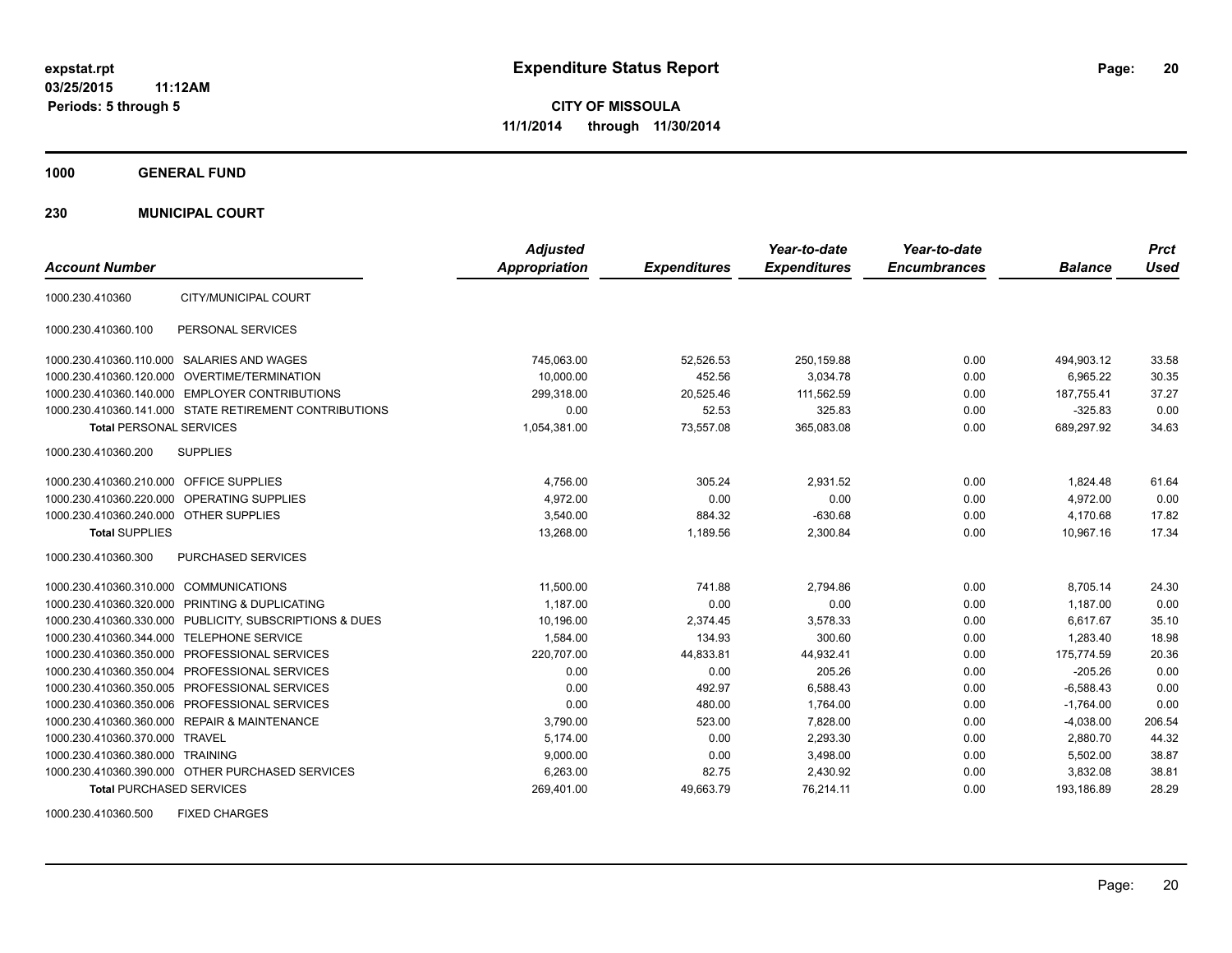**1000 GENERAL FUND**

#### **230 MUNICIPAL COURT**

|                                              | <b>Adjusted</b> |                     | Year-to-date        | Year-to-date        |                | <b>Prct</b> |
|----------------------------------------------|-----------------|---------------------|---------------------|---------------------|----------------|-------------|
| <b>Account Number</b>                        | Appropriation   | <b>Expenditures</b> | <b>Expenditures</b> | <b>Encumbrances</b> | <b>Balance</b> | Used        |
| <b>Total FIXED CHARGES</b>                   | 0.00            | 0.00                | 0.00                | 0.00                | 0.00           | 0.00        |
| 1000.230.410360.900<br><b>CAPITAL OUTLAY</b> |                 |                     |                     |                     |                |             |
| <b>Total CAPITAL OUTLAY</b>                  | 0.00            | 0.00                | 0.00                | 0.00                | 0.00           | 0.00        |
| <b>Total MUNICIPAL COURT</b>                 | 1,337,050.00    | 124,410.43          | 443,598.03          | 0.00                | 893,451.97     | 33.18       |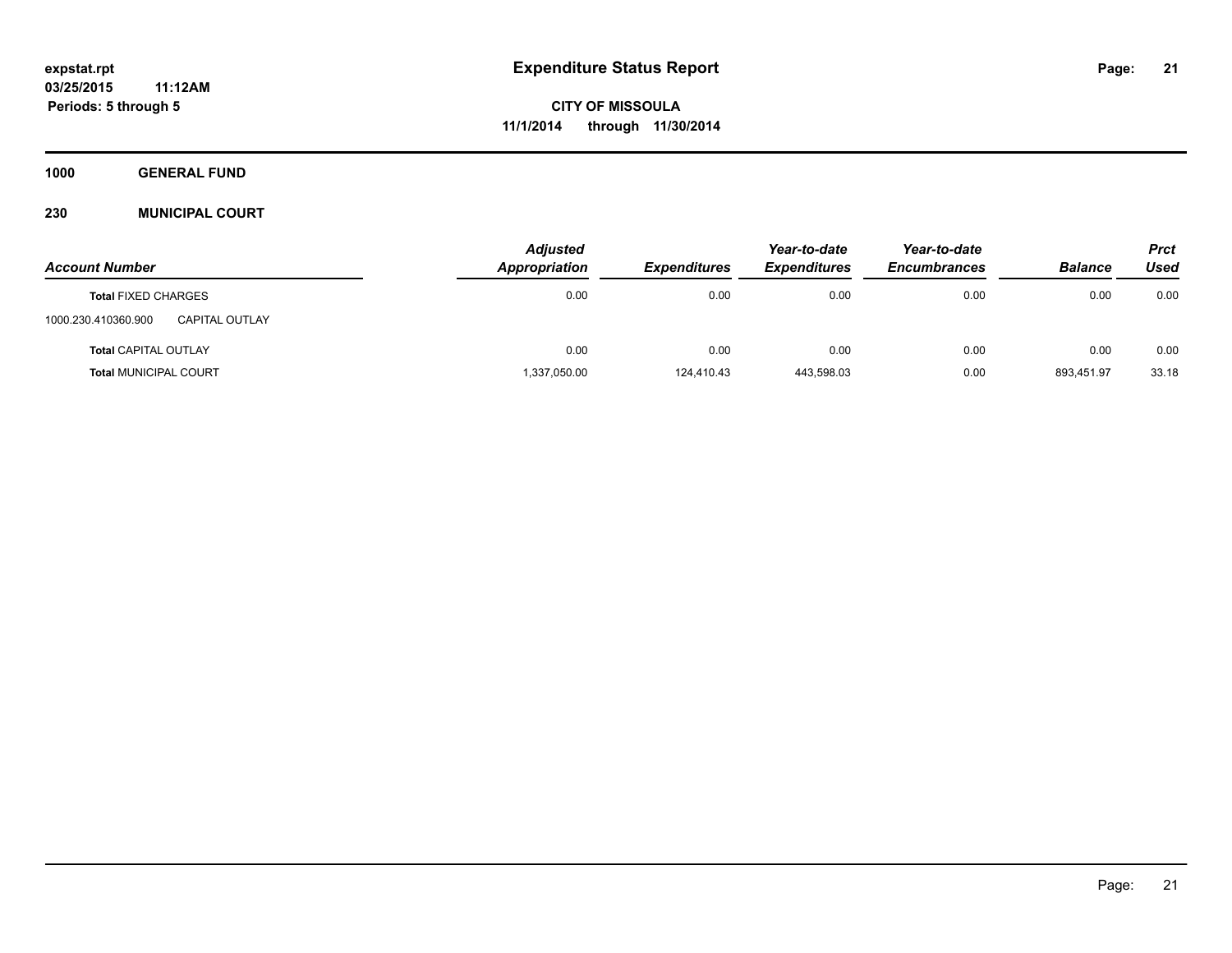**CITY OF MISSOULA 11/1/2014 through 11/30/2014**

**1000 GENERAL FUND**

| <b>Account Number</b>                                | <b>Adjusted</b><br><b>Appropriation</b> | <b>Expenditures</b> | Year-to-date<br><b>Expenditures</b> | Year-to-date<br><b>Encumbrances</b> | <b>Balance</b> | <b>Prct</b><br><b>Used</b> |
|------------------------------------------------------|-----------------------------------------|---------------------|-------------------------------------|-------------------------------------|----------------|----------------------------|
| <b>BUDGETING</b><br>1000.240.410520                  |                                         |                     |                                     |                                     |                |                            |
| PERSONAL SERVICES<br>1000.240.410520.100             |                                         |                     |                                     |                                     |                |                            |
| 1000.240.410520.110.000 SALARIES AND WAGES           | 77,443.00                               | 5,604.94            | 24,684.13                           | 0.00                                | 52,758.87      | 31.87                      |
| 1000.240.410520.140.000 EMPLOYER CONTRIBUTIONS       | 23,856.00                               | 1,744.14            | 8,887.97                            | 0.00                                | 14,968.03      | 37.26                      |
| <b>Total PERSONAL SERVICES</b>                       | 101,299.00                              | 7,349.08            | 33,572.10                           | 0.00                                | 67.726.90      | 33.14                      |
| 1000.240.410520.200<br><b>SUPPLIES</b>               |                                         |                     |                                     |                                     |                |                            |
| 1000.240.410520.210.000 OFFICE SUPPLIES              | 200.00                                  | 0.00                | 0.00                                | 0.00                                | 200.00         | 0.00                       |
| 1000.240.410520.220.000 OPERATING SUPPLIES           | 400.00                                  | 0.00                | 0.00                                | 0.00                                | 400.00         | 0.00                       |
| <b>Total SUPPLIES</b>                                | 600.00                                  | 0.00                | 0.00                                | 0.00                                | 600.00         | 0.00                       |
| 1000.240.410520.300<br><b>PURCHASED SERVICES</b>     |                                         |                     |                                     |                                     |                |                            |
| 1000.240.410520.320.000 PRINTING & DUPLICATING       | 1,313.00                                | 0.00                | 147.79                              | 0.00                                | 1,165.21       | 11.26                      |
| 1000.240.410520.350.000 PROFESSIONAL SERVICES        | 9.289.00                                | 0.00                | 0.00                                | 0.00                                | 9.289.00       | 0.00                       |
| <b>Total PURCHASED SERVICES</b>                      | 10,602.00                               | 0.00                | 147.79                              | 0.00                                | 10,454.21      | 1.39                       |
| <b>Total BUDGETING</b>                               | 112,501.00                              | 7,349.08            | 33.719.89                           | 0.00                                | 78.781.11      | 29.97                      |
| <b>TREASURY</b><br>1000.240.410540                   |                                         |                     |                                     |                                     |                |                            |
| PERSONAL SERVICES<br>1000.240.410540.100             |                                         |                     |                                     |                                     |                |                            |
| 1000.240.410540.110.000 SALARIES AND WAGES           | 194,511.00                              | 12,907.47           | 62,914.16                           | 0.00                                | 131,596.84     | 32.34                      |
| 1000.240.410540.140.000 EMPLOYER CONTRIBUTIONS       | 75,797.00                               | 5,115.98            | 27,948.46                           | 0.00                                | 47,848.54      | 36.87                      |
| <b>Total PERSONAL SERVICES</b>                       | 270.308.00                              | 18,023.45           | 90.862.62                           | 0.00                                | 179.445.38     | 33.61                      |
| 1000.240.410540.200<br><b>SUPPLIES</b>               |                                         |                     |                                     |                                     |                |                            |
| 1000.240.410540.210.000 OFFICE SUPPLIES              | 1,741.00                                | 259.31              | 569.33                              | 0.00                                | 1,171.67       | 32.70                      |
| 1000.240.410540.220.000<br><b>OPERATING SUPPLIES</b> | 425.00                                  | 0.00                | 10.00                               | 0.00                                | 415.00         | 2.35                       |
| <b>Total SUPPLIES</b>                                | 2,166.00                                | 259.31              | 579.33                              | 0.00                                | 1,586.67       | 26.75                      |
| 1000.240.410540.300<br>PURCHASED SERVICES            |                                         |                     |                                     |                                     |                |                            |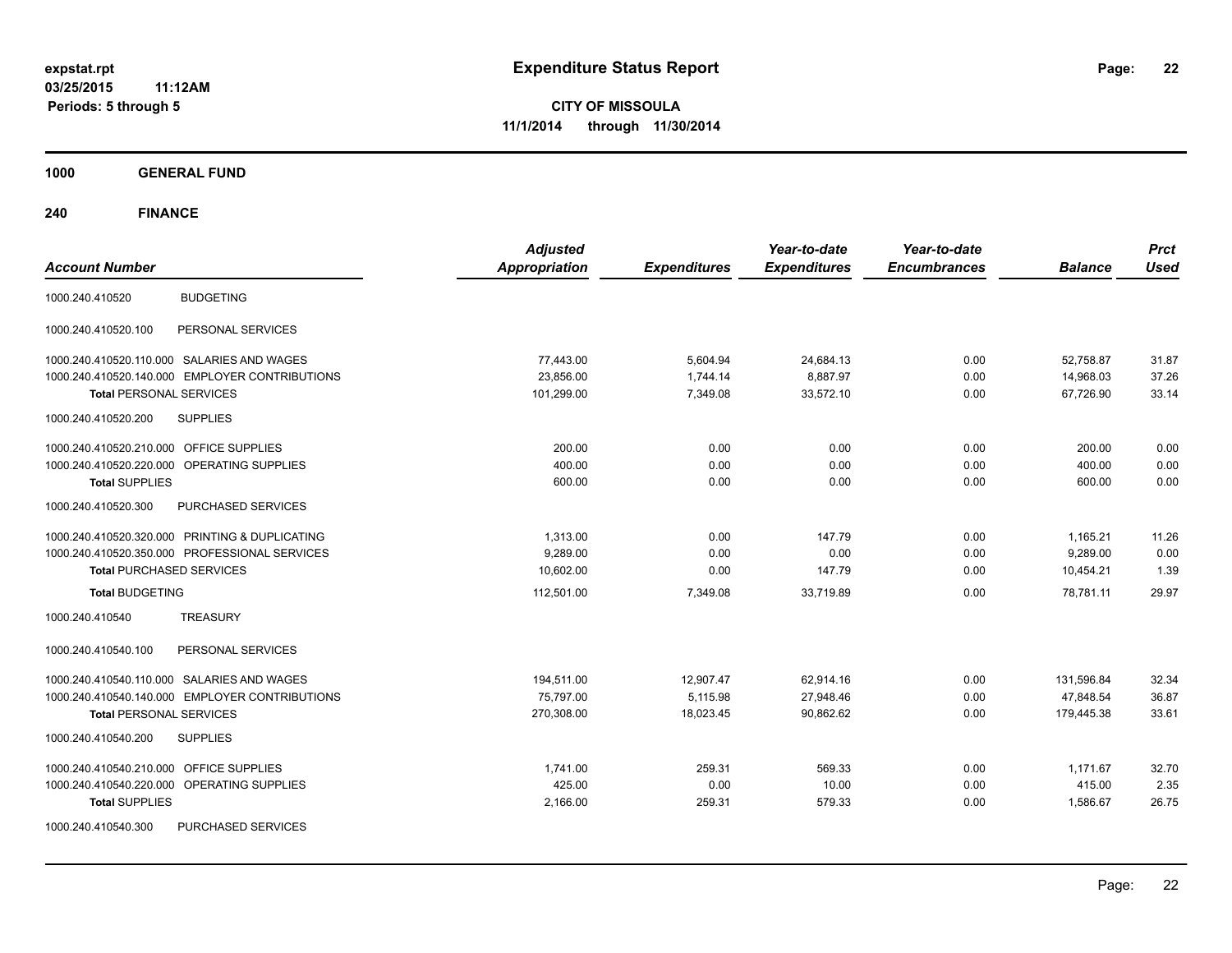**1000 GENERAL FUND**

| <b>Account Number</b>                          |                                                         | <b>Adjusted</b><br><b>Appropriation</b> | <b>Expenditures</b> | Year-to-date<br><b>Expenditures</b> | Year-to-date<br><b>Encumbrances</b> | <b>Balance</b> | <b>Prct</b><br><b>Used</b> |
|------------------------------------------------|---------------------------------------------------------|-----------------------------------------|---------------------|-------------------------------------|-------------------------------------|----------------|----------------------------|
|                                                |                                                         |                                         |                     |                                     |                                     |                |                            |
| 1000.240.410540.310.000 COMMUNICATIONS         |                                                         | 4,814.00                                | 661.94              | 2,317.48                            | 0.00                                | 2,496.52       | 48.14                      |
| 1000.240.410540.320.000 PRINTING & DUPLICATING |                                                         | 715.00                                  | 0.00                | 2,226.47                            | 0.00                                | $-1,511.47$    | 311.39                     |
|                                                | 1000.240.410540.330.000 PUBLICITY, SUBSCRIPTIONS & DUES | 10.00                                   | 0.00                | 0.00                                | 0.00                                | 10.00          | 0.00                       |
| 1000.240.410540.344.000 TELEPHONE SERVICE      |                                                         | 50.00                                   | 0.00                | 0.00                                | 0.00                                | 50.00          | 0.00                       |
| 1000.240.410540.350.000 PROFESSIONAL SERVICES  |                                                         | 11,911.00                               | 524.33              | 1,763.33                            | 0.00                                | 10,147.67      | 14.80                      |
| 1000.240.410540.360.000 REPAIR & MAINTENANCE   |                                                         | 170.00                                  | 0.00                | 0.00                                | 0.00                                | 170.00         | 0.00                       |
| 1000.240.410540.370.000 TRAVEL                 |                                                         | 4,125.00                                | 0.00                | 413.90                              | 0.00                                | 3,711.10       | 10.03                      |
| 1000.240.410540.380.000 TRAINING               |                                                         | 2,000.00                                | 0.00                | 89.00                               | 0.00                                | 1,911.00       | 4.45                       |
| <b>Total PURCHASED SERVICES</b>                |                                                         | 23,795.00                               | 1,186.27            | 6,810.18                            | 0.00                                | 16,984.82      | 28.62                      |
| 1000.240.410540.500                            | <b>FIXED CHARGES</b>                                    |                                         |                     |                                     |                                     |                |                            |
| 1000.240.410540.500.000 FIXED CHARGES          |                                                         | 500.00                                  | 0.00                | 0.00                                | 0.00                                | 500.00         | 0.00                       |
| <b>Total FIXED CHARGES</b>                     |                                                         | 500.00                                  | 0.00                | 0.00                                | 0.00                                | 500.00         | 0.00                       |
| 1000.240.410540.900                            | <b>CAPITAL OUTLAY</b>                                   |                                         |                     |                                     |                                     |                |                            |
| <b>Total CAPITAL OUTLAY</b>                    |                                                         | 0.00                                    | 0.00                | 0.00                                | 0.00                                | 0.00           | 0.00                       |
| <b>Total TREASURY</b>                          |                                                         | 296,769.00                              | 19,469.03           | 98,252.13                           | 0.00                                | 198,516.87     | 33.11                      |
| 1000.240.410550                                | <b>ACCOUNTING</b>                                       |                                         |                     |                                     |                                     |                |                            |
| 1000.240.410550.100                            | PERSONAL SERVICES                                       |                                         |                     |                                     |                                     |                |                            |
| 1000.240.410550.110.000 SALARIES AND WAGES     |                                                         | 324,228.00                              | 26,096.51           | 128,475.42                          | 0.00                                | 195,752.58     | 39.63                      |
| 1000.240.410550.120.000 OVERTIME/TERMINATION   |                                                         | 1,000.00                                | 0.00                | 0.00                                | 0.00                                | 1,000.00       | 0.00                       |
| 1000.240.410550.140.000 EMPLOYER CONTRIBUTIONS |                                                         | 121,819.00                              | 10,247.89           | 56,096.30                           | 0.00                                | 65,722.70      | 46.05                      |
|                                                | 1000.240.410550.141.000 STATE RETIREMENT CONTRIBUTIONS  | 0.00                                    | 48.09               | 302.65                              | 0.00                                | $-302.65$      | 0.00                       |
| <b>Total PERSONAL SERVICES</b>                 |                                                         | 447,047.00                              | 36,392.49           | 184,874.37                          | 0.00                                | 262,172.63     | 41.35                      |
| 1000.240.410550.200                            | <b>SUPPLIES</b>                                         |                                         |                     |                                     |                                     |                |                            |
| 1000.240.410550.210.000 OFFICE SUPPLIES        |                                                         | 2,824.00                                | 388.95              | 1,052.08                            | 0.00                                | 1,771.92       | 37.25                      |
| 1000.240.410550.220.000 OPERATING SUPPLIES     |                                                         | 1,300.00                                | 0.00                | 0.00                                | 0.00                                | 1,300.00       | 0.00                       |
| 1000.240.410550.230.000 REPAIR/MAINTENANCE     |                                                         | 300.00                                  | 0.00                | 0.00                                | 0.00                                | 300.00         | 0.00                       |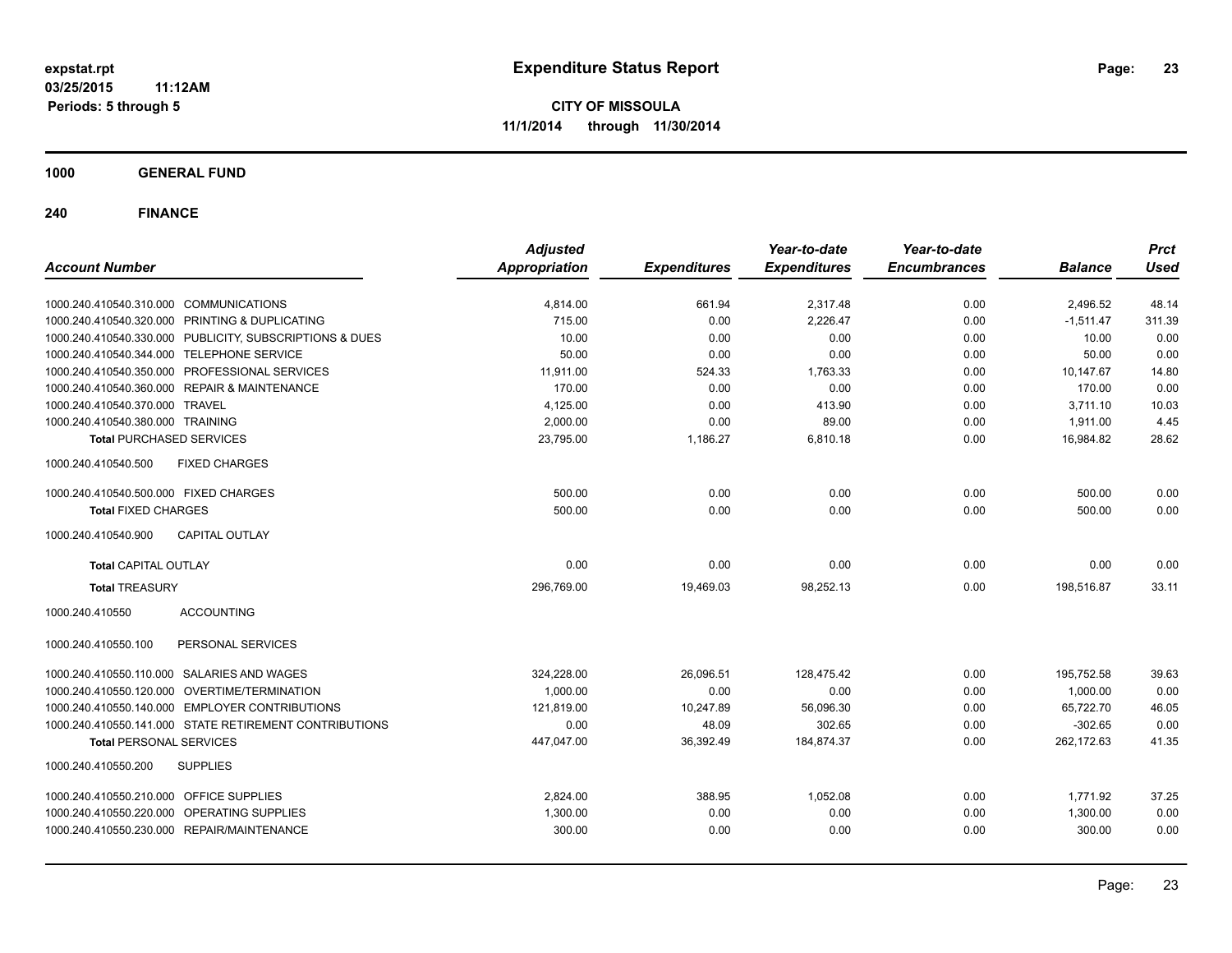**1000 GENERAL FUND**

| <b>Account Number</b>                                   | <b>Adjusted</b><br>Appropriation | <b>Expenditures</b> | Year-to-date<br><b>Expenditures</b> | Year-to-date<br><b>Encumbrances</b> | <b>Balance</b> | <b>Prct</b><br><b>Used</b> |
|---------------------------------------------------------|----------------------------------|---------------------|-------------------------------------|-------------------------------------|----------------|----------------------------|
| 1000.240.410550.231.000 GASOLINE                        | 91.00                            | 0.00                | 0.00                                | 0.00                                | 91.00          | 0.00                       |
| 1000.240.410550.240.000 OTHER SUPPLIES                  | 500.00                           | 0.00                | 0.00                                | 0.00                                | 500.00         | 0.00                       |
| <b>Total SUPPLIES</b>                                   | 5,015.00                         | 388.95              | 1,052.08                            | 0.00                                | 3,962.92       | 20.98                      |
| 1000.240.410550.300<br>PURCHASED SERVICES               |                                  |                     |                                     |                                     |                |                            |
| 1000.240.410550.310.000 COMMUNICATIONS                  | 31,645.00                        | 0.00                | 15,976.54                           | 0.00                                | 15,668.46      | 50.49                      |
| 1000.240.410550.320.000 PRINTING & DUPLICATING          | 3,215.00                         | 52.08               | 239.99                              | 0.00                                | 2,975.01       | 7.46                       |
| 1000.240.410550.330.000 PUBLICITY, SUBSCRIPTIONS & DUES | 2,316.00                         | 0.00                | 0.00                                | 0.00                                | 2,316.00       | 0.00                       |
| 1000.240.410550.344.000 TELEPHONE SERVICE               | 2,075.00                         | 66.42               | 270.11                              | 0.00                                | 1,804.89       | 13.02                      |
| 1000.240.410550.350.000 PROFESSIONAL SERVICES           | 133,406.00                       | 17,126.25           | 24,355.39                           | 0.00                                | 109,050.61     | 18.26                      |
| 1000.240.410550.360.000 REPAIR & MAINTENANCE            | 1,135.00                         | 75.00               | 75.00                               | 0.00                                | 1,060.00       | 6.61                       |
| 1000.240.410550.370.000 TRAVEL                          | 3,520.00                         | 0.00                | 100.00                              | 0.00                                | 3,420.00       | 2.84                       |
| 1000.240.410550.380.000 TRAINING                        | 3,805.00                         | 0.00                | 0.00                                | 0.00                                | 3,805.00       | 0.00                       |
| <b>Total PURCHASED SERVICES</b>                         | 181,117.00                       | 17,319.75           | 41,017.03                           | 0.00                                | 140,099.97     | 22.65                      |
| 1000.240.410550.500<br><b>FIXED CHARGES</b>             |                                  |                     |                                     |                                     |                |                            |
| <b>Total FIXED CHARGES</b>                              | 0.00                             | 0.00                | 0.00                                | 0.00                                | 0.00           | 0.00                       |
| CAPITAL OUTLAY<br>1000.240.410550.900                   |                                  |                     |                                     |                                     |                |                            |
| <b>Total CAPITAL OUTLAY</b>                             | 0.00                             | 0.00                | 0.00                                | 0.00                                | 0.00           | 0.00                       |
| <b>Total ACCOUNTING</b>                                 | 633,179.00                       | 54,101.19           | 226,943.48                          | 0.00                                | 406,235.52     | 35.84                      |
| 1000.240.410552<br><b>FINANCIAL REPORTING</b>           |                                  |                     |                                     |                                     |                |                            |
| PERSONAL SERVICES<br>1000.240.410552.100                |                                  |                     |                                     |                                     |                |                            |
| 1000.240.410552.110.000 SALARIES AND WAGES              | 49,877.00                        | 3,481.24            | 15,698.64                           | 0.00                                | 34,178.36      | 31.47                      |
| 1000.240.410552.140.000 EMPLOYER CONTRIBUTIONS          | 15,662.00                        | 1,076.40            | 5,547.14                            | 0.00                                | 10,114.86      | 35.42                      |
| <b>Total PERSONAL SERVICES</b>                          | 65,539.00                        | 4,557.64            | 21,245.78                           | 0.00                                | 44,293.22      | 32.42                      |
| 1000.240.410552.200<br><b>SUPPLIES</b>                  |                                  |                     |                                     |                                     |                |                            |
| 1000.240.410552.210.000 OFFICE SUPPLIES                 | 160.00                           | 0.00                | 0.00                                | 0.00                                | 160.00         | 0.00                       |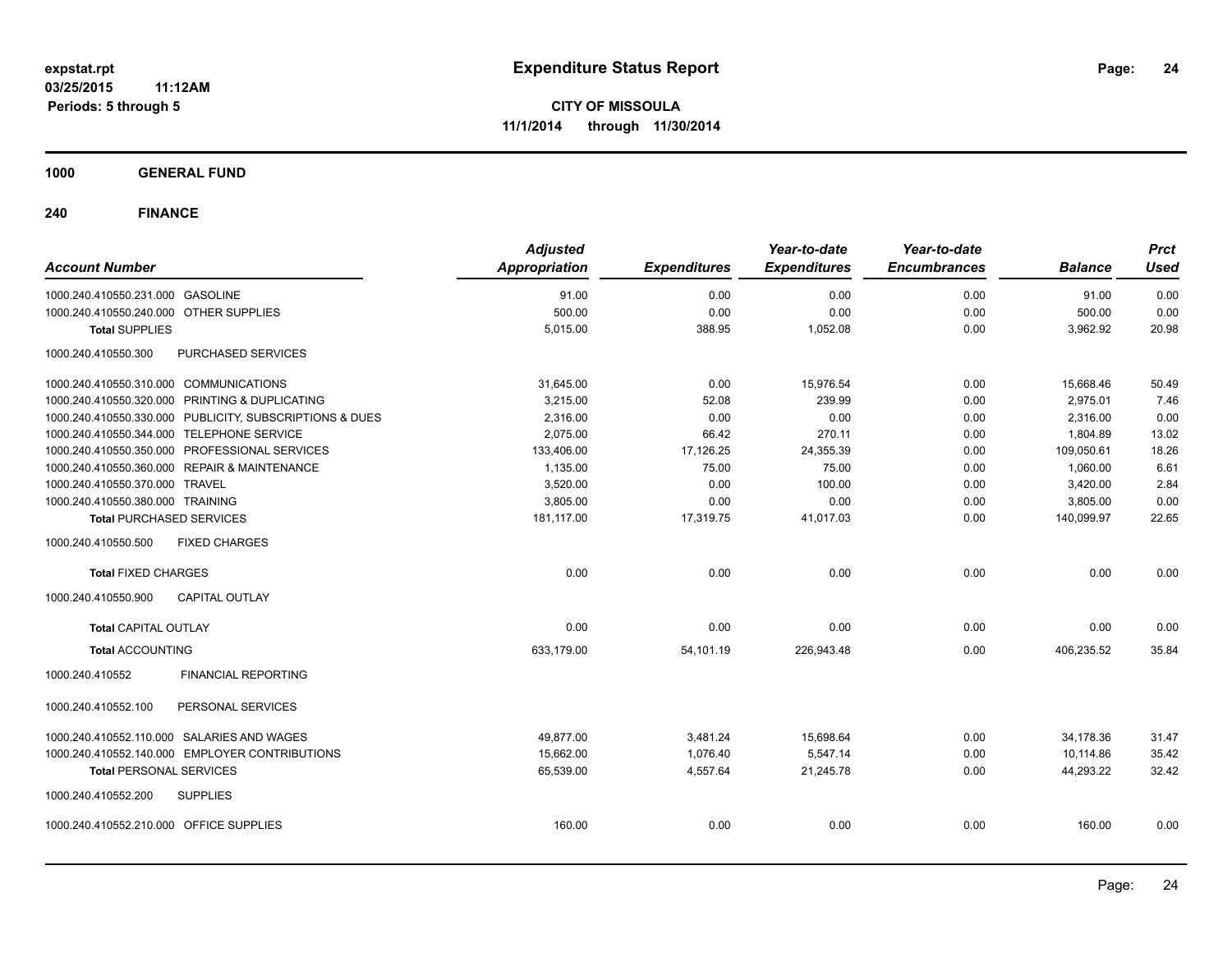**1000 GENERAL FUND**

| <b>Account Number</b>                  |                                               | <b>Adjusted</b><br>Appropriation | <b>Expenditures</b> | Year-to-date<br><b>Expenditures</b> | Year-to-date<br><b>Encumbrances</b> | <b>Balance</b> | <b>Prct</b><br><b>Used</b> |
|----------------------------------------|-----------------------------------------------|----------------------------------|---------------------|-------------------------------------|-------------------------------------|----------------|----------------------------|
| 1000.240.410552.220.000                | OPERATING SUPPLIES                            | 549.00                           | 0.00                | 0.00                                | 0.00                                | 549.00         | 0.00                       |
| <b>Total SUPPLIES</b>                  |                                               | 709.00                           | 0.00                | 0.00                                | 0.00                                | 709.00         | 0.00                       |
| 1000.240.410552.300                    | PURCHASED SERVICES                            |                                  |                     |                                     |                                     |                |                            |
| 1000.240.410552.310.000 COMMUNICATIONS |                                               | 321.00                           | 0.00                | 0.00                                | 0.00                                | 321.00         | 0.00                       |
| 1000.240.410552.320.000                | PRINTING & DUPLICATING                        | 3,503.00                         | 0.00                | 0.00                                | 0.00                                | 3,503.00       | 0.00                       |
|                                        | 1000.240.410552.350.000 PROFESSIONAL SERVICES | 10,530.00                        | 0.00                | 0.00                                | 0.00                                | 10,530.00      | 0.00                       |
| 1000.240.410552.370.000 TRAVEL         |                                               | 600.00                           | 0.00                | 0.00                                | 0.00                                | 600.00         | 0.00                       |
| 1000.240.410552.380.000 TRAINING       |                                               | 1,525.00                         | 0.00                | 0.00                                | 0.00                                | 1,525.00       | 0.00                       |
| <b>Total PURCHASED SERVICES</b>        |                                               | 16,479.00                        | 0.00                | 0.00                                | 0.00                                | 16.479.00      | 0.00                       |
| 1000.240.410552.900                    | <b>CAPITAL OUTLAY</b>                         |                                  |                     |                                     |                                     |                |                            |
| <b>Total CAPITAL OUTLAY</b>            |                                               | 0.00                             | 0.00                | 0.00                                | 0.00                                | 0.00           | 0.00                       |
| <b>Total FINANCIAL REPORTING</b>       |                                               | 82,727.00                        | 4,557.64            | 21,245.78                           | 0.00                                | 61,481.22      | 25.68                      |
| 1000.240.410553                        | FINANCIAL SOFTWARE                            |                                  |                     |                                     |                                     |                |                            |
| 1000.240.410553.100                    | PERSONAL SERVICES                             |                                  |                     |                                     |                                     |                |                            |
| <b>Total FINANCIAL SOFTWARE</b>        |                                               | 0.00                             | 0.00                | 0.00                                | 0.00                                | 0.00           | 0.00                       |
| <b>Total FINANCE</b>                   |                                               | 1,125,176.00                     | 85,476.94           | 380,161.28                          | 0.00                                | 745,014.72     | 33.79                      |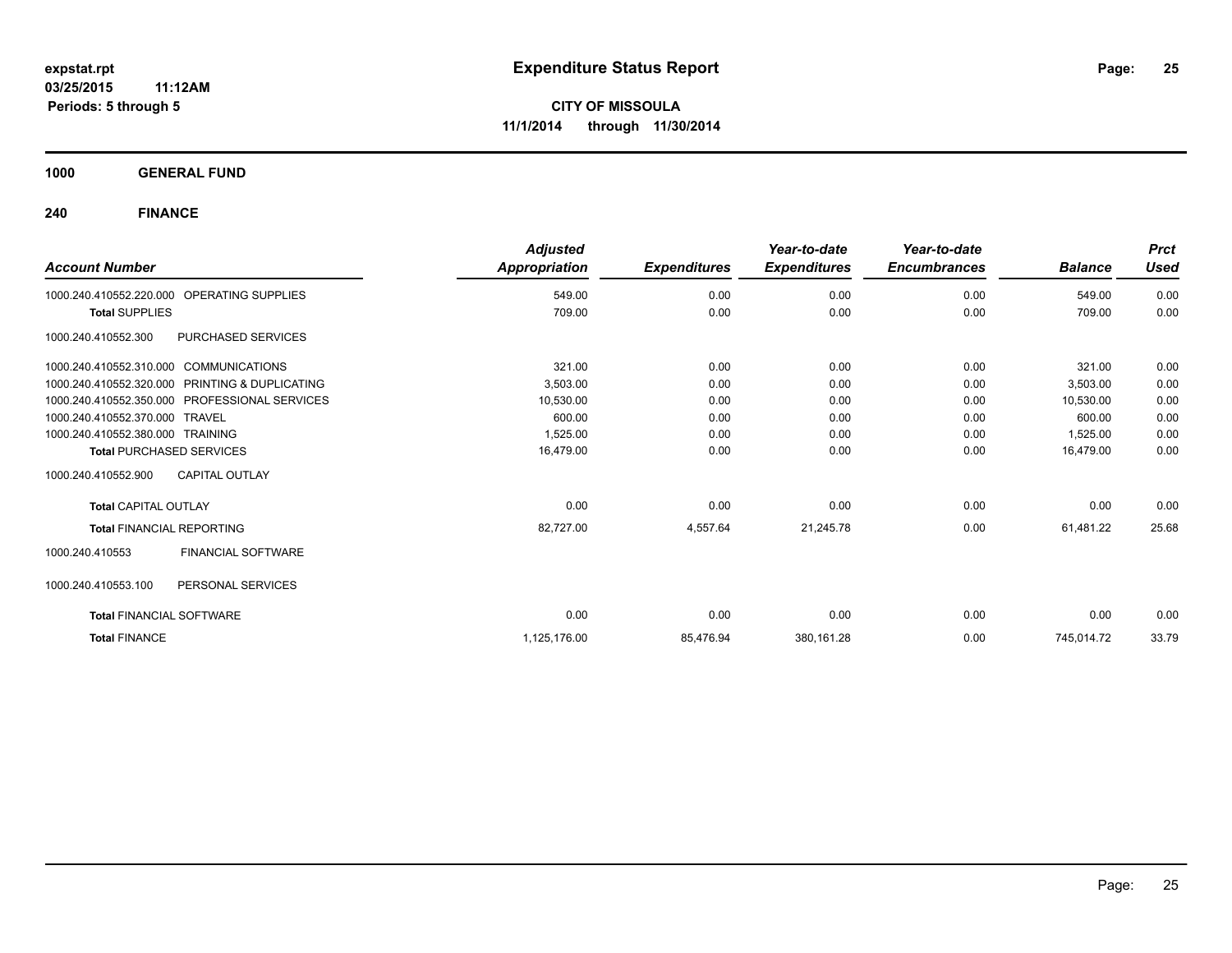**1000 GENERAL FUND**

#### **245 CENTRALIZED SERVICES**

| <b>Account Number</b>                   |                                                        | <b>Adjusted</b><br><b>Appropriation</b> | <b>Expenditures</b> | Year-to-date<br><b>Expenditures</b> | Year-to-date<br><b>Encumbrances</b> | <b>Balance</b> | <b>Prct</b><br><b>Used</b> |
|-----------------------------------------|--------------------------------------------------------|-----------------------------------------|---------------------|-------------------------------------|-------------------------------------|----------------|----------------------------|
| 1000.245.410810                         | <b>ADMINISTRATION</b>                                  |                                         |                     |                                     |                                     |                |                            |
| 1000.245.410810.100                     | PERSONAL SERVICES                                      |                                         |                     |                                     |                                     |                |                            |
| 1000.245.410810.110.000                 | CENTRALIZED SERVICES/SALARIES AND WAGES                | 120,062.00                              | 9,111.56            | 45,101.40                           | 0.00                                | 74,960.60      | 37.57                      |
| 1000.245.410810.140.000                 | <b>EMPLOYER CONTRIBUTIONS</b>                          | 29,435.00                               | 2,247.00            | 14, 147. 16                         | 0.00                                | 15,287.84      | 48.06                      |
|                                         | 1000.245.410810.141.000 STATE RETIREMENT CONTRIBUTIONS | 0.00                                    | 19.39               | 123.58                              | 0.00                                | $-123.58$      | 0.00                       |
| <b>Total PERSONAL SERVICES</b>          |                                                        | 149,497.00                              | 11,377.95           | 59,372.14                           | 0.00                                | 90,124.86      | 39.71                      |
| 1000.245.410810.200                     | <b>SUPPLIES</b>                                        |                                         |                     |                                     |                                     |                |                            |
| 1000.245.410810.210.000 OFFICE SUPPLIES |                                                        | 400.00                                  | 0.00                | 0.00                                | 0.00                                | 400.00         | 0.00                       |
| <b>Total SUPPLIES</b>                   |                                                        | 400.00                                  | 0.00                | 0.00                                | 0.00                                | 400.00         | 0.00                       |
| 1000.245.410810.300                     | PURCHASED SERVICES                                     |                                         |                     |                                     |                                     |                |                            |
| 1000.245.410810.370.000 TRAVEL          |                                                        | 1,000.00                                | 184.60              | 284.60                              | 0.00                                | 715.40         | 28.46                      |
| 1000.245.410810.380.000 TRAINING        |                                                        | 1,000.00                                | 0.00                | 0.00                                | 0.00                                | 1,000.00       | 0.00                       |
| <b>Total PURCHASED SERVICES</b>         |                                                        | 2,000.00                                | 184.60              | 284.60                              | 0.00                                | 1,715.40       | 14.23                      |
| 1000.245.410810.700                     | <b>GRANTS &amp; CONTRIBUTIONS</b>                      |                                         |                     |                                     |                                     |                |                            |
|                                         | <b>Total GRANTS &amp; CONTRIBUTIONS</b>                | 0.00                                    | 0.00                | 0.00                                | 0.00                                | 0.00           | 0.00                       |
| <b>Total ADMINISTRATION</b>             |                                                        | 151,897.00                              | 11,562.55           | 59,656.74                           | 0.00                                | 92,240.26      | 39.27                      |
| 1000.245.410835                         | *** Title Not Found ***                                |                                         |                     |                                     |                                     |                |                            |
| 1000.245.410835.100                     | PERSONAL SERVICES                                      |                                         |                     |                                     |                                     |                |                            |
| 1000.245.410835.110.000                 | SALARIES AND WAGES                                     | 82,967.00                               | 6,423.16            | 31,781.45                           | 0.00                                | 51,185.55      | 38.31                      |
|                                         | 1000.245.410835.140.000 EMPLOYER CONTRIBUTIONS         | 23,184.00                               | 2,055.25            | 10,907.49                           | 0.00                                | 12,276.51      | 47.05                      |
| <b>Total PERSONAL SERVICES</b>          |                                                        | 106,151.00                              | 8,478.41            | 42,688.94                           | 0.00                                | 63.462.06      | 40.22                      |
| 1000.245.410835.200                     | <b>SUPPLIES</b>                                        |                                         |                     |                                     |                                     |                |                            |
| 1000.245.410835.210.000 OFFICE SUPPLIES |                                                        | 100.00                                  | 0.00                | 0.00                                | 0.00                                | 100.00         | 0.00                       |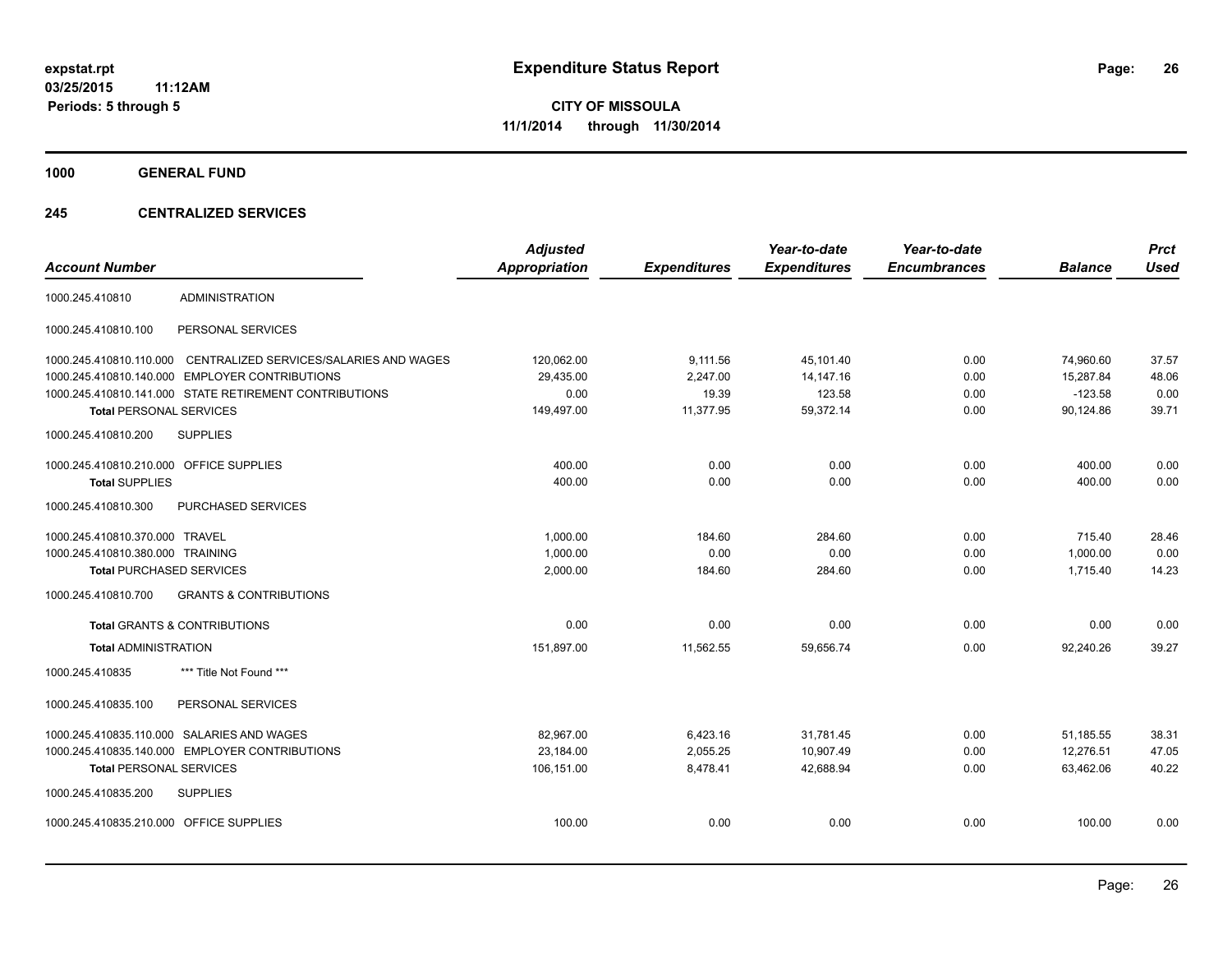**1000 GENERAL FUND**

#### **245 CENTRALIZED SERVICES**

|                                                               | <b>Adjusted</b> |                     | Year-to-date        | Year-to-date        |                | <b>Prct</b> |
|---------------------------------------------------------------|-----------------|---------------------|---------------------|---------------------|----------------|-------------|
| <b>Account Number</b>                                         | Appropriation   | <b>Expenditures</b> | <b>Expenditures</b> | <b>Encumbrances</b> | <b>Balance</b> | <b>Used</b> |
| 1000.245.410835.220.000 OPERATING SUPPLIES                    | 500.00          | 0.00                | 0.00                | 0.00                | 500.00         | 0.00        |
| <b>Total SUPPLIES</b>                                         | 600.00          | 0.00                | 0.00                | 0.00                | 600.00         | 0.00        |
| PURCHASED SERVICES<br>1000.245.410835.300                     |                 |                     |                     |                     |                |             |
| 1000.245.410835.310.000 COMMUNICATIONS                        | 100.00          | 0.00                | 0.00                | 0.00                | 100.00         | 0.00        |
| 1000.245.410835.344.000 TELEPHONE SERVICE                     | 793.00          | 61.90               | 247.60              | 0.00                | 545.40         | 31.22       |
| <b>Total PURCHASED SERVICES</b>                               | 893.00          | 61.90               | 247.60              | 0.00                | 645.40         | 27.73       |
| Total *** Title Not Found ***                                 | 107,644.00      | 8,540.31            | 42,936.54           | 0.00                | 64.707.46      | 39.89       |
| 1000.245.411010<br>*** Title Not Found ***                    |                 |                     |                     |                     |                |             |
| PERSONAL SERVICES<br>1000.245.411010.100                      |                 |                     |                     |                     |                |             |
| Total *** Title Not Found ***                                 | 0.00            | 0.00                | 0.00                | 0.00                | 0.00           | 0.00        |
| 1000.245.411231<br><b>ENERGY CONSERVATION</b>                 |                 |                     |                     |                     |                |             |
| PERSONAL SERVICES<br>1000.245.411231.100                      |                 |                     |                     |                     |                |             |
| 1000.245.411231.110.000 ENERGY COORDINATOR/SALARIES AND WAGES | 50.446.00       | 3.854.80            | 20.113.31           | 0.00                | 30.332.69      | 39.87       |
| 1000.245.411231.140.000 EMPLOYER CONTRIBUTIONS                | 20,648.00       | 1,580.76            | 5,981.15            | 0.00                | 14,666.85      | 28.97       |
| <b>Total PERSONAL SERVICES</b>                                | 71,094.00       | 5,435.56            | 26,094.46           | 0.00                | 44,999.54      | 36.70       |
| 1000.245.411231.200<br><b>SUPPLIES</b>                        |                 |                     |                     |                     |                |             |
| 1000.245.411231.210.000 OFFICE SUPPLIES                       | 400.00          | 0.00                | 0.00                | 0.00                | 400.00         | 0.00        |
| 1000.245.411231.220.000 OPERATING SUPPLIES                    | 200.00          | 0.00                | 0.00                | 0.00                | 200.00         | 0.00        |
| 1000.245.411231.231.000 GASOLINE                              | 178.00          | 0.00                | 0.00                | 0.00                | 178.00         | 0.00        |
| <b>Total SUPPLIES</b>                                         | 778.00          | 0.00                | 0.00                | 0.00                | 778.00         | 0.00        |
| 1000.245.411231.300<br>PURCHASED SERVICES                     |                 |                     |                     |                     |                |             |
| 1000.245.411231.320.000 PRINTING & DUPLICATING                | 200.00          | 0.00                | 42.57               | 0.00                | 157.43         | 21.29       |
| 1000.245.411231.330.000 PUBLICITY, SUBSCRIPTIONS & DUES       | 185.00          | 0.00                | 0.00                | 0.00                | 185.00         | 0.00        |
| 1000.245.411231.350.000 PROFESSIONAL SERVICES                 | 8,000.00        | 0.00                | 7,765.00            | 0.00                | 235.00         | 97.06       |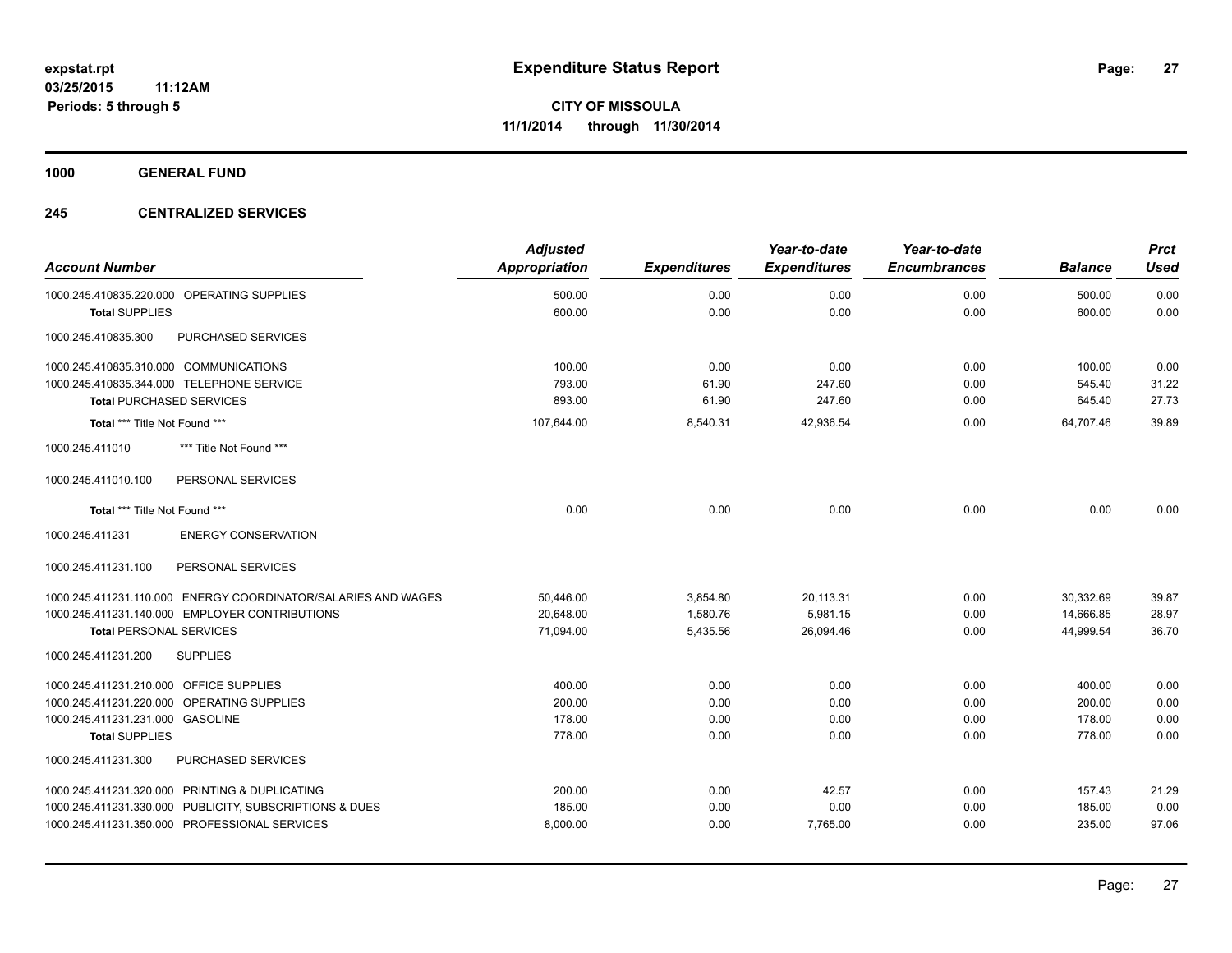**1000 GENERAL FUND**

#### **245 CENTRALIZED SERVICES**

|                                   | <b>Adjusted</b> |                     | Year-to-date        | Year-to-date        |                | <b>Prct</b> |
|-----------------------------------|-----------------|---------------------|---------------------|---------------------|----------------|-------------|
| <b>Account Number</b>             | Appropriation   | <b>Expenditures</b> | <b>Expenditures</b> | <b>Encumbrances</b> | <b>Balance</b> | Used        |
| 1000.245.411231.370.000 TRAVEL    | 1.000.00        | 0.00                | 0.00                | 0.00                | 1.000.00       | 0.00        |
| 1000.245.411231.380.000 TRAINING  | 1.000.00        | 0.00                | 0.00                | 0.00                | 1,000.00       | 0.00        |
| <b>Total PURCHASED SERVICES</b>   | 10,385.00       | 0.00                | 7.807.57            | 0.00                | 2.577.43       | 75.18       |
| <b>Total ENERGY CONSERVATION</b>  | 82.257.00       | 5.435.56            | 33.902.03           | 0.00                | 48.354.97      | 41.21       |
| <b>Total CENTRALIZED SERVICES</b> | 341,798.00      | 25.538.42           | 136.495.31          | 0.00                | 205,302.69     | 39.93       |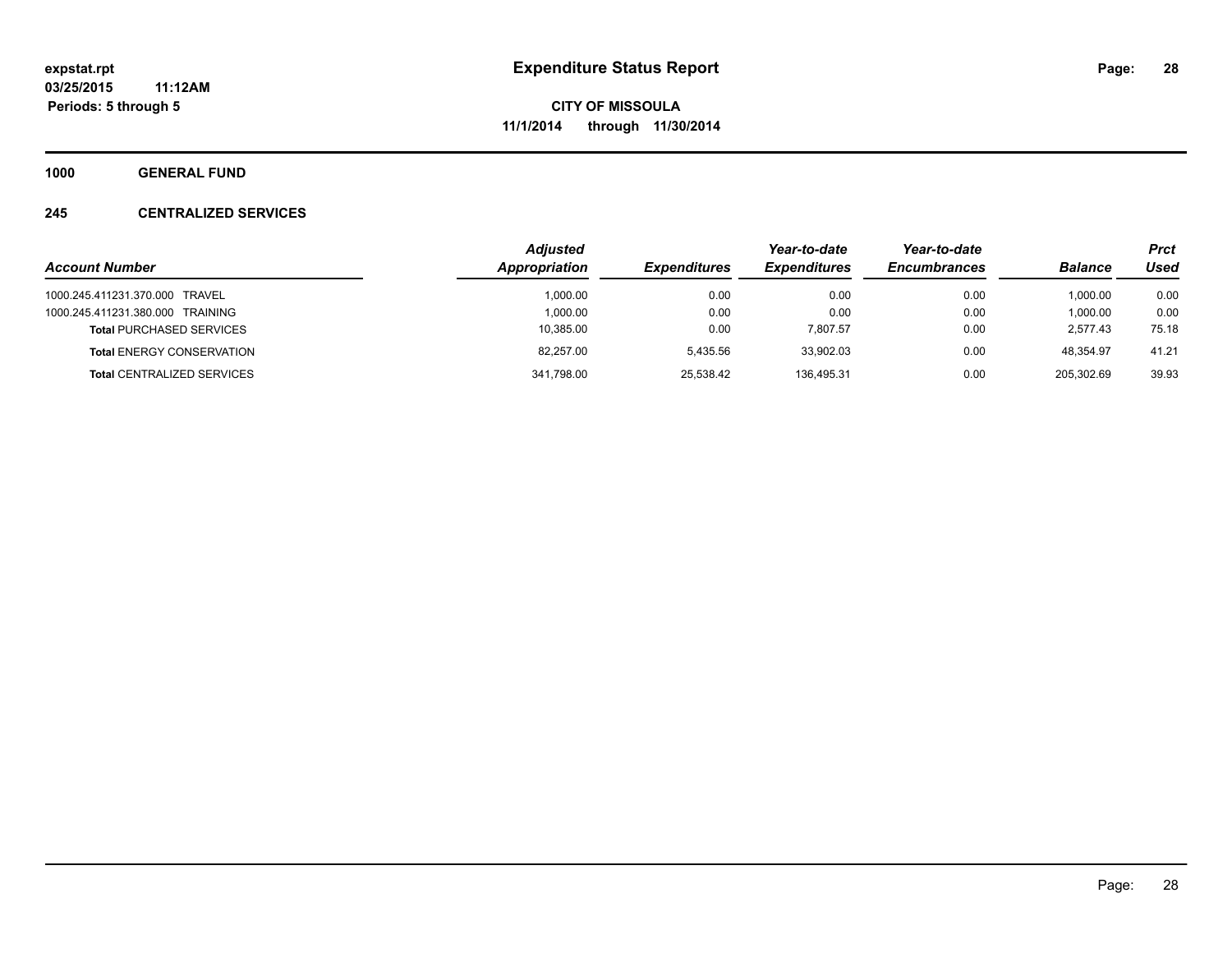**1000 GENERAL FUND**

| <b>Account Number</b>                   |                                                              | <b>Adjusted</b><br><b>Appropriation</b> | <b>Expenditures</b> | Year-to-date<br><b>Expenditures</b> | Year-to-date<br><b>Encumbrances</b> | <b>Balance</b> | <b>Prct</b><br><b>Used</b> |
|-----------------------------------------|--------------------------------------------------------------|-----------------------------------------|---------------------|-------------------------------------|-------------------------------------|----------------|----------------------------|
|                                         | <b>ADMINISTRATION</b>                                        |                                         |                     |                                     |                                     |                |                            |
| 1000.250.411010                         |                                                              |                                         |                     |                                     |                                     |                |                            |
| 1000.250.411010.100                     | PERSONAL SERVICES                                            |                                         |                     |                                     |                                     |                |                            |
|                                         | 1000.250.411010.110.000 ADMIN/SALARIES AND WAGES             | 142,441.00                              | 33,412.03           | 160,068.94                          | 0.00                                | $-17,627.94$   | 112.38                     |
|                                         | 1000.250.411010.120.000 ADMIN-OVERTIME/TERMINATION           | 1,155.00                                | 0.00                | 0.00                                | 0.00                                | 1.155.00       | 0.00                       |
|                                         | 1000.250.411010.140.000 ADMIN/EMPLOYER CONTRIBUTIONS         | 52.497.00                               | 11.960.99           | 62.096.15                           | 0.00                                | $-9.599.15$    | 118.29                     |
|                                         | 1000.250.411010.141.000 ADMIN-STATE RETIREMENT CONTRIBUTIONS | 0.00                                    | 147.59              | 811.29                              | 0.00                                | $-811.29$      | 0.00                       |
| <b>Total PERSONAL SERVICES</b>          |                                                              | 196,093.00                              | 45,520.61           | 222,976.38                          | 0.00                                | $-26,883.38$   | 113.71                     |
| 1000.250.411010.200                     | <b>SUPPLIES</b>                                              |                                         |                     |                                     |                                     |                |                            |
| 1000.250.411010.210.000 OFFICE SUPPLIES |                                                              | 7,100.00                                | 0.00                | 0.00                                | 0.00                                | 7,100.00       | 0.00                       |
| 1000.250.411010.210.300 OFFICE SUPPLIES |                                                              | 0.00                                    | 492.20              | 1,391.87                            | 0.00                                | $-1,391.87$    | 0.00                       |
| 1000.250.411010.210.301 OFFICE SUPPLIES |                                                              | 0.00                                    | 234.31              | 890.70                              | 0.00                                | $-890.70$      | 0.00                       |
| 1000.250.411010.210.304                 | <b>OFFICE SUPPLIES</b>                                       | 0.00                                    | 0.00                | 299.99                              | 0.00                                | $-299.99$      | 0.00                       |
|                                         | 1000.250.411010.220.000 ADMIN-OPERATING SUPPLIES             | 181.00                                  | 0.00                | 0.00                                | 0.00                                | 181.00         | 0.00                       |
|                                         | 1000.250.411010.230.000 REPAIR/MAINTENANCE                   | 50.00                                   | 0.00                | 0.00                                | 0.00                                | 50.00          | 0.00                       |
| 1000.250.411010.231.000 ADMIN-GASOLINE  |                                                              | 1,068.00                                | 0.00                | 0.00                                | 0.00                                | 1,068.00       | 0.00                       |
| 1000.250.411010.240.000 OTHER SUPPLIES  |                                                              | 100.00                                  | 0.00                | 0.00                                | 0.00                                | 100.00         | 0.00                       |
| <b>Total SUPPLIES</b>                   |                                                              | 8.499.00                                | 726.51              | 2,582.56                            | 0.00                                | 5.916.44       | 30.39                      |
| 1000.250.411010.300                     | <b>PURCHASED SERVICES</b>                                    |                                         |                     |                                     |                                     |                |                            |
| 1000.250.411010.310.000 COMMUNICATIONS  |                                                              | 3,343.00                                | 0.00                | 0.00                                | 0.00                                | 3,343.00       | 0.00                       |
| 1000.250.411010.310.351                 | <b>COMMUNICATIONS</b>                                        | 0.00                                    | 47.25               | 101.53                              | 0.00                                | $-101.53$      | 0.00                       |
| 1000.250.411010.320.000                 | PRINTING & DUPLICATING                                       | 1.365.00                                | 0.00                | 0.00                                | 0.00                                | 1,365.00       | 0.00                       |
|                                         | 1000.250.411010.330.000 PUBLICITY, SUBSCRIPTIONS & DUES      | 1,370.00                                | 0.00                | 0.00                                | 0.00                                | 1,370.00       | 0.00                       |
|                                         | 1000.250.411010.330.375 PUBLICITY, SUBSCRIPTIONS & DUES      | 0.00                                    | 0.00                | 353.70                              | 0.00                                | $-353.70$      | 0.00                       |
|                                         | 1000.250.411010.344.000 TELEPHONE SERVICE                    | 655.00                                  | 0.92                | 298.37                              | 0.00                                | 356.63         | 45.55                      |
|                                         | 1000.250.411010.350.000 PROFESSIONAL SERVICES                | 500.00                                  | 0.00                | 2,226.19                            | 0.00                                | $-1,726.19$    | 445.24                     |
|                                         | 1000.250.411010.350.300 PROFESSIONAL SERVICES                | 0.00                                    | 489.27              | 579.68                              | 0.00                                | $-579.68$      | 0.00                       |
| 1000.250.411010.360.000                 | <b>REPAIR &amp; MAINTENANCE</b>                              | 650.00                                  | 0.00                | 0.00                                | 0.00                                | 650.00         | 0.00                       |
| 1000.250.411010.370.000 TRAVEL          |                                                              | 1,500.00                                | 0.00                | 0.00                                | 0.00                                | 1,500.00       | 0.00                       |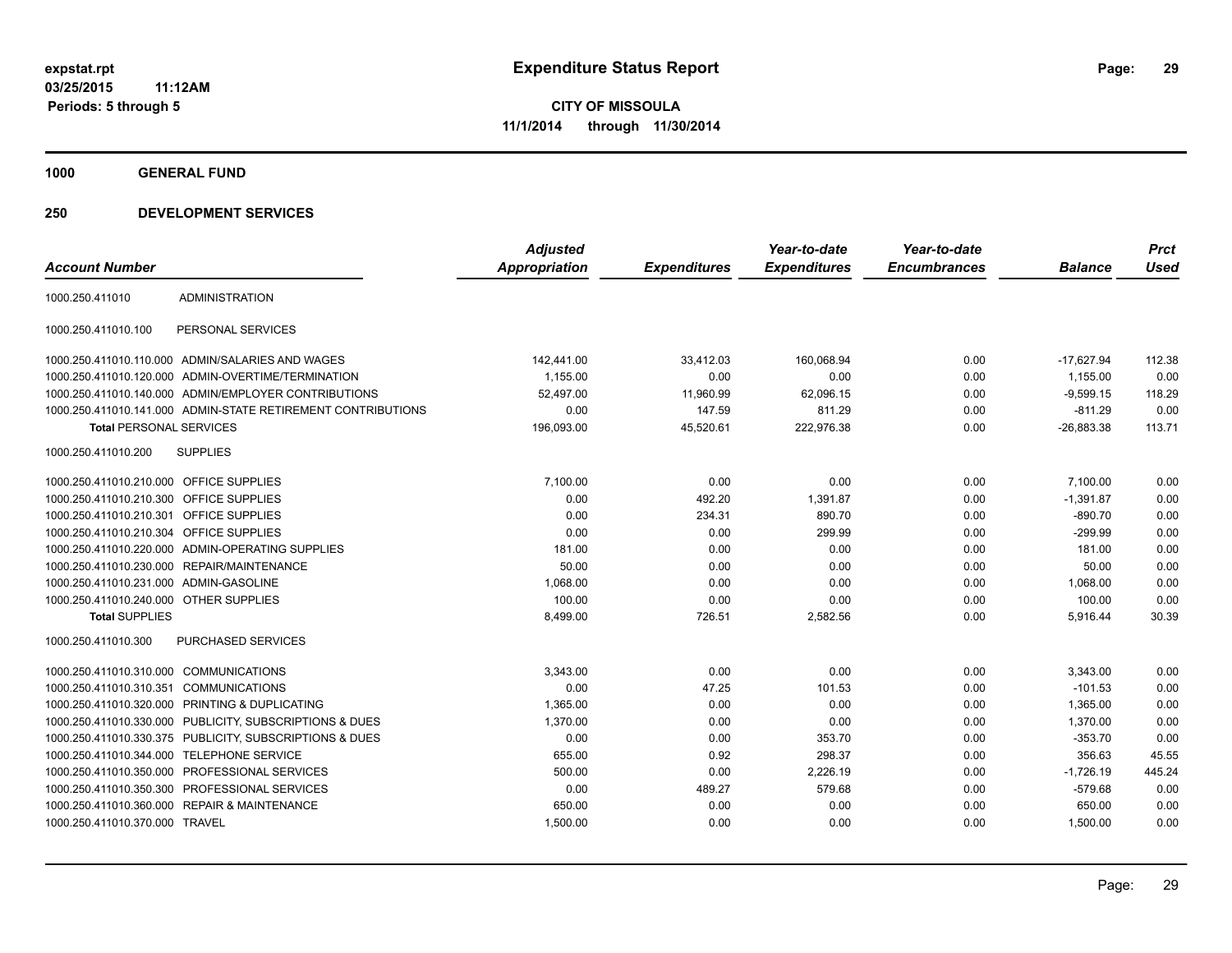**1000 GENERAL FUND**

#### **250 DEVELOPMENT SERVICES**

| <b>Account Number</b>                  |                                                         | <b>Adjusted</b><br><b>Appropriation</b> | <b>Expenditures</b> | Year-to-date<br><b>Expenditures</b> | Year-to-date<br><b>Encumbrances</b> | <b>Balance</b> | <b>Prct</b><br><b>Used</b> |
|----------------------------------------|---------------------------------------------------------|-----------------------------------------|---------------------|-------------------------------------|-------------------------------------|----------------|----------------------------|
| 1000.250.411010.380.000 TRAINING       |                                                         | 1,300.00                                | 0.00                | 50.00                               | 0.00                                | 1.250.00       | 3.85                       |
| 1000.250.411010.380.300 TRAINING       |                                                         | 0.00                                    | 119.60              | 119.60                              | 0.00                                | $-119.60$      | 0.00                       |
|                                        | <b>Total PURCHASED SERVICES</b>                         | 10,683.00                               | 657.04              | 3,729.07                            | 0.00                                | 6,953.93       | 34.91                      |
| <b>Total ADMINISTRATION</b>            |                                                         | 215,275.00                              | 46,904.16           | 229,288.01                          | 0.00                                | $-14,013.01$   | 106.51                     |
| 1000.250.411030                        | <b>PLANNING</b>                                         |                                         |                     |                                     |                                     |                |                            |
| 1000.250.411030.100                    | PERSONAL SERVICES                                       |                                         |                     |                                     |                                     |                |                            |
|                                        | 1000.250.411030.110.000 PLANNING/SALARIES AND WAGES     | 0.00                                    | 18,393.81           | 94,466.68                           | 0.00                                | $-94,466.68$   | 0.00                       |
|                                        | 1000.250.411030.140.000 PLANNING-EMPLOYER CONTRIBUTIONS | 0.00                                    | 6.973.76            | 38.711.69                           | 0.00                                | $-38.711.69$   | 0.00                       |
| <b>Total PERSONAL SERVICES</b>         |                                                         | 0.00                                    | 25,367.57           | 133, 178.37                         | 0.00                                | $-133,178.37$  | 0.00                       |
| 1000.250.411030.200                    | <b>SUPPLIES</b>                                         |                                         |                     |                                     |                                     |                |                            |
| <b>Total SUPPLIES</b>                  |                                                         | 0.00                                    | 0.00                | 0.00                                | 0.00                                | 0.00           | 0.00                       |
| 1000.250.411030.300                    | PURCHASED SERVICES                                      |                                         |                     |                                     |                                     |                |                            |
| 1000.250.411030.310.351 COMMUNICATIONS |                                                         | 0.00                                    | 1.69                | $-6.00$                             | 0.00                                | 6.00           | 0.00                       |
|                                        | 1000.250.411030.330.000 PUBLICITY, SUBSCRIPTIONS & DUES | 0.00                                    | 0.00                | 6.00                                | 0.00                                | $-6.00$        | 0.00                       |
|                                        | <b>Total PURCHASED SERVICES</b>                         | 0.00                                    | 1.69                | 0.00                                | 0.00                                | 0.00           | 0.00                       |
| 1000.250.411030.800                    | OTHER OBJECTS                                           |                                         |                     |                                     |                                     |                |                            |
| <b>Total OTHER OBJECTS</b>             |                                                         | 0.00                                    | 0.00                | 0.00                                | 0.00                                | 0.00           | 0.00                       |
| 1000.250.411030.900                    | <b>CAPITAL OUTLAY</b>                                   |                                         |                     |                                     |                                     |                |                            |
| <b>Total CAPITAL OUTLAY</b>            |                                                         | 0.00                                    | 0.00                | 0.00                                | 0.00                                | 0.00           | 0.00                       |
| <b>Total PLANNING</b>                  |                                                         | 0.00                                    | 25,369.26           | 133, 178.37                         | 0.00                                | $-133,178.37$  | 0.00                       |
| 1000.250.411050                        | DEVELOPMENT & PERMIT REVIEWS                            |                                         |                     |                                     |                                     |                |                            |

1000.250.411050.100 PERSONAL SERVICES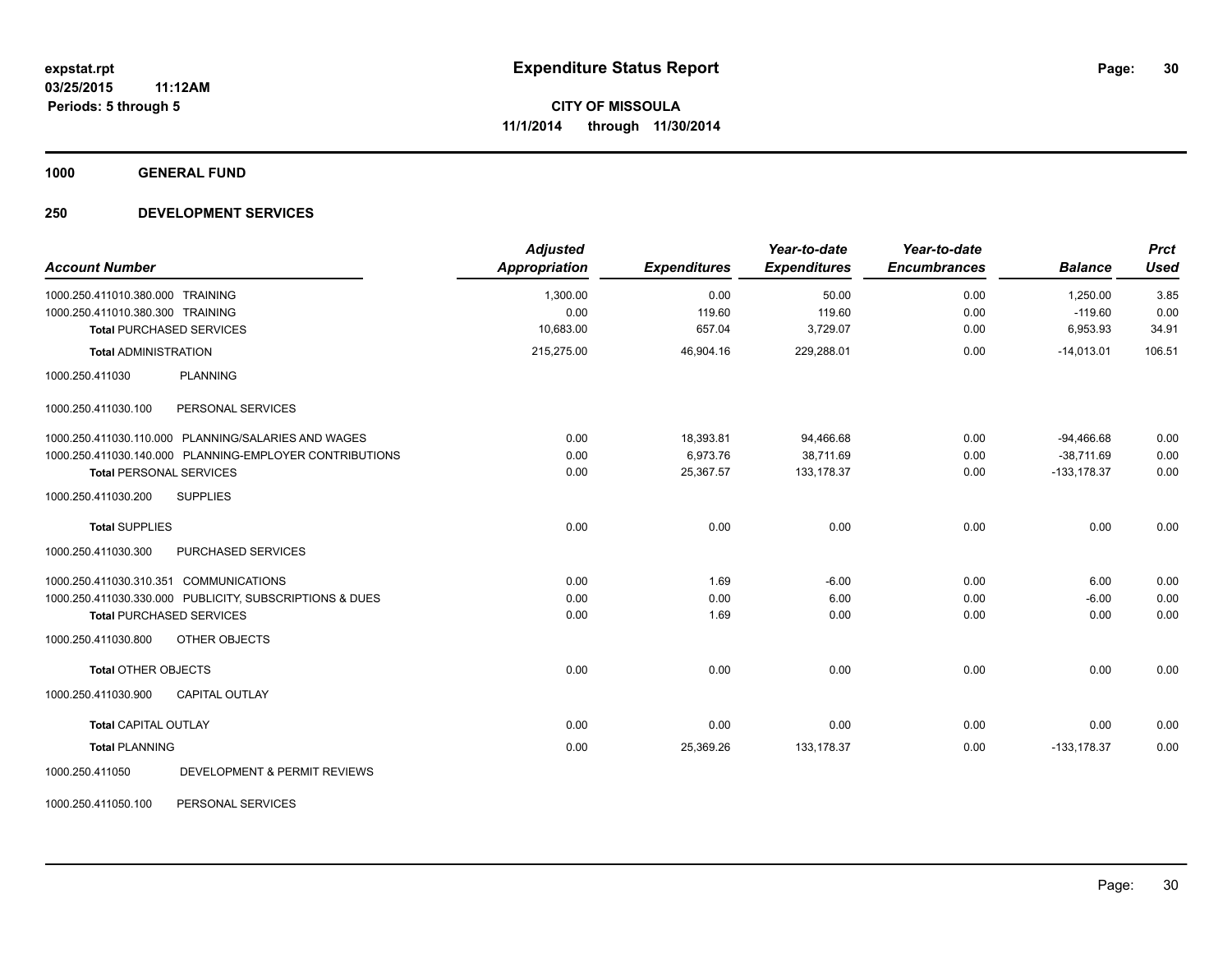**1000 GENERAL FUND**

| <b>Account Number</b>                                          | <b>Adjusted</b><br><b>Appropriation</b> | <b>Expenditures</b> | Year-to-date<br><b>Expenditures</b> | Year-to-date<br><b>Encumbrances</b> | <b>Balance</b> | <b>Prct</b><br><b>Used</b> |
|----------------------------------------------------------------|-----------------------------------------|---------------------|-------------------------------------|-------------------------------------|----------------|----------------------------|
| 1000.250.411050.110.000 DEV & PERMIT REVIEW/SALARIES AND WAGES | 467,890.00                              | 45,088.64           | 223,489.04                          | 0.00                                | 244,400.96     | 47.77                      |
| 1000.250.411050.120.000 OVERTIME/TERMINATION                   | 684.00                                  | 0.00                | 0.00                                | 0.00                                | 684.00         | 0.00                       |
| 1000.250.411050.140.000 EMPLOYER CONTRIBUTIONS                 | 149,655.00                              | 16,898.82           | 95,819.25                           | 0.00                                | 53,835.75      | 64.03                      |
| <b>Total PERSONAL SERVICES</b>                                 | 618,229.00                              | 61,987.46           | 319,308.29                          | 0.00                                | 298,920.71     | 51.65                      |
| <b>SUPPLIES</b><br>1000.250.411050.200                         |                                         |                     |                                     |                                     |                |                            |
| 1000.250.411050.210.000 DEV & PERMIT REVIEW-OFFICE SUPPLIES    | 4,550.00                                | 9.31                | 39.79                               | 0.00                                | 4,510.21       | 0.87                       |
| 1000.250.411050.210.300 OFFICE SUPPLIES                        | 0.00                                    | 33.94               | 456.41                              | 0.00                                | $-456.41$      | 0.00                       |
| 1000.250.411050.210.301 OFFICE SUPPLIES                        | 0.00                                    | 0.00                | 58.74                               | 0.00                                | $-58.74$       | 0.00                       |
| 1000.250.411050.210.304 OFFICE SUPPLIES                        | 0.00                                    | 0.00                | 289.35                              | 0.00                                | $-289.35$      | 0.00                       |
| 1000.250.411050.220.000 OPERATING SUPPLIES                     | 600.00                                  | 0.00                | 0.00                                | 0.00                                | 600.00         | 0.00                       |
| 1000.250.411050.230.000 REPAIR/MAINTENANCE                     | 700.00                                  | 0.00                | 0.00                                | 0.00                                | 700.00         | 0.00                       |
| 1000.250.411050.230.300 REPAIR/MAINTENANCE                     | 0.00                                    | 0.00                | 202.10                              | 0.00                                | $-202.10$      | 0.00                       |
| 1000.250.411050.231.000 DEV & PERMIT REVIEW-GASOLINE           | 2,800.00                                | 256.69              | 922.20                              | 0.00                                | 1,877.80       | 32.94                      |
| 1000.250.411050.240.000 OTHER SUPPLIES                         | 255.00                                  | 0.00                | 0.00                                | 0.00                                | 255.00         | 0.00                       |
| 1000.250.411050.240.300 OTHER SUPPLIES                         | 0.00                                    | 0.00                | 130.94                              | 0.00                                | $-130.94$      | 0.00                       |
| <b>Total SUPPLIES</b>                                          | 8,905.00                                | 299.94              | 2,099.53                            | 0.00                                | 6,805.47       | 23.58                      |
| PURCHASED SERVICES<br>1000.250.411050.300                      |                                         |                     |                                     |                                     |                |                            |
| 1000.250.411050.310.000 COMMUNICATIONS                         | 7,350.00                                | 0.00                | 0.00                                | 0.00                                | 7,350.00       | 0.00                       |
| 1000.250.411050.310.351 COMMUNICATIONS                         | 0.00                                    | 256.76              | 1,029.16                            | 0.00                                | $-1,029.16$    | 0.00                       |
| 1000.250.411050.320.000 PRINTING & DUPLICATING                 | 5,019.00                                | 0.00                | 0.00                                | 0.00                                | 5,019.00       | 0.00                       |
| 1000.250.411050.320.300 PRINTING & DUPLICATING                 | 0.00                                    | 0.00                | 30.95                               | 0.00                                | $-30.95$       | 0.00                       |
| 1000.250.411050.330.000 PUBLICITY, SUBSCRIPTIONS & DUES        | 3,680.00                                | 0.00                | 195.00                              | 0.00                                | 3,485.00       | 5.30                       |
| 1000.250.411050.330.373 PUBLICITY, SUBSCRIPTIONS & DUES        | 0.00                                    | 353.70              | 353.70                              | 0.00                                | $-353.70$      | 0.00                       |
| 1000.250.411050.330.377 PUBLICITY, SUBSCRIPTIONS & DUES        | 0.00                                    | 0.00                | 442.00                              | 0.00                                | $-442.00$      | 0.00                       |
| 1000.250.411050.344.000 TELEPHONE SERVICE                      | 3,015.00                                | 22.53               | 1,568.19                            | 0.00                                | 1,446.81       | 52.01                      |
| 1000.250.411050.350.000 PROFESSIONAL SERVICES                  | 22,105.00                               | 0.00                | 0.00                                | 0.00                                | 22,105.00      | 0.00                       |
| 1000.250.411050.350.300 PROFESSIONAL SERVICES                  | 0.00                                    | 723.34              | 1,352.34                            | 0.00                                | $-1,352.34$    | 0.00                       |
| 1000.250.411050.360.000 REPAIR & MAINTENANCE                   | 945.00                                  | 0.00                | 0.00                                | 0.00                                | 945.00         | 0.00                       |
| 1000.250.411050.370.000 DEV & PERMIT REVIEW-TRAVEL             | 8,372.00                                | 0.00                | 0.00                                | 0.00                                | 8,372.00       | 0.00                       |
| 1000.250.411050.370.300 TRAVEL                                 | 6,589.00                                | 0.00                | 1,781.50                            | 0.00                                | 4,807.50       | 27.04                      |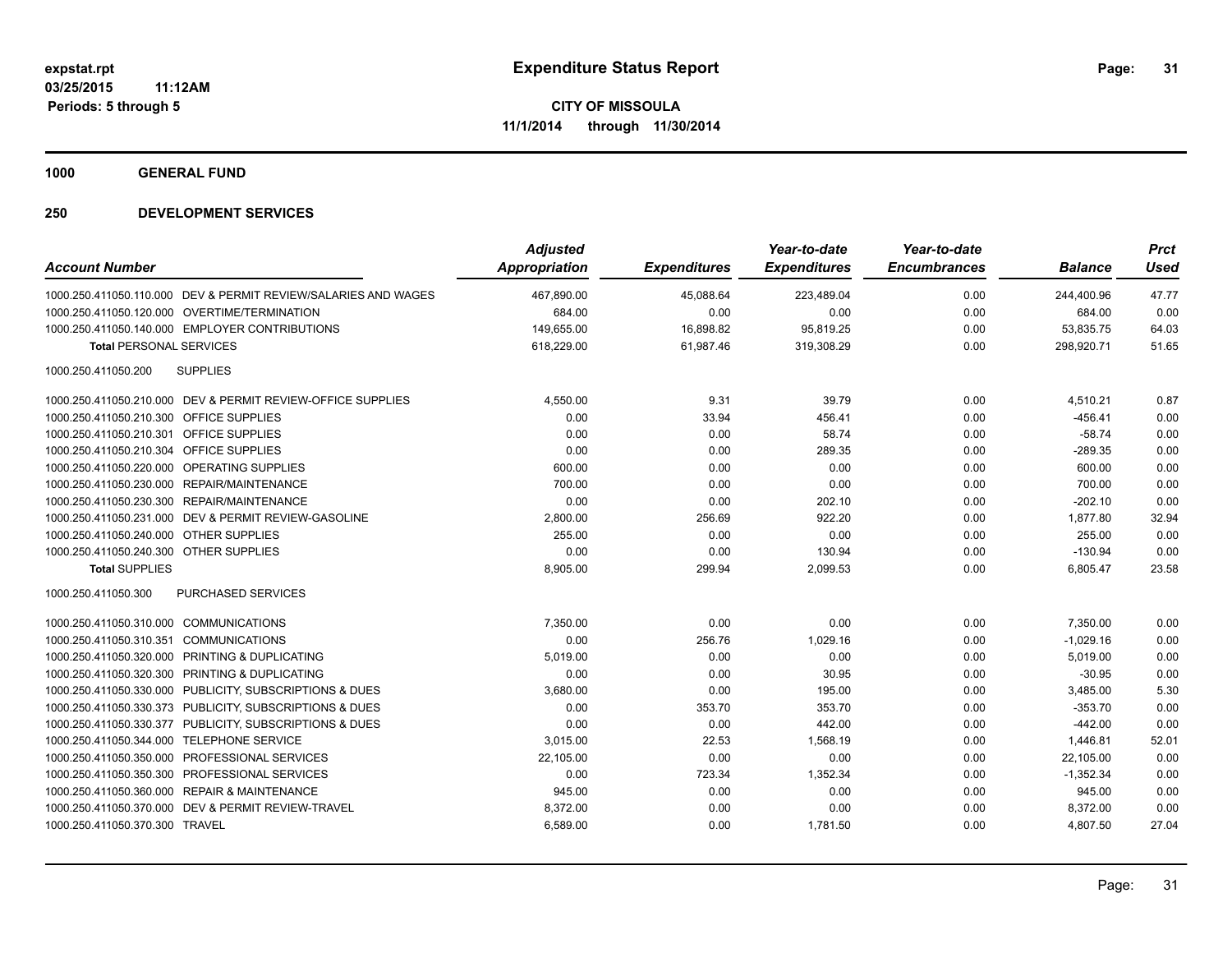**1000 GENERAL FUND**

| <b>Account Number</b>                                               |                                                         | <b>Adjusted</b><br><b>Appropriation</b> | <b>Expenditures</b> | Year-to-date<br><b>Expenditures</b> | Year-to-date<br><b>Encumbrances</b> | <b>Balance</b>         | <b>Prct</b><br><b>Used</b> |
|---------------------------------------------------------------------|---------------------------------------------------------|-----------------------------------------|---------------------|-------------------------------------|-------------------------------------|------------------------|----------------------------|
| 1000.250.411050.380.000 TRAINING<br><b>Total PURCHASED SERVICES</b> |                                                         | 0.00<br>57,075.00                       | 150.00<br>1,506.33  | 150.00<br>6,902.84                  | 0.00<br>0.00                        | $-150.00$<br>50,172.16 | 0.00<br>12.09              |
|                                                                     |                                                         |                                         |                     |                                     |                                     |                        |                            |
| 1000.250.411050.900                                                 | <b>CAPITAL OUTLAY</b>                                   |                                         |                     |                                     |                                     |                        |                            |
| <b>Total CAPITAL OUTLAY</b>                                         |                                                         | 0.00                                    | 0.00                | 0.00                                | 0.00                                | 0.00                   | 0.00                       |
| Total DEVELOPMENT & PERMIT REVIEWS                                  |                                                         | 684,209.00                              | 63,793.73           | 328,310.66                          | 0.00                                | 355,898.34             | 47.98                      |
| 1000.250.411055                                                     | <b>CODE COMPLIANCE</b>                                  |                                         |                     |                                     |                                     |                        |                            |
| 1000.250.411055.100                                                 | PERSONAL SERVICES                                       |                                         |                     |                                     |                                     |                        |                            |
|                                                                     | 1000.250.411055.110.000 SALARIES AND WAGES              | 280,542.00                              | 6,948.44            | 31,546.44                           | 0.00                                | 248,995.56             | 11.24                      |
|                                                                     | 1000.250.411055.140.000 EMPLOYER CONTRIBUTIONS          | 109,263.00                              | 2,687.74            | 12,217.25                           | 0.00                                | 97,045.75              | 11.18                      |
| <b>Total PERSONAL SERVICES</b>                                      |                                                         | 389,805.00                              | 9,636.18            | 43,763.69                           | 0.00                                | 346,041.31             | 11.23                      |
| 1000.250.411055.200                                                 | <b>SUPPLIES</b>                                         |                                         |                     |                                     |                                     |                        |                            |
| 1000.250.411055.210.000 OFFICE SUPPLIES                             |                                                         | 3.233.00                                | 527.67              | 577.12                              | 0.00                                | 2,655.88               | 17.85                      |
| 1000.250.411055.210.300 OFFICE SUPPLIES                             |                                                         | 0.00                                    | 0.00                | 19.98                               | 0.00                                | $-19.98$               | 0.00                       |
|                                                                     | 1000.250.411055.220.000 OPERATING SUPPLIES              | 200.00                                  | 0.00                | 248.94                              | 0.00                                | $-48.94$               | 124.47                     |
| 1000.250.411055.230.000 1200                                        |                                                         | 1,200.00                                | 0.00                | 0.00                                | 0.00                                | 1,200.00               | 0.00                       |
| 1000.250.411055.231.000 GASOLINE                                    |                                                         | 8,600.00                                | 599.03              | 1,879.05                            | 0.00                                | 6,720.95               | 21.85                      |
| 1000.250.411055.240.000 OTHER SUPPLIES                              |                                                         | 650.00                                  | 0.00                | 0.00                                | 0.00                                | 650.00                 | 0.00                       |
| <b>Total SUPPLIES</b>                                               |                                                         | 13,883.00                               | 1,126.70            | 2,725.09                            | 0.00                                | 11,157.91              | 19.63                      |
| 1000.250.411055.300                                                 | <b>PURCHASED SERVICES</b>                               |                                         |                     |                                     |                                     |                        |                            |
| 1000.250.411055.310.000 COMMUNICATIONS                              |                                                         | 1,050.00                                | 0.00                | 0.00                                | 0.00                                | 1,050.00               | 0.00                       |
|                                                                     | 1000.250.411055.320.000 PRINTING & DUPLICATING          | 1,450.00                                | 0.00                | 0.00                                | 0.00                                | 1,450.00               | 0.00                       |
|                                                                     | 1000.250.411055.330.000 PUBLICITY, SUBSCRIPTIONS & DUES | 200.00                                  | 143.00              | 453.32                              | 0.00                                | $-253.32$              | 226.66                     |
|                                                                     | 1000.250.411055.330.377 PUBLICITY, SUBSCRIPTIONS & DUES | 0.00                                    | 0.00                | 35.00                               | 0.00                                | $-35.00$               | 0.00                       |
|                                                                     | 1000.250.411055.344.000 TELEPHONE SERVICE               | 3,185.00                                | 0.76                | 1,195.73                            | 0.00                                | 1,989.27               | 37.54                      |
|                                                                     | 1000.250.411055.350.000 PROFESSIONAL SERVICES           | 150.00                                  | 0.00                | 0.00                                | 0.00                                | 150.00                 | 0.00                       |
|                                                                     | 1000.250.411055.360.000 REPAIR & MAINTENANCE            | 500.00                                  | 38.00               | 86.00                               | 0.00                                | 414.00                 | 17.20                      |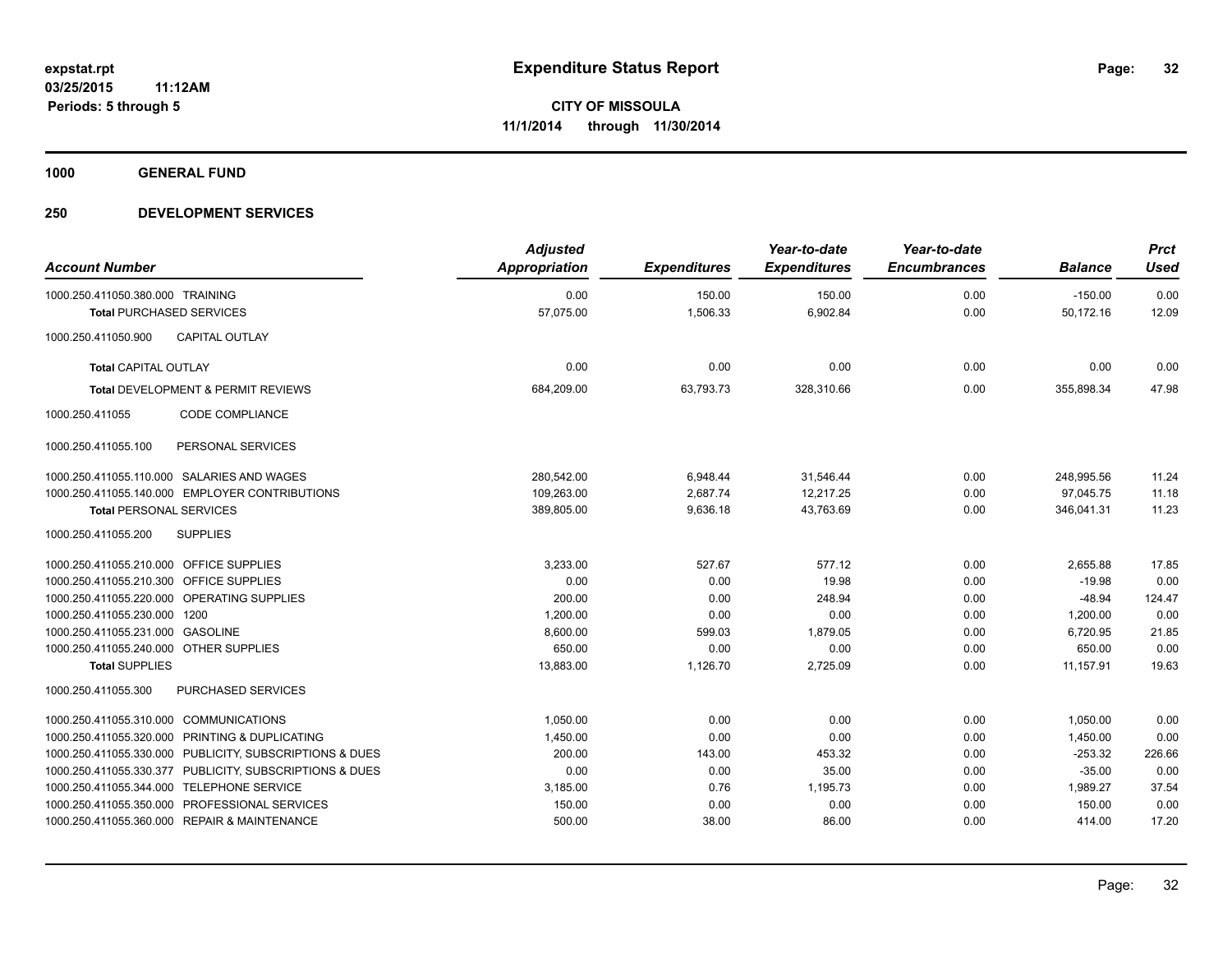**1000 GENERAL FUND**

| <b>Account Number</b>                                                                | <b>Adjusted</b><br><b>Appropriation</b> | <b>Expenditures</b> | Year-to-date<br><b>Expenditures</b> | Year-to-date<br><b>Encumbrances</b> | <b>Balance</b>       | <b>Prct</b><br><b>Used</b> |
|--------------------------------------------------------------------------------------|-----------------------------------------|---------------------|-------------------------------------|-------------------------------------|----------------------|----------------------------|
| 1000.250.411055.370.000 TRAVEL                                                       | 2,300.00                                | 570.96              | 749.56                              | 0.00                                | 1,550.44             | 32.59                      |
| 1000.250.411055.380.000 TRAINING<br>1000.250.411055.390.000 OTHER PURCHASED SERVICES | 2,375.00<br>1,450.00                    | 1,220.00<br>0.00    | 1,220.00<br>0.00                    | 0.00<br>0.00                        | 1,155.00<br>1,450.00 | 51.37<br>0.00              |
| <b>Total PURCHASED SERVICES</b>                                                      | 12,660.00                               | 1,972.72            | 3,739.61                            | 0.00                                | 8,920.39             | 29.54                      |
| <b>Total CODE COMPLIANCE</b>                                                         | 416,348.00                              | 12,735.60           | 50,228.39                           | 0.00                                | 366.119.61           | 12.06                      |
| 1000.250.411070<br><b>TRANSPORTATION</b>                                             |                                         |                     |                                     |                                     |                      |                            |
| PERSONAL SERVICES<br>1000.250.411070.100                                             |                                         |                     |                                     |                                     |                      |                            |
| 1000.250.411070.110.000 TRANSPORTATION/SALARIES & WAGES                              | 0.00                                    | 17,245.67           | 34,491.35                           | 0.00                                | $-34,491.35$         | 0.00                       |
| 1000.250.411070.140.000 EMPLOYER CONTRIBUTIONS                                       | 0.00                                    | 6,034.77            | 12,069.55                           | 0.00                                | $-12,069.55$         | 0.00                       |
| <b>Total PERSONAL SERVICES</b>                                                       | 0.00                                    | 23,280.44           | 46,560.90                           | 0.00                                | $-46,560.90$         | 0.00                       |
| <b>SUPPLIES</b><br>1000.250.411070.200                                               |                                         |                     |                                     |                                     |                      |                            |
| <b>Total SUPPLIES</b>                                                                | 0.00                                    | 0.00                | 0.00                                | 0.00                                | 0.00                 | 0.00                       |
| 1000.250.411070.300<br>PURCHASED SERVICES                                            |                                         |                     |                                     |                                     |                      |                            |
| <b>Total PURCHASED SERVICES</b>                                                      | 0.00                                    | 0.00                | 0.00                                | 0.00                                | 0.00                 | 0.00                       |
| 1000.250.411070.500<br><b>FIXED CHARGES</b>                                          |                                         |                     |                                     |                                     |                      |                            |
| <b>Total FIXED CHARGES</b>                                                           | 0.00                                    | 0.00                | 0.00                                | 0.00                                | 0.00                 | 0.00                       |
| <b>GRANTS &amp; CONTRIBUTIONS</b><br>1000.250.411070.700                             |                                         |                     |                                     |                                     |                      |                            |
| <b>Total GRANTS &amp; CONTRIBUTIONS</b>                                              | 0.00                                    | 0.00                | 0.00                                | 0.00                                | 0.00                 | 0.00                       |
| OTHER OBJECTS<br>1000.250.411070.800                                                 |                                         |                     |                                     |                                     |                      |                            |
| <b>Total OTHER OBJECTS</b>                                                           | 0.00                                    | 0.00                | 0.00                                | 0.00                                | 0.00                 | 0.00                       |
| <b>Total TRANSPORTATION</b>                                                          | 0.00                                    | 23,280.44           | 46,560.90                           | 0.00                                | $-46,560.90$         | 0.00                       |
| <b>MIM MDT</b><br>1000.250.411080                                                    |                                         |                     |                                     |                                     |                      |                            |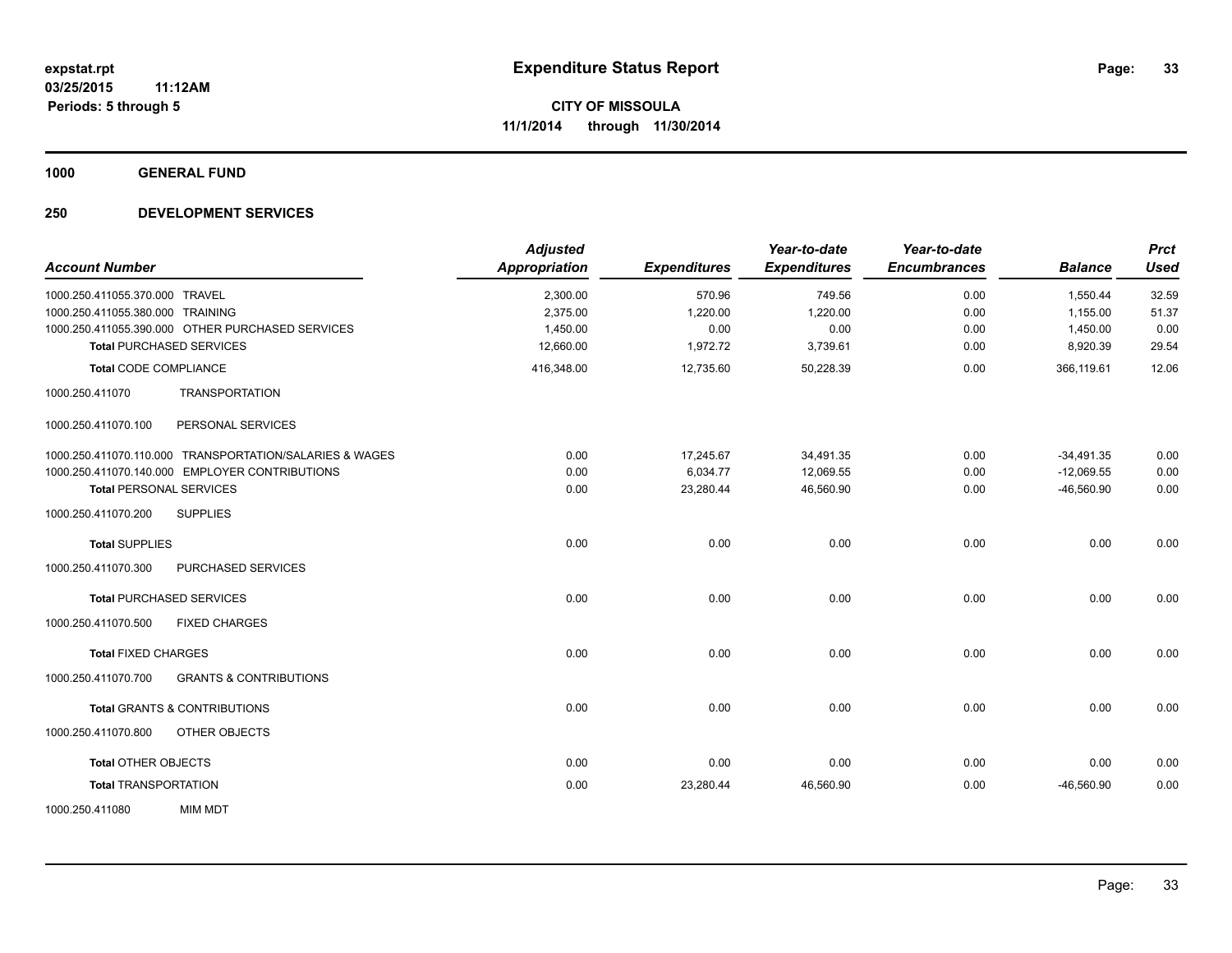**1000 GENERAL FUND**

|                                                          | <b>Adjusted</b>      |                     | Year-to-date        | Year-to-date        |                | <b>Prct</b> |
|----------------------------------------------------------|----------------------|---------------------|---------------------|---------------------|----------------|-------------|
| <b>Account Number</b>                                    | <b>Appropriation</b> | <b>Expenditures</b> | <b>Expenditures</b> | <b>Encumbrances</b> | <b>Balance</b> | <b>Used</b> |
| 1000.250.411080.100<br>PERSONAL SERVICES                 |                      |                     |                     |                     |                |             |
| 1000.250.411080.110.000 MIM-MDT/SALARIES AND WAGES       | 0.00                 | 2,012.37            | 4,170.44            | 0.00                | $-4,170.44$    | 0.00        |
| 1000.250.411080.140.000 EMPLOYER CONTRIBUTIONS           | 0.00                 | 834.78              | 2,146.27            | 0.00                | $-2,146.27$    | 0.00        |
| <b>Total PERSONAL SERVICES</b>                           | 0.00                 | 2,847.15            | 6,316.71            | 0.00                | $-6,316.71$    | 0.00        |
| 1000.250.411080.200<br><b>SUPPLIES</b>                   |                      |                     |                     |                     |                |             |
| 1000.250.411080.210.301 OFFICE SUPPLIES                  | 0.00                 | 0.00                | $-87.89$            | 0.00                | 87.89          | 0.00        |
| <b>Total SUPPLIES</b>                                    | 0.00                 | 0.00                | $-87.89$            | 0.00                | 87.89          | 0.00        |
| 1000.250.411080.300<br>PURCHASED SERVICES                |                      |                     |                     |                     |                |             |
| <b>Total PURCHASED SERVICES</b>                          | 0.00                 | 0.00                | 0.00                | 0.00                | 0.00           | 0.00        |
| <b>FIXED CHARGES</b><br>1000.250.411080.500              |                      |                     |                     |                     |                |             |
| <b>Total FIXED CHARGES</b>                               | 0.00                 | 0.00                | 0.00                | 0.00                | 0.00           | 0.00        |
| 1000.250.411080.700<br><b>GRANTS &amp; CONTRIBUTIONS</b> |                      |                     |                     |                     |                |             |
| <b>Total GRANTS &amp; CONTRIBUTIONS</b>                  | 0.00                 | 0.00                | 0.00                | 0.00                | 0.00           | 0.00        |
| <b>Total MIM MDT</b>                                     | 0.00                 | 2,847.15            | 6,228.82            | 0.00                | $-6.228.82$    | 0.00        |
| <b>MIM-TRANSIT</b><br>1000.250.411081                    |                      |                     |                     |                     |                |             |
| 1000.250.411081.100<br>PERSONAL SERVICES                 |                      |                     |                     |                     |                |             |
| 1000.250.411081.110.000 MIM-TRANSIT/SALARIES AND WAGES   | 0.00                 | 1,830.73            | 3,758.56            | 0.00                | $-3.758.56$    | 0.00        |
| 1000.250.411081.140.000 EMPLOYER CONTRIBUTIONS           | 0.00                 | 1,530.95            | 2,612.69            | 0.00                | $-2,612.69$    | 0.00        |
| <b>Total PERSONAL SERVICES</b>                           | 0.00                 | 3,361.68            | 6,371.25            | 0.00                | $-6,371.25$    | 0.00        |
| 1000.250.411081.200<br><b>SUPPLIES</b>                   |                      |                     |                     |                     |                |             |
| <b>Total SUPPLIES</b>                                    | 0.00                 | 0.00                | 0.00                | 0.00                | 0.00           | 0.00        |
| 1000.250.411081.300<br>PURCHASED SERVICES                |                      |                     |                     |                     |                |             |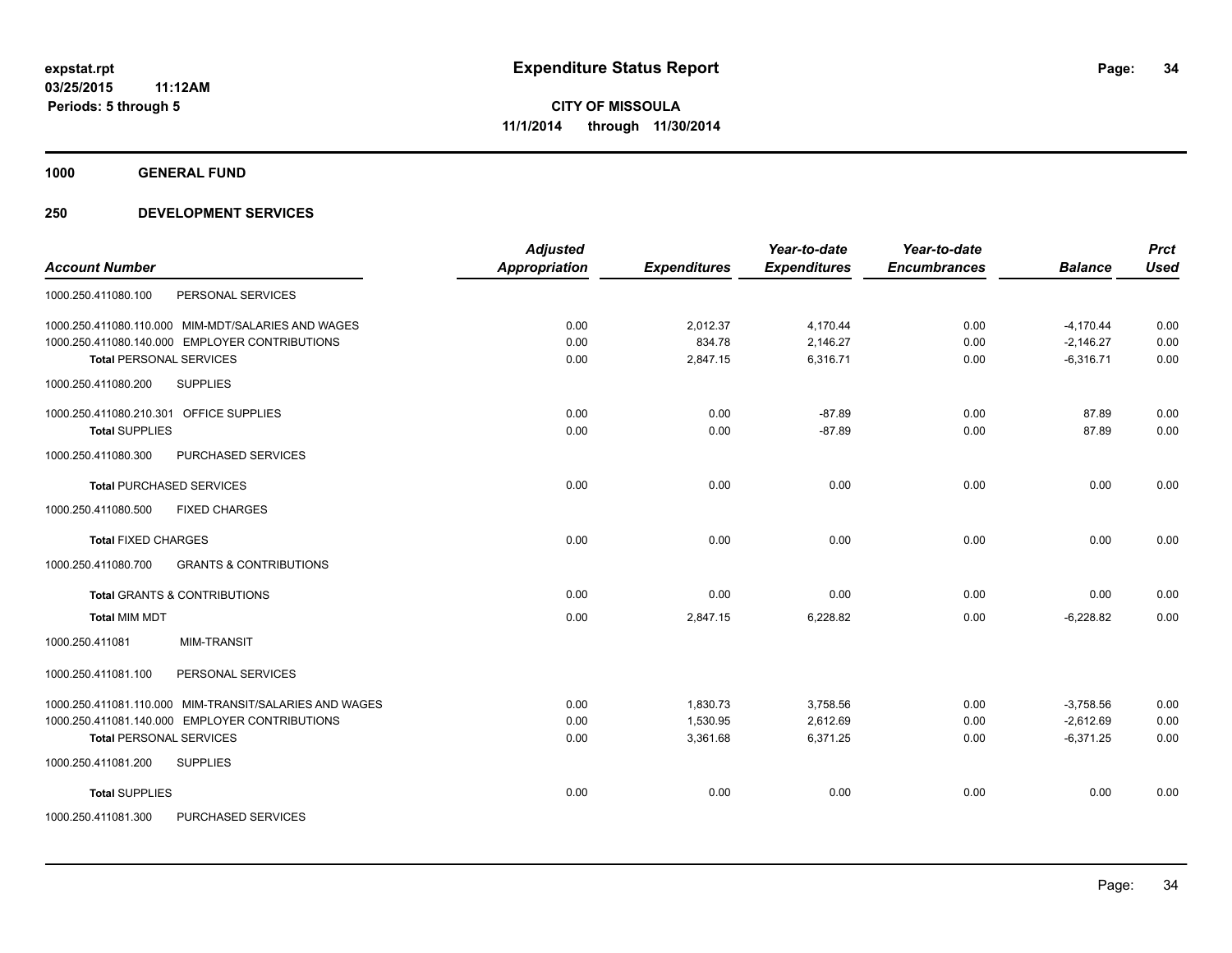**1000 GENERAL FUND**

| <b>Account Number</b>                          |                                   | <b>Adjusted</b><br>Appropriation | <b>Expenditures</b> | Year-to-date<br><b>Expenditures</b> | Year-to-date<br><b>Encumbrances</b> | <b>Balance</b> | <b>Prct</b><br><b>Used</b> |
|------------------------------------------------|-----------------------------------|----------------------------------|---------------------|-------------------------------------|-------------------------------------|----------------|----------------------------|
| <b>Total PURCHASED SERVICES</b>                |                                   | 0.00                             | 0.00                | 0.00                                | 0.00                                | 0.00           | 0.00                       |
| 1000.250.411081.500<br><b>FIXED CHARGES</b>    |                                   |                                  |                     |                                     |                                     |                |                            |
| <b>Total FIXED CHARGES</b>                     |                                   | 0.00                             | 0.00                | 0.00                                | 0.00                                | 0.00           | 0.00                       |
| 1000.250.411081.700                            | <b>GRANTS &amp; CONTRIBUTIONS</b> |                                  |                     |                                     |                                     |                |                            |
| <b>Total GRANTS &amp; CONTRIBUTIONS</b>        |                                   | 0.00                             | 0.00                | 0.00                                | 0.00                                | 0.00           | 0.00                       |
| 1000.250.411081.900<br><b>CAPITAL OUTLAY</b>   |                                   |                                  |                     |                                     |                                     |                |                            |
| <b>Total CAPITAL OUTLAY</b>                    |                                   | 0.00                             | 0.00                | 0.00                                | 0.00                                | 0.00           | 0.00                       |
| <b>Total MIM-TRANSIT</b>                       |                                   | 0.00                             | 3,361.68            | 6,371.25                            | 0.00                                | $-6,371.25$    | 0.00                       |
| <b>BIKE-PED PROGRAM</b><br>1000.250.430255     |                                   |                                  |                     |                                     |                                     |                |                            |
| 1000.250.430255.100<br>PERSONAL SERVICES       |                                   |                                  |                     |                                     |                                     |                |                            |
| 1000.250.430255.110.000 SALARIES AND WAGES     |                                   | 0.00                             | 1,170.82            | 3,458.90                            | 0.00                                | $-3,458.90$    | 0.00                       |
| 1000.250.430255.120.000 OVERTIME/TERMINATION   |                                   | 0.00                             | 0.00                | 39.97                               | 0.00                                | $-39.97$       | 0.00                       |
| 1000.250.430255.140.000 EMPLOYER CONTRIBUTIONS |                                   | 0.00                             | 270.02              | 1,094.52                            | 0.00                                | $-1,094.52$    | 0.00                       |
| <b>Total PERSONAL SERVICES</b>                 |                                   | 0.00                             | 1,440.84            | 4,593.39                            | 0.00                                | $-4,593.39$    | 0.00                       |
| 1000.250.430255.200<br><b>SUPPLIES</b>         |                                   |                                  |                     |                                     |                                     |                |                            |
| <b>Total SUPPLIES</b>                          |                                   | 0.00                             | 0.00                | 0.00                                | 0.00                                | 0.00           | 0.00                       |
| 1000.250.430255.300                            | PURCHASED SERVICES                |                                  |                     |                                     |                                     |                |                            |
| 1000.250.430255.370.000 TRAVEL                 |                                   | 0.00                             | 0.00                | 271.89                              | 0.00                                | $-271.89$      | 0.00                       |
| <b>Total PURCHASED SERVICES</b>                |                                   | 0.00                             | 0.00                | 271.89                              | 0.00                                | $-271.89$      | 0.00                       |
| 1000.250.430255.500<br><b>FIXED CHARGES</b>    |                                   |                                  |                     |                                     |                                     |                |                            |
| <b>Total FIXED CHARGES</b>                     |                                   | 0.00                             | 0.00                | 0.00                                | 0.00                                | 0.00           | 0.00                       |
| 1000.250.430255.700                            | <b>GRANTS &amp; CONTRIBUTIONS</b> |                                  |                     |                                     |                                     |                |                            |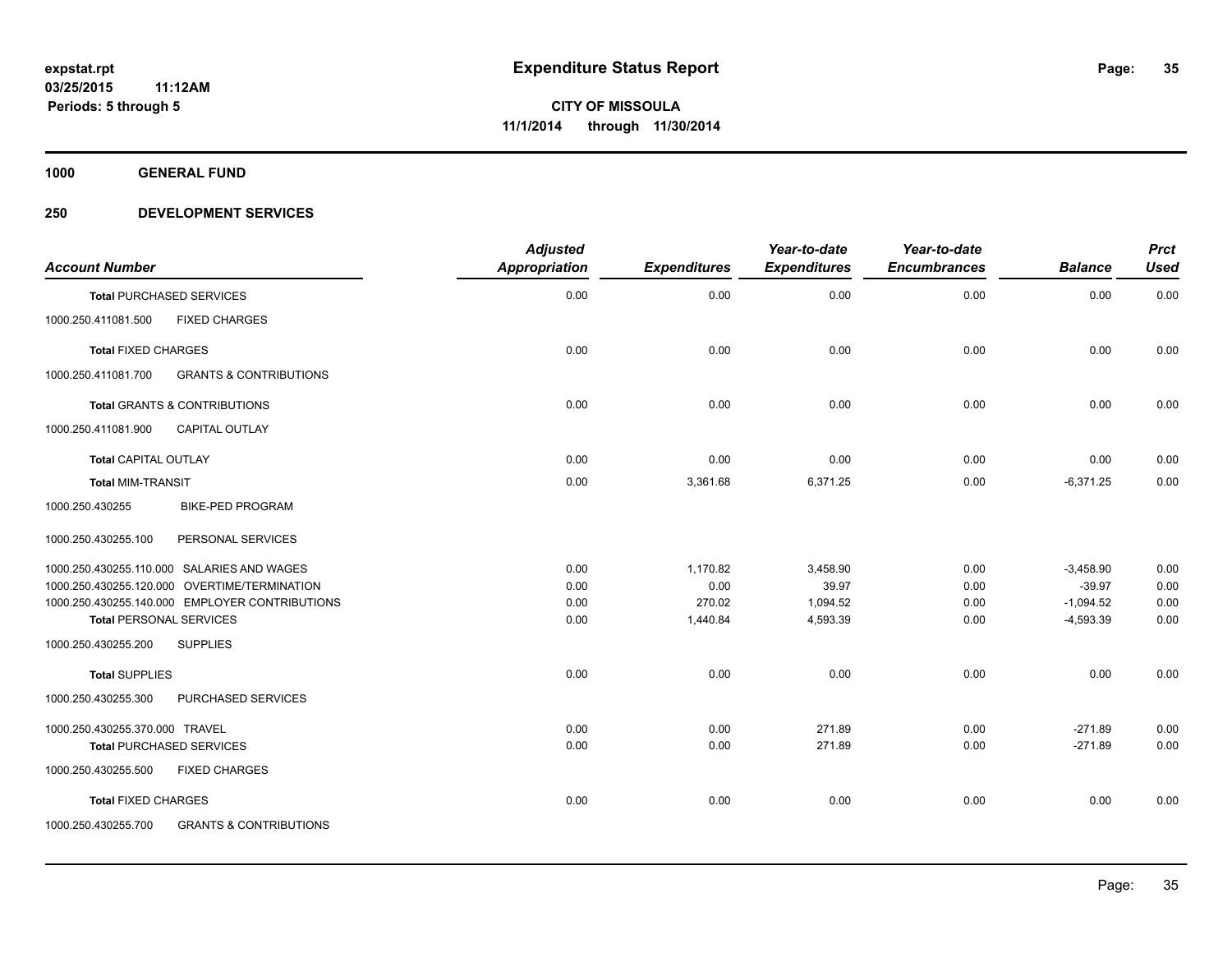**1000 GENERAL FUND**

| <b>Account Number</b>          |                                         | <b>Adjusted</b><br><b>Appropriation</b> | <b>Expenditures</b> | Year-to-date<br><b>Expenditures</b> | Year-to-date<br><b>Encumbrances</b> | <b>Balance</b> | <b>Prct</b><br><b>Used</b> |
|--------------------------------|-----------------------------------------|-----------------------------------------|---------------------|-------------------------------------|-------------------------------------|----------------|----------------------------|
|                                | <b>Total GRANTS &amp; CONTRIBUTIONS</b> | 0.00                                    | 0.00                | 0.00                                | 0.00                                | 0.00           | 0.00                       |
| 1000.250.430255.800            | OTHER OBJECTS                           |                                         |                     |                                     |                                     |                |                            |
| Total OTHER OBJECTS            |                                         | 0.00                                    | 0.00                | 0.00                                | 0.00                                | 0.00           | 0.00                       |
| Total BIKE-PED PROGRAM         |                                         | 0.00                                    | 1,440.84            | 4,865.28                            | 0.00                                | $-4,865.28$    | 0.00                       |
| 1000.250.430256                | SAFE ROUTES TO SCHOOLS                  |                                         |                     |                                     |                                     |                |                            |
| 1000.250.430256.100            | PERSONAL SERVICES                       |                                         |                     |                                     |                                     |                |                            |
| <b>Total PERSONAL SERVICES</b> |                                         | 0.00                                    | 0.00                | 0.00                                | 0.00                                | 0.00           | 0.00                       |
| 1000.250.430256.300            | PURCHASED SERVICES                      |                                         |                     |                                     |                                     |                |                            |
|                                | Total SAFE ROUTES TO SCHOOLS            | 0.00                                    | 0.00                | 0.00                                | 0.00                                | 0.00           | 0.00                       |
| 1000.250.430262                | <b>SIDEWALKS</b>                        |                                         |                     |                                     |                                     |                |                            |
| 1000.250.430262.300            | PURCHASED SERVICES                      |                                         |                     |                                     |                                     |                |                            |
| <b>Total SIDEWALKS</b>         |                                         | 0.00                                    | 0.00                | 0.00                                | 0.00                                | 0.00           | 0.00                       |
| 1000.250.430267                | <b>CMAQ GRANT</b>                       |                                         |                     |                                     |                                     |                |                            |
| 1000.250.430267.100            | PERSONAL SERVICES                       |                                         |                     |                                     |                                     |                |                            |
| <b>Total PERSONAL SERVICES</b> |                                         | 0.00                                    | 0.00                | 0.00                                | 0.00                                | 0.00           | 0.00                       |
| 1000.250.430267.200            | <b>SUPPLIES</b>                         |                                         |                     |                                     |                                     |                |                            |
| <b>Total SUPPLIES</b>          |                                         | 0.00                                    | 0.00                | 0.00                                | 0.00                                | 0.00           | 0.00                       |
| 1000.250.430267.300            | PURCHASED SERVICES                      |                                         |                     |                                     |                                     |                |                            |
|                                | <b>Total PURCHASED SERVICES</b>         | 0.00                                    | 0.00                | 0.00                                | 0.00                                | 0.00           | 0.00                       |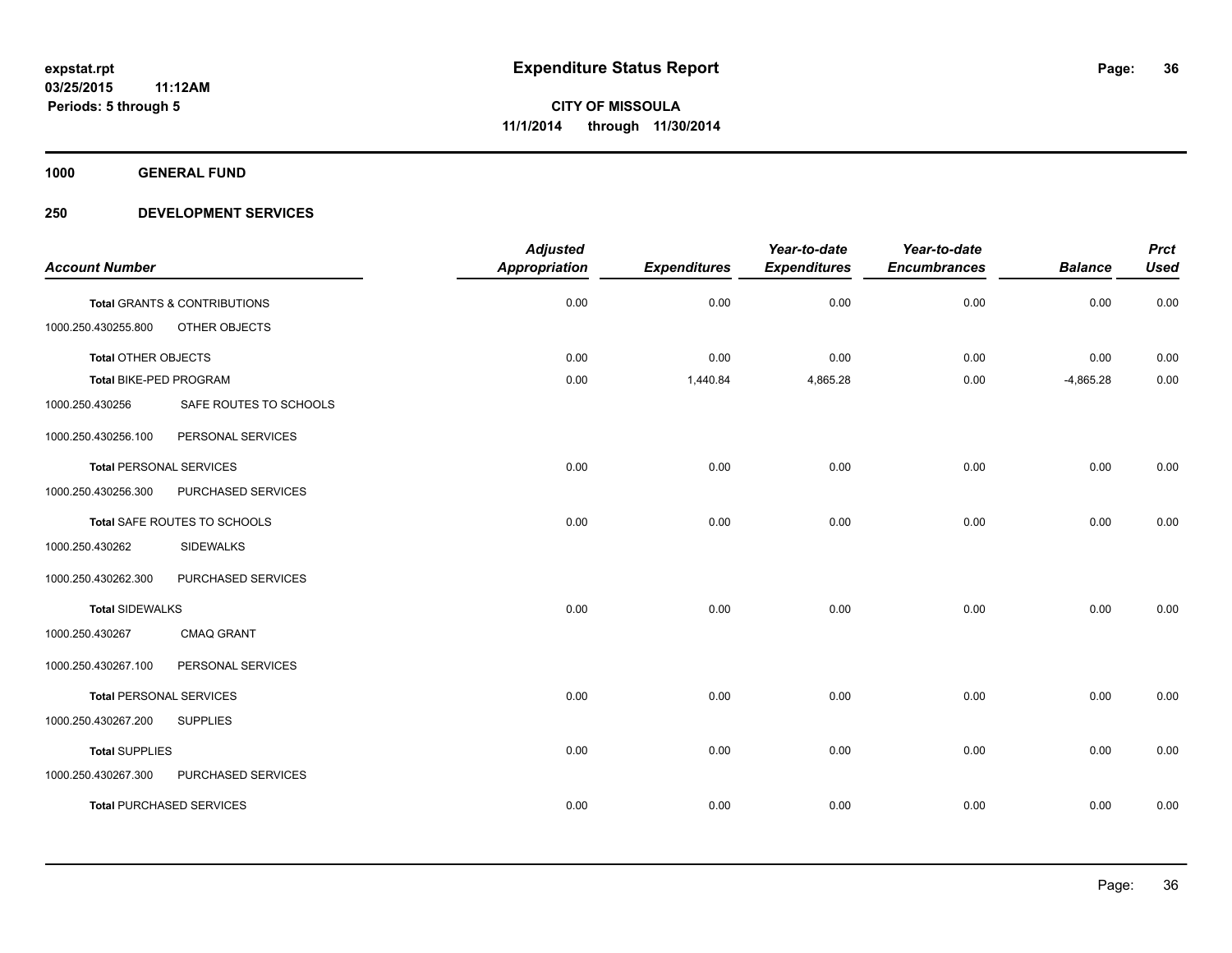**1000 GENERAL FUND**

## **250 DEVELOPMENT SERVICES**

| <b>Account Number</b>                   |                                                         | <b>Adjusted</b><br><b>Appropriation</b> | <b>Expenditures</b> | Year-to-date<br><b>Expenditures</b> | Year-to-date<br><b>Encumbrances</b> | <b>Balance</b> | <b>Prct</b><br><b>Used</b> |
|-----------------------------------------|---------------------------------------------------------|-----------------------------------------|---------------------|-------------------------------------|-------------------------------------|----------------|----------------------------|
|                                         |                                                         |                                         |                     |                                     |                                     |                |                            |
| 1000.250.430267.500                     | <b>FIXED CHARGES</b>                                    |                                         |                     |                                     |                                     |                |                            |
| <b>Total CMAQ GRANT</b>                 |                                                         | 0.00                                    | 0.00                | 0.00                                | 0.00                                | 0.00           | 0.00                       |
| 1000.250.431400                         | <b>ENGINEERING</b>                                      |                                         |                     |                                     |                                     |                |                            |
| 1000.250.431400.100                     | PERSONAL SERVICES                                       |                                         |                     |                                     |                                     |                |                            |
|                                         | 1000.250.431400.110.000 ENGINEERING/SALARIES AND WAGES  | 338,846.00                              | 21,486.97           | 106,643.37                          | 0.00                                | 232,202.63     | 31.47                      |
|                                         | 1000.250.431400.120.00 OVERTIME/TERMINATION             | 2,437.00                                | 0.00                | 0.00                                | 0.00                                | 2,437.00       | 0.00                       |
|                                         | 1000.250.431400.140.000 EMPLOYER CONTRIBUTIONS          | 108,540.00                              | 6,956.45            | 37,735.67                           | 0.00                                | 70,804.33      | 34.77                      |
| <b>Total PERSONAL SERVICES</b>          |                                                         | 449,823.00                              | 28,443.42           | 144,379.04                          | 0.00                                | 305,443.96     | 32.10                      |
| 1000.250.431400.200                     | <b>SUPPLIES</b>                                         |                                         |                     |                                     |                                     |                |                            |
|                                         | 1000.250.431400.210.000 ENGINEERING-OFFICE SUPPLIES     | 875.00                                  | 0.00                | 0.00                                | 0.00                                | 875.00         | 0.00                       |
| 1000.250.431400.210.300 OFFICE SUPPLIES |                                                         | 0.00                                    | 44.78               | 126.76                              | 0.00                                | $-126.76$      | 0.00                       |
| 1000.250.431400.210.301                 | OFFICE SUPPLIES                                         | 0.00                                    | 51.46               | 113.21                              | 0.00                                | $-113.21$      | 0.00                       |
| 1000.250.431400.220.000                 | OPERATING SUPPLIES                                      | 425.00                                  | 632.88              | 632.88                              | 0.00                                | $-207.88$      | 148.91                     |
| 1000.250.431400.220.300                 | OPERATING SUPPLIES                                      | 0.00                                    | 0.00                | 84.48                               | 0.00                                | $-84.48$       | 0.00                       |
|                                         | 1000.250.431400.230.000 REPAIR/MAINTENANCE              | 1,050.00                                | 0.00                | 0.00                                | 0.00                                | 1,050.00       | 0.00                       |
|                                         | 1000.250.431400.230.300 REPAIR/MAINTENANCE              | 0.00                                    | 5.50                | 11.00                               | 0.00                                | $-11.00$       | 0.00                       |
| 1000.250.431400.230.321                 | REPAIR/MAINTENANCE                                      | 0.00                                    | 0.00                | 257.34                              | 0.00                                | $-257.34$      | 0.00                       |
| 1000.250.431400.231.000                 | ENGINEERING-GASOLINE                                    | 3,500.00                                | 155.72              | 771.80                              | 0.00                                | 2,728.20       | 22.05                      |
| 1000.250.431400.240.000 OTHER SUPPLIES  |                                                         | 400.00                                  | 0.00                | 0.00                                | 0.00                                | 400.00         | 0.00                       |
| 1000.250.431400.240.300 OTHER SUPPLIES  |                                                         | 0.00                                    | 0.00                | 85.23                               | 0.00                                | $-85.23$       | 0.00                       |
| <b>Total SUPPLIES</b>                   |                                                         | 6,250.00                                | 890.34              | 2,082.70                            | 0.00                                | 4,167.30       | 33.32                      |
| 1000.250.431400.300                     | <b>PURCHASED SERVICES</b>                               |                                         |                     |                                     |                                     |                |                            |
| 1000.250.431400.310.000 COMMUNICATIONS  |                                                         | 4,270.00                                | 0.00                | 0.00                                | 0.00                                | 4,270.00       | 0.00                       |
| 1000.250.431400.310.351                 | <b>COMMUNICATIONS</b>                                   | 0.00                                    | 68.29               | 162.36                              | 0.00                                | $-162.36$      | 0.00                       |
| 1000.250.431400.320.000                 | PRINTING & DUPLICATING                                  | 520.00                                  | 0.00                | 0.00                                | 0.00                                | 520.00         | 0.00                       |
|                                         | 1000.250.431400.320.300 PRINTING & DUPLICATING          | 0.00                                    | 0.00                | 33.40                               | 0.00                                | $-33.40$       | 0.00                       |
|                                         | 1000.250.431400.330.000 PUBLICITY, SUBSCRIPTIONS & DUES | 6,800.00                                | 0.00                | 0.00                                | 0.00                                | 6,800.00       | 0.00                       |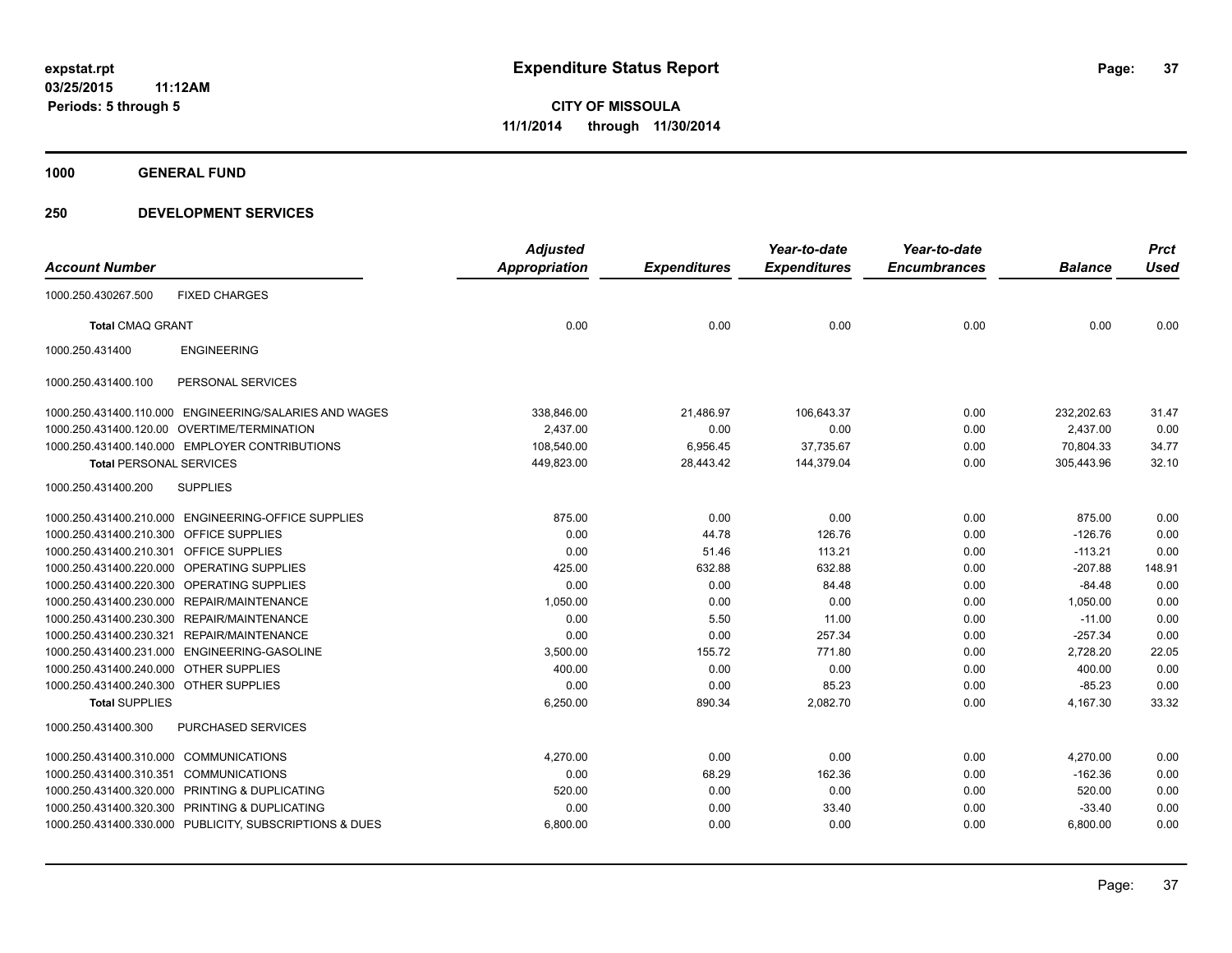**1000 GENERAL FUND**

## **250 DEVELOPMENT SERVICES**

| <b>Account Number</b>                                    | <b>Adjusted</b><br>Appropriation | <b>Expenditures</b> | Year-to-date<br><b>Expenditures</b> | Year-to-date<br><b>Encumbrances</b> | <b>Balance</b> | <b>Prct</b><br>Used |
|----------------------------------------------------------|----------------------------------|---------------------|-------------------------------------|-------------------------------------|----------------|---------------------|
| 1000.250.431400.330.377 PUBLICITY, SUBSCRIPTIONS & DUES  | 0.00                             | 0.00                | 176.00                              | 0.00                                | $-176.00$      | 0.00                |
| <b>TELEPHONE SERVICE</b><br>1000.250.431400.344.000      | 1.975.00                         | 0.00                | 1,365.79                            | 0.00                                | 609.21         | 69.15               |
| <b>PROFESSIONAL SERVICES</b><br>1000.250.431400.350.000  | 63,330.00                        | 332.50              | 16,397.86                           | 0.00                                | 46,932.14      | 25.89               |
| 1000.250.431400.360.000 ENGINEERING-REPAIR & MAINTENANCE | 400.00                           | 0.00                | 0.00                                | 0.00                                | 400.00         | 0.00                |
| ENGINEERING-TRAVEL<br>1000.250.431400.370.000            | 1,850.00                         | 0.00                | 199.59                              | 0.00                                | 1,650.41       | 10.79               |
| <b>TRAINING</b><br>1000.250.431400.380.000               | 1,850.00                         | 0.00                | 0.00                                | 0.00                                | 1,850.00       | 0.00                |
| 1000.250.431400.380.300<br><b>TRAINING</b>               | 0.00                             | 0.00                | 89.00                               | 0.00                                | $-89.00$       | 0.00                |
| 1000.250.431400.390.000 OTHER PURCHASED SERVICES         | 100.00                           | 0.00                | 0.00                                | 0.00                                | 100.00         | 0.00                |
| <b>Total PURCHASED SERVICES</b>                          | 81,095.00                        | 400.79              | 18,424.00                           | 0.00                                | 62.671.00      | 22.72               |
| <b>CAPITAL OUTLAY</b><br>1000.250.431400.900             |                                  |                     |                                     |                                     |                |                     |
| 1000.250.431400.940.000 MACHINERY & EQUIPMENT            | 8,576.00                         | 0.00                | 0.00                                | 0.00                                | 8.576.00       | 0.00                |
| <b>Total CAPITAL OUTLAY</b>                              | 8,576.00                         | 0.00                | 0.00                                | 0.00                                | 8,576.00       | 0.00                |
| <b>Total ENGINEERING</b>                                 | 545,744.00                       | 29,734.55           | 164,885.74                          | 0.00                                | 380,858.26     | 30.21               |
| <b>MERCHANT SERVICES</b><br>1000.250.510110              |                                  |                     |                                     |                                     |                |                     |
| 1000.250.510110.500<br><b>FIXED CHARGES</b>              |                                  |                     |                                     |                                     |                |                     |
| 1000.250.510110.550.000 MERCHANT SERVICE FEES            | 0.00                             | 0.00                | 2.962.02                            | 0.00                                | $-2.962.02$    | 0.00                |
| <b>Total MERCHANT SERVICES</b>                           | 0.00                             | 0.00                | 2,962.02                            | 0.00                                | $-2,962.02$    | 0.00                |
| <b>Total DEVELOPMENT SERVICES</b>                        | 1,861,576.00                     | 209,467.41          | 972,879.44                          | 0.00                                | 888.696.56     | 52.26               |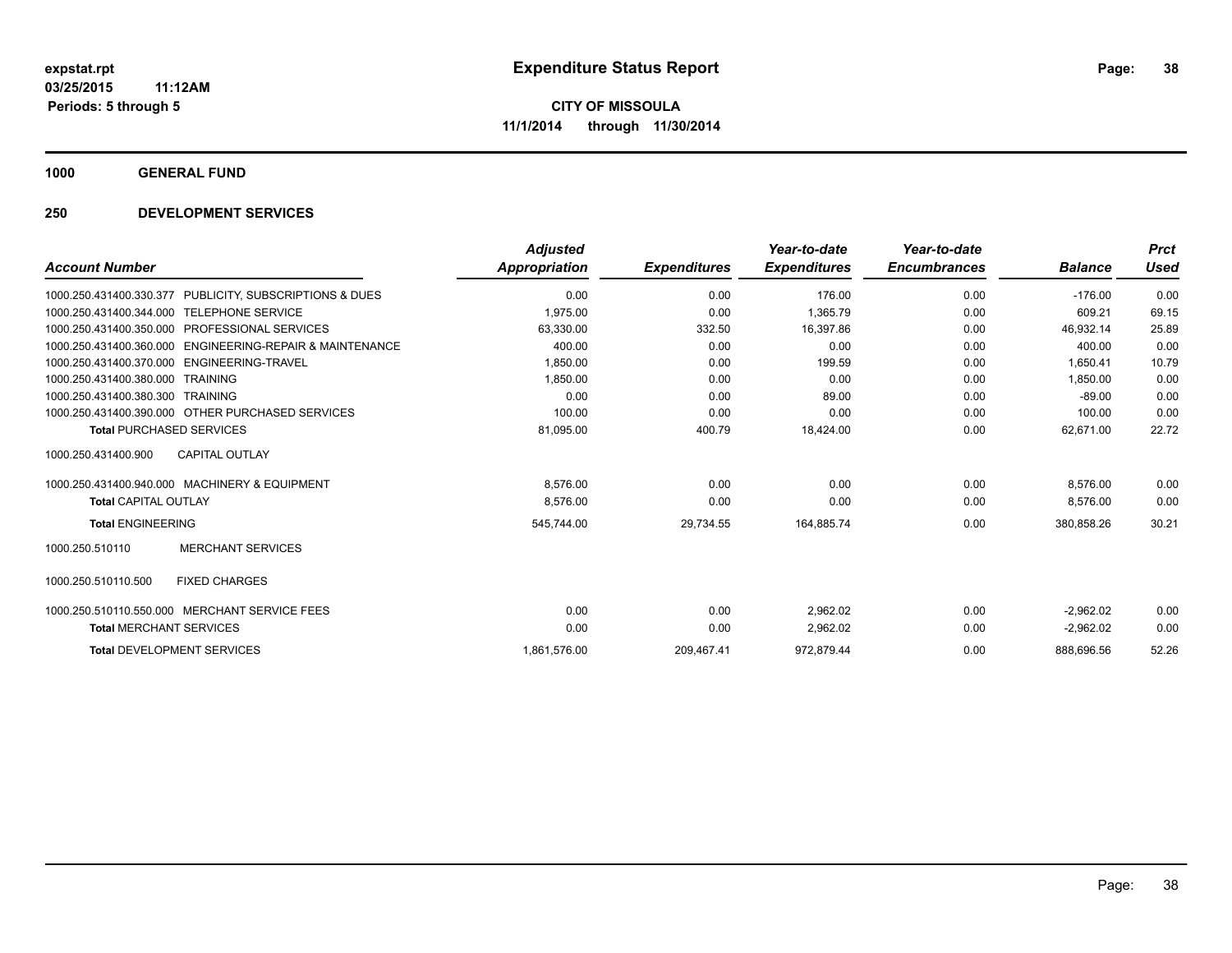**03/25/2015 11:12AM Periods: 5 through 5**

**CITY OF MISSOULA 11/1/2014 through 11/30/2014**

## **1000 GENERAL FUND**

**260 GIS SERVICES**

| <b>Account Number</b>                  |                                                        | <b>Adjusted</b><br><b>Appropriation</b> | <b>Expenditures</b> | Year-to-date<br><b>Expenditures</b> | Year-to-date<br><b>Encumbrances</b> | <b>Balance</b> | <b>Prct</b><br>Used |
|----------------------------------------|--------------------------------------------------------|-----------------------------------------|---------------------|-------------------------------------|-------------------------------------|----------------|---------------------|
| 1000.260.411060                        | GIS                                                    |                                         |                     |                                     |                                     |                |                     |
| 1000.260.411060.100                    | PERSONAL SERVICES                                      |                                         |                     |                                     |                                     |                |                     |
| 1000.260.411060.110.000                | SALARIES AND WAGES                                     | 160,098.00                              | 11,941.40           | 59,090.97                           | 0.00                                | 101,007.03     | 36.91               |
| 1000.260.411060.140.000                | <b>EMPLOYER CONTRIBUTIONS</b>                          | 57.165.00                               | 4,463.16            | 24,282.31                           | 0.00                                | 32,882.69      | 42.48               |
|                                        | 1000.260.411060.141.000 STATE RETIREMENT CONTRIBUTIONS | 0.00                                    | 11.94               | 77.18                               | 0.00                                | $-77.18$       | 0.00                |
| <b>Total PERSONAL SERVICES</b>         |                                                        | 217,263.00                              | 16,416.50           | 83,450.46                           | 0.00                                | 133,812.54     | 38.41               |
| 1000.260.411060.200                    | <b>SUPPLIES</b>                                        |                                         |                     |                                     |                                     |                |                     |
| 1000.260.411060.210.000                | <b>OFFICE SUPPLIES</b>                                 | 3,500.00                                | 1,180.00            | 1.233.09                            | 0.00                                | 2,266.91       | 35.23               |
| 1000.260.411060.220.000                | <b>OPERATING SUPPLIES</b>                              | 684.00                                  | 0.00                | 81.98                               | 0.00                                | 602.02         | 11.99               |
| 1000.260.411060.230.000                | REPAIR/MAINTENANCE                                     | 2,140.00                                | 259.20              | 259.20                              | 0.00                                | 1,880.80       | 12.11               |
| 1000.260.411060.231.000                | <b>GASOLINE</b>                                        | 500.00                                  | 0.00                | 0.00                                | 0.00                                | 500.00         | 0.00                |
| 1000.260.411060.240.000 OTHER SUPPLIES |                                                        | 1,000.00                                | 0.00                | 0.00                                | 0.00                                | 1,000.00       | 0.00                |
| <b>Total SUPPLIES</b>                  |                                                        | 7,824.00                                | 1,439.20            | 1,574.27                            | 0.00                                | 6,249.73       | 20.12               |
| 1000.260.411060.300                    | PURCHASED SERVICES                                     |                                         |                     |                                     |                                     |                |                     |
| 1000.260.411060.310.000 COMMUNICATIONS |                                                        | 1.220.00                                | 0.00                | 123.81                              | 0.00                                | 1.096.19       | 10.15               |
| 1000.260.411060.330.000                | PUBLICITY, SUBSCRIPTIONS & DUES                        | 500.00                                  | 0.00                | 91.90                               | 0.00                                | 408.10         | 18.38               |
| 1000.260.411060.344.000                | <b>TELEPHONE SERVICE</b>                               | 2,000.00                                | 0.88                | 12.29                               | 0.00                                | 1.987.71       | 0.61                |
| 1000.260.411060.350.000                | PROFESSIONAL SERVICES                                  | 380.00                                  | 2.00                | 8.00                                | 0.00                                | 372.00         | 2.11                |
| 1000.260.411060.360.000                | <b>REPAIR &amp; MAINTENANCE</b>                        | 172,800.00                              | 0.00                | 108,206.09                          | 0.00                                | 64,593.91      | 62.62               |
| 1000.260.411060.370.000                | <b>TRAVEL</b>                                          | 2,450.00                                | 0.00                | 1.946.46                            | 0.00                                | 503.54         | 79.45               |
| 1000.260.411060.380.000                | <b>TRAINING</b>                                        | 2,425.00                                | 0.00                | 0.00                                | 0.00                                | 2,425.00       | 0.00                |
|                                        | 1000.260.411060.390.000 OTHER PURCHASED SERVICES       | 1,550.00                                | 0.00                | 0.00                                | 0.00                                | 1,550.00       | 0.00                |
| <b>Total PURCHASED SERVICES</b>        |                                                        | 183,325.00                              | 2.88                | 110,388.55                          | 0.00                                | 72,936.45      | 60.21               |
| <b>Total GIS SERVICES</b>              |                                                        | 408.412.00                              | 17.858.58           | 195.413.28                          | 0.00                                | 212.998.72     | 47.85               |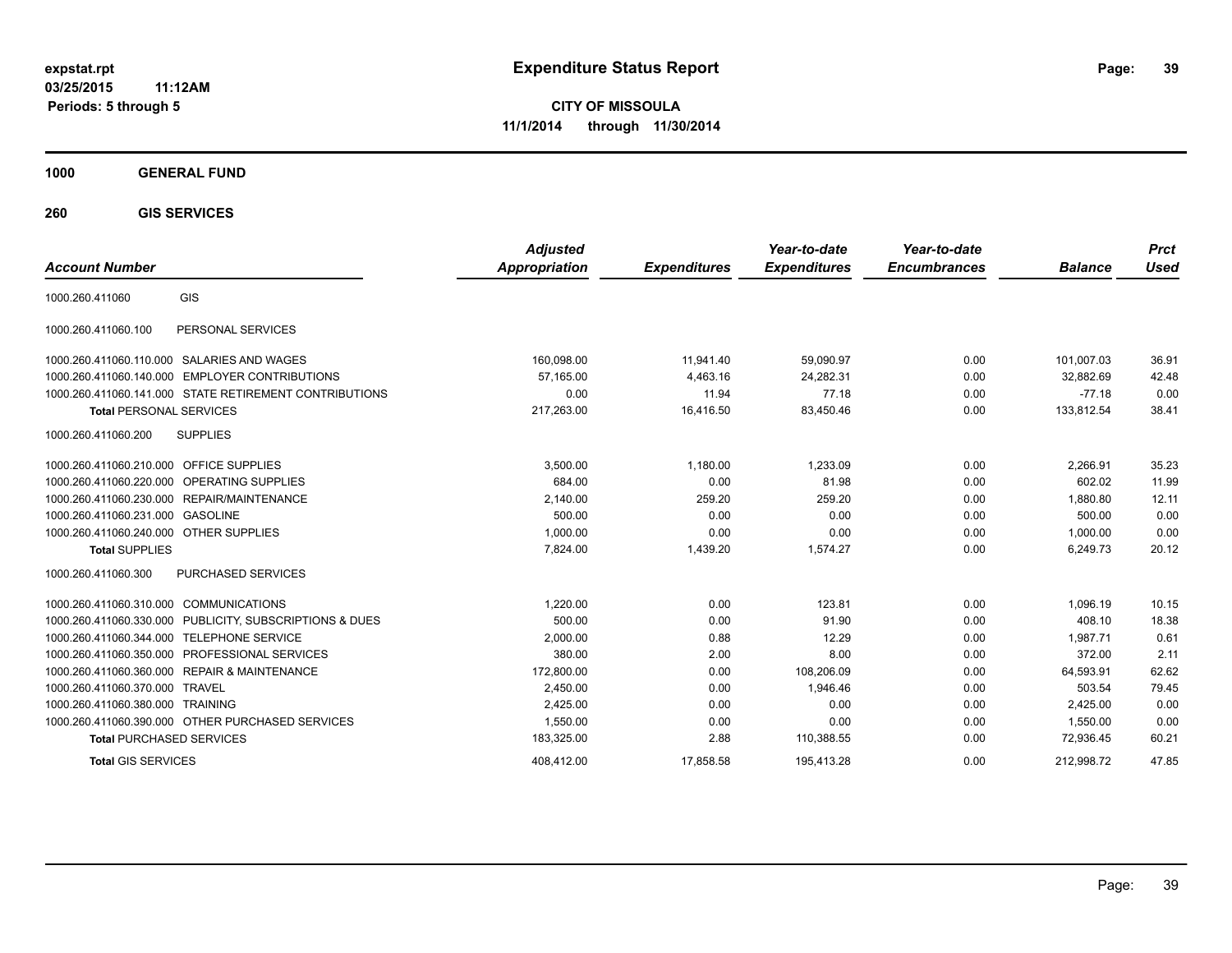**1000 GENERAL FUND**

**270 CITY ATTORNEY**

| <b>Account Number</b>                                  | <b>Adjusted</b><br><b>Appropriation</b> | <b>Expenditures</b> | Year-to-date<br><b>Expenditures</b> | Year-to-date<br><b>Encumbrances</b> | <b>Balance</b> | <b>Prct</b><br><b>Used</b> |
|--------------------------------------------------------|-----------------------------------------|---------------------|-------------------------------------|-------------------------------------|----------------|----------------------------|
| <b>CRIME VICTIM GRANT</b><br>1000.270.411115           |                                         |                     |                                     |                                     |                |                            |
| 1000.270.411115.100<br>PERSONAL SERVICES               |                                         |                     |                                     |                                     |                |                            |
| 1000.270.411115.110.000 SALARIES AND WAGES             | 19,661.00                               | 0.00                | 0.00                                | 0.00                                | 19,661.00      | 0.00                       |
| 1000.270.411115.140.000 EMPLOYER CONTRIBUTIONS         | 6.114.00                                | 0.00                | 0.00                                | 0.00                                | 6,114.00       | 0.00                       |
| 1000.270.411115.141.000 STATE RETIREMENT CONTRIBUTIONS | 0.00                                    | 69.08               | 446.10                              | 0.00                                | $-446.10$      | 0.00                       |
| <b>Total PERSONAL SERVICES</b>                         | 25,775.00                               | 69.08               | 446.10                              | 0.00                                | 25,328.90      | 1.73                       |
| <b>PURCHASED SERVICES</b><br>1000.270.411115.300       |                                         |                     |                                     |                                     |                |                            |
| 1000.270.411115.350.000 PROFESSIONAL SERVICES          | 9,665.00                                | 0.00                | 0.00                                | 0.00                                | 9,665.00       | 0.00                       |
| <b>Total PURCHASED SERVICES</b>                        | 9,665.00                                | 0.00                | 0.00                                | 0.00                                | 9,665.00       | 0.00                       |
| <b>CAPITAL OUTLAY</b><br>1000.270.411115.900           |                                         |                     |                                     |                                     |                |                            |
| <b>Total CAPITAL OUTLAY</b>                            | 0.00                                    | 0.00                | 0.00                                | 0.00                                | 0.00           | 0.00                       |
| <b>Total CRIME VICTIM GRANT</b>                        | 35,440.00                               | 69.08               | 446.10                              | 0.00                                | 34,993.90      | 1.26                       |
| 1000.270.411120<br>ADMINISTRATION & CIVIL LAW          |                                         |                     |                                     |                                     |                |                            |
| PERSONAL SERVICES<br>1000.270.411120.100               |                                         |                     |                                     |                                     |                |                            |
| 1000.270.411120.110.000 SALARIES AND WAGES             | 295,203.00                              | 37,486.01           | 185,490.19                          | 0.00                                | 109,712.81     | 62.83                      |
| 1000.270.411120.120.000 OVERTIME/TERMINATION           | 1,816.00                                | 470.62              | 1,574.38                            | 0.00                                | 241.62         | 86.69                      |
| 1000.270.411120.140.000 EMPLOYER CONTRIBUTIONS         | 88,671.00                               | 11,819.83           | 63,352.76                           | 0.00                                | 25,318.24      | 71.45                      |
| <b>Total PERSONAL SERVICES</b>                         | 385,690.00                              | 49,776.46           | 250,417.33                          | 0.00                                | 135,272.67     | 64.93                      |
| <b>SUPPLIES</b><br>1000.270.411120.200                 |                                         |                     |                                     |                                     |                |                            |
| 1000.270.411120.210.000<br><b>OFFICE SUPPLIES</b>      | 2,709.00                                | 269.65              | 541.38                              | 0.00                                | 2,167.62       | 19.98                      |
| 1000.270.411120.220.000 OPERATING SUPPLIES             | 800.00                                  | 0.00                | 0.00                                | 0.00                                | 800.00         | 0.00                       |
| 1000.270.411120.231.000 GASOLINE                       | 163.00                                  | 135.62              | 204.17                              | 0.00                                | $-41.17$       | 125.26                     |
| <b>Total SUPPLIES</b>                                  | 3,672.00                                | 405.27              | 745.55                              | 0.00                                | 2,926.45       | 20.30                      |
| 1000.270.411120.300<br><b>PURCHASED SERVICES</b>       |                                         |                     |                                     |                                     |                |                            |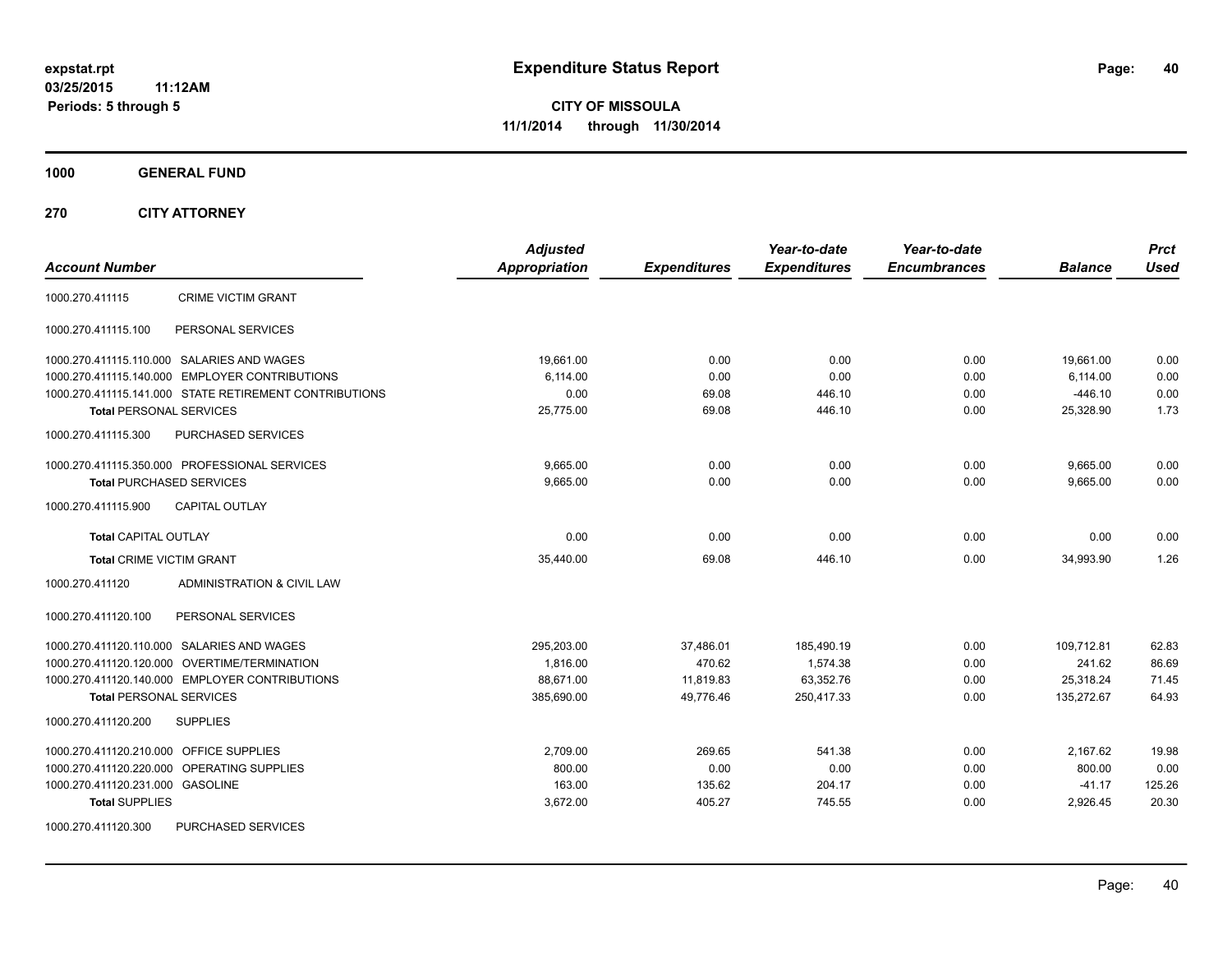**1000 GENERAL FUND**

**270 CITY ATTORNEY**

| 1000.270.411120.310.000 COMMUNICATIONS<br>500.00<br>25.98<br>25.98<br>0.00<br>474.02<br>1000.270.411120.320.000 PRINTING & DUPLICATING<br>325.00<br>0.00<br>0.00<br>0.00<br>325.00<br>1000.270.411120.330.000 PUBLICITY, SUBSCRIPTIONS & DUES<br>10,505.00<br>954.92<br>2,297.38<br>0.00<br>8,207.62<br>1000.270.411120.344.000 TELEPHONE SERVICE<br>132.00<br>10.20<br>62.64<br>0.00<br>69.36 | 5.20<br>0.00<br>21.87<br>47.45<br>0.00<br>27.43<br>58.24<br>10.34 |
|------------------------------------------------------------------------------------------------------------------------------------------------------------------------------------------------------------------------------------------------------------------------------------------------------------------------------------------------------------------------------------------------|-------------------------------------------------------------------|
|                                                                                                                                                                                                                                                                                                                                                                                                |                                                                   |
|                                                                                                                                                                                                                                                                                                                                                                                                |                                                                   |
|                                                                                                                                                                                                                                                                                                                                                                                                |                                                                   |
|                                                                                                                                                                                                                                                                                                                                                                                                |                                                                   |
| 1000.270.411120.350.000 PROFESSIONAL SERVICES<br>900.00<br>0.00<br>0.00<br>900.00<br>0.00                                                                                                                                                                                                                                                                                                      |                                                                   |
| 1000.270.411120.360.000 REPAIR & MAINTENANCE<br>2,758.00<br>756.44<br>0.00<br>0.00<br>2,001.56                                                                                                                                                                                                                                                                                                 |                                                                   |
| 1,875.00<br>1,092.00<br>0.00<br>783.00<br>1000.270.411120.370.000 TRAVEL<br>0.00                                                                                                                                                                                                                                                                                                               |                                                                   |
| 389.00<br>1000.270.411120.380.000 TRAINING<br>3,761.00<br>0.00<br>0.00<br>3,372.00                                                                                                                                                                                                                                                                                                             |                                                                   |
| 20,756.00<br>4,623.44<br>0.00<br>16,132.56<br><b>Total PURCHASED SERVICES</b><br>991.10                                                                                                                                                                                                                                                                                                        | 22.28                                                             |
| 1000.270.411120.800<br>OTHER OBJECTS                                                                                                                                                                                                                                                                                                                                                           |                                                                   |
| <b>Total OTHER OBJECTS</b><br>0.00<br>0.00<br>0.00<br>0.00<br>0.00                                                                                                                                                                                                                                                                                                                             | 0.00                                                              |
| <b>CAPITAL OUTLAY</b><br>1000.270.411120.900                                                                                                                                                                                                                                                                                                                                                   |                                                                   |
| 0.00<br>0.00<br>0.00<br>0.00<br>0.00<br><b>Total CAPITAL OUTLAY</b>                                                                                                                                                                                                                                                                                                                            | 0.00                                                              |
| Total ADMINISTRATION & CIVIL LAW<br>410,118.00<br>51,172.83<br>255,786.32<br>0.00<br>154,331.68                                                                                                                                                                                                                                                                                                | 62.37                                                             |
| 1000.270.411125<br><b>CRIMINAL LAW</b>                                                                                                                                                                                                                                                                                                                                                         |                                                                   |
| PERSONAL SERVICES<br>1000.270.411125.100                                                                                                                                                                                                                                                                                                                                                       |                                                                   |
| 1000.270.411125.110.000 SALARIES AND WAGES<br>586,828.00<br>31,589.04<br>156,247.41<br>0.00<br>430,580.59                                                                                                                                                                                                                                                                                      | 26.63                                                             |
| 1000.270.411125.120.000 OVERTIME/TERMINATION<br>454.00<br>52.29<br>174.92<br>0.00<br>279.08                                                                                                                                                                                                                                                                                                    | 38.53                                                             |
| 1000.270.411125.140.000 EMPLOYER CONTRIBUTIONS<br>207.358.00<br>12,137.07<br>66,419.92<br>0.00<br>140,938.08                                                                                                                                                                                                                                                                                   | 32.03                                                             |
| <b>Total PERSONAL SERVICES</b><br>794,640.00<br>43,778.40<br>0.00<br>571,797.75<br>222,842.25                                                                                                                                                                                                                                                                                                  | 28.04                                                             |
| 1000.270.411125.200<br><b>SUPPLIES</b>                                                                                                                                                                                                                                                                                                                                                         |                                                                   |
| 1000.270.411125.210.000 OFFICE SUPPLIES<br>2,909.00<br>1,055.11<br>632.06<br>0.00<br>1,853.89                                                                                                                                                                                                                                                                                                  | 36.27                                                             |
| 1000.270.411125.220.000 OPERATING SUPPLIES<br>950.00<br>0.00<br>0.00<br>0.00<br>950.00                                                                                                                                                                                                                                                                                                         | 0.00                                                              |
| 1000.270.411125.231.000 GASOLINE<br>100.00<br>0.00<br>0.00<br>0.00<br>100.00                                                                                                                                                                                                                                                                                                                   | 0.00                                                              |
| <b>Total SUPPLIES</b><br>1,055.11<br>0.00<br>3,959.00<br>632.06<br>2,903.89                                                                                                                                                                                                                                                                                                                    | 26.65                                                             |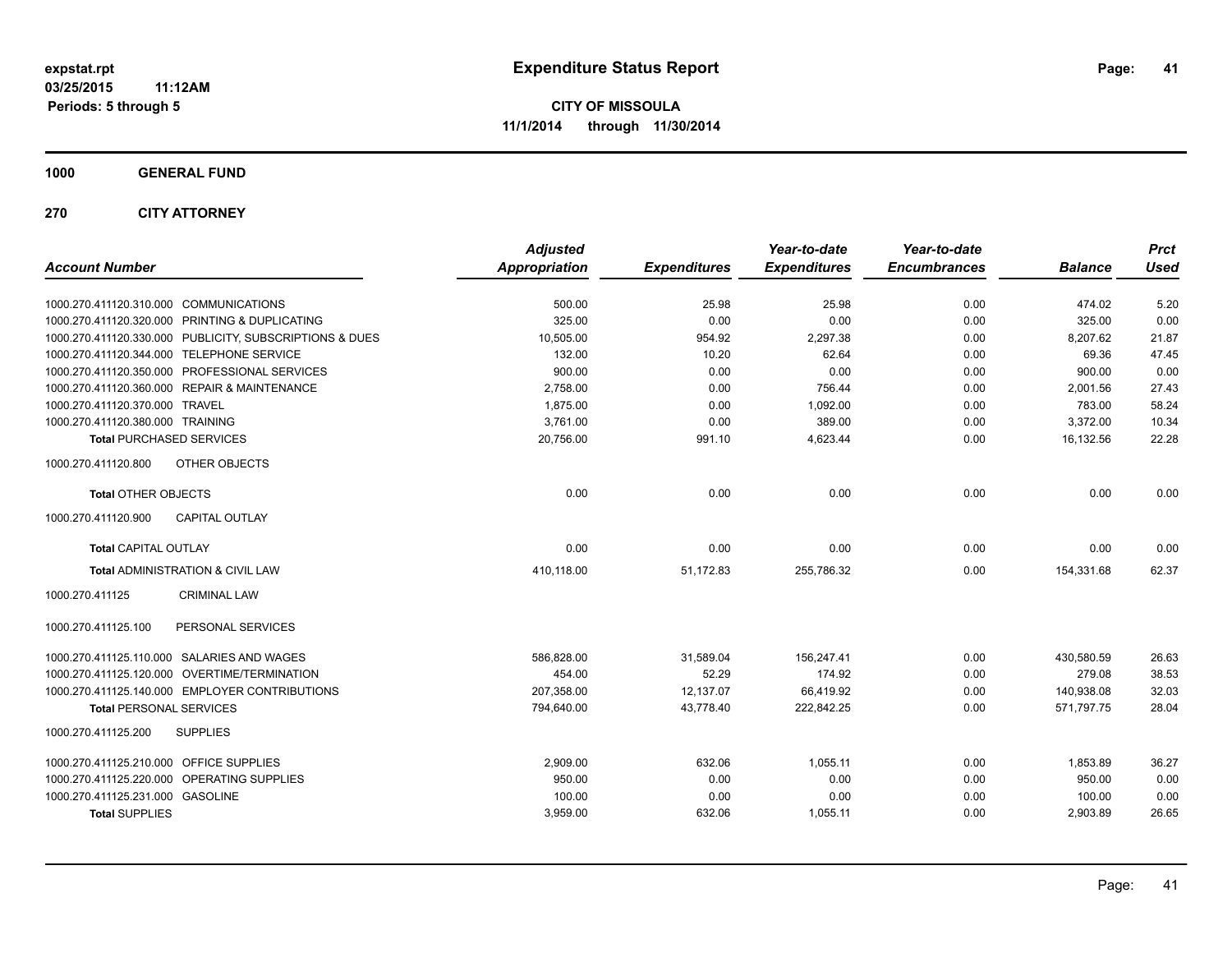**1000 GENERAL FUND**

**270 CITY ATTORNEY**

|                                                         | <b>Adjusted</b> |                     | Year-to-date        | Year-to-date        |                | <b>Prct</b> |
|---------------------------------------------------------|-----------------|---------------------|---------------------|---------------------|----------------|-------------|
| <b>Account Number</b>                                   | Appropriation   | <b>Expenditures</b> | <b>Expenditures</b> | <b>Encumbrances</b> | <b>Balance</b> | <b>Used</b> |
| PURCHASED SERVICES<br>1000.270.411125.300               |                 |                     |                     |                     |                |             |
| 1000.270.411125.310.000 COMMUNICATIONS                  | 850.00          | 101.70              | 343.73              | 0.00                | 506.27         | 40.44       |
| 1000.270.411125.320.000 PRINTING & DUPLICATING          | 325.00          | 0.00                | 0.00                | 0.00                | 325.00         | 0.00        |
| 1000.270.411125.330.000 PUBLICITY, SUBSCRIPTIONS & DUES | 6.645.00        | 0.00                | 0.00                | 0.00                | 6.645.00       | 0.00        |
| 1000.270.411125.344.000 TELEPHONE SERVICE               | 132.00          | 0.00                | 0.00                | 0.00                | 132.00         | 0.00        |
| 1000.270.411125.350.000 PROFESSIONAL SERVICES           | 1,100.00        | $-1,125.50$         | 1,817.85            | 0.00                | $-717.85$      | 165.26      |
| 1000.270.411125.360.000 REPAIR & MAINTENANCE            | 14,688.00       | 75.00               | 15,065.67           | 0.00                | $-377.67$      | 102.57      |
| 1000.270.411125.370.000 TRAVEL                          | 3,125.00        | 0.00                | 1.674.68            | 0.00                | 1,450.32       | 53.59       |
| 1000.270.411125.380.000 TRAINING                        | 5.239.00        | 278.80              | 2,263.80            | 0.00                | 2.975.20       | 43.21       |
| <b>Total PURCHASED SERVICES</b>                         | 32,104.00       | $-670.00$           | 21,165.73           | 0.00                | 10,938.27      | 65.93       |
| <b>FIXED CHARGES</b><br>1000.270.411125.500             |                 |                     |                     |                     |                |             |
| <b>Total FIXED CHARGES</b>                              | 0.00            | 0.00                | 0.00                | 0.00                | 0.00           | 0.00        |
| <b>CAPITAL OUTLAY</b><br>1000.270.411125.900            |                 |                     |                     |                     |                |             |
| 1000.270.411125.940.000 MACHINERY & EQUIPMENT           | 0.00            | 0.00                | 616.26              | 0.00                | $-616.26$      | 0.00        |
| <b>Total CAPITAL OUTLAY</b>                             | 0.00            | 0.00                | 616.26              | 0.00                | $-616.26$      | 0.00        |
| <b>Total CRIMINAL LAW</b>                               | 830,703.00      | 43,740.46           | 245,679.35          | 0.00                | 585,023.65     | 29.57       |
| <b>Total CITY ATTORNEY</b>                              | 1,276,261.00    | 94,982.37           | 501,911.77          | 0.00                | 774.349.23     | 39.33       |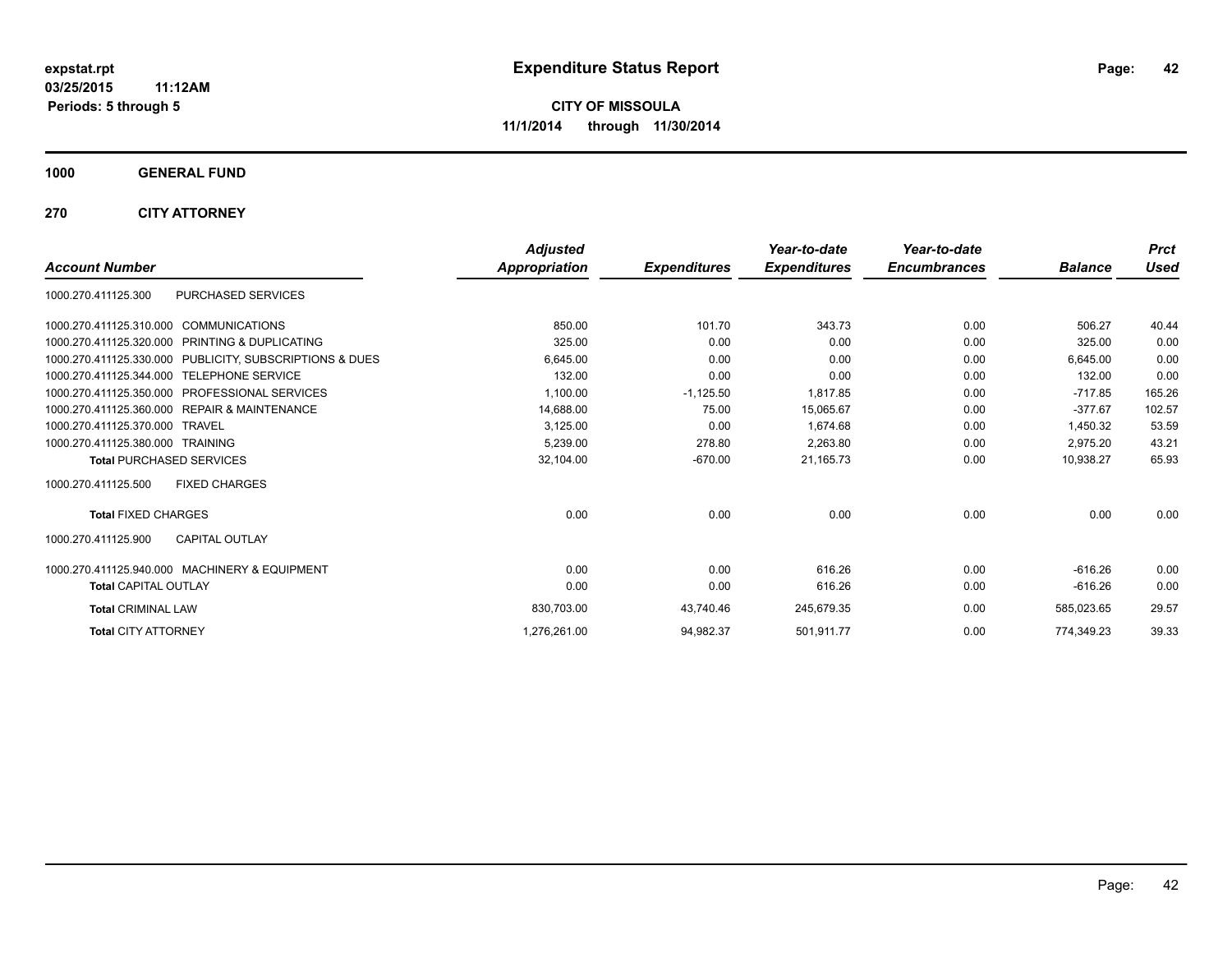**1000 GENERAL FUND**

| <b>Account Number</b>                   |                                                         | <b>Adjusted</b><br><b>Appropriation</b> | <b>Expenditures</b> | Year-to-date<br><b>Expenditures</b> | Year-to-date<br><b>Encumbrances</b> | <b>Balance</b> | <b>Prct</b><br><b>Used</b> |
|-----------------------------------------|---------------------------------------------------------|-----------------------------------------|---------------------|-------------------------------------|-------------------------------------|----------------|----------------------------|
|                                         |                                                         |                                         |                     |                                     |                                     |                |                            |
| 1000.280.430100                         | PUBLIC WORKS ADMINISTRATION                             |                                         |                     |                                     |                                     |                |                            |
| 1000.280.430100.100                     | PERSONAL SERVICES                                       |                                         |                     |                                     |                                     |                |                            |
|                                         | 1000.280.430100.110.000 SALARIES AND WAGES              | 89,026.00                               | 1,730.45            | 7.937.95                            | 0.00                                | 81,088.05      | 8.92                       |
|                                         | 1000.280.430100.120.000 OVERTIME/TERMINATION            | 291.00                                  | 0.00                | 0.00                                | 0.00                                | 291.00         | 0.00                       |
|                                         | 1000.280.430100.140.000 EMPLOYER CONTRIBUTIONS          | 25.924.00                               | 293.05              | 1,342.24                            | 0.00                                | 24.581.76      | 5.18                       |
|                                         | 1000.280.430100.141.000 STATE RETIREMENT CONTRIBUTIONS  | 0.00                                    | 30.46               | 197.01                              | 0.00                                | $-197.01$      | 0.00                       |
| <b>Total PERSONAL SERVICES</b>          |                                                         | 115,241.00                              | 2,053.96            | 9,477.20                            | 0.00                                | 105,763.80     | 8.22                       |
| 1000.280.430100.200                     | <b>SUPPLIES</b>                                         |                                         |                     |                                     |                                     |                |                            |
| 1000.280.430100.210.000 OFFICE SUPPLIES |                                                         | 250.00                                  | 0.00                | 0.00                                | 0.00                                | 250.00         | 0.00                       |
| 1000.280.430100.230.000                 | REPAIR/MAINTENANCE                                      | 50.00                                   | 0.00                | 0.00                                | 0.00                                | 50.00          | 0.00                       |
| 1000.280.430100.231.000 GASOLINE        |                                                         | 249.00                                  | 0.00                | 0.00                                | 0.00                                | 249.00         | 0.00                       |
| <b>Total SUPPLIES</b>                   |                                                         | 549.00                                  | 0.00                | 0.00                                | 0.00                                | 549.00         | 0.00                       |
| 1000.280.430100.300                     | PURCHASED SERVICES                                      |                                         |                     |                                     |                                     |                |                            |
| 1000.280.430100.310.000 COMMUNICATIONS  |                                                         | 500.00                                  | 363.34              | 363.34                              | 0.00                                | 136.66         | 72.67                      |
| 1000.280.430100.310.351                 | COMMUNICATIONS~POSTAGE                                  | 0.00                                    | 0.00                | 2.03                                | 0.00                                | $-2.03$        | 0.00                       |
|                                         | 1000.280.430100.320.000 PRINTING & DUPLICATING          | 200.00                                  | 0.00                | 0.00                                | 0.00                                | 200.00         | 0.00                       |
|                                         | 1000.280.430100.330.000 PUBLICITY, SUBSCRIPTIONS & DUES | 920.00                                  | 1,240.50            | 1,240.50                            | 0.00                                | $-320.50$      | 134.84                     |
|                                         | 1000.280.430100.344.000 TELEPHONE SERVICE               | 733.00                                  | 42.35               | 169.41                              | 0.00                                | 563.59         | 23.11                      |
|                                         | 1000.280.430100.360.000 REPAIR & MAINTENANCE            | 100.00                                  | 0.00                | 0.00                                | 0.00                                | 100.00         | 0.00                       |
| 1000.280.430100.370.000                 | TRAVEL                                                  | 700.00                                  | 0.00                | 0.00                                | 0.00                                | 700.00         | 0.00                       |
| 1000.280.430100.380.000 TRAINING        |                                                         | 800.00                                  | 0.00                | 0.00                                | 0.00                                | 800.00         | 0.00                       |
| <b>Total PURCHASED SERVICES</b>         |                                                         | 3,953.00                                | 1,646.19            | 1,775.28                            | 0.00                                | 2,177.72       | 44.91                      |
| 1000.280.430100.500                     | <b>FIXED CHARGES</b>                                    |                                         |                     |                                     |                                     |                |                            |
| <b>Total FIXED CHARGES</b>              |                                                         | 0.00                                    | 0.00                | 0.00                                | 0.00                                | 0.00           | 0.00                       |
|                                         | <b>Total PUBLIC WORKS ADMINISTRATION</b>                | 119,743.00                              | 3,700.15            | 11,252.48                           | 0.00                                | 108,490.52     | 9.40                       |
| 1000.280.430250                         | <b>REIMBURSABLE SERVICES</b>                            |                                         |                     |                                     |                                     |                |                            |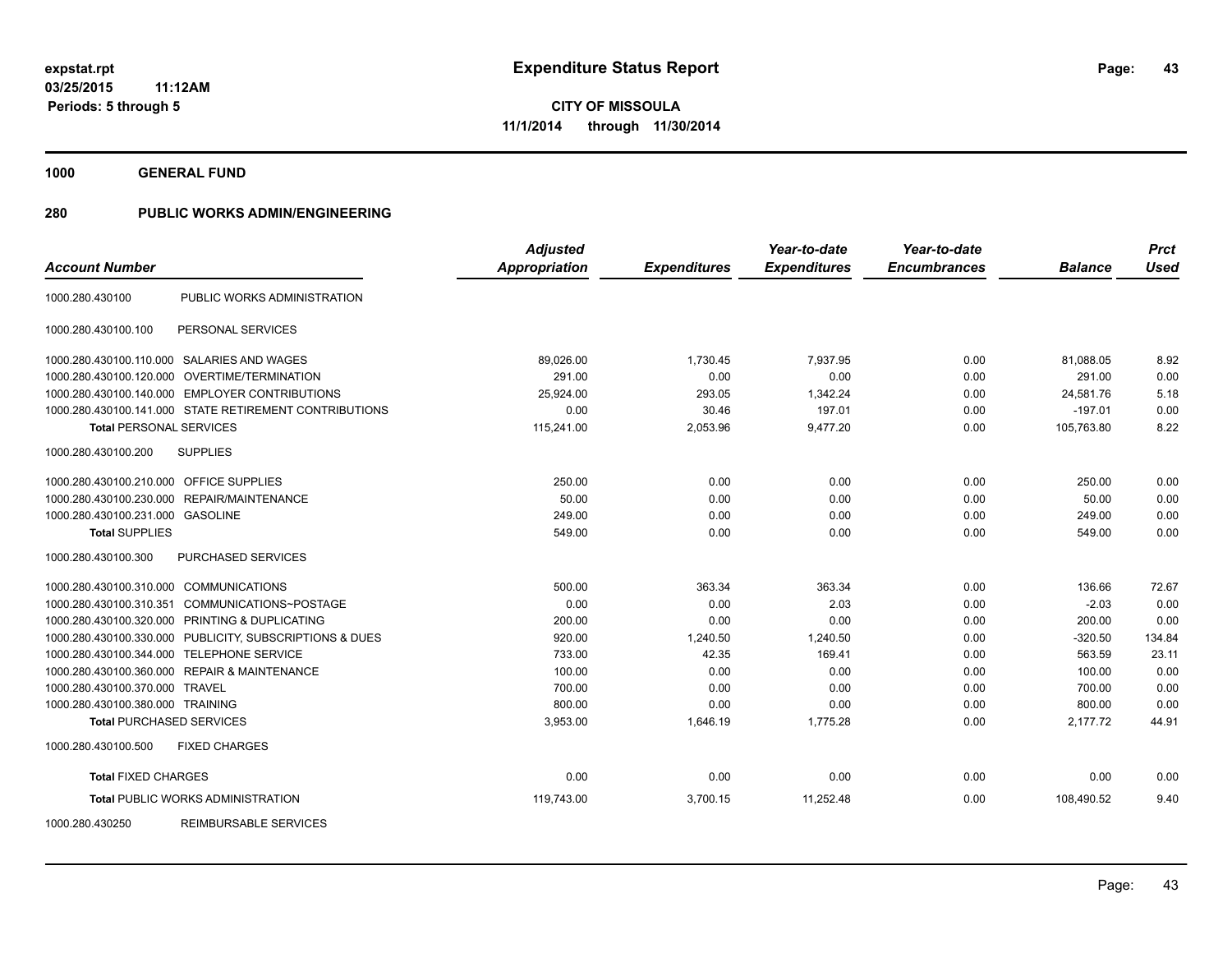**1000 GENERAL FUND**

|                                                      | <b>Adjusted</b> |                     | Year-to-date        | Year-to-date        |                | <b>Prct</b> |
|------------------------------------------------------|-----------------|---------------------|---------------------|---------------------|----------------|-------------|
| <b>Account Number</b>                                | Appropriation   | <b>Expenditures</b> | <b>Expenditures</b> | <b>Encumbrances</b> | <b>Balance</b> | <b>Used</b> |
| <b>SUPPLIES</b><br>1000.280.430250.200               |                 |                     |                     |                     |                |             |
| 1000.280.430250.230.000 REPAIR/MAINTENANCE           | 10,000.00       | 0.00                | 0.00                | 0.00                | 10,000.00      | 0.00        |
| <b>Total SUPPLIES</b>                                | 10.000.00       | 0.00                | 0.00                | 0.00                | 10.000.00      | 0.00        |
| 1000.280.430250.300<br>PURCHASED SERVICES            |                 |                     |                     |                     |                |             |
| 1000.280.430250.360.000 REPAIR & MAINTENANCE         | 10,000.00       | 0.00                | 0.00                | 0.00                | 10,000.00      | 0.00        |
| 1000.280.430250.360.300 REPAIR & MAINTENANCE         | 0.00            | 1,478.80            | 2,217.88            | 0.00                | $-2,217.88$    | 0.00        |
| <b>Total PURCHASED SERVICES</b>                      | 10,000.00       | 1,478.80            | 2,217.88            | 0.00                | 7,782.12       | 22.18       |
| <b>Total REIMBURSABLE SERVICES</b>                   | 20.000.00       | 1.478.80            | 2.217.88            | 0.00                | 17.782.12      | 11.09       |
| 1000.280.430263<br><b>STREET LIGHTING</b>            |                 |                     |                     |                     |                |             |
| 1000.280.430263.100<br>PERSONAL SERVICES             |                 |                     |                     |                     |                |             |
| 1000.280.430263.110.000 SALARIES AND WAGES           | 3,483.00        | 250.42              | 1,236.93            | 0.00                | 2,246.07       | 35.51       |
| 1000.280.430263.120.000 OVERTIME/TERMINATION         | 380.00          | 0.00                | 8.06                | 0.00                | 371.94         | 2.12        |
| 1000.280.430263.130.000 OTHER                        | 267.00          | 0.00                | 0.00                | 0.00                | 267.00         | 0.00        |
| 1000.280.430263.140.000 EMPLOYER CONTRIBUTIONS       | 1,772.00        | 99.05               | 536.19              | 0.00                | 1,235.81       | 30.26       |
| <b>Total PERSONAL SERVICES</b>                       | 5,902.00        | 349.47              | 1,781.18            | 0.00                | 4,120.82       | 30.18       |
| 1000.280.430263.300<br>PURCHASED SERVICES            |                 |                     |                     |                     |                |             |
| 1000.280.430263.341.000 ELECTRICITY & NATURAL GAS    | 118,654.00      | 8,356.10            | 37,953.97           | 0.00                | 80,700.03      | 31.99       |
| <b>Total PURCHASED SERVICES</b>                      | 118,654.00      | 8,356.10            | 37,953.97           | 0.00                | 80,700.03      | 31.99       |
| <b>Total STREET LIGHTING</b>                         | 124,556.00      | 8,705.57            | 39,735.15           | 0.00                | 84,820.85      | 31.90       |
| <b>TRAFFIC SIGNAL MAINTENANCE</b><br>1000.280.430264 |                 |                     |                     |                     |                |             |
| PERSONAL SERVICES<br>1000.280.430264.100             |                 |                     |                     |                     |                |             |
| 1000.280.430264.110.000 SALARIES AND WAGES           | 78,359.00       | 5,634.16            | 27,830.82           | 0.00                | 50,528.18      | 35.52       |
| 1000.280.430264.120.000 OVERTIME/TERMINATION         | 1,229.00        | 0.00                | 181.54              | 0.00                | 1,047.46       | 14.77       |
| 1000.280.430264.130.000 OTHER                        | 6,007.00        | 0.00                | 0.00                | 0.00                | 6,007.00       | 0.00        |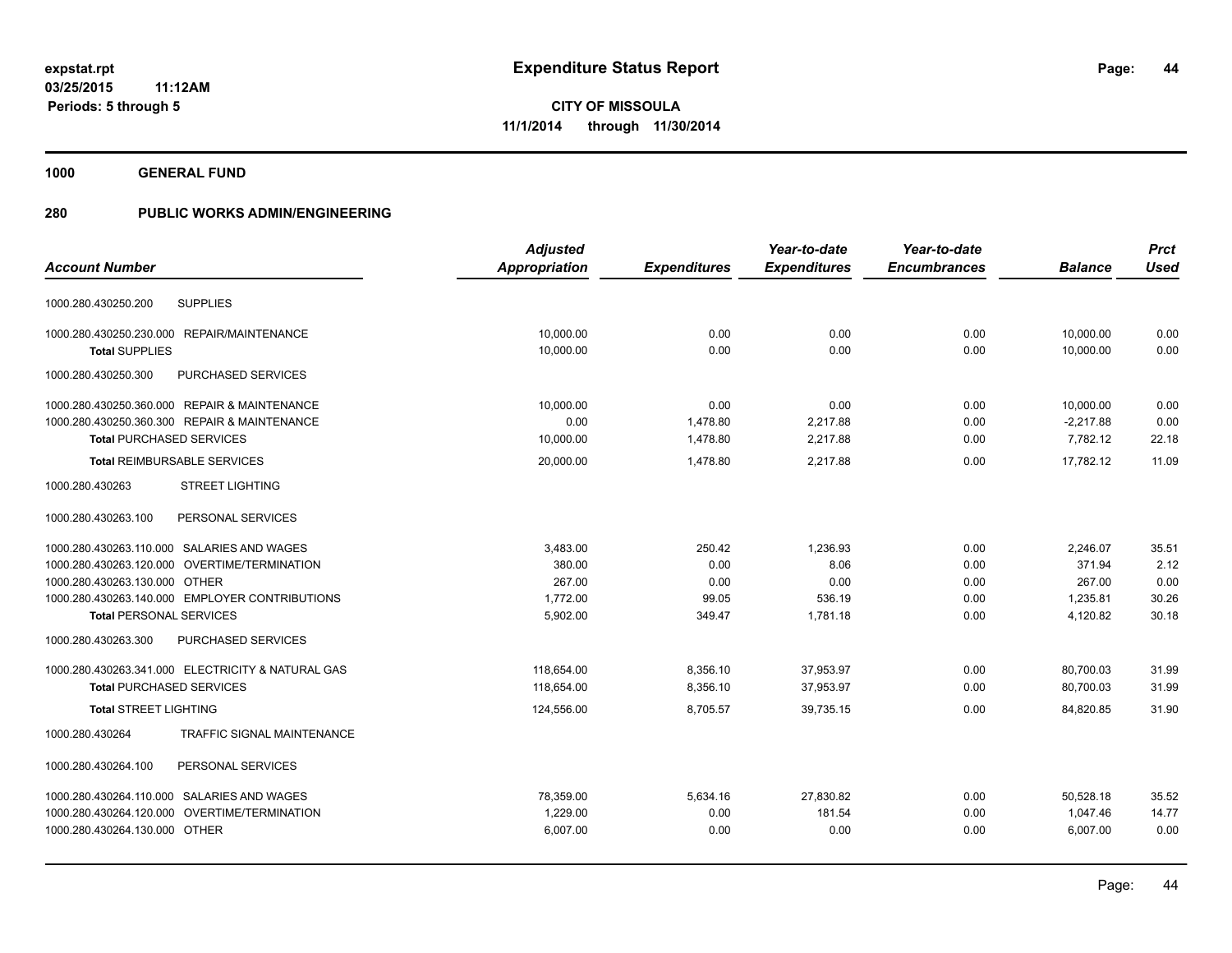**1000 GENERAL FUND**

| <b>Account Number</b>                   |                                                          | <b>Adjusted</b><br>Appropriation | <b>Expenditures</b> | Year-to-date<br><b>Expenditures</b> | Year-to-date<br><b>Encumbrances</b> | <b>Balance</b> | <b>Prct</b><br><b>Used</b> |
|-----------------------------------------|----------------------------------------------------------|----------------------------------|---------------------|-------------------------------------|-------------------------------------|----------------|----------------------------|
|                                         | 1000.280.430264.140.000 EMPLOYER CONTRIBUTIONS           | 37,169.00                        | 2,230.04            | 12,068.30                           | 0.00                                | 25,100.70      | 32.47                      |
| <b>Total PERSONAL SERVICES</b>          |                                                          | 122,764.00                       | 7,864.20            | 40,080.66                           | 0.00                                | 82,683.34      | 32.65                      |
| 1000.280.430264.200                     | <b>SUPPLIES</b>                                          |                                  |                     |                                     |                                     |                |                            |
| 1000.280.430264.210.000 OFFICE SUPPLIES |                                                          | 350.00                           | 0.00                | 23.97                               | 0.00                                | 326.03         | 6.85                       |
|                                         | 1000.280.430264.220.000 OPERATING SUPPLIES               | 235.00                           | 0.00                | 0.00                                | 0.00                                | 235.00         | 0.00                       |
|                                         | 1000.280.430264.220.311 OPERATING SUPPLIES               | 0.00                             | 0.00                | 75.00                               | 0.00                                | $-75.00$       | 0.00                       |
|                                         | 1000.280.430264.230.000 REPAIR/MAINTENANCE               | 1,060.00                         | 68.00               | 147.99                              | 0.00                                | 912.01         | 13.96                      |
|                                         | 1000.280.430264.230.321 REPAIR/MAINTENANCE~VEHICLE PARTS | 0.00                             | 0.00                | 344.12                              | 0.00                                | $-344.12$      | 0.00                       |
|                                         | 1000.280.430264.230.336 REPAIR/MAINTENANCE               | 0.00                             | 46.32               | 46.32                               | 0.00                                | $-46.32$       | 0.00                       |
| 1000.280.430264.231.000 GASOLINE        |                                                          | 2,799.00                         | 0.00                | 229.44                              | 0.00                                | 2,569.56       | 8.20                       |
| 1000.280.430264.240.000 OTHER SUPPLIES  |                                                          | 9,880.00                         | 0.00                | 65.52                               | 0.00                                | 9,814.48       | 0.66                       |
|                                         | 1000.280.430264.240.336 OTHER SUPPLIES~LIGHT PARTS       | 0.00                             | 703.50              | 3,167.36                            | 0.00                                | $-3,167.36$    | 0.00                       |
| <b>Total SUPPLIES</b>                   |                                                          | 14,324.00                        | 817.82              | 4,099.72                            | 0.00                                | 10,224.28      | 28.62                      |
| 1000.280.430264.300                     | <b>PURCHASED SERVICES</b>                                |                                  |                     |                                     |                                     |                |                            |
|                                         | 1000.280.430264.341.000 ELECTRICITY & NATURAL GAS        | 14,650.00                        | 169.33              | 2,743.26                            | 0.00                                | 11.906.74      | 18.73                      |
|                                         | 1000.280.430264.350.000 PROFESSIONAL SERVICES            | 200.00                           | 0.00                | 185.00                              | 0.00                                | 15.00          | 92.50                      |
|                                         | 1000.280.430264.360.000 REPAIR & MAINTENANCE             | 1.100.00                         | 0.00                | 0.00                                | 0.00                                | 1.100.00       | 0.00                       |
| 1000.280.430264.370.000 TRAVEL          |                                                          | 150.00                           | 0.00                | 0.00                                | 0.00                                | 150.00         | 0.00                       |
| 1000.280.430264.380.000 TRAINING        |                                                          | 450.00                           | 0.00                | 0.00                                | 0.00                                | 450.00         | 0.00                       |
| <b>Total PURCHASED SERVICES</b>         |                                                          | 16,550.00                        | 169.33              | 2,928.26                            | 0.00                                | 13,621.74      | 17.69                      |
|                                         | <b>Total TRAFFIC SIGNAL MAINTENANCE</b>                  | 153,638.00                       | 8,851.35            | 47,108.64                           | 0.00                                | 106,529.36     | 30.66                      |
| 1000.280.430265                         | <b>SIGNING &amp; STRIPING</b>                            |                                  |                     |                                     |                                     |                |                            |
| 1000.280.430265.100                     | PERSONAL SERVICES                                        |                                  |                     |                                     |                                     |                |                            |
|                                         | 1000.280.430265.110.000 SALARIES AND WAGES               | 171,067.00                       | 16,211.95           | 80,564.53                           | 0.00                                | 90,502.47      | 47.10                      |
|                                         | 1000.280.430265.120.000 OVERTIME/TERMINATION             | 67.00                            | 0.00                | 0.00                                | 0.00                                | 67.00          | 0.00                       |
| 1000.280.430265.130.000 OTHER           |                                                          | 1,900.00                         | 0.00                | 0.00                                | 0.00                                | 1,900.00       | 0.00                       |
|                                         | 1000.280.430265.140.000 EMPLOYER CONTRIBUTIONS           | 91,664.00                        | 11,781.98           | 48,232.38                           | 0.00                                | 43,431.62      | 52.62                      |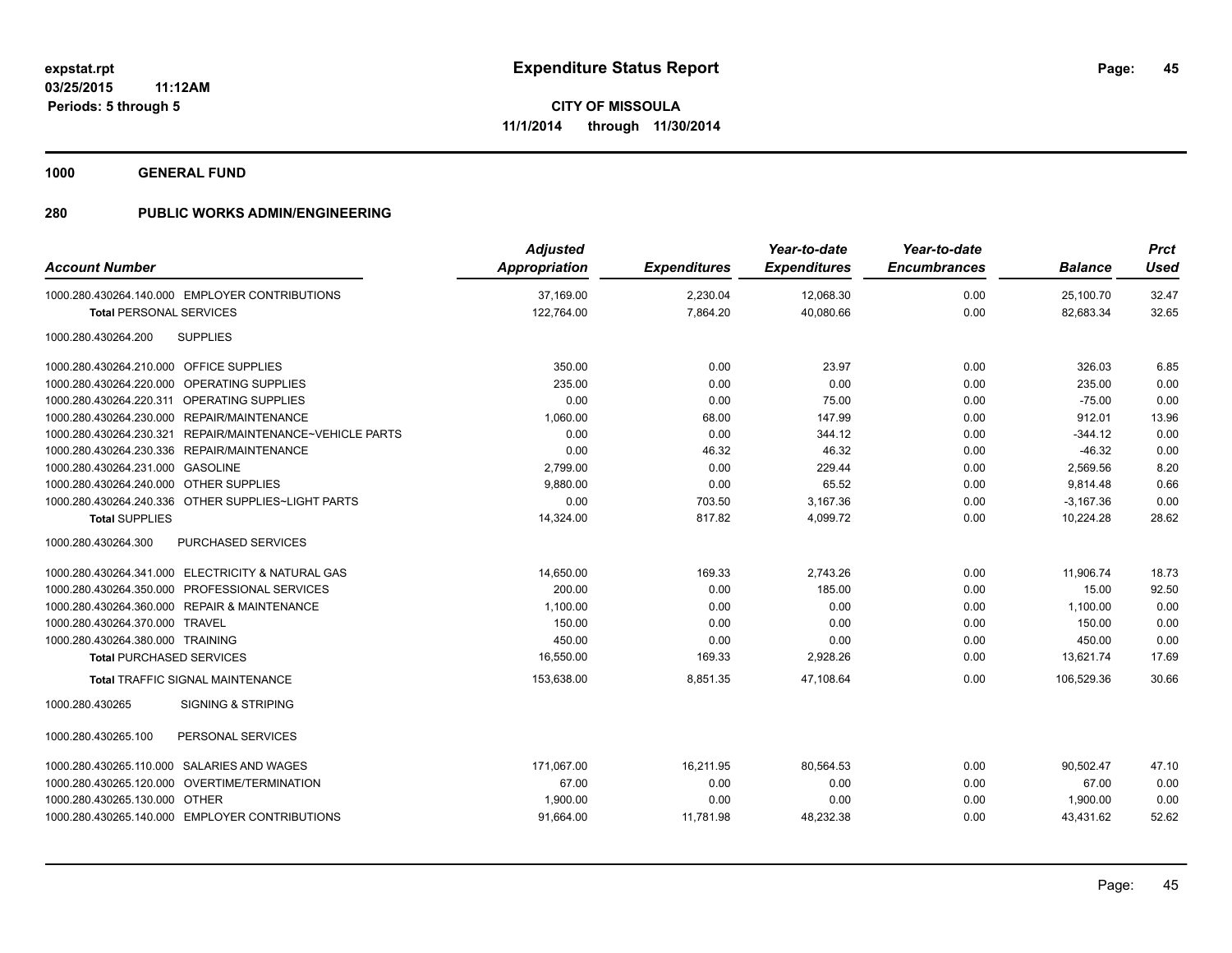**1000 GENERAL FUND**

| <b>Account Number</b>                   |                                                           | <b>Adjusted</b><br><b>Appropriation</b> | <b>Expenditures</b> | Year-to-date<br><b>Expenditures</b> | Year-to-date<br><b>Encumbrances</b> | <b>Balance</b> | <b>Prct</b><br>Used |
|-----------------------------------------|-----------------------------------------------------------|-----------------------------------------|---------------------|-------------------------------------|-------------------------------------|----------------|---------------------|
| <b>Total PERSONAL SERVICES</b>          |                                                           | 264,698.00                              | 27,993.93           | 128,796.91                          | 0.00                                | 135,901.09     | 48.66               |
| 1000.280.430265.200                     | <b>SUPPLIES</b>                                           |                                         |                     |                                     |                                     |                |                     |
| 1000.280.430265.210.000 OFFICE SUPPLIES |                                                           | 350.00                                  | 0.00                | 192.65                              | 0.00                                | 157.35         | 55.04               |
|                                         | 1000.280.430265.220.000 OPERATING SUPPLIES                | 1,700.00                                | 129.97              | 367.29                              | 0.00                                | 1,332.71       | 21.61               |
|                                         | 1000.280.430265.220.311 OPERATING SUPPLIES~CLOTHING ALLOW | 0.00                                    | 0.00                | 654.85                              | 0.00                                | $-654.85$      | 0.00                |
|                                         | 1000.280.430265.230.000 REPAIR/MAINTENANCE                | 40,700.00                               | 0.00                | 527.25                              | 0.00                                | 40,172.75      | 1.30                |
| 1000.280.430265.230.321                 | REPAIR/MAINTENANCE~VEHICLE PARTS                          | 0.00                                    | 54.92               | 517.13                              | 0.00                                | $-517.13$      | 0.00                |
| 1000.280.430265.231.000 GASOLINE        |                                                           | 3,739.00                                | 0.00                | 2,033.44                            | 0.00                                | 1,705.56       | 54.38               |
| 1000.280.430265.240.000 OTHER SUPPLIES  |                                                           | 21,210.00                               | 505.05              | 1,364.67                            | 0.00                                | 19,845.33      | 6.43                |
| <b>Total SUPPLIES</b>                   |                                                           | 67,699.00                               | 689.94              | 5,657.28                            | 0.00                                | 62,041.72      | 8.36                |
| 1000.280.430265.300                     | <b>PURCHASED SERVICES</b>                                 |                                         |                     |                                     |                                     |                |                     |
|                                         | 1000.280.430265.344.000 TELEPHONE SERVICE                 | 558.00                                  | 0.02                | 3.69                                | 0.00                                | 554.31         | 0.66                |
|                                         | 1000.280.430265.344.399 TELEPHONE SERVICE                 | 0.00                                    | 95.21               | 332.18                              | 0.00                                | $-332.18$      | 0.00                |
| 1000.280.430265.345.000 GARBAGE         |                                                           | 457.00                                  | 0.00                | 62.40                               | 0.00                                | 394.60         | 13.65               |
|                                         | 1000.280.430265.350.000 PROFESSIONAL SERVICES             | 570.00                                  | 0.00                | 0.00                                | 0.00                                | 570.00         | 0.00                |
|                                         | 1000.280.430265.360.000 REPAIR & MAINTENANCE              | 1,700.00                                | 0.00                | 0.00                                | 0.00                                | 1,700.00       | 0.00                |
| 1000.280.430265.370.000 TRAVEL          |                                                           | 700.00                                  | 0.00                | 0.00                                | 0.00                                | 700.00         | 0.00                |
| 1000.280.430265.380.000 TRAINING        |                                                           | 950.00                                  | $-189.00$           | $-189.00$                           | 0.00                                | 1,139.00       | 19.89               |
|                                         | <b>Total PURCHASED SERVICES</b>                           | 4,935.00                                | $-93.77$            | 209.27                              | 0.00                                | 4,725.73       | 4.24                |
| <b>Total SIGNING &amp; STRIPING</b>     |                                                           | 337,332.00                              | 28,590.10           | 134,663.46                          | 0.00                                | 202,668.54     | 39.92               |
| 1000.280.430267                         | <b>CMAQ GRANT</b>                                         |                                         |                     |                                     |                                     |                |                     |
| 1000.280.430267.100                     | PERSONAL SERVICES                                         |                                         |                     |                                     |                                     |                |                     |
| <b>Total CMAQ GRANT</b>                 |                                                           | 0.00                                    | 0.00                | 0.00                                | 0.00                                | 0.00           | 0.00                |
| 1000.280.430270                         | <b>COMMUNICATIONS</b>                                     |                                         |                     |                                     |                                     |                |                     |
| 1000.280.430270.100                     | PERSONAL SERVICES                                         |                                         |                     |                                     |                                     |                |                     |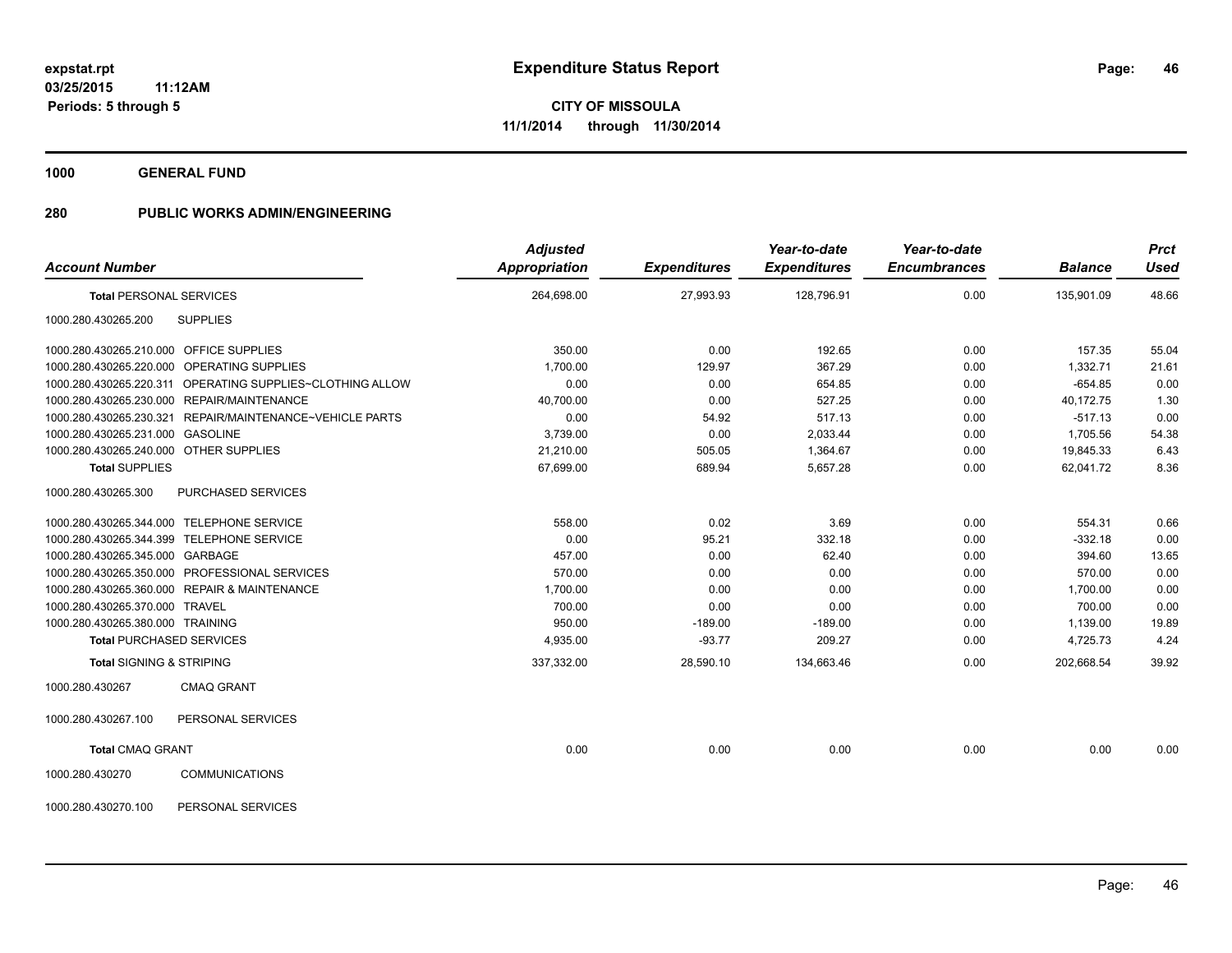**1000 GENERAL FUND**

| <b>Account Number</b>                                   | <b>Adjusted</b><br><b>Appropriation</b> | <b>Expenditures</b> | Year-to-date<br><b>Expenditures</b> | Year-to-date<br><b>Encumbrances</b> | <b>Balance</b> | <b>Prct</b><br>Used |
|---------------------------------------------------------|-----------------------------------------|---------------------|-------------------------------------|-------------------------------------|----------------|---------------------|
| 1000.280.430270.110.000 SALARIES AND WAGES              | 92,289.00                               | 6,635.71            | 32,778.22                           | 0.00                                | 59,510.78      | 35.52               |
| 1000.280.430270.120.000 OVERTIME/TERMINATION            | 268.00                                  | 0.00                | 213.81                              | 0.00                                | 54.19          | 79.78               |
| 1000.280.430270.130.000 OTHER                           | 7,076.00                                | 0.00                | 0.00                                | 0.00                                | 7,076.00       | 0.00                |
| 1000.280.430270.140.000 EMPLOYER CONTRIBUTIONS          | 43,341.00                               | 2,626.56            | 14,214.39                           | 0.00                                | 29,126.61      | 32.80               |
| <b>Total PERSONAL SERVICES</b>                          | 142,974.00                              | 9,262.27            | 47,206.42                           | 0.00                                | 95,767.58      | 33.02               |
| <b>SUPPLIES</b><br>1000.280.430270.200                  |                                         |                     |                                     |                                     |                |                     |
| 1000.280.430270.230.000 REPAIR/MAINTENANCE              | 8,050.00                                | 0.00                | 109.54                              | 0.00                                | 7,940.46       | 1.36                |
| 1000.280.430270.230.324 REPAIR/MAINTENANCE~COMM PARTS   | 0.00                                    | 1,096.01            | 1,946.48                            | 0.00                                | $-1,946.48$    | 0.00                |
| 1000.280.430270.230.336 REPAIR/MAINTENANCE              | 0.00                                    | 173.22              | 173.22                              | 0.00                                | $-173.22$      | 0.00                |
| 1000.280.430270.231.000 GASOLINE                        | 2,493.00                                | 0.00                | 466.18                              | 0.00                                | 2,026.82       | 18.70               |
| <b>Total SUPPLIES</b>                                   | 10,543.00                               | 1,269.23            | 2,695.42                            | 0.00                                | 7,847.58       | 25.57               |
| PURCHASED SERVICES<br>1000.280.430270.300               |                                         |                     |                                     |                                     |                |                     |
| 1000.280.430270.330.000 PUBLICITY, SUBSCRIPTIONS & DUES | 180.00                                  | 0.00                | 0.00                                | 0.00                                | 180.00         | 0.00                |
| 1000.280.430270.341.000 ELECTRICITY & NATURAL GAS       | 2,474.00                                | 120.84              | 996.83                              | 0.00                                | 1,477.17       | 40.29               |
| 1000.280.430270.344.000 TELEPHONE SERVICE               | 513.00                                  | 1.56                | 10.51                               | 0.00                                | 502.49         | 2.05                |
| 1000.280.430270.344.400 TELEPHONE SERVICE               | 0.00                                    | 79.15               | 287.92                              | 0.00                                | $-287.92$      | 0.00                |
| 1000.280.430270.350.000 PROFESSIONAL SERVICES           | 100.00                                  | 0.00                | 0.00                                | 0.00                                | 100.00         | 0.00                |
| 1000.280.430270.360.000 REPAIR & MAINTENANCE            | 3,000.00                                | 0.00                | 630.00                              | 0.00                                | 2,370.00       | 21.00               |
| <b>Total PURCHASED SERVICES</b>                         | 6,267.00                                | 201.55              | 1,925.26                            | 0.00                                | 4,341.74       | 30.72               |
| <b>Total COMMUNICATIONS</b>                             | 159,784.00                              | 10,733.05           | 51,827.10                           | 0.00                                | 107,956.90     | 32.44               |
| <b>WEED PROGRAM</b><br>1000.280.431120                  |                                         |                     |                                     |                                     |                |                     |
| 1000.280.431120.100<br>PERSONAL SERVICES                |                                         |                     |                                     |                                     |                |                     |
| <b>Total WEED PROGRAM</b>                               | 0.00                                    | 0.00                | 0.00                                | 0.00                                | 0.00           | 0.00                |
| <b>ENGINEERING</b><br>1000.280.431400                   |                                         |                     |                                     |                                     |                |                     |
| 1000.280.431400.100<br>PERSONAL SERVICES                |                                         |                     |                                     |                                     |                |                     |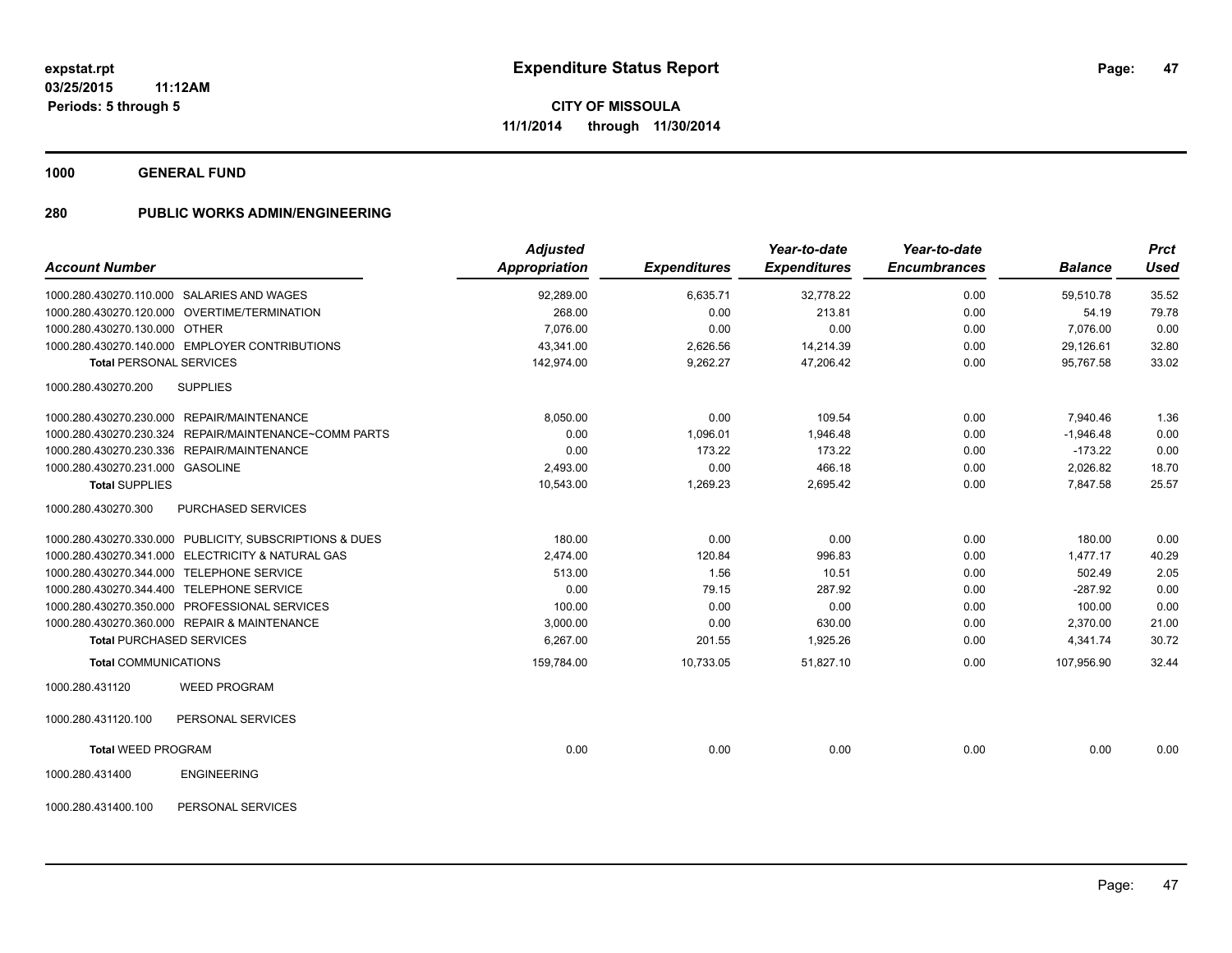**1000 GENERAL FUND**

| <b>Account Number</b>                       | <b>Adjusted</b><br>Appropriation | <b>Expenditures</b> | Year-to-date<br><b>Expenditures</b> | Year-to-date<br><b>Encumbrances</b> | <b>Balance</b> | <b>Prct</b><br><b>Used</b> |
|---------------------------------------------|----------------------------------|---------------------|-------------------------------------|-------------------------------------|----------------|----------------------------|
| <b>Total PERSONAL SERVICES</b>              | 0.00                             | 0.00                | 0.00                                | 0.00                                | 0.00           | 0.00                       |
| PURCHASED SERVICES<br>1000.280.431400.300   |                                  |                     |                                     |                                     |                |                            |
| 1000.280.431400.310.000 COMMUNICATIONS      | 0.00                             | 85.29               | 88.94                               | 0.00                                | -88.94         | 0.00                       |
| 1000.280.431400.344.000 TELEPHONE SERVICE   | 0.00                             | 3.18                | 6.66                                | 0.00                                | $-6.66$        | 0.00                       |
| <b>Total ENGINEERING</b>                    | 0.00                             | 88.47               | 95.60                               | 0.00                                | $-95.60$       | 0.00                       |
| <b>Total PUBLIC WORKS ADMIN/ENGINEERING</b> | 915.053.00                       | 62.147.49           | 286.900.31                          | 0.00                                | 628.152.69     | 31.35                      |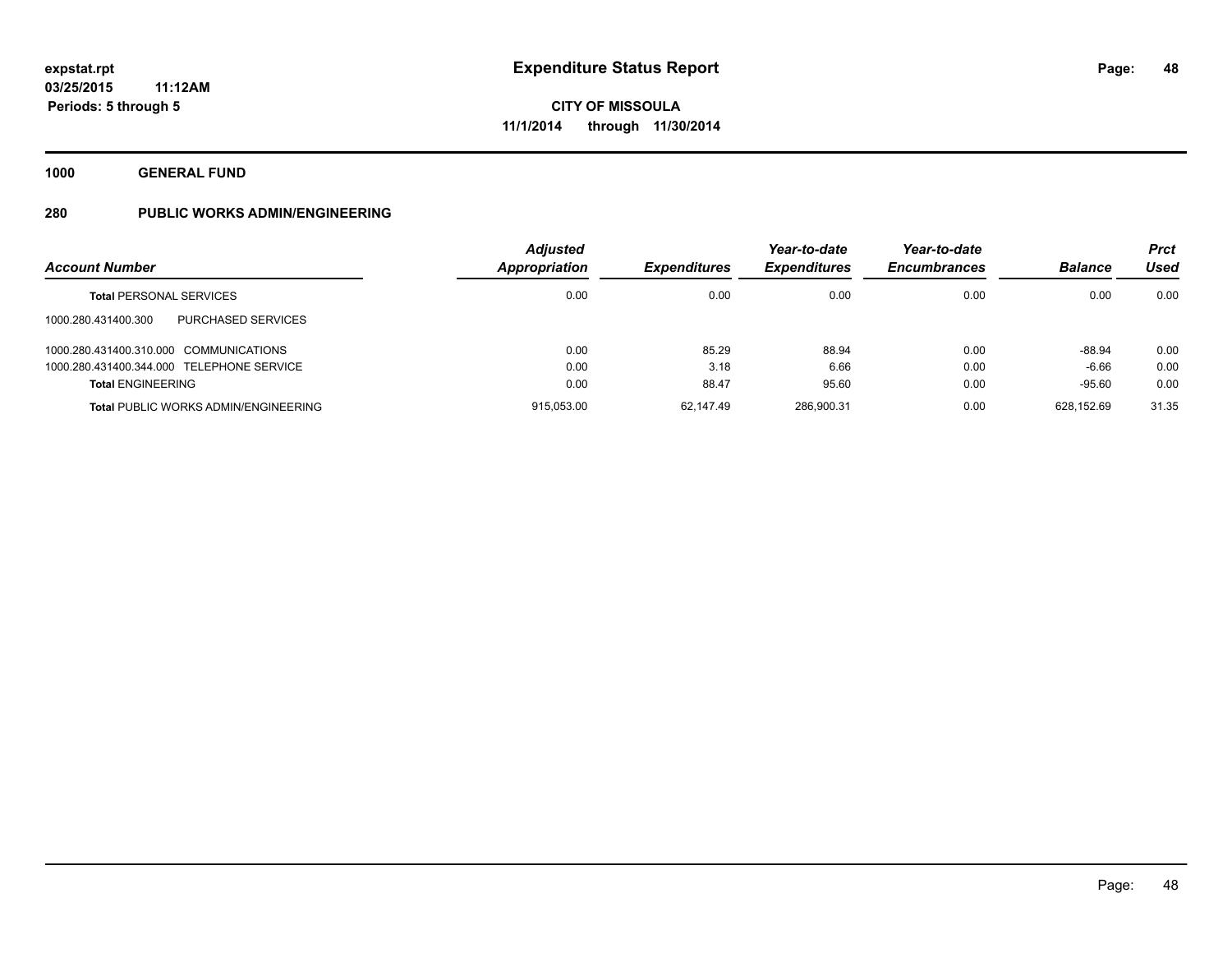**03/25/2015 11:12AM Periods: 5 through 5**

**CITY OF MISSOULA 11/1/2014 through 11/30/2014**

**1000 GENERAL FUND**

**290 POLICE**

| <b>Account Number</b>                   |                                                         | <b>Adjusted</b><br><b>Appropriation</b> | <b>Expenditures</b> | Year-to-date<br><b>Expenditures</b> | Year-to-date<br><b>Encumbrances</b> | <b>Balance</b> | <b>Prct</b><br>Used |
|-----------------------------------------|---------------------------------------------------------|-----------------------------------------|---------------------|-------------------------------------|-------------------------------------|----------------|---------------------|
| 1000.290.420110                         | <b>ADMINISTRATION</b>                                   |                                         |                     |                                     |                                     |                |                     |
| 1000.290.420110.100                     | PERSONAL SERVICES                                       |                                         |                     |                                     |                                     |                |                     |
|                                         | 1000.290.420110.110.000 SALARIES AND WAGES              | 721,945.00                              | 49,392.69           | 235,900.26                          | 0.00                                | 486,044.74     | 32.68               |
| 1000.290.420110.115.000                 | SALARIES/HEALTH INSURANCE BENEFIT                       | 0.00                                    | 2,850.00            | 12,169.50                           | 0.00                                | $-12,169.50$   | 0.00                |
|                                         | 1000.290.420110.120.000 OVERTIME/TERMINATION            | 8.471.00                                | 327.50              | 2,542.85                            | 0.00                                | 5,928.15       | 30.02               |
|                                         | 1000.290.420110.121.000 OUTSIDE HIRE OVERTIME           | 75,000.00                               | 2,673.30            | 62,296.84                           | 0.00                                | 12.703.16      | 83.06               |
| 1000.290.420110.130.000 OTHER           |                                                         | 3,365.00                                | 0.00                | 3,365.45                            | 0.00                                | $-0.45$        | 100.01              |
|                                         | 1000.290.420110.140.000 EMPLOYER CONTRIBUTIONS          | 394,750.00                              | 15,582.39           | 81,599.56                           | 0.00                                | 313,150.44     | 20.67               |
|                                         | 1000.290.420110.141.000 STATE RETIREMENT CONTRIBUTIONS  | 0.00                                    | 11,318.93           | 53,789.10                           | 0.00                                | $-53,789.10$   | 0.00                |
| <b>Total PERSONAL SERVICES</b>          |                                                         | 1,203,531.00                            | 82,144.81           | 451,663.56                          | 0.00                                | 751,867.44     | 37.53               |
| 1000.290.420110.200                     | <b>SUPPLIES</b>                                         |                                         |                     |                                     |                                     |                |                     |
| 1000.290.420110.210.000 OFFICE SUPPLIES |                                                         | 11,650.00                               | 1.046.97            | 3,938.55                            | 0.00                                | 7.711.45       | 33.81               |
| 1000.290.420110.220.000                 | <b>OPERATING SUPPLIES</b>                               | 19,550.00                               | 184.20              | 8,995.67                            | 0.00                                | 10,554.33      | 46.01               |
|                                         | 1000.290.420110.230.000 REPAIR/MAINTENANCE              | 900.00                                  | 19.49               | 49.87                               | 0.00                                | 850.13         | 5.54                |
| 1000.290.420110.231.000 GASOLINE        |                                                         | 3,515.00                                | 1,403.63            | 2,539.14                            | 0.00                                | 975.86         | 72.24               |
| <b>Total SUPPLIES</b>                   |                                                         | 35,615.00                               | 2,654.29            | 15,523.23                           | 0.00                                | 20,091.77      | 43.59               |
| 1000.290.420110.300                     | <b>PURCHASED SERVICES</b>                               |                                         |                     |                                     |                                     |                |                     |
| 1000.290.420110.310.000 COMMUNICATIONS  |                                                         | 4,713.00                                | 254.84              | 2.535.49                            | 0.00                                | 2.177.51       | 53.80               |
| 1000.290.420110.320.000                 | PRINTING & DUPLICATING                                  | 500.00                                  | 0.00                | 0.00                                | 0.00                                | 500.00         | 0.00                |
|                                         | 1000.290.420110.330.000 PUBLICITY, SUBSCRIPTIONS & DUES | 12,538.00                               | 429.00              | 10,055.47                           | 0.00                                | 2,482.53       | 80.20               |
| 1000.290.420110.344.000                 | <b>TELEPHONE SERVICE</b>                                | 47,692.00                               | 147.39              | 12,266.82                           | 0.00                                | 35,425.18      | 25.72               |
| 1000.290.420110.350.000                 | PROFESSIONAL SERVICES                                   | 7,920.00                                | 7,396.00            | 37,271.80                           | 0.00                                | $-29,351.80$   | 470.60              |
| 1000.290.420110.350.048                 | 400 RYMAN/PROFESSIONAL SERVICES                         | 0.00                                    | 0.00                | 13.60                               | 0.00                                | $-13.60$       | 0.00                |
|                                         | 1000.290.420110.350.049 PROFESSIONAL SERVICES           | 0.00                                    | 0.00                | 1,217.15                            | 0.00                                | $-1,217.15$    | 0.00                |
|                                         | 1000.290.420110.360.000 REPAIR & MAINTENANCE            | 10,600.00                               | 11,422.44           | 20,122.42                           | 0.00                                | $-9,522.42$    | 189.83              |
| <b>Total PURCHASED SERVICES</b>         |                                                         | 83,963.00                               | 19,649.67           | 83,482.75                           | 0.00                                | 480.25         | 99.43               |

1000.290.420110.500 FIXED CHARGES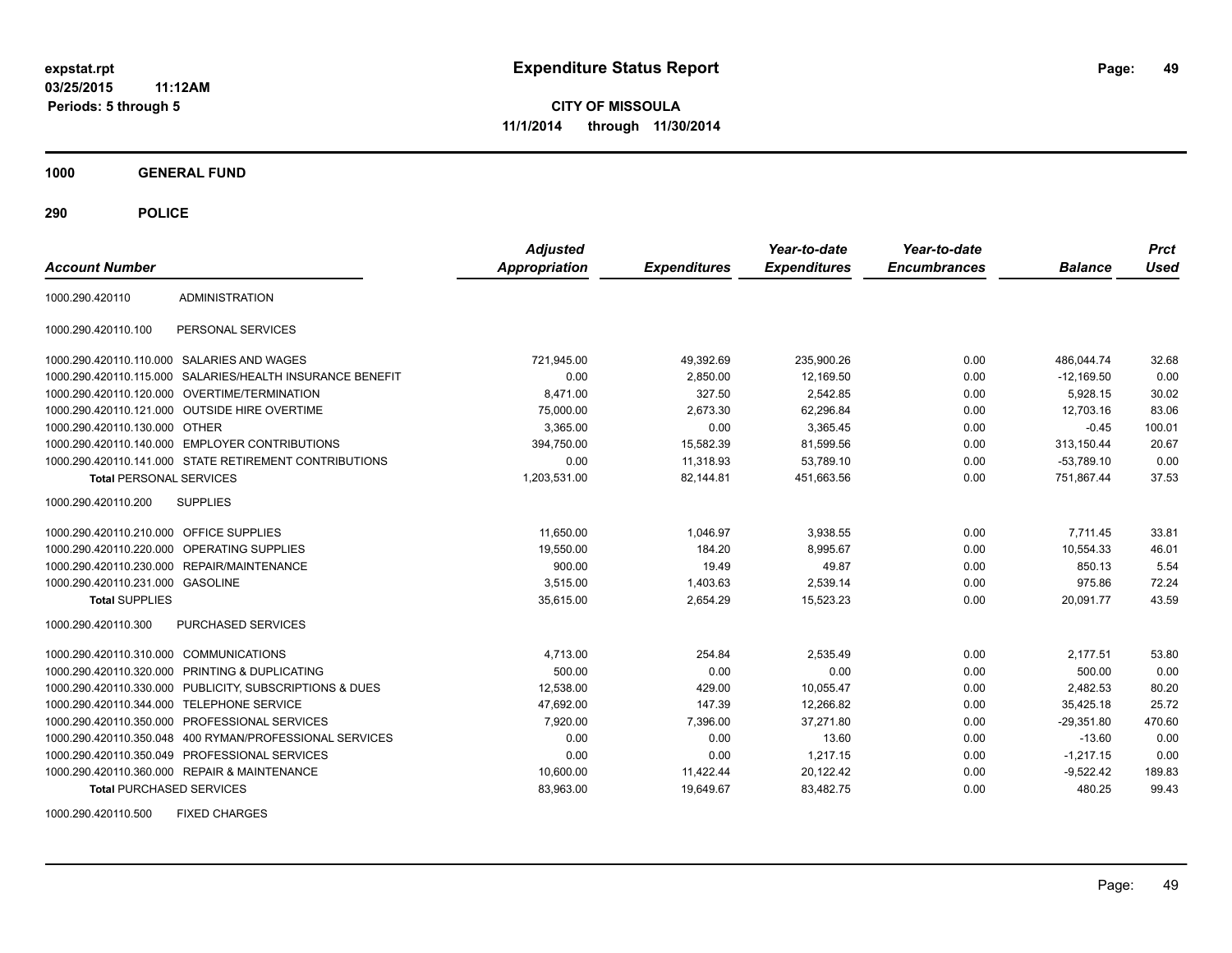**1000 GENERAL FUND**

| <b>Account Number</b>                                     | <b>Adjusted</b><br><b>Appropriation</b> | <b>Expenditures</b> | Year-to-date<br><b>Expenditures</b> | Year-to-date<br><b>Encumbrances</b> | <b>Balance</b> | <b>Prct</b><br><b>Used</b> |
|-----------------------------------------------------------|-----------------------------------------|---------------------|-------------------------------------|-------------------------------------|----------------|----------------------------|
| 1000.290.420110.500.000 FIXED CHARGES                     | 21,500.00                               | 11,132.00           | 24,297.00                           | 0.00                                | $-2,797.00$    | 113.01                     |
| <b>Total FIXED CHARGES</b>                                | 21,500.00                               | 11,132.00           | 24,297.00                           | 0.00                                | $-2,797.00$    | 113.01                     |
| 1000.290.420110.700<br><b>GRANTS &amp; CONTRIBUTIONS</b>  |                                         |                     |                                     |                                     |                |                            |
| 1000.290.420110.700.000 GRANTS & CONTRIBUTIONS            | 4,000.00                                | 0.00                | 0.00                                | 0.00                                | 4,000.00       | 0.00                       |
| <b>Total GRANTS &amp; CONTRIBUTIONS</b>                   | 4.000.00                                | 0.00                | 0.00                                | 0.00                                | 4,000.00       | 0.00                       |
| 1000.290.420110.800<br>OTHER OBJECTS                      |                                         |                     |                                     |                                     |                |                            |
| <b>Total OTHER OBJECTS</b>                                | 0.00                                    | 0.00                | 0.00                                | 0.00                                | 0.00           | 0.00                       |
| 1000.290.420110.900<br><b>CAPITAL OUTLAY</b>              |                                         |                     |                                     |                                     |                |                            |
| <b>Total CAPITAL OUTLAY</b>                               | 0.00                                    | 0.00                | 0.00                                | 0.00                                | 0.00           | 0.00                       |
| <b>Total ADMINISTRATION</b>                               | 1,348,609.00                            | 115,580.77          | 574,966.54                          | 0.00                                | 773,642.46     | 42.63                      |
| 1000.290.420130<br>PERSONNEL TRAINING                     |                                         |                     |                                     |                                     |                |                            |
| 1000.290.420130.100<br>PERSONAL SERVICES                  |                                         |                     |                                     |                                     |                |                            |
| 1000.290.420130.110.000 SALARIES AND WAGES                | 71.576.00                               | 4,967.45            | 24,548.49                           | 0.00                                | 47,027.51      | 34.30                      |
| 1000.290.420130.115.000 SALARIES/HEALTH INSURANCE BENEFIT | 0.00                                    | 570.00              | 2,536.50                            | 0.00                                | $-2,536.50$    | 0.00                       |
| 1000.290.420130.120.000 OVERTIME/TERMINATION              | 1,070.00                                | 0.00                | 738.84                              | 0.00                                | 331.16         | 69.05                      |
| 1000.290.420130.130.000 OTHER                             | 673.00                                  | 0.00                | 673.09                              | 0.00                                | $-0.09$        | 100.01                     |
| 1000.290.420130.140.000 EMPLOYER CONTRIBUTIONS            | 39.156.00                               | 1,393.18            | 7,079.40                            | 0.00                                | 32,076.60      | 18.08                      |
| 1000.290.420130.141.000 STATE RETIREMENT CONTRIBUTIONS    | 0.00                                    | 1,626.35            | 7,954.86                            | 0.00                                | $-7,954.86$    | 0.00                       |
| <b>Total PERSONAL SERVICES</b>                            | 112,475.00                              | 8,556.98            | 43,531.18                           | 0.00                                | 68,943.82      | 38.70                      |
| 1000.290.420130.200<br><b>SUPPLIES</b>                    |                                         |                     |                                     |                                     |                |                            |
| 1000.290.420130.210.000 OFFICE SUPPLIES                   | 200.00                                  | 0.00                | 0.00                                | 0.00                                | 200.00         | 0.00                       |
| 1000.290.420130.220.000 OPERATING SUPPLIES                | 25,020.00                               | 209.98              | 9,779.37                            | 0.00                                | 15,240.63      | 39.09                      |
| <b>Total SUPPLIES</b>                                     | 25,220.00                               | 209.98              | 9,779.37                            | 0.00                                | 15,440.63      | 38.78                      |
| 1000.290.420130.300<br>PURCHASED SERVICES                 |                                         |                     |                                     |                                     |                |                            |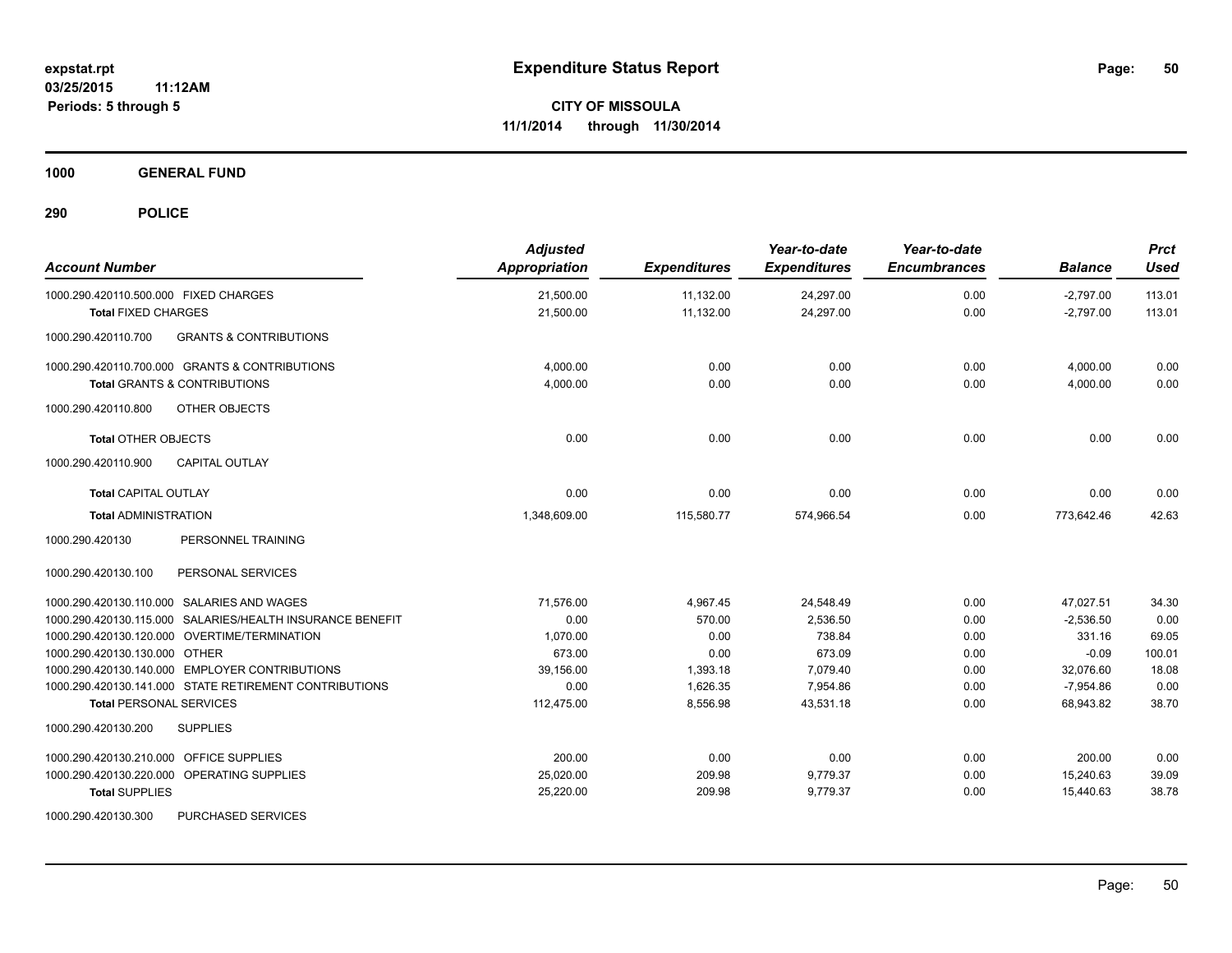**1000 GENERAL FUND**

| <b>Account Number</b>                      |                                                           | <b>Adjusted</b><br>Appropriation | <b>Expenditures</b> | Year-to-date<br><b>Expenditures</b> | Year-to-date<br><b>Encumbrances</b> | <b>Balance</b> | <b>Prct</b><br>Used |
|--------------------------------------------|-----------------------------------------------------------|----------------------------------|---------------------|-------------------------------------|-------------------------------------|----------------|---------------------|
|                                            |                                                           |                                  |                     |                                     |                                     |                |                     |
|                                            | 1000.290.420130.320.000 PRINTING & DUPLICATING            | 350.00                           | 0.00                | 0.00                                | 0.00                                | 350.00         | 0.00                |
|                                            | 1000.290.420130.360.000 REPAIR & MAINTENANCE              | 100.00                           | 0.00                | 0.00                                | 0.00                                | 100.00         | 0.00                |
| 1000.290.420130.370.000 TRAVEL             |                                                           | 26,000.00                        | 2,923.00            | 9,328.43                            | 0.00                                | 16,671.57      | 35.88               |
| 1000.290.420130.380.000 TRAINING           |                                                           | 31,300.00                        | 1,555.00            | 18,344.94                           | 0.00                                | 12,955.06      | 58.61               |
|                                            | 1000.290.420130.390.000 OTHER PURCHASED SERVICES          | 25,000.00                        | 0.00                | 0.00                                | 0.00                                | 25,000.00      | 0.00                |
|                                            | 1000.290.420130.390.031 MISC TRAINING/TRAVEL EXPENSES     | 0.00                             | 50.00               | 3,092.83                            | 0.00                                | $-3,092.83$    | 0.00                |
| <b>Total PURCHASED SERVICES</b>            |                                                           | 82,750.00                        | 4,528.00            | 30,766.20                           | 0.00                                | 51,983.80      | 37.18               |
| <b>Total PERSONNEL TRAINING</b>            |                                                           | 220,445.00                       | 13.294.96           | 84.076.75                           | 0.00                                | 136.368.25     | 38.14               |
| 1000.290.420141                            | <b>CRIMINAL INVESTIGATION</b>                             |                                  |                     |                                     |                                     |                |                     |
| 1000.290.420141.100                        | PERSONAL SERVICES                                         |                                  |                     |                                     |                                     |                |                     |
| 1000.290.420141.110.000 SALARIES AND WAGES |                                                           | 1,238,112.00                     | 89,870.92           | 432,528.81                          | 0.00                                | 805,583.19     | 34.93               |
|                                            | 1000.290.420141.115.000 SALARIES/HEALTH INSURANCE BENEFIT | 0.00                             | 8,835.00            | 38,304.00                           | 0.00                                | $-38,304.00$   | 0.00                |
|                                            | 1000.290.420141.120.000 OVERTIME/TERMINATION              | 46,370.00                        | 6,417.75            | 33,894.09                           | 0.00                                | 12,475.91      | 73.09               |
| 1000.290.420141.130.000 OTHER              |                                                           | 10,096.00                        | 0.00                | 10,769.44                           | 0.00                                | $-673.44$      | 106.67              |
|                                            | 1000.290.420141.140.000 EMPLOYER CONTRIBUTIONS            | 673.430.00                       | 26,086.61           | 129.965.52                          | 0.00                                | 543.464.48     | 19.30               |
|                                            | 1000.290.420141.141.000 STATE RETIREMENT CONTRIBUTIONS    | 0.00                             | 28,159.20           | 129,734.91                          | 0.00                                | $-129,734.91$  | 0.00                |
| <b>Total PERSONAL SERVICES</b>             |                                                           | 1,968,008.00                     | 159,369.48          | 775,196.77                          | 0.00                                | 1,192,811.23   | 39.39               |
| 1000.290.420141.200                        | <b>SUPPLIES</b>                                           |                                  |                     |                                     |                                     |                |                     |
| 1000.290.420141.210.000 OFFICE SUPPLIES    |                                                           | 2.500.00                         | 96.40               | 1.209.86                            | 0.00                                | 1,290.14       | 48.39               |
| 1000.290.420141.220.000 OPERATING SUPPLIES |                                                           | 3,500.00                         | 80.45               | 1,907.62                            | 0.00                                | 1,592.38       | 54.50               |
| 1000.290.420141.230.000 REPAIR/MAINTENANCE |                                                           | 3,900.00                         | 33.00               | 1,274.64                            | 0.00                                | 2,625.36       | 32.68               |
| 1000.290.420141.231.000 GASOLINE           |                                                           | 7,744.00                         | 2,477.96            | 4,812.00                            | 0.00                                | 2,932.00       | 62.14               |
| <b>Total SUPPLIES</b>                      |                                                           | 17,644.00                        | 2,687.81            | 9,204.12                            | 0.00                                | 8,439.88       | 52.17               |
| 1000.290.420141.300                        | PURCHASED SERVICES                                        |                                  |                     |                                     |                                     |                |                     |
| 1000.290.420141.310.000 COMMUNICATIONS     |                                                           | 200.00                           | 0.00                | 0.00                                | 0.00                                | 200.00         | 0.00                |
|                                            | 1000.290.420141.320.000 PRINTING & DUPLICATING            | 1,300.00                         | 0.00                | 442.84                              | 0.00                                | 857.16         | 34.06               |
|                                            | 1000.290.420141.350.000 PROFESSIONAL SERVICES             | 2,500.00                         | 160.18              | 696.56                              | 0.00                                | 1,803.44       | 27.86               |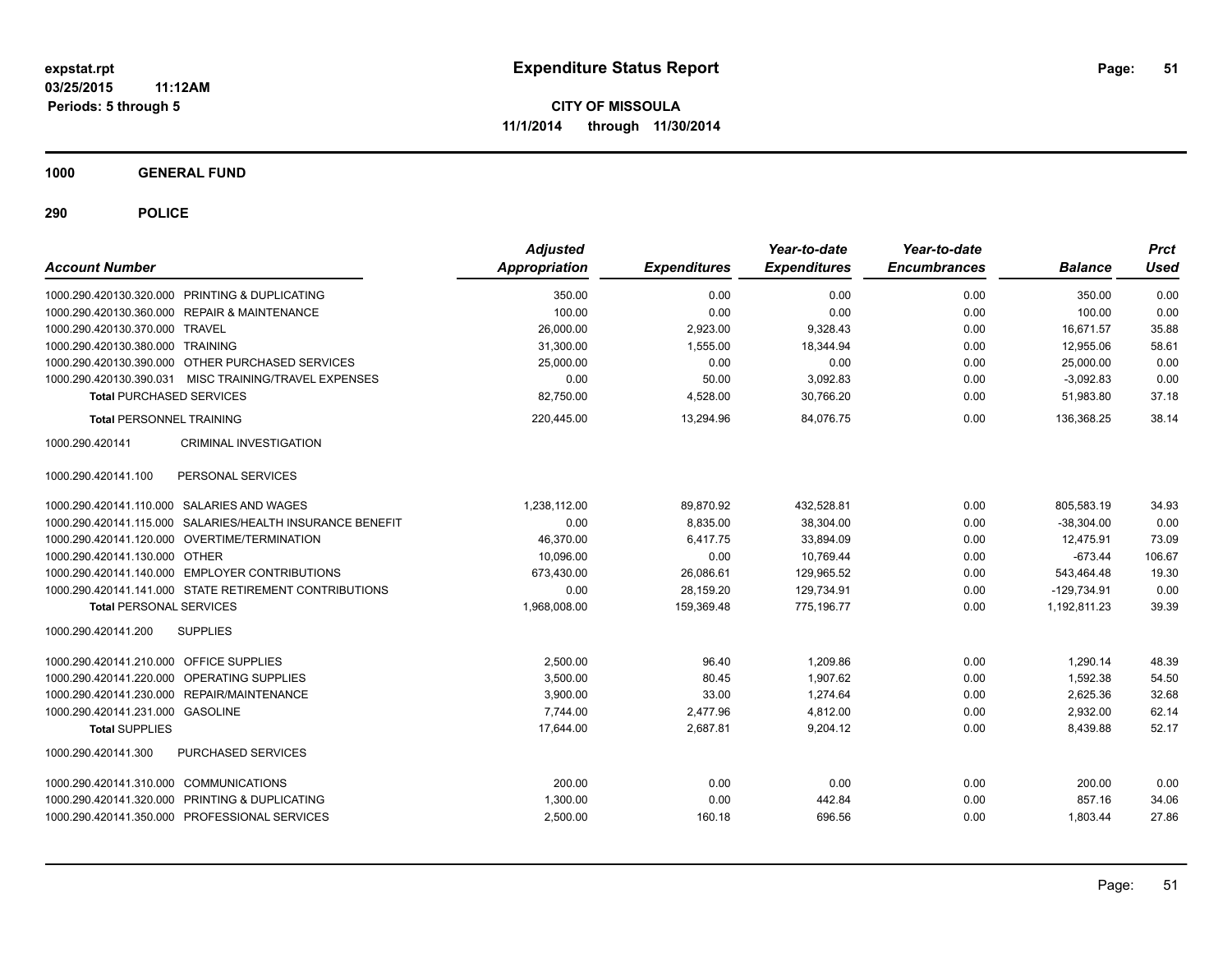**1000 GENERAL FUND**

| <b>Account Number</b>                   |                                                           | <b>Adjusted</b><br>Appropriation | <b>Expenditures</b> | Year-to-date<br><b>Expenditures</b> | Year-to-date<br><b>Encumbrances</b> | <b>Balance</b> | <b>Prct</b><br><b>Used</b> |
|-----------------------------------------|-----------------------------------------------------------|----------------------------------|---------------------|-------------------------------------|-------------------------------------|----------------|----------------------------|
|                                         | 1000.290.420141.360.000 REPAIR & MAINTENANCE              | 1,500.00                         | 0.00                | 389.02                              | 0.00                                | 1,110.98       | 25.93                      |
| <b>Total PURCHASED SERVICES</b>         |                                                           | 5,500.00                         | 160.18              | 1,528.42                            | 0.00                                | 3,971.58       | 27.79                      |
| 1000.290.420141.900                     | <b>CAPITAL OUTLAY</b>                                     |                                  |                     |                                     |                                     |                |                            |
| <b>Total CAPITAL OUTLAY</b>             |                                                           | 0.00                             | 0.00                | 0.00                                | 0.00                                | 0.00           | 0.00                       |
|                                         | <b>Total CRIMINAL INVESTIGATION</b>                       | 1,991,152.00                     | 162,217.47          | 785,929.31                          | 0.00                                | 1,205,222.69   | 39.47                      |
| 1000.290.420142                         | <b>NARCOTICS</b>                                          |                                  |                     |                                     |                                     |                |                            |
| 1000.290.420142.100                     | PERSONAL SERVICES                                         |                                  |                     |                                     |                                     |                |                            |
|                                         | 1000.290.420142.110.000 SALARIES AND WAGES                | 156.349.00                       | 14,818.03           | 71,909.50                           | 0.00                                | 84,439.50      | 45.99                      |
|                                         | 1000.290.420142.115.000 SALARIES/HEALTH INSURANCE BENEFIT | 0.00                             | 1.710.00            | 7.609.50                            | 0.00                                | $-7.609.50$    | 0.00                       |
|                                         | 1000.290.420142.120.000 OVERTIME/TERMINATION              | 4,637.00                         | 408.72              | 3,097.87                            | 0.00                                | 1,539.13       | 66.81                      |
| 1000.290.420142.130.000                 | <b>OTHER</b>                                              | 2.019.00                         | 0.00                | 2.019.27                            | 0.00                                | $-0.27$        | 100.01                     |
|                                         | 1000.290.420142.140.000 EMPLOYER CONTRIBUTIONS            | 85,356.00                        | 4,168.72            | 21,063.39                           | 0.00                                | 64,292.61      | 24.68                      |
|                                         | 1000.290.420142.141.000 STATE RETIREMENT CONTRIBUTIONS    | 0.00                             | 4,854.28            | 23,230.84                           | 0.00                                | $-23,230.84$   | 0.00                       |
| <b>Total PERSONAL SERVICES</b>          |                                                           | 248,361.00                       | 25,959.75           | 128,930.37                          | 0.00                                | 119,430.63     | 51.91                      |
| 1000.290.420142.200                     | <b>SUPPLIES</b>                                           |                                  |                     |                                     |                                     |                |                            |
| 1000.290.420142.210.000 OFFICE SUPPLIES |                                                           | 100.00                           | 0.00                | 0.00                                | 0.00                                | 100.00         | 0.00                       |
|                                         | 1000.290.420142.220.000 OPERATING SUPPLIES                | 200.00                           | 0.00                | 0.00                                | 0.00                                | 200.00         | 0.00                       |
|                                         | 1000.290.420142.230.000 REPAIR/MAINTENANCE                | 700.00                           | 24.04               | 24.04                               | 0.00                                | 675.96         | 3.43                       |
| 1000.290.420142.231.000 GASOLINE        |                                                           | 2,674.00                         | 529.30              | 588.16                              | 0.00                                | 2,085.84       | 22.00                      |
| <b>Total SUPPLIES</b>                   |                                                           | 3,674.00                         | 553.34              | 612.20                              | 0.00                                | 3,061.80       | 16.66                      |
| 1000.290.420142.300                     | PURCHASED SERVICES                                        |                                  |                     |                                     |                                     |                |                            |
|                                         | 1000.290.420142.320.000 PRINTING & DUPLICATING            | 100.00                           | 0.00                | 0.00                                | 0.00                                | 100.00         | 0.00                       |
|                                         | 1000.290.420142.350.000 PROFESSIONAL SERVICES             | 300.00                           | 0.00                | 0.00                                | 0.00                                | 300.00         | 0.00                       |
|                                         | 1000.290.420142.360.000 REPAIR & MAINTENANCE              | 300.00                           | 0.00                | 0.00                                | 0.00                                | 300.00         | 0.00                       |
| <b>Total PURCHASED SERVICES</b>         |                                                           | 700.00                           | 0.00                | 0.00                                | 0.00                                | 700.00         | 0.00                       |
| <b>Total NARCOTICS</b>                  |                                                           | 252,735.00                       | 26,513.09           | 129,542.57                          | 0.00                                | 123, 192. 43   | 51.26                      |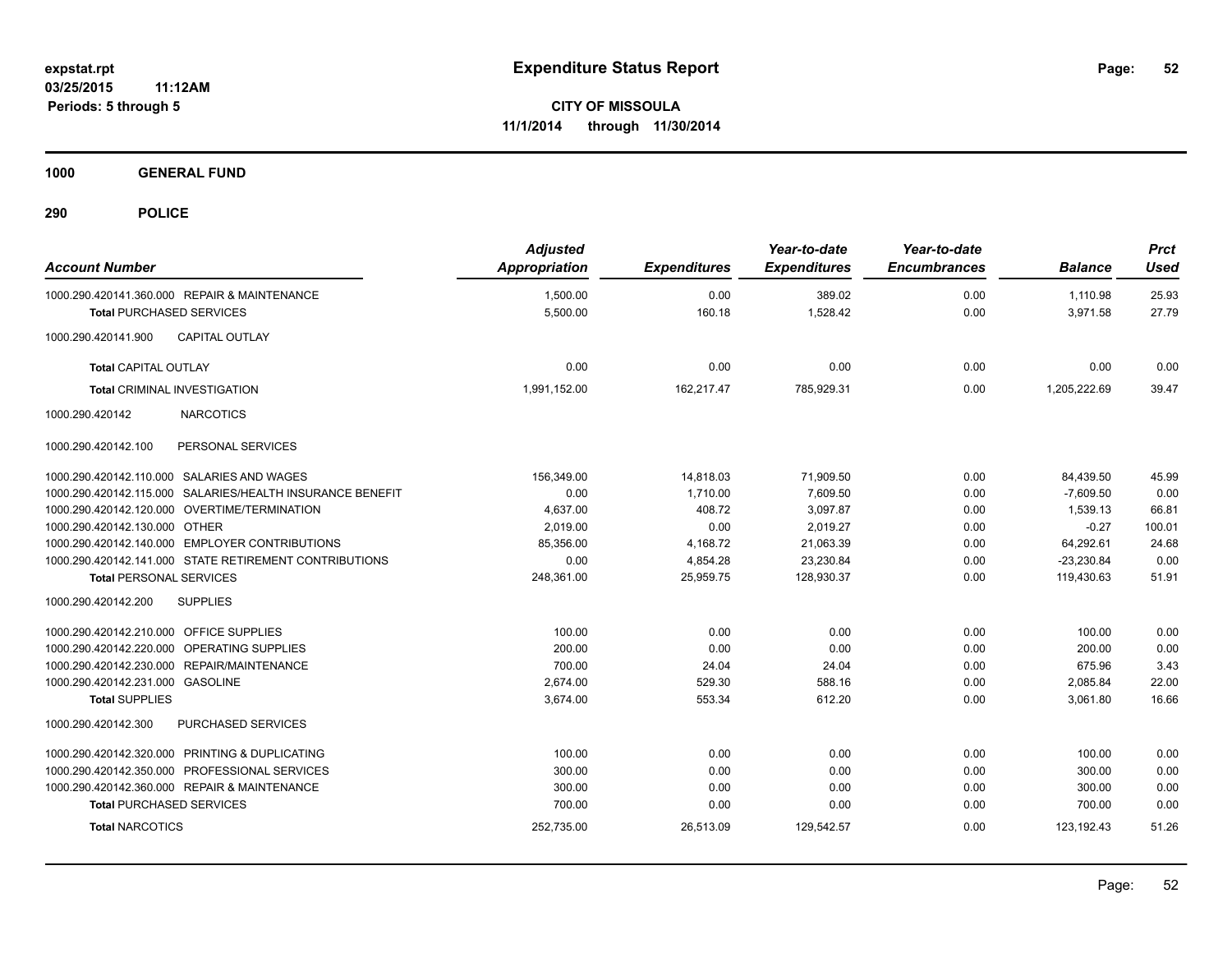**03/25/2015 11:12AM Periods: 5 through 5**

**CITY OF MISSOULA 11/1/2014 through 11/30/2014**

**1000 GENERAL FUND**

**290 POLICE**

| <b>Account Number</b>                  |                                                        | <b>Adjusted</b><br><b>Appropriation</b> | <b>Expenditures</b> | Year-to-date<br><b>Expenditures</b> | Year-to-date<br><b>Encumbrances</b> | <b>Balance</b> | <b>Prct</b><br>Used |
|----------------------------------------|--------------------------------------------------------|-----------------------------------------|---------------------|-------------------------------------|-------------------------------------|----------------|---------------------|
| 1000.290.420150                        | <b>TRAFFIC POLICING-UNIFORM</b>                        |                                         |                     |                                     |                                     |                |                     |
| 1000.290.420150.100                    | PERSONAL SERVICES                                      |                                         |                     |                                     |                                     |                |                     |
|                                        | 1000.290.420150.110.000 SALARIES AND WAGES             | 4,383,773.00                            | 290,832.42          | 1,446,669.52                        | 0.00                                | 2,937,103.48   | 33.00               |
| 1000.290.420150.115.000                | SALARIES/HEALTH INSURANCE BENEFIT                      | 0.00                                    | 35.055.00           | 155.809.50                          | 0.00                                | $-155.809.50$  | 0.00                |
| 1000.290.420150.120.000                | <b>OVERTIME/TERMINATION</b>                            | 154,166.00                              | 13,667.50           | 73,280.77                           | 0.00                                | 80,885.23      | 47.53               |
| 1000.290.420150.122.000 COURT OVERTIME |                                                        | 0.00                                    | 619.69              | 5,132.23                            | 0.00                                | $-5,132.23$    | 0.00                |
| 1000.290.420150.130.000 OTHER          |                                                        | 44.424.00                               | 0.00                | 39,430.18                           | 0.00                                | 4,993.82       | 88.76               |
|                                        | 1000.290.420150.140.000 EMPLOYER CONTRIBUTIONS         | 2.421.411.00                            | 83,216.01           | 425.108.64                          | 0.00                                | 1.996.302.36   | 17.56               |
|                                        | 1000.290.420150.141.000 STATE RETIREMENT CONTRIBUTIONS | 0.00                                    | 95,713.14           | 470.037.17                          | 0.00                                | $-470.037.17$  | 0.00                |
| <b>Total PERSONAL SERVICES</b>         |                                                        | 7,003,774.00                            | 519,103.76          | 2.615.468.01                        | 0.00                                | 4,388,305.99   | 37.34               |
| 1000.290.420150.200                    | <b>SUPPLIES</b>                                        |                                         |                     |                                     |                                     |                |                     |
| 1000.290.420150.210.000                | <b>OFFICE SUPPLIES</b>                                 | 1.444.00                                | 0.00                | 59.82                               | 0.00                                | 1,384.18       | 4.14                |
| 1000.290.420150.220.000                | <b>OPERATING SUPPLIES</b>                              | 9.384.00                                | 470.59              | 3.191.66                            | 0.00                                | 6.192.34       | 34.01               |
| 1000.290.420150.230.000                | REPAIR/MAINTENANCE                                     | 34.284.00                               | 2.121.40            | 13.769.28                           | 0.00                                | 20.514.72      | 40.16               |
| 1000.290.420150.231.000                | <b>GASOLINE</b>                                        | 141,236.00                              | 26,025.01           | 51,914.38                           | 0.00                                | 89,321.62      | 36.76               |
| <b>Total SUPPLIES</b>                  |                                                        | 186,348.00                              | 28,617.00           | 68,935.14                           | 0.00                                | 117,412.86     | 36.99               |
| 1000.290.420150.300                    | PURCHASED SERVICES                                     |                                         |                     |                                     |                                     |                |                     |
|                                        | 1000.290.420150.320.000 PRINTING & DUPLICATING         | 5,669.00                                | 0.00                | 158.96                              | 0.00                                | 5,510.04       | 2.80                |
| 1000.290.420150.350.000                | PROFESSIONAL SERVICES                                  | 4,425.00                                | 46.00               | 1,311.99                            | 0.00                                | 3,113.01       | 29.65               |
|                                        | 1000.290.420150.360.000 REPAIR & MAINTENANCE           | 13,630.00                               | 527.00              | 3,180.60                            | 0.00                                | 10,449.40      | 23.34               |
| <b>Total PURCHASED SERVICES</b>        |                                                        | 23,724.00                               | 573.00              | 4.651.55                            | 0.00                                | 19.072.45      | 19.61               |
| 1000.290.420150.900                    | <b>CAPITAL OUTLAY</b>                                  |                                         |                     |                                     |                                     |                |                     |
| <b>Total CAPITAL OUTLAY</b>            |                                                        | 0.00                                    | 0.00                | 0.00                                | 0.00                                | 0.00           | 0.00                |
|                                        | <b>Total TRAFFIC POLICING-UNIFORM</b>                  | 7,213,846.00                            | 548,293.76          | 2,689,054.70                        | 0.00                                | 4,524,791.30   | 37.28               |

1000.290.420151 ACCIDENT INVESTIGATION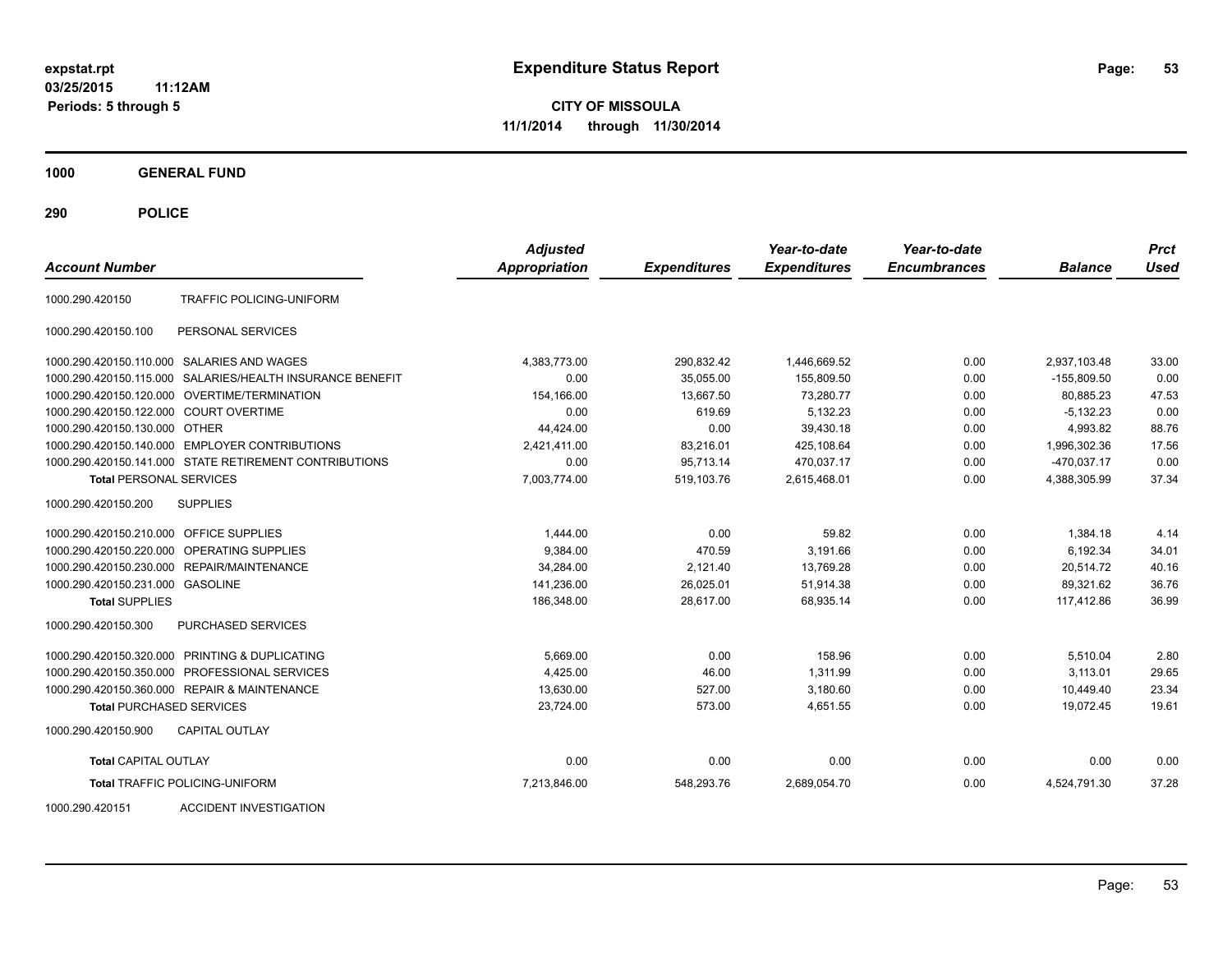**03/25/2015 11:12AM Periods: 5 through 5**

**CITY OF MISSOULA 11/1/2014 through 11/30/2014**

**1000 GENERAL FUND**

| <b>Account Number</b>                   |                                                           | <b>Adjusted</b><br>Appropriation | <b>Expenditures</b> | Year-to-date<br><b>Expenditures</b> | Year-to-date<br><b>Encumbrances</b> | <b>Balance</b> | <b>Prct</b><br><b>Used</b> |
|-----------------------------------------|-----------------------------------------------------------|----------------------------------|---------------------|-------------------------------------|-------------------------------------|----------------|----------------------------|
| 1000.290.420151.100                     | PERSONAL SERVICES                                         |                                  |                     |                                     |                                     |                |                            |
|                                         | 1000.290.420151.110.000 SALARIES AND WAGES                | 484,216.00                       | 39,572.37           | 195,814.46                          | 0.00                                | 288.401.54     | 40.44                      |
|                                         | 1000.290.420151.115.000 SALARIES/HEALTH INSURANCE BENEFIT | 0.00                             | 3,420.00            | 15,219.00                           | 0.00                                | $-15,219.00$   | 0.00                       |
|                                         | 1000.290.420151.120.000 OVERTIME/TERMINATION              | 13,376.00                        | 1,247.92            | 9,216.90                            | 0.00                                | 4,159.10       | 68.91                      |
| 1000.290.420151.130.000 OTHER           |                                                           | 3,365.00                         | 0.00                | 4,038.54                            | 0.00                                | $-673.54$      | 120.02                     |
|                                         | 1000.290.420151.140.000 EMPLOYER CONTRIBUTIONS            | 256,313.00                       | 12,066.61           | 62,625.83                           | 0.00                                | 193,687.17     | 24.43                      |
|                                         | 1000.290.420151.141.000 STATE RETIREMENT CONTRIBUTIONS    | 0.00                             | 12,626.86           | 62,664.81                           | 0.00                                | $-62,664.81$   | 0.00                       |
| <b>Total PERSONAL SERVICES</b>          |                                                           | 757,270.00                       | 68,933.76           | 349,579.54                          | 0.00                                | 407,690.46     | 46.16                      |
| 1000.290.420151.200                     | <b>SUPPLIES</b>                                           |                                  |                     |                                     |                                     |                |                            |
| 1000.290.420151.210.000 OFFICE SUPPLIES |                                                           | 200.00                           | 0.00                | 0.00                                | 0.00                                | 200.00         | 0.00                       |
|                                         | 1000.290.420151.220.000 OPERATING SUPPLIES                | 2.966.00                         | 364.27              | 1.677.67                            | 0.00                                | 1.288.33       | 56.56                      |
|                                         | 1000.290.420151.230.000 REPAIR/MAINTENANCE                | 4,151.00                         | 347.15              | 2,784.08                            | 0.00                                | 1,366.92       | 67.07                      |
| 1000.290.420151.231.000 GASOLINE        |                                                           | 13,423.00                        | 3,062.67            | 6,297.29                            | 0.00                                | 7,125.71       | 46.91                      |
| <b>Total SUPPLIES</b>                   |                                                           | 20,740.00                        | 3,774.09            | 10,759.04                           | 0.00                                | 9,980.96       | 51.88                      |
| 1000.290.420151.300                     | PURCHASED SERVICES                                        |                                  |                     |                                     |                                     |                |                            |
|                                         | 1000.290.420151.320.000 PRINTING & DUPLICATING            | 207.00                           | 0.00                | 0.00                                | 0.00                                | 207.00         | 0.00                       |
|                                         | 1000.290.420151.350.000 PROFESSIONAL SERVICES             | 300.00                           | 0.00                | 0.00                                | 0.00                                | 300.00         | 0.00                       |
|                                         | 1000.290.420151.360.000 REPAIR & MAINTENANCE              | 5.615.00                         | 174.45              | 2,380.65                            | 0.00                                | 3,234.35       | 42.40                      |
| <b>Total PURCHASED SERVICES</b>         |                                                           | 6,122.00                         | 174.45              | 2,380.65                            | 0.00                                | 3,741.35       | 38.89                      |
| 1000.290.420151.900                     | <b>CAPITAL OUTLAY</b>                                     |                                  |                     |                                     |                                     |                |                            |
| <b>Total CAPITAL OUTLAY</b>             |                                                           | 0.00                             | 0.00                | 0.00                                | 0.00                                | 0.00           | 0.00                       |
|                                         | <b>Total ACCIDENT INVESTIGATION</b>                       | 784,132.00                       | 72,882.30           | 362,719.23                          | 0.00                                | 421,412.77     | 46.26                      |
| 1000.290.420152                         | PLANS UNIT                                                |                                  |                     |                                     |                                     |                |                            |
| 1000.290.420152.100                     | PERSONAL SERVICES                                         |                                  |                     |                                     |                                     |                |                            |
|                                         | 1000.290.420152.110.000 SALARIES AND WAGES                | 167,190.00                       | 16,871.54           | 85,727.85                           | 0.00                                | 81,462.15      | 51.28                      |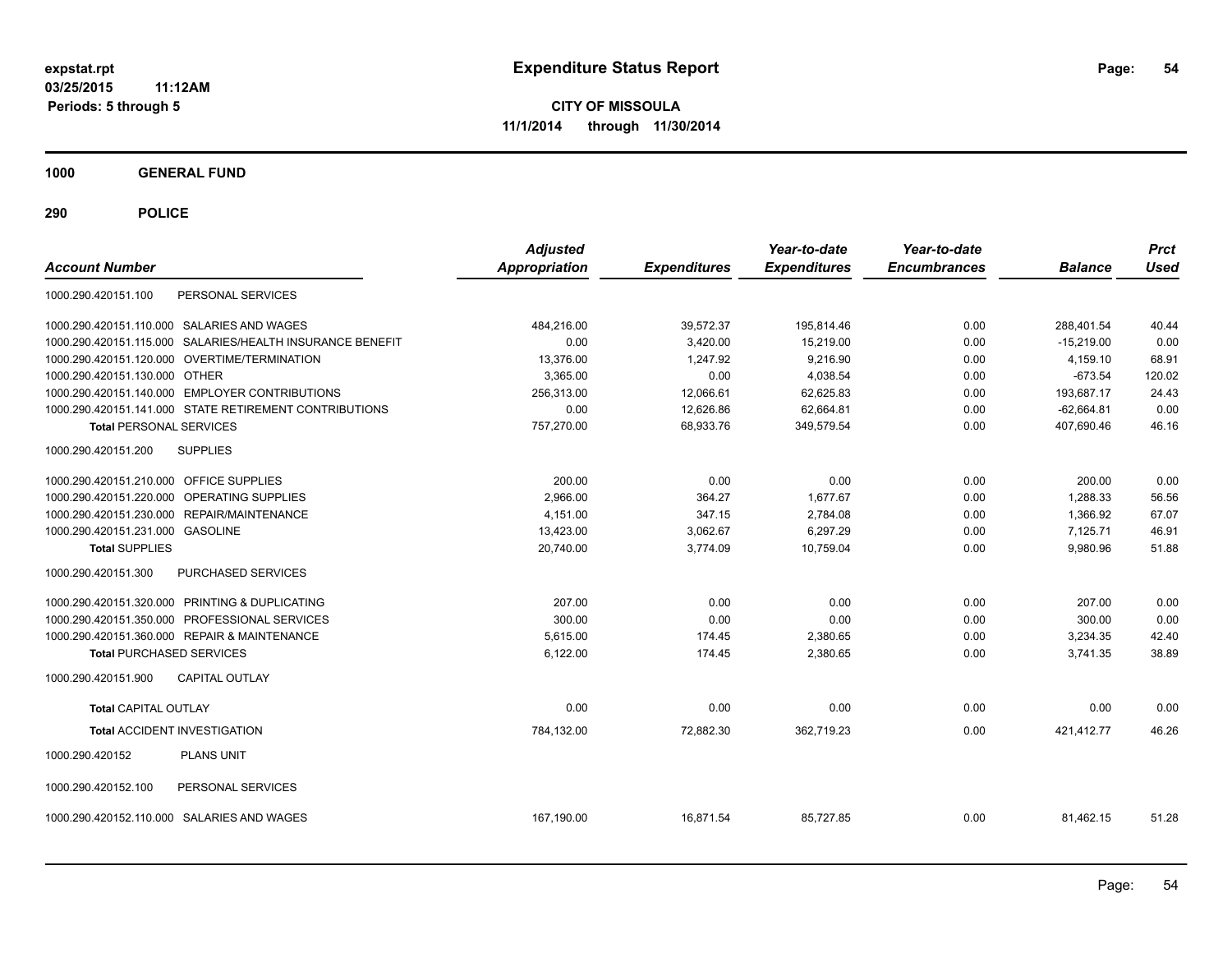**1000 GENERAL FUND**

**290 POLICE**

| <b>Account Number</b>                                     | <b>Adjusted</b><br>Appropriation | <b>Expenditures</b> | Year-to-date<br><b>Expenditures</b> | Year-to-date<br><b>Encumbrances</b> | <b>Balance</b> | <b>Prct</b><br>Used |
|-----------------------------------------------------------|----------------------------------|---------------------|-------------------------------------|-------------------------------------|----------------|---------------------|
| 1000.290.420152.115.000 SALARIES/HEALTH INSURANCE BENEFIT | 0.00                             | 1.710.00            | 7.866.00                            | 0.00                                | $-7.866.00$    | 0.00                |
| 1000.290.420152.120.000 OVERTIME/TERMINATION              | 2.675.00                         | 498.77              | 498.77                              | 0.00                                | 2.176.23       | 18.65               |
| 1000.290.420152.130.000 OTHER                             | 2,019.00                         | 0.00                | 2,019.27                            | 0.00                                | $-0.27$        | 100.01              |
| 1000.290.420152.140.000 EMPLOYER CONTRIBUTIONS            | 90.718.00                        | 4,560.10            | 23,832.92                           | 0.00                                | 66,885.08      | 26.27               |
| 1000.290.420152.141.000 STATE RETIREMENT CONTRIBUTIONS    | 0.00                             | 5,457.40            | 27.479.38                           | 0.00                                | $-27,479.38$   | 0.00                |
| <b>Total PERSONAL SERVICES</b>                            | 262,602.00                       | 29,097.81           | 147,424.19                          | 0.00                                | 115, 177.81    | 56.14               |
| 1000.290.420152.200<br><b>SUPPLIES</b>                    |                                  |                     |                                     |                                     |                |                     |
| 1000.290.420152.210.000 OFFICE SUPPLIES                   | 200.00                           | 0.00                | 0.00                                | 0.00                                | 200.00         | 0.00                |
| 1000.290.420152.220.000<br>OPERATING SUPPLIES             | 2,000.00                         | 0.00                | 169.95                              | 0.00                                | 1,830.05       | 8.50                |
| <b>Total SUPPLIES</b>                                     | 2,200.00                         | 0.00                | 169.95                              | 0.00                                | 2,030.05       | 7.73                |
| 1000.290.420152.300<br>PURCHASED SERVICES                 |                                  |                     |                                     |                                     |                |                     |
| 1000.290.420152.320.000 PRINTING & DUPLICATING            | 200.00                           | 0.00                | 0.00                                | 0.00                                | 200.00         | 0.00                |
| 1000.290.420152.350.000 PROFESSIONAL SERVICES             | 150.00                           | 0.00                | 0.00                                | 0.00                                | 150.00         | 0.00                |
| 1000.290.420152.360.000 REPAIR & MAINTENANCE              | 500.00                           | 0.00                | 0.00                                | 0.00                                | 500.00         | 0.00                |
| <b>Total PURCHASED SERVICES</b>                           | 850.00                           | 0.00                | 0.00                                | 0.00                                | 850.00         | 0.00                |
| <b>Total PLANS UNIT</b>                                   | 265,652.00                       | 29,097.81           | 147,594.14                          | 0.00                                | 118,057.86     | 55.56               |
| 1000.290.420153<br><b>COMMUNITY RESOURCE</b>              |                                  |                     |                                     |                                     |                |                     |
| 1000.290.420153.100<br>PERSONAL SERVICES                  |                                  |                     |                                     |                                     |                |                     |
| 1000.290.420153.110.000 CRO/SALARIES AND WAGES            | 670,485.00                       | 42,493.96           | 203,204.79                          | 0.00                                | 467.280.21     | 30.31               |
| 1000.290.420153.115.000 SALARIES/HEALTH INSURANCE BENEFIT | 0.00                             | 3,990.00            | 17,242.50                           | 0.00                                | $-17,242.50$   | 0.00                |
| 1000.290.420153.120.000 OVERTIME/TERMINATION              | 3,567.00                         | 561.62              | 3,216.84                            | 0.00                                | 350.16         | 90.18               |
| 1000.290.420153.130.000 OTHER                             | 3.365.00                         | 0.00                | 4.711.63                            | 0.00                                | $-1,346.63$    | 140.02              |
| 1000.290.420153.140.000 EMPLOYER CONTRIBUTIONS            | 359,368.00                       | 13,014.01           | 61,631.07                           | 0.00                                | 297,736.93     | 17.15               |
| 1000.290.420153.141.000 STATE RETIREMENT CONTRIBUTIONS    | 0.00                             | 13,652.34           | 64,019.09                           | 0.00                                | $-64,019.09$   | 0.00                |
| <b>Total PERSONAL SERVICES</b>                            | 1,036,785.00                     | 73,711.93           | 354,025.92                          | 0.00                                | 682,759.08     | 34.15               |

1000.290.420153.200 SUPPLIES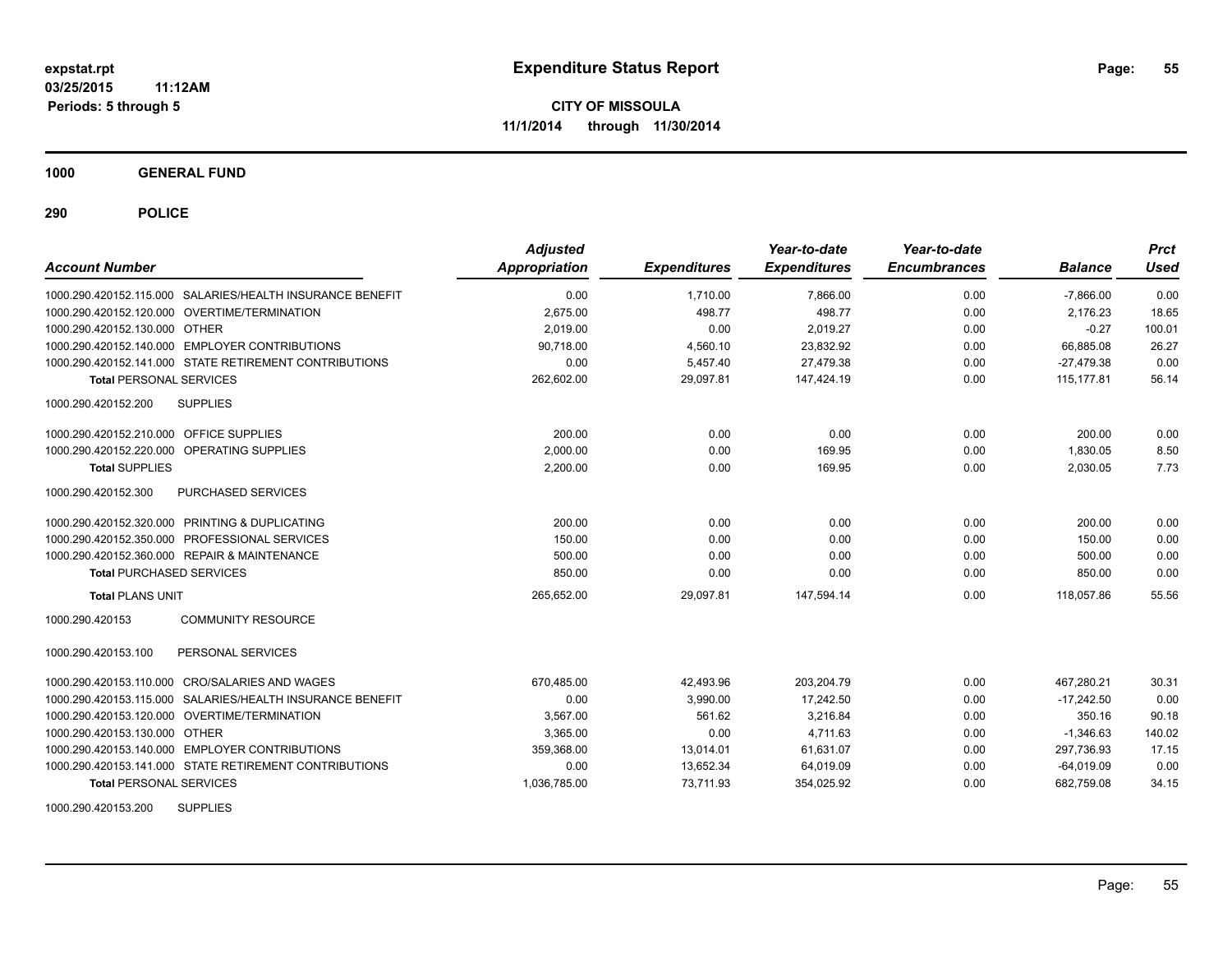**1000 GENERAL FUND**

| <b>Account Number</b>                   |                                                | <b>Adjusted</b><br><b>Appropriation</b> | <b>Expenditures</b> | Year-to-date<br><b>Expenditures</b> | Year-to-date<br><b>Encumbrances</b> | <b>Balance</b> | <b>Prct</b><br><b>Used</b> |
|-----------------------------------------|------------------------------------------------|-----------------------------------------|---------------------|-------------------------------------|-------------------------------------|----------------|----------------------------|
| 1000.290.420153.210.000 OFFICE SUPPLIES |                                                | 1,340.00                                | 0.00                | 0.00                                | 0.00                                | 1,340.00       | 0.00                       |
|                                         | 1000.290.420153.220.000 OPERATING SUPPLIES     | 3,500.00                                | 0.00                | 2,654.48                            | 0.00                                | 845.52         | 75.84                      |
|                                         | 1000.290.420153.230.000 REPAIR/MAINTENANCE     | 1,100.00                                | 0.00                | 103.00                              | 0.00                                | 997.00         | 9.36                       |
| 1000.290.420153.231.000 GASOLINE        |                                                | 3,561.00                                | 493.06              | 828.75                              | 0.00                                | 2.732.25       | 23.27                      |
| <b>Total SUPPLIES</b>                   |                                                | 9,501.00                                | 493.06              | 3,586.23                            | 0.00                                | 5,914.77       | 37.75                      |
| 1000.290.420153.300                     | PURCHASED SERVICES                             |                                         |                     |                                     |                                     |                |                            |
|                                         | 1000.290.420153.320.000 PRINTING & DUPLICATING | 580.00                                  | 0.00                | 0.00                                | 0.00                                | 580.00         | 0.00                       |
|                                         | 1000.290.420153.360.000 REPAIR & MAINTENANCE   | 500.00                                  | 0.00                | 225.00                              | 0.00                                | 275.00         | 45.00                      |
| <b>Total PURCHASED SERVICES</b>         |                                                | 1,080.00                                | 0.00                | 225.00                              | 0.00                                | 855.00         | 20.83                      |
| 1000.290.420153.900                     | CAPITAL OUTLAY                                 |                                         |                     |                                     |                                     |                |                            |
| <b>Total CAPITAL OUTLAY</b>             |                                                | 0.00                                    | 0.00                | 0.00                                | 0.00                                | 0.00           | 0.00                       |
| <b>Total COMMUNITY RESOURCE</b>         |                                                | 1,047,366.00                            | 74,204.99           | 357,837.15                          | 0.00                                | 689,528.85     | 34.17                      |
| 1000.290.420154                         | ABANDONED VEHICLE PROGRAM                      |                                         |                     |                                     |                                     |                |                            |
| 1000.290.420154.100                     | PERSONAL SERVICES                              |                                         |                     |                                     |                                     |                |                            |
|                                         | 1000.290.420154.110.000 SALARIES AND WAGES     | 36,885.00                               | 2,827.58            | 13,979.45                           | 0.00                                | 22,905.55      | 37.90                      |
|                                         | 1000.290.420154.120.000 OVERTIME/TERMINATION   | 892.00                                  | 112.04              | 124.77                              | 0.00                                | 767.23         | 13.99                      |
|                                         | 1000.290.420154.140.000 EMPLOYER CONTRIBUTIONS | 15,844.00                               | 1,283.27            | 7.006.15                            | 0.00                                | 8,837.85       | 44.22                      |
| <b>Total PERSONAL SERVICES</b>          |                                                | 53,621.00                               | 4,222.89            | 21,110.37                           | 0.00                                | 32,510.63      | 39.37                      |
| 1000.290.420154.200                     | <b>SUPPLIES</b>                                |                                         |                     |                                     |                                     |                |                            |
| 1000.290.420154.210.000                 | OFFICE SUPPLIES                                | 240.00                                  | 0.00                | 7.94                                | 0.00                                | 232.06         | 3.31                       |
| 1000.290.420154.220.000                 | OPERATING SUPPLIES                             | 400.00                                  | 244.64              | 440.46                              | 0.00                                | $-40.46$       | 110.12                     |
| <b>Total SUPPLIES</b>                   |                                                | 640.00                                  | 244.64              | 448.40                              | 0.00                                | 191.60         | 70.06                      |
| 1000.290.420154.300                     | PURCHASED SERVICES                             |                                         |                     |                                     |                                     |                |                            |
| 1000.290.420154.310.000 COMMUNICATIONS  |                                                | 2,484.00                                | 0.00                | 252.72                              | 0.00                                | 2,231.28       | 10.17                      |
|                                         | 1000.290.420154.320.000 PRINTING & DUPLICATING | 768.00                                  | 0.00                | 0.00                                | 0.00                                | 768.00         | 0.00                       |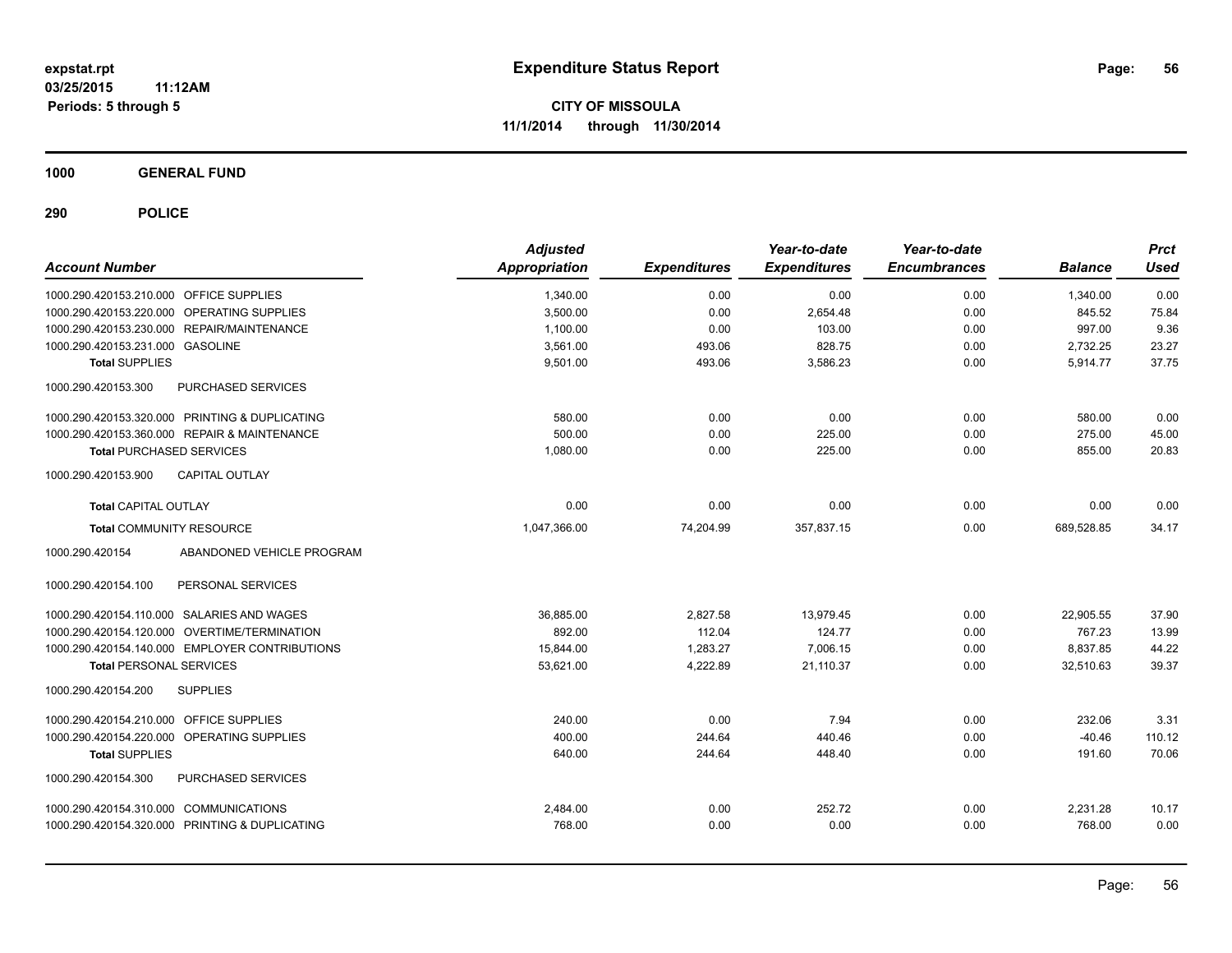**1000 GENERAL FUND**

| <b>Account Number</b>                                     | <b>Adjusted</b><br>Appropriation | <b>Expenditures</b> | Year-to-date<br><b>Expenditures</b> | Year-to-date<br><b>Encumbrances</b> | <b>Balance</b> | <b>Prct</b><br><b>Used</b> |
|-----------------------------------------------------------|----------------------------------|---------------------|-------------------------------------|-------------------------------------|----------------|----------------------------|
| 1000.290.420154.330.000 PUBLICITY, SUBSCRIPTIONS & DUES   | 2,400.00                         | 162.00              | 162.00                              | 0.00                                | 2,238.00       | 6.75                       |
| 1000.290.420154.350.000 PROFESSIONAL SERVICES             | 12,429.00                        | 53.58               | 85.08                               | 0.00                                | 12,343.92      | 0.68                       |
| 1000.290.420154.350.011 PROFESSIONAL SERVICES             | 0.00                             | 110.00              | 725.00                              | 0.00                                | $-725.00$      | 0.00                       |
| 1000.290.420154.350.012 PROFESSIONAL SERVICES             | 0.00                             | 400.00              | 1,600.00                            | 0.00                                | $-1,600.00$    | 0.00                       |
| <b>Total PURCHASED SERVICES</b>                           | 18,081.00                        | 725.58              | 2,824.80                            | 0.00                                | 15,256.20      | 15.62                      |
| <b>Total ABANDONED VEHICLE PROGRAM</b>                    | 72.342.00                        | 5,193.11            | 24.383.57                           | 0.00                                | 47.958.43      | 33.71                      |
| 1000.290.420160<br><b>COMMUNICATIONS</b>                  |                                  |                     |                                     |                                     |                |                            |
| 1000.290.420160.100<br>PERSONAL SERVICES                  |                                  |                     |                                     |                                     |                |                            |
| 1000.290.420160.110.000 SALARIES AND WAGES                | 223,110.00                       | 15,394.28           | 74,106.46                           | 0.00                                | 149,003.54     | 33.22                      |
| 1000.290.420160.115.000 SALARIES/HEALTH INSURANCE BENEFIT | 0.00                             | 0.00                | $-256.50$                           | 0.00                                | 256.50         | 0.00                       |
| 1000.290.420160.120.000 OVERTIME/TERMINATION              | 8,917.00                         | 784.42              | 3,769.79                            | 0.00                                | 5,147.21       | 42.28                      |
| 1000.290.420160.140.000 EMPLOYER CONTRIBUTIONS            | 86,520.00                        | 5,755.78            | 31,183.08                           | 0.00                                | 55,336.92      | 36.04                      |
| <b>Total PERSONAL SERVICES</b>                            | 318,547.00                       | 21,934.48           | 108,802.83                          | 0.00                                | 209,744.17     | 34.16                      |
| <b>SUPPLIES</b><br>1000.290.420160.200                    |                                  |                     |                                     |                                     |                |                            |
| 1000.290.420160.210.000 OFFICE SUPPLIES                   | 400.00                           | 0.00                | 157.22                              | 0.00                                | 242.78         | 39.31                      |
| 1000.290.420160.220.000 OPERATING SUPPLIES                | 800.00                           | 229.98              | 248.83                              | 0.00                                | 551.17         | 31.10                      |
| <b>Total SUPPLIES</b>                                     | 1,200.00                         | 229.98              | 406.05                              | 0.00                                | 793.95         | 33.84                      |
| 1000.290.420160.300<br>PURCHASED SERVICES                 |                                  |                     |                                     |                                     |                |                            |
| 1000.290.420160.310.000 COMMUNICATIONS                    | 6,700.00                         | 0.00                | 6,773.49                            | 0.00                                | $-73.49$       | 101.10                     |
| 1000.290.420160.320.000 PRINTING & DUPLICATING            | 150.00                           | 0.00                | 39.71                               | 0.00                                | 110.29         | 26.47                      |
| <b>Total PURCHASED SERVICES</b>                           | 6,850.00                         | 0.00                | 6,813.20                            | 0.00                                | 36.80          | 99.46                      |
| <b>Total COMMUNICATIONS</b>                               | 326,597.00                       | 22,164.46           | 116,022.08                          | 0.00                                | 210,574.92     | 35.52                      |
| <b>RECORDS</b><br>1000.290.420170                         |                                  |                     |                                     |                                     |                |                            |
| 1000.290.420170.100<br>PERSONAL SERVICES                  |                                  |                     |                                     |                                     |                |                            |
| 1000.290.420170.110.000 SALARIES AND WAGES                | 165,924.00                       | 10,185.51           | 50,380.14                           | 0.00                                | 115,543.86     | 30.36                      |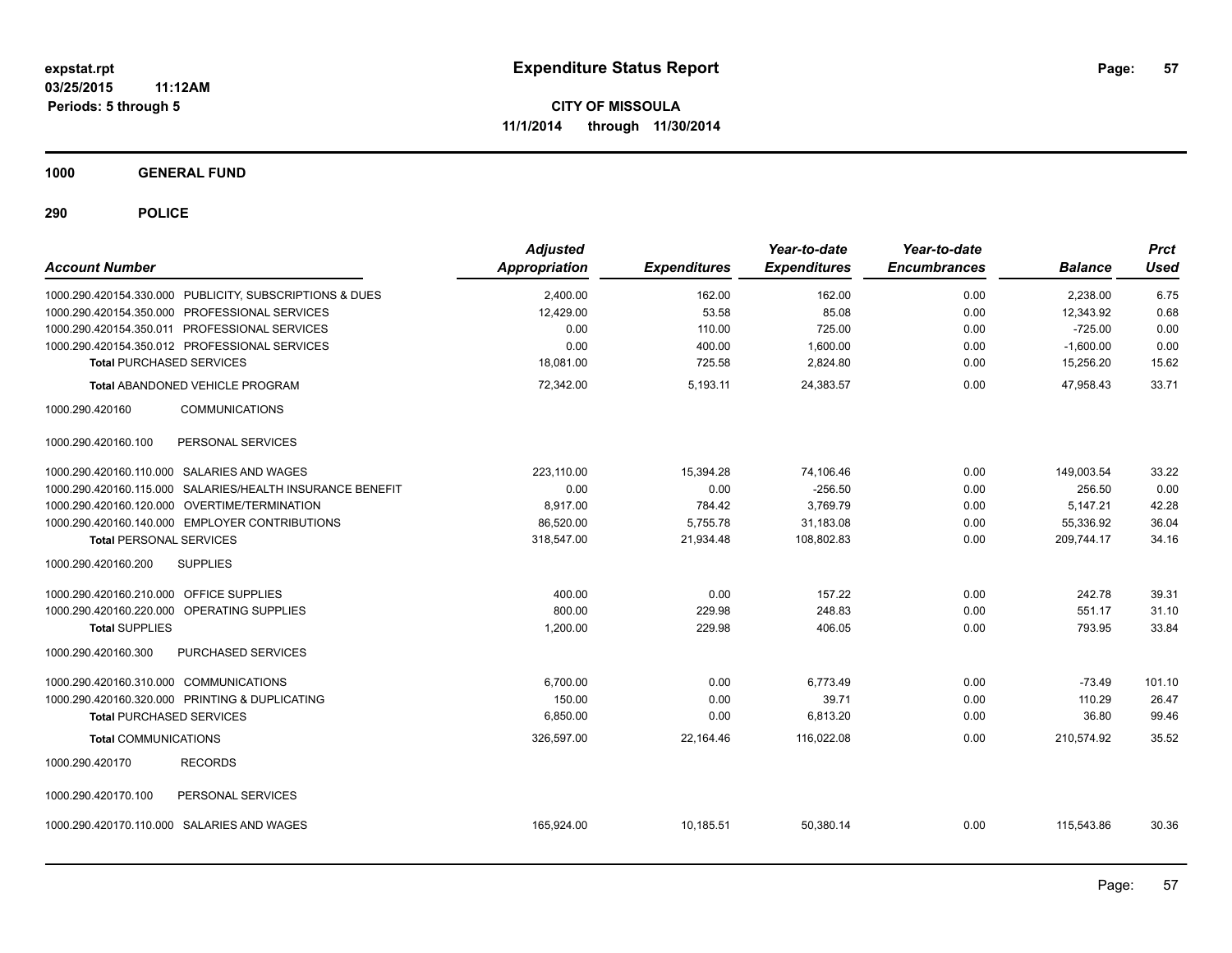**1000 GENERAL FUND**

| <b>Account Number</b>                          | <b>Adjusted</b><br><b>Appropriation</b> | <b>Expenditures</b> | Year-to-date<br><b>Expenditures</b> | Year-to-date<br><b>Encumbrances</b> | <b>Balance</b> | <b>Prct</b><br><b>Used</b> |
|------------------------------------------------|-----------------------------------------|---------------------|-------------------------------------|-------------------------------------|----------------|----------------------------|
| 1000.290.420170.120.000 OVERTIME/TERMINATION   | 713.00                                  | 86.43               | 581.76                              | 0.00                                | 131.24         | 81.59                      |
| 1000.290.420170.140.000 EMPLOYER CONTRIBUTIONS | 66,367.00                               | 4,863.65            | 27,023.50                           | 0.00                                | 39,343.50      | 40.72                      |
| <b>Total PERSONAL SERVICES</b>                 | 233,004.00                              | 15,135.59           | 77,985.40                           | 0.00                                | 155,018.60     | 33.47                      |
| 1000.290.420170.200<br><b>SUPPLIES</b>         |                                         |                     |                                     |                                     |                |                            |
| 1000.290.420170.210.000 OFFICE SUPPLIES        | 800.00                                  | 0.00                | 4.03                                | 0.00                                | 795.97         | 0.50                       |
| 1000.290.420170.220.000 OPERATING SUPPLIES     | 850.00                                  | 0.00                | 19.99                               | 0.00                                | 830.01         | 2.35                       |
| <b>Total SUPPLIES</b>                          | 1,650.00                                | 0.00                | 24.02                               | 0.00                                | 1,625.98       | 1.46                       |
| 1000.290.420170.300<br>PURCHASED SERVICES      |                                         |                     |                                     |                                     |                |                            |
| <b>Total PURCHASED SERVICES</b>                | 0.00                                    | 0.00                | 0.00                                | 0.00                                | 0.00           | 0.00                       |
| 1000.290.420170.500<br><b>FIXED CHARGES</b>    |                                         |                     |                                     |                                     |                |                            |
| <b>Total FIXED CHARGES</b>                     | 0.00                                    | 0.00                | 0.00                                | 0.00                                | 0.00           | 0.00                       |
| CAPITAL OUTLAY<br>1000.290.420170.900          |                                         |                     |                                     |                                     |                |                            |
| Total CAPITAL OUTLAY                           | 0.00                                    | 0.00                | 0.00                                | 0.00                                | 0.00           | 0.00                       |
| <b>Total RECORDS</b>                           | 234,654.00                              | 15,135.59           | 78,009.42                           | 0.00                                | 156,644.58     | 33.24                      |
| <b>EVIDENCE</b><br>1000.290.420182             |                                         |                     |                                     |                                     |                |                            |
| PERSONAL SERVICES<br>1000.290.420182.100       |                                         |                     |                                     |                                     |                |                            |
| 1000.290.420182.110.000 SALARIES AND WAGES     | 71,541.00                               | 5,483.14            | 27,124.46                           | 0.00                                | 44,416.54      | 37.91                      |
| 1000.290.420182.120.000 OVERTIME/TERMINATION   | 2.229.00                                | 108.93              | 1,489.40                            | 0.00                                | 739.60         | 66.82                      |
| 1000.290.420182.140.000 EMPLOYER CONTRIBUTIONS | 31,334.00                               | 2,509.77            | 14,050.55                           | 0.00                                | 17,283.45      | 44.84                      |
| <b>Total PERSONAL SERVICES</b>                 | 105,104.00                              | 8,101.84            | 42,664.41                           | 0.00                                | 62,439.59      | 40.59                      |
| 1000.290.420182.200<br><b>SUPPLIES</b>         |                                         |                     |                                     |                                     |                |                            |
| 1000.290.420182.210.000 OFFICE SUPPLIES        | 800.00                                  | 0.00                | 476.63                              | 0.00                                | 323.37         | 59.58                      |
| 1000.290.420182.220.000 OPERATING SUPPLIES     | 5,800.00                                | 122.38              | 3,762.28                            | 0.00                                | 2,037.72       | 64.87                      |
| 1000.290.420182.230.000 REPAIR/MAINTENANCE     | 500.00                                  | 0.00                | 0.00                                | 0.00                                | 500.00         | 0.00                       |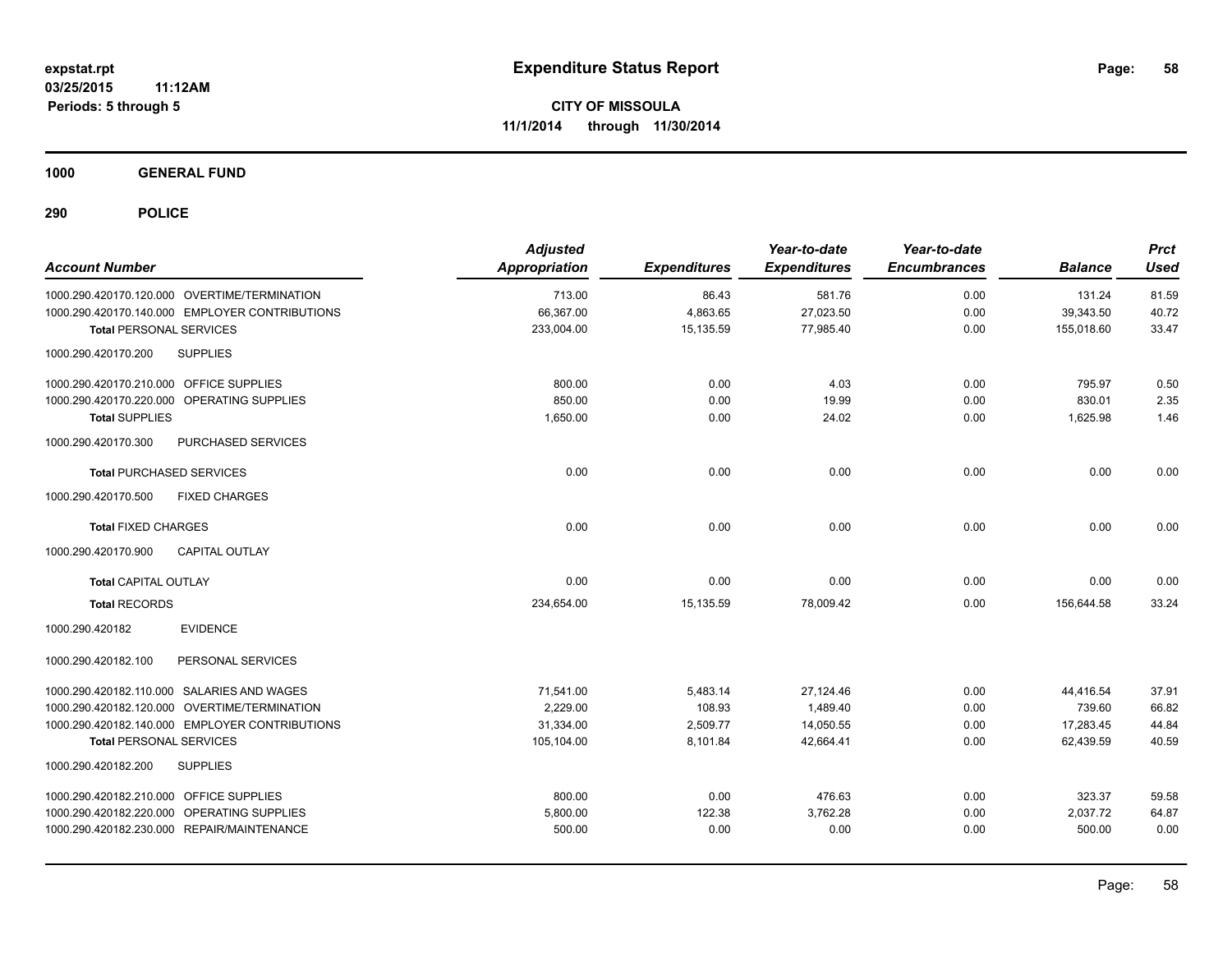**1000 GENERAL FUND**

| <b>Account Number</b>                          | <b>Adjusted</b><br><b>Appropriation</b> | <b>Expenditures</b> | Year-to-date<br><b>Expenditures</b> | Year-to-date<br><b>Encumbrances</b> | <b>Balance</b> | <b>Prct</b><br><b>Used</b> |
|------------------------------------------------|-----------------------------------------|---------------------|-------------------------------------|-------------------------------------|----------------|----------------------------|
| 1000.290.420182.231.000 GASOLINE               | 479.00                                  | 0.00                | 95.13                               | 0.00                                | 383.87         | 19.86                      |
| <b>Total SUPPLIES</b>                          | 7,579.00                                | 122.38              | 4,334.04                            | 0.00                                | 3,244.96       | 57.18                      |
| 1000.290.420182.300<br>PURCHASED SERVICES      |                                         |                     |                                     |                                     |                |                            |
| 1000.290.420182.310.000 COMMUNICATIONS         | 300.00                                  | 0.00                | 0.00                                | 0.00                                | 300.00         | 0.00                       |
| 1000.290.420182.320.000 PRINTING & DUPLICATING | 1,000.00                                | 0.00                | 0.00                                | 0.00                                | 1,000.00       | 0.00                       |
| 1000.290.420182.350.000 PROFESSIONAL SERVICES  | 34,700.00                               | 115.00              | 3,047.40                            | 0.00                                | 31,652.60      | 8.78                       |
| 1000.290.420182.360.000 REPAIR & MAINTENANCE   | 150.00                                  | 0.00                | 0.00                                | 0.00                                | 150.00         | 0.00                       |
| <b>Total PURCHASED SERVICES</b>                | 36,150.00                               | 115.00              | 3,047.40                            | 0.00                                | 33,102.60      | 8.43                       |
| 1000.290.420182.500<br><b>FIXED CHARGES</b>    |                                         |                     |                                     |                                     |                |                            |
| 1000.290.420182.500.000 FIXED CHARGES          | 650.00                                  | 0.00                | 0.00                                | 0.00                                | 650.00         | 0.00                       |
| <b>Total FIXED CHARGES</b>                     | 650.00                                  | 0.00                | 0.00                                | 0.00                                | 650.00         | 0.00                       |
| <b>Total EVIDENCE</b>                          | 149,483.00                              | 8,339.22            | 50,045.85                           | 0.00                                | 99,437.15      | 33.48                      |
| 1000.290.420185<br><b>SPECIAL TEAMS</b>        |                                         |                     |                                     |                                     |                |                            |
| 1000.290.420185.100<br>PERSONAL SERVICES       |                                         |                     |                                     |                                     |                |                            |
| <b>Total PERSONAL SERVICES</b>                 | 0.00                                    | 0.00                | 0.00                                | 0.00                                | 0.00           | 0.00                       |
| 1000.290.420185.200<br><b>SUPPLIES</b>         |                                         |                     |                                     |                                     |                |                            |
| 1000.290.420185.220.000 OPERATING SUPPLIES     | 6,325.00                                | 0.00                | 6,197.69                            | 0.00                                | 127.31         | 97.99                      |
| 1000.290.420185.230.000 REPAIR/MAINTENANCE     | 200.00                                  | 0.00                | 775.40                              | 0.00                                | $-575.40$      | 387.70                     |
| 1000.290.420185.231.000 GASOLINE               | 239.00                                  | 95.64               | 136.16                              | 0.00                                | 102.84         | 56.97                      |
| <b>Total SUPPLIES</b>                          | 6,764.00                                | 95.64               | 7,109.25                            | 0.00                                | $-345.25$      | 105.10                     |
| 1000.290.420185.300<br>PURCHASED SERVICES      |                                         |                     |                                     |                                     |                |                            |
| 1000.290.420185.350.000 PROFESSIONAL SERVICES  | 175.00                                  | 0.00                | 0.00                                | 0.00                                | 175.00         | 0.00                       |
| 1000.290.420185.360.000 REPAIR & MAINTENANCE   | 350.00                                  | 0.00                | 0.00                                | 0.00                                | 350.00         | 0.00                       |
| <b>Total PURCHASED SERVICES</b>                | 525.00                                  | 0.00                | 0.00                                | 0.00                                | 525.00         | 0.00                       |
| <b>Total SPECIAL TEAMS</b>                     | 7,289.00                                | 95.64               | 7,109.25                            | 0.00                                | 179.75         | 97.53                      |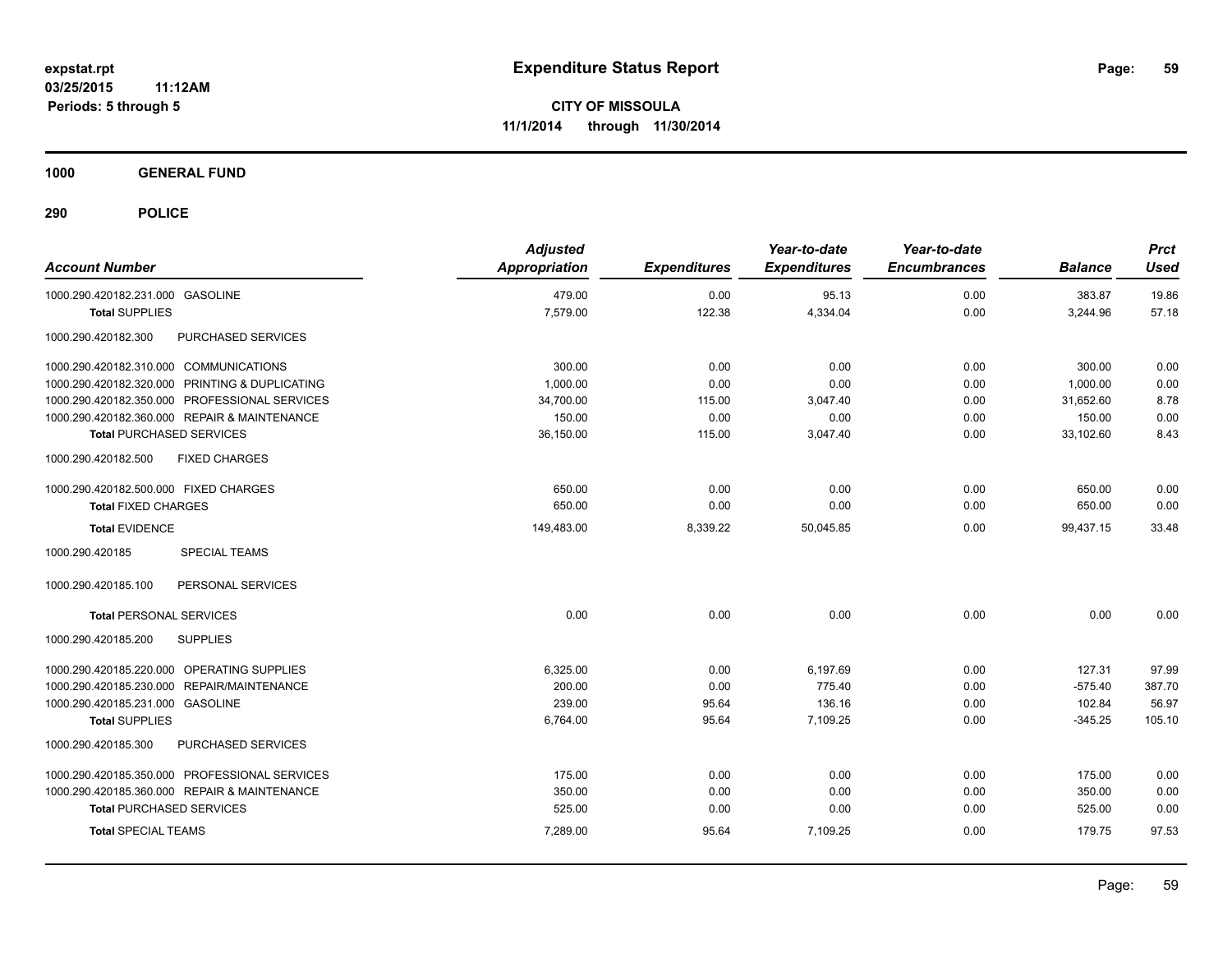**03/25/2015 11:12AM Periods: 5 through 5**

**CITY OF MISSOULA 11/1/2014 through 11/30/2014**

**1000 GENERAL FUND**

| <b>Account Number</b>         |                                     | <b>Adjusted</b><br><b>Appropriation</b> | <b>Expenditures</b> | Year-to-date<br><b>Expenditures</b> | Year-to-date<br><b>Encumbrances</b> | <b>Balance</b> | <b>Prct</b><br><b>Used</b> |
|-------------------------------|-------------------------------------|-----------------------------------------|---------------------|-------------------------------------|-------------------------------------|----------------|----------------------------|
| 1000.290.420199               | CONTINGENCY-NEW AWARD FUNDING       |                                         |                     |                                     |                                     |                |                            |
| 1000.290.420199.100           | PERSONAL SERVICES                   |                                         |                     |                                     |                                     |                |                            |
|                               | <b>Total PERSONAL SERVICES</b>      | 0.00                                    | 0.00                | 0.00                                | 0.00                                | 0.00           | 0.00                       |
| 1000.290.420199.200           | <b>SUPPLIES</b>                     |                                         |                     |                                     |                                     |                |                            |
| <b>Total SUPPLIES</b>         |                                     | 0.00                                    | 0.00                | 0.00                                | 0.00                                | 0.00           | 0.00                       |
| 1000.290.420199.300           | PURCHASED SERVICES                  |                                         |                     |                                     |                                     |                |                            |
|                               | <b>Total PURCHASED SERVICES</b>     | 0.00                                    | 0.00                | 0.00                                | 0.00                                | 0.00           | 0.00                       |
| 1000.290.420199.900           | <b>CAPITAL OUTLAY</b>               |                                         |                     |                                     |                                     |                |                            |
|                               | Total CONTINGENCY-NEW AWARD FUNDING | 0.00                                    | 0.00                | 0.00                                | 0.00                                | 0.00           | 0.00                       |
| 1000.290.420256               | *** Title Not Found ***             |                                         |                     |                                     |                                     |                |                            |
| 1000.290.420256.100           | PERSONAL SERVICES                   |                                         |                     |                                     |                                     |                |                            |
| Total *** Title Not Found *** |                                     | 0.00                                    | 0.00                | 0.00                                | 0.00                                | 0.00           | 0.00                       |
| <b>Total POLICE</b>           |                                     | 13,914,302.00                           | 1,093,013.17        | 5,407,290.56                        | 0.00                                | 8,507,011.44   | 38.86                      |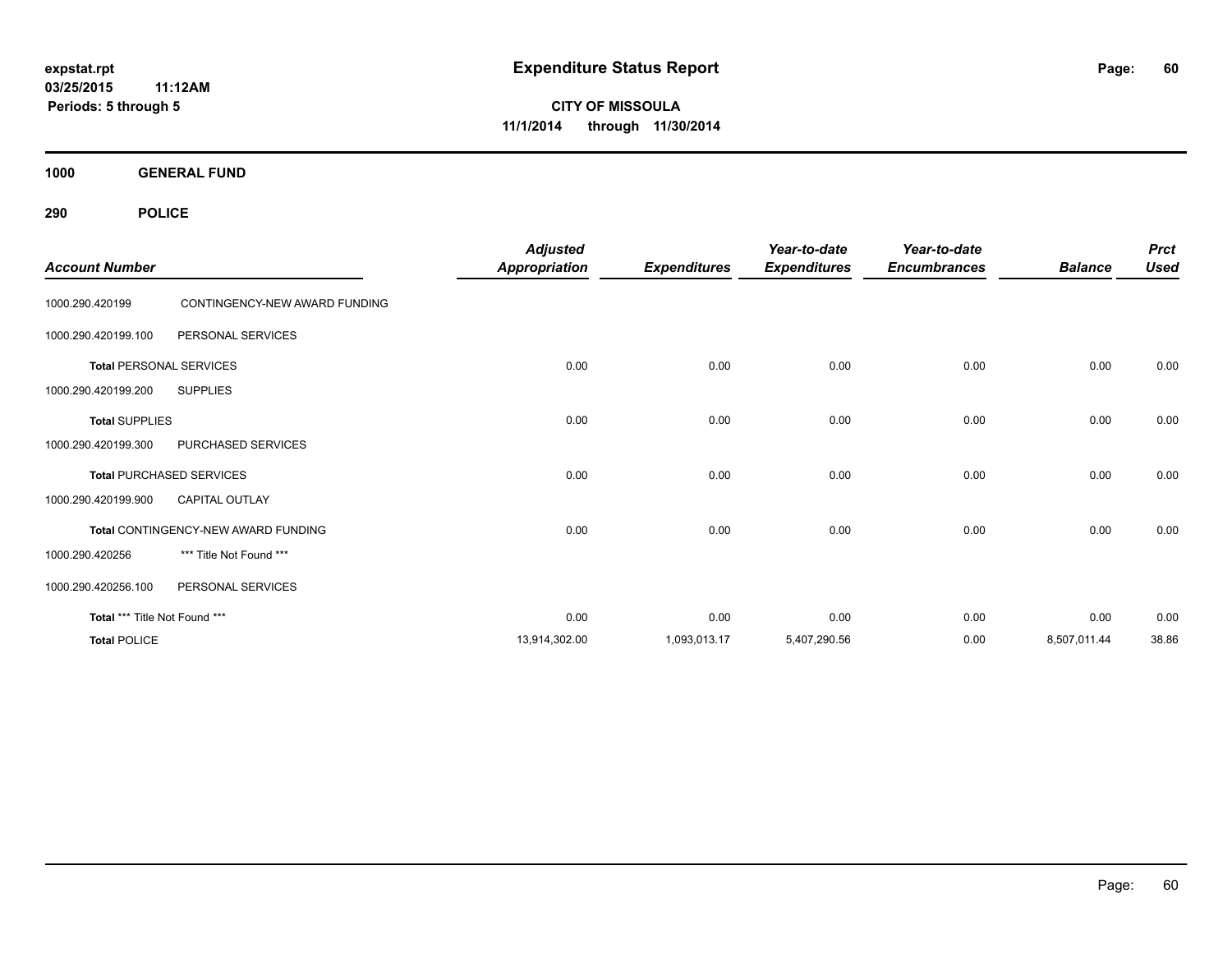**03/25/2015 11:12AM Periods: 5 through 5**

**CITY OF MISSOULA 11/1/2014 through 11/30/2014**

**1000 GENERAL FUND**

| <b>Account Number</b>                  |                                                         | <b>Adjusted</b><br><b>Appropriation</b> | <b>Expenditures</b> | Year-to-date<br><b>Expenditures</b> | Year-to-date<br><b>Encumbrances</b> | <b>Balance</b> | <b>Prct</b><br><b>Used</b> |
|----------------------------------------|---------------------------------------------------------|-----------------------------------------|---------------------|-------------------------------------|-------------------------------------|----------------|----------------------------|
| 1000.300.420410                        | <b>ADMINISTRATION</b>                                   |                                         |                     |                                     |                                     |                |                            |
| 1000.300.420410.100                    | PERSONAL SERVICES                                       |                                         |                     |                                     |                                     |                |                            |
|                                        | 1000.300.420410.110.000 SALARIES AND WAGES              | 410,937.00                              | 31,467.08           | 155,690.20                          | 0.00                                | 255,246.80     | 37.89                      |
| 1000.300.420410.115.000                | SALARIES/HEALTH INSURANCE BENEFIT                       | 20,520.00                               | 1,710.00            | 7,609.50                            | 0.00                                | 12,910.50      | 37.08                      |
| 1000.300.420410.140.000                | <b>EMPLOYER CONTRIBUTIONS</b>                           | 119,415.00                              | 9,368.78            | 48,958.29                           | 0.00                                | 70.456.71      | 41.00                      |
|                                        | 1000.300.420410.141.000 STATE RETIREMENT CONTRIBUTIONS  | 103,109.00                              | 7,872.59            | 38,954.88                           | 0.00                                | 64, 154. 12    | 37.78                      |
| <b>Total PERSONAL SERVICES</b>         |                                                         | 653,981.00                              | 50,418.45           | 251,212.87                          | 0.00                                | 402,768.13     | 38.41                      |
| 1000.300.420410.200                    | <b>SUPPLIES</b>                                         |                                         |                     |                                     |                                     |                |                            |
| 1000.300.420410.210.000                | <b>OFFICE SUPPLIES</b>                                  | 8,471.00                                | 315.65              | 1,982.64                            | 0.00                                | 6,488.36       | 23.41                      |
| 1000.300.420410.220.000                | OPERATING SUPPLIES                                      | 2,822.00                                | 69.90               | 500.67                              | 0.00                                | 2,321.33       | 17.74                      |
| 1000.300.420410.230.000                | REPAIR/MAINTENANCE                                      | 900.00                                  | 0.00                | 4.29                                | 0.00                                | 895.71         | 0.48                       |
| 1000.300.420410.240.000 OTHER SUPPLIES |                                                         | 2,848.00                                | 0.00                | 0.00                                | 0.00                                | 2,848.00       | 0.00                       |
| <b>Total SUPPLIES</b>                  |                                                         | 15,041.00                               | 385.55              | 2,487.60                            | 0.00                                | 12,553.40      | 16.54                      |
| 1000.300.420410.300                    | PURCHASED SERVICES                                      |                                         |                     |                                     |                                     |                |                            |
| 1000.300.420410.310.000                | <b>COMMUNICATIONS</b>                                   | 577.00                                  | 42.37               | 145.27                              | 0.00                                | 431.73         | 25.18                      |
| 1000.300.420410.320.000                | PRINTING & DUPLICATING                                  | 240.00                                  | 0.00                | 0.00                                | 0.00                                | 240.00         | 0.00                       |
|                                        | 1000.300.420410.330.000 PUBLICITY, SUBSCRIPTIONS & DUES | 1,238.00                                | 0.00                | 117.00                              | 0.00                                | 1,121.00       | 9.45                       |
|                                        | 1000.300.420410.350.000 PROFESSIONAL SERVICES           | 192.00                                  | 0.00                | 192.00                              | 0.00                                | 0.00           | 100.00                     |
| 1000.300.420410.370.000                | <b>TRAVEL</b>                                           | 4,240.00                                | 240.72              | 355.72                              | 0.00                                | 3,884.28       | 8.39                       |
| 1000.300.420410.380.000 TRAINING       |                                                         | 1,054.00                                | 0.00                | 0.00                                | 0.00                                | 1,054.00       | 0.00                       |
| <b>Total PURCHASED SERVICES</b>        |                                                         | 7,541.00                                | 283.09              | 809.99                              | 0.00                                | 6,731.01       | 10.74                      |
| <b>Total ADMINISTRATION</b>            |                                                         | 676,563.00                              | 51,087.09           | 254,510.46                          | 0.00                                | 422,052.54     | 37.62                      |
| 1000.300.420420                        | <b>FACILITY</b>                                         |                                         |                     |                                     |                                     |                |                            |
| 1000.300.420420.100                    | PERSONAL SERVICES                                       |                                         |                     |                                     |                                     |                |                            |
| <b>Total PERSONAL SERVICES</b>         |                                                         | 0.00                                    | 0.00                | 0.00                                | 0.00                                | 0.00           | 0.00                       |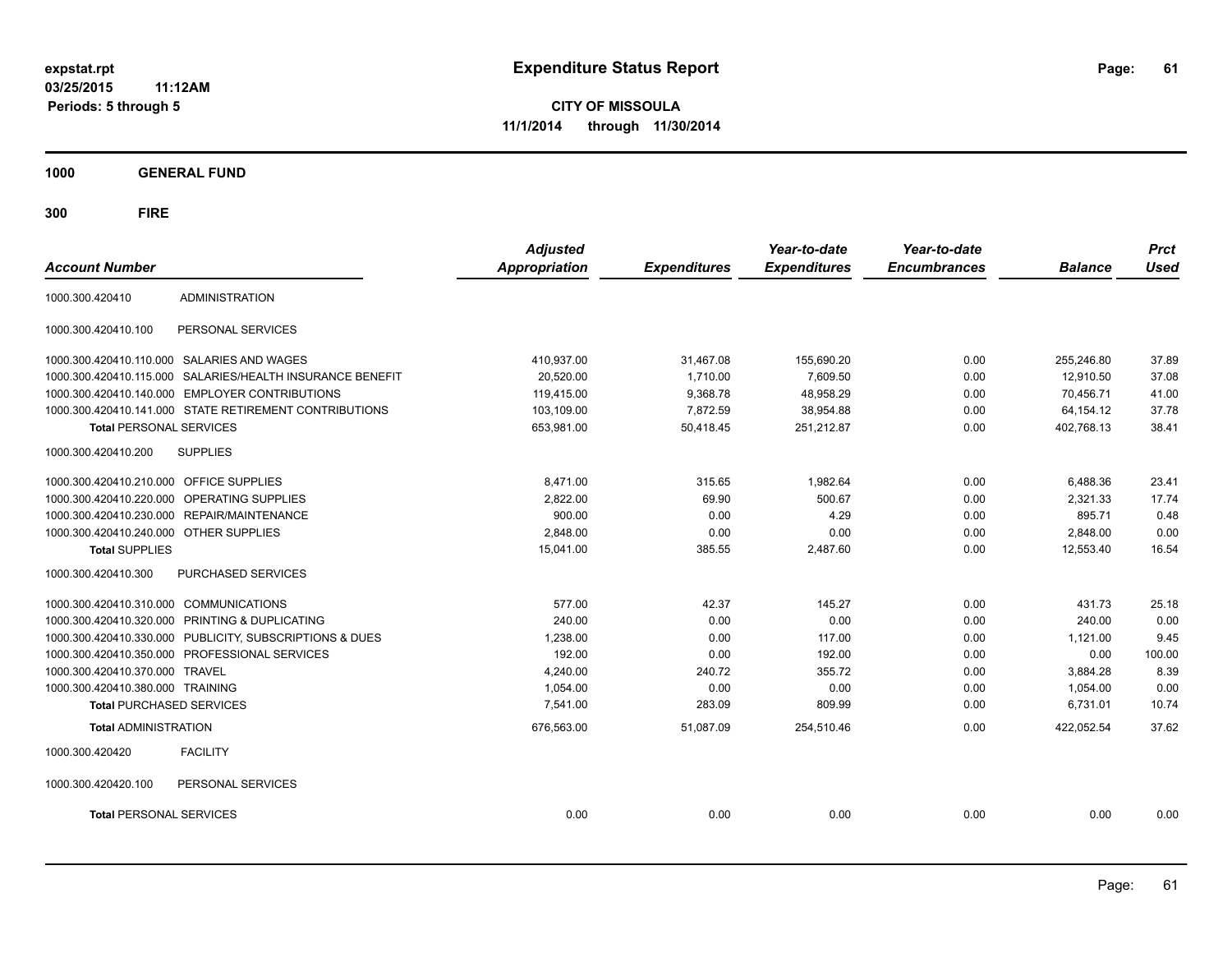**1000 GENERAL FUND**

| <b>Account Number</b>                                     | <b>Adjusted</b><br><b>Appropriation</b> | <b>Expenditures</b> | Year-to-date<br><b>Expenditures</b> | Year-to-date<br><b>Encumbrances</b> | <b>Balance</b> | <b>Prct</b><br><b>Used</b> |
|-----------------------------------------------------------|-----------------------------------------|---------------------|-------------------------------------|-------------------------------------|----------------|----------------------------|
| <b>SUPPLIES</b><br>1000.300.420420.200                    |                                         |                     |                                     |                                     |                |                            |
| 1000.300.420420.210.000 OFFICE SUPPLIES                   | 7,245.00                                | 0.00                | 75.00                               | 0.00                                | 7,170.00       | 1.04                       |
| OPERATING SUPPLIES<br>1000.300.420420.220.000             | 6.448.00                                | 701.86              | 1,947.38                            | 0.00                                | 4,500.62       | 30.20                      |
| 1000.300.420420.230.000 REPAIR/MAINTENANCE                | 14,000.00                               | 326.08              | 4,196.17                            | 0.00                                | 9,803.83       | 29.97                      |
| <b>Total SUPPLIES</b>                                     | 27,693.00                               | 1,027.94            | 6,218.55                            | 0.00                                | 21,474.45      | 22.46                      |
| PURCHASED SERVICES<br>1000.300.420420.300                 |                                         |                     |                                     |                                     |                |                            |
| 1000.300.420420.340.000 SEWER                             | 1,394.00                                | 0.00                | 604.62                              | 0.00                                | 789.38         | 43.37                      |
| 1000.300.420420.341.000 ELECTRICITY & NATURAL GAS         | 65,579.00                               | 4,484.02            | 19,040.19                           | 0.00                                | 46,538.81      | 29.03                      |
| 1000.300.420420.343.000 WATER CHARGES                     | 14.677.00                               | 551.60              | 5.572.57                            | 0.00                                | 9.104.43       | 37.97                      |
| 1000.300.420420.344.000 TELEPHONE SERVICE                 | 20,485.00                               | 1.219.98            | 4,859.39                            | 0.00                                | 15,625.61      | 23.72                      |
| 1000.300.420420.345.000 GARBAGE                           | 5,462.00                                | 0.00                | 1,714.00                            | 0.00                                | 3,748.00       | 31.38                      |
| 1000.300.420420.360.000 REPAIR & MAINTENANCE              | 25,258.00                               | 800.21              | 10,025.52                           | 0.00                                | 15,232.48      | 39.69                      |
| <b>Total PURCHASED SERVICES</b>                           | 132,855.00                              | 7,055.81            | 41,816.29                           | 0.00                                | 91,038.71      | 31.48                      |
| 1000.300.420420.500<br><b>FIXED CHARGES</b>               |                                         |                     |                                     |                                     |                |                            |
| 1000.300.420420.500.000 FIXED CHARGES                     | 226.00                                  | 0.00                | 0.00                                | 0.00                                | 226.00         | 0.00                       |
| <b>Total FIXED CHARGES</b>                                | 226.00                                  | 0.00                | 0.00                                | 0.00                                | 226.00         | 0.00                       |
| <b>Total FACILITY</b>                                     | 160,774.00                              | 8,083.75            | 48,034.84                           | 0.00                                | 112,739.16     | 29.88                      |
| PERSONNEL TRAINING<br>1000.300.420430                     |                                         |                     |                                     |                                     |                |                            |
| 1000.300.420430.100<br>PERSONAL SERVICES                  |                                         |                     |                                     |                                     |                |                            |
| 1000.300.420430.110.000 SALARIES AND WAGES                | 85,034.00                               | 6,541.02            | 32,237.82                           | 0.00                                | 52,796.18      | 37.91                      |
| 1000.300.420430.115.000 SALARIES/HEALTH INSURANCE BENEFIT | 6,840.00                                | 570.00              | 2,565.00                            | 0.00                                | 4,275.00       | 37.50                      |
| 1000.300.420430.120.000 OVERTIME/TERMINATION              | 2,065.00                                | 0.00                | 0.00                                | 0.00                                | 2,065.00       | 0.00                       |
| 1000.300.420430.140.000 EMPLOYER CONTRIBUTIONS            | 21,201.00                               | 1,647.74            | 8,112.71                            | 0.00                                | 13,088.29      | 38.27                      |
| 1000.300.420430.141.000 STATE RETIREMENT CONTRIBUTIONS    | 29,960.00                               | 2,318.90            | 11,380.45                           | 0.00                                | 18,579.55      | 37.99                      |
| <b>Total PERSONAL SERVICES</b>                            | 145,100.00                              | 11,077.66           | 54,295.98                           | 0.00                                | 90,804.02      | 37.42                      |
| <b>SUPPLIES</b><br>1000.300.420430.200                    |                                         |                     |                                     |                                     |                |                            |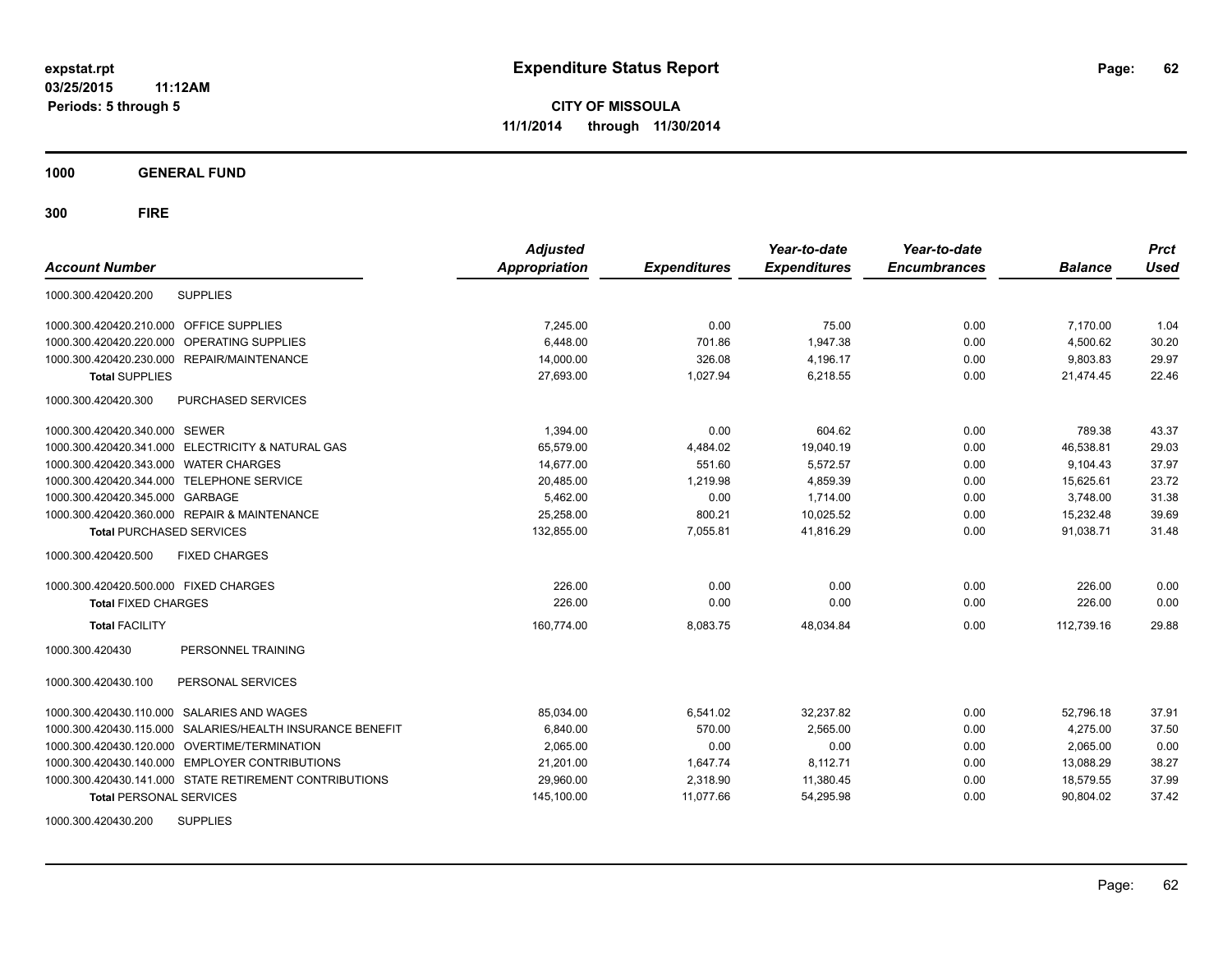**1000 GENERAL FUND**

| <b>Account Number</b>                                     | <b>Adjusted</b><br><b>Appropriation</b> | <b>Expenditures</b> | Year-to-date<br><b>Expenditures</b> | Year-to-date<br><b>Encumbrances</b> | <b>Balance</b> | <b>Prct</b><br><b>Used</b> |
|-----------------------------------------------------------|-----------------------------------------|---------------------|-------------------------------------|-------------------------------------|----------------|----------------------------|
| 1000.300.420430.210.000 OFFICE SUPPLIES                   | 96.00                                   | 0.00                | 0.00                                | 0.00                                | 96.00          | 0.00                       |
| 1000.300.420430.220.000 OPERATING SUPPLIES                | 2.741.00                                | 75.44               | 170.42                              | 0.00                                | 2.570.58       | 6.22                       |
| 1000.300.420430.230.000 REPAIR/MAINTENANCE                | 320.00                                  | 0.00                | 0.00                                | 0.00                                | 320.00         | 0.00                       |
| <b>Total SUPPLIES</b>                                     | 3.157.00                                | 75.44               | 170.42                              | 0.00                                | 2,986.58       | 5.40                       |
| 1000.300.420430.300<br>PURCHASED SERVICES                 |                                         |                     |                                     |                                     |                |                            |
| 1000.300.420430.320.000 PRINTING & DUPLICATING            | 192.00                                  | 0.00                | 0.00                                | 0.00                                | 192.00         | 0.00                       |
| 1000.300.420430.330.000 PUBLICITY, SUBSCRIPTIONS & DUES   | 322.00                                  | 0.00                | 0.00                                | 0.00                                | 322.00         | 0.00                       |
| 1000.300.420430.370.000 TRAVEL                            | 1,148.00                                | 0.00                | 0.00                                | 0.00                                | 1,148.00       | 0.00                       |
| 1000.300.420430.380.000 TRAINING                          | 480.00                                  | 0.00                | 0.00                                | 0.00                                | 480.00         | 0.00                       |
| <b>Total PURCHASED SERVICES</b>                           | 2,142.00                                | 0.00                | 0.00                                | 0.00                                | 2,142.00       | 0.00                       |
| <b>Total PERSONNEL TRAINING</b>                           | 150,399.00                              | 11,153.10           | 54,466.40                           | 0.00                                | 95,932.60      | 36.21                      |
| 1000.300.420440<br><b>FIRE PREVENTION</b>                 |                                         |                     |                                     |                                     |                |                            |
| 1000.300.420440.100<br>PERSONAL SERVICES                  |                                         |                     |                                     |                                     |                |                            |
| 1000.300.420440.110.000 SALARIES AND WAGES                | 398,627.00                              | 29,984.43           | 147,548.97                          | 0.00                                | 251,078.03     | 37.01                      |
| 1000.300.420440.115.000 SALARIES/HEALTH INSURANCE BENEFIT | 34,200.00                               | 2.850.00            | 12.825.00                           | 0.00                                | 21.375.00      | 37.50                      |
| 1000.300.420440.120.000 OVERTIME/TERMINATION              | 8,909.00                                | 517.55              | 5,511.10                            | 0.00                                | 3,397.90       | 61.86                      |
| 1000.300.420440.140.000 EMPLOYER CONTRIBUTIONS            | 100,565.00                              | 7,668.33            | 38,008.27                           | 0.00                                | 62,556.73      | 37.79                      |
| 1000.300.420440.141.000 STATE RETIREMENT CONTRIBUTIONS    | 141,145.00                              | 10,707.31           | 52,436.71                           | 0.00                                | 88,708.29      | 37.15                      |
| <b>Total PERSONAL SERVICES</b>                            | 683,446.00                              | 51,727.62           | 256,330.05                          | 0.00                                | 427,115.95     | 37.51                      |
| 1000.300.420440.200<br><b>SUPPLIES</b>                    |                                         |                     |                                     |                                     |                |                            |
| 1000.300.420440.210.000 OFFICE SUPPLIES                   | 144.00                                  | 0.00                | 0.00                                | 0.00                                | 144.00         | 0.00                       |
| 1000.300.420440.220.000 OPERATING SUPPLIES                | 4,956.00                                | 47.84               | 865.69                              | 0.00                                | 4,090.31       | 17.47                      |
| 1000.300.420440.230.000 REPAIR/MAINTENANCE                | 1.540.00                                | 209.41              | 259.37                              | 0.00                                | 1,280.63       | 16.84                      |
| <b>Total SUPPLIES</b>                                     | 6,640.00                                | 257.25              | 1,125.06                            | 0.00                                | 5,514.94       | 16.94                      |
| 1000.300.420440.300<br>PURCHASED SERVICES                 |                                         |                     |                                     |                                     |                |                            |
| 1000.300.420440.320.000 PRINTING & DUPLICATING            | 192.00                                  | 0.00                | 23.91                               | 0.00                                | 168.09         | 12.45                      |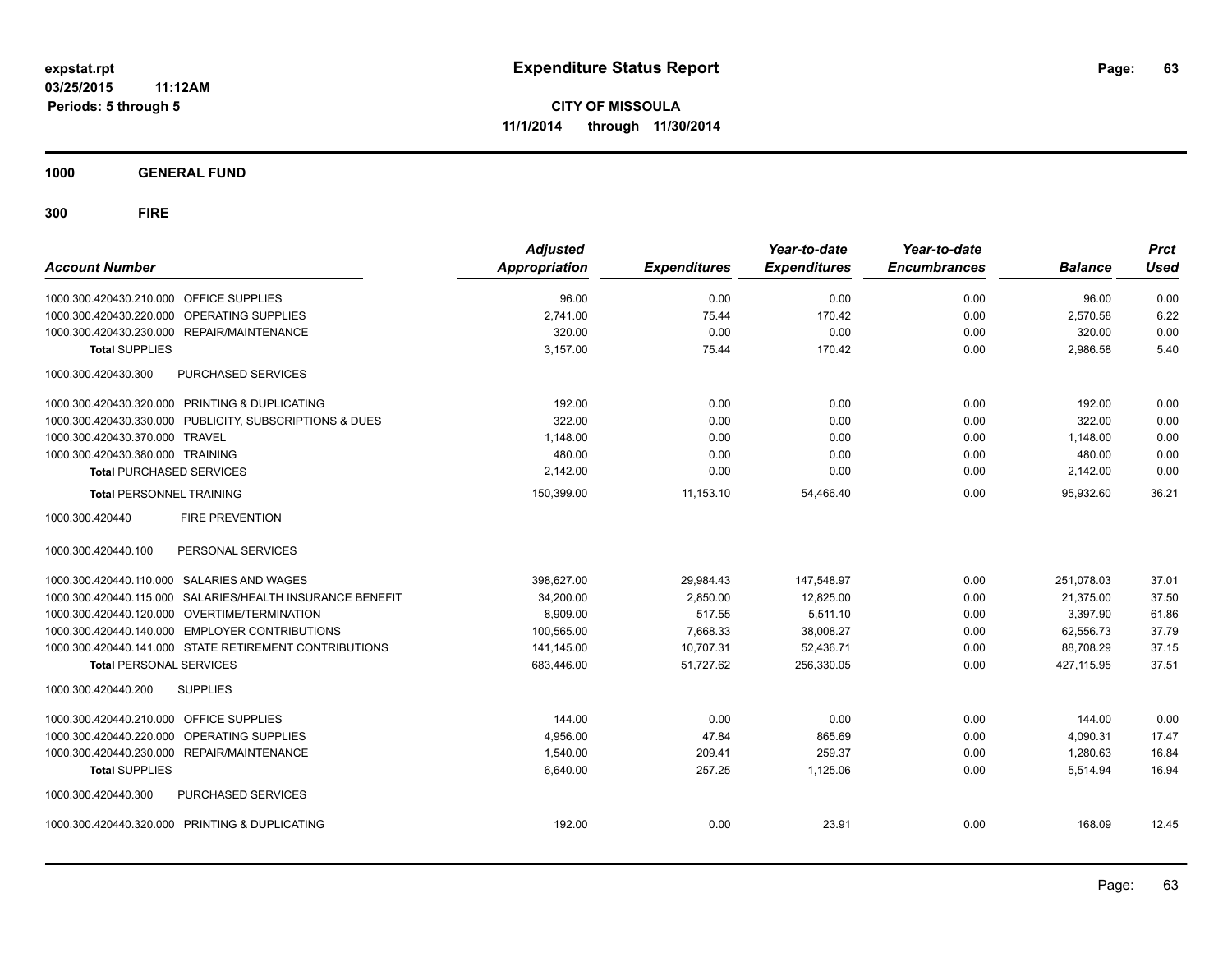**1000 GENERAL FUND**

| <b>Account Number</b>            |                                                           | <b>Adjusted</b><br>Appropriation | <b>Expenditures</b> | Year-to-date<br><b>Expenditures</b> | Year-to-date<br><b>Encumbrances</b> | <b>Balance</b> | <b>Prct</b><br><b>Used</b> |
|----------------------------------|-----------------------------------------------------------|----------------------------------|---------------------|-------------------------------------|-------------------------------------|----------------|----------------------------|
|                                  | 1000.300.420440.330.000 PUBLICITY, SUBSCRIPTIONS & DUES   | 3.916.00                         | 0.00                | 2,785.50                            | 0.00                                | 1,130.50       | 71.13                      |
| 1000.300.420440.370.000 TRAVEL   |                                                           | 5,448.00                         | 0.00                | 375.62                              | 0.00                                | 5,072.38       | 6.89                       |
| 1000.300.420440.380.000 TRAINING |                                                           | 2,506.00                         | 0.00                | 419.00                              | 0.00                                | 2,087.00       | 16.72                      |
| <b>Total PURCHASED SERVICES</b>  |                                                           | 12.062.00                        | 0.00                | 3,604.03                            | 0.00                                | 8,457.97       | 29.88                      |
| <b>Total FIRE PREVENTION</b>     |                                                           | 702,148.00                       | 51,984.87           | 261,059.14                          | 0.00                                | 441,088.86     | 37.18                      |
| 1000.300.420450                  | <b>FIRE GRANTS</b>                                        |                                  |                     |                                     |                                     |                |                            |
| 1000.300.420450.300              | PURCHASED SERVICES                                        |                                  |                     |                                     |                                     |                |                            |
| <b>Total FIRE GRANTS</b>         |                                                           | 0.00                             | 0.00                | 0.00                                | 0.00                                | 0.00           | 0.00                       |
| 1000.300.420455                  | <b>EMS</b>                                                |                                  |                     |                                     |                                     |                |                            |
| 1000.300.420455.100              | PERSONAL SERVICES                                         |                                  |                     |                                     |                                     |                |                            |
|                                  | 1000.300.420455.110.000 SALARIES AND WAGES                | 81,698.00                        | 6,284.42            | 30,493.08                           | 0.00                                | 51,204.92      | 37.32                      |
|                                  | 1000.300.420455.115.000 SALARIES/HEALTH INSURANCE BENEFIT | 6,840.00                         | 570.00              | 2,565.00                            | 0.00                                | 4,275.00       | 37.50                      |
|                                  | 1000.300.420455.120.000 OVERTIME/TERMINATION              | 2,005.00                         | 0.00                | 265.12                              | 0.00                                | 1,739.88       | 13.22                      |
|                                  | 1000.300.420455.140.000 EMPLOYER CONTRIBUTIONS            | 20,517.00                        | 1,594.96            | 7,858.22                            | 0.00                                | 12,658.78      | 38.30                      |
|                                  | 1000.300.420455.141.000 STATE RETIREMENT CONTRIBUTIONS    | 28.872.00                        | 2.235.23            | 10.825.57                           | 0.00                                | 18.046.43      | 37.50                      |
| <b>Total PERSONAL SERVICES</b>   |                                                           | 139,932.00                       | 10,684.61           | 52,006.99                           | 0.00                                | 87,925.01      | 37.17                      |
| 1000.300.420455.200              | <b>SUPPLIES</b>                                           |                                  |                     |                                     |                                     |                |                            |
|                                  | 1000.300.420455.220.000 OPERATING SUPPLIES                | 13,581.00                        | 2,425.16            | 10,191.41                           | 0.00                                | 3,389.59       | 75.04                      |
| 1000.300.420455.230.000          | REPAIR/MAINTENANCE                                        | 320.00                           | 0.00                | 0.00                                | 0.00                                | 320.00         | 0.00                       |
| <b>Total SUPPLIES</b>            |                                                           | 13,901.00                        | 2,425.16            | 10,191.41                           | 0.00                                | 3,709.59       | 73.31                      |
| 1000.300.420455.300              | PURCHASED SERVICES                                        |                                  |                     |                                     |                                     |                |                            |
|                                  | 1000.300.420455.330.000 PUBLICITY, SUBSCRIPTIONS & DUES   | 3.984.00                         | 35.00               | 35.00                               | 0.00                                | 3,949.00       | 0.88                       |
| 1000.300.420455.350.000          | PROFESSIONAL SERVICES                                     | 5,000.00                         | 0.00                | 0.00                                | 0.00                                | 5,000.00       | 0.00                       |
| 1000.300.420455.360.000          | <b>REPAIR &amp; MAINTENANCE</b>                           | 2,500.00                         | 0.00                | 1,500.00                            | 0.00                                | 1,000.00       | 60.00                      |
| 1000.300.420455.370.000 TRAVEL   |                                                           | 1,023.00                         | 357.60              | 691.72                              | 0.00                                | 331.28         | 67.62                      |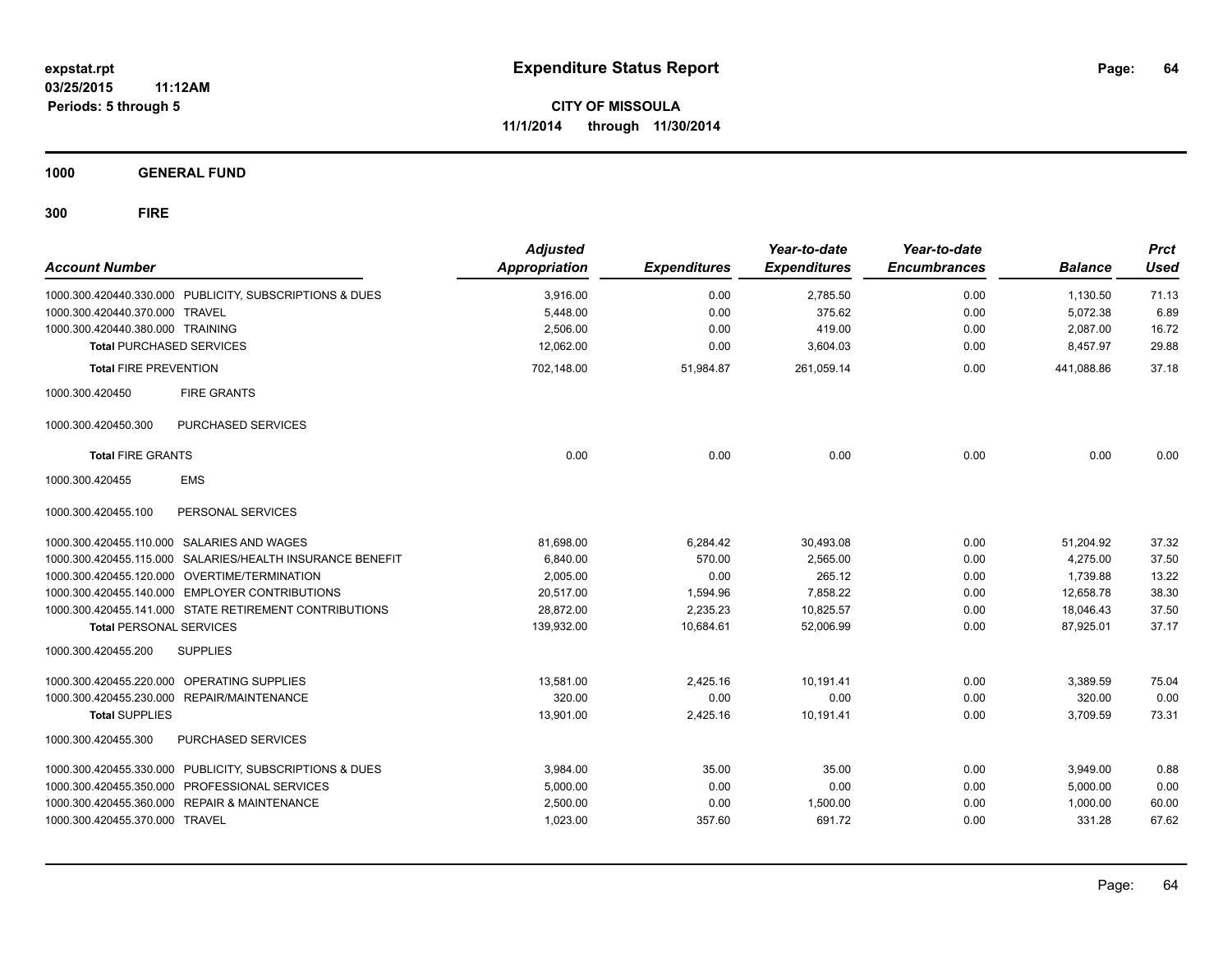**1000 GENERAL FUND**

| <b>Account Number</b>            |                                                           | <b>Adjusted</b><br><b>Appropriation</b> | <b>Expenditures</b> | Year-to-date<br><b>Expenditures</b> | Year-to-date<br><b>Encumbrances</b> | <b>Balance</b>        | <b>Prct</b><br><b>Used</b> |
|----------------------------------|-----------------------------------------------------------|-----------------------------------------|---------------------|-------------------------------------|-------------------------------------|-----------------------|----------------------------|
| 1000.300.420455.380.000 TRAINING |                                                           | 1,920.00                                | 40.00               | 565.75                              | 0.00                                | 1.354.25              | 29.47                      |
| <b>Total PURCHASED SERVICES</b>  | 1000.300.420455.390.000 OTHER PURCHASED SERVICES          | 10,080.00<br>24,507.00                  | 794.11<br>1,226.71  | 1,856.66<br>4,649.13                | 0.00<br>0.00                        | 8,223.34<br>19,857.87 | 18.42<br>18.97             |
| <b>Total EMS</b>                 |                                                           | 178,340.00                              | 14,336.48           | 66,847.53                           | 0.00                                | 111.492.47            | 37.48                      |
| 1000.300.420460                  | <b>OPERATIONS</b>                                         |                                         |                     |                                     |                                     |                       |                            |
| 1000.300.420460.100              | PERSONAL SERVICES                                         |                                         |                     |                                     |                                     |                       |                            |
|                                  | 1000.300.420460.110.000 SALARIES AND WAGES                | 5,324,104.00                            | 401,969.12          | 1,986,936.67                        | 0.00                                | 3,337,167.33          | 37.32                      |
|                                  | 1000.300.420460.115.000 SALARIES/HEALTH INSURANCE BENEFIT | 547,200.00                              | 45,030.00           | 202,635.00                          | 0.00                                | 344,565.00            | 37.03                      |
|                                  | 1000.300.420460.120.000 OVERTIME/TERMINATION              | 680,682.00                              | 18,071.98           | 393,193.01                          | 0.00                                | 287,488.99            | 57.76                      |
| 1000.300.420460.130.000 OTHER    |                                                           | 54,464.00                               | 0.00                | 53,872.00                           | 0.00                                | 592.00                | 98.91                      |
|                                  | 1000.300.420460.140.000 EMPLOYER CONTRIBUTIONS            | 1,435,306.00                            | 107,658.99          | 559,306.73                          | 0.00                                | 875.999.27            | 38.97                      |
|                                  | 1000.300.420460.141.000 STATE RETIREMENT CONTRIBUTIONS    | 1,905,873.00                            | 145,766.41          | 716,661.07                          | 0.00                                | 1,189,211.93          | 37.60                      |
| <b>Total PERSONAL SERVICES</b>   |                                                           | 9,947,629.00                            | 718,496.50          | 3,912,604.48                        | 0.00                                | 6,035,024.52          | 39.33                      |
| 1000.300.420460.200              | <b>SUPPLIES</b>                                           |                                         |                     |                                     |                                     |                       |                            |
|                                  | 1000.300.420460.220.000 OPERATING SUPPLIES                | 177,196.00                              | 17,721.18           | 49,305.17                           | 0.00                                | 127,890.83            | 27.83                      |
| 1000.300.420460.230.000          | REPAIR/MAINTENANCE                                        | 40,820.00                               | 4,482.34            | 11,225.51                           | 0.00                                | 29,594.49             | 27.50                      |
| 1000.300.420460.231.000 GASOLINE |                                                           | 61,827.00                               | 3,279.15            | 21,115.31                           | 0.00                                | 40,711.69             | 34.15                      |
| <b>Total SUPPLIES</b>            |                                                           | 279,843.00                              | 25,482.67           | 81,645.99                           | 0.00                                | 198,197.01            | 29.18                      |
| 1000.300.420460.300              | <b>PURCHASED SERVICES</b>                                 |                                         |                     |                                     |                                     |                       |                            |
| 1000.300.420460.320.000          | PRINTING & DUPLICATING                                    | 864.00                                  | 0.00                | 280.18                              | 0.00                                | 583.82                | 32.43                      |
|                                  | 1000.300.420460.330.000 PUBLICITY, SUBSCRIPTIONS & DUES   | 312.00                                  | 0.00                | 0.00                                | 0.00                                | 312.00                | 0.00                       |
|                                  | 1000.300.420460.350.000 PROFESSIONAL SERVICES             | 19,080.00                               | 0.00                | 0.00                                | 0.00                                | 19,080.00             | 0.00                       |
|                                  | 1000.300.420460.360.000 REPAIR & MAINTENANCE              | 22.225.00                               | 1,149.40            | 3.614.18                            | 0.00                                | 18,610.82             | 16.26                      |
| 1000.300.420460.370.000          | <b>TRAVEL</b>                                             | 6,158.00                                | 1,087.02            | 1,547.02                            | 0.00                                | 4,610.98              | 25.12                      |
| 1000.300.420460.380.000 TRAINING |                                                           | 5,956.00                                | 0.00                | 3,395.37                            | 0.00                                | 2,560.63              | 57.01                      |
|                                  | 1000.300.420460.390.000 OTHER PURCHASED SERVICES          | 1,500.00                                | 0.00                | 0.00                                | 0.00                                | 1,500.00              | 0.00                       |
| <b>Total PURCHASED SERVICES</b>  |                                                           | 56,095.00                               | 2,236.42            | 8,836.75                            | 0.00                                | 47,258.25             | 15.75                      |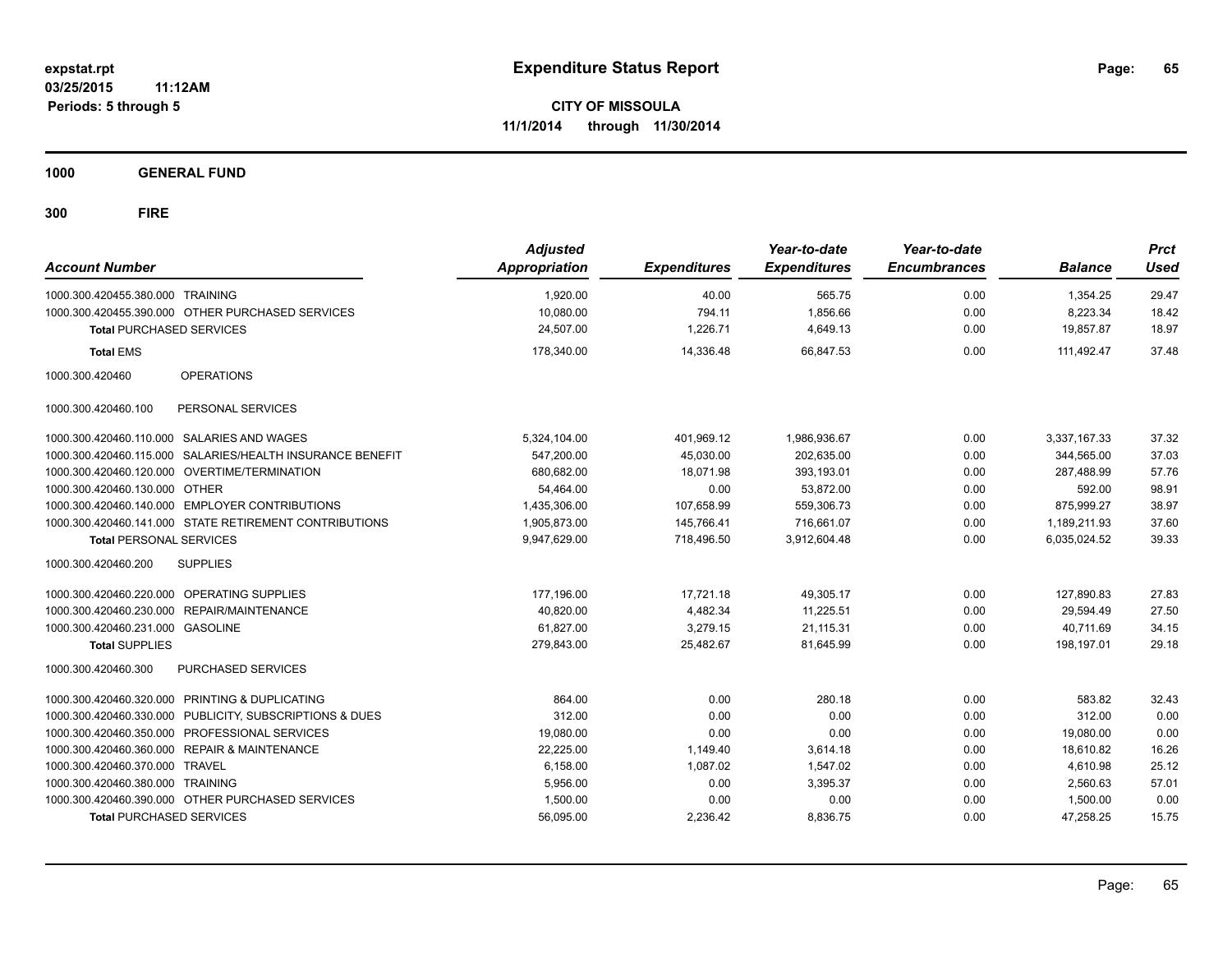**03/25/2015 11:12AM Periods: 5 through 5**

**CITY OF MISSOULA 11/1/2014 through 11/30/2014**

**1000 GENERAL FUND**

| <b>Account Number</b>                                        | <b>Adjusted</b><br>Appropriation | <b>Expenditures</b> | Year-to-date<br><b>Expenditures</b> | Year-to-date<br><b>Encumbrances</b> | <b>Balance</b> | <b>Prct</b><br><b>Used</b> |
|--------------------------------------------------------------|----------------------------------|---------------------|-------------------------------------|-------------------------------------|----------------|----------------------------|
| <b>CAPITAL OUTLAY</b><br>1000.300.420460.900                 |                                  |                     |                                     |                                     |                |                            |
| <b>Total CAPITAL OUTLAY</b>                                  | 0.00                             | 0.00                | 0.00                                | 0.00                                | 0.00           | 0.00                       |
| <b>Total OPERATIONS</b>                                      | 10.283.567.00                    | 746,215.59          | 4.003.087.22                        | 0.00                                | 6,280,479.78   | 38.93                      |
| <b>MAINTENANCE</b><br>1000.300.420490                        |                                  |                     |                                     |                                     |                |                            |
| PERSONAL SERVICES<br>1000.300.420490.100                     |                                  |                     |                                     |                                     |                |                            |
| SALARIES AND WAGES<br>1000.300.420490.110.000                | 157,468.00                       | 11,993.08           | 59,108.64                           | 0.00                                | 98,359.36      | 37.54                      |
| SALARIES/HEALTH INSURANCE BENEFIT<br>1000.300.420490.115.000 | 13,680.00                        | 1,140.00            | 5,130.00                            | 0.00                                | 8,550.00       | 37.50                      |
| OVERTIME/TERMINATION<br>1000.300.420490.120.000              | 4,112.00                         | 0.00                | 2,208.61                            | 0.00                                | 1,903.39       | 53.71                      |
| <b>EMPLOYER CONTRIBUTIONS</b><br>1000.300.420490.140.000     | 39,820.00                        | 3,081.42            | 14.879.94                           | 0.00                                | 24,940.06      | 37.37                      |
| 1000.300.420490.141.000 STATE RETIREMENT CONTRIBUTIONS       | 55,811.00                        | 4,282.70            | 21,003.57                           | 0.00                                | 34,807.43      | 37.63                      |
| <b>Total PERSONAL SERVICES</b>                               | 270,891.00                       | 20,497.20           | 102,330.76                          | 0.00                                | 168,560.24     | 37.78                      |
| <b>SUPPLIES</b><br>1000.300.420490.200                       |                                  |                     |                                     |                                     |                |                            |
| 1000.300.420490.210.000<br><b>OFFICE SUPPLIES</b>            | 48.00                            | 0.00                | 0.00                                | 0.00                                | 48.00          | 0.00                       |
| 1000.300.420490.230.000<br>REPAIR/MAINTENANCE                | 3,600.00                         | 0.00                | 1,277.75                            | 0.00                                | 2,322.25       | 35.49                      |
| <b>Total SUPPLIES</b>                                        | 3.648.00                         | 0.00                | 1.277.75                            | 0.00                                | 2,370.25       | 35.03                      |
| 1000.300.420490.300<br>PURCHASED SERVICES                    |                                  |                     |                                     |                                     |                |                            |
| 1000.300.420490.330.000 PUBLICITY, SUBSCRIPTIONS & DUES      | 91.00                            | 0.00                | 0.00                                | 0.00                                | 91.00          | 0.00                       |
| <b>TRAVEL</b><br>1000.300.420490.370.000                     | 2,000.00                         | 0.00                | 0.00                                | 0.00                                | 2,000.00       | 0.00                       |
| 1000.300.420490.380.000 TRAINING                             | 1,500.00                         | 0.00                | 0.00                                | 0.00                                | 1,500.00       | 0.00                       |
| <b>Total PURCHASED SERVICES</b>                              | 3,591.00                         | 0.00                | 0.00                                | 0.00                                | 3,591.00       | 0.00                       |
| <b>Total MAINTENANCE</b>                                     | 278.130.00                       | 20,497.20           | 103,608.51                          | 0.00                                | 174.521.49     | 37.25                      |
| <b>Total FIRE</b>                                            | 12.429.921.00                    | 903.358.08          | 4.791.614.10                        | 0.00                                | 7.638.306.90   | 38.55                      |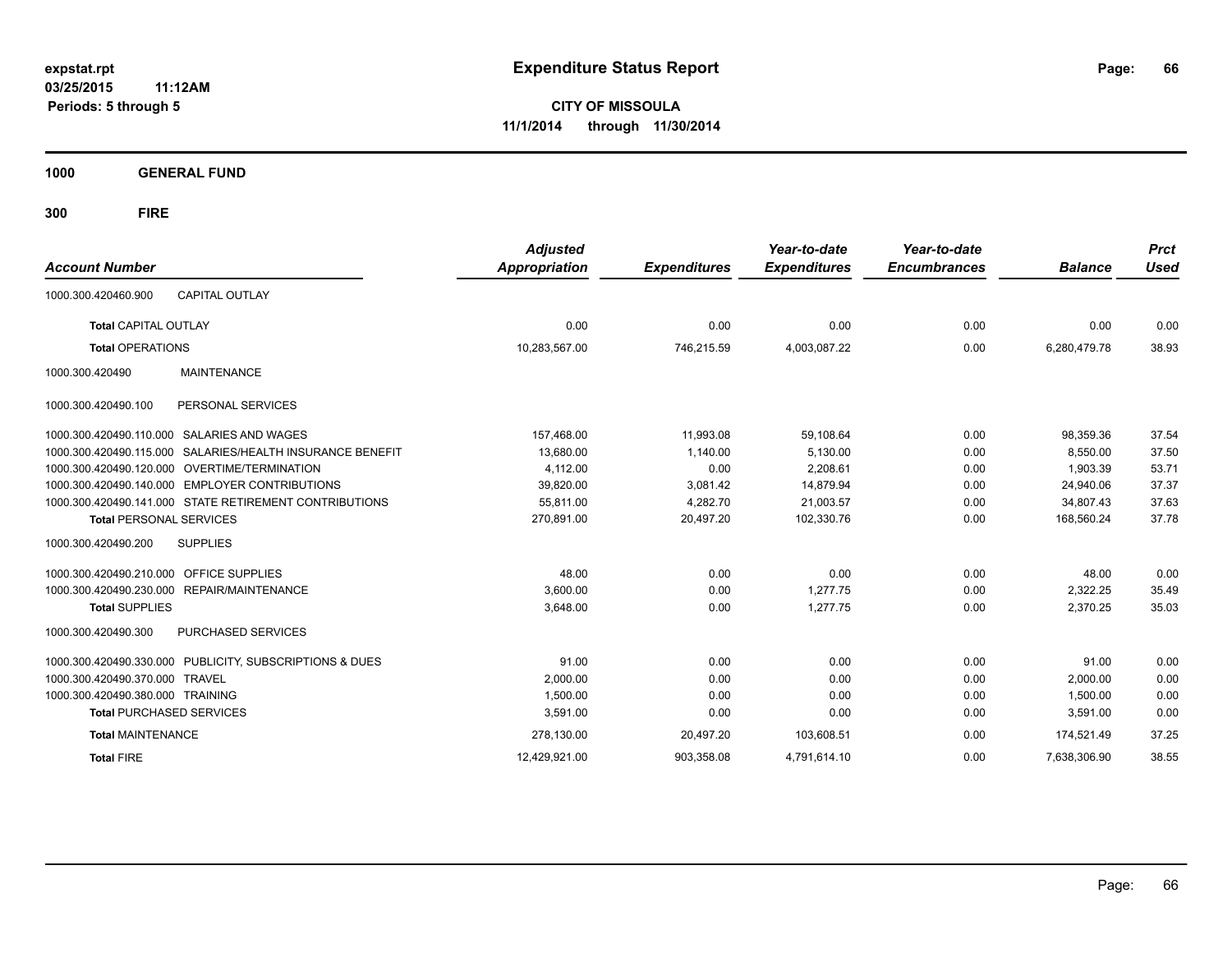**1000 GENERAL FUND**

|                                         |                                                         | <b>Adjusted</b>      |                     | Year-to-date        | Year-to-date        |                | <b>Prct</b> |
|-----------------------------------------|---------------------------------------------------------|----------------------|---------------------|---------------------|---------------------|----------------|-------------|
| <b>Account Number</b>                   |                                                         | <b>Appropriation</b> | <b>Expenditures</b> | <b>Expenditures</b> | <b>Encumbrances</b> | <b>Balance</b> | <b>Used</b> |
| 1000.320.430210                         | <b>ADMINISTRATION</b>                                   |                      |                     |                     |                     |                |             |
| 1000.320.430210.100                     | PERSONAL SERVICES                                       |                      |                     |                     |                     |                |             |
|                                         | 1000.320.430210.110.000 SALARIES AND WAGES              | 96.588.00            | 7,794.95            | 37,789.00           | 0.00                | 58,799.00      | 39.12       |
| 1000.320.430210.120.000                 | <b>OVERTIME/TERMINATION</b>                             | 0.00                 | 160.20              | 837.26              | 0.00                | $-837.26$      | 0.00        |
|                                         | 1000.320.430210.140.000 EMPLOYER CONTRIBUTIONS          | 53.146.00            | 4,497.96            | 23,302.13           | 0.00                | 29,843.87      | 43.85       |
|                                         | 1000.320.430210.141.000 STATE RETIREMENT CONTRIBUTIONS  | 0.00                 | 105.20              | 661.07              | 0.00                | $-661.07$      | 0.00        |
| <b>Total PERSONAL SERVICES</b>          |                                                         | 149,734.00           | 12,558.31           | 62,589.46           | 0.00                | 87,144.54      | 41.80       |
| 1000.320.430210.200                     | <b>SUPPLIES</b>                                         |                      |                     |                     |                     |                |             |
| 1000.320.430210.210.000 OFFICE SUPPLIES |                                                         | 1,600.00             | 0.00                | 287.40              | 0.00                | 1,312.60       | 17.96       |
|                                         | 1000.320.430210.220.000 OPERATING SUPPLIES              | 8,440.00             | 19.00               | 4,579.53            | 0.00                | 3,860.47       | 54.26       |
| <b>Total SUPPLIES</b>                   |                                                         | 10,040.00            | 19.00               | 4,866.93            | 0.00                | 5,173.07       | 48.48       |
| 1000.320.430210.300                     | PURCHASED SERVICES                                      |                      |                     |                     |                     |                |             |
| 1000.320.430210.310.000 COMMUNICATIONS  |                                                         | 7,000.00             | 0.00                | 0.00                | 0.00                | 7,000.00       | 0.00        |
| 1000.320.430210.320.000                 | PRINTING & DUPLICATING                                  | 3,000.00             | 917.39              | 1,077.39            | 0.00                | 1,922.61       | 35.91       |
|                                         | 1000.320.430210.330.000 PUBLICITY, SUBSCRIPTIONS & DUES | 0.00                 | 0.00                | 1,320.75            | 0.00                | $-1,320.75$    | 0.00        |
| 1000.320.430210.370.000                 | <b>TRAVEL</b>                                           | 3,300.00             | 0.00                | 768.76              | 0.00                | 2,531.24       | 23.30       |
| 1000.320.430210.380.000 TRAINING        |                                                         | 1,500.00             | 0.00                | 300.00              | 0.00                | 1,200.00       | 20.00       |
| <b>Total PURCHASED SERVICES</b>         |                                                         | 14,800.00            | 917.39              | 3,466.90            | 0.00                | 11,333.10      | 23.43       |
| 1000.320.430210.900                     | <b>CAPITAL OUTLAY</b>                                   |                      |                     |                     |                     |                |             |
| <b>Total CAPITAL OUTLAY</b>             |                                                         | 0.00                 | 0.00                | 0.00                | 0.00                | 0.00           | 0.00        |
| <b>Total ADMINISTRATION</b>             |                                                         | 174,574.00           | 13,494.70           | 70,923.29           | 0.00                | 103,650.71     | 40.63       |
| 1000.320.430220                         | <b>FACILITY</b>                                         |                      |                     |                     |                     |                |             |
| 1000.320.430220.100                     | PERSONAL SERVICES                                       |                      |                     |                     |                     |                |             |
|                                         | 1000.320.430220.110.000 SALARIES AND WAGES              | 44,477.00            | 3,587.16            | 17,390.81           | 0.00                | 27,086.19      | 39.10       |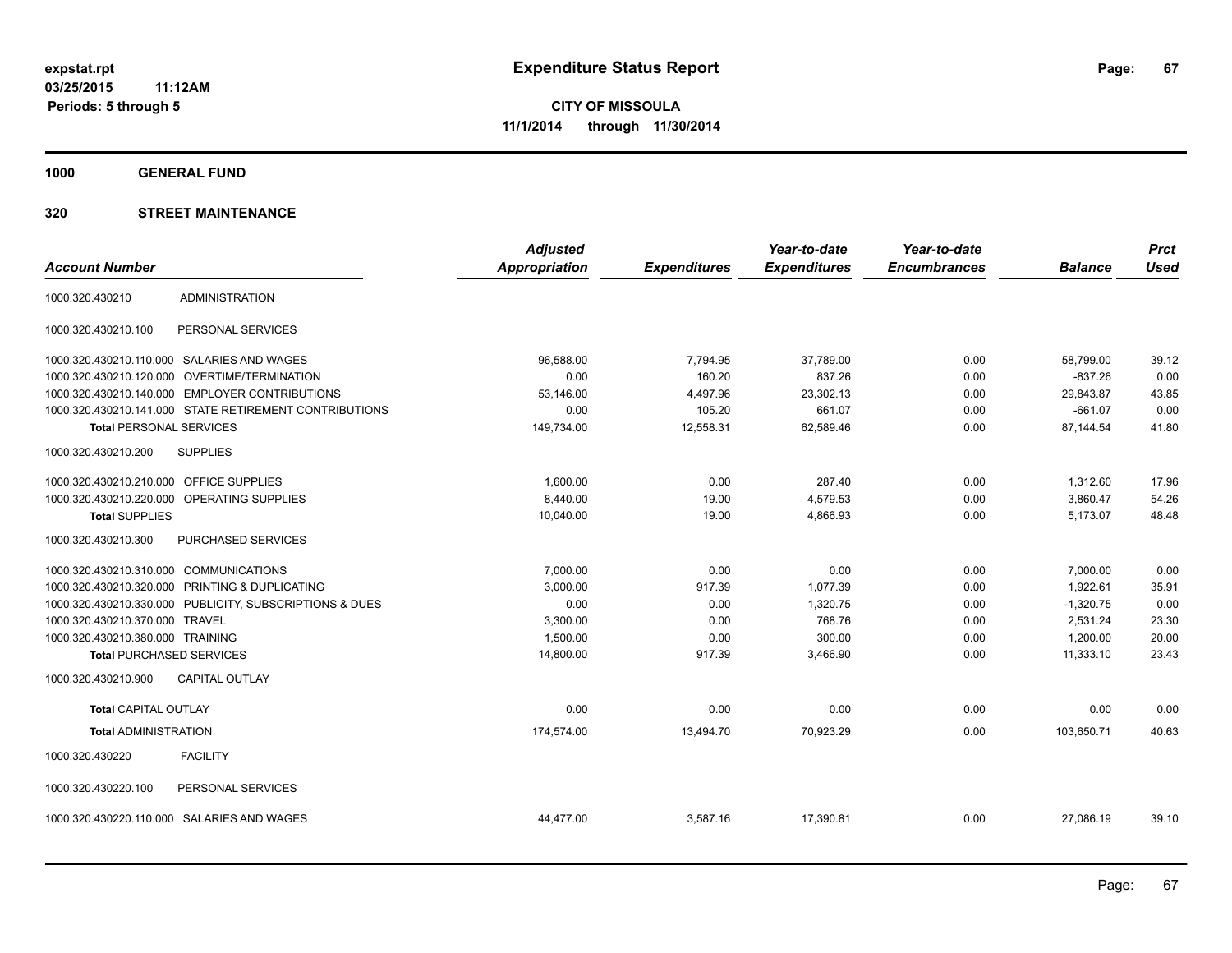**1000 GENERAL FUND**

| <b>Account Number</b>                            | <b>Adjusted</b><br><b>Appropriation</b> | <b>Expenditures</b> | Year-to-date<br><b>Expenditures</b> | Year-to-date<br><b>Encumbrances</b> | <b>Balance</b> | <b>Prct</b><br><b>Used</b> |
|--------------------------------------------------|-----------------------------------------|---------------------|-------------------------------------|-------------------------------------|----------------|----------------------------|
| 1000.320.430220.120.000 OVERTIME/TERMINATION     | 0.00                                    | 73.75               | 385.35                              | 0.00                                | $-385.35$      | 0.00                       |
| 1000.320.430220.140.000 EMPLOYER CONTRIBUTIONS   | 24,473.00                               | 2,070.29            | 10,726.14                           | 0.00                                | 13,746.86      | 43.83                      |
| <b>Total PERSONAL SERVICES</b>                   | 68,950.00                               | 5,731.20            | 28,502.30                           | 0.00                                | 40.447.70      | 41.34                      |
| 1000.320.430220.200<br><b>SUPPLIES</b>           |                                         |                     |                                     |                                     |                |                            |
| 1000.320.430220.220.000 OPERATING SUPPLIES       | 8,000.00                                | 0.00                | 5,046.02                            | 0.00                                | 2,953.98       | 63.08                      |
| <b>Total SUPPLIES</b>                            | 8,000.00                                | 0.00                | 5,046.02                            | 0.00                                | 2,953.98       | 63.08                      |
| <b>PURCHASED SERVICES</b><br>1000.320.430220.300 |                                         |                     |                                     |                                     |                |                            |
| 1000.320.430220.343.000 WATER CHARGES            | 6,000.00                                | 0.00                | 3,347.30                            | 0.00                                | 2,652.70       | 55.79                      |
| 1000.320.430220.344.000 TELEPHONE SERVICE        | 1,821.00                                | 95.92               | 726.73                              | 0.00                                | 1,094.27       | 39.91                      |
| 1000.320.430220.350.000 PROFESSIONAL SERVICES    | 1,650.00                                | 0.00                | 346.50                              | 0.00                                | 1,303.50       | 21.00                      |
| <b>Total PURCHASED SERVICES</b>                  | 9,471.00                                | 95.92               | 4,420.53                            | 0.00                                | 5,050.47       | 46.67                      |
| <b>FIXED CHARGES</b><br>1000.320.430220.500      |                                         |                     |                                     |                                     |                |                            |
| 1000.320.430220.500.000 FIXED CHARGES            | 9,000.00                                | 0.00                | 0.00                                | 0.00                                | 9,000.00       | 0.00                       |
| <b>Total FIXED CHARGES</b>                       | 9,000.00                                | 0.00                | 0.00                                | 0.00                                | 9,000.00       | 0.00                       |
| <b>Total FACILITY</b>                            | 95,421.00                               | 5,827.12            | 37,968.85                           | 0.00                                | 57,452.15      | 39.79                      |
| <b>STREET RESTORATION</b><br>1000.320.430230     |                                         |                     |                                     |                                     |                |                            |
| 1000.320.430230.100<br>PERSONAL SERVICES         |                                         |                     |                                     |                                     |                |                            |
| 1000.320.430230.110.000 SALARIES AND WAGES       | 289,005.00                              | 23,574.61           | 114,288.41                          | 0.00                                | 174,716.59     | 39.55                      |
| 1000.320.430230.120.000 OVERTIME/TERMINATION     | 3,000.00                                | 484.59              | 2,532.23                            | 0.00                                | 467.77         | 84.41                      |
| 1000.320.430230.140.000 EMPLOYER CONTRIBUTIONS   | 160,673.00                              | 13,601.36           | 70,466.36                           | 0.00                                | 90,206.64      | 43.86                      |
| <b>Total PERSONAL SERVICES</b>                   | 452,678.00                              | 37,660.56           | 187,287.00                          | 0.00                                | 265,391.00     | 41.37                      |
| 1000.320.430230.200<br><b>SUPPLIES</b>           |                                         |                     |                                     |                                     |                |                            |
| 1000.320.430230.220.000 OPERATING SUPPLIES       | 1,599.00                                | 0.00                | 1,218.00                            | 0.00                                | 381.00         | 76.17                      |
| 1000.320.430230.230.000 REPAIR/MAINTENANCE       | 25,009.00                               | 782.00              | 9,376.60                            | 0.00                                | 15,632.40      | 37.49                      |
| 1000.320.430230.231.000 GASOLINE                 | 74,487.00                               | 15,473.35           | 54,822.56                           | 0.00                                | 19,664.44      | 73.60                      |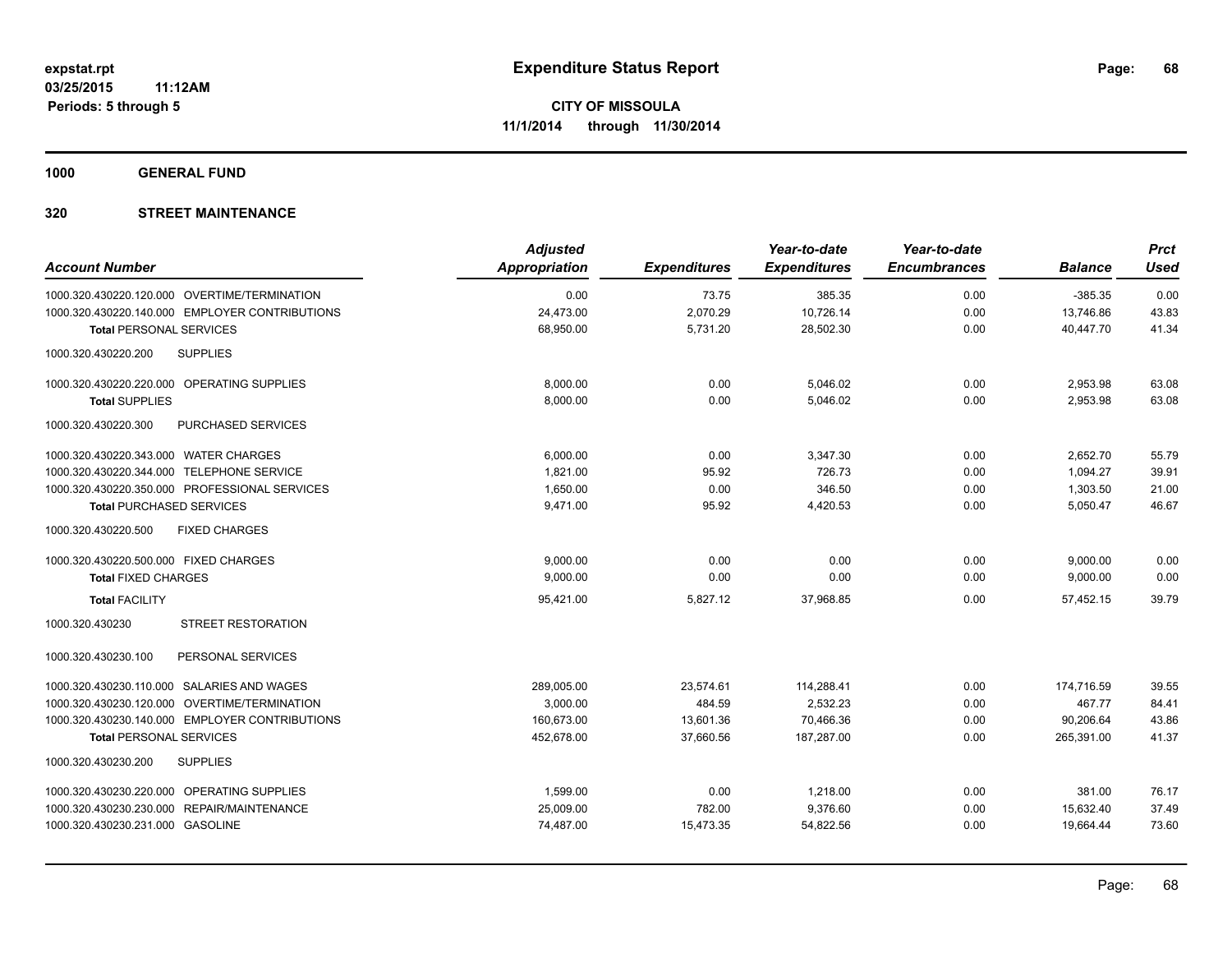**1000 GENERAL FUND**

| <b>Account Number</b>                            | <b>Adjusted</b><br><b>Appropriation</b> | <b>Expenditures</b> | Year-to-date<br><b>Expenditures</b> | Year-to-date<br><b>Encumbrances</b> | <b>Balance</b> | <b>Prct</b><br><b>Used</b> |
|--------------------------------------------------|-----------------------------------------|---------------------|-------------------------------------|-------------------------------------|----------------|----------------------------|
| <b>Total SUPPLIES</b>                            | 101,095.00                              | 16,255.35           | 65,417.16                           | 0.00                                | 35,677.84      | 64.71                      |
| PURCHASED SERVICES<br>1000.320.430230.300        |                                         |                     |                                     |                                     |                |                            |
| 1000.320.430230.345.000 GARBAGE                  | 5,200.00                                | 0.00                | 282.12                              | 0.00                                | 4,917.88       | 5.43                       |
| 1000.320.430230.350.000 PROFESSIONAL SERVICES    | 1,000.00                                | 0.00                | 0.00                                | 0.00                                | 1,000.00       | 0.00                       |
| 1000.320.430230.360.000 REPAIR & MAINTENANCE     | 2,000.00                                | 783.44              | 1,975.02                            | 0.00                                | 24.98          | 98.75                      |
| <b>Total PURCHASED SERVICES</b>                  | 8,200.00                                | 783.44              | 2,257.14                            | 0.00                                | 5,942.86       | 27.53                      |
| 1000.320.430230.400<br><b>BUILDING MATERIALS</b> |                                         |                     |                                     |                                     |                |                            |
| 1000.320.430230.400.000 BUILDING MATERIALS       | 17,598.00                               | 0.00                | 4,783.04                            | 0.00                                | 12,814.96      | 27.18                      |
| <b>Total BUILDING MATERIALS</b>                  | 17,598.00                               | 0.00                | 4,783.04                            | 0.00                                | 12,814.96      | 27.18                      |
| 1000.320.430230.500<br><b>FIXED CHARGES</b>      |                                         |                     |                                     |                                     |                |                            |
| 1000.320.430230.500.000 FIXED CHARGES            | 5,500.00                                | 110.00              | 5,170.00                            | 0.00                                | 330.00         | 94.00                      |
| <b>Total FIXED CHARGES</b>                       | 5,500.00                                | 110.00              | 5,170.00                            | 0.00                                | 330.00         | 94.00                      |
| <b>CAPITAL OUTLAY</b><br>1000.320.430230.900     |                                         |                     |                                     |                                     |                |                            |
| <b>Total CAPITAL OUTLAY</b>                      | 0.00                                    | 0.00                | 0.00                                | 0.00                                | 0.00           | 0.00                       |
| <b>Total STREET RESTORATION</b>                  | 585,071.00                              | 54,809.35           | 264,914.34                          | 0.00                                | 320,156.66     | 45.28                      |
| STREET MAINTENANCE<br>1000.320.430240            |                                         |                     |                                     |                                     |                |                            |
| 1000.320.430240.100<br>PERSONAL SERVICES         |                                         |                     |                                     |                                     |                |                            |
| 1000.320.430240.110.000 SALARIES AND WAGES       | 391,128.00                              | 32,000.74           | 155,138.64                          | 0.00                                | 235,989.36     | 39.66                      |
| 1000.320.430240.120.000 OVERTIME/TERMINATION     | 2,100.00                                | 657.81              | 3,437.32                            | 0.00                                | $-1,337.32$    | 163.68                     |
| 1000.320.430240.130.000 OTHER                    | 3,000.00                                | 0.00                | 0.00                                | 0.00                                | 3,000.00       | 0.00                       |
| 1000.320.430240.140.000 EMPLOYER CONTRIBUTIONS   | 218,020.00                              | 18,462.10           | 95,648.92                           | 0.00                                | 122,371.08     | 43.87                      |
| <b>Total PERSONAL SERVICES</b>                   | 614,248.00                              | 51,120.65           | 254,224.88                          | 0.00                                | 360,023.12     | 41.39                      |
| 1000.320.430240.200<br><b>SUPPLIES</b>           |                                         |                     |                                     |                                     |                |                            |
| 1000.320.430240.220.000 OPERATING SUPPLIES       | 1,599.00                                | 0.00                | 0.00                                | 0.00                                | 1,599.00       | 0.00                       |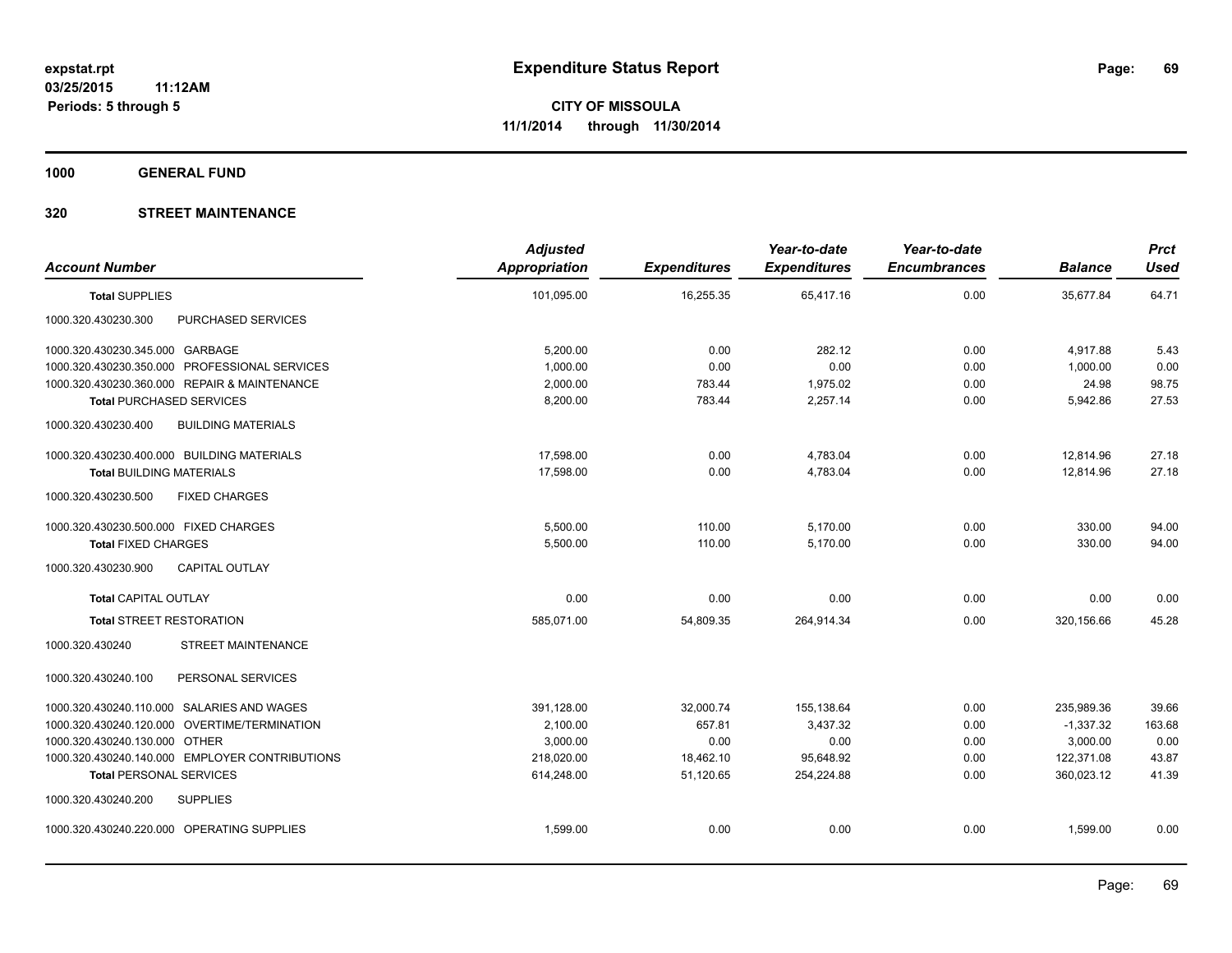**1000 GENERAL FUND**

| <b>Account Number</b>                            | <b>Adjusted</b><br>Appropriation | <b>Expenditures</b> | Year-to-date<br><b>Expenditures</b> | Year-to-date<br><b>Encumbrances</b> | <b>Balance</b> | <b>Prct</b><br><b>Used</b> |
|--------------------------------------------------|----------------------------------|---------------------|-------------------------------------|-------------------------------------|----------------|----------------------------|
| 1000.320.430240.230.000 REPAIR/MAINTENANCE       | 19,455.00                        | 0.00                | 1,410.12                            | 0.00                                | 18,044.88      | 7.25                       |
| 1000.320.430240.231.000 GASOLINE                 | 14,132.00                        | 124.21              | 912.02                              | 0.00                                | 13,219.98      | 6.45                       |
| <b>Total SUPPLIES</b>                            | 35,186.00                        | 124.21              | 2,322.14                            | 0.00                                | 32,863.86      | 6.60                       |
| 1000.320.430240.300<br>PURCHASED SERVICES        |                                  |                     |                                     |                                     |                |                            |
| 1000.320.430240.345.000 GARBAGE                  | 2,080.00                         | 0.00                | 0.00                                | 0.00                                | 2,080.00       | 0.00                       |
| 1000.320.430240.350.000 PROFESSIONAL SERVICES    | 2,000.00                         | 0.00                | 0.00                                | 0.00                                | 2,000.00       | 0.00                       |
| 1000.320.430240.360.000 REPAIR & MAINTENANCE     | 0.00                             | 0.00                | 270.98                              | 0.00                                | $-270.98$      | 0.00                       |
| <b>Total PURCHASED SERVICES</b>                  | 4,080.00                         | 0.00                | 270.98                              | 0.00                                | 3,809.02       | 6.64                       |
| 1000.320.430240.400<br><b>BUILDING MATERIALS</b> |                                  |                     |                                     |                                     |                |                            |
| 1000.320.430240.400.000 BUILDING MATERIALS       | 44,665.00                        | 0.00                | 20,459.05                           | 0.00                                | 24,205.95      | 45.81                      |
| <b>Total BUILDING MATERIALS</b>                  | 44,665.00                        | 0.00                | 20,459.05                           | 0.00                                | 24,205.95      | 45.81                      |
| <b>FIXED CHARGES</b><br>1000.320.430240.500      |                                  |                     |                                     |                                     |                |                            |
| 1000.320.430240.500.000 FIXED CHARGES            | 5,000.00                         | 455.00              | 455.00                              | 0.00                                | 4,545.00       | 9.10                       |
| <b>Total FIXED CHARGES</b>                       | 5,000.00                         | 455.00              | 455.00                              | 0.00                                | 4,545.00       | 9.10                       |
| 1000.320.430240.900<br><b>CAPITAL OUTLAY</b>     |                                  |                     |                                     |                                     |                |                            |
| <b>Total CAPITAL OUTLAY</b>                      | 0.00                             | 0.00                | 0.00                                | 0.00                                | 0.00           | 0.00                       |
| <b>Total STREET MAINTENANCE</b>                  | 703,179.00                       | 51,699.86           | 277,732.05                          | 0.00                                | 425,446.95     | 39.50                      |
| 1000.320.430251<br>ICE & SNOW REMOVAL            |                                  |                     |                                     |                                     |                |                            |
| 1000.320.430251.100<br>PERSONAL SERVICES         |                                  |                     |                                     |                                     |                |                            |
| 1000.320.430251.110.000 SALARIES AND WAGES       | 130,722.00                       | 10,961.63           | 53,141.04                           | 0.00                                | 77,580.96      | 40.65                      |
| 1000.320.430251.120.000 OVERTIME/TERMINATION     | 4,950.00                         | 225.33              | 1.177.45                            | 0.00                                | 3.772.55       | 23.79                      |
| 1000.320.430251.140.000 EMPLOYER CONTRIBUTIONS   | 74,652.00                        | 6,322.20            | 32,756.33                           | 0.00                                | 41,895.67      | 43.88                      |
| <b>Total PERSONAL SERVICES</b>                   | 210,324.00                       | 17,509.16           | 87,074.82                           | 0.00                                | 123,249.18     | 41.40                      |
| <b>SUPPLIES</b><br>1000.320.430251.200           |                                  |                     |                                     |                                     |                |                            |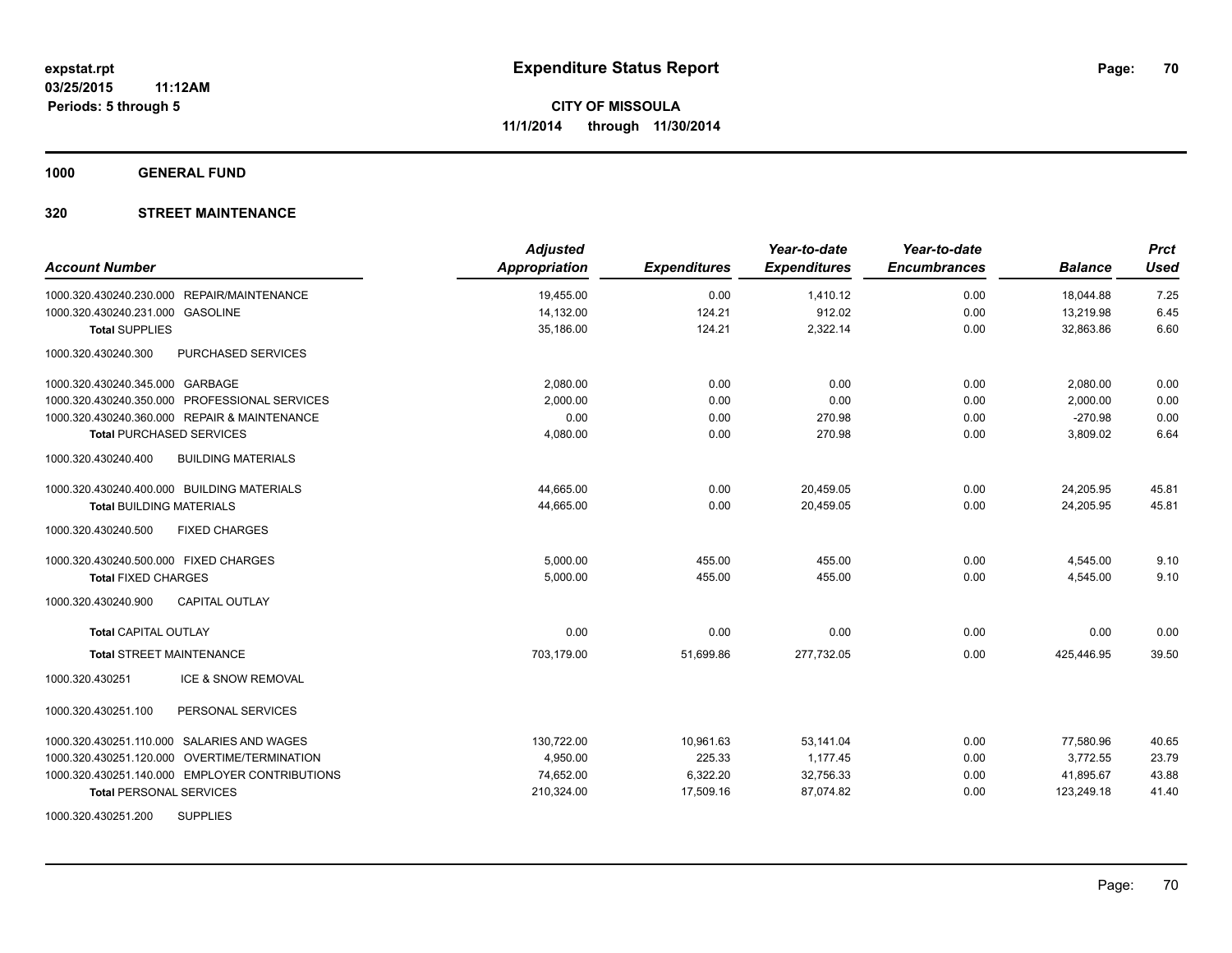**1000 GENERAL FUND**

| <b>Account Number</b>                            | <b>Adjusted</b><br><b>Appropriation</b> | <b>Expenditures</b> | Year-to-date<br><b>Expenditures</b> | Year-to-date<br><b>Encumbrances</b> | <b>Balance</b> | <b>Prct</b><br><b>Used</b> |
|--------------------------------------------------|-----------------------------------------|---------------------|-------------------------------------|-------------------------------------|----------------|----------------------------|
| 1000.320.430251.220.000 OPERATING SUPPLIES       | 148,547.00                              | 0.00                | 0.00                                | 0.00                                | 148.547.00     | 0.00                       |
| REPAIR/MAINTENANCE<br>1000.320.430251.230.000    | 14,315.00                               | 0.00                | 3,821.87                            | 0.00                                | 10,493.13      | 26.70                      |
| 1000.320.430251.231.000 GASOLINE                 | 86,170.00                               | 0.00                | 0.00                                | 0.00                                | 86,170.00      | 0.00                       |
| <b>Total SUPPLIES</b>                            | 249,032.00                              | 0.00                | 3,821.87                            | 0.00                                | 245,210.13     | 1.53                       |
| 1000.320.430251.300<br><b>PURCHASED SERVICES</b> |                                         |                     |                                     |                                     |                |                            |
| 1000.320.430251.360.000 REPAIR & MAINTENANCE     | 5,000.00                                | 0.00                | 0.00                                | 0.00                                | 5,000.00       | 0.00                       |
| <b>Total PURCHASED SERVICES</b>                  | 5,000.00                                | 0.00                | 0.00                                | 0.00                                | 5,000.00       | 0.00                       |
| 1000.320.430251.500<br><b>FIXED CHARGES</b>      |                                         |                     |                                     |                                     |                |                            |
| 1000.320.430251.500.000 FIXED CHARGES            | 2,000.00                                | 0.00                | 0.00                                | 0.00                                | 2,000.00       | 0.00                       |
| <b>Total FIXED CHARGES</b>                       | 2,000.00                                | 0.00                | 0.00                                | 0.00                                | 2,000.00       | 0.00                       |
| <b>CAPITAL OUTLAY</b><br>1000.320.430251.900     |                                         |                     |                                     |                                     |                |                            |
| <b>Total CAPITAL OUTLAY</b>                      | 0.00                                    | 0.00                | 0.00                                | 0.00                                | 0.00           | 0.00                       |
| Total ICE & SNOW REMOVAL                         | 466,356.00                              | 17,509.16           | 90,896.69                           | 0.00                                | 375,459.31     | 19.49                      |
| 1000.320.430252<br><b>STREET CLEANING</b>        |                                         |                     |                                     |                                     |                |                            |
| 1000.320.430252.100<br>PERSONAL SERVICES         |                                         |                     |                                     |                                     |                |                            |
| 1000.320.430252.110.000 SALARIES AND WAGES       | 329,861.00                              | 27,277.28           | 132,237.96                          | 0.00                                | 197,623.04     | 40.09                      |
| 1000.320.430252.120.000 OVERTIME/TERMINATION     | 4,950.00                                | 560.68              | 2,929.90                            | 0.00                                | 2,020.10       | 59.19                      |
| 1000.320.430252.130.000 OTHER                    | 3,000.00                                | 0.00                | 0.00                                | 0.00                                | 3,000.00       | 0.00                       |
| 1000.320.430252.140.000 EMPLOYER CONTRIBUTIONS   | 185,877.00                              | 15,734.30           | 82,552.66                           | 0.00                                | 103,324.34     | 44.41                      |
| <b>Total PERSONAL SERVICES</b>                   | 523,688.00                              | 43,572.26           | 217,720.52                          | 0.00                                | 305,967.48     | 41.57                      |
| 1000.320.430252.200<br><b>SUPPLIES</b>           |                                         |                     |                                     |                                     |                |                            |
| 1000.320.430252.220.000 OPERATING SUPPLIES       | 2,132.00                                | 0.00                | 0.00                                | 0.00                                | 2,132.00       | 0.00                       |
| 1000.320.430252.230.000 REPAIR/MAINTENANCE       | 25,435.00                               | 0.00                | 14,009.31                           | 0.00                                | 11,425.69      | 55.08                      |
| 1000.320.430252.231.000 GASOLINE                 | 43,814.00                               | 0.00                | 0.00                                | 0.00                                | 43,814.00      | 0.00                       |
| <b>Total SUPPLIES</b>                            | 71,381.00                               | 0.00                | 14,009.31                           | 0.00                                | 57,371.69      | 19.63                      |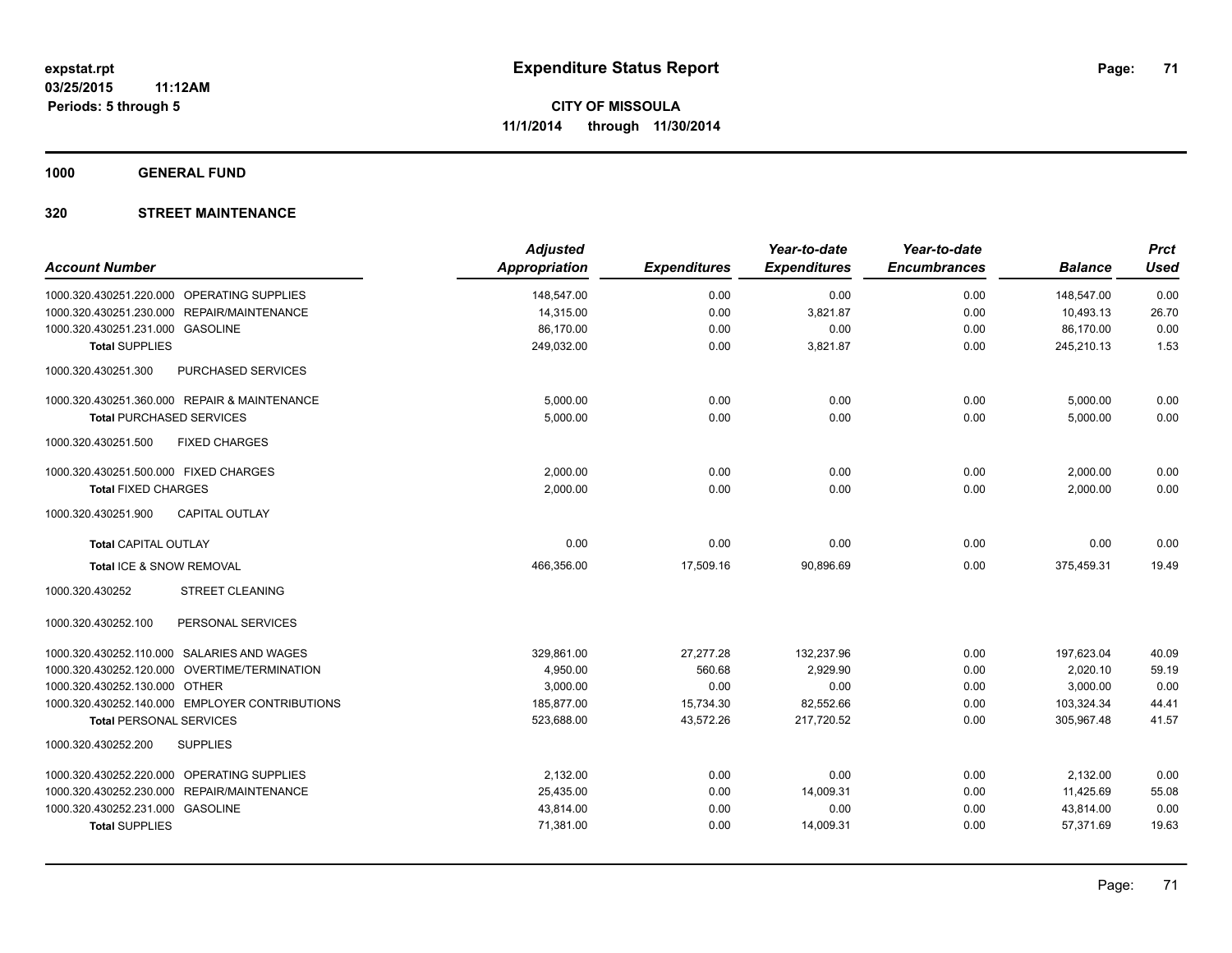**1000 GENERAL FUND**

|                                                  | <b>Adjusted</b> |                     | Year-to-date        | Year-to-date        |                | <b>Prct</b> |
|--------------------------------------------------|-----------------|---------------------|---------------------|---------------------|----------------|-------------|
| <b>Account Number</b>                            | Appropriation   | <b>Expenditures</b> | <b>Expenditures</b> | <b>Encumbrances</b> | <b>Balance</b> | <b>Used</b> |
| PURCHASED SERVICES<br>1000.320.430252.300        |                 |                     |                     |                     |                |             |
| 1000.320.430252.350.000 PROFESSIONAL SERVICES    | 500.00          | 0.00                | 0.00                | 0.00                | 500.00         | 0.00        |
| 1000.320.430252.360.000 REPAIR & MAINTENANCE     | 14,000.00       | 0.00                | 1,578.53            | 0.00                | 12,421.47      | 11.28       |
| <b>Total PURCHASED SERVICES</b>                  | 14,500.00       | 0.00                | 1,578.53            | 0.00                | 12,921.47      | 10.89       |
| 1000.320.430252.400<br><b>BUILDING MATERIALS</b> |                 |                     |                     |                     |                |             |
| 1000.320.430252.400.000 BUILDING MATERIALS       | 9,000.00        | 0.00                | 0.00                | 0.00                | 9,000.00       | 0.00        |
| <b>Total BUILDING MATERIALS</b>                  | 9,000.00        | 0.00                | 0.00                | 0.00                | 9,000.00       | 0.00        |
| 1000.320.430252.500<br><b>FIXED CHARGES</b>      |                 |                     |                     |                     |                |             |
| <b>Total FIXED CHARGES</b>                       | 0.00            | 0.00                | 0.00                | 0.00                | 0.00           | 0.00        |
| <b>Total STREET CLEANING</b>                     | 618,569.00      | 43,572.26           | 233,308.36          | 0.00                | 385,260.64     | 37.72       |
| 1000.320.430270<br>COMMUNICATIONS MAINTENANCE    |                 |                     |                     |                     |                |             |
| PERSONAL SERVICES<br>1000.320.430270.100         |                 |                     |                     |                     |                |             |
| <b>Total PERSONAL SERVICES</b>                   | 0.00            | 0.00                | 0.00                | 0.00                | 0.00           | 0.00        |
| 1000.320.430270.200<br><b>SUPPLIES</b>           |                 |                     |                     |                     |                |             |
| <b>Total SUPPLIES</b>                            | 0.00            | 0.00                | 0.00                | 0.00                | 0.00           | 0.00        |
| <b>CAPITAL OUTLAY</b><br>1000.320.430270.900     |                 |                     |                     |                     |                |             |
| 1000.320.430270.930.000 IMPROVEMENTS             | 196,558.00      | 64,946.49           | 150,254.62          | 0.00                | 46,303.38      | 76.44       |
| <b>Total COMMUNICATIONS MAINTENANCE</b>          | 196,558.00      | 64,946.49           | 150,254.62          | 0.00                | 46,303.38      | 76.44       |
| <b>DEBT SERVICE</b><br>1000.320.490504           |                 |                     |                     |                     |                |             |
| 1000.320.490504.600<br><b>DEBT SERVICE</b>       |                 |                     |                     |                     |                |             |
| <b>Total DEBT SERVICE</b>                        | 0.00            | 0.00                | 0.00                | 0.00                | 0.00           | 0.00        |
| <b>Total STREET MAINTENANCE</b>                  | 2,839,728.00    | 251,858.94          | 1,125,998.20        | 0.00                | 1,713,729.80   | 39.65       |
|                                                  |                 |                     |                     |                     |                |             |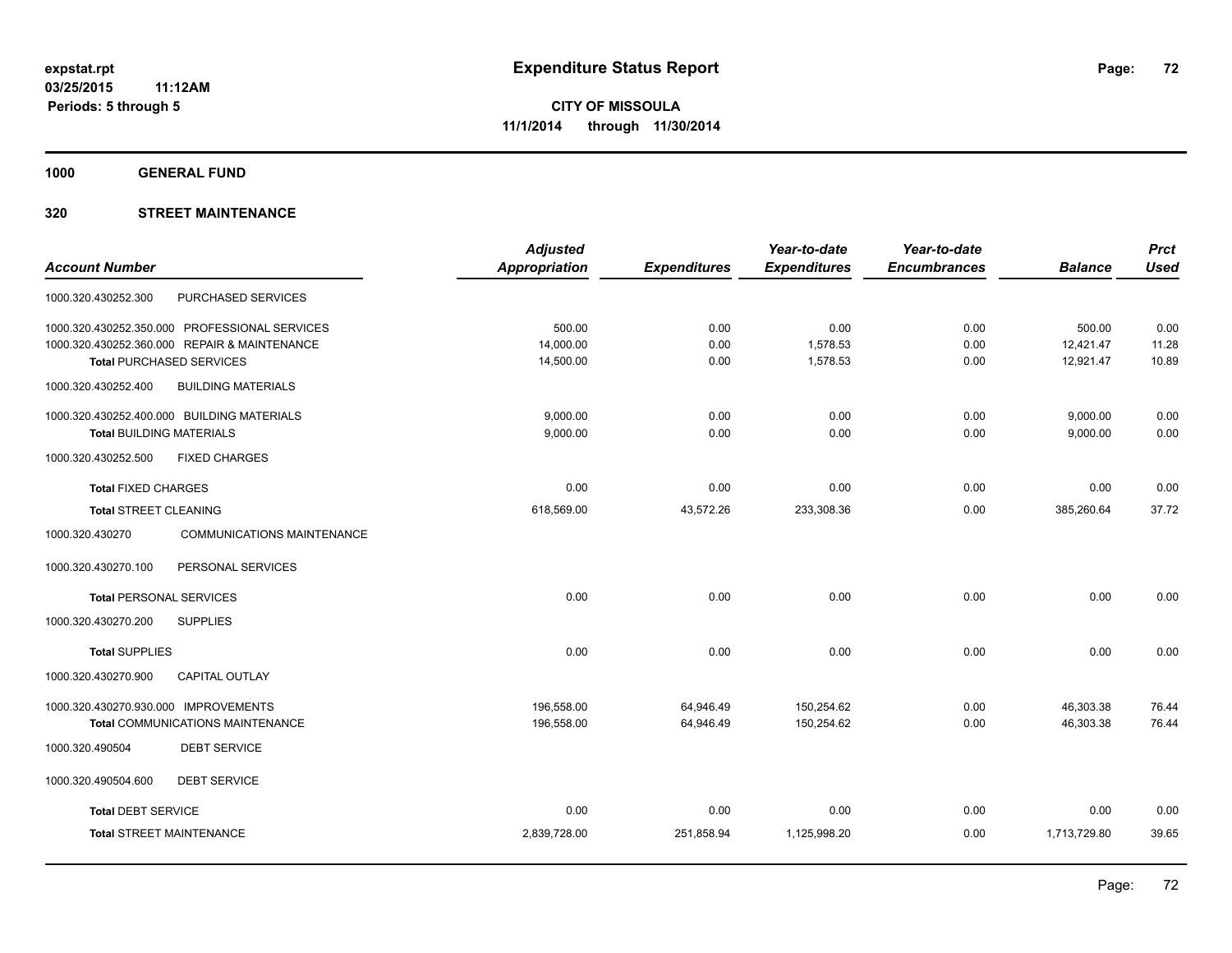**1000 GENERAL FUND**

| <b>Account Number</b>                  |                                                   | <b>Adjusted</b><br><b>Appropriation</b> | <b>Expenditures</b> | Year-to-date<br><b>Expenditures</b> | Year-to-date<br><b>Encumbrances</b> | <b>Balance</b> | <b>Prct</b><br><b>Used</b> |
|----------------------------------------|---------------------------------------------------|-----------------------------------------|---------------------|-------------------------------------|-------------------------------------|----------------|----------------------------|
| 1000.321.411231                        | <b>ENERGY CONSERVATION</b>                        |                                         |                     |                                     |                                     |                |                            |
| 1000.321.411231.100                    | PERSONAL SERVICES                                 |                                         |                     |                                     |                                     |                |                            |
|                                        | 1000.321.411231.140.000 EMPLOYER CONTRIBUTIONS    | 0.00                                    | 0.00                | 1,534.00                            | 0.00                                | $-1,534.00$    | 0.00                       |
| <b>Total PERSONAL SERVICES</b>         |                                                   | 0.00                                    | 0.00                | 1,534.00                            | 0.00                                | $-1,534.00$    | 0.00                       |
| 1000.321.411231.200                    | <b>SUPPLIES</b>                                   |                                         |                     |                                     |                                     |                |                            |
| <b>Total SUPPLIES</b>                  |                                                   | 0.00                                    | 0.00                | 0.00                                | 0.00                                | 0.00           | 0.00                       |
| 1000.321.411231.300                    | <b>PURCHASED SERVICES</b>                         |                                         |                     |                                     |                                     |                |                            |
| <b>Total PURCHASED SERVICES</b>        |                                                   | 0.00                                    | 0.00                | 0.00                                | 0.00                                | 0.00           | 0.00                       |
| <b>Total ENERGY CONSERVATION</b>       |                                                   | 0.00                                    | 0.00                | 1.534.00                            | 0.00                                | $-1.534.00$    | 0.00                       |
| 1000.321.411810                        | <b>FACILITY MAINTENANCE</b>                       |                                         |                     |                                     |                                     |                |                            |
| 1000.321.411810.100                    | PERSONAL SERVICES                                 |                                         |                     |                                     |                                     |                |                            |
|                                        | 1000.321.411810.110.000 SALARIES AND WAGES        | 40,266.00                               | 3,132.72            | 15,250.12                           | 0.00                                | 25,015.88      | 37.87                      |
|                                        | 1000.321.411810.120.000 OVERTIME/TERMINATION      | 0.00                                    | 0.00                | 3.23                                | 0.00                                | $-3.23$        | 0.00                       |
|                                        | 1000.321.411810.140.000 EMPLOYER CONTRIBUTIONS    | 18,339.00                               | 1,320.21            | 6,981.17                            | 0.00                                | 11,357.83      | 38.07                      |
| <b>Total PERSONAL SERVICES</b>         |                                                   | 58,605.00                               | 4,452.93            | 22,234.52                           | 0.00                                | 36,370.48      | 37.94                      |
| 1000.321.411810.200                    | <b>SUPPLIES</b>                                   |                                         |                     |                                     |                                     |                |                            |
|                                        | 1000.321.411810.220.000 OPERATING SUPPLIES        | 450.00                                  | 0.00                | 0.00                                | 0.00                                | 450.00         | 0.00                       |
| 1000.321.411810.231.000 GASOLINE       |                                                   | 198.00                                  | 0.00                | 0.00                                | 0.00                                | 198.00         | 0.00                       |
| 1000.321.411810.240.000 OTHER SUPPLIES |                                                   | 6,070.00                                | 0.00                | 0.00                                | 0.00                                | 6,070.00       | 0.00                       |
| <b>Total SUPPLIES</b>                  |                                                   | 6,718.00                                | 0.00                | 0.00                                | 0.00                                | 6,718.00       | 0.00                       |
| 1000.321.411810.300                    | <b>PURCHASED SERVICES</b>                         |                                         |                     |                                     |                                     |                |                            |
| 1000.321.411810.340.000 SEWER          |                                                   | 679.00                                  | 0.00                | 0.00                                | 0.00                                | 679.00         | 0.00                       |
|                                        | 1000.321.411810.341.000 ELECTRICITY & NATURAL GAS | 3,680.00                                | 530.32              | 2,277.87                            | 0.00                                | 1,402.13       | 61.90                      |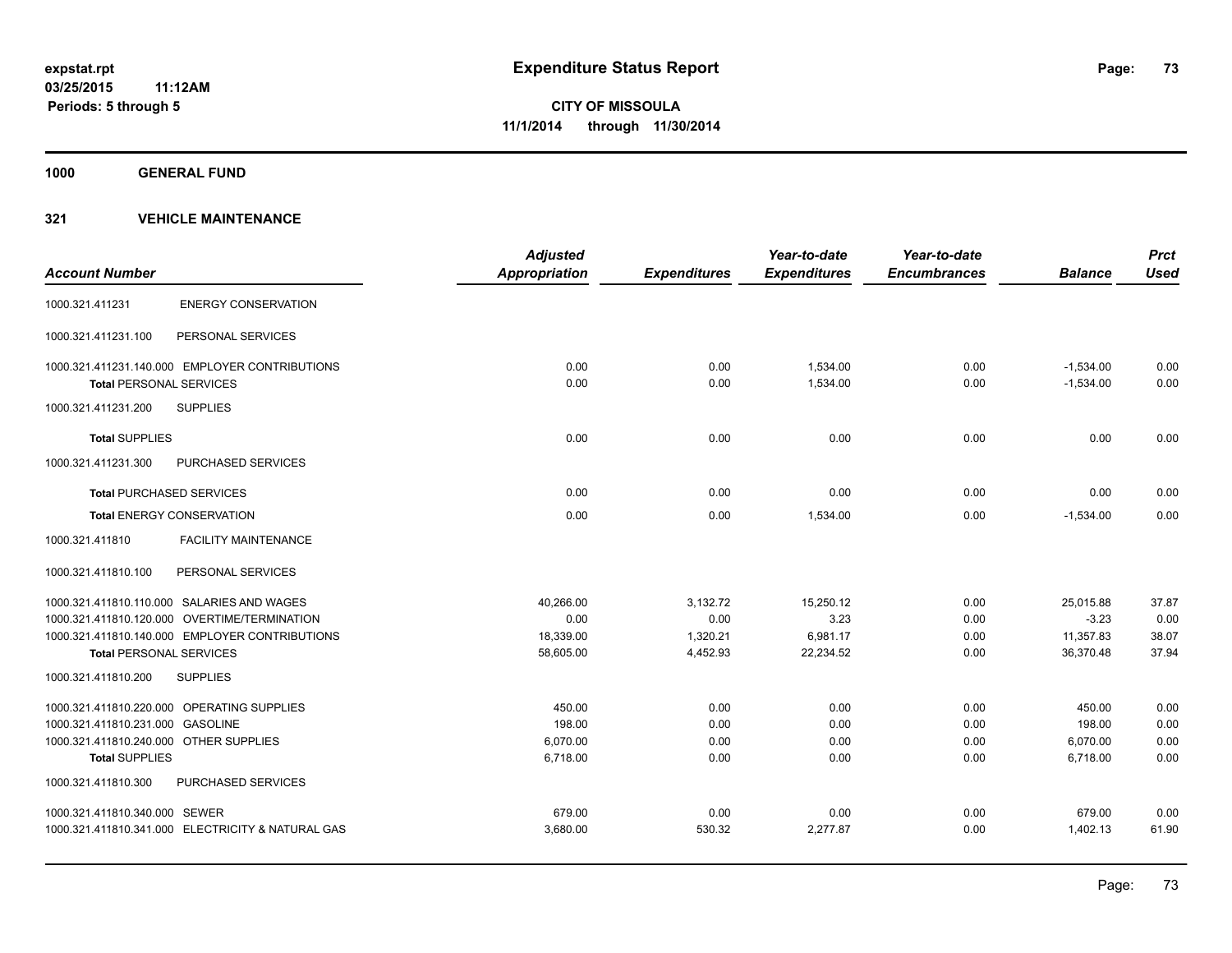**1000 GENERAL FUND**

| <b>Account Number</b>                          |                                                            | <b>Adjusted</b><br>Appropriation | <b>Expenditures</b> | Year-to-date<br><b>Expenditures</b> | Year-to-date<br><b>Encumbrances</b> | <b>Balance</b> | <b>Prct</b><br><b>Used</b> |
|------------------------------------------------|------------------------------------------------------------|----------------------------------|---------------------|-------------------------------------|-------------------------------------|----------------|----------------------------|
| 1000.321.411810.343.000 WATER CHARGES          |                                                            | 957.00                           | 0.00                | 0.00                                | 0.00                                | 957.00         | 0.00                       |
| 1000.321.411810.360.000 REPAIR & MAINTENANCE   |                                                            | 9,982.00                         | 0.00                | 0.00                                | 0.00                                | 9,982.00       | 0.00                       |
| 1000.321.411810.370.000 TRAVEL                 |                                                            | 150.00                           | 0.00                | 0.00                                | 0.00                                | 150.00         | 0.00                       |
| <b>Total PURCHASED SERVICES</b>                |                                                            | 15,448.00                        | 530.32              | 2,277.87                            | 0.00                                | 13.170.13      | 14.75                      |
| 1000.321.411810.900                            | <b>CAPITAL OUTLAY</b>                                      |                                  |                     |                                     |                                     |                |                            |
| <b>Total CAPITAL OUTLAY</b>                    |                                                            | 0.00                             | 0.00                | 0.00                                | 0.00                                | 0.00           | 0.00                       |
| <b>Total FACILITY MAINTENANCE</b>              |                                                            | 80,771.00                        | 4,983.25            | 24,512.39                           | 0.00                                | 56,258.61      | 30.35                      |
| 1000.321.430220                                | <b>CITY HALL UTILITIES</b>                                 |                                  |                     |                                     |                                     |                |                            |
| 1000.321.430220.200                            | <b>SUPPLIES</b>                                            |                                  |                     |                                     |                                     |                |                            |
|                                                | 1000.321.430220.240.000 CITY HALL UTILITIES/OTHER SUPPLIES | 2,340.00                         | 549.83              | 931.43                              | 0.00                                | 1,408.57       | 39.80                      |
| <b>Total SUPPLIES</b>                          |                                                            | 2.340.00                         | 549.83              | 931.43                              | 0.00                                | 1.408.57       | 39.80                      |
| 1000.321.430220.300                            | <b>PURCHASED SERVICES</b>                                  |                                  |                     |                                     |                                     |                |                            |
| 1000.321.430220.340.000 CITY HALL/SEWER        |                                                            | 1,222.00                         | 0.00                | 577.43                              | 0.00                                | 644.57         | 47.25                      |
|                                                | 1000.321.430220.341.000 CITYHALL/ELECTRICITY & NATURAL GAS | 72,651.00                        | 11,595.89           | 48,434.82                           | 0.00                                | 24,216.18      | 66.67                      |
| 1000.321.430220.343.000 CITYHALL/WATER CHARGES |                                                            | 7,677.00                         | 375.25              | 1.627.61                            | 0.00                                | 6.049.39       | 21.20                      |
|                                                | 1000.321.430220.344.000 CITYHALL/TELEPHONE SERVICE         | 637.00                           | 0.00                | 0.00                                | 0.00                                | 637.00         | 0.00                       |
| 1000.321.430220.345.000 CITY HALL/GARBAGE      |                                                            | 5,747.00                         | 44.12               | 1,775.98                            | 0.00                                | 3.971.02       | 30.90                      |
| 1000.321.430220.350.000 PROFESSIONAL SERVICES  |                                                            | 1,720.00                         | 1,110.00            | 1,110.00                            | 0.00                                | 610.00         | 64.53                      |
|                                                | 1000.321.430220.360.000 CITY HALL/REPAIR & MAINTENANCE     | 150,939.00                       | 0.00                | 53,814.50                           | 0.00                                | 97,124.50      | 35.65                      |
| <b>Total PURCHASED SERVICES</b>                |                                                            | 240,593.00                       | 13,125.26           | 107,340.34                          | 0.00                                | 133,252.66     | 44.61                      |
| 1000.321.430220.900                            | <b>CAPITAL OUTLAY</b>                                      |                                  |                     |                                     |                                     |                |                            |
| <b>Total CAPITAL OUTLAY</b>                    |                                                            | 0.00                             | 0.00                | 0.00                                | 0.00                                | 0.00           | 0.00                       |
| <b>Total CITY HALL UTILITIES</b>               |                                                            | 242,933.00                       | 13,675.09           | 108,271.77                          | 0.00                                | 134.661.23     | 44.57                      |
| 1000.321.431310                                | ADMINISTRATION                                             |                                  |                     |                                     |                                     |                |                            |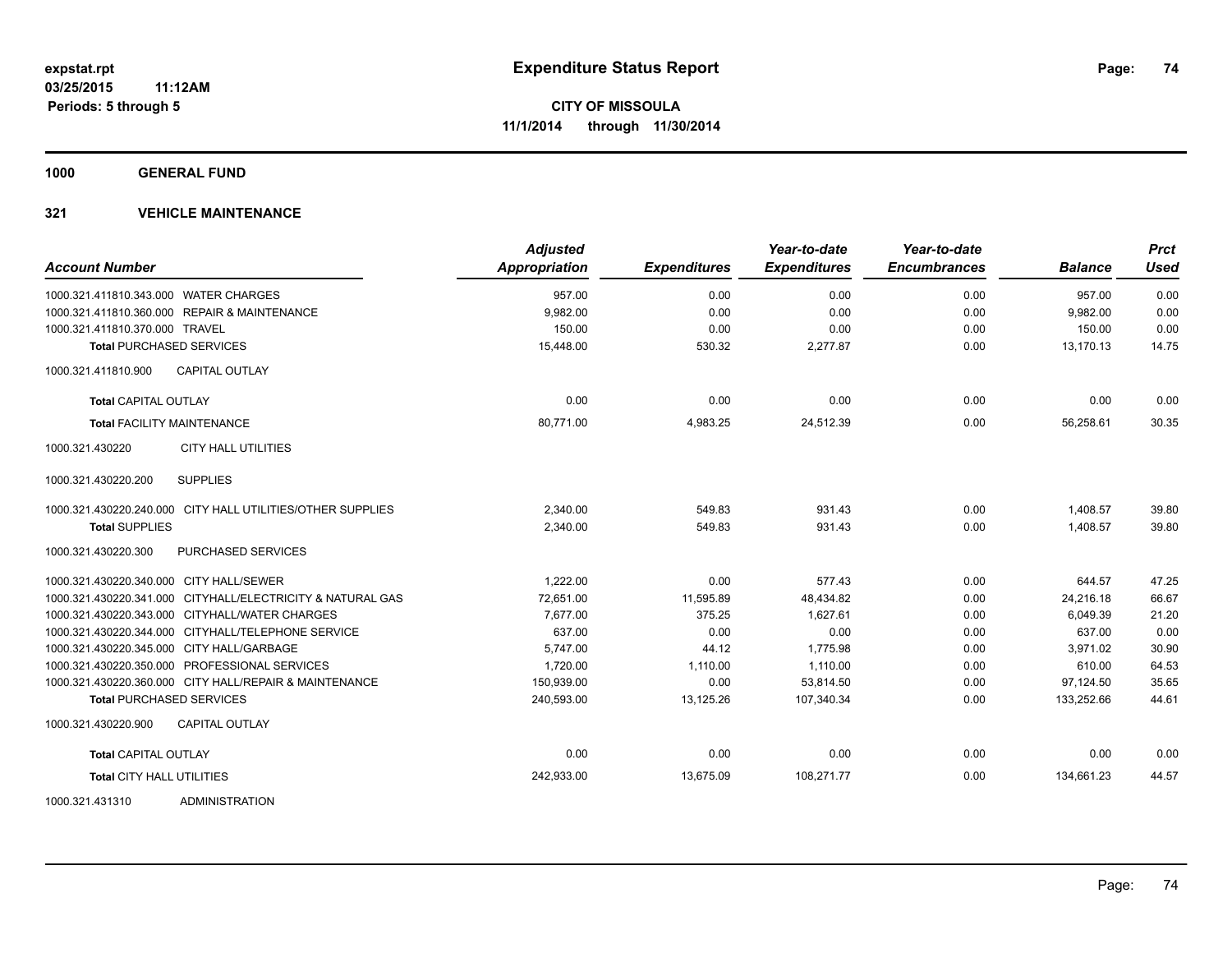**1000 GENERAL FUND**

|                                                         | <b>Adjusted</b> |                     | Year-to-date        | Year-to-date        |                | <b>Prct</b> |
|---------------------------------------------------------|-----------------|---------------------|---------------------|---------------------|----------------|-------------|
| <b>Account Number</b>                                   | Appropriation   | <b>Expenditures</b> | <b>Expenditures</b> | <b>Encumbrances</b> | <b>Balance</b> | <b>Used</b> |
| PERSONAL SERVICES<br>1000.321.431310.100                |                 |                     |                     |                     |                |             |
| 1000.321.431310.110.000 SALARIES AND WAGES              | 85,202.00       | 7,160.58            | 34,857.48           | 0.00                | 50,344.52      | 40.91       |
| 1000.321.431310.120.000 OVERTIME/TERMINATION            | 0.00            | 0.00                | 7.37                | 0.00                | $-7.37$        | 0.00        |
| 1000.321.431310.140.000 EMPLOYER CONTRIBUTIONS          | 34,864.00       | 3,018.39            | 15,958.27           | 0.00                | 18,905.73      | 45.77       |
| <b>Total PERSONAL SERVICES</b>                          | 120,066.00      | 10,178.97           | 50,823.12           | 0.00                | 69,242.88      | 42.33       |
| 1000.321.431310.200<br><b>SUPPLIES</b>                  |                 |                     |                     |                     |                |             |
| 1000.321.431310.210.000 OFFICE SUPPLIES                 | 1,000.00        | 0.00                | 137.41              | 0.00                | 862.59         | 13.74       |
| 1000.321.431310.220.000 OPERATING SUPPLIES              | 150.00          | 0.00                | 0.00                | 0.00                | 150.00         | 0.00        |
| <b>Total SUPPLIES</b>                                   | 1,150.00        | 0.00                | 137.41              | 0.00                | 1,012.59       | 11.95       |
| 1000.321.431310.300<br><b>PURCHASED SERVICES</b>        |                 |                     |                     |                     |                |             |
| 1000.321.431310.310.000 COMMUNICATIONS                  | 150.00          | 0.00                | 0.00                | 0.00                | 150.00         | 0.00        |
| 1000.321.431310.320.000 PRINTING & DUPLICATING          | 100.00          | 0.00                | 0.00                | 0.00                | 100.00         | 0.00        |
| 1000.321.431310.330.000 PUBLICITY, SUBSCRIPTIONS & DUES | 230.00          | 0.00                | 0.00                | 0.00                | 230.00         | 0.00        |
| <b>Total PURCHASED SERVICES</b>                         | 480.00          | 0.00                | 0.00                | 0.00                | 480.00         | 0.00        |
| 1000.321.431310.800<br>OTHER OBJECTS                    |                 |                     |                     |                     |                |             |
| <b>Total OTHER OBJECTS</b>                              | 0.00            | 0.00                | 0.00                | 0.00                | 0.00           | 0.00        |
| <b>Total ADMINISTRATION</b>                             | 121,696.00      | 10,178.97           | 50,960.53           | 0.00                | 70.735.47      | 41.88       |
| 1000.321.431330<br><b>EQUIPMENT MAINTENANCE</b>         |                 |                     |                     |                     |                |             |
| PERSONAL SERVICES<br>1000.321.431330.100                |                 |                     |                     |                     |                |             |
| 1000.321.431330.110.000 SALARIES AND WAGES              | 392,694.00      | 34,460.15           | 167,750.63          | 0.00                | 224,943.37     | 42.72       |
| 1000.321.431330.120.000 OVERTIME/TERMINATION            | 2,000.00        | 0.00                | 35.49               | 0.00                | 1,964.51       | 1.77        |
| 1000.321.431330.130.000 OTHER                           | 75,168.00       | 0.00                | 0.00                | 0.00                | 75,168.00      | 0.00        |
| 1000.321.431330.140.000 EMPLOYER CONTRIBUTIONS          | 190,116.00      | 14,642.70           | 77,151.84           | 0.00                | 112,964.16     | 40.58       |
| 1000.321.431330.141.000 STATE RETIREMENT CONTRIBUTIONS  | 0.00            | 44.75               | 279.34              | 0.00                | $-279.34$      | 0.00        |
| <b>Total PERSONAL SERVICES</b>                          | 659,978.00      | 49,147.60           | 245,217.30          | 0.00                | 414,760.70     | 37.16       |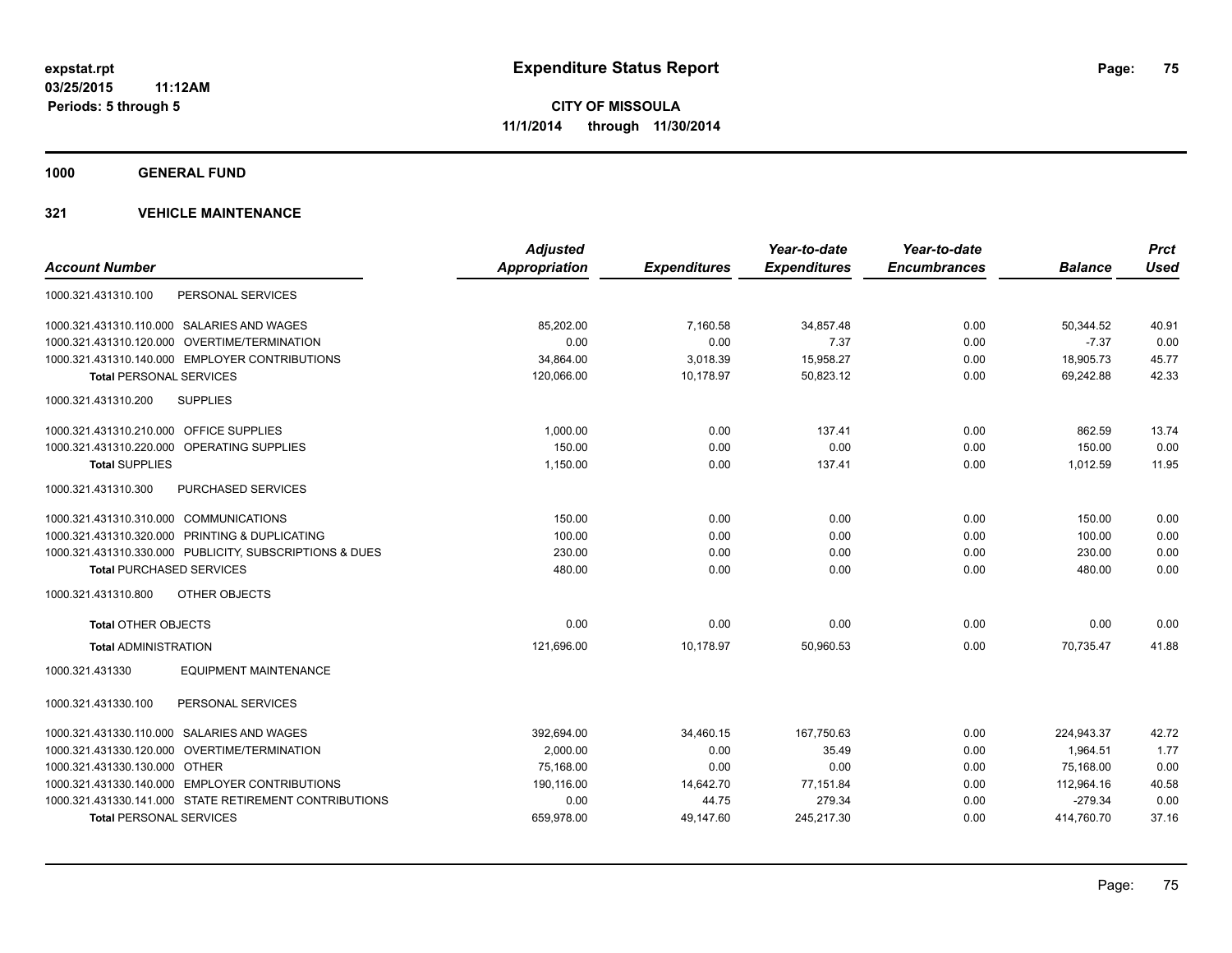**1000 GENERAL FUND**

|                                                   | <b>Adjusted</b>      |                     | Year-to-date        | Year-to-date        |                | <b>Prct</b> |
|---------------------------------------------------|----------------------|---------------------|---------------------|---------------------|----------------|-------------|
| <b>Account Number</b>                             | <b>Appropriation</b> | <b>Expenditures</b> | <b>Expenditures</b> | <b>Encumbrances</b> | <b>Balance</b> | <b>Used</b> |
| <b>SUPPLIES</b><br>1000.321.431330.200            |                      |                     |                     |                     |                |             |
| 1000.321.431330.220.000 OPERATING SUPPLIES        | 17,600.00            | 1,043.98            | 6,508.12            | 0.00                | 11,091.88      | 36.98       |
| 1000.321.431330.230.000 REPAIR/MAINTENANCE        | 34,631.00            | 4,457.11            | 16,985.03           | 0.00                | 17,645.97      | 49.05       |
| 1000.321.431330.231.000 GASOLINE                  | 4,615.00             | 401.24              | 1,858.86            | 0.00                | 2,756.14       | 40.28       |
| 1000.321.431330.240.000 OTHER SUPPLIES            | 2,600.00             | 0.00                | 2,280.90            | 0.00                | 319.10         | 87.73       |
| <b>Total SUPPLIES</b>                             | 59,446.00            | 5,902.33            | 27,632.91           | 0.00                | 31,813.09      | 46.48       |
| <b>PURCHASED SERVICES</b><br>1000.321.431330.300  |                      |                     |                     |                     |                |             |
| 1000.321.431330.320.000 PRINTING & DUPLICATING    | 250.00               | 0.00                | 0.00                | 0.00                | 250.00         | 0.00        |
| 1000.321.431330.350.000 PROFESSIONAL SERVICES     | 5,980.00             | 0.00                | 2,098.00            | 0.00                | 3.882.00       | 35.08       |
| 1000.321.431330.360.000 REPAIR & MAINTENANCE      | 15,735.00            | 218.78              | 1,985.19            | 0.00                | 13,749.81      | 12.62       |
| 1000.321.431330.370.000 TRAVEL                    | 900.00               | 0.00                | 0.00                | 0.00                | 900.00         | 0.00        |
| 1000.321.431330.380.000 TRAINING                  | 850.00               | 461.85              | 746.70              | 0.00                | 103.30         | 87.85       |
| <b>Total PURCHASED SERVICES</b>                   | 23,715.00            | 680.63              | 4,829.89            | 0.00                | 18,885.11      | 20.37       |
| <b>CAPITAL OUTLAY</b><br>1000.321.431330.900      |                      |                     |                     |                     |                |             |
| <b>Total CAPITAL OUTLAY</b>                       | 0.00                 | 0.00                | 0.00                | 0.00                | 0.00           | 0.00        |
| <b>Total EQUIPMENT MAINTENANCE</b>                | 743,139.00           | 55,730.56           | 277,680.10          | 0.00                | 465,458.90     | 37.37       |
| <b>VEHICLE FACILITY</b><br>1000.321.431350        |                      |                     |                     |                     |                |             |
| 1000.321.431350.200<br><b>SUPPLIES</b>            |                      |                     |                     |                     |                |             |
| 1000.321.431350.210.000 OFFICE SUPPLIES           | 0.00                 | 16.51               | 124.02              | 0.00                | $-124.02$      | 0.00        |
| 1000.321.431350.220.000 OPERATING SUPPLIES        | 10,106.00            | 0.00                | 0.00                | 0.00                | 10.106.00      | 0.00        |
| <b>Total SUPPLIES</b>                             | 10,106.00            | 16.51               | 124.02              | 0.00                | 9,981.98       | 1.23        |
| <b>PURCHASED SERVICES</b><br>1000.321.431350.300  |                      |                     |                     |                     |                |             |
| 1000.321.431350.340.000 SEWER                     | 679.00               | 0.00                | 171.66              | 0.00                | 507.34         | 25.28       |
| 1000.321.431350.341.000 ELECTRICITY & NATURAL GAS | 85,671.00            | 1,839.29            | 8,335.65            | 0.00                | 77,335.35      | 9.73        |
| 1000.321.431350.343.000 WATER CHARGES             | 3,722.00             | 118.71              | 358.29              | 0.00                | 3,363.71       | 9.63        |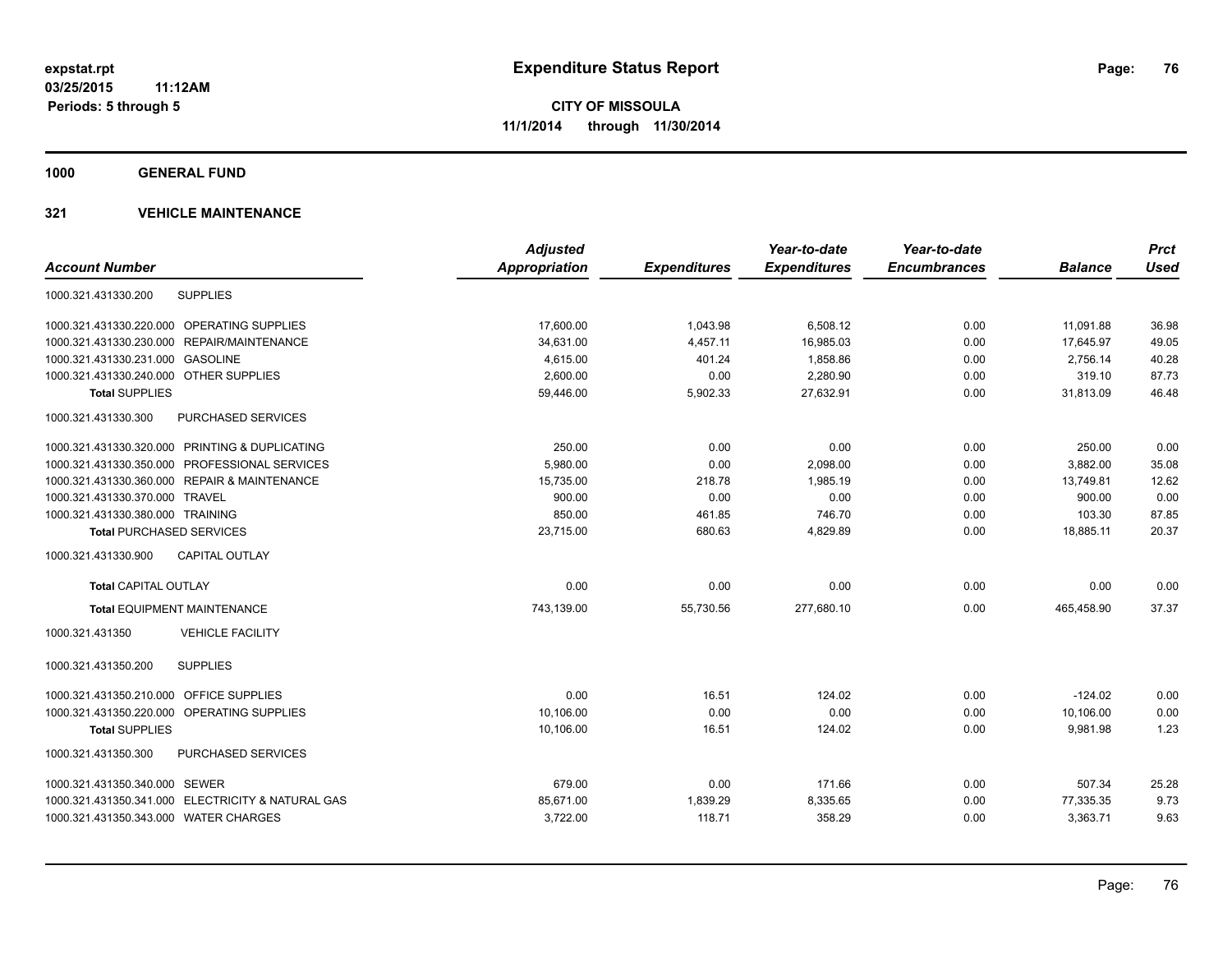**1000 GENERAL FUND**

|                                               | <b>Adjusted</b> |                     | Year-to-date        | Year-to-date        |                | <b>Prct</b> |
|-----------------------------------------------|-----------------|---------------------|---------------------|---------------------|----------------|-------------|
| <b>Account Number</b>                         | Appropriation   | <b>Expenditures</b> | <b>Expenditures</b> | <b>Encumbrances</b> | <b>Balance</b> | Used        |
| 1000.321.431350.344.000 TELEPHONE SERVICE     | 1.953.00        | 6.94                | 471.47              | 0.00                | 1.481.53       | 24.14       |
| 1000.321.431350.345.000 GARBAGE               | 4,068.00        | 181.80              | 1,018.50            | 0.00                | 3.049.50       | 25.04       |
| 1000.321.431350.350.000 PROFESSIONAL SERVICES | 5.195.00        | 460.00              | 804.06              | 0.00                | 4.390.94       | 15.48       |
| 1000.321.431350.360.000 REPAIR & MAINTENANCE  | 35.670.00       | 3.147.26            | 15.496.46           | 0.00                | 20.173.54      | 43.44       |
| <b>Total PURCHASED SERVICES</b>               | 136.958.00      | 5.754.00            | 26,656.09           | 0.00                | 110.301.91     | 19.46       |
| 1000.321.431350.900<br>CAPITAL OUTLAY         |                 |                     |                     |                     |                |             |
| <b>Total CAPITAL OUTLAY</b>                   | 0.00            | 0.00                | 0.00                | 0.00                | 0.00           | 0.00        |
| <b>Total VEHICLE FACILITY</b>                 | 147.064.00      | 5.770.51            | 26.780.11           | 0.00                | 120.283.89     | 18.21       |
| <b>Total VEHICLE MAINTENANCE</b>              | 1.335.603.00    | 90.338.38           | 489.738.90          | 0.00                | 845.864.10     | 36.67       |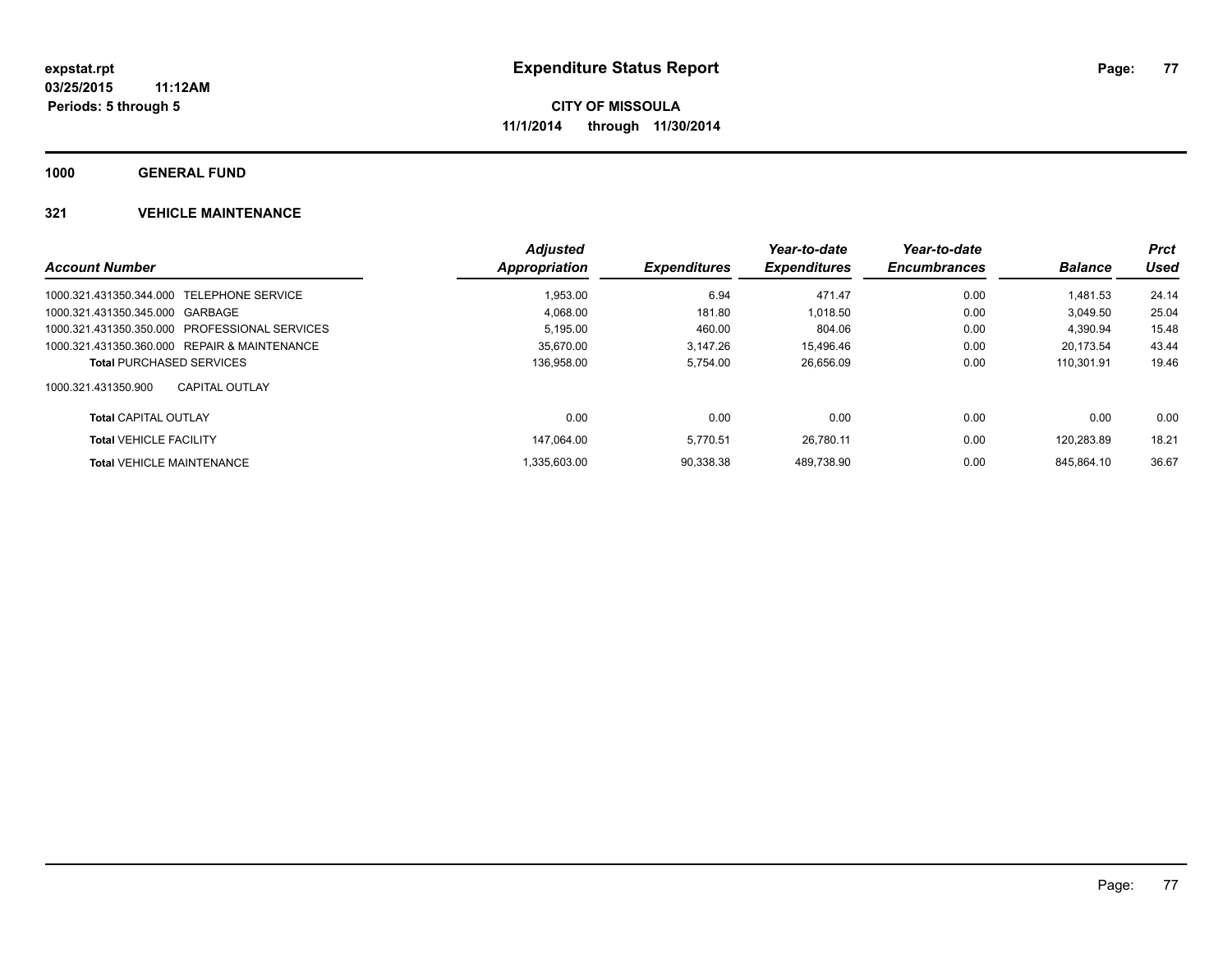**03/25/2015 11:12AM Periods: 5 through 5**

**CITY OF MISSOULA 11/1/2014 through 11/30/2014**

**1000 GENERAL FUND**

**340 CEMETERY**

| <b>Account Number</b>                   |                                                         | <b>Adjusted</b><br>Appropriation | <b>Expenditures</b> | Year-to-date<br><b>Expenditures</b> | Year-to-date<br><b>Encumbrances</b> | <b>Balance</b> | <b>Prct</b><br><b>Used</b> |
|-----------------------------------------|---------------------------------------------------------|----------------------------------|---------------------|-------------------------------------|-------------------------------------|----------------|----------------------------|
| 1000.340.430910                         | <b>ADMINISTRATION</b>                                   |                                  |                     |                                     |                                     |                |                            |
| 1000.340.430910.100                     | PERSONAL SERVICES                                       |                                  |                     |                                     |                                     |                |                            |
|                                         | 1000.340.430910.110.000 SALARIES AND WAGES              | 98,754.00                        | 9,165.15            | 45,349.40                           | 0.00                                | 53,404.60      | 45.92                      |
|                                         | 1000.340.430910.120.000 OVERTIME/TERMINATION            | 5,000.00                         | 1.022.16            | 1.022.16                            | 0.00                                | 3.977.84       | 20.44                      |
|                                         | 1000.340.430910.140.000 EMPLOYER CONTRIBUTIONS          | 36,292.00                        | 3.669.01            | 17.742.17                           | 0.00                                | 18.549.83      | 48.89                      |
|                                         | 1000.340.430910.141.000 STATE RETIREMENT CONTRIBUTIONS  | 0.00                             | 29.80               | 192.46                              | 0.00                                | $-192.46$      | 0.00                       |
| <b>Total PERSONAL SERVICES</b>          |                                                         | 140.046.00                       | 13.886.12           | 64,306.19                           | 0.00                                | 75.739.81      | 45.92                      |
| 1000.340.430910.200                     | <b>SUPPLIES</b>                                         |                                  |                     |                                     |                                     |                |                            |
| 1000.340.430910.210.000 OFFICE SUPPLIES |                                                         | 2.770.00                         | 123.49              | 468.17                              | 0.00                                | 2,301.83       | 16.90                      |
| <b>Total SUPPLIES</b>                   |                                                         | 2,770.00                         | 123.49              | 468.17                              | 0.00                                | 2,301.83       | 16.90                      |
| 1000.340.430910.300                     | <b>PURCHASED SERVICES</b>                               |                                  |                     |                                     |                                     |                |                            |
| 1000.340.430910.310.000 COMMUNICATIONS  |                                                         | 1.933.00                         | 61.19               | 539.93                              | 0.00                                | 1.393.07       | 27.93                      |
|                                         | 1000.340.430910.320.000 PRINTING & DUPLICATING          | 775.00                           | 0.00                | 129.95                              | 0.00                                | 645.05         | 16.77                      |
|                                         | 1000.340.430910.330.000 PUBLICITY, SUBSCRIPTIONS & DUES | 814.00                           | 0.00                | 0.00                                | 0.00                                | 814.00         | 0.00                       |
|                                         | 1000.340.430910.344.000 TELEPHONE SERVICE               | 2,100.00                         | 26.51               | 319.50                              | 0.00                                | 1,780.50       | 15.21                      |
|                                         | 1000.340.430910.350.000 PROFESSIONAL SERVICES           | 600.00                           | 0.00                | 0.00                                | 0.00                                | 600.00         | 0.00                       |
|                                         | 1000.340.430910.360.000 REPAIR & MAINTENANCE            | 600.00                           | 65.64               | 298.69                              | 0.00                                | 301.31         | 49.78                      |
| 1000.340.430910.370.000 TRAVEL          |                                                         | 500.00                           | 0.00                | 0.00                                | 0.00                                | 500.00         | 0.00                       |
| 1000.340.430910.380.000 TRAINING        |                                                         | 1,006.00                         | 555.44              | 605.44                              | 0.00                                | 400.56         | 60.18                      |
| <b>Total PURCHASED SERVICES</b>         |                                                         | 8,328.00                         | 708.78              | 1,893.51                            | 0.00                                | 6,434.49       | 22.74                      |
| 1000.340.430910.900                     | <b>CAPITAL OUTLAY</b>                                   |                                  |                     |                                     |                                     |                |                            |
| <b>Total CAPITAL OUTLAY</b>             |                                                         | 0.00                             | 0.00                | 0.00                                | 0.00                                | 0.00           | 0.00                       |
| <b>Total ADMINISTRATION</b>             |                                                         | 151,144.00                       | 14,718.39           | 66,667.87                           | 0.00                                | 84,476.13      | 44.11                      |
| 1000.340.430920                         | <b>FACILITIES</b>                                       |                                  |                     |                                     |                                     |                |                            |

1000.340.430920.100 PERSONAL SERVICES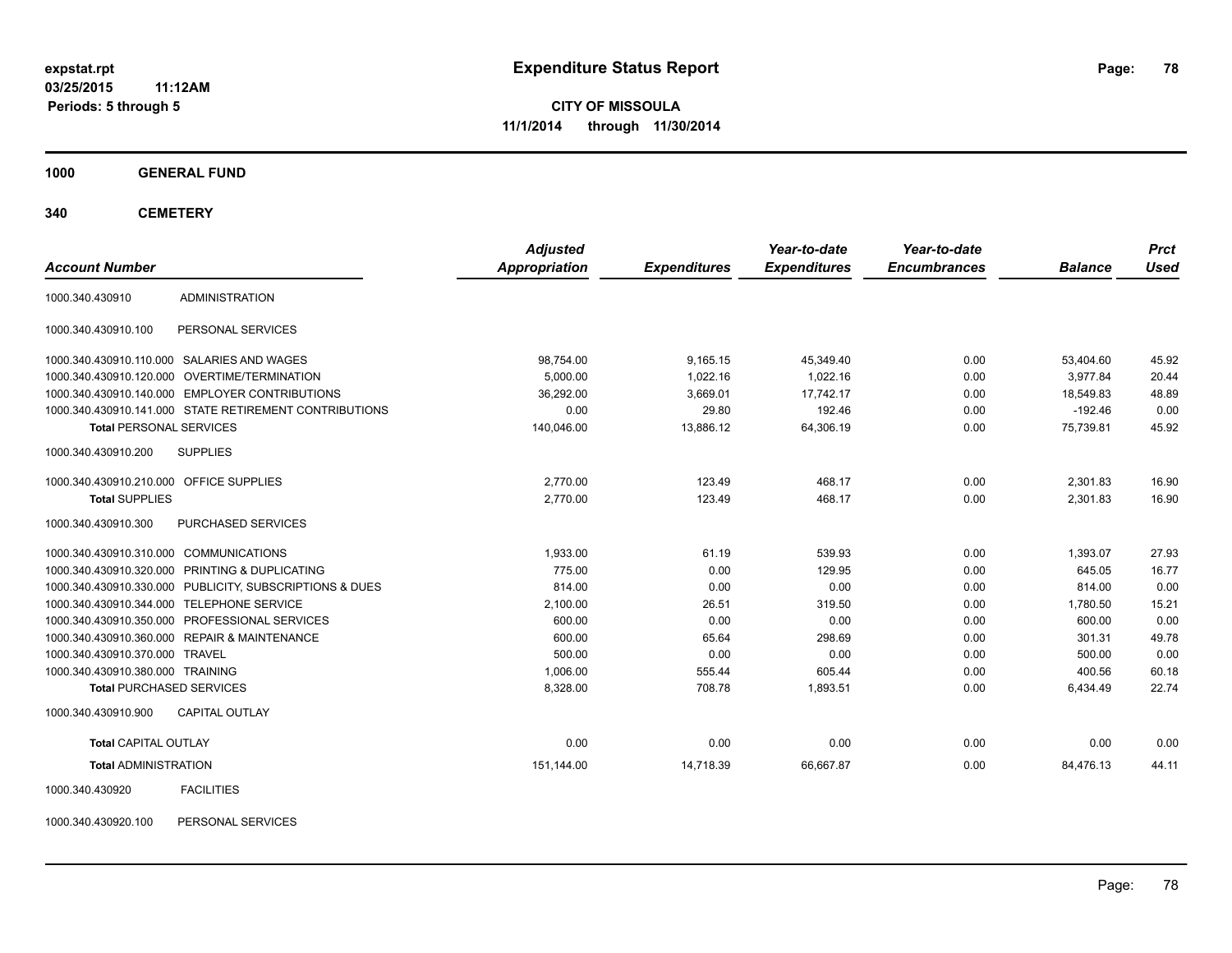**1000 GENERAL FUND**

**340 CEMETERY**

| <b>Account Number</b>                                | <b>Adjusted</b><br><b>Appropriation</b> | <b>Expenditures</b> | Year-to-date<br><b>Expenditures</b> | Year-to-date<br><b>Encumbrances</b> | <b>Balance</b> | <b>Prct</b><br><b>Used</b> |
|------------------------------------------------------|-----------------------------------------|---------------------|-------------------------------------|-------------------------------------|----------------|----------------------------|
| 1000.340.430920.110.000 SALARIES AND WAGES           | 11,890.00                               | 446.69              | 2,209.73                            | 0.00                                | 9,680.27       | 18.58                      |
| 1000.340.430920.120.000 OVERTIME/TERMINATION         | 0.00                                    | 8.35                | 14.85                               | 0.00                                | $-14.85$       | 0.00                       |
| 1000.340.430920.140.000 EMPLOYER CONTRIBUTIONS       | 4.867.00                                | 202.91              | 1,171.04                            | 0.00                                | 3,695.96       | 24.06                      |
| <b>Total PERSONAL SERVICES</b>                       | 16,757.00                               | 657.95              | 3,395.62                            | 0.00                                | 13,361.38      | 20.26                      |
| 1000.340.430920.200<br><b>SUPPLIES</b>               |                                         |                     |                                     |                                     |                |                            |
| 1000.340.430920.220.000 OPERATING SUPPLIES           | 2,050.00                                | 0.00                | 685.70                              | 0.00                                | 1,364.30       | 33.45                      |
| 1000.340.430920.230.000<br><b>REPAIR/MAINTENANCE</b> | 500.00                                  | 0.00                | 110.39                              | 0.00                                | 389.61         | 22.08                      |
| <b>Total SUPPLIES</b>                                | 2,550.00                                | 0.00                | 796.09                              | 0.00                                | 1,753.91       | 31.22                      |
| PURCHASED SERVICES<br>1000.340.430920.300            |                                         |                     |                                     |                                     |                |                            |
| 1000.340.430920.341.000 ELECTRICITY & NATURAL GAS    | 10,208.00                               | 391.41              | 1,564.80                            | 0.00                                | 8,643.20       | 15.33                      |
| 1000.340.430920.343.000 WATER CHARGES                | 1.082.00                                | 79.38               | 289.61                              | 0.00                                | 792.39         | 26.77                      |
| 1000.340.430920.345.000 GARBAGE                      | 780.00                                  | 0.00                | 306.00                              | 0.00                                | 474.00         | 39.23                      |
| 1000.340.430920.350.000 PROFESSIONAL SERVICES        | 400.00                                  | 0.00                | 0.00                                | 0.00                                | 400.00         | 0.00                       |
| 1000.340.430920.360.000 REPAIR & MAINTENANCE         | 2,145.00                                | 0.00                | 707.00                              | 0.00                                | 1,438.00       | 32.96                      |
| <b>Total PURCHASED SERVICES</b>                      | 14,615.00                               | 470.79              | 2,867.41                            | 0.00                                | 11,747.59      | 19.62                      |
| 1000.340.430920.400<br><b>BUILDING MATERIALS</b>     |                                         |                     |                                     |                                     |                |                            |
| <b>Total BUILDING MATERIALS</b>                      | 0.00                                    | 0.00                | 0.00                                | 0.00                                | 0.00           | 0.00                       |
| 1000.340.430920.900<br><b>CAPITAL OUTLAY</b>         |                                         |                     |                                     |                                     |                |                            |
| <b>Total CAPITAL OUTLAY</b>                          | 0.00                                    | 0.00                | 0.00                                | 0.00                                | 0.00           | 0.00                       |
| <b>Total FACILITIES</b>                              | 33,922.00                               | 1,128.74            | 7,059.12                            | 0.00                                | 26,862.88      | 20.81                      |
| 1000.340.430930<br><b>GROUNDS MAINTENANCE</b>        |                                         |                     |                                     |                                     |                |                            |
| 1000.340.430930.100<br>PERSONAL SERVICES             |                                         |                     |                                     |                                     |                |                            |
| 1000.340.430930.110.000 SALARIES AND WAGES           | 189.613.00                              | 14,963.68           | 74,035.74                           | 0.00                                | 115,577.26     | 39.05                      |
| 1000.340.430930.120.000 OVERTIME/TERMINATION         | 0.00                                    | 313.49              | 557.11                              | 0.00                                | $-557.11$      | 0.00                       |
| 1000.340.430930.140.000 EMPLOYER CONTRIBUTIONS       | 85,314.00                               | 7,195.23            | 39,344.83                           | 0.00                                | 45,969.17      | 46.12                      |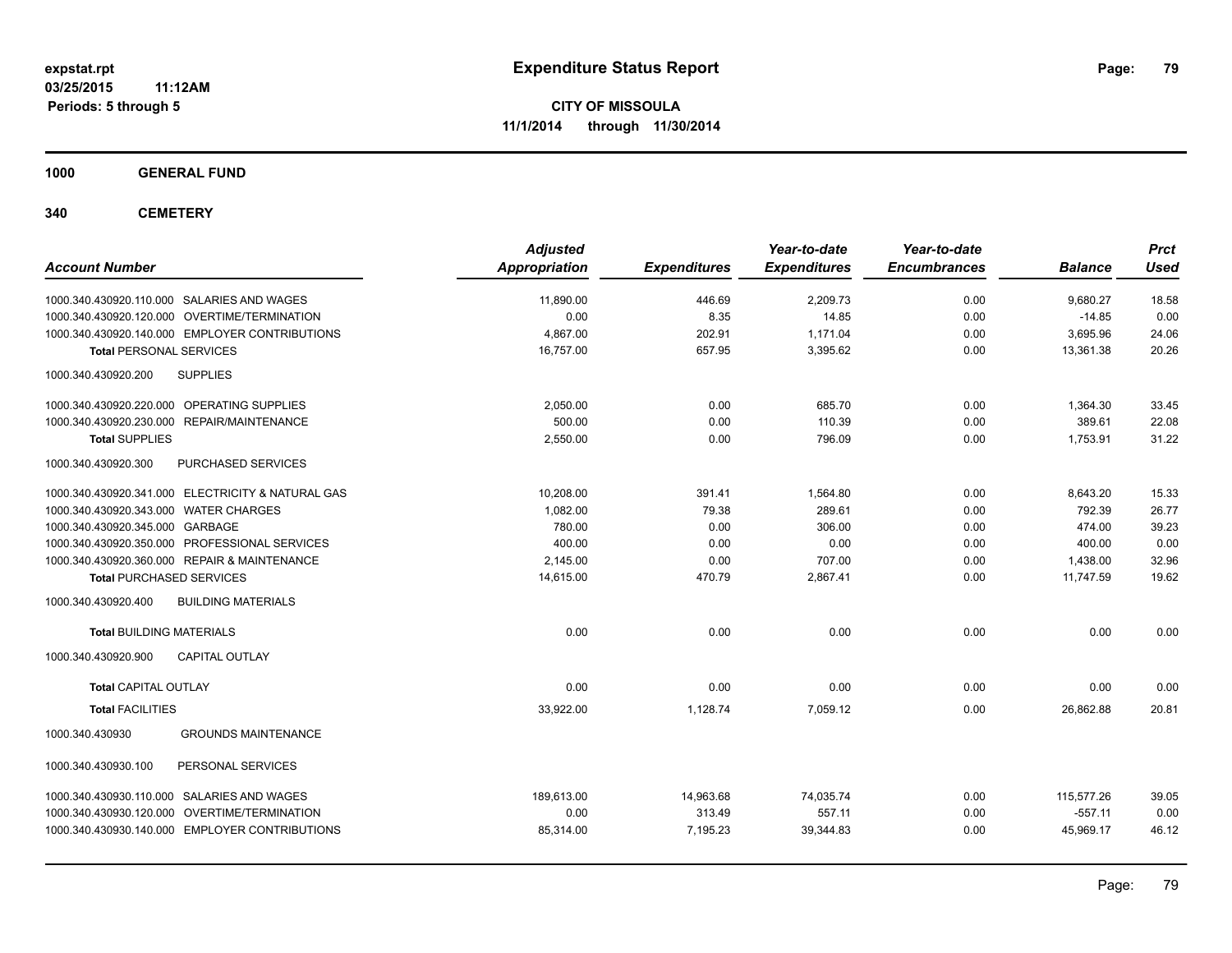**1000 GENERAL FUND**

**340 CEMETERY**

| <b>Account Number</b>                             | <b>Adjusted</b><br><b>Appropriation</b> | <b>Expenditures</b> | Year-to-date<br><b>Expenditures</b> | Year-to-date<br><b>Encumbrances</b> | <b>Balance</b> | <b>Prct</b><br><b>Used</b> |
|---------------------------------------------------|-----------------------------------------|---------------------|-------------------------------------|-------------------------------------|----------------|----------------------------|
| <b>Total PERSONAL SERVICES</b>                    | 274,927.00                              | 22,472.40           | 113,937.68                          | 0.00                                | 160,989.32     | 41.44                      |
| 1000.340.430930.200<br><b>SUPPLIES</b>            |                                         |                     |                                     |                                     |                |                            |
| 1000.340.430930.220.000 OPERATING SUPPLIES        | 32,252.00                               | 24.98               | 8,856.13                            | 0.00                                | 23,395.87      | 27.46                      |
| 1000.340.430930.230.000 REPAIR/MAINTENANCE        | 19,620.00                               | 1,646.58            | 10,098.39                           | 0.00                                | 9,521.61       | 51.47                      |
| 1000.340.430930.231.000 GASOLINE                  | 14,398.00                               | 1,489.06            | 6,016.77                            | 0.00                                | 8,381.23       | 41.79                      |
| <b>Total SUPPLIES</b>                             | 66,270.00                               | 3,160.62            | 24,971.29                           | 0.00                                | 41,298.71      | 37.68                      |
| 1000.340.430930.300<br>PURCHASED SERVICES         |                                         |                     |                                     |                                     |                |                            |
| 1000.340.430930.341.000 ELECTRICITY & NATURAL GAS | 7,657.00                                | 1,188.22            | 5,869.13                            | 0.00                                | 1,787.87       | 76.65                      |
| 1000.340.430930.344.000 TELEPHONE SERVICE         | 300.00                                  | 122.73              | 279.28                              | 0.00                                | 20.72          | 93.09                      |
| 1000.340.430930.345.000 GARBAGE                   | 290.00                                  | 0.00                | 0.00                                | 0.00                                | 290.00         | 0.00                       |
| 1000.340.430930.360.000 REPAIR & MAINTENANCE      | 955.00                                  | 177.11              | 367.61                              | 0.00                                | 587.39         | 38.49                      |
| 1000.340.430930.390.000 OTHER PURCHASED SERVICES  | 3,342.00                                | 202.80              | 1,014.00                            | 0.00                                | 2,328.00       | 30.34                      |
| <b>Total PURCHASED SERVICES</b>                   | 12,544.00                               | 1,690.86            | 7,530.02                            | 0.00                                | 5,013.98       | 60.03                      |
| 1000.340.430930.400<br><b>BUILDING MATERIALS</b>  |                                         |                     |                                     |                                     |                |                            |
| <b>Total BUILDING MATERIALS</b>                   | 0.00                                    | 0.00                | 0.00                                | 0.00                                | 0.00           | 0.00                       |
| 1000.340.430930.500<br><b>FIXED CHARGES</b>       |                                         |                     |                                     |                                     |                |                            |
| 1000.340.430930.530.000 EQUIPMENT RENTAL          | 500.00                                  | 115.50              | 277.00                              | 0.00                                | 223.00         | 55.40                      |
| <b>Total FIXED CHARGES</b>                        | 500.00                                  | 115.50              | 277.00                              | 0.00                                | 223.00         | 55.40                      |
| <b>CAPITAL OUTLAY</b><br>1000.340.430930.900      |                                         |                     |                                     |                                     |                |                            |
| 1000.340.430930.930.000 IMPROVEMENTS              | 0.00                                    | 23.98               | 23.98                               | 0.00                                | $-23.98$       | 0.00                       |
| <b>Total CAPITAL OUTLAY</b>                       | 0.00                                    | 23.98               | 23.98                               | 0.00                                | $-23.98$       | 0.00                       |
| <b>Total GROUNDS MAINTENANCE</b>                  | 354,241.00                              | 27,463.36           | 146,739.97                          | 0.00                                | 207,501.03     | 41.42                      |
| <b>BURIALS</b><br>1000.340.430940                 |                                         |                     |                                     |                                     |                |                            |
|                                                   |                                         |                     |                                     |                                     |                |                            |

1000.340.430940.100 PERSONAL SERVICES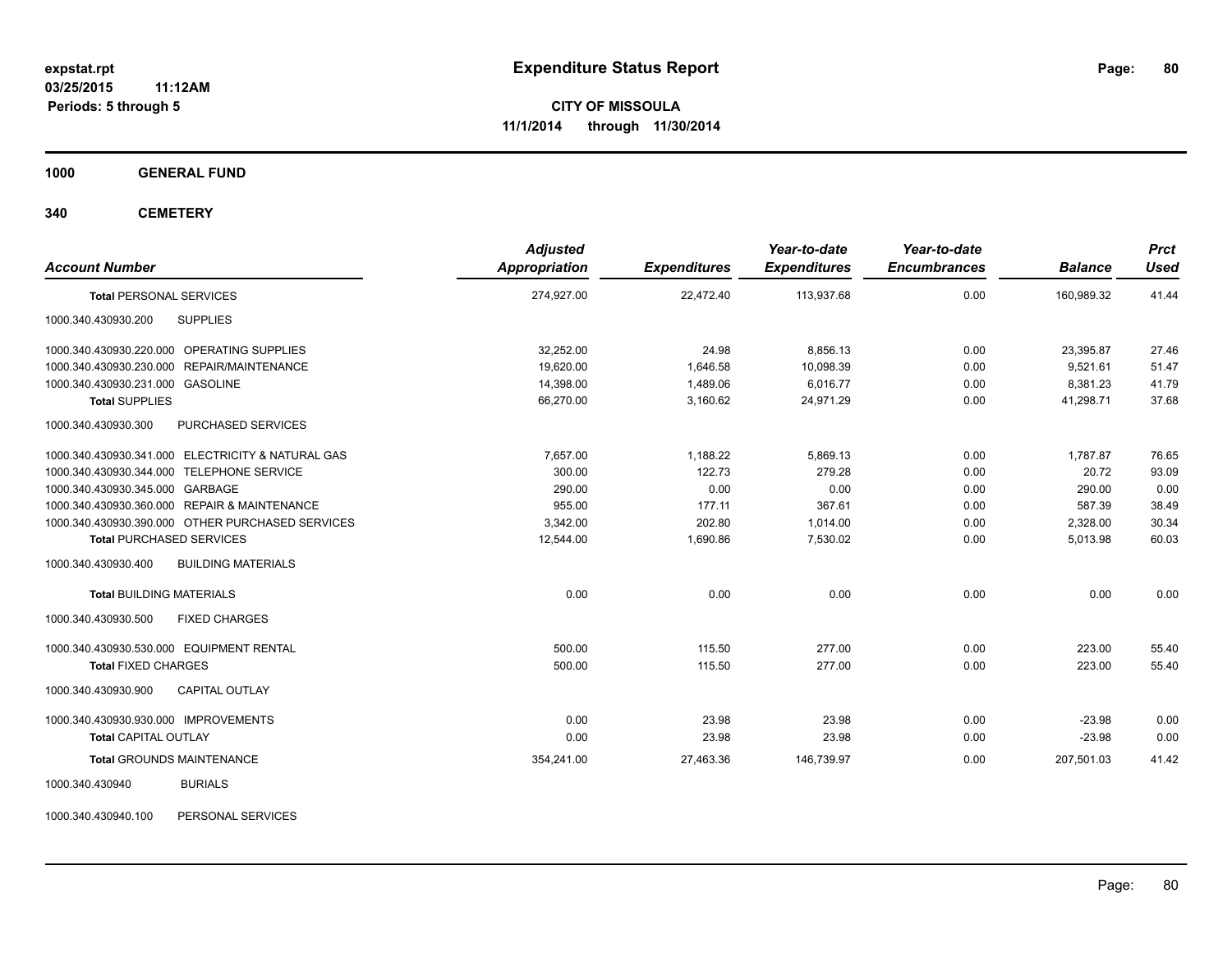**1000 GENERAL FUND**

**340 CEMETERY**

|                                                  | <b>Adjusted</b>      |                     | Year-to-date        | Year-to-date        |                | <b>Prct</b> |
|--------------------------------------------------|----------------------|---------------------|---------------------|---------------------|----------------|-------------|
| <b>Account Number</b>                            | <b>Appropriation</b> | <b>Expenditures</b> | <b>Expenditures</b> | <b>Encumbrances</b> | <b>Balance</b> | <b>Used</b> |
| 1000.340.430940.110.000<br>SALARIES AND WAGES    | 87,654.00            | 5,221.52            | 25,834.11           | 0.00                | 61,819.89      | 29.47       |
| 1000.340.430940.120.000 OVERTIME/TERMINATION     | 0.00                 | 96.14               | 170.85              | 0.00                | $-170.85$      | 0.00        |
| 1000.340.430940.140.000 EMPLOYER CONTRIBUTIONS   | 36,980.00            | 2,375.72            | 13,138.02           | 0.00                | 23,841.98      | 35.53       |
| <b>Total PERSONAL SERVICES</b>                   | 124,634.00           | 7,693.38            | 39,142.98           | 0.00                | 85,491.02      | 31.41       |
| 1000.340.430940.200<br><b>SUPPLIES</b>           |                      |                     |                     |                     |                |             |
| 1000.340.430940.220.000 OPERATING SUPPLIES       | 1,500.00             | 0.00                | 0.00                | 0.00                | 1.500.00       | 0.00        |
| <b>Total SUPPLIES</b>                            | 1,500.00             | 0.00                | 0.00                | 0.00                | 1,500.00       | 0.00        |
| 1000.340.430940.300<br><b>PURCHASED SERVICES</b> |                      |                     |                     |                     |                |             |
| <b>Total PURCHASED SERVICES</b>                  | 0.00                 | 0.00                | 0.00                | 0.00                | 0.00           | 0.00        |
| <b>BUILDING MATERIALS</b><br>1000.340.430940.400 |                      |                     |                     |                     |                |             |
| <b>Total BUILDING MATERIALS</b>                  | 0.00                 | 0.00                | 0.00                | 0.00                | 0.00           | 0.00        |
| OTHER OBJECTS<br>1000.340.430940.800             |                      |                     |                     |                     |                |             |
| 1000.340.430940.845.000 CONTINGENCY              | 8,185.00             | 700.00              | 2,968.00            | 0.00                | 5,217.00       | 36.26       |
| <b>Total OTHER OBJECTS</b>                       | 8,185.00             | 700.00              | 2,968.00            | 0.00                | 5,217.00       | 36.26       |
| <b>CAPITAL OUTLAY</b><br>1000.340.430940.900     |                      |                     |                     |                     |                |             |
| <b>Total CAPITAL OUTLAY</b>                      | 0.00                 | 0.00                | 0.00                | 0.00                | 0.00           | 0.00        |
| <b>Total BURIALS</b>                             | 134,319.00           | 8,393.38            | 42,110.98           | 0.00                | 92,208.02      | 31.35       |
| <b>Total CEMETERY</b>                            | 673,626.00           | 51,703.87           | 262,577.94          | 0.00                | 411,048.06     | 38.98       |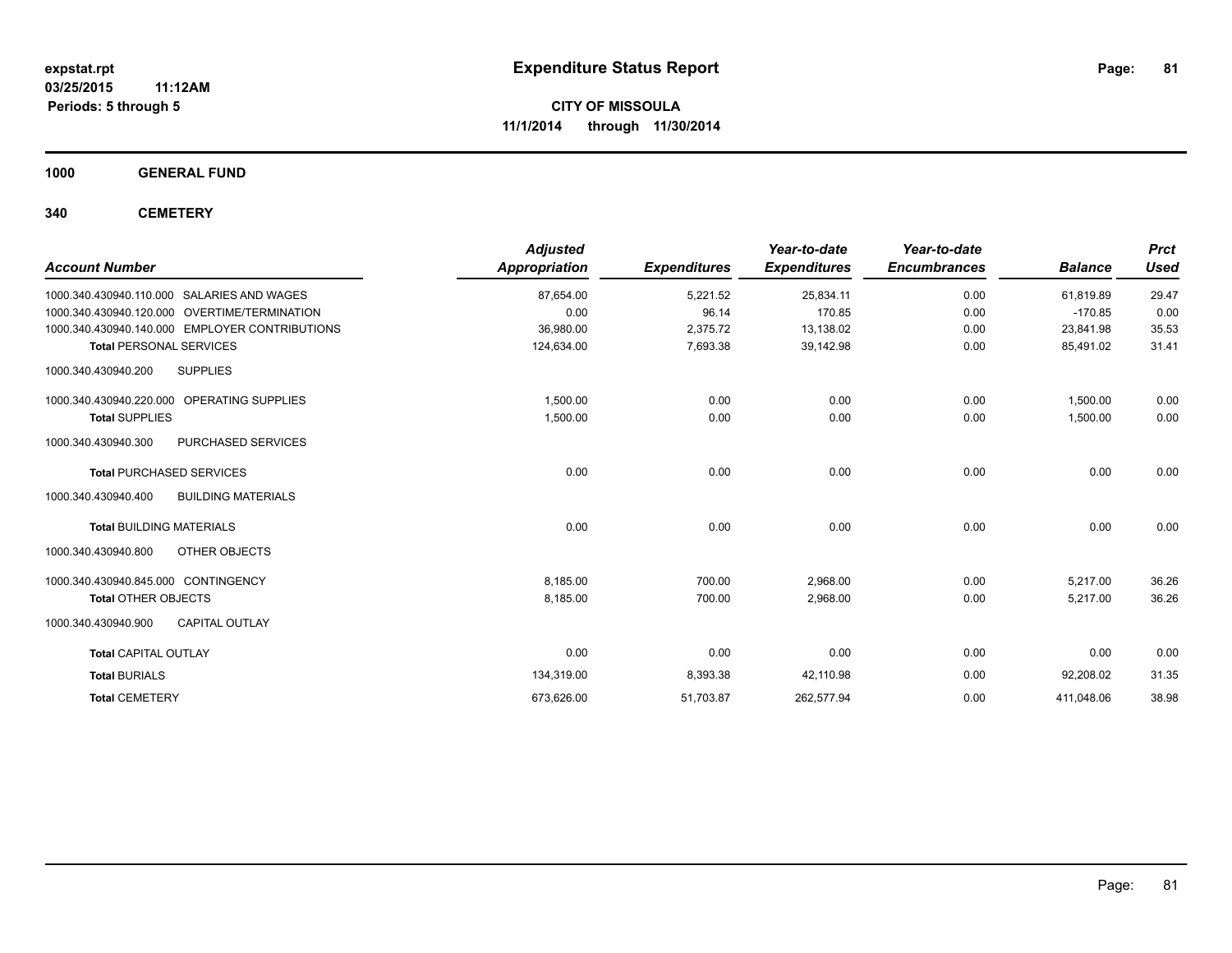**1000 GENERAL FUND**

#### **370 PARKS & RECREATION**

|                                  |                                                        | <b>Adjusted</b> |                     | Year-to-date        | Year-to-date        |                | <b>Prct</b> |
|----------------------------------|--------------------------------------------------------|-----------------|---------------------|---------------------|---------------------|----------------|-------------|
| <b>Account Number</b>            |                                                        | Appropriation   | <b>Expenditures</b> | <b>Expenditures</b> | <b>Encumbrances</b> | <b>Balance</b> | <b>Used</b> |
| 1000.370.460410                  | PARKS & RECREATION ADMINISTRATION                      |                 |                     |                     |                     |                |             |
| 1000.370.460410.100              | PERSONAL SERVICES                                      |                 |                     |                     |                     |                |             |
| 1000.370.460410.110.000          | SALARIES AND WAGES                                     | 255,239.00      | 18,953.20           | 93,859.77           | 0.00                | 161,379.23     | 36.77       |
| 1000.370.460410.120.000          | OVERTIME/TERMINATION                                   | 700.00          | 0.00                | 0.00                | 0.00                | 700.00         | 0.00        |
| 1000.370.460410.140.000          | <b>EMPLOYER CONTRIBUTIONS</b>                          | 84,446.00       | 6,492.04            | 35,078.74           | 0.00                | 49,367.26      | 41.54       |
|                                  | 1000.370.460410.141.000 STATE RETIREMENT CONTRIBUTIONS | 0.00            | 159.44              | 1.147.34            | 0.00                | $-1.147.34$    | 0.00        |
| <b>Total PERSONAL SERVICES</b>   |                                                        | 340,385.00      | 25,604.68           | 130,085.85          | 0.00                | 210,299.15     | 38.22       |
| 1000.370.460410.200              | <b>SUPPLIES</b>                                        |                 |                     |                     |                     |                |             |
| 1000.370.460410.210.000          | <b>OFFICE SUPPLIES</b>                                 | 2,095.00        | 92.68               | 765.00              | 0.00                | 1,330.00       | 36.52       |
| 1000.370.460410.220.000          | <b>OPERATING SUPPLIES</b>                              | 1,500.00        | 0.00                | 0.00                | 0.00                | 1,500.00       | 0.00        |
| <b>Total SUPPLIES</b>            |                                                        | 3,595.00        | 92.68               | 765.00              | 0.00                | 2,830.00       | 21.28       |
| 1000.370.460410.300              | PURCHASED SERVICES                                     |                 |                     |                     |                     |                |             |
| 1000.370.460410.310.000          | <b>COMMUNICATIONS</b>                                  | 3,464.00        | 0.00                | 527.58              | 0.00                | 2,936.42       | 15.23       |
| 1000.370.460410.320.000          | PRINTING & DUPLICATING                                 | 900.00          | 0.00                | 0.00                | 0.00                | 900.00         | 0.00        |
| 1000.370.460410.330.000          | PUBLICITY, SUBSCRIPTIONS & DUES                        | 550.00          | 221.23              | 364.23              | 0.00                | 185.77         | 66.22       |
| 1000.370.460410.341.000          | <b>ELECTRICITY &amp; NATURAL GAS</b>                   | 15,225.00       | 0.00                | 0.00                | 0.00                | 15,225.00      | 0.00        |
| 1000.370.460410.343.000          | <b>WATER CHARGES</b>                                   | 3,397.00        | 0.00                | 0.00                | 0.00                | 3,397.00       | 0.00        |
| 1000.370.460410.344.000          | <b>TELEPHONE SERVICE</b>                               | 1.319.00        | 9.06                | 203.16              | 0.00                | 1.115.84       | 15.40       |
| 1000.370.460410.350.000          | PROFESSIONAL SERVICES                                  | 19,725.00       | 1,684.00            | 6,262.58            | 0.00                | 13,462.42      | 31.75       |
|                                  | 1000.370.460410.360.000 REPAIR & MAINTENANCE           | 4,867.00        | 170.91              | 1,218.80            | 0.00                | 3,648.20       | 25.04       |
| 1000.370.460410.370.000          | <b>TRAVEL</b>                                          | 350.00          | 0.00                | 285.74              | 0.00                | 64.26          | 81.64       |
| 1000.370.460410.380.000 TRAINING |                                                        | 800.00          | 85.00               | 329.60              | 0.00                | 470.40         | 41.20       |
| <b>Total PURCHASED SERVICES</b>  |                                                        | 50,597.00       | 2,170.20            | 9,191.69            | 0.00                | 41,405.31      | 18.17       |
|                                  | <b>Total PARKS &amp; RECREATION ADMINISTRATION</b>     | 394,577.00      | 27,867.56           | 140,042.54          | 0.00                | 254,534.46     | 35.49       |

1000.370.460411 NMT ADMIN

1000.370.460411.100 PERSONAL SERVICES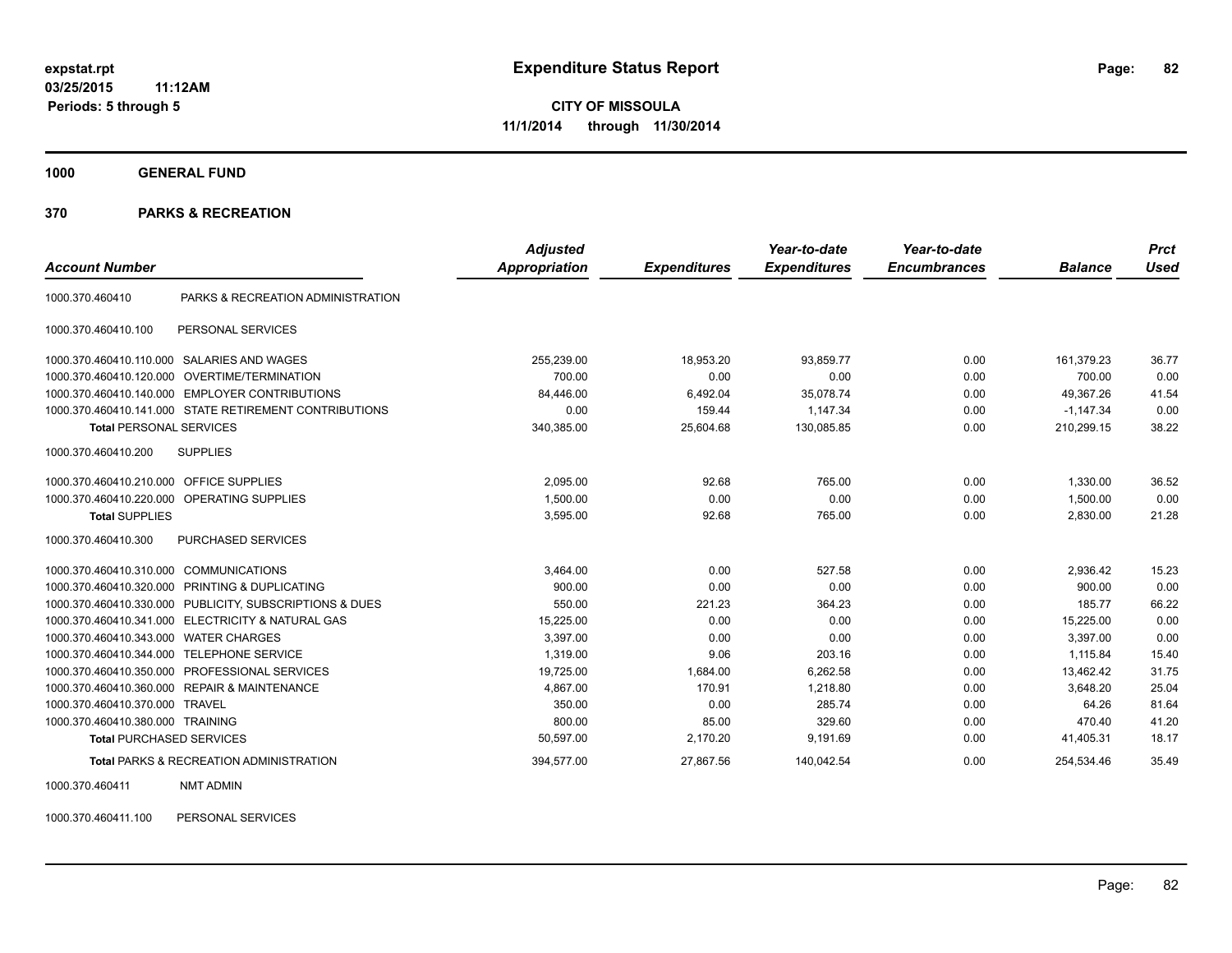**1000 GENERAL FUND**

|                                              |                                                         | <b>Adjusted</b>      |                     | Year-to-date        | Year-to-date        |                | <b>Prct</b> |
|----------------------------------------------|---------------------------------------------------------|----------------------|---------------------|---------------------|---------------------|----------------|-------------|
| <b>Account Number</b>                        |                                                         | <b>Appropriation</b> | <b>Expenditures</b> | <b>Expenditures</b> | <b>Encumbrances</b> | <b>Balance</b> | <b>Used</b> |
| 1000.370.460411.110.000 SALARIES AND WAGES   |                                                         | 45,719.00            | 4,097.77            | 20,536.95           | 0.00                | 25,182.05      | 44.92       |
|                                              | 1000.370.460411.140.000 EMPLOYER CONTRIBUTIONS          | 16,908.00            | 1,432.79            | 7,862.86            | 0.00                | 9,045.14       | 46.50       |
| <b>Total PERSONAL SERVICES</b>               |                                                         | 62,627.00            | 5,530.56            | 28,399.81           | 0.00                | 34,227.19      | 45.35       |
| 1000.370.460411.200                          | <b>SUPPLIES</b>                                         |                      |                     |                     |                     |                |             |
| 1000.370.460411.210.000 OFFICE SUPPLIES      |                                                         | 300.00               | 103.33              | 103.33              | 0.00                | 196.67         | 34.44       |
| 1000.370.460411.220.000 OPERATING SUPPLIES   |                                                         | 400.00               | 39.09               | 95.63               | 0.00                | 304.37         | 23.91       |
| <b>Total SUPPLIES</b>                        |                                                         | 700.00               | 142.42              | 198.96              | 0.00                | 501.04         | 28.42       |
| 1000.370.460411.300                          | PURCHASED SERVICES                                      |                      |                     |                     |                     |                |             |
| 1000.370.460411.310.000 COMMUNICATIONS       |                                                         | 150.00               | 0.00                | 0.00                | 0.00                | 150.00         | 0.00        |
|                                              | 1000.370.460411.320.000 PRINTING & DUPLICATING          | 350.00               | 0.00                | 0.00                | 0.00                | 350.00         | 0.00        |
|                                              | 1000.370.460411.330.000 PUBLICITY, SUBSCRIPTIONS & DUES | 1,150.00             | 0.00                | 121.00              | 0.00                | 1,029.00       | 10.52       |
| 1000.370.460411.344.000 TELEPHONE SERVICE    |                                                         | 795.00               | 0.00                | 169.35              | 0.00                | 625.65         | 21.30       |
|                                              | 1000.370.460411.350.000 PROFESSIONAL SERVICES           | 1,436.00             | 0.00                | 0.00                | 0.00                | 1,436.00       | 0.00        |
| 1000.370.460411.360.000 REPAIR & MAINTENANCE |                                                         | 1,346.00             | 0.00                | 0.00                | 0.00                | 1,346.00       | 0.00        |
| 1000.370.460411.370.000 TRAVEL               |                                                         | 300.00               | 0.00                | 285.64              | 0.00                | 14.36          | 95.21       |
| 1000.370.460411.380.000 TRAINING             |                                                         | 200.00               | 0.00                | 145.00              | 0.00                | 55.00          | 72.50       |
|                                              | 1000.370.460411.390.000 OTHER PURCHASED SERVICES        | 9,497.00             | 0.00                | 0.00                | 0.00                | 9,497.00       | 0.00        |
| <b>Total PURCHASED SERVICES</b>              |                                                         | 15,224.00            | 0.00                | 720.99              | 0.00                | 14,503.01      | 4.74        |
| <b>Total NMT ADMIN</b>                       |                                                         | 78,551.00            | 5,672.98            | 29,319.76           | 0.00                | 49,231.24      | 37.33       |
| 1000.370.460413                              | <b>PARKS PROJECTS</b>                                   |                      |                     |                     |                     |                |             |
| 1000.370.460413.100                          | PERSONAL SERVICES                                       |                      |                     |                     |                     |                |             |
| 1000.370.460413.110.000 SALARIES AND WAGES   |                                                         | 55,322.00            | 4,236.50            | 20,419.92           | 0.00                | 34.902.08      | 36.91       |
|                                              | 1000.370.460413.140.000 EMPLOYER CONTRIBUTIONS          | 18.526.00            | 1,460.46            | 7.868.49            | 0.00                | 10.657.51      | 42.47       |
| <b>Total PERSONAL SERVICES</b>               |                                                         | 73,848.00            | 5,696.96            | 28,288.41           | 0.00                | 45,559.59      | 38.31       |
| 1000.370.460413.200                          | <b>SUPPLIES</b>                                         |                      |                     |                     |                     |                |             |
| 1000.370.460413.210.000 OFFICE SUPPLIES      |                                                         | 100.00               | 0.00                | 0.00                | 0.00                | 100.00         | 0.00        |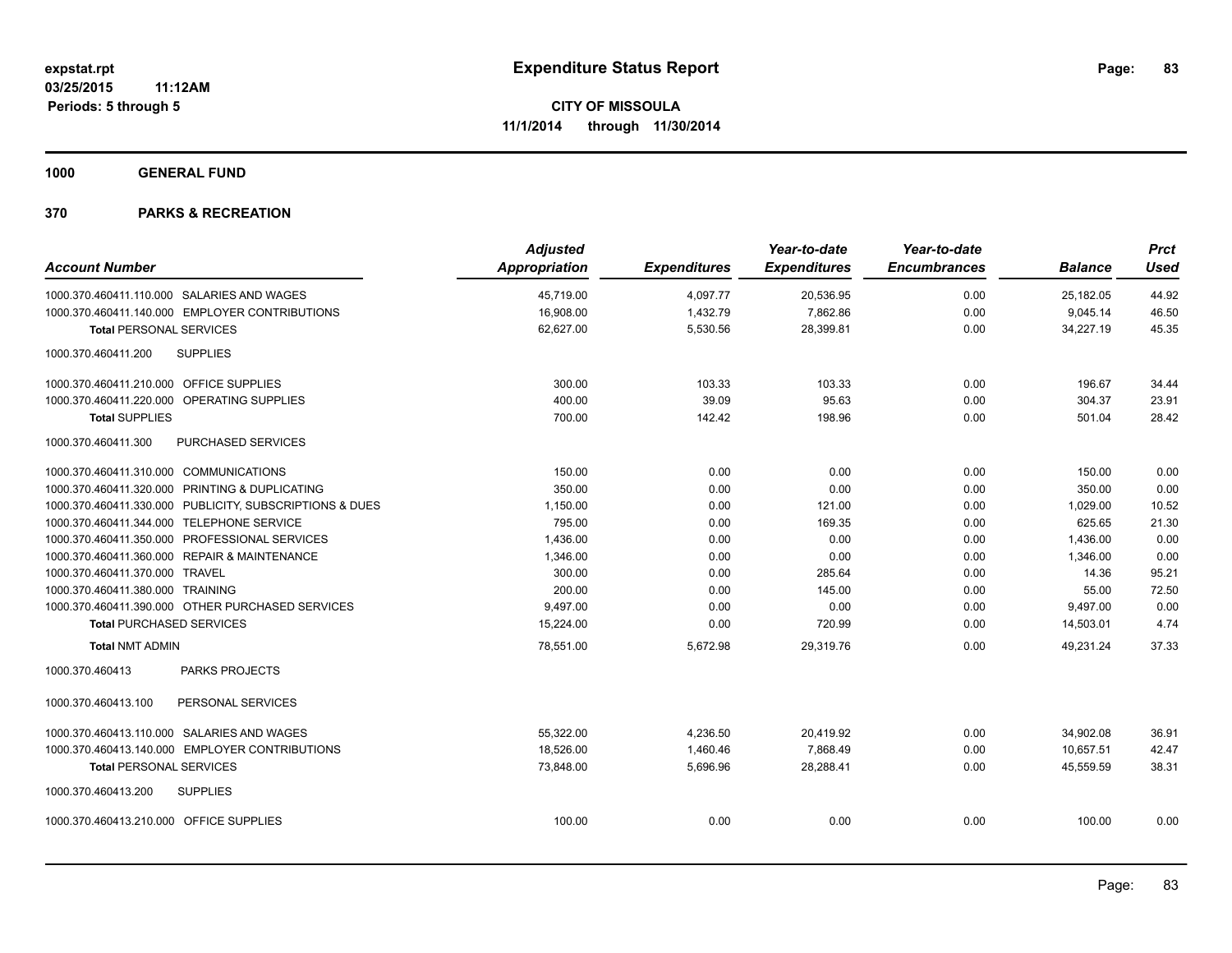**1000 GENERAL FUND**

|                                                         | <b>Adjusted</b> |                     | Year-to-date        | Year-to-date        |                | <b>Prct</b> |
|---------------------------------------------------------|-----------------|---------------------|---------------------|---------------------|----------------|-------------|
| <b>Account Number</b>                                   | Appropriation   | <b>Expenditures</b> | <b>Expenditures</b> | <b>Encumbrances</b> | <b>Balance</b> | <b>Used</b> |
| 1000.370.460413.220.000 OPERATING SUPPLIES              | 550.00          | 0.00                | 0.00                | 0.00                | 550.00         | 0.00        |
| <b>Total SUPPLIES</b>                                   | 650.00          | 0.00                | 0.00                | 0.00                | 650.00         | 0.00        |
| 1000.370.460413.300<br>PURCHASED SERVICES               |                 |                     |                     |                     |                |             |
| 1000.370.460413.320.000 PRINTING & DUPLICATING          | 150.00          | 0.00                | 0.00                | 0.00                | 150.00         | 0.00        |
| 1000.370.460413.344.000 TELEPHONE SERVICE               | 700.00          | 0.00                | 232.52              | 0.00                | 467.48         | 33.22       |
| 1000.370.460413.350.000 PROFESSIONAL SERVICES           | 150.00          | 0.00                | 0.00                | 0.00                | 150.00         | 0.00        |
| 1000.370.460413.360.000 REPAIR & MAINTENANCE            | 1,500.00        | 0.00                | 0.00                | 0.00                | 1,500.00       | 0.00        |
| 1000.370.460413.370.000 TRAVEL                          | 300.00          | 0.00                | 0.00                | 0.00                | 300.00         | 0.00        |
| 1000.370.460413.380.000 TRAINING                        | 200.00          | 0.00                | 0.00                | 0.00                | 200.00         | 0.00        |
| 1000.370.460413.390.000 OTHER PURCHASED SERVICES        | 137.00          | 0.00                | 0.00                | 0.00                | 137.00         | 0.00        |
| <b>Total PURCHASED SERVICES</b>                         | 3,137.00        | 0.00                | 232.52              | 0.00                | 2,904.48       | 7.41        |
| <b>Total PARKS PROJECTS</b>                             | 77,635.00       | 5,696.96            | 28,520.93           | 0.00                | 49.114.07      | 36.74       |
| 1000.370.460431<br>OPEN SPACE                           |                 |                     |                     |                     |                |             |
| 1000.370.460431.100<br>PERSONAL SERVICES                |                 |                     |                     |                     |                |             |
| 1000.370.460431.110.000 SALARIES AND WAGES              | 52,827.00       | 4,279.52            | 21,180.56           | 0.00                | 31,646.44      | 40.09       |
| 1000.370.460431.140.000 EMPLOYER CONTRIBUTIONS          | 18,106.00       | 1,440.78            | 7,868.75            | 0.00                | 10,237.25      | 43.46       |
| <b>Total PERSONAL SERVICES</b>                          | 70,933.00       | 5,720.30            | 29,049.31           | 0.00                | 41,883.69      | 40.95       |
| 1000.370.460431.200<br><b>SUPPLIES</b>                  |                 |                     |                     |                     |                |             |
| 1000.370.460431.210.000 OFFICE SUPPLIES                 | 200.00          | 0.00                | 0.00                | 0.00                | 200.00         | 0.00        |
| 1000.370.460431.220.000 OPERATING SUPPLIES              | 300.00          | 0.00                | 0.00                | 0.00                | 300.00         | 0.00        |
| <b>Total SUPPLIES</b>                                   | 500.00          | 0.00                | 0.00                | 0.00                | 500.00         | 0.00        |
| PURCHASED SERVICES<br>1000.370.460431.300               |                 |                     |                     |                     |                |             |
| 1000.370.460431.320.000 PRINTING & DUPLICATING          | 300.00          | 0.00                | 0.00                | 0.00                | 300.00         | 0.00        |
| 1000.370.460431.330.000 PUBLICITY, SUBSCRIPTIONS & DUES | 400.00          | 0.00                | 0.00                | 0.00                | 400.00         | 0.00        |
| 1000.370.460431.344.000 TELEPHONE SERVICE               | 425.00          | 0.00                | 0.00                | 0.00                | 425.00         | 0.00        |
| 1000.370.460431.350.000 PROFESSIONAL SERVICES           | 200.00          | 0.00                | 192.33              | 0.00                | 7.67           | 96.17       |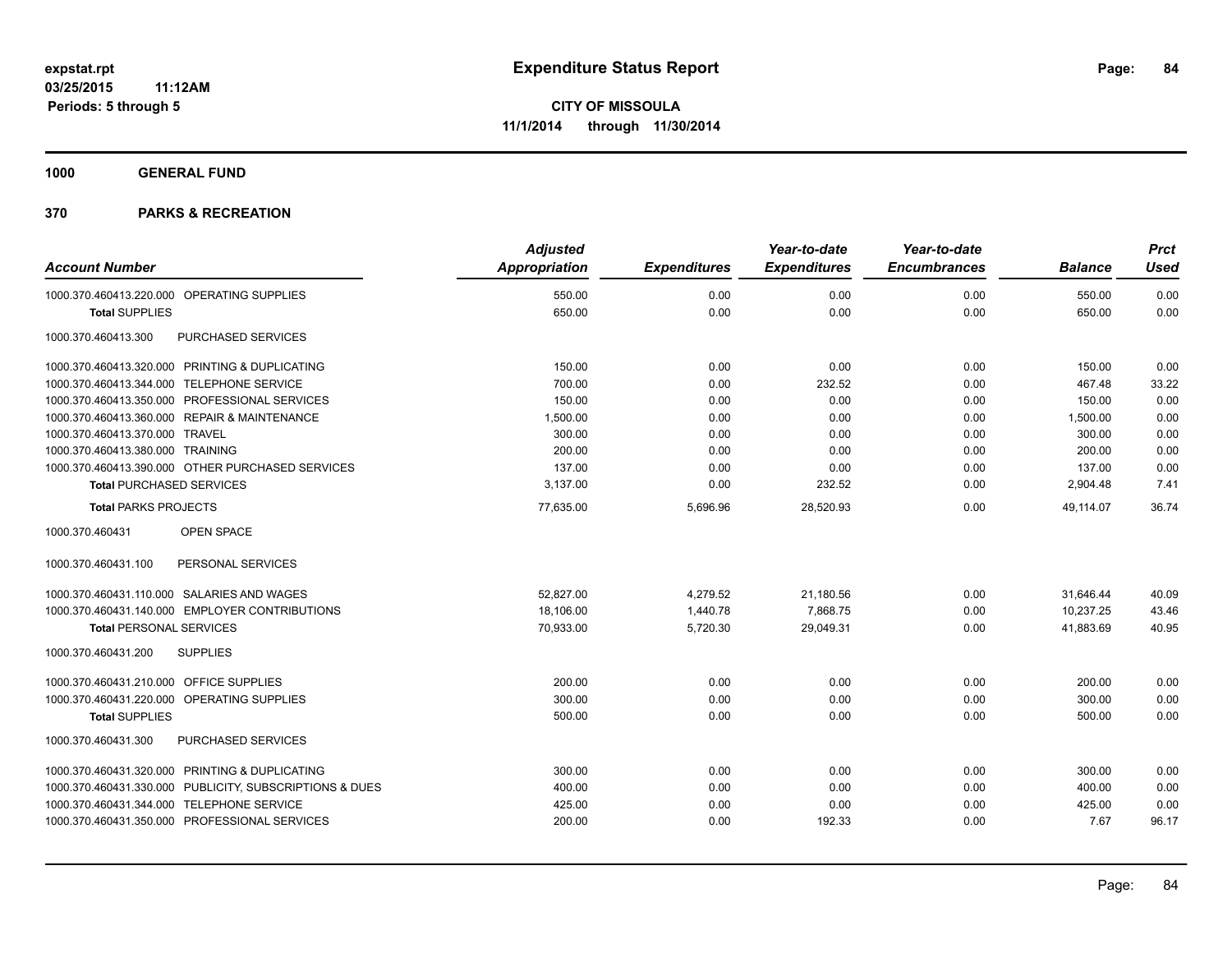**1000 GENERAL FUND**

|                                                         | <b>Adjusted</b> |                     | Year-to-date        | Year-to-date        |                | <b>Prct</b> |
|---------------------------------------------------------|-----------------|---------------------|---------------------|---------------------|----------------|-------------|
| <b>Account Number</b>                                   | Appropriation   | <b>Expenditures</b> | <b>Expenditures</b> | <b>Encumbrances</b> | <b>Balance</b> | <b>Used</b> |
| 1000.370.460431.370.000 TRAVEL                          | 300.00          | 0.00                | 0.00                | 0.00                | 300.00         | 0.00        |
| 1000.370.460431.380.000 TRAINING                        | 200.00          | 0.00                | 0.00                | 0.00                | 200.00         | 0.00        |
| <b>Total PURCHASED SERVICES</b>                         | 1,825.00        | 0.00                | 192.33              | 0.00                | 1,632.67       | 10.54       |
| <b>Total OPEN SPACE</b>                                 | 73,258.00       | 5,720.30            | 29,241.64           | 0.00                | 44.016.36      | 39.92       |
| 1000.370.460432<br>PARK ADMIN                           |                 |                     |                     |                     |                |             |
| 1000.370.460432.100<br>PERSONAL SERVICES                |                 |                     |                     |                     |                |             |
| 1000.370.460432.110.000 SALARIES AND WAGES              | 94,645.00       | 7,029.78            | 27,613.32           | 0.00                | 67,031.68      | 29.18       |
| 1000.370.460432.130.000 OTHER                           | 7.880.00        | 0.00                | 0.00                | 0.00                | 7,880.00       | 0.00        |
| 1000.370.460432.140.000 EMPLOYER CONTRIBUTIONS          | 46,217.00       | 3,483.02            | 12,250.73           | 0.00                | 33,966.27      | 26.51       |
| <b>Total PERSONAL SERVICES</b>                          | 148,742.00      | 10,512.80           | 39,864.05           | 0.00                | 108,877.95     | 26.80       |
| <b>SUPPLIES</b><br>1000.370.460432.200                  |                 |                     |                     |                     |                |             |
| 1000.370.460432.210.000 OFFICE SUPPLIES                 | 1,520.00        | 0.00                | 684.80              | 0.00                | 835.20         | 45.05       |
| 1000.370.460432.220.000 OPERATING SUPPLIES              | 6,650.00        | 447.02              | 2,890.95            | 0.00                | 3,759.05       | 43.47       |
| <b>Total SUPPLIES</b>                                   | 8,170.00        | 447.02              | 3,575.75            | 0.00                | 4,594.25       | 43.77       |
| 1000.370.460432.300<br>PURCHASED SERVICES               |                 |                     |                     |                     |                |             |
| 1000.370.460432.310.000 COMMUNICATIONS                  | 100.00          | 0.00                | 86.89               | 0.00                | 13.11          | 86.89       |
| 1000.370.460432.320.000 PRINTING & DUPLICATING          | 150.00          | 0.00                | 0.00                | 0.00                | 150.00         | 0.00        |
| 1000.370.460432.330.000 PUBLICITY, SUBSCRIPTIONS & DUES | 500.00          | 0.00                | 0.00                | 0.00                | 500.00         | 0.00        |
| 1000.370.460432.340.000 SEWER                           | 2,154.00        | 0.00                | 1,053.75            | 0.00                | 1,100.25       | 48.92       |
| 1000.370.460432.344.000 TELEPHONE SERVICE               | 14,429.00       | 815.66              | 4,503.90            | 0.00                | 9,925.10       | 31.21       |
| 1000.370.460432.350.000 PROFESSIONAL SERVICES           | 20,112.00       | 0.00                | 2,269.36            | 0.00                | 17,842.64      | 11.28       |
| 1000.370.460432.390.000 OTHER PURCHASED SERVICES        | 2,345.00        | 0.00                | 0.00                | 0.00                | 2,345.00       | 0.00        |
| <b>Total PURCHASED SERVICES</b>                         | 39,790.00       | 815.66              | 7,913.90            | 0.00                | 31,876.10      | 19.89       |
| 1000.370.460432.900<br><b>CAPITAL OUTLAY</b>            |                 |                     |                     |                     |                |             |
| <b>Total CAPITAL OUTLAY</b>                             | 0.00            | 0.00                | 0.00                | 0.00                | 0.00           | 0.00        |
| <b>Total PARK ADMIN</b>                                 | 196,702.00      | 11,775.48           | 51,353.70           | 0.00                | 145,348.30     | 26.11       |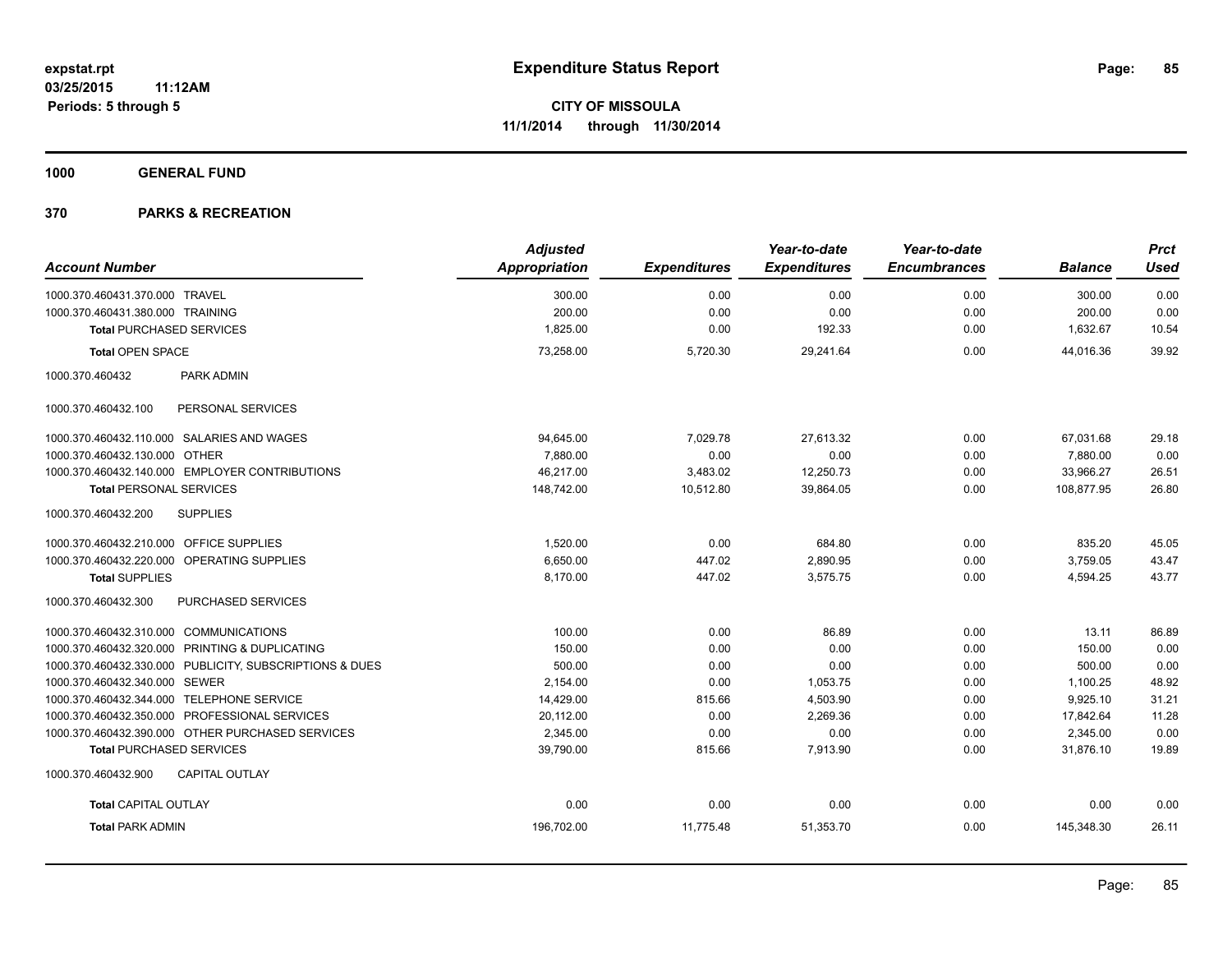**1000 GENERAL FUND**

|                                        |                                                         | <b>Adjusted</b> |                     | Year-to-date        | Year-to-date        |                | <b>Prct</b> |
|----------------------------------------|---------------------------------------------------------|-----------------|---------------------|---------------------|---------------------|----------------|-------------|
| <b>Account Number</b>                  |                                                         | Appropriation   | <b>Expenditures</b> | <b>Expenditures</b> | <b>Encumbrances</b> | <b>Balance</b> | <b>Used</b> |
| 1000.370.460434                        | <b>GREENWAYS &amp; HORTICULTURE</b>                     |                 |                     |                     |                     |                |             |
| 1000.370.460434.100                    | PERSONAL SERVICES                                       |                 |                     |                     |                     |                |             |
|                                        | 1000.370.460434.110.000 SALARIES AND WAGES              | 99,547.00       | 9,772.20            | 47,937.79           | 0.00                | 51,609.21      | 48.16       |
|                                        | 1000.370.460434.120.000 OVERTIME/TERMINATION            | 0.00            | 2.11                | 116.86              | 0.00                | $-116.86$      | 0.00        |
|                                        | 1000.370.460434.140.000 EMPLOYER CONTRIBUTIONS          | 40,275.00       | 3,964.45            | 18,532.90           | 0.00                | 21,742.10      | 46.02       |
|                                        | <b>Total GREENWAYS &amp; HORTICULTURE</b>               | 139,822.00      | 13,738.76           | 66,587.55           | 0.00                | 73,234.45      | 47.62       |
| 1000.370.460439                        | <b>URBAN FORESTRY</b>                                   |                 |                     |                     |                     |                |             |
| 1000.370.460439.100                    | PERSONAL SERVICES                                       |                 |                     |                     |                     |                |             |
|                                        | 1000.370.460439.110.000 SALARIES AND WAGES              | 178,792.00      | 12,871.93           | 67,291.33           | 0.00                | 111,500.67     | 37.64       |
|                                        | 1000.370.460439.120.000 OVERTIME/TERMINATION            | 1.750.00        | 0.00                | 0.00                | 0.00                | 1.750.00       | 0.00        |
|                                        | 1000.370.460439.140.000 EMPLOYER CONTRIBUTIONS          | 77,057.00       | 5,201.27            | 28,415.43           | 0.00                | 48,641.57      | 36.88       |
| <b>Total PERSONAL SERVICES</b>         |                                                         | 257,599.00      | 18,073.20           | 95,706.76           | 0.00                | 161,892.24     | 37.15       |
| 1000.370.460439.200                    | <b>SUPPLIES</b>                                         |                 |                     |                     |                     |                |             |
|                                        | 1000.370.460439.220.000 OPERATING SUPPLIES              | 2,132.00        | 0.00                | 0.00                | 0.00                | 2,132.00       | 0.00        |
|                                        | 1000.370.460439.230.000 REPAIR/MAINTENANCE              | 581.00          | 0.00                | 0.00                | 0.00                | 581.00         | 0.00        |
| <b>Total SUPPLIES</b>                  |                                                         | 2,713.00        | 0.00                | 0.00                | 0.00                | 2,713.00       | 0.00        |
| 1000.370.460439.300                    | <b>PURCHASED SERVICES</b>                               |                 |                     |                     |                     |                |             |
| 1000.370.460439.310.000 COMMUNICATIONS |                                                         | 145.00          | 0.00                | 0.00                | 0.00                | 145.00         | 0.00        |
|                                        | 1000.370.460439.320.000 PRINTING & DUPLICATING          | 100.00          | 0.00                | 0.00                | 0.00                | 100.00         | 0.00        |
|                                        | 1000.370.460439.330.000 PUBLICITY, SUBSCRIPTIONS & DUES | 700.00          | 0.00                | 0.00                | 0.00                | 700.00         | 0.00        |
|                                        | 1000.370.460439.350.000 PROFESSIONAL SERVICES           | 525.00          | 0.00                | 0.00                | 0.00                | 525.00         | 0.00        |
|                                        | 1000.370.460439.360.000 REPAIR & MAINTENANCE            | 22,382.00       | 0.00                | 0.00                | 0.00                | 22,382.00      | 0.00        |
| <b>Total PURCHASED SERVICES</b>        |                                                         | 23,852.00       | 0.00                | 0.00                | 0.00                | 23,852.00      | 0.00        |
| <b>Total URBAN FORESTRY</b>            |                                                         | 284,164.00      | 18,073.20           | 95,706.76           | 0.00                | 188.457.24     | 33.68       |
| 1000.370.460440                        | CITY LIFE GYM LEASE                                     |                 |                     |                     |                     |                |             |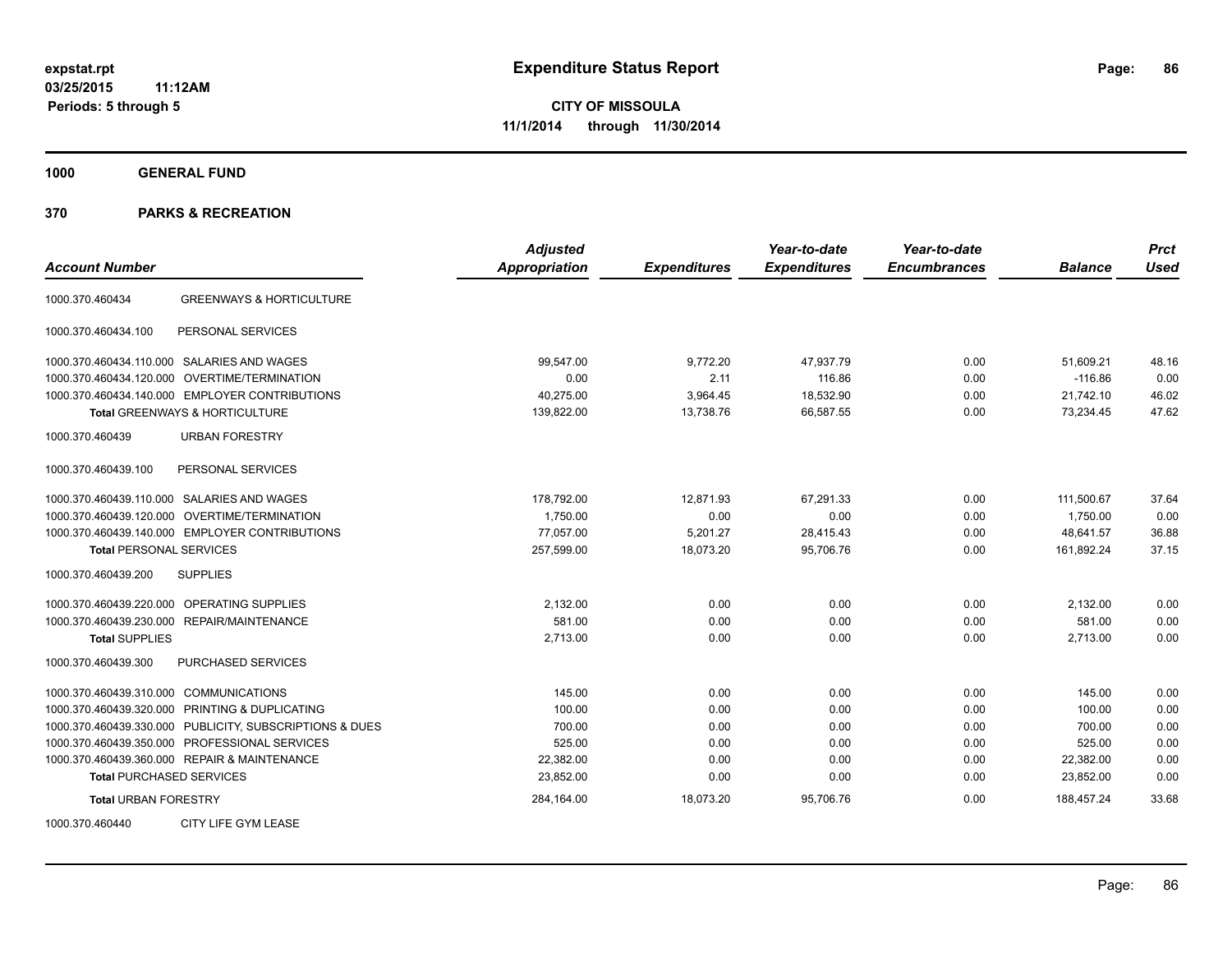**1000 GENERAL FUND**

|                                                         | <b>Adjusted</b>      |                     | Year-to-date        | Year-to-date        |                | <b>Prct</b> |
|---------------------------------------------------------|----------------------|---------------------|---------------------|---------------------|----------------|-------------|
| <b>Account Number</b>                                   | <b>Appropriation</b> | <b>Expenditures</b> | <b>Expenditures</b> | <b>Encumbrances</b> | <b>Balance</b> | <b>Used</b> |
| <b>SUPPLIES</b><br>1000.370.460440.200                  |                      |                     |                     |                     |                |             |
| 1000.370.460440.220.000 OPERATING SUPPLIES              | 0.00                 | 0.00                | 131.90              | 0.00                | $-131.90$      | 0.00        |
| <b>Total CITY LIFE GYM LEASE</b>                        | 0.00                 | 0.00                | 131.90              | 0.00                | $-131.90$      | 0.00        |
| 1000.370.460441<br><b>RECREATION</b>                    |                      |                     |                     |                     |                |             |
| PERSONAL SERVICES<br>1000.370.460441.100                |                      |                     |                     |                     |                |             |
| 1000.370.460441.110.000 SALARIES AND WAGES              | 130,631.00           | 10,269.13           | 50,455.92           | 0.00                | 80,175.08      | 38.62       |
| 1000.370.460441.120.000 OVERTIME/TERMINATION            | 700.00               | 0.00                | 0.00                | 0.00                | 700.00         | 0.00        |
| 1000.370.460441.130.000 OTHER                           | 4,880.00             | 0.00                | 0.00                | 0.00                | 4,880.00       | 0.00        |
| 1000.370.460441.140.000 EMPLOYER CONTRIBUTIONS          | 55,299.00            | 4,353.99            | 23,668.71           | 0.00                | 31,630.29      | 42.80       |
| <b>Total PERSONAL SERVICES</b>                          | 191,510.00           | 14,623.12           | 74,124.63           | 0.00                | 117,385.37     | 38.71       |
| <b>SUPPLIES</b><br>1000.370.460441.200                  |                      |                     |                     |                     |                |             |
| 1000.370.460441.210.000 OFFICE SUPPLIES                 | 300.00               | 31.91               | 65.40               | 0.00                | 234.60         | 21.80       |
| <b>Total SUPPLIES</b>                                   | 300.00               | 31.91               | 65.40               | 0.00                | 234.60         | 21.80       |
| <b>PURCHASED SERVICES</b><br>1000.370.460441.300        |                      |                     |                     |                     |                |             |
| 1000.370.460441.320.000 PRINTING & DUPLICATING          | 2,150.00             | 0.00                | 0.00                | 0.00                | 2,150.00       | 0.00        |
| 1000.370.460441.330.000 PUBLICITY, SUBSCRIPTIONS & DUES | 1,490.00             | 0.00                | 75.00               | 0.00                | 1,415.00       | 5.03        |
| 1000.370.460441.344.000 TELEPHONE SERVICE               | 696.00               | 0.00                | 123.68              | 0.00                | 572.32         | 17.77       |
| 1000.370.460441.350.000 PROFESSIONAL SERVICES           | 1,360.00             | 0.00                | 169.50              | 0.00                | 1,190.50       | 12.46       |
| 1000.370.460441.360.000 REPAIR & MAINTENANCE            | 1,200.00             | 80.00               | 472.98              | 0.00                | 727.02         | 39.42       |
| 1000.370.460441.370.000 TRAVEL                          | 1,200.00             | 0.00                | 0.00                | 0.00                | 1,200.00       | 0.00        |
| 1000.370.460441.380.000 TRAINING                        | 900.00               | 0.00                | 277.00              | 0.00                | 623.00         | 30.78       |
| <b>Total PURCHASED SERVICES</b>                         | 8,996.00             | 80.00               | 1,118.16            | 0.00                | 7,877.84       | 12.43       |
| OTHER OBJECTS<br>1000.370.460441.800                    |                      |                     |                     |                     |                |             |
| 1000.370.460441.820.000 TRANSFERS TO OTHER FUNDS        | 10,000.00            | 0.00                | 0.00                | 0.00                | 10,000.00      | 0.00        |
| <b>Total OTHER OBJECTS</b>                              | 10,000.00            | 0.00                | 0.00                | 0.00                | 10,000.00      | 0.00        |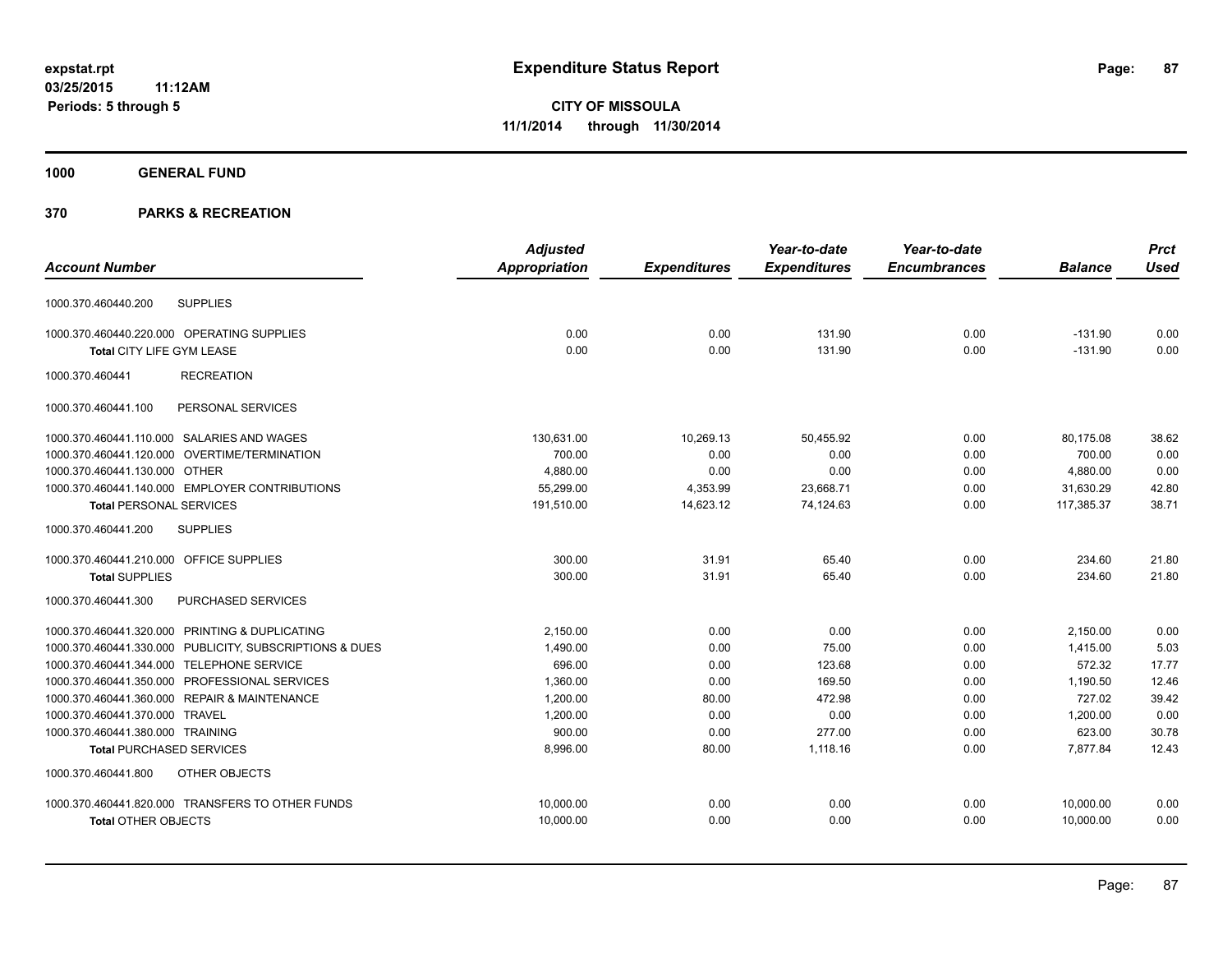**1000 GENERAL FUND**

### **370 PARKS & RECREATION**

| <b>Account Number</b>                   |                                                         | <b>Adjusted</b><br>Appropriation | <b>Expenditures</b> | Year-to-date<br><b>Expenditures</b> | Year-to-date<br><b>Encumbrances</b> | <b>Balance</b> | <b>Prct</b><br><b>Used</b> |
|-----------------------------------------|---------------------------------------------------------|----------------------------------|---------------------|-------------------------------------|-------------------------------------|----------------|----------------------------|
| <b>Total RECREATION</b>                 |                                                         | 210,806.00                       | 14,735.03           | 75,308.19                           | 0.00                                | 135,497.81     | 35.72                      |
| 1000.370.460470                         | <b>RECREATION MORE</b>                                  |                                  |                     |                                     |                                     |                |                            |
| 1000.370.460470.100                     | PERSONAL SERVICES                                       |                                  |                     |                                     |                                     |                |                            |
|                                         | 1000.370.460470.110.000 SALARIES AND WAGES              | 138,863.00                       | 7,418.18            | 47,961.71                           | 0.00                                | 90,901.29      | 34.54                      |
|                                         | 1000.370.460470.120.000 OVERTIME/TERMINATION            | 0.00                             | 0.00                | 109.14                              | 0.00                                | $-109.14$      | 0.00                       |
|                                         | 1000.370.460470.140.000 EMPLOYER CONTRIBUTIONS          | 38,553.00                        | 3,038.70            | 16,675.24                           | 0.00                                | 21,877.76      | 43.25                      |
| <b>Total PERSONAL SERVICES</b>          |                                                         | 177,416.00                       | 10,456.88           | 64,746.09                           | 0.00                                | 112,669.91     | 36.49                      |
| 1000.370.460470.200                     | <b>SUPPLIES</b>                                         |                                  |                     |                                     |                                     |                |                            |
| 1000.370.460470.210.000 OFFICE SUPPLIES |                                                         | 100.00                           | 16.68               | 99.36                               | 0.00                                | 0.64           | 99.36                      |
|                                         | 1000.370.460470.220.000 OPERATING SUPPLIES              | 8.567.00                         | 59.80               | 785.62                              | 0.00                                | 7.781.38       | 9.17                       |
|                                         | 1000.370.460470.220.155 OPERATING SUPPLIES              | 0.00                             | 0.00                | 380.79                              | 0.00                                | $-380.79$      | 0.00                       |
|                                         | 1000.370.460470.220.156 OPERATING SUPPLIES              | 0.00                             | 257.19              | 545.83                              | 0.00                                | $-545.83$      | 0.00                       |
|                                         | 1000.370.460470.220.159 OPERATING SUPPLIES              | 0.00                             | 0.00                | 282.00                              | 0.00                                | $-282.00$      | 0.00                       |
| <b>Total SUPPLIES</b>                   |                                                         | 8,667.00                         | 333.67              | 2,093.60                            | 0.00                                | 6,573.40       | 24.16                      |
| 1000.370.460470.300                     | PURCHASED SERVICES                                      |                                  |                     |                                     |                                     |                |                            |
|                                         | 1000.370.460470.320.000 PRINTING & DUPLICATING          | 1.200.00                         | 0.00                | 0.00                                | 0.00                                | 1,200.00       | 0.00                       |
|                                         | 1000.370.460470.330.000 PUBLICITY, SUBSCRIPTIONS & DUES | 780.00                           | 0.00                | 205.17                              | 0.00                                | 574.83         | 26.30                      |
|                                         | 1000.370.460470.344.000 TELEPHONE SERVICE               | 428.00                           | 0.00                | 196.35                              | 0.00                                | 231.65         | 45.88                      |
|                                         | 1000.370.460470.390.000 OTHER PURCHASED SERVICES        | 21,372.00                        | 5,180.00            | 7,620.00                            | 0.00                                | 13,752.00      | 35.65                      |
|                                         | 1000.370.460470.390.154 OTHER PURCHASED SERVICES        | 0.00                             | 0.00                | 97.50                               | 0.00                                | $-97.50$       | 0.00                       |
|                                         | 1000.370.460470.390.156 OTHER PURCHASED SERVICES        | 0.00                             | 35.00               | 2,835.00                            | 0.00                                | $-2,835.00$    | 0.00                       |
| <b>Total PURCHASED SERVICES</b>         |                                                         | 23,780.00                        | 5,215.00            | 10,954.02                           | 0.00                                | 12,825.98      | 46.06                      |
| <b>Total RECREATION MORE</b>            |                                                         | 209,863.00                       | 16,005.55           | 77,793.71                           | 0.00                                | 132,069.29     | 37.07                      |
| 1000.370.460471                         | <b>RECREATION ADULTS</b>                                |                                  |                     |                                     |                                     |                |                            |

1000.370.460471.100 PERSONAL SERVICES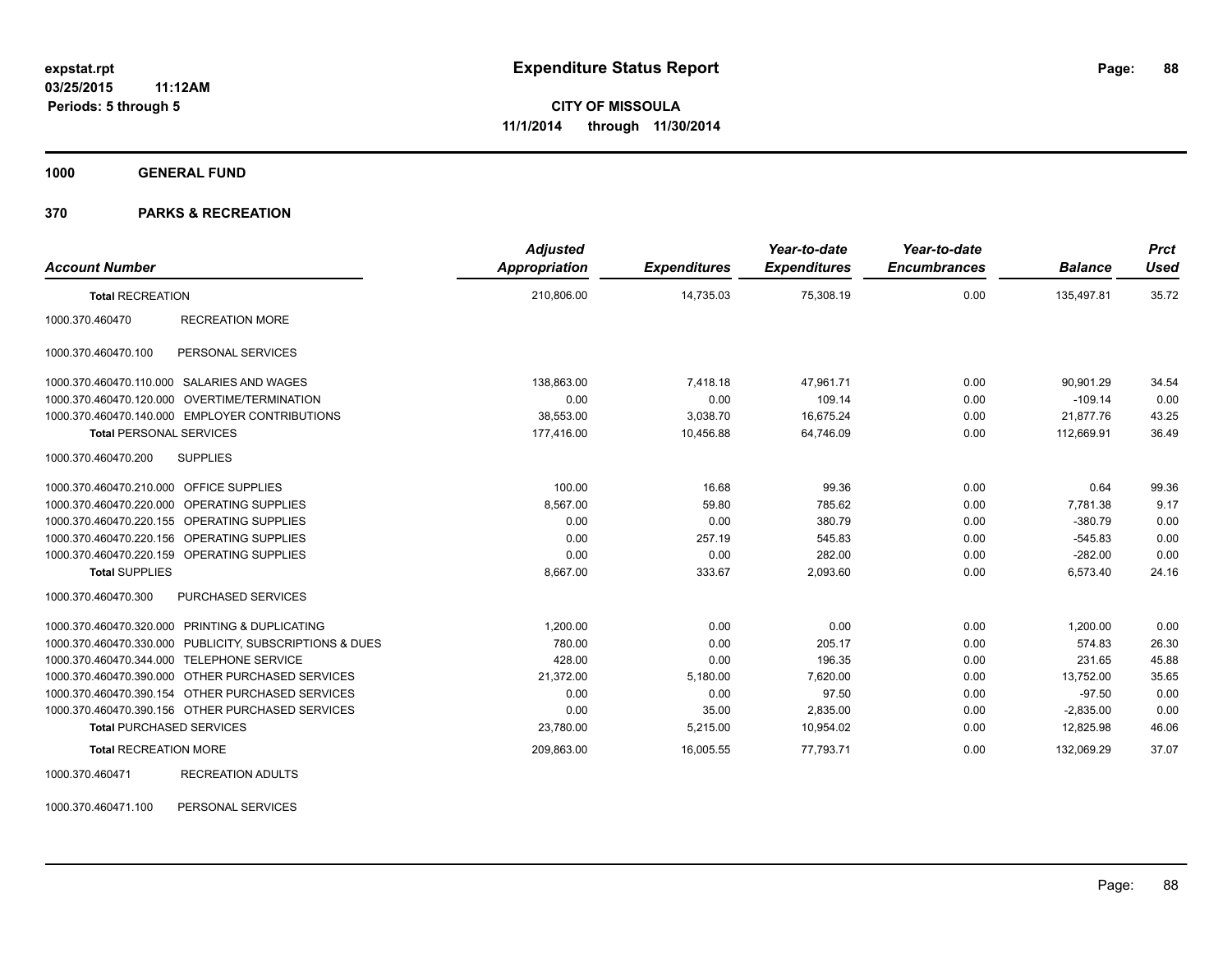**1000 GENERAL FUND**

#### **370 PARKS & RECREATION**

| <b>Account Number</b>                                   | <b>Adjusted</b><br><b>Appropriation</b> | <b>Expenditures</b> | Year-to-date<br><b>Expenditures</b> | Year-to-date<br><b>Encumbrances</b> | <b>Balance</b> | <b>Prct</b><br><b>Used</b> |
|---------------------------------------------------------|-----------------------------------------|---------------------|-------------------------------------|-------------------------------------|----------------|----------------------------|
| 1000.370.460471.110.000 SALARIES AND WAGES              | 107,130.00                              | 6,301.36            | 38,613.10                           | 0.00                                | 68,516.90      | 36.04                      |
| 1000.370.460471.140.000 EMPLOYER CONTRIBUTIONS          | 29,028.00                               | 2,074.07            | 12,127.05                           | 0.00                                | 16,900.95      | 41.78                      |
| <b>Total PERSONAL SERVICES</b>                          | 136,158.00                              | 8,375.43            | 50,740.15                           | 0.00                                | 85,417.85      | 37.27                      |
| 1000.370.460471.200<br><b>SUPPLIES</b>                  |                                         |                     |                                     |                                     |                |                            |
| 1000.370.460471.210.000 OFFICE SUPPLIES                 | 600.00                                  | 0.00                | 60.09                               | 0.00                                | 539.91         | 10.02                      |
| 1000.370.460471.210.147 OFFICE SUPPLIES                 | 0.00                                    | 0.00                | 24.51                               | 0.00                                | $-24.51$       | 0.00                       |
| 1000.370.460471.220.000 OPERATING SUPPLIES              | 8,892.00                                | 0.00                | $-148.14$                           | 0.00                                | 9,040.14       | 1.67                       |
| 1000.370.460471.220.142 OPERATING SUPPLIES              | 0.00                                    | 0.00                | 143.35                              | 0.00                                | $-143.35$      | 0.00                       |
| 1000.370.460471.220.144 OPERATING SUPPLIES              | 0.00                                    | 0.00                | 688.56                              | 0.00                                | $-688.56$      | 0.00                       |
| 1000.370.460471.220.146 OPERATING SUPPLIES              | 0.00                                    | 0.00                | 129.52                              | 0.00                                | $-129.52$      | 0.00                       |
| 1000.370.460471.220.147 OPERATING SUPPLIES              | 0.00                                    | 0.00                | 2,560.75                            | 0.00                                | $-2,560.75$    | 0.00                       |
| 1000.370.460471.220.192 OPERATING SUPPLIES              | 0.00                                    | 0.00                | 11.65                               | 0.00                                | $-11.65$       | 0.00                       |
| 1000.370.460471.220.193 OPERATING SUPPLIES              | 0.00                                    | 0.00                | 97.49                               | 0.00                                | $-97.49$       | 0.00                       |
| <b>Total SUPPLIES</b>                                   | 9,492.00                                | 0.00                | 3,567.78                            | 0.00                                | 5,924.22       | 37.59                      |
| 1000.370.460471.300<br><b>PURCHASED SERVICES</b>        |                                         |                     |                                     |                                     |                |                            |
| 1000.370.460471.310.000 COMMUNICATIONS                  | 460.00                                  | 0.00                | 0.00                                | 0.00                                | 460.00         | 0.00                       |
| 1000.370.460471.320.000 PRINTING & DUPLICATING          | 1,800.00                                | 0.00                | 0.00                                | 0.00                                | 1,800.00       | 0.00                       |
| 1000.370.460471.320.147 PRINTING & DUPLICATING          | 0.00                                    | 0.00                | 30.00                               | 0.00                                | $-30.00$       | 0.00                       |
| 1000.370.460471.330.000 PUBLICITY, SUBSCRIPTIONS & DUES | 1,220.00                                | 100.00              | 100.00                              | 0.00                                | 1,120.00       | 8.20                       |
| 1000.370.460471.330.147 PUBLICITY, SUBSCRIPTIONS & DUES | 0.00                                    | 0.00                | 25.00                               | 0.00                                | $-25.00$       | 0.00                       |
| 1000.370.460471.344.000 TELEPHONE SERVICE               | 567.00                                  | 9.61                | 171.73                              | 0.00                                | 395.27         | 30.29                      |
| 1000.370.460471.390.000 OTHER PURCHASED SERVICES        | 10,000.00                               | 0.00                | 0.00                                | 0.00                                | 10,000.00      | 0.00                       |
| 1000.370.460471.390.143 OTHER PURCHASED SERVICES        | 0.00                                    | 675.00              | 675.00                              | 0.00                                | $-675.00$      | 0.00                       |
| <b>Total PURCHASED SERVICES</b>                         | 14,047.00                               | 784.61              | 1,001.73                            | 0.00                                | 13,045.27      | 7.13                       |
| <b>Total RECREATION ADULTS</b>                          | 159,697.00                              | 9,160.04            | 55,309.66                           | 0.00                                | 104,387.34     | 34.63                      |

1000.370.460472 RECREATION YOUTH

1000.370.460472.100 PERSONAL SERVICES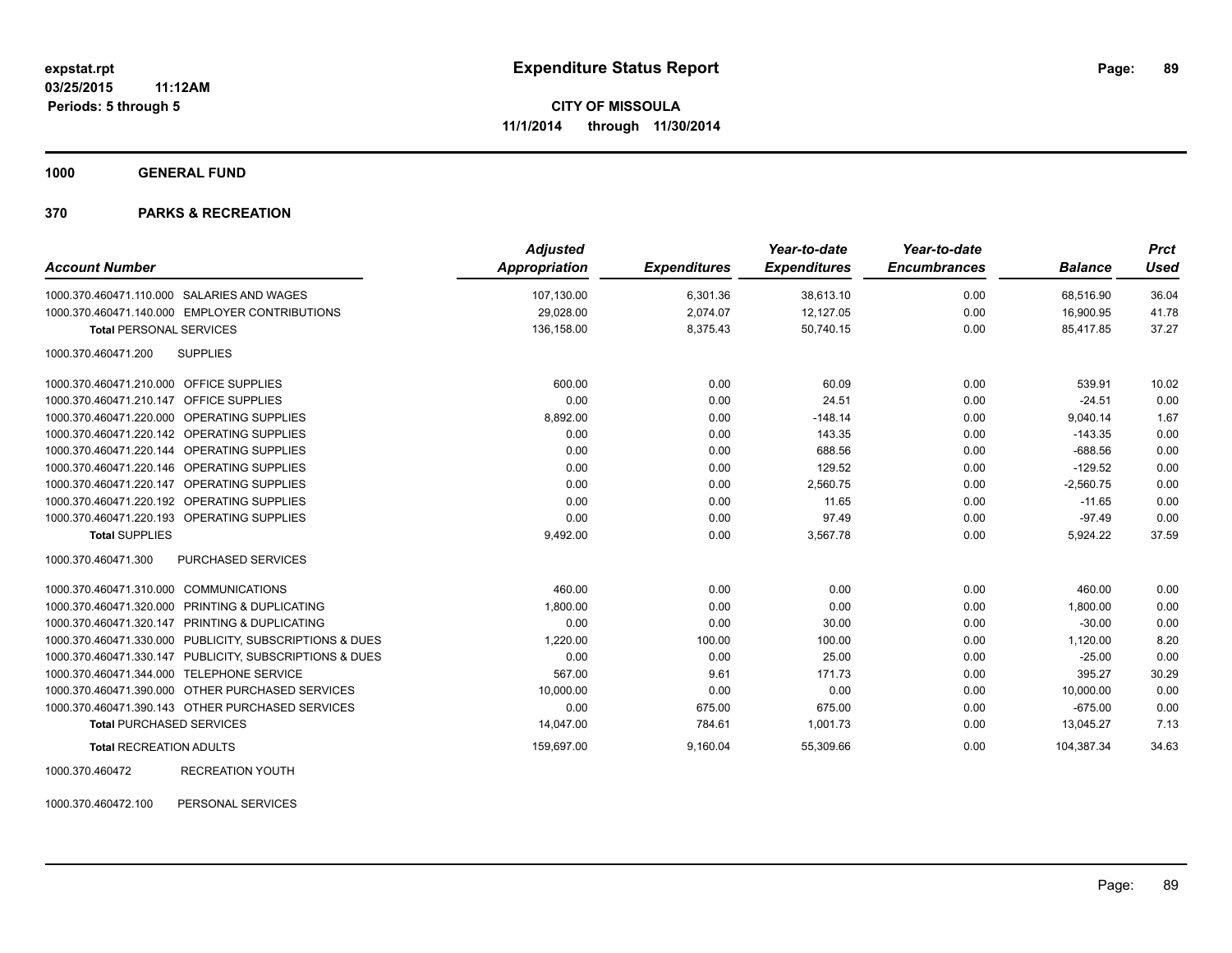**1000 GENERAL FUND**

| <b>Account Number</b>                                   | <b>Adjusted</b><br><b>Appropriation</b> | <b>Expenditures</b> | Year-to-date<br><b>Expenditures</b> | Year-to-date<br><b>Encumbrances</b> | <b>Balance</b> | <b>Prct</b><br><b>Used</b> |
|---------------------------------------------------------|-----------------------------------------|---------------------|-------------------------------------|-------------------------------------|----------------|----------------------------|
| 1000.370.460472.110.000 SALARIES AND WAGES              | 91,974.00                               | 2,256.73            | 36,706.57                           | 0.00                                | 55,267.43      | 39.91                      |
| 1000.370.460472.140.000 EMPLOYER CONTRIBUTIONS          | 17,686.00                               | 1,213.27            | 9,173.84                            | 0.00                                | 8,512.16       | 51.87                      |
| <b>Total PERSONAL SERVICES</b>                          | 109,660.00                              | 3,470.00            | 45,880.41                           | 0.00                                | 63,779.59      | 41.84                      |
| <b>SUPPLIES</b><br>1000.370.460472.200                  |                                         |                     |                                     |                                     |                |                            |
| 1000.370.460472.210.000 OFFICE SUPPLIES                 | 100.00                                  | 0.00                | 50.00                               | 0.00                                | 50.00          | 50.00                      |
| 1000.370.460472.210.190 OFFICE SUPPLIES                 | 0.00                                    | 0.00                | 0.99                                | 0.00                                | $-0.99$        | 0.00                       |
| 1000.370.460472.220.000 OPERATING SUPPLIES              | 16,006.00                               | 0.00                | 154.00                              | 0.00                                | 15,852.00      | 0.96                       |
| 1000.370.460472.220.145 OPERATING SUPPLIES              | 0.00                                    | 0.00                | 28.97                               | 0.00                                | $-28.97$       | 0.00                       |
| 1000.370.460472.220.147 OPERATING SUPPLIES              | 0.00                                    | 0.00                | 258.13                              | 0.00                                | $-258.13$      | 0.00                       |
| 1000.370.460472.220.190 OPERATING SUPPLIES              | 0.00                                    | 0.00                | 697.26                              | 0.00                                | $-697.26$      | 0.00                       |
| 1000.370.460472.220.191 OPERATING SUPPLIES              | 0.00                                    | 1,788.84            | 6,416.85                            | 0.00                                | $-6,416.85$    | 0.00                       |
| 1000.370.460472.220.192 OPERATING SUPPLIES              | 0.00                                    | 0.00                | 357.57                              | 0.00                                | $-357.57$      | 0.00                       |
| 1000.370.460472.220.193 OPERATING SUPPLIES              | 0.00                                    | 16.15               | 65.75                               | 0.00                                | $-65.75$       | 0.00                       |
| <b>Total SUPPLIES</b>                                   | 16,106.00                               | 1,804.99            | 8,029.52                            | 0.00                                | 8,076.48       | 49.85                      |
| 1000.370.460472.300<br><b>PURCHASED SERVICES</b>        |                                         |                     |                                     |                                     |                |                            |
| 1000.370.460472.320.000 PRINTING & DUPLICATING          | 1,300.00                                | 0.00                | 21.00                               | 0.00                                | 1,279.00       | 1.62                       |
| 1000.370.460472.320.191 PRINTING & DUPLICATING~TENNIS   | 0.00                                    | 0.00                | 12.00                               | 0.00                                | $-12.00$       | 0.00                       |
| 1000.370.460472.330.000 PUBLICITY, SUBSCRIPTIONS & DUES | 1,500.00                                | 125.00              | 527.00                              | 0.00                                | 973.00         | 35.13                      |
| 1000.370.460472.330.191 PUBLICITY, SUBSCRIPTIONS & DUES | 0.00                                    | 229.77              | 229.77                              | 0.00                                | $-229.77$      | 0.00                       |
| 1000.370.460472.341.000 ELECTRICITY & NATURAL GAS       | 1,225.00                                | 0.00                | 0.00                                | 0.00                                | 1,225.00       | 0.00                       |
| 1000.370.460472.343.000 WATER CHARGES                   | 601.00                                  | 0.00                | 0.00                                | 0.00                                | 601.00         | 0.00                       |
| 1000.370.460472.344.000 TELEPHONE SERVICE               | 662.00                                  | 0.00                | 66.00                               | 0.00                                | 596.00         | 9.97                       |
| 1000.370.460472.345.000 GARBAGE                         | 450.00                                  | 0.00                | 635.41                              | 0.00                                | $-185.41$      | 141.20                     |
| 1000.370.460472.350.000<br>PROFESSIONAL SERVICES        | 2,487.00                                | 0.00                | 169.00                              | 0.00                                | 2,318.00       | 6.80                       |
| PROFESSIONAL SERVICES<br>1000.370.460472.350.190        | 0.00                                    | 0.00                | 1,272.25                            | 0.00                                | $-1,272.25$    | 0.00                       |
| 1000.370.460472.350.191 PROFESSIONAL SERVICES-TENNIS    | 0.00                                    | 345.00              | 385.00                              | 0.00                                | $-385.00$      | 0.00                       |
| 1000.370.460472.390.000 OTHER PURCHASED SERVICES        | 500.00                                  | 0.00                | 0.00                                | 0.00                                | 500.00         | 0.00                       |
| 1000.370.460472.390.191 OTHER PURCHASED SERVICES        | 0.00                                    | 150.00              | 150.00                              | 0.00                                | $-150.00$      | 0.00                       |
| <b>Total PURCHASED SERVICES</b>                         | 8,725.00                                | 849.77              | 3,467.43                            | 0.00                                | 5,257.57       | 39.74                      |
| <b>Total RECREATION YOUTH</b>                           | 134,491.00                              | 6,124.76            | 57,377.36                           | 0.00                                | 77,113.64      | 42.66                      |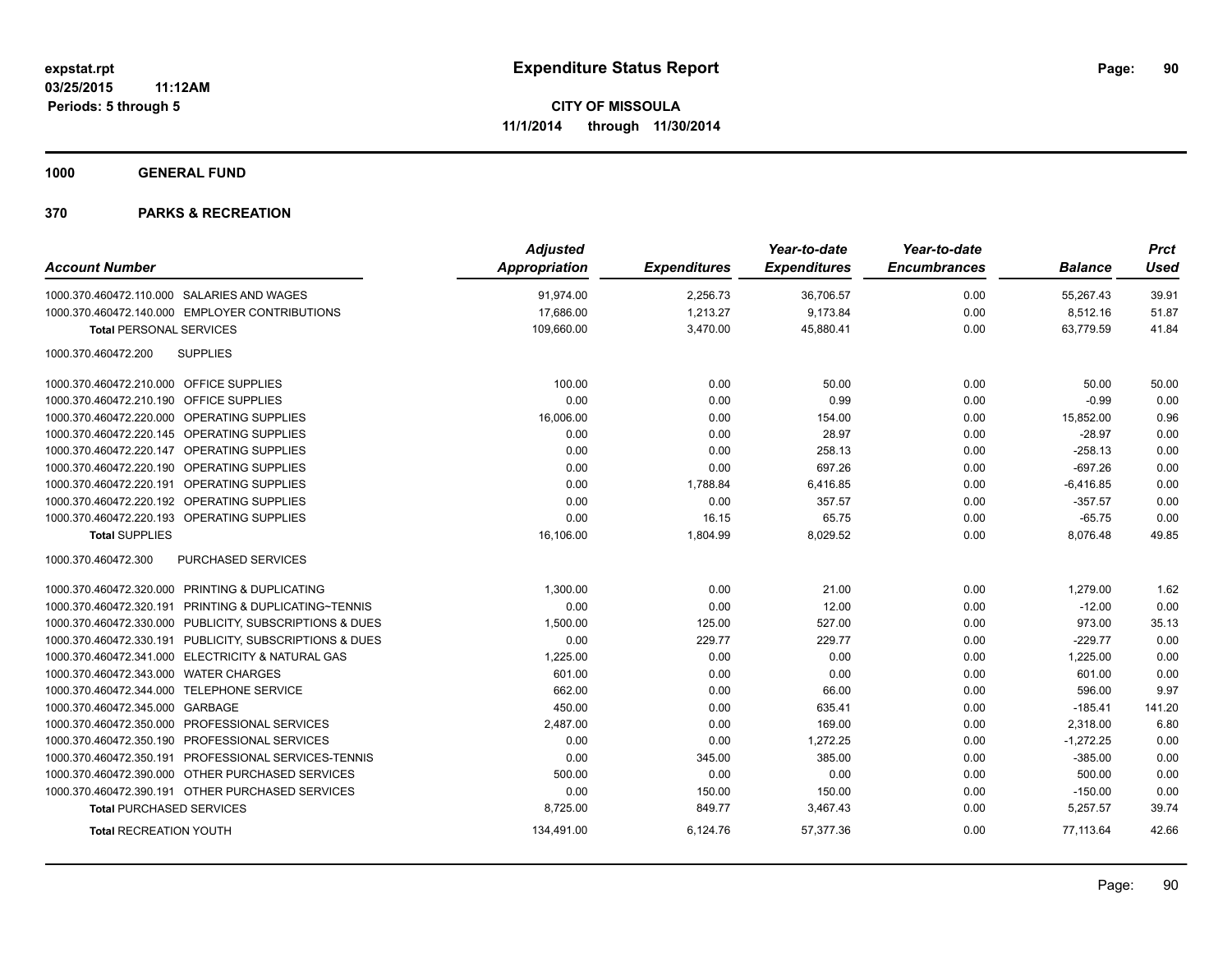**91**

**CITY OF MISSOULA 11/1/2014 through 11/30/2014**

**1000 GENERAL FUND**

| <b>Account Number</b>                                   | <b>Adjusted</b><br><b>Appropriation</b> | <b>Expenditures</b> | Year-to-date<br><b>Expenditures</b> | Year-to-date<br><b>Encumbrances</b> | <b>Balance</b> | <b>Prct</b><br><b>Used</b> |
|---------------------------------------------------------|-----------------------------------------|---------------------|-------------------------------------|-------------------------------------|----------------|----------------------------|
| <b>RECREATION SPECIAL EVENTS</b><br>1000.370.460473     |                                         |                     |                                     |                                     |                |                            |
| <b>SUPPLIES</b><br>1000.370.460473.200                  |                                         |                     |                                     |                                     |                |                            |
| 1000.370.460473.220.000 OPERATING SUPPLIES              | 2.328.00                                | 565.14              | 921.19                              | 0.00                                | 1.406.81       | 39.57                      |
| 1000.370.460473.220.193 OPERATING SUPPLIES              | 0.00                                    | 0.00                | 23.96                               | 0.00                                | $-23.96$       | 0.00                       |
| <b>Total SUPPLIES</b>                                   | 2,328.00                                | 565.14              | 945.15                              | 0.00                                | 1,382.85       | 40.60                      |
| 1000.370.460473.300<br>PURCHASED SERVICES               |                                         |                     |                                     |                                     |                |                            |
| <b>Total PURCHASED SERVICES</b>                         | 0.00                                    | 0.00                | 0.00                                | 0.00                                | 0.00           | 0.00                       |
| <b>Total RECREATION SPECIAL EVENTS</b>                  | 2,328.00                                | 565.14              | 945.15                              | 0.00                                | 1,382.85       | 40.60                      |
| 1000.370.460474<br><b>SPRAY DECKS</b>                   |                                         |                     |                                     |                                     |                |                            |
| 1000.370.460474.100<br>PERSONAL SERVICES                |                                         |                     |                                     |                                     |                |                            |
| 1000.370.460474.110.000 SALARIES AND WAGES              | 8.023.00                                | 0.00                | 0.00                                | 0.00                                | 8,023.00       | 0.00                       |
| 1000.370.460474.140.000 EMPLOYER CONTRIBUTIONS          | 1,157.00                                | 0.00                | 0.00                                | 0.00                                | 1,157.00       | 0.00                       |
| <b>Total PERSONAL SERVICES</b>                          | 9,180.00                                | 0.00                | 0.00                                | 0.00                                | 9,180.00       | 0.00                       |
| 1000.370.460474.200<br><b>SUPPLIES</b>                  |                                         |                     |                                     |                                     |                |                            |
| OPERATING SUPPLIES<br>1000.370.460474.220.000           | 1,535.00                                | 0.00                | 0.00                                | 0.00                                | 1,535.00       | 0.00                       |
| REPAIR/MAINTENANCE<br>1000.370.460474.230.000           | 5.424.00                                | 0.00                | 666.97                              | 0.00                                | 4,757.03       | 12.30                      |
| <b>Total SUPPLIES</b>                                   | 6,959.00                                | 0.00                | 666.97                              | 0.00                                | 6,292.03       | 9.58                       |
| 1000.370.460474.300<br>PURCHASED SERVICES               |                                         |                     |                                     |                                     |                |                            |
| 1000.370.460474.330.000 PUBLICITY, SUBSCRIPTIONS & DUES | 750.00                                  | 450.00              | 609.00                              | 0.00                                | 141.00         | 81.20                      |
| 1000.370.460474.360.000 REPAIR & MAINTENANCE            | 2,050.00                                | 0.00                | 1,083.62                            | 0.00                                | 966.38         | 52.86                      |
| <b>Total PURCHASED SERVICES</b>                         | 2,800.00                                | 450.00              | 1,692.62                            | 0.00                                | 1,107.38       | 60.45                      |
| 1000.370.460474.900<br><b>CAPITAL OUTLAY</b>            |                                         |                     |                                     |                                     |                |                            |
| 1000.370.460474.930.125 SACAJAWEA SPRAYDECKS            | 0.00                                    | 0.00                | 7,640.00                            | 0.00                                | $-7,640.00$    | 0.00                       |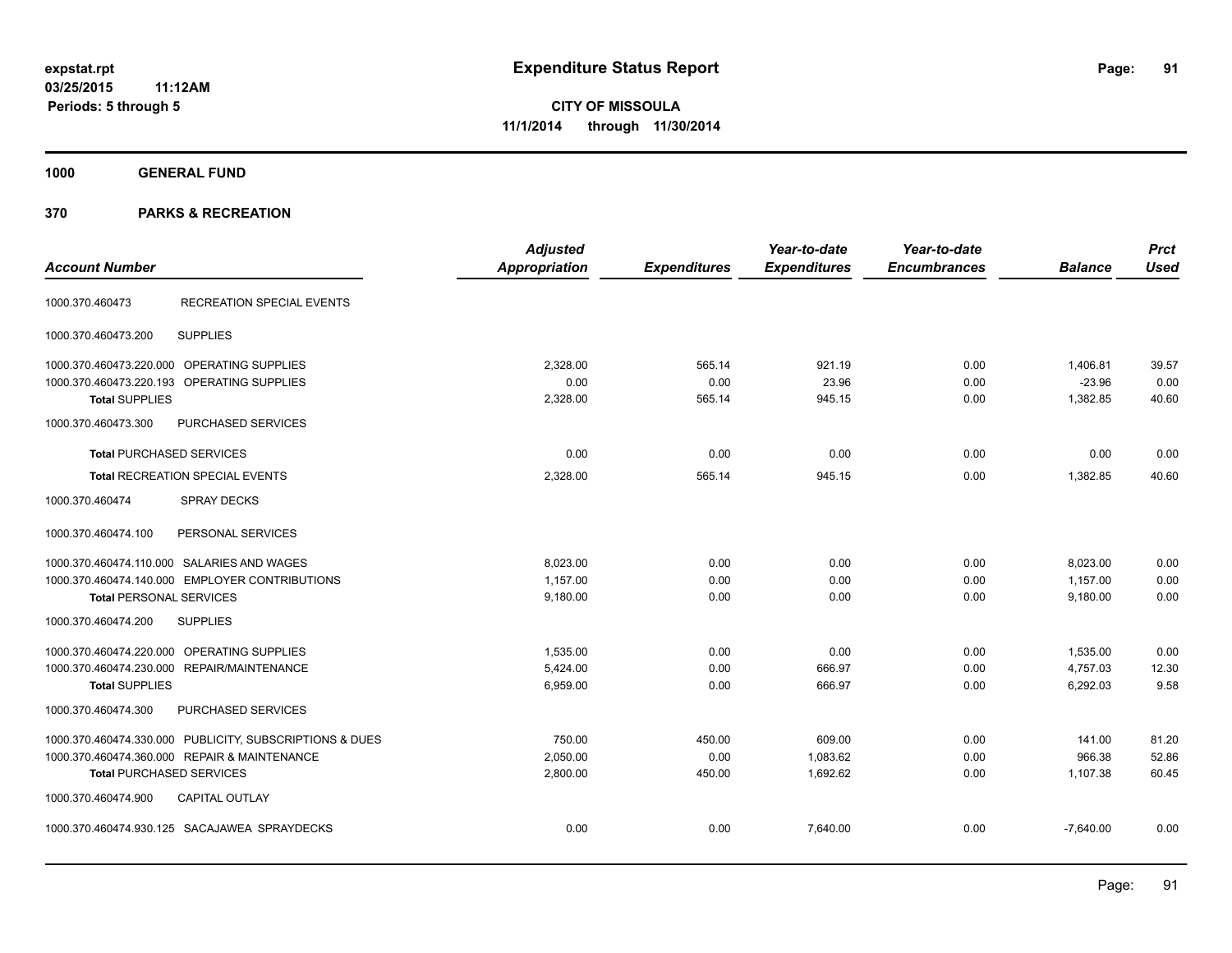**1000 GENERAL FUND**

| <b>Account Number</b>                                                             | <b>Adjusted</b><br><b>Appropriation</b> | <b>Expenditures</b> | Year-to-date<br><b>Expenditures</b> | Year-to-date<br><b>Encumbrances</b> | <b>Balance</b>              | <b>Prct</b><br><b>Used</b> |
|-----------------------------------------------------------------------------------|-----------------------------------------|---------------------|-------------------------------------|-------------------------------------|-----------------------------|----------------------------|
| 1000.370.460474.930.127 SOUTHSIDE LIONS SPRAYDECKS<br><b>Total CAPITAL OUTLAY</b> | 0.00<br>0.00                            | 0.00<br>0.00        | 7,640.00<br>15,280.00               | 0.00<br>0.00                        | $-7,640.00$<br>$-15,280.00$ | 0.00<br>0.00               |
| <b>Total SPRAY DECKS</b>                                                          | 18,939.00                               | 450.00              | 17,639.59                           | 0.00                                | 1,299.41                    | 93.14                      |
| YOUTH DRUG<br>1000.370.460476                                                     |                                         |                     |                                     |                                     |                             |                            |
| 1000.370.460476.100<br>PERSONAL SERVICES                                          |                                         |                     |                                     |                                     |                             |                            |
| 1000.370.460476.110.000 SALARIES AND WAGES                                        | 8,922.00                                | 0.00                | 0.00                                | 0.00                                | 8,922.00                    | 0.00                       |
| 1000.370.460476.140.000 EMPLOYER CONTRIBUTIONS                                    | 1.286.00                                | 0.00                | 0.00                                | 0.00                                | 1.286.00                    | 0.00                       |
| <b>Total PERSONAL SERVICES</b>                                                    | 10,208.00                               | 0.00                | 0.00                                | 0.00                                | 10,208.00                   | 0.00                       |
| 1000.370.460476.200<br><b>SUPPLIES</b>                                            |                                         |                     |                                     |                                     |                             |                            |
| 1000.370.460476.210.000 OFFICE SUPPLIES                                           | 150.00                                  | 0.00                | 0.00                                | 0.00                                | 150.00                      | 0.00                       |
| 1000.370.460476.220.000 OPERATING SUPPLIES                                        | 2,200.00                                | 0.00                | 4.98                                | 0.00                                | 2,195.02                    | 0.23                       |
| <b>Total SUPPLIES</b>                                                             | 2,350.00                                | 0.00                | 4.98                                | 0.00                                | 2,345.02                    | 0.21                       |
| 1000.370.460476.300<br>PURCHASED SERVICES                                         |                                         |                     |                                     |                                     |                             |                            |
| 1000.370.460476.320.000 PRINTING & DUPLICATING                                    | 250.00                                  | 0.00                | 0.00                                | 0.00                                | 250.00                      | 0.00                       |
| 1000.370.460476.330.000 PUBLICITY, SUBSCRIPTIONS & DUES                           | 100.00                                  | 0.00                | 0.00                                | 0.00                                | 100.00                      | 0.00                       |
| 1000.370.460476.350.000 PROFESSIONAL SERVICES                                     | 1,200.00                                | 0.00                | 169.00                              | 0.00                                | 1,031.00                    | 14.08                      |
| <b>Total PURCHASED SERVICES</b>                                                   | 1,550.00                                | 0.00                | 169.00                              | 0.00                                | 1,381.00                    | 10.90                      |
| <b>Total YOUTH DRUG</b>                                                           | 14,108.00                               | 0.00                | 173.98                              | 0.00                                | 13,934.02                   | 1.23                       |
| <b>GRILL VAN</b><br>1000.370.460477                                               |                                         |                     |                                     |                                     |                             |                            |
| 1000.370.460477.200<br><b>SUPPLIES</b>                                            |                                         |                     |                                     |                                     |                             |                            |
| <b>OPERATING SUPPLIES</b><br>1000.370.460477.220.000                              | 12,754.00                               | 1,046.76            | 2,484.03                            | 0.00                                | 10,269.97                   | 19.48                      |
| 1000.370.460477.230.000 REPAIR/MAINTENANCE                                        | 29,102.00                               | 3,437.70            | 19,035.76                           | 0.00                                | 10,066.24                   | 65.41                      |
| <b>Total SUPPLIES</b>                                                             | 41,856.00                               | 4,484.46            | 21,519.79                           | 0.00                                | 20,336.21                   | 51.41                      |
| 1000.370.460477.300<br>PURCHASED SERVICES                                         |                                         |                     |                                     |                                     |                             |                            |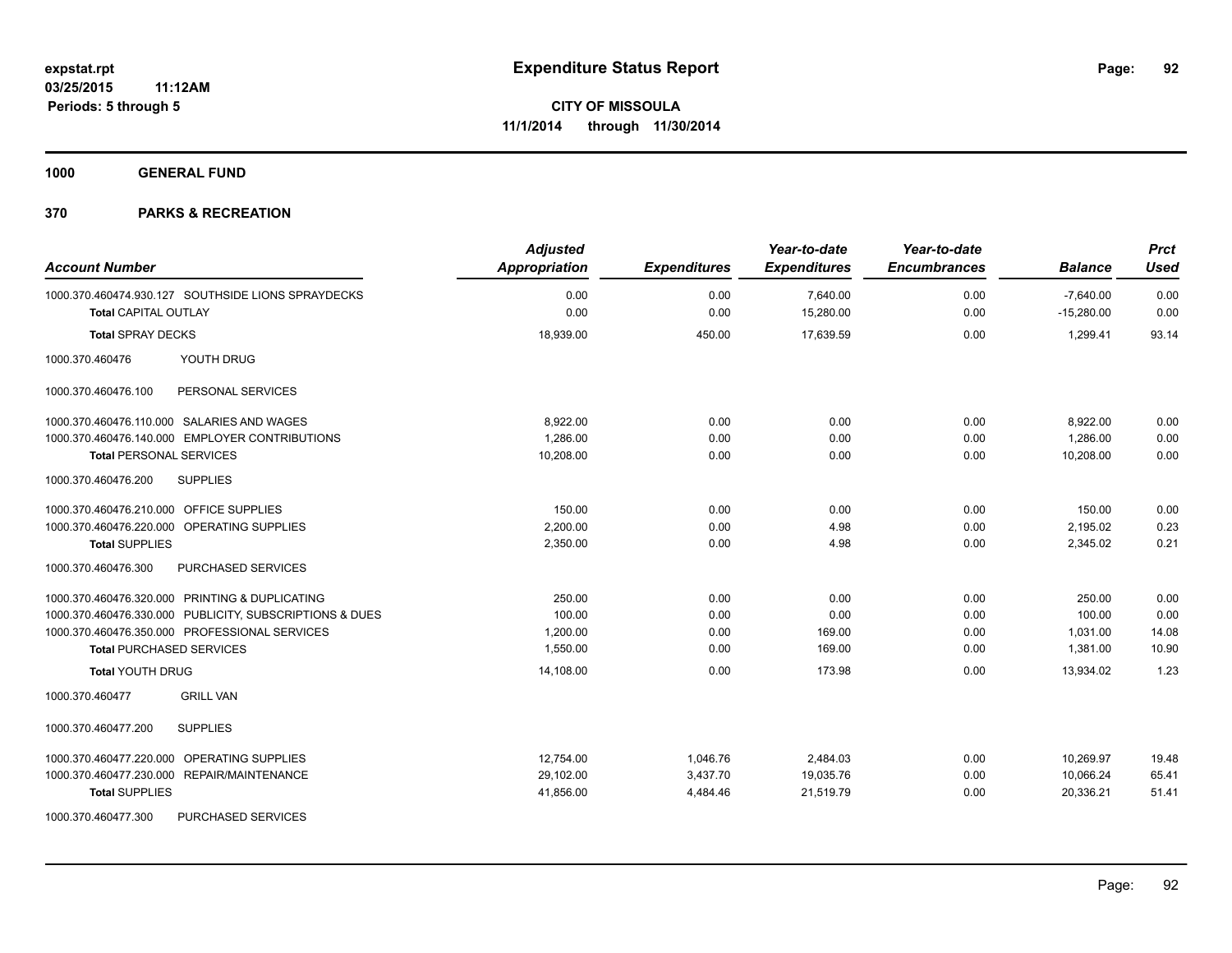**1000 GENERAL FUND**

| <b>Account Number</b>                             | <b>Adjusted</b><br><b>Appropriation</b> | <b>Expenditures</b> | Year-to-date<br><b>Expenditures</b> | Year-to-date<br><b>Encumbrances</b> | <b>Balance</b> | <b>Prct</b><br><b>Used</b> |
|---------------------------------------------------|-----------------------------------------|---------------------|-------------------------------------|-------------------------------------|----------------|----------------------------|
| 1000.370.460477.350.000 PROFESSIONAL SERVICES     | 900.00                                  | 0.00                | 0.00                                | 0.00                                | 900.00         | 0.00                       |
| 1000.370.460477.360.000 REPAIR & MAINTENANCE      | 5,228.00                                | 67.99               | 3,065.63                            | 0.00                                | 2,162.37       | 58.64                      |
| <b>Total PURCHASED SERVICES</b>                   | 6,128.00                                | 67.99               | 3,065.63                            | 0.00                                | 3,062.37       | 50.03                      |
| <b>Total GRILL VAN</b>                            | 47,984.00                               | 4,552.45            | 24,585.42                           | 0.00                                | 23,398.58      | 51.24                      |
| 1000.370.460484<br><b>CONSERVATION LANDS MGMT</b> |                                         |                     |                                     |                                     |                |                            |
| PERSONAL SERVICES<br>1000.370.460484.100          |                                         |                     |                                     |                                     |                |                            |
| 1000.370.460484.110.000 SALARIES AND WAGES        | 166,892.00                              | 16,376.86           | 76,963.14                           | 0.00                                | 89,928.86      | 46.12                      |
| 1000.370.460484.120.000 OVERTIME/TERMINATION      | 1.750.00                                | 8.44                | 980.02                              | 0.00                                | 769.98         | 56.00                      |
| 1000.370.460484.140.000 EMPLOYER CONTRIBUTIONS    | 61,048.00                               | 5,540.76            | 28,925.61                           | 0.00                                | 32,122.39      | 47.38                      |
| <b>Total PERSONAL SERVICES</b>                    | 229,690.00                              | 21,926.06           | 106,868.77                          | 0.00                                | 122,821.23     | 46.53                      |
| <b>SUPPLIES</b><br>1000.370.460484.200            |                                         |                     |                                     |                                     |                |                            |
| 1000.370.460484.220.000 OPERATING SUPPLIES        | 6,337.00                                | 0.00                | 1,237.86                            | 0.00                                | 5,099.14       | 19.53                      |
| 1000.370.460484.230.000 REPAIR/MAINTENANCE        | 10,364.00                               | 0.00                | 2,718.69                            | 0.00                                | 7,645.31       | 26.23                      |
| <b>Total SUPPLIES</b>                             | 16,701.00                               | 0.00                | 3,956.55                            | 0.00                                | 12,744.45      | 23.69                      |
| PURCHASED SERVICES<br>1000.370.460484.300         |                                         |                     |                                     |                                     |                |                            |
| 1000.370.460484.350.000 PROFESSIONAL SERVICES     | 6,228.00                                | 0.00                | 0.00                                | 0.00                                | 6,228.00       | 0.00                       |
| 1000.370.460484.390.000 OTHER PURCHASED SERVICES  | 520.00                                  | 0.00                | 0.00                                | 0.00                                | 520.00         | 0.00                       |
| <b>Total PURCHASED SERVICES</b>                   | 6,748.00                                | 0.00                | 0.00                                | 0.00                                | 6,748.00       | 0.00                       |
| <b>Total CONSERVATION LANDS MGMT</b>              | 253,139.00                              | 21,926.06           | 110,825.32                          | 0.00                                | 142,313.68     | 43.78                      |
| 1000.370.460485<br><b>SAFETY &amp; TRAINING</b>   |                                         |                     |                                     |                                     |                |                            |
| 1000.370.460485.200<br><b>SUPPLIES</b>            |                                         |                     |                                     |                                     |                |                            |
| 1000.370.460485.220.000 OPERATING SUPPLIES        | 5,980.00                                | 26.94               | 911.53                              | 0.00                                | 5,068.47       | 15.24                      |
| <b>Total SUPPLIES</b>                             | 5,980.00                                | 26.94               | 911.53                              | 0.00                                | 5,068.47       | 15.24                      |
| 1000.370.460485.300<br>PURCHASED SERVICES         |                                         |                     |                                     |                                     |                |                            |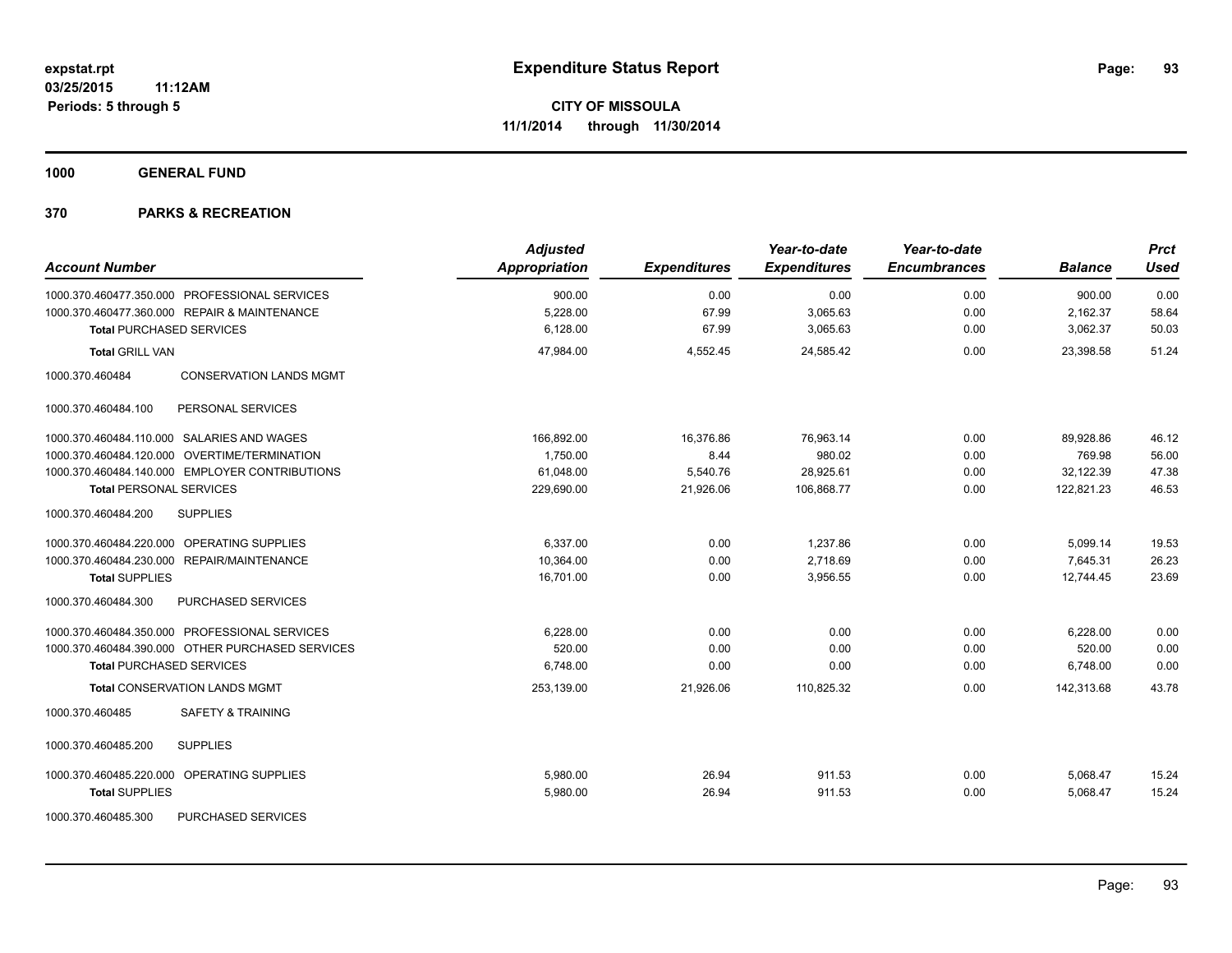**1000 GENERAL FUND**

| <b>Account Number</b>                  |                                                | <b>Adjusted</b><br><b>Appropriation</b> | <b>Expenditures</b> | Year-to-date<br><b>Expenditures</b> | Year-to-date<br><b>Encumbrances</b> | <b>Balance</b> | <b>Prct</b><br><b>Used</b> |
|----------------------------------------|------------------------------------------------|-----------------------------------------|---------------------|-------------------------------------|-------------------------------------|----------------|----------------------------|
|                                        |                                                |                                         |                     |                                     |                                     |                |                            |
| 1000.370.460485.310.000 COMMUNICATIONS |                                                | 50.00                                   | 0.00                | 0.00                                | 0.00                                | 50.00          | 0.00                       |
|                                        | 1000.370.460485.320.000 PRINTING & DUPLICATING | 50.00                                   | 0.00                | 0.00                                | 0.00                                | 50.00          | 0.00                       |
| 1000.370.460485.370.000 TRAVEL         |                                                | 3,744.00                                | 196.16              | 819.93                              | 0.00                                | 2,924.07       | 21.90                      |
| 1000.370.460485.380.000 TRAINING       |                                                | 2,936.00                                | 140.00              | 1,372.08                            | 0.00                                | 1,563.92       | 46.73                      |
|                                        | <b>Total PURCHASED SERVICES</b>                | 6,780.00                                | 336.16              | 2,192.01                            | 0.00                                | 4,587.99       | 32.33                      |
| Total SAFETY & TRAINING                |                                                | 12,760.00                               | 363.10              | 3,103.54                            | 0.00                                | 9,656.46       | 24.32                      |
| 1000.370.460490                        | <b>CURRENTS POOL EXPENSES</b>                  |                                         |                     |                                     |                                     |                |                            |
| 1000.370.460490.200                    | <b>SUPPLIES</b>                                |                                         |                     |                                     |                                     |                |                            |
|                                        | <b>Total CURRENTS POOL EXPENSES</b>            | 0.00                                    | 0.00                | 0.00                                | 0.00                                | 0.00           | 0.00                       |
| 1000.370.460500                        | PARK MAINTENANCE CONTRACTS                     |                                         |                     |                                     |                                     |                |                            |
| 1000.370.460500.200                    | <b>SUPPLIES</b>                                |                                         |                     |                                     |                                     |                |                            |
|                                        | 1000.370.460500.220.000 OPERATING SUPPLIES     | 6,540.00                                | 0.00                | 0.00                                | 0.00                                | 6,540.00       | 0.00                       |
|                                        | 1000.370.460500.230.000 REPAIR/MAINTENANCE     | 3,939.00                                | 0.00                | 374.48                              | 0.00                                | 3,564.52       | 9.51                       |
| <b>Total SUPPLIES</b>                  |                                                | 10,479.00                               | 0.00                | 374.48                              | 0.00                                | 10,104.52      | 3.57                       |
| 1000.370.460500.300                    | PURCHASED SERVICES                             |                                         |                     |                                     |                                     |                |                            |
|                                        | <b>Total PURCHASED SERVICES</b>                | 0.00                                    | 0.00                | 0.00                                | 0.00                                | 0.00           | 0.00                       |
|                                        | <b>Total PARK MAINTENANCE CONTRACTS</b>        | 10,479.00                               | 0.00                | 374.48                              | 0.00                                | 10,104.52      | 3.57                       |
| 1000.370.460501                        | PARK MAINTENANCE ROUTINE                       |                                         |                     |                                     |                                     |                |                            |
| 1000.370.460501.100                    | PERSONAL SERVICES                              |                                         |                     |                                     |                                     |                |                            |
|                                        | 1000.370.460501.110.000 SALARIES AND WAGES     | 602,320.00                              | 49,604.45           | 274,877.70                          | 0.00                                | 327,442.30     | 45.64                      |
|                                        | 1000.370.460501.120.000 OVERTIME/TERMINATION   | 2,100.00                                | 12.38               | 1,003.78                            | 0.00                                | 1,096.22       | 47.80                      |
|                                        | 1000.370.460501.140.000 EMPLOYER CONTRIBUTIONS | 230,451.00                              | 18,760.21           | 108,006.43                          | 0.00                                | 122,444.57     | 46.87                      |
| <b>Total PERSONAL SERVICES</b>         |                                                | 834,871.00                              | 68,377.04           | 383,887.91                          | 0.00                                | 450,983.09     | 45.98                      |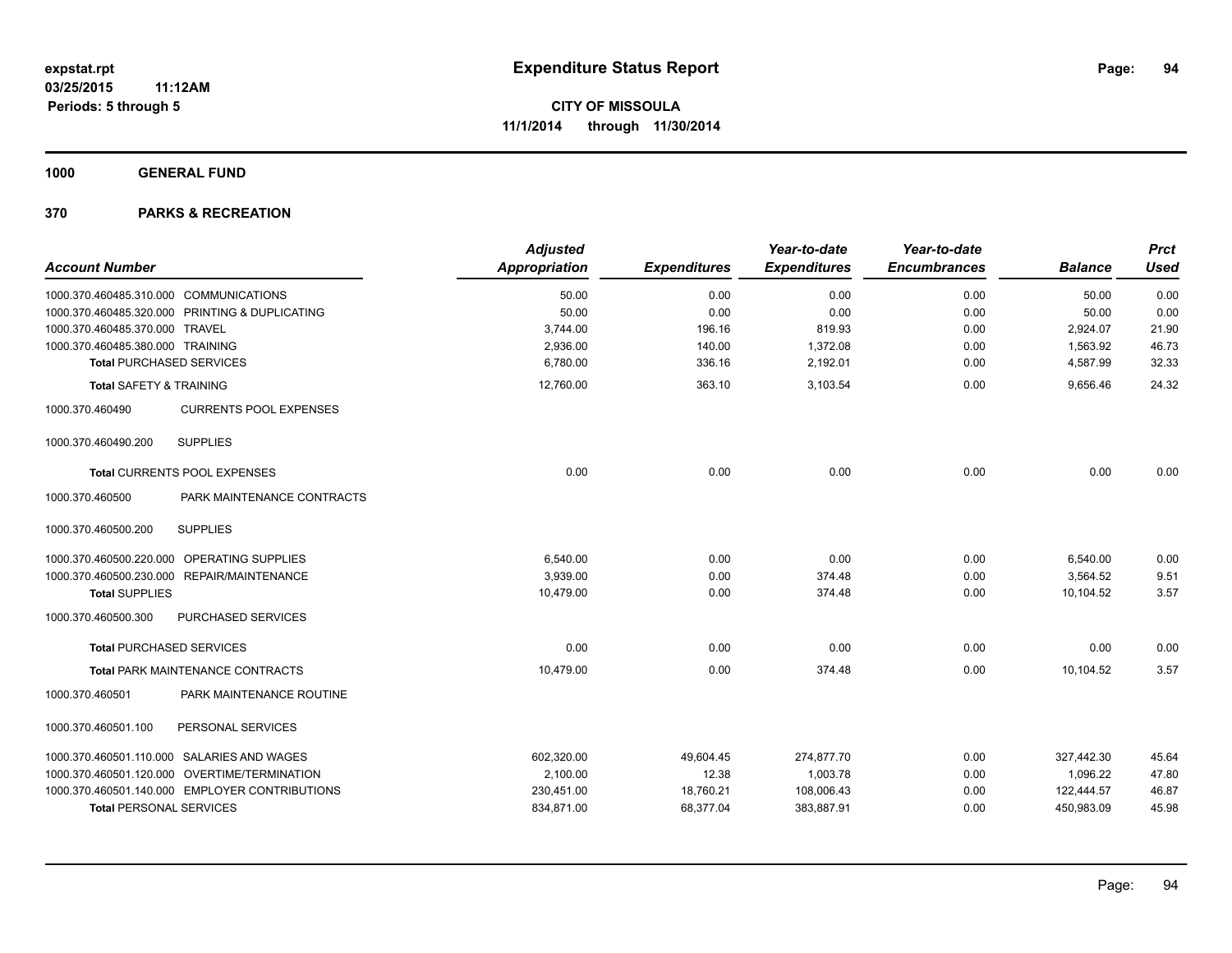**1000 GENERAL FUND**

| <b>Account Number</b>                 |                                                   | <b>Adjusted</b><br><b>Appropriation</b> | <b>Expenditures</b> | Year-to-date<br><b>Expenditures</b> | Year-to-date<br><b>Encumbrances</b> | <b>Balance</b> | <b>Prct</b><br><b>Used</b> |
|---------------------------------------|---------------------------------------------------|-----------------------------------------|---------------------|-------------------------------------|-------------------------------------|----------------|----------------------------|
|                                       |                                                   |                                         |                     |                                     |                                     |                |                            |
| 1000.370.460501.200                   | <b>SUPPLIES</b>                                   |                                         |                     |                                     |                                     |                |                            |
|                                       | 1000.370.460501.220.000 OPERATING SUPPLIES        | 5,319.00                                | 0.00                | 0.00                                | 0.00                                | 5,319.00       | 0.00                       |
| 1000.370.460501.230.000               | <b>REPAIR/MAINTENANCE</b>                         | 5,275.00                                | 7.98                | 7.98                                | 0.00                                | 5,267.02       | 0.15                       |
| 1000.370.460501.231.000 GASOLINE      |                                                   | 79,836.00                               | 9,441.69            | 41,551.74                           | 0.00                                | 38,284.26      | 52.05                      |
| <b>Total SUPPLIES</b>                 |                                                   | 90,430.00                               | 9,449.67            | 41,559.72                           | 0.00                                | 48,870.28      | 45.96                      |
| 1000.370.460501.300                   | PURCHASED SERVICES                                |                                         |                     |                                     |                                     |                |                            |
|                                       | 1000.370.460501.341.000 ELECTRICITY & NATURAL GAS | 89,012.00                               | 7,120.43            | 16,214.46                           | 0.00                                | 72,797.54      | 18.22                      |
| 1000.370.460501.343.000 WATER CHARGES |                                                   | 152,803.00                              | 14,333.50           | 128,720.33                          | 0.00                                | 24,082.67      | 84.24                      |
| 1000.370.460501.345.000 GARBAGE       |                                                   | 27,833.00                               | 0.00                | 13,525.26                           | 0.00                                | 14,307.74      | 48.59                      |
|                                       | 1000.370.460501.350.000 PROFESSIONAL SERVICES     | 2,347.00                                | 0.00                | 0.00                                | 0.00                                | 2,347.00       | 0.00                       |
|                                       | 1000.370.460501.360.000 REPAIR & MAINTENANCE      | 3,183.00                                | 0.00                | 1,586.00                            | 0.00                                | 1,597.00       | 49.83                      |
| <b>Total PURCHASED SERVICES</b>       |                                                   | 275,178.00                              | 21,453.93           | 160,046.05                          | 0.00                                | 115,131.95     | 58.16                      |
| 1000.370.460501.800                   | OTHER OBJECTS                                     |                                         |                     |                                     |                                     |                |                            |
| <b>Total OTHER OBJECTS</b>            |                                                   | 0.00                                    | 0.00                | 0.00                                | 0.00                                | 0.00           | 0.00                       |
|                                       | Total PARK MAINTENANCE ROUTINE                    | 1,200,479.00                            | 99,280.64           | 585,493.68                          | 0.00                                | 614,985.32     | 48.77                      |
| 1000.370.460502                       | <b>HICKORY FACILITY MAINTENANCE</b>               |                                         |                     |                                     |                                     |                |                            |
| 1000.370.460502.100                   | PERSONAL SERVICES                                 |                                         |                     |                                     |                                     |                |                            |
| <b>Total PERSONAL SERVICES</b>        |                                                   | 0.00                                    | 0.00                | 0.00                                | 0.00                                | 0.00           | 0.00                       |
| 1000.370.460502.200                   | <b>SUPPLIES</b>                                   |                                         |                     |                                     |                                     |                |                            |
|                                       | 1000.370.460502.220.000 OPERATING SUPPLIES        | 3.200.00                                | 0.00                | 0.00                                | 0.00                                | 3,200.00       | 0.00                       |
| 1000.370.460502.230.000               | REPAIR/MAINTENANCE                                | 1,500.00                                | 0.00                | 0.00                                | 0.00                                | 1,500.00       | 0.00                       |
| <b>Total SUPPLIES</b>                 |                                                   | 4,700.00                                | 0.00                | 0.00                                | 0.00                                | 4,700.00       | 0.00                       |
| 1000.370.460502.300                   | PURCHASED SERVICES                                |                                         |                     |                                     |                                     |                |                            |
|                                       | 1000.370.460502.350.000 PROFESSIONAL SERVICES     | 3,080.00                                | 0.00                | 0.00                                | 0.00                                | 3,080.00       | 0.00                       |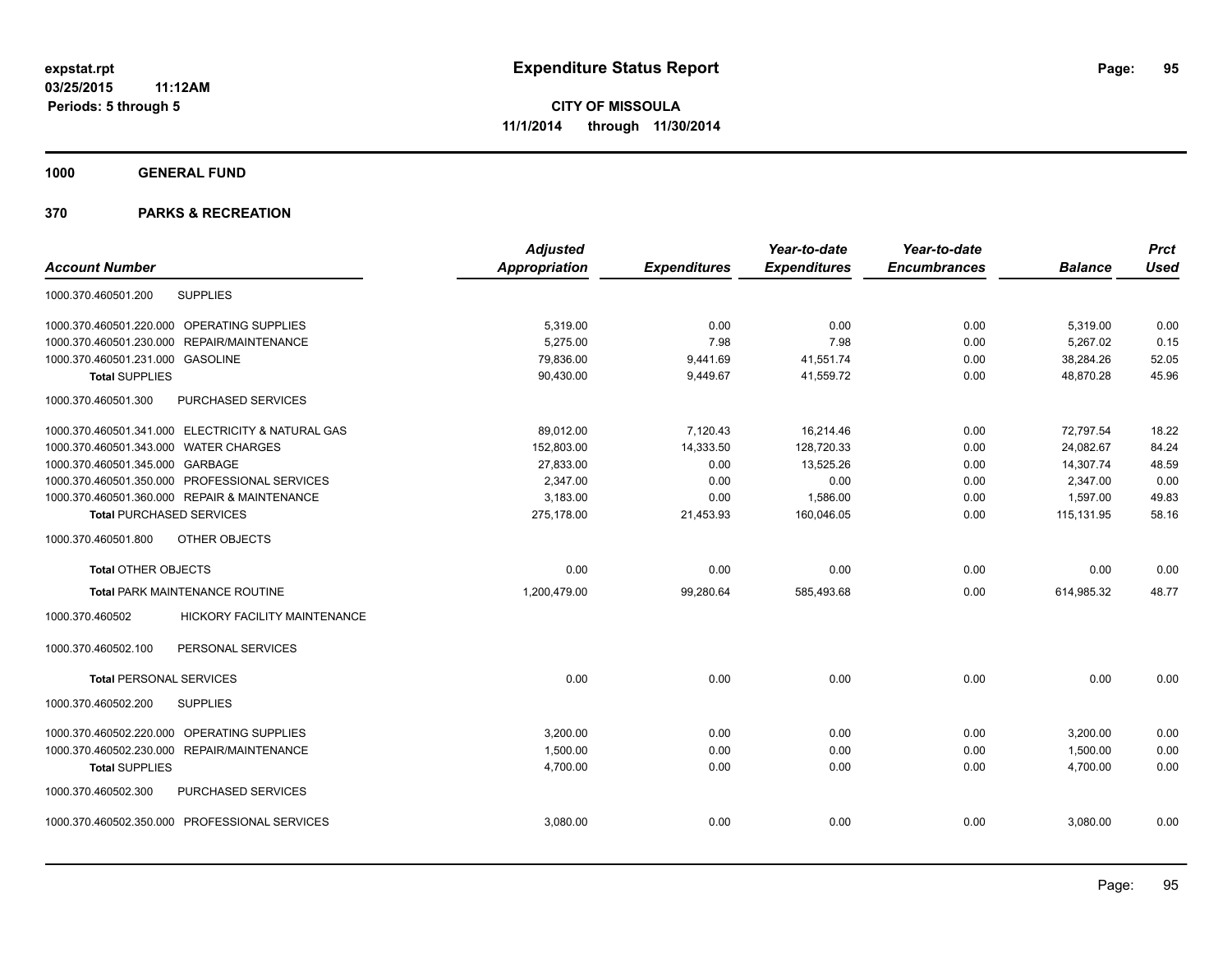**1000 GENERAL FUND**

| <b>Account Number</b>                            | <b>Adjusted</b><br><b>Appropriation</b> | <b>Expenditures</b> | Year-to-date<br><b>Expenditures</b> | Year-to-date<br><b>Encumbrances</b> | <b>Balance</b> | <b>Prct</b><br><b>Used</b> |
|--------------------------------------------------|-----------------------------------------|---------------------|-------------------------------------|-------------------------------------|----------------|----------------------------|
| 1000.370.460502.360.000 REPAIR & MAINTENANCE     | 6,000.00                                | 0.00                | 0.00                                | 0.00                                | 6,000.00       | 0.00                       |
| <b>Total PURCHASED SERVICES</b>                  | 9,080.00                                | 0.00                | 0.00                                | 0.00                                | 9,080.00       | 0.00                       |
| <b>Total HICKORY FACILITY MAINTENANCE</b>        | 13,780.00                               | 0.00                | 0.00                                | 0.00                                | 13.780.00      | 0.00                       |
| 1000.370.460503<br>SPORTS FACILITIES MAINTENANCE |                                         |                     |                                     |                                     |                |                            |
| 1000.370.460503.100<br>PERSONAL SERVICES         |                                         |                     |                                     |                                     |                |                            |
| 1000.370.460503.110.000 SALARIES AND WAGES       | 62.722.00                               | 5,967.68            | 28,472.50                           | 0.00                                | 34,249.50      | 45.39                      |
| 1000.370.460503.140.000 EMPLOYER CONTRIBUTIONS   | 23,433.00                               | 2,118.57            | 10,974.26                           | 0.00                                | 12,458.74      | 46.83                      |
| <b>Total PERSONAL SERVICES</b>                   | 86,155.00                               | 8,086.25            | 39,446.76                           | 0.00                                | 46,708.24      | 45.79                      |
| 1000.370.460503.200<br><b>SUPPLIES</b>           |                                         |                     |                                     |                                     |                |                            |
| 1000.370.460503.220.000 OPERATING SUPPLIES       | 10.211.00                               | 0.00                | 60.69                               | 0.00                                | 10,150.31      | 0.59                       |
| 1000.370.460503.230.000 REPAIR/MAINTENANCE       | 12,464.00                               | 34.70               | 9,080.68                            | 0.00                                | 3,383.32       | 72.86                      |
| <b>Total SUPPLIES</b>                            | 22,675.00                               | 34.70               | 9,141.37                            | 0.00                                | 13,533.63      | 40.31                      |
| 1000.370.460503.300<br>PURCHASED SERVICES        |                                         |                     |                                     |                                     |                |                            |
| <b>Total PURCHASED SERVICES</b>                  | 0.00                                    | 0.00                | 0.00                                | 0.00                                | 0.00           | 0.00                       |
| Total SPORTS FACILITIES MAINTENANCE              | 108,830.00                              | 8,120.95            | 48,588.13                           | 0.00                                | 60,241.87      | 44.65                      |
| 1000.370.460504<br>PARK SPECIAL DISTRICTS        |                                         |                     |                                     |                                     |                |                            |
| 1000.370.460504.100<br>PERSONAL SERVICES         |                                         |                     |                                     |                                     |                |                            |
| <b>Total PERSONAL SERVICES</b>                   | 0.00                                    | 0.00                | 0.00                                | 0.00                                | 0.00           | 0.00                       |
| 1000.370.460504.200<br><b>SUPPLIES</b>           |                                         |                     |                                     |                                     |                |                            |
| <b>Total SUPPLIES</b>                            | 0.00                                    | 0.00                | 0.00                                | 0.00                                | 0.00           | 0.00                       |
| PURCHASED SERVICES<br>1000.370.460504.300        |                                         |                     |                                     |                                     |                |                            |
| <b>Total PARK SPECIAL DISTRICTS</b>              | 0.00                                    | 0.00                | 0.00                                | 0.00                                | 0.00           | 0.00                       |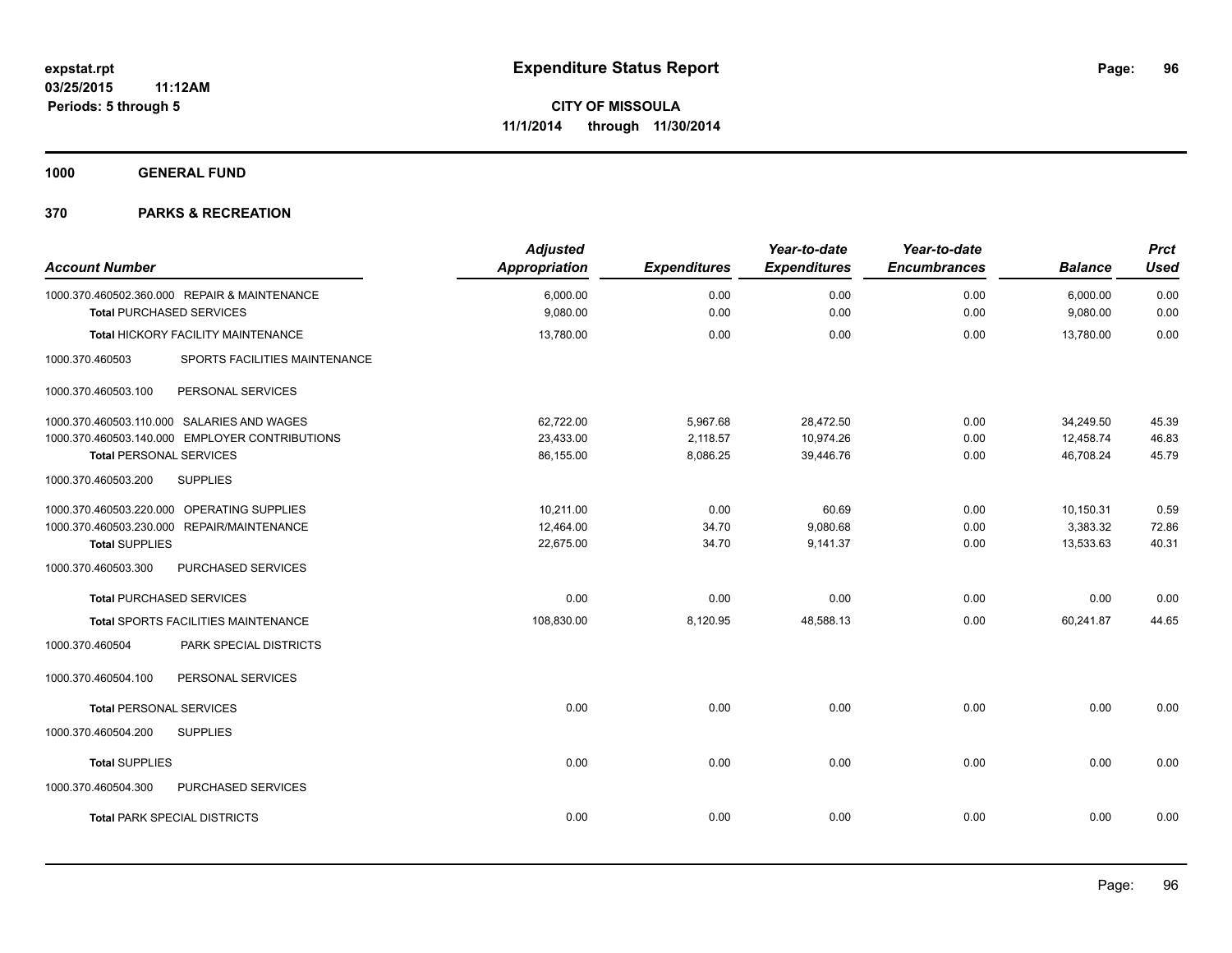**03/25/2015 11:12AM Periods: 5 through 5**

**97**

**CITY OF MISSOULA 11/1/2014 through 11/30/2014**

| 1000 | <b>GENERAL FUND</b>                 |              |            |              |      |              |       |
|------|-------------------------------------|--------------|------------|--------------|------|--------------|-------|
|      | <b>Total PARKS &amp; RECREATION</b> | 3,642,392.00 | 269,828.96 | 1,498,422.99 | 0.00 | 2,143,969.01 | 41.14 |
| 390  | <b>NON-DEPARTMENTAL</b>             |              |            |              |      |              |       |
|      |                                     |              |            |              |      |              |       |

| <b>Account Number</b>          |                                                                                          | <b>Adjusted</b><br><b>Appropriation</b> | <b>Expenditures</b> | Year-to-date<br><b>Expenditures</b> | Year-to-date<br><b>Encumbrances</b> | <b>Balance</b>         | <b>Prct</b><br><b>Used</b> |
|--------------------------------|------------------------------------------------------------------------------------------|-----------------------------------------|---------------------|-------------------------------------|-------------------------------------|------------------------|----------------------------|
| 1000.390.410000                | <b>GENERAL GOVERNMENT</b>                                                                |                                         |                     |                                     |                                     |                        |                            |
| 1000.390.410000.200            | <b>SUPPLIES</b>                                                                          |                                         |                     |                                     |                                     |                        |                            |
|                                | <b>Total GENERAL GOVERNMENT</b>                                                          | 0.00                                    | 0.00                | 0.00                                | 0.00                                | 0.00                   | 0.00                       |
| 1000.390.410123                | <b>LEGISLATIVE PROGRAM</b>                                                               |                                         |                     |                                     |                                     |                        |                            |
| 1000.390.410123.300            | PURCHASED SERVICES                                                                       |                                         |                     |                                     |                                     |                        |                            |
|                                | 1000.390.410123.350.000 LEGISLATIVE PROGRAM/PROF SVS<br><b>Total LEGISLATIVE PROGRAM</b> | 33,000.00<br>33.000.00                  | 0.00<br>0.00        | 2,500.00<br>2.500.00                | 0.00<br>0.00                        | 30,500.00<br>30.500.00 | 7.58<br>7.58               |
| 1000.390.410230                | WORK COMP CONSULTANT                                                                     |                                         |                     |                                     |                                     |                        |                            |
| 1000.390.410230.100            | PERSONAL SERVICES                                                                        |                                         |                     |                                     |                                     |                        |                            |
| <b>Total PERSONAL SERVICES</b> |                                                                                          | 0.00                                    | 0.00                | 0.00                                | 0.00                                | 0.00                   | 0.00                       |
| 1000.390.410230.300            | PURCHASED SERVICES                                                                       |                                         |                     |                                     |                                     |                        |                            |
|                                | Total WORK COMP CONSULTANT                                                               | 0.00                                    | 0.00                | 0.00                                | 0.00                                | 0.00                   | 0.00                       |
| 1000.390.410360                | COMMUNITY DISPUTE RESOLUTION                                                             |                                         |                     |                                     |                                     |                        |                            |
| 1000.390.410360.700            | <b>GRANTS &amp; CONTRIBUTIONS</b>                                                        |                                         |                     |                                     |                                     |                        |                            |
|                                | 1000.390.410360.700.000 CDR GRANTS & CONTRIBUTION<br>Total COMMUNITY DISPUTE RESOLUTION  | 7,200.00<br>7,200.00                    | 0.00<br>0.00        | 0.00<br>0.00                        | 0.00<br>0.00                        | 7,200.00<br>7,200.00   | 0.00<br>0.00               |
| 1000.390.410371                | SEXUAL ASSUALT PREVENTION CAMPAIGN                                                       |                                         |                     |                                     |                                     |                        |                            |
| 1000.390.410371.300            | PURCHASED SERVICES                                                                       |                                         |                     |                                     |                                     |                        |                            |
|                                | 1000.390.410371.350.000 HEALTHY RELATIONSHIP PROJECT                                     | 55,766.00                               | 0.00                | 5,757.51                            | 0.00                                | 50,008.49              | 10.32                      |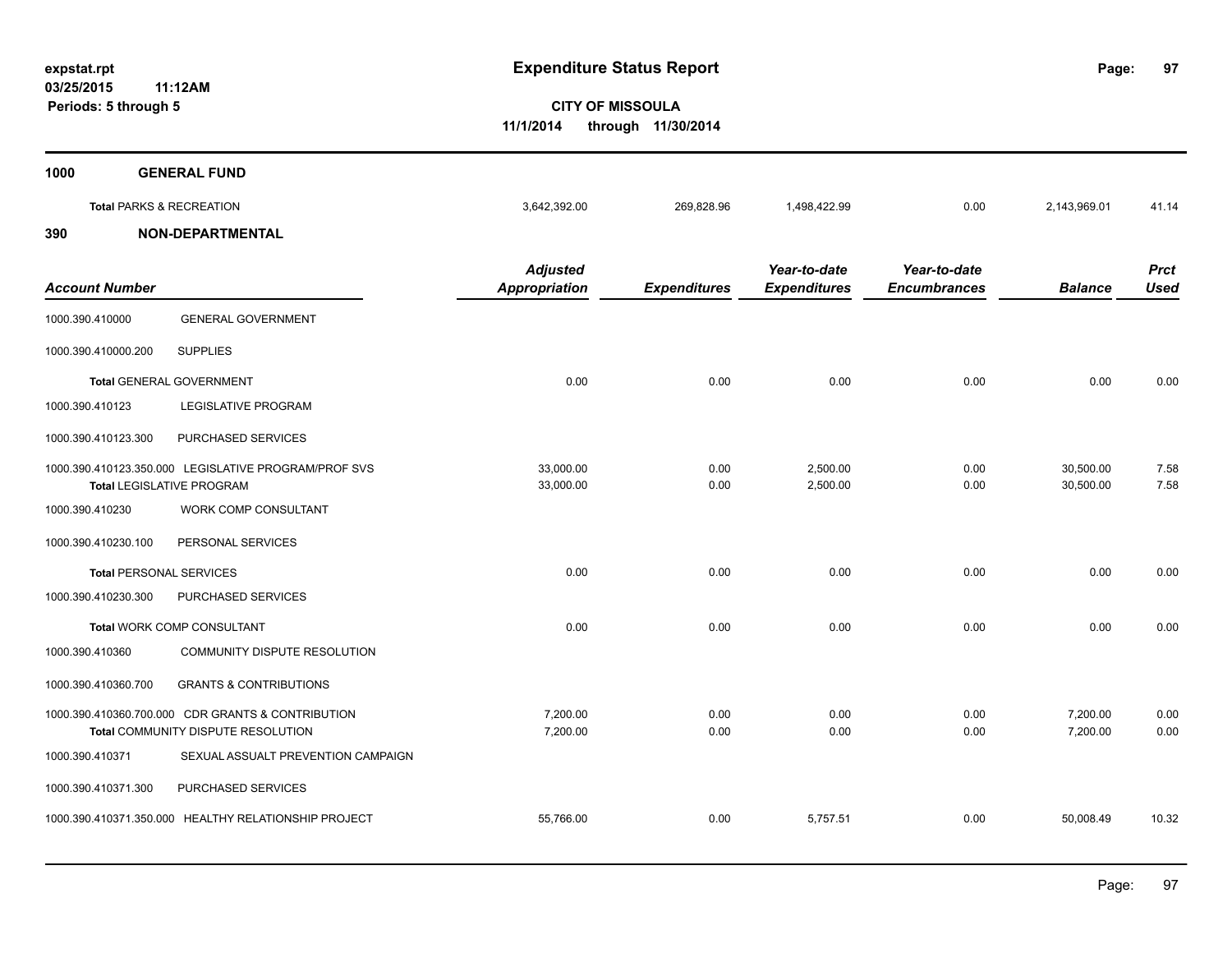**1000 GENERAL FUND**

| <b>Account Number</b>                  |                                                      | <b>Adjusted</b><br><b>Appropriation</b> | <b>Expenditures</b> | Year-to-date<br><b>Expenditures</b> | Year-to-date<br><b>Encumbrances</b> | <b>Balance</b> | <b>Prct</b><br><b>Used</b> |
|----------------------------------------|------------------------------------------------------|-----------------------------------------|---------------------|-------------------------------------|-------------------------------------|----------------|----------------------------|
|                                        | Total SEXUAL ASSUALT PREVENTION CAMPAIGN             | 55,766.00                               | 0.00                | 5,757.51                            | 0.00                                | 50,008.49      | 10.32                      |
| 1000.390.410550                        | <b>ACCOUNTING</b>                                    |                                         |                     |                                     |                                     |                |                            |
| 1000.390.410550.500                    | <b>FIXED CHARGES</b>                                 |                                         |                     |                                     |                                     |                |                            |
| <b>Total ACCOUNTING</b>                |                                                      | 0.00                                    | 0.00                | 0.00                                | 0.00                                | 0.00           | 0.00                       |
| 1000.390.410551                        | RESERVE FOR SALARY INCREASES                         |                                         |                     |                                     |                                     |                |                            |
| 1000.390.410551.100                    | PERSONAL SERVICES                                    |                                         |                     |                                     |                                     |                |                            |
| 1000.390.410551.110.000 SALARY RESERVE |                                                      | 44,976.00                               | 0.00                | $-2.85$                             | 0.00                                | 44,978.85      | 0.01                       |
|                                        | 1000.390.410551.140.000 EMPLOYER CONTRIBUTIONS       | $-22,556.00$                            | 764.15              | 397.50                              | 0.00                                | $-22,953.50$   | 1.76                       |
|                                        | Total RESERVE FOR SALARY INCREASES                   | 22,420.00                               | 764.15              | 394.65                              | 0.00                                | 22,025.35      | 1.76                       |
| 1000.390.411000                        | <b>MRTMA</b>                                         |                                         |                     |                                     |                                     |                |                            |
| 1000.390.411000.700                    | <b>GRANTS &amp; CONTRIBUTIONS</b>                    |                                         |                     |                                     |                                     |                |                            |
| 1000.390.411000.700.000                | <b>MRTMA</b>                                         | 10,780.00                               | 0.00                | 0.00                                | 0.00                                | 10,780.00      | 0.00                       |
| <b>Total MRTMA</b>                     |                                                      | 10,780.00                               | 0.00                | 0.00                                | 0.00                                | 10,780.00      | 0.00                       |
| 1000.390.411030                        | <b>PLANNING</b>                                      |                                         |                     |                                     |                                     |                |                            |
| 1000.390.411030.300                    | PURCHASED SERVICES                                   |                                         |                     |                                     |                                     |                |                            |
|                                        | 1000.390.411030.390.000 GRANTS & COMMUNITY PROGRAMS  | 161,796.00                              | 0.00                | 0.00                                | 0.00                                | 161,796.00     | 0.00                       |
| <b>Total PLANNING</b>                  |                                                      | 161,796.00                              | 0.00                | 0.00                                | 0.00                                | 161,796.00     | 0.00                       |
| 1000.390.411031                        | PLANNING SUBSIDY                                     |                                         |                     |                                     |                                     |                |                            |
| 1000.390.411031.800                    | OTHER OBJECTS                                        |                                         |                     |                                     |                                     |                |                            |
|                                        | 1000.390.411031.820.000 PLANNING SUBSIDY TRANSFER TO | 18,900.00                               | 0.00                | 0.00                                | 0.00                                | 18,900.00      | 0.00                       |
| <b>Total PLANNING SUBSIDY</b>          |                                                      | 18,900.00                               | 0.00                | 0.00                                | 0.00                                | 18,900.00      | 0.00                       |
|                                        |                                                      |                                         |                     |                                     |                                     |                |                            |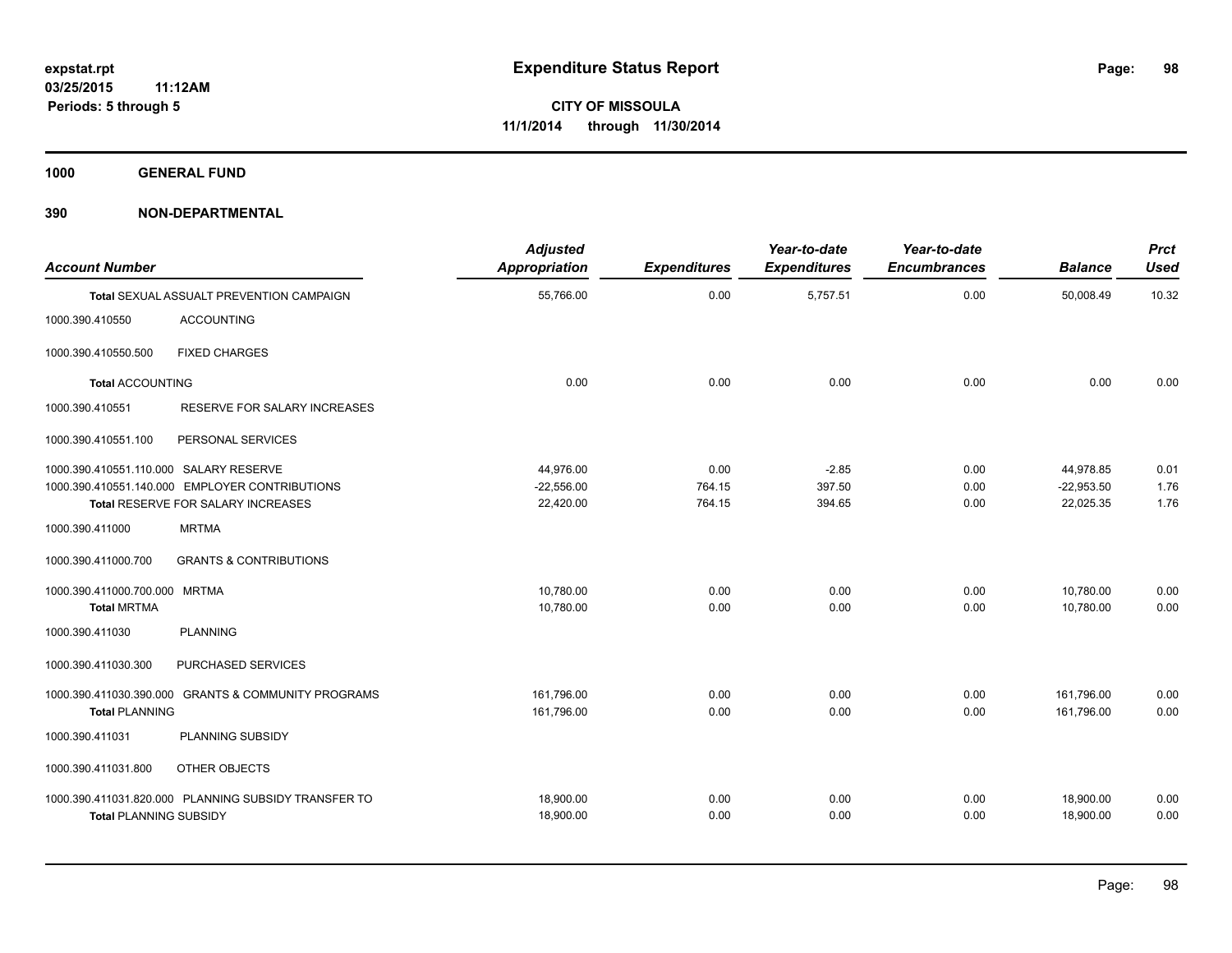**1000 GENERAL FUND**

| <b>Account Number</b>                                                             |                                                                | <b>Adjusted</b><br><b>Appropriation</b> | <b>Expenditures</b> | Year-to-date<br><b>Expenditures</b> | Year-to-date<br><b>Encumbrances</b> | <b>Balance</b>         | <b>Prct</b><br><b>Used</b> |
|-----------------------------------------------------------------------------------|----------------------------------------------------------------|-----------------------------------------|---------------------|-------------------------------------|-------------------------------------|------------------------|----------------------------|
| 1000.390.411071                                                                   | MOUNTAIN LINE SUBSIDY                                          |                                         |                     |                                     |                                     |                        |                            |
| 1000.390.411071.700                                                               | <b>GRANTS &amp; CONTRIBUTIONS</b>                              |                                         |                     |                                     |                                     |                        |                            |
| 1000.390.411071.700.000 MOUNTAIN LINE FARE SUBSIDY<br>Total MOUNTAIN LINE SUBSIDY |                                                                | 50,000.00<br>50,000.00                  | 0.00<br>0.00        | 0.00<br>0.00                        | 0.00<br>0.00                        | 50,000.00<br>50.000.00 | 0.00<br>0.00               |
| 1000.390.411080                                                                   | <b>MIM MDT</b>                                                 |                                         |                     |                                     |                                     |                        |                            |
| 1000.390.411080.800                                                               | OTHER OBJECTS                                                  |                                         |                     |                                     |                                     |                        |                            |
| <b>Total MIM MDT</b>                                                              | 1000.390.411080.820.000 TRANSPORTATION-MIM SUBSIDY TRANSFER TO | 9,900.00<br>9,900.00                    | 0.00<br>0.00        | 0.00<br>0.00                        | 0.00<br>0.00                        | 9,900.00<br>9,900.00   | 0.00<br>0.00               |
| 1000.390.411240                                                                   | OPG OFFICE REMODEL                                             |                                         |                     |                                     |                                     |                        |                            |
| 1000.390.411240.400                                                               | <b>BUILDING MATERIALS</b>                                      |                                         |                     |                                     |                                     |                        |                            |
| <b>Total OPG OFFICE REMODEL</b>                                                   |                                                                | 0.00                                    | 0.00                | 0.00                                | 0.00                                | 0.00                   | 0.00                       |
| 1000.390.411802                                                                   | <b>VOLUNTEER MISSOULA</b>                                      |                                         |                     |                                     |                                     |                        |                            |
| 1000.390.411802.700                                                               | <b>GRANTS &amp; CONTRIBUTIONS</b>                              |                                         |                     |                                     |                                     |                        |                            |
| Total VOLUNTEER MISSOULA                                                          | 1000.390.411802.700.000 VOLUNTEER MISSOULA                     | 15,000.00<br>15,000.00                  | 0.00<br>0.00        | 15,000.00<br>15,000.00              | 0.00<br>0.00                        | 0.00<br>0.00           | 100.00<br>100.00           |
| 1000.390.411810                                                                   | <b>TERMINATION PAY</b>                                         |                                         |                     |                                     |                                     |                        |                            |
| 1000.390.411810.100                                                               | PERSONAL SERVICES                                              |                                         |                     |                                     |                                     |                        |                            |
| <b>Total PERSONAL SERVICES</b>                                                    | 1000.390.411810.120.000 OVERTIME/TERMINATION                   | 25,000.00<br>25,000.00                  | 0.00<br>0.00        | 0.00<br>0.00                        | 0.00<br>0.00                        | 25,000.00<br>25,000.00 | 0.00<br>0.00               |
| 1000.390.411810.300                                                               | PURCHASED SERVICES                                             |                                         |                     |                                     |                                     |                        |                            |
|                                                                                   | <b>Total PURCHASED SERVICES</b>                                | 0.00                                    | 0.00                | 0.00                                | 0.00                                | 0.00                   | 0.00                       |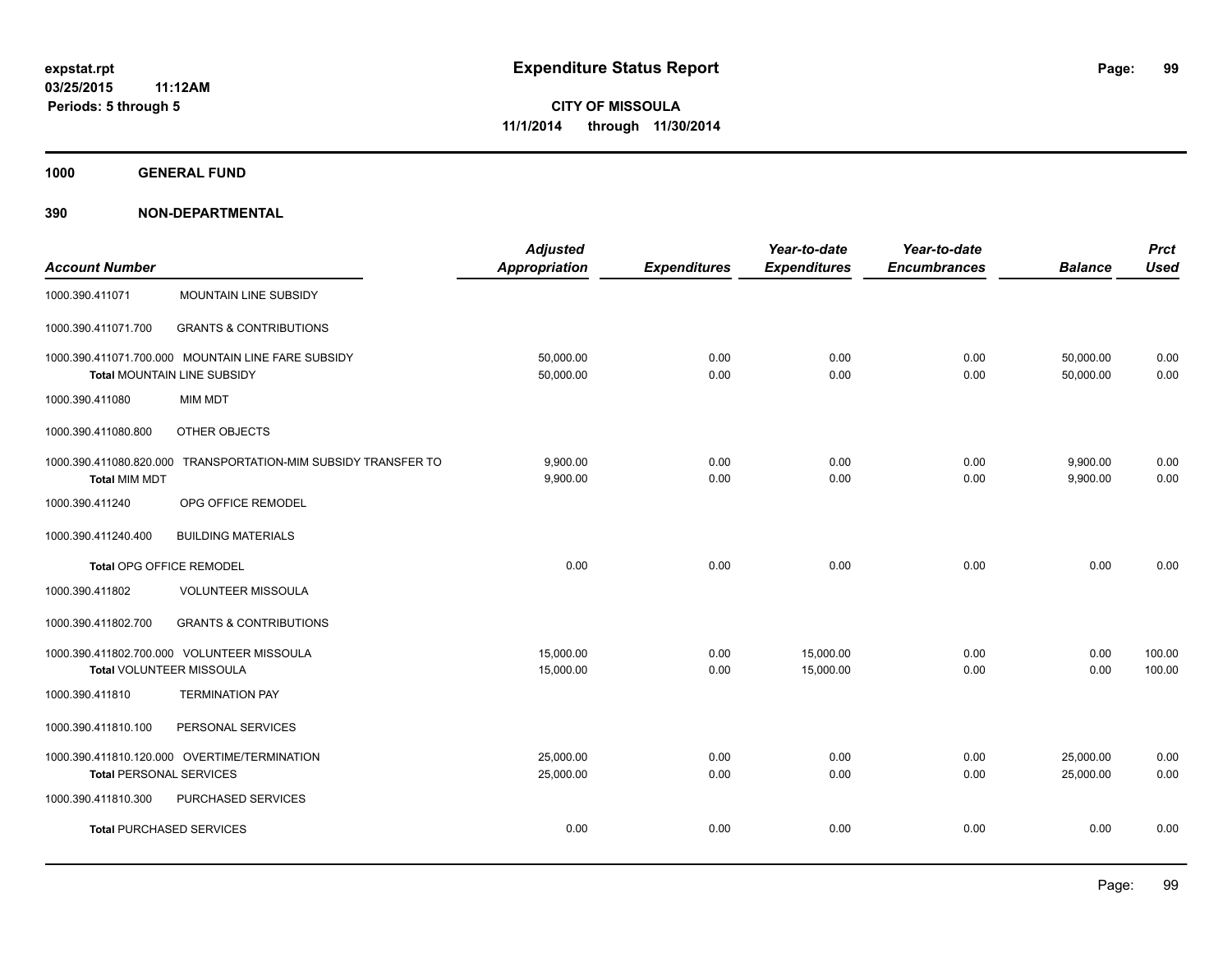**1000 GENERAL FUND**

| <b>Account Number</b>                                                                          | <b>Adjusted</b><br><b>Appropriation</b> | <b>Expenditures</b>    | Year-to-date<br><b>Expenditures</b> | Year-to-date<br><b>Encumbrances</b> | <b>Balance</b>         | <b>Prct</b><br><b>Used</b> |
|------------------------------------------------------------------------------------------------|-----------------------------------------|------------------------|-------------------------------------|-------------------------------------|------------------------|----------------------------|
| <b>Total TERMINATION PAY</b>                                                                   | 25,000.00                               | 0.00                   | 0.00                                | 0.00                                | 25.000.00              | 0.00                       |
| 1000.390.411850<br>ECONOMIC DEVELOPMENT                                                        |                                         |                        |                                     |                                     |                        |                            |
| PURCHASED SERVICES<br>1000.390.411850.300                                                      |                                         |                        |                                     |                                     |                        |                            |
| <b>Total PURCHASED SERVICES</b>                                                                | 0.00                                    | 0.00                   | 0.00                                | 0.00                                | 0.00                   | 0.00                       |
| 1000.390.411850.700<br><b>GRANTS &amp; CONTRIBUTIONS</b>                                       |                                         |                        |                                     |                                     |                        |                            |
| 1000.390.411850.700.000 ECONOMIC PARTNERSHIP<br>Total ECONOMIC DEVELOPMENT                     | 100,000.00<br>100.000.00                | 0.00<br>0.00           | 100,000.00<br>100.000.00            | 0.00<br>0.00                        | 0.00<br>0.00           | 100.00<br>100.00           |
| 1000.390.411853<br><b>COMMUNITY SERVICE</b>                                                    |                                         |                        |                                     |                                     |                        |                            |
| 1000.390.411853.300<br>PURCHASED SERVICES                                                      |                                         |                        |                                     |                                     |                        |                            |
| 1000.390.411853.390.000 COMMUNITY SERVICES(MCS)<br><b>Total COMMUNITY SERVICE</b>              | 68,401.00<br>68,401.00                  | 17,100.00<br>17,100.00 | 17,100.00<br>17,100.00              | 0.00<br>0.00                        | 51,301.00<br>51,301.00 | 25.00<br>25.00             |
| 1000.390.411854<br>NEIGHBORHOOD AMBASSADOR                                                     |                                         |                        |                                     |                                     |                        |                            |
| <b>GRANTS &amp; CONTRIBUTIONS</b><br>1000.390.411854.700                                       |                                         |                        |                                     |                                     |                        |                            |
| 1000.390.411854.700.000 NEIGHBORHOOD AMBASSADOR<br><b>Total NEIGHBORHOOD AMBASSADOR</b>        | 9,950.00<br>9,950.00                    | 0.00<br>0.00           | 9,950.00<br>9,950.00                | 0.00<br>0.00                        | 0.00<br>0.00           | 100.00<br>100.00           |
| 1000.390.411860<br>SPECIAL IMPROVEMENT ASSESSMENTS                                             |                                         |                        |                                     |                                     |                        |                            |
| 1000.390.411860.500<br><b>FIXED CHARGES</b>                                                    |                                         |                        |                                     |                                     |                        |                            |
| 1000.390.411860.500.000 SID ASSESSMENTS-FIXED CHARGES<br>Total SPECIAL IMPROVEMENT ASSESSMENTS | 116,000.00<br>116,000.00                | 44,680.20<br>44,680.20 | 44,680.20<br>44,680.20              | 0.00<br>0.00                        | 71,319.80<br>71,319.80 | 38.52<br>38.52             |
| 1000.390.420183<br>CELL PHONE EDUCATION CAMPAIGN                                               |                                         |                        |                                     |                                     |                        |                            |
| <b>SUPPLIES</b><br>1000.390.420183.200                                                         |                                         |                        |                                     |                                     |                        |                            |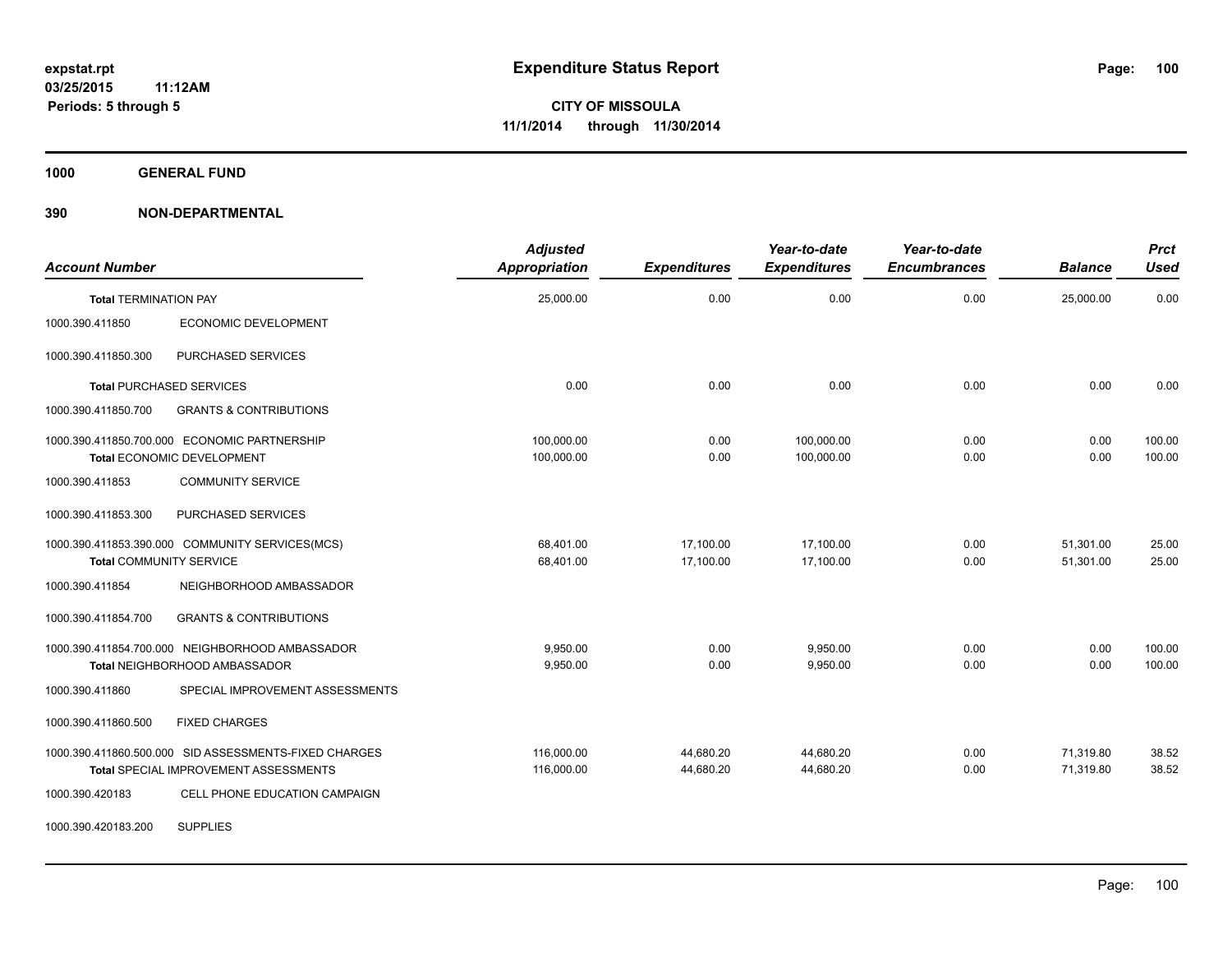**1000 GENERAL FUND**

| <b>Account Number</b>                                                         |                                                                                               | <b>Adjusted</b><br><b>Appropriation</b> | <b>Expenditures</b> | Year-to-date<br><b>Expenditures</b> | Year-to-date<br><b>Encumbrances</b> | <b>Balance</b>               | <b>Prct</b><br><b>Used</b> |
|-------------------------------------------------------------------------------|-----------------------------------------------------------------------------------------------|-----------------------------------------|---------------------|-------------------------------------|-------------------------------------|------------------------------|----------------------------|
| 1000.390.420183.240.000 OTHER SUPPLIES<br>Total CELL PHONE EDUCATION CAMPAIGN |                                                                                               | 37,622.30<br>37,622.30                  | 0.00<br>0.00        | 0.00<br>0.00                        | 0.00<br>0.00                        | 37,622.30<br>37,622.30       | 0.00<br>0.00               |
| 1000.390.420500                                                               | PROTECTIVE INSPECTIONS                                                                        |                                         |                     |                                     |                                     |                              |                            |
| 1000.390.420500.500                                                           | <b>FIXED CHARGES</b>                                                                          |                                         |                     |                                     |                                     |                              |                            |
|                                                                               | 1000.390.420500.500.000 BLDG DEPT REIMB FOR GENERAL FUND TIME<br>Total PROTECTIVE INSPECTIONS | 5,000.00<br>5,000.00                    | 0.00<br>0.00        | 0.00<br>0.00                        | 0.00<br>0.00                        | 5,000.00<br>5,000.00         | 0.00<br>0.00               |
| 1000.390.430255                                                               | <b>BIKE-PED PROGRAM</b>                                                                       |                                         |                     |                                     |                                     |                              |                            |
| 1000.390.430255.800                                                           | OTHER OBJECTS                                                                                 |                                         |                     |                                     |                                     |                              |                            |
| <b>Total BIKE-PED PROGRAM</b>                                                 | 1000.390.430255.820.000 BIKE PED SUBSIDY/TRANSFER TO                                          | 74,718.00<br>74,718.00                  | 0.00<br>0.00        | 0.00<br>0.00                        | 0.00<br>0.00                        | 74,718.00<br>74.718.00       | 0.00<br>0.00               |
| 1000.390.440190                                                               | HEALTH DEPT CONTRIBUTIONS                                                                     |                                         |                     |                                     |                                     |                              |                            |
| 1000.390.440190.700                                                           | <b>GRANTS &amp; CONTRIBUTIONS</b>                                                             |                                         |                     |                                     |                                     |                              |                            |
|                                                                               | 1000.390.440190.700.000 HEALTH DEPT CONTRIBUTIONS<br>Total HEALTH DEPT CONTRIBUTIONS          | 1,314,264.00<br>1,314,264.00            | 0.00<br>0.00        | 0.00<br>0.00                        | 0.00<br>0.00                        | 1,314,264.00<br>1,314,264.00 | 0.00<br>0.00               |
| 1000.390.440191                                                               | PARTNERSHIP HEALTH                                                                            |                                         |                     |                                     |                                     |                              |                            |
| 1000.390.440191.700                                                           | <b>GRANTS &amp; CONTRIBUTIONS</b>                                                             |                                         |                     |                                     |                                     |                              |                            |
| <b>Total PARTNERSHIP HEALTH</b>                                               | 1000.390.440191.700.000 PARTNERSHIP HEALTH - CONTRIBUTIONS                                    | 42.532.00<br>42,532.00                  | 0.00<br>0.00        | 0.00<br>0.00                        | 0.00<br>0.00                        | 42,532.00<br>42.532.00       | 0.00<br>0.00               |
| 1000.390.440600                                                               | ANIMAL CONTROL SERVICES                                                                       |                                         |                     |                                     |                                     |                              |                            |
| 1000.390.440600.700                                                           | <b>GRANTS &amp; CONTRIBUTIONS</b>                                                             |                                         |                     |                                     |                                     |                              |                            |
|                                                                               | 1000.390.440600.700.000 ANIMAL CONTROL TRANSFER                                               | 284,695.00                              | 0.00                | 0.00                                | 0.00                                | 284,695.00                   | 0.00                       |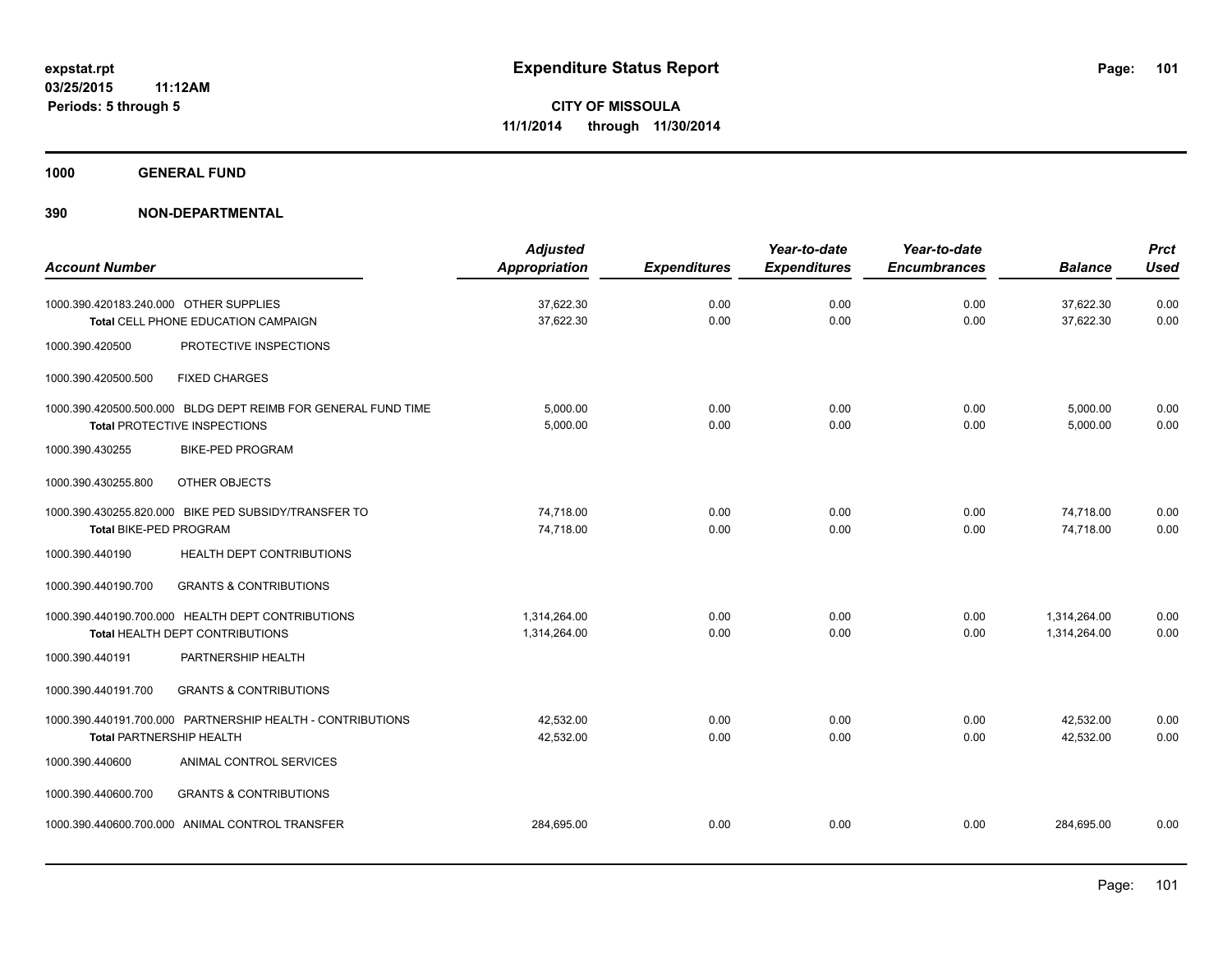**1000 GENERAL FUND**

| <b>Account Number</b>                                                                       |                                                                                                        | <b>Adjusted</b><br><b>Appropriation</b> | <b>Expenditures</b> | Year-to-date<br><b>Expenditures</b> | Year-to-date<br><b>Encumbrances</b> | <b>Balance</b>           | Prct<br><b>Used</b> |
|---------------------------------------------------------------------------------------------|--------------------------------------------------------------------------------------------------------|-----------------------------------------|---------------------|-------------------------------------|-------------------------------------|--------------------------|---------------------|
|                                                                                             | <b>Total ANIMAL CONTROL SERVICES</b>                                                                   | 284,695.00                              | 0.00                | 0.00                                | 0.00                                | 284,695.00               | 0.00                |
| 1000.390.440700                                                                             | PEST MANAGEMENT CONTROL                                                                                |                                         |                     |                                     |                                     |                          |                     |
| 1000.390.440700.700                                                                         | <b>GRANTS &amp; CONTRIBUTIONS</b>                                                                      |                                         |                     |                                     |                                     |                          |                     |
| 1000.390.440700.700.000 PEST MGMT EDUCATION- CONTRIBUTIONS<br>Total PEST MANAGEMENT CONTROL |                                                                                                        | 2,940.00<br>2,940.00                    | 0.00<br>0.00        | 0.00<br>0.00                        | 0.00<br>0.00                        | 2,940.00<br>2,940.00     | 0.00<br>0.00        |
| 1000.390.450000                                                                             | <b>AGING SERVICES</b>                                                                                  |                                         |                     |                                     |                                     |                          |                     |
| 1000.390.450000.700                                                                         | <b>GRANTS &amp; CONTRIBUTIONS</b>                                                                      |                                         |                     |                                     |                                     |                          |                     |
| <b>Total AGING SERVICES</b>                                                                 | 1000.390.450000.700.000 AGING SERVICES - GRANTS & CONTRIBUTIONS                                        | 175,000.00<br>175,000.00                | 0.00<br>0.00        | 0.00<br>0.00                        | 0.00<br>0.00                        | 175,000.00<br>175,000.00 | 0.00<br>0.00        |
| 1000.390.450131                                                                             | <b>GENERAL ASSISTANCE</b>                                                                              |                                         |                     |                                     |                                     |                          |                     |
| 1000.390.450131.700                                                                         | <b>GRANTS &amp; CONTRIBUTIONS</b>                                                                      |                                         |                     |                                     |                                     |                          |                     |
| <b>Total GENERAL ASSISTANCE</b>                                                             | 1000.390.450131.700.000 10 YR PLAN TO END HOMELESSNESS                                                 | 35,000.00<br>35,000.00                  | 0.00<br>0.00        | 0.00<br>0.00                        | 0.00<br>0.00                        | 35.000.00<br>35,000.00   | 0.00<br>0.00        |
| 1000.390.460300                                                                             | OTHER COMMUNITY EVENTS                                                                                 |                                         |                     |                                     |                                     |                          |                     |
| 1000.390.460300.700                                                                         | <b>GRANTS &amp; CONTRIBUTIONS</b>                                                                      |                                         |                     |                                     |                                     |                          |                     |
|                                                                                             | 1000.390.460300.700.000 CULTURAL COUNCIL-GRANTS & CONTRIBUTIONS<br><b>Total OTHER COMMUNITY EVENTS</b> | 62,500.00<br>62,500.00                  | 0.00<br>0.00        | 31,250.00<br>31,250.00              | 0.00<br>0.00                        | 31,250.00<br>31,250.00   | 50.00<br>50.00      |
| 1000.390.460433                                                                             | <b>AQUATICS SUBSIDY</b>                                                                                |                                         |                     |                                     |                                     |                          |                     |
| 1000.390.460433.800                                                                         | OTHER OBJECTS                                                                                          |                                         |                     |                                     |                                     |                          |                     |
| <b>Total AQUATICS SUBSIDY</b>                                                               | 1000.390.460433.820.000 AQUATICS SUBSIDY/TRANS TO OTHER FUNDS                                          | 203,000.00<br>203,000.00                | 0.00<br>0.00        | 0.00<br>0.00                        | 0.00<br>0.00                        | 203,000.00<br>203,000.00 | 0.00<br>0.00        |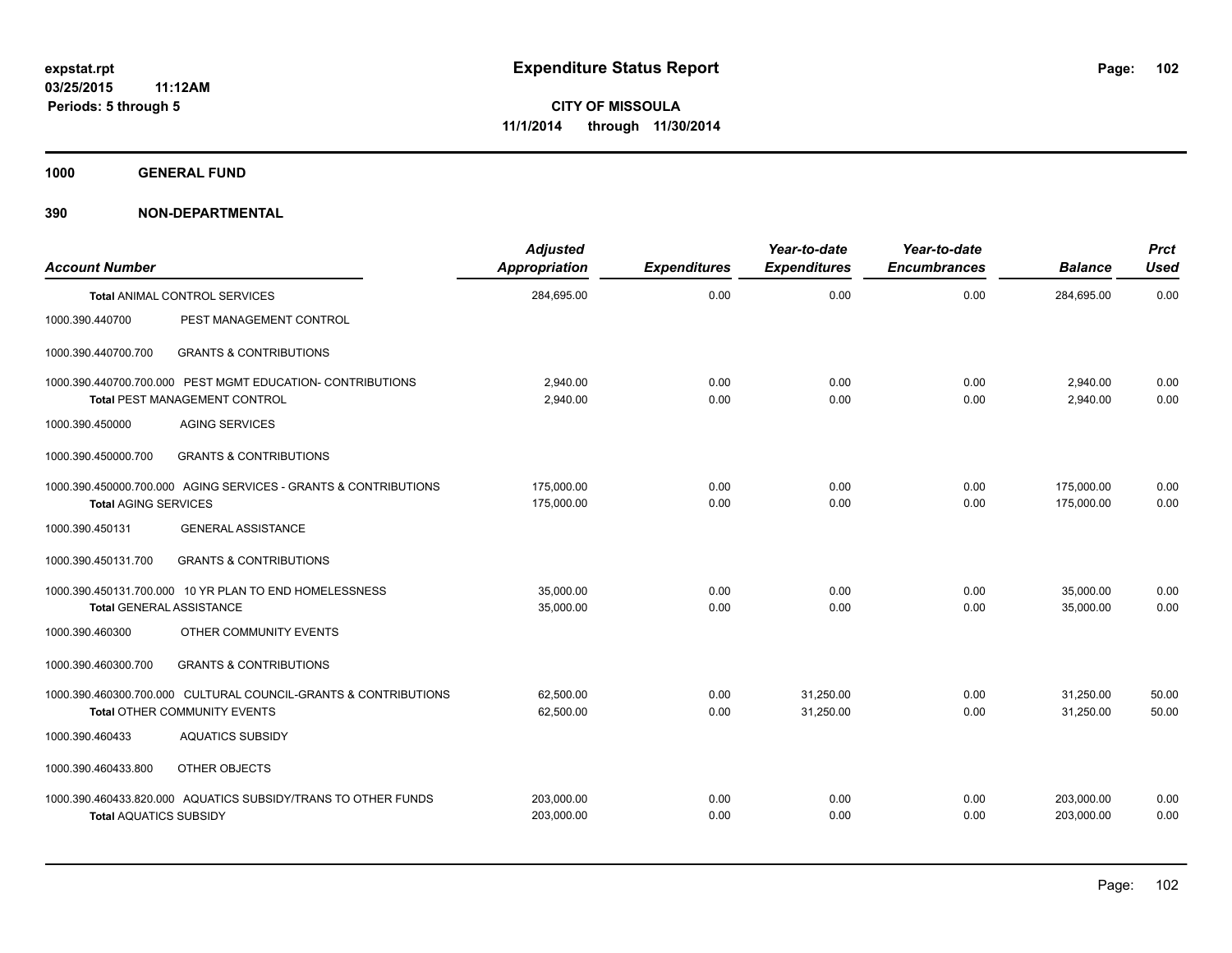**1000 GENERAL FUND**

| <b>Account Number</b>      |                                                                                                      | <b>Adjusted</b><br><b>Appropriation</b> | <b>Expenditures</b>  | Year-to-date<br><b>Expenditures</b> | Year-to-date<br><b>Encumbrances</b> | <b>Balance</b>         | <b>Prct</b><br><b>Used</b> |
|----------------------------|------------------------------------------------------------------------------------------------------|-----------------------------------------|----------------------|-------------------------------------|-------------------------------------|------------------------|----------------------------|
| 1000.390.460451            | <b>CITY BAND</b>                                                                                     |                                         |                      |                                     |                                     |                        |                            |
| 1000.390.460451.700        | <b>GRANTS &amp; CONTRIBUTIONS</b>                                                                    |                                         |                      |                                     |                                     |                        |                            |
| <b>Total CITY BAND</b>     | 1000.390.460451.700.000 CITY BAND-GRANTS & CONTRIBUTIONS                                             | 5,880.00<br>5,880.00                    | 0.00<br>0.00         | 5,781.97<br>5,781.97                | 0.00<br>0.00                        | 98.03<br>98.03         | 98.33<br>98.33             |
| 1000.390.460452            | <b>ART MUSEUM</b>                                                                                    |                                         |                      |                                     |                                     |                        |                            |
| 1000.390.460452.700        | <b>GRANTS &amp; CONTRIBUTIONS</b>                                                                    |                                         |                      |                                     |                                     |                        |                            |
| <b>Total ART MUSEUM</b>    | 1000.390.460452.700.000 ART MUSEUM-GRANTS & CONTRIBUTIONS                                            | 44,526.00<br>44,526.00                  | 5,683.14<br>5,683.14 | 19,632.97<br>19,632.97              | 0.00<br>0.00                        | 24,893.03<br>24,893.03 | 44.09<br>44.09             |
| 1000.390.460453            | <b>INTL CHORAL FESTIVAL</b>                                                                          |                                         |                      |                                     |                                     |                        |                            |
| 1000.390.460453.700        | <b>GRANTS &amp; CONTRIBUTIONS</b>                                                                    |                                         |                      |                                     |                                     |                        |                            |
| Total INTL CHORAL FESTIVAL | 1000.390.460453.700.000 INT'L CHORAL FESTIVAL                                                        | 12,000.00<br>12,000.00                  | 6,000.00<br>6,000.00 | 6,000.00<br>6,000.00                | 0.00<br>0.00                        | 6,000.00<br>6,000.00   | 50.00<br>50.00             |
| 1000.390.460455            | <b>MUSIC RIGHTS</b>                                                                                  |                                         |                      |                                     |                                     |                        |                            |
| 1000.390.460455.500        | <b>FIXED CHARGES</b>                                                                                 |                                         |                      |                                     |                                     |                        |                            |
| <b>Total MUSIC RIGHTS</b>  | 1000.390.460455.500.000 MUSIC RIGHTS/MUSICAL VENUES                                                  | 1,300.00<br>1,300.00                    | 0.00<br>0.00         | 0.00<br>0.00                        | 0.00<br>0.00                        | 1,300.00<br>1,300.00   | 0.00<br>0.00               |
| 1000.390.460460            | <b>HISTORIC PRESERVATION</b>                                                                         |                                         |                      |                                     |                                     |                        |                            |
| 1000.390.460460.800        | OTHER OBJECTS                                                                                        |                                         |                      |                                     |                                     |                        |                            |
|                            | 1000.390.460460.820.000 HISTORIC PRESERVATION SUBSIDY TRANSFER<br><b>Total HISTORIC PRESERVATION</b> | 61,228.00<br>61,228.00                  | 0.00<br>0.00         | 0.00<br>0.00                        | 0.00<br>0.00                        | 61,228.00<br>61,228.00 | 0.00<br>0.00               |
| 1000.390.470324            | BIG SKY TRUST FUND SUPPORT                                                                           |                                         |                      |                                     |                                     |                        |                            |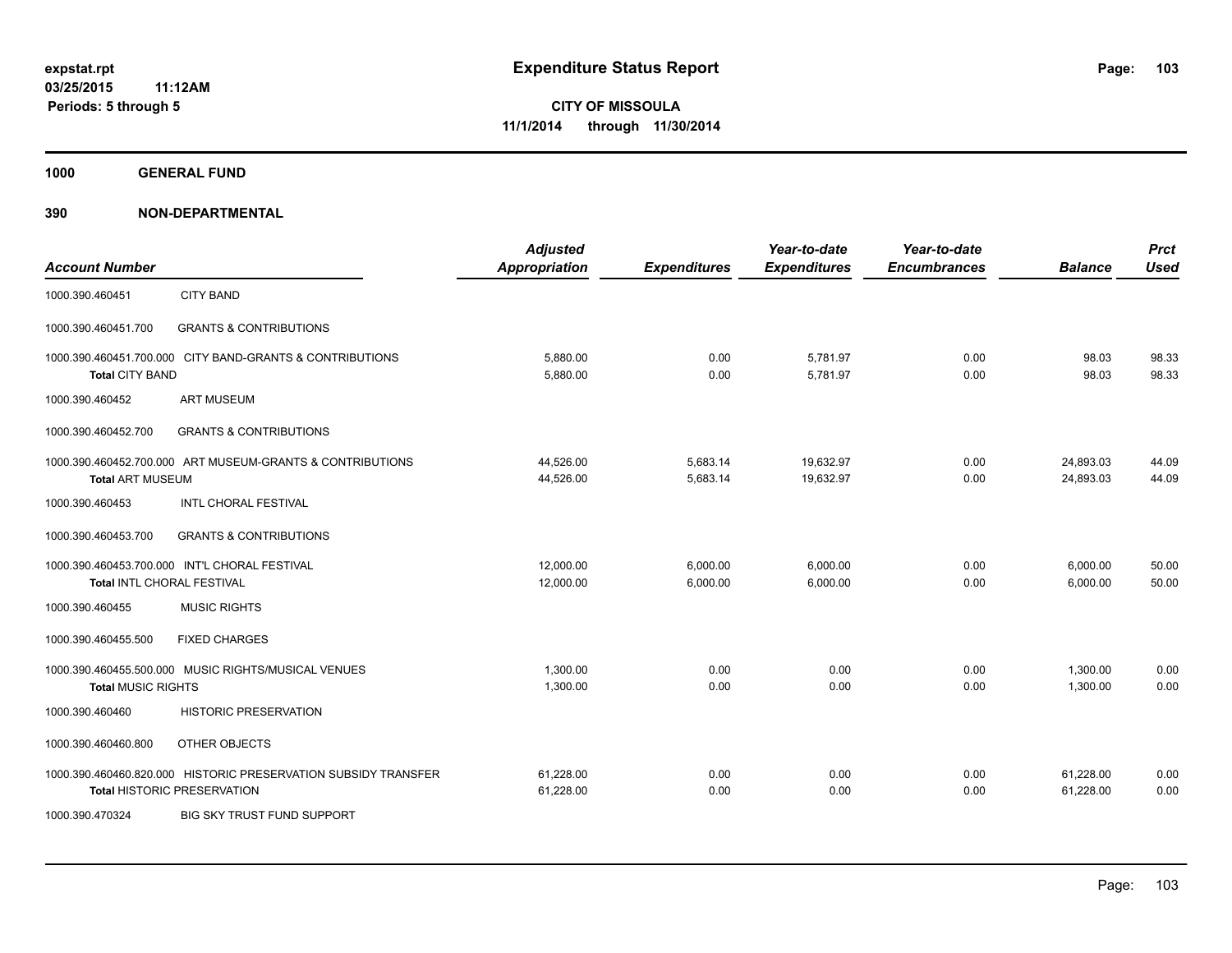**1000 GENERAL FUND**

|                            |                                                            | <b>Adjusted</b>      |                     | Year-to-date        | Year-to-date        |                | <b>Prct</b> |
|----------------------------|------------------------------------------------------------|----------------------|---------------------|---------------------|---------------------|----------------|-------------|
| <b>Account Number</b>      |                                                            | <b>Appropriation</b> | <b>Expenditures</b> | <b>Expenditures</b> | <b>Encumbrances</b> | <b>Balance</b> | <b>Used</b> |
| 1000.390.470324.700        | <b>GRANTS &amp; CONTRIBUTIONS</b>                          |                      |                     |                     |                     |                |             |
|                            | 1000.390.470324.700.000 BIG SKY TRUST FUND SUPPORT         | 40,000.00            | 0.00                | 0.00                | 0.00                | 40,000.00      | 0.00        |
|                            | Total BIG SKY TRUST FUND SUPPORT                           | 40,000.00            | 0.00                | 0.00                | 0.00                | 40,000.00      | 0.00        |
| 1000.390.480400            | <b>REC/GREEN TAG PROGRAM</b>                               |                      |                     |                     |                     |                |             |
| 1000.390.480400.300        | PURCHASED SERVICES                                         |                      |                     |                     |                     |                |             |
|                            | <b>Total REC/GREEN TAG PROGRAM</b>                         | 0.00                 | 0.00                | 0.00                | 0.00                | 0.00           | 0.00        |
| 1000.390.490504            | OPERATING EQUIPMENT DEBT SERVICE                           |                      |                     |                     |                     |                |             |
| 1000.390.490504.600        | <b>DEBT SERVICE</b>                                        |                      |                     |                     |                     |                |             |
|                            | 1000.390.490504.610.000 OPERATING EQUIP DEBT SVS-PRINCIPAL | 365,154.00           | 58,808.59           | 263,613.02          | 0.00                | 101,540.98     | 72.19       |
|                            | 1000.390.490504.620.000 OPERATING EQUIP DEBT SVS-INTEREST  | 9.617.00             | 1,682.02            | 5,596.24            | 0.00                | 4,020.76       | 58.19       |
|                            | Total OPERATING EQUIPMENT DEBT SERVICE                     | 374,771.00           | 60,490.61           | 269,209.26          | 0.00                | 105,561.74     | 71.83       |
| 1000.390.490505            | ACCELA LOAN DEBT SERVICE                                   |                      |                     |                     |                     |                |             |
| 1000.390.490505.600        | <b>DEBT SERVICE</b>                                        |                      |                     |                     |                     |                |             |
|                            | 1000.390.490505.610.000 ACCELA/PRINCIPAL                   | 44,651.00            | 0.00                | 0.00                | 0.00                | 44,651.00      | 0.00        |
|                            | 1000.390.490505.620.000 INTEREST / SERVICE FEES            | 5,562.00             | 0.00                | 0.00                | 0.00                | 5,562.00       | 0.00        |
|                            | <b>Total ACCELA LOAN DEBT SERVICE</b>                      | 50,213.00            | 0.00                | 0.00                | 0.00                | 50,213.00      | 0.00        |
| 1000.390.510000            | <b>MISCELLANEOUS</b>                                       |                      |                     |                     |                     |                |             |
| 1000.390.510000.800        | OTHER OBJECTS                                              |                      |                     |                     |                     |                |             |
| <b>Total MISCELLANEOUS</b> |                                                            | 0.00                 | 0.00                | 0.00                | 0.00                | 0.00           | 0.00        |
| 1000.390.510110            | <b>MERCHANT SERVICES</b>                                   |                      |                     |                     |                     |                |             |
| 1000.390.510110.500        | <b>FIXED CHARGES</b>                                       |                      |                     |                     |                     |                |             |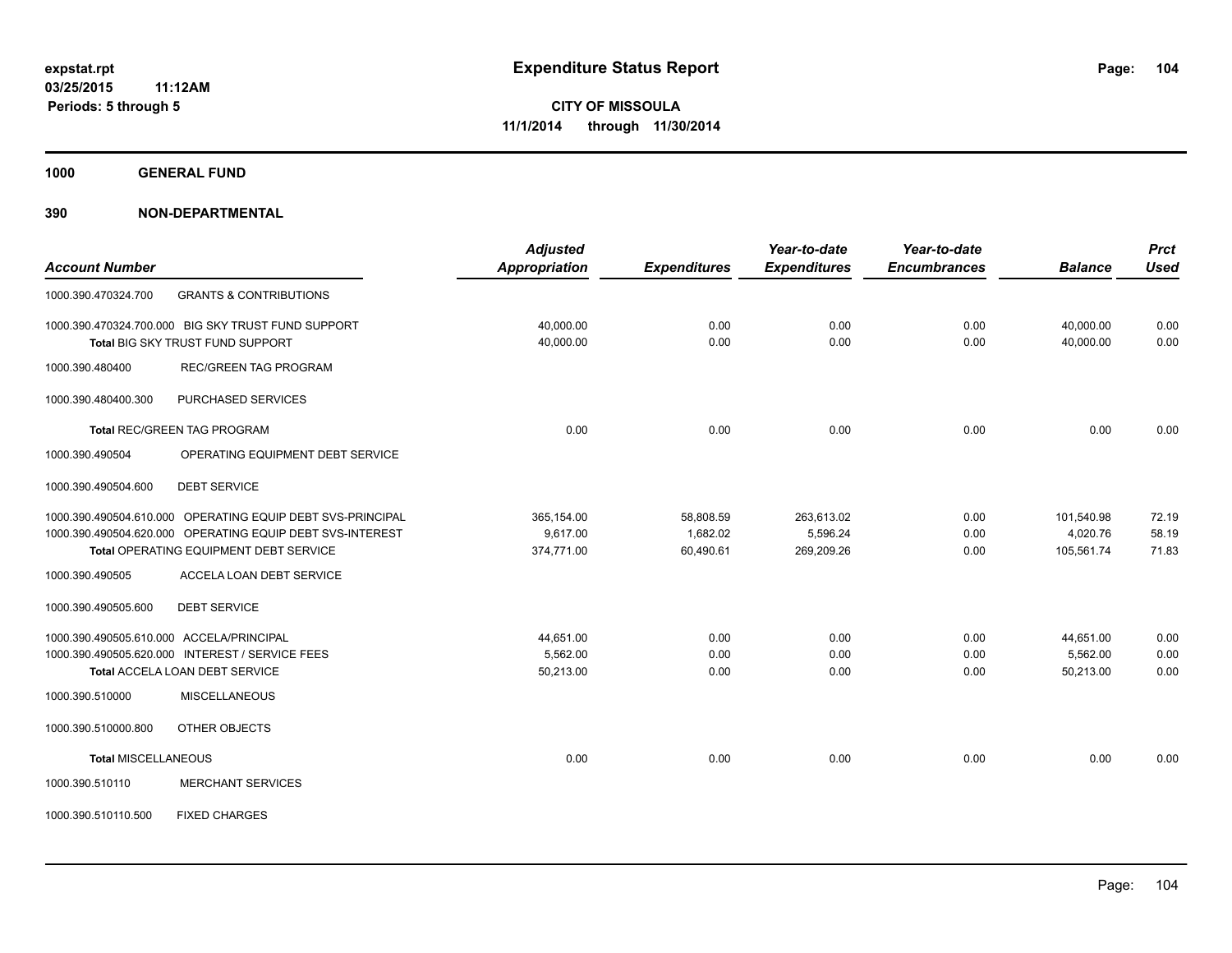**1000 GENERAL FUND**

| <b>Account Number</b>                                                                    | <b>Adjusted</b><br><b>Appropriation</b> | <b>Expenditures</b> | Year-to-date<br><b>Expenditures</b> | Year-to-date<br><b>Encumbrances</b> | <b>Balance</b>             | <b>Prct</b><br><b>Used</b> |
|------------------------------------------------------------------------------------------|-----------------------------------------|---------------------|-------------------------------------|-------------------------------------|----------------------------|----------------------------|
| 1000.390.510110.550.000 MERCHANT SERVICE FEES<br><b>Total MERCHANT SERVICES</b>          | 29,700.00<br>29,700.00                  | 0.00<br>0.00        | 0.00<br>0.00                        | 0.00<br>0.00                        | 29,700.00<br>29,700.00     | 0.00<br>0.00               |
| <b>REIMBURSABLE LOSSES</b><br>1000.390.510250                                            |                                         |                     |                                     |                                     |                            |                            |
| <b>SUPPLIES</b><br>1000.390.510250.200                                                   |                                         |                     |                                     |                                     |                            |                            |
| 1000.390.510250.230.000 REIMBURSEABLE LOSSES-REPAIR/MAINTENANCE<br><b>Total SUPPLIES</b> | 50,000.00<br>50,000.00                  | 0.00<br>0.00        | 0.00<br>0.00                        | 0.00<br>0.00                        | 50,000.00<br>50,000.00     | 0.00<br>0.00               |
| 1000.390.510250.300<br>PURCHASED SERVICES                                                |                                         |                     |                                     |                                     |                            |                            |
| 1000.390.510250.360.000 REPAIR & MAINTENANCE<br><b>Total PURCHASED SERVICES</b>          | 0.00<br>0.00                            | 0.00<br>0.00        | 1.004.90<br>1,004.90                | 0.00<br>0.00                        | $-1,004.90$<br>$-1,004.90$ | 0.00<br>0.00               |
| Total REIMBURSABLE LOSSES                                                                | 50,000.00                               | 0.00                | 1,004.90                            | 0.00                                | 48,995.10                  | 2.01                       |
| CONTINGENCY<br>1000.390.510300                                                           |                                         |                     |                                     |                                     |                            |                            |
| 1000.390.510300.800<br>OTHER OBJECTS                                                     |                                         |                     |                                     |                                     |                            |                            |
| 1000.390.510300.845.000 CONTINGENCY<br><b>Total CONTINGENCY</b>                          | 108,000.00<br>108,000.00                | 328.00<br>328.00    | 328.00<br>328.00                    | 0.00<br>0.00                        | 107,672.00<br>107,672.00   | 0.30<br>0.30               |
| 1000.390.510301<br><b>EMERGENCY RESPONSE OVERTIME</b>                                    |                                         |                     |                                     |                                     |                            |                            |
| OTHER OBJECTS<br>1000.390.510301.800                                                     |                                         |                     |                                     |                                     |                            |                            |
| 1000.390.510301.845.000 CONTINGENCY<br>Total EMERGENCY RESPONSE OVERTIME                 | 50,000.00<br>50,000.00                  | 0.00<br>0.00        | 0.00<br>0.00                        | 0.00<br>0.00                        | 50,000.00<br>50,000.00     | 0.00<br>0.00               |
| <b>VEHICLE TRANSFERS</b><br>1000.390.510303                                              |                                         |                     |                                     |                                     |                            |                            |
| <b>CAPITAL OUTLAY</b><br>1000.390.510303.900                                             |                                         |                     |                                     |                                     |                            |                            |
| <b>Total VEHICLE TRANSFERS</b>                                                           | 0.00                                    | 0.00                | 0.00                                | 0.00                                | 0.00                       | 0.00                       |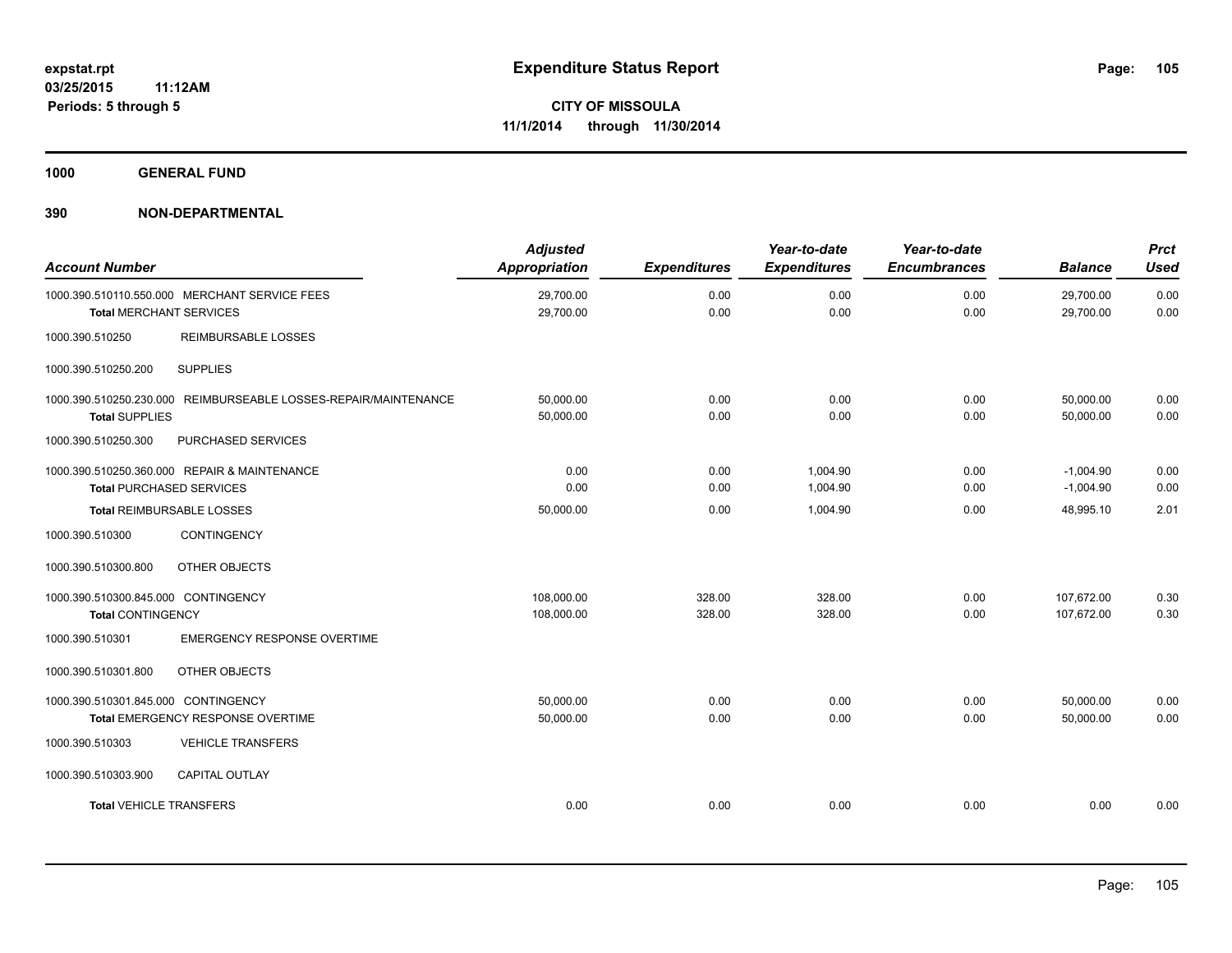**1000 GENERAL FUND**

| <b>Account Number</b>                                             |                                                                                                  | <b>Adjusted</b><br>Appropriation | <b>Expenditures</b>  | Year-to-date<br><b>Expenditures</b> | Year-to-date<br><b>Encumbrances</b> | <b>Balance</b>           | <b>Prct</b><br><b>Used</b> |
|-------------------------------------------------------------------|--------------------------------------------------------------------------------------------------|----------------------------------|----------------------|-------------------------------------|-------------------------------------|--------------------------|----------------------------|
| 1000.390.510304                                                   | RESERVE-INSURANCE PREMIUM SAVINGS                                                                |                                  |                      |                                     |                                     |                          |                            |
| 1000.390.510304.500                                               | <b>FIXED CHARGES</b>                                                                             |                                  |                      |                                     |                                     |                          |                            |
|                                                                   | Total RESERVE-INSURANCE PREMIUM SAVINGS                                                          | 0.00                             | 0.00                 | 0.00                                | 0.00                                | 0.00                     | 0.00                       |
| 1000.390.510305                                                   | UTILITIES & GAS/DIESEL RESERVE                                                                   |                                  |                      |                                     |                                     |                          |                            |
| 1000.390.510305.200                                               | <b>SUPPLIES</b>                                                                                  |                                  |                      |                                     |                                     |                          |                            |
| <b>Total SUPPLIES</b>                                             |                                                                                                  | 0.00                             | 0.00                 | 0.00                                | 0.00                                | 0.00                     | 0.00                       |
| 1000.390.510305.300                                               | PURCHASED SERVICES                                                                               |                                  |                      |                                     |                                     |                          |                            |
|                                                                   | Total UTILITIES & GAS/DIESEL RESERVE                                                             | 0.00                             | 0.00                 | 0.00                                | 0.00                                | 0.00                     | 0.00                       |
| 1000.390.510330                                                   | COMPREHENSIVE LIABILITY INSURANCE                                                                |                                  |                      |                                     |                                     |                          |                            |
| 1000.390.510330.500                                               | <b>FIXED CHARGES</b>                                                                             |                                  |                      |                                     |                                     |                          |                            |
|                                                                   | 1000.390.510330.500.000 COMPREHENSIVE INSURANCE-FIXED<br>Total COMPREHENSIVE LIABILITY INSURANCE | 907,563.00<br>907,563.00         | 4,088.26<br>4,088.26 | 659.316.72<br>659,316.72            | 0.00<br>0.00                        | 248.246.28<br>248,246.28 | 72.65<br>72.65             |
| 1000.390.521001                                                   | <b>TRANSFER TO CIP</b>                                                                           |                                  |                      |                                     |                                     |                          |                            |
| 1000.390.521001.800                                               | OTHER OBJECTS                                                                                    |                                  |                      |                                     |                                     |                          |                            |
| 1000.390.521001.820.000 TRANSFERS TO CIP<br>Total TRANSFER TO CIP |                                                                                                  | 913.831.00<br>913,831.00         | 0.00<br>0.00         | 0.00<br>0.00                        | 0.00<br>0.00                        | 913.831.00<br>913,831.00 | 0.00<br>0.00               |
| 1000.390.521006                                                   | HEALTH INSURANCE TRANSFER                                                                        |                                  |                      |                                     |                                     |                          |                            |
| 1000.390.521006.800                                               | OTHER OBJECTS                                                                                    |                                  |                      |                                     |                                     |                          |                            |
|                                                                   | 1000.390.521006.820.000 HEALTH INSURANCE TRANSFER<br>Total HEALTH INSURANCE TRANSFER             | 692,000.00<br>692,000.00         | 6,558.60<br>6,558.60 | 40,421.51<br>40,421.51              | 0.00<br>0.00                        | 651,578.49<br>651,578.49 | 5.84<br>5.84               |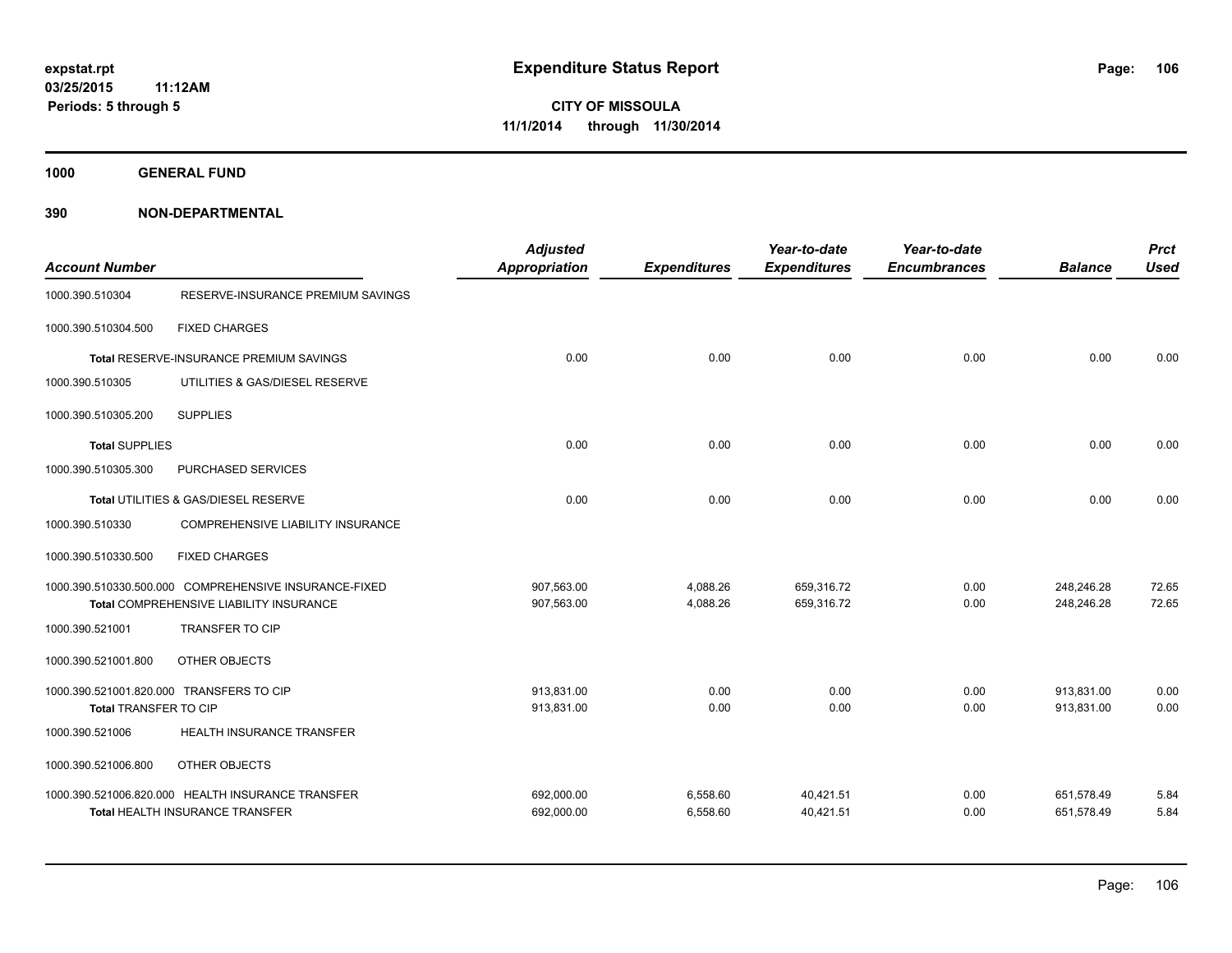**03/25/2015 11:12AM Periods: 5 through 5**

# **CITY OF MISSOULA 11/1/2014 through 11/30/2014**

# **1000 GENERAL FUND Total** NON-DEPARTMENTAL 6,282,396.30 145,692.96 1,228,327.69 0.00 5,054,068.61 19.55 **Total** GENERAL FUND 50,850,470.30 3,731,671.89 18,743,755.97 0.00 32,106,714.33 36.86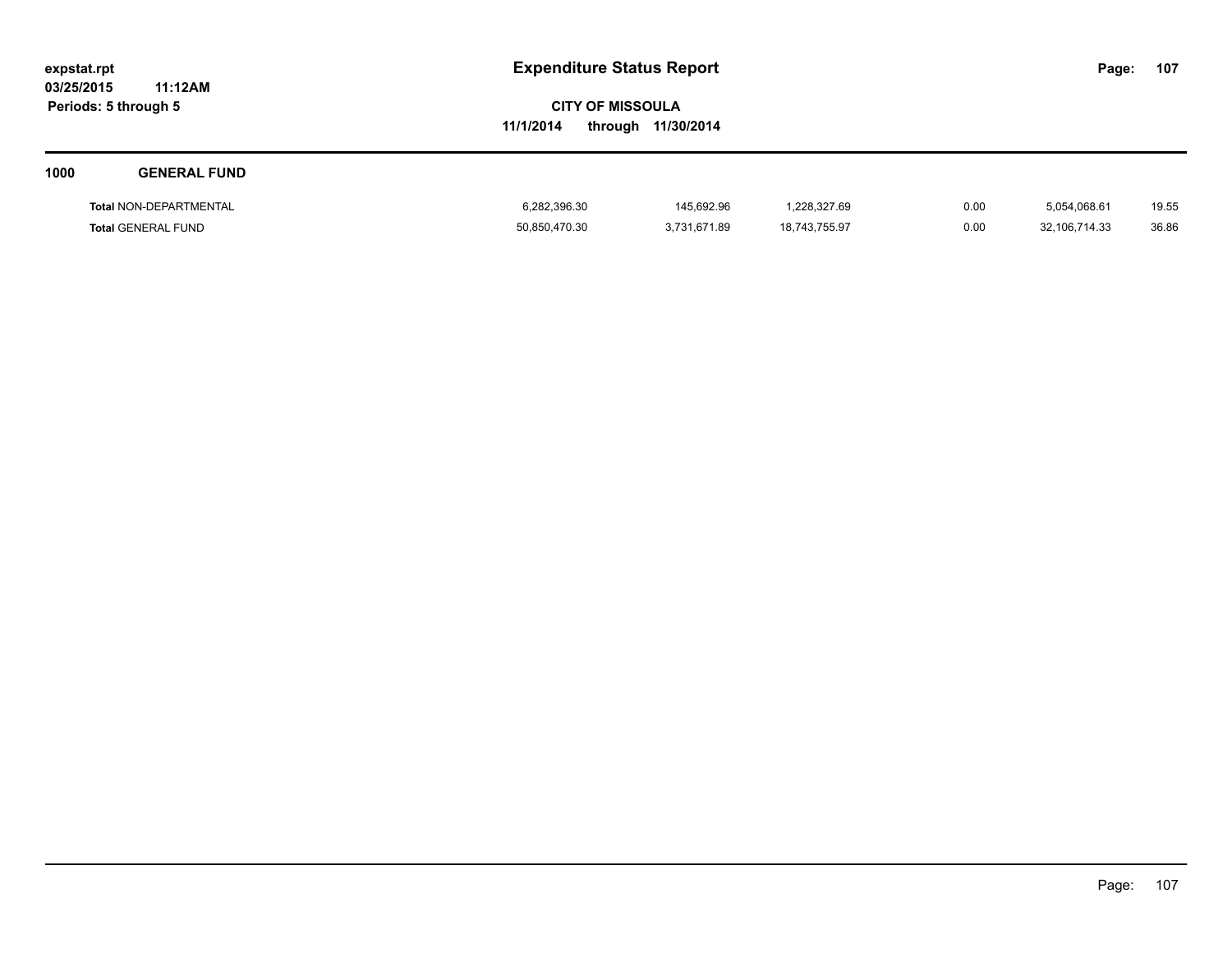### **1211 PARK ACQUISITION & DEVELOPMENT**

|                                                  | <b>Adjusted</b>      |                     | Year-to-date        | Year-to-date        |                | <b>Prct</b> |
|--------------------------------------------------|----------------------|---------------------|---------------------|---------------------|----------------|-------------|
| <b>Account Number</b>                            | <b>Appropriation</b> | <b>Expenditures</b> | <b>Expenditures</b> | <b>Encumbrances</b> | <b>Balance</b> | <b>Used</b> |
| *** Title Not Found ***<br>1211.370.460433       |                      |                     |                     |                     |                |             |
| <b>SUPPLIES</b><br>1211.370.460433.200           |                      |                     |                     |                     |                |             |
| <b>Total SUPPLIES</b>                            | 0.00                 | 0.00                | 0.00                | 0.00                | 0.00           | 0.00        |
| 1211.370.460433.300<br>PURCHASED SERVICES        |                      |                     |                     |                     |                |             |
| Total *** Title Not Found ***                    | 0.00                 | 0.00                | 0.00                | 0.00                | 0.00           | 0.00        |
| 1211.370.460510<br>PARK ACQUISITION & DEV        |                      |                     |                     |                     |                |             |
| <b>SUPPLIES</b><br>1211.370.460510.200           |                      |                     |                     |                     |                |             |
| 1211.370.460510.220.000 OPERATING SUPPLIES       | 10,000.00            | 0.00                | 0.00                | 0.00                | 10,000.00      | 0.00        |
| <b>Total SUPPLIES</b>                            | 10,000.00            | 0.00                | 0.00                | 0.00                | 10,000.00      | 0.00        |
| PURCHASED SERVICES<br>1211.370.460510.300        |                      |                     |                     |                     |                |             |
| 1211.370.460510.350.000 PROFESSIONAL SERVICES    | 25,000.00            | 0.00                | 0.00                | 0.00                | 25,000.00      | 0.00        |
| 1211.370.460510.390.000 OTHER PURCHASED SERVICES | 10,000.00            | 0.00                | 0.00                | 0.00                | 10,000.00      | 0.00        |
| <b>Total PURCHASED SERVICES</b>                  | 35,000.00            | 0.00                | 0.00                | 0.00                | 35,000.00      | 0.00        |
| 1211.370.460510.800<br>OTHER OBJECTS             |                      |                     |                     |                     |                |             |
| <b>Total OTHER OBJECTS</b>                       | 0.00                 | 0.00                | 0.00                | 0.00                | 0.00           | 0.00        |
| <b>CAPITAL OUTLAY</b><br>1211.370.460510.900     |                      |                     |                     |                     |                |             |
| 1211.370.460510.930.000 IMPROVEMENTS             | 243,120.00           | 0.00                | 0.00                | 0.00                | 243,120.00     | 0.00        |
| <b>Total CAPITAL OUTLAY</b>                      | 243,120.00           | 0.00                | 0.00                | 0.00                | 243,120.00     | 0.00        |
| Total PARK ACQUISITION & DEV                     | 288,120.00           | 0.00                | 0.00                | 0.00                | 288,120.00     | 0.00        |
| 1211.370.460511<br><b>PARK ENTERPRISE</b>        |                      |                     |                     |                     |                |             |
| <b>CAPITAL OUTLAY</b><br>1211.370.460511.900     |                      |                     |                     |                     |                |             |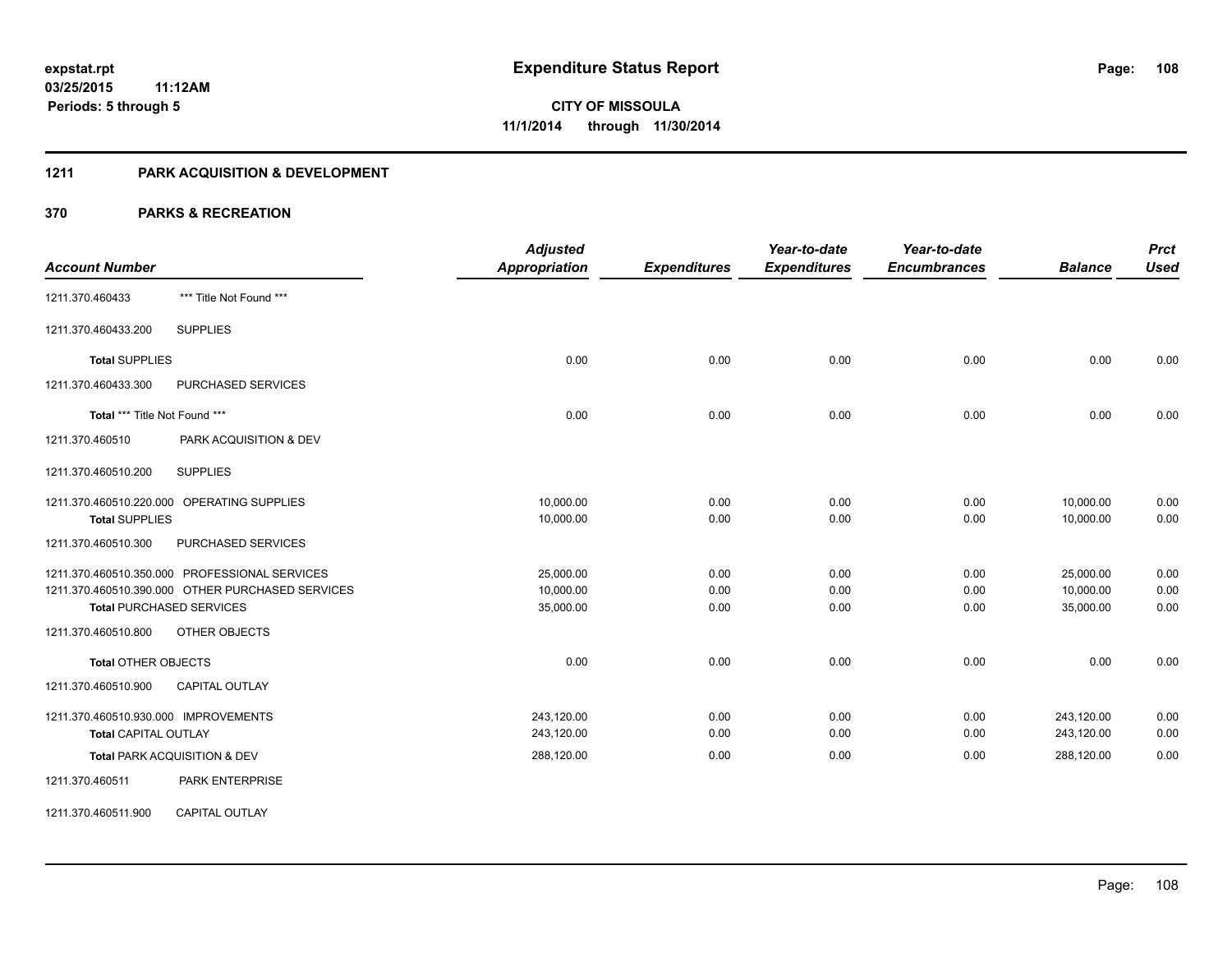### **1211 PARK ACQUISITION & DEVELOPMENT**

| <b>Account Number</b>                           | Adiusted<br><b>Appropriation</b> | <b>Expenditures</b> | Year-to-date<br><b>Expenditures</b> | Year-to-date<br><b>Encumbrances</b> | Balance    | Prct<br>Used |
|-------------------------------------------------|----------------------------------|---------------------|-------------------------------------|-------------------------------------|------------|--------------|
| <b>Total PARK ENTERPRISE</b>                    | 0.00                             | 0.00                | 0.00                                | 0.00                                | 0.00       | 0.00         |
| <b>Total PARK ACQUISITION &amp; DEVELOPMENT</b> | 288,120.00                       | 0.00                | 0.00                                | 0.00                                | 288,120.00 | 0.00         |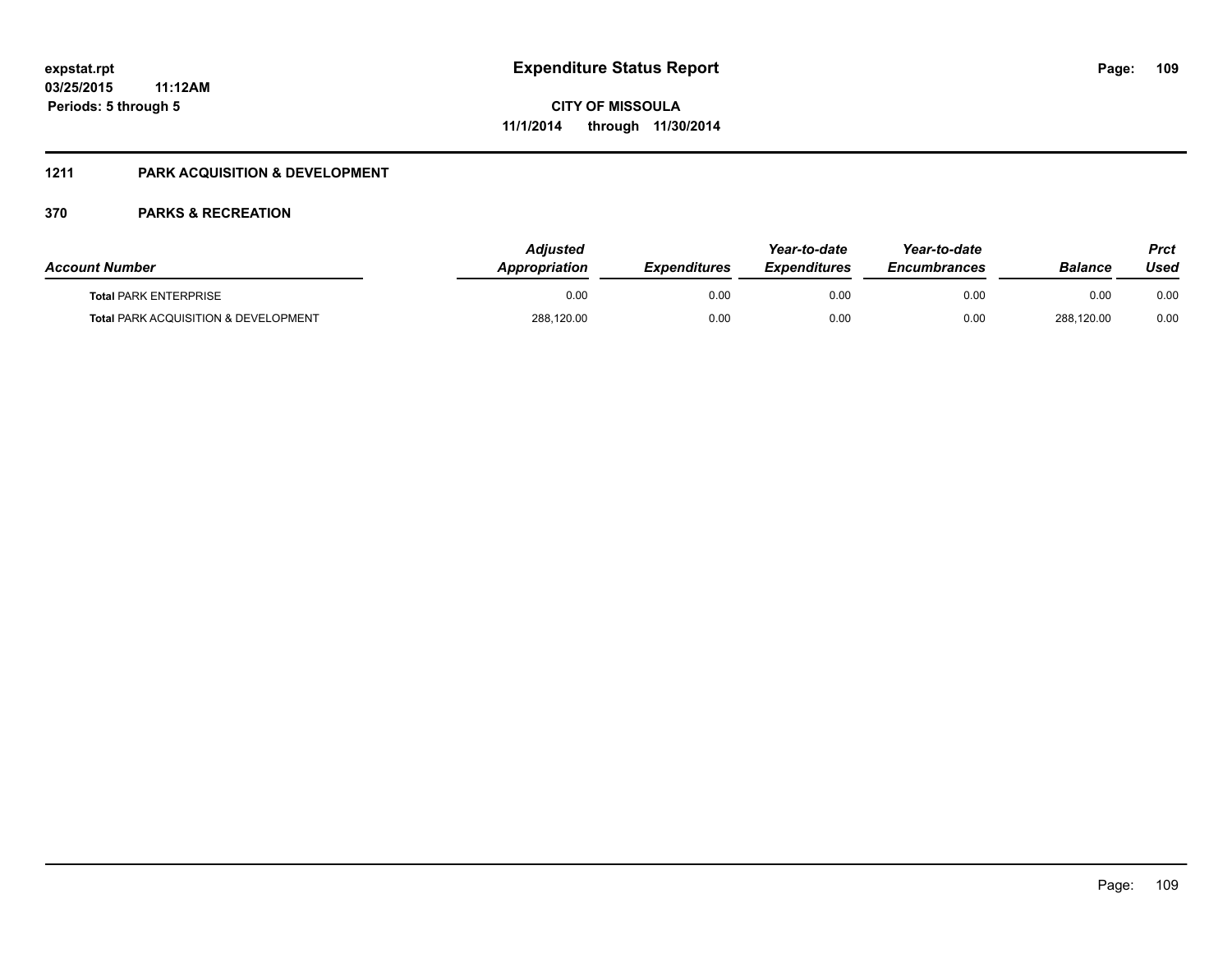#### **1212 PARK ENTERPRISE FUND**

|                                      |                                                  | <b>Adjusted</b>      |                     | Year-to-date        | Year-to-date        |                | <b>Prct</b> |
|--------------------------------------|--------------------------------------------------|----------------------|---------------------|---------------------|---------------------|----------------|-------------|
| <b>Account Number</b>                |                                                  | <b>Appropriation</b> | <b>Expenditures</b> | <b>Expenditures</b> | <b>Encumbrances</b> | <b>Balance</b> | <b>Used</b> |
| 1212.370.460443                      | <b>TRAINING</b>                                  |                      |                     |                     |                     |                |             |
| 1212.370.460443.200                  | <b>SUPPLIES</b>                                  |                      |                     |                     |                     |                |             |
| <b>Total TRAINING</b>                |                                                  | 0.00                 | 0.00                | 0.00                | 0.00                | 0.00           | 0.00        |
| 1212.370.460510                      | PARK ACQUISITION & DEV                           |                      |                     |                     |                     |                |             |
| 1212.370.460510.200                  | <b>SUPPLIES</b>                                  |                      |                     |                     |                     |                |             |
| <b>Total SUPPLIES</b>                |                                                  | 0.00                 | 0.00                | 0.00                | 0.00                | 0.00           | 0.00        |
| 1212.370.460510.300                  | PURCHASED SERVICES                               |                      |                     |                     |                     |                |             |
|                                      | Total PARK ACQUISITION & DEV                     | 0.00                 | 0.00                | 0.00                | 0.00                | 0.00           | 0.00        |
| 1212.370.460511                      | PARK ENTERPRISE                                  |                      |                     |                     |                     |                |             |
| 1212.370.460511.200                  | <b>SUPPLIES</b>                                  |                      |                     |                     |                     |                |             |
|                                      | 1212.370.460511.220.000 OPERATING SUPPLIES       | 20,000.00            | 0.00                | 3,900.00            | 0.00                | 16,100.00      | 19.50       |
|                                      | 1212.370.460511.230.000 REPAIR/MAINTENANCE       | 15,000.00            | 0.00                | 0.00                | 0.00                | 15,000.00      | 0.00        |
| <b>Total SUPPLIES</b>                |                                                  | 35,000.00            | 0.00                | 3,900.00            | 0.00                | 31,100.00      | 11.14       |
| 1212.370.460511.300                  | PURCHASED SERVICES                               |                      |                     |                     |                     |                |             |
|                                      | 1212.370.460511.350.000 PROFESSIONAL SERVICES    | 10,000.00            | 0.00                | 102.98              | 0.00                | 9,897.02       | 1.03        |
|                                      | 1212.370.460511.390.000 OTHER PURCHASED SERVICES | 20,000.00            | 0.00                | 0.00                | 0.00                | 20,000.00      | 0.00        |
| <b>Total PURCHASED SERVICES</b>      |                                                  | 30,000.00            | 0.00                | 102.98              | 0.00                | 29,897.02      | 0.34        |
| 1212.370.460511.800                  | <b>OTHER OBJECTS</b>                             |                      |                     |                     |                     |                |             |
| <b>Total OTHER OBJECTS</b>           |                                                  | 0.00                 | 0.00                | 0.00                | 0.00                | 0.00           | 0.00        |
| 1212.370.460511.900                  | <b>CAPITAL OUTLAY</b>                            |                      |                     |                     |                     |                |             |
| 1212.370.460511.930.000 IMPROVEMENTS |                                                  | 152,000.00           | 0.00                | 0.00                | 0.00                | 152,000.00     | 0.00        |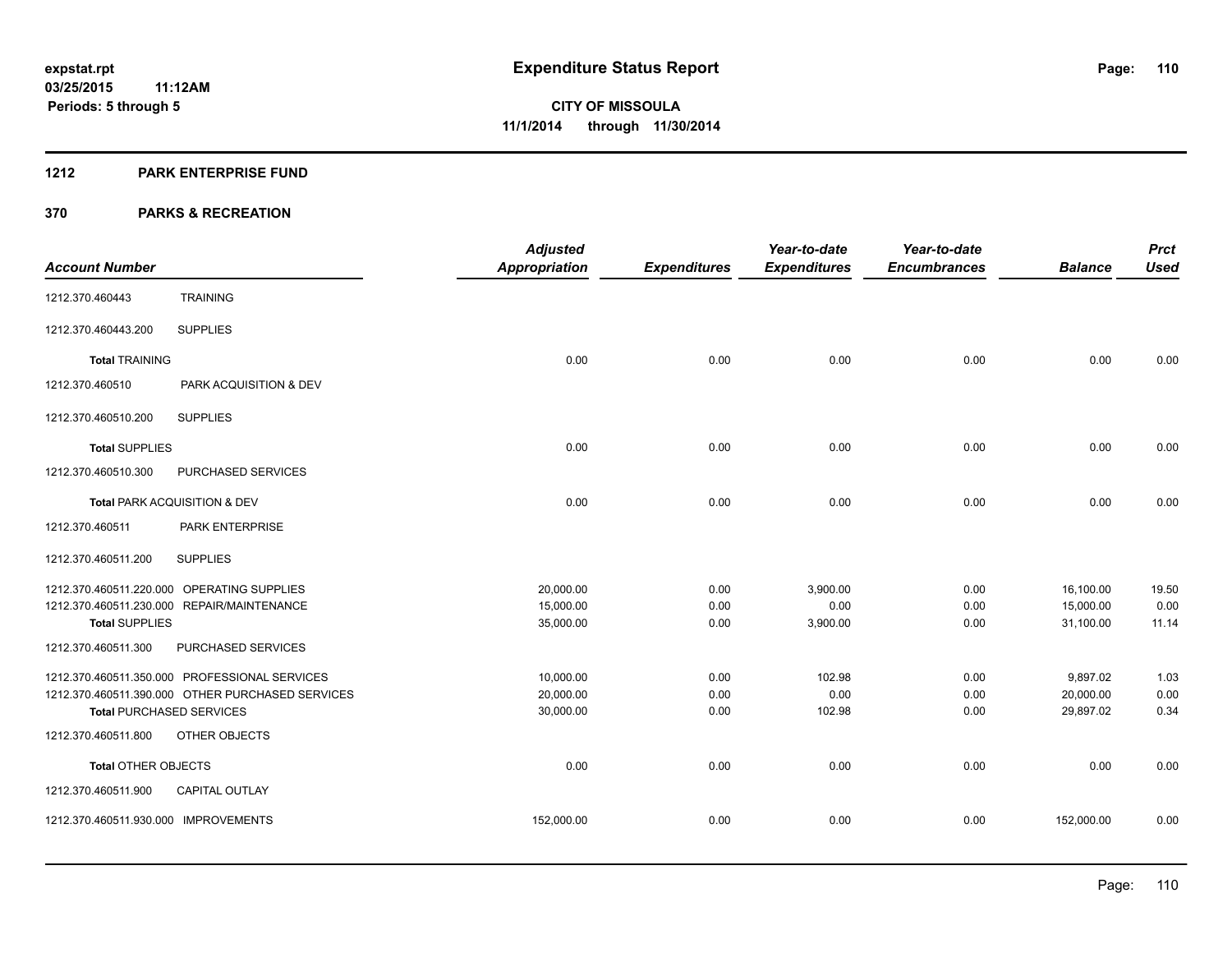#### **1212 PARK ENTERPRISE FUND**

|                                               | <b>Adjusted</b> |                     | Year-to-date        | Year-to-date        |                | Prct |  |
|-----------------------------------------------|-----------------|---------------------|---------------------|---------------------|----------------|------|--|
| <b>Account Number</b>                         | Appropriation   | <b>Expenditures</b> | <b>Expenditures</b> | <b>Encumbrances</b> | <b>Balance</b> | Used |  |
| 1212.370.460511.940.000 MACHINERY & EQUIPMENT | 30,000.00       | 0.00                | 0.00                | 0.00                | 30.000.00      | 0.00 |  |
| <b>Total CAPITAL OUTLAY</b>                   | 182,000.00      | 0.00                | 0.00                | 0.00                | 182.000.00     | 0.00 |  |
| <b>Total PARK ENTERPRISE</b>                  | 247.000.00      | 0.00                | 4.002.98            | 0.00                | 242.997.02     | 1.62 |  |
| <b>Total PARK ENTERPRISE FUND</b>             | 247,000.00      | 0.00                | 4.002.98            | 0.00                | 242.997.02     | 1.62 |  |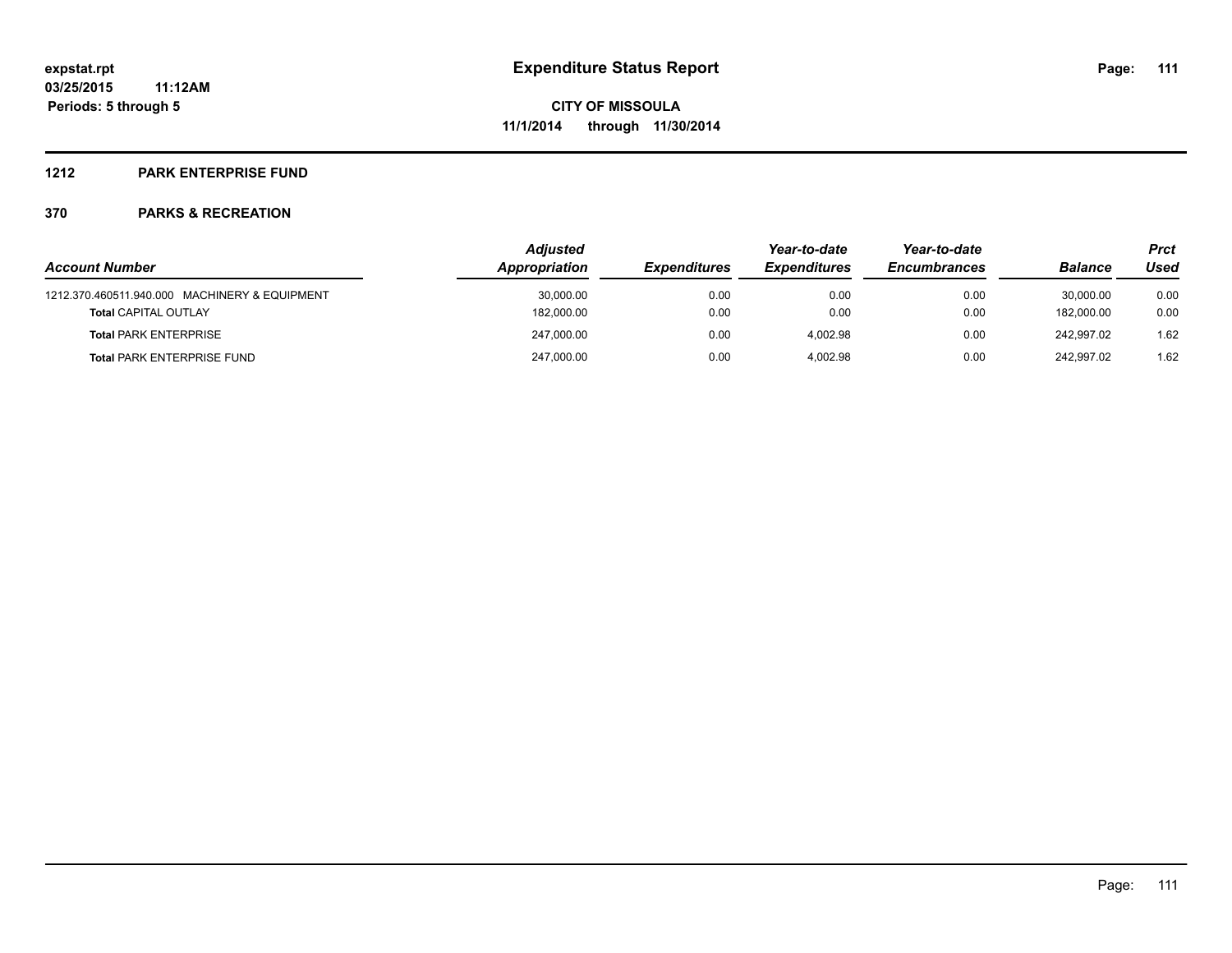## **1216 PARKS & REC TRAILS, DEV**

| <b>Account Number</b>       |                                                         | <b>Adjusted</b><br><b>Appropriation</b> | <b>Expenditures</b> | Year-to-date<br><b>Expenditures</b> | Year-to-date<br><b>Encumbrances</b> | <b>Balance</b> | <b>Prct</b><br><b>Used</b> |
|-----------------------------|---------------------------------------------------------|-----------------------------------------|---------------------|-------------------------------------|-------------------------------------|----------------|----------------------------|
| 1216.370.460403             | PARK DEVELOPMENT & EXPANSION                            |                                         |                     |                                     |                                     |                |                            |
| 1216.370.460403.900         | <b>CAPITAL OUTLAY</b>                                   |                                         |                     |                                     |                                     |                |                            |
|                             | Total PARK DEVELOPMENT & EXPANSION                      | 0.00                                    | 0.00                | 0.00                                | 0.00                                | 0.00           | 0.00                       |
| 1216.370.460434             | <b>GREENWAYS &amp; HORTICULTURE</b>                     |                                         |                     |                                     |                                     |                |                            |
| 1216.370.460434.200         | <b>SUPPLIES</b>                                         |                                         |                     |                                     |                                     |                |                            |
|                             | 1216.370.460434.220.000 OPERATING SUPPLIES              | 7,000.00                                | 0.00                | 0.00                                | 0.00                                | 7,000.00       | 0.00                       |
| <b>Total SUPPLIES</b>       |                                                         | 7,000.00                                | 0.00                | 0.00                                | 0.00                                | 7,000.00       | 0.00                       |
| 1216.370.460434.300         | PURCHASED SERVICES                                      |                                         |                     |                                     |                                     |                |                            |
|                             | 1216.370.460434.350.000 RECREATION TRAIL PROGRAM GRANT  | 18.000.00                               | 0.00                | 0.00                                | 0.00                                | 18,000.00      | 0.00                       |
|                             | <b>Total PURCHASED SERVICES</b>                         | 18,000.00                               | 0.00                | 0.00                                | 0.00                                | 18,000.00      | 0.00                       |
| 1216.370.460434.900         | CAPITAL OUTLAY                                          |                                         |                     |                                     |                                     |                |                            |
|                             | 1216.370.460434.930.000 RECREATION TRAILS PROGRAM GRANT | 65,000.00                               | 0.00                | 0.00                                | 0.00                                | 65,000.00      | 0.00                       |
| <b>Total CAPITAL OUTLAY</b> |                                                         | 65,000.00                               | 0.00                | 0.00                                | 0.00                                | 65,000.00      | 0.00                       |
|                             | Total GREENWAYS & HORTICULTURE                          | 90,000.00                               | 0.00                | 0.00                                | 0.00                                | 90.000.00      | 0.00                       |
| 1216.370.460437             | TREE INVENTORY DNRC GRANT                               |                                         |                     |                                     |                                     |                |                            |
| 1216.370.460437.100         | PERSONAL SERVICES                                       |                                         |                     |                                     |                                     |                |                            |
|                             | <b>Total PERSONAL SERVICES</b>                          | 0.00                                    | 0.00                | 0.00                                | 0.00                                | 0.00           | 0.00                       |
| 1216.370.460437.200         | <b>SUPPLIES</b>                                         |                                         |                     |                                     |                                     |                |                            |
|                             | Total TREE INVENTORY DNRC GRANT                         | 0.00                                    | 0.00                | 0.00                                | 0.00                                | 0.00           | 0.00                       |
| 1216.370.460438             | MCCORMICK PARK SITE PLAN                                |                                         |                     |                                     |                                     |                |                            |
| 1216.370.460438.200         | <b>SUPPLIES</b>                                         |                                         |                     |                                     |                                     |                |                            |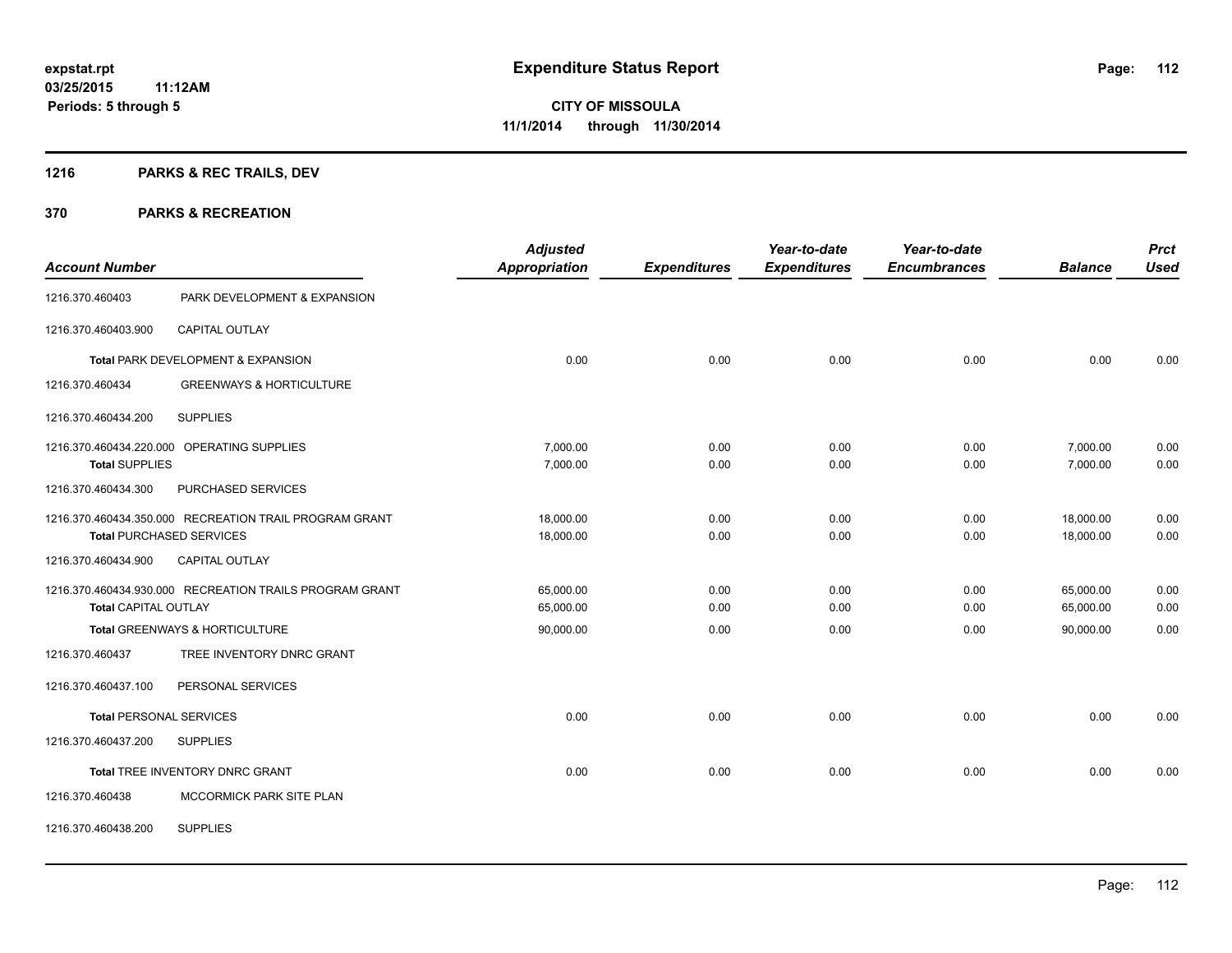## **1216 PARKS & REC TRAILS, DEV**

|                                                                                                                              | <b>Adjusted</b>                   |                        | Year-to-date           | Year-to-date         |                                   | <b>Prct</b>          |
|------------------------------------------------------------------------------------------------------------------------------|-----------------------------------|------------------------|------------------------|----------------------|-----------------------------------|----------------------|
| <b>Account Number</b>                                                                                                        | <b>Appropriation</b>              | <b>Expenditures</b>    | <b>Expenditures</b>    | <b>Encumbrances</b>  | <b>Balance</b>                    | <b>Used</b>          |
| 1216.370.460438.220.000 OPERATING SUPPLIES<br><b>Total SUPPLIES</b>                                                          | 0.00<br>0.00                      | 1,800.00<br>1,800.00   | 1,800.00<br>1,800.00   | 0.00<br>0.00         | $-1,800.00$<br>$-1,800.00$        | 0.00<br>0.00         |
| PURCHASED SERVICES<br>1216.370.460438.300                                                                                    |                                   |                        |                        |                      |                                   |                      |
| <b>Total PURCHASED SERVICES</b>                                                                                              | 0.00                              | 0.00                   | 0.00                   | 0.00                 | 0.00                              | 0.00                 |
| <b>Total MCCORMICK PARK SITE PLAN</b>                                                                                        | 0.00                              | 1,800.00               | 1,800.00               | 0.00                 | $-1,800.00$                       | 0.00                 |
| 1216.370.460443<br><b>TRAINING</b>                                                                                           |                                   |                        |                        |                      |                                   |                      |
| <b>SUPPLIES</b><br>1216.370.460443.200                                                                                       |                                   |                        |                        |                      |                                   |                      |
| <b>Total SUPPLIES</b>                                                                                                        | 0.00                              | 0.00                   | 0.00                   | 0.00                 | 0.00                              | 0.00                 |
| 1216.370.460443.300<br>PURCHASED SERVICES                                                                                    |                                   |                        |                        |                      |                                   |                      |
| <b>Total TRAINING</b>                                                                                                        | 0.00                              | 0.00                   | 0.00                   | 0.00                 | 0.00                              | 0.00                 |
| 1216.370.460444<br><b>PLAYGROUNDS</b>                                                                                        |                                   |                        |                        |                      |                                   |                      |
| 1216.370.460444.900<br><b>CAPITAL OUTLAY</b>                                                                                 |                                   |                        |                        |                      |                                   |                      |
| 1216.370.460444.930.000 LITTLE MCCORMICK PLAYGROUND/MPROVEMENTS<br><b>Total PLAYGROUNDS</b>                                  | 75,000.00<br>75,000.00            | 75,561.13<br>75,561.13 | 75,561.13<br>75,561.13 | 0.00<br>0.00         | $-561.13$<br>$-561.13$            | 100.75<br>100.75     |
| 1216.370.460470<br><b>RECREATION MORE</b>                                                                                    |                                   |                        |                        |                      |                                   |                      |
| <b>SUPPLIES</b><br>1216.370.460470.200                                                                                       |                                   |                        |                        |                      |                                   |                      |
| 1216.370.460470.220.000 MORE/OPERATING SUPPLIES<br>1216.370.460470.230.000 MORE/REPAI & MAINTENANCE<br><b>Total SUPPLIES</b> | 5,000.00<br>5,000.00<br>10,000.00 | 0.00<br>0.00<br>0.00   | 0.00<br>0.00<br>0.00   | 0.00<br>0.00<br>0.00 | 5,000.00<br>5,000.00<br>10,000.00 | 0.00<br>0.00<br>0.00 |
| PURCHASED SERVICES<br>1216.370.460470.300                                                                                    |                                   |                        |                        |                      |                                   |                      |
| 1216.370.460470.350.000 MORE/PROFESSIONAL SERVICES                                                                           | 10,000.00                         | 0.00                   | 0.00                   | 0.00                 | 10,000.00                         | 0.00                 |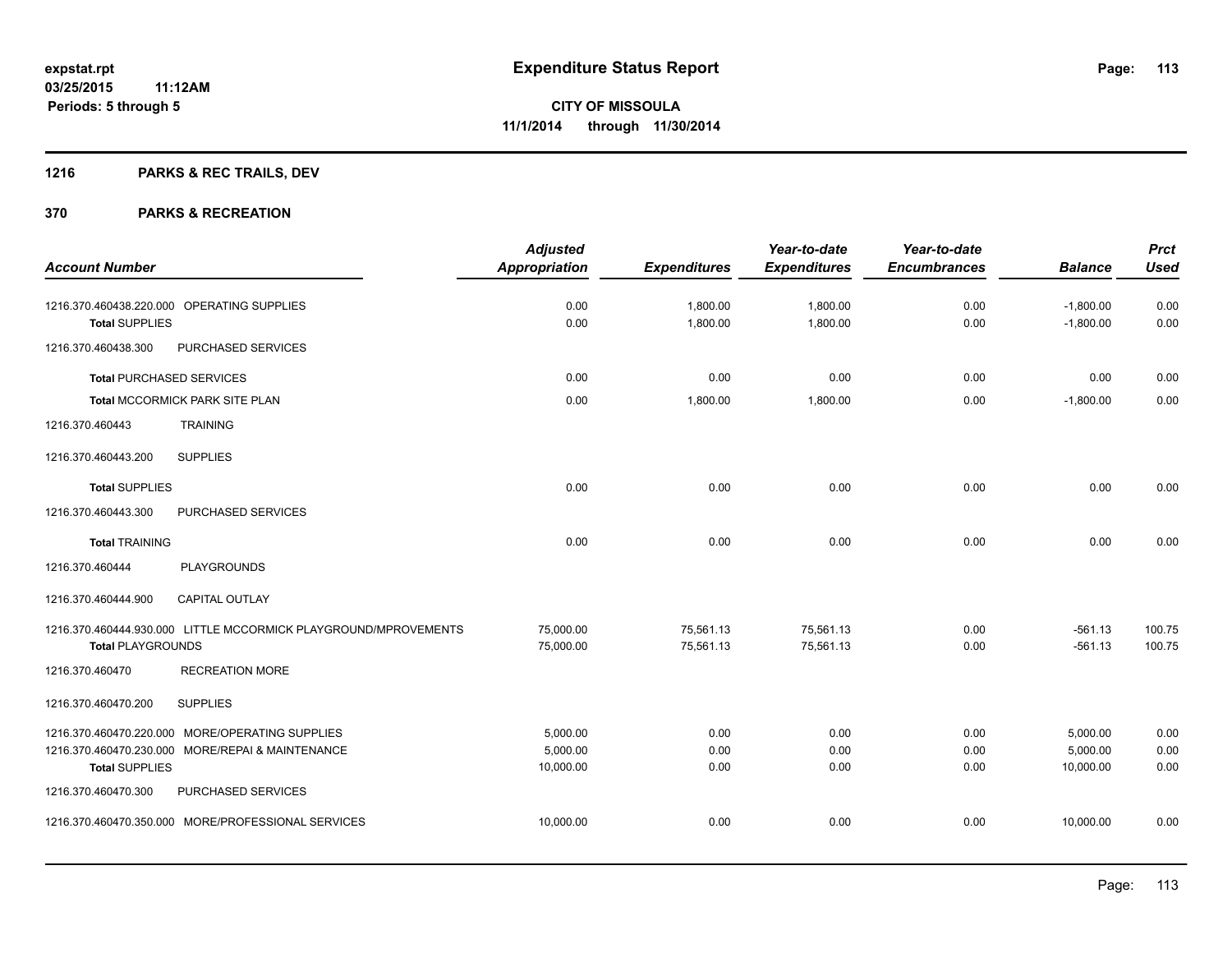## **1216 PARKS & REC TRAILS, DEV**

| <b>Account Number</b>                                                               | <b>Adjusted</b><br><b>Appropriation</b> | <b>Expenditures</b> | Year-to-date<br><b>Expenditures</b> | Year-to-date<br><b>Encumbrances</b> | <b>Balance</b>         | <b>Prct</b><br><b>Used</b> |
|-------------------------------------------------------------------------------------|-----------------------------------------|---------------------|-------------------------------------|-------------------------------------|------------------------|----------------------------|
| 1216.370.460470.390.000 OTHER PURCHASED SERVICES<br><b>Total PURCHASED SERVICES</b> | 10,000.00<br>20,000.00                  | 0.00<br>0.00        | 0.00<br>0.00                        | 0.00<br>0.00                        | 10,000.00<br>20,000.00 | 0.00<br>0.00               |
| 1216.370.460470.900<br><b>CAPITAL OUTLAY</b>                                        |                                         |                     |                                     |                                     |                        |                            |
| <b>Total CAPITAL OUTLAY</b>                                                         | 0.00                                    | 0.00                | 0.00                                | 0.00                                | 0.00                   | 0.00                       |
| <b>Total RECREATION MORE</b>                                                        | 30,000.00                               | 0.00                | 0.00                                | 0.00                                | 30,000.00              | 0.00                       |
| 1216.370.460471<br><b>RECREATION ADULTS</b>                                         |                                         |                     |                                     |                                     |                        |                            |
| <b>SUPPLIES</b><br>1216.370.460471.200                                              |                                         |                     |                                     |                                     |                        |                            |
| 1216.370.460471.220.000 REC ADULT/OPERATING SUPPLIES<br><b>Total SUPPLIES</b>       | 5,000.00<br>5,000.00                    | 0.00<br>0.00        | 0.00<br>0.00                        | 0.00<br>0.00                        | 5,000.00<br>5,000.00   | 0.00<br>0.00               |
| 1216.370.460471.300<br>PURCHASED SERVICES                                           |                                         |                     |                                     |                                     |                        |                            |
| <b>Total PURCHASED SERVICES</b>                                                     | 0.00                                    | 0.00                | 0.00                                | 0.00                                | 0.00                   | 0.00                       |
| 1216.370.460471.800<br>OTHER OBJECTS                                                |                                         |                     |                                     |                                     |                        |                            |
| 1216.370.460471.820.000 TRANSFERS TO OTHER FUNDS<br><b>Total OTHER OBJECTS</b>      | 20,000.00<br>20,000.00                  | 0.00<br>0.00        | 0.00<br>0.00                        | 0.00<br>0.00                        | 20,000.00<br>20,000.00 | 0.00<br>0.00               |
| 1216.370.460471.900<br>CAPITAL OUTLAY                                               |                                         |                     |                                     |                                     |                        |                            |
| <b>Total CAPITAL OUTLAY</b>                                                         | 0.00                                    | 0.00                | 0.00                                | 0.00                                | 0.00                   | 0.00                       |
| Total RECREATION ADULTS                                                             | 25,000.00                               | 0.00                | 0.00                                | 0.00                                | 25,000.00              | 0.00                       |
| 1216.370.460472<br><b>RECREATION YOUTH</b>                                          |                                         |                     |                                     |                                     |                        |                            |
| 1216.370.460472.200<br><b>SUPPLIES</b>                                              |                                         |                     |                                     |                                     |                        |                            |
| 1216.370.460472.220.000 REC YOUTH/OPERATING SUPPLIES<br><b>Total SUPPLIES</b>       | 5,000.00<br>5,000.00                    | 0.00<br>0.00        | 0.00<br>0.00                        | 0.00<br>0.00                        | 5,000.00<br>5,000.00   | 0.00<br>0.00               |
| 1216.370.460472.300<br>PURCHASED SERVICES                                           |                                         |                     |                                     |                                     |                        |                            |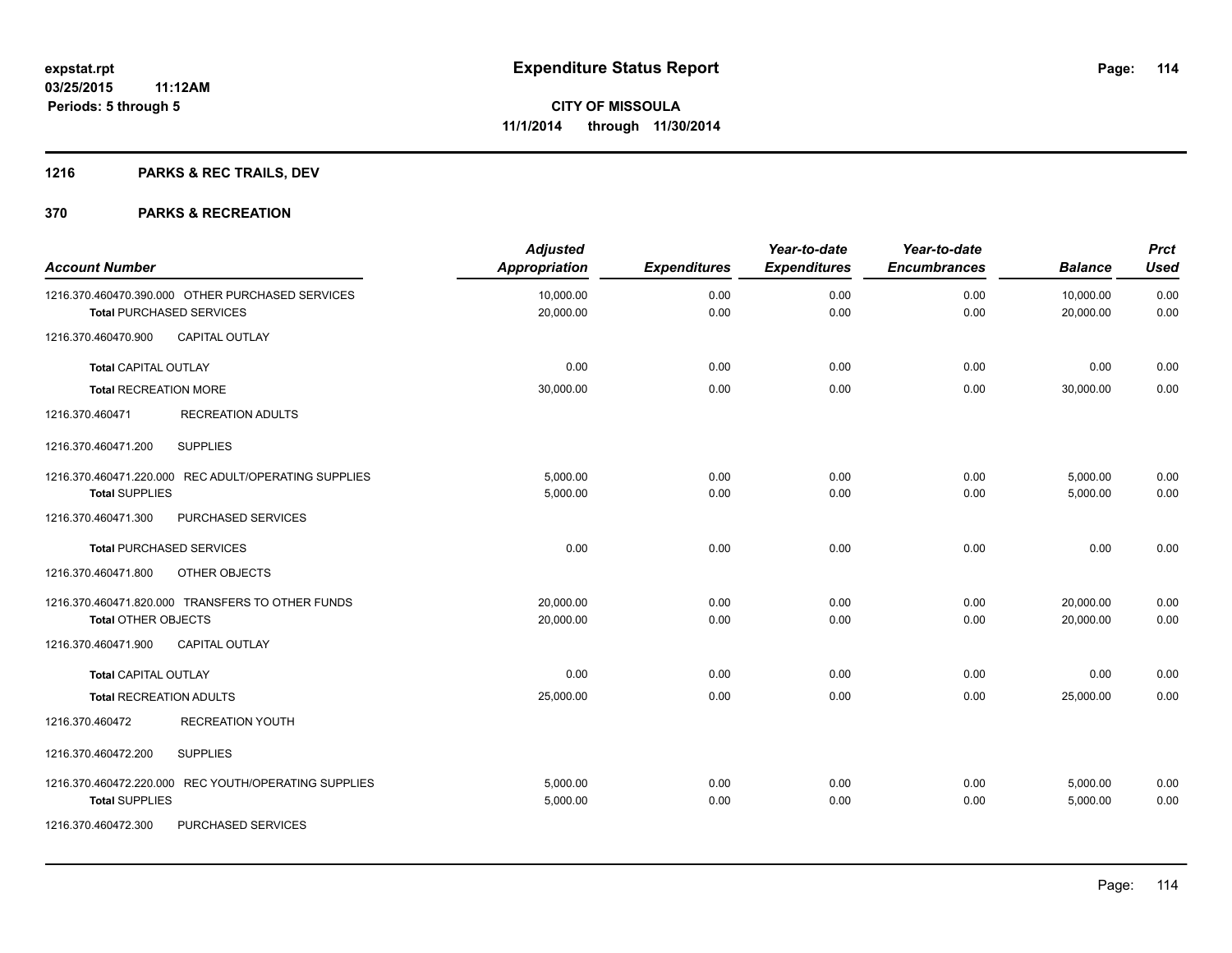## **1216 PARKS & REC TRAILS, DEV**

|                                                   |                                                                                                                  | <b>Adjusted</b>                  |                        | Year-to-date           | Year-to-date         |                                  | <b>Prct</b>          |
|---------------------------------------------------|------------------------------------------------------------------------------------------------------------------|----------------------------------|------------------------|------------------------|----------------------|----------------------------------|----------------------|
| <b>Account Number</b>                             |                                                                                                                  | <b>Appropriation</b>             | <b>Expenditures</b>    | <b>Expenditures</b>    | <b>Encumbrances</b>  | <b>Balance</b>                   | <b>Used</b>          |
| <b>Total PURCHASED SERVICES</b>                   |                                                                                                                  | 0.00                             | 0.00                   | 0.00                   | 0.00                 | 0.00                             | 0.00                 |
| 1216.370.460472.700                               | <b>GRANTS &amp; CONTRIBUTIONS</b>                                                                                |                                  |                        |                        |                      |                                  |                      |
|                                                   | <b>Total GRANTS &amp; CONTRIBUTIONS</b>                                                                          | 0.00                             | 0.00                   | 0.00                   | 0.00                 | 0.00                             | 0.00                 |
| 1216.370.460472.800                               | OTHER OBJECTS                                                                                                    |                                  |                        |                        |                      |                                  |                      |
|                                                   | 1216.370.460472.820.000 TRANSFERS TO OTHER FUNDS                                                                 | 30,000.00<br>30,000.00           | 0.00                   | 0.00                   | 0.00                 | 30,000.00<br>30,000.00           | 0.00                 |
| <b>Total OTHER OBJECTS</b><br>1216.370.460472.900 | CAPITAL OUTLAY                                                                                                   |                                  | 0.00                   | 0.00                   | 0.00                 |                                  | 0.00                 |
| <b>Total CAPITAL OUTLAY</b>                       |                                                                                                                  | 0.00                             | 0.00                   | 0.00                   | 0.00                 | 0.00                             | 0.00                 |
| <b>Total RECREATION YOUTH</b>                     |                                                                                                                  | 35,000.00                        | 0.00                   | 0.00                   | 0.00                 | 35,000.00                        | 0.00                 |
| 1216.370.460506                                   | <b>CARAS PARK</b>                                                                                                |                                  |                        |                        |                      |                                  |                      |
| 1216.370.460506.200                               | <b>SUPPLIES</b>                                                                                                  |                                  |                        |                        |                      |                                  |                      |
| <b>Total SUPPLIES</b>                             |                                                                                                                  | 0.00                             | 0.00                   | 0.00                   | 0.00                 | 0.00                             | 0.00                 |
| 1216.370.460506.300                               | PURCHASED SERVICES                                                                                               |                                  |                        |                        |                      |                                  |                      |
| <b>Total PURCHASED SERVICES</b>                   |                                                                                                                  | 0.00                             | 0.00                   | 0.00                   | 0.00                 | 0.00                             | 0.00                 |
| 1216.370.460506.900                               | <b>CAPITAL OUTLAY</b>                                                                                            |                                  |                        |                        |                      |                                  |                      |
| <b>Total CARAS PARK</b>                           |                                                                                                                  | 0.00                             | 0.00                   | 0.00                   | 0.00                 | 0.00                             | 0.00                 |
| 1216.370.460507                                   | <b>COMMUNITY TRAILS</b>                                                                                          |                                  |                        |                        |                      |                                  |                      |
| 1216.370.460507.200                               | <b>SUPPLIES</b>                                                                                                  |                                  |                        |                        |                      |                                  |                      |
| 1216.370.460507.240.000 OTHER SUPPLIES            | 1216.370.460507.220.000 COMM TRAILS/OPERATING SUPPLIES<br>1216.370.460507.230.000 COMM TRAILS/REPAIR/MAINTENANCE | 5,000.00<br>5,000.00<br>1,100.00 | 386.00<br>0.00<br>0.00 | 386.00<br>0.00<br>0.00 | 0.00<br>0.00<br>0.00 | 4,614.00<br>5,000.00<br>1,100.00 | 7.72<br>0.00<br>0.00 |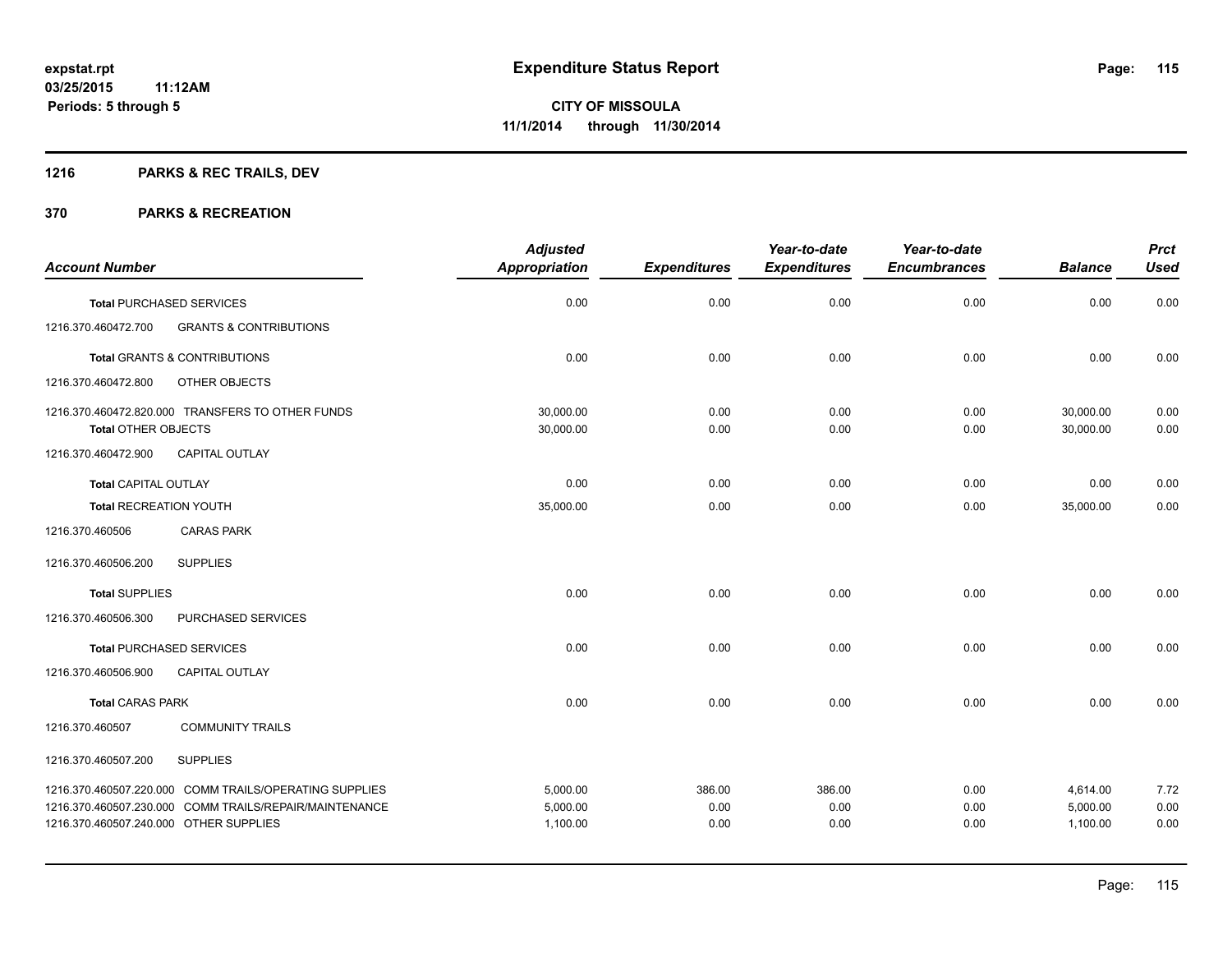## **1216 PARKS & REC TRAILS, DEV**

| <b>Account Number</b>                                        | <b>Adjusted</b><br><b>Appropriation</b> | <b>Expenditures</b> | Year-to-date<br><b>Expenditures</b> | Year-to-date<br><b>Encumbrances</b> | <b>Balance</b> | <b>Prct</b><br><b>Used</b> |
|--------------------------------------------------------------|-----------------------------------------|---------------------|-------------------------------------|-------------------------------------|----------------|----------------------------|
| <b>Total SUPPLIES</b>                                        | 11,100.00                               | 386.00              | 386.00                              | 0.00                                | 10,714.00      | 3.48                       |
| 1216.370.460507.300<br>PURCHASED SERVICES                    |                                         |                     |                                     |                                     |                |                            |
| 1216.370.460507.350.000 COMM TRAILS/PROFESSIONAL SERVICES    | 10,000.00                               | 0.00                | 0.00                                | 0.00                                | 10,000.00      | 0.00                       |
| 1216.370.460507.360.000 COMM TRAILS/REPAIR & MAINTENANCE     | 10,000.00                               | 0.00                | 0.00                                | 0.00                                | 10,000.00      | 0.00                       |
| 1216.370.460507.390.000 COMM TRAILS/OTHER PURCHASED SERVICES | 40,000.00                               | 0.00                | 0.00                                | 0.00                                | 40,000.00      | 0.00                       |
| <b>Total PURCHASED SERVICES</b>                              | 60,000.00                               | 0.00                | 0.00                                | 0.00                                | 60,000.00      | 0.00                       |
| <b>CAPITAL OUTLAY</b><br>1216.370.460507.900                 |                                         |                     |                                     |                                     |                |                            |
| 1216.370.460507.930.000 COMM TRAILS/IMPROVEMENTS             | 50,000.00                               | 0.00                | 0.00                                | 0.00                                | 50,000.00      | 0.00                       |
| <b>Total CAPITAL OUTLAY</b>                                  | 50,000.00                               | 0.00                | 0.00                                | 0.00                                | 50,000.00      | 0.00                       |
| <b>Total COMMUNITY TRAILS</b>                                | 121,100.00                              | 386.00              | 386.00                              | 0.00                                | 120,714.00     | 0.32                       |
| 1216.370.460508<br><b>KIWANIS PARK</b>                       |                                         |                     |                                     |                                     |                |                            |
| <b>CAPITAL OUTLAY</b><br>1216.370.460508.900                 |                                         |                     |                                     |                                     |                |                            |
| 1216.370.460508.930.000 KIWANIS PARK IMPROVEMENTS            | 170,000.00                              | 0.00                | 0.00                                | 0.00                                | 170,000.00     | 0.00                       |
| <b>Total KIWANIS PARK</b>                                    | 170,000.00                              | 0.00                | 0.00                                | 0.00                                | 170,000.00     | 0.00                       |
| <b>KIM WILLIAMS TRAIL</b><br>1216.370.460509                 |                                         |                     |                                     |                                     |                |                            |
| <b>CAPITAL OUTLAY</b><br>1216.370.460509.900                 |                                         |                     |                                     |                                     |                |                            |
| 1216.370.460509.930.000 KIM WILLIAMS/IMPROVEMENTS            | 36,170.00                               | 0.00                | 0.00                                | 0.00                                | 36,170.00      | 0.00                       |
| <b>Total KIM WILLIAMS TRAIL</b>                              | 36,170.00                               | 0.00                | 0.00                                | 0.00                                | 36,170.00      | 0.00                       |
| 1216.370.460511<br>PARK ENTERPRISE                           |                                         |                     |                                     |                                     |                |                            |
| <b>SUPPLIES</b><br>1216.370.460511.200                       |                                         |                     |                                     |                                     |                |                            |
| <b>Total SUPPLIES</b>                                        | 0.00                                    | 0.00                | 0.00                                | 0.00                                | 0.00           | 0.00                       |
| PURCHASED SERVICES<br>1216.370.460511.300                    |                                         |                     |                                     |                                     |                |                            |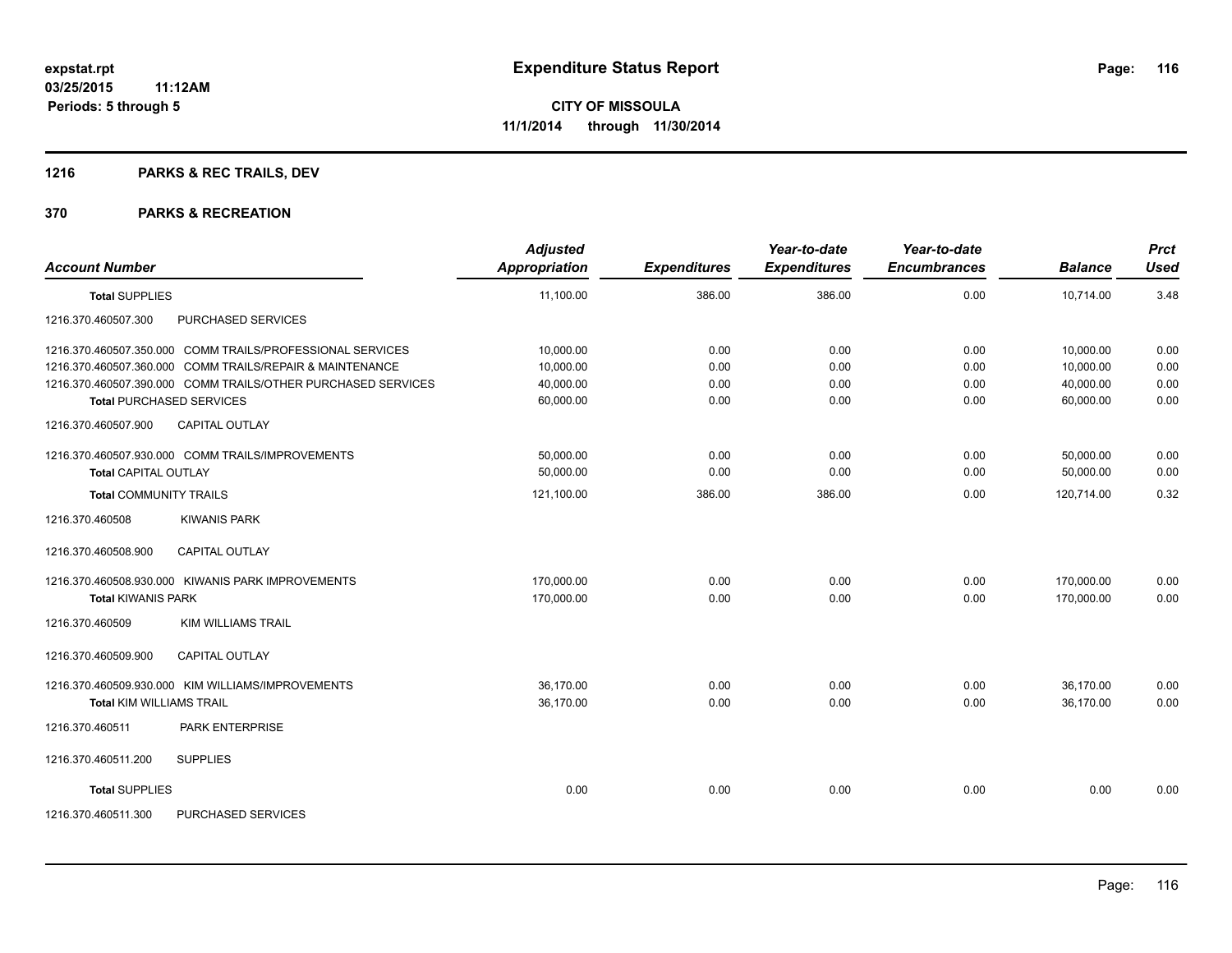## **1216 PARKS & REC TRAILS, DEV**

| <b>Account Number</b>                                                           |                                                                                                                   | <b>Adjusted</b><br><b>Appropriation</b> | <b>Expenditures</b>  | Year-to-date<br><b>Expenditures</b> | Year-to-date<br><b>Encumbrances</b> | <b>Balance</b>                        | <b>Prct</b><br><b>Used</b> |
|---------------------------------------------------------------------------------|-------------------------------------------------------------------------------------------------------------------|-----------------------------------------|----------------------|-------------------------------------|-------------------------------------|---------------------------------------|----------------------------|
| <b>Total PARK ENTERPRISE</b>                                                    |                                                                                                                   | 0.00                                    | 0.00                 | 0.00                                | 0.00                                | 0.00                                  | 0.00                       |
| 1216.370.460512                                                                 | <b>PARK MEMORIALS</b>                                                                                             |                                         |                      |                                     |                                     |                                       |                            |
| 1216.370.460512.200                                                             | <b>SUPPLIES</b>                                                                                                   |                                         |                      |                                     |                                     |                                       |                            |
| <b>Total SUPPLIES</b>                                                           | 1216.370.460512.220.000 PARK MEMORIALS/OPERATING SUPPLIES                                                         | 0.00<br>0.00                            | 30.00<br>30.00       | 30.00<br>30.00                      | 0.00<br>0.00                        | $-30.00$<br>$-30.00$                  | 0.00<br>0.00               |
| 1216.370.460512.300                                                             | PURCHASED SERVICES                                                                                                |                                         |                      |                                     |                                     |                                       |                            |
| <b>Total PURCHASED SERVICES</b>                                                 |                                                                                                                   | 0.00                                    | 0.00                 | 0.00                                | 0.00                                | 0.00                                  | 0.00                       |
| 1216.370.460512.800                                                             | OTHER OBJECTS                                                                                                     |                                         |                      |                                     |                                     |                                       |                            |
| <b>Total OTHER OBJECTS</b>                                                      |                                                                                                                   | 0.00                                    | 0.00                 | 0.00                                | 0.00                                | 0.00                                  | 0.00                       |
| 1216.370.460512.900                                                             | <b>CAPITAL OUTLAY</b>                                                                                             |                                         |                      |                                     |                                     |                                       |                            |
| 1216.370.460512.920.000 PARK MEMORIALS/BUILDINGS<br><b>Total CAPITAL OUTLAY</b> | 1216.370.460512.930.000 PARK MEMORIALS/IMPROVEMENTS                                                               | 100,000.00<br>50,000.00<br>150,000.00   | 0.00<br>0.00<br>0.00 | 0.00<br>0.00<br>0.00                | 0.00<br>0.00<br>0.00                | 100,000.00<br>50,000.00<br>150,000.00 | 0.00<br>0.00<br>0.00       |
| <b>Total PARK MEMORIALS</b>                                                     |                                                                                                                   | 150,000.00                              | 30.00                | 30.00                               | 0.00                                | 149.970.00                            | 0.02                       |
| 1216.370.460513<br>1216.370.460513.200                                          | RECREATIONAL DONATIONS SPEC EVENTS<br><b>SUPPLIES</b><br>1216.370.460513.220.000 REC DONATIONS/OPERATING SUPPLIES | 20,000.00                               | 0.00                 | 875.00                              | 0.00                                | 19,125.00                             | 4.38                       |
|                                                                                 | 1216.370.460513.230.000 REC DONATIONS-REPAIR/MAINTENANCE                                                          | 5,000.00                                | 0.00                 | 0.00                                | 0.00                                | 5,000.00                              | 0.00                       |
| <b>Total SUPPLIES</b>                                                           |                                                                                                                   | 25,000.00                               | 0.00                 | 875.00                              | 0.00                                | 24,125.00                             | 3.50                       |
| 1216.370.460513.300                                                             | PURCHASED SERVICES                                                                                                |                                         |                      |                                     |                                     |                                       |                            |
|                                                                                 | 1216.370.460513.350.000 REC DONATIONS/PROFESSIONAL SERVICES                                                       | 5,000.00                                | 0.00                 | 0.00                                | 0.00                                | 5,000.00                              | 0.00                       |
|                                                                                 | 1216.370.460513.390.000 REC DONATIONS/OTHER PURCHASED SERVICES                                                    | 40,000.00                               | 0.00                 | 0.00                                | 0.00                                | 40,000.00                             | 0.00                       |
| <b>Total PURCHASED SERVICES</b>                                                 |                                                                                                                   | 45,000.00                               | 0.00                 | 0.00                                | 0.00                                | 45,000.00                             | 0.00                       |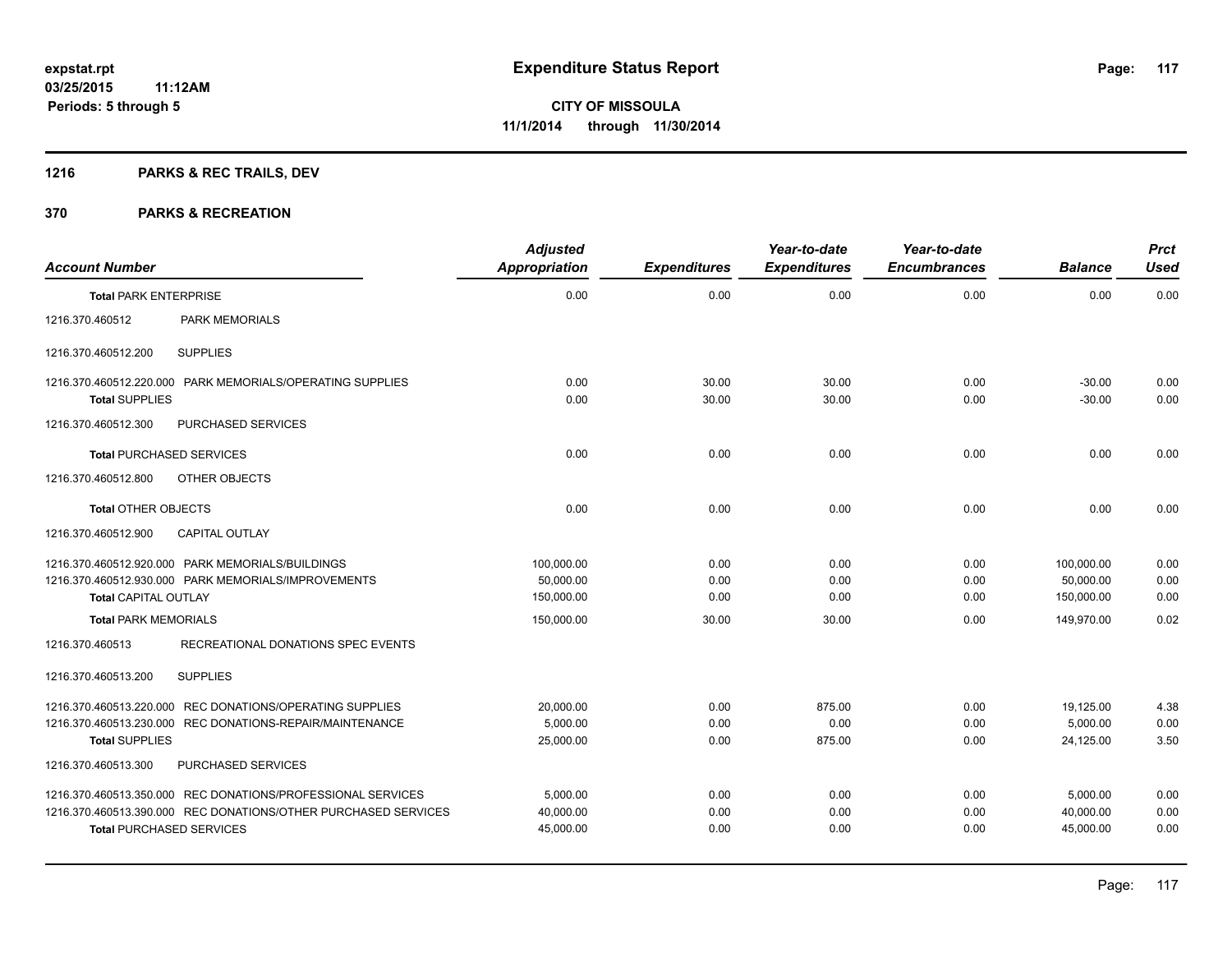## **1216 PARKS & REC TRAILS, DEV**

#### **370 PARKS & RECREATION**

|                                                              | <b>Adjusted</b> |                     | Year-to-date        | Year-to-date        |                | <b>Prct</b>  |
|--------------------------------------------------------------|-----------------|---------------------|---------------------|---------------------|----------------|--------------|
| <b>Account Number</b>                                        | Appropriation   | <b>Expenditures</b> | <b>Expenditures</b> | <b>Encumbrances</b> | <b>Balance</b> | <b>Used</b>  |
| OTHER OBJECTS<br>1216.370.460513.800                         |                 |                     |                     |                     |                |              |
| <b>Total OTHER OBJECTS</b>                                   | 0.00            | 0.00                | 0.00                | 0.00                | 0.00           | 0.00         |
| 1216.370.460513.900<br><b>CAPITAL OUTLAY</b>                 |                 |                     |                     |                     |                |              |
| <b>Total CAPITAL OUTLAY</b>                                  | 0.00            | 0.00                | 0.00                | 0.00                | 0.00           | 0.00         |
| Total RECREATIONAL DONATIONS SPEC EVENTS                     | 70,000.00       | 0.00                | 875.00              | 0.00                | 69,125.00      | 1.25         |
| 1216.370.460514<br><b>URBAN FORESTRY</b>                     |                 |                     |                     |                     |                |              |
| PERSONAL SERVICES<br>1216.370.460514.100                     |                 |                     |                     |                     |                |              |
| <b>Total PERSONAL SERVICES</b>                               | 0.00            | 0.00                | 0.00                | 0.00                | 0.00           | 0.00         |
| 1216.370.460514.200<br><b>SUPPLIES</b>                       |                 |                     |                     |                     |                |              |
| 1216.370.460514.220.000 URBAN FORESTRY/OPERATING SUPPLIES    | 10,000.00       | 0.00                | 0.00                | 0.00                | 10,000.00      | 0.00         |
| 1216.370.460514.230.000 URBAN FORESTRY-REPAIR/MAINTENANCE    | 5,000.00        | 0.00                | 0.00                | 0.00                | 5,000.00       | 0.00<br>0.00 |
| <b>Total SUPPLIES</b>                                        | 15,000.00       | 0.00                | 0.00                | 0.00                | 15,000.00      |              |
| PURCHASED SERVICES<br>1216.370.460514.300                    |                 |                     |                     |                     |                |              |
| 1216.370.460514.350.000 URBAN FORESTRY/PROFESSIONAL SERVICES | 20,000.00       | 0.00                | 0.00                | 0.00                | 20,000.00      | 0.00         |
| 1216.370.460514.350.085 FOREST HEALTH GRANT                  | 59,000.00       | 0.00                | 0.00                | 0.00                | 59,000.00      | 0.00         |
| <b>Total PURCHASED SERVICES</b>                              | 79,000.00       | 0.00                | 0.00                | 0.00                | 79,000.00      | 0.00         |
| 1216.370.460514.900<br><b>CAPITAL OUTLAY</b>                 |                 |                     |                     |                     |                |              |
| 1216.370.460514.930.000 IMPROVEMENTS                         | 20,000.00       | 0.00                | 0.00                | 0.00                | 20,000.00      | 0.00         |
| <b>Total CAPITAL OUTLAY</b>                                  | 20,000.00       | 0.00                | 0.00                | 0.00                | 20.000.00      | 0.00         |
| <b>Total URBAN FORESTRY</b>                                  | 114,000.00      | 0.00                | 0.00                | 0.00                | 114,000.00     | 0.00         |
| 1216.370.460516<br>PARK REVOLVING                            |                 |                     |                     |                     |                |              |
|                                                              |                 |                     |                     |                     |                |              |

1216.370.460516.800 OTHER OBJECTS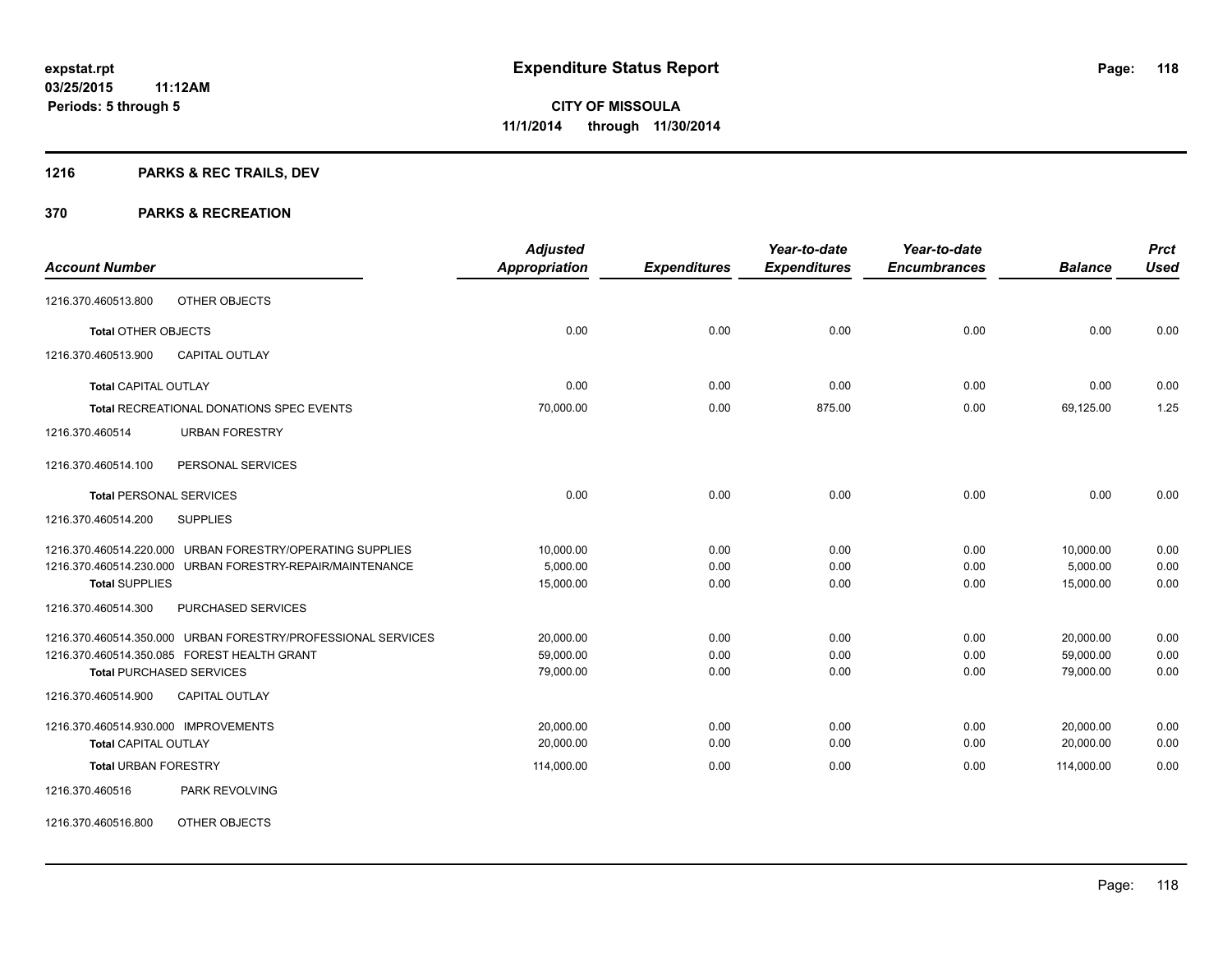## **1216 PARKS & REC TRAILS, DEV**

| <b>Account Number</b>                                              |                                                                                     | <b>Adjusted</b><br>Appropriation | <b>Expenditures</b> | Year-to-date<br><b>Expenditures</b> | Year-to-date<br><b>Encumbrances</b> | <b>Balance</b>         | <b>Prct</b><br><b>Used</b> |
|--------------------------------------------------------------------|-------------------------------------------------------------------------------------|----------------------------------|---------------------|-------------------------------------|-------------------------------------|------------------------|----------------------------|
| 1216.370.460516.845.000 CONTINGENCY<br><b>Total PARK REVOLVING</b> |                                                                                     | 25,000.00<br>25,000.00           | 0.00<br>0.00        | 0.00<br>0.00                        | 0.00<br>0.00                        | 25,000.00<br>25,000.00 | 0.00<br>0.00               |
| 1216.370.460517                                                    | OPEN SPACE PURCHASE & DONATIONS                                                     |                                  |                     |                                     |                                     |                        |                            |
| 1216.370.460517.200                                                | <b>SUPPLIES</b>                                                                     |                                  |                     |                                     |                                     |                        |                            |
| <b>Total SUPPLIES</b>                                              |                                                                                     | 0.00                             | 0.00                | 0.00                                | 0.00                                | 0.00                   | 0.00                       |
| 1216.370.460517.300                                                | PURCHASED SERVICES                                                                  |                                  |                     |                                     |                                     |                        |                            |
|                                                                    | 1216.370.460517.390.000 OTHER PURCHASED SERVICES<br><b>Total PURCHASED SERVICES</b> | 10,000.00<br>10,000.00           | 0.00<br>0.00        | 0.00<br>0.00                        | 0.00<br>0.00                        | 10,000.00<br>10,000.00 | 0.00<br>0.00               |
| 1216.370.460517.900                                                | <b>CAPITAL OUTLAY</b>                                                               |                                  |                     |                                     |                                     |                        |                            |
| <b>Total CAPITAL OUTLAY</b>                                        |                                                                                     | 0.00                             | 0.00                | 0.00                                | 0.00                                | 0.00                   | 0.00                       |
|                                                                    | Total OPEN SPACE PURCHASE & DONATIONS                                               | 10,000.00                        | 0.00                | 0.00                                | 0.00                                | 10,000.00              | 0.00                       |
| 1216.370.460518                                                    | SILVERS LAGOON                                                                      |                                  |                     |                                     |                                     |                        |                            |
| 1216.370.460518.900                                                | <b>CAPITAL OUTLAY</b>                                                               |                                  |                     |                                     |                                     |                        |                            |
| <b>Total SILVERS LAGOON</b>                                        |                                                                                     | 0.00                             | 0.00                | 0.00                                | 0.00                                | 0.00                   | 0.00                       |
| 1216.370.460519                                                    | <b>AQUATICS CAPITAL</b>                                                             |                                  |                     |                                     |                                     |                        |                            |
| 1216.370.460519.200                                                | <b>SUPPLIES</b>                                                                     |                                  |                     |                                     |                                     |                        |                            |
| <b>Total SUPPLIES</b>                                              |                                                                                     | 0.00                             | 0.00                | 0.00                                | 0.00                                | 0.00                   | 0.00                       |
| 1216.370.460519.300                                                | PURCHASED SERVICES                                                                  |                                  |                     |                                     |                                     |                        |                            |
|                                                                    | <b>Total PURCHASED SERVICES</b>                                                     | 0.00                             | 0.00                | 0.00                                | 0.00                                | 0.00                   | 0.00                       |
| 1216.370.460519.900                                                | <b>CAPITAL OUTLAY</b>                                                               |                                  |                     |                                     |                                     |                        |                            |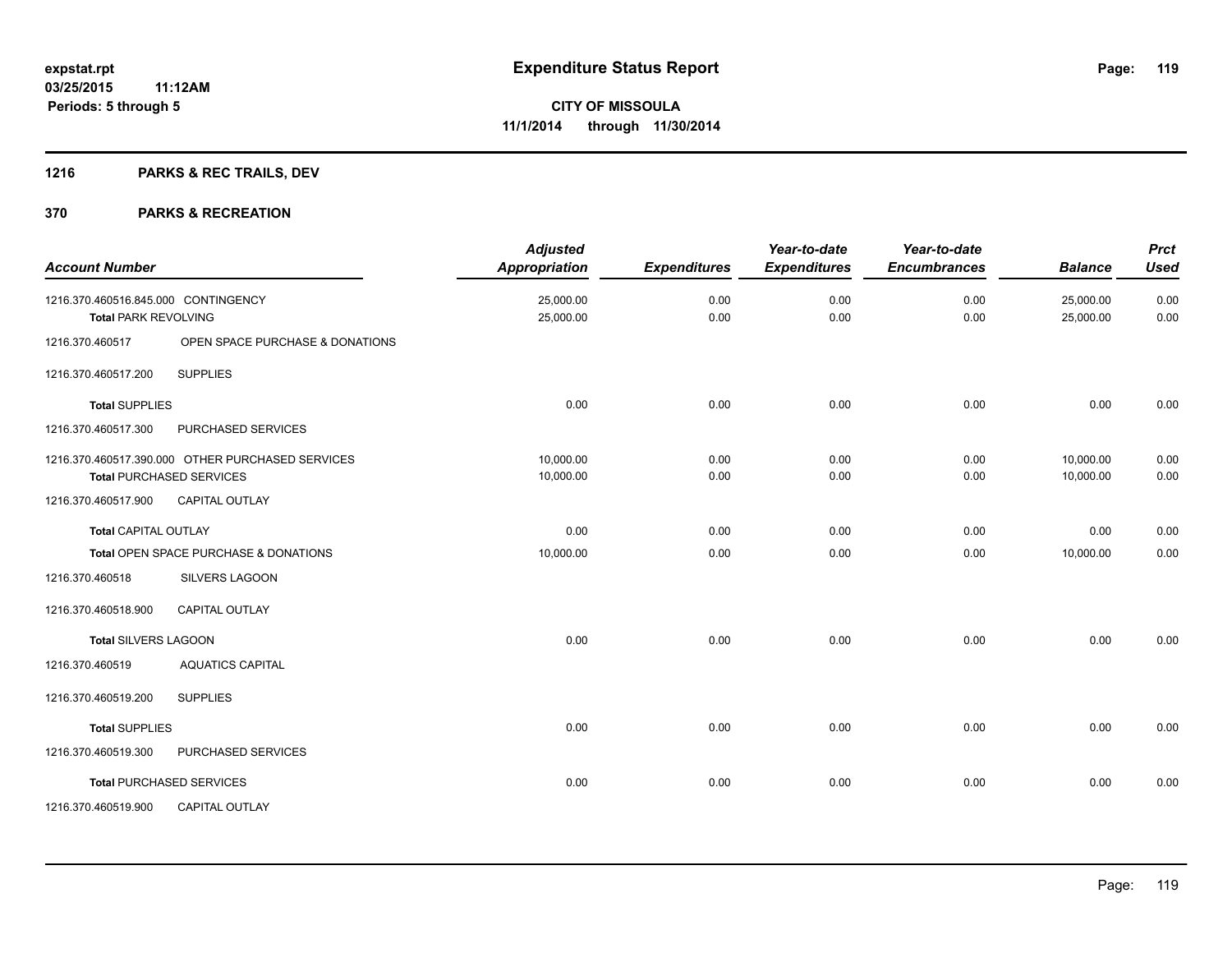## **1216 PARKS & REC TRAILS, DEV**

| <b>Account Number</b>           |                                                                 | <b>Adjusted</b><br><b>Appropriation</b> | <b>Expenditures</b> | Year-to-date<br><b>Expenditures</b> | Year-to-date<br><b>Encumbrances</b> | <b>Balance</b> | <b>Prct</b><br><b>Used</b> |
|---------------------------------|-----------------------------------------------------------------|-----------------------------------------|---------------------|-------------------------------------|-------------------------------------|----------------|----------------------------|
| <b>Total AQUATICS CAPITAL</b>   |                                                                 | 0.00                                    | 0.00                | 0.00                                | 0.00                                | 0.00           | 0.00                       |
| 1216.370.460520                 | *** Title Not Found ***                                         |                                         |                     |                                     |                                     |                |                            |
| 1216.370.460520.200             | <b>SUPPLIES</b>                                                 |                                         |                     |                                     |                                     |                |                            |
| <b>Total SUPPLIES</b>           |                                                                 | 0.00                                    | 0.00                | 0.00                                | 0.00                                | 0.00           | 0.00                       |
| 1216.370.460520.300             | <b>PURCHASED SERVICES</b>                                       |                                         |                     |                                     |                                     |                |                            |
| <b>Total PURCHASED SERVICES</b> |                                                                 | 0.00                                    | 0.00                | 0.00                                | 0.00                                | 0.00           | 0.00                       |
| 1216.370.460520.900             | <b>CAPITAL OUTLAY</b>                                           |                                         |                     |                                     |                                     |                |                            |
| Total *** Title Not Found ***   |                                                                 | 0.00                                    | 0.00                | 0.00                                | 0.00                                | 0.00           | 0.00                       |
| 1216.370.460521                 | <b>CONSERVATION LANDS DONATIONS</b>                             |                                         |                     |                                     |                                     |                |                            |
| 1216.370.460521.100             | PERSONAL SERVICES                                               |                                         |                     |                                     |                                     |                |                            |
|                                 | 1216.370.460521.110.000 CONSV LANDS MGMT GRANTS                 | 11,291.00                               | 166.97              | 2,139.85                            | 0.00                                | 9,151.15       | 18.95                      |
|                                 | 1216.370.460521.110.106 SALARIES AND WAGES                      | 0.00                                    | 63.61               | 650.86                              | 0.00                                | $-650.86$      | 0.00                       |
|                                 | 1216.370.460521.140.000 CONSERVATION LAND MGMT GRANT/EMP CONTRI | 1,909.00                                | 52.29               | 608.32                              | 0.00                                | 1.300.68       | 31.87                      |
|                                 | 1216.370.460521.141.000 STATE RETIREMENT CONTRIBUTIONS          | 0.00                                    | 0.23                | 3.21                                | 0.00                                | $-3.21$        | 0.00                       |
| <b>Total PERSONAL SERVICES</b>  |                                                                 | 13,200.00                               | 283.10              | 3,402.24                            | 0.00                                | 9,797.76       | 25.77                      |
| 1216.370.460521.200             | <b>SUPPLIES</b>                                                 |                                         |                     |                                     |                                     |                |                            |
|                                 | 1216.370.460521.220.000 CONSVERVATION LANDS GRANT/OPER SUPPLIES | 10,000.00                               | 0.00                | 0.00                                | 0.00                                | 10,000.00      | 0.00                       |
|                                 | 1216.370.460521.230.000 CONSERVATION LANDS MGMT GRANT           | 5,000.00                                | 61.00               | 908.85                              | 0.00                                | 4,091.15       | 18.18                      |
|                                 | 1216.370.460521.230.086 REPAIR/MAINTENANCE                      | 0.00                                    | 0.00                | 22,882.51                           | 0.00                                | $-22,882.51$   | 0.00                       |
| <b>Total SUPPLIES</b>           |                                                                 | 15,000.00                               | 61.00               | 23,791.36                           | 0.00                                | $-8.791.36$    | 158.61                     |
| 1216.370.460521.300             | PURCHASED SERVICES                                              |                                         |                     |                                     |                                     |                |                            |
|                                 | 1216.370.460521.350.000 CONSERVATION LANDS                      | 24,700.00                               | 0.00                | 1,521.39                            | 0.00                                | 23,178.61      | 6.16                       |
| 1216.370.460521.370.000 TRAVEL  |                                                                 | 150.00                                  | 0.00                | 0.00                                | 0.00                                | 150.00         | 0.00                       |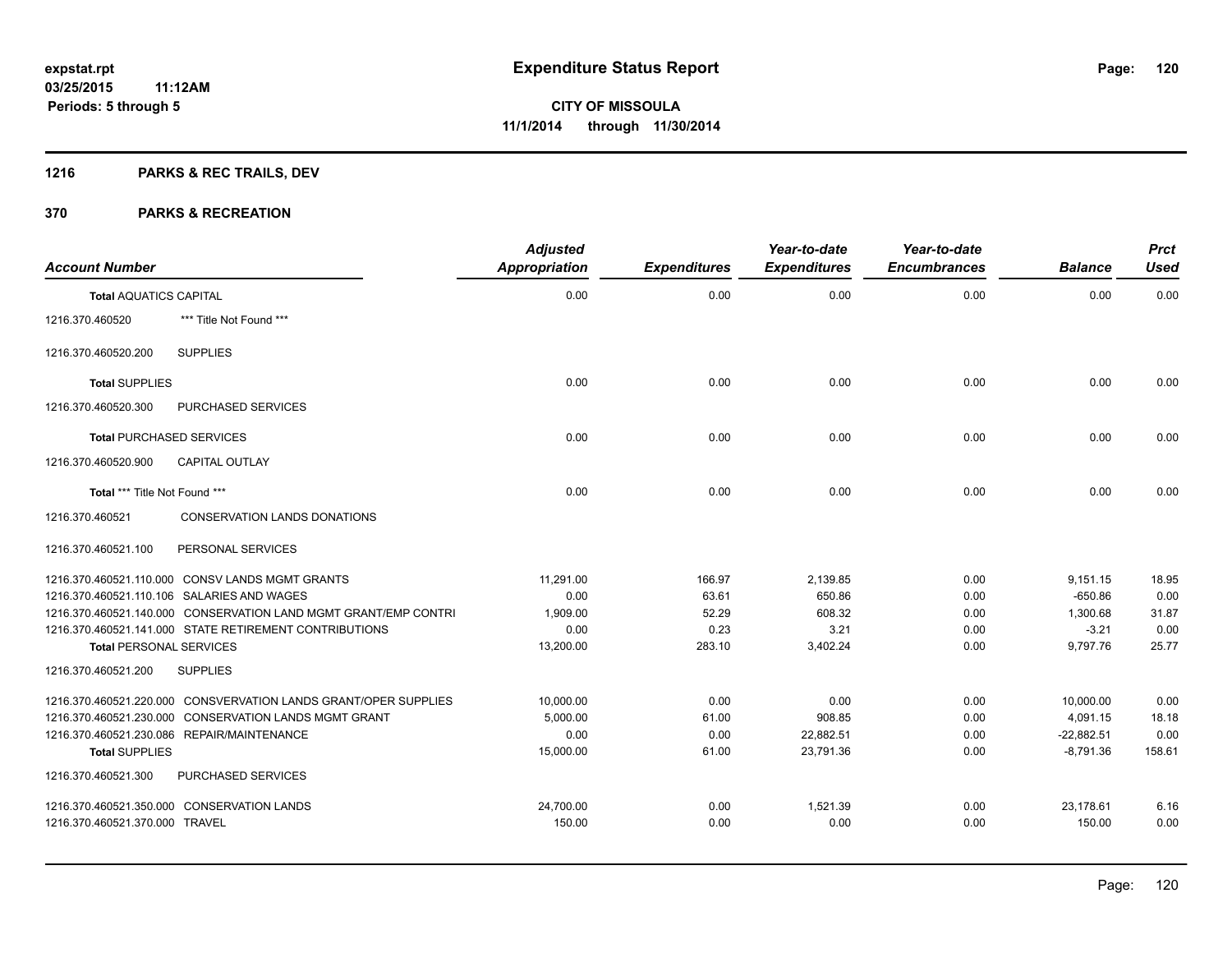## **1216 PARKS & REC TRAILS, DEV**

| <b>Account Number</b>                          | <b>Adjusted</b><br>Appropriation | <b>Expenditures</b> | Year-to-date<br><b>Expenditures</b> | Year-to-date<br><b>Encumbrances</b> | <b>Balance</b> | <b>Prct</b><br><b>Used</b> |
|------------------------------------------------|----------------------------------|---------------------|-------------------------------------|-------------------------------------|----------------|----------------------------|
| 1216.370.460521.380.000 TRAINING               | 150.00                           | 0.00                | 0.00                                | 0.00                                | 150.00         | 0.00                       |
| <b>Total PURCHASED SERVICES</b>                | 25,000.00                        | 0.00                | 1,521.39                            | 0.00                                | 23,478.61      | 6.09                       |
| <b>CAPITAL OUTLAY</b><br>1216.370.460521.900   |                                  |                     |                                     |                                     |                |                            |
| 1216.370.460521.930.000 IMPROVEMENTS           | 6.800.00                         | 0.00                | 0.00                                | 0.00                                | 6,800.00       | 0.00                       |
| <b>Total CAPITAL OUTLAY</b>                    | 6,800.00                         | 0.00                | 0.00                                | 0.00                                | 6,800.00       | 0.00                       |
| <b>Total CONSERVATION LANDS DONATIONS</b>      | 60,000.00                        | 344.10              | 28,714.99                           | 0.00                                | 31,285.01      | 47.86                      |
| 1216.370.460522<br>CONVERSATION LAND DONATIONS |                                  |                     |                                     |                                     |                |                            |
| <b>SUPPLIES</b><br>1216.370.460522.200         |                                  |                     |                                     |                                     |                |                            |
| 1216.370.460522.230.000 REPAIR/MAINTENANCE     | 10,000.00                        | 0.00                | 0.00                                | 0.00                                | 10,000.00      | 0.00                       |
| <b>Total SUPPLIES</b>                          | 10,000.00                        | 0.00                | 0.00                                | 0.00                                | 10,000.00      | 0.00                       |
| <b>CAPITAL OUTLAY</b><br>1216.370.460522.900   |                                  |                     |                                     |                                     |                |                            |
| 1216.370.460522.930.000 IMPROVEMENTS           | 10,000.00                        | 0.00                | 0.00                                | 0.00                                | 10,000.00      | 0.00                       |
| <b>Total CAPITAL OUTLAY</b>                    | 10,000.00                        | 0.00                | 0.00                                | 0.00                                | 10,000.00      | 0.00                       |
| <b>Total CONVERSATION LAND DONATIONS</b>       | 20,000.00                        | 0.00                | 0.00                                | 0.00                                | 20,000.00      | 0.00                       |
| 1216.370.460523<br>*** Title Not Found ***     |                                  |                     |                                     |                                     |                |                            |
| PERSONAL SERVICES<br>1216.370.460523.100       |                                  |                     |                                     |                                     |                |                            |
| 1216.370.460523.120.000 OVERTIME/TERMINATION   | 0.00                             | 0.00                | 216.13                              | 0.00                                | $-216.13$      | 0.00                       |
| 1216.370.460523.140.000 EMPLOYER CONTRIBUTIONS | 0.00                             | 0.00                | 35.41                               | 0.00                                | $-35.41$       | 0.00                       |
| <b>Total PERSONAL SERVICES</b>                 | 0.00                             | 0.00                | 251.54                              | 0.00                                | $-251.54$      | 0.00                       |
| PURCHASED SERVICES<br>1216.370.460523.300      |                                  |                     |                                     |                                     |                |                            |
| <b>Total PURCHASED SERVICES</b>                | 0.00                             | 0.00                | 0.00                                | 0.00                                | 0.00           | 0.00                       |
| CAPITAL OUTLAY<br>1216.370.460523.900          |                                  |                     |                                     |                                     |                |                            |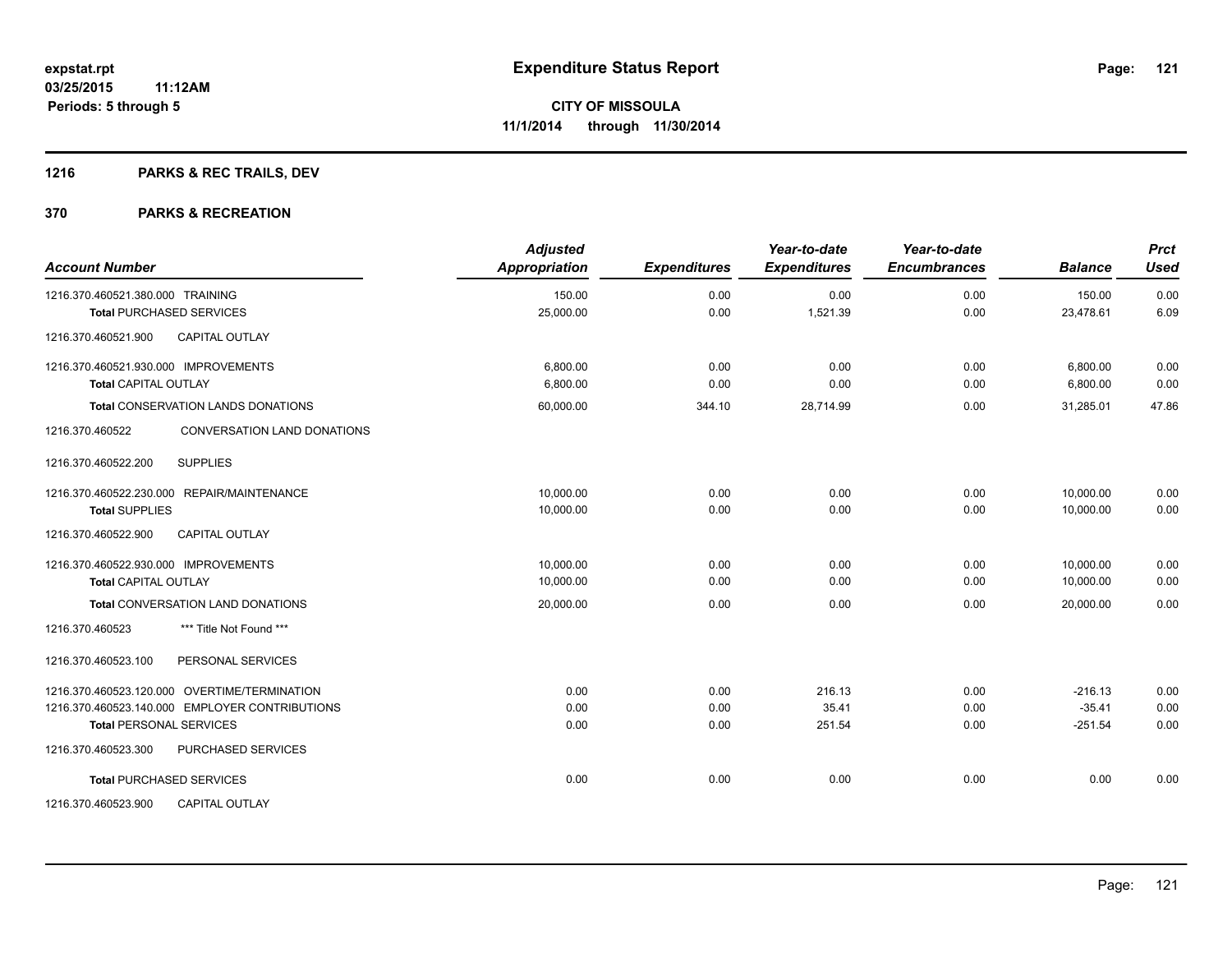## **1216 PARKS & REC TRAILS, DEV**

| <b>Account Number</b>         |                                                            | <b>Adjusted</b><br><b>Appropriation</b> | <b>Expenditures</b>    | Year-to-date<br><b>Expenditures</b> | Year-to-date<br><b>Encumbrances</b> | <b>Balance</b>         | <b>Prct</b><br><b>Used</b> |
|-------------------------------|------------------------------------------------------------|-----------------------------------------|------------------------|-------------------------------------|-------------------------------------|------------------------|----------------------------|
| <b>Total CAPITAL OUTLAY</b>   | 1216.370.460523.930.000 WOOD RECLAMATION PH II/MPROVEMENTS | 223,123.00<br>223,123.00                | 90,858.18<br>90,858.18 | 142,389.00<br>142,389.00            | 0.00<br>0.00                        | 80,734.00<br>80,734.00 | 63.82<br>63.82             |
| Total *** Title Not Found *** |                                                            | 223,123.00                              | 90,858.18              | 142,640.54                          | 0.00                                | 80,482.46              | 63.93                      |
| 1216.370.460524               | *** Title Not Found ***                                    |                                         |                        |                                     |                                     |                        |                            |
| 1216.370.460524.100           | PERSONAL SERVICES                                          |                                         |                        |                                     |                                     |                        |                            |
|                               | <b>Total PERSONAL SERVICES</b>                             | 0.00                                    | 0.00                   | 0.00                                | 0.00                                | 0.00                   | 0.00                       |
| 1216.370.460524.200           | <b>SUPPLIES</b>                                            |                                         |                        |                                     |                                     |                        |                            |
| <b>Total SUPPLIES</b>         |                                                            | 0.00                                    | 0.00                   | 0.00                                | 0.00                                | 0.00                   | 0.00                       |
| 1216.370.460524.300           | PURCHASED SERVICES                                         |                                         |                        |                                     |                                     |                        |                            |
| Total *** Title Not Found *** |                                                            | 0.00                                    | 0.00                   | 0.00                                | 0.00                                | 0.00                   | 0.00                       |
|                               | Total PARKS & REC TRAILS, DEV                              | 1,254,393.00                            | 168,979.41             | 250,007.66                          | 0.00                                | 1,004,385.34           | 19.93                      |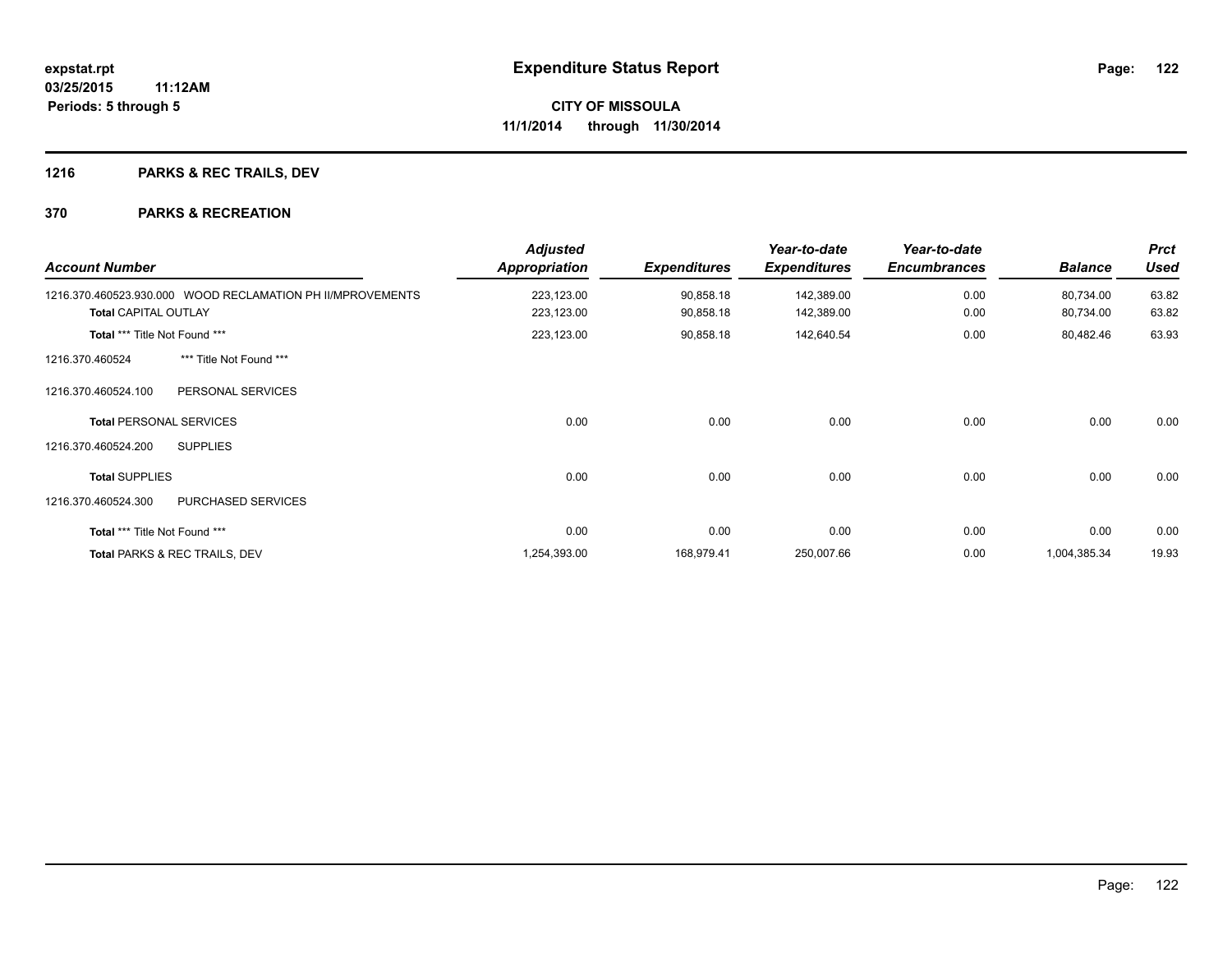#### **1217 PARKS CITY LIFE GYM LEASE**

|                                                         | <b>Adjusted</b>      |                     | Year-to-date        | Year-to-date        |                | <b>Prct</b> |
|---------------------------------------------------------|----------------------|---------------------|---------------------|---------------------|----------------|-------------|
| <b>Account Number</b>                                   | <b>Appropriation</b> | <b>Expenditures</b> | <b>Expenditures</b> | <b>Encumbrances</b> | <b>Balance</b> | <b>Used</b> |
| CITY LIFE GYM LEASE<br>1217.370.460440                  |                      |                     |                     |                     |                |             |
| 1217.370.460440.100<br>PERSONAL SERVICES                |                      |                     |                     |                     |                |             |
| 1217.370.460440.110.000 SALARIES AND WAGES              | 12,000.00            | 0.00                | 0.00                | 0.00                | 12,000.00      | 0.00        |
| <b>Total PERSONAL SERVICES</b>                          | 12.000.00            | 0.00                | 0.00                | 0.00                | 12.000.00      | 0.00        |
| <b>SUPPLIES</b><br>1217.370.460440.200                  |                      |                     |                     |                     |                |             |
| 1217.370.460440.220.000 OPERATING SUPPLIES              | 2,500.00             | 0.00                | 0.00                | 0.00                | 2,500.00       | 0.00        |
| 1217.370.460440.220.147<br>OPERATING SUPPLIES           | 0.00                 | 0.00                | 12.87               | 0.00                | $-12.87$       | 0.00        |
| 1217.370.460440.230.000 REPAIR/MAINTENANCE              | 2,500.00             | 0.00                | 872.50              | 0.00                | 1,627.50       | 34.90       |
| <b>Total SUPPLIES</b>                                   | 5,000.00             | 0.00                | 885.37              | 0.00                | 4,114.63       | 17.71       |
| 1217.370.460440.300<br><b>PURCHASED SERVICES</b>        |                      |                     |                     |                     |                |             |
| 1217.370.460440.320.000 PRINTING & DUPLICATING          | 1.000.00             | 0.00                | 0.00                | 0.00                | 1.000.00       | 0.00        |
| 1217.370.460440.330.000 PUBLICITY, SUBSCRIPTIONS & DUES | 1,000.00             | 0.00                | 0.00                | 0.00                | 1,000.00       | 0.00        |
| <b>Total PURCHASED SERVICES</b>                         | 2,000.00             | 0.00                | 0.00                | 0.00                | 2,000.00       | 0.00        |
| 1217.370.460440.500<br><b>FIXED CHARGES</b>             |                      |                     |                     |                     |                |             |
| 1217.370.460440.500.000 LEASE/FIXED CHARGES             | 24,000.00            | 0.00                | 10,000.00           | 0.00                | 14,000.00      | 41.67       |
| <b>Total FIXED CHARGES</b>                              | 24,000.00            | 0.00                | 10,000.00           | 0.00                | 14,000.00      | 41.67       |
| Total CITY LIFE GYM LEASE                               | 43,000.00            | 0.00                | 10,885.37           | 0.00                | 32,114.63      | 25.31       |
| <b>RECREATION ADULTS</b><br>1217.370.460471             |                      |                     |                     |                     |                |             |
| 1217.370.460471.200<br><b>SUPPLIES</b>                  |                      |                     |                     |                     |                |             |
| <b>Total RECREATION ADULTS</b>                          | 0.00                 | 0.00                | 0.00                | 0.00                | 0.00           | 0.00        |
| <b>Total PARKS CITY LIFE GYM LEASE</b>                  | 43.000.00            | 0.00                | 10,885.37           | 0.00                | 32.114.63      | 25.31       |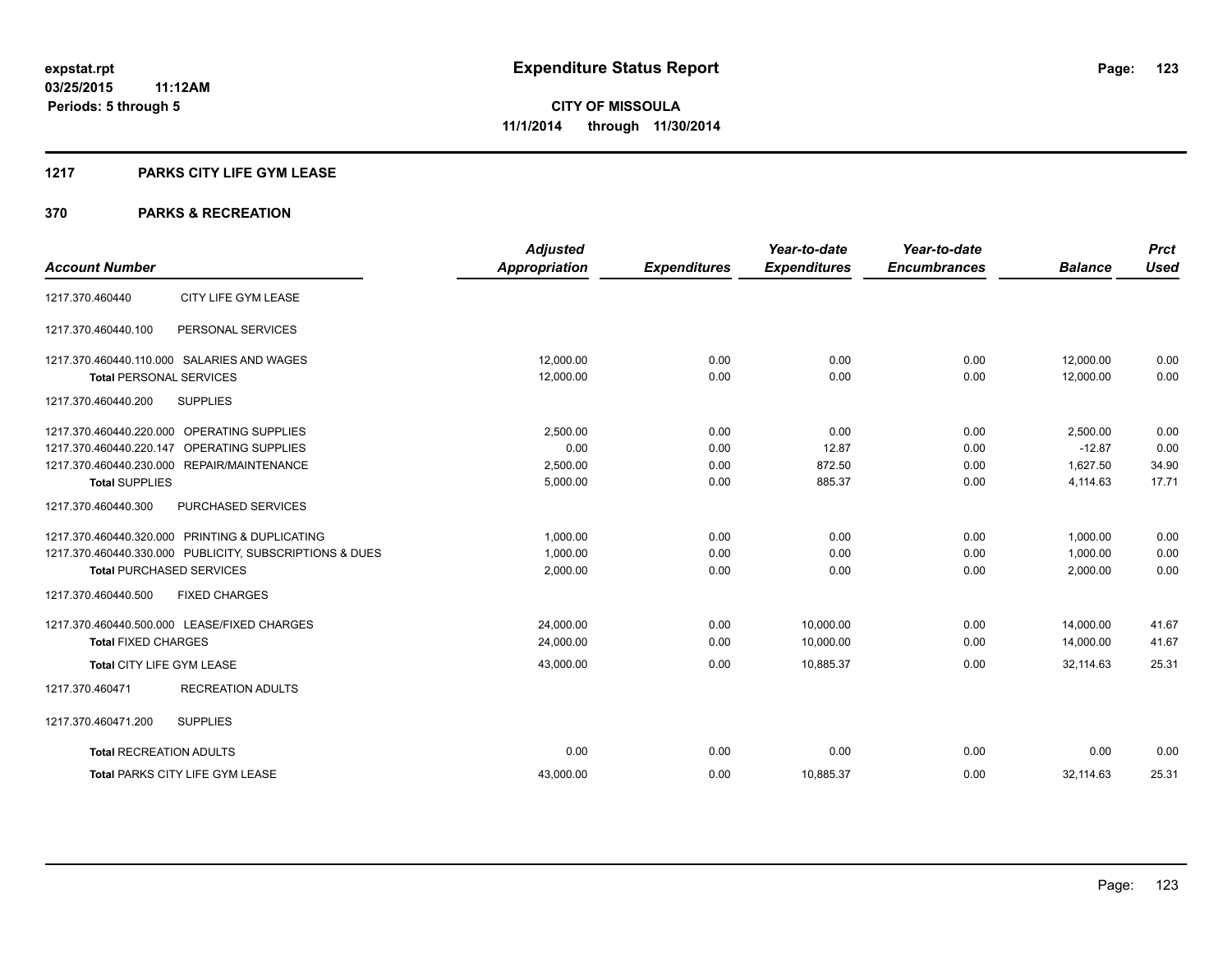#### **1218 ALL ABILITIES PLAYGROUND**

|                                                  | <b>Adjusted</b> |                     | Year-to-date        | Year-to-date        |                | <b>Prct</b> |
|--------------------------------------------------|-----------------|---------------------|---------------------|---------------------|----------------|-------------|
| <b>Account Number</b>                            | Appropriation   | <b>Expenditures</b> | <b>Expenditures</b> | <b>Encumbrances</b> | <b>Balance</b> | <b>Used</b> |
| PLAYGROUNDS<br>1218.370.460444                   |                 |                     |                     |                     |                |             |
| PURCHASED SERVICES<br>1218.370.460444.300        |                 |                     |                     |                     |                |             |
| 1218.370.460444.350.000<br>PROFESSIONAL SERVICES | 50,000.00       | 0.00                | 213,713.71          | 0.00                | $-163.713.71$  | 427.43      |
| 1218.370.460444.360.000 REPAIR & MAINTENANCE     | 0.00            | 0.00                | 340.80              | 0.00                | $-340.80$      | 0.00        |
| <b>Total PURCHASED SERVICES</b>                  | 50,000.00       | 0.00                | 214,054.51          | 0.00                | $-164,054.51$  | 428.11      |
| <b>CAPITAL OUTLAY</b><br>1218.370.460444.900     |                 |                     |                     |                     |                |             |
| 1218.370.460444.930.000 IMPROVEMENTS             | 736.092.00      | 0.00                | 0.00                | 0.00                | 736.092.00     | 0.00        |
| <b>Total CAPITAL OUTLAY</b>                      | 736,092.00      | 0.00                | 0.00                | 0.00                | 736,092.00     | 0.00        |
| <b>Total PLAYGROUNDS</b>                         | 786,092.00      | 0.00                | 214,054.51          | 0.00                | 572,037.49     | 27.23       |
| <b>Total ALL ABILITIES PLAYGROUND</b>            | 786.092.00      | 0.00                | 214,054.51          | 0.00                | 572.037.49     | 27.23       |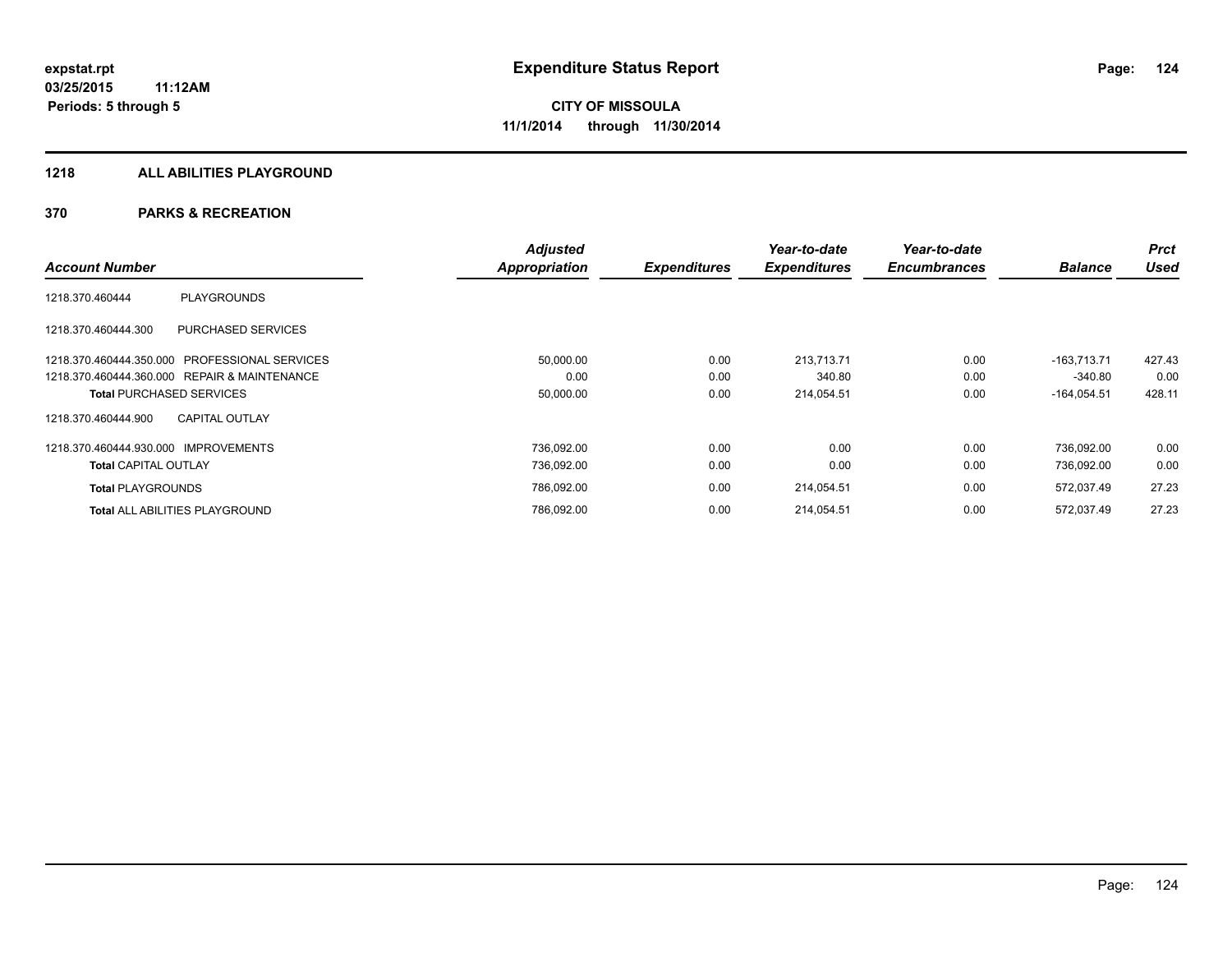#### **1219 FY14 PARK & TRAIL BOND**

| <b>Account Number</b> |                                         | <b>Adjusted</b><br><b>Appropriation</b> | <b>Expenditures</b> | Year-to-date<br><b>Expenditures</b> | Year-to-date<br><b>Encumbrances</b> | <b>Balance</b> | <b>Prct</b><br><b>Used</b> |
|-----------------------|-----------------------------------------|-----------------------------------------|---------------------|-------------------------------------|-------------------------------------|----------------|----------------------------|
| 1219.370.460401       | FORT MSLA REGIONAL PARK                 |                                         |                     |                                     |                                     |                |                            |
| 1219.370.460401.300   | PURCHASED SERVICES                      |                                         |                     |                                     |                                     |                |                            |
|                       | Total FORT MSLA REGIONAL PARK           | 0.00                                    | 0.00                | 0.00                                | 0.00                                | 0.00           | 0.00                       |
| 1219.370.460444       | <b>PLAYGROUNDS</b>                      |                                         |                     |                                     |                                     |                |                            |
| 1219.370.460444.300   | PURCHASED SERVICES                      |                                         |                     |                                     |                                     |                |                            |
|                       | <b>Total PURCHASED SERVICES</b>         | 0.00                                    | 0.00                | 0.00                                | 0.00                                | 0.00           | 0.00                       |
| 1219.370.460444.900   | <b>CAPITAL OUTLAY</b>                   |                                         |                     |                                     |                                     |                |                            |
|                       | <b>Total FY14 PARK &amp; TRAIL BOND</b> | 0.00                                    | 0.00                | 0.00                                | 0.00                                | 0.00           | 0.00                       |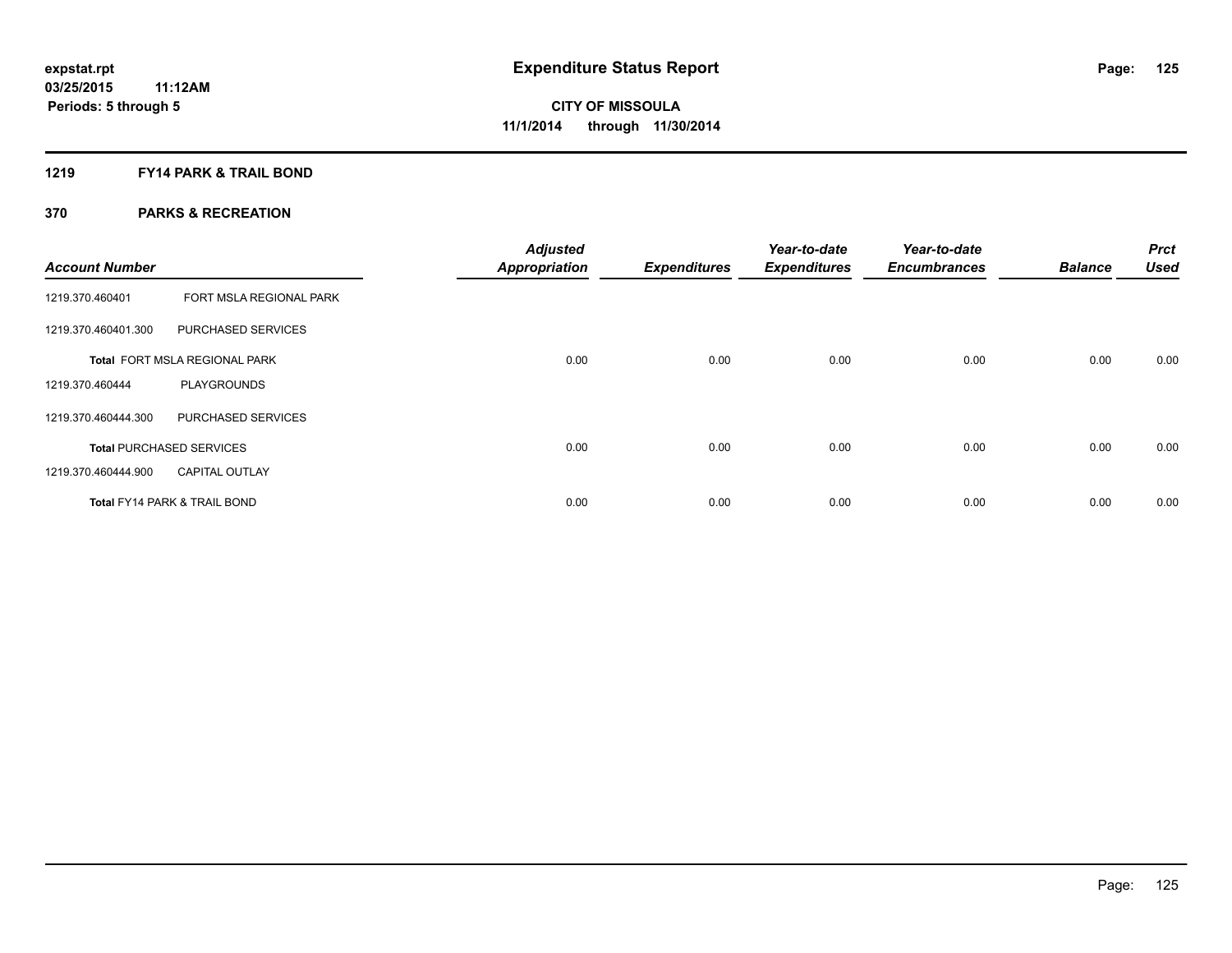### **03/25/2015 11:12AM Periods: 5 through 5**

**CITY OF MISSOULA 11/1/2014 through 11/30/2014**

#### **1241 CREMAIN WALL & CEMETERY DONATIONS FUND**

**340 CEMETERY**

|                                                                           | <b>Adjusted</b>      |                     | Year-to-date        | Year-to-date        |                      | <b>Prct</b>  |
|---------------------------------------------------------------------------|----------------------|---------------------|---------------------|---------------------|----------------------|--------------|
| <b>Account Number</b>                                                     | <b>Appropriation</b> | <b>Expenditures</b> | <b>Expenditures</b> | <b>Encumbrances</b> | <b>Balance</b>       | <b>Used</b>  |
| <b>FACILITIES</b><br>1241.340.430920                                      |                      |                     |                     |                     |                      |              |
| CAPITAL OUTLAY<br>1241.340.430920.900                                     |                      |                     |                     |                     |                      |              |
| <b>IMPROVEMENTS</b><br>1241.340.430920.930.000<br><b>Total FACILITIES</b> | 2,500.00<br>2,500.00 | 0.00<br>0.00        | 0.00<br>0.00        | 0.00<br>0.00        | 2,500.00<br>2,500.00 | 0.00<br>0.00 |
| <b>CEMETERY MEMORIAL</b><br>1241.340.430921                               |                      |                     |                     |                     |                      |              |
| 1241.340.430921.900<br><b>CAPITAL OUTLAY</b>                              |                      |                     |                     |                     |                      |              |
| <b>Total CEMETERY MEMORIAL</b>                                            | 0.00                 | 0.00                | 0.00                | 0.00                | 0.00                 | 0.00         |
| <b>GROUNDS MAINTENANCE</b><br>1241.340.430930                             |                      |                     |                     |                     |                      |              |
| 1241.340.430930.900<br><b>CAPITAL OUTLAY</b>                              |                      |                     |                     |                     |                      |              |
| 1241.340.430930.930.000 IMPROVEMENTS                                      | 0.00                 | 168.00              | 541.00              | 0.00                | $-541.00$            | 0.00         |
| <b>Total GROUNDS MAINTENANCE</b>                                          | 0.00                 | 168.00              | 541.00              | 0.00                | $-541.00$            | 0.00         |
| Total CREMAIN WALL & CEMETERY DONATIONS FUND                              | 2,500.00             | 168.00              | 541.00              | 0.00                | 1,959.00             | 21.64        |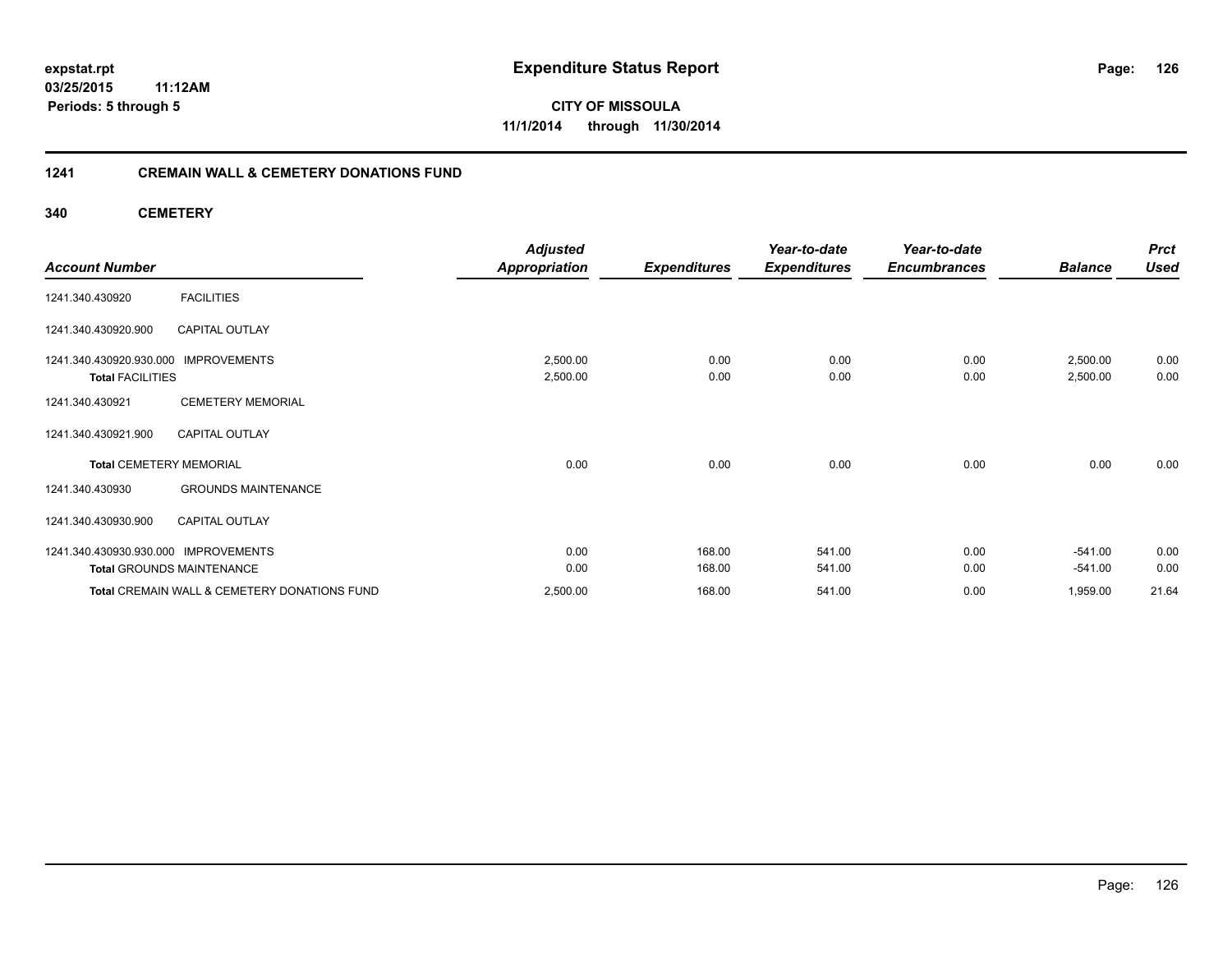#### **1242 CEMETERY CARE FUND**

#### **340 CEMETERY**

|                                     |                                               | <b>Adjusted</b>      |                     | Year-to-date        | Year-to-date        |                | <b>Prct</b> |
|-------------------------------------|-----------------------------------------------|----------------------|---------------------|---------------------|---------------------|----------------|-------------|
| <b>Account Number</b>               |                                               | <b>Appropriation</b> | <b>Expenditures</b> | <b>Expenditures</b> | <b>Encumbrances</b> | <b>Balance</b> | <b>Used</b> |
| 1242.340.430920                     | <b>FACILITIES</b>                             |                      |                     |                     |                     |                |             |
| 1242.340.430920.800                 | OTHER OBJECTS                                 |                      |                     |                     |                     |                |             |
| 1242.340.430920.845.000 CONTINGENCY |                                               | 10,000.00            | 0.00                | 0.00                | 0.00                | 10,000.00      | 0.00        |
| <b>Total OTHER OBJECTS</b>          |                                               | 10,000.00            | 0.00                | 0.00                | 0.00                | 10,000.00      | 0.00        |
| 1242.340.430920.900                 | <b>CAPITAL OUTLAY</b>                         |                      |                     |                     |                     |                |             |
|                                     | 1242.340.430920.940.000 MACHINERY & EQUIPMENT | 65,000.00            | 0.00                | 0.00                | 0.00                | 65,000.00      | 0.00        |
| <b>Total CAPITAL OUTLAY</b>         |                                               | 65,000.00            | 0.00                | 0.00                | 0.00                | 65,000.00      | 0.00        |
| <b>Total FACILITIES</b>             |                                               | 75,000.00            | 0.00                | 0.00                | 0.00                | 75,000.00      | 0.00        |
| 1242.340.430930                     | <b>GROUNDS MAINTENANCE</b>                    |                      |                     |                     |                     |                |             |
| 1242.340.430930.900                 | <b>CAPITAL OUTLAY</b>                         |                      |                     |                     |                     |                |             |
| <b>Total GROUNDS MAINTENANCE</b>    |                                               | 0.00                 | 0.00                | 0.00                | 0.00                | 0.00           | 0.00        |
| <b>Total CEMETERY CARE FUND</b>     |                                               | 75,000.00            | 0.00                | 0.00                | 0.00                | 75,000.00      | 0.00        |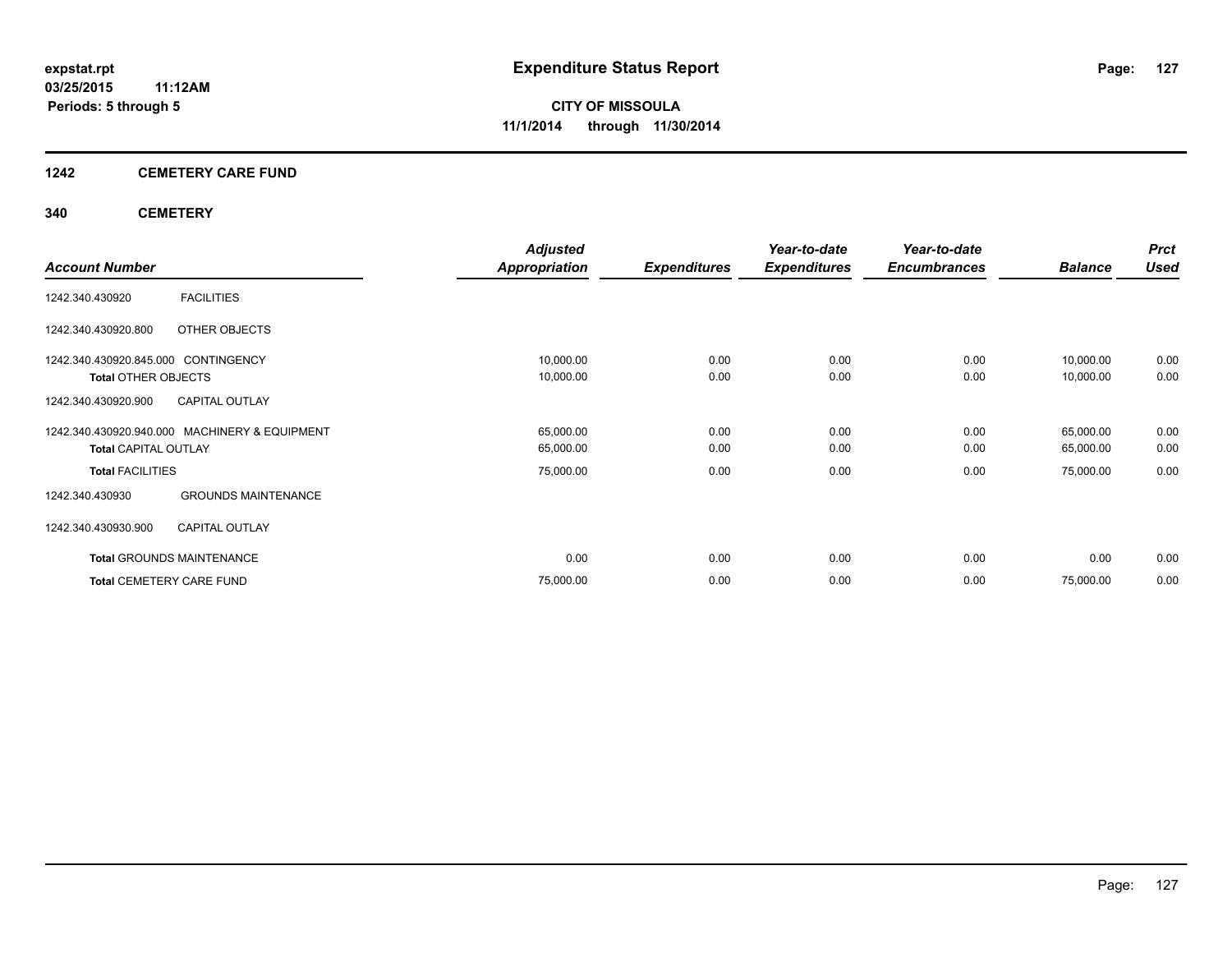#### **1243 CEMETERY MEMORIAL FUND**

#### **340 CEMETERY**

| <b>Account Number</b>                                                  |                                     | <b>Adjusted</b><br><b>Appropriation</b> | <b>Expenditures</b> | Year-to-date<br><b>Expenditures</b> | Year-to-date<br><b>Encumbrances</b> | <b>Balance</b>         | <b>Prct</b><br><b>Used</b> |
|------------------------------------------------------------------------|-------------------------------------|-----------------------------------------|---------------------|-------------------------------------|-------------------------------------|------------------------|----------------------------|
| 1243.340.430921                                                        | <b>CEMETERY MEMORIAL</b>            |                                         |                     |                                     |                                     |                        |                            |
| 1243.340.430921.900                                                    | <b>CAPITAL OUTLAY</b>               |                                         |                     |                                     |                                     |                        |                            |
| 1243.340.430921.930.000 IMPROVEMENTS<br><b>Total CEMETERY MEMORIAL</b> |                                     | 2,000.00<br>2,000.00                    | 0.00<br>0.00        | 0.00<br>0.00                        | 0.00<br>0.00                        | 2,000.00<br>2,000.00   | 0.00<br>0.00               |
| 1243.340.430930                                                        | <b>GROUNDS MAINTENANCE</b>          |                                         |                     |                                     |                                     |                        |                            |
| 1243.340.430930.900                                                    | <b>CAPITAL OUTLAY</b>               |                                         |                     |                                     |                                     |                        |                            |
| 1243.340.430930.930.000 IMPROVEMENTS                                   | <b>Total GROUNDS MAINTENANCE</b>    | 0.00<br>0.00                            | 165.44<br>165.44    | 165.44<br>165.44                    | 0.00<br>0.00                        | $-165.44$<br>$-165.44$ | 0.00<br>0.00               |
|                                                                        | <b>Total CEMETERY MEMORIAL FUND</b> | 2,000.00                                | 165.44              | 165.44                              | 0.00                                | 1,834.56               | 8.27                       |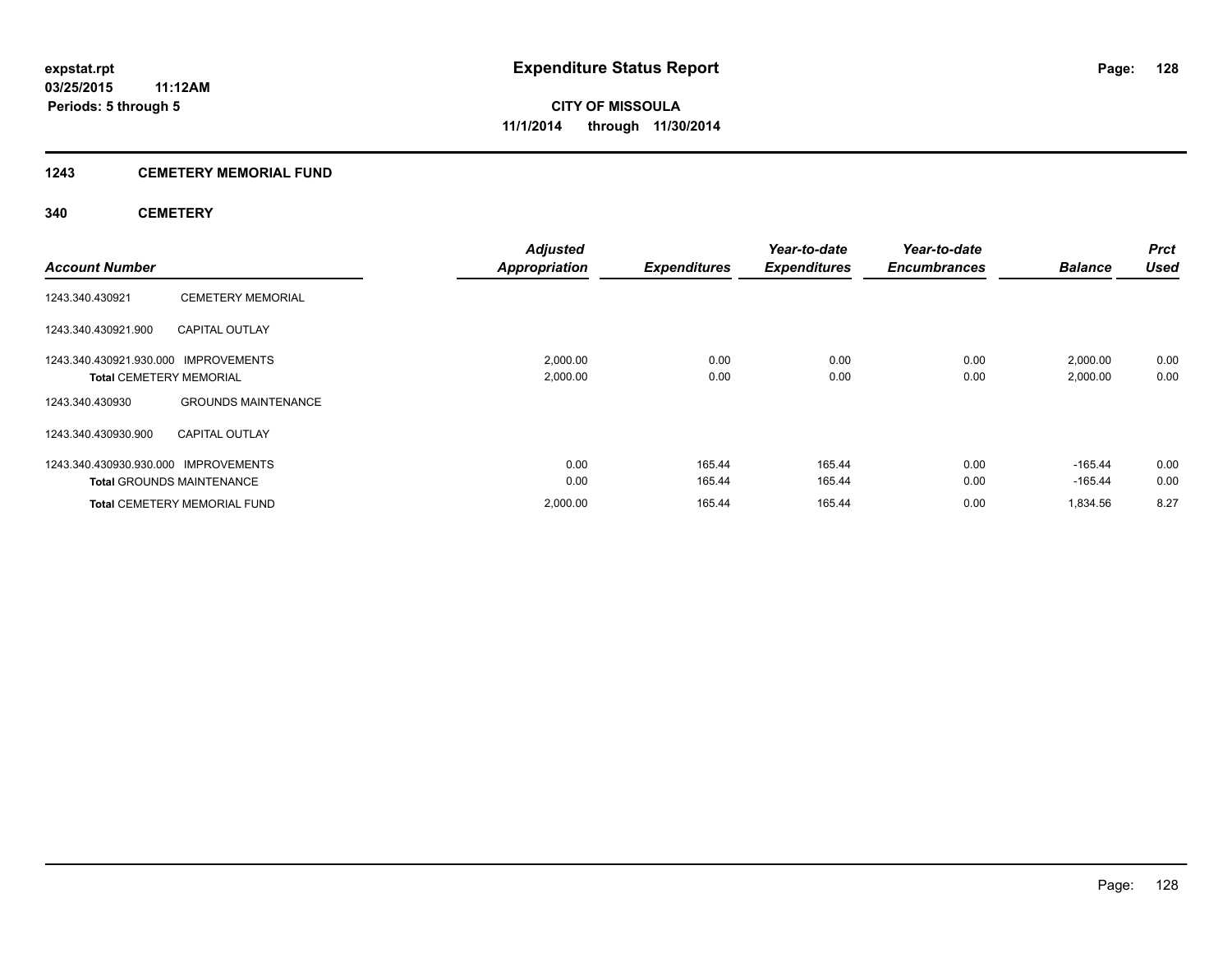#### **1265 TITLE 1 PROJECTS FUND**

## **240 FINANCE**

| <b>Account Number</b>         |                                                                                           | <b>Adjusted</b><br><b>Appropriation</b> | <b>Expenditures</b> | Year-to-date<br><b>Expenditures</b> | Year-to-date<br><b>Encumbrances</b> | <b>Balance</b>         | <b>Prct</b><br><b>Used</b> |
|-------------------------------|-------------------------------------------------------------------------------------------|-----------------------------------------|---------------------|-------------------------------------|-------------------------------------|------------------------|----------------------------|
| 1265.240.411850               | ECONOMIC DEVELOPMENT                                                                      |                                         |                     |                                     |                                     |                        |                            |
| 1265.240.411850.500           | <b>FIXED CHARGES</b>                                                                      |                                         |                     |                                     |                                     |                        |                            |
| <b>Total FIXED CHARGES</b>    |                                                                                           | 0.00                                    | 0.00                | 0.00                                | 0.00                                | 0.00                   | 0.00                       |
| 1265.240.411850.700           | <b>GRANTS &amp; CONTRIBUTIONS</b>                                                         |                                         |                     |                                     |                                     |                        |                            |
|                               | 1265.240.411850.700.000 GRANTS & CONTRIBUTIONS<br><b>Total GRANTS &amp; CONTRIBUTIONS</b> | 59,088.00<br>59,088.00                  | 0.00<br>0.00        | 0.00<br>0.00                        | 0.00<br>0.00                        | 59,088.00<br>59,088.00 | 0.00<br>0.00               |
| 1265.240.411850.800           | <b>OTHER OBJECTS</b>                                                                      |                                         |                     |                                     |                                     |                        |                            |
| <b>Total OTHER OBJECTS</b>    |                                                                                           | 0.00                                    | 0.00                | 0.00                                | 0.00                                | 0.00                   | 0.00                       |
|                               | Total ECONOMIC DEVELOPMENT                                                                | 59,088.00                               | 0.00                | 0.00                                | 0.00                                | 59,088.00              | 0.00                       |
| 1265.240.440150               | *** Title Not Found ***                                                                   |                                         |                     |                                     |                                     |                        |                            |
| 1265.240.440150.800           | OTHER OBJECTS                                                                             |                                         |                     |                                     |                                     |                        |                            |
| Total *** Title Not Found *** |                                                                                           | 0.00                                    | 0.00                | 0.00                                | 0.00                                | 0.00                   | 0.00                       |
| 1265.240.470343               | MISSOULA HOUSING CORPORATION                                                              |                                         |                     |                                     |                                     |                        |                            |
| 1265.240.470343.700           | <b>GRANTS &amp; CONTRIBUTIONS</b>                                                         |                                         |                     |                                     |                                     |                        |                            |
|                               | <b>Total MISSOULA HOUSING CORPORATION</b>                                                 | 0.00                                    | 0.00                | 0.00                                | 0.00                                | 0.00                   | 0.00                       |
|                               | <b>Total TITLE 1 PROJECTS FUND</b>                                                        | 59,088.00                               | 0.00                | 0.00                                | 0.00                                | 59,088.00              | 0.00                       |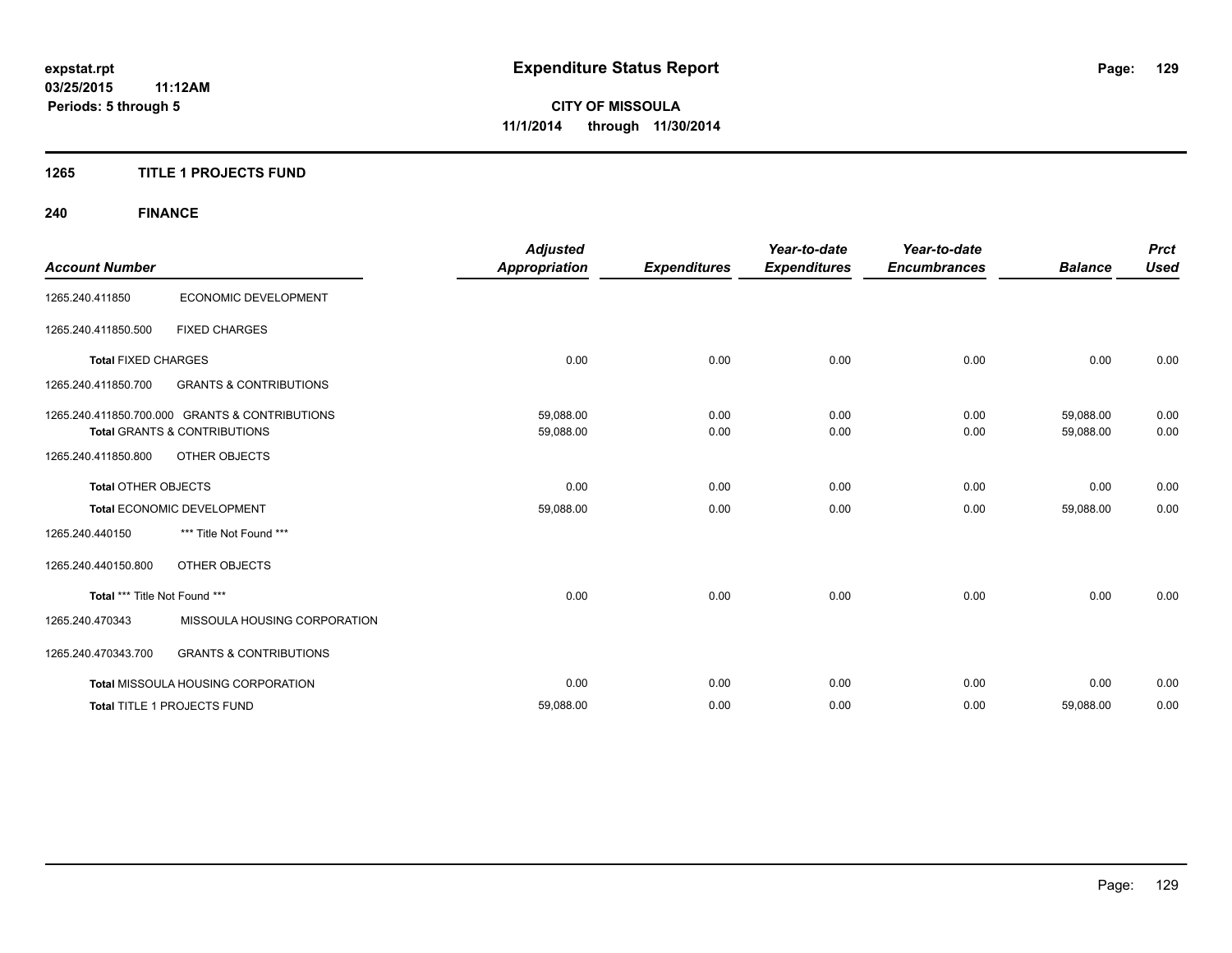**03/25/2015 11:12AM Periods: 5 through 5**

**CITY OF MISSOULA 11/1/2014 through 11/30/2014**

#### **1396 PROGRAM INCOME REVOLVING LOAN PROGRAM**

| <b>Account Number</b>      |                                                    | <b>Adjusted</b><br><b>Appropriation</b> | <b>Expenditures</b> | Year-to-date<br><b>Expenditures</b> | Year-to-date<br><b>Encumbrances</b> | <b>Balance</b>         | <b>Prct</b><br><b>Used</b> |
|----------------------------|----------------------------------------------------|-----------------------------------------|---------------------|-------------------------------------|-------------------------------------|------------------------|----------------------------|
| 1396.390.470200            | <b>HOUSING REHAB</b>                               |                                         |                     |                                     |                                     |                        |                            |
| 1396.390.470200.700        | <b>GRANTS &amp; CONTRIBUTIONS</b>                  |                                         |                     |                                     |                                     |                        |                            |
| <b>Total HOUSING REHAB</b> | 1396.390.470200.700.000 RENTAL REHAB GRANTS        | 51,791.00<br>51,791.00                  | 0.00<br>0.00        | 0.00<br>0.00                        | 0.00<br>0.00                        | 51.791.00<br>51,791.00 | 0.00<br>0.00               |
| 1396.390.470401            | <b>WORD GRANT</b>                                  |                                         |                     |                                     |                                     |                        |                            |
| 1396.390.470401.300        | PURCHASED SERVICES                                 |                                         |                     |                                     |                                     |                        |                            |
| <b>Total WORD GRANT</b>    |                                                    | 0.00                                    | 0.00                | 0.00                                | 0.00                                | 0.00                   | 0.00                       |
|                            | <b>Total PROGRAM INCOME REVOLVING LOAN PROGRAM</b> | 51,791.00                               | 0.00                | 0.00                                | 0.00                                | 51,791.00              | 0.00                       |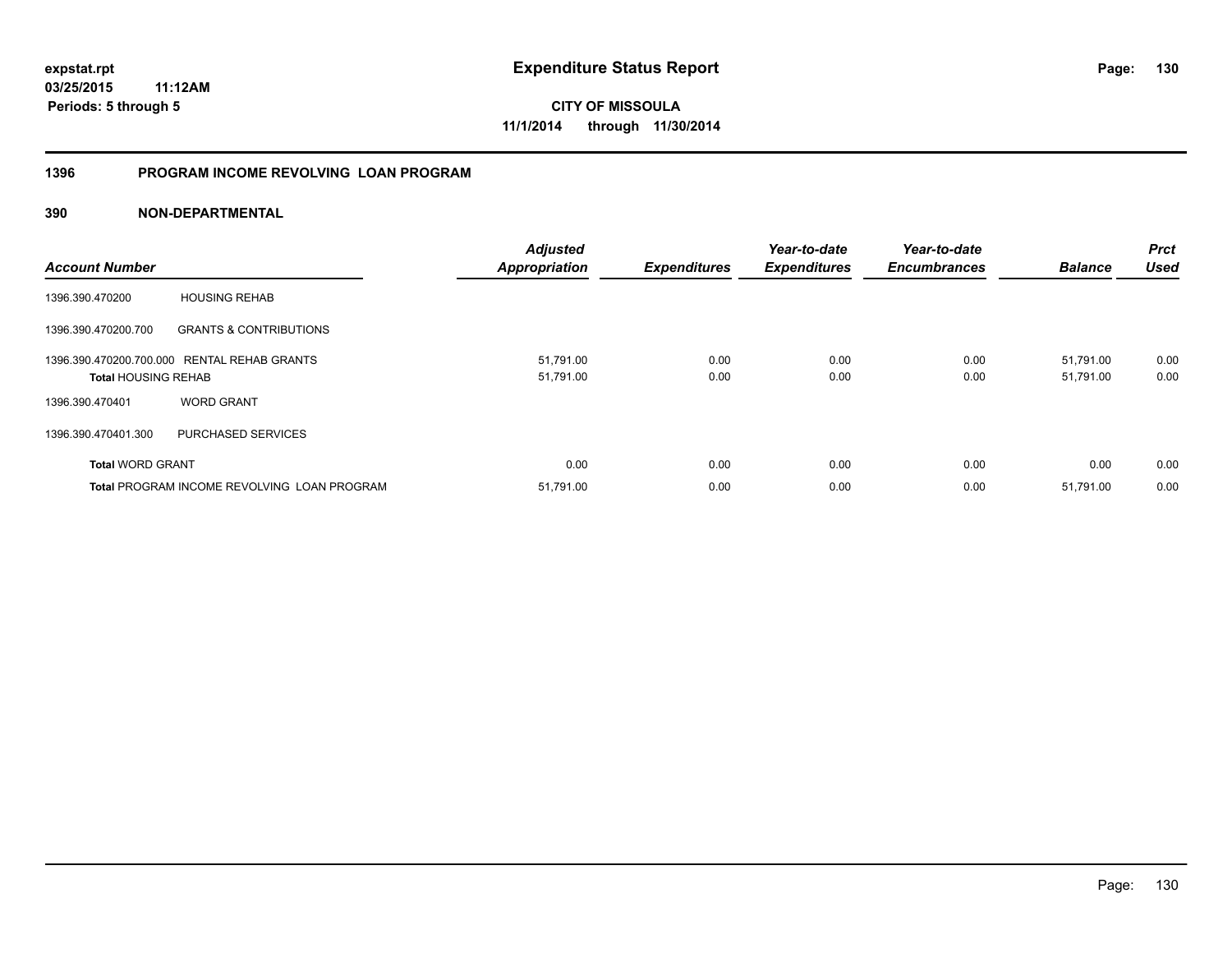#### **1397 STATE HOME PROGRAM INCOME**

| <b>Account Number</b> |                                                                                                          | <b>Adjusted</b><br>Appropriation | <b>Expenditures</b> | Year-to-date<br><b>Expenditures</b> | Year-to-date<br><b>Encumbrances</b> | <b>Balance</b>           | <b>Prct</b><br>Used |
|-----------------------|----------------------------------------------------------------------------------------------------------|----------------------------------|---------------------|-------------------------------------|-------------------------------------|--------------------------|---------------------|
| 1397.390.470200       | <b>HOUSING REHAB</b>                                                                                     |                                  |                     |                                     |                                     |                          |                     |
| 1397.390.470200.300   | PURCHASED SERVICES                                                                                       |                                  |                     |                                     |                                     |                          |                     |
|                       | 1397.390.470200.350.000 STATE HOME PROGRAM INCOME/CONTRACT SVS<br><b>Total STATE HOME PROGRAM INCOME</b> | 600,000.00<br>600,000.00         | 0.00<br>0.00        | 0.00<br>0.00                        | 0.00<br>0.00                        | 600.000.00<br>600.000.00 | 0.00<br>0.00        |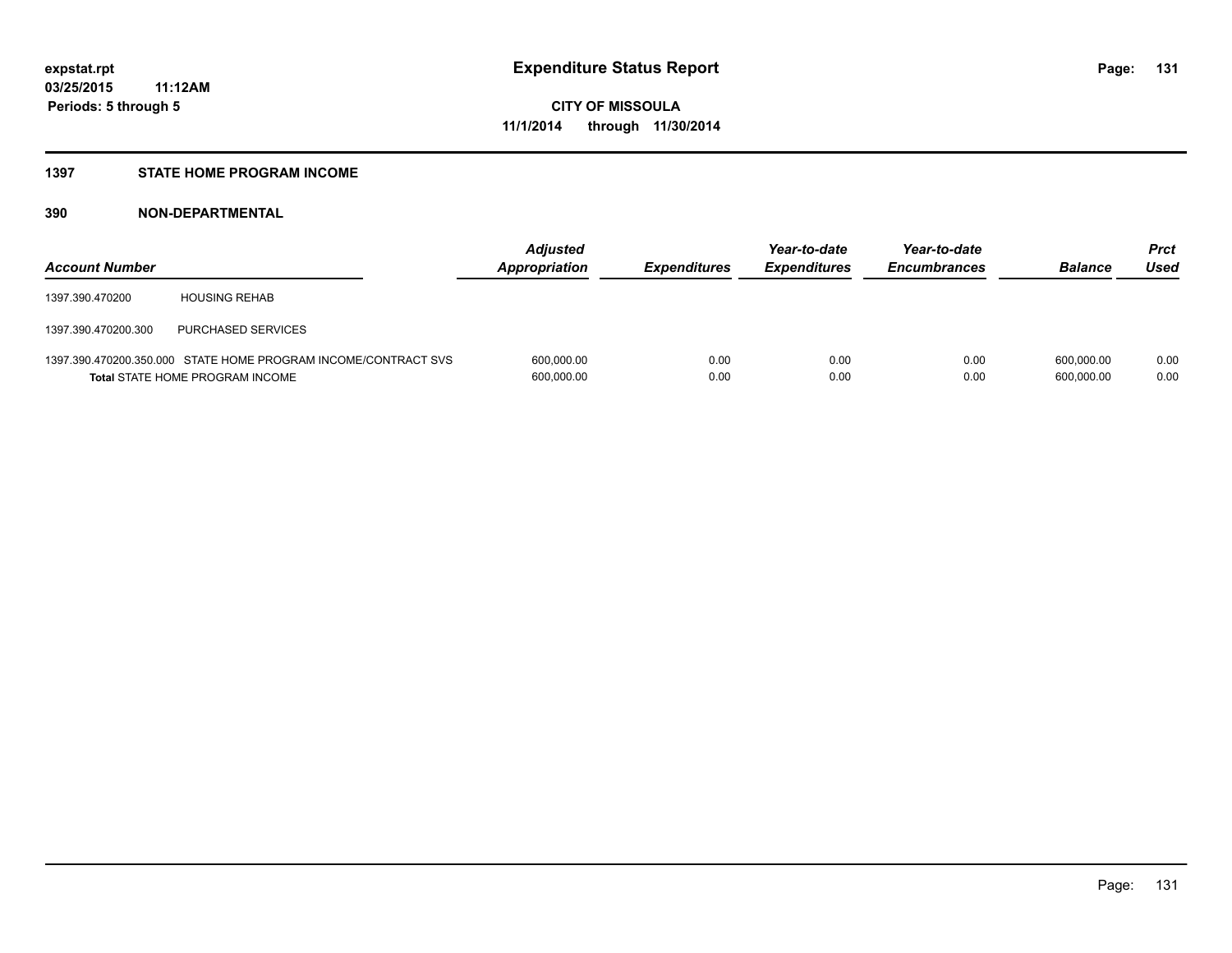**2250 PLANNING FUND**

#### **250 DEVELOPMENT SERVICES**

|                                         |                                                         | <b>Adjusted</b> |                     | Year-to-date<br><b>Expenditures</b> | Year-to-date<br><b>Encumbrances</b> |                | <b>Prct</b> |
|-----------------------------------------|---------------------------------------------------------|-----------------|---------------------|-------------------------------------|-------------------------------------|----------------|-------------|
| <b>Account Number</b>                   |                                                         | Appropriation   | <b>Expenditures</b> |                                     |                                     | <b>Balance</b> | Used        |
| 2250.250.411030                         | <b>PLANNING</b>                                         |                 |                     |                                     |                                     |                |             |
| 2250.250.411030.100                     | PERSONAL SERVICES                                       |                 |                     |                                     |                                     |                |             |
|                                         | 2250.250.411030.110.000 SALARIES AND WAGES              | 296,680.00      | 4,267.00            | 15,068.01                           | 0.00                                | 281,611.99     | 5.08        |
|                                         | 2250.250.411030.140.000 EMPLOYER CONTRIBUTIONS          | 90.685.00       | 1,483.92            | 4,833.53                            | 0.00                                | 85.851.47      | 5.33        |
|                                         | 2250.250.411030.141.000 STATE RETIREMENT CONTRIBUTIONS  | 0.00            | 4.27                | 17.33                               | 0.00                                | $-17.33$       | 0.00        |
| <b>Total PERSONAL SERVICES</b>          |                                                         | 387,365.00      | 5,755.19            | 19,918.87                           | 0.00                                | 367,446.13     | 5.14        |
| 2250.250.411030.200                     | <b>SUPPLIES</b>                                         |                 |                     |                                     |                                     |                |             |
| 2250.250.411030.210.000 OFFICE SUPPLIES |                                                         | 2,550.00        | 354.44              | 354.44                              | 0.00                                | 2,195.56       | 13.90       |
| 2250.250.411030.210.300 OFFICE SUPPLIES |                                                         | 0.00            | 0.00                | 245.69                              | 0.00                                | $-245.69$      | 0.00        |
| 2250.250.411030.210.301                 | OFFICE SUPPLIES                                         | 0.00            | 62.59               | 215.92                              | 0.00                                | $-215.92$      | 0.00        |
|                                         | 2250.250.411030.220.000 OPERATING SUPPLIES              | 1.300.00        | 0.00                | 0.00                                | 0.00                                | 1,300.00       | 0.00        |
| 2250.250.411030.240.300 OTHER SUPPLIES  |                                                         | 0.00            | 39.00               | 328.75                              | 0.00                                | $-328.75$      | 0.00        |
| <b>Total SUPPLIES</b>                   |                                                         | 3,850.00        | 456.03              | 1,144.80                            | 0.00                                | 2,705.20       | 29.74       |
| 2250.250.411030.300                     | PURCHASED SERVICES                                      |                 |                     |                                     |                                     |                |             |
| 2250.250.411030.310.000 COMMUNICATIONS  |                                                         | 1,100.00        | 4.80                | 4.80                                | 0.00                                | 1,095.20       | 0.44        |
| 2250.250.411030.310.351 COMMUNICATIONS  |                                                         | 0.00            | 0.00                | 764.81                              | 0.00                                | $-764.81$      | 0.00        |
|                                         | 2250.250.411030.320.000 PRINTING & DUPLICATING          | 9,300.00        | 0.00                | 0.00                                | 0.00                                | 9,300.00       | 0.00        |
|                                         | 2250.250.411030.320.300 PRINTING & DUPLICATING          | 0.00            | 29.95               | 29.95                               | 0.00                                | $-29.95$       | 0.00        |
|                                         | 2250.250.411030.330.000 PUBLICITY, SUBSCRIPTIONS & DUES | 3,306.00        | 0.00                | 569.41                              | 0.00                                | 2,736.59       | 17.22       |
|                                         | 2250.250.411030.330.300 PUBLICITY, SUBSCRIPTIONS & DUES | 0.00            | 35.00               | 894.20                              | 0.00                                | $-894.20$      | 0.00        |
|                                         | 2250.250.411030.330.377 PUBLICITY, SUBSCRIPTIONS & DUES | 0.00            | 225.00              | 298.00                              | 0.00                                | $-298.00$      | 0.00        |
| 2250.250.411030.344.000                 | <b>TELEPHONE SERVICE</b>                                | 125.00          | 17.39               | 53.39                               | 0.00                                | 71.61          | 42.71       |
|                                         | 2250.250.411030.350.000 PROFESSIONAL SERVICES           | 100,000.00      | 6,241.20            | 25,898.79                           | 0.00                                | 74,101.21      | 25.90       |
|                                         | 2250.250.411030.360.000 REPAIR & MAINTENANCE            | 1,540.00        | 0.00                | 0.00                                | 0.00                                | 1,540.00       | 0.00        |
| 2250.250.411030.370.000 TRAVEL          |                                                         | 5,185.00        | 26.61               | 666.77                              | 0.00                                | 4,518.23       | 12.86       |
| 2250.250.411030.370.300 TRAVEL          |                                                         | 0.00            | 190.32              | 298.31                              | 0.00                                | $-298.31$      | 0.00        |
| 2250.250.411030.380.000 TRAINING        |                                                         | 3,595.00        | 0.00                | 660.00                              | 0.00                                | 2,935.00       | 18.36       |
|                                         | 2250.250.411030.390.000 OTHER PURCHASED SERVICES        | 4,750.00        | 600.00              | 794.85                              | 0.00                                | 3,955.15       | 16.73       |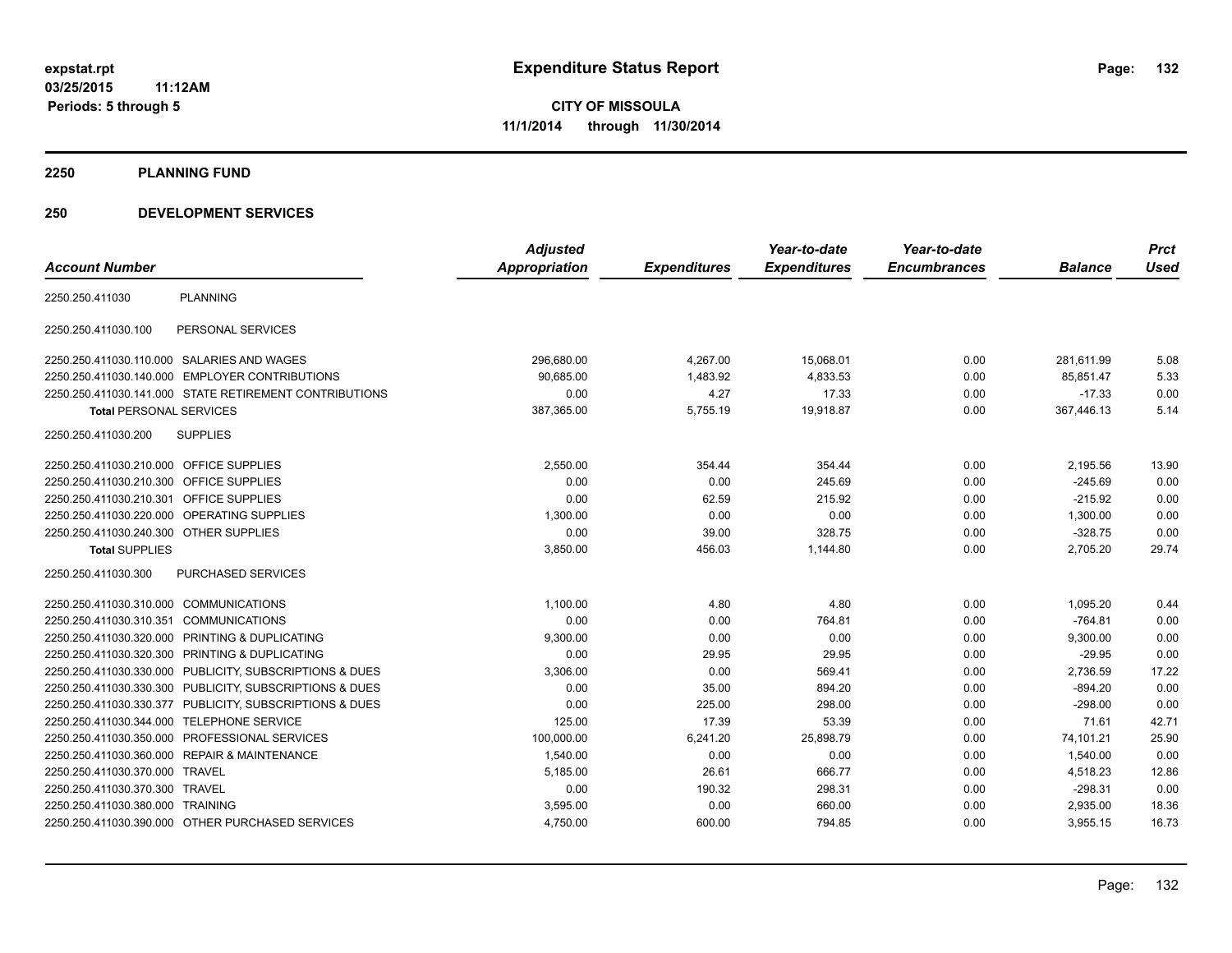**2250 PLANNING FUND**

#### **250 DEVELOPMENT SERVICES**

| <b>Account Number</b>                                               |                               | <b>Adjusted</b><br>Appropriation | <b>Expenditures</b> | Year-to-date<br><b>Expenditures</b> | Year-to-date<br><b>Encumbrances</b> | <b>Balance</b>           | <b>Prct</b><br><b>Used</b> |
|---------------------------------------------------------------------|-------------------------------|----------------------------------|---------------------|-------------------------------------|-------------------------------------|--------------------------|----------------------------|
| <b>Total PURCHASED SERVICES</b>                                     |                               | 128,901.00                       | 7,370.27            | 30,933.28                           | 0.00                                | 97,967.72                | 24.00                      |
| 2250.250.411030.500                                                 | <b>FIXED CHARGES</b>          |                                  |                     |                                     |                                     |                          |                            |
| 2250.250.411030.500.000 FIXED CHARGES<br><b>Total FIXED CHARGES</b> |                               | 24,000.00<br>24,000.00           | 0.00<br>0.00        | 0.00<br>0.00                        | 0.00<br>0.00                        | 24,000.00<br>24,000.00   | 0.00<br>0.00               |
| 2250.250.411030.800                                                 | OTHER OBJECTS                 |                                  |                     |                                     |                                     |                          |                            |
| 2250.250.411030.845.000 CONTINGENCY<br><b>Total OTHER OBJECTS</b>   |                               | 149,604.00<br>149,604.00         | 0.00<br>0.00        | 0.00<br>0.00                        | 0.00<br>0.00                        | 149,604.00<br>149,604.00 | 0.00<br>0.00               |
| <b>Total PLANNING</b><br>2250.250.411050                            | DEVELOPMENT & PERMIT REVIEWS  | 693,720.00                       | 13,581.49           | 51,996.95                           | 0.00                                | 641,723.05               | 7.50                       |
| <b>SUPPLIES</b><br>2250.250.411050.200                              |                               |                                  |                     |                                     |                                     |                          |                            |
| Total DEVELOPMENT & PERMIT REVIEWS                                  |                               | 0.00                             | 0.00                | 0.00                                | 0.00                                | 0.00                     | 0.00                       |
| 2250.250.411070                                                     | <b>TRANSPORTATION</b>         |                                  |                     |                                     |                                     |                          |                            |
| 2250.250.411070.100                                                 | PERSONAL SERVICES             |                                  |                     |                                     |                                     |                          |                            |
| <b>Total TRANSPORTATION</b>                                         |                               | 0.00                             | 0.00                | 0.00                                | 0.00                                | 0.00                     | 0.00                       |
| 2250.250.430255                                                     | <b>BIKE-PED PROGRAM</b>       |                                  |                     |                                     |                                     |                          |                            |
| 2250.250.430255.300                                                 | PURCHASED SERVICES            |                                  |                     |                                     |                                     |                          |                            |
| Total BIKE-PED PROGRAM                                              |                               | 0.00                             | 0.00                | 0.00                                | 0.00                                | 0.00                     | 0.00                       |
| 2250.250.521000                                                     | INTERFUND OPERATING TRANSFERS |                                  |                     |                                     |                                     |                          |                            |
| 2250.250.521000.800                                                 | OTHER OBJECTS                 |                                  |                     |                                     |                                     |                          |                            |
| Total INTERFUND OPERATING TRANSFERS                                 |                               | 0.00                             | 0.00                | 0.00                                | 0.00                                | 0.00                     | 0.00                       |
| <b>Total PLANNING FUND</b>                                          |                               | 693,720.00                       | 13,581.49           | 51,996.95                           | 0.00                                | 641,723.05               | 7.50                       |
|                                                                     |                               |                                  |                     |                                     |                                     |                          |                            |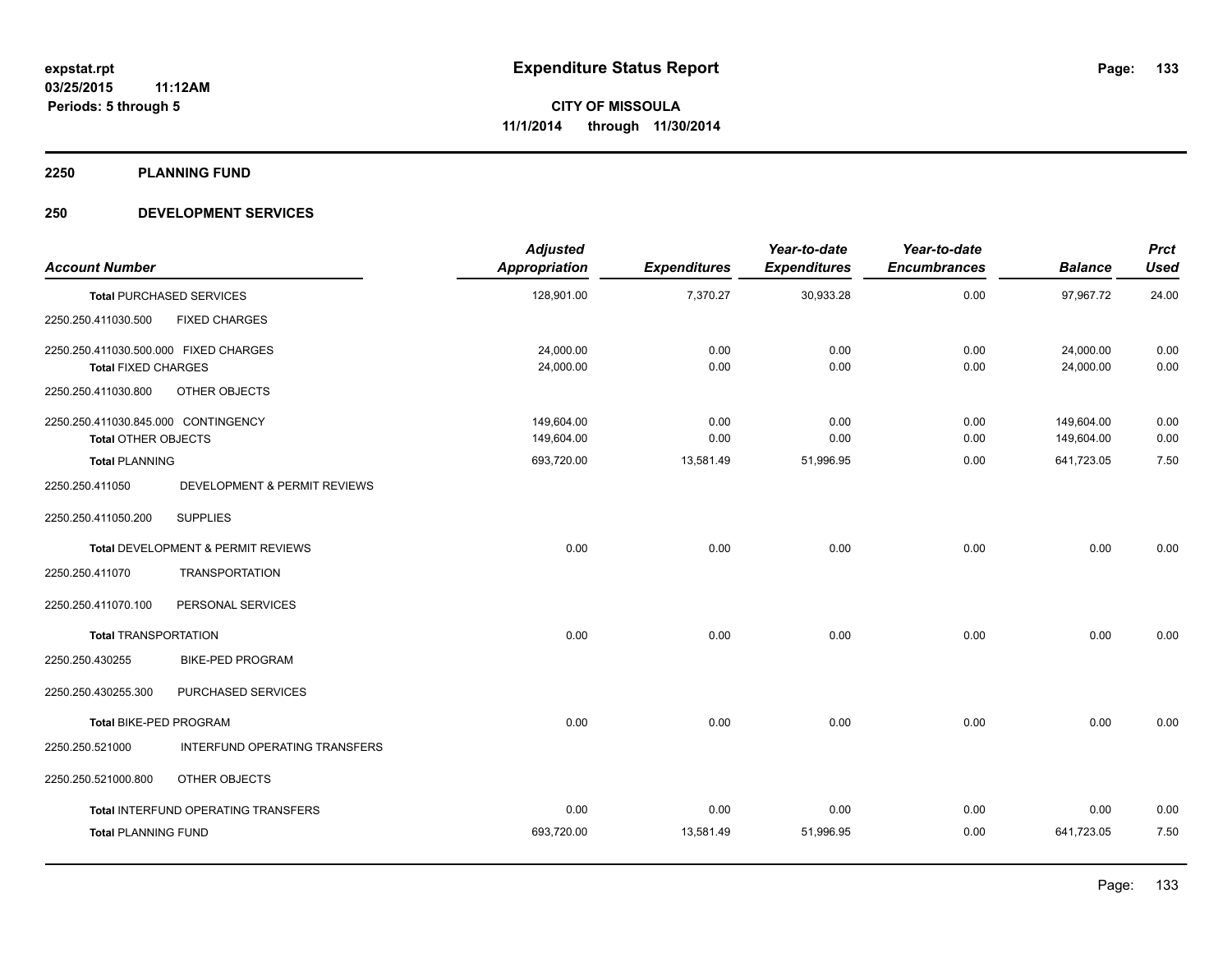### **2310 PUBLIC SAFETY INFORMATION SYSTEMS**

### **310 BUILDING INSPECTION**

| <b>Account Number</b> |                                                | <b>Adjusted</b><br>Appropriation | <b>Expenditures</b> | Year-to-date<br><b>Expenditures</b> | Year-to-date<br><b>Encumbrances</b> | <b>Balance</b> | <b>Prct</b><br><b>Used</b> |
|-----------------------|------------------------------------------------|----------------------------------|---------------------|-------------------------------------|-------------------------------------|----------------|----------------------------|
| 2310.310.420510       | ADMINISTRATION                                 |                                  |                     |                                     |                                     |                |                            |
| 2310.310.420510.800   | OTHER OBJECTS                                  |                                  |                     |                                     |                                     |                |                            |
|                       | <b>Total PUBLIC SAFETY INFORMATION SYSTEMS</b> | 0.00                             | 0.00                | 0.00                                | 0.00                                | 0.00           | 0.00                       |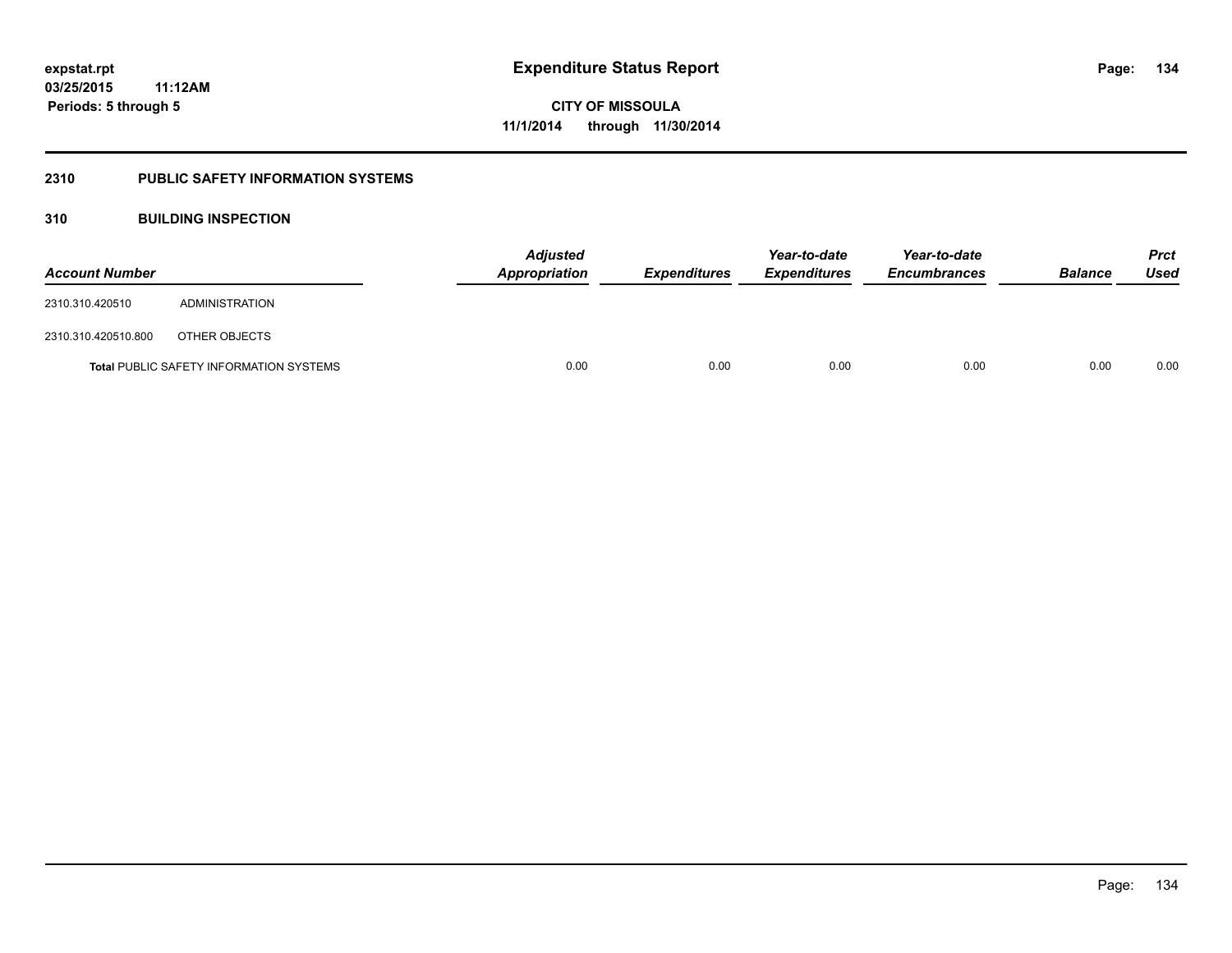#### **2321 IMPACT FEE FUND**

|                                 |                                                          | <b>Adjusted</b>      |                     | Year-to-date        | Year-to-date        |                | <b>Prct</b> |
|---------------------------------|----------------------------------------------------------|----------------------|---------------------|---------------------|---------------------|----------------|-------------|
| <b>Account Number</b>           |                                                          | <b>Appropriation</b> | <b>Expenditures</b> | <b>Expenditures</b> | <b>Encumbrances</b> | <b>Balance</b> | <b>Used</b> |
| 2321.390.430247                 | HILLVIEW WAY STREET IMPROVEMENTS                         |                      |                     |                     |                     |                |             |
| 2321.390.430247.900             | <b>CAPITAL OUTLAY</b>                                    |                      |                     |                     |                     |                |             |
|                                 | 2321.390.430247.930.000 HILLVIEW WAY STREET IMPROVEMENTS | 1,069,122.00         | 0.00                | 0.00                | 0.00                | 1,069,122.00   | 0.00        |
|                                 | Total HILLVIEW WAY STREET IMPROVEMENTS                   | 1,069,122.00         | 0.00                | 0.00                | 0.00                | 1,069,122.00   | 0.00        |
| 2321.390.430248                 | <b>CREGG LN IMPROVEMENTS</b>                             |                      |                     |                     |                     |                |             |
| 2321.390.430248.900             | <b>CAPITAL OUTLAY</b>                                    |                      |                     |                     |                     |                |             |
|                                 | 2321.390.430248.930.000 CREGG LN IMPROVEMENTS            | 225,480.00           | 0.00                | 0.00                | 0.00                | 225,480.00     | 0.00        |
|                                 | <b>Total CREGG LN IMPROVEMENTS</b>                       | 225,480.00           | 0.00                | 0.00                | 0.00                | 225,480.00     | 0.00        |
| 2321.390.430249                 | OLD US HWY 93 IMPROVEMENTS                               |                      |                     |                     |                     |                |             |
| 2321.390.430249.900             | <b>CAPITAL OUTLAY</b>                                    |                      |                     |                     |                     |                |             |
|                                 | 2321.390.430249.930.000 OLD US HWY 93 IMPROVEMENTS       | 77,500.00            | 0.00                | 0.00                | 0.00                | 77,500.00      | 0.00        |
|                                 | Total OLD US HWY 93 IMPROVEMENTS                         | 77,500.00            | 0.00                | 0.00                | 0.00                | 77,500.00      | 0.00        |
| 2321.390.430260                 | <b>TRAFFIC &amp; PEDESTRIAN SERVICES</b>                 |                      |                     |                     |                     |                |             |
| 2321.390.430260.300             | PURCHASED SERVICES                                       |                      |                     |                     |                     |                |             |
| <b>Total PURCHASED SERVICES</b> |                                                          | 0.00                 | 0.00                | 0.00                | 0.00                | 0.00           | 0.00        |
| 2321.390.430260.900             | <b>CAPITAL OUTLAY</b>                                    |                      |                     |                     |                     |                |             |
|                                 | 2321.390.430260.930.000 VAN BUREN ST RECONSTRUCTION      | 85,000.00            | 0.00                | 0.00                | 0.00                | 85,000.00      | 0.00        |
|                                 | Total TRAFFIC & PEDESTRIAN SERVICES                      | 85,000.00            | 0.00                | 0.00                | 0.00                | 85,000.00      | 0.00        |
| 2321.390.430261                 | *** Title Not Found ***                                  |                      |                     |                     |                     |                |             |
| 2321.390.430261.300             | PURCHASED SERVICES                                       |                      |                     |                     |                     |                |             |
|                                 | <b>Total PURCHASED SERVICES</b>                          | 0.00                 | 0.00                | 0.00                | 0.00                | 0.00           | 0.00        |
|                                 |                                                          |                      |                     |                     |                     |                |             |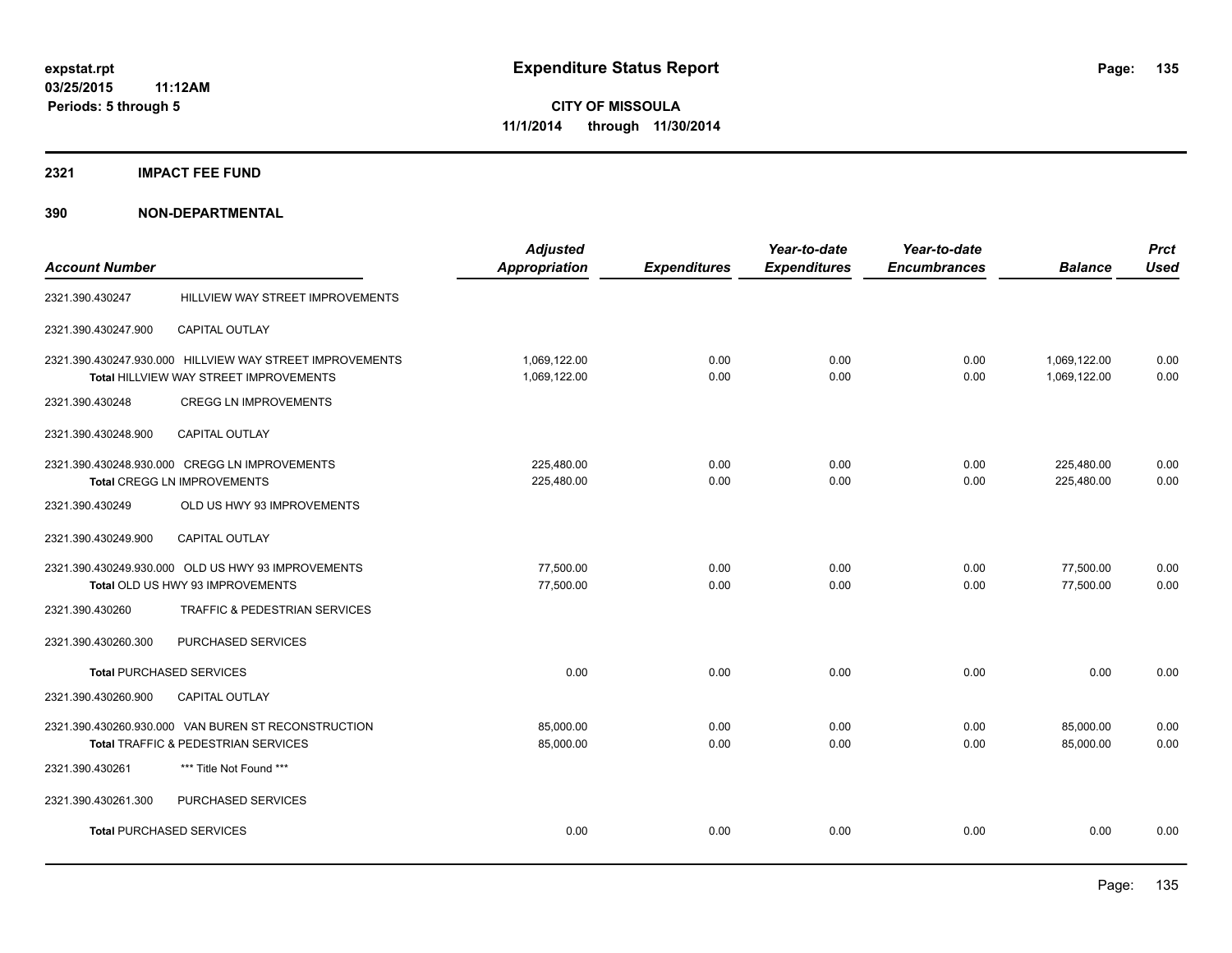#### **2321 IMPACT FEE FUND**

| <b>Account Number</b>                 |                                                | <b>Adjusted</b><br>Appropriation | <b>Expenditures</b> | Year-to-date<br><b>Expenditures</b> | Year-to-date<br><b>Encumbrances</b> | <b>Balance</b> | <b>Prct</b><br><b>Used</b> |
|---------------------------------------|------------------------------------------------|----------------------------------|---------------------|-------------------------------------|-------------------------------------|----------------|----------------------------|
|                                       |                                                |                                  |                     |                                     |                                     |                |                            |
| 2321.390.430261.800                   | OTHER OBJECTS                                  |                                  |                     |                                     |                                     |                |                            |
| Total OTHER OBJECTS                   |                                                | 0.00                             | 0.00                | 0.00                                | 0.00                                | 0.00           | 0.00                       |
| 2321.390.430261.900                   | <b>CAPITAL OUTLAY</b>                          |                                  |                     |                                     |                                     |                |                            |
| Total *** Title Not Found ***         |                                                | 0.00                             | 0.00                | 0.00                                | 0.00                                | 0.00           | 0.00                       |
| 2321.390.430280                       | MILLER CR: BRIGGS TO MOCKINGBIRD               |                                  |                     |                                     |                                     |                |                            |
| 2321.390.430280.900                   | CAPITAL OUTLAY                                 |                                  |                     |                                     |                                     |                |                            |
|                                       | <b>Total MILLER CR: BRIGGS TO MOCKINGBIRD</b>  | 0.00                             | 0.00                | 0.00                                | 0.00                                | 0.00           | 0.00                       |
| 2321.390.430281                       | SOUTH 3RD STREET PROJECT                       |                                  |                     |                                     |                                     |                |                            |
| 2321.390.430281.900                   | CAPITAL OUTLAY                                 |                                  |                     |                                     |                                     |                |                            |
|                                       | 2321.390.430281.930.000 SO 3RD ST/IMPROVEMENTS | 785,000.00                       | 14,663.48           | 519,724.07                          | 0.00                                | 265,275.93     | 66.21                      |
|                                       | Total SOUTH 3RD STREET PROJECT                 | 785,000.00                       | 14,663.48           | 519,724.07                          | 0.00                                | 265,275.93     | 66.21                      |
| 2321.390.460401                       | FORT MSLA REGIONAL PARK                        |                                  |                     |                                     |                                     |                |                            |
| 2321.390.460401.900                   | <b>CAPITAL OUTLAY</b>                          |                                  |                     |                                     |                                     |                |                            |
| 2321.390.460401.930.000 FORT MISSOULA |                                                | 150,000.00                       | 0.00                | 0.00                                | 0.00                                | 150,000.00     | 0.00                       |
|                                       | Total FORT MSLA REGIONAL PARK                  | 150,000.00                       | 0.00                | 0.00                                | 0.00                                | 150,000.00     | 0.00                       |
| 2321.390.460404                       | <b>EATON TRAIL</b>                             |                                  |                     |                                     |                                     |                |                            |
| 2321.390.460404.100                   | PERSONAL SERVICES                              |                                  |                     |                                     |                                     |                |                            |
| <b>Total PERSONAL SERVICES</b>        |                                                | 0.00                             | 0.00                | 0.00                                | 0.00                                | 0.00           | 0.00                       |
| 2321.390.460404.300                   | PURCHASED SERVICES                             |                                  |                     |                                     |                                     |                |                            |
|                                       | <b>Total PURCHASED SERVICES</b>                | 0.00                             | 0.00                | 0.00                                | 0.00                                | 0.00           | 0.00                       |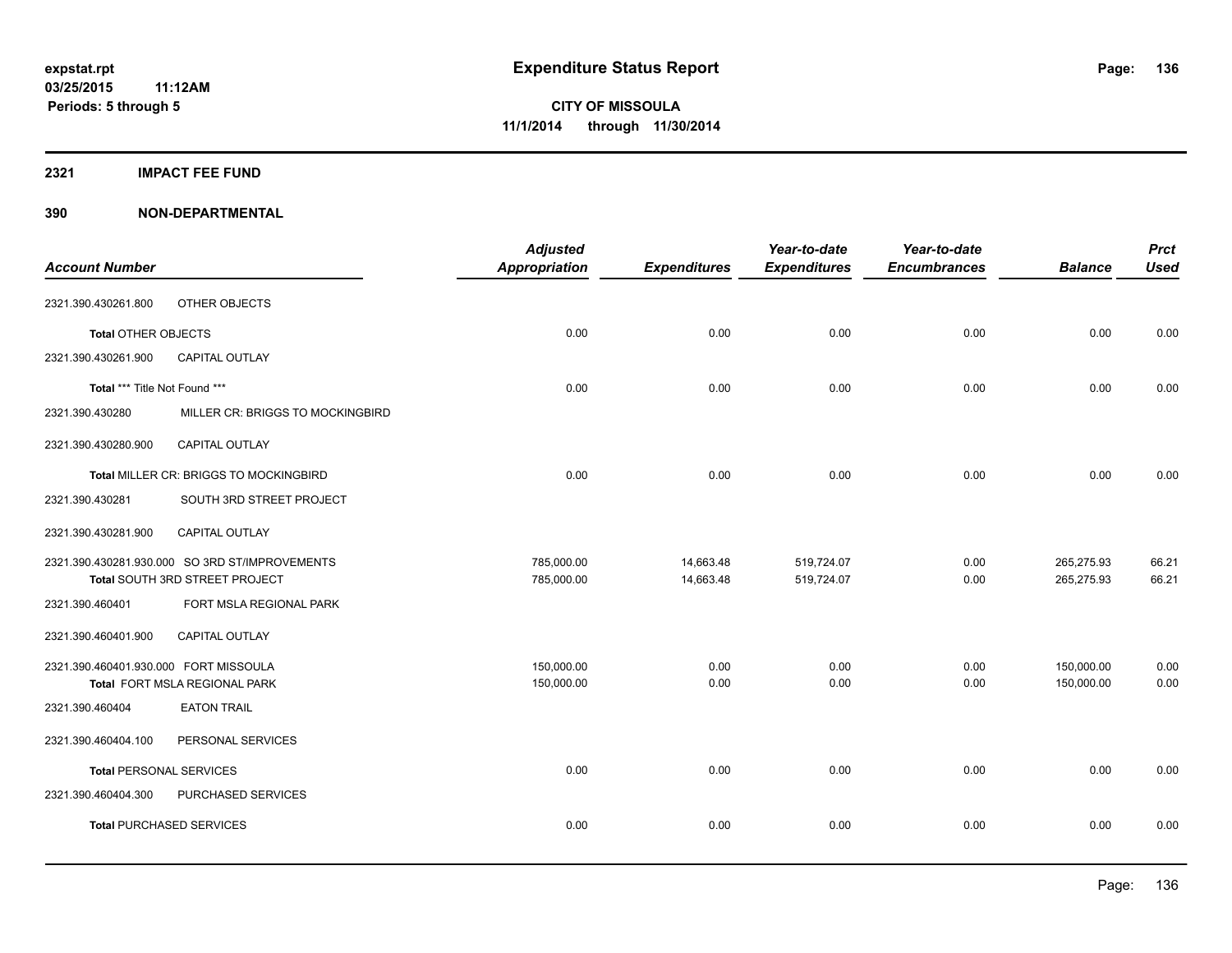**2321 IMPACT FEE FUND**

| <b>Account Number</b>          |                                                | <b>Adjusted</b><br><b>Appropriation</b> | <b>Expenditures</b> | Year-to-date<br><b>Expenditures</b> | Year-to-date<br><b>Encumbrances</b> | <b>Balance</b> | <b>Prct</b><br><b>Used</b> |
|--------------------------------|------------------------------------------------|-----------------------------------------|---------------------|-------------------------------------|-------------------------------------|----------------|----------------------------|
| 2321.390.460404.900            | <b>CAPITAL OUTLAY</b>                          |                                         |                     |                                     |                                     |                |                            |
| <b>Total EATON TRAIL</b>       |                                                | 0.00                                    | 0.00                | 0.00                                | 0.00                                | 0.00           | 0.00                       |
| 2321.390.460406                | WHITE PINE PARK                                |                                         |                     |                                     |                                     |                |                            |
|                                |                                                |                                         |                     |                                     |                                     |                |                            |
| 2321.390.460406.100            | PERSONAL SERVICES                              |                                         |                     |                                     |                                     |                |                            |
| <b>Total PERSONAL SERVICES</b> |                                                | 0.00                                    | 0.00                | 0.00                                | 0.00                                | 0.00           | 0.00                       |
| 2321.390.460406.300            | PURCHASED SERVICES                             |                                         |                     |                                     |                                     |                |                            |
| <b>Total WHITE PINE PARK</b>   |                                                | 0.00                                    | 0.00                | 0.00                                | 0.00                                | 0.00           | 0.00                       |
| 2321.390.460408                | <b>CONSERVATION LAND MANAGEMENT PLAN</b>       |                                         |                     |                                     |                                     |                |                            |
| 2321.390.460408.900            | CAPITAL OUTLAY                                 |                                         |                     |                                     |                                     |                |                            |
|                                | Total CONSERVATION LAND MANAGEMENT PLAN        | 0.00                                    | 0.00                | 0.00                                | 0.00                                | 0.00           | 0.00                       |
| 2321.390.460409                | MISSOULA TO LOLO TRAIL                         |                                         |                     |                                     |                                     |                |                            |
| 2321.390.460409.900            | CAPITAL OUTLAY                                 |                                         |                     |                                     |                                     |                |                            |
|                                | 2321.390.460409.930.000 MISSOULA TO LOLO TRAIL | 24,465.00                               | 0.00                | 8,120.83                            | 0.00                                | 16,344.17      | 33.19                      |
|                                | Total MISSOULA TO LOLO TRAIL                   | 24,465.00                               | 0.00                | 8,120.83                            | 0.00                                | 16,344.17      | 33.19                      |
| 2321.390.460411                | <b>NMT ADMIN</b>                               |                                         |                     |                                     |                                     |                |                            |
| 2321.390.460411.900            | <b>CAPITAL OUTLAY</b>                          |                                         |                     |                                     |                                     |                |                            |
| <b>Total NMT ADMIN</b>         |                                                | 0.00                                    | 0.00                | 0.00                                | 0.00                                | 0.00           | 0.00                       |
| 2321.390.460412                | PLEASANT VIEW PARK                             |                                         |                     |                                     |                                     |                |                            |
| 2321.390.460412.900            | CAPITAL OUTLAY                                 |                                         |                     |                                     |                                     |                |                            |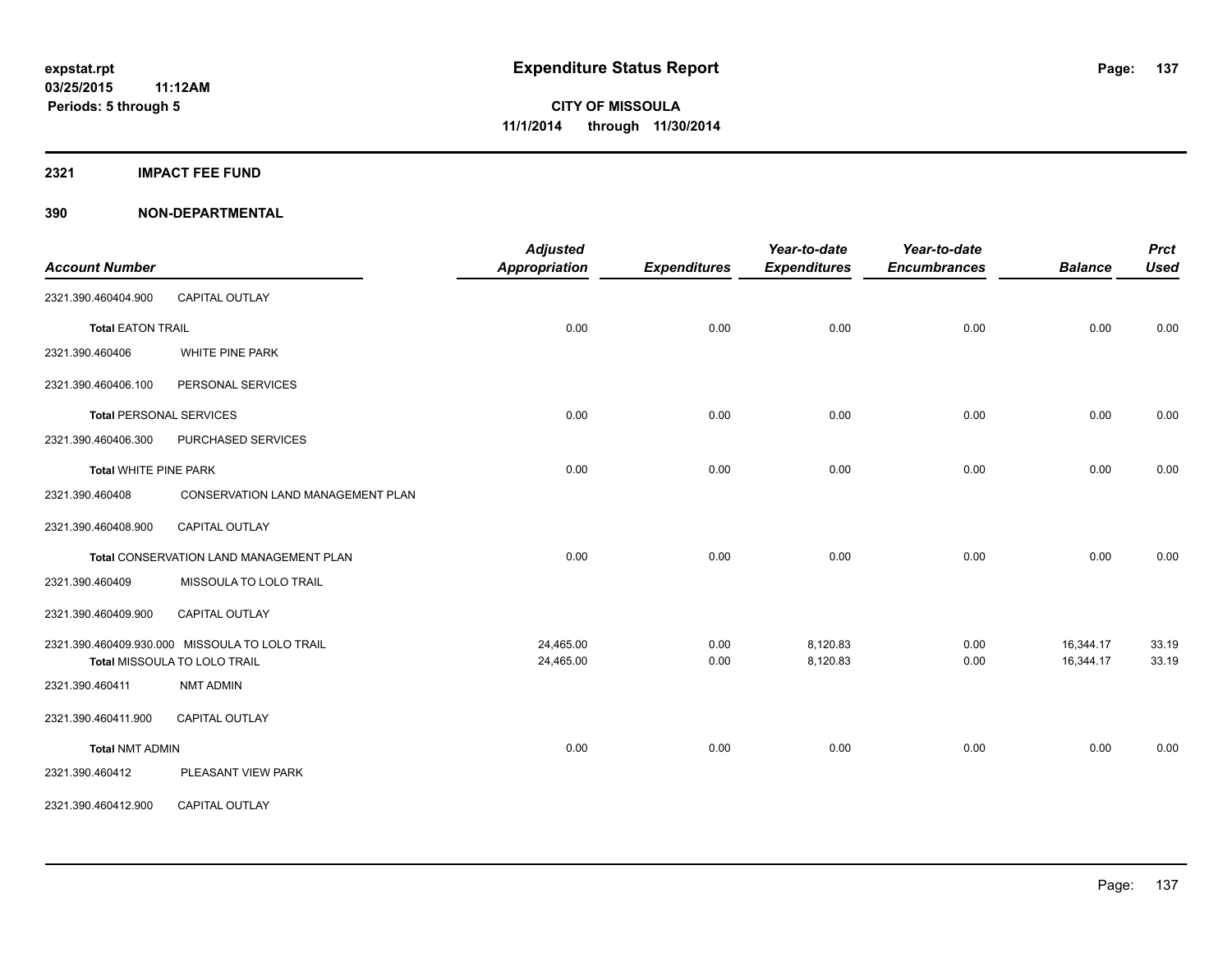**2321 IMPACT FEE FUND**

| <b>Account Number</b>           |                                      | <b>Adjusted</b><br><b>Appropriation</b> | <b>Expenditures</b> | Year-to-date<br><b>Expenditures</b> | Year-to-date<br><b>Encumbrances</b> | <b>Balance</b> | <b>Prct</b><br><b>Used</b> |
|---------------------------------|--------------------------------------|-----------------------------------------|---------------------|-------------------------------------|-------------------------------------|----------------|----------------------------|
| <b>Total PLEASANT VIEW PARK</b> |                                      | 0.00                                    | 0.00                | 0.00                                | 0.00                                | 0.00           | 0.00                       |
| 2321.390.510000                 | UNALLOCATED IMPACT FEES              |                                         |                     |                                     |                                     |                |                            |
| 2321.390.510000.800             | OTHER OBJECTS                        |                                         |                     |                                     |                                     |                |                            |
| <b>Total OTHER OBJECTS</b>      |                                      | 0.00                                    | 0.00                | 0.00                                | 0.00                                | 0.00           | 0.00                       |
| 2321.390.510000.900             | <b>CAPITAL OUTLAY</b>                |                                         |                     |                                     |                                     |                |                            |
|                                 | <b>Total UNALLOCATED IMPACT FEES</b> | 0.00                                    | 0.00                | 0.00                                | 0.00                                | 0.00           | 0.00                       |
| <b>Total IMPACT FEE FUND</b>    |                                      | 2,416,567.00                            | 14.663.48           | 527,844.90                          | 0.00                                | 1,888,722.10   | 21.84                      |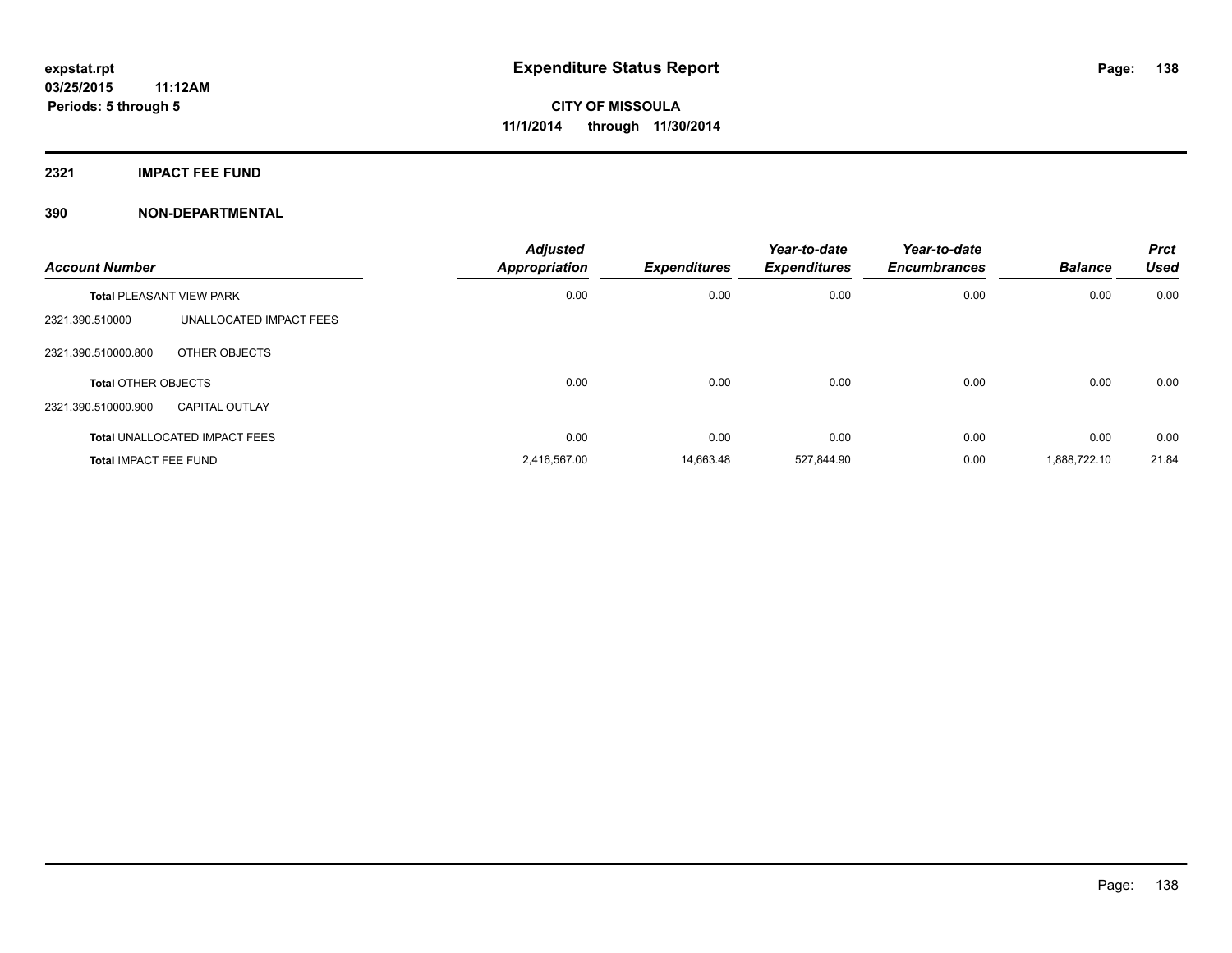#### **2322 GEORGE ELMER/CATTLE DR INTERSECTION**

|                                                  | <b>Adjusted</b>      |                     | Year-to-date        | Year-to-date        | <b>Balance</b> | <b>Prct</b><br><b>Used</b> |
|--------------------------------------------------|----------------------|---------------------|---------------------|---------------------|----------------|----------------------------|
| <b>Account Number</b>                            | <b>Appropriation</b> | <b>Expenditures</b> | <b>Expenditures</b> | <b>Encumbrances</b> |                |                            |
| <b>SPECIAL ASSESSMENTS</b><br>2322.390.510100    |                      |                     |                     |                     |                |                            |
| <b>PURCHASED SERVICES</b><br>2322.390.510100.300 |                      |                     |                     |                     |                |                            |
| 2322.390.510100.350.000 PROFESSIONAL SERVICES    | 15,000.00            | 0.00                | 0.00                | 0.00                | 15,000.00      | 0.00                       |
| <b>Total PURCHASED SERVICES</b>                  | 15,000.00            | 0.00                | 0.00                | 0.00                | 15,000.00      | 0.00                       |
| 2322.390.510100.800<br>OTHER OBJECTS             |                      |                     |                     |                     |                |                            |
| <b>Total OTHER OBJECTS</b>                       | 0.00                 | 0.00                | 0.00                | 0.00                | 0.00           | 0.00                       |
| 2322.390.510100.900<br><b>CAPITAL OUTLAY</b>     |                      |                     |                     |                     |                |                            |
| <b>Total CAPITAL OUTLAY</b>                      | 0.00                 | 0.00                | 0.00                | 0.00                | 0.00           | 0.00                       |
| <b>Total GEORGE ELMER/CATTLE DR INTERSECTION</b> | 15,000.00            | 0.00                | 0.00                | 0.00                | 15,000.00      | 0.00                       |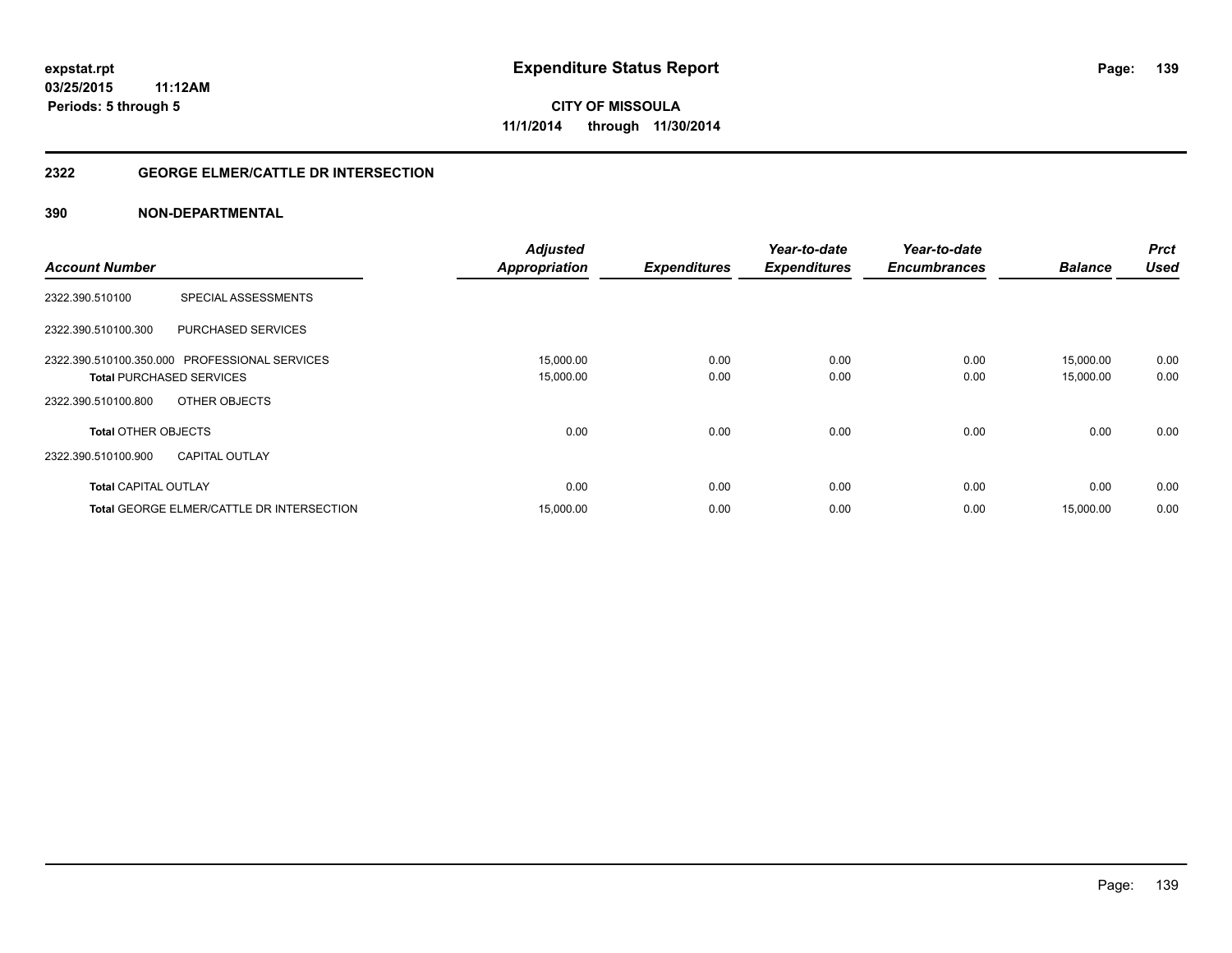#### **2365 PUBLIC ART FUND**

#### **220 MAYOR**

|                                                  | <b>Adjusted</b> |                     | Year-to-date        | Year-to-date        |                | <b>Prct</b> |
|--------------------------------------------------|-----------------|---------------------|---------------------|---------------------|----------------|-------------|
| <b>Account Number</b>                            | Appropriation   | <b>Expenditures</b> | <b>Expenditures</b> | <b>Encumbrances</b> | <b>Balance</b> | <b>Used</b> |
| PUBLIC ART PROJECTS<br>2365.220.460518           |                 |                     |                     |                     |                |             |
| <b>PURCHASED SERVICES</b><br>2365.220.460518.300 |                 |                     |                     |                     |                |             |
| 2365.220.460518.350.000 PROFESSIONAL SERVICES    | 3,000.00        | 0.00                | 0.00                | 0.00                | 3,000.00       | 0.00        |
| <b>Total PURCHASED SERVICES</b>                  | 3,000.00        | 0.00                | 0.00                | 0.00                | 3,000.00       | 0.00        |
| OTHER OBJECTS<br>2365.220.460518.800             |                 |                     |                     |                     |                |             |
| 2365.220.460518.845.000 CONTINGENCY              | 24,256.00       | 0.00                | 0.00                | 0.00                | 24,256.00      | 0.00        |
| <b>Total OTHER OBJECTS</b>                       | 24,256.00       | 0.00                | 0.00                | 0.00                | 24,256.00      | 0.00        |
| <b>CAPITAL OUTLAY</b><br>2365.220.460518.900     |                 |                     |                     |                     |                |             |
| 2365.220.460518.930.000 IMPROVEMENTS             | 5,615.00        | 0.00                | 5,000.00            | 0.00                | 615.00         | 89.05       |
| <b>Total CAPITAL OUTLAY</b>                      | 5,615.00        | 0.00                | 5,000.00            | 0.00                | 615.00         | 89.05       |
| <b>Total PUBLIC ART FUND</b>                     | 32,871.00       | 0.00                | 5,000.00            | 0.00                | 27,871.00      | 15.21       |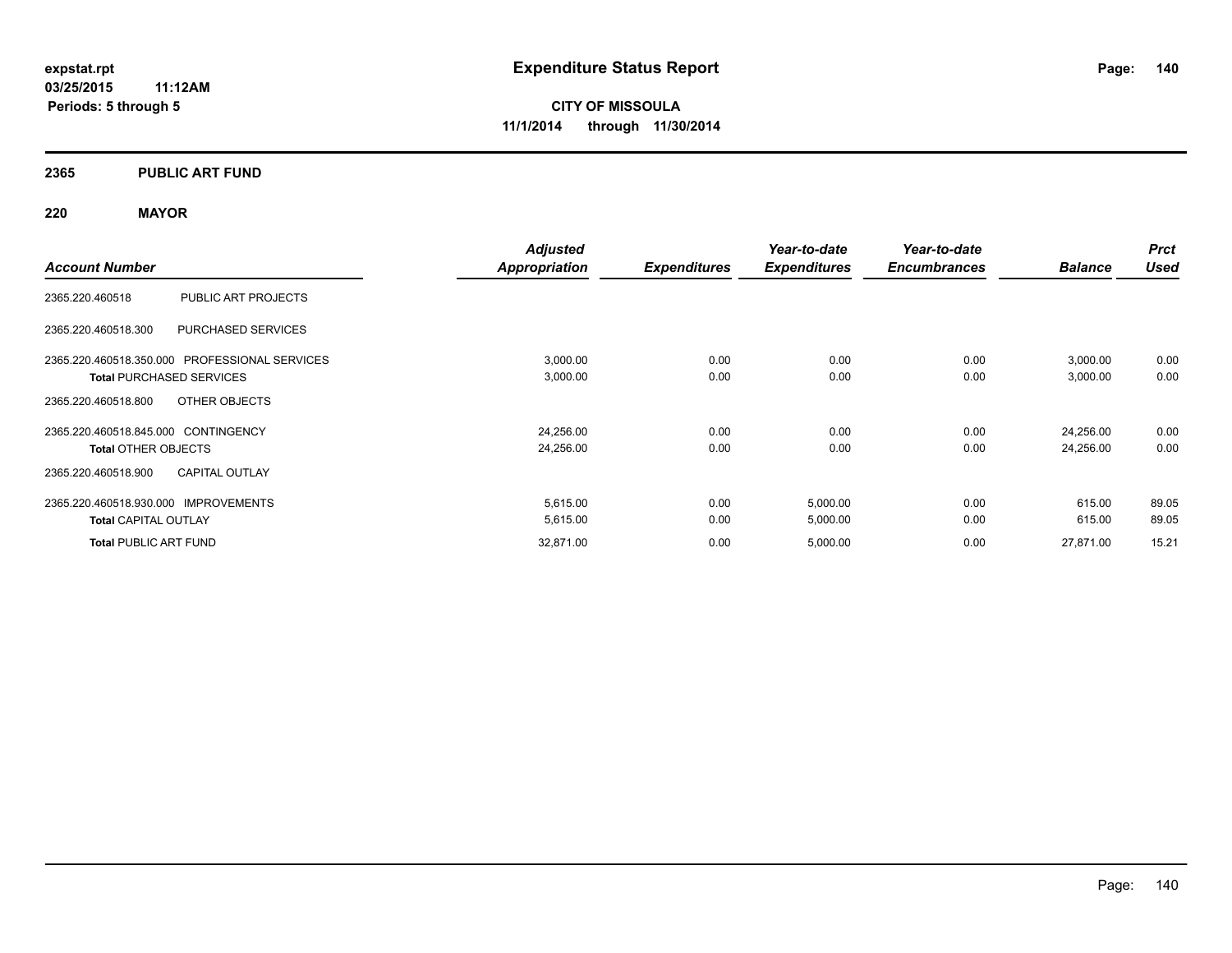#### **2371 EMPLOYEE HEALTH INSURANCE LEVY FUND**

| <b>Account Number</b>      |                                                  | <b>Adjusted</b><br>Appropriation | <b>Expenditures</b> | Year-to-date<br><b>Expenditures</b> | Year-to-date<br><b>Encumbrances</b> | <b>Balance</b> | <b>Prct</b><br>Used |
|----------------------------|--------------------------------------------------|----------------------------------|---------------------|-------------------------------------|-------------------------------------|----------------|---------------------|
| 2371.390.521000            | INTERFUND OPERATING TRANSFERS                    |                                  |                     |                                     |                                     |                |                     |
| 2371.390.521000.800        | OTHER OBJECTS                                    |                                  |                     |                                     |                                     |                |                     |
|                            | 2371.390.521000.820.000 TRANSFERS TO OTHER FUNDS | 1.324.945.00                     | 0.00                | 0.00                                | 0.00                                | 1.324.945.00   | 0.00                |
| <b>Total OTHER OBJECTS</b> |                                                  | 1,324,945.00                     | 0.00                | 0.00                                | 0.00                                | 1,324,945.00   | 0.00                |
|                            | <b>Total INTERFUND OPERATING TRANSFERS</b>       | 1,324,945.00                     | 0.00                | 0.00                                | 0.00                                | 1.324.945.00   | 0.00                |
|                            | Total EMPLOYEE HEALTH INSURANCE LEVY FUND        | 1,324,945.00                     | 0.00                | 0.00                                | 0.00                                | 1.324.945.00   | 0.00                |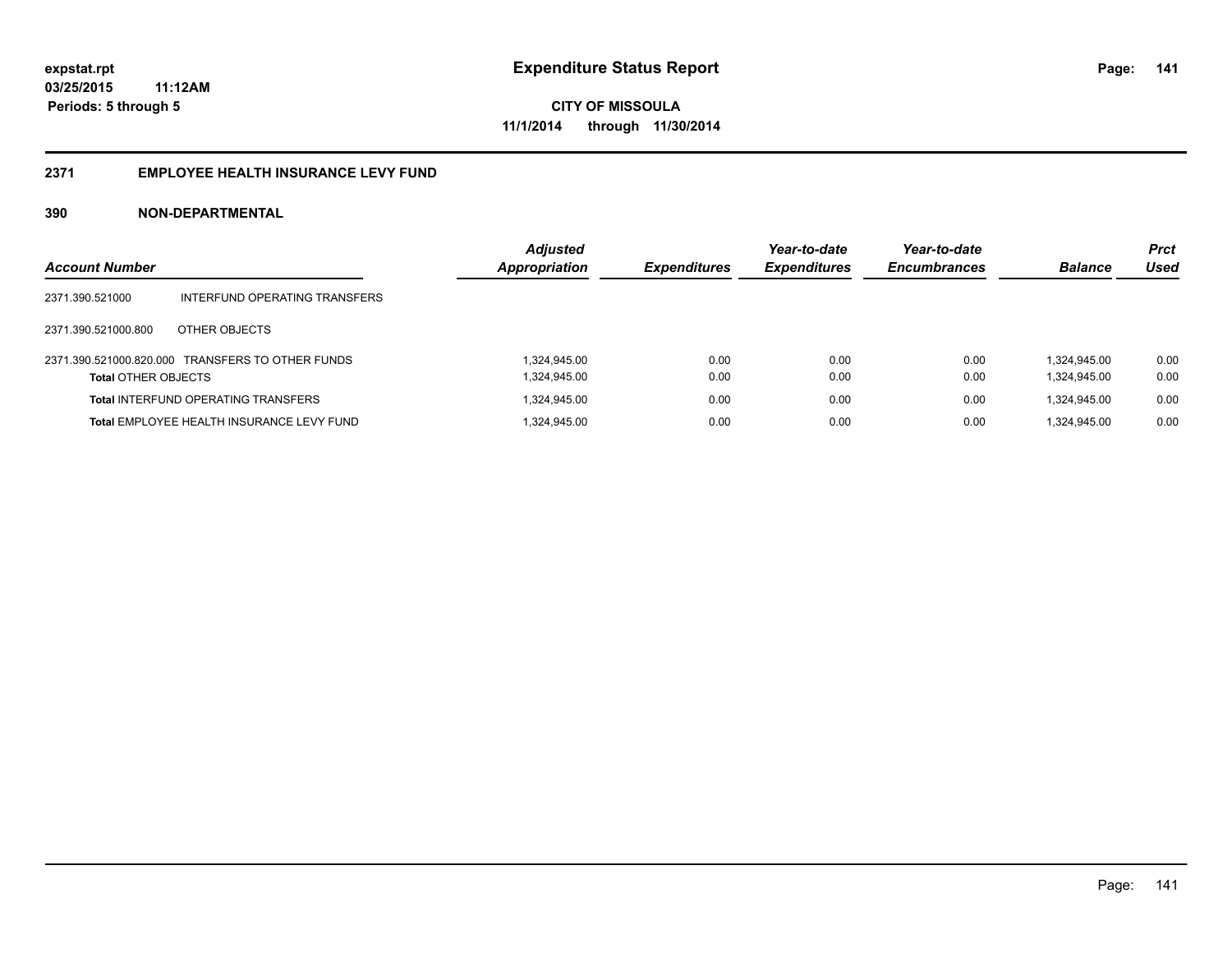#### **2372 PERMISSIVE MEDICAL LEVY**

| <b>Account Number</b> |                                                                                                | <b>Adjusted</b><br><b>Appropriation</b> | <b>Expenditures</b> | Year-to-date<br><b>Expenditures</b> | Year-to-date<br><b>Encumbrances</b> | <b>Balance</b>               | <b>Prct</b><br>Used |
|-----------------------|------------------------------------------------------------------------------------------------|-----------------------------------------|---------------------|-------------------------------------|-------------------------------------|------------------------------|---------------------|
| 2372.390.521000       | INTERFUND OPERATING TRANSFERS                                                                  |                                         |                     |                                     |                                     |                              |                     |
| 2372.390.521000.800   | OTHER OBJECTS                                                                                  |                                         |                     |                                     |                                     |                              |                     |
|                       | 2372.390.521000.820.000 TRANSFERS TO OTHER FUNDS<br><b>Total INTERFUND OPERATING TRANSFERS</b> | 2,971,522.00<br>2,971,522.00            | 0.00<br>0.00        | 0.00<br>0.00                        | 0.00<br>0.00                        | 2.971.522.00<br>2.971.522.00 | 0.00<br>0.00        |
|                       | <b>Total PERMISSIVE MEDICAL LEVY</b>                                                           | 2.971.522.00                            | 0.00                | 0.00                                | 0.00                                | 2.971.522.00                 | 0.00                |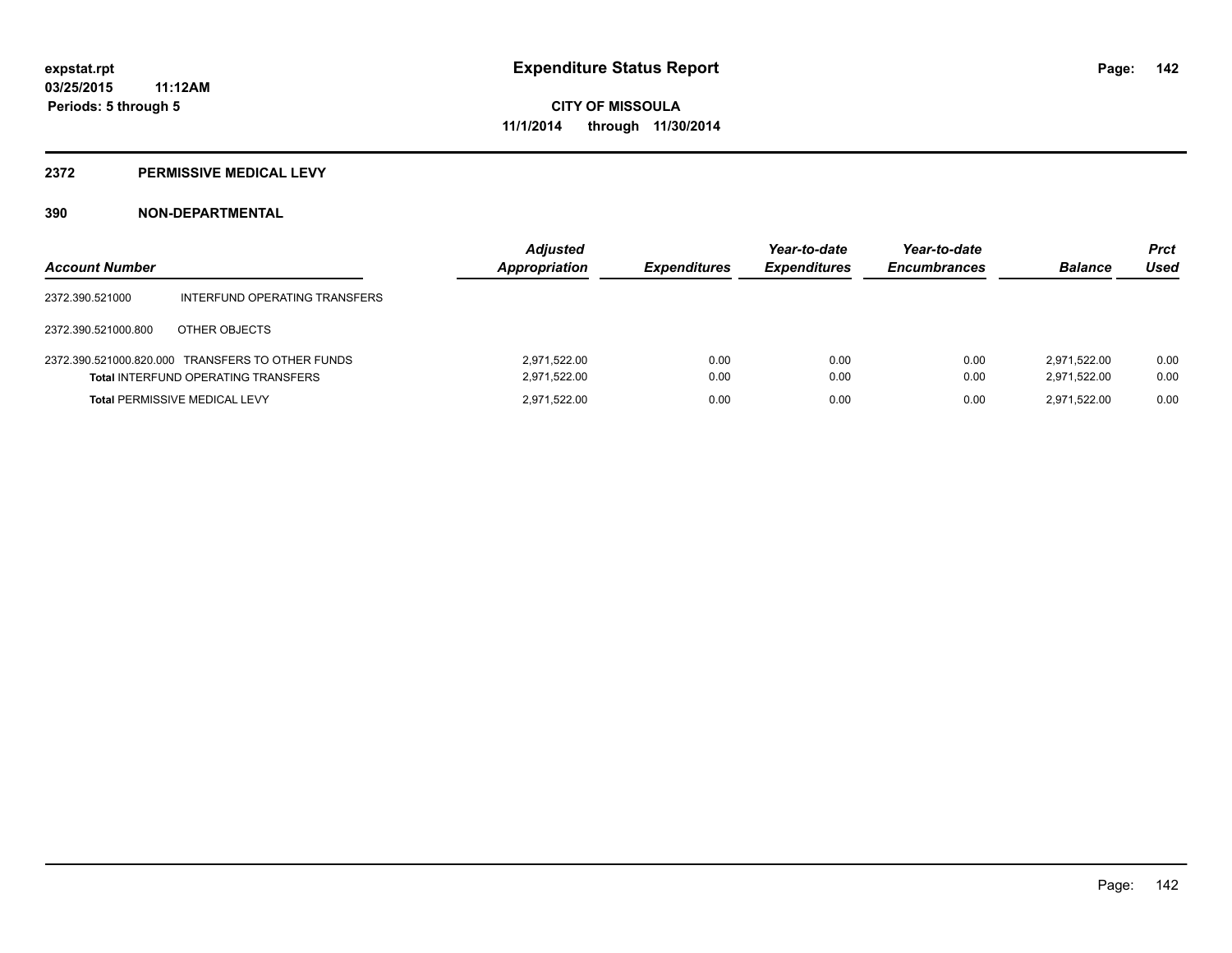#### **2389 CABLE TELEVISION FRANCHISE FUND**

|                                                          | <b>Adjusted</b> |                     | Year-to-date        | Year-to-date        |                | <b>Prct</b> |
|----------------------------------------------------------|-----------------|---------------------|---------------------|---------------------|----------------|-------------|
| <b>Account Number</b>                                    | Appropriation   | <b>Expenditures</b> | <b>Expenditures</b> | <b>Encumbrances</b> | <b>Balance</b> | <b>Used</b> |
| <b>CABLE TV FRANCHISE</b><br>2389.390.411810             |                 |                     |                     |                     |                |             |
| <b>PURCHASED SERVICES</b><br>2389.390.411810.300         |                 |                     |                     |                     |                |             |
| 2389.390.411810.350.000<br>PROFESSIONAL SERVICES         | 5,000.00        | 339.00              | 2,472.00            | 0.00                | 2.528.00       | 49.44       |
| 2389.390.411810.370.000<br>TRAVEL                        | 1.000.00        | 0.00                | 0.00                | 0.00                | 1.000.00       | 0.00        |
| 2389.390.411810.380.000 TRAINING                         | 1,000.00        | 0.00                | 0.00                | 0.00                | 1,000.00       | 0.00        |
| <b>Total PURCHASED SERVICES</b>                          | 7,000.00        | 339.00              | 2,472.00            | 0.00                | 4,528.00       | 35.31       |
| <b>GRANTS &amp; CONTRIBUTIONS</b><br>2389.390.411810.700 |                 |                     |                     |                     |                |             |
| 2389.390.411810.700.000 GRANTS & CONTRIBUTIONS           | 440.000.00      | 0.00                | 110.094.20          | 0.00                | 329.905.80     | 25.02       |
| <b>Total GRANTS &amp; CONTRIBUTIONS</b>                  | 440,000.00      | 0.00                | 110,094.20          | 0.00                | 329,905.80     | 25.02       |
| OTHER OBJECTS<br>2389.390.411810.800                     |                 |                     |                     |                     |                |             |
| 2389.390.411810.820.000 TRANSFERS TO OTHER FUNDS         | 244,110.00      | 0.00                | 0.00                | 0.00                | 244,110.00     | 0.00        |
| <b>Total OTHER OBJECTS</b>                               | 244.110.00      | 0.00                | 0.00                | 0.00                | 244.110.00     | 0.00        |
| <b>CAPITAL OUTLAY</b><br>2389.390.411810.900             |                 |                     |                     |                     |                |             |
| 2389.390.411810.940.000 MACHINERY & EQUIPMENT            | 44.890.00       | 0.00                | 0.00                | 0.00                | 44.890.00      | 0.00        |
| <b>Total CAPITAL OUTLAY</b>                              | 44,890.00       | 0.00                | 0.00                | 0.00                | 44,890.00      | 0.00        |
| <b>Total CABLE TELEVISION FRANCHISE FUND</b>             | 736,000.00      | 339.00              | 112,566.20          | 0.00                | 623,433.80     | 15.29       |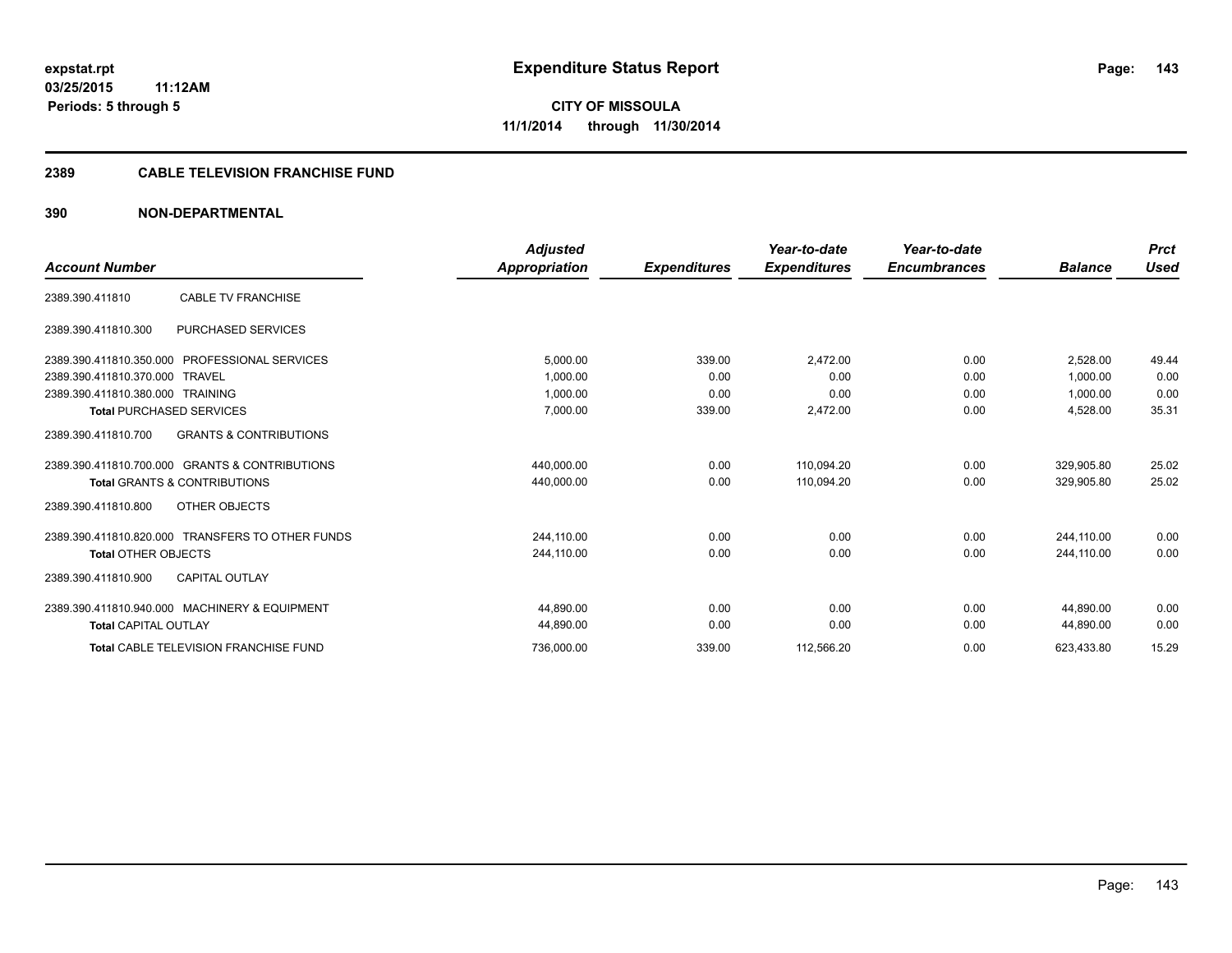#### **2390 DRUG FORFEITURE FUND**

## **290 POLICE**

|                                                  |                                   | <b>Adjusted</b> |                     | Year-to-date        | Year-to-date        |                | <b>Prct</b> |
|--------------------------------------------------|-----------------------------------|-----------------|---------------------|---------------------|---------------------|----------------|-------------|
| <b>Account Number</b>                            |                                   | Appropriation   | <b>Expenditures</b> | <b>Expenditures</b> | <b>Encumbrances</b> | <b>Balance</b> | <b>Used</b> |
| 2390.290.420142                                  | <b>NARCOTICS</b>                  |                 |                     |                     |                     |                |             |
| 2390.290.420142.100                              | PERSONAL SERVICES                 |                 |                     |                     |                     |                |             |
| <b>Total PERSONAL SERVICES</b>                   |                                   | 0.00            | 0.00                | 0.00                | 0.00                | 0.00           | 0.00        |
| 2390.290.420142.200                              | <b>SUPPLIES</b>                   |                 |                     |                     |                     |                |             |
| 2390.290.420142.220.000 OPERATING SUPPLIES       |                                   | 3.000.00        | 1,214.06            | 12,646.37           | 0.00                | $-9,646.37$    | 421.55      |
| 2390.290.420142.230.000 REPAIR/MAINTENANCE       |                                   | 3,000.00        | 0.00                | 0.00                | 0.00                | 3.000.00       | 0.00        |
| 2390.290.420142.231.000 GASOLINE                 |                                   | 500.00          | 0.00                | 0.00                | 0.00                | 500.00         | 0.00        |
| <b>Total SUPPLIES</b>                            |                                   | 6,500.00        | 1,214.06            | 12,646.37           | 0.00                | $-6,146.37$    | 194.56      |
| 2390.290.420142.300                              | PURCHASED SERVICES                |                 |                     |                     |                     |                |             |
| 2390.290.420142.310.000 COMMUNICATIONS           |                                   | 500.00          | 0.00                | 0.00                | 0.00                | 500.00         | 0.00        |
| 2390.290.420142.320.000 PRINTING & DUPLICATING   |                                   | 300.00          | 0.00                | 0.00                | 0.00                | 300.00         | 0.00        |
| 2390.290.420142.360.000 REPAIR & MAINTENANCE     |                                   | 1,000.00        | 0.00                | 0.00                | 0.00                | 1,000.00       | 0.00        |
| 2390.290.420142.370.000 TRAVEL                   |                                   | 4,000.00        | 461.50              | 461.50              | 0.00                | 3,538.50       | 11.54       |
| 2390.290.420142.380.000 TRAINING                 |                                   | 2,000.00        | 0.00                | 0.00                | 0.00                | 2,000.00       | 0.00        |
| 2390.290.420142.390.000 OTHER PURCHASED SERVICES |                                   | 500.00          | 0.00                | 0.00                | 0.00                | 500.00         | 0.00        |
| <b>Total PURCHASED SERVICES</b>                  |                                   | 8,300.00        | 461.50              | 461.50              | 0.00                | 7,838.50       | 5.56        |
| 2390.290.420142.500                              | <b>FIXED CHARGES</b>              |                 |                     |                     |                     |                |             |
| 2390.290.420142.500.000 FIXED CHARGES            |                                   | 1.000.00        | 0.00                | 0.00                | 0.00                | 1,000.00       | 0.00        |
| <b>Total FIXED CHARGES</b>                       |                                   | 1.000.00        | 0.00                | 0.00                | 0.00                | 1.000.00       | 0.00        |
| 2390.290.420142.700                              | <b>GRANTS &amp; CONTRIBUTIONS</b> |                 |                     |                     |                     |                |             |
| <b>Total GRANTS &amp; CONTRIBUTIONS</b>          |                                   | 0.00            | 0.00                | 0.00                | 0.00                | 0.00           | 0.00        |
| 2390.290.420142.800                              | OTHER OBJECTS                     |                 |                     |                     |                     |                |             |
| <b>Total OTHER OBJECTS</b>                       |                                   | 0.00            | 0.00                | 0.00                | 0.00                | 0.00           | 0.00        |
| 2390.290.420142.900                              | <b>CAPITAL OUTLAY</b>             |                 |                     |                     |                     |                |             |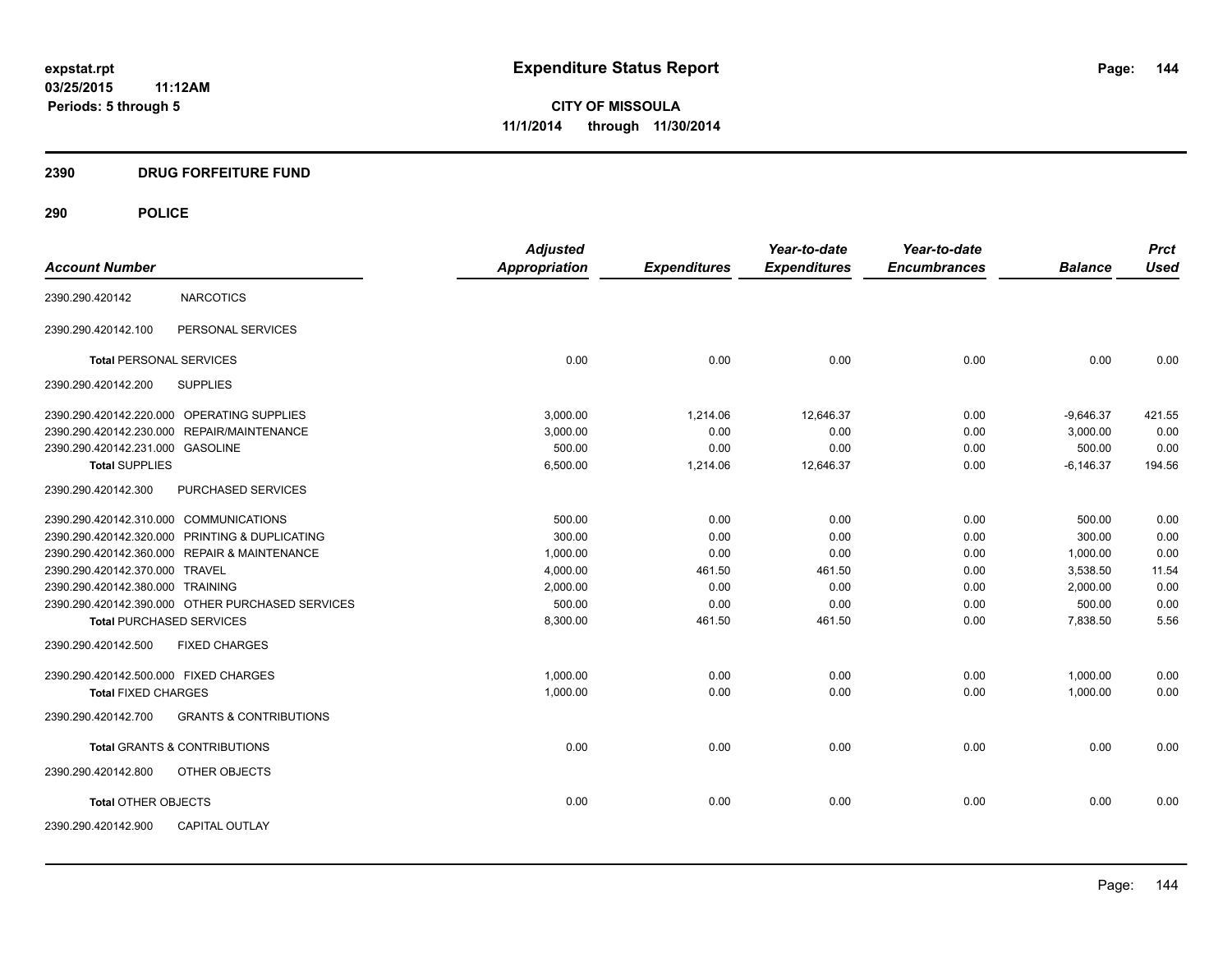# **2390 DRUG FORFEITURE FUND**

|                                               | <b>Adjusted</b> |                     | Year-to-date        | Year-to-date        |                | Prct  |
|-----------------------------------------------|-----------------|---------------------|---------------------|---------------------|----------------|-------|
| <b>Account Number</b>                         | Appropriation   | <b>Expenditures</b> | <b>Expenditures</b> | <b>Encumbrances</b> | <b>Balance</b> | Used  |
| 2390.290.420142.940.000 MACHINERY & EQUIPMENT | 12.000.00       | 0.00                | 0.00                | 0.00                | 12.000.00      | 0.00  |
| <b>Total CAPITAL OUTLAY</b>                   | 12,000.00       | 0.00                | 0.00                | 0.00                | 12.000.00      | 0.00  |
| <b>Total DRUG FORFEITURE FUND</b>             | 27,800.00       | 1,675.56            | 13.107.87           | 0.00                | 14.692.13      | 47.15 |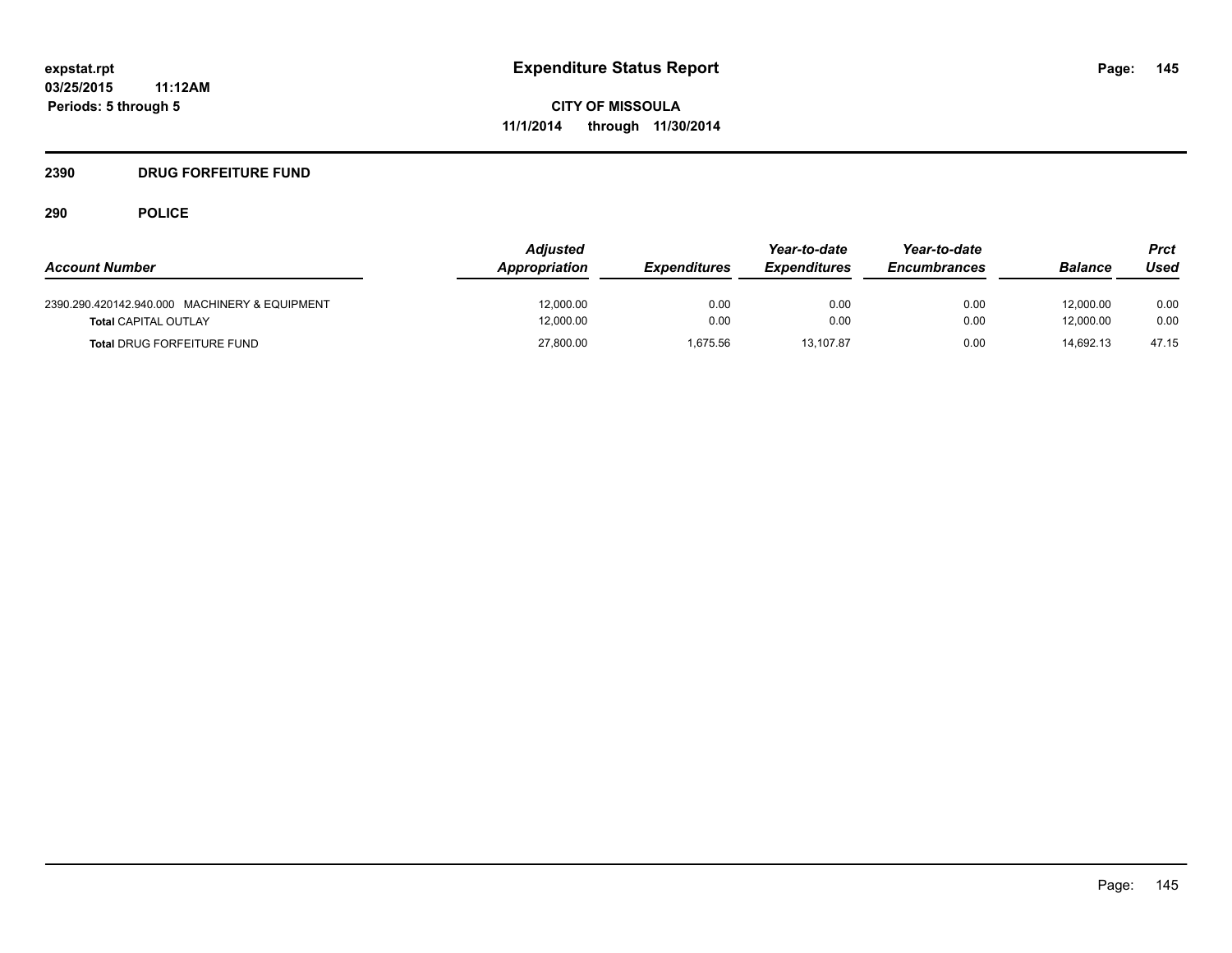#### **2394 BUILDING INSPECTION FUND**

#### **310 BUILDING INSPECTION**

| <b>Account Number</b>                                   | <b>Adjusted</b><br>Appropriation | <b>Expenditures</b> | Year-to-date<br><b>Expenditures</b> | Year-to-date<br><b>Encumbrances</b> | <b>Balance</b> | <b>Prct</b><br><b>Used</b> |
|---------------------------------------------------------|----------------------------------|---------------------|-------------------------------------|-------------------------------------|----------------|----------------------------|
|                                                         |                                  |                     |                                     |                                     |                |                            |
| PROTECTIVE INSPECTIONS<br>2394.310.420500               |                                  |                     |                                     |                                     |                |                            |
| 2394.310.420500.100<br>PERSONAL SERVICES                |                                  |                     |                                     |                                     |                |                            |
| 2394.310.420500.110.000 SALARIES AND WAGES              | 612,658.00                       | 30,549.92           | 147,477.05                          | 0.00                                | 465.180.95     | 24.07                      |
| 2394.310.420500.120.000 OVERTIME/TERMINATION            | 500.00                           | 0.00                | 0.00                                | 0.00                                | 500.00         | 0.00                       |
| 2394.310.420500.130.000 OTHER                           | 19,836.00                        | 0.00                | 0.00                                | 0.00                                | 19,836.00      | 0.00                       |
| 2394.310.420500.140.000 EMPLOYER CONTRIBUTIONS          | 206,562.00                       | 12,223.51           | 62,031.40                           | 0.00                                | 144,530.60     | 30.03                      |
| 2394.310.420500.141.000 STATE RETIREMENT CONTRIBUTIONS  | 0.00                             | 30.55               | 191.98                              | 0.00                                | $-191.98$      | 0.00                       |
| <b>Total PERSONAL SERVICES</b>                          | 839,556.00                       | 42,803.98           | 209,700.43                          | 0.00                                | 629,855.57     | 24.98                      |
| <b>SUPPLIES</b><br>2394.310.420500.200                  |                                  |                     |                                     |                                     |                |                            |
| 2394.310.420500.210.000<br>OFFICE SUPPLIES              | 2,200.00                         | 717.86              | 1,493.65                            | 0.00                                | 706.35         | 67.89                      |
| OPERATING SUPPLIES<br>2394.310.420500.220.000           | 10,500.00                        | 383.93              | 1,887.73                            | 0.00                                | 8,612.27       | 17.98                      |
| 2394.310.420500.230.000 REPAIR/MAINTENANCE              | 3,000.00                         | $-0.66$             | 10.34                               | 0.00                                | 2,989.66       | 0.34                       |
| 2394.310.420500.231.000 GASOLINE                        | 11,475.00                        | 575.76              | 1,879.36                            | 0.00                                | 9,595.64       | 16.38                      |
| 2394.310.420500.250.000 SUPPLIES FOR RESALE             | 500.00                           | 0.00                | 0.00                                | 0.00                                | 500.00         | 0.00                       |
| <b>Total SUPPLIES</b>                                   | 27,675.00                        | 1,676.89            | 5,271.08                            | 0.00                                | 22,403.92      | 19.05                      |
| 2394.310.420500.300<br><b>PURCHASED SERVICES</b>        |                                  |                     |                                     |                                     |                |                            |
| 2394.310.420500.310.000 COMMUNICATIONS                  | 1,000.00                         | 0.00                | 0.00                                | 0.00                                | 1,000.00       | 0.00                       |
| 2394.310.420500.320.000 PRINTING & DUPLICATING          | 7,600.00                         | 42.57               | 1,459.90                            | 0.00                                | 6,140.10       | 19.21                      |
| 2394.310.420500.330.000 PUBLICITY, SUBSCRIPTIONS & DUES | 2,100.00                         | 392.26              | 870.76                              | 0.00                                | 1,229.24       | 41.46                      |
| <b>TELEPHONE SERVICE</b><br>2394.310.420500.344.000     | 16,198.00                        | 0.09                | 5,454.76                            | 0.00                                | 10,743.24      | 33.68                      |
| PROFESSIONAL SERVICES<br>2394.310.420500.350.000        | 5,300.00                         | 1,780.77            | 7,279.09                            | 0.00                                | $-1,979.09$    | 137.34                     |
| 2394.310.420500.360.000 REPAIR & MAINTENANCE            | 33,378.00                        | 0.00                | 195.64                              | 0.00                                | 33.182.36      | 0.59                       |
| 2394.310.420500.370.000 TRAVEL                          | 10,025.00                        | 0.00                | 115.00                              | 0.00                                | 9,910.00       | 1.15                       |
| 2394.310.420500.380.000 TRAINING                        | 6,500.00                         | 262.44              | 462.44                              | 0.00                                | 6,037.56       | 7.11                       |
| <b>Total PURCHASED SERVICES</b>                         | 82,101.00                        | 2,478.13            | 15,837.59                           | 0.00                                | 66,263.41      | 19.29                      |
| 2394.310.420500.500<br><b>FIXED CHARGES</b>             |                                  |                     |                                     |                                     |                |                            |
| 2394.310.420500.500.000 FIXED CHARGES                   | 259,008.00                       | 0.00                | 2,055.44                            | 0.00                                | 256,952.56     | 0.79                       |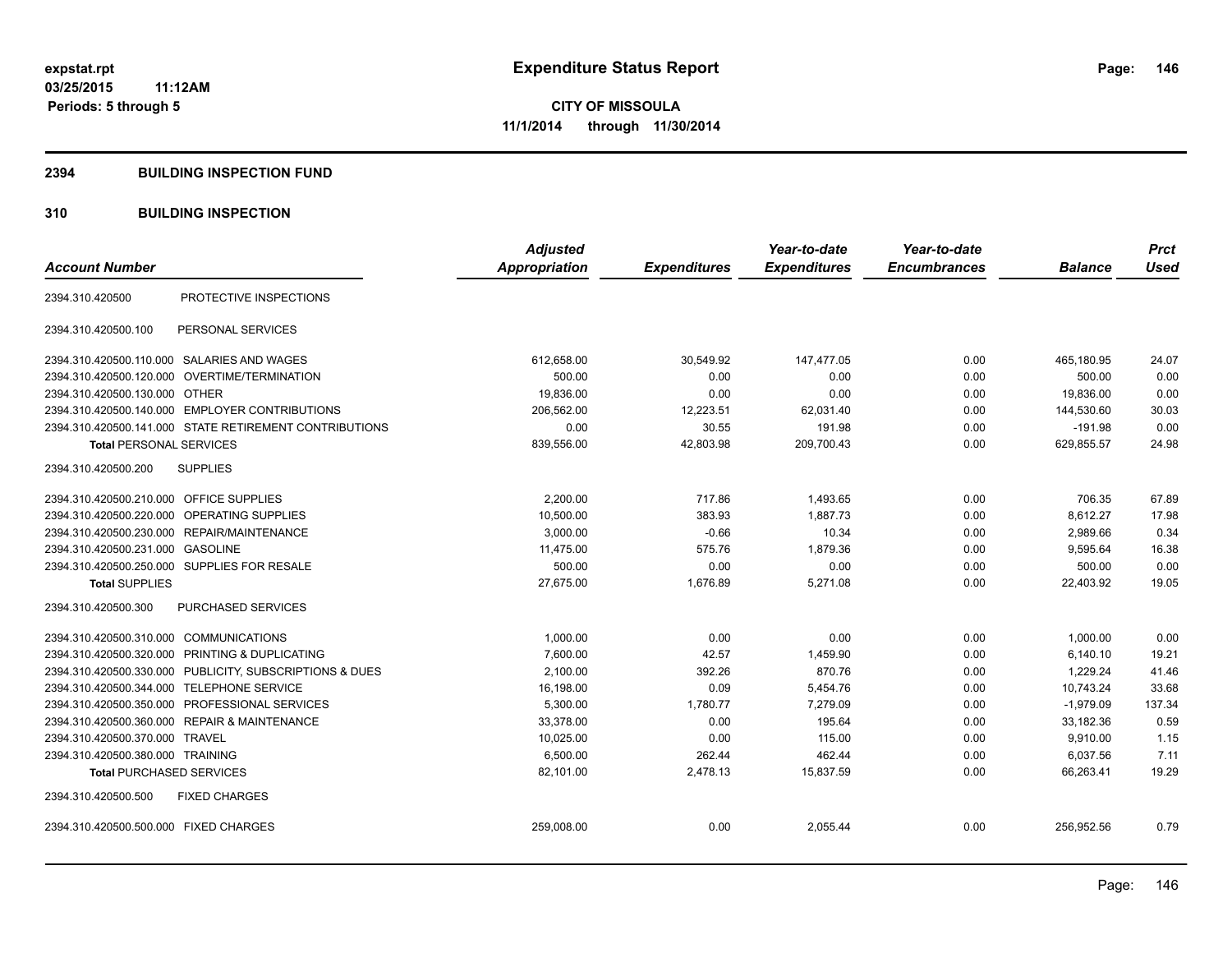#### **2394 BUILDING INSPECTION FUND**

#### **310 BUILDING INSPECTION**

| <b>Account Number</b>                         | <b>Adjusted</b><br><b>Appropriation</b> | <b>Expenditures</b> | Year-to-date<br><b>Expenditures</b> | Year-to-date<br><b>Encumbrances</b> | <b>Balance</b> | <b>Prct</b><br><b>Used</b> |
|-----------------------------------------------|-----------------------------------------|---------------------|-------------------------------------|-------------------------------------|----------------|----------------------------|
| <b>Total FIXED CHARGES</b>                    | 259,008.00                              | 0.00                | 2,055.44                            | 0.00                                | 256,952.56     | 0.79                       |
| <b>DEBT SERVICE</b><br>2394.310.420500.600    |                                         |                     |                                     |                                     |                |                            |
| <b>Total DEBT SERVICE</b>                     | 0.00                                    | 0.00                | 0.00                                | 0.00                                | 0.00           | 0.00                       |
| <b>CAPITAL OUTLAY</b><br>2394.310.420500.900  |                                         |                     |                                     |                                     |                |                            |
| 2394.310.420500.940.000 MACHINERY & EQUIPMENT | 0.00                                    | 0.00                | 20,219.00                           | 0.00                                | $-20,219.00$   | 0.00                       |
| <b>Total CAPITAL OUTLAY</b>                   | 0.00                                    | 0.00                | 20,219.00                           | 0.00                                | $-20,219.00$   | 0.00                       |
| <b>Total PROTECTIVE INSPECTIONS</b>           | 1,208,340.00                            | 46,959.00           | 253,083.54                          | 0.00                                | 955,256.46     | 20.94                      |
| <b>MERCHANT SERVICES</b><br>2394.310.510110   |                                         |                     |                                     |                                     |                |                            |
| <b>FIXED CHARGES</b><br>2394.310.510110.500   |                                         |                     |                                     |                                     |                |                            |
| 2394.310.510110.550.000 MERCHANT SERVICE FEES | 0.00                                    | 0.00                | 3,473.55                            | 0.00                                | $-3,473.55$    | 0.00                       |
| <b>Total MERCHANT SERVICES</b>                | 0.00                                    | 0.00                | 3,473.55                            | 0.00                                | $-3,473.55$    | 0.00                       |
| <b>Total BUILDING INSPECTION FUND</b>         | 1,208,340.00                            | 46,959.00           | 256,557.09                          | 0.00                                | 951,782.91     | 21.23                      |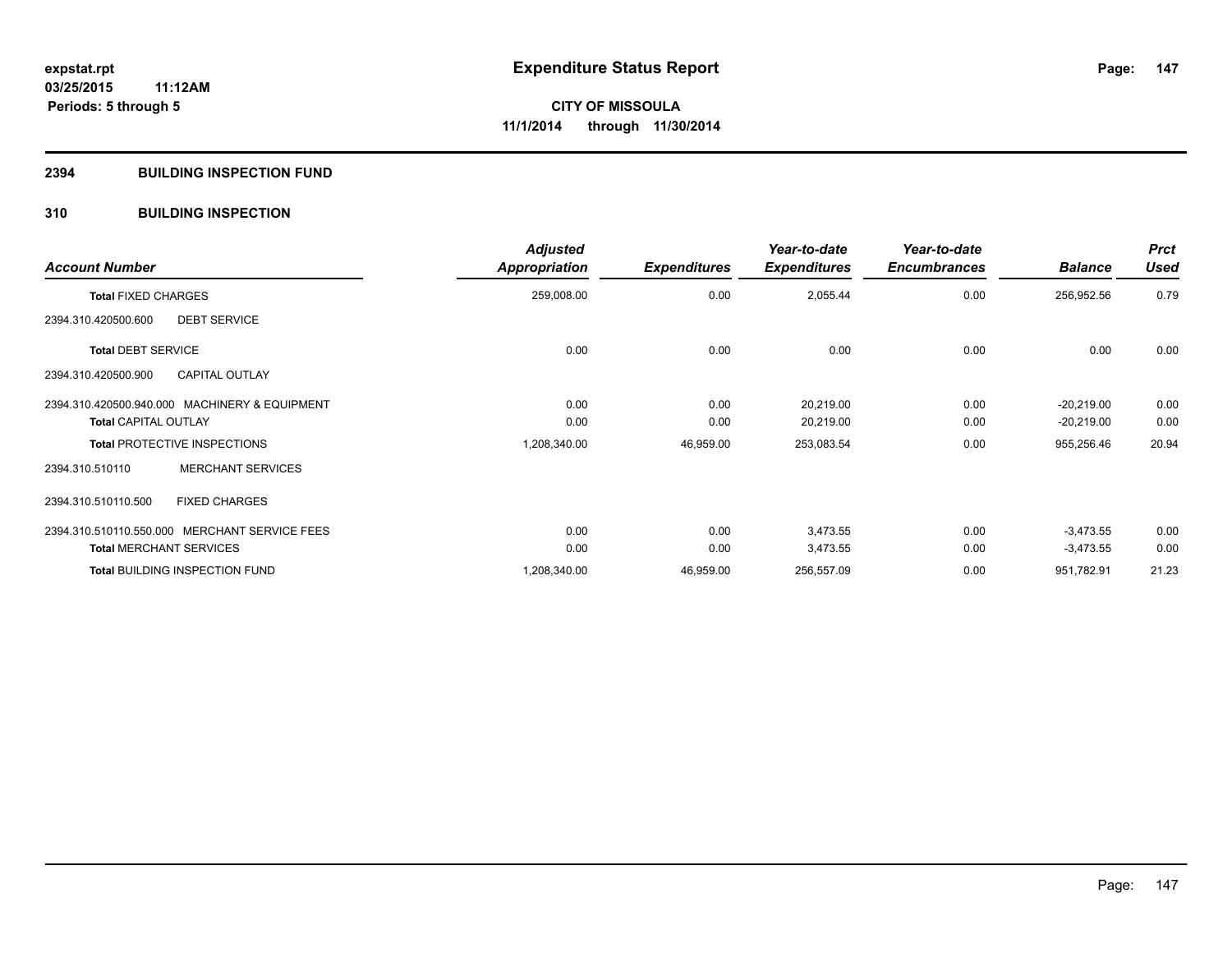#### **2395 CITY GRANTS & PROGRAM INCOME FUND**

#### **390 NON-DEPARTMENTAL**

| <b>Account Number</b>       |                                                                                  | <b>Adjusted</b><br><b>Appropriation</b> | <b>Expenditures</b> | Year-to-date<br><b>Expenditures</b> | Year-to-date<br><b>Encumbrances</b> | <b>Balance</b>       | <b>Prct</b><br><b>Used</b> |
|-----------------------------|----------------------------------------------------------------------------------|-----------------------------------------|---------------------|-------------------------------------|-------------------------------------|----------------------|----------------------------|
| 2395.390.470200             | <b>HOUSING REHAB</b>                                                             |                                         |                     |                                     |                                     |                      |                            |
| 2395.390.470200.700         | <b>GRANTS &amp; CONTRIBUTIONS</b>                                                |                                         |                     |                                     |                                     |                      |                            |
|                             | <b>Total GRANTS &amp; CONTRIBUTIONS</b>                                          | 0.00                                    | 0.00                | 0.00                                | 0.00                                | 0.00                 | 0.00                       |
| 2395.390.470200.800         | OTHER OBJECTS                                                                    |                                         |                     |                                     |                                     |                      |                            |
| <b>Total HOUSING REHAB</b>  |                                                                                  | 0.00                                    | 0.00                | 0.00                                | 0.00                                | 0.00                 | 0.00                       |
| 2395.390.470210             | <b>ADMINISTRATION</b>                                                            |                                         |                     |                                     |                                     |                      |                            |
| 2395.390.470210.300         | PURCHASED SERVICES                                                               |                                         |                     |                                     |                                     |                      |                            |
|                             | 2395.390.470210.350.000 PROFESSIONAL SERVICES<br><b>Total PURCHASED SERVICES</b> | 2,103.00<br>2,103.00                    | 0.00<br>0.00        | 0.00<br>0.00                        | 0.00<br>0.00                        | 2,103.00<br>2,103.00 | 0.00<br>0.00               |
| 2395.390.470210.800         | OTHER OBJECTS                                                                    |                                         |                     |                                     |                                     |                      |                            |
| <b>Total OTHER OBJECTS</b>  |                                                                                  | 0.00                                    | 0.00                | 0.00                                | 0.00                                | 0.00                 | 0.00                       |
| <b>Total ADMINISTRATION</b> |                                                                                  | 2,103.00                                | 0.00                | 0.00                                | 0.00                                | 2,103.00             | 0.00                       |
| 2395.390.470220             | <b>ACQUISITION OF PROPERTY</b>                                                   |                                         |                     |                                     |                                     |                      |                            |
| 2395.390.470220.300         | PURCHASED SERVICES                                                               |                                         |                     |                                     |                                     |                      |                            |
|                             | Total ACQUISITION OF PROPERTY                                                    | 0.00                                    | 0.00                | 0.00                                | 0.00                                | 0.00                 | 0.00                       |
| 2395.390.470300             | ECONOMIC DEVELOPMENT                                                             |                                         |                     |                                     |                                     |                      |                            |
| 2395.390.470300.700         | <b>GRANTS &amp; CONTRIBUTIONS</b>                                                |                                         |                     |                                     |                                     |                      |                            |
|                             | Total ECONOMIC DEVELOPMENT                                                       | 0.00                                    | 0.00                | 0.00                                | 0.00                                | 0.00                 | 0.00                       |
|                             | Total CITY GRANTS & PROGRAM INCOME FUND                                          | 2,103.00                                | 0.00                | 0.00                                | 0.00                                | 2,103.00             | 0.00                       |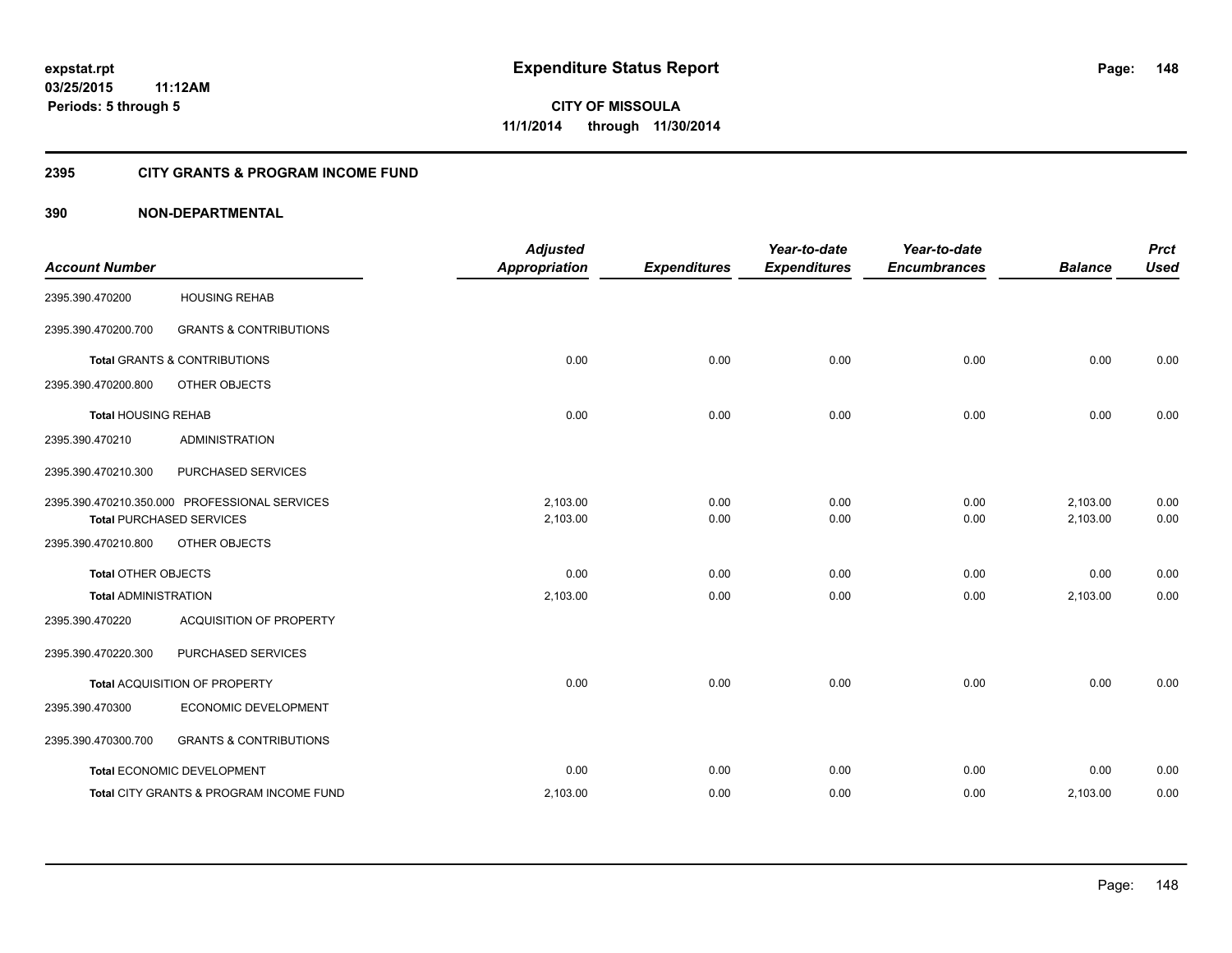**CITY OF MISSOULA 11/1/2014 through 11/30/2014**

#### **2396 ENERGY EFFICIENCY REVOLVING LOAN FUND**

#### **390 NON-DEPARTMENTAL**

| <b>Account Number</b> |                                                    | <b>Adjusted</b><br>Appropriation | <b>Expenditures</b> | Year-to-date<br><i><b>Expenditures</b></i> | Year-to-date<br><b>Encumbrances</b> | <b>Balance</b> | <b>Prct</b><br>Used |
|-----------------------|----------------------------------------------------|----------------------------------|---------------------|--------------------------------------------|-------------------------------------|----------------|---------------------|
| 2396.390.510001       | EECBG REVOLVING LOAN FUND                          |                                  |                     |                                            |                                     |                |                     |
| 2396.390.510001.700   | <b>GRANTS &amp; CONTRIBUTIONS</b>                  |                                  |                     |                                            |                                     |                |                     |
|                       | <b>Total ENERGY EFFICIENCY REVOLVING LOAN FUND</b> | 0.00                             | 0.00                | 0.00                                       | 0.00                                | 0.00           | 0.00                |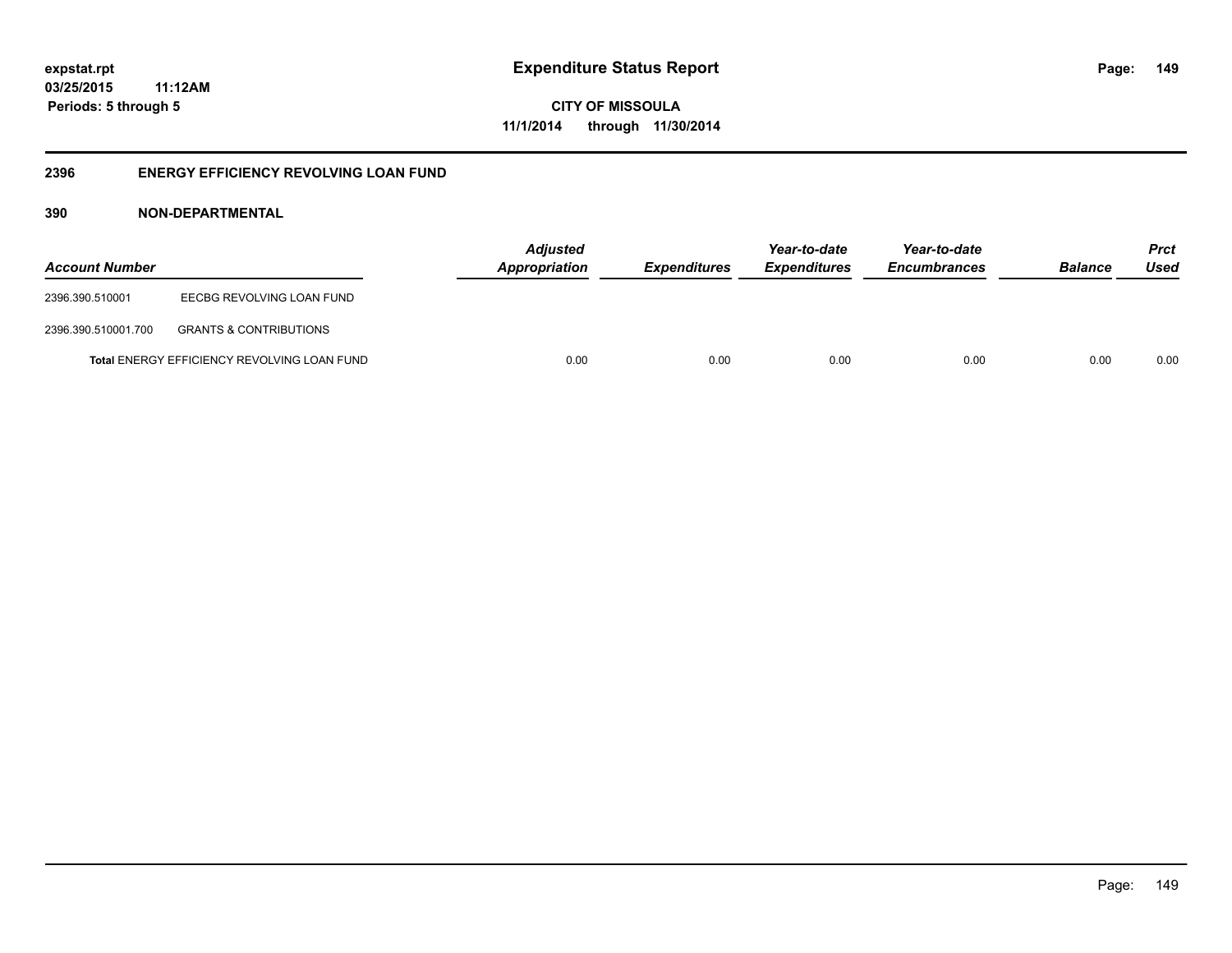**CITY OF MISSOULA 11/1/2014 through 11/30/2014**

#### **2399 DANGEROUS BUILDING DEMOLITION & REPAIR F**

#### **310 BUILDING INSPECTION**

| <b>Account Number</b>               |                                                           | <b>Adjusted</b><br><b>Appropriation</b> | <i><b>Expenditures</b></i> | Year-to-date<br><b>Expenditures</b> | Year-to-date<br><b>Encumbrances</b> | <b>Balance</b>         | Prct<br>Used |
|-------------------------------------|-----------------------------------------------------------|-----------------------------------------|----------------------------|-------------------------------------|-------------------------------------|------------------------|--------------|
| 2399.310.420510                     | ADMINISTRATION                                            |                                         |                            |                                     |                                     |                        |              |
| 2399.310.420510.800                 | OTHER OBJECTS                                             |                                         |                            |                                     |                                     |                        |              |
| 2399.310.420510.845.000 CONTINGENCY | <b>Total DANGEROUS BUILDING DEMOLITION &amp; REPAIR F</b> | 15,000.00<br>15,000.00                  | 0.00<br>0.00               | 0.00<br>0.00                        | 0.00<br>0.00                        | 15.000.00<br>15,000.00 | 0.00<br>0.00 |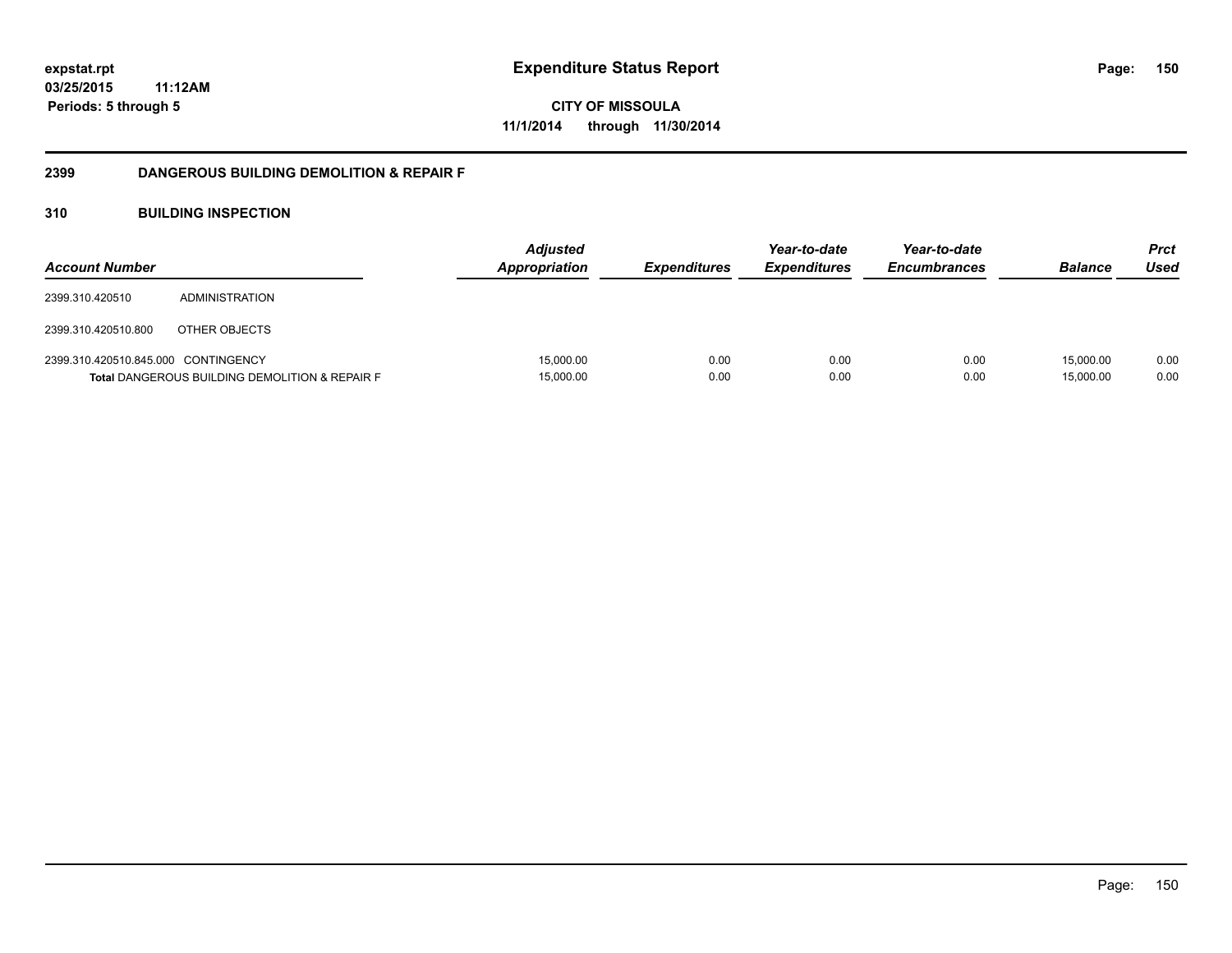**CITY OF MISSOULA 11/1/2014 through 11/30/2014**

#### **2400 STREET LIGHTING ASSESSMENTS FUND**

#### **280 PUBLIC WORKS ADMIN/ENGINEERING**

| <b>Account Number</b> |                                                   | <b>Adjusted</b><br>Appropriation | <b>Expenditures</b> | Year-to-date<br><b>Expenditures</b> | Year-to-date<br><b>Encumbrances</b> | <b>Balance</b> | Prct<br>Used |
|-----------------------|---------------------------------------------------|----------------------------------|---------------------|-------------------------------------|-------------------------------------|----------------|--------------|
| 2400.280.430263       | <b>STREET LIGHTING</b>                            |                                  |                     |                                     |                                     |                |              |
| 2400.280.430263.300   | PURCHASED SERVICES                                |                                  |                     |                                     |                                     |                |              |
|                       | 2400.280.430263.341.000 ELECTRICITY & NATURAL GAS | 323,551.00                       | 26,399.68           | 105.275.07                          | 0.00                                | 218.275.93     | 32.54        |
|                       | 2400.280.430263.350.000 PROFESSIONAL SERVICES     | 21,806.00                        | 0.00                | 0.00                                | 0.00                                | 21.806.00      | 0.00         |
|                       | <b>Total STREET LIGHTING ASSESSMENTS FUND</b>     | 345.357.00                       | 26.399.68           | 105.275.07                          | 0.00                                | 240.081.93     | 30.48        |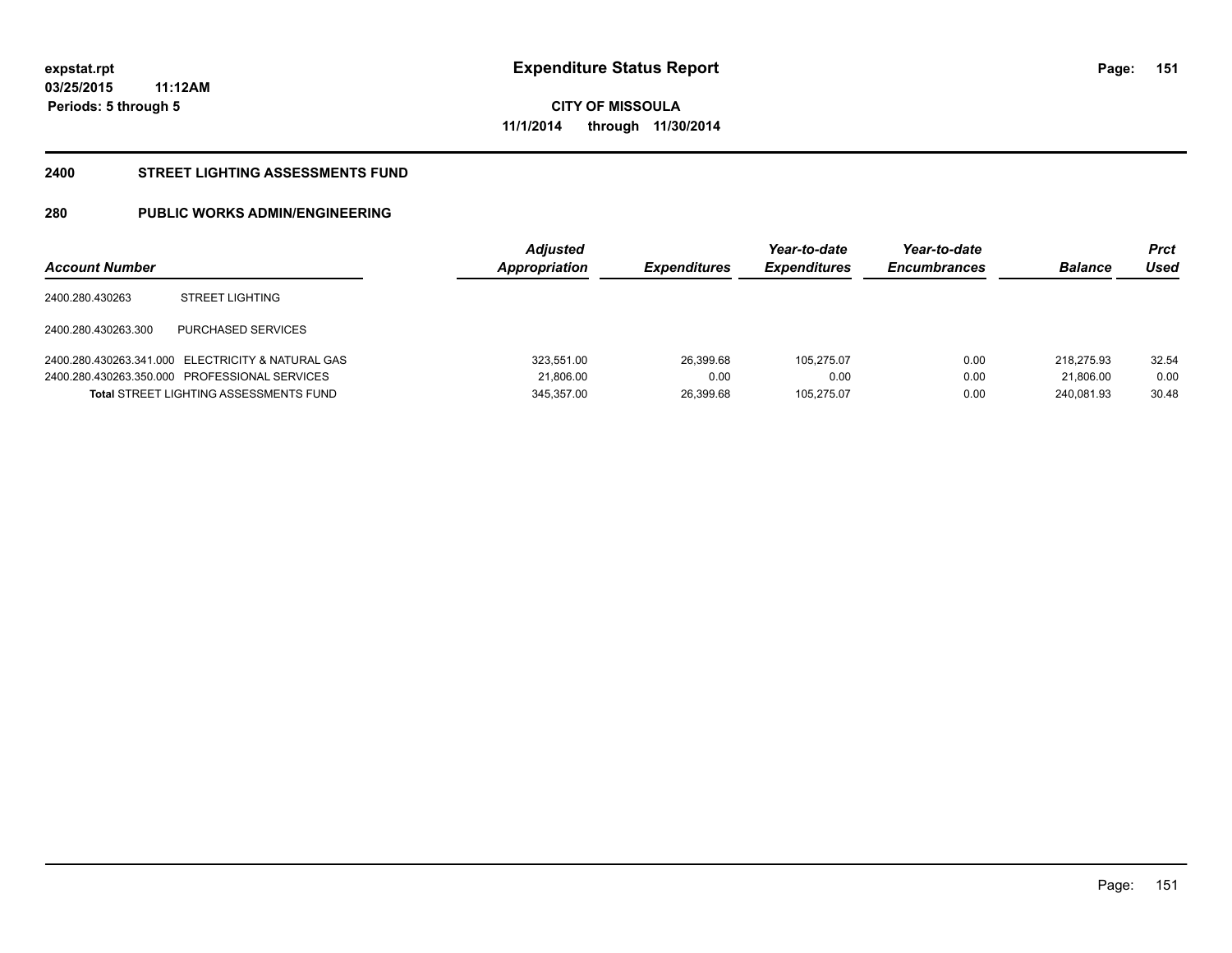**CITY OF MISSOULA 11/1/2014 through 11/30/2014**

#### **2500 STREET MAINTENANCE ASSESSMENT FUND**

#### **390 NON-DEPARTMENTAL**

|                                                  | <b>Adjusted</b>      |                     | Year-to-date        | Year-to-date        |                | <b>Prct</b> |
|--------------------------------------------------|----------------------|---------------------|---------------------|---------------------|----------------|-------------|
| <b>Account Number</b>                            | <b>Appropriation</b> | <b>Expenditures</b> | <b>Expenditures</b> | <b>Encumbrances</b> | <b>Balance</b> | Used        |
| 2500.390.521000<br>INTERFUND OPERATING TRANSFERS |                      |                     |                     |                     |                |             |
| 2500.390.521000.300<br>PURCHASED SERVICES        |                      |                     |                     |                     |                |             |
| 2500.390.521000.345.000 GARBAGE                  | 32.014.00            | 1,293.77            | 9,106.45            | 0.00                | 22.907.55      | 28.45       |
| <b>Total PURCHASED SERVICES</b>                  | 32,014.00            | 1,293.77            | 9,106.45            | 0.00                | 22.907.55      | 28.45       |
| 2500.390.521000.800<br>OTHER OBJECTS             |                      |                     |                     |                     |                |             |
| 2500.390.521000.820.000 TRANSFERS TO OTHER FUNDS | 27.281.00            | 0.00                | 0.00                | 0.00                | 27.281.00      | 0.00        |
| <b>Total OTHER OBJECTS</b>                       | 27,281.00            | 0.00                | 0.00                | 0.00                | 27.281.00      | 0.00        |
| <b>Total STREET MAINTENANCE ASSESSMENT FUND</b>  | 59.295.00            | 1.293.77            | 9.106.45            | 0.00                | 50.188.55      | 15.36       |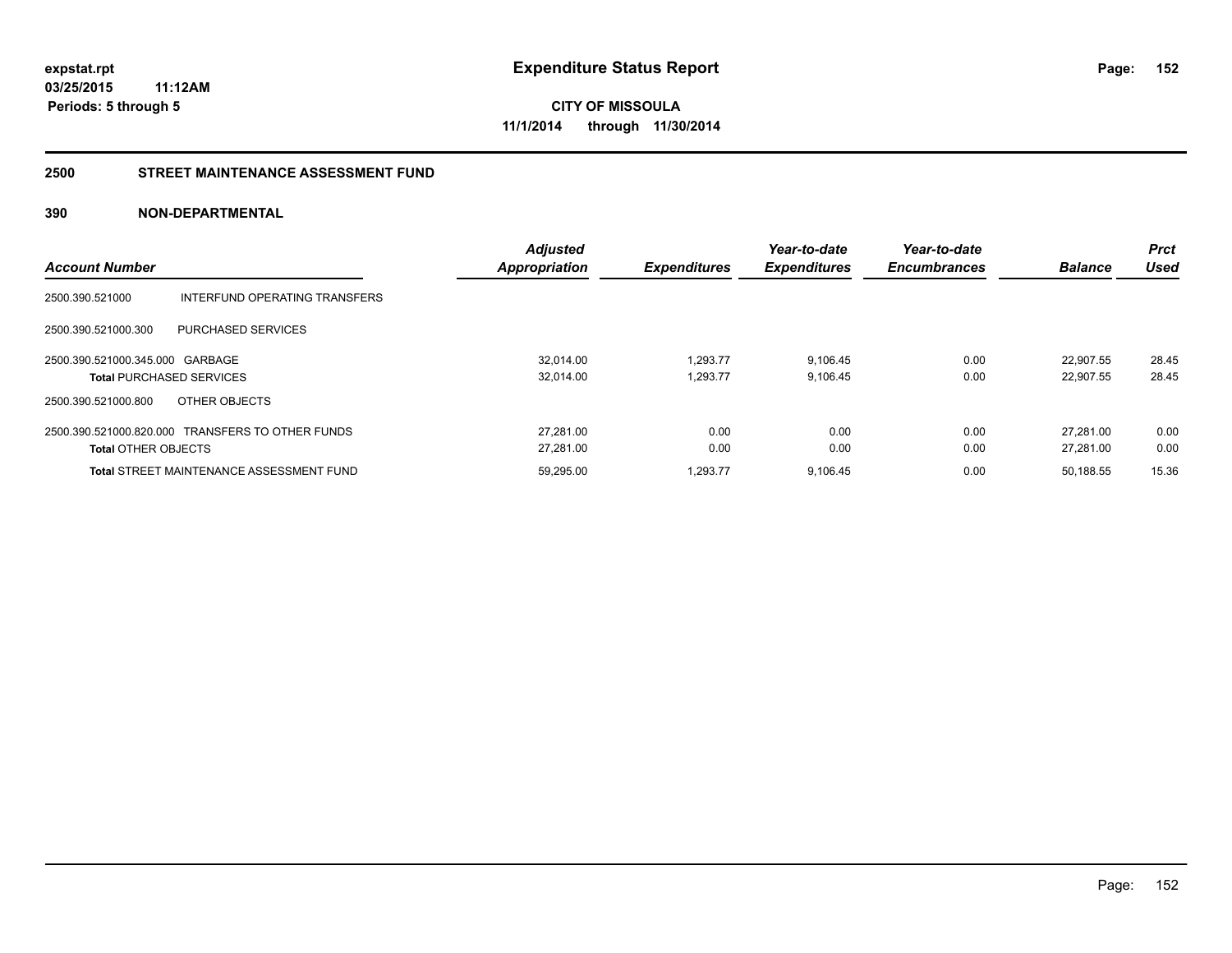**CITY OF MISSOULA 11/1/2014 through 11/30/2014**

#### **2510 RUSSELL PARK MAINTENANCE ASSESSMENT FUND**

| <b>Account Number</b>      |                                                       | <b>Adjusted</b><br><b>Appropriation</b> | <b>Expenditures</b> | Year-to-date<br><b>Expenditures</b> | Year-to-date<br><b>Encumbrances</b> | <b>Balance</b> | <b>Prct</b><br><b>Used</b> |
|----------------------------|-------------------------------------------------------|-----------------------------------------|---------------------|-------------------------------------|-------------------------------------|----------------|----------------------------|
| 2510.370.460430            | <b>PARKS</b>                                          |                                         |                     |                                     |                                     |                |                            |
| 2510.370.460430.800        | OTHER OBJECTS                                         |                                         |                     |                                     |                                     |                |                            |
| <b>Total OTHER OBJECTS</b> |                                                       | 0.00                                    | 0.00                | 0.00                                | 0.00                                | 0.00           | 0.00                       |
| <b>Total PARKS</b>         |                                                       | 0.00                                    | 0.00                | 0.00                                | 0.00                                | 0.00           | 0.00                       |
|                            | <b>Total RUSSELL PARK MAINTENANCE ASSESSMENT FUND</b> | 0.00                                    | 0.00                | 0.00                                | 0.00                                | 0.00           | 0.00                       |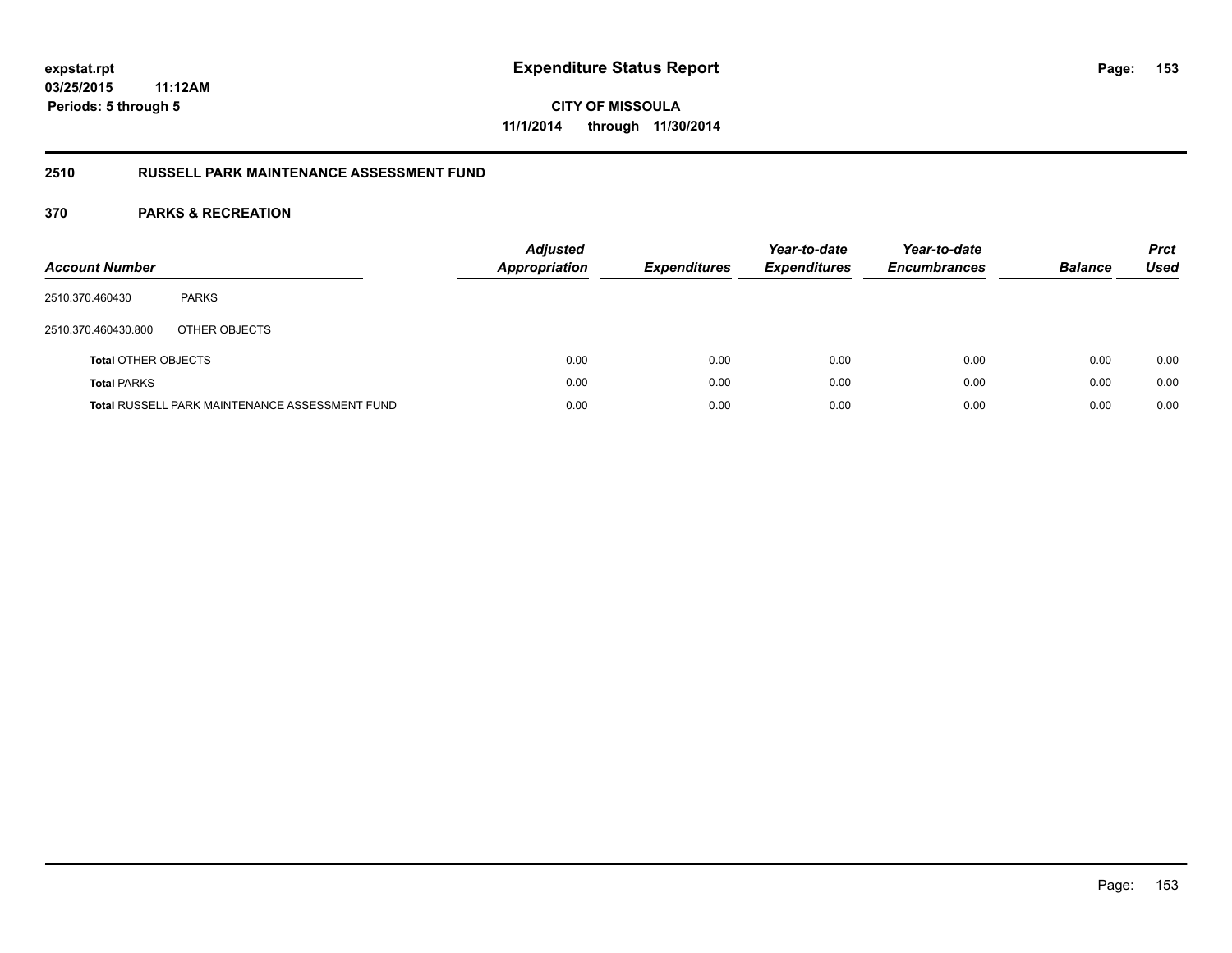**CITY OF MISSOULA 11/1/2014 through 11/30/2014**

#### **2511 WILLOWWOOD PARK MAINTENANCE ASSESSMENT F**

| <b>Account Number</b>     |                                                       | <b>Adjusted</b><br><b>Appropriation</b> | <b>Expenditures</b> | Year-to-date<br><b>Expenditures</b> | Year-to-date<br><b>Encumbrances</b> | <b>Balance</b> | <b>Prct</b><br>Used |
|---------------------------|-------------------------------------------------------|-----------------------------------------|---------------------|-------------------------------------|-------------------------------------|----------------|---------------------|
| 2511.370.460430           | <b>PARKS</b>                                          |                                         |                     |                                     |                                     |                |                     |
| 2511.370.460430.600       | <b>DEBT SERVICE</b>                                   |                                         |                     |                                     |                                     |                |                     |
| <b>Total DEBT SERVICE</b> |                                                       | 0.00                                    | 0.00                | 0.00                                | 0.00                                | 0.00           | 0.00                |
| 2511.370.460430.800       | OTHER OBJECTS                                         |                                         |                     |                                     |                                     |                |                     |
|                           | <b>Total WILLOWWOOD PARK MAINTENANCE ASSESSMENT F</b> | 0.00                                    | 0.00                | 0.00                                | 0.00                                | 0.00           | 0.00                |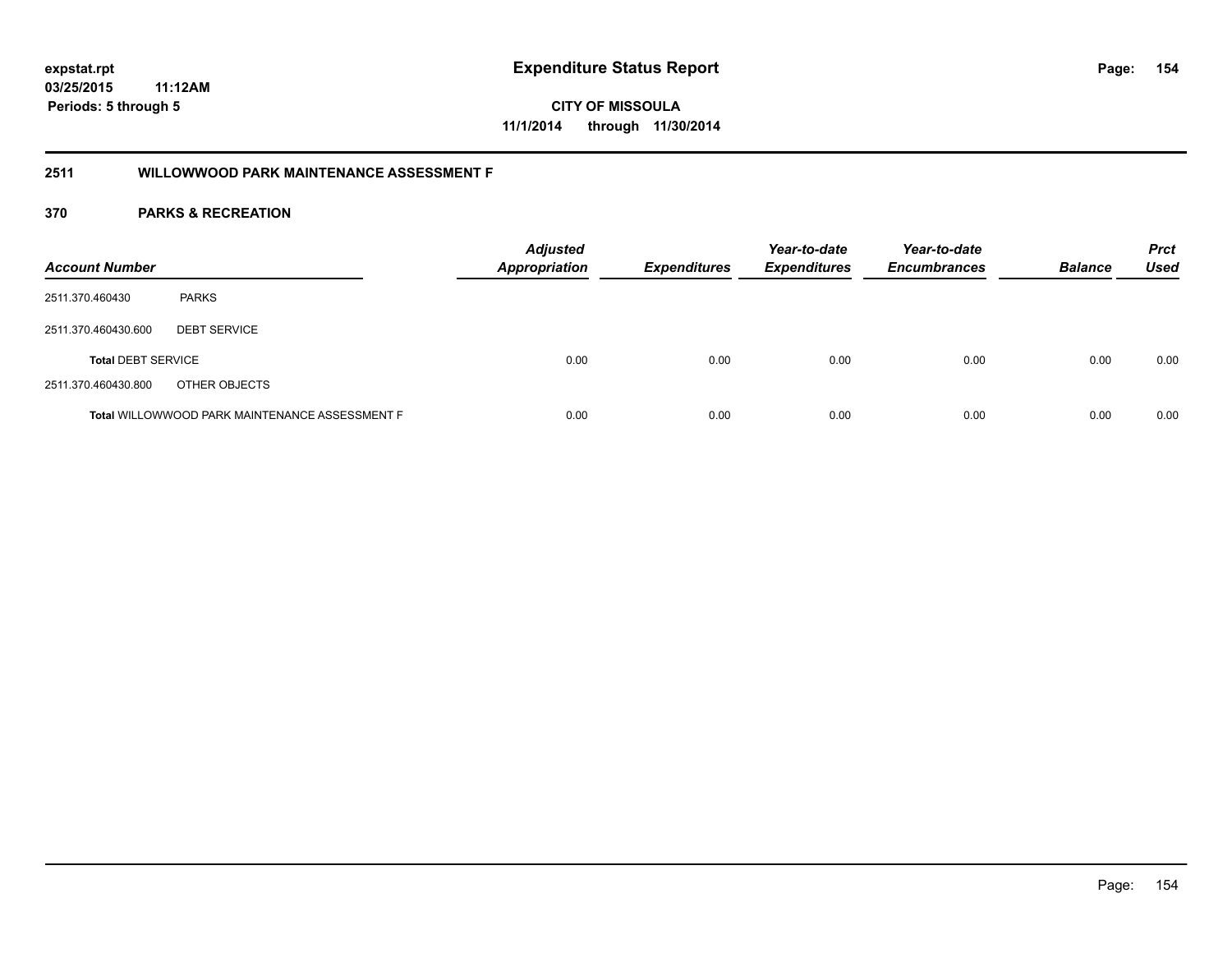#### **2512 ROAD DISTRICT #1**

|                                                           | <b>Adjusted</b>      |                     | Year-to-date        | Year-to-date        |                | <b>Prct</b> |
|-----------------------------------------------------------|----------------------|---------------------|---------------------|---------------------|----------------|-------------|
| <b>Account Number</b>                                     | <b>Appropriation</b> | <b>Expenditures</b> | <b>Expenditures</b> | <b>Encumbrances</b> | <b>Balance</b> | <b>Used</b> |
| PUBLIC WORKS ADMINISTRATION<br>2512.320.430100            |                      |                     |                     |                     |                |             |
| PERSONAL SERVICES<br>2512.320.430100.100                  |                      |                     |                     |                     |                |             |
| 2512.320.430100.110.000 SALARIES AND WAGES                | 14.940.00            | 0.00                | 0.00                | 0.00                | 14,940.00      | 0.00        |
| 2512.320.430100.140.000 EMPLOYER CONTRIBUTIONS            | 2,355.00             | 0.00                | 0.00                | 0.00                | 2,355.00       | 0.00        |
| <b>Total PERSONAL SERVICES</b>                            | 17,295.00            | 0.00                | 0.00                | 0.00                | 17,295.00      | 0.00        |
| PURCHASED SERVICES<br>2512.320.430100.300                 |                      |                     |                     |                     |                |             |
| 2512.320.430100.350.000 PROFESSIONAL SERVICES             | 20.000.00            | 0.00                | 0.00                | 0.00                | 20,000.00      | 0.00        |
| <b>Total PURCHASED SERVICES</b>                           | 20,000.00            | 0.00                | 0.00                | 0.00                | 20,000.00      | 0.00        |
| 2512.320.430100.800<br>OTHER OBJECTS                      |                      |                     |                     |                     |                |             |
| <b>Total OTHER OBJECTS</b>                                | 0.00                 | 0.00                | 0.00                | 0.00                | 0.00           | 0.00        |
| <b>Total PUBLIC WORKS ADMINISTRATION</b>                  | 37,295.00            | 0.00                | 0.00                | 0.00                | 37,295.00      | 0.00        |
| 2512.320.430220<br><b>FACILITY</b>                        |                      |                     |                     |                     |                |             |
| PURCHASED SERVICES<br>2512.320.430220.300                 |                      |                     |                     |                     |                |             |
| <b>Total FACILITY</b>                                     | 0.00                 | 0.00                | 0.00                | 0.00                | 0.00           | 0.00        |
| STREET RESTORATION<br>2512.320.430230                     |                      |                     |                     |                     |                |             |
| 2512.320.430230.200<br><b>SUPPLIES</b>                    |                      |                     |                     |                     |                |             |
| 2512.320.430230.220.000 STREET RESTORATION/OPERATING SUPP | 1,401.00             | 0.00                | 1,391.34            | 0.00                | 9.66           | 99.31       |
| 2512.320.430230.230.000 STREET RESTORATION/MAINT & REPAIR | 31,739.00            | 15,878.44           | 22,044.24           | 0.00                | 9,694.76       | 69.45       |
| <b>Total SUPPLIES</b>                                     | 33,140.00            | 15,878.44           | 23,435.58           | 0.00                | 9,704.42       | 70.72       |
| 2512.320.430230.400<br><b>BUILDING MATERIALS</b>          |                      |                     |                     |                     |                |             |
| 2512.320.430230.400.000 BUILDING MATERIALS                | 115,418.00           | 0.00                | 325.00              | 0.00                | 115,093.00     | 0.28        |
| <b>Total BUILDING MATERIALS</b>                           | 115.418.00           | 0.00                | 325.00              | 0.00                | 115.093.00     | 0.28        |
|                                                           |                      |                     |                     |                     |                |             |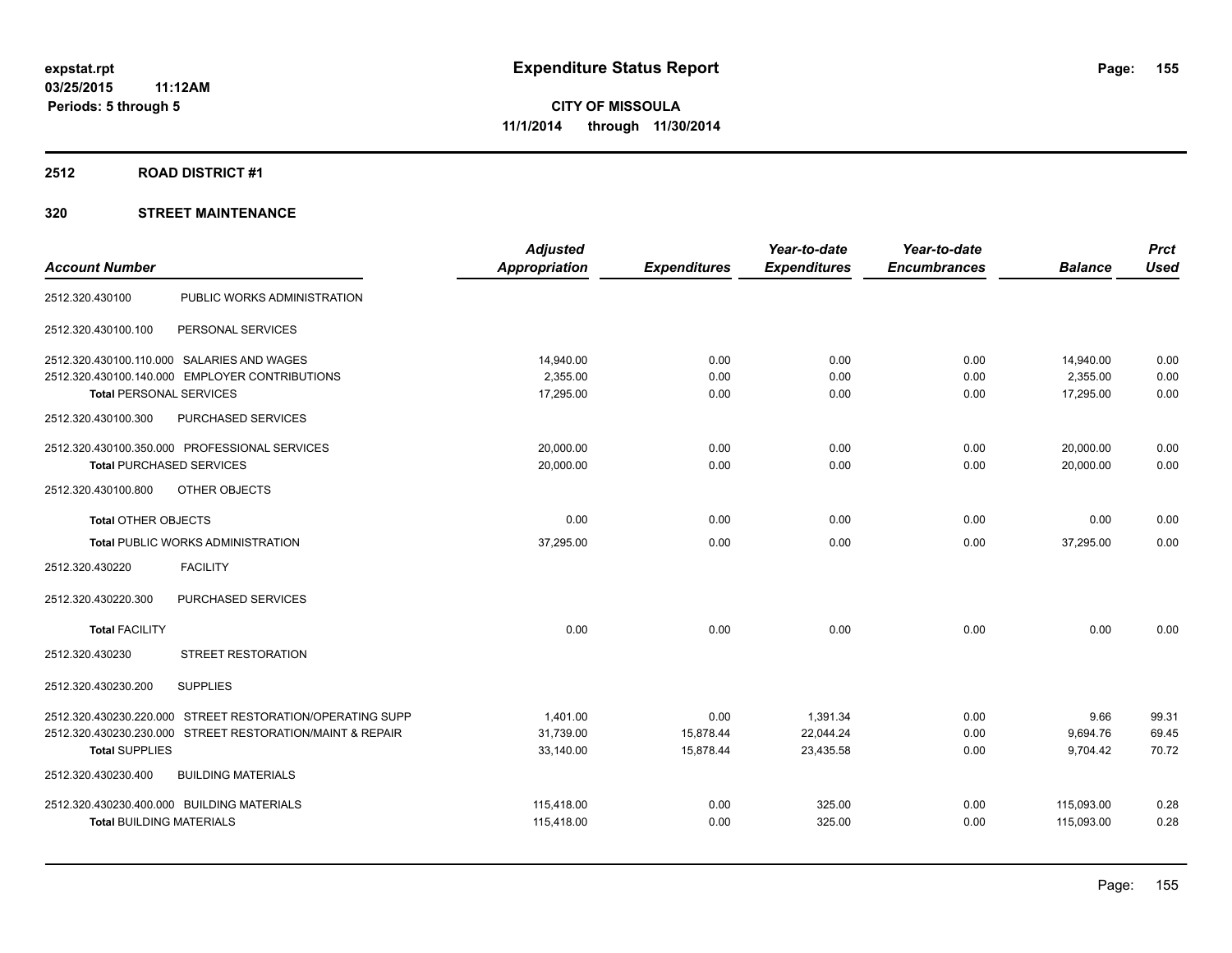#### **2512 ROAD DISTRICT #1**

|                                                     | <b>Adjusted</b>      |                     | Year-to-date        | Year-to-date        |                | <b>Prct</b> |
|-----------------------------------------------------|----------------------|---------------------|---------------------|---------------------|----------------|-------------|
| <b>Account Number</b>                               | <b>Appropriation</b> | <b>Expenditures</b> | <b>Expenditures</b> | <b>Encumbrances</b> | <b>Balance</b> | <b>Used</b> |
| 2512.320.430230.800<br>OTHER OBJECTS                |                      |                     |                     |                     |                |             |
| Total OTHER OBJECTS                                 | 0.00                 | 0.00                | 0.00                | 0.00                | 0.00           | 0.00        |
| 2512.320.430230.900<br><b>CAPITAL OUTLAY</b>        |                      |                     |                     |                     |                |             |
| 2512.320.430230.930.000 IMPROVEMENTS                | 527,303.00           | 0.00                | 0.00                | 0.00                | 527,303.00     | 0.00        |
| <b>Total CAPITAL OUTLAY</b>                         | 527,303.00           | 0.00                | 0.00                | 0.00                | 527,303.00     | 0.00        |
| <b>Total STREET RESTORATION</b>                     | 675,861.00           | 15,878.44           | 23,760.58           | 0.00                | 652,100.42     | 3.52        |
| 2512.320.430234<br><b>CURB &amp; GUTTERS</b>        |                      |                     |                     |                     |                |             |
| 2512.320.430234.900<br>CAPITAL OUTLAY               |                      |                     |                     |                     |                |             |
| 2512.320.430234.930.000 ADA SIDEWALK ASSISTANCE     | 60,000.00            | 8,318.75            | 12,464.50           | 0.00                | 47,535.50      | 20.77       |
| <b>Total CURB &amp; GUTTERS</b>                     | 60,000.00            | 8,318.75            | 12,464.50           | 0.00                | 47,535.50      | 20.77       |
| STREET MAINTENANCE<br>2512.320.430240               |                      |                     |                     |                     |                |             |
| 2512.320.430240.200<br><b>SUPPLIES</b>              |                      |                     |                     |                     |                |             |
| 2512.320.430240.220.000 STREET MAINT/OPER SUPPLIES  | 1,401.00             | 0.00                | 1,486.71            | 0.00                | $-85.71$       | 106.12      |
| 2512.320.430240.230.000 STREET MAINT/REPAIR & MAINT | 17.045.00            | 3,374.94            | 3,565.48            | 0.00                | 13,479.52      | 20.92       |
| <b>Total SUPPLIES</b>                               | 18,446.00            | 3,374.94            | 5,052.19            | 0.00                | 13,393.81      | 27.39       |
| <b>BUILDING MATERIALS</b><br>2512.320.430240.400    |                      |                     |                     |                     |                |             |
| 2512.320.430240.400.000 BUILDING MATERIALS          | 59,783.00            | 23,821.17           | 36,597.69           | 0.00                | 23,185.31      | 61.22       |
| <b>Total BUILDING MATERIALS</b>                     | 59.783.00            | 23,821.17           | 36,597.69           | 0.00                | 23,185.31      | 61.22       |
| <b>Total STREET MAINTENANCE</b>                     | 78,229.00            | 27,196.11           | 41,649.88           | 0.00                | 36.579.12      | 53.24       |
| 2512.320.430247<br>TRANSFER CENTER IMPROVEMENTS     |                      |                     |                     |                     |                |             |
| CAPITAL OUTLAY<br>2512.320.430247.900               |                      |                     |                     |                     |                |             |
| <b>Total TRANSFER CENTER IMPROVEMENTS</b>           | 0.00                 | 0.00                | 0.00                | 0.00                | 0.00           | 0.00        |
|                                                     |                      |                     |                     |                     |                |             |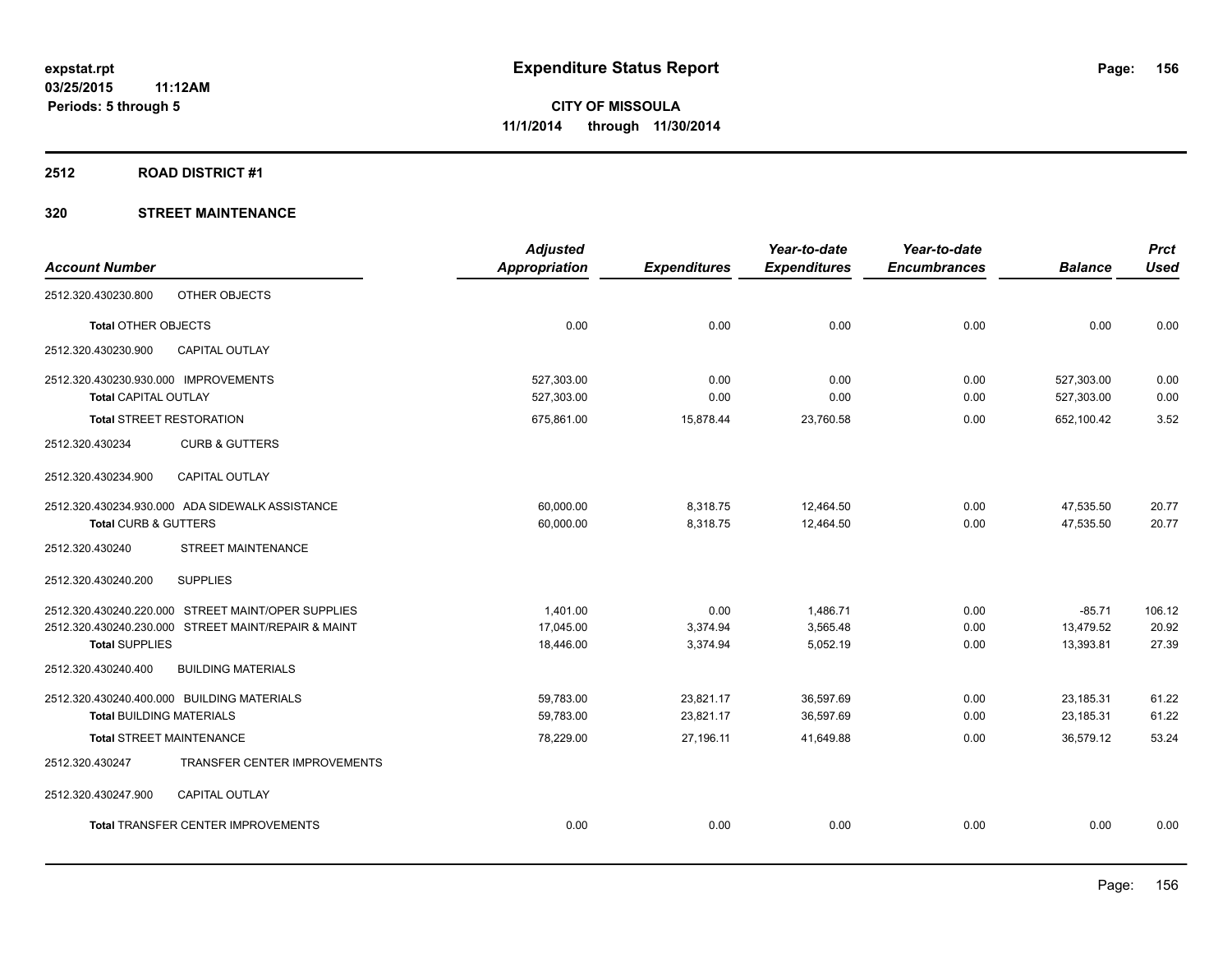#### **2512 ROAD DISTRICT #1**

|                                                               | <b>Adjusted</b> |                     | Year-to-date        | Year-to-date        |                | <b>Prct</b> |
|---------------------------------------------------------------|-----------------|---------------------|---------------------|---------------------|----------------|-------------|
| <b>Account Number</b>                                         | Appropriation   | <b>Expenditures</b> | <b>Expenditures</b> | <b>Encumbrances</b> | <b>Balance</b> | <b>Used</b> |
| <b>ICE &amp; SNOW REMOVAL</b><br>2512.320.430251              |                 |                     |                     |                     |                |             |
| 2512.320.430251.100<br>PERSONAL SERVICES                      |                 |                     |                     |                     |                |             |
| 2512.320.430251.110.000 SALARIES AND WAGES                    | 10,680.00       | 0.00                | 0.00                | 0.00                | 10,680.00      | 0.00        |
| 2512.320.430251.140.000 EMPLOYER CONTRIBUTIONS                | 3,900.00        | 0.00                | 0.00                | 0.00                | 3,900.00       | 0.00        |
| <b>Total PERSONAL SERVICES</b>                                | 14,580.00       | 0.00                | 0.00                | 0.00                | 14,580.00      | 0.00        |
| 2512.320.430251.200<br><b>SUPPLIES</b>                        |                 |                     |                     |                     |                |             |
| 2512.320.430251.220.000 OPERATING SUPPLIES                    | 86,343.00       | 4,154.61            | 8,417.61            | 0.00                | 77,925.39      | 9.75        |
| 2512.320.430251.230.000 SNOW/ICE CTRL REPAIR & MAINT          | 12,544.00       | 2,539.44            | 6,381.40            | 0.00                | 6,162.60       | 50.87       |
| <b>Total SUPPLIES</b>                                         | 98,887.00       | 6,694.05            | 14,799.01           | 0.00                | 84,087.99      | 14.97       |
| Total ICE & SNOW REMOVAL                                      | 113,467.00      | 6,694.05            | 14,799.01           | 0.00                | 98,667.99      | 13.04       |
| 2512.320.430252<br><b>STREET CLEANING</b>                     |                 |                     |                     |                     |                |             |
| 2512.320.430252.200<br><b>SUPPLIES</b>                        |                 |                     |                     |                     |                |             |
| 2512.320.430252.220.000 STREET CLEANING/OPERATING SUPPLIES    | 1,869.00        | 2,054.01            | 2,054.01            | 0.00                | $-185.01$      | 109.90      |
| 2512.320.430252.230.000 STREET CLEANING/REPAIR & MAINT        | 22,285.00       | 134.28              | 415.94              | 0.00                | 21,869.06      | 1.87        |
| <b>Total SUPPLIES</b>                                         | 24,154.00       | 2,188.29            | 2,469.95            | 0.00                | 21,684.05      | 10.23       |
| 2512.320.430252.500<br><b>FIXED CHARGES</b>                   |                 |                     |                     |                     |                |             |
| 2512.320.430252.500.000 FIXED CHARGES                         | 10.000.00       | 0.00                | 10.000.00           | 0.00                | 0.00           | 100.00      |
| <b>Total FIXED CHARGES</b>                                    | 10,000.00       | 0.00                | 10.000.00           | 0.00                | 0.00           | 100.00      |
| <b>Total STREET CLEANING</b>                                  | 34,154.00       | 2,188.29            | 12,469.95           | 0.00                | 21,684.05      | 36.51       |
| <b>SIGNING &amp; STRIPING</b><br>2512.320.430265              |                 |                     |                     |                     |                |             |
| 2512.320.430265.200<br><b>SUPPLIES</b>                        |                 |                     |                     |                     |                |             |
| 2512.320.430265.230.000 SIGNING & STRIPING-REPAIR/MAINTENANCE | 8,865.00        | 0.00                | 0.00                | 0.00                | 8,865.00       | 0.00        |
| 2512.320.430265.231.000 SIGNING & STRIPING/GASOLINE           | 1,135.00        | 0.00                | 0.00                | 0.00                | 1,135.00       | 0.00        |
|                                                               |                 |                     |                     |                     |                |             |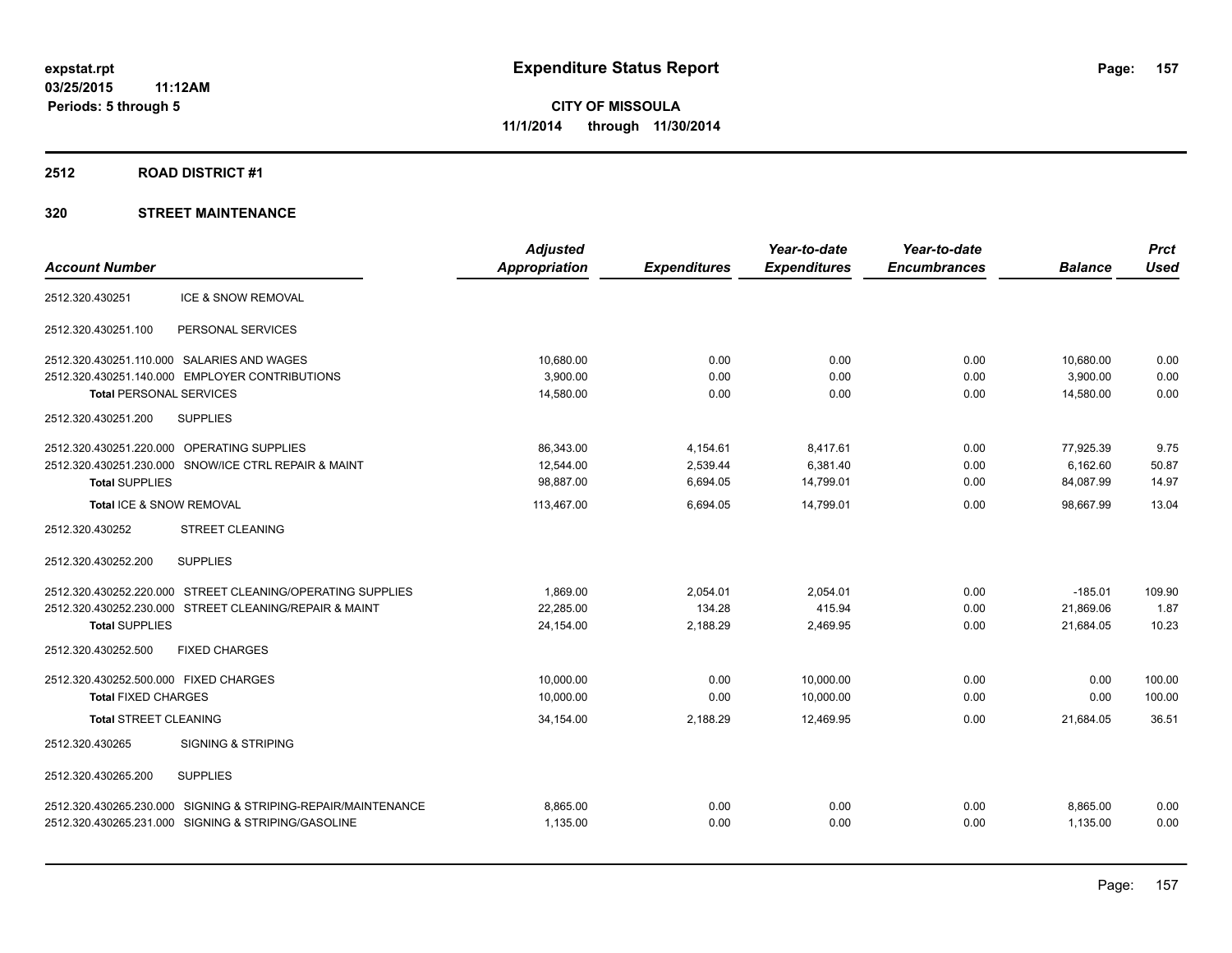#### **2512 ROAD DISTRICT #1**

| <b>Account Number</b>                                                                                             | <b>Adjusted</b><br>Appropriation      | <b>Expenditures</b>               | Year-to-date<br><b>Expenditures</b> | Year-to-date<br><b>Encumbrances</b> | <b>Balance</b>                        | <b>Prct</b><br><b>Used</b> |
|-------------------------------------------------------------------------------------------------------------------|---------------------------------------|-----------------------------------|-------------------------------------|-------------------------------------|---------------------------------------|----------------------------|
| <b>Total SIGNING &amp; STRIPING</b>                                                                               | 10,000.00                             | 0.00                              | 0.00                                | 0.00                                | 10,000.00                             | 0.00                       |
| <b>FLOOD CONTROL</b><br>2512.320.431200                                                                           |                                       |                                   |                                     |                                     |                                       |                            |
| <b>CAPITAL OUTLAY</b><br>2512.320.431200.900                                                                      |                                       |                                   |                                     |                                     |                                       |                            |
| 2512.320.431200.930.000 FLOOD CONTROL MAINT/MPROVEMENTS<br><b>Total FLOOD CONTROL</b>                             | 10,000.00<br>10,000.00                | 0.00<br>0.00                      | 2,461.90<br>2,461.90                | 0.00<br>0.00                        | 7,538.10<br>7,538.10                  | 24.62<br>24.62             |
| <b>GREENWAYS &amp; HORTICULTURE</b><br>2512.320.460434                                                            |                                       |                                   |                                     |                                     |                                       |                            |
| <b>SUPPLIES</b><br>2512.320.460434.200                                                                            |                                       |                                   |                                     |                                     |                                       |                            |
| 2512.320.460434.230.000 ADOPT A TRAFFIC CIRCLE<br><b>Total GREENWAYS &amp; HORTICULTURE</b>                       | 2.500.00<br>2,500.00                  | 0.00<br>0.00                      | 486.86<br>486.86                    | 0.00<br>0.00                        | 2,013.14<br>2,013.14                  | 19.47<br>19.47             |
| <b>DEBT SERVICE</b><br>2512.320.490504                                                                            |                                       |                                   |                                     |                                     |                                       |                            |
| 2512.320.490504.600<br><b>DEBT SERVICE</b>                                                                        |                                       |                                   |                                     |                                     |                                       |                            |
| 2512.320.490504.610.000 PRINCIPAL<br>2512.320.490504.620.000 INTEREST / SERVICE FEES<br><b>Total DEBT SERVICE</b> | 218.771.00<br>32,025.00<br>250,796.00 | 8,361.48<br>3.298.42<br>11,659.90 | 53,832.42<br>5.883.00<br>59,715.42  | 0.00<br>0.00<br>0.00                | 164,938.58<br>26.142.00<br>191,080.58 | 24.61<br>18.37<br>23.81    |
| Total ROAD DISTRICT #1                                                                                            | 1,272,302.00                          | 71,935.54                         | 167,808.10                          | 0.00                                | 1,104,493.90                          | 13.19                      |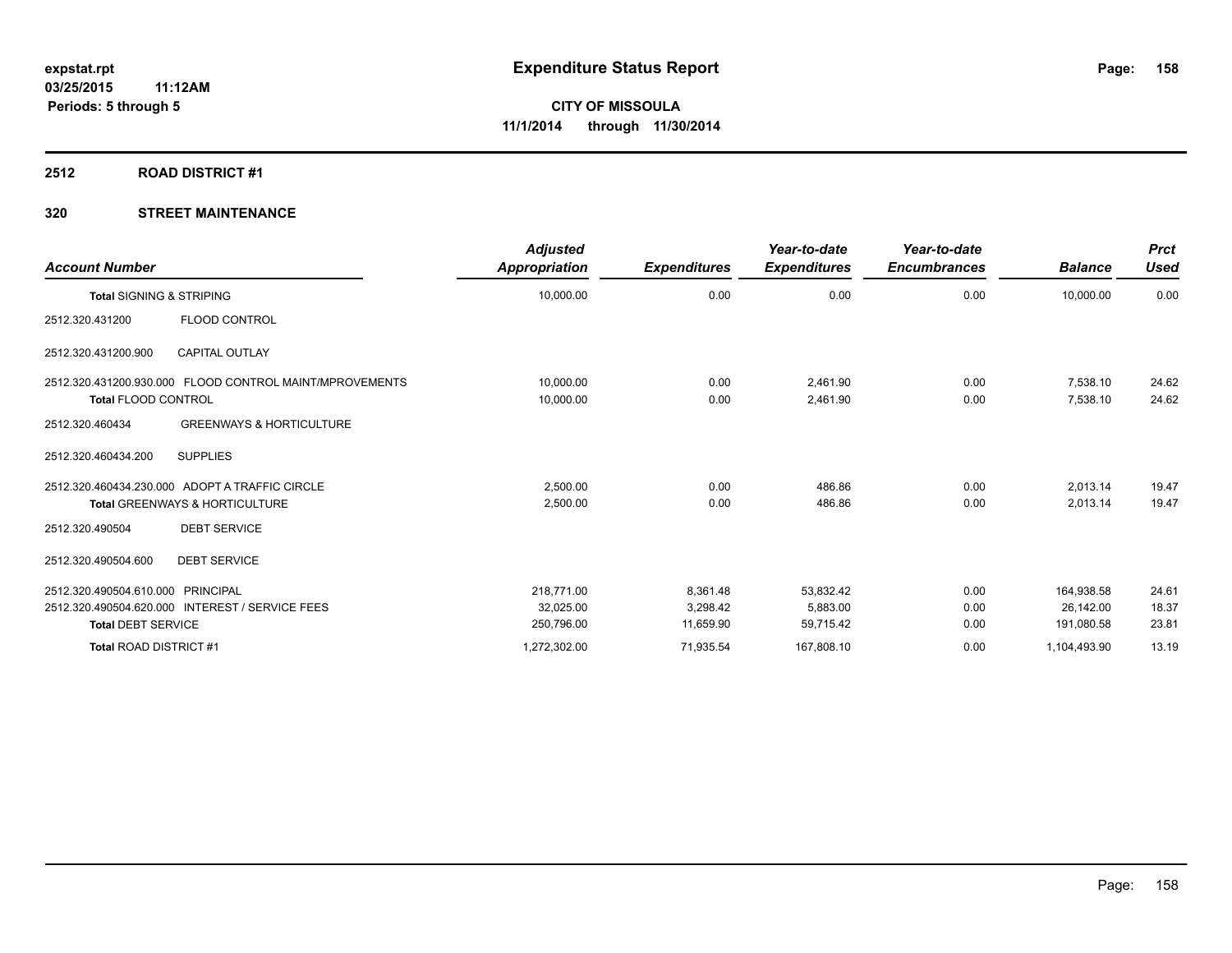### **2513 PARK DISTRICT #1**

#### **270 CITY ATTORNEY**

| <b>Account Number</b>      |                                | <b>Adjusted</b><br><b>Appropriation</b> | <b>Expenditures</b> | Year-to-date<br><b>Expenditures</b> | Year-to-date<br><b>Encumbrances</b> | <b>Balance</b> | <b>Prct</b><br>Used |
|----------------------------|--------------------------------|-----------------------------------------|---------------------|-------------------------------------|-------------------------------------|----------------|---------------------|
| 2513.270.460484            | <b>CONSERVATION LANDS MGMT</b> |                                         |                     |                                     |                                     |                |                     |
| 2513.270.460484.100        | PERSONAL SERVICES              |                                         |                     |                                     |                                     |                |                     |
| <b>Total CITY ATTORNEY</b> |                                | 0.00                                    | 0.00                | 0.00                                | 0.00                                | 0.00           | 0.00                |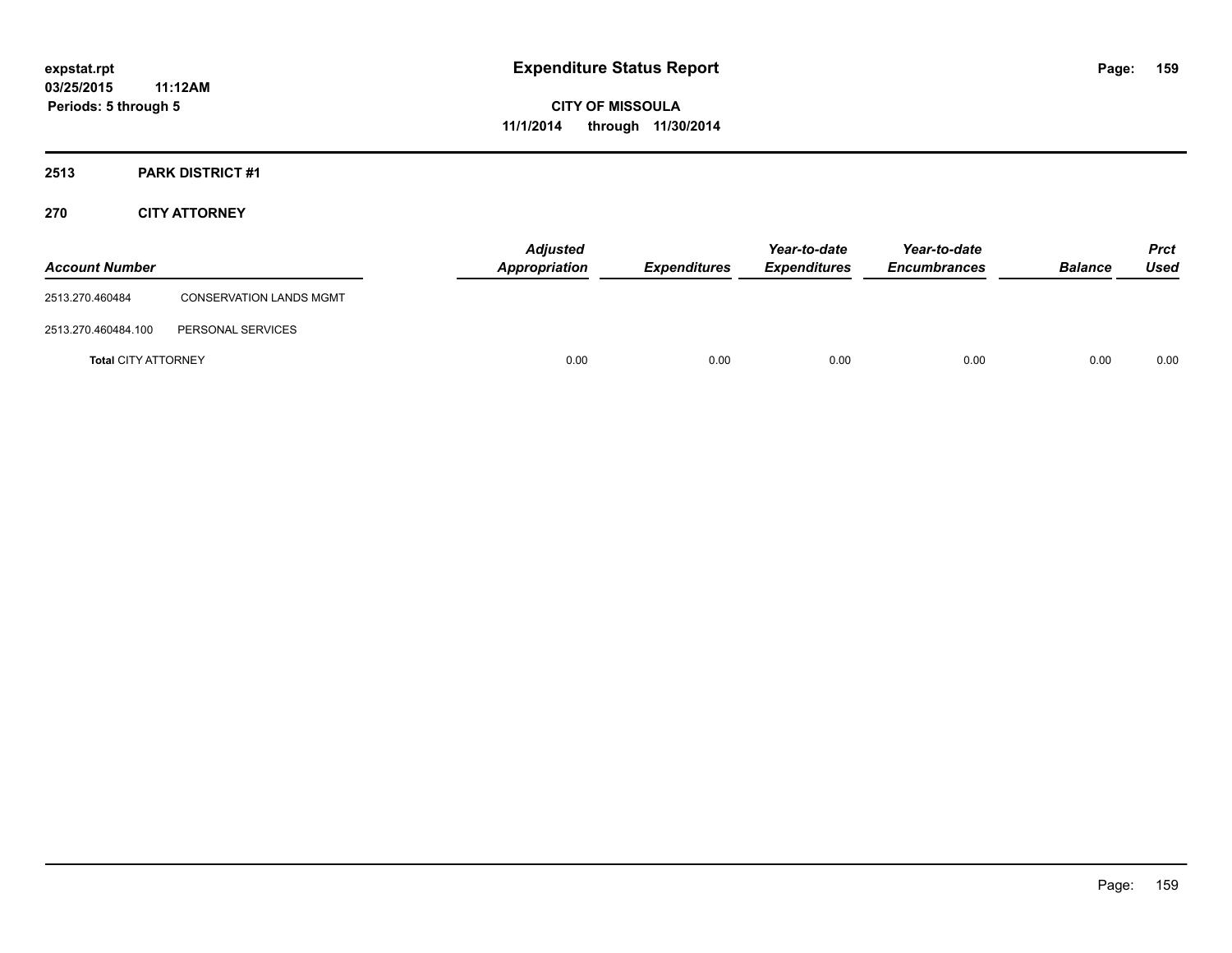#### **2513 PARK DISTRICT #1**

|                                                        | <b>Adjusted</b>      |                     | Year-to-date        | Year-to-date        |                | <b>Prct</b> |
|--------------------------------------------------------|----------------------|---------------------|---------------------|---------------------|----------------|-------------|
| <b>Account Number</b>                                  | <b>Appropriation</b> | <b>Expenditures</b> | <b>Expenditures</b> | <b>Encumbrances</b> | <b>Balance</b> | <b>Used</b> |
| RENOVATE REPLACE IMPROV<br>2513.370.460400             |                      |                     |                     |                     |                |             |
| PURCHASED SERVICES<br>2513.370.460400.300              |                      |                     |                     |                     |                |             |
| 2513.370.460400.350.000 RENOVATE REPLACE IMPROVE       | 40,000.00            | 0.00                | 0.00                | 0.00                | 40,000.00      | 0.00        |
| <b>Total PURCHASED SERVICES</b>                        | 40,000.00            | 0.00                | 0.00                | 0.00                | 40,000.00      | 0.00        |
| <b>CAPITAL OUTLAY</b><br>2513.370.460400.900           |                      |                     |                     |                     |                |             |
| 2513.370.460400.930.000 RENOVATE REPLACE IMPROVE       | 30,000.00            | 0.00                | 15,846.00           | 0.00                | 14,154.00      | 52.82       |
| <b>Total CAPITAL OUTLAY</b>                            | 30,000.00            | 0.00                | 15,846.00           | 0.00                | 14,154.00      | 52.82       |
| Total RENOVATE REPLACE IMPROV                          | 70,000.00            | 0.00                | 15,846.00           | 0.00                | 54,154.00      | 22.64       |
| 2513.370.460432<br>PARK ADMIN                          |                      |                     |                     |                     |                |             |
| 2513.370.460432.100<br>PERSONAL SERVICES               |                      |                     |                     |                     |                |             |
| 2513.370.460432.141.000 STATE RETIREMENT CONTRIBUTIONS | 0.00                 | 2.43                | 18.65               | 0.00                | $-18.65$       | 0.00        |
| <b>Total PERSONAL SERVICES</b>                         | 0.00                 | 2.43                | 18.65               | 0.00                | $-18.65$       | 0.00        |
| 2513.370.460432.300<br>PURCHASED SERVICES              |                      |                     |                     |                     |                |             |
| 2513.370.460432.350.000 PROFESSIONAL SERVICES          | 11.500.00            | 1.071.00            | 3.999.94            | 0.00                | 7,500.06       | 34.78       |
| 2513.370.460432.360.000 REPAIR & MAINTENANCE           | 3,000.00             | 0.00                | 0.00                | 0.00                | 3,000.00       | 0.00        |
| <b>Total PURCHASED SERVICES</b>                        | 14,500.00            | 1,071.00            | 3,999.94            | 0.00                | 10,500.06      | 27.59       |
| 2513.370.460432.600<br><b>DEBT SERVICE</b>             |                      |                     |                     |                     |                |             |
| <b>Total DEBT SERVICE</b>                              | 0.00                 | 0.00                | 0.00                | 0.00                | 0.00           | 0.00        |
| <b>Total PARK ADMIN</b>                                | 14,500.00            | 1,073.43            | 4,018.59            | 0.00                | 10,481.41      | 27.71       |
| 2513.370.460434<br><b>GREENWAYS &amp; HORTICULTURE</b> |                      |                     |                     |                     |                |             |
| 2513.370.460434.100<br>PERSONAL SERVICES               |                      |                     |                     |                     |                |             |
| 2513.370.460434.110.000 GREENWAYS & HORTCULTURE        | 8,842.00             | 186.88              | 3,954.83            | 0.00                | 4,887.17       | 44.73       |
|                                                        |                      |                     |                     |                     |                |             |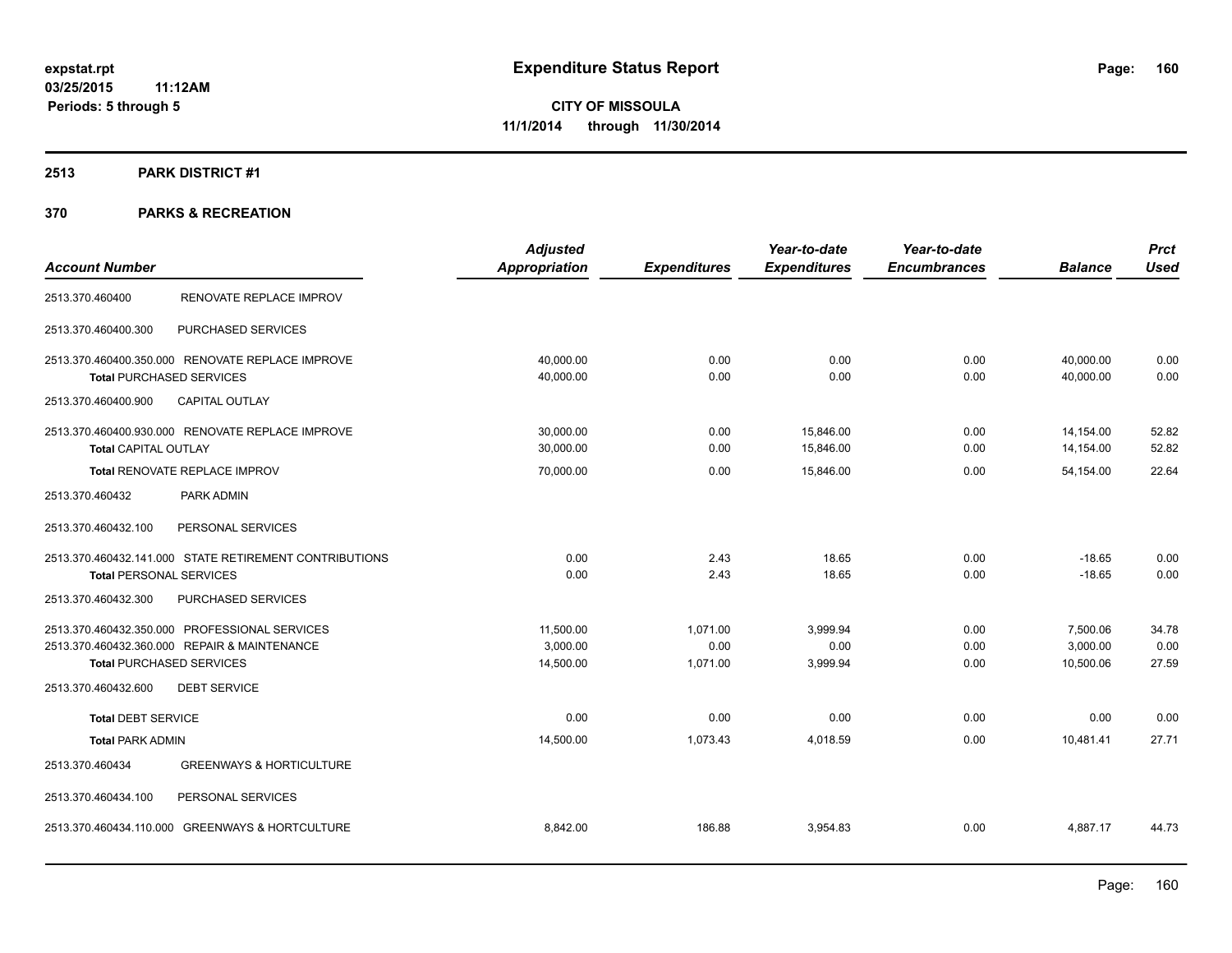#### **2513 PARK DISTRICT #1**

| <b>Account Number</b>                             | <b>Adjusted</b><br><b>Appropriation</b> | <b>Expenditures</b> | Year-to-date<br><b>Expenditures</b> | Year-to-date<br><b>Encumbrances</b> | <b>Balance</b> | <b>Prct</b><br><b>Used</b> |
|---------------------------------------------------|-----------------------------------------|---------------------|-------------------------------------|-------------------------------------|----------------|----------------------------|
| 2513.370.460434.140.000 GREENWAYS & HORTICLTURE   | 1,356.00                                | 42.38               | 690.16                              | 0.00                                | 665.84         | 50.90                      |
| <b>Total PERSONAL SERVICES</b>                    | 10,198.00                               | 229.26              | 4,644.99                            | 0.00                                | 5,553.01       | 45.55                      |
| <b>SUPPLIES</b><br>2513.370.460434.200            |                                         |                     |                                     |                                     |                |                            |
| 2513.370.460434.220.000 OPERATING SUPPLIES        | 3,373.00                                | 0.00                | 1,414.65                            | 0.00                                | 1,958.35       | 41.94                      |
| 2513.370.460434.230.000 REPAIR/MAINTENANCE        | 7,134.00                                | 0.00                | 0.00                                | 0.00                                | 7,134.00       | 0.00                       |
| 2513.370.460434.231.000 GASOLINE                  | 2,000.00                                | 0.00                | 0.00                                | 0.00                                | 2,000.00       | 0.00                       |
| <b>Total SUPPLIES</b>                             | 12,507.00                               | 0.00                | 1,414.65                            | 0.00                                | 11,092.35      | 11.31                      |
| 2513.370.460434.300<br>PURCHASED SERVICES         |                                         |                     |                                     |                                     |                |                            |
| 2513.370.460434.341.000 ELECTRICITY & NATURAL GAS | 310.00                                  | 0.00                | 122.73                              | 0.00                                | 187.27         | 39.59                      |
| 2513.370.460434.343.000 WATER CHARGES             | 310.00                                  | $-7,370.80$         | 310.00                              | 0.00                                | 0.00           | 100.00                     |
| 2513.370.460434.345.000 GARBAGE                   | 136.00                                  | 0.00                | 133.53                              | 0.00                                | 2.47           | 98.18                      |
| 2513.370.460434.350.000 PROFESSIONAL SERVICES     | 0.00                                    | 0.00                | 1,185.00                            | 0.00                                | $-1,185.00$    | 0.00                       |
| 2513.370.460434.360.000 REPAIR & MAINTENANCE      | 2,589.00                                | 0.00                | 2,748.00                            | 0.00                                | $-159.00$      | 106.14                     |
| <b>Total PURCHASED SERVICES</b>                   | 3,345.00                                | $-7,370.80$         | 4,499.26                            | 0.00                                | $-1,154.26$    | 134.51                     |
| <b>Total GREENWAYS &amp; HORTICULTURE</b>         | 26,050.00                               | $-7,141.54$         | 10,558.90                           | 0.00                                | 15,491.10      | 40.53                      |
| <b>URBAN FORESTRY</b><br>2513.370.460439          |                                         |                     |                                     |                                     |                |                            |
| 2513.370.460439.200<br><b>SUPPLIES</b>            |                                         |                     |                                     |                                     |                |                            |
| 2513.370.460439.220.000 OPERATING SUPPLIES        | 24,352.00                               | 232.86              | 3.998.59                            | 0.00                                | 20,353.41      | 16.42                      |
| 2513.370.460439.230.000 REPAIR/MAINTENANCE        | 3.952.00                                | 0.00                | 130.00                              | 0.00                                | 3.822.00       | 3.29                       |
| <b>Total SUPPLIES</b>                             | 28,304.00                               | 232.86              | 4,128.59                            | 0.00                                | 24,175.41      | 14.59                      |
| PURCHASED SERVICES<br>2513.370.460439.300         |                                         |                     |                                     |                                     |                |                            |
| 2513.370.460439.350.000 PROFESSIONAL SERVICES     | 2,660.00                                | 0.00                | 245.00                              | 0.00                                | 2,415.00       | 9.21                       |
| 2513.370.460439.360.000 REPAIR & MAINTENANCE      | 60,000.00                               | 0.00                | 20,116.63                           | 0.00                                | 39,883.37      | 33.53                      |
| <b>Total PURCHASED SERVICES</b>                   | 62,660.00                               | 0.00                | 20,361.63                           | 0.00                                | 42,298.37      | 32.50                      |
| <b>Total URBAN FORESTRY</b>                       | 90,964.00                               | 232.86              | 24,490.22                           | 0.00                                | 66,473.78      | 26.92                      |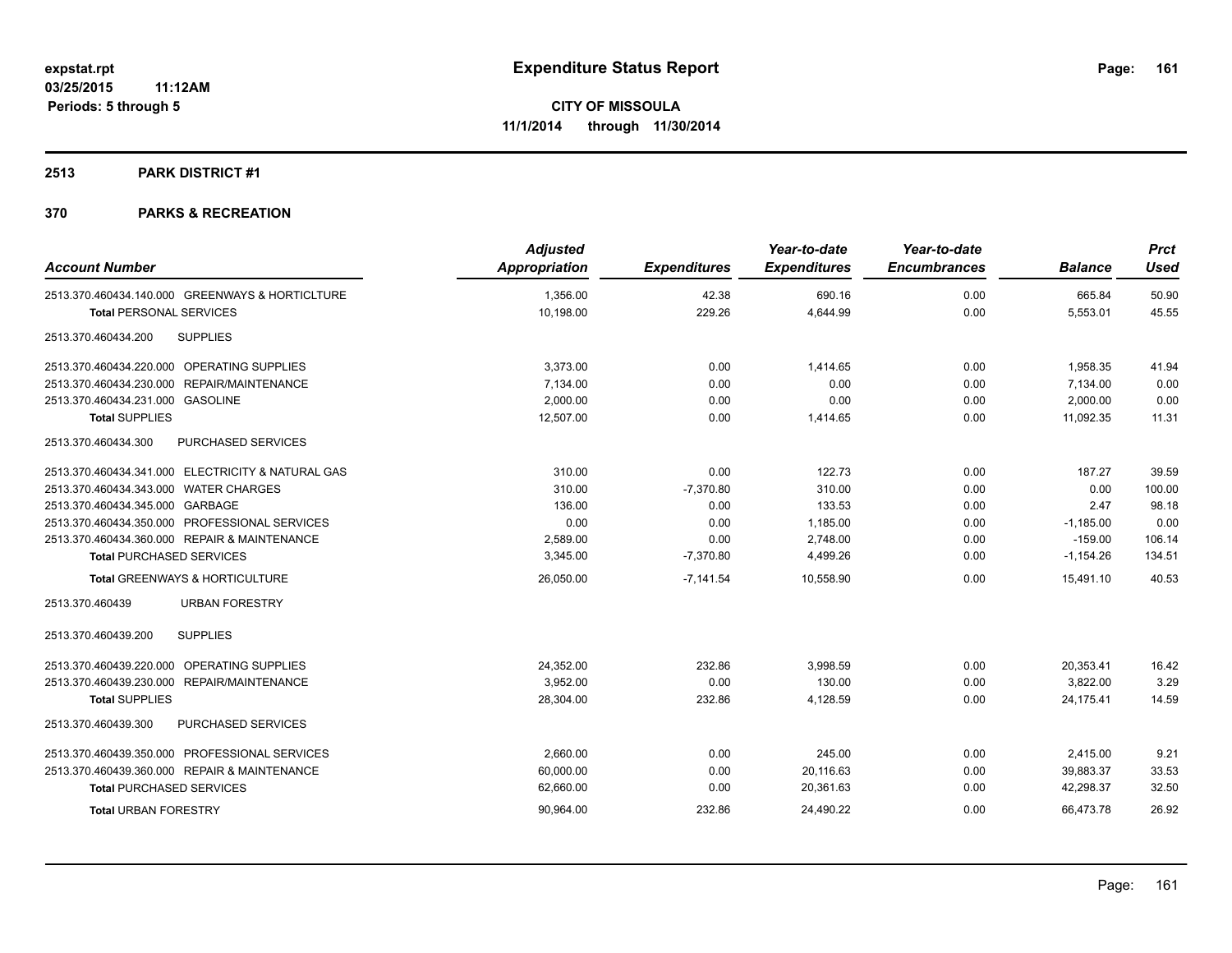#### **2513 PARK DISTRICT #1**

|                                                              | <b>Adjusted</b> |                     | Year-to-date        | Year-to-date        |                | <b>Prct</b> |
|--------------------------------------------------------------|-----------------|---------------------|---------------------|---------------------|----------------|-------------|
| <b>Account Number</b>                                        | Appropriation   | <b>Expenditures</b> | <b>Expenditures</b> | <b>Encumbrances</b> | <b>Balance</b> | <b>Used</b> |
| <b>SPRAY DECKS</b><br>2513.370.460474                        |                 |                     |                     |                     |                |             |
| <b>SUPPLIES</b><br>2513.370.460474.200                       |                 |                     |                     |                     |                |             |
| 2513.370.460474.230.000 SPRAY DECKS/REPAIR/MAINTENANCE       | 1,600.00        | 0.00                | 0.00                | 0.00                | 1,600.00       | 0.00        |
| <b>Total SUPPLIES</b>                                        | 1,600.00        | 0.00                | 0.00                | 0.00                | 1,600.00       | 0.00        |
| 2513.370.460474.300<br>PURCHASED SERVICES                    |                 |                     |                     |                     |                |             |
| 2513.370.460474.341.000 ELECTRICITY & NATURAL GAS            | 2,100.00        | 0.00                | 0.00                | 0.00                | 2,100.00       | 0.00        |
| 2513.370.460474.360.000 REPAIR & MAINTENANCE                 | 6,300.00        | 0.00                | 0.00                | 0.00                | 6,300.00       | 0.00        |
| <b>Total PURCHASED SERVICES</b>                              | 8,400.00        | 0.00                | 0.00                | 0.00                | 8,400.00       | 0.00        |
| <b>Total SPRAY DECKS</b>                                     | 10,000.00       | 0.00                | 0.00                | 0.00                | 10,000.00      | 0.00        |
| 2513.370.460477<br><b>GRILL VAN</b>                          |                 |                     |                     |                     |                |             |
| 2513.370.460477.300<br>PURCHASED SERVICES                    |                 |                     |                     |                     |                |             |
| 2513.370.460477.345.000 GARBAGE                              | 0.00            | 198.75              | 198.75              | 0.00                | $-198.75$      | 0.00        |
| <b>Total GRILL VAN</b>                                       | 0.00            | 198.75              | 198.75              | 0.00                | $-198.75$      | 0.00        |
| 2513.370.460484<br><b>CONSERVATION LANDS MGMT</b>            |                 |                     |                     |                     |                |             |
| 2513.370.460484.100<br>PERSONAL SERVICES                     |                 |                     |                     |                     |                |             |
| 2513.370.460484.110.000 CONSRVTN LAND MGMT/WAGES             | 58,793.00       | 2,246.79            | 10,043.88           | 0.00                | 48,749.12      | 17.08       |
| 2513.370.460484.140.000 CONSRVTN LAND MGMT/EMP CONTRIBUTIONS | 31,394.00       | 462.98              | 1,984.73            | 0.00                | 29,409.27      | 6.32        |
| <b>Total PERSONAL SERVICES</b>                               | 90,187.00       | 2,709.77            | 12,028.61           | 0.00                | 78,158.39      | 13.34       |
| <b>SUPPLIES</b><br>2513.370.460484.200                       |                 |                     |                     |                     |                |             |
| <b>Total SUPPLIES</b>                                        | 0.00            | 0.00                | 0.00                | 0.00                | 0.00           | 0.00        |
| PURCHASED SERVICES<br>2513.370.460484.300                    |                 |                     |                     |                     |                |             |
| 2513.370.460484.350.000 PROFESSIONAL SERVICES                | 37,127.00       | 647.00              | 10,952.60           | 0.00                | 26,174.40      | 29.50       |
|                                                              |                 |                     |                     |                     |                |             |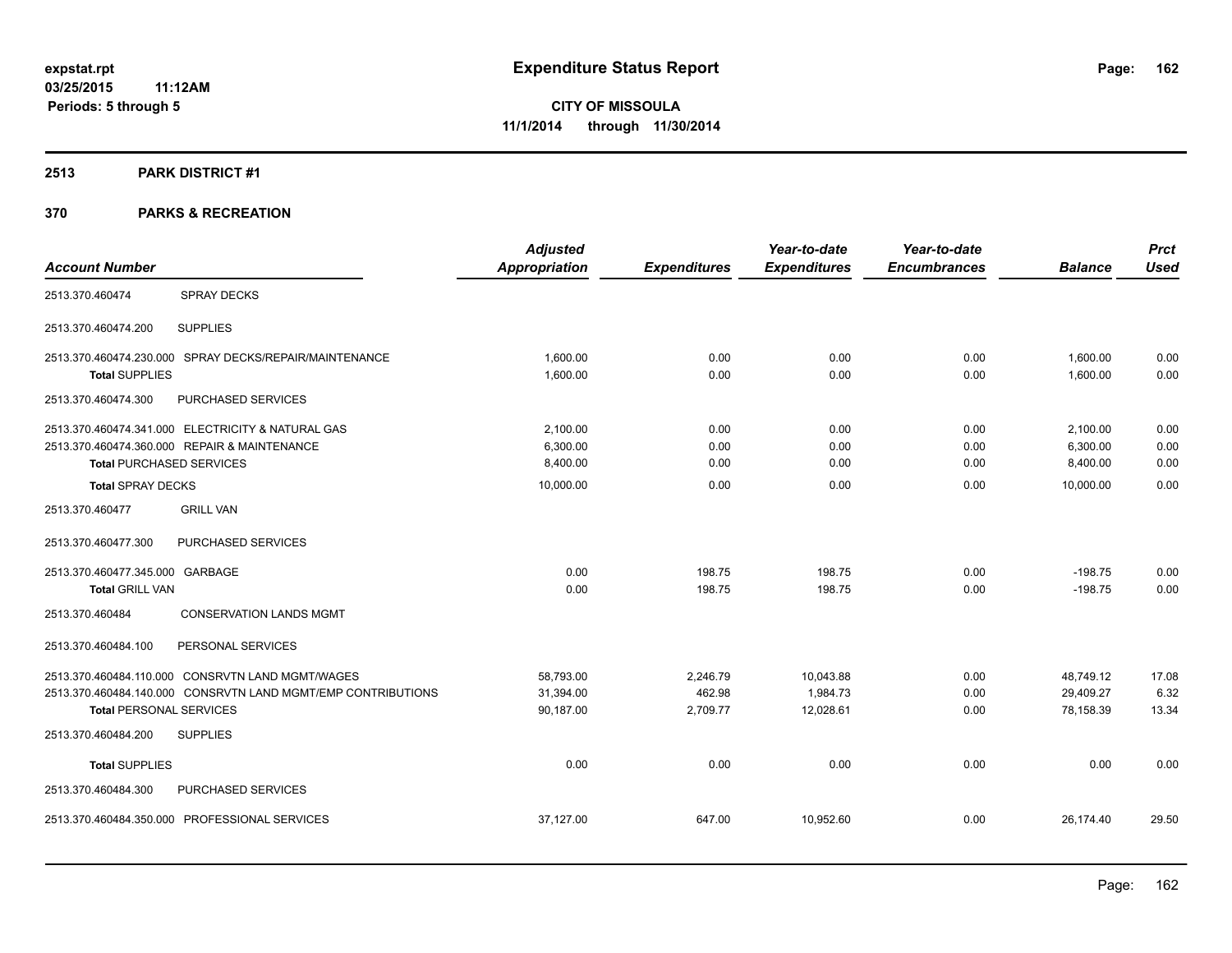#### **2513 PARK DISTRICT #1**

| <b>Account Number</b>                 |                                                               | <b>Adjusted</b><br>Appropriation | <b>Expenditures</b> | Year-to-date<br><b>Expenditures</b> | Year-to-date<br><b>Encumbrances</b> | <b>Balance</b> | <b>Prct</b><br><b>Used</b> |
|---------------------------------------|---------------------------------------------------------------|----------------------------------|---------------------|-------------------------------------|-------------------------------------|----------------|----------------------------|
|                                       | <b>Total PURCHASED SERVICES</b>                               | 37,127.00                        | 647.00              | 10,952.60                           | 0.00                                | 26,174.40      | 29.50                      |
|                                       | <b>Total CONSERVATION LANDS MGMT</b>                          | 127,314.00                       | 3,356.77            | 22.981.21                           | 0.00                                | 104.332.79     | 18.05                      |
| 2513.370.460485                       | <b>SAFETY &amp; TRAINING</b>                                  |                                  |                     |                                     |                                     |                |                            |
| 2513.370.460485.100                   | PERSONAL SERVICES                                             |                                  |                     |                                     |                                     |                |                            |
| <b>Total PERSONAL SERVICES</b>        |                                                               | 0.00                             | 0.00                | 0.00                                | 0.00                                | 0.00           | 0.00                       |
| 2513.370.460485.300                   | PURCHASED SERVICES                                            |                                  |                     |                                     |                                     |                |                            |
| <b>Total SAFETY &amp; TRAINING</b>    |                                                               | 0.00                             | 0.00                | 0.00                                | 0.00                                | 0.00           | 0.00                       |
| 2513.370.460501                       | PARK MAINTENANCE ROUTINE                                      |                                  |                     |                                     |                                     |                |                            |
| 2513.370.460501.100                   | PERSONAL SERVICES                                             |                                  |                     |                                     |                                     |                |                            |
|                                       | 2513.370.460501.110.000 PARK MAINT ROUTINE/SALARIES AND WAGES | 10,402.00                        | 0.00                | 0.00                                | 0.00                                | 10,402.00      | 0.00                       |
|                                       | 2513.370.460501.140.000 PARK MAINT ROUTINE/WAGES              | 2,164.00                         | 0.00                | 0.00                                | 0.00                                | 2,164.00       | 0.00                       |
| <b>Total PERSONAL SERVICES</b>        |                                                               | 12,566.00                        | 0.00                | 0.00                                | 0.00                                | 12,566.00      | 0.00                       |
| 2513.370.460501.200                   | <b>SUPPLIES</b>                                               |                                  |                     |                                     |                                     |                |                            |
|                                       | 2513.370.460501.220.000 OPERATING SUPPLIES                    | 41,491.00                        | 1,919.26            | 26,968.91                           | 0.00                                | 14,522.09      | 65.00                      |
|                                       | 2513.370.460501.230.000 REPAIR/MAINTENANCE                    | 77,580.00                        | 9,049.05            | 24,848.43                           | 0.00                                | 52,731.57      | 32.03                      |
| 2513.370.460501.231.000 GASOLINE      |                                                               | 8,144.00                         | 0.00                | 4,072.00                            | 0.00                                | 4,072.00       | 50.00                      |
| <b>Total SUPPLIES</b>                 |                                                               | 127,215.00                       | 10,968.31           | 55,889.34                           | 0.00                                | 71,325.66      | 43.93                      |
| 2513.370.460501.300                   | PURCHASED SERVICES                                            |                                  |                     |                                     |                                     |                |                            |
|                                       | 2513.370.460501.341.000 ELECTRICITY & NATURAL GAS             | 26,212.00                        | 0.00                | 22,333.42                           | 0.00                                | 3,878.58       | 85.20                      |
| 2513.370.460501.343.000 WATER CHARGES |                                                               | 7,375.00                         | 6,928.80            | 7,375.00                            | 0.00                                | 0.00           | 100.00                     |
| 2513.370.460501.345.000 GARBAGE       |                                                               | 2,954.00                         | 0.00                | 436.05                              | 0.00                                | 2,517.95       | 14.76                      |
|                                       | 2513.370.460501.350.000 PROFESSIONAL SERVICES                 | 5,558.00                         | 250.00              | 5,363.34                            | 0.00                                | 194.66         | 96.50                      |
|                                       | 2513.370.460501.360.000 REPAIR & MAINTENANCE                  | 55,751.00                        | 4,844.44            | 18,695.22                           | 0.00                                | 37,055.78      | 33.53                      |
|                                       | <b>Total PURCHASED SERVICES</b>                               | 97,850.00                        | 12,023.24           | 54,203.03                           | 0.00                                | 43,646.97      | 55.39                      |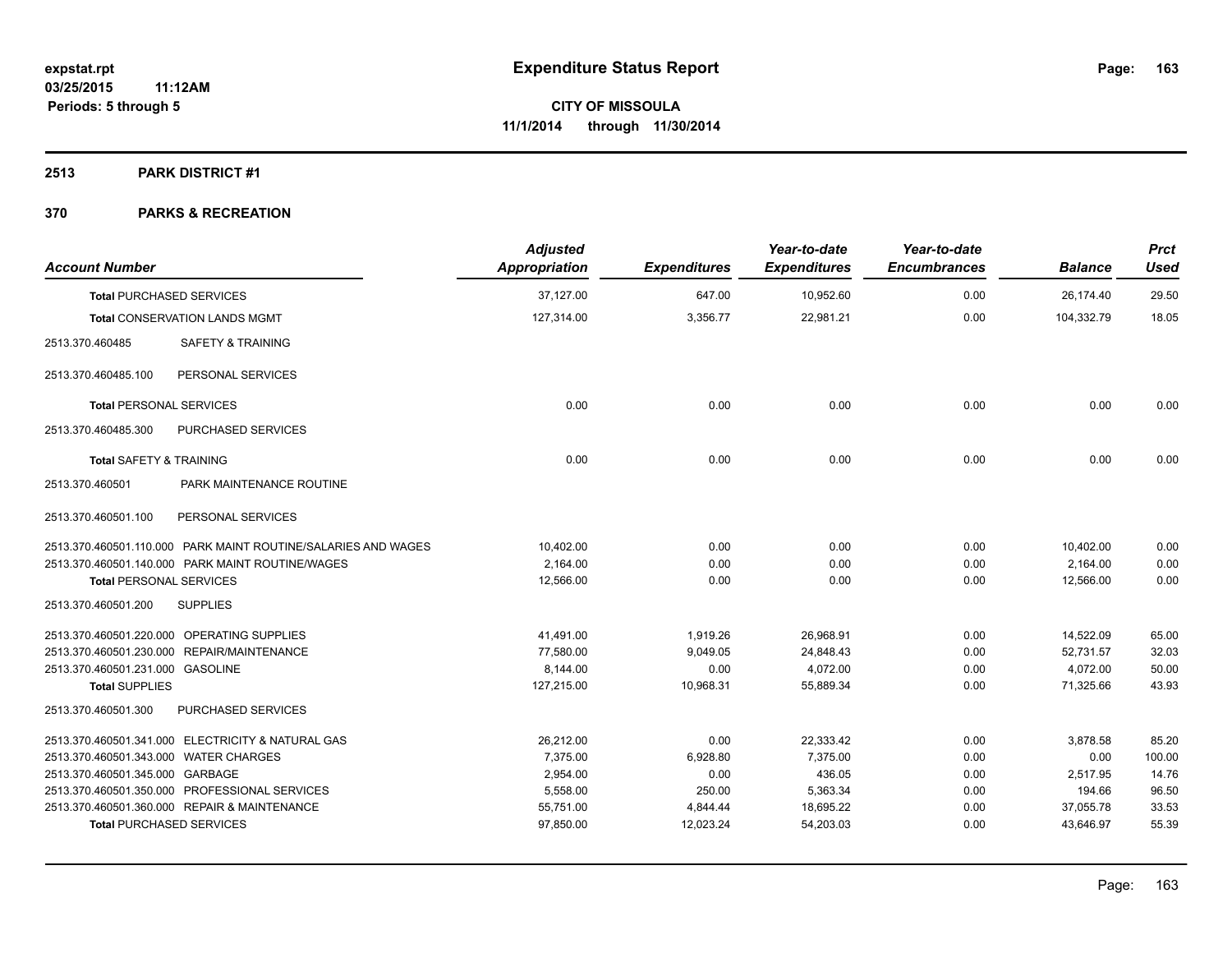#### **2513 PARK DISTRICT #1**

| <b>Account Number</b>         |                                                 | <b>Adjusted</b><br>Appropriation | <b>Expenditures</b> | Year-to-date<br><b>Expenditures</b> | Year-to-date<br><b>Encumbrances</b> | <b>Balance</b> | <b>Prct</b><br><b>Used</b> |
|-------------------------------|-------------------------------------------------|----------------------------------|---------------------|-------------------------------------|-------------------------------------|----------------|----------------------------|
|                               | <b>Total PARK MAINTENANCE ROUTINE</b>           | 237,631.00                       | 22,991.55           | 110,092.37                          | 0.00                                | 127,538.63     | 46.33                      |
| 2513.370.460506               | <b>CARAS PARK IMPROVEMENTS</b>                  |                                  |                     |                                     |                                     |                |                            |
| 2513.370.460506.900           | <b>CAPITAL OUTLAY</b>                           |                                  |                     |                                     |                                     |                |                            |
|                               | <b>Total CARAS PARK IMPROVEMENTS</b>            | 0.00                             | 0.00                | 0.00                                | 0.00                                | 0.00           | 0.00                       |
| 2513.370.490504               | <b>DEBT SERVICE</b>                             |                                  |                     |                                     |                                     |                |                            |
| 2513.370.490504.600           | <b>DEBT SERVICE</b>                             |                                  |                     |                                     |                                     |                |                            |
| 2513.370.490504.610.000       | PRINCIPAL                                       | 57,511.00                        | 0.00                | 103,590.49                          | 0.00                                | $-46,079.49$   | 180.12                     |
|                               | 2513.370.490504.620.000 INTEREST / SERVICE FEES | 487.00                           | 0.00                | 1.946.27                            | 0.00                                | $-1,459.27$    | 399.64                     |
| <b>Total DEBT SERVICE</b>     |                                                 | 57,998.00                        | 0.00                | 105,536.76                          | 0.00                                | -47,538.76     | 181.97                     |
| <b>Total PARK DISTRICT #1</b> |                                                 | 634,457.00                       | 20,711.82           | 293,722.80                          | 0.00                                | 340,734.20     | 46.30                      |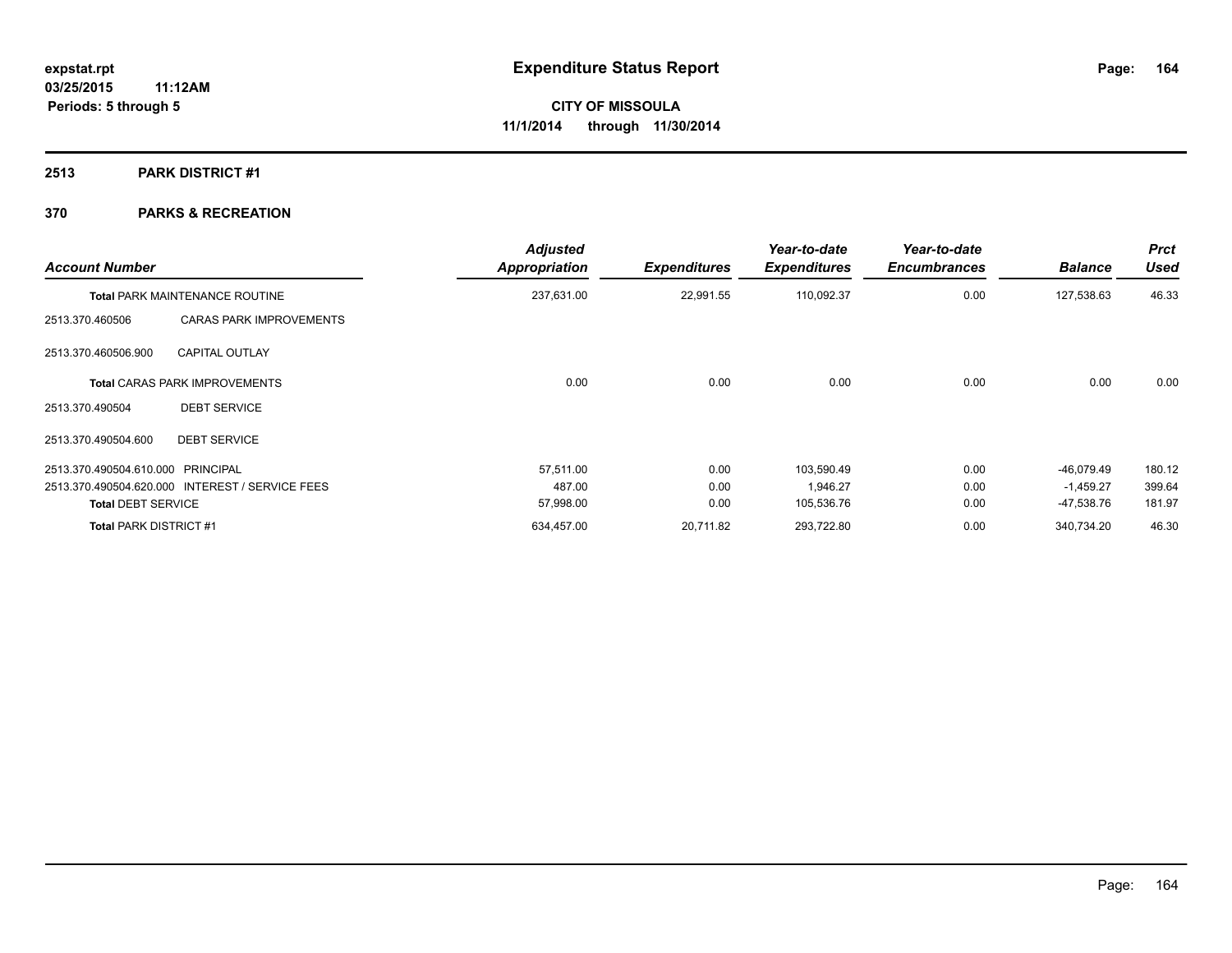### **2514 PUBLIC SAFETY & JUSTICE DISTRICT**

#### **297 PUBLIC SAFETY/JUSTICE**

| <b>Account Number</b> |                                        | <b>Adjusted</b><br><b>Appropriation</b> | <b>Expenditures</b> | Year-to-date<br><b>Expenditures</b> | Year-to-date<br><b>Encumbrances</b> | <b>Balance</b> | <b>Prct</b><br>Used |
|-----------------------|----------------------------------------|-----------------------------------------|---------------------|-------------------------------------|-------------------------------------|----------------|---------------------|
| 2514.297.420000       | PUBLIC SAFETY                          |                                         |                     |                                     |                                     |                |                     |
| 2514.297.420000.300   | PURCHASED SERVICES                     |                                         |                     |                                     |                                     |                |                     |
|                       | Total PUBLIC SAFETY & JUSTICE DISTRICT | 0.00                                    | 0.00                | 0.00                                | 0.00                                | 0.00           | 0.00                |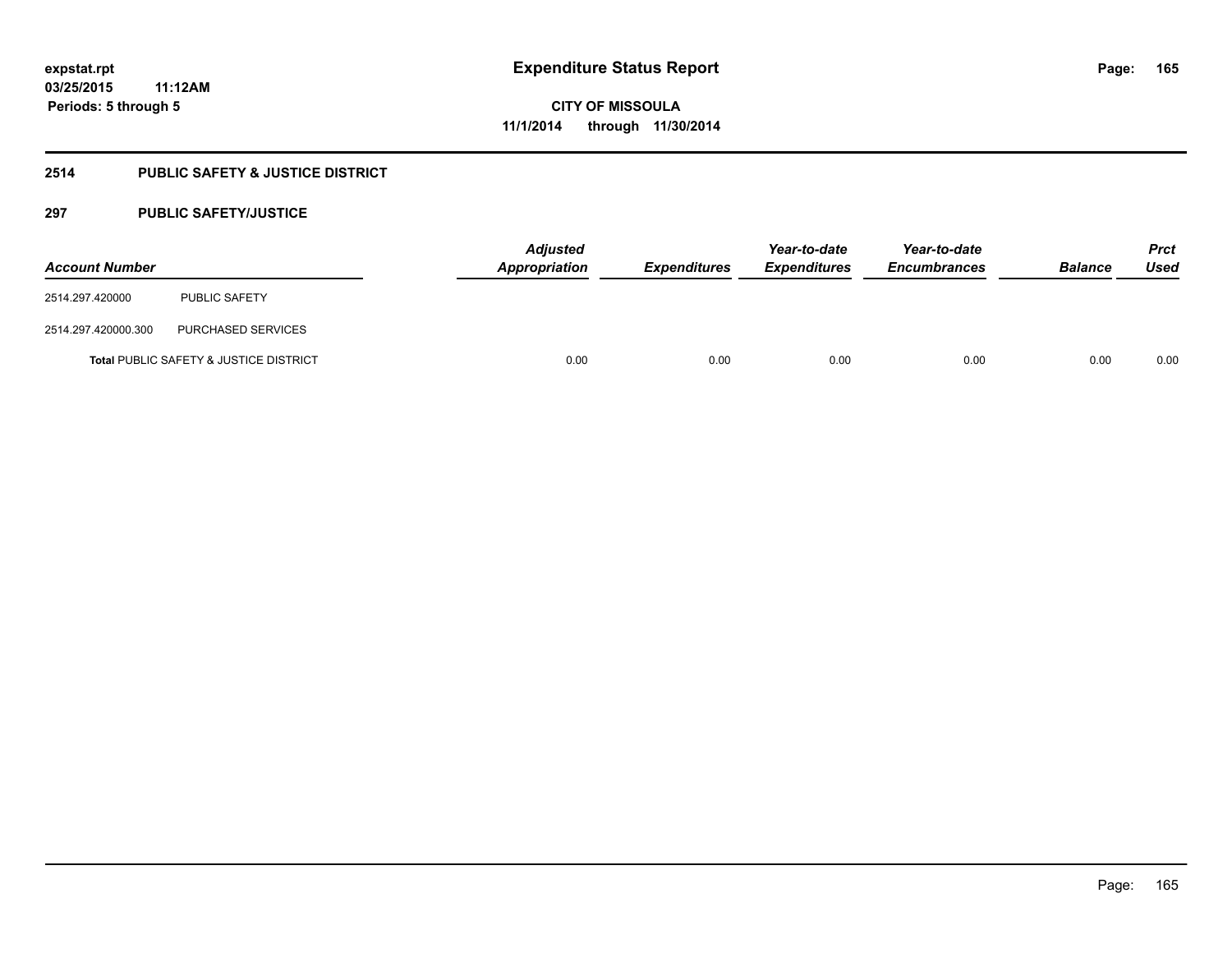#### **2820 STATE GAS TAX FUND**

### **280 PUBLIC WORKS ADMIN/ENGINEERING**

|                                                  | <b>Adjusted</b>      |                     | Year-to-date        | Year-to-date        |                | <b>Prct</b> |
|--------------------------------------------------|----------------------|---------------------|---------------------|---------------------|----------------|-------------|
| <b>Account Number</b>                            | <b>Appropriation</b> | <b>Expenditures</b> | <b>Expenditures</b> | <b>Encumbrances</b> | <b>Balance</b> | <b>Used</b> |
| STREET RESTORATION<br>2820.280.430230            |                      |                     |                     |                     |                |             |
| PURCHASED SERVICES<br>2820.280.430230.300        |                      |                     |                     |                     |                |             |
| <b>Total PURCHASED SERVICES</b>                  | 0.00                 | 0.00                | 0.00                | 0.00                | 0.00           | 0.00        |
| 2820.280.430230.500<br><b>FIXED CHARGES</b>      |                      |                     |                     |                     |                |             |
| <b>Total FIXED CHARGES</b>                       | 0.00                 | 0.00                | 0.00                | 0.00                | 0.00           | 0.00        |
| 2820.280.430230.800<br>OTHER OBJECTS             |                      |                     |                     |                     |                |             |
| 2820.280.430230.820.000 TRANSFERS TO OTHER FUNDS | 564,000.00           | 0.00                | 0.00                | 0.00                | 564,000.00     | 0.00        |
| <b>Total OTHER OBJECTS</b>                       | 564,000.00           | 0.00                | 0.00                | 0.00                | 564,000.00     | 0.00        |
| <b>CAPITAL OUTLAY</b><br>2820.280.430230.900     |                      |                     |                     |                     |                |             |
| 2820.280.430230.930.000<br><b>IMPROVEMENTS</b>   | 373,100.00           | 1,497.60            | 159,983.41          | 0.00                | 213,116.59     | 42.88       |
| <b>Total CAPITAL OUTLAY</b>                      | 373,100.00           | 1,497.60            | 159,983.41          | 0.00                | 213,116.59     | 42.88       |
| <b>Total STATE GAS TAX FUND</b>                  | 937,100.00           | 1,497.60            | 159,983.41          | 0.00                | 777,116.59     | 17.07       |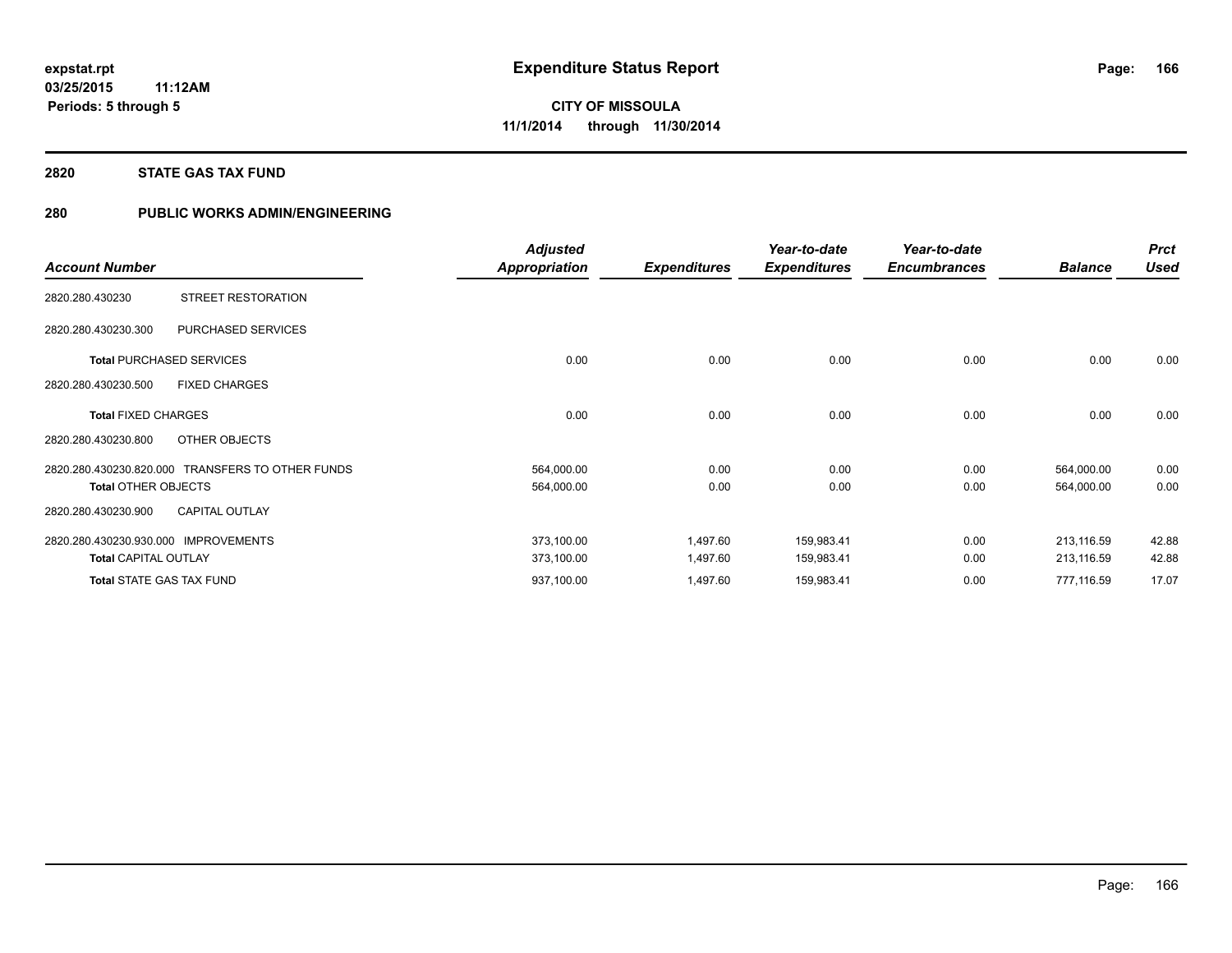# **03/25/2015**

**167**

**11:12AM Periods: 5 through 5**

**CITY OF MISSOULA 11/1/2014 through 11/30/2014**

#### **2918 LAW ENFORCEMENT BLOCK GRANT FUND**

| <b>Account Number</b>           |                                            | <b>Adjusted</b><br><b>Appropriation</b> | <b>Expenditures</b> | Year-to-date<br><b>Expenditures</b> | Year-to-date<br><b>Encumbrances</b> | <b>Balance</b>             | <b>Prct</b><br><b>Used</b> |
|---------------------------------|--------------------------------------------|-----------------------------------------|---------------------|-------------------------------------|-------------------------------------|----------------------------|----------------------------|
| 2918.290.420170                 | <b>JAG VIII GRANT</b>                      |                                         |                     |                                     |                                     |                            |                            |
| 2918.290.420170.200             | <b>SUPPLIES</b>                            |                                         |                     |                                     |                                     |                            |                            |
| <b>Total SUPPLIES</b>           |                                            | 0.00                                    | 0.00                | 0.00                                | 0.00                                | 0.00                       | 0.00                       |
| 2918.290.420170.300             | PURCHASED SERVICES                         |                                         |                     |                                     |                                     |                            |                            |
| <b>Total PURCHASED SERVICES</b> |                                            | 0.00                                    | 0.00                | 0.00                                | 0.00                                | 0.00                       | 0.00                       |
| 2918.290.420170.900             | CAPITAL OUTLAY                             |                                         |                     |                                     |                                     |                            |                            |
| Total JAG VIII GRANT            |                                            | 0.00                                    | 0.00                | 0.00                                | 0.00                                | 0.00                       | 0.00                       |
| 2918.290.420171                 | <b>JAG IX GRANT</b>                        |                                         |                     |                                     |                                     |                            |                            |
| 2918.290.420171.200             | <b>SUPPLIES</b>                            |                                         |                     |                                     |                                     |                            |                            |
| <b>Total SUPPLIES</b>           | 2918.290.420171.220.000 OPERATING SUPPLIES | 0.00<br>0.00                            | 0.00<br>0.00        | 1,726.00<br>1,726.00                | 0.00<br>0.00                        | $-1,726.00$<br>$-1,726.00$ | 0.00<br>0.00               |
| 2918.290.420171.300             | PURCHASED SERVICES                         |                                         |                     |                                     |                                     |                            |                            |
| 2918.290.420171.370.000 TRAVEL  | <b>Total PURCHASED SERVICES</b>            | 0.00<br>0.00                            | 216.00<br>216.00    | 1,261.20<br>1,261.20                | 0.00<br>0.00                        | $-1,261.20$<br>$-1,261.20$ | 0.00<br>0.00               |
| 2918.290.420171.700             | <b>GRANTS &amp; CONTRIBUTIONS</b>          |                                         |                     |                                     |                                     |                            |                            |
|                                 | Total GRANTS & CONTRIBUTIONS               | 0.00                                    | 0.00                | 0.00                                | 0.00                                | 0.00                       | 0.00                       |
| Total JAG IX GRANT              |                                            | 0.00                                    | 216.00              | 2,987.20                            | 0.00                                | $-2,987.20$                | 0.00                       |
| 2918.290.420173                 | <b>JAG XI</b>                              |                                         |                     |                                     |                                     |                            |                            |
| 2918.290.420173.200             | <b>SUPPLIES</b>                            |                                         |                     |                                     |                                     |                            |                            |
| <b>Total SUPPLIES</b>           |                                            | 0.00                                    | 0.00                | 0.00                                | 0.00                                | 0.00                       | 0.00                       |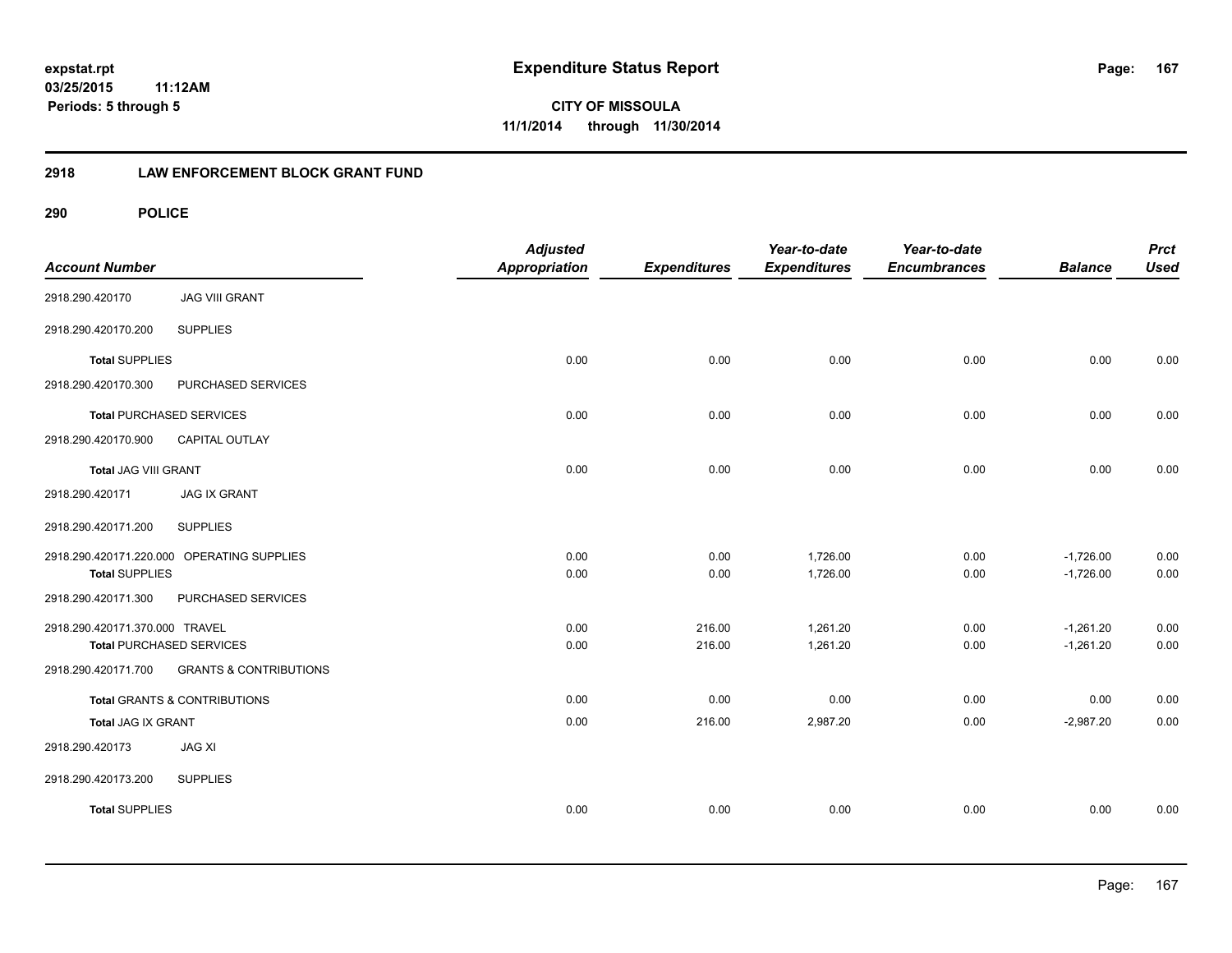**168**

**03/25/2015 11:12AM Periods: 5 through 5**

**CITY OF MISSOULA 11/1/2014 through 11/30/2014**

#### **2918 LAW ENFORCEMENT BLOCK GRANT FUND**

| <b>Account Number</b>       |                                                                                | <b>Adjusted</b><br><b>Appropriation</b> | <b>Expenditures</b>    | Year-to-date<br><b>Expenditures</b> | Year-to-date<br><b>Encumbrances</b> | <b>Balance</b>               | <b>Prct</b><br><b>Used</b> |
|-----------------------------|--------------------------------------------------------------------------------|-----------------------------------------|------------------------|-------------------------------------|-------------------------------------|------------------------------|----------------------------|
| 2918.290.420173.300         | PURCHASED SERVICES                                                             |                                         |                        |                                     |                                     |                              |                            |
|                             | <b>Total PURCHASED SERVICES</b>                                                | 0.00                                    | 0.00                   | 0.00                                | 0.00                                | 0.00                         | 0.00                       |
| 2918.290.420173.700         | <b>GRANTS &amp; CONTRIBUTIONS</b>                                              |                                         |                        |                                     |                                     |                              |                            |
|                             | 2918.290.420173.700.000 GRANTS & CONTRIBUTIONS<br>Total GRANTS & CONTRIBUTIONS | 58,000.00<br>58,000.00                  | 0.00<br>0.00           | 0.00<br>0.00                        | 0.00<br>0.00                        | 58,000.00<br>58,000.00       | 0.00<br>0.00               |
| 2918.290.420173.900         | CAPITAL OUTLAY                                                                 |                                         |                        |                                     |                                     |                              |                            |
| <b>Total CAPITAL OUTLAY</b> | 2918.290.420173.940.000 JAGXI/MACHINERY & EQUIPMENT                            | 0.00<br>0.00                            | 11,772.49<br>11,772.49 | 11,772.49<br>11,772.49              | 0.00<br>0.00                        | $-11,772.49$<br>$-11,772.49$ | 0.00<br>0.00               |
| <b>Total JAG XI</b>         |                                                                                | 58,000.00                               | 11,772.49              | 11,772.49                           | 0.00                                | 46,227.51                    | 20.30                      |
| 2918.290.420174             | <b>JAG V GRANT</b>                                                             |                                         |                        |                                     |                                     |                              |                            |
| 2918.290.420174.200         | <b>SUPPLIES</b>                                                                |                                         |                        |                                     |                                     |                              |                            |
| <b>Total SUPPLIES</b>       |                                                                                | 0.00                                    | 0.00                   | 0.00                                | 0.00                                | 0.00                         | 0.00                       |
| 2918.290.420174.300         | PURCHASED SERVICES                                                             |                                         |                        |                                     |                                     |                              |                            |
|                             | <b>Total PURCHASED SERVICES</b>                                                | 0.00                                    | 0.00                   | 0.00                                | 0.00                                | 0.00                         | 0.00                       |
| 2918.290.420174.700         | <b>GRANTS &amp; CONTRIBUTIONS</b>                                              |                                         |                        |                                     |                                     |                              |                            |
|                             | Total GRANTS & CONTRIBUTIONS                                                   | 0.00                                    | 0.00                   | 0.00                                | 0.00                                | 0.00                         | 0.00                       |
| 2918.290.420174.900         | CAPITAL OUTLAY                                                                 |                                         |                        |                                     |                                     |                              |                            |
| Total JAG V GRANT           |                                                                                | 0.00                                    | 0.00                   | 0.00                                | 0.00                                | 0.00                         | 0.00                       |
| 2918.290.420175             | <b>JAG X GRANT</b>                                                             |                                         |                        |                                     |                                     |                              |                            |
| 2918.290.420175.200         | <b>SUPPLIES</b>                                                                |                                         |                        |                                     |                                     |                              |                            |
| <b>Total SUPPLIES</b>       |                                                                                | 0.00                                    | 0.00                   | 0.00                                | 0.00                                | 0.00                         | 0.00                       |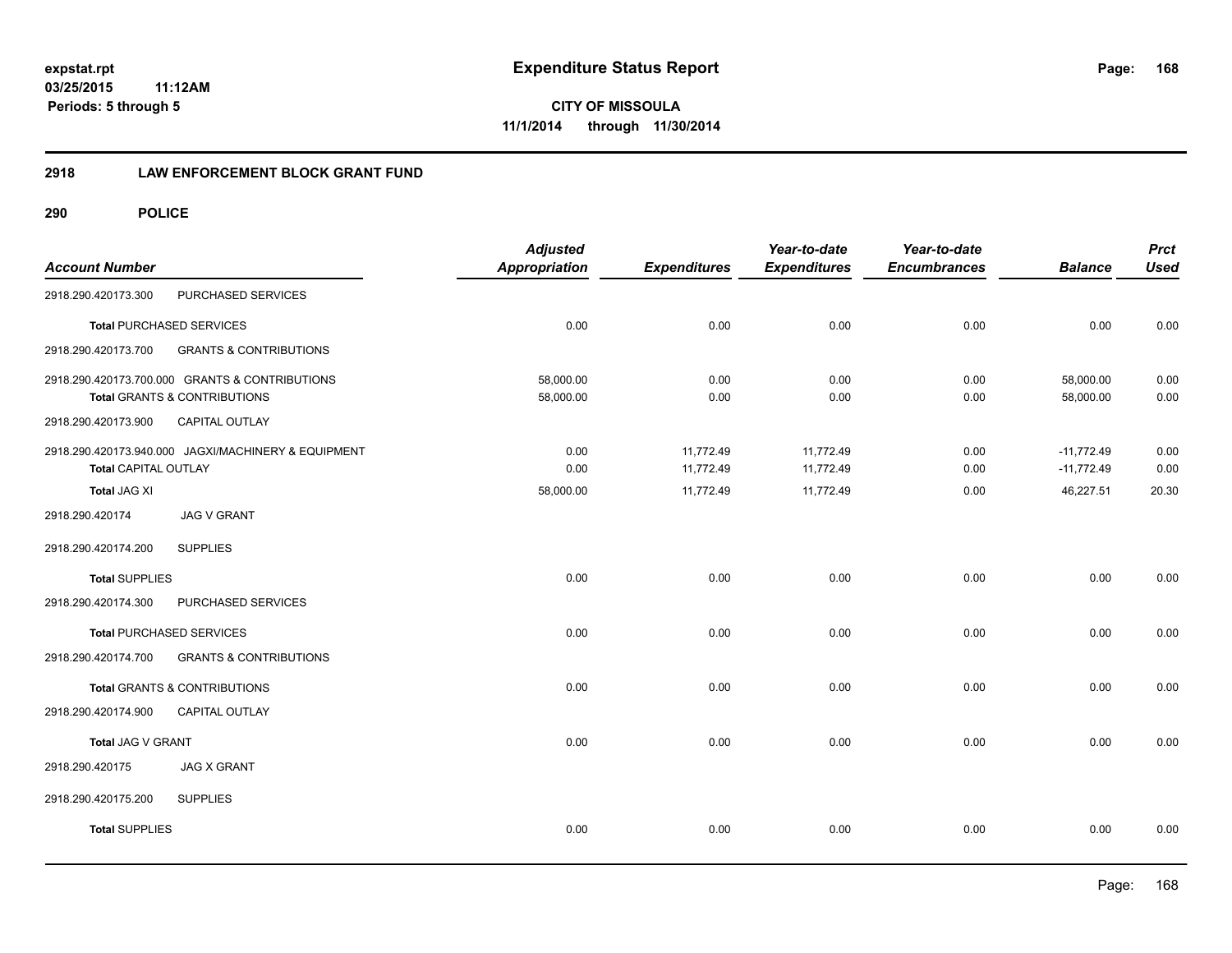**CITY OF MISSOULA 11/1/2014 through 11/30/2014**

#### **2918 LAW ENFORCEMENT BLOCK GRANT FUND**

| <b>Account Number</b>          |                                                             | <b>Adjusted</b><br><b>Appropriation</b> | <b>Expenditures</b> | Year-to-date<br><b>Expenditures</b> | Year-to-date<br><b>Encumbrances</b> | <b>Balance</b>         | <b>Prct</b><br><b>Used</b> |
|--------------------------------|-------------------------------------------------------------|-----------------------------------------|---------------------|-------------------------------------|-------------------------------------|------------------------|----------------------------|
| 2918.290.420175.300            | PURCHASED SERVICES                                          |                                         |                     |                                     |                                     |                        |                            |
| <b>Total JAG X GRANT</b>       | 2918.290.420175.350.000 PROFESSIONAL SERVICES               | 25,166.00<br>25,166.00                  | 0.00<br>0.00        | 6,257.01<br>6,257.01                | 0.00<br>0.00                        | 18,908.99<br>18,908.99 | 24.86<br>24.86             |
| 2918.290.420176                | <b>JAG VII GRANT</b>                                        |                                         |                     |                                     |                                     |                        |                            |
| 2918.290.420176.100            | PERSONAL SERVICES                                           |                                         |                     |                                     |                                     |                        |                            |
| <b>Total PERSONAL SERVICES</b> |                                                             | 0.00                                    | 0.00                | 0.00                                | 0.00                                | 0.00                   | 0.00                       |
| 2918.290.420176.200            | <b>SUPPLIES</b>                                             |                                         |                     |                                     |                                     |                        |                            |
| <b>Total SUPPLIES</b>          |                                                             | 0.00                                    | 0.00                | 0.00                                | 0.00                                | 0.00                   | 0.00                       |
| 2918.290.420176.300            | PURCHASED SERVICES                                          |                                         |                     |                                     |                                     |                        |                            |
|                                | <b>Total PURCHASED SERVICES</b>                             | 0.00                                    | 0.00                | 0.00                                | 0.00                                | 0.00                   | 0.00                       |
| 2918.290.420176.700            | <b>GRANTS &amp; CONTRIBUTIONS</b>                           |                                         |                     |                                     |                                     |                        |                            |
|                                | Total GRANTS & CONTRIBUTIONS                                | 0.00                                    | 0.00                | 0.00                                | 0.00                                | 0.00                   | 0.00                       |
| 2918.290.420176.900            | <b>CAPITAL OUTLAY</b>                                       |                                         |                     |                                     |                                     |                        |                            |
| <b>Total JAG VII GRANT</b>     |                                                             | 0.00                                    | 0.00                | 0.00                                | 0.00                                | 0.00                   | 0.00                       |
| 2918.290.420177                | <b>SMART POLICING</b>                                       |                                         |                     |                                     |                                     |                        |                            |
| 2918.290.420177.700            | <b>GRANTS &amp; CONTRIBUTIONS</b>                           |                                         |                     |                                     |                                     |                        |                            |
| <b>Total SMART POLICING</b>    |                                                             | 0.00                                    | 0.00                | 0.00                                | 0.00                                | 0.00                   | 0.00                       |
| 2918.290.420178                | COPS HIRING FY2011                                          |                                         |                     |                                     |                                     |                        |                            |
| 2918.290.420178.100            | PERSONAL SERVICES                                           |                                         |                     |                                     |                                     |                        |                            |
|                                | 2918.290.420178.110.000 COPS HIRING FY12/SALARIES AND WAGES | 40,150.00                               | 4,204.25            | 20,687.34                           | 0.00                                | 19,462.66              | 51.53                      |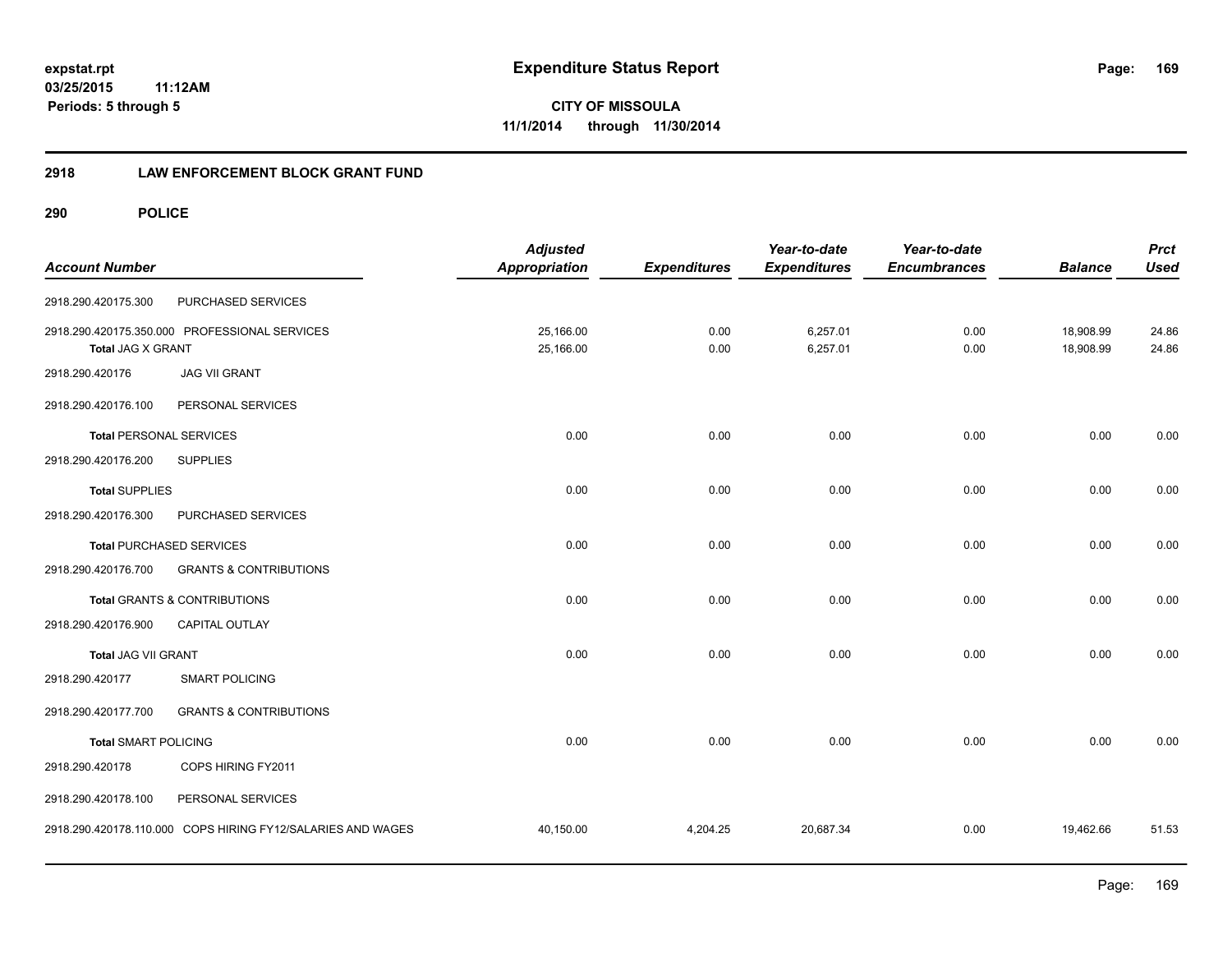**CITY OF MISSOULA 11/1/2014 through 11/30/2014**

#### **2918 LAW ENFORCEMENT BLOCK GRANT FUND**

| <b>Account Number</b>           |                                                                  | <b>Adjusted</b><br>Appropriation | <b>Expenditures</b> | Year-to-date<br><b>Expenditures</b> | Year-to-date<br><b>Encumbrances</b> | <b>Balance</b> | <b>Prct</b><br>Used |
|---------------------------------|------------------------------------------------------------------|----------------------------------|---------------------|-------------------------------------|-------------------------------------|----------------|---------------------|
|                                 | 2918.290.420178.115.000 SALARIES/HEALTH INSURANCE BENEFIT        | 0.00                             | 570.00              | 2,536.50                            | 0.00                                | $-2,536.50$    | 0.00                |
|                                 | 2918.290.420178.120.000 OVERTIME/TERMINATION                     | 14,850.00                        | 0.00                | 0.00                                | 0.00                                | 14.850.00      | 0.00                |
|                                 | 2918.290.420178.140.000 EMPLOYER CONTRIBUTIONS                   | 0.00                             | 1,234.42            | 6,169.16                            | 0.00                                | $-6,169.16$    | 0.00                |
|                                 | 2918.290.420178.141.000 STATE RETIREMENT CONTRIBUTIONS           | 0.00                             | 1,402.20            | 6,820.84                            | 0.00                                | $-6,820.84$    | 0.00                |
| <b>Total PERSONAL SERVICES</b>  |                                                                  | 55,000.00                        | 7,410.87            | 36,213.84                           | 0.00                                | 18,786.16      | 65.84               |
| 2918.290.420178.200             | <b>SUPPLIES</b>                                                  |                                  |                     |                                     |                                     |                |                     |
| <b>Total SUPPLIES</b>           |                                                                  | 0.00                             | 0.00                | 0.00                                | 0.00                                | 0.00           | 0.00                |
| 2918.290.420178.300             | PURCHASED SERVICES                                               |                                  |                     |                                     |                                     |                |                     |
| <b>Total PURCHASED SERVICES</b> |                                                                  | 0.00                             | 0.00                | 0.00                                | 0.00                                | 0.00           | 0.00                |
| 2918.290.420178.900             | <b>CAPITAL OUTLAY</b>                                            |                                  |                     |                                     |                                     |                |                     |
| Total CAPITAL OUTLAY            |                                                                  | 0.00                             | 0.00                | 0.00                                | 0.00                                | 0.00           | 0.00                |
| Total COPS HIRING FY2011        |                                                                  | 55,000.00                        | 7,410.87            | 36,213.84                           | 0.00                                | 18,786.16      | 65.84               |
| 2918.290.420179                 | FY14 COPS HIRING GRANT                                           |                                  |                     |                                     |                                     |                |                     |
| 2918.290.420179.100             | PERSONAL SERVICES                                                |                                  |                     |                                     |                                     |                |                     |
|                                 | 2918.290.420179.110.000 FY14COPS HIRING GRANT SALARIES AND WAGES | 31.390.00                        | 0.00                | 0.00                                | 0.00                                | 31,390.00      | 0.00                |
|                                 | 2918.290.420179.140.000 EMPLOYER CONTRIBUTIONS                   | 11.610.00                        | 0.00                | 0.00                                | 0.00                                | 11.610.00      | 0.00                |
| Total FY14 COPS HIRING GRANT    |                                                                  | 43,000.00                        | 0.00                | 0.00                                | 0.00                                | 43,000.00      | 0.00                |
| 2918.290.420190                 | LAW ENFORCEMENT BLOCK GRANT                                      |                                  |                     |                                     |                                     |                |                     |
| 2918.290.420190.900             | <b>CAPITAL OUTLAY</b>                                            |                                  |                     |                                     |                                     |                |                     |
|                                 | Total LAW ENFORCEMENT BLOCK GRANT                                | 0.00                             | 0.00                | 0.00                                | 0.00                                | 0.00           | 0.00                |
| <b>Total POLICE</b>             |                                                                  | 181.166.00                       | 19,399.36           | 57,230.54                           | 0.00                                | 123.935.46     | 31.59               |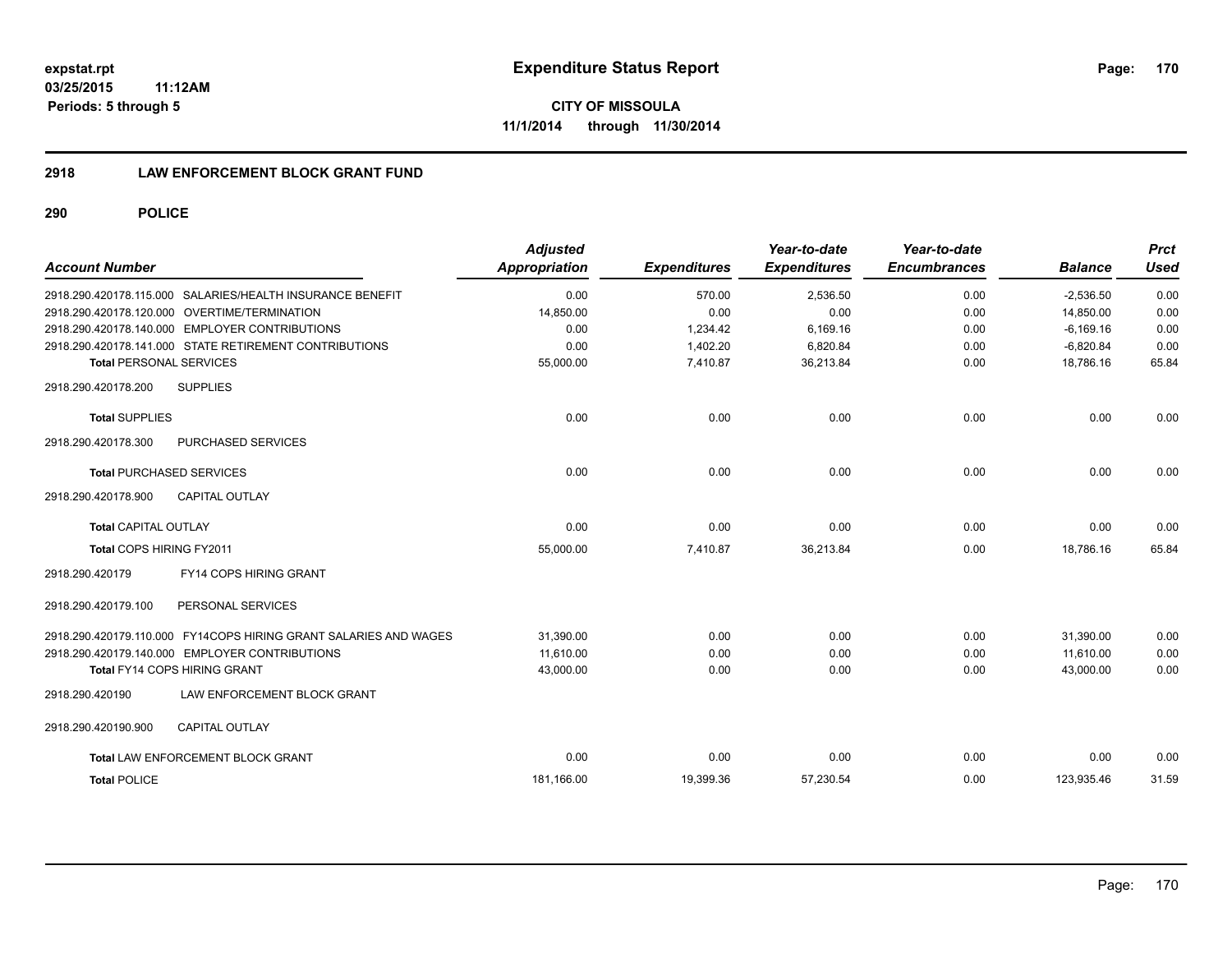#### **2918 LAW ENFORCEMENT BLOCK GRANT FUND**

#### **390 NON-DEPARTMENTAL**

| <b>Account Number</b>  |                                               | <b>Adjusted</b><br><b>Appropriation</b> | <b>Expenditures</b> | Year-to-date<br><b>Expenditures</b> | Year-to-date<br><b>Encumbrances</b> | <b>Balance</b> | <b>Prct</b><br>Used |
|------------------------|-----------------------------------------------|-----------------------------------------|---------------------|-------------------------------------|-------------------------------------|----------------|---------------------|
| 2918.390.420191        | <b>COPS TECHNOLOGY</b>                        |                                         |                     |                                     |                                     |                |                     |
| 2918.390.420191.500    | <b>FIXED CHARGES</b>                          |                                         |                     |                                     |                                     |                |                     |
| Total NON-DEPARTMENTAL |                                               | 0.00                                    | 0.00                | 0.00                                | 0.00                                | 0.00           | 0.00                |
|                        | <b>Total LAW ENFORCEMENT BLOCK GRANT FUND</b> | 181,166.00                              | 19,399.36           | 57.230.54                           | 0.00                                | 123.935.46     | 31.59               |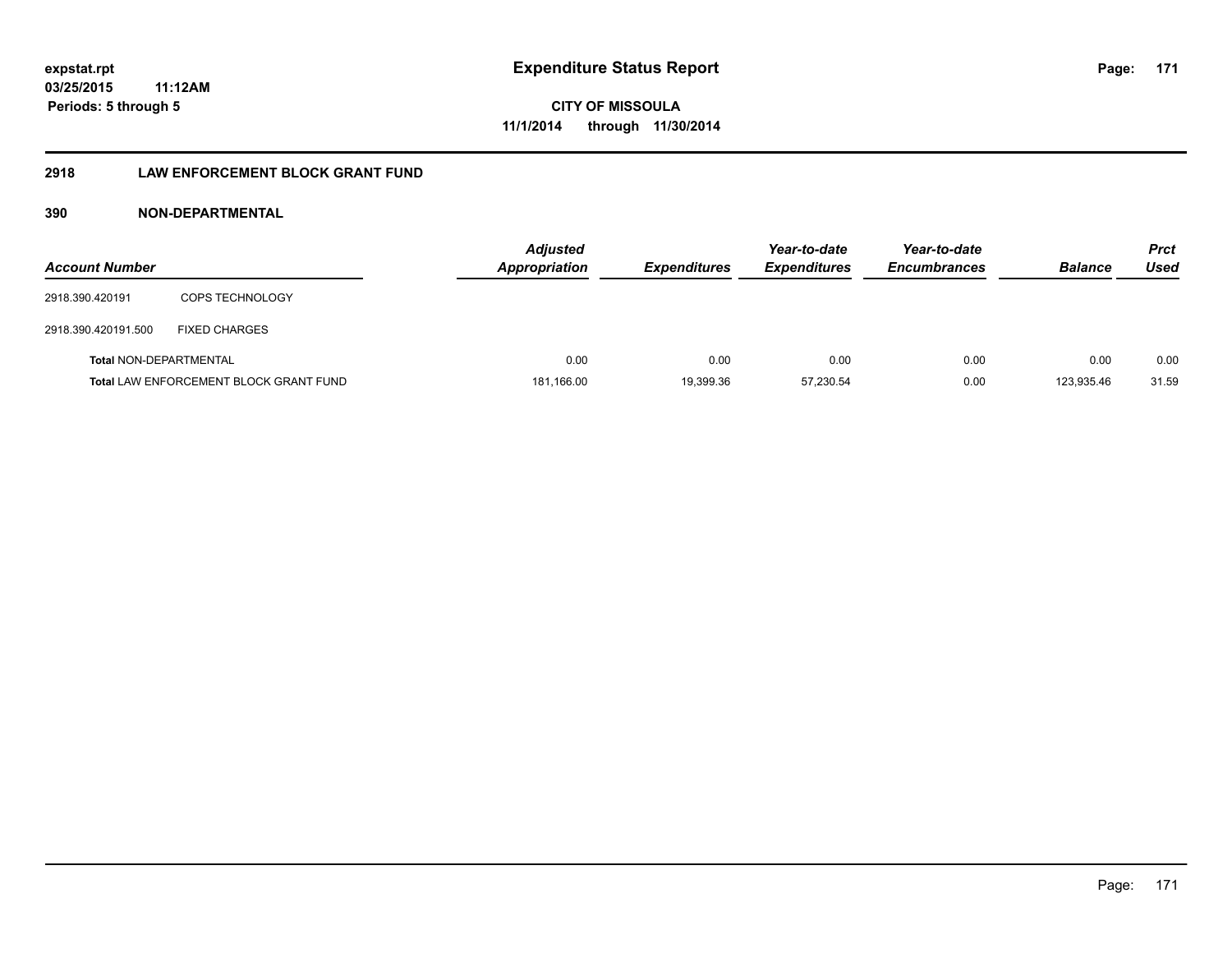**CITY OF MISSOULA 11/1/2014 through 11/30/2014**

**2919 HIDTA FUND**

| <b>Account Number</b>                                    | <b>Adjusted</b><br><b>Appropriation</b> | <b>Expenditures</b> | Year-to-date<br><b>Expenditures</b> | Year-to-date<br><b>Encumbrances</b> | <b>Balance</b> | <b>Prct</b><br><b>Used</b> |
|----------------------------------------------------------|-----------------------------------------|---------------------|-------------------------------------|-------------------------------------|----------------|----------------------------|
| <b>HIDTA STATE FORFEITURES</b><br>2919.290.420142        |                                         |                     |                                     |                                     |                |                            |
| PERSONAL SERVICES<br>2919.290.420142.100                 |                                         |                     |                                     |                                     |                |                            |
| 2919.290.420142.120.000 OVERTIME/TERMINATION             | 15,000.00                               | 0.00                | 0.00                                | 0.00                                | 15,000.00      | 0.00                       |
| 2919.290.420142.140.000 EMPLOYER CONTRIBUTIONS           | 1,350.00                                | 0.00                | 0.00                                | 0.00                                | 1,350.00       | 0.00                       |
| <b>Total PERSONAL SERVICES</b>                           | 16,350.00                               | 0.00                | 0.00                                | 0.00                                | 16,350.00      | 0.00                       |
| 2919.290.420142.200<br><b>SUPPLIES</b>                   |                                         |                     |                                     |                                     |                |                            |
| 2919.290.420142.210.000 OFFICE SUPPLIES                  | 500.00                                  | 0.00                | 0.00                                | 0.00                                | 500.00         | 0.00                       |
| 2919.290.420142.220.000<br>OPERATING SUPPLIES            | 500.00                                  | 283.14              | 802.69                              | 0.00                                | $-302.69$      | 160.54                     |
| <b>Total SUPPLIES</b>                                    | 1,000.00                                | 283.14              | 802.69                              | 0.00                                | 197.31         | 80.27                      |
| PURCHASED SERVICES<br>2919.290.420142.300                |                                         |                     |                                     |                                     |                |                            |
| 2919.290.420142.341.000 ELECTRICITY & NATURAL GAS        | 4,600.00                                | 0.00                | 0.00                                | 0.00                                | 4,600.00       | 0.00                       |
| 2919.290.420142.344.000 TELEPHONE SERVICE                | 250.00                                  | 0.00                | 0.00                                | 0.00                                | 250.00         | 0.00                       |
| 2919.290.420142.350.000 PROFESSIONAL SERVICES            | 4.000.00                                | 0.00                | 268.00                              | 0.00                                | 3.732.00       | 6.70                       |
| 2919.290.420142.350.011 TOWING/PROFESSIONAL SERVICES     | 0.00                                    | 35.00               | 801.61                              | 0.00                                | $-801.61$      | 0.00                       |
| 2919.290.420142.360.000 REPAIR & MAINTENANCE             | 1,200.00                                | 0.00                | 0.00                                | 0.00                                | 1.200.00       | 0.00                       |
| 2919.290.420142.370.000 TRAVEL                           | 1,500.00                                | 0.00                | 0.00                                | 0.00                                | 1,500.00       | 0.00                       |
| 2919.290.420142.380.000 TRAINING                         | 1,500.00                                | 0.00                | 0.00                                | 0.00                                | 1,500.00       | 0.00                       |
| 2919.290.420142.390.000 OTHER PURCHASED SERVICES         | 200.00                                  | 0.00                | 0.00                                | 0.00                                | 200.00         | 0.00                       |
| <b>Total PURCHASED SERVICES</b>                          | 13,250.00                               | 35.00               | 1.069.61                            | 0.00                                | 12,180.39      | 8.07                       |
| <b>FIXED CHARGES</b><br>2919.290.420142.500              |                                         |                     |                                     |                                     |                |                            |
| 2919.290.420142.500.000 FIXED CHARGES                    | 11.700.00                               | 1.719.87            | 10.319.22                           | 0.00                                | 1,380.78       | 88.20                      |
| <b>Total FIXED CHARGES</b>                               | 11,700.00                               | 1.719.87            | 10.319.22                           | 0.00                                | 1.380.78       | 88.20                      |
| <b>GRANTS &amp; CONTRIBUTIONS</b><br>2919.290.420142.700 |                                         |                     |                                     |                                     |                |                            |
| 2919.290.420142.700.000 HIDTA STATE FORFEITURE           | 100,000.00                              | 183.39              | 18,387.24                           | 0.00                                | 81,612.76      | 18.39                      |
| 2919.290.420142.700.003 FEDERAL/GRANTS & CONTRIBUTIONS   | 0.00                                    | 0.00                | 5,917.65                            | 0.00                                | $-5,917.65$    | 0.00                       |
| <b>Total GRANTS &amp; CONTRIBUTIONS</b>                  | 100,000.00                              | 183.39              | 24,304.89                           | 0.00                                | 75,695.11      | 24.30                      |
|                                                          |                                         |                     |                                     |                                     |                |                            |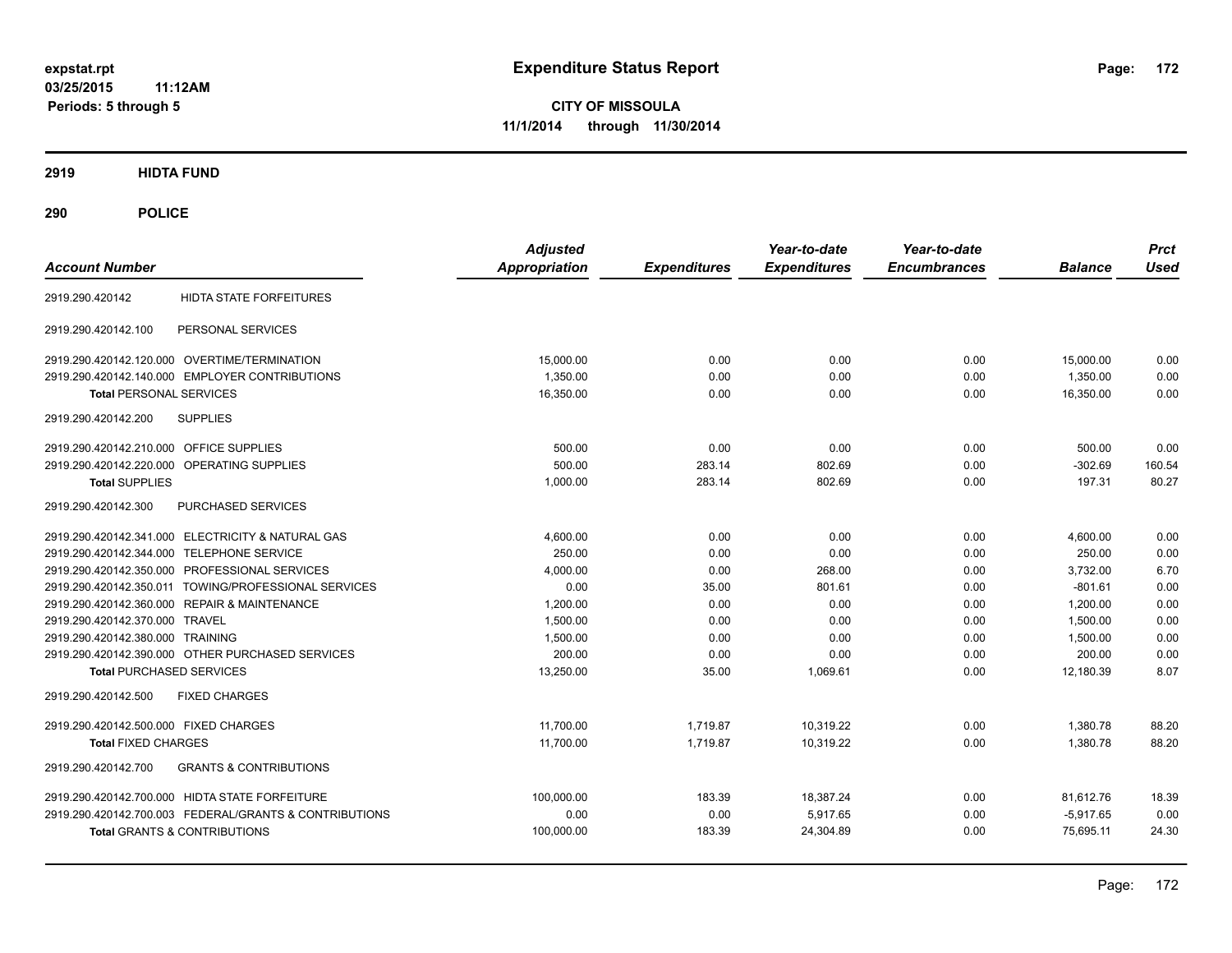**CITY OF MISSOULA 11/1/2014 through 11/30/2014**

**2919 HIDTA FUND**

| <b>Account Number</b>                        | <b>Adjusted</b><br>Appropriation | <b>Expenditures</b> | Year-to-date<br><b>Expenditures</b> | Year-to-date<br><b>Encumbrances</b> | <b>Balance</b> | <b>Prct</b><br><b>Used</b> |
|----------------------------------------------|----------------------------------|---------------------|-------------------------------------|-------------------------------------|----------------|----------------------------|
| 2919.290.420142.900<br><b>CAPITAL OUTLAY</b> |                                  |                     |                                     |                                     |                |                            |
| 2919.290.420142.920.000 BUILDINGS            | 50,000.00                        | 0.00                | 0.00                                | 0.00                                | 50,000.00      | 0.00                       |
| <b>Total CAPITAL OUTLAY</b>                  | 50,000.00                        | 0.00                | 0.00                                | 0.00                                | 50,000.00      | 0.00                       |
| <b>Total HIDTA FUND</b>                      | 192,300.00                       | 2.221.40            | 36,496.41                           | 0.00                                | 155.803.59     | 18.98                      |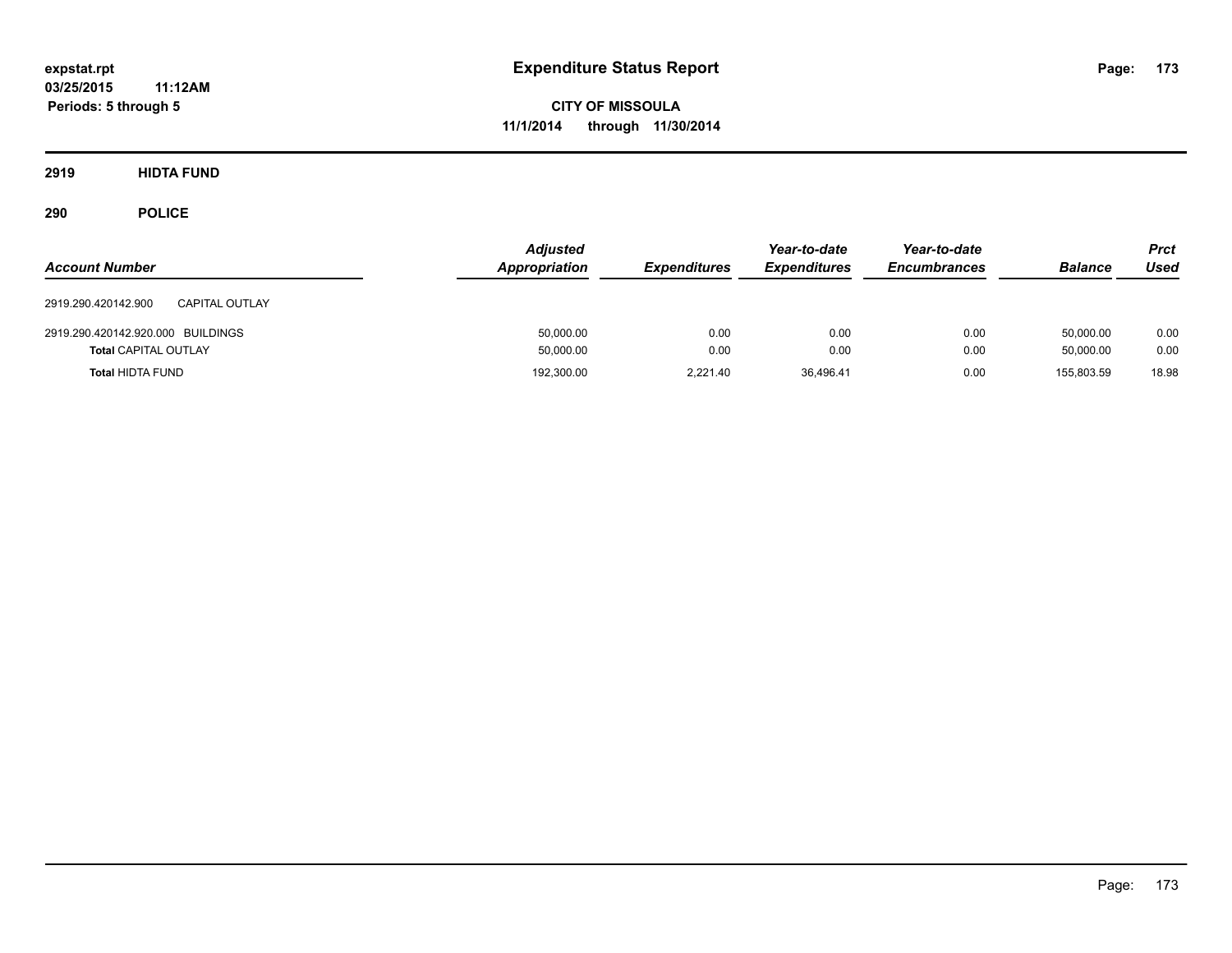#### **2939 CDBG PROGRAM INCOME ACCOUNT**

| <b>Account Number</b>           |                                                  | <b>Adjusted</b><br>Appropriation | <b>Expenditures</b> | Year-to-date<br><b>Expenditures</b> | Year-to-date<br><b>Encumbrances</b> | <b>Balance</b> | <b>Prct</b><br>Used |
|---------------------------------|--------------------------------------------------|----------------------------------|---------------------|-------------------------------------|-------------------------------------|----------------|---------------------|
| 2939.400.470000                 | <b>HOUSING &amp; COMMUNITY DEVELOPMENT</b>       |                                  |                     |                                     |                                     |                |                     |
| 2939.400.470000.300             | <b>PURCHASED SERVICES</b>                        |                                  |                     |                                     |                                     |                |                     |
|                                 | 2939.400.470000.350.000 PROFESSIONAL SERVICES    | 14.383.00                        | 0.00                | 0.00                                | 0.00                                | 14.383.00      | 0.00                |
| <b>Total PURCHASED SERVICES</b> |                                                  | 14,383.00                        | 0.00                | 0.00                                | 0.00                                | 14,383.00      | 0.00                |
| 2939.400.470000.800             | OTHER OBJECTS                                    |                                  |                     |                                     |                                     |                |                     |
|                                 | 2939.400.470000.820.000 TRANSFERS TO OTHER FUNDS | 0.00                             | 2,000.00            | 13,083.00                           | 0.00                                | $-13.083.00$   | 0.00                |
| <b>Total OTHER OBJECTS</b>      |                                                  | 0.00                             | 2,000.00            | 13,083.00                           | 0.00                                | $-13,083.00$   | 0.00                |
|                                 | <b>Total HOUSING &amp; COMMUNITY DEVELOPMENT</b> | 14,383.00                        | 2,000.00            | 13,083.00                           | 0.00                                | 1,300.00       | 90.96               |
|                                 | <b>Total CDBG PROGRAM INCOME ACCOUNT</b>         | 14.383.00                        | 2.000.00            | 13,083.00                           | 0.00                                | 1.300.00       | 90.96               |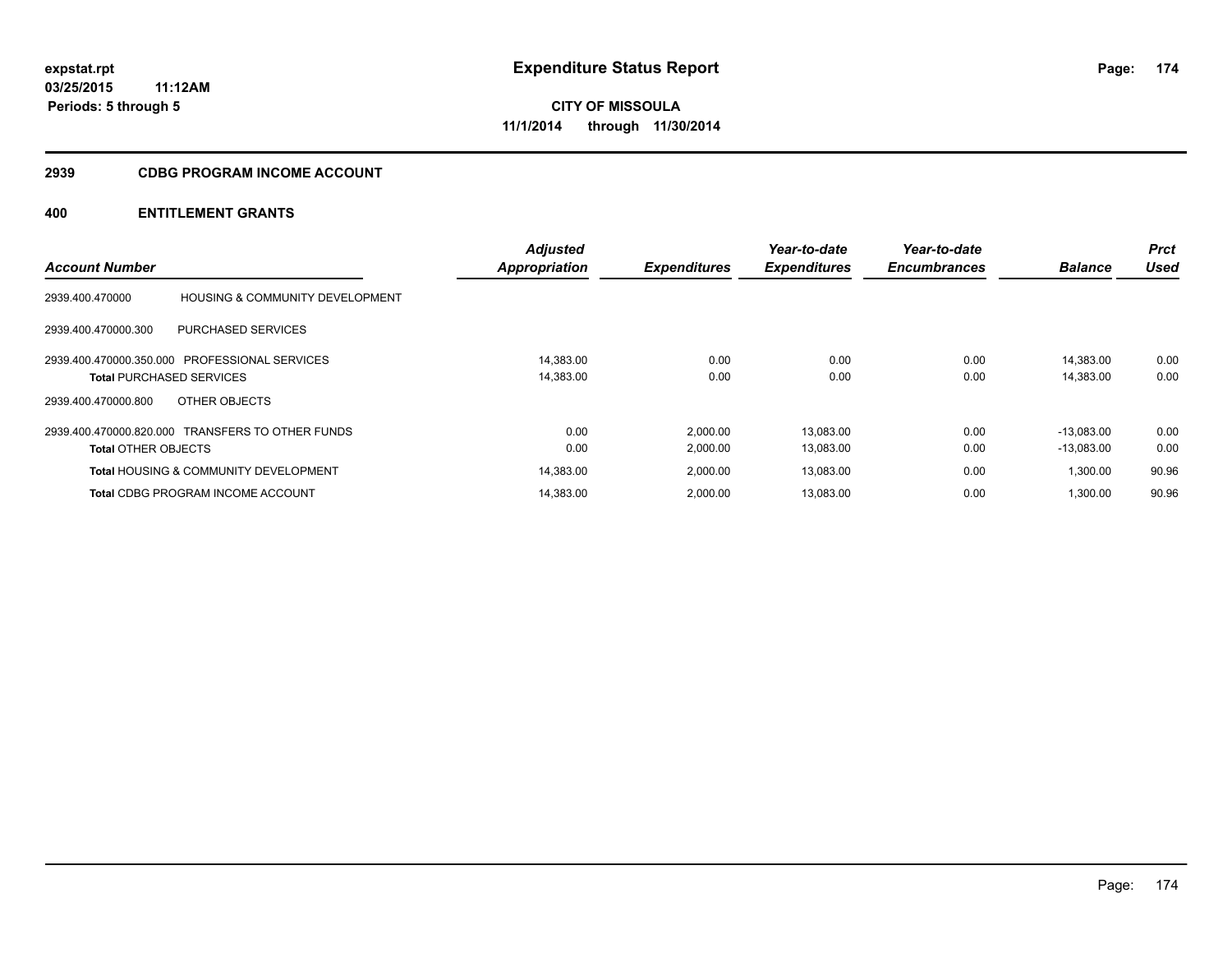**2940 CDBG FUND**

| <b>Account Number</b>                                |                                                              | <b>Adjusted</b><br><b>Appropriation</b> | <b>Expenditures</b>    | Year-to-date<br><b>Expenditures</b> | Year-to-date<br><b>Encumbrances</b> | <b>Balance</b>         | <b>Prct</b><br><b>Used</b> |
|------------------------------------------------------|--------------------------------------------------------------|-----------------------------------------|------------------------|-------------------------------------|-------------------------------------|------------------------|----------------------------|
| 2940.400.470001                                      | <b>FAIR HOUSING STUDY</b>                                    |                                         |                        |                                     |                                     |                        |                            |
| 2940.400.470001.700                                  | <b>GRANTS &amp; CONTRIBUTIONS</b>                            |                                         |                        |                                     |                                     |                        |                            |
| <b>Total FAIR HOUSING STUDY</b>                      |                                                              | 0.00                                    | 0.00                   | 0.00                                | 0.00                                | 0.00                   | 0.00                       |
| 2940.400.470291                                      | <b>YWCA</b>                                                  |                                         |                        |                                     |                                     |                        |                            |
| 2940.400.470291.700                                  | <b>GRANTS &amp; CONTRIBUTIONS</b>                            |                                         |                        |                                     |                                     |                        |                            |
| 2940.400.470291.700.000<br><b>Total YWCA</b>         | FY13 YWCA                                                    | 17,000.00<br>17,000.00                  | 13,650.00<br>13,650.00 | 13,650.00<br>13,650.00              | 0.00<br>0.00                        | 3,350.00<br>3,350.00   | 80.29<br>80.29             |
| 2940.400.470292                                      | FY12 homeWORD                                                |                                         |                        |                                     |                                     |                        |                            |
| 2940.400.470292.700                                  | <b>GRANTS &amp; CONTRIBUTIONS</b>                            |                                         |                        |                                     |                                     |                        |                            |
| Total FY12 homeWORD                                  | 2940.400.470292.700.000 FY13 homeWORD/GRANTS & CONTRIBUTIONS | 6,707.00<br>6,707.00                    | 0.00<br>0.00           | 0.00<br>0.00                        | 0.00<br>0.00                        | 6,707.00<br>6,707.00   | 0.00<br>0.00               |
| 2940.400.470293                                      | MISSOULA FOOD BANK                                           |                                         |                        |                                     |                                     |                        |                            |
| 2940.400.470293.700                                  | <b>GRANTS &amp; CONTRIBUTIONS</b>                            |                                         |                        |                                     |                                     |                        |                            |
|                                                      | Total MISSOULA FOOD BANK                                     | 0.00                                    | 0.00                   | 0.00                                | 0.00                                | 0.00                   | 0.00                       |
| 2940.400.470294                                      | FY12 WORD                                                    |                                         |                        |                                     |                                     |                        |                            |
| 2940.400.470294.700                                  | <b>GRANTS &amp; CONTRIBUTIONS</b>                            |                                         |                        |                                     |                                     |                        |                            |
| 2940.400.470294.700.000 FY13 WORD<br>Total FY12 WORD |                                                              | 17,000.00<br>17,000.00                  | 0.00<br>0.00           | 0.00<br>0.00                        | 0.00<br>0.00                        | 17,000.00<br>17,000.00 | 0.00<br>0.00               |
| 2940.400.470296                                      | MISSOULA AGING SERVICES                                      |                                         |                        |                                     |                                     |                        |                            |
| 2940.400.470296.700                                  | <b>GRANTS &amp; CONTRIBUTIONS</b>                            |                                         |                        |                                     |                                     |                        |                            |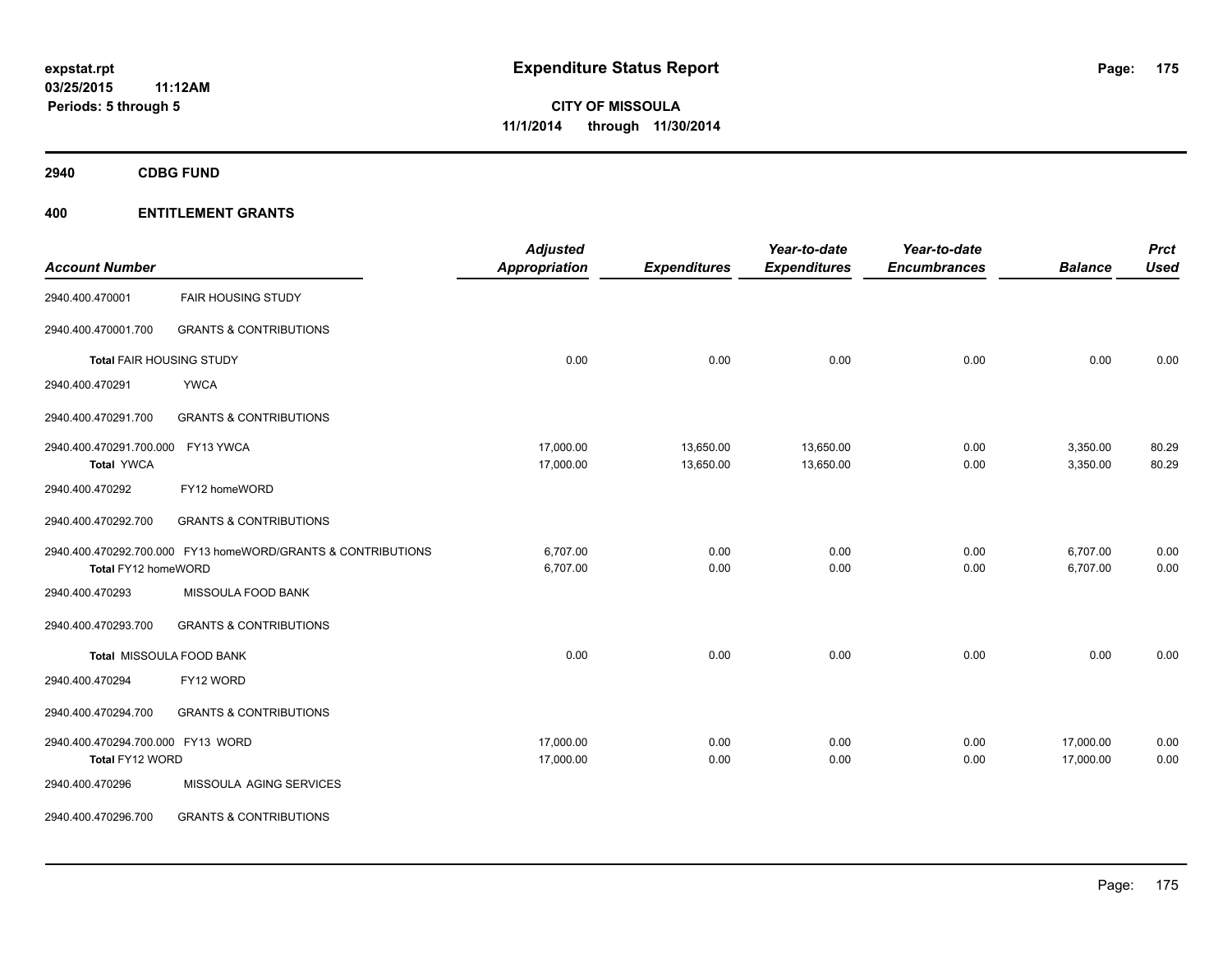**2940 CDBG FUND**

| <b>Account Number</b>                                |                                                                                        | <b>Adjusted</b><br>Appropriation | <b>Expenditures</b>    | Year-to-date<br><b>Expenditures</b> | Year-to-date<br><b>Encumbrances</b> | <b>Balance</b>           | <b>Prct</b><br><b>Used</b> |
|------------------------------------------------------|----------------------------------------------------------------------------------------|----------------------------------|------------------------|-------------------------------------|-------------------------------------|--------------------------|----------------------------|
|                                                      | 2940.400.470296.700.000 GRANTS & CONTRIBUTIONS<br><b>Total MISSOULA AGING SERVICES</b> | 17,000.00<br>17,000.00           | 4,500.00<br>4,500.00   | 4,500.00<br>4,500.00                | 0.00<br>0.00                        | 12,500.00<br>12,500.00   | 26.47<br>26.47             |
| 2940.400.470298                                      | FY12 RAMP                                                                              |                                  |                        |                                     |                                     |                          |                            |
| 2940.400.470298.700                                  | <b>GRANTS &amp; CONTRIBUTIONS</b>                                                      |                                  |                        |                                     |                                     |                          |                            |
| 2940.400.470298.700.000 FY13 RAMP<br>Total FY12 RAMP |                                                                                        | 75,000.00<br>75,000.00           | 3,893.62<br>3,893.62   | 11,744.30<br>11,744.30              | 0.00<br>0.00                        | 63,255.70<br>63,255.70   | 15.66<br>15.66             |
| 2940.400.470313                                      | MISSOULA SENIOR CENTER                                                                 |                                  |                        |                                     |                                     |                          |                            |
| 2940.400.470313.700                                  | <b>GRANTS &amp; CONTRIBUTIONS</b>                                                      |                                  |                        |                                     |                                     |                          |                            |
|                                                      | Total MISSOULA SENIOR CENTER                                                           | 0.00                             | 0.00                   | 0.00                                | 0.00                                | 0.00                     | 0.00                       |
| 2940.400.470315                                      | MISSOULA PARKS & REC                                                                   |                                  |                        |                                     |                                     |                          |                            |
| 2940.400.470315.700                                  | <b>GRANTS &amp; CONTRIBUTIONS</b>                                                      |                                  |                        |                                     |                                     |                          |                            |
| 2940.400.470315.700.000 FY13 PARKS & REC             | Total MISSOULA PARKS & REC                                                             | 160,000.00<br>160,000.00         | 23,817.50<br>23,817.50 | 23,817.50<br>23,817.50              | 0.00<br>0.00                        | 136,182.50<br>136,182.50 | 14.89<br>14.89             |
| 2940.400.470318                                      | FY12 POVERELLO FACILITY REPAIRS                                                        |                                  |                        |                                     |                                     |                          |                            |
| 2940.400.470318.700                                  | <b>GRANTS &amp; CONTRIBUTIONS</b>                                                      |                                  |                        |                                     |                                     |                          |                            |
| 2940.400.470318.700.000 FY13 POVERELLO               | Total FY12 POVERELLO FACILITY REPAIRS                                                  | 12,000.00<br>12,000.00           | 0.00<br>0.00           | 2,057.50<br>2,057.50                | 0.00<br>0.00                        | 9,942.50<br>9,942.50     | 17.15<br>17.15             |
| 2940.400.470335                                      | <b>GRANT &amp; COMMUNITY PROGRAMS</b>                                                  |                                  |                        |                                     |                                     |                          |                            |
| 2940.400.470335.300                                  | PURCHASED SERVICES                                                                     |                                  |                        |                                     |                                     |                          |                            |
|                                                      | 2940.400.470335.350.000 PROFESSIONAL SERVICES<br>Total GRANT & COMMUNITY PROGRAMS      | 130,366.00<br>130,366.00         | 0.00<br>0.00           | 0.00<br>0.00                        | 0.00<br>0.00                        | 130,366.00<br>130,366.00 | 0.00<br>0.00               |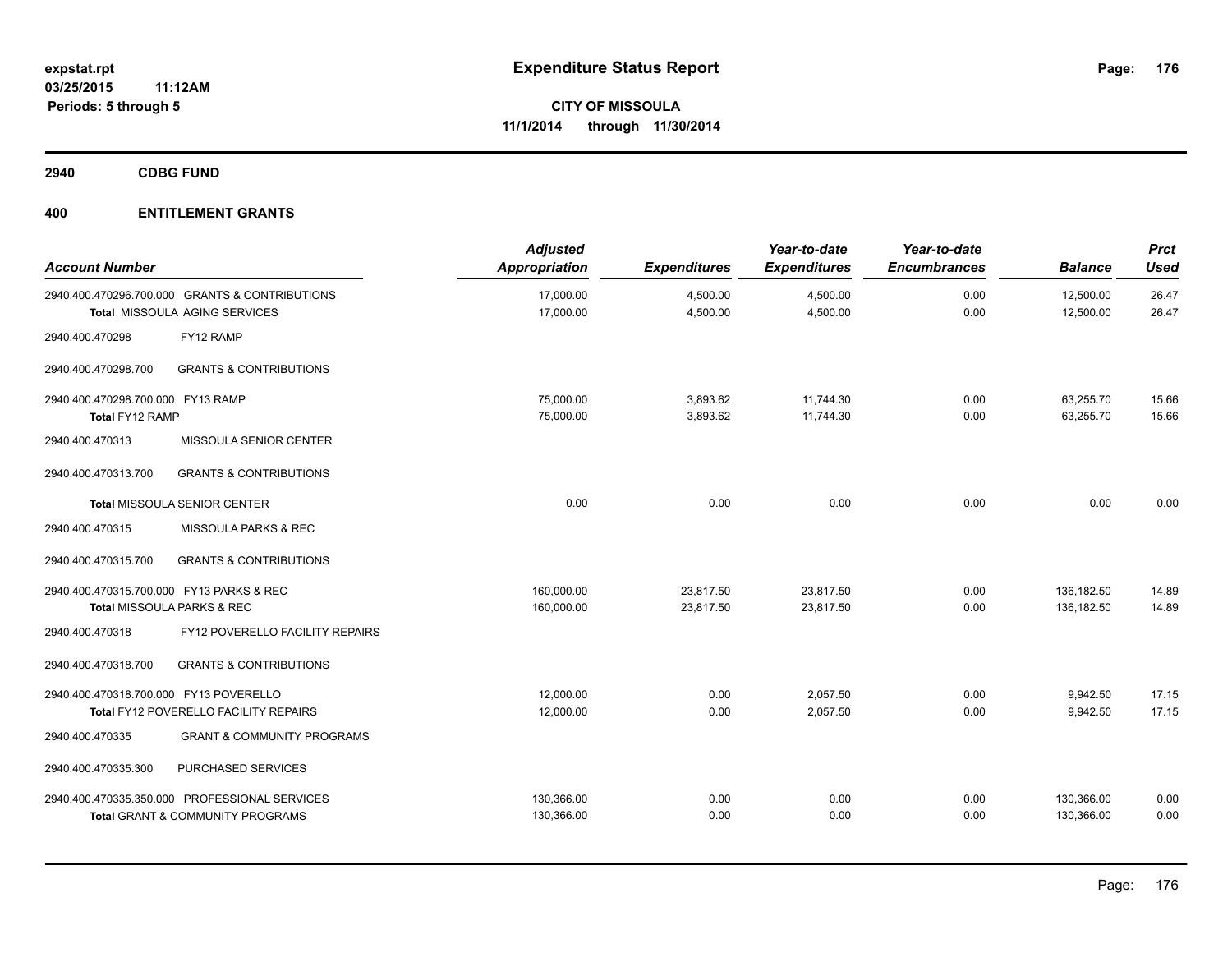**2940 CDBG FUND**

| <b>Account Number</b>  |                                                                                                       | <b>Adjusted</b><br>Appropriation | <b>Expenditures</b>    | Year-to-date<br><b>Expenditures</b> | Year-to-date<br><b>Encumbrances</b> | <b>Balance</b>         | <b>Prct</b><br>Used |
|------------------------|-------------------------------------------------------------------------------------------------------|----------------------------------|------------------------|-------------------------------------|-------------------------------------|------------------------|---------------------|
| 2940.400.470372        | WESTERN MT MENTAL HEALTH CENTER                                                                       |                                  |                        |                                     |                                     |                        |                     |
| 2940.400.470372.700    | <b>GRANTS &amp; CONTRIBUTIONS</b>                                                                     |                                  |                        |                                     |                                     |                        |                     |
|                        | 2940.400.470372.700.000 PY12 WESTERN MT MENTAL HEALTH CENTER<br>Total WESTERN MT MENTAL HEALTH CENTER | 175,000.00<br>175,000.00         | 0.00<br>0.00           | 174.839.00<br>174,839.00            | 0.00<br>0.00                        | 161.00<br>161.00       | 99.91<br>99.91      |
| 2940.400.470397        | <b>FY12 GARDEN CITY HARVEST</b>                                                                       |                                  |                        |                                     |                                     |                        |                     |
| 2940.400.470397.700    | <b>GRANTS &amp; CONTRIBUTIONS</b>                                                                     |                                  |                        |                                     |                                     |                        |                     |
|                        | 2940.400.470397.700.000 FY13 GARDEN CITY HARVEST<br>Total FY12 GARDEN CITY HARVEST                    | 10,000.00<br>10,000.00           | 10,300.00<br>10,300.00 | 10,300.00<br>10,300.00              | 0.00<br>0.00                        | $-300.00$<br>$-300.00$ | 103.00<br>103.00    |
| 2940.400.470403        | FY12 PARKS & RECREATION GRANTS                                                                        |                                  |                        |                                     |                                     |                        |                     |
| 2940.400.470403.700    | <b>GRANTS &amp; CONTRIBUTIONS</b>                                                                     |                                  |                        |                                     |                                     |                        |                     |
|                        | <b>Total FY12 PARKS &amp; RECREATION GRANTS</b>                                                       | 0.00                             | 0.00                   | 0.00                                | 0.00                                | 0.00                   | 0.00                |
| 2940.400.470440        | FY10 DIST XI HRS/RESIDENCES REHAB                                                                     |                                  |                        |                                     |                                     |                        |                     |
| 2940.400.470440.700    | <b>GRANTS &amp; CONTRIBUTIONS</b>                                                                     |                                  |                        |                                     |                                     |                        |                     |
|                        | Total FY10 DIST XI HRS/RESIDENCES REHAB                                                               | 0.00                             | 0.00                   | 0.00                                | 0.00                                | 0.00                   | 0.00                |
| 2940.400.470520        | TENANT BASED RENTAL ASSISTANCE                                                                        |                                  |                        |                                     |                                     |                        |                     |
| 2940.400.470520.700    | <b>GRANTS &amp; CONTRIBUTIONS</b>                                                                     |                                  |                        |                                     |                                     |                        |                     |
|                        | Total TENANT BASED RENTAL ASSISTANCE                                                                  | 0.00                             | 0.00                   | 0.00                                | 0.00                                | 0.00                   | 0.00                |
| <b>Total CDBG FUND</b> |                                                                                                       | 620,073.00                       | 56,161.12              | 240,908.30                          | 0.00                                | 379,164.70             | 38.85               |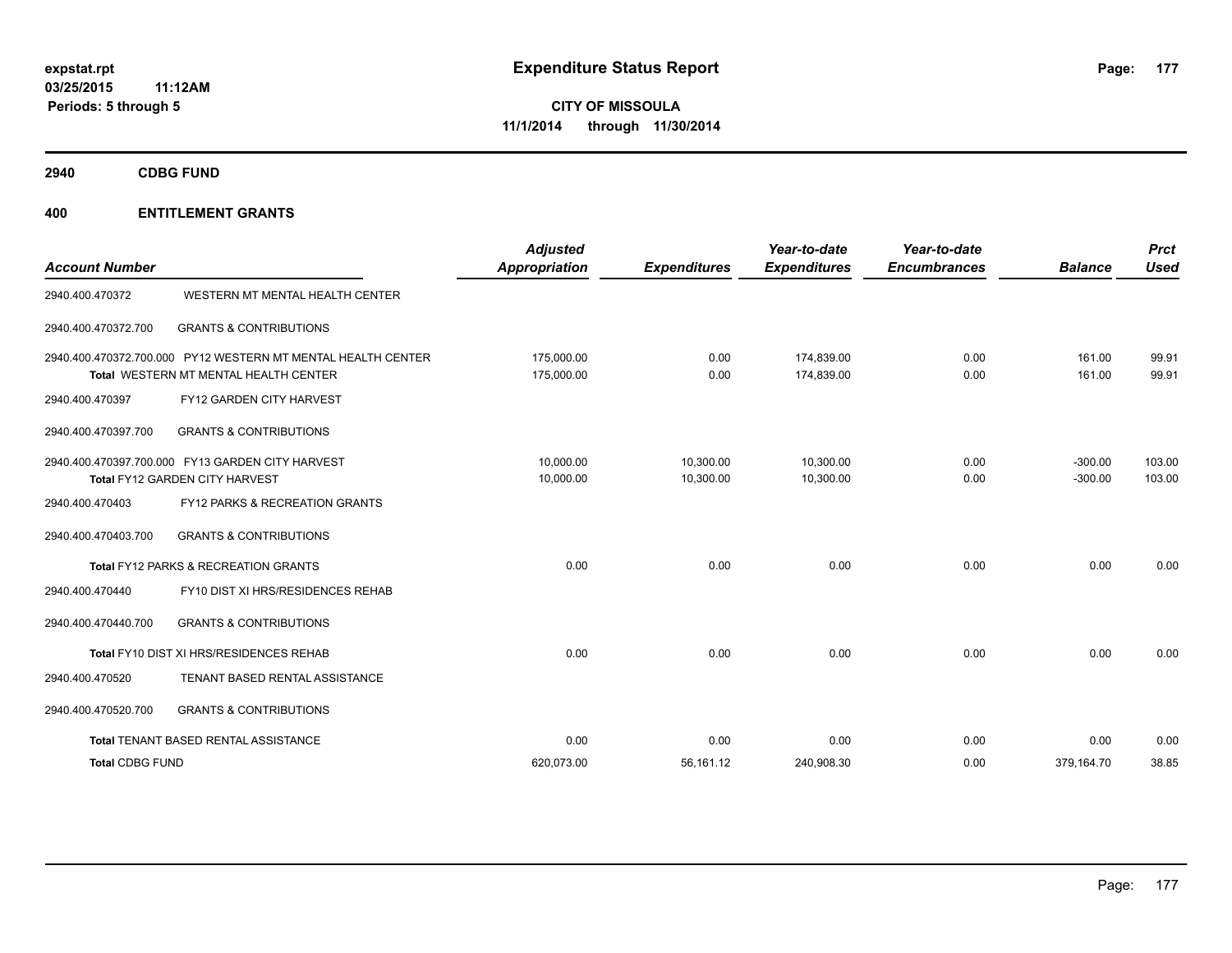**2941 HOME FUND**

| <b>Account Number</b>              |                                                         | <b>Adjusted</b><br>Appropriation | <b>Expenditures</b> | Year-to-date<br><b>Expenditures</b> | Year-to-date<br><b>Encumbrances</b> | <b>Balance</b> | <b>Prct</b><br><b>Used</b> |
|------------------------------------|---------------------------------------------------------|----------------------------------|---------------------|-------------------------------------|-------------------------------------|----------------|----------------------------|
|                                    |                                                         |                                  |                     |                                     |                                     |                |                            |
| 2941.400.470327                    | *** Title Not Found ***                                 |                                  |                     |                                     |                                     |                |                            |
| 2941.400.470327.700                | <b>GRANTS &amp; CONTRIBUTIONS</b>                       |                                  |                     |                                     |                                     |                |                            |
| Total *** Title Not Found ***      |                                                         | 0.00                             | 0.00                | 0.00                                | 0.00                                | 0.00           | 0.00                       |
| 2941.400.470335                    | <b>GRANT &amp; COMMUNITY PROGRAMS</b>                   |                                  |                     |                                     |                                     |                |                            |
| 2941.400.470335.300                | PURCHASED SERVICES                                      |                                  |                     |                                     |                                     |                |                            |
| 2941.400.470335.350.000 ADMIN FEES |                                                         | 352,009.00                       | 0.00                | 0.00                                | 0.00                                | 352,009.00     | 0.00                       |
|                                    | <b>Total PURCHASED SERVICES</b>                         | 352,009.00                       | 0.00                | 0.00                                | 0.00                                | 352,009.00     | 0.00                       |
| 2941.400.470335.800                | OTHER OBJECTS                                           |                                  |                     |                                     |                                     |                |                            |
| <b>Total OTHER OBJECTS</b>         |                                                         | 0.00                             | 0.00                | 0.00                                | 0.00                                | 0.00           | 0.00                       |
|                                    | <b>Total GRANT &amp; COMMUNITY PROGRAMS</b>             | 352,009.00                       | 0.00                | 0.00                                | 0.00                                | 352,009.00     | 0.00                       |
| 2941.400.470372                    | WESTERN MT MENTAL HEALTH CENTER                         |                                  |                     |                                     |                                     |                |                            |
| 2941.400.470372.700                | <b>GRANTS &amp; CONTRIBUTIONS</b>                       |                                  |                     |                                     |                                     |                |                            |
|                                    | 2941.400.470372.700.000 WESTERN MT MENTAL HEALTH CENTER | 0.00                             | 0.00                | 274,008.90                          | 0.00                                | $-274,008.90$  | 0.00                       |
|                                    | Total WESTERN MT MENTAL HEALTH CENTER                   | 0.00                             | 0.00                | 274,008.90                          | 0.00                                | $-274,008.90$  | 0.00                       |
| 2941.400.470385                    | FY14 DISTRICT XI HRC TBRA                               |                                  |                     |                                     |                                     |                |                            |
| 2941.400.470385.700                | <b>GRANTS &amp; CONTRIBUTIONS</b>                       |                                  |                     |                                     |                                     |                |                            |
|                                    | 2941.400.470385.700.000 FY14 DISTRICT XI HRC TBRA       | 0.00                             | 1,995.02            | 1,995.02                            | 0.00                                | $-1,995.02$    | 0.00                       |
|                                    | Total FY14 DISTRICT XI HRC TBRA                         | 0.00                             | 1,995.02            | 1,995.02                            | 0.00                                | $-1,995.02$    | 0.00                       |
| 2941.400.470405                    | HOME PROGRAM INCOME                                     |                                  |                     |                                     |                                     |                |                            |
| 2941.400.470405.700                | <b>GRANTS &amp; CONTRIBUTIONS</b>                       |                                  |                     |                                     |                                     |                |                            |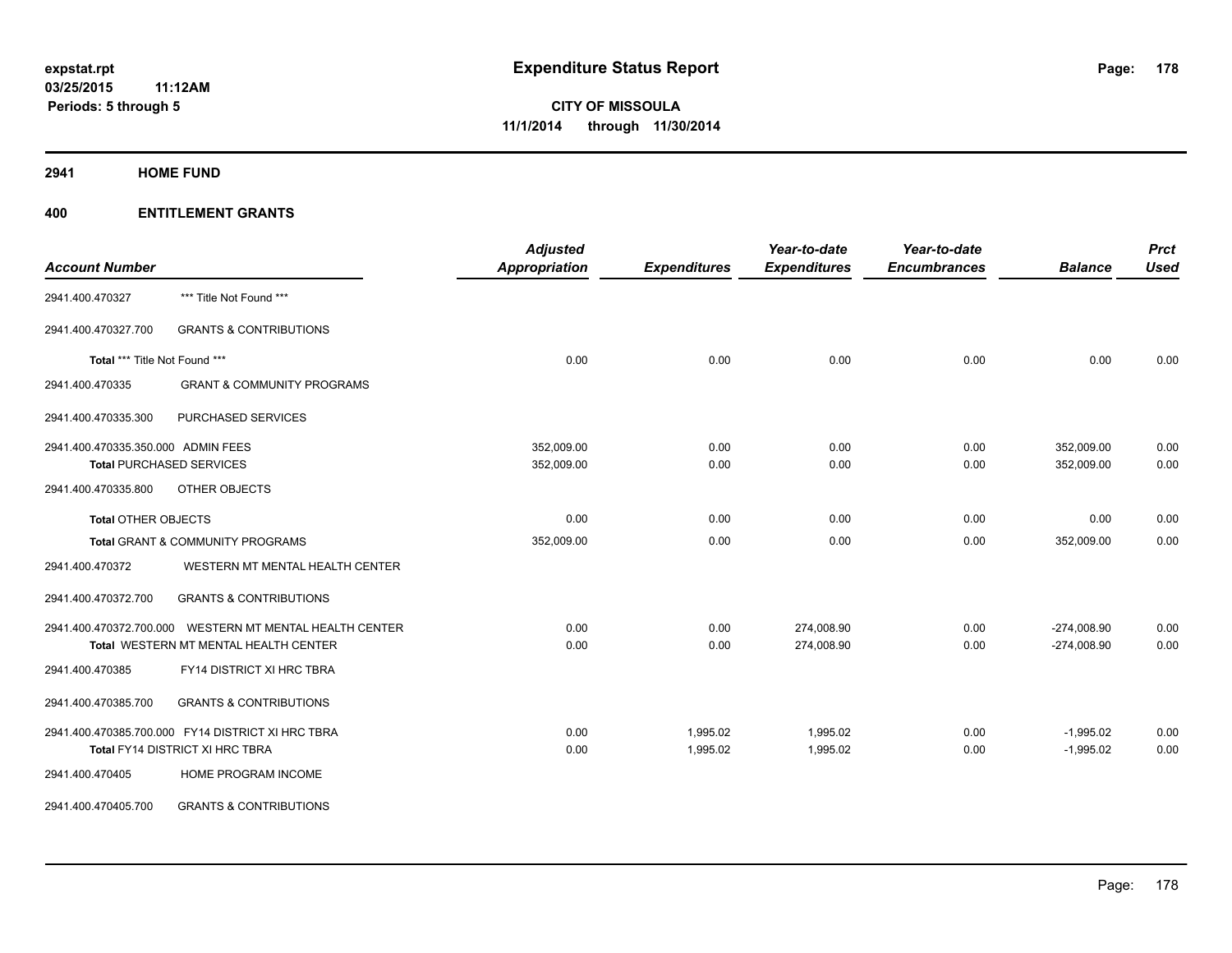**2941 HOME FUND**

| <b>Account Number</b>             |                                              | <b>Adjusted</b><br><b>Appropriation</b> | <b>Expenditures</b> | Year-to-date<br><b>Expenditures</b> | Year-to-date<br><b>Encumbrances</b> | <b>Balance</b> | <b>Prct</b><br><b>Used</b> |
|-----------------------------------|----------------------------------------------|-----------------------------------------|---------------------|-------------------------------------|-------------------------------------|----------------|----------------------------|
|                                   | Total HOME PROGRAM INCOME                    | 0.00                                    | 0.00                | 0.00                                | 0.00                                | 0.00           | 0.00                       |
| 2941.400.470407                   | FY12 DIST XI HRC                             |                                         |                     |                                     |                                     |                |                            |
| 2941.400.470407.700               | <b>GRANTS &amp; CONTRIBUTIONS</b>            |                                         |                     |                                     |                                     |                |                            |
| Total FY12 DIST XI HRC            |                                              | 0.00                                    | 0.00                | 0.00                                | 0.00                                | 0.00           | 0.00                       |
| 2941.400.470408                   | FY12 homeWORD                                |                                         |                     |                                     |                                     |                |                            |
| 2941.400.470408.700               | <b>GRANTS &amp; CONTRIBUTIONS</b>            |                                         |                     |                                     |                                     |                |                            |
| Total FY12 homeWORD               |                                              | 0.00                                    | 0.00                | 0.00                                | 0.00                                | 0.00           | 0.00                       |
| 2941.400.470410                   | FY10-12 DIST XI HRC/1ST TIME HOMEBUYER       |                                         |                     |                                     |                                     |                |                            |
| 2941.400.470410.700               | <b>GRANTS &amp; CONTRIBUTIONS</b>            |                                         |                     |                                     |                                     |                |                            |
|                                   | Total FY10-12 DIST XI HRC/1ST TIME HOMEBUYER | 0.00                                    | 0.00                | 0.00                                | 0.00                                | 0.00           | 0.00                       |
| 2941.400.470520                   | TENANT BASED RENTAL ASSISTANCE               |                                         |                     |                                     |                                     |                |                            |
| 2941.400.470520.700               | <b>GRANTS &amp; CONTRIBUTIONS</b>            |                                         |                     |                                     |                                     |                |                            |
| 2941.400.470520.700.000 WORD TBRA |                                              | 0.00                                    | 6,679.00            | 39,089.43                           | 0.00                                | $-39,089.43$   | 0.00                       |
|                                   | Total TENANT BASED RENTAL ASSISTANCE         | 0.00                                    | 6,679.00            | 39,089.43                           | 0.00                                | $-39,089.43$   | 0.00                       |
| 2941.400.521000                   | INTERFUND OPERATING TRANSFERS                |                                         |                     |                                     |                                     |                |                            |
| 2941.400.521000.800               | OTHER OBJECTS                                |                                         |                     |                                     |                                     |                |                            |
|                                   | Total INTERFUND OPERATING TRANSFERS          | 0.00                                    | 0.00                | 0.00                                | 0.00                                | 0.00           | 0.00                       |
| <b>Total HOME FUND</b>            |                                              | 352,009.00                              | 8,674.02            | 315,093.35                          | 0.00                                | 36,915.65      | 89.51                      |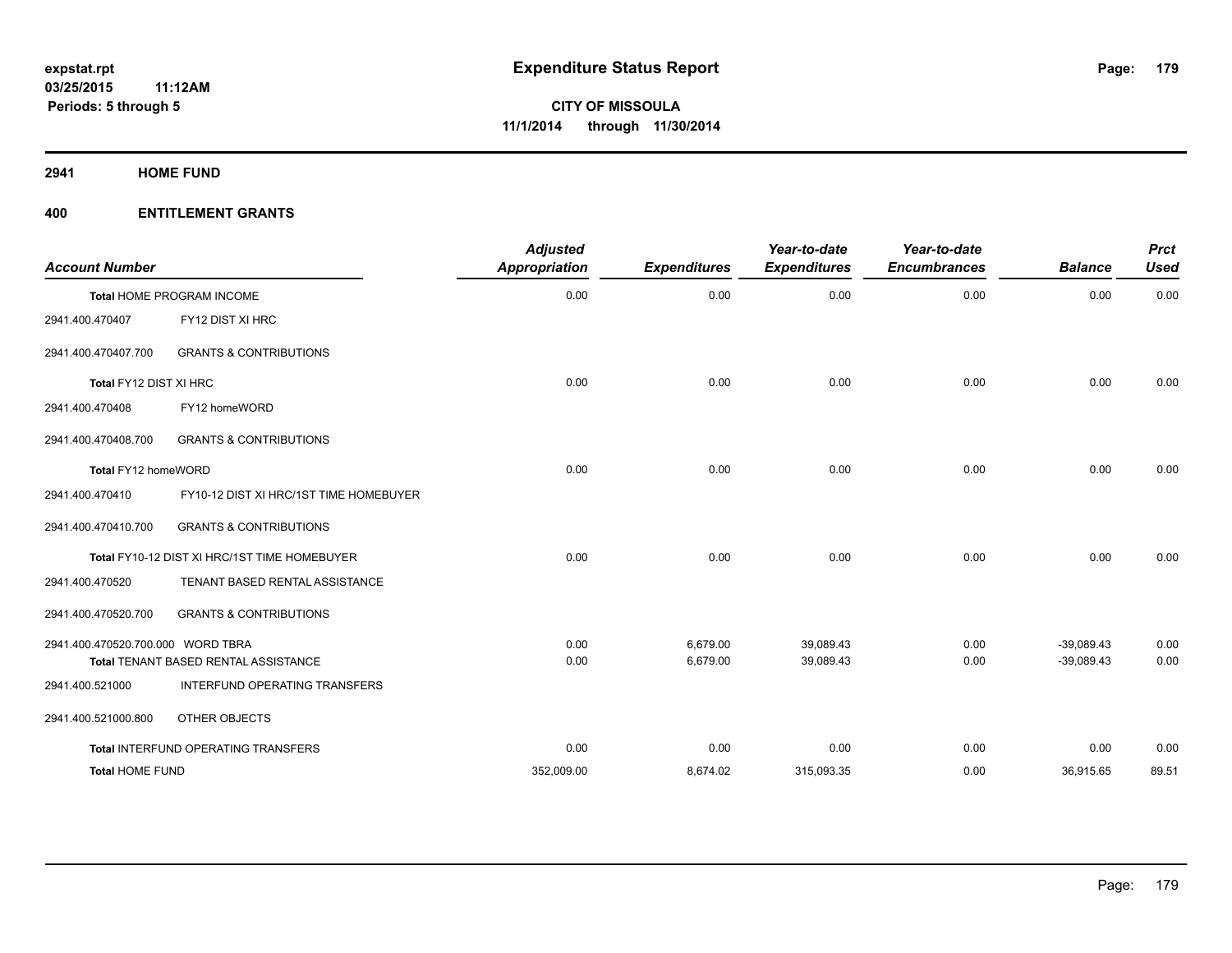**2942 ADDI PROGRAM**

| <b>Account Number</b>        |                                                             | <b>Adjusted</b><br><b>Appropriation</b> | <b>Expenditures</b> | Year-to-date<br><b>Expenditures</b> | Year-to-date<br><b>Encumbrances</b> | <b>Balance</b> | <b>Prct</b><br><b>Used</b> |
|------------------------------|-------------------------------------------------------------|-----------------------------------------|---------------------|-------------------------------------|-------------------------------------|----------------|----------------------------|
| 2942.400.470335              | <b>GRANT &amp; COMMUNITY PROGRAMS</b>                       |                                         |                     |                                     |                                     |                |                            |
| 2942.400.470335.300          | PURCHASED SERVICES                                          |                                         |                     |                                     |                                     |                |                            |
|                              | <b>Total GRANT &amp; COMMUNITY PROGRAMS</b>                 | 0.00                                    | 0.00                | 0.00                                | 0.00                                | 0.00           | 0.00                       |
| 2942.400.470370              | <b>PARENTING PLACE</b>                                      |                                         |                     |                                     |                                     |                |                            |
| 2942.400.470370.700          | <b>GRANTS &amp; CONTRIBUTIONS</b>                           |                                         |                     |                                     |                                     |                |                            |
|                              | 2942.400.470370.700.000 ADDI FUNDS-1ST TIME HOMEBUYERS FUND | 12.243.00                               | 0.00                | 0.00                                | 0.00                                | 12,243.00      | 0.00                       |
| <b>Total PARENTING PLACE</b> |                                                             | 12,243.00                               | 0.00                | 0.00                                | 0.00                                | 12,243.00      | 0.00                       |
| <b>Total ADDI PROGRAM</b>    |                                                             | 12.243.00                               | 0.00                | 0.00                                | 0.00                                | 12,243.00      | 0.00                       |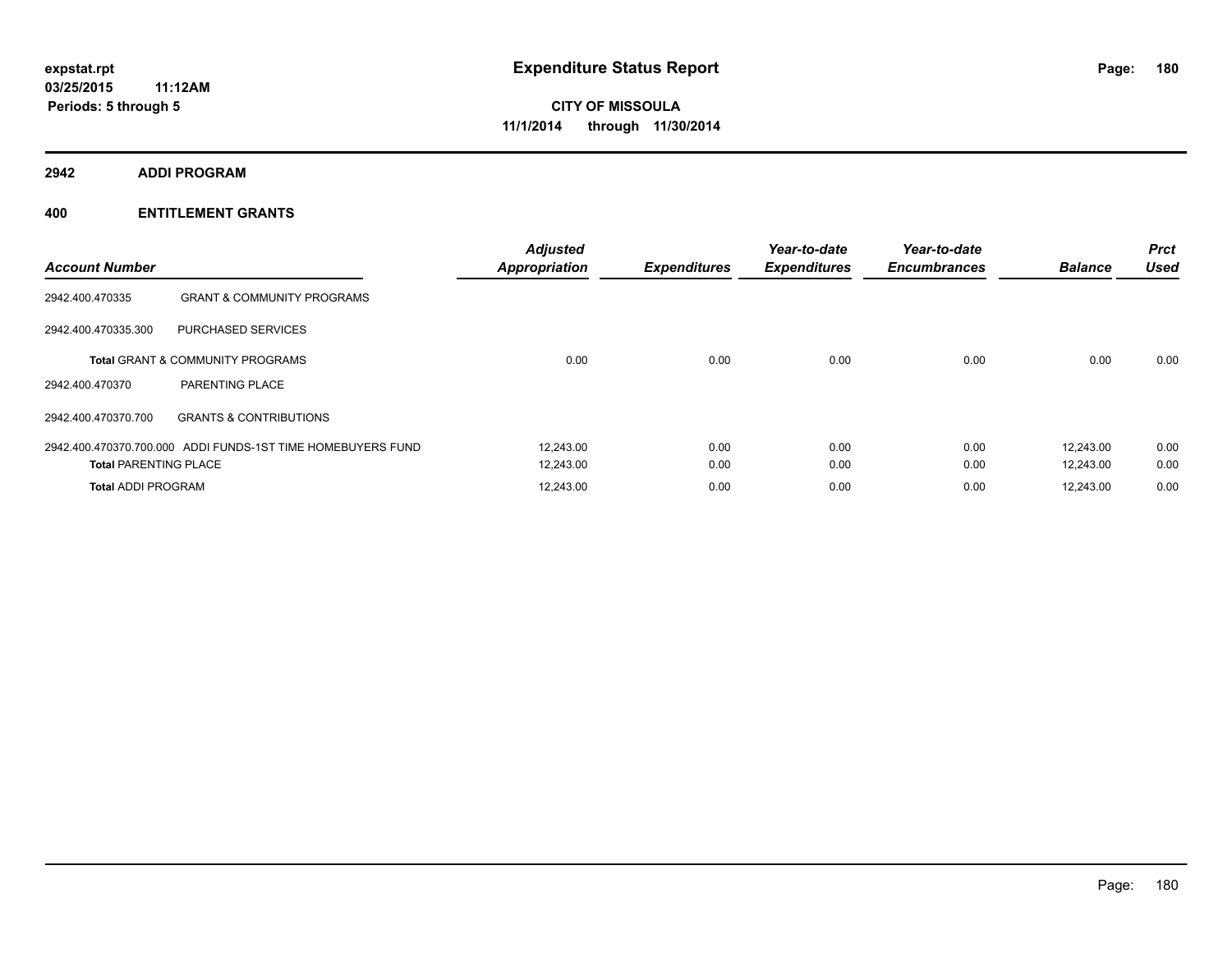## **2943 CITY HOME PROGRAM INCOME**

## **400 ENTITLEMENT GRANTS**

|                                                  |                                   | <b>Adjusted</b>      |                     | Year-to-date        | Year-to-date        |                | <b>Prct</b> |
|--------------------------------------------------|-----------------------------------|----------------------|---------------------|---------------------|---------------------|----------------|-------------|
| <b>Account Number</b>                            |                                   | <b>Appropriation</b> | <b>Expenditures</b> | <b>Expenditures</b> | <b>Encumbrances</b> | <b>Balance</b> | <b>Used</b> |
| 2943.400.470405                                  | *** Title Not Found ***           |                      |                     |                     |                     |                |             |
| 2943.400.470405.300                              | <b>PURCHASED SERVICES</b>         |                      |                     |                     |                     |                |             |
| 2943.400.470405.350.000 PROFESSIONAL SERVICES    |                                   | 35,000.00            | 0.00                | 0.00                | 0.00                | 35,000.00      | 0.00        |
| 2943.400.470405.390.000 OTHER PURCHASED SERVICES |                                   | 500.00               | 0.00                | 0.00                | 0.00                | 500.00         | 0.00        |
| <b>Total PURCHASED SERVICES</b>                  |                                   | 35,500.00            | 0.00                | 0.00                | 0.00                | 35,500.00      | 0.00        |
| 2943.400.470405.700                              | <b>GRANTS &amp; CONTRIBUTIONS</b> |                      |                     |                     |                     |                |             |
| <b>Total GRANTS &amp; CONTRIBUTIONS</b>          |                                   | 0.00                 | 0.00                | 0.00                | 0.00                | 0.00           | 0.00        |
| <b>Total *** Title Not Found ***</b>             |                                   | 35,500.00            | 0.00                | 0.00                | 0.00                | 35,500.00      | 0.00        |
| <b>Total CITY HOME PROGRAM INCOME</b>            |                                   | 35,500.00            | 0.00                | 0.00                | 0.00                | 35.500.00      | 0.00        |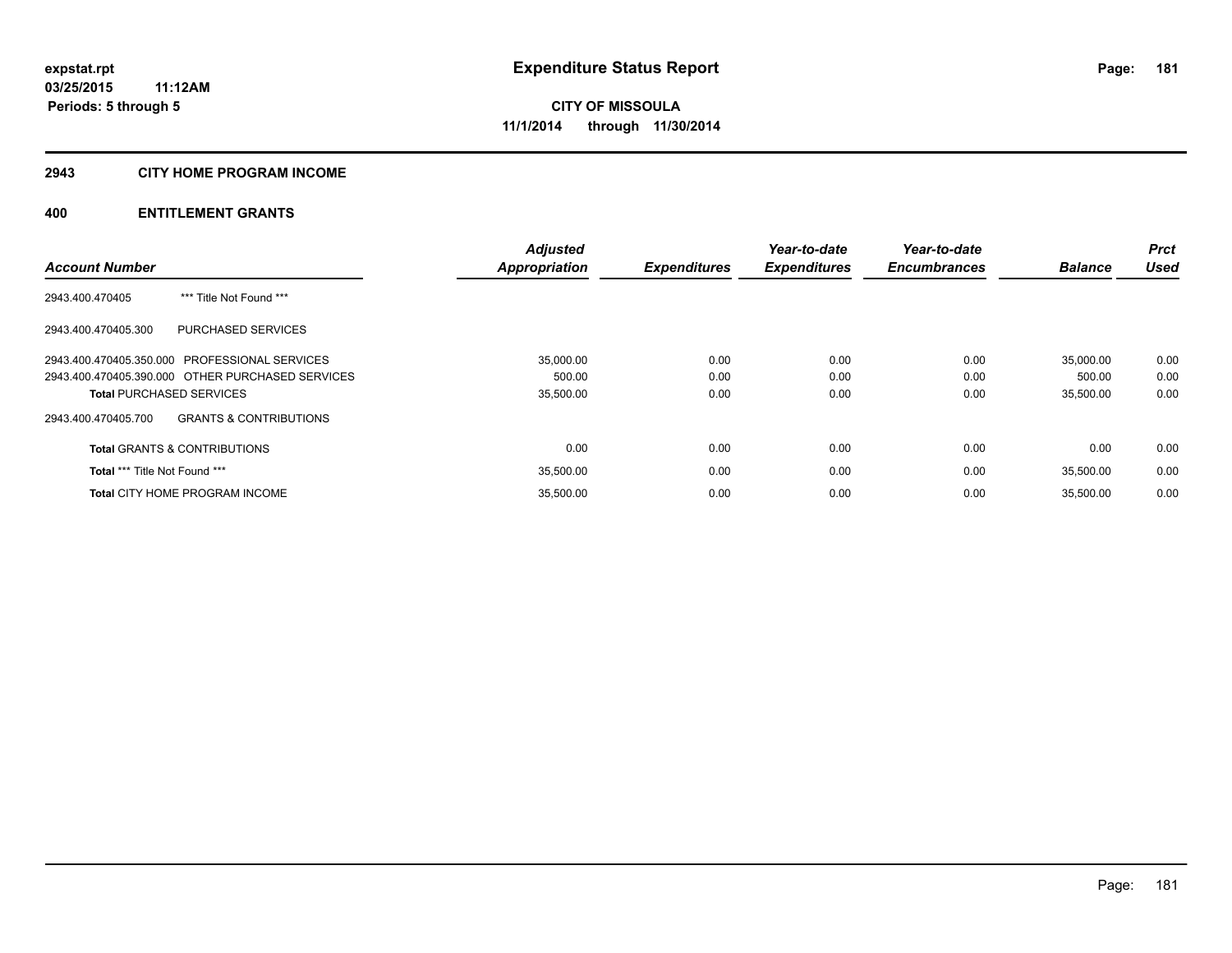**CITY OF MISSOULA 11/1/2014 through 11/30/2014**

#### **2944 NEIGHBORHOOD STABILIZATION PROGRAM**

## **400 ENTITLEMENT GRANTS**

| <b>Account Number</b> |                                 | <b>Adjusted</b><br><b>Appropriation</b> | <b>Expenditures</b> | Year-to-date<br><b>Expenditures</b> | Year-to-date<br><b>Encumbrances</b> | <b>Balance</b> | <b>Prct</b><br><b>Used</b> |
|-----------------------|---------------------------------|-----------------------------------------|---------------------|-------------------------------------|-------------------------------------|----------------|----------------------------|
| 2944.400.470425       | SILVERTIP APARTMENTS            |                                         |                     |                                     |                                     |                |                            |
| 2944.400.470425.300   | PURCHASED SERVICES              |                                         |                     |                                     |                                     |                |                            |
|                       | <b>Total PURCHASED SERVICES</b> | 0.00                                    | 0.00                | 0.00                                | 0.00                                | 0.00           | 0.00                       |
|                       | <b>Total ENTITLEMENT GRANTS</b> | 0.00                                    | 0.00                | 0.00                                | 0.00                                | 0.00           | 0.00                       |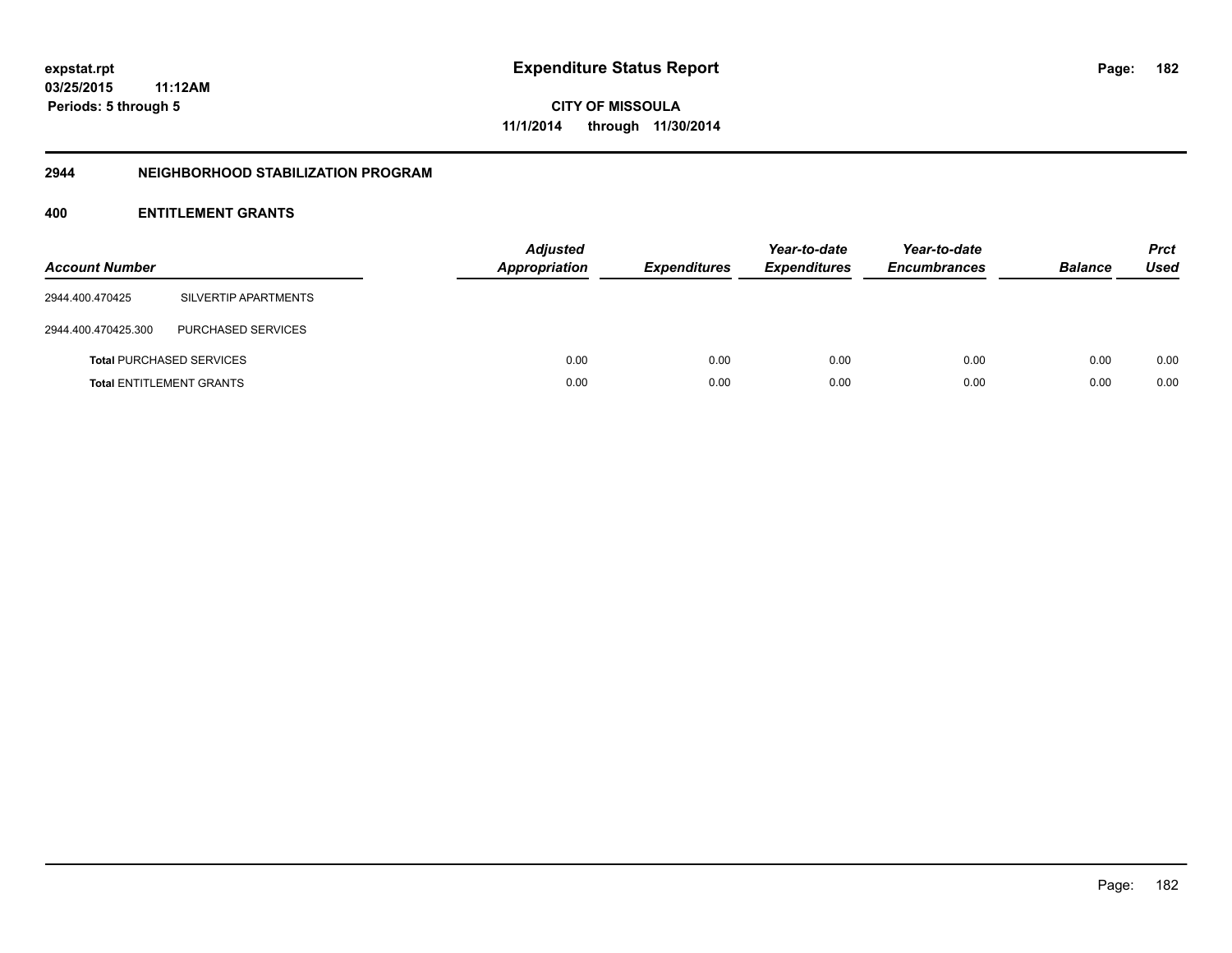**CITY OF MISSOULA 11/1/2014 through 11/30/2014**

## **2944 NEIGHBORHOOD STABILIZATION PROGRAM**

## **401 MHA/SILVERTIP**

| <b>Account Number</b>      |                                 | <b>Adjusted</b><br><b>Appropriation</b> | <b>Expenditures</b> | Year-to-date<br><b>Expenditures</b> | Year-to-date<br><b>Encumbrances</b> | <b>Balance</b> | <b>Prct</b><br>Used |
|----------------------------|---------------------------------|-----------------------------------------|---------------------|-------------------------------------|-------------------------------------|----------------|---------------------|
| 2944.401.470425            | *** Title Not Found ***         |                                         |                     |                                     |                                     |                |                     |
| 2944.401.470425.300        | PURCHASED SERVICES              |                                         |                     |                                     |                                     |                |                     |
|                            | <b>Total PURCHASED SERVICES</b> | 0.00                                    | 0.00                | 0.00                                | 0.00                                | 0.00           | 0.00                |
| <b>Total MHA/SILVERTIP</b> |                                 | 0.00                                    | 0.00                | 0.00                                | 0.00                                | 0.00           | 0.00                |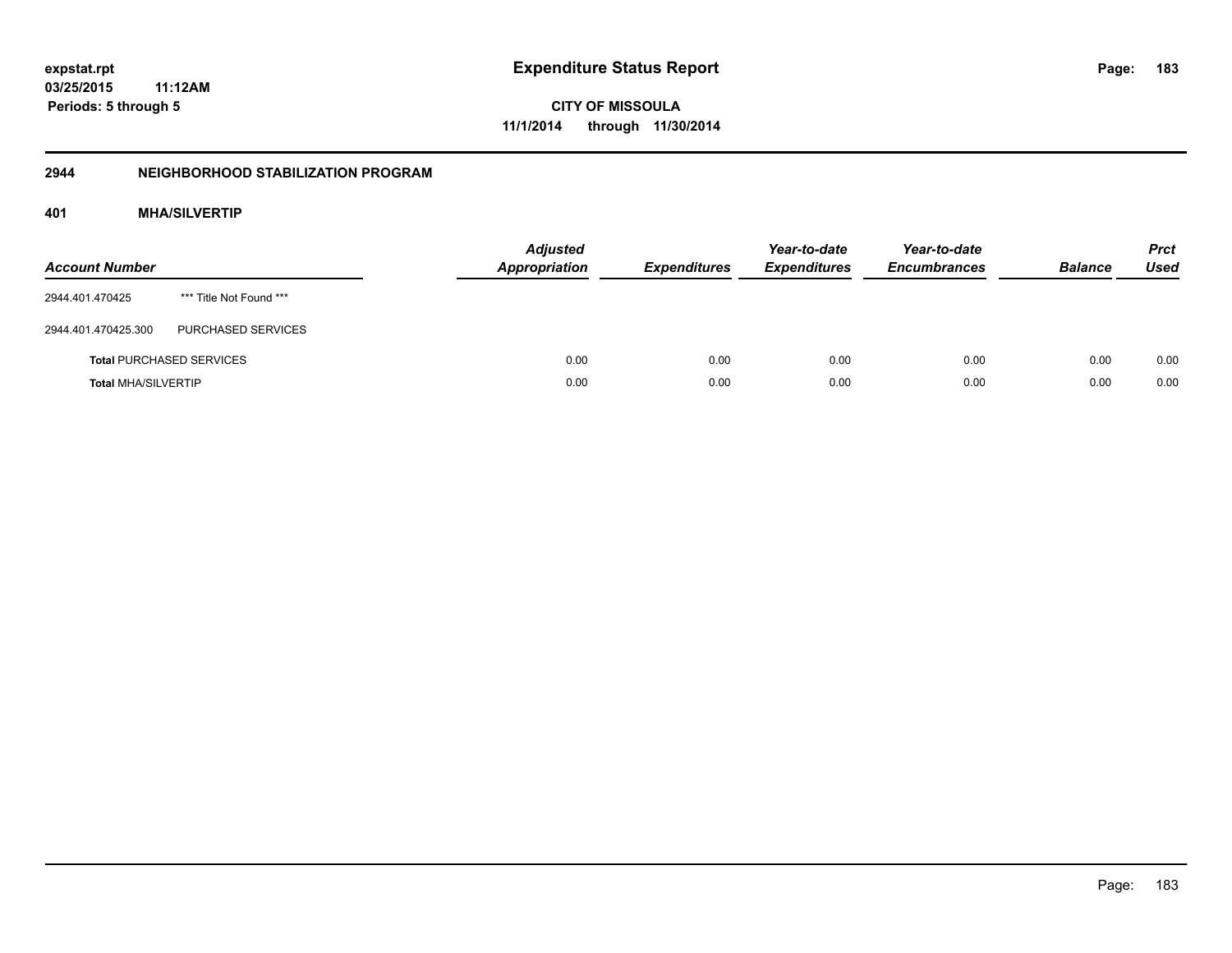**CITY OF MISSOULA 11/1/2014 through 11/30/2014**

## **2944 NEIGHBORHOOD STABILIZATION PROGRAM**

## **402 HUD/SILVERTIP**

| <b>Account Number</b> |                                                 | <b>Adjusted</b><br><b>Appropriation</b> | <b>Expenditures</b> | Year-to-date<br><b>Expenditures</b> | Year-to-date<br><b>Encumbrances</b> | <b>Balance</b> | <b>Prct</b><br>Used |
|-----------------------|-------------------------------------------------|-----------------------------------------|---------------------|-------------------------------------|-------------------------------------|----------------|---------------------|
| 2944.402.470425       | *** Title Not Found ***                         |                                         |                     |                                     |                                     |                |                     |
| 2944.402.470425.300   | PURCHASED SERVICES                              |                                         |                     |                                     |                                     |                |                     |
|                       | <b>Total NEIGHBORHOOD STABILIZATION PROGRAM</b> | 0.00                                    | 0.00                | 0.00                                | 0.00                                | 0.00           | 0.00                |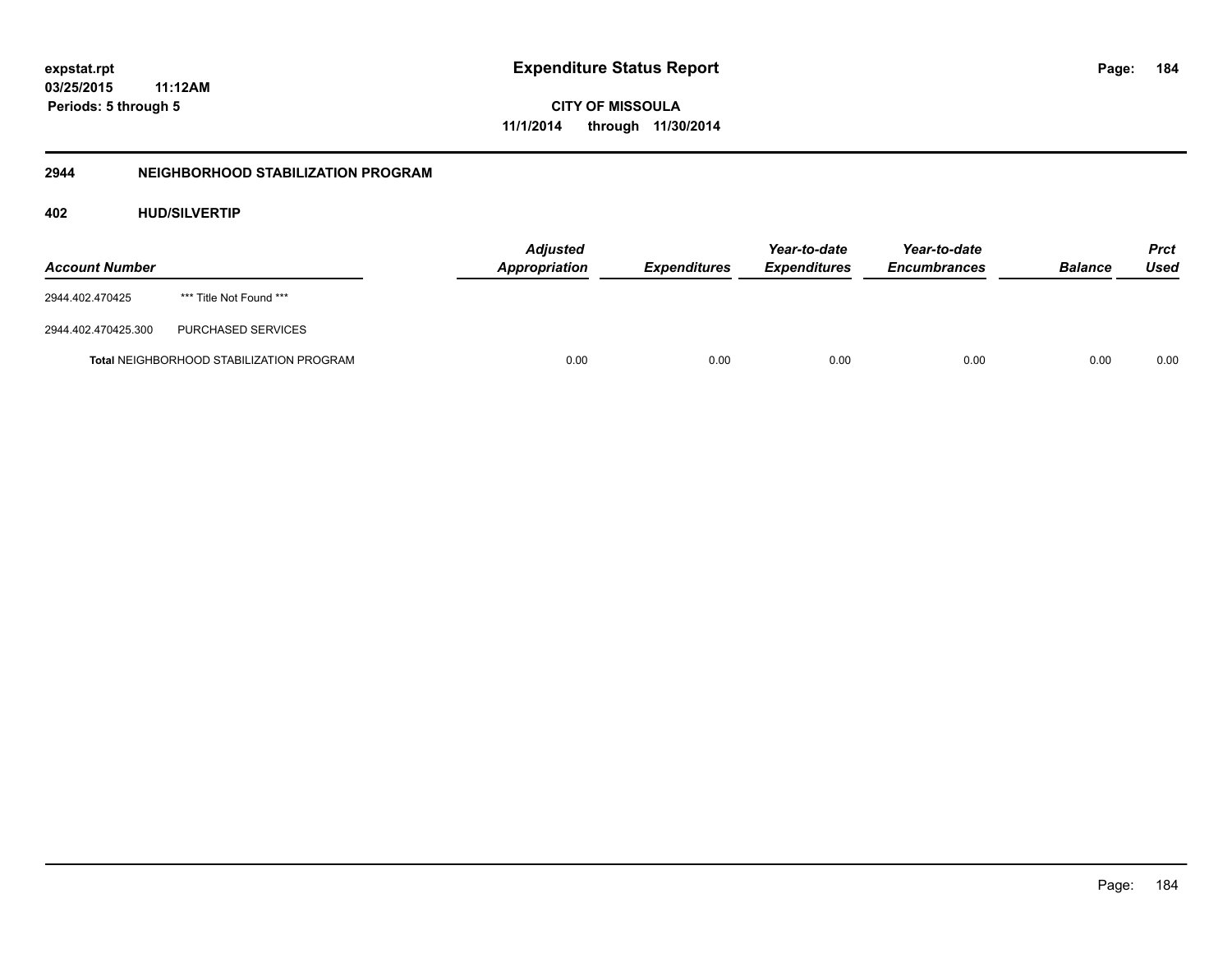#### **2955 TRANSPORTATION**

|                                                         |                           | <b>Adjusted</b>      |                     | Year-to-date        | Year-to-date        |                | <b>Prct</b> |
|---------------------------------------------------------|---------------------------|----------------------|---------------------|---------------------|---------------------|----------------|-------------|
| <b>Account Number</b>                                   |                           | <b>Appropriation</b> | <b>Expenditures</b> | <b>Expenditures</b> | <b>Encumbrances</b> | <b>Balance</b> | <b>Used</b> |
| 2955.250.411070                                         | <b>TRANSPORTATION</b>     |                      |                     |                     |                     |                |             |
| 2955.250.411070.100                                     | PERSONAL SERVICES         |                      |                     |                     |                     |                |             |
| 2955.250.411070.110.000 SALARIES AND WAGES              |                           | 226.219.00           | 1,218.90            | 55.907.94           | 0.00                | 170.311.06     | 24.71       |
| 2955.250.411070.140.000 EMPLOYER CONTRIBUTIONS          |                           | 73,575.00            | 659.05              | 23,126.81           | 0.00                | 50,448.19      | 31.43       |
| 2955.250.411070.141.000 STATE RETIREMENT CONTRIBUTIONS  |                           | 0.00                 | 2.44                | 173.14              | 0.00                | $-173.14$      | 0.00        |
| <b>Total PERSONAL SERVICES</b>                          |                           | 299,794.00           | 1,880.39            | 79,207.89           | 0.00                | 220,586.11     | 26.42       |
| <b>SUPPLIES</b><br>2955.250.411070.200                  |                           |                      |                     |                     |                     |                |             |
| 2955.250.411070.210.000 OFFICE SUPPLIES                 |                           | 5,000.00             | 0.00                | 256.26              | 0.00                | 4.743.74       | 5.13        |
| 2955.250.411070.210.301 OFFICE SUPPLIES                 |                           | 0.00                 | 19.78               | 19.78               | 0.00                | $-19.78$       | 0.00        |
| 2955.250.411070.220.000 OPERATING SUPPLIES              |                           | 0.00                 | 0.00                | 5,383.16            | 0.00                | $-5,383.16$    | 0.00        |
| 2955.250.411070.230.000 REPAIR/MAINTENANCE              |                           | 0.00                 | 0.00                | 6.99                | 0.00                | $-6.99$        | 0.00        |
| 2955.250.411070.231.000 GASOLINE                        |                           | 0.00                 | 0.00                | 163.24              | 0.00                | $-163.24$      | 0.00        |
| 2955.250.411070.240.000 OTHER SUPPLIES                  |                           | 360.00               | 0.00                | 0.00                | 0.00                | 360.00         | 0.00        |
| <b>Total SUPPLIES</b>                                   |                           | 5,360.00             | 19.78               | 5,829.43            | 0.00                | $-469.43$      | 108.76      |
| 2955.250.411070.300                                     | <b>PURCHASED SERVICES</b> |                      |                     |                     |                     |                |             |
| 2955.250.411070.310.000 COMMUNICATIONS                  |                           | 500.00               | 1.70                | 1.70                | 0.00                | 498.30         | 0.34        |
| 2955.250.411070.320.000 PRINTING & DUPLICATING          |                           | 4,400.00             | 0.00                | 405.30              | 0.00                | 3,994.70       | 9.21        |
| 2955.250.411070.330.000 PUBLICITY, SUBSCRIPTIONS & DUES |                           | 5,050.00             | 409.00              | 795.50              | 0.00                | 4,254.50       | 15.75       |
| 2955.250.411070.341.000 ELECTRICITY & NATURAL GAS       |                           | 0.00                 | 0.00                | 50.01               | 0.00                | $-50.01$       | 0.00        |
| 2955.250.411070.344.000 TELEPHONE SERVICE               |                           | 880.00               | 112.52              | 389.48              | 0.00                | 490.52         | 44.26       |
| 2955.250.411070.350.000 PROFESSIONAL SERVICES           |                           | 75.000.00            | 0.00                | 1.067.50            | 0.00                | 73.932.50      | 1.42        |
| 2955.250.411070.360.000 REPAIR & MAINTENANCE            |                           | 7,900.00             | 0.00                | 121.50              | 0.00                | 7,778.50       | 1.54        |
| 2955.250.411070.370.000 TRAVEL                          |                           | 7,500.00             | 0.00                | 1,464.79            | 0.00                | 6,035.21       | 19.53       |
| 2955.250.411070.380.000 TRAINING                        |                           | 4,500.00             | 0.00                | 0.00                | 0.00                | 4,500.00       | 0.00        |
| <b>Total PURCHASED SERVICES</b>                         |                           | 105,730.00           | 523.22              | 4,295.78            | 0.00                | 101,434.22     | 4.06        |
| 2955.250.411070.500<br><b>FIXED CHARGES</b>             |                           |                      |                     |                     |                     |                |             |
| 2955.250.411070.500.000 FIXED CHARGES                   |                           | 24,000.00            | 0.00                | 616.12              | 0.00                | 23,383.88      | 2.57        |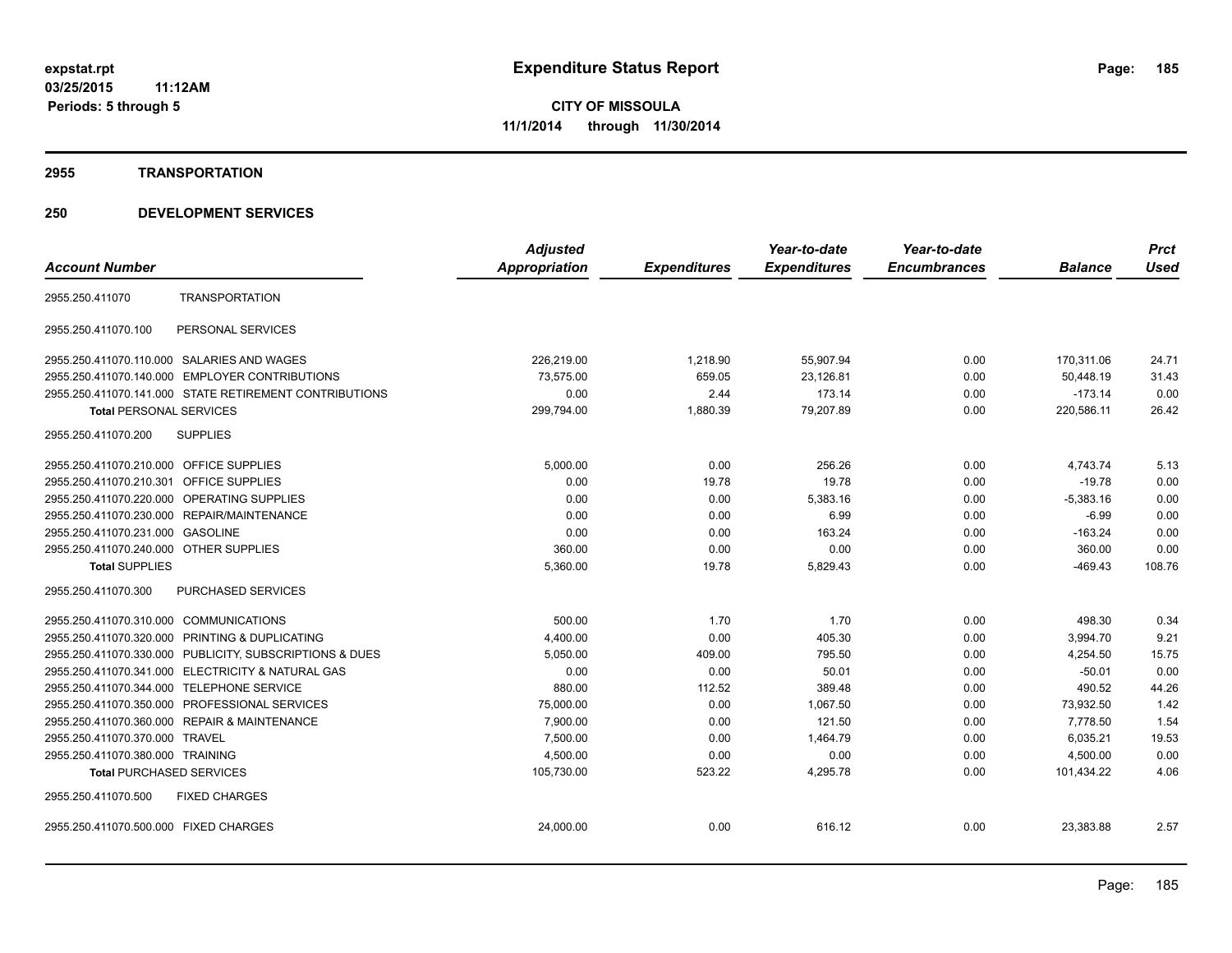#### **2955 TRANSPORTATION**

| <b>Account Number</b>                                           | <b>Adjusted</b><br>Appropriation | <b>Expenditures</b> | Year-to-date<br><b>Expenditures</b> | Year-to-date<br><b>Encumbrances</b> | <b>Balance</b> | <b>Prct</b><br><b>Used</b> |
|-----------------------------------------------------------------|----------------------------------|---------------------|-------------------------------------|-------------------------------------|----------------|----------------------------|
| <b>Total FIXED CHARGES</b>                                      | 24,000.00                        | 0.00                | 616.12                              | 0.00                                | 23,383.88      | 2.57                       |
| <b>GRANTS &amp; CONTRIBUTIONS</b><br>2955.250.411070.700        |                                  |                     |                                     |                                     |                |                            |
| 2955.250.411070.700.000 GRANTS & CONTRIBUTIONS                  | 143.096.00                       | 0.00                | 0.00                                | 0.00                                | 143.096.00     | 0.00                       |
| <b>Total GRANTS &amp; CONTRIBUTIONS</b>                         | 143.096.00                       | 0.00                | 0.00                                | 0.00                                | 143.096.00     | 0.00                       |
| 2955.250.411070.800<br><b>OTHER OBJECTS</b>                     |                                  |                     |                                     |                                     |                |                            |
| 2955.250.411070.845.000 CONTINGENCY                             | 32,825.00                        | 0.00                | 0.00                                | 0.00                                | 32,825.00      | 0.00                       |
| <b>Total OTHER OBJECTS</b>                                      | 32.825.00                        | 0.00                | 0.00                                | 0.00                                | 32,825.00      | 0.00                       |
| <b>Total TRANSPORTATION</b>                                     | 610,805.00                       | 2,423.39            | 89,949.22                           | 0.00                                | 520,855.78     | 14.73                      |
| <b>MIM MDT</b><br>2955.250.411080                               |                                  |                     |                                     |                                     |                |                            |
| 2955.250.411080.100<br>PERSONAL SERVICES                        |                                  |                     |                                     |                                     |                |                            |
| 2955.250.411080.110.000 SALARIES AND WAGES                      | 158,619.00                       | 1,218.88            | 17,444.67                           | 0.00                                | 141,174.33     | 11.00                      |
| 2955.250.411080.120.000 OVERTIME/TERMINATION                    | 0.00                             | 0.00                | 203.26                              | 0.00                                | $-203.26$      | 0.00                       |
| 2955.250.411080.140.000 EMPLOYER CONTRIBUTIONS                  | 64,185.00                        | 659.07              | 8,105.14                            | 0.00                                | 56.079.86      | 12.63                      |
| <b>Total PERSONAL SERVICES</b>                                  | 222,804.00                       | 1,877.95            | 25,753.07                           | 0.00                                | 197.050.93     | 11.56                      |
| <b>SUPPLIES</b><br>2955.250.411080.200                          |                                  |                     |                                     |                                     |                |                            |
| 2955.250.411080.210.000 OFFICE SUPPLIES                         | 600.00                           | 32.26               | 304.36                              | 0.00                                | 295.64         | 50.73                      |
| 2955.250.411080.210.301 OFFICE SUPPLIES                         | 0.00                             | 10.87               | 62.39                               | 0.00                                | $-62.39$       | 0.00                       |
| 2955.250.411080.220.000 OPERATING SUPPLIES                      | 19.175.00                        | 4,333.14            | 7.017.02                            | 0.00                                | 12.157.98      | 36.59                      |
| 2955.250.411080.240.000 OTHER SUPPLIES<br><b>Total SUPPLIES</b> | 200.00<br>19,975.00              | 0.00                | 28.02<br>7,411.79                   | 0.00<br>0.00                        | 171.98         | 14.01<br>37.11             |
| <b>PURCHASED SERVICES</b><br>2955.250.411080.300                |                                  | 4,376.27            |                                     |                                     | 12,563.21      |                            |
|                                                                 |                                  |                     |                                     |                                     |                |                            |
| 2955.250.411080.310.000 COMMUNICATIONS                          | 1,300.00                         | 88.96               | 548.83                              | 0.00                                | 751.17         | 42.22                      |
| 2955.250.411080.320.000 PRINTING & DUPLICATING                  | 8,150.00                         | 0.00                | 2,906.43                            | 0.00                                | 5.243.57       | 35.66                      |
| 2955.250.411080.330.000 PUBLICITY, SUBSCRIPTIONS & DUES         | 26,825.00                        | 1,020.00            | 5,655.00                            | 0.00                                | 21,170.00      | 21.08                      |
| 2955.250.411080.344.000 TELEPHONE SERVICE                       | 150.00                           | 1.26                | 8.85                                | 0.00                                | 141.15         | 5.90                       |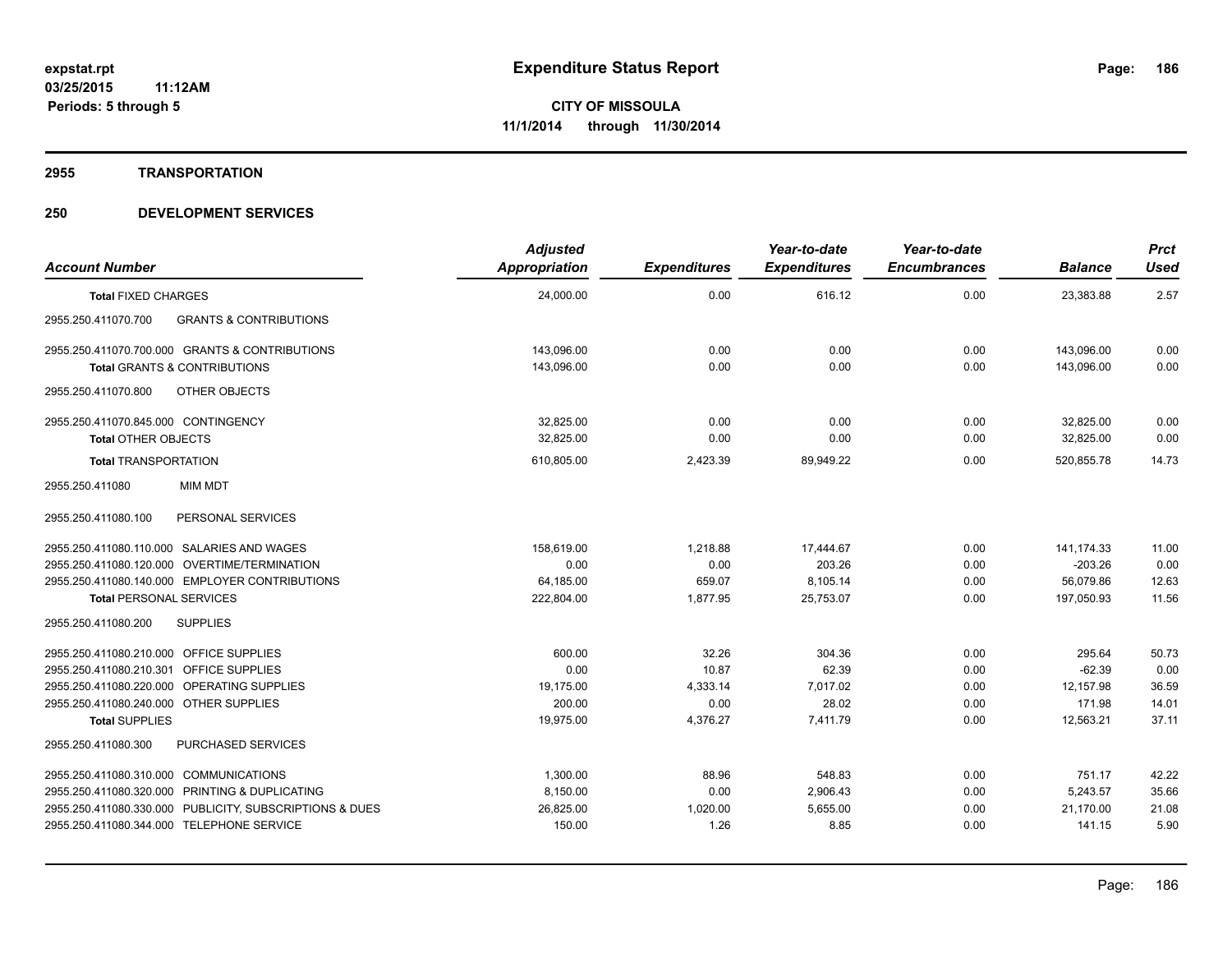#### **2955 TRANSPORTATION**

|                                                          | <b>Adjusted</b>      |                     | Year-to-date        | Year-to-date        |                | <b>Prct</b> |
|----------------------------------------------------------|----------------------|---------------------|---------------------|---------------------|----------------|-------------|
| <b>Account Number</b>                                    | <b>Appropriation</b> | <b>Expenditures</b> | <b>Expenditures</b> | <b>Encumbrances</b> | <b>Balance</b> | <b>Used</b> |
| 2955.250.411080.350.000 PROFESSIONAL SERVICES            | 7,150.00             | 100.00              | 955.00              | 0.00                | 6,195.00       | 13.36       |
| 2955.250.411080.360.000 REPAIR & MAINTENANCE             | 5,200.00             | 0.00                | 0.00                | 0.00                | 5,200.00       | 0.00        |
| 2955.250.411080.370.000 TRAVEL                           | 2,525.00             | 0.00                | 1,234.72            | 0.00                | 1,290.28       | 48.90       |
| 2955.250.411080.380.000 TRAINING                         | 9,500.00             | 0.00                | 625.00              | 0.00                | 8.875.00       | 6.58        |
| 2955.250.411080.390.000 OTHER PURCHASED SERVICES         | 60,149.00            | 0.00                | 3,684.08            | 0.00                | 56,464.92      | 6.12        |
| <b>Total PURCHASED SERVICES</b>                          | 120,949.00           | 1,210.22            | 15,617.91           | 0.00                | 105,331.09     | 12.91       |
| 2955.250.411080.500<br><b>FIXED CHARGES</b>              |                      |                     |                     |                     |                |             |
| 2955.250.411080.500.000 FIXED CHARGES                    | 10.000.00            | 0.00                | 0.00                | 0.00                | 10.000.00      | 0.00        |
| <b>Total FIXED CHARGES</b>                               | 10,000.00            | 0.00                | 0.00                | 0.00                | 10,000.00      | 0.00        |
| 2955.250.411080.700<br><b>GRANTS &amp; CONTRIBUTIONS</b> |                      |                     |                     |                     |                |             |
| 2955.250.411080.700.000 GRANTS & CONTRIBUTIONS           | 5,000.00             | 0.00                | 0.00                | 0.00                | 5,000.00       | 0.00        |
| <b>Total GRANTS &amp; CONTRIBUTIONS</b>                  | 5,000.00             | 0.00                | 0.00                | 0.00                | 5,000.00       | 0.00        |
| 2955.250.411080.800<br>OTHER OBJECTS                     |                      |                     |                     |                     |                |             |
| 2955.250.411080.820.000 TRANSFERS TO OTHER FUNDS         | 3,593.00             | 0.00                | 0.00                | 0.00                | 3,593.00       | 0.00        |
| <b>Total OTHER OBJECTS</b>                               | 3,593.00             | 0.00                | 0.00                | 0.00                | 3,593.00       | 0.00        |
| <b>Total MIM MDT</b>                                     | 382,321.00           | 7,464.44            | 48,782.77           | 0.00                | 333.538.23     | 12.76       |
| <b>MIM-TRANSIT</b><br>2955.250.411081                    |                      |                     |                     |                     |                |             |
| 2955.250.411081.100<br>PERSONAL SERVICES                 |                      |                     |                     |                     |                |             |
| 2955.250.411081.110.000 SALARIES AND WAGES               | 0.00                 | 0.00                | 9.437.20            | 0.00                | $-9,437.20$    | 0.00        |
| 2955.250.411081.120.000 OVERTIME/TERMINATION             | 0.00                 | 0.00                | 187.62              | 0.00                | $-187.62$      | 0.00        |
| 2955.250.411081.140.000 EMPLOYER CONTRIBUTIONS           | 0.00                 | 0.00                | 4,549.22            | 0.00                | $-4,549.22$    | 0.00        |
| <b>Total PERSONAL SERVICES</b>                           | 0.00                 | 0.00                | 14.174.04           | 0.00                | $-14.174.04$   | 0.00        |
| 2955.250.411081.200<br><b>SUPPLIES</b>                   |                      |                     |                     |                     |                |             |
| <b>Total SUPPLIES</b>                                    | 0.00                 | 0.00                | 0.00                | 0.00                | 0.00           | 0.00        |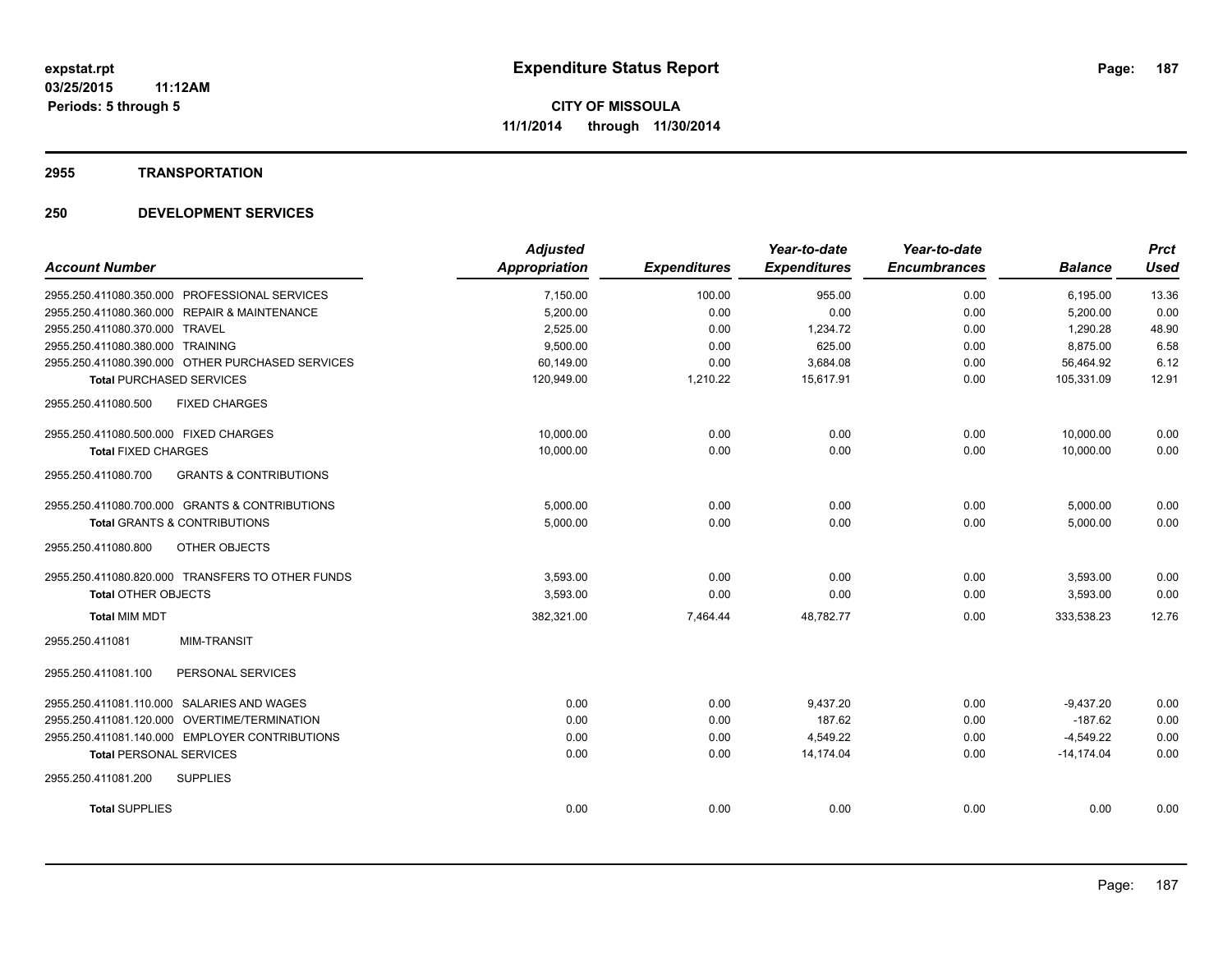#### **2955 TRANSPORTATION**

|                                                          | <b>Adjusted</b> |                     | Year-to-date        | Year-to-date        |                | <b>Prct</b>              |
|----------------------------------------------------------|-----------------|---------------------|---------------------|---------------------|----------------|--------------------------|
| <b>Account Number</b>                                    | Appropriation   | <b>Expenditures</b> | <b>Expenditures</b> | <b>Encumbrances</b> | <b>Balance</b> | Used                     |
| PURCHASED SERVICES<br>2955.250.411081.300                |                 |                     |                     |                     |                |                          |
| 2955.250.411081.330.000 PUBLICITY, SUBSCRIPTIONS & DUES  | 1.00            | 0.00                | 2,975.00            | 0.00                |                | -2.974.00 297.500.00     |
| <b>Total PURCHASED SERVICES</b>                          | 1.00            | 0.00                | 2.975.00            | 0.00                |                | -2,974.00 297,500.00     |
| 2955.250.411081.500<br><b>FIXED CHARGES</b>              |                 |                     |                     |                     |                |                          |
| <b>Total FIXED CHARGES</b>                               | 0.00            | 0.00                | 0.00                | 0.00                | 0.00           | 0.00                     |
| 2955.250.411081.700<br><b>GRANTS &amp; CONTRIBUTIONS</b> |                 |                     |                     |                     |                |                          |
| <b>Total GRANTS &amp; CONTRIBUTIONS</b>                  | 0.00            | 0.00                | 0.00                | 0.00                | 0.00           | 0.00                     |
| <b>Total MIM-TRANSIT</b>                                 | 1.00            | 0.00                | 17,149.04           | 0.00                |                | -17,148.04   ,714,904.00 |
| 2955.250.430255<br><b>BIKE-PED PROGRAM</b>               |                 |                     |                     |                     |                |                          |
| 2955.250.430255.100<br>PERSONAL SERVICES                 |                 |                     |                     |                     |                |                          |
| 2955.250.430255.110.000 SALARIES AND WAGES               | 46,737.00       | 0.00                | 7,434.58            | 0.00                | 39.302.42      | 15.91                    |
| 2955.250.430255.140.000 EMPLOYER CONTRIBUTIONS           | 16,570.00       | 0.00                | 1.115.27            | 0.00                | 15,454.73      | 6.73                     |
| <b>Total PERSONAL SERVICES</b>                           | 63,307.00       | 0.00                | 8,549.85            | 0.00                | 54.757.15      | 13.51                    |
| 2955.250.430255.200<br><b>SUPPLIES</b>                   |                 |                     |                     |                     |                |                          |
| 2955.250.430255.210.000 OFFICE SUPPLIES                  | 200.00          | 0.00                | 0.00                | 0.00                | 200.00         | 0.00                     |
| <b>Total SUPPLIES</b>                                    | 200.00          | 0.00                | 0.00                | 0.00                | 200.00         | 0.00                     |
| 2955.250.430255.300<br>PURCHASED SERVICES                |                 |                     |                     |                     |                |                          |
| 2955.250.430255.320.000 PRINTING & DUPLICATING           | 125.00          | 0.00                | 0.00                | 0.00                | 125.00         | 0.00                     |
| 2955.250.430255.330.000 PUBLICITY, SUBSCRIPTIONS & DUES  | 395.00          | 0.00                | 0.00                | 0.00                | 395.00         | 0.00                     |
| 2955.250.430255.344.000 TELEPHONE SERVICE                | 29.00           | 0.14                | 8.63                | 0.00                | 20.37          | 29.76                    |
| 2955.250.430255.350.000 PROFESSIONAL SERVICES            | 4,004.00        | 0.00                | 0.00                | 0.00                | 4,004.00       | 0.00                     |
| 2955.250.430255.370.000 TRAVEL                           | 1,000.00        | 0.00                | 1,126.20            | 0.00                | $-126.20$      | 112.62                   |
| 2955.250.430255.380.000 TRAINING                         | 700.00          | 0.00                | 565.00              | 0.00                | 135.00         | 80.71                    |
| 2955.250.430255.390.000 OTHER PURCHASED SERVICES         | 4,700.00        | 0.00                | 0.00                | 0.00                | 4,700.00       | 0.00                     |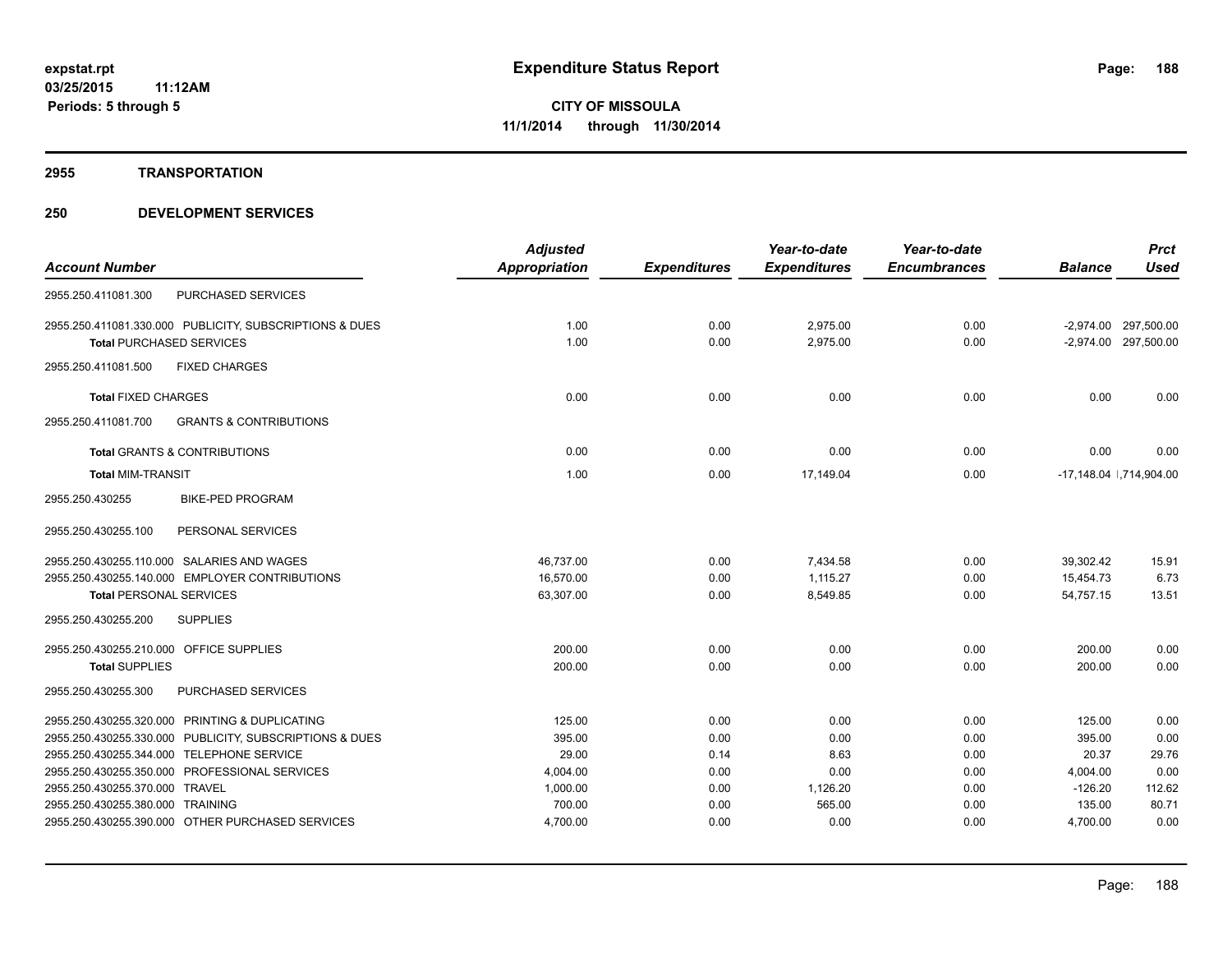#### **2955 TRANSPORTATION**

| <b>Account Number</b>                 |                                            | <b>Adjusted</b><br><b>Appropriation</b> | <b>Expenditures</b> | Year-to-date<br><b>Expenditures</b> | Year-to-date<br><b>Encumbrances</b> | <b>Balance</b> | <b>Prct</b><br><b>Used</b> |
|---------------------------------------|--------------------------------------------|-----------------------------------------|---------------------|-------------------------------------|-------------------------------------|----------------|----------------------------|
|                                       | <b>Total PURCHASED SERVICES</b>            | 10,953.00                               | 0.14                | 1,699.83                            | 0.00                                | 9,253.17       | 15.52                      |
| 2955.250.430255.500                   | <b>FIXED CHARGES</b>                       |                                         |                     |                                     |                                     |                |                            |
| 2955.250.430255.500.000 FIXED CHARGES |                                            | 7.207.00                                | 0.00                | 0.00                                | 0.00                                | 7.207.00       | 0.00                       |
| <b>Total FIXED CHARGES</b>            |                                            | 7,207.00                                | 0.00                | 0.00                                | 0.00                                | 7,207.00       | 0.00                       |
| <b>Total BIKE-PED PROGRAM</b>         |                                            | 81,667.00                               | 0.14                | 10,249.68                           | 0.00                                | 71,417.32      | 12.55                      |
| 2955.250.521000                       | INTERFUND OPERATING TRANSFERS              |                                         |                     |                                     |                                     |                |                            |
| 2955.250.521000.800                   | OTHER OBJECTS                              |                                         |                     |                                     |                                     |                |                            |
|                                       | <b>Total INTERFUND OPERATING TRANSFERS</b> | 0.00                                    | 0.00                | 0.00                                | 0.00                                | 0.00           | 0.00                       |
| <b>Total TRANSPORTATION</b>           |                                            | 1,074,794.00                            | 9,887.97            | 166,130.71                          | 0.00                                | 908,663.29     | 15.46                      |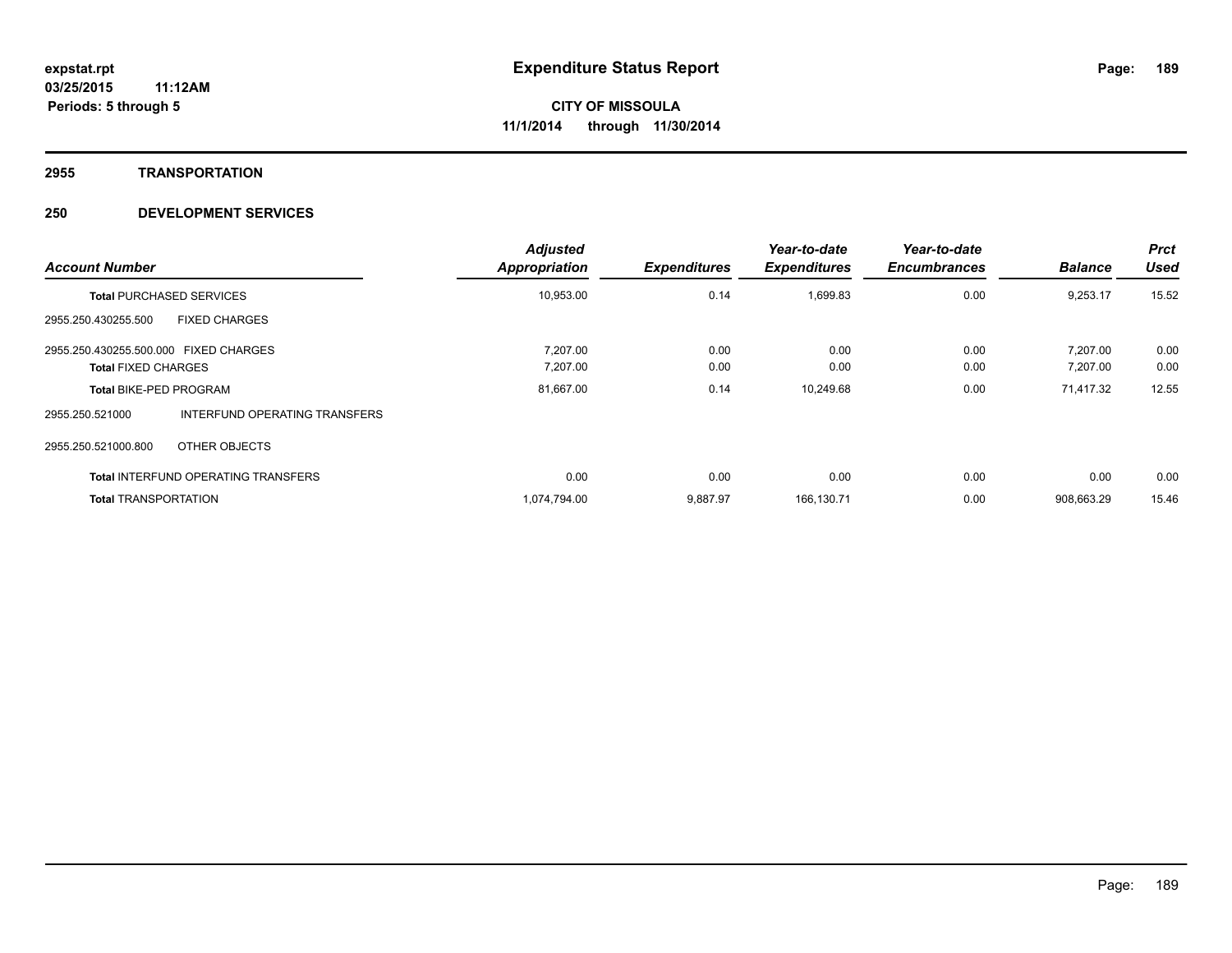## **2987 FEDERAL TRANSPORTATION FUND**

## **370 PARKS & RECREATION**

| <b>Account Number</b>                                  | <b>Adjusted</b><br><b>Appropriation</b> | <b>Expenditures</b> | Year-to-date<br><b>Expenditures</b> | Year-to-date<br><b>Encumbrances</b> | <b>Balance</b> | <b>Prct</b><br><b>Used</b> |
|--------------------------------------------------------|-----------------------------------------|---------------------|-------------------------------------|-------------------------------------|----------------|----------------------------|
| DV ACCOUNTABILITY GRANT<br>2987.370.411121             |                                         |                     |                                     |                                     |                |                            |
| 2987.370.411121.100<br>PERSONAL SERVICES               |                                         |                     |                                     |                                     |                |                            |
| 2987.370.411121.141.000 STATE RETIREMENT CONTRIBUTIONS | 0.00                                    | 0.10                | 2.39                                | 0.00                                | $-2.39$        | 0.00                       |
| <b>Total DV ACCOUNTABILITY GRANT</b>                   | 0.00                                    | 0.10                | 2.39                                | 0.00                                | $-2.39$        | 0.00                       |
| *** Title Not Found ***<br>2987.370.430258             |                                         |                     |                                     |                                     |                |                            |
| 2987.370.430258.100<br>PERSONAL SERVICES               |                                         |                     |                                     |                                     |                |                            |
| 2987.370.430258.110.000 SALARIES AND WAGES             | 0.00                                    | 98.76               | 1,420.92                            | 0.00                                | $-1.420.92$    | 0.00                       |
| 2987.370.430258.140.000 EMPLOYER CONTRIBUTIONS         | 0.00                                    | 22.38               | 322.22                              | 0.00                                | $-322.22$      | 0.00                       |
| Total *** Title Not Found ***                          | 0.00                                    | 121.14              | 1,743.14                            | 0.00                                | $-1,743.14$    | 0.00                       |
| <b>Total PARKS &amp; RECREATION</b>                    | 0.00                                    | 121.24              | 1,745.53                            | 0.00                                | $-1,745.53$    | 0.00                       |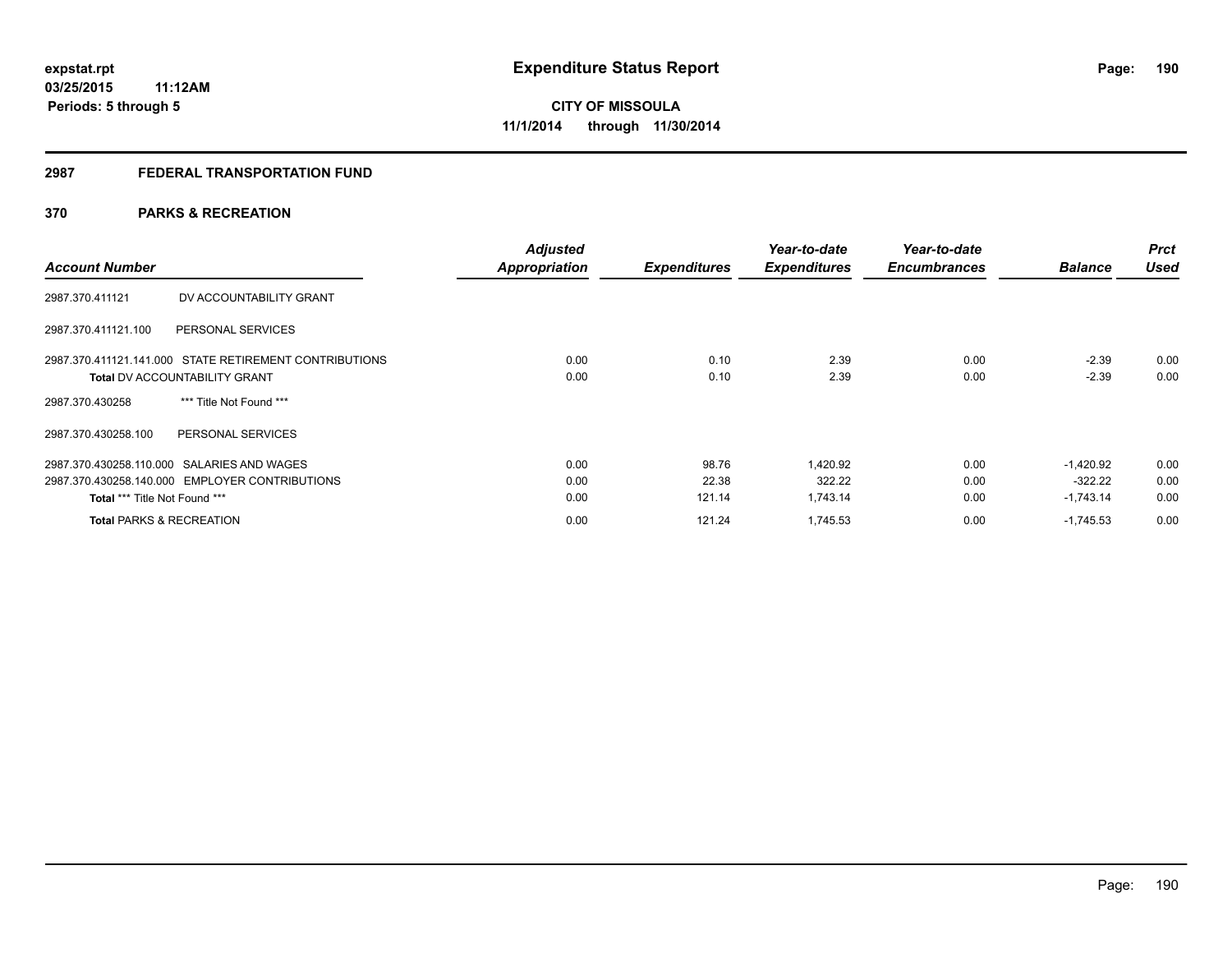## **2987 FEDERAL TRANSPORTATION FUND**

| <b>Account Number</b>          |                                                                                                 | <b>Adjusted</b><br>Appropriation | <b>Expenditures</b>    | Year-to-date<br><b>Expenditures</b> | Year-to-date<br><b>Encumbrances</b> | <b>Balance</b>           | <b>Prct</b><br><b>Used</b> |
|--------------------------------|-------------------------------------------------------------------------------------------------|----------------------------------|------------------------|-------------------------------------|-------------------------------------|--------------------------|----------------------------|
| 2987.390.430233                | *** Title Not Found ***                                                                         |                                  |                        |                                     |                                     |                          |                            |
| 2987.390.430233.900            | <b>CAPITAL OUTLAY</b>                                                                           |                                  |                        |                                     |                                     |                          |                            |
| Total *** Title Not Found ***  |                                                                                                 | 0.00                             | 0.00                   | 0.00                                | 0.00                                | 0.00                     | 0.00                       |
| 2987.390.430256                | SAFE ROUTES TO SCHOOLS                                                                          |                                  |                        |                                     |                                     |                          |                            |
| 2987.390.430256.900            | CAPITAL OUTLAY                                                                                  |                                  |                        |                                     |                                     |                          |                            |
|                                | Total SAFE ROUTES TO SCHOOLS                                                                    | 0.00                             | 0.00                   | 0.00                                | 0.00                                | 0.00                     | 0.00                       |
| 2987.390.430257                | <b>BICYCLE COMMUTER NETWORK</b>                                                                 |                                  |                        |                                     |                                     |                          |                            |
| 2987.390.430257.900            | <b>CAPITAL OUTLAY</b>                                                                           |                                  |                        |                                     |                                     |                          |                            |
|                                | 2987.390.430257.930.000 BICYCLE COMMUTER NETWORK/IMPROVEMENTS<br>Total BICYCLE COMMUTER NETWORK | 762,189.00<br>762,189.00         | 0.00<br>0.00           | 0.00<br>0.00                        | 0.00<br>0.00                        | 762,189.00<br>762,189.00 | 0.00<br>0.00               |
| 2987.390.430258                | <b>GRANT CREEK TRAIL BCN</b>                                                                    |                                  |                        |                                     |                                     |                          |                            |
| 2987.390.430258.100            | PERSONAL SERVICES                                                                               |                                  |                        |                                     |                                     |                          |                            |
| <b>Total PERSONAL SERVICES</b> |                                                                                                 | 0.00                             | 0.00                   | 0.00                                | 0.00                                | 0.00                     | 0.00                       |
| 2987.390.430258.900            | <b>CAPITAL OUTLAY</b>                                                                           |                                  |                        |                                     |                                     |                          |                            |
|                                | 2987.390.430258.930.000 GRANT CREEK TRAIL BCN<br>Total GRANT CREEK TRAIL BCN                    | 870,129.00<br>870,129.00         | 66,058.30<br>66,058.30 | 540,715.91<br>540,715.91            | 0.00<br>0.00                        | 329,413.09<br>329,413.09 | 62.14<br>62.14             |
| 2987.390.430259                | RTLSNK CR/BRDWAY CROSSING                                                                       |                                  |                        |                                     |                                     |                          |                            |
| 2987.390.430259.900            | <b>CAPITAL OUTLAY</b>                                                                           |                                  |                        |                                     |                                     |                          |                            |
|                                | Total RTLSNK CR/BRDWAY CROSSING                                                                 | 0.00                             | 0.00                   | 0.00                                | 0.00                                | 0.00                     | 0.00                       |
| 2987.390.430262                | <b>MASTER SIDEWALK PLAN</b>                                                                     |                                  |                        |                                     |                                     |                          |                            |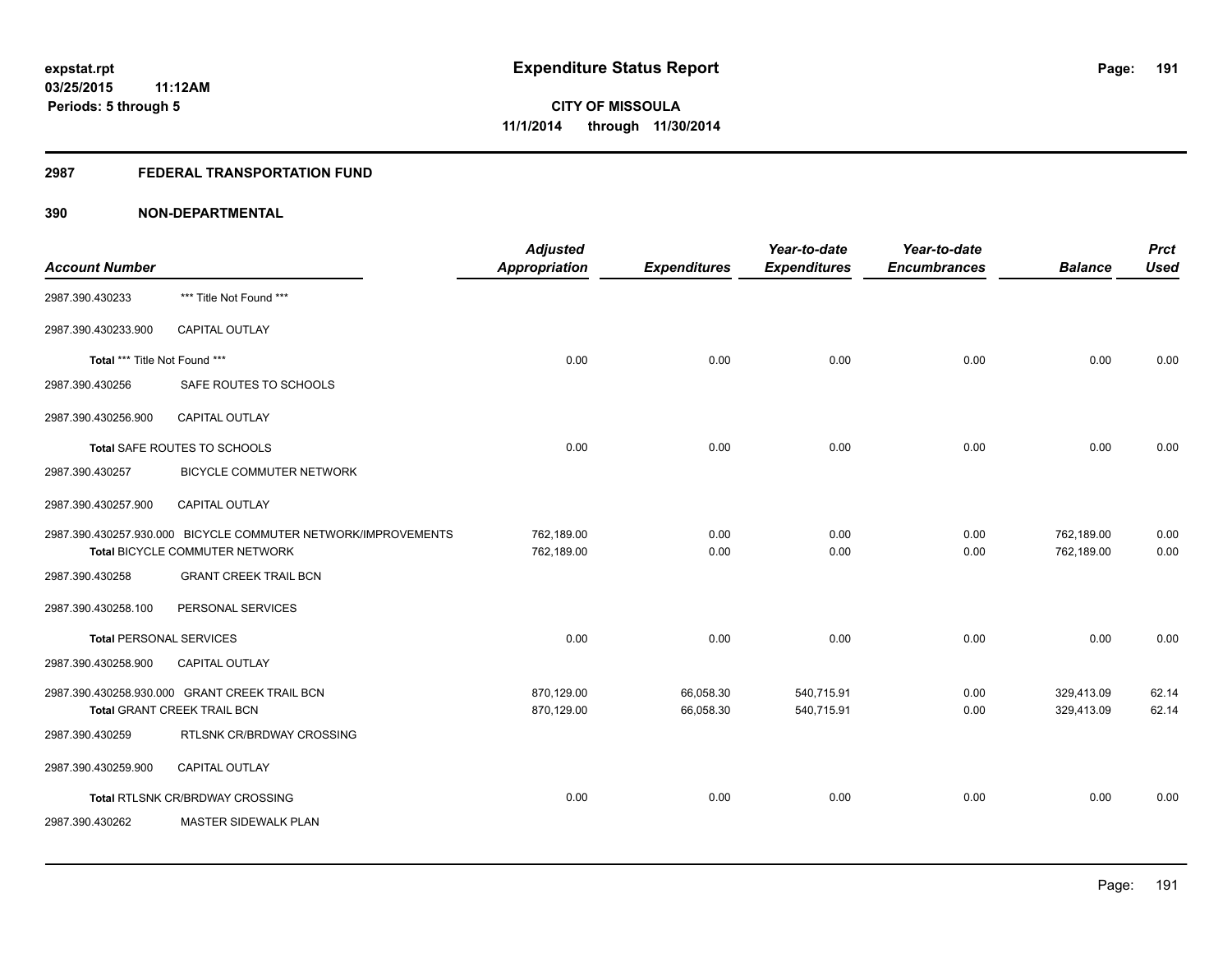## **2987 FEDERAL TRANSPORTATION FUND**

| <b>Account Number</b>      |                                            | <b>Adjusted</b><br><b>Appropriation</b> | <b>Expenditures</b> | Year-to-date<br><b>Expenditures</b> | Year-to-date<br><b>Encumbrances</b> | <b>Balance</b> | <b>Prct</b><br><b>Used</b> |
|----------------------------|--------------------------------------------|-----------------------------------------|---------------------|-------------------------------------|-------------------------------------|----------------|----------------------------|
|                            |                                            |                                         |                     |                                     |                                     |                |                            |
| 2987.390.430262.900        | CAPITAL OUTLAY                             |                                         |                     |                                     |                                     |                |                            |
|                            | <b>Total MASTER SIDEWALK PLAN</b>          | 0.00                                    | 0.00                | 0.00                                | 0.00                                | 0.00           | 0.00                       |
| 2987.390.430271            | HIGGINS HILL/BECKWITH RECONSTRUCTION       |                                         |                     |                                     |                                     |                |                            |
| 2987.390.430271.900        | <b>CAPITAL OUTLAY</b>                      |                                         |                     |                                     |                                     |                |                            |
|                            | Total HIGGINS HILL/BECKWITH RECONSTRUCTION | 0.00                                    | 0.00                | 0.00                                | 0.00                                | 0.00           | 0.00                       |
| 2987.390.430272            | SIGNALIZATION                              |                                         |                     |                                     |                                     |                |                            |
| 2987.390.430272.900        | <b>CAPITAL OUTLAY</b>                      |                                         |                     |                                     |                                     |                |                            |
| <b>Total SIGNALIZATION</b> |                                            | 0.00                                    | 0.00                | 0.00                                | 0.00                                | 0.00           | 0.00                       |
| 2987.390.430276            | RUSSELL S 3RD IMPROVEMENTS                 |                                         |                     |                                     |                                     |                |                            |
| 2987.390.430276.900        | <b>CAPITAL OUTLAY</b>                      |                                         |                     |                                     |                                     |                |                            |
|                            | Total RUSSELL S 3RD IMPROVEMENTS           | 0.00                                    | 0.00                | 0.00                                | 0.00                                | 0.00           | 0.00                       |
| 2987.390.430278            | LOLO ST-BRIDGE TO DUNCAN S/C               |                                         |                     |                                     |                                     |                |                            |
| 2987.390.430278.900        | CAPITAL OUTLAY                             |                                         |                     |                                     |                                     |                |                            |
|                            | Total LOLO ST-BRIDGE TO DUNCAN S/C         | 0.00                                    | 0.00                | 0.00                                | 0.00                                | 0.00           | 0.00                       |
| 2987.390.430279            | U OF M CROSSWALK PROJECT                   |                                         |                     |                                     |                                     |                |                            |
| 2987.390.430279.900        | CAPITAL OUTLAY                             |                                         |                     |                                     |                                     |                |                            |
|                            | Total U OF M CROSSWALK PROJECT             | 0.00                                    | 0.00                | 0.00                                | 0.00                                | 0.00           | 0.00                       |
| 2987.390.460405            | PLAYFAIR PARK - MINOR IMPROVEMENTS         |                                         |                     |                                     |                                     |                |                            |
| 2987.390.460405.900        | CAPITAL OUTLAY                             |                                         |                     |                                     |                                     |                |                            |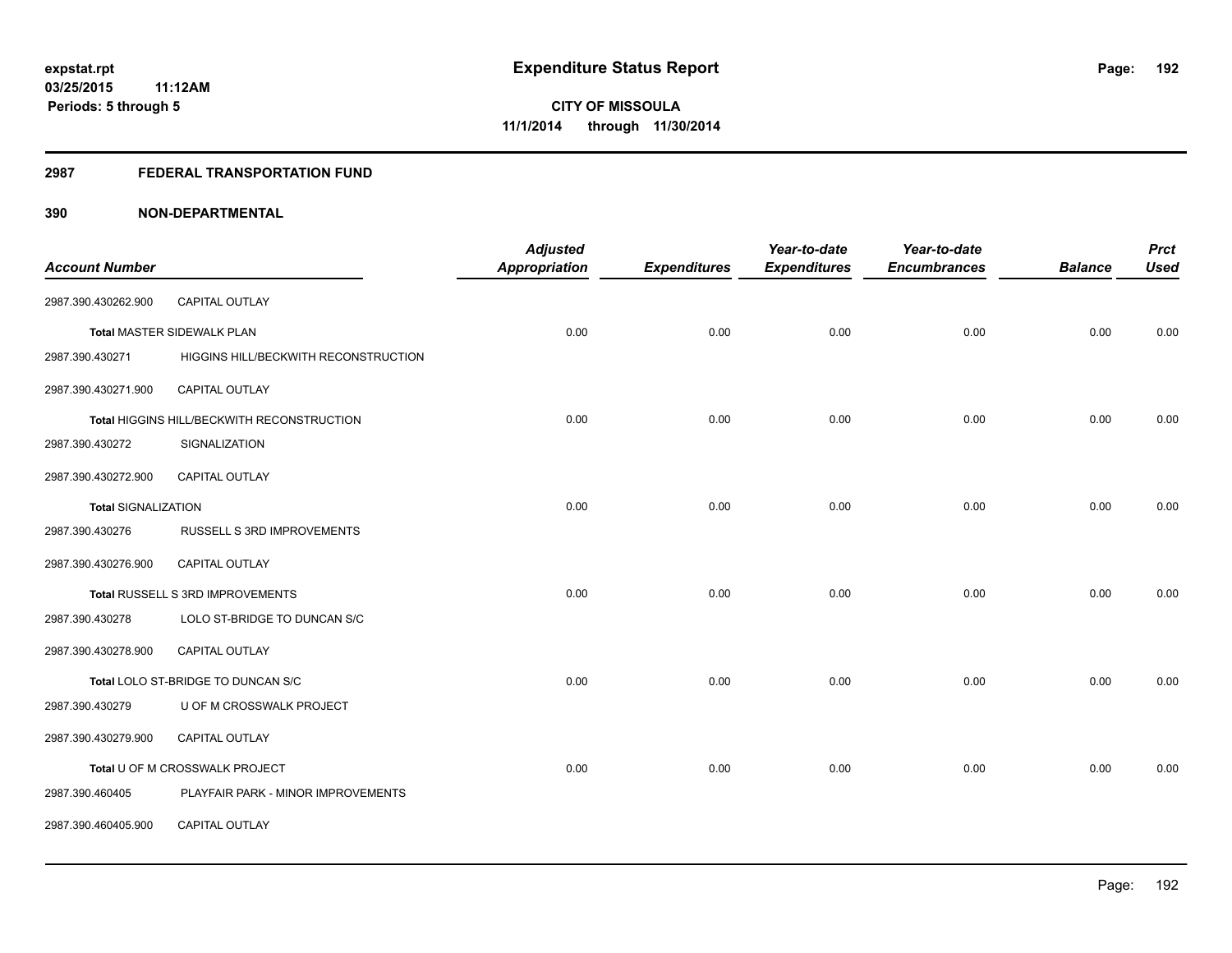## **2987 FEDERAL TRANSPORTATION FUND**

| <b>Account Number</b>           |                                          | <b>Adjusted</b><br>Appropriation | <b>Expenditures</b> | Year-to-date<br><b>Expenditures</b> | Year-to-date<br><b>Encumbrances</b> | <b>Balance</b> | <b>Prct</b><br><b>Used</b> |
|---------------------------------|------------------------------------------|----------------------------------|---------------------|-------------------------------------|-------------------------------------|----------------|----------------------------|
|                                 | Total PLAYFAIR PARK - MINOR IMPROVEMENTS | 0.00                             | 0.00                | 0.00                                | 0.00                                | 0.00           | 0.00                       |
| 2987.390.460415                 | SOUTH HILLS TRAIL SYSTEM                 |                                  |                     |                                     |                                     |                |                            |
| 2987.390.460415.900             | CAPITAL OUTLAY                           |                                  |                     |                                     |                                     |                |                            |
|                                 | Total SOUTH HILLS TRAIL SYSTEM           | 0.00                             | 0.00                | 0.00                                | 0.00                                | 0.00           | 0.00                       |
| 2987.390.460435                 | SILVER PARK MILL SITE                    |                                  |                     |                                     |                                     |                |                            |
| 2987.390.460435.900             | <b>CAPITAL OUTLAY</b>                    |                                  |                     |                                     |                                     |                |                            |
|                                 | Total SILVER PARK MILL SITE              | 0.00                             | 0.00                | 0.00                                | 0.00                                | 0.00           | 0.00                       |
| 2987.390.460509                 | KIM WILLIAMS TRAIL                       |                                  |                     |                                     |                                     |                |                            |
| 2987.390.460509.900             | <b>CAPITAL OUTLAY</b>                    |                                  |                     |                                     |                                     |                |                            |
| <b>Total KIM WILLIAMS TRAIL</b> |                                          | 0.00                             | 0.00                | 0.00                                | 0.00                                | 0.00           | 0.00                       |
| 2987.390.510000                 | <b>MISCELLANEOUS</b>                     |                                  |                     |                                     |                                     |                |                            |
| 2987.390.510000.800             | OTHER OBJECTS                            |                                  |                     |                                     |                                     |                |                            |
| <b>Total MISCELLANEOUS</b>      |                                          | 0.00                             | 0.00                | 0.00                                | 0.00                                | 0.00           | 0.00                       |
| <b>Total NON-DEPARTMENTAL</b>   |                                          | 1,632,318.00                     | 66,058.30           | 540,715.91                          | 0.00                                | 1,091,602.09   | 33.13                      |
|                                 | <b>Total FEDERAL TRANSPORTATION FUND</b> | 1,632,318.00                     | 66,179.54           | 542,461.44                          | 0.00                                | 1,089,856.56   | 33.23                      |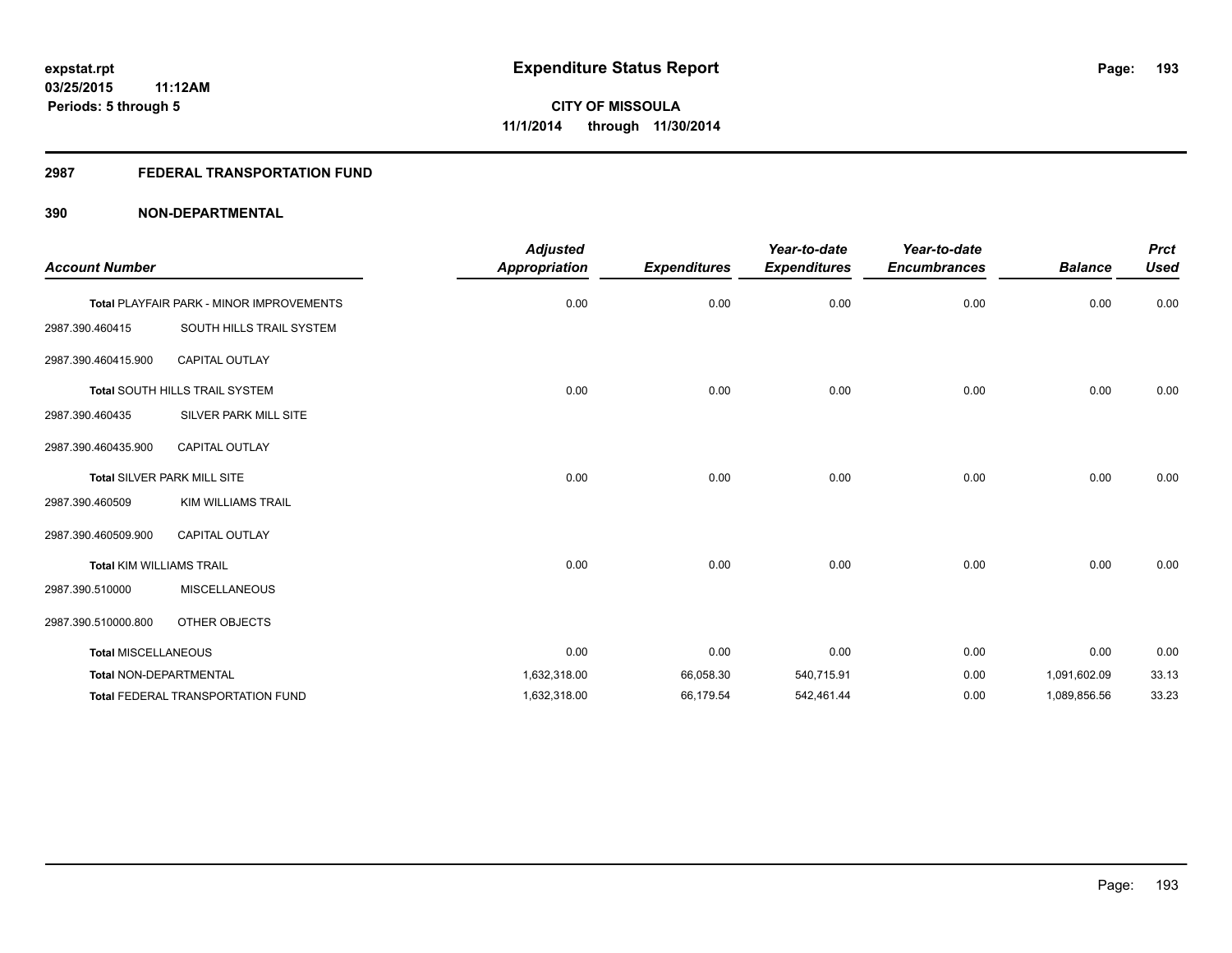## **2988 GRANTS & DONATIONS FUND**

## **223 CITY CLERK**

| <b>Account Number</b>   |                      | <b>Adjusted</b><br>Appropriation | <b>Expenditures</b> | Year-to-date<br><b>Expenditures</b> | Year-to-date<br><b>Encumbrances</b> | <b>Balance</b> | <b>Prct</b><br><b>Used</b> |
|-------------------------|----------------------|----------------------------------|---------------------|-------------------------------------|-------------------------------------|----------------|----------------------------|
| 2988.223.420000         | <b>PUBLIC SAFETY</b> |                                  |                     |                                     |                                     |                |                            |
| 2988.223.420000.200     | <b>SUPPLIES</b>      |                                  |                     |                                     |                                     |                |                            |
| <b>Total CITY CLERK</b> |                      | 0.00                             | 0.00                | 0.00                                | 0.00                                | 0.00           | 0.00                       |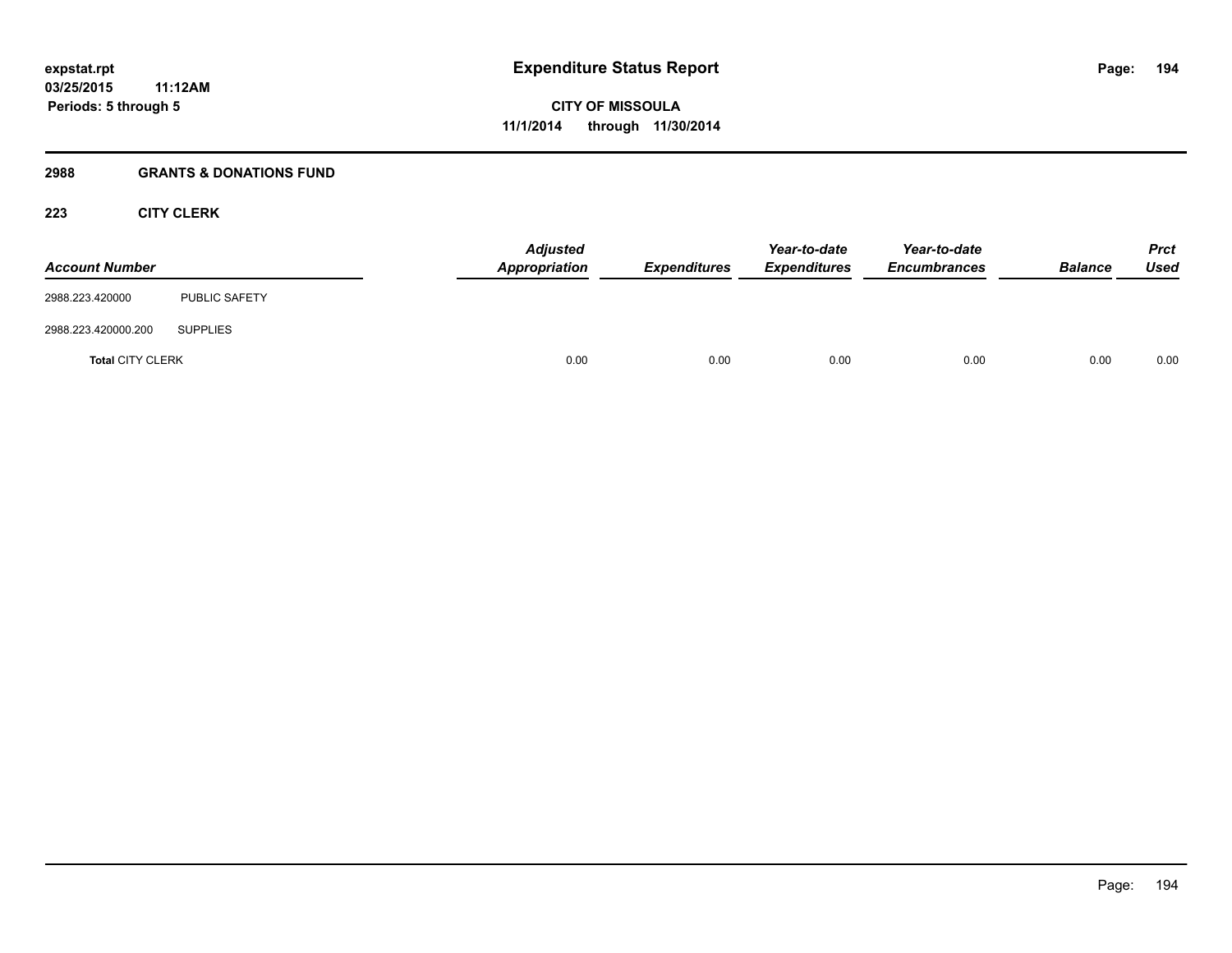#### **2988 GRANTS & DONATIONS FUND**

## **270 CITY ATTORNEY**

| <b>Account Number</b>           |                                                        | <b>Adjusted</b><br><b>Appropriation</b> | <b>Expenditures</b> | Year-to-date<br><b>Expenditures</b> | Year-to-date<br><b>Encumbrances</b> | <b>Balance</b> | <b>Prct</b><br><b>Used</b> |
|---------------------------------|--------------------------------------------------------|-----------------------------------------|---------------------|-------------------------------------|-------------------------------------|----------------|----------------------------|
|                                 |                                                        |                                         |                     |                                     |                                     |                |                            |
| 2988.270.411121                 | DV ACCOUNTABILITY GRANT                                |                                         |                     |                                     |                                     |                |                            |
| 2988.270.411121.100             | PERSONAL SERVICES                                      |                                         |                     |                                     |                                     |                |                            |
|                                 | 2988.270.411121.110.000 DV GRANT/SALARIES AND WAGES    | 29,831.00                               | 2.254.34            | 11.151.88                           | 0.00                                | 18.679.12      | 37.38                      |
|                                 | 2988.270.411121.140.000 EMPLOYER CONTRIBUTIONS         | 0.00                                    | 760.50              | 4.116.24                            | 0.00                                | $-4.116.24$    | 0.00                       |
|                                 | 2988.270.411121.141.000 STATE RETIREMENT CONTRIBUTIONS | 0.00                                    | 2.25                | 14.55                               | 0.00                                | $-14.55$       | 0.00                       |
| <b>Total PERSONAL SERVICES</b>  |                                                        | 29,831.00                               | 3.017.09            | 15,282.67                           | 0.00                                | 14,548.33      | 51.23                      |
| 2988.270.411121.300             | <b>PURCHASED SERVICES</b>                              |                                         |                     |                                     |                                     |                |                            |
| <b>Total PURCHASED SERVICES</b> |                                                        | 0.00                                    | 0.00                | 0.00                                | 0.00                                | 0.00           | 0.00                       |
| <b>Total CITY ATTORNEY</b>      |                                                        | 29.831.00                               | 3.017.09            | 15,282.67                           | 0.00                                | 14.548.33      | 51.23                      |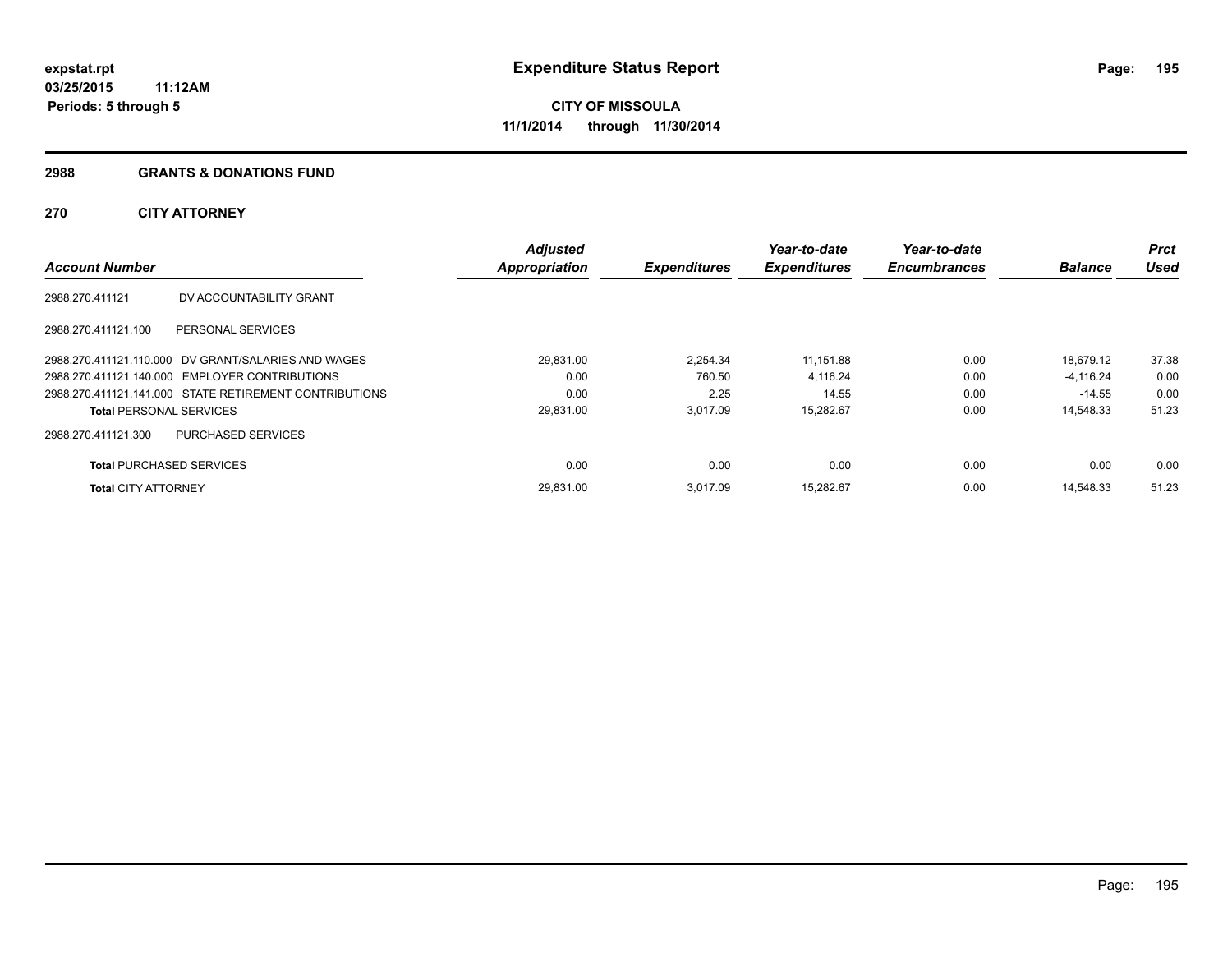## **2988 GRANTS & DONATIONS FUND**

## **290 POLICE**

| <b>Account Number</b> |                    | <b>Adjusted</b><br><b>Appropriation</b> | <b>Expenditures</b> | Year-to-date<br><b>Expenditures</b> | Year-to-date<br><b>Encumbrances</b> | <b>Balance</b> | <b>Prct</b><br><b>Used</b> |
|-----------------------|--------------------|-----------------------------------------|---------------------|-------------------------------------|-------------------------------------|----------------|----------------------------|
| 2988.290.420186       | FY15 HITDA         |                                         |                     |                                     |                                     |                |                            |
| 2988.290.420186.200   | <b>SUPPLIES</b>    |                                         |                     |                                     |                                     |                |                            |
| <b>Total SUPPLIES</b> |                    | 0.00                                    | 0.00                | 0.00                                | 0.00                                | 0.00           | 0.00                       |
| 2988.290.420186.300   | PURCHASED SERVICES |                                         |                     |                                     |                                     |                |                            |
| <b>Total POLICE</b>   |                    | 0.00                                    | 0.00                | 0.00                                | 0.00                                | 0.00           | 0.00                       |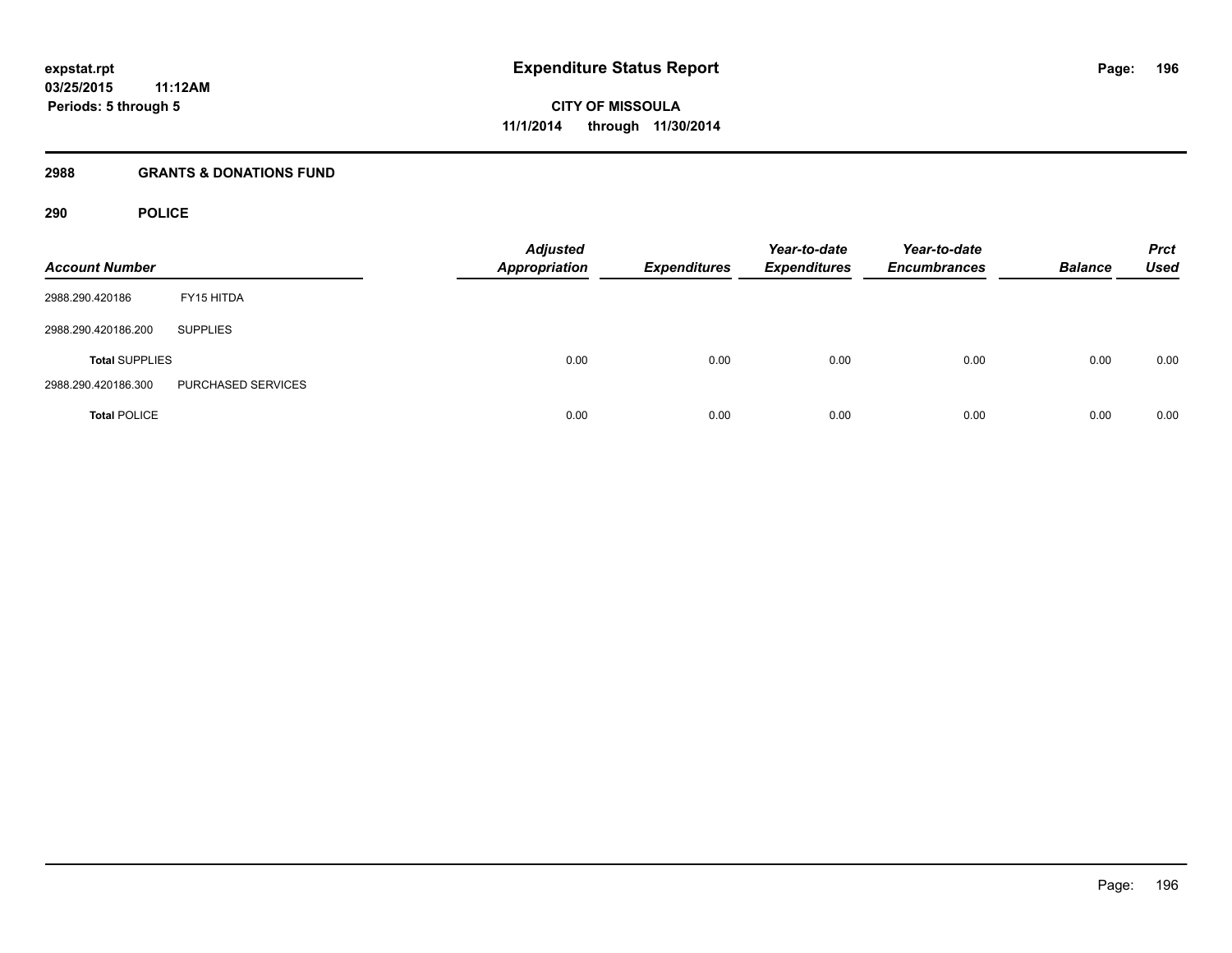## **2988 GRANTS & DONATIONS FUND**

|                               |                                                | <b>Adjusted</b>      |                     | Year-to-date        | Year-to-date        |                | <b>Prct</b> |
|-------------------------------|------------------------------------------------|----------------------|---------------------|---------------------|---------------------|----------------|-------------|
| <b>Account Number</b>         |                                                | <b>Appropriation</b> | <b>Expenditures</b> | <b>Expenditures</b> | <b>Encumbrances</b> | <b>Balance</b> | <b>Used</b> |
| 2988.390.402816               | *** Title Not Found ***                        |                      |                     |                     |                     |                |             |
| 2988.390.402816.300           | PURCHASED SERVICES                             |                      |                     |                     |                     |                |             |
| Total *** Title Not Found *** |                                                | 0.00                 | 0.00                | 0.00                | 0.00                | 0.00           | 0.00        |
| 2988.390.410105               | WAPIKIYA HOMEOWNERS ASSN GRANT                 |                      |                     |                     |                     |                |             |
| 2988.390.410105.200           | <b>SUPPLIES</b>                                |                      |                     |                     |                     |                |             |
|                               | Total WAPIKIYA HOMEOWNERS ASSN GRANT           | 0.00                 | 0.00                | 0.00                | 0.00                | 0.00           | 0.00        |
| 2988.390.420000               | <b>MISC GRANTS</b>                             |                      |                     |                     |                     |                |             |
| 2988.390.420000.700           | <b>GRANTS &amp; CONTRIBUTIONS</b>              |                      |                     |                     |                     |                |             |
|                               | 2988.390.420000.700.000 GRANTS & CONTRIBUTIONS | 46,000.00            | 0.00                | 1,332.85            | 0.00                | 44,667.15      | 2.90        |
|                               | Total GRANTS & CONTRIBUTIONS                   | 46,000.00            | 0.00                | 1,332.85            | 0.00                | 44,667.15      | 2.90        |
| 2988.390.420000.800           | OTHER OBJECTS                                  |                      |                     |                     |                     |                |             |
| <b>Total OTHER OBJECTS</b>    |                                                | 0.00                 | 0.00                | 0.00                | 0.00                | 0.00           | 0.00        |
| <b>Total MISC GRANTS</b>      |                                                | 46,000.00            | 0.00                | 1,332.85            | 0.00                | 44,667.15      | 2.90        |
| 2988.390.420110               | COPS TECHNOLOGY GRANT(D0J)                     |                      |                     |                     |                     |                |             |
| 2988.390.420110.900           | <b>CAPITAL OUTLAY</b>                          |                      |                     |                     |                     |                |             |
|                               | Total COPS TECHNOLOGY GRANT(D0J)               | 0.00                 | 0.00                | 0.00                | 0.00                | 0.00           | 0.00        |
| 2988.390.420112               | COPS TECH GRANT X2 \$750,000                   |                      |                     |                     |                     |                |             |
| 2988.390.420112.300           | PURCHASED SERVICES                             |                      |                     |                     |                     |                |             |
|                               | <b>Total PURCHASED SERVICES</b>                | 0.00                 | 0.00                | 0.00                | 0.00                | 0.00           | 0.00        |
| 2988.390.420112.800           | OTHER OBJECTS                                  |                      |                     |                     |                     |                |             |
|                               |                                                |                      |                     |                     |                     |                |             |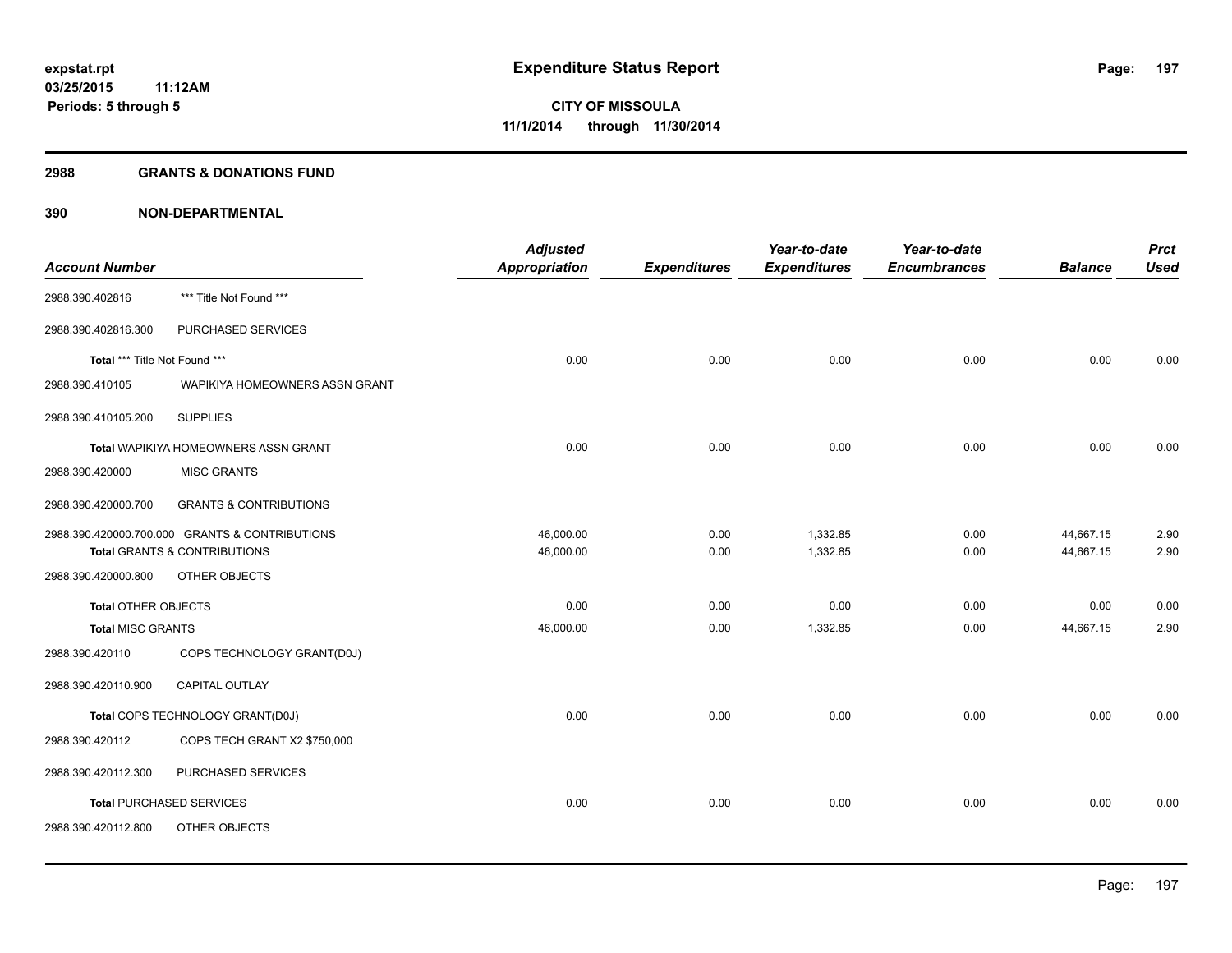#### **2988 GRANTS & DONATIONS FUND**

|                                                                                                                                                            | <b>Adjusted</b>              |                      | Year-to-date           | Year-to-date         |                                  | <b>Prct</b>          |
|------------------------------------------------------------------------------------------------------------------------------------------------------------|------------------------------|----------------------|------------------------|----------------------|----------------------------------|----------------------|
| <b>Account Number</b>                                                                                                                                      | <b>Appropriation</b>         | <b>Expenditures</b>  | <b>Expenditures</b>    | <b>Encumbrances</b>  | <b>Balance</b>                   | <b>Used</b>          |
| Total OTHER OBJECTS                                                                                                                                        | 0.00                         | 0.00                 | 0.00                   | 0.00                 | 0.00                             | 0.00                 |
| 2988.390.420112.900<br><b>CAPITAL OUTLAY</b>                                                                                                               |                              |                      |                        |                      |                                  |                      |
| 2988.390.420112.940.000 MACHINERY & EQUIPMENT<br>Total COPS TECH GRANT X2 \$750,000                                                                        | 34,000.00<br>34,000.00       | 0.00<br>0.00         | 0.00<br>0.00           | 0.00<br>0.00         | 34,000.00<br>34,000.00           | 0.00<br>0.00         |
| ANTI-GRAFFITI PROJECT<br>2988.390.420143                                                                                                                   |                              |                      |                        |                      |                                  |                      |
| <b>SUPPLIES</b><br>2988.390.420143.200                                                                                                                     |                              |                      |                        |                      |                                  |                      |
| 2988.390.420143.210.000 OFFICE SUPPLIES - ANTI-GRAFFITI PROJECT<br>2988.390.420143.220.000 OPERATING SUPPLIES-ANTI GRAFITTI<br>Total ANTI-GRAFFITI PROJECT | 5.000.00<br>0.00<br>5,000.00 | 0.00<br>0.00<br>0.00 | 0.00<br>98.93<br>98.93 | 0.00<br>0.00<br>0.00 | 5,000.00<br>$-98.93$<br>4,901.07 | 0.00<br>0.00<br>1.98 |
| 2988.390.420144<br><b>BIAS CRIME CONTROL CAMPAIGN</b>                                                                                                      |                              |                      |                        |                      |                                  |                      |
| 2988.390.420144.300<br>PURCHASED SERVICES                                                                                                                  |                              |                      |                        |                      |                                  |                      |
| 2988.390.420144.350.000 BIAS CAMPAIGN - PROFESSIONAL SERVICES<br>Total BIAS CRIME CONTROL CAMPAIGN                                                         | 10,000.00<br>10,000.00       | 0.00<br>0.00         | 0.00<br>0.00           | 0.00<br>0.00         | 10,000.00<br>10,000.00           | 0.00<br>0.00         |
| FY10 UNDERAGE DRINKING<br>2988.390.420145                                                                                                                  |                              |                      |                        |                      |                                  |                      |
| 2988.390.420145.100<br>PERSONAL SERVICES                                                                                                                   |                              |                      |                        |                      |                                  |                      |
| <b>Total PERSONAL SERVICES</b>                                                                                                                             | 0.00                         | 0.00                 | 0.00                   | 0.00                 | 0.00                             | 0.00                 |
| 2988.390.420145.200<br><b>SUPPLIES</b>                                                                                                                     |                              |                      |                        |                      |                                  |                      |
| <b>Total SUPPLIES</b>                                                                                                                                      | 0.00                         | 0.00                 | 0.00                   | 0.00                 | 0.00                             | 0.00                 |
| 2988.390.420145.300<br>PURCHASED SERVICES                                                                                                                  |                              |                      |                        |                      |                                  |                      |
| Total FY10 UNDERAGE DRINKING                                                                                                                               | 0.00                         | 0.00                 | 0.00                   | 0.00                 | 0.00                             | 0.00                 |
| <b>TRAFFIC POLICING-UNIFORM</b><br>2988.390.420150                                                                                                         |                              |                      |                        |                      |                                  |                      |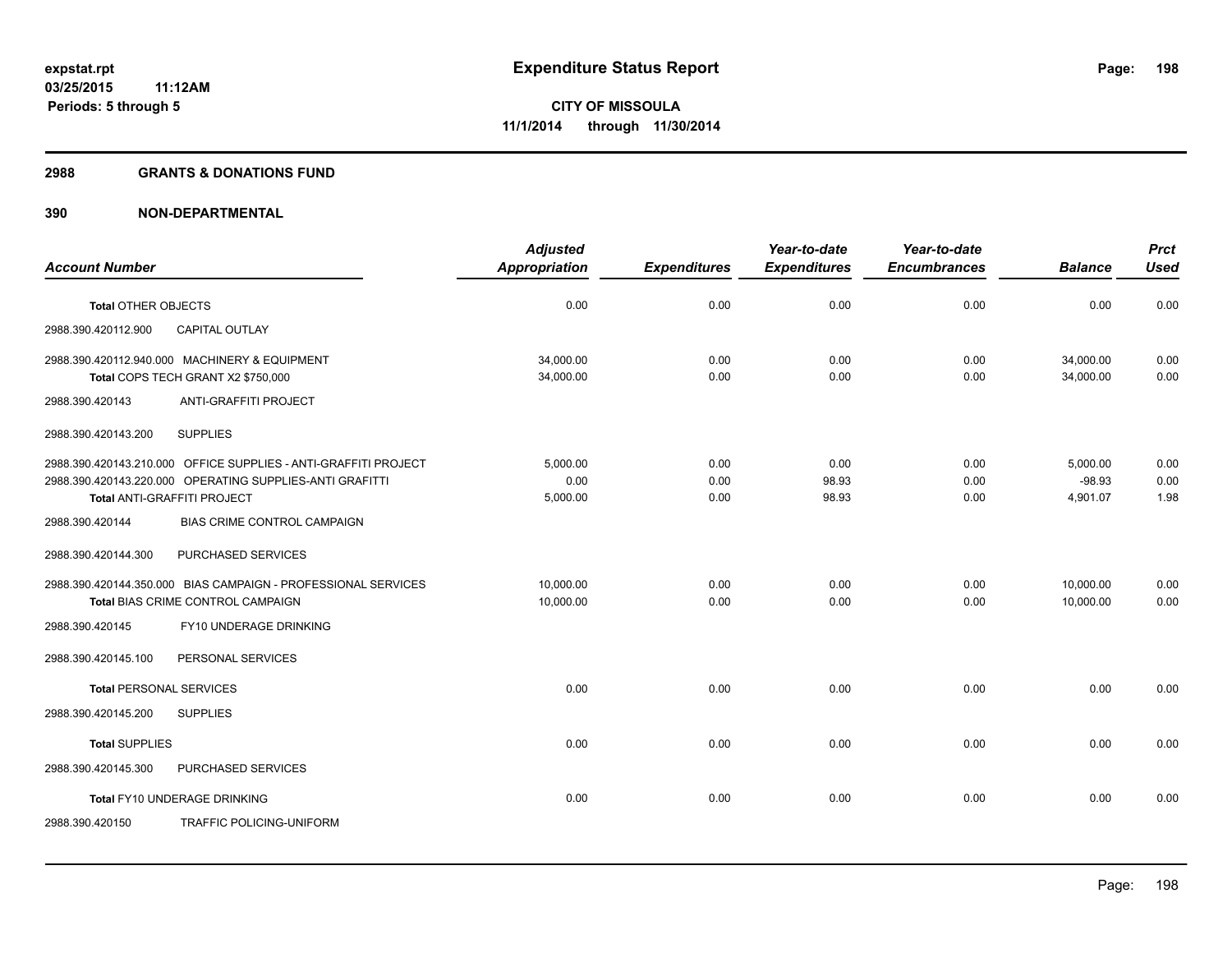#### **2988 GRANTS & DONATIONS FUND**

|                                  |                                                                  | <b>Adjusted</b>      |                     | Year-to-date        | Year-to-date        |                | <b>Prct</b> |
|----------------------------------|------------------------------------------------------------------|----------------------|---------------------|---------------------|---------------------|----------------|-------------|
| <b>Account Number</b>            |                                                                  | <b>Appropriation</b> | <b>Expenditures</b> | <b>Expenditures</b> | <b>Encumbrances</b> | <b>Balance</b> | <b>Used</b> |
| 2988.390.420150.900              | <b>CAPITAL OUTLAY</b>                                            |                      |                     |                     |                     |                |             |
|                                  | <b>Total TRAFFIC POLICING-UNIFORM</b>                            | 0.00                 | 0.00                | 0.00                | 0.00                | 0.00           | 0.00        |
| 2988.390.420160                  | FY09 POLICE ICAC FEDERAL GRANT                                   |                      |                     |                     |                     |                |             |
| 2988.390.420160.100              | PERSONAL SERVICES                                                |                      |                     |                     |                     |                |             |
|                                  | 2988.390.420160.110.000 FY09 POLICE ICAC GRANT/SALARIES          | 59.584.00            | 5,048.95            | 24,906.27           | 0.00                | 34.677.73      | 41.80       |
|                                  | 2988.390.420160.115.000 SALARIES/HEALTH INSURANCE BENEFIT        | 0.00                 | 570.00              | 2.536.50            | 0.00                | $-2.536.50$    | 0.00        |
|                                  | 2988.390.420160.120.000 FY09 POLICE ICAC GRANT/OT & /TERMINATION | 0.00                 | 455.56              | 4,180.17            | 0.00                | $-4,180.17$    | 0.00        |
| 2988.390.420160.130.000 OTHER    |                                                                  | 675.00               | 0.00                | 0.00                | 0.00                | 675.00         | 0.00        |
|                                  | 2988.390.420160.140.000 FY09 POLICE ICAC GRANT                   | 19,070.00            | 1,437.15            | 7,154.61            | 0.00                | 11,915.39      | 37.52       |
|                                  | 2988.390.420160.141.000 STATE RETIREMENT CONTRIBUTIONS           | 0.00                 | 1,650.29            | 8,059.94            | 0.00                | $-8,059.94$    | 0.00        |
| <b>Total PERSONAL SERVICES</b>   |                                                                  | 79,329.00            | 9,161.95            | 46,837.49           | 0.00                | 32,491.51      | 59.04       |
| 2988.390.420160.200              | <b>SUPPLIES</b>                                                  |                      |                     |                     |                     |                |             |
|                                  | 2988.390.420160.210.000 FY09 POLIC ICAC GRANT/SUPPLIES           | 620.00               | 0.00                | 0.00                | 0.00                | 620.00         | 0.00        |
|                                  | 2988.390.420160.220.000 OPERATING SUPPLIES                       | 7,570.00             | 0.00                | 160.50              | 0.00                | 7,409.50       | 2.12        |
|                                  | 2988.390.420160.230.000 REPAIR/MAINTENANCE                       | 3,000.00             | 0.00                | 0.00                | 0.00                | 3,000.00       | 0.00        |
| 2988.390.420160.231.000 GASOLINE |                                                                  | 8,500.00             | 0.00                | 0.00                | 0.00                | 8,500.00       | 0.00        |
| <b>Total SUPPLIES</b>            |                                                                  | 19,690.00            | 0.00                | 160.50              | 0.00                | 19,529.50      | 0.82        |
| 2988.390.420160.300              | PURCHASED SERVICES                                               |                      |                     |                     |                     |                |             |
|                                  | 2988.390.420160.344.000 TELEPHONE SERVICE                        | 979.00               | 0.00                | 0.00                | 0.00                | 979.00         | 0.00        |
|                                  | 2988.390.420160.370.000 Fy09 POLICE ICAC GRANT/TRAVEL            | 500.00               | 0.00                | 1,780.73            | 0.00                | $-1,280.73$    | 356.15      |
| 2988.390.420160.380.000 TRAINING |                                                                  | 1,500.00             | 0.00                | 0.00                | 0.00                | 1,500.00       | 0.00        |
| <b>Total PURCHASED SERVICES</b>  |                                                                  | 2,979.00             | 0.00                | 1,780.73            | 0.00                | 1,198.27       | 59.78       |
| 2988.390.420160.400              | <b>BUILDING MATERIALS</b>                                        |                      |                     |                     |                     |                |             |
|                                  | 2988.390.420160.400.000 BUILDING MATERIALS                       | 700.00               | 0.00                | 0.00                | 0.00                | 700.00         | 0.00        |
| <b>Total BUILDING MATERIALS</b>  |                                                                  | 700.00               | 0.00                | 0.00                | 0.00                | 700.00         | 0.00        |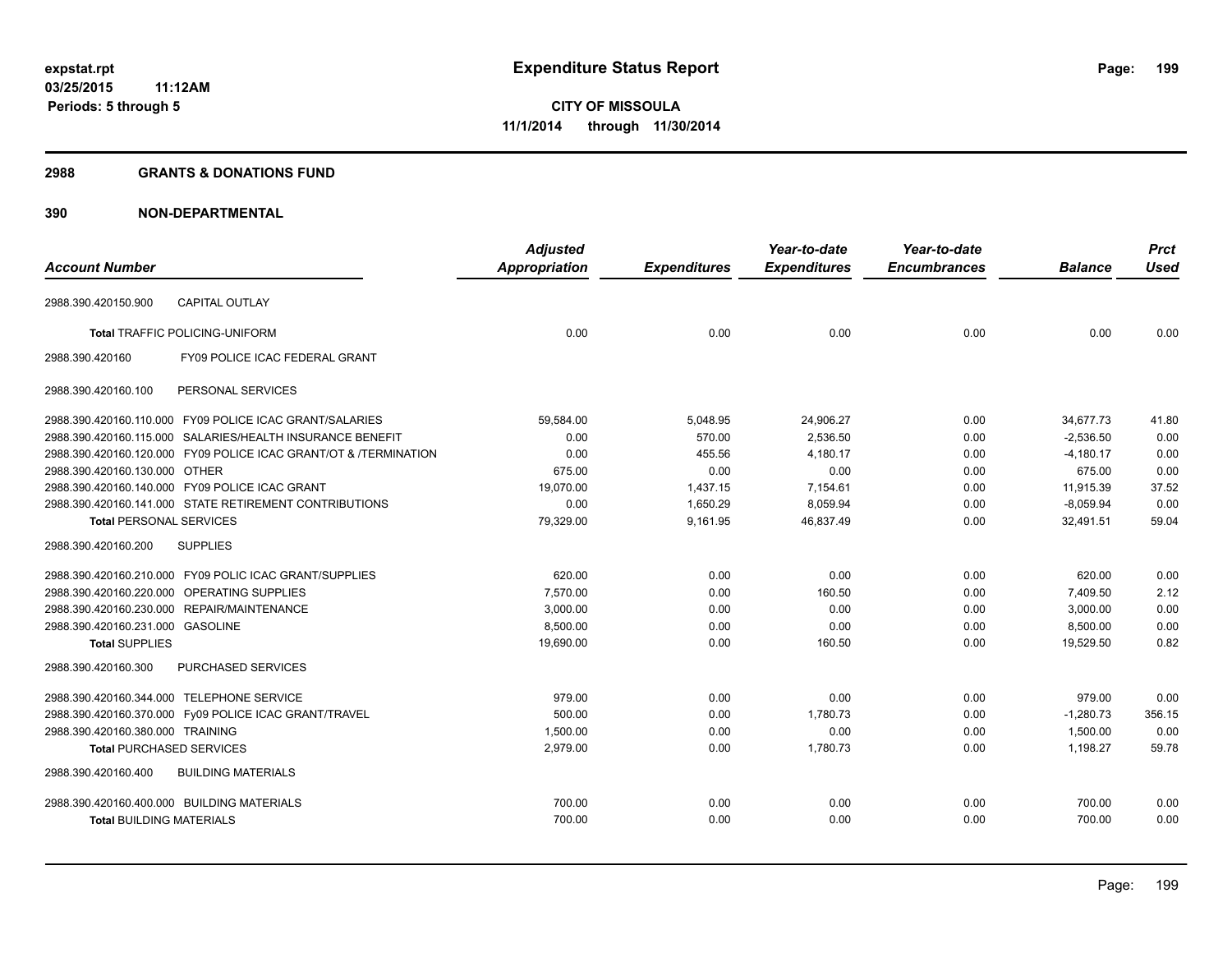#### **2988 GRANTS & DONATIONS FUND**

| <b>Account Number</b>          |                                                                 | <b>Adjusted</b><br><b>Appropriation</b> | <b>Expenditures</b> | Year-to-date<br><b>Expenditures</b> | Year-to-date<br><b>Encumbrances</b> | <b>Balance</b> | <b>Prct</b><br><b>Used</b> |
|--------------------------------|-----------------------------------------------------------------|-----------------------------------------|---------------------|-------------------------------------|-------------------------------------|----------------|----------------------------|
| 2988.390.420160.500            | <b>FIXED CHARGES</b>                                            |                                         |                     |                                     |                                     |                |                            |
| <b>Total FIXED CHARGES</b>     |                                                                 | 0.00                                    | 0.00                | 0.00                                | 0.00                                | 0.00           | 0.00                       |
| 2988.390.420160.800            | OTHER OBJECTS                                                   |                                         |                     |                                     |                                     |                |                            |
| <b>Total OTHER OBJECTS</b>     |                                                                 | 0.00                                    | 0.00                | 0.00                                | 0.00                                | 0.00           | 0.00                       |
| 2988.390.420160.900            | CAPITAL OUTLAY                                                  |                                         |                     |                                     |                                     |                |                            |
| <b>Total CAPITAL OUTLAY</b>    |                                                                 | 0.00                                    | 0.00                | 0.00                                | 0.00                                | 0.00           | 0.00                       |
|                                | Total FY09 POLICE ICAC FEDERAL GRANT                            | 102,698.00                              | 9,161.95            | 48,778.72                           | 0.00                                | 53,919.28      | 47.50                      |
| 2988.390.420180                | BULLETPROOF VEST PROGRAM                                        |                                         |                     |                                     |                                     |                |                            |
| 2988.390.420180.200            | <b>SUPPLIES</b>                                                 |                                         |                     |                                     |                                     |                |                            |
|                                | 2988.390.420180.220.000 OPERATING SUPPLIES-BULLETPROOF VEST GNT | 10,500.00                               | 425.00              | 1,715.50                            | 0.00                                | 8,784.50       | 16.34                      |
|                                | Total BULLETPROOF VEST PROGRAM                                  | 10,500.00                               | 425.00              | 1,715.50                            | 0.00                                | 8,784.50       | 16.34                      |
| 2988.390.420181                | FY12 HIDTA                                                      |                                         |                     |                                     |                                     |                |                            |
| 2988.390.420181.100            | PERSONAL SERVICES                                               |                                         |                     |                                     |                                     |                |                            |
| <b>Total PERSONAL SERVICES</b> |                                                                 | 0.00                                    | 0.00                | 0.00                                | 0.00                                | 0.00           | 0.00                       |
| 2988.390.420181.200            | <b>SUPPLIES</b>                                                 |                                         |                     |                                     |                                     |                |                            |
| <b>Total SUPPLIES</b>          |                                                                 | 0.00                                    | 0.00                | 0.00                                | 0.00                                | 0.00           | 0.00                       |
| 2988.390.420181.300            | PURCHASED SERVICES                                              |                                         |                     |                                     |                                     |                |                            |
|                                | <b>Total PURCHASED SERVICES</b>                                 | 0.00                                    | 0.00                | 0.00                                | 0.00                                | 0.00           | 0.00                       |
| 2988.390.420181.500            | <b>FIXED CHARGES</b>                                            |                                         |                     |                                     |                                     |                |                            |
| <b>Total FIXED CHARGES</b>     |                                                                 | 0.00                                    | 0.00                | 0.00                                | 0.00                                | 0.00           | 0.00                       |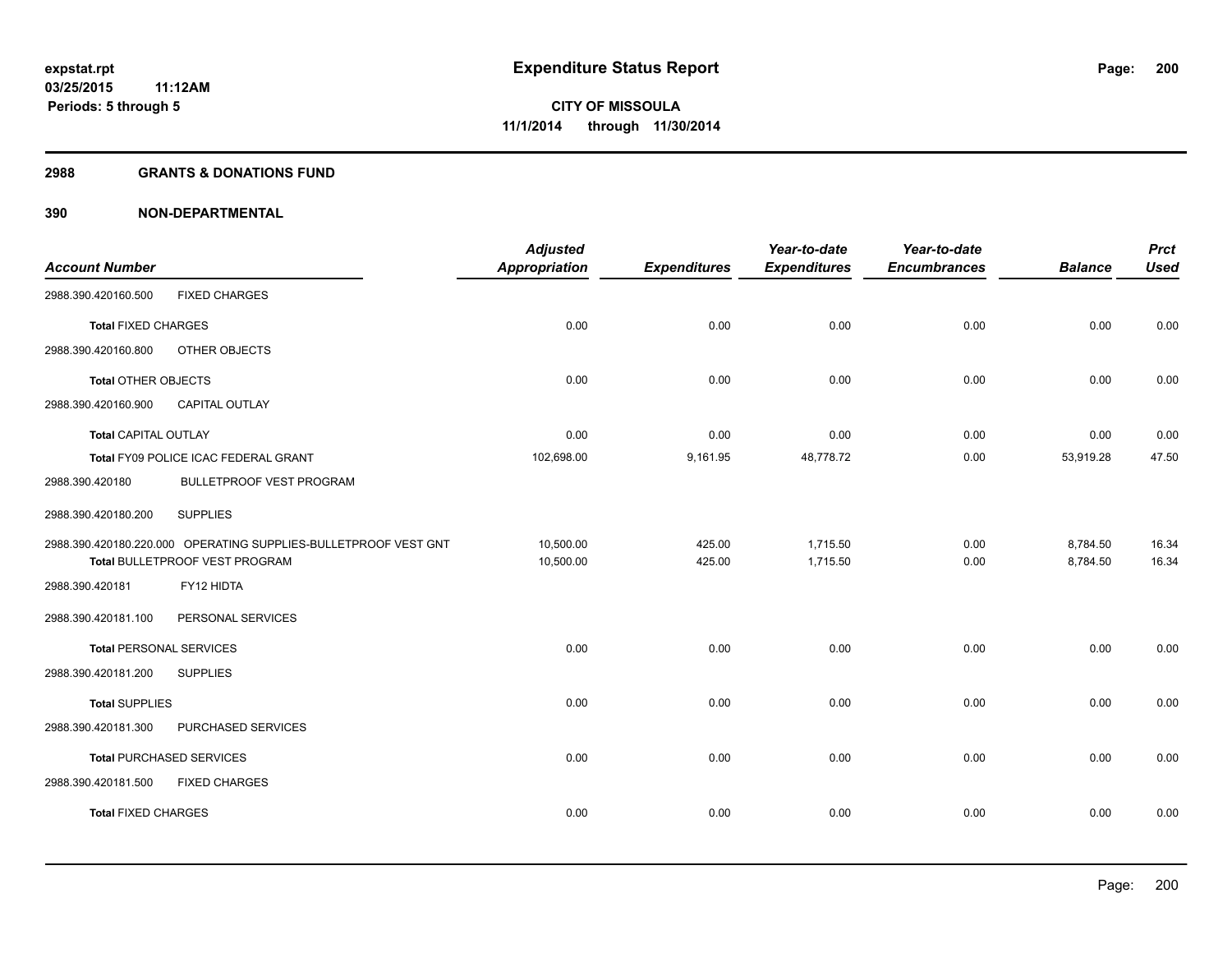#### **2988 GRANTS & DONATIONS FUND**

|                                |                                                               | <b>Adjusted</b>      |                     | Year-to-date        | Year-to-date        |                    | <b>Prct</b>    |
|--------------------------------|---------------------------------------------------------------|----------------------|---------------------|---------------------|---------------------|--------------------|----------------|
| <b>Account Number</b>          |                                                               | <b>Appropriation</b> | <b>Expenditures</b> | <b>Expenditures</b> | <b>Encumbrances</b> | <b>Balance</b>     | <b>Used</b>    |
| 2988.390.420181.900            | CAPITAL OUTLAY                                                |                      |                     |                     |                     |                    |                |
| Total FY12 HIDTA               |                                                               | 0.00                 | 0.00                | 0.00                | 0.00                | 0.00               | 0.00           |
| 2988.390.420184                | DUI TASK FORCE GRANT                                          |                      |                     |                     |                     |                    |                |
| 2988.390.420184.100            | PERSONAL SERVICES                                             |                      |                     |                     |                     |                    |                |
|                                | 2988.390.420184.120.000 DUI TASK FORCE OVERTIME/TERMINATION   | 4,300.00             | 0.00                | 984.88              | 0.00                | 3,315.12           | 22.90          |
| <b>Total PERSONAL SERVICES</b> | 2988.390.420184.140.000 DUI TASK FORCE-EMPLOYER CONTRIBUTIONS | 700.00<br>5,000.00   | 0.00<br>0.00        | 70.03<br>1,054.91   | 0.00<br>0.00        | 629.97<br>3,945.09 | 10.00<br>21.10 |
| 2988.390.420184.200            | <b>SUPPLIES</b>                                               |                      |                     |                     |                     |                    |                |
| <b>Total SUPPLIES</b>          |                                                               | 0.00                 | 0.00                | 0.00                | 0.00                | 0.00               | 0.00           |
| Total DUI TASK FORCE GRANT     |                                                               | 5,000.00             | 0.00                | 1,054.91            | 0.00                | 3,945.09           | 21.10          |
| 2988.390.420185                | DUI - COPS IN SHOPS                                           |                      |                     |                     |                     |                    |                |
| 2988.390.420185.100            | PERSONAL SERVICES                                             |                      |                     |                     |                     |                    |                |
| <b>Total PERSONAL SERVICES</b> |                                                               | 0.00                 | 0.00                | 0.00                | 0.00                | 0.00               | 0.00           |
| 2988.390.420185.200            | <b>SUPPLIES</b>                                               |                      |                     |                     |                     |                    |                |
| Total DUI - COPS IN SHOPS      |                                                               | 0.00                 | 0.00                | 0.00                | 0.00                | 0.00               | 0.00           |
| 2988.390.420186                | FY15 HITDA                                                    |                      |                     |                     |                     |                    |                |
| 2988.390.420186.100            | PERSONAL SERVICES                                             |                      |                     |                     |                     |                    |                |
| <b>Total PERSONAL SERVICES</b> |                                                               | 0.00                 | 0.00                | 0.00                | 0.00                | 0.00               | 0.00           |
| 2988.390.420186.200            | <b>SUPPLIES</b>                                               |                      |                     |                     |                     |                    |                |
| <b>Total SUPPLIES</b>          |                                                               | 0.00                 | 0.00                | 0.00                | 0.00                | 0.00               | 0.00           |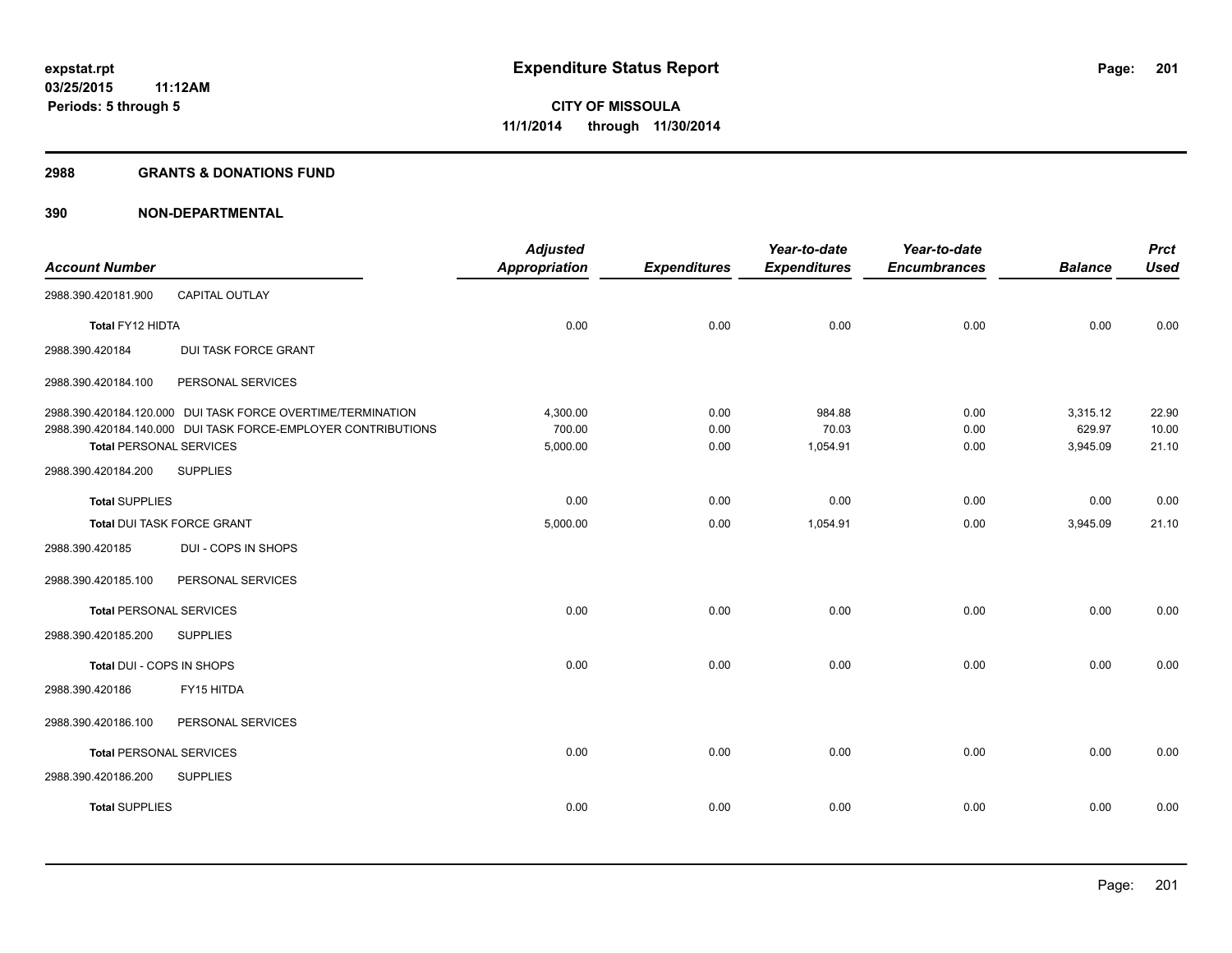#### **2988 GRANTS & DONATIONS FUND**

| <b>Account Number</b>           |                                                               | <b>Adjusted</b><br><b>Appropriation</b> | <b>Expenditures</b> | Year-to-date<br><b>Expenditures</b> | Year-to-date<br><b>Encumbrances</b> | <b>Balance</b> | <b>Prct</b><br><b>Used</b> |
|---------------------------------|---------------------------------------------------------------|-----------------------------------------|---------------------|-------------------------------------|-------------------------------------|----------------|----------------------------|
| 2988.390.420186.300             | PURCHASED SERVICES                                            |                                         |                     |                                     |                                     |                |                            |
| <b>Total PURCHASED SERVICES</b> |                                                               | 0.00                                    | 0.00                | 0.00                                | 0.00                                | 0.00           | 0.00                       |
| 2988.390.420186.500             | <b>FIXED CHARGES</b>                                          |                                         |                     |                                     |                                     |                |                            |
| Total FY15 HITDA                |                                                               | 0.00                                    | 0.00                | 0.00                                | 0.00                                | 0.00           | 0.00                       |
| 2988.390.420190                 | STATE OT SEAT BELT GRANT                                      |                                         |                     |                                     |                                     |                |                            |
| 2988.390.420190.100             | PERSONAL SERVICES                                             |                                         |                     |                                     |                                     |                |                            |
|                                 | 2988.390.420190.110.113 SALARIES AND WAGES                    | 30,000.00                               | 0.00                | 1,318.35                            | 0.00                                | 28.681.65      | 4.39                       |
|                                 | 2988.390.420190.120.000 OVERTIME/TERMINATION - MDOT/SEATBELT  | 0.00                                    | 5,181.27            | 18,553.65                           | 0.00                                | $-18,553.65$   | 0.00                       |
|                                 | 2988.390.420190.120.113 STEP GRANT COORD/OVERTIME/TERMINATION | 0.00                                    | 0.00                | 930.61                              | 0.00                                | $-930.61$      | 0.00                       |
|                                 | 2988.390.420190.140.000 EMPLOYER CONTRIBUTIONS-MDOT/SEATBELT  | 5,000.00                                | 361.34              | 1,442.82                            | 0.00                                | 3,557.18       | 28.86                      |
| <b>Total PERSONAL SERVICES</b>  |                                                               | 35,000.00                               | 5,542.61            | 22,245.43                           | 0.00                                | 12,754.57      | 63.56                      |
| 2988.390.420190.200             | <b>SUPPLIES</b>                                               |                                         |                     |                                     |                                     |                |                            |
| <b>Total SUPPLIES</b>           |                                                               | 0.00                                    | 0.00                | 0.00                                | 0.00                                | 0.00           | 0.00                       |
| 2988.390.420190.300             | PURCHASED SERVICES                                            |                                         |                     |                                     |                                     |                |                            |
| <b>Total PURCHASED SERVICES</b> |                                                               | 0.00                                    | 0.00                | 0.00                                | 0.00                                | 0.00           | 0.00                       |
|                                 | Total STATE OT SEAT BELT GRANT                                | 35,000.00                               | 5,542.61            | 22,245.43                           | 0.00                                | 12,754.57      | 63.56                      |
| 2988.390.420191                 | <b>HIDTA INITIATIVE</b>                                       |                                         |                     |                                     |                                     |                |                            |
| 2988.390.420191.100             | PERSONAL SERVICES                                             |                                         |                     |                                     |                                     |                |                            |
| <b>Total HIDTA INITIATIVE</b>   |                                                               | 0.00                                    | 0.00                | 0.00                                | 0.00                                | 0.00           | 0.00                       |
| 2988.390.420192                 | UNDERAGE DRINKING GRANT                                       |                                         |                     |                                     |                                     |                |                            |
| 2988.390.420192.100             | PERSONAL SERVICES                                             |                                         |                     |                                     |                                     |                |                            |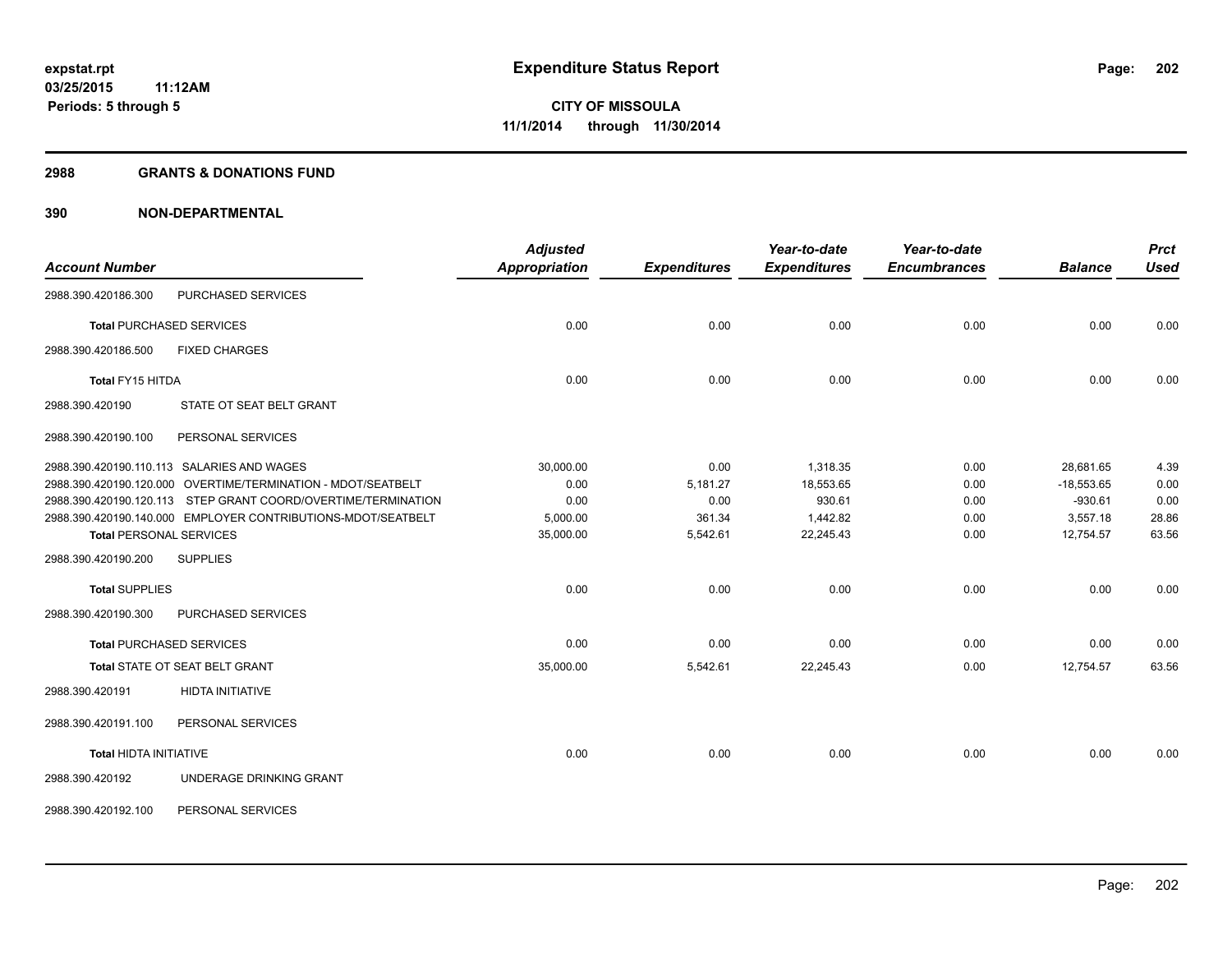#### **2988 GRANTS & DONATIONS FUND**

| <b>Account Number</b>                   |                                                          | <b>Adjusted</b><br><b>Appropriation</b> | <b>Expenditures</b> | Year-to-date<br><b>Expenditures</b> | Year-to-date<br><b>Encumbrances</b> | <b>Balance</b> | <b>Prct</b><br>Used |
|-----------------------------------------|----------------------------------------------------------|-----------------------------------------|---------------------|-------------------------------------|-------------------------------------|----------------|---------------------|
|                                         | <b>Total UNDERAGE DRINKING GRANT</b>                     | 0.00                                    | 0.00                | 0.00                                | 0.00                                | 0.00           | 0.00                |
| 2988.390.420193                         | FY13 HIDTA                                               |                                         |                     |                                     |                                     |                |                     |
| 2988.390.420193.100                     | PERSONAL SERVICES                                        |                                         |                     |                                     |                                     |                |                     |
|                                         | 2988.390.420193.120.000 OVERTIME/TERMINATION-FY13 HIDTA  | 25,000.00                               | 0.00                | 0.00                                | 0.00                                | 25,000.00      | 0.00                |
|                                         | 2988.390.420193.140.000 EMPLOYER CONTRIBUTIONS           | 2,250.00                                | 0.00                | 0.00                                | 0.00                                | 2,250.00       | 0.00                |
| <b>Total PERSONAL SERVICES</b>          |                                                          | 27,250.00                               | 0.00                | 0.00                                | 0.00                                | 27,250.00      | 0.00                |
| 2988.390.420193.200                     | <b>SUPPLIES</b>                                          |                                         |                     |                                     |                                     |                |                     |
| 2988.390.420193.210.000 OFFICE SUPPLIES |                                                          | 1,000.00                                | 0.00                | 0.00                                | 0.00                                | 1,000.00       | 0.00                |
|                                         | 2988.390.420193.220.000 OPERATING SUPPLIES               | 35.000.00                               | 1.147.00            | 1.147.00                            | 0.00                                | 33.853.00      | 3.28                |
| <b>Total SUPPLIES</b>                   |                                                          | 36,000.00                               | 1,147.00            | 1,147.00                            | 0.00                                | 34,853.00      | 3.19                |
| 2988.390.420193.300                     | PURCHASED SERVICES                                       |                                         |                     |                                     |                                     |                |                     |
|                                         | 2988.390.420193.344.000 TELEPHONE SERVICE - FY13 HIDTA   | 1,800.00                                | 0.00                | 0.00                                | 0.00                                | 1,800.00       | 0.00                |
|                                         | 2988.390.420193.350.000 PROFESSIONAL SERVICES-FY13 HIDTA | 48,000.00                               | 0.00                | 0.00                                | 0.00                                | 48,000.00      | 0.00                |
|                                         | 2988.390.420193.360.000 REPAIR & MAINTENANCE             | 1,500.00                                | 0.00                | 0.00                                | 0.00                                | 1.500.00       | 0.00                |
|                                         | 2988.390.420193.370.000 TRAVEL-FY13 HIDTA                | 3,000.00                                | 0.00                | 0.00                                | 0.00                                | 3,000.00       | 0.00                |
|                                         | <b>Total PURCHASED SERVICES</b>                          | 54,300.00                               | 0.00                | 0.00                                | 0.00                                | 54,300.00      | 0.00                |
| 2988.390.420193.500                     | <b>FIXED CHARGES</b>                                     |                                         |                     |                                     |                                     |                |                     |
|                                         | 2988.390.420193.500.000 FIXED CHARGES-FY13 HIDTA         | 55,000.00                               | 0.00                | 0.00                                | 0.00                                | 55,000.00      | 0.00                |
| <b>Total FIXED CHARGES</b>              |                                                          | 55,000.00                               | 0.00                | 0.00                                | 0.00                                | 55,000.00      | 0.00                |
| Total FY13 HIDTA                        |                                                          | 172,550.00                              | 1,147.00            | 1.147.00                            | 0.00                                | 171.403.00     | 0.66                |
| 2988.390.420194                         | UNDERAGE DRINKING GRANT                                  |                                         |                     |                                     |                                     |                |                     |
| 2988.390.420194.100                     | PERSONAL SERVICES                                        |                                         |                     |                                     |                                     |                |                     |
|                                         | 2988.390.420194.120.000 OVERTIME/TERMINATION-FY08 EUDL   | 0.00                                    | 0.00                | 4,588.32                            | 0.00                                | $-4,588.32$    | 0.00                |
|                                         | 2988.390.420194.140.000 EMPLOYER CONTRIBUTIONS-FY08 EUDL | 0.00                                    | 0.00                | 324.53                              | 0.00                                | $-324.53$      | 0.00                |
|                                         |                                                          |                                         |                     |                                     |                                     |                |                     |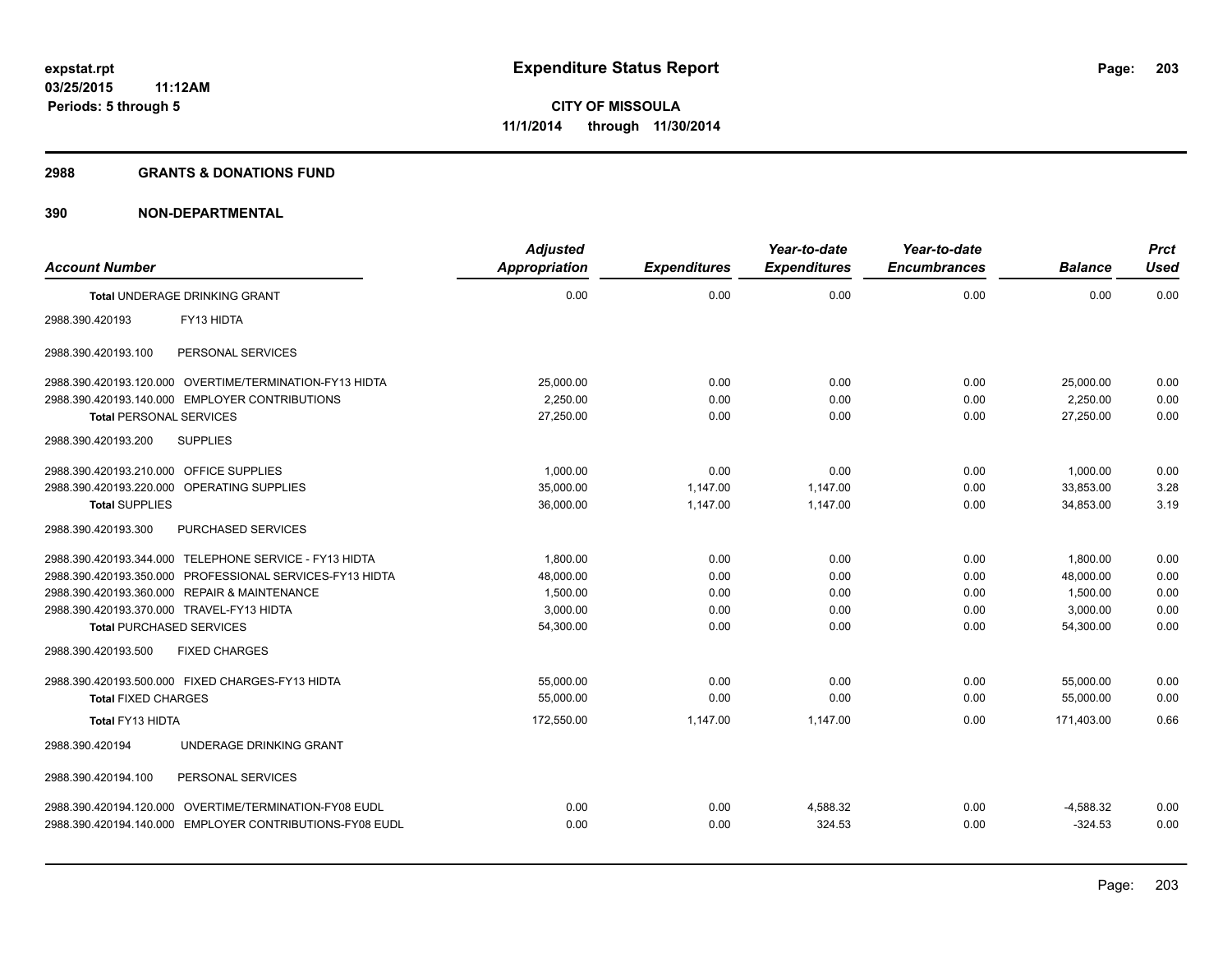#### **2988 GRANTS & DONATIONS FUND**

| <b>Account Number</b>                          | <b>Adjusted</b><br><b>Appropriation</b> | <b>Expenditures</b> | Year-to-date<br><b>Expenditures</b> | Year-to-date<br><b>Encumbrances</b> | <b>Balance</b> | <b>Prct</b><br><b>Used</b> |
|------------------------------------------------|-----------------------------------------|---------------------|-------------------------------------|-------------------------------------|----------------|----------------------------|
| <b>Total PERSONAL SERVICES</b>                 | 0.00                                    | 0.00                | 4,912.85                            | 0.00                                | $-4,912.85$    | 0.00                       |
| <b>SUPPLIES</b><br>2988.390.420194.200         |                                         |                     |                                     |                                     |                |                            |
| <b>Total SUPPLIES</b>                          | 0.00                                    | 0.00                | 0.00                                | 0.00                                | 0.00           | 0.00                       |
| PURCHASED SERVICES<br>2988.390.420194.300      |                                         |                     |                                     |                                     |                |                            |
| <b>Total PURCHASED SERVICES</b>                | 0.00                                    | 0.00                | 0.00                                | 0.00                                | 0.00           | 0.00                       |
| Total UNDERAGE DRINKING GRANT                  | 0.00                                    | 0.00                | 4,912.85                            | 0.00                                | $-4,912.85$    | 0.00                       |
| FY09 HIDTA<br>2988.390.420195                  |                                         |                     |                                     |                                     |                |                            |
| 2988.390.420195.100<br>PERSONAL SERVICES       |                                         |                     |                                     |                                     |                |                            |
| 2988.390.420195.120.000 OVERTIME/TERMINATION   | 0.00                                    | 380.56              | 5,284.96                            | 0.00                                | $-5,284.96$    | 0.00                       |
| 2988.390.420195.140.000 EMPLOYER CONTRIBUTIONS | 0.00                                    | 27.12               | 372.22                              | 0.00                                | $-372.22$      | 0.00                       |
| <b>Total PERSONAL SERVICES</b>                 | 0.00                                    | 407.68              | 5,657.18                            | 0.00                                | $-5,657.18$    | 0.00                       |
| <b>SUPPLIES</b><br>2988.390.420195.200         |                                         |                     |                                     |                                     |                |                            |
| 2988.390.420195.210.000 OFFICE SUPPLIES        | 0.00                                    | 906.69              | 1.021.57                            | 0.00                                | $-1,021.57$    | 0.00                       |
| 2988.390.420195.220.000 OPERATING SUPPLIES     | 0.00                                    | 0.00                | 844.00                              | 0.00                                | $-844.00$      | 0.00                       |
| <b>Total SUPPLIES</b>                          | 0.00                                    | 906.69              | 1,865.57                            | 0.00                                | $-1,865.57$    | 0.00                       |
| PURCHASED SERVICES<br>2988.390.420195.300      |                                         |                     |                                     |                                     |                |                            |
| 2988.390.420195.344.000 TELEPHONE SERVICE      | 0.00                                    | 320.45              | 1,341.37                            | 0.00                                | $-1,341.37$    | 0.00                       |
| 2988.390.420195.350.000 PROFESSIONAL SERVICES  | 0.00                                    | 51.00               | 1.855.00                            | 0.00                                | $-1,855.00$    | 0.00                       |
| 2988.390.420195.350.039 PROFESSIONAL SERVICES  | 0.00                                    | 0.00                | 13,619.50                           | 0.00                                | $-13,619.50$   | 0.00                       |
| <b>Total PURCHASED SERVICES</b>                | 0.00                                    | 371.45              | 16,815.87                           | 0.00                                | $-16,815.87$   | 0.00                       |
| 2988.390.420195.500<br><b>FIXED CHARGES</b>    |                                         |                     |                                     |                                     |                |                            |
| 2988.390.420195.500.000 FIXED CHARGES          | 0.00                                    | 5,470.30            | 32.821.80                           | 0.00                                | $-32.821.80$   | 0.00                       |
| <b>Total FIXED CHARGES</b>                     | 0.00                                    | 5,470.30            | 32,821.80                           | 0.00                                | $-32,821.80$   | 0.00                       |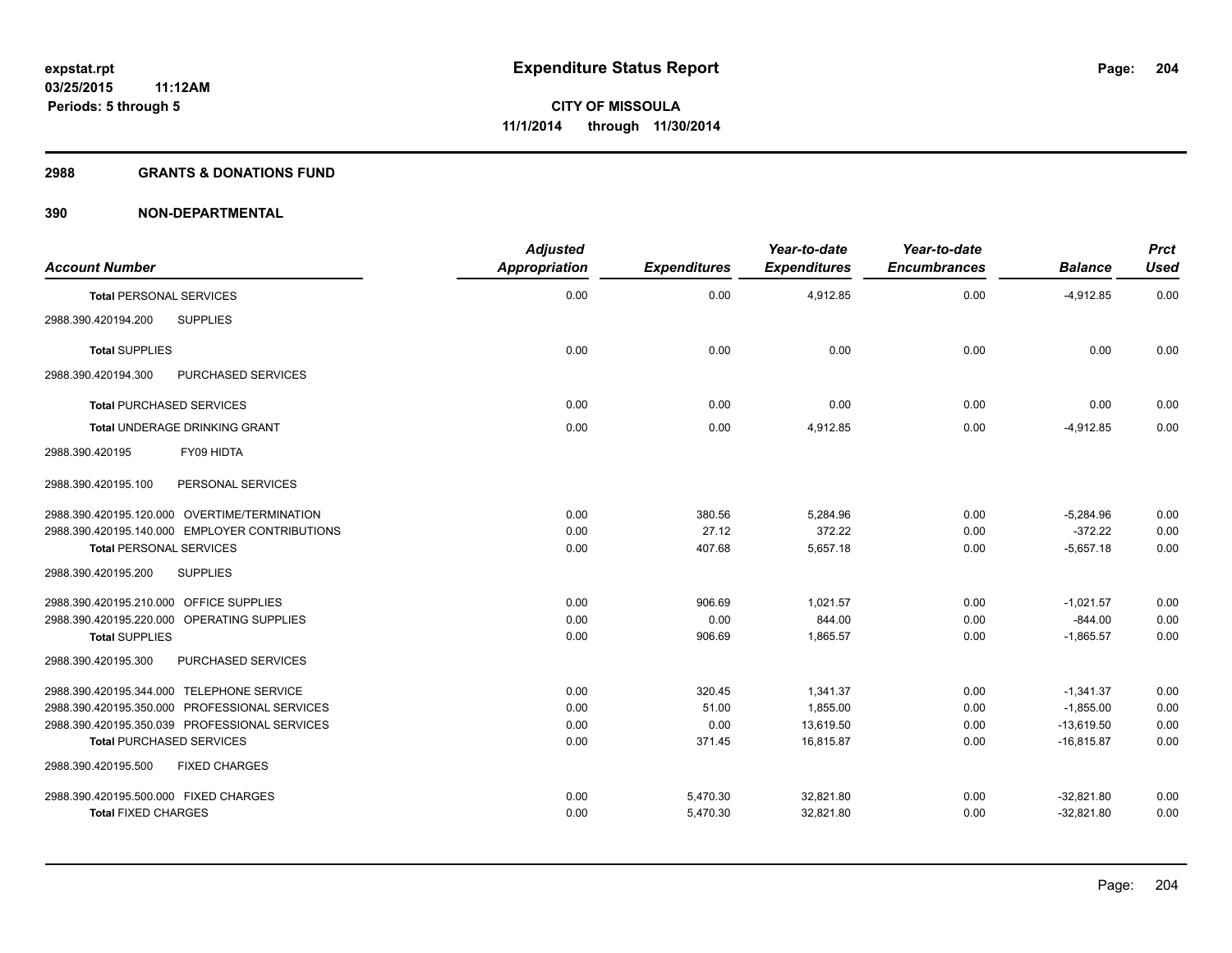#### **2988 GRANTS & DONATIONS FUND**

| <b>Account Number</b>                                     | <b>Adjusted</b><br><b>Appropriation</b> | <b>Expenditures</b> | Year-to-date<br><b>Expenditures</b> | Year-to-date<br><b>Encumbrances</b> | <b>Balance</b> | <b>Prct</b><br><b>Used</b> |
|-----------------------------------------------------------|-----------------------------------------|---------------------|-------------------------------------|-------------------------------------|----------------|----------------------------|
| Total FY09 HIDTA                                          | 0.00                                    | 7,156.12            | 57,160.42                           | 0.00                                | $-57,160.42$   | 0.00                       |
| <b>HIDTA 2010</b><br>2988.390.420196                      |                                         |                     |                                     |                                     |                |                            |
| PERSONAL SERVICES<br>2988.390.420196.100                  |                                         |                     |                                     |                                     |                |                            |
| 2988.390.420196.120.000 HIDTA 2014-OVERTIME/TERMINATION   | 25,000.00                               | 0.00                | 0.00                                | 0.00                                | 25,000.00      | 0.00                       |
| 2988.390.420196.140.000 HIDTA 2014-EMPLOYER CONTRIBUTIONS | 2,250.00                                | 0.00                | 0.00                                | 0.00                                | 2,250.00       | 0.00                       |
| <b>Total PERSONAL SERVICES</b>                            | 27,250.00                               | 0.00                | 0.00                                | 0.00                                | 27,250.00      | 0.00                       |
| 2988.390.420196.200<br><b>SUPPLIES</b>                    |                                         |                     |                                     |                                     |                |                            |
| 2988.390.420196.210.000 HIDTA 2014 - OFFICE SUPPLIES      | 1,000.00                                | 0.00                | 0.00                                | 0.00                                | 1,000.00       | 0.00                       |
| 2988.390.420196.220.000 HIDTA 2014-OPERATING SUPPLIES     | 29,743.00                               | 0.00                | 0.00                                | 0.00                                | 29,743.00      | 0.00                       |
| <b>Total SUPPLIES</b>                                     | 30,743.00                               | 0.00                | 0.00                                | 0.00                                | 30,743.00      | 0.00                       |
| PURCHASED SERVICES<br>2988.390.420196.300                 |                                         |                     |                                     |                                     |                |                            |
| 2988.390.420196.344.000 HIDTA 2014-TELEPHONE SERVICE      | 1.200.00                                | 0.00                | 0.00                                | 0.00                                | 1,200.00       | 0.00                       |
| 2988.390.420196.350.000 HIDTA 2014-PROFESSIONAL SERVICES  | 47,156.00                               | 0.00                | 0.00                                | 0.00                                | 47,156.00      | 0.00                       |
| 2988.390.420196.360.000 HIDTA2014-REPAIR & MAINTENANCE    | 1,000.00                                | 0.00                | 0.00                                | 0.00                                | 1,000.00       | 0.00                       |
| 2988.390.420196.370.000 TRAVEL                            | 3,250.00                                | 0.00                | 0.00                                | 0.00                                | 3,250.00       | 0.00                       |
| <b>Total PURCHASED SERVICES</b>                           | 52,606.00                               | 0.00                | 0.00                                | 0.00                                | 52,606.00      | 0.00                       |
| 2988.390.420196.500<br><b>FIXED CHARGES</b>               |                                         |                     |                                     |                                     |                |                            |
| 2988.390.420196.500.000 HIDTA 2014-FIXED CHARGES          | 39,150.00                               | 0.00                | 0.00                                | 0.00                                | 39,150.00      | 0.00                       |
| <b>Total FIXED CHARGES</b>                                | 39,150.00                               | 0.00                | 0.00                                | 0.00                                | 39,150.00      | 0.00                       |
| <b>CAPITAL OUTLAY</b><br>2988.390.420196.900              |                                         |                     |                                     |                                     |                |                            |
| <b>Total CAPITAL OUTLAY</b>                               | 0.00                                    | 0.00                | 0.00                                | 0.00                                | 0.00           | 0.00                       |
| Total HIDTA 2010                                          | 149,749.00                              | 0.00                | 0.00                                | 0.00                                | 149,749.00     | 0.00                       |
| *** Title Not Found ***<br>2988.390.420197                |                                         |                     |                                     |                                     |                |                            |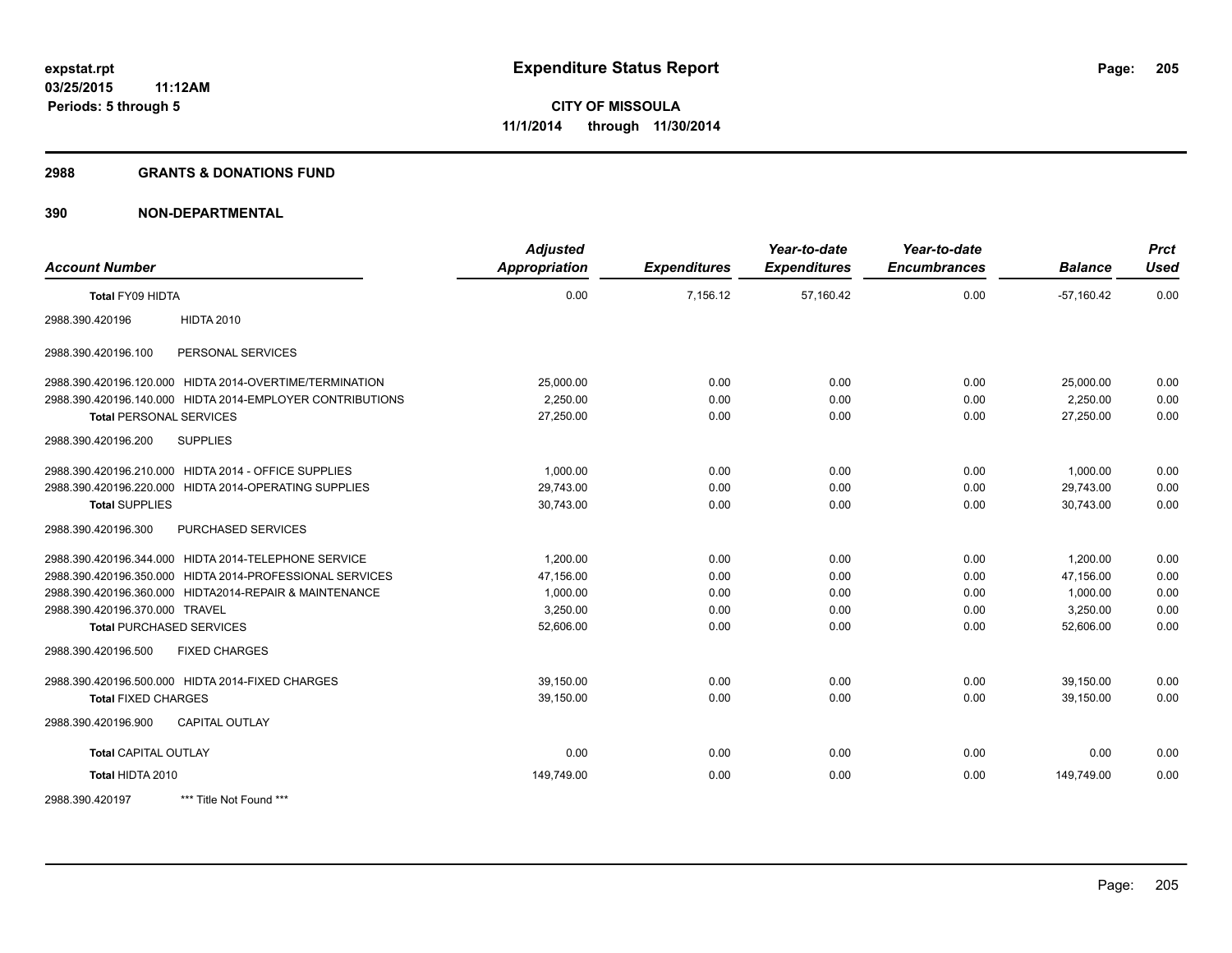#### **2988 GRANTS & DONATIONS FUND**

| <b>Account Number</b>         |                                 | <b>Adjusted</b><br><b>Appropriation</b> | <b>Expenditures</b> | Year-to-date<br><b>Expenditures</b> | Year-to-date<br><b>Encumbrances</b> | <b>Balance</b> | <b>Prct</b><br><b>Used</b> |
|-------------------------------|---------------------------------|-----------------------------------------|---------------------|-------------------------------------|-------------------------------------|----------------|----------------------------|
| 2988.390.420197.100           | PERSONAL SERVICES               |                                         |                     |                                     |                                     |                |                            |
|                               |                                 |                                         |                     |                                     |                                     |                |                            |
| Total *** Title Not Found *** |                                 | 0.00                                    | 0.00                | 0.00                                | 0.00                                | 0.00           | 0.00                       |
| 2988.390.420199               | FY11 UNDERAGE DRINKING          |                                         |                     |                                     |                                     |                |                            |
| 2988.390.420199.100           | PERSONAL SERVICES               |                                         |                     |                                     |                                     |                |                            |
|                               | <b>Total PERSONAL SERVICES</b>  | 0.00                                    | 0.00                | 0.00                                | 0.00                                | 0.00           | 0.00                       |
| 2988.390.420199.200           | <b>SUPPLIES</b>                 |                                         |                     |                                     |                                     |                |                            |
| <b>Total SUPPLIES</b>         |                                 | 0.00                                    | 0.00                | 0.00                                | 0.00                                | 0.00           | 0.00                       |
| 2988.390.420199.300           | PURCHASED SERVICES              |                                         |                     |                                     |                                     |                |                            |
|                               | Total FY11 UNDERAGE DRINKING    | 0.00                                    | 0.00                | 0.00                                | 0.00                                | 0.00           | 0.00                       |
| 2988.390.420200               | FY11 HIDTA                      |                                         |                     |                                     |                                     |                |                            |
| 2988.390.420200.100           | PERSONAL SERVICES               |                                         |                     |                                     |                                     |                |                            |
|                               | <b>Total PERSONAL SERVICES</b>  | 0.00                                    | 0.00                | 0.00                                | 0.00                                | 0.00           | 0.00                       |
| 2988.390.420200.200           | <b>SUPPLIES</b>                 |                                         |                     |                                     |                                     |                |                            |
| <b>Total SUPPLIES</b>         |                                 | 0.00                                    | 0.00                | 0.00                                | 0.00                                | 0.00           | 0.00                       |
| 2988.390.420200.300           | PURCHASED SERVICES              |                                         |                     |                                     |                                     |                |                            |
|                               | <b>Total PURCHASED SERVICES</b> | 0.00                                    | 0.00                | 0.00                                | 0.00                                | 0.00           | 0.00                       |
| 2988.390.420200.500           | <b>FIXED CHARGES</b>            |                                         |                     |                                     |                                     |                |                            |
| Total FY11 HIDTA              |                                 | 0.00                                    | 0.00                | 0.00                                | 0.00                                | 0.00           | 0.00                       |
| 2988.390.420260               | *** Title Not Found ***         |                                         |                     |                                     |                                     |                |                            |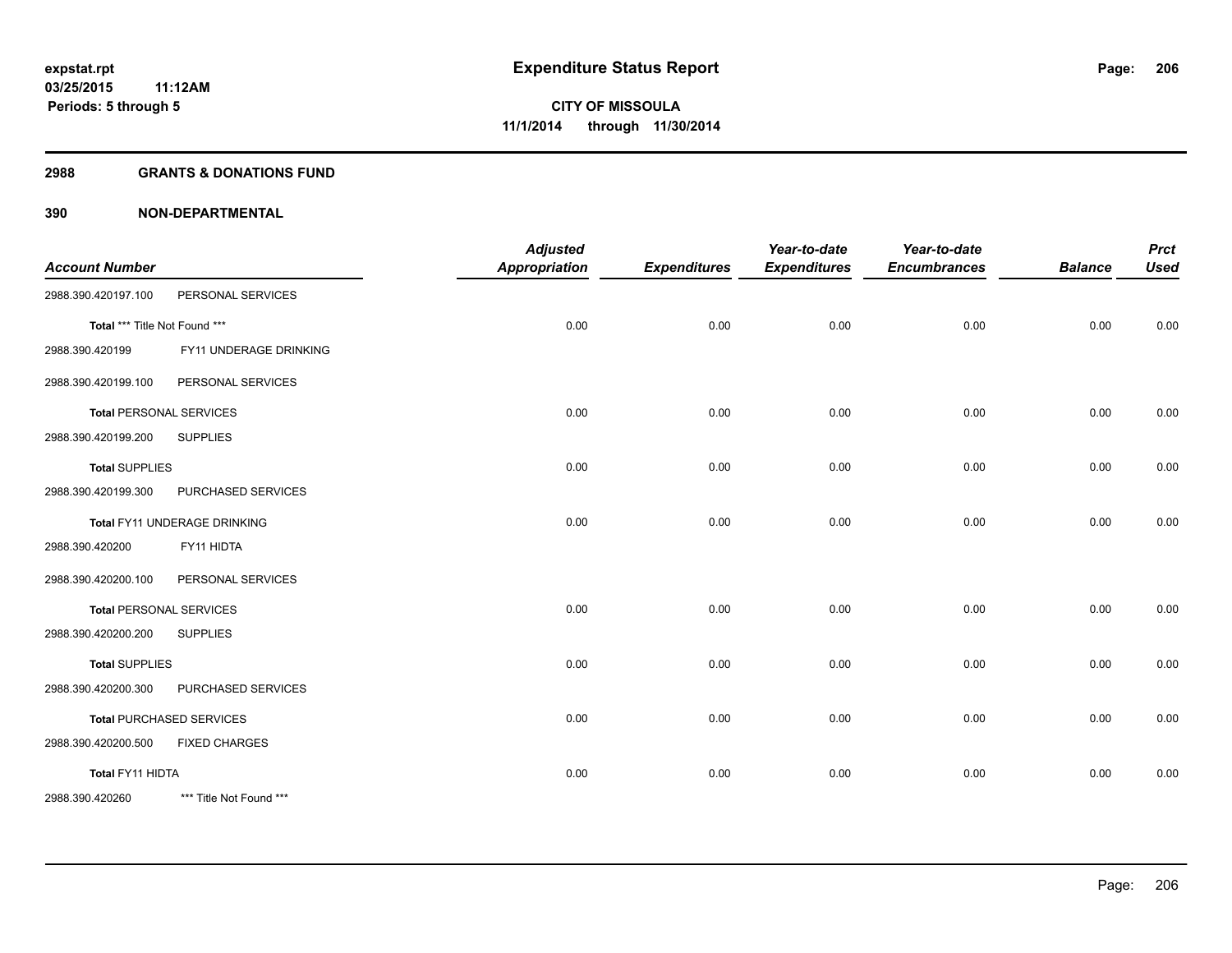#### **2988 GRANTS & DONATIONS FUND**

| <b>Account Number</b>         |                                   | <b>Adjusted</b><br><b>Appropriation</b> | <b>Expenditures</b> | Year-to-date<br><b>Expenditures</b> | Year-to-date<br><b>Encumbrances</b> | <b>Balance</b> | <b>Prct</b><br><b>Used</b> |
|-------------------------------|-----------------------------------|-----------------------------------------|---------------------|-------------------------------------|-------------------------------------|----------------|----------------------------|
| 2988.390.420260.300           | PURCHASED SERVICES                |                                         |                     |                                     |                                     |                |                            |
| Total *** Title Not Found *** |                                   | 0.00                                    | 0.00                | 0.00                                | 0.00                                | 0.00           | 0.00                       |
| 2988.390.420432               | <b>FIRE EXPLORERS</b>             |                                         |                     |                                     |                                     |                |                            |
| 2988.390.420432.700           | <b>GRANTS &amp; CONTRIBUTIONS</b> |                                         |                     |                                     |                                     |                |                            |
| <b>Total FIRE EXPLORERS</b>   |                                   | 0.00                                    | 0.00                | 0.00                                | 0.00                                | 0.00           | 0.00                       |
| 2988.390.420433               | <b>COMBAT CHALLENGE</b>           |                                         |                     |                                     |                                     |                |                            |
| 2988.390.420433.200           | <b>SUPPLIES</b>                   |                                         |                     |                                     |                                     |                |                            |
| <b>Total SUPPLIES</b>         |                                   | 0.00                                    | 0.00                | 0.00                                | 0.00                                | 0.00           | 0.00                       |
| 2988.390.420433.300           | PURCHASED SERVICES                |                                         |                     |                                     |                                     |                |                            |
|                               | Total PURCHASED SERVICES          | 0.00                                    | 0.00                | 0.00                                | 0.00                                | 0.00           | 0.00                       |
| 2988.390.420433.700           | <b>GRANTS &amp; CONTRIBUTIONS</b> |                                         |                     |                                     |                                     |                |                            |
| <b>Total COMBAT CHALLENGE</b> |                                   | 0.00                                    | 0.00                | 0.00                                | 0.00                                | 0.00           | 0.00                       |
| 2988.390.420434               | <b>THERMAL IMAGERS</b>            |                                         |                     |                                     |                                     |                |                            |
| 2988.390.420434.900           | <b>CAPITAL OUTLAY</b>             |                                         |                     |                                     |                                     |                |                            |
| <b>Total THERMAL IMAGERS</b>  |                                   | 0.00                                    | 0.00                | 0.00                                | 0.00                                | 0.00           | 0.00                       |
| 2988.390.430100               | <b>GREEN BLOCKS PILOT PROJECT</b> |                                         |                     |                                     |                                     |                |                            |
| 2988.390.430100.300           | PURCHASED SERVICES                |                                         |                     |                                     |                                     |                |                            |
|                               | <b>Total PURCHASED SERVICES</b>   | 0.00                                    | 0.00                | 0.00                                | 0.00                                | 0.00           | 0.00                       |
| 2988.390.430100.700           | <b>GRANTS &amp; CONTRIBUTIONS</b> |                                         |                     |                                     |                                     |                |                            |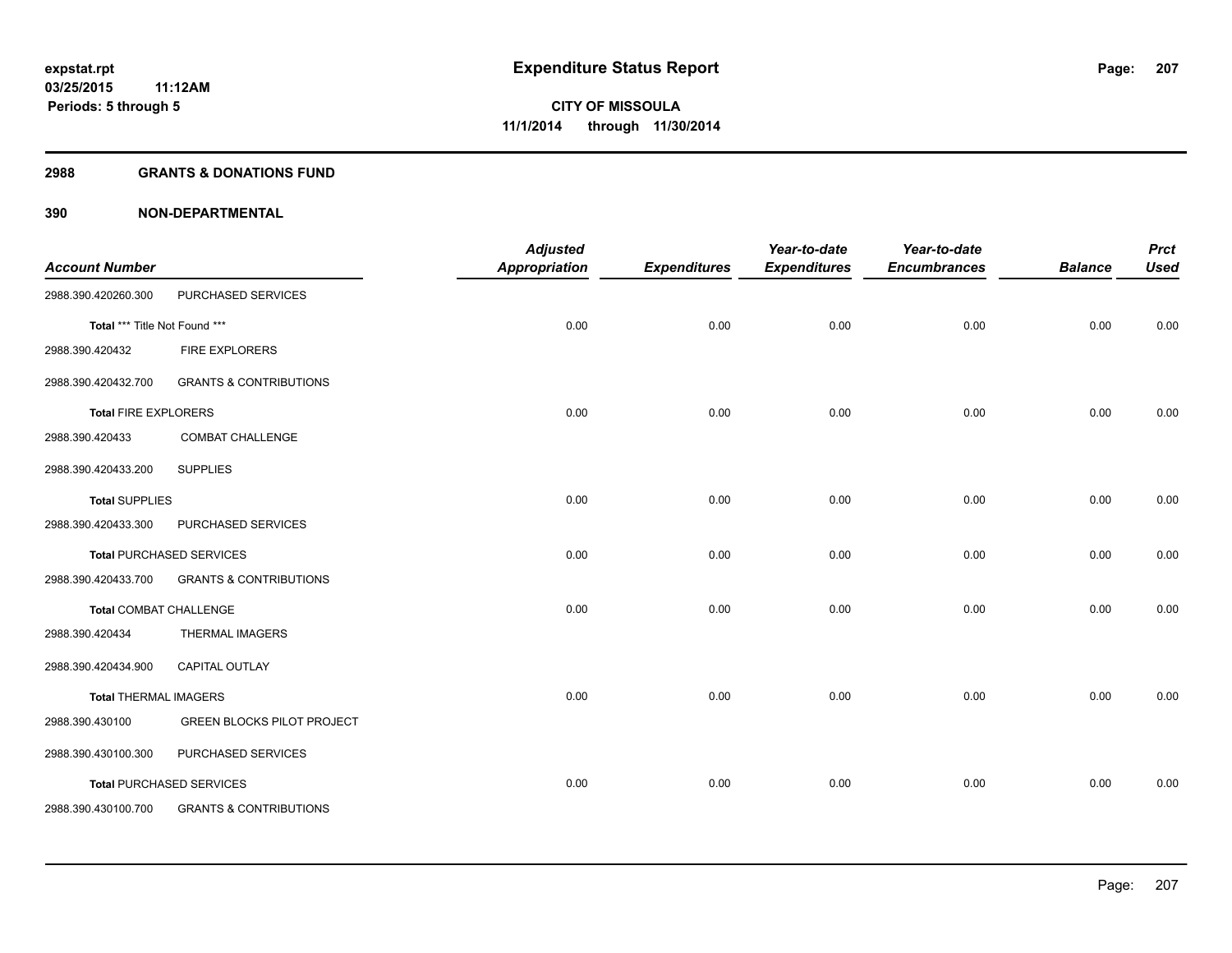#### **2988 GRANTS & DONATIONS FUND**

| <b>Account Number</b>                |                                  | <b>Adjusted</b><br><b>Appropriation</b> | <b>Expenditures</b> | Year-to-date<br><b>Expenditures</b> | Year-to-date<br><b>Encumbrances</b> | <b>Balance</b>         | <b>Prct</b><br><b>Used</b> |
|--------------------------------------|----------------------------------|-----------------------------------------|---------------------|-------------------------------------|-------------------------------------|------------------------|----------------------------|
|                                      | Total GREEN BLOCKS PILOT PROJECT | 0.00                                    | 0.00                | 0.00                                | 0.00                                | 0.00                   | 0.00                       |
| 2988.390.430230                      | STREET RESTORATION               |                                         |                     |                                     |                                     |                        |                            |
| 2988.390.430230.900                  | <b>CAPITAL OUTLAY</b>            |                                         |                     |                                     |                                     |                        |                            |
| 2988.390.430230.930.000 IMPROVEMENTS | <b>Total STREET RESTORATION</b>  | 24,822.00<br>24,822.00                  | 0.00<br>0.00        | 0.00<br>0.00                        | 0.00<br>0.00                        | 24,822.00<br>24,822.00 | 0.00<br>0.00               |
| 2988.390.430243                      | SCHILLING ST FOOT BRIDGE         |                                         |                     |                                     |                                     |                        |                            |
| 2988.390.430243.200                  | <b>SUPPLIES</b>                  |                                         |                     |                                     |                                     |                        |                            |
|                                      | Total SCHILLING ST FOOT BRIDGE   | 0.00                                    | 0.00                | 0.00                                | 0.00                                | 0.00                   | 0.00                       |
| 2988.390.430264                      | PEDESTRIAN SAFETY                |                                         |                     |                                     |                                     |                        |                            |
| 2988.390.430264.900                  | CAPITAL OUTLAY                   |                                         |                     |                                     |                                     |                        |                            |
| <b>Total PEDESTRIAN SAFETY</b>       |                                  | 0.00                                    | 0.00                | 0.00                                | 0.00                                | 0.00                   | 0.00                       |
| 2988.390.430300                      | EECBG                            |                                         |                     |                                     |                                     |                        |                            |
| 2988.390.430300.300                  | PURCHASED SERVICES               |                                         |                     |                                     |                                     |                        |                            |
| <b>Total EECBG</b>                   |                                  | 0.00                                    | 0.00                | 0.00                                | 0.00                                | 0.00                   | 0.00                       |
| 2988.390.431400                      | <b>ENGINEERING</b>               |                                         |                     |                                     |                                     |                        |                            |
| 2988.390.431400.300                  | PURCHASED SERVICES               |                                         |                     |                                     |                                     |                        |                            |
| <b>Total ENGINEERING</b>             |                                  | 0.00                                    | 0.00                | 0.00                                | 0.00                                | 0.00                   | 0.00                       |
| 2988.390.460416                      | PARKS GPS TRACKING GRANT(ARRA)   |                                         |                     |                                     |                                     |                        |                            |
| 2988.390.460416.300                  | PURCHASED SERVICES               |                                         |                     |                                     |                                     |                        |                            |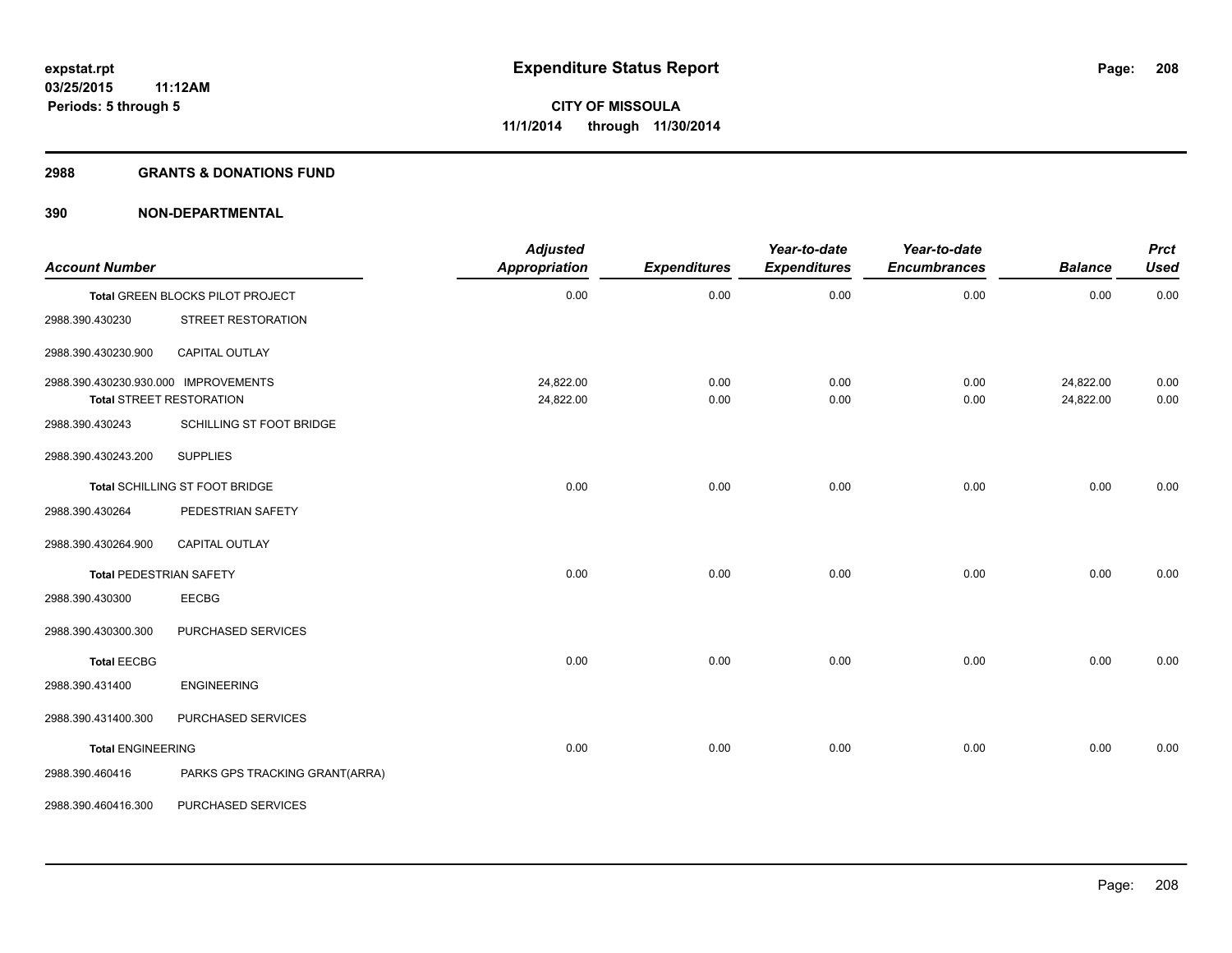#### **2988 GRANTS & DONATIONS FUND**

| <b>Account Number</b>      |                                                   | <b>Adjusted</b><br>Appropriation | <b>Expenditures</b> | Year-to-date<br><b>Expenditures</b> | Year-to-date<br><b>Encumbrances</b> | <b>Balance</b> | <b>Prct</b><br><b>Used</b> |
|----------------------------|---------------------------------------------------|----------------------------------|---------------------|-------------------------------------|-------------------------------------|----------------|----------------------------|
|                            | Total PARKS GPS TRACKING GRANT(ARRA)              | 0.00                             | 0.00                | 0.00                                | 0.00                                | 0.00           | 0.00                       |
| 2988.390.470402            | <b>BROWNFIELDS CLEANUP</b>                        |                                  |                     |                                     |                                     |                |                            |
| 2988.390.470402.700        | <b>GRANTS &amp; CONTRIBUTIONS</b>                 |                                  |                     |                                     |                                     |                |                            |
|                            | <b>Total BROWNFIELDS CLEANUP</b>                  | 0.00                             | 0.00                | 0.00                                | 0.00                                | 0.00           | 0.00                       |
| 2988.390.470404            | BROWNFIELDS CLEANUP RLF                           |                                  |                     |                                     |                                     |                |                            |
| 2988.390.470404.300        | PURCHASED SERVICES                                |                                  |                     |                                     |                                     |                |                            |
|                            | <b>Total PURCHASED SERVICES</b>                   | 0.00                             | 0.00                | 0.00                                | 0.00                                | 0.00           | 0.00                       |
| 2988.390.470404.700        | <b>GRANTS &amp; CONTRIBUTIONS</b>                 |                                  |                     |                                     |                                     |                |                            |
|                            | 2988.390.470404.700.000 BROWNSFIELD RLF CLEANUP   | 433,065.00                       | 0.00                | 0.00                                | 0.00                                | 433,065.00     | 0.00                       |
|                            | <b>Total GRANTS &amp; CONTRIBUTIONS</b>           | 433,065.00                       | 0.00                | 0.00                                | 0.00                                | 433,065.00     | 0.00                       |
| 2988.390.470404.800        | OTHER OBJECTS                                     |                                  |                     |                                     |                                     |                |                            |
| <b>Total OTHER OBJECTS</b> |                                                   | 0.00                             | 0.00                | 0.00                                | 0.00                                | 0.00           | 0.00                       |
|                            | Total BROWNFIELDS CLEANUP RLF                     | 433,065.00                       | 0.00                | 0.00                                | 0.00                                | 433,065.00     | 0.00                       |
| 2988.390.470405            | BROWNSFIELD AREA-WIDE PLANNING GRANT              |                                  |                     |                                     |                                     |                |                            |
| 2988.390.470405.700        | <b>GRANTS &amp; CONTRIBUTIONS</b>                 |                                  |                     |                                     |                                     |                |                            |
|                            | Total GRANTS & CONTRIBUTIONS                      | 0.00                             | 0.00                | 0.00                                | 0.00                                | 0.00           | 0.00                       |
| 2988.390.470405.800        | OTHER OBJECTS                                     |                                  |                     |                                     |                                     |                |                            |
|                            | <b>Total BROWNSFIELD AREA-WIDE PLANNING GRANT</b> | 0.00                             | 0.00                | 0.00                                | 0.00                                | 0.00           | 0.00                       |
| 2988.390.480002            | DEPT OF AG INTERN                                 |                                  |                     |                                     |                                     |                |                            |
| 2988.390.480002.100        | PERSONAL SERVICES                                 |                                  |                     |                                     |                                     |                |                            |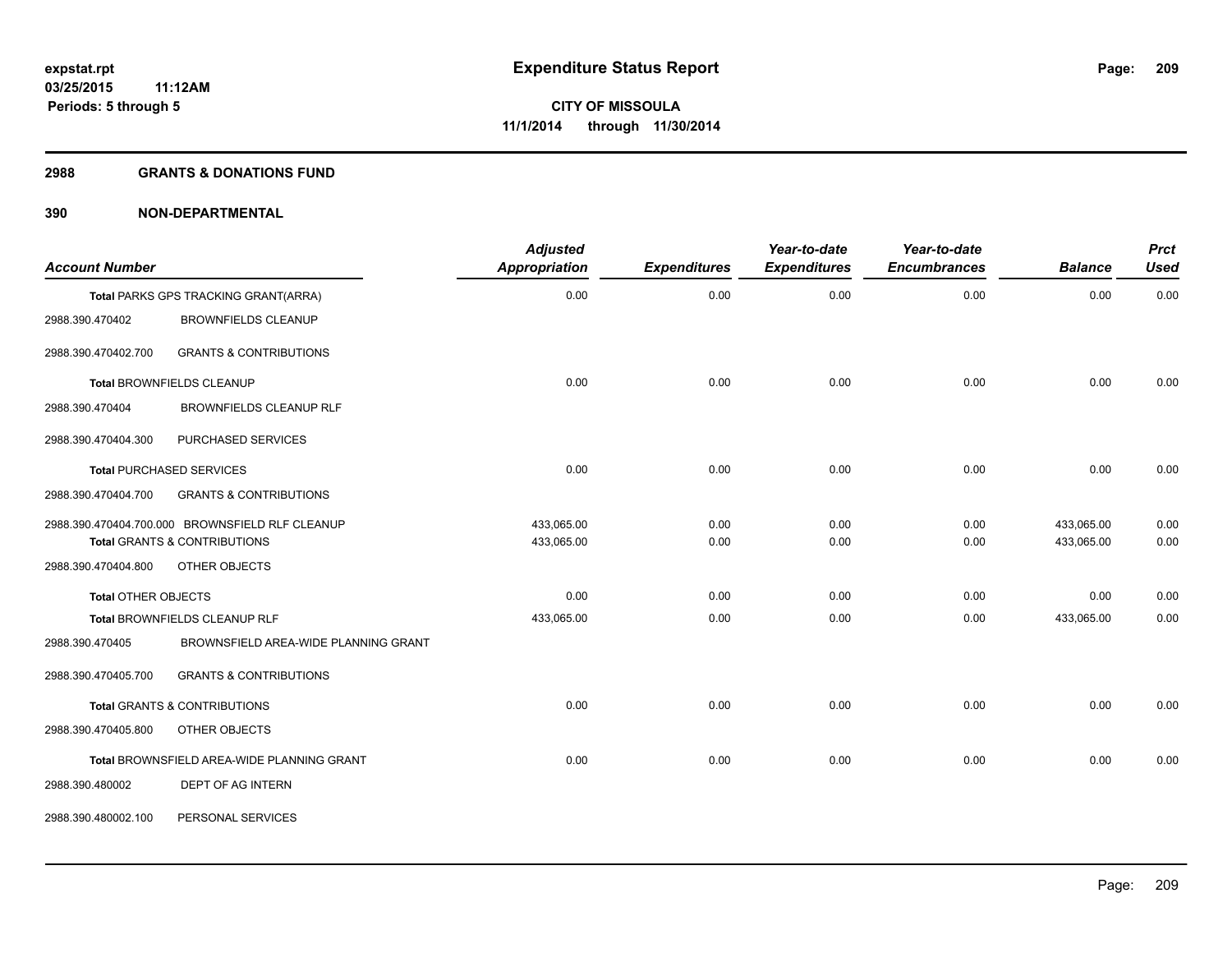## **2988 GRANTS & DONATIONS FUND**

| <b>Account Number</b>          | <b>Adjusted</b><br>Appropriation | <b>Expenditures</b> | Year-to-date<br><b>Expenditures</b> | Year-to-date<br><b>Encumbrances</b> | Balance    | Prct<br>Used |
|--------------------------------|----------------------------------|---------------------|-------------------------------------|-------------------------------------|------------|--------------|
| <b>Total DEPT OF AG INTERN</b> | 0.00                             | 0.00                | 0.00                                | 0.00                                | 0.00       | 0.00         |
| Total NON-DEPARTMENTAL         | 1,028,384.00                     | 23,432.68           | 138,446.61                          | 0.00                                | 889,937.39 | 13.46        |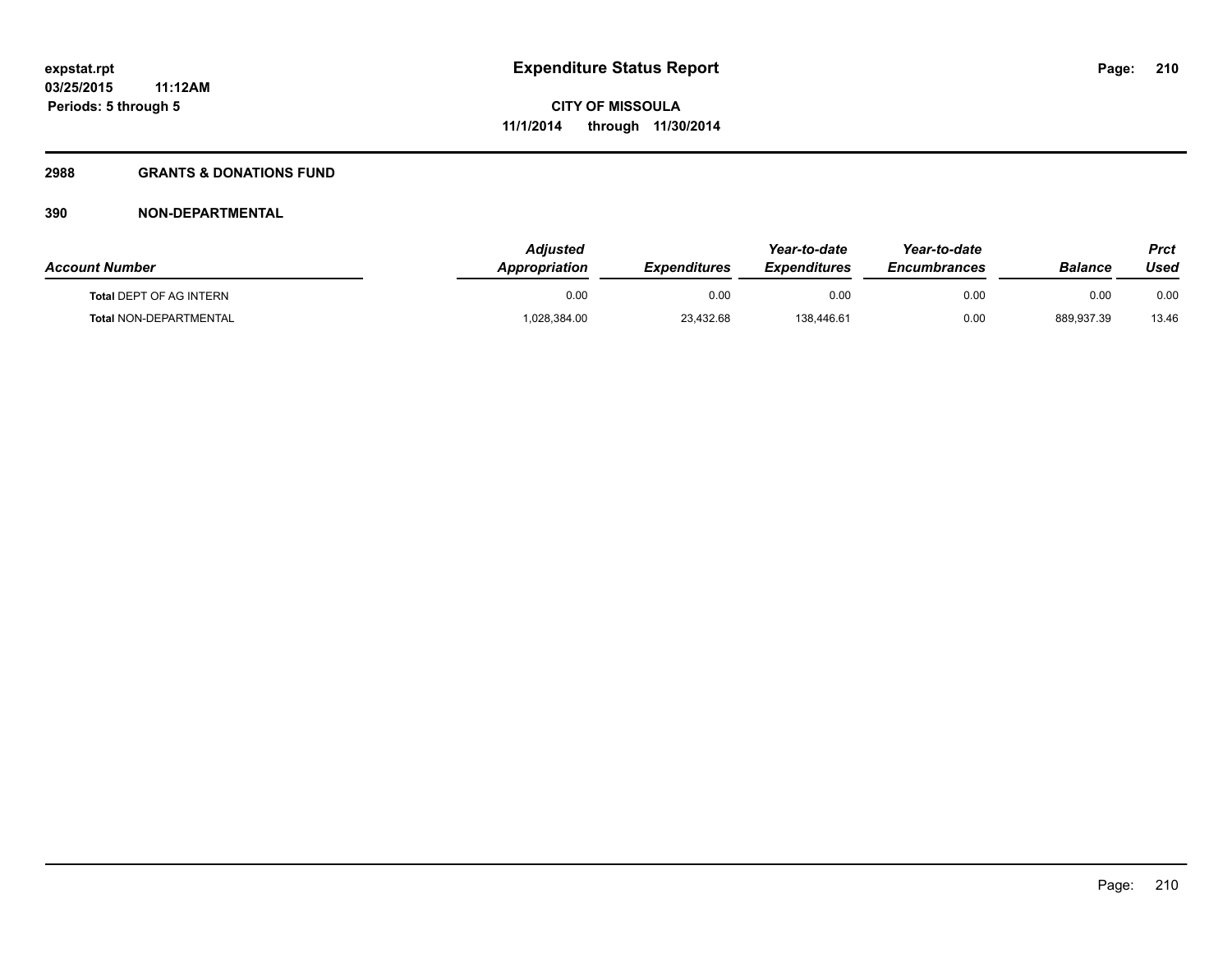#### **2988 GRANTS & DONATIONS FUND**

## **400 ENTITLEMENT GRANTS**

| <b>Account Number</b>          |                                                    | <b>Adjusted</b><br><b>Appropriation</b> | <b>Expenditures</b> | Year-to-date<br><b>Expenditures</b> | Year-to-date<br><b>Encumbrances</b> | <b>Balance</b> | <b>Prct</b><br><b>Used</b> |
|--------------------------------|----------------------------------------------------|-----------------------------------------|---------------------|-------------------------------------|-------------------------------------|----------------|----------------------------|
| 2988.400.470320                | <b>GOOMZEE INC BSTF GRANT</b>                      |                                         |                     |                                     |                                     |                |                            |
| 2988.400.470320.700            | <b>GRANTS &amp; CONTRIBUTIONS</b>                  |                                         |                     |                                     |                                     |                |                            |
|                                | <b>Total GOOMZEE INC BSTF GRANT</b>                | 0.00                                    | 0.00                | 0.00                                | 0.00                                | 0.00           | 0.00                       |
| 2988.400.470321                | ADVANCED TECHNOLOGY GROUP/ BSTF GRANT              |                                         |                     |                                     |                                     |                |                            |
| 2988.400.470321.700            | <b>GRANTS &amp; CONTRIBUTIONS</b>                  |                                         |                     |                                     |                                     |                |                            |
|                                | <b>Total ADVANCED TECHNOLOGY GROUP/ BSTF GRANT</b> | 0.00                                    | 0.00                | 0.00                                | 0.00                                | 0.00           | 0.00                       |
| 2988.400.470322                | <b>RIVERTOP RENEWABLES/BSTFG</b>                   |                                         |                     |                                     |                                     |                |                            |
| 2988.400.470322.700            | <b>GRANTS &amp; CONTRIBUTIONS</b>                  |                                         |                     |                                     |                                     |                |                            |
|                                | 2988.400.470322.700.000 RIVERTOP RENEWABLE/BSTFG   | 30,000.00                               | 71,250.00           | 71,250.00                           | 0.00                                | $-41,250.00$   | 237.50                     |
|                                | <b>Total RIVERTOP RENEWABLES/BSTFG</b>             | 30,000.00                               | 71,250.00           | 71,250.00                           | 0.00                                | $-41,250.00$   | 237.50                     |
| 2988.400.470323                | <b>TERRA ECHOS/BSTFG</b>                           |                                         |                     |                                     |                                     |                |                            |
| 2988.400.470323.700            | <b>GRANTS &amp; CONTRIBUTIONS</b>                  |                                         |                     |                                     |                                     |                |                            |
| <b>Total TERRA ECHOS/BSTFG</b> |                                                    | 0.00                                    | 0.00                | 0.00                                | 0.00                                | 0.00           | 0.00                       |
|                                | <b>Total ENTITLEMENT GRANTS</b>                    | 30,000.00                               | 71,250.00           | 71,250.00                           | 0.00                                | $-41,250.00$   | 237.50                     |
|                                | <b>Total GRANTS &amp; DONATIONS FUND</b>           | 1,088,215.00                            | 97,699.77           | 224,979.28                          | 0.00                                | 863,235.72     | 20.67                      |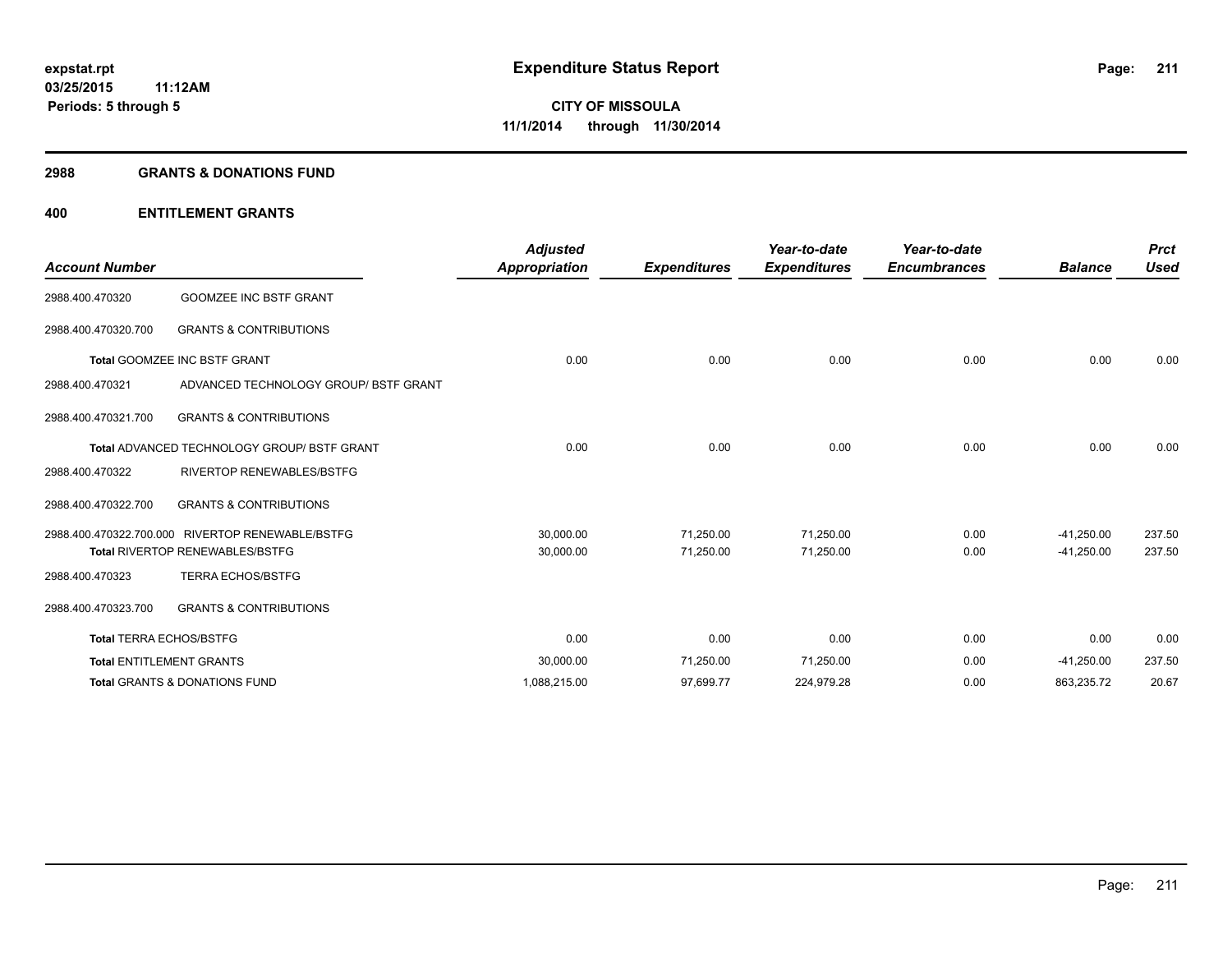## **3000 SID REVOLVING FUND**

| <b>Account Number</b>           |                                                                                                | <b>Adjusted</b><br><b>Appropriation</b> | <b>Expenditures</b> | Year-to-date<br><b>Expenditures</b> | Year-to-date<br><b>Encumbrances</b> | <b>Balance</b>           | <b>Prct</b><br>Used |
|---------------------------------|------------------------------------------------------------------------------------------------|-----------------------------------------|---------------------|-------------------------------------|-------------------------------------|--------------------------|---------------------|
| 3000.390.521000                 | INTERFUND OPERATING TRANSFERS                                                                  |                                         |                     |                                     |                                     |                          |                     |
| 3000.390.521000.800             | OTHER OBJECTS                                                                                  |                                         |                     |                                     |                                     |                          |                     |
|                                 | 3000.390.521000.820.000 TRANSFERS TO OTHER FUNDS<br><b>Total INTERFUND OPERATING TRANSFERS</b> | 100,000.00<br>100,000.00                | 0.00<br>0.00        | 0.00<br>0.00                        | 0.00<br>0.00                        | 100.000.00<br>100.000.00 | 0.00<br>0.00        |
| <b>Total SID REVOLVING FUND</b> |                                                                                                | 100,000.00                              | 0.00                | 0.00                                | 0.00                                | 100.000.00               | 0.00                |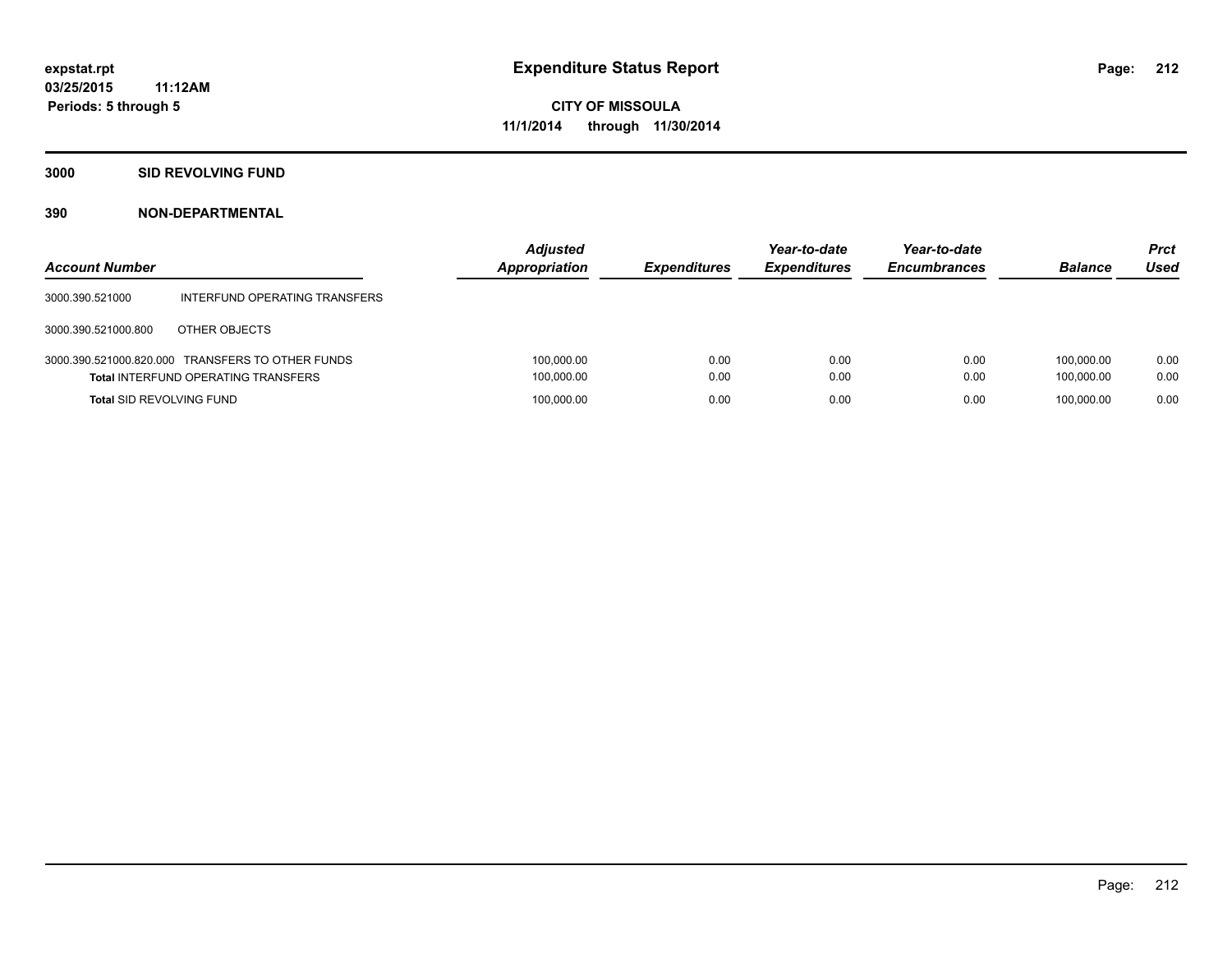## **3070 1996 OPEN SPACE GO BONDS**

| <b>Account Number</b>      |                                | Adjusted<br><b>Appropriation</b> | <b>Expenditures</b> | Year-to-date<br><b>Expenditures</b> | Year-to-date<br><b>Encumbrances</b> | <b>Balance</b> | <b>Prct</b><br>Used |
|----------------------------|--------------------------------|----------------------------------|---------------------|-------------------------------------|-------------------------------------|----------------|---------------------|
| 3070.390.490100            | <b>GO BONDS</b>                |                                  |                     |                                     |                                     |                |                     |
| 3070.390.490100.800        | OTHER OBJECTS                  |                                  |                     |                                     |                                     |                |                     |
| <b>Total OTHER OBJECTS</b> |                                | 0.00                             | 0.00                | 0.00                                | 0.00                                | 0.00           | 0.00                |
| <b>Total GO BONDS</b>      |                                | 0.00                             | 0.00                | 0.00                                | 0.00                                | 0.00           | 0.00                |
|                            | Total 1996 OPEN SPACE GO BONDS | 0.00                             | 0.00                | 0.00                                | 0.00                                | 0.00           | 0.00                |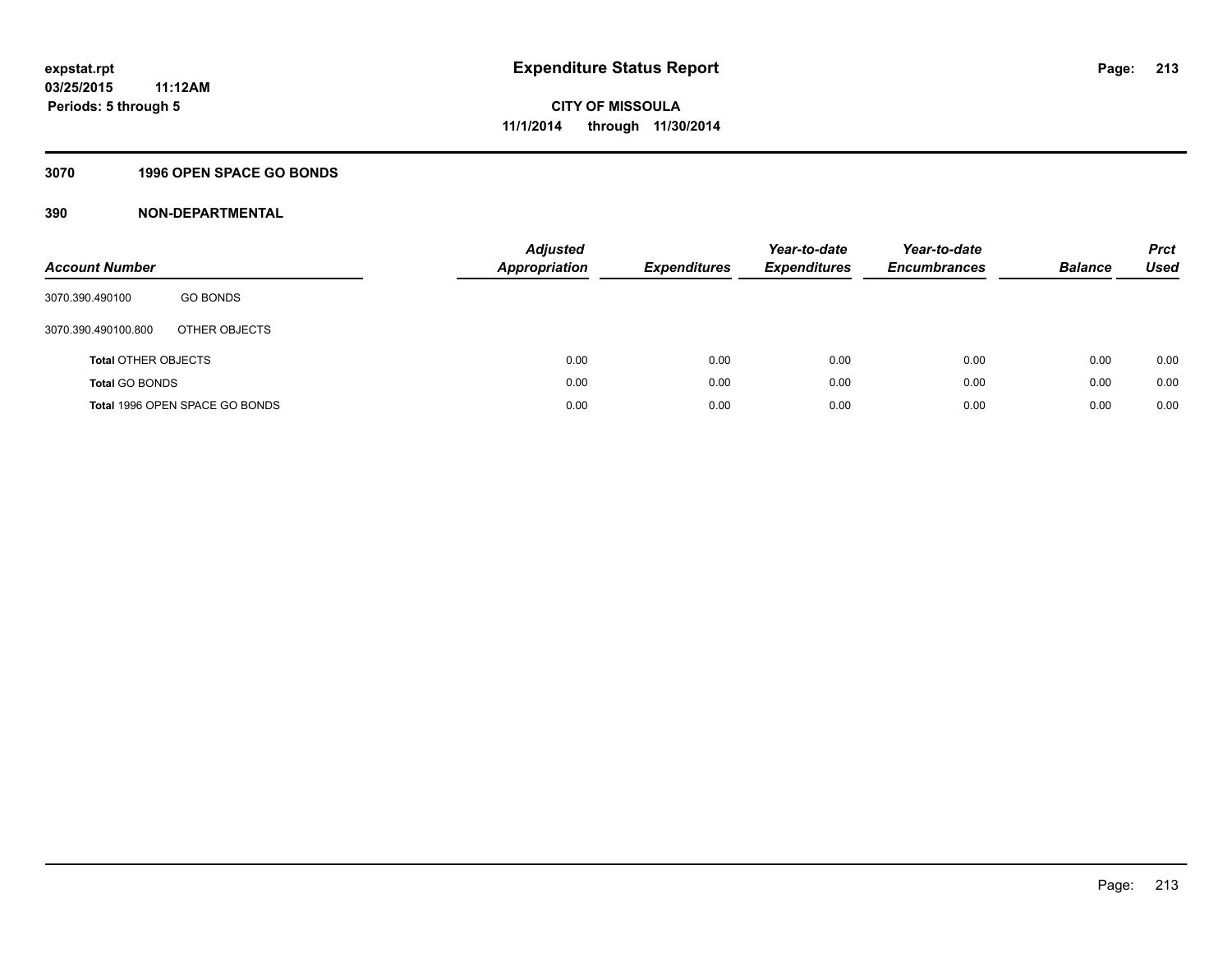# **3075 1997 OPEN SPACE G O BOND FUND**

| <b>Account Number</b>      |                                     | <b>Adjusted</b><br>Appropriation | <b>Expenditures</b> | Year-to-date<br><b>Expenditures</b> | Year-to-date<br><b>Encumbrances</b> | <b>Balance</b> | <b>Prct</b><br>Used |
|----------------------------|-------------------------------------|----------------------------------|---------------------|-------------------------------------|-------------------------------------|----------------|---------------------|
| 3075.390.490100            | <b>GO BONDS</b>                     |                                  |                     |                                     |                                     |                |                     |
| 3075.390.490100.800        | OTHER OBJECTS                       |                                  |                     |                                     |                                     |                |                     |
| <b>Total OTHER OBJECTS</b> |                                     | 0.00                             | 0.00                | 0.00                                | 0.00                                | 0.00           | 0.00                |
| <b>Total GO BONDS</b>      |                                     | 0.00                             | 0.00                | 0.00                                | 0.00                                | 0.00           | 0.00                |
|                            | Total 1997 OPEN SPACE G O BOND FUND | 0.00                             | 0.00                | 0.00                                | 0.00                                | 0.00           | 0.00                |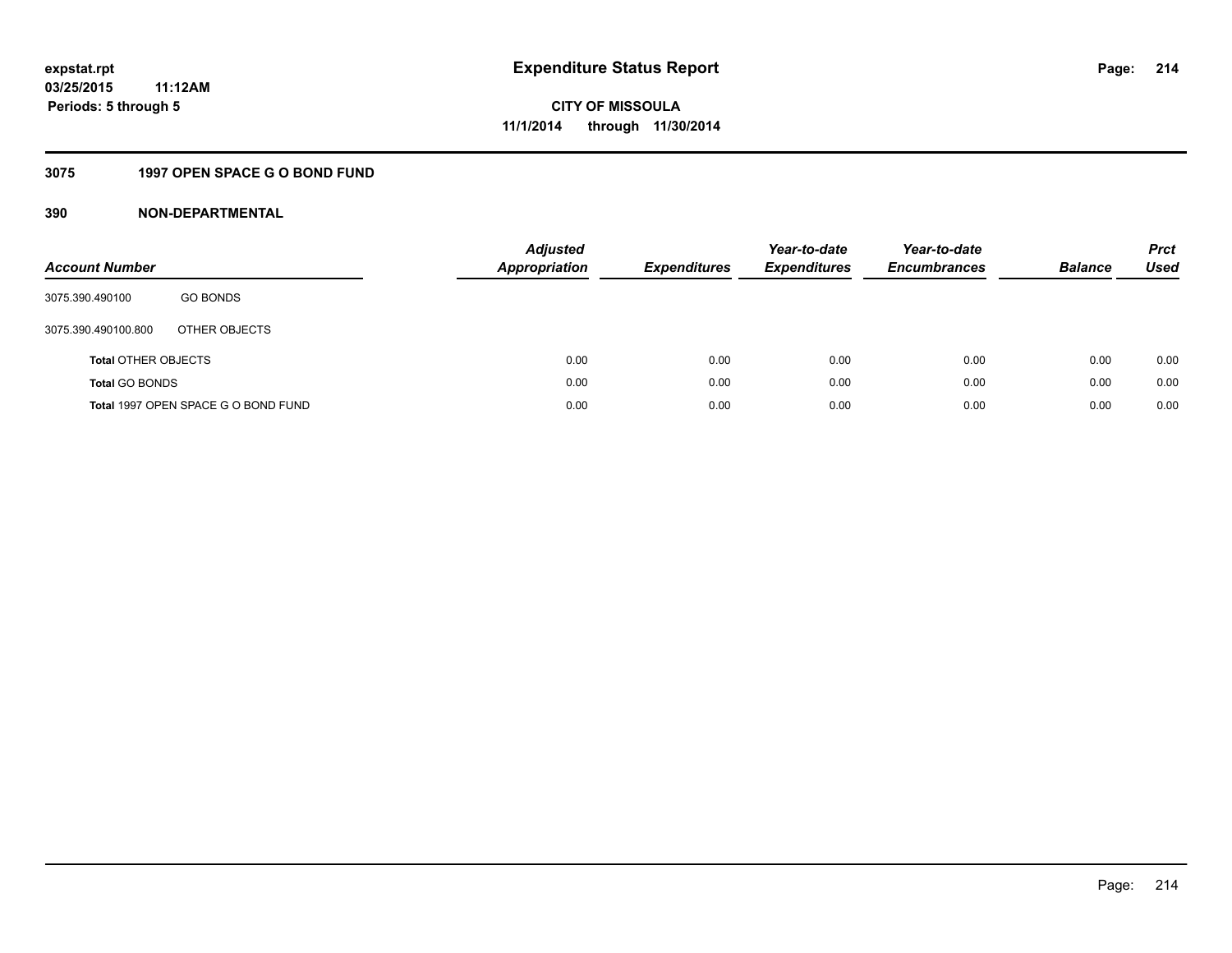**CITY OF MISSOULA 11/1/2014 through 11/30/2014**

## **3080 1994 FIRE EQUIP/CITY HALLS REFUND BOND F**

| <b>Account Number</b>      |                                                | <b>Adjusted</b><br><b>Appropriation</b> | <b>Expenditures</b> | Year-to-date<br><b>Expenditures</b> | Year-to-date<br><b>Encumbrances</b> | <b>Balance</b> | <b>Prct</b><br><b>Used</b> |
|----------------------------|------------------------------------------------|-----------------------------------------|---------------------|-------------------------------------|-------------------------------------|----------------|----------------------------|
| 3080.390.490100            | <b>GO BONDS</b>                                |                                         |                     |                                     |                                     |                |                            |
| 3080.390.490100.600        | <b>DEBT SERVICE</b>                            |                                         |                     |                                     |                                     |                |                            |
| <b>Total DEBT SERVICE</b>  |                                                | 0.00                                    | 0.00                | 0.00                                | 0.00                                | 0.00           | 0.00                       |
| 3080.390.490100.800        | OTHER OBJECTS                                  |                                         |                     |                                     |                                     |                |                            |
| <b>Total OTHER OBJECTS</b> |                                                | 0.00                                    | 0.00                | 0.00                                | 0.00                                | 0.00           | 0.00                       |
| <b>Total GO BONDS</b>      |                                                | 0.00                                    | 0.00                | 0.00                                | 0.00                                | 0.00           | 0.00                       |
|                            | Total 1994 FIRE EQUIP/CITY HALLS REFUND BOND F | 0.00                                    | 0.00                | 0.00                                | 0.00                                | 0.00           | 0.00                       |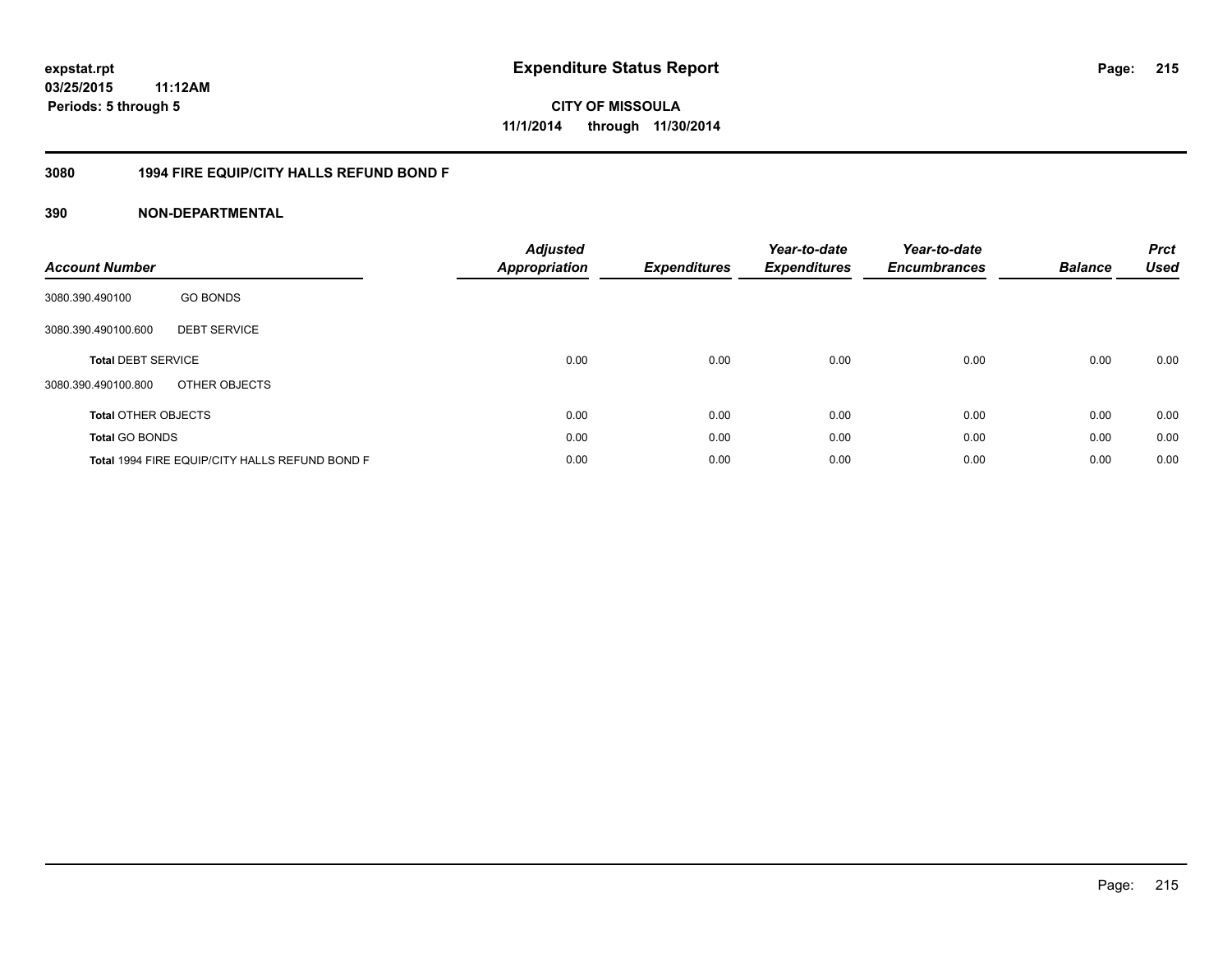## **3085 1993 FIRE STATION G O BOND FUND**

| <b>Account Number</b>      |                                       | <b>Adjusted</b><br><b>Appropriation</b> | <b>Expenditures</b> | Year-to-date<br><b>Expenditures</b> | Year-to-date<br><b>Encumbrances</b> | <b>Balance</b> | <b>Prct</b><br>Used |
|----------------------------|---------------------------------------|-----------------------------------------|---------------------|-------------------------------------|-------------------------------------|----------------|---------------------|
| 3085.390.490100            | <b>GO BONDS</b>                       |                                         |                     |                                     |                                     |                |                     |
| 3085.390.490100.800        | OTHER OBJECTS                         |                                         |                     |                                     |                                     |                |                     |
| <b>Total OTHER OBJECTS</b> |                                       | 0.00                                    | 0.00                | 0.00                                | 0.00                                | 0.00           | 0.00                |
| <b>Total GO BONDS</b>      |                                       | 0.00                                    | 0.00                | 0.00                                | 0.00                                | 0.00           | 0.00                |
|                            | Total 1993 FIRE STATION G O BOND FUND | 0.00                                    | 0.00                | 0.00                                | 0.00                                | 0.00           | 0.00                |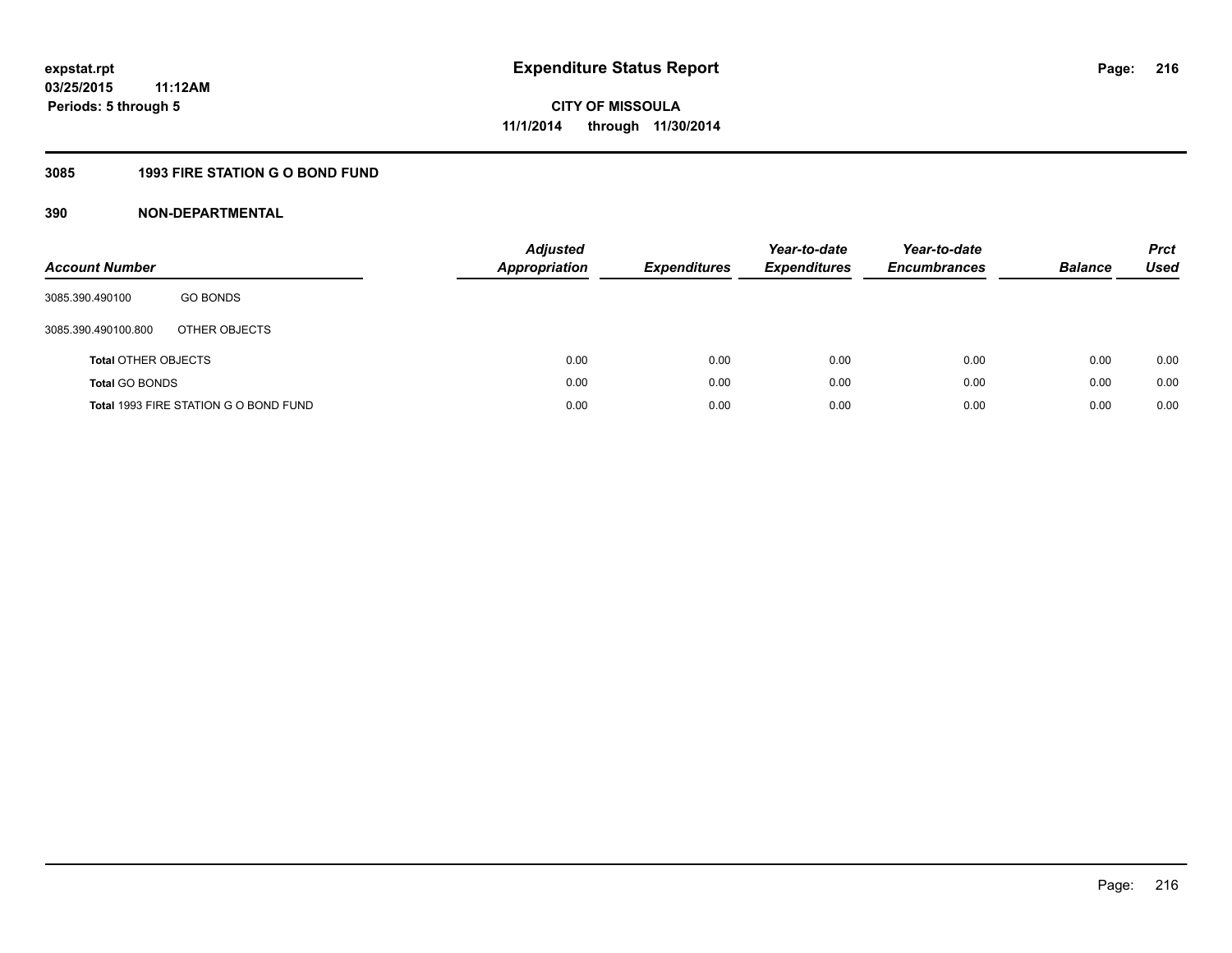#### **3090 2004 AQUATICS BOND**

| <b>Account Number</b>           |                     | <b>Adjusted</b><br>Appropriation | <b>Expenditures</b> | Year-to-date<br><b>Expenditures</b> | Year-to-date<br><b>Encumbrances</b> | <b>Balance</b> | <b>Prct</b><br><b>Used</b> |
|---------------------------------|---------------------|----------------------------------|---------------------|-------------------------------------|-------------------------------------|----------------|----------------------------|
| 3090.390.490100                 | <b>GO BONDS</b>     |                                  |                     |                                     |                                     |                |                            |
| 3090.390.490100.600             | <b>DEBT SERVICE</b> |                                  |                     |                                     |                                     |                |                            |
| <b>Total DEBT SERVICE</b>       |                     | 0.00                             | 0.00                | 0.00                                | 0.00                                | 0.00           | 0.00                       |
| 3090.390.490100.800             | OTHER OBJECTS       |                                  |                     |                                     |                                     |                |                            |
| <b>Total OTHER OBJECTS</b>      |                     | 0.00                             | 0.00                | 0.00                                | 0.00                                | 0.00           | 0.00                       |
| <b>Total GO BONDS</b>           |                     | 0.00                             | 0.00                | 0.00                                | 0.00                                | 0.00           | 0.00                       |
| <b>Total 2004 AQUATICS BOND</b> |                     | 0.00                             | 0.00                | 0.00                                | 0.00                                | 0.00           | 0.00                       |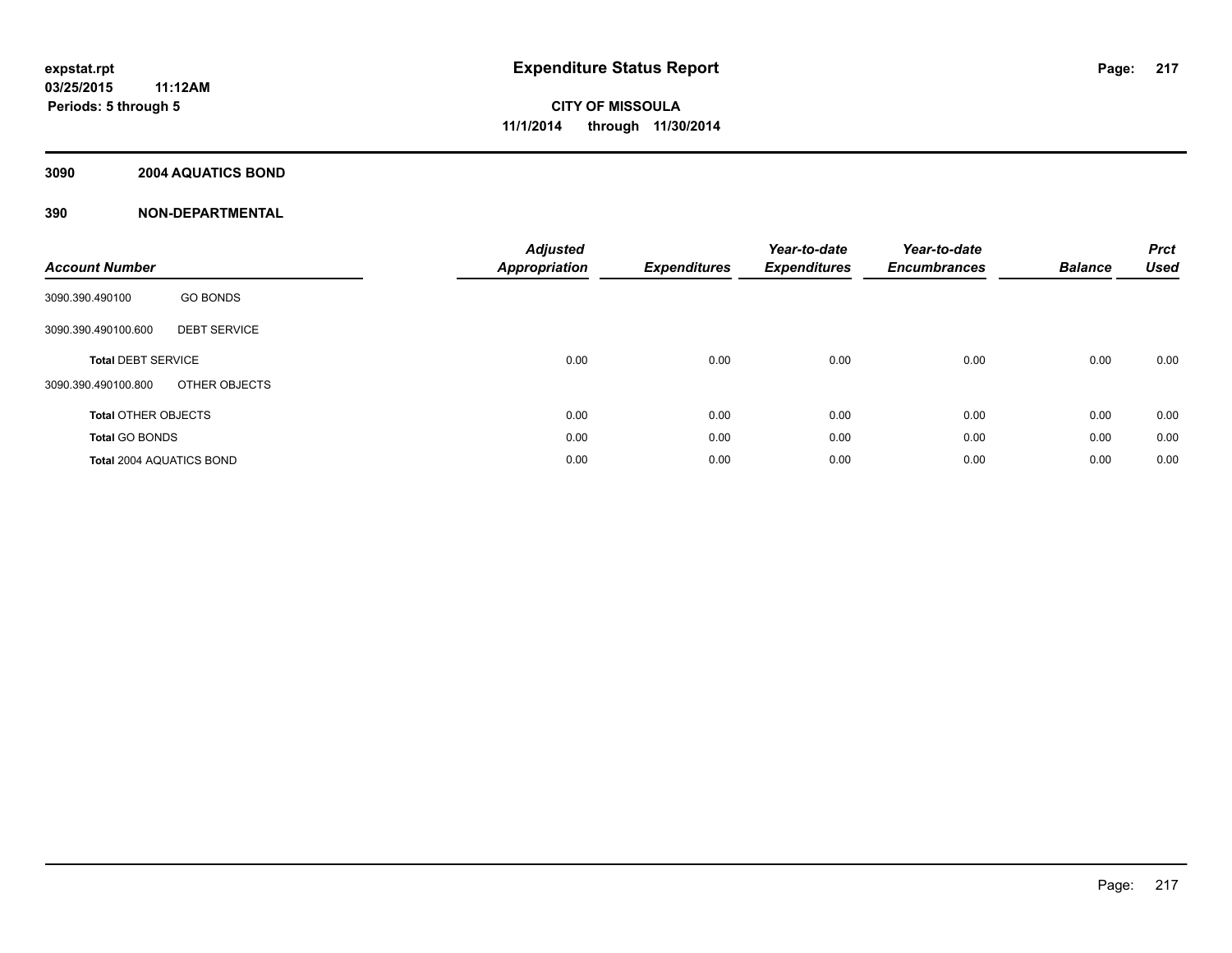#### **3091 SERIES 2012A AQUATICS REFUNDING BOND**

| <b>Account Number</b>             |                                                   | <b>Adjusted</b><br><b>Appropriation</b> | <b>Expenditures</b> | Year-to-date<br><b>Expenditures</b> | Year-to-date<br><b>Encumbrances</b> | <b>Balance</b> | Prct<br><b>Used</b> |
|-----------------------------------|---------------------------------------------------|-----------------------------------------|---------------------|-------------------------------------|-------------------------------------|----------------|---------------------|
|                                   |                                                   |                                         |                     |                                     |                                     |                |                     |
| 3091.390.490100                   | <b>GO BONDS</b>                                   |                                         |                     |                                     |                                     |                |                     |
| 3091.390.490100.600               | <b>DEBT SERVICE</b>                               |                                         |                     |                                     |                                     |                |                     |
| 3091.390.490100.610.000 PRINCIPAL |                                                   | 440,000.00                              | 0.00                | 0.00                                | 0.00                                | 440.000.00     | 0.00                |
|                                   | 3091.390.490100.620.000 INTEREST / SERVICE FEES   | 99,698.00                               | 0.00                | 350.00                              | 0.00                                | 99,348.00      | 0.35                |
| <b>Total DEBT SERVICE</b>         |                                                   | 539,698.00                              | 0.00                | 350.00                              | 0.00                                | 539,348.00     | 0.06                |
| 3091.390.490100.800               | OTHER OBJECTS                                     |                                         |                     |                                     |                                     |                |                     |
| <b>Total OTHER OBJECTS</b>        |                                                   | 0.00                                    | 0.00                | 0.00                                | 0.00                                | 0.00           | 0.00                |
| <b>Total GO BONDS</b>             |                                                   | 539,698.00                              | 0.00                | 350.00                              | 0.00                                | 539.348.00     | 0.06                |
|                                   | <b>Total SERIES 2012A AQUATICS REFUNDING BOND</b> | 539.698.00                              | 0.00                | 350.00                              | 0.00                                | 539.348.00     | 0.06                |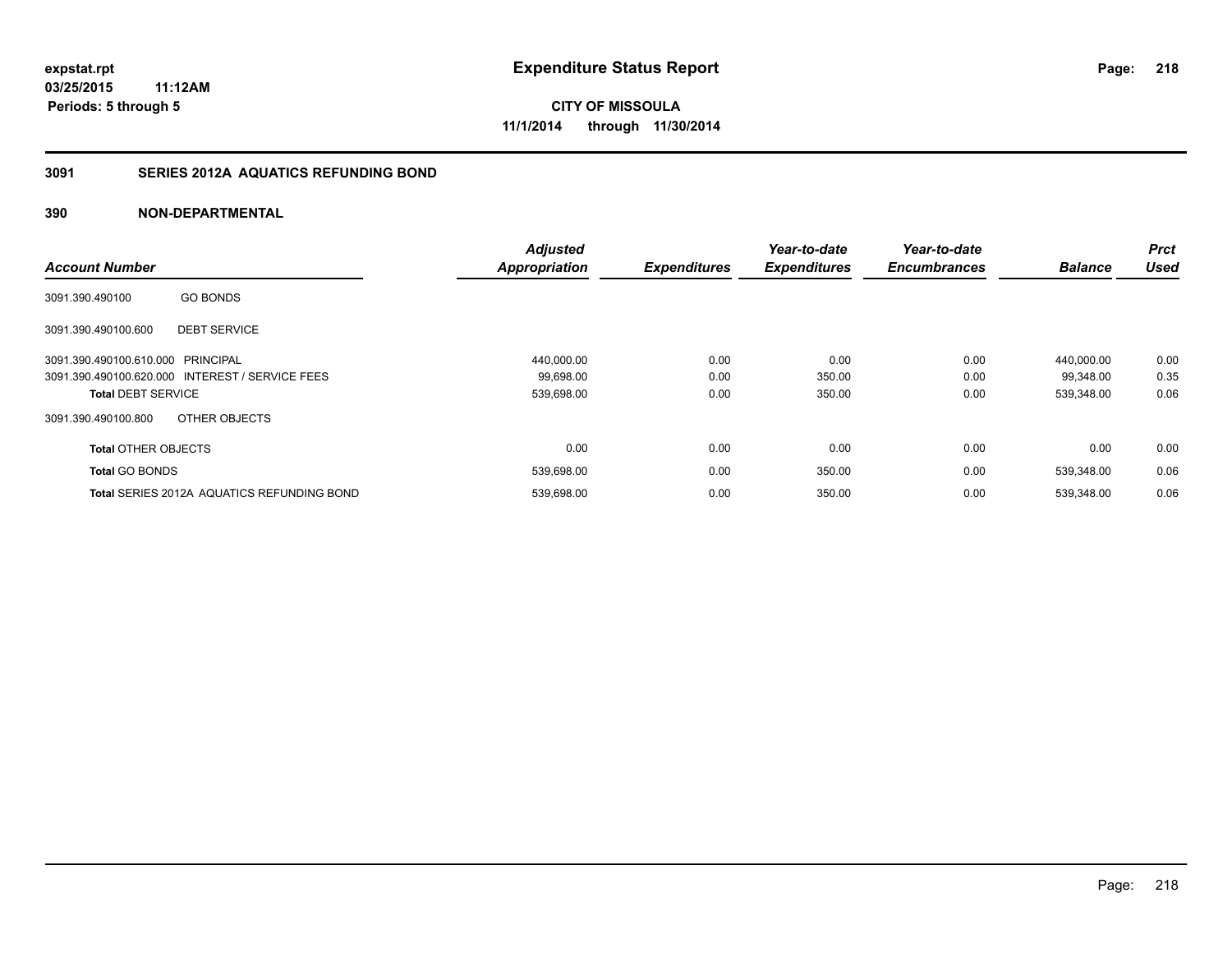#### **3092 Series 2013A GO REFUNDING BONDS**

| <b>Account Number</b>             |                                                 | <b>Adjusted</b><br><b>Appropriation</b> | <b>Expenditures</b> | Year-to-date<br><b>Expenditures</b> | Year-to-date<br><b>Encumbrances</b> | <b>Balance</b> | <b>Prct</b><br><b>Used</b> |
|-----------------------------------|-------------------------------------------------|-----------------------------------------|---------------------|-------------------------------------|-------------------------------------|----------------|----------------------------|
|                                   |                                                 |                                         |                     |                                     |                                     |                |                            |
| 3092.390.490100                   | <b>GO BONDS</b>                                 |                                         |                     |                                     |                                     |                |                            |
| 3092.390.490100.600               | <b>DEBT SERVICE</b>                             |                                         |                     |                                     |                                     |                |                            |
| 3092.390.490100.610.000 PRINCIPAL |                                                 | 570,000.00                              | 0.00                | 0.00                                | 0.00                                | 570,000.00     | 0.00                       |
|                                   | 3092.390.490100.620.000 INTEREST / SERVICE FEES | 121,800.00                              | 0.00                | 0.00                                | 0.00                                | 121,800.00     | 0.00                       |
| <b>Total GO BONDS</b>             |                                                 | 691,800.00                              | 0.00                | 0.00                                | 0.00                                | 691,800.00     | 0.00                       |
| 3092.390.521000                   | INTERFUND OPERATING TRANSFERS                   |                                         |                     |                                     |                                     |                |                            |
| 3092.390.521000.800               | OTHER OBJECTS                                   |                                         |                     |                                     |                                     |                |                            |
|                                   | <b>Total INTERFUND OPERATING TRANSFERS</b>      | 0.00                                    | 0.00                | 0.00                                | 0.00                                | 0.00           | 0.00                       |
|                                   | <b>Total Series 2013A GO REFUNDING BONDS</b>    | 691,800.00                              | 0.00                | 0.00                                | 0.00                                | 691,800.00     | 0.00                       |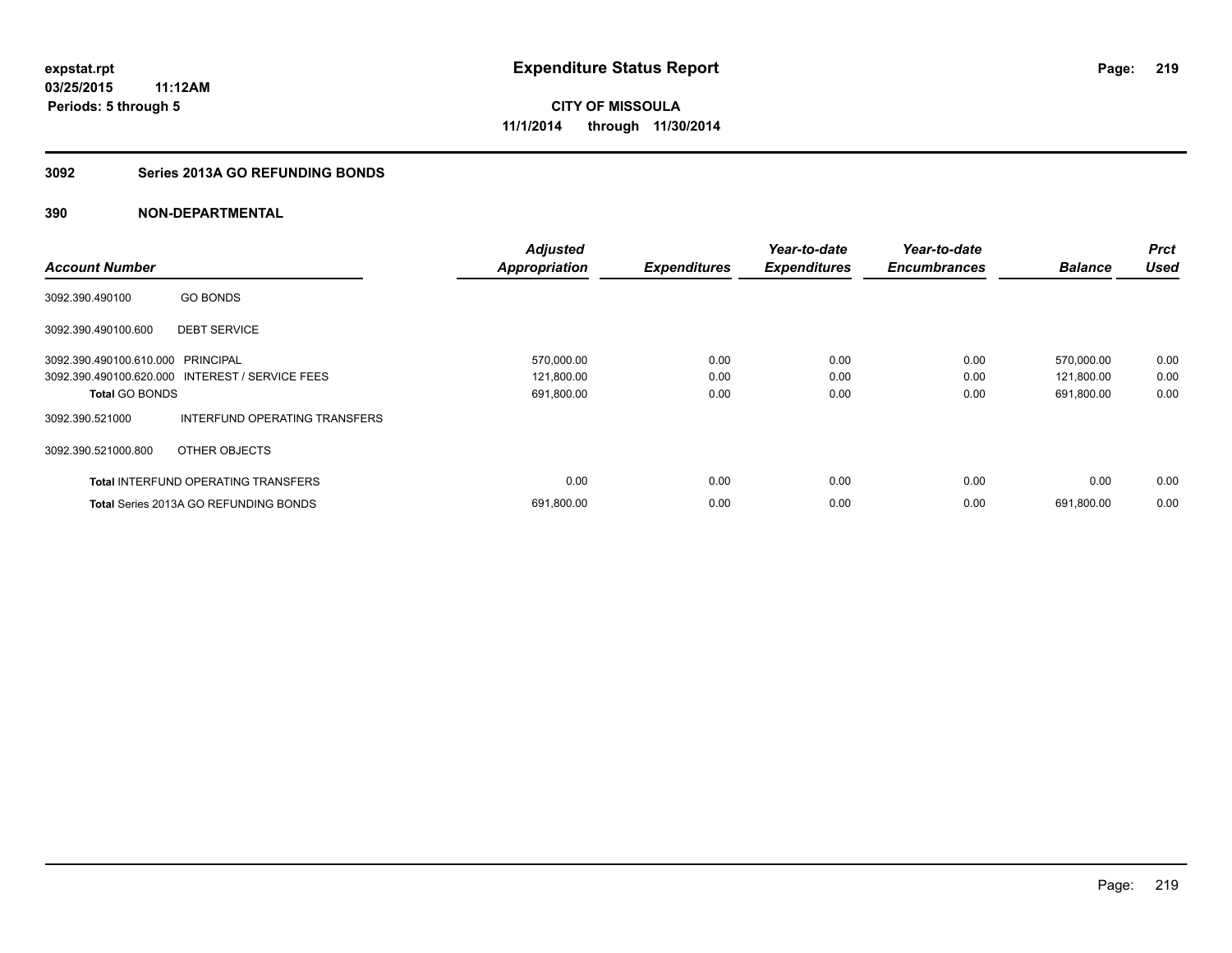#### **3095 2004 REFUNDING BONDS DEBT SERVICE**

| <b>Account Number</b>     |                                                | <b>Adjusted</b><br>Appropriation | <b>Expenditures</b> | Year-to-date<br><b>Expenditures</b> | Year-to-date<br><b>Encumbrances</b> | <b>Balance</b> | <b>Prct</b><br>Used |
|---------------------------|------------------------------------------------|----------------------------------|---------------------|-------------------------------------|-------------------------------------|----------------|---------------------|
| 3095.390.490100           | <b>GO BONDS</b>                                |                                  |                     |                                     |                                     |                |                     |
| 3095.390.490100.600       | <b>DEBT SERVICE</b>                            |                                  |                     |                                     |                                     |                |                     |
| <b>Total DEBT SERVICE</b> |                                                | 0.00                             | 0.00                | 0.00                                | 0.00                                | 0.00           | 0.00                |
| <b>Total GO BONDS</b>     |                                                | 0.00                             | 0.00                | 0.00                                | 0.00                                | 0.00           | 0.00                |
|                           | <b>Total 2004 REFUNDING BONDS DEBT SERVICE</b> | 0.00                             | 0.00                | 0.00                                | 0.00                                | 0.00           | 0.00                |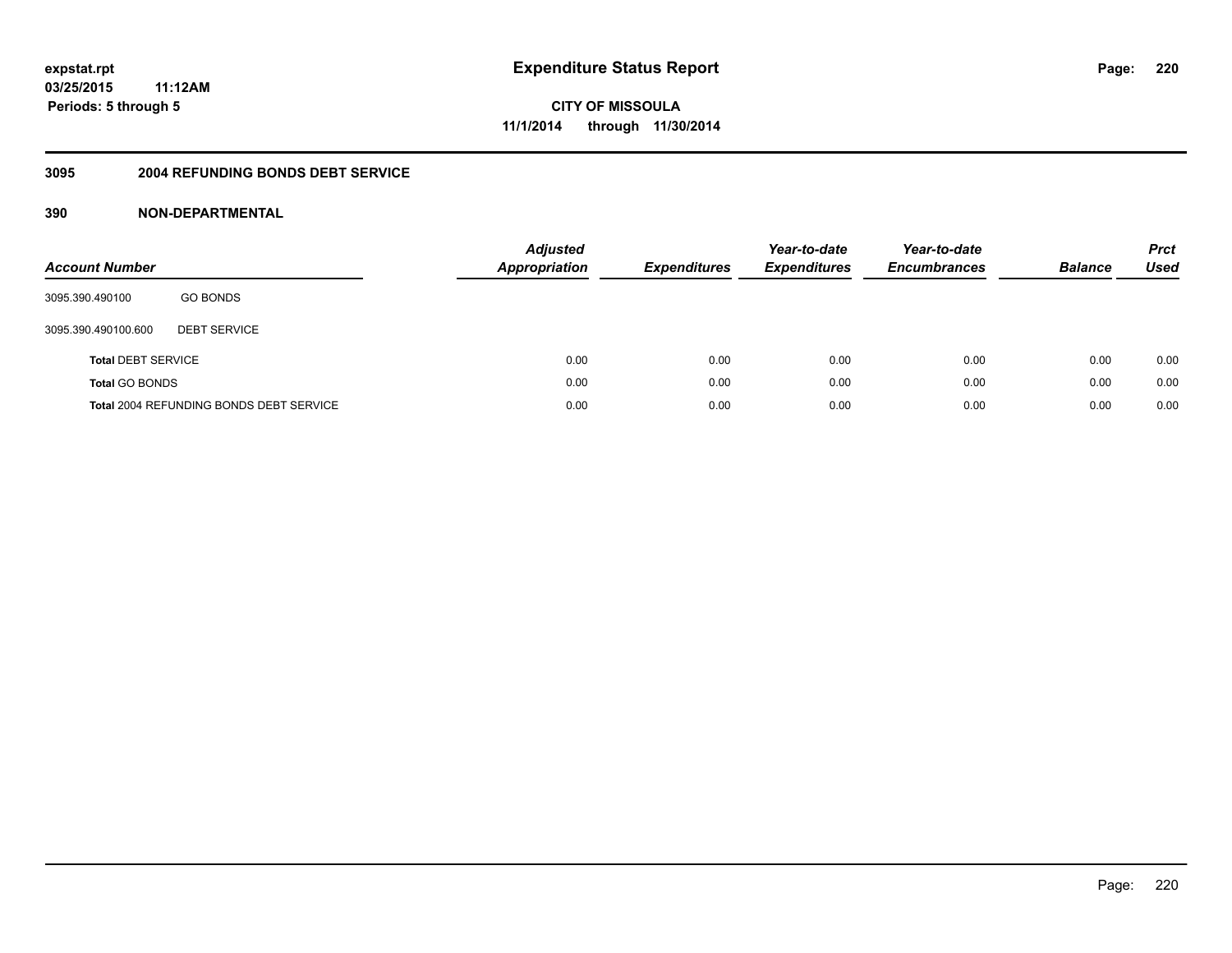#### **3096 NEW FIRE STATION GO BOND**

|                                                 | <b>Adjusted</b>      |                     | Year-to-date        | Year-to-date        |                | <b>Prct</b> |
|-------------------------------------------------|----------------------|---------------------|---------------------|---------------------|----------------|-------------|
| <b>Account Number</b>                           | <b>Appropriation</b> | <b>Expenditures</b> | <b>Expenditures</b> | <b>Encumbrances</b> | <b>Balance</b> | <b>Used</b> |
| <b>GO BONDS</b><br>3096.390.490100              |                      |                     |                     |                     |                |             |
| <b>DEBT SERVICE</b><br>3096.390.490100.600      |                      |                     |                     |                     |                |             |
| 3096.390.490100.620.000 INTEREST / SERVICE FEES | 0.00                 | 0.00                | 350.00              | 0.00                | $-350.00$      | 0.00        |
| <b>Total DEBT SERVICE</b>                       | 0.00                 | 0.00                | 350.00              | 0.00                | $-350.00$      | 0.00        |
| OTHER OBJECTS<br>3096.390.490100.800            |                      |                     |                     |                     |                |             |
| <b>Total OTHER OBJECTS</b>                      | 0.00                 | 0.00                | 0.00                | 0.00                | 0.00           | 0.00        |
| <b>Total GO BONDS</b>                           | 0.00                 | 0.00                | 350.00              | 0.00                | $-350.00$      | 0.00        |
| <b>Total NEW FIRE STATION GO BOND</b>           | 0.00                 | 0.00                | 350.00              | 0.00                | $-350.00$      | 0.00        |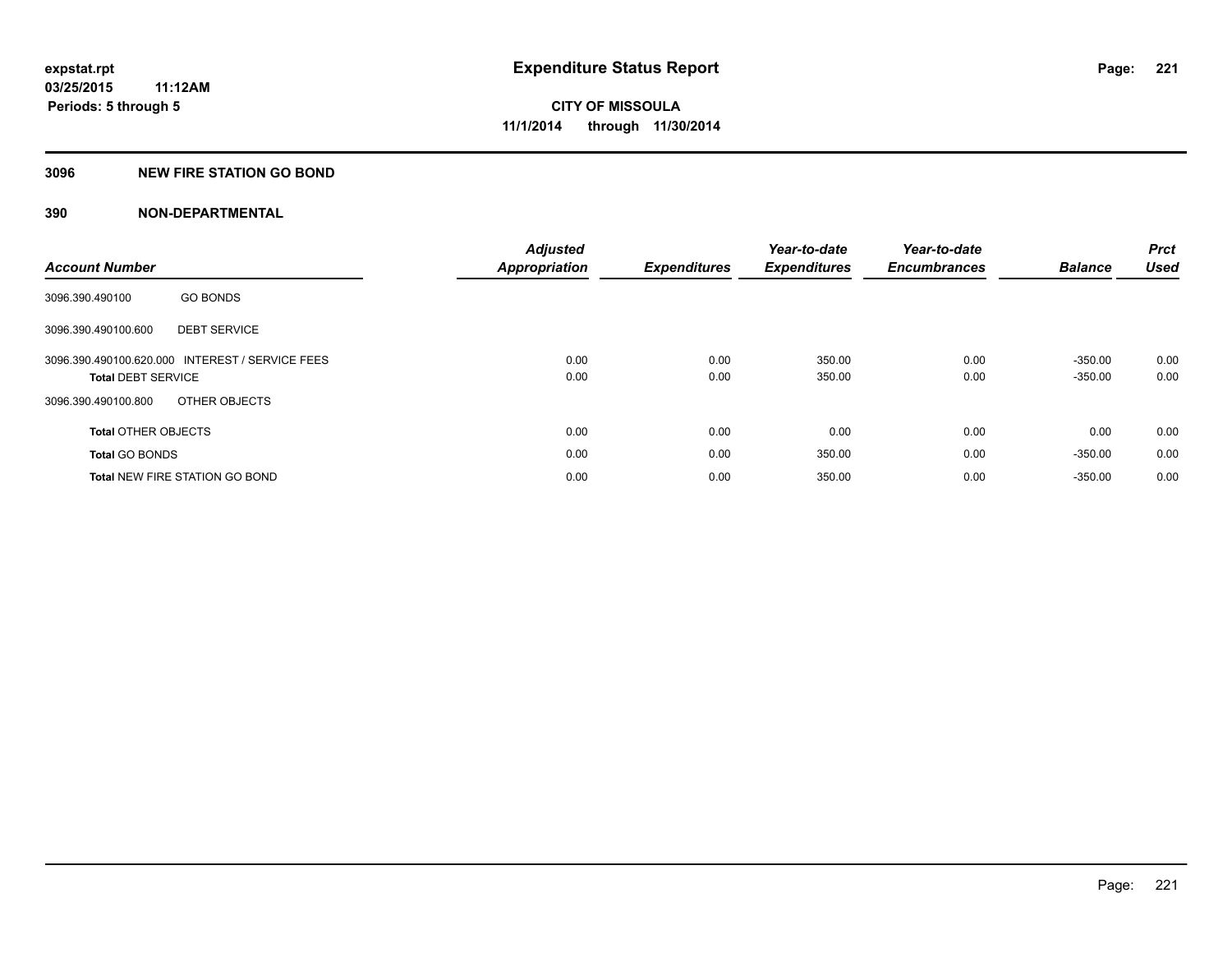#### **3097 2007 REFUNDING BONDS**

| <b>Account Number</b>      |                            | <b>Adjusted</b><br><b>Appropriation</b> | <b>Expenditures</b> | Year-to-date<br><b>Expenditures</b> | Year-to-date<br><b>Encumbrances</b> | <b>Balance</b> | <b>Prct</b><br><b>Used</b> |
|----------------------------|----------------------------|-----------------------------------------|---------------------|-------------------------------------|-------------------------------------|----------------|----------------------------|
| 3097.390.490100            | <b>GO BONDS</b>            |                                         |                     |                                     |                                     |                |                            |
| 3097.390.490100.600        | <b>DEBT SERVICE</b>        |                                         |                     |                                     |                                     |                |                            |
| <b>Total GO BONDS</b>      |                            | 0.00                                    | 0.00                | 0.00                                | 0.00                                | 0.00           | 0.00                       |
| 3097.390.490500            | <b>DEBT PAYMENTS</b>       |                                         |                     |                                     |                                     |                |                            |
| 3097.390.490500.500        | <b>FIXED CHARGES</b>       |                                         |                     |                                     |                                     |                |                            |
| <b>Total DEBT PAYMENTS</b> |                            | 0.00                                    | 0.00                | 0.00                                | 0.00                                | 0.00           | 0.00                       |
|                            | Total 2007 REFUNDING BONDS | 0.00                                    | 0.00                | 0.00                                | 0.00                                | 0.00           | 0.00                       |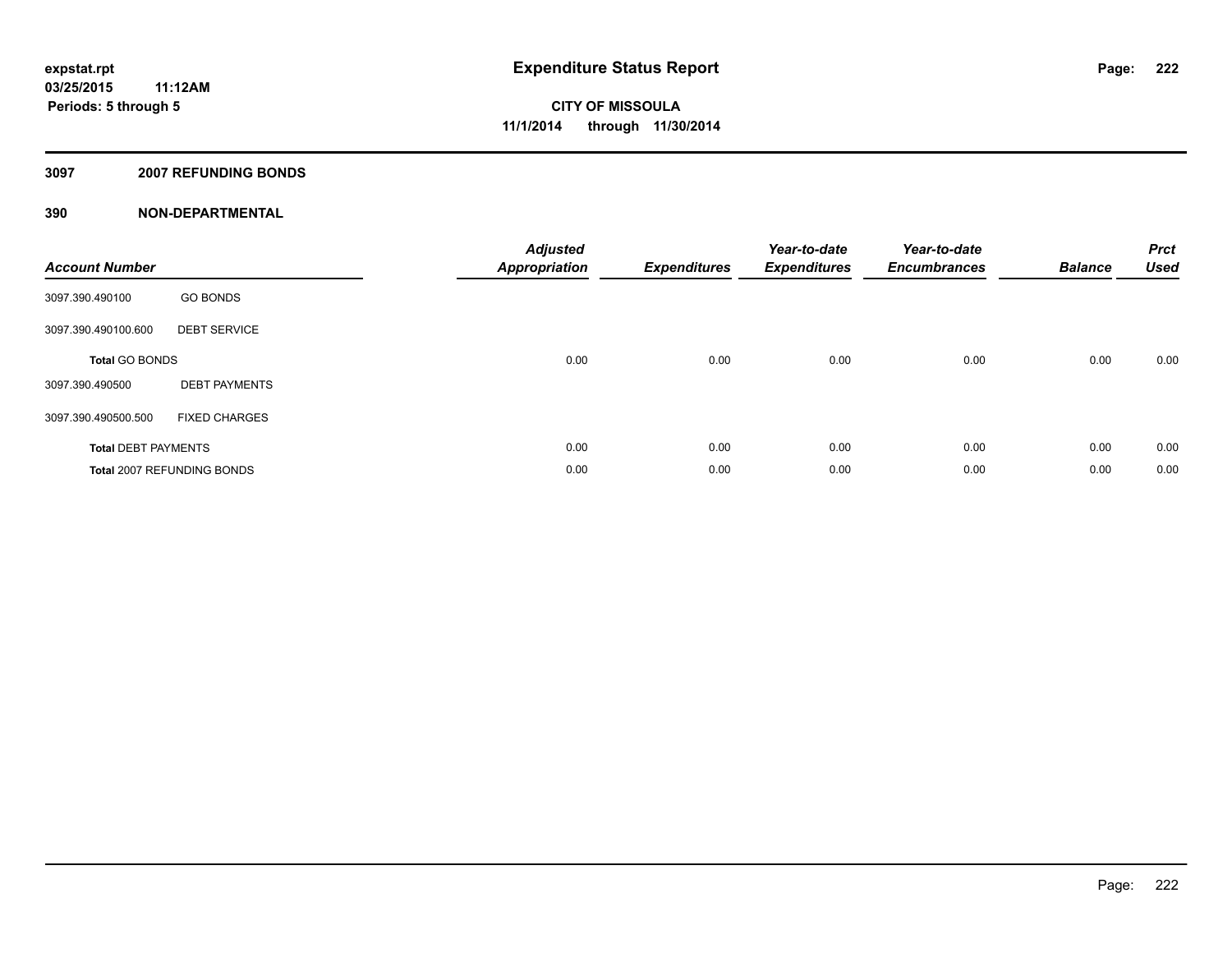#### **3100 SIDEWALK & CURB WARRANTS FUND**

| <b>Account Number</b> |                                                | <b>Adjusted</b><br>Appropriation | <b>Expenditures</b> | Year-to-date<br><b>Expenditures</b> | Year-to-date<br><b>Encumbrances</b> | <b>Balance</b> | <b>Prct</b><br><b>Used</b> |
|-----------------------|------------------------------------------------|----------------------------------|---------------------|-------------------------------------|-------------------------------------|----------------|----------------------------|
| 3100.390.490300       | SPECIAL IMPROVEMENTS BONDS                     |                                  |                     |                                     |                                     |                |                            |
| 3100.390.490300.600   | <b>DEBT SERVICE</b>                            |                                  |                     |                                     |                                     |                |                            |
|                       | <b>Total SPECIAL IMPROVEMENTS BONDS</b>        | 0.00                             | 0.00                | 0.00                                | 0.00                                | 0.00           | 0.00                       |
| 3100.390.521000       | INTERFUND OPERATING TRANSFERS                  |                                  |                     |                                     |                                     |                |                            |
| 3100.390.521000.800   | OTHER OBJECTS                                  |                                  |                     |                                     |                                     |                |                            |
|                       | <b>Total INTERFUND OPERATING TRANSFERS</b>     | 0.00                             | 0.00                | 0.00                                | 0.00                                | 0.00           | 0.00                       |
|                       | <b>Total SIDEWALK &amp; CURB WARRANTS FUND</b> | 0.00                             | 0.00                | 0.00                                | 0.00                                | 0.00           | 0.00                       |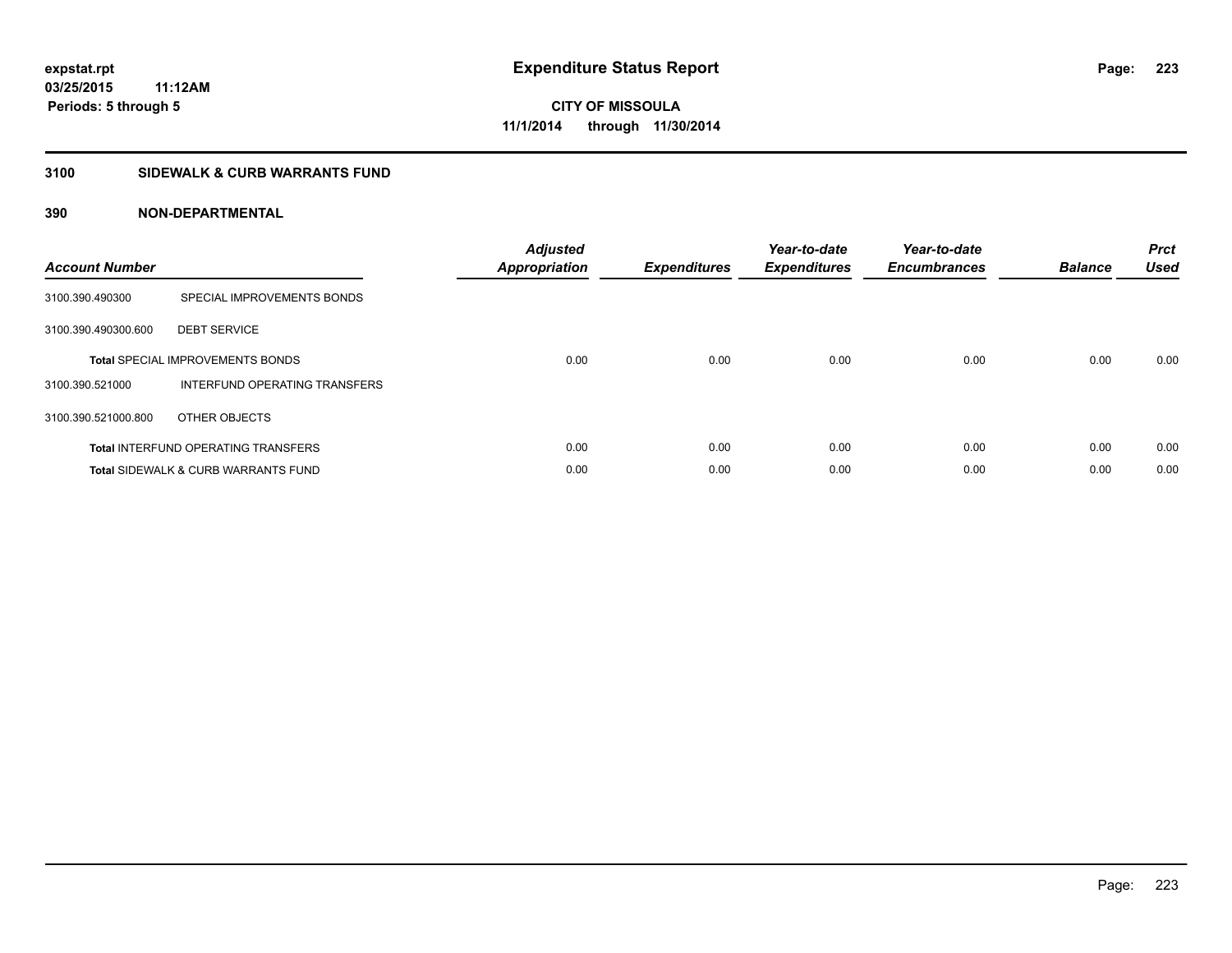### **03/25/2015 11:12AM Periods: 5 through 5**

**CITY OF MISSOULA 11/1/2014 through 11/30/2014**

#### **3200 FY99 SIDEWALK & CURB DEBT SERVICE FUND**

| <b>Account Number</b>      |                                              | <b>Adjusted</b><br><b>Appropriation</b> | <b>Expenditures</b> | Year-to-date<br><b>Expenditures</b> | Year-to-date<br><b>Encumbrances</b> | <b>Balance</b> | <b>Prct</b><br><b>Used</b> |
|----------------------------|----------------------------------------------|-----------------------------------------|---------------------|-------------------------------------|-------------------------------------|----------------|----------------------------|
| 3200.390.490300            | SPECIAL IMPROVEMENTS BONDS                   |                                         |                     |                                     |                                     |                |                            |
| 3200.390.490300.600        | <b>DEBT SERVICE</b>                          |                                         |                     |                                     |                                     |                |                            |
|                            | <b>Total SPECIAL IMPROVEMENTS BONDS</b>      | 0.00                                    | 0.00                | 0.00                                | 0.00                                | 0.00           | 0.00                       |
| 3200.390.510100            | SPECIAL ASSESSMENTS                          |                                         |                     |                                     |                                     |                |                            |
| 3200.390.510100.600        | <b>DEBT SERVICE</b>                          |                                         |                     |                                     |                                     |                |                            |
| <b>Total DEBT SERVICE</b>  |                                              | 0.00                                    | 0.00                | 0.00                                | 0.00                                | 0.00           | 0.00                       |
| 3200.390.510100.800        | OTHER OBJECTS                                |                                         |                     |                                     |                                     |                |                            |
| <b>Total OTHER OBJECTS</b> |                                              | 0.00                                    | 0.00                | 0.00                                | 0.00                                | 0.00           | 0.00                       |
|                            | <b>Total SPECIAL ASSESSMENTS</b>             | 0.00                                    | 0.00                | 0.00                                | 0.00                                | 0.00           | 0.00                       |
|                            | Total FY99 SIDEWALK & CURB DEBT SERVICE FUND | 0.00                                    | 0.00                | 0.00                                | 0.00                                | 0.00           | 0.00                       |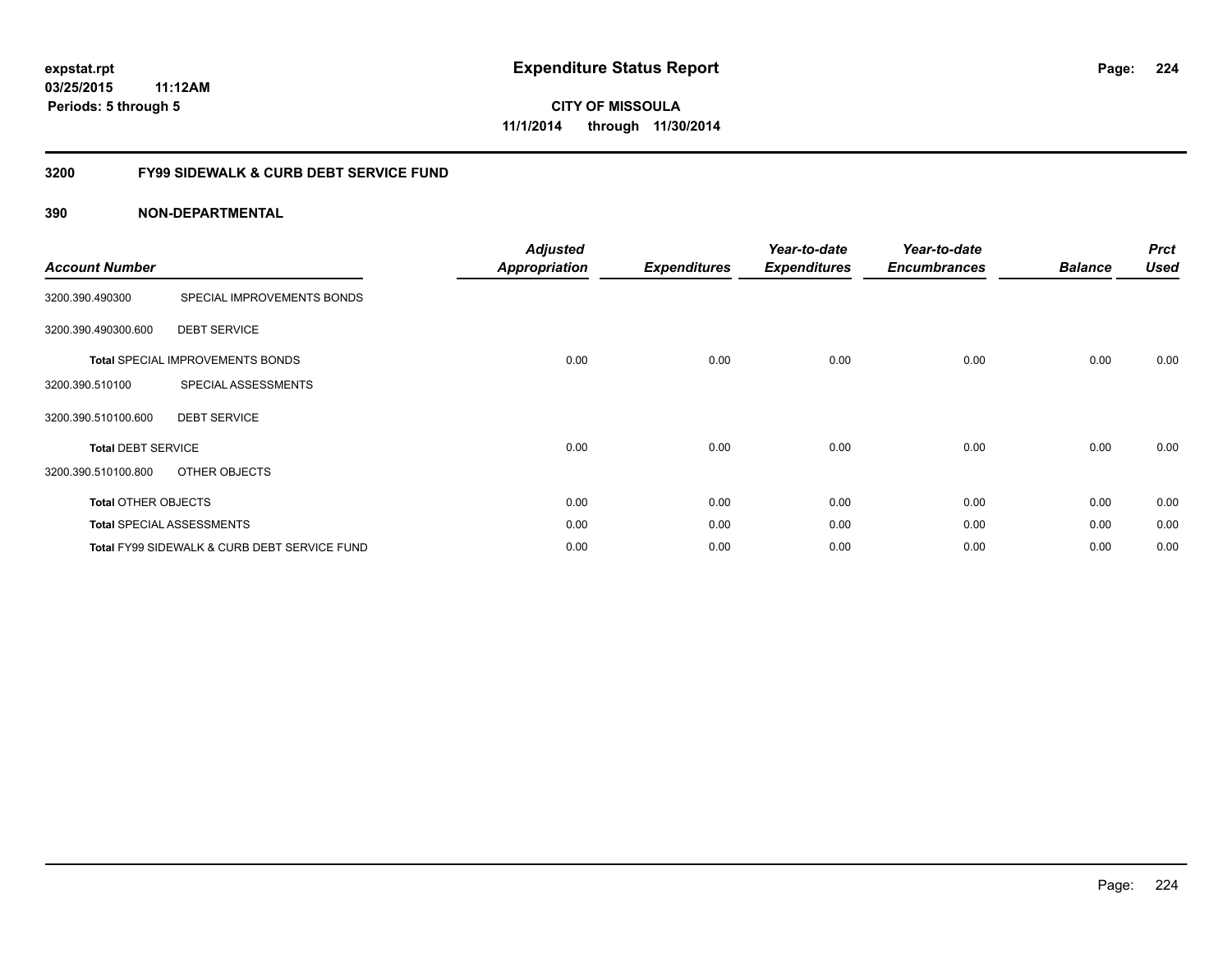### **03/25/2015 11:12AM Periods: 5 through 5**

**CITY OF MISSOULA 11/1/2014 through 11/30/2014**

#### **3300 FY00 SIDEWALK & CURB DEBT SERVICE FUND**

| <b>Account Number</b> |                                              | <b>Adjusted</b><br>Appropriation | <b>Expenditures</b> | Year-to-date<br><b>Expenditures</b> | Year-to-date<br><b>Encumbrances</b> | <b>Balance</b> | <b>Prct</b><br><b>Used</b> |
|-----------------------|----------------------------------------------|----------------------------------|---------------------|-------------------------------------|-------------------------------------|----------------|----------------------------|
| 3300.390.510100       | SPECIAL ASSESSMENTS                          |                                  |                     |                                     |                                     |                |                            |
| 3300.390.510100.600   | <b>DEBT SERVICE</b>                          |                                  |                     |                                     |                                     |                |                            |
|                       | <b>Total SPECIAL ASSESSMENTS</b>             | 0.00                             | 0.00                | 0.00                                | 0.00                                | 0.00           | 0.00                       |
|                       | Total FY00 SIDEWALK & CURB DEBT SERVICE FUND | 0.00                             | 0.00                | 0.00                                | 0.00                                | 0.00           | 0.00                       |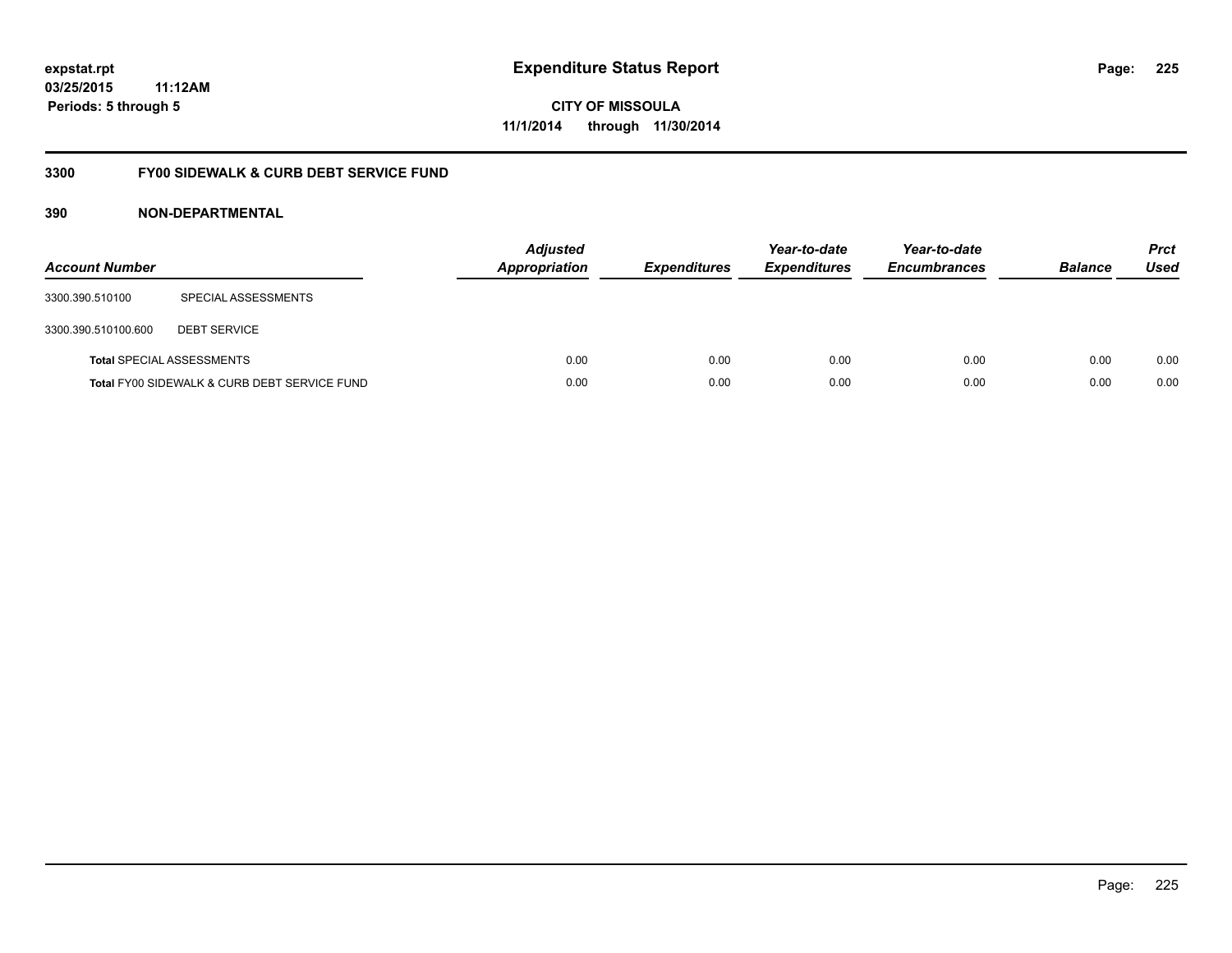**3305 JUDGMENT LEVIES**

| <b>Account Number</b>           |                           | <b>Adjusted</b><br>Appropriation | <b>Expenditures</b> | Year-to-date<br><b>Expenditures</b> | Year-to-date<br><b>Encumbrances</b> | <b>Balance</b> | <b>Prct</b><br><b>Used</b> |
|---------------------------------|---------------------------|----------------------------------|---------------------|-------------------------------------|-------------------------------------|----------------|----------------------------|
| 3305.390.490550                 | <b>JUDGMENT LEVY DEBT</b> |                                  |                     |                                     |                                     |                |                            |
| 3305.390.490550.600             | <b>DEBT SERVICE</b>       |                                  |                     |                                     |                                     |                |                            |
| <b>Total JUDGMENT LEVY DEBT</b> |                           | 0.00                             | 0.00                | 0.00                                | 0.00                                | 0.00           | 0.00                       |
| <b>Total JUDGMENT LEVIES</b>    |                           | 0.00                             | 0.00                | 0.00                                | 0.00                                | 0.00           | 0.00                       |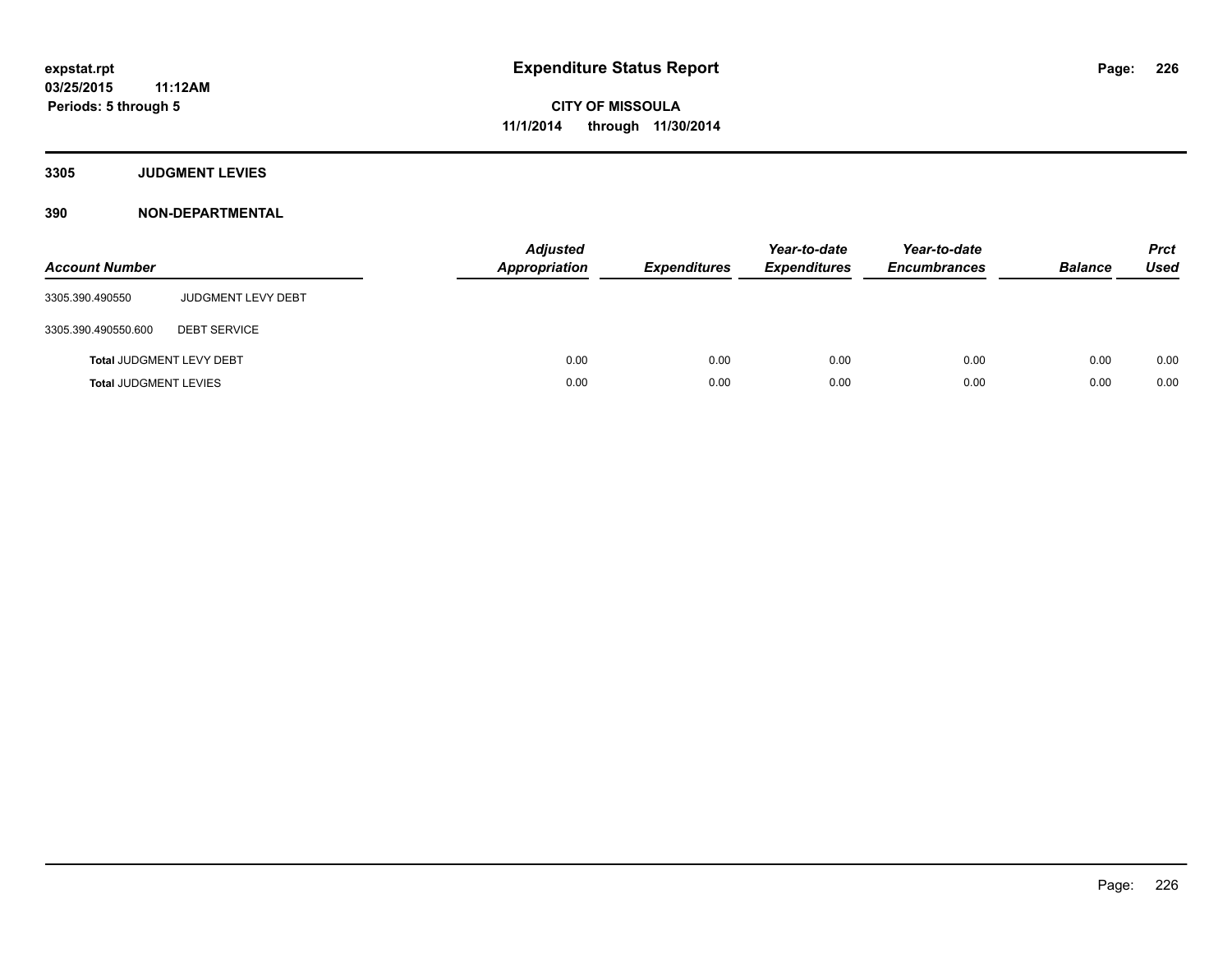### **03/25/2015 11:12AM Periods: 5 through 5**

**CITY OF MISSOULA 11/1/2014 through 11/30/2014**

#### **3400 FY01 SIDEWALK & CURB DEBT SERVICE FUND**

| <b>Account Number</b>     |                                              | <b>Adjusted</b><br>Appropriation | <b>Expenditures</b> | Year-to-date<br><b>Expenditures</b> | Year-to-date<br><b>Encumbrances</b> | <b>Balance</b> | <b>Prct</b><br>Used |
|---------------------------|----------------------------------------------|----------------------------------|---------------------|-------------------------------------|-------------------------------------|----------------|---------------------|
| 3400.390.510100           | SPECIAL ASSESSMENTS                          |                                  |                     |                                     |                                     |                |                     |
| 3400.390.510100.600       | <b>DEBT SERVICE</b>                          |                                  |                     |                                     |                                     |                |                     |
| <b>Total DEBT SERVICE</b> |                                              | 0.00                             | 0.00                | 0.00                                | 0.00                                | 0.00           | 0.00                |
|                           | <b>Total SPECIAL ASSESSMENTS</b>             | 0.00                             | 0.00                | 0.00                                | 0.00                                | 0.00           | 0.00                |
|                           | Total FY01 SIDEWALK & CURB DEBT SERVICE FUND | 0.00                             | 0.00                | 0.00                                | 0.00                                | 0.00           | 0.00                |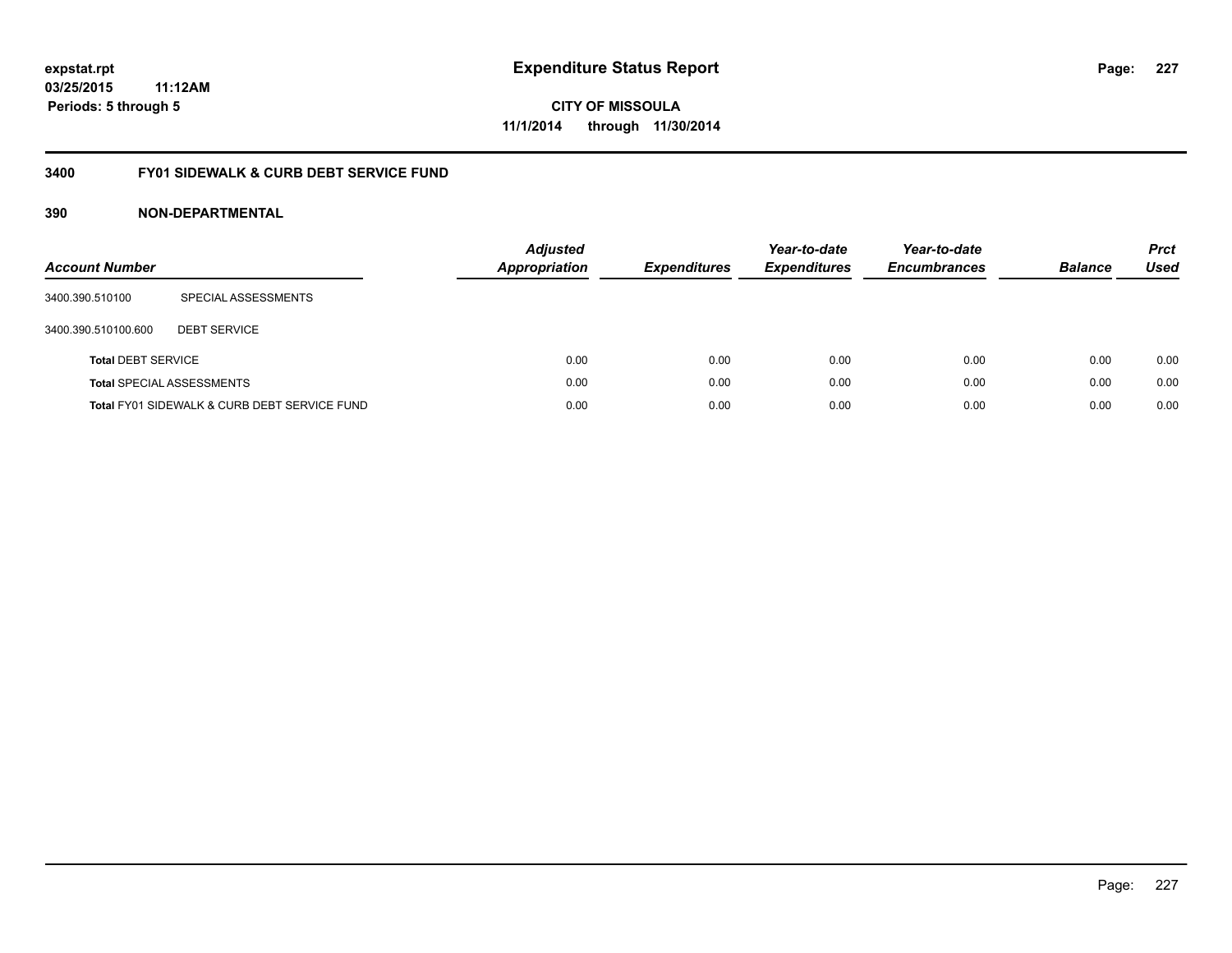### **03/25/2015 11:12AM Periods: 5 through 5**

**CITY OF MISSOULA 11/1/2014 through 11/30/2014**

#### **3410 FY02 SIDEWALK & CURB DEBT SERVICE FUND**

| <b>Account Number</b>            |                                                 | <b>Adjusted</b><br><b>Appropriation</b> | <b>Expenditures</b> | Year-to-date<br><b>Expenditures</b> | Year-to-date<br><b>Encumbrances</b> | <b>Balance</b> | <b>Prct</b><br>Used |
|----------------------------------|-------------------------------------------------|-----------------------------------------|---------------------|-------------------------------------|-------------------------------------|----------------|---------------------|
| 3410.390.510100                  | SPECIAL ASSESSMENTS                             |                                         |                     |                                     |                                     |                |                     |
| 3410.390.510100.600              | <b>DEBT SERVICE</b>                             |                                         |                     |                                     |                                     |                |                     |
|                                  | 3410.390.510100.620.000 INTEREST / SERVICE FEES | 0.00                                    | 0.00                | 350.00                              | 0.00                                | $-350.00$      | 0.00                |
| <b>Total DEBT SERVICE</b>        |                                                 | 0.00                                    | 0.00                | 350.00                              | 0.00                                | $-350.00$      | 0.00                |
| <b>Total SPECIAL ASSESSMENTS</b> |                                                 | 0.00                                    | 0.00                | 350.00                              | 0.00                                | $-350.00$      | 0.00                |
|                                  | Total FY02 SIDEWALK & CURB DEBT SERVICE FUND    | 0.00                                    | 0.00                | 350.00                              | 0.00                                | $-350.00$      | 0.00                |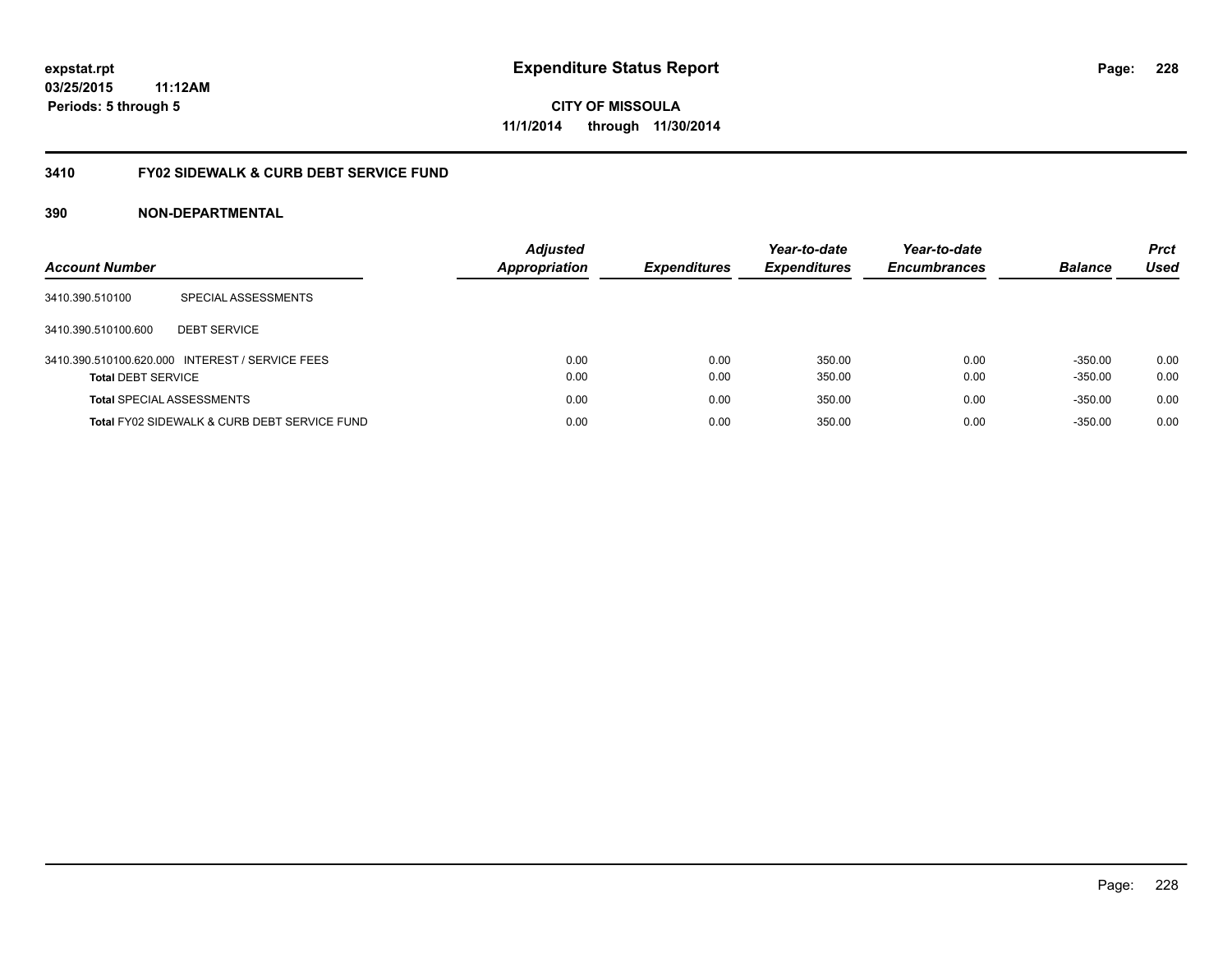#### **3420 FY03 SIDEWALK & CURB DEBT SERVICE**

|                                   |                                                    | <b>Adjusted</b>      |                     | Year-to-date        | Year-to-date        |                | <b>Prct</b> |
|-----------------------------------|----------------------------------------------------|----------------------|---------------------|---------------------|---------------------|----------------|-------------|
| <b>Account Number</b>             |                                                    | <b>Appropriation</b> | <b>Expenditures</b> | <b>Expenditures</b> | <b>Encumbrances</b> | <b>Balance</b> | <b>Used</b> |
| 3420.390.510100                   | SPECIAL ASSESSMENTS                                |                      |                     |                     |                     |                |             |
| 3420.390.510100.600               | <b>DEBT SERVICE</b>                                |                      |                     |                     |                     |                |             |
| 3420.390.510100.610.000 PRINCIPAL |                                                    | 25,000.00            | 0.00                | 0.00                | 0.00                | 25,000.00      | 0.00        |
|                                   | 3420.390.510100.620.000 INTEREST / SERVICE FEES    | 1,300.00             | 0.00                | 350.00              | 0.00                | 950.00         | 26.92       |
|                                   | <b>Total SPECIAL ASSESSMENTS</b>                   | 26,300.00            | 0.00                | 350.00              | 0.00                | 25,950.00      | 1.33        |
| 3420.390.510110                   | <b>MERCHANT SERVICES</b>                           |                      |                     |                     |                     |                |             |
| 3420.390.510110.500               | <b>FIXED CHARGES</b>                               |                      |                     |                     |                     |                |             |
| <b>Total MERCHANT SERVICES</b>    |                                                    | 0.00                 | 0.00                | 0.00                | 0.00                | 0.00           | 0.00        |
|                                   | <b>Total FY03 SIDEWALK &amp; CURB DEBT SERVICE</b> | 26,300.00            | 0.00                | 350.00              | 0.00                | 25.950.00      | 1.33        |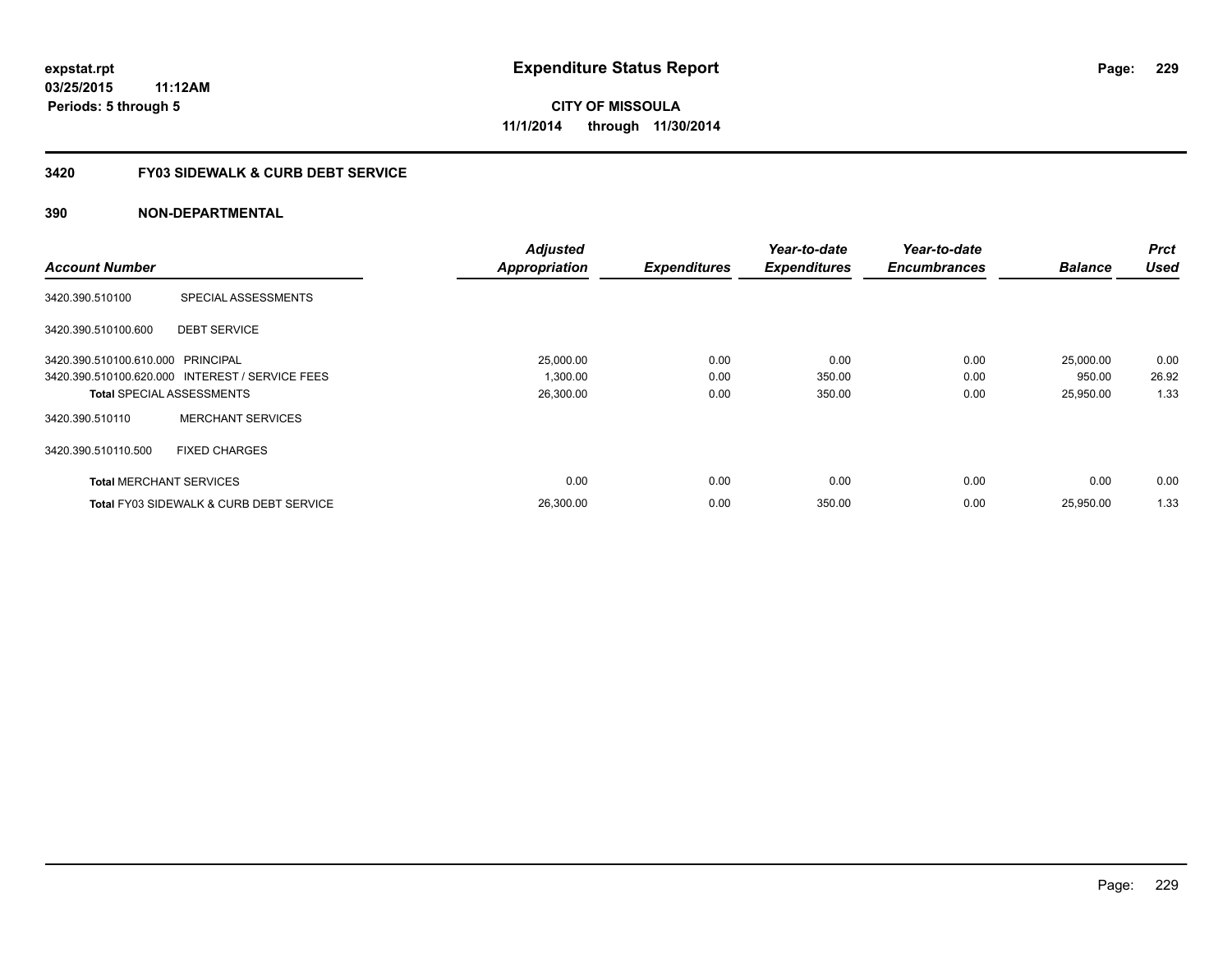#### **3430 FY04 SIDEWALK CURB DEBT SERVICE**

|                                   |                                                 | <b>Adjusted</b>      |                     | Year-to-date        | Year-to-date        |                | <b>Prct</b> |
|-----------------------------------|-------------------------------------------------|----------------------|---------------------|---------------------|---------------------|----------------|-------------|
| <b>Account Number</b>             |                                                 | <b>Appropriation</b> | <b>Expenditures</b> | <b>Expenditures</b> | <b>Encumbrances</b> | <b>Balance</b> | <b>Used</b> |
| 3430.390.510100                   | SPECIAL ASSESSMENTS                             |                      |                     |                     |                     |                |             |
| 3430.390.510100.600               | <b>DEBT SERVICE</b>                             |                      |                     |                     |                     |                |             |
| 3430.390.510100.610.000 PRINCIPAL |                                                 | 10,000.00            | 0.00                | 0.00                | 0.00                | 10.000.00      | 0.00        |
|                                   | 3430.390.510100.620.000 INTEREST / SERVICE FEES | 1.295.00             | 0.00                | 350.00              | 0.00                | 945.00         | 27.03       |
| <b>Total DEBT SERVICE</b>         |                                                 | 11.295.00            | 0.00                | 350.00              | 0.00                | 10.945.00      | 3.10        |
|                                   | <b>Total SPECIAL ASSESSMENTS</b>                | 11,295.00            | 0.00                | 350.00              | 0.00                | 10.945.00      | 3.10        |
|                                   | <b>Total FY04 SIDEWALK CURB DEBT SERVICE</b>    | 11.295.00            | 0.00                | 350.00              | 0.00                | 10.945.00      | 3.10        |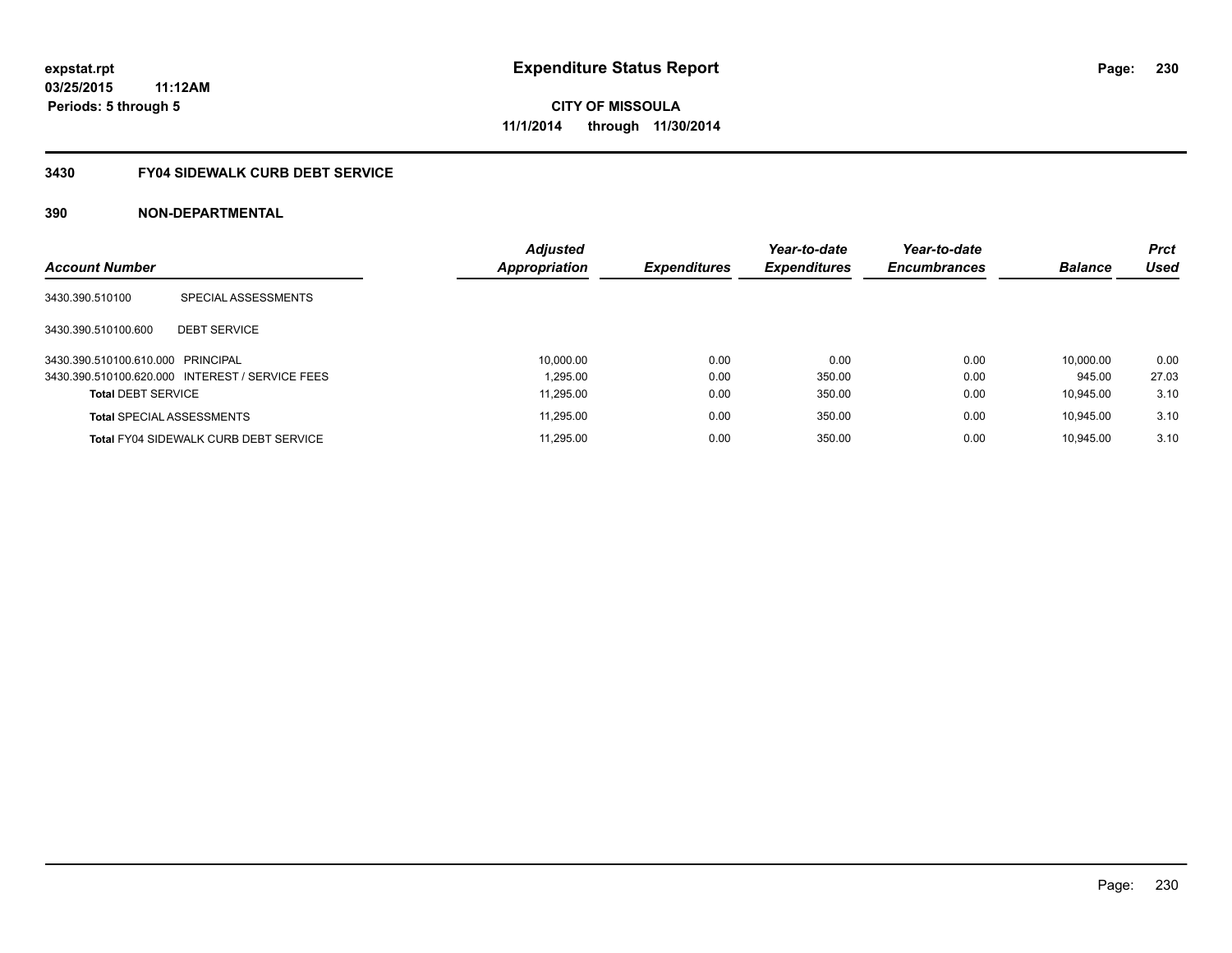#### **3440 FY 05 SIDEWALK AND CURB**

|                                   |                                                 | <b>Adjusted</b> |                     | Year-to-date        | Year-to-date        |                | <b>Prct</b> |
|-----------------------------------|-------------------------------------------------|-----------------|---------------------|---------------------|---------------------|----------------|-------------|
| <b>Account Number</b>             |                                                 | Appropriation   | <b>Expenditures</b> | <b>Expenditures</b> | <b>Encumbrances</b> | <b>Balance</b> | <b>Used</b> |
| 3440.390.510100                   | SPECIAL ASSESSMENTS                             |                 |                     |                     |                     |                |             |
| 3440.390.510100.600               | <b>DEBT SERVICE</b>                             |                 |                     |                     |                     |                |             |
| 3440.390.510100.610.000 PRINCIPAL |                                                 | 35,000.00       | 0.00                | 0.00                | 0.00                | 35.000.00      | 0.00        |
|                                   | 3440.390.510100.620.000 INTEREST / SERVICE FEES | 5.163.00        | 0.00                | 350.00              | 0.00                | 4.813.00       | 6.78        |
| <b>Total DEBT SERVICE</b>         |                                                 | 40,163.00       | 0.00                | 350.00              | 0.00                | 39.813.00      | 0.87        |
|                                   | <b>Total SPECIAL ASSESSMENTS</b>                | 40,163.00       | 0.00                | 350.00              | 0.00                | 39.813.00      | 0.87        |
|                                   | Total FY 05 SIDEWALK AND CURB                   | 40.163.00       | 0.00                | 350.00              | 0.00                | 39.813.00      | 0.87        |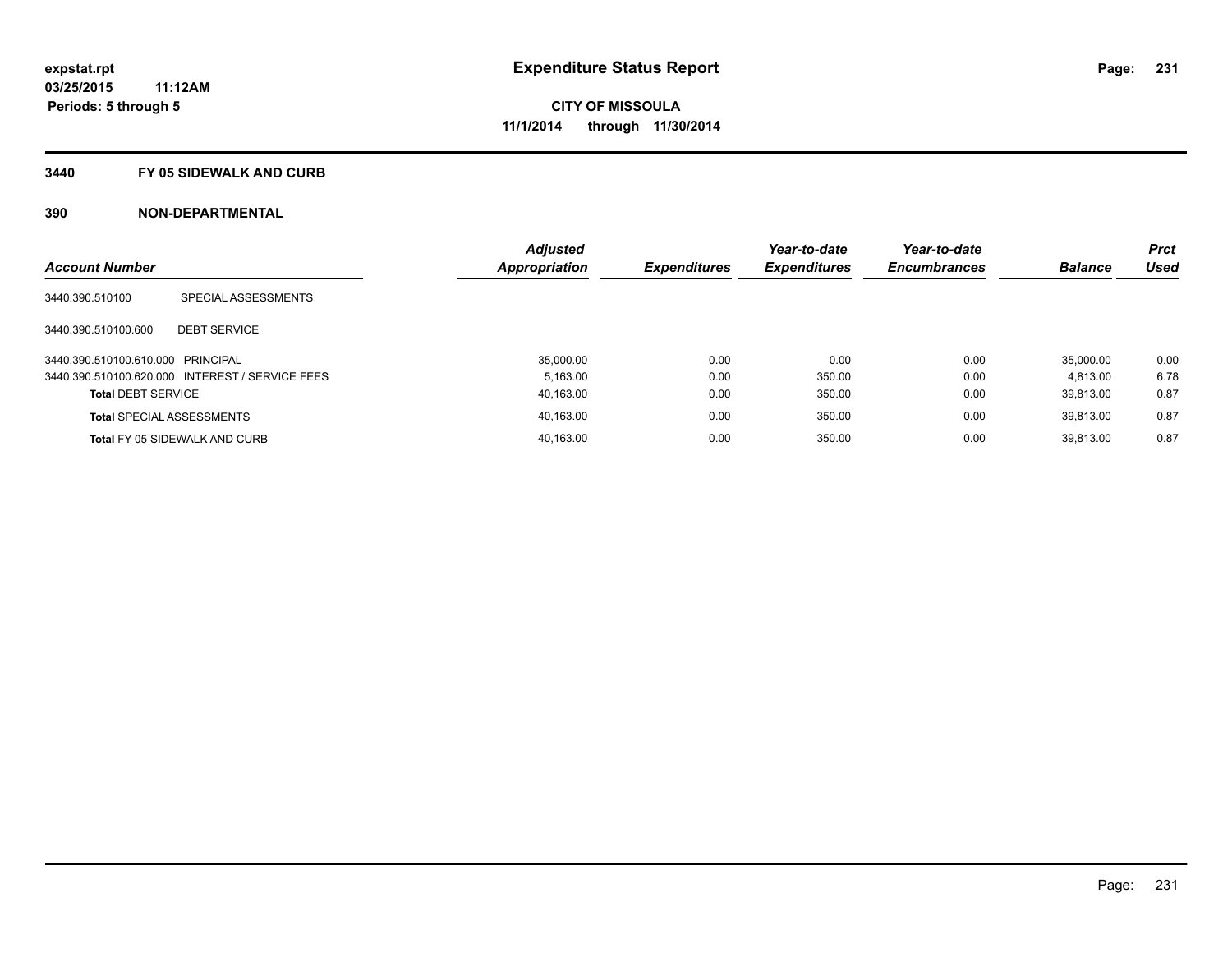#### **3450 FY 06 SIDEWALK AND CURB**

| <b>Account Number</b>             |                                                 | <b>Adjusted</b><br><b>Appropriation</b> | <b>Expenditures</b> | Year-to-date<br><b>Expenditures</b> | Year-to-date<br><b>Encumbrances</b> | <b>Balance</b> | <b>Prct</b><br><b>Used</b> |
|-----------------------------------|-------------------------------------------------|-----------------------------------------|---------------------|-------------------------------------|-------------------------------------|----------------|----------------------------|
| 3450.390.510100                   | SPECIAL ASSESSMENTS                             |                                         |                     |                                     |                                     |                |                            |
| 3450.390.510100.600               | <b>DEBT SERVICE</b>                             |                                         |                     |                                     |                                     |                |                            |
| 3450.390.510100.610.000 PRINCIPAL |                                                 | 25.000.00                               | 0.00                | 0.00                                | 0.00                                | 25.000.00      | 0.00                       |
|                                   | 3450.390.510100.620.000 INTEREST / SERVICE FEES | 4.569.00                                | 0.00                | 0.00                                | 0.00                                | 4.569.00       | 0.00                       |
| <b>Total DEBT SERVICE</b>         |                                                 | 29,569.00                               | 0.00                | 0.00                                | 0.00                                | 29.569.00      | 0.00                       |
|                                   | <b>Total SPECIAL ASSESSMENTS</b>                | 29,569.00                               | 0.00                | 0.00                                | 0.00                                | 29.569.00      | 0.00                       |
|                                   | <b>Total FY 06 SIDEWALK AND CURB</b>            | 29.569.00                               | 0.00                | 0.00                                | 0.00                                | 29.569.00      | 0.00                       |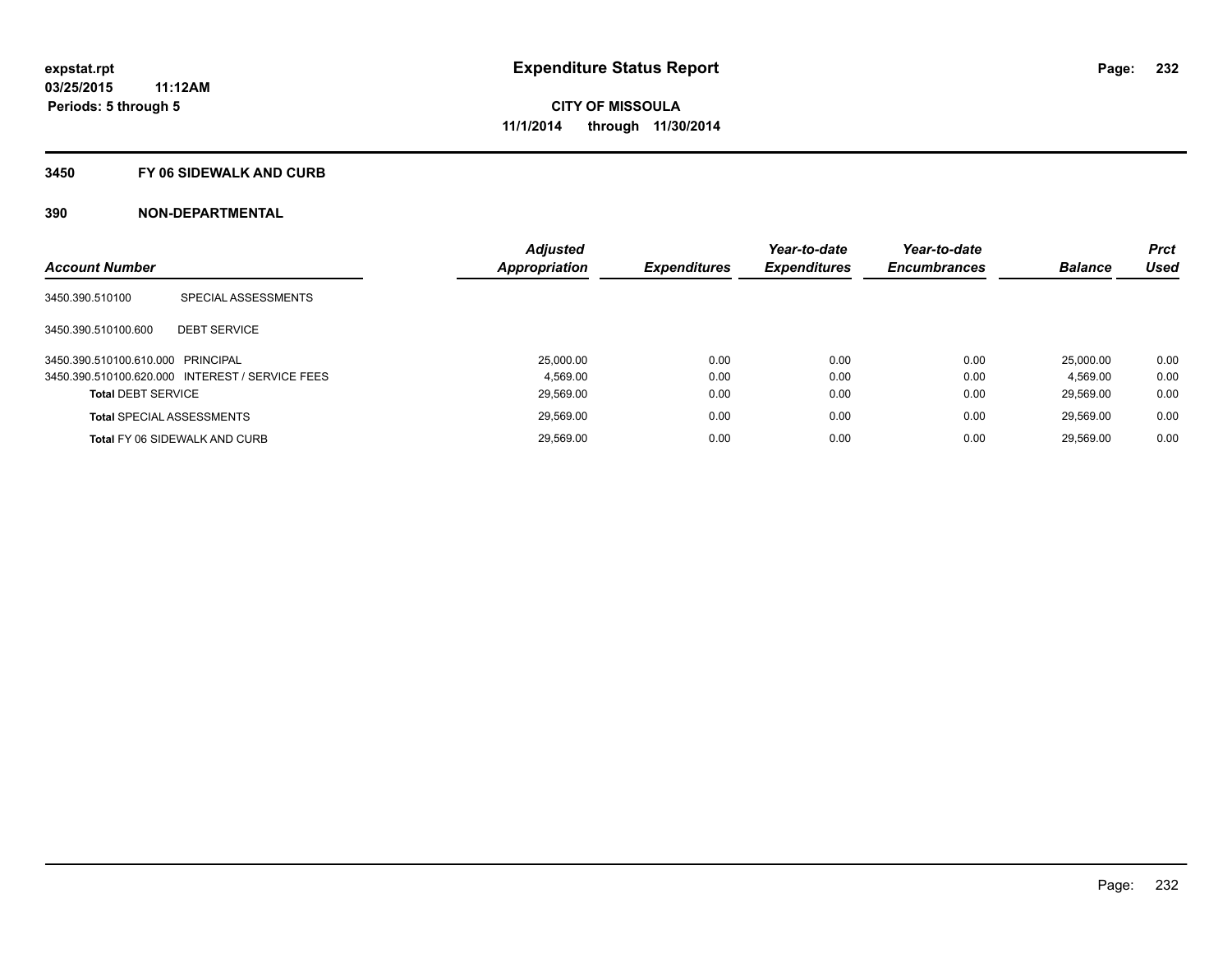### **3460 FY07 SIDEWALK AND CURB DEBT**

| <b>Account Number</b>             |                                                 | <b>Adjusted</b><br>Appropriation | <b>Expenditures</b> | Year-to-date<br><b>Expenditures</b> | Year-to-date<br><b>Encumbrances</b> | <b>Balance</b> | Prct<br><b>Used</b> |
|-----------------------------------|-------------------------------------------------|----------------------------------|---------------------|-------------------------------------|-------------------------------------|----------------|---------------------|
| 3460.390.510100                   | SPECIAL ASSESSMENTS                             |                                  |                     |                                     |                                     |                |                     |
| 3460.390.510100.600               | <b>DEBT SERVICE</b>                             |                                  |                     |                                     |                                     |                |                     |
| 3460.390.510100.610.000 PRINCIPAL |                                                 | 75,000.00                        | 0.00                | 0.00                                | 0.00                                | 75,000.00      | 0.00                |
|                                   | 3460.390.510100.620.000 INTEREST / SERVICE FEES | 17.110.00                        | 0.00                | 350.00                              | 0.00                                | 16.760.00      | 2.05                |
|                                   | <b>Total FY07 SIDEWALK AND CURB DEBT</b>        | 92,110.00                        | 0.00                | 350.00                              | 0.00                                | 91.760.00      | 0.38                |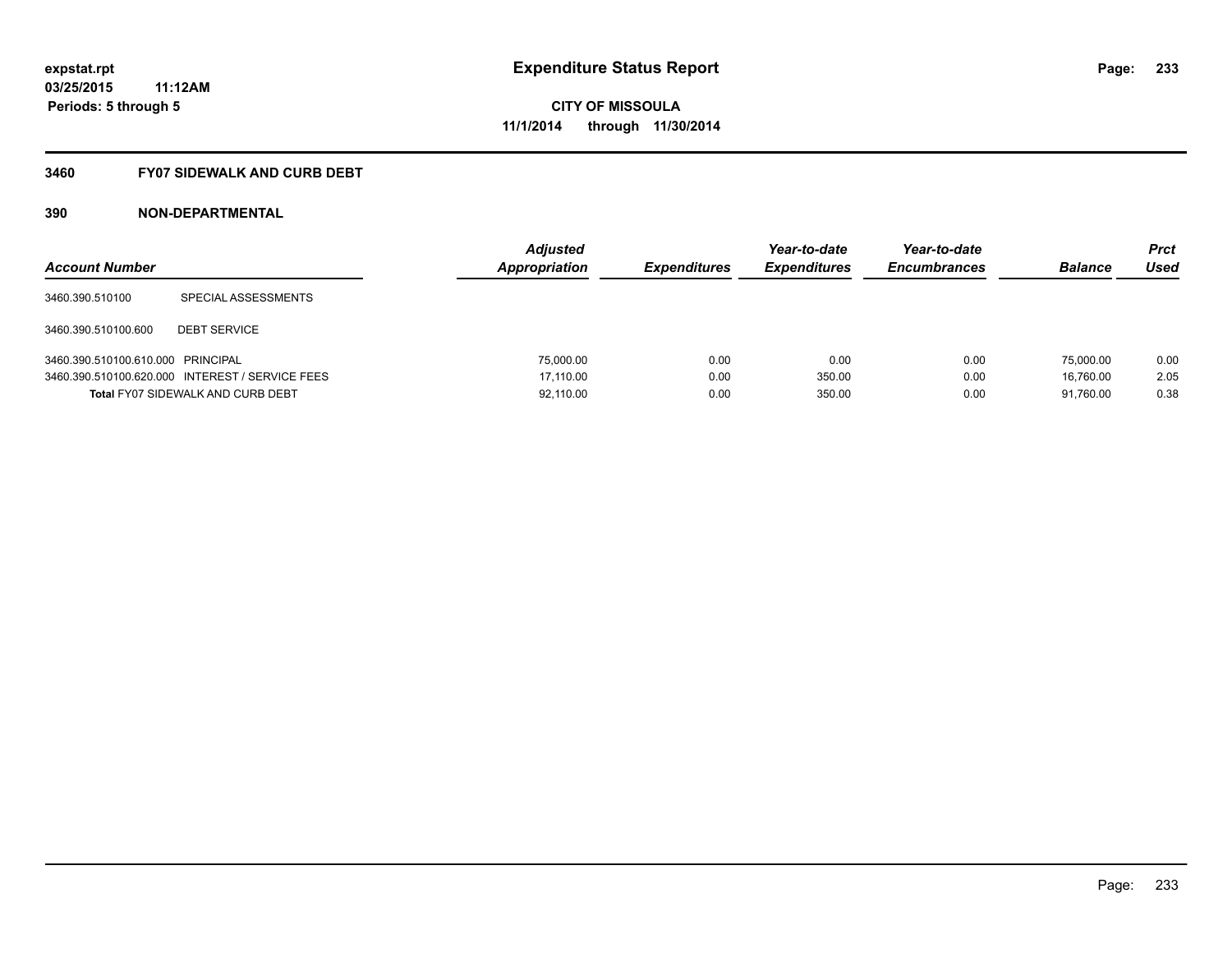**03/25/2015 11:12AM Periods: 5 through 5**

### **CITY OF MISSOULA 11/1/2014 through 11/30/2014**

#### **3461 SERIES 2008A SIDEWALK AND CURB**

### **280 PUBLIC WORKS ADMIN/ENGINEERING**

| <b>Account Number</b> |                                             | Adjusted<br>Appropriation | <b>Expenditures</b> | Year-to-date<br><b>Expenditures</b> | Year-to-date<br><b>Encumbrances</b> | <b>Balance</b> | <b>Prct</b><br><b>Used</b> |
|-----------------------|---------------------------------------------|---------------------------|---------------------|-------------------------------------|-------------------------------------|----------------|----------------------------|
| 3461.280.521000       | INTERFUND OPERATING TRANSFERS               |                           |                     |                                     |                                     |                |                            |
| 3461.280.521000.800   | OTHER OBJECTS                               |                           |                     |                                     |                                     |                |                            |
|                       | <b>Total PUBLIC WORKS ADMIN/ENGINEERING</b> | 0.00                      | 0.00                | 0.00                                | 0.00                                | 0.00           | 0.00                       |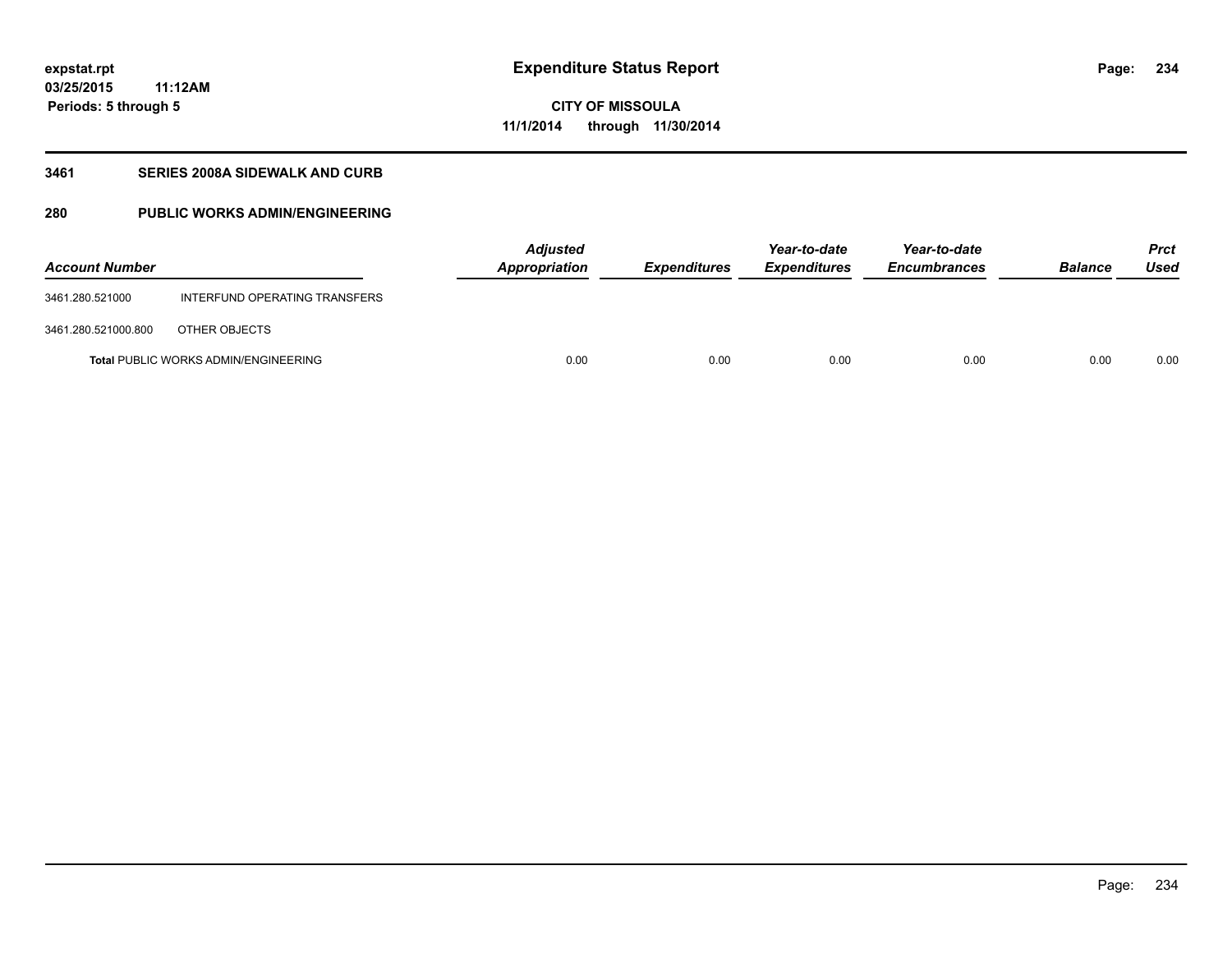### **3461 SERIES 2008A SIDEWALK AND CURB**

| <b>Account Number</b>             |                                                 | <b>Adjusted</b><br><b>Appropriation</b> | <b>Expenditures</b> | Year-to-date<br><b>Expenditures</b> | Year-to-date<br><b>Encumbrances</b> | <b>Balance</b> | <b>Prct</b><br><b>Used</b> |
|-----------------------------------|-------------------------------------------------|-----------------------------------------|---------------------|-------------------------------------|-------------------------------------|----------------|----------------------------|
|                                   |                                                 |                                         |                     |                                     |                                     |                |                            |
| 3461.390.510100                   | SPECIAL ASSESSMENTS                             |                                         |                     |                                     |                                     |                |                            |
| 3461.390.510100.600               | <b>DEBT SERVICE</b>                             |                                         |                     |                                     |                                     |                |                            |
| 3461.390.510100.610.000 PRINCIPAL |                                                 | 50,000.00                               | 0.00                | 0.00                                | 0.00                                | 50,000.00      | 0.00                       |
|                                   | 3461.390.510100.620.000 INTEREST / SERVICE FEES | 12,213.00                               | 0.00                | 0.00                                | 0.00                                | 12,213.00      | 0.00                       |
| <b>Total SPECIAL ASSESSMENTS</b>  |                                                 | 62,213.00                               | 0.00                | 0.00                                | 0.00                                | 62,213.00      | 0.00                       |
| 3461.390.521000                   | INTERFUND OPERATING TRANSFERS                   |                                         |                     |                                     |                                     |                |                            |
| 3461.390.521000.800               | OTHER OBJECTS                                   |                                         |                     |                                     |                                     |                |                            |
|                                   | <b>Total INTERFUND OPERATING TRANSFERS</b>      | 0.00                                    | 0.00                | 0.00                                | 0.00                                | 0.00           | 0.00                       |
|                                   | <b>Total SERIES 2008A SIDEWALK AND CURB</b>     | 62,213.00                               | 0.00                | 0.00                                | 0.00                                | 62.213.00      | 0.00                       |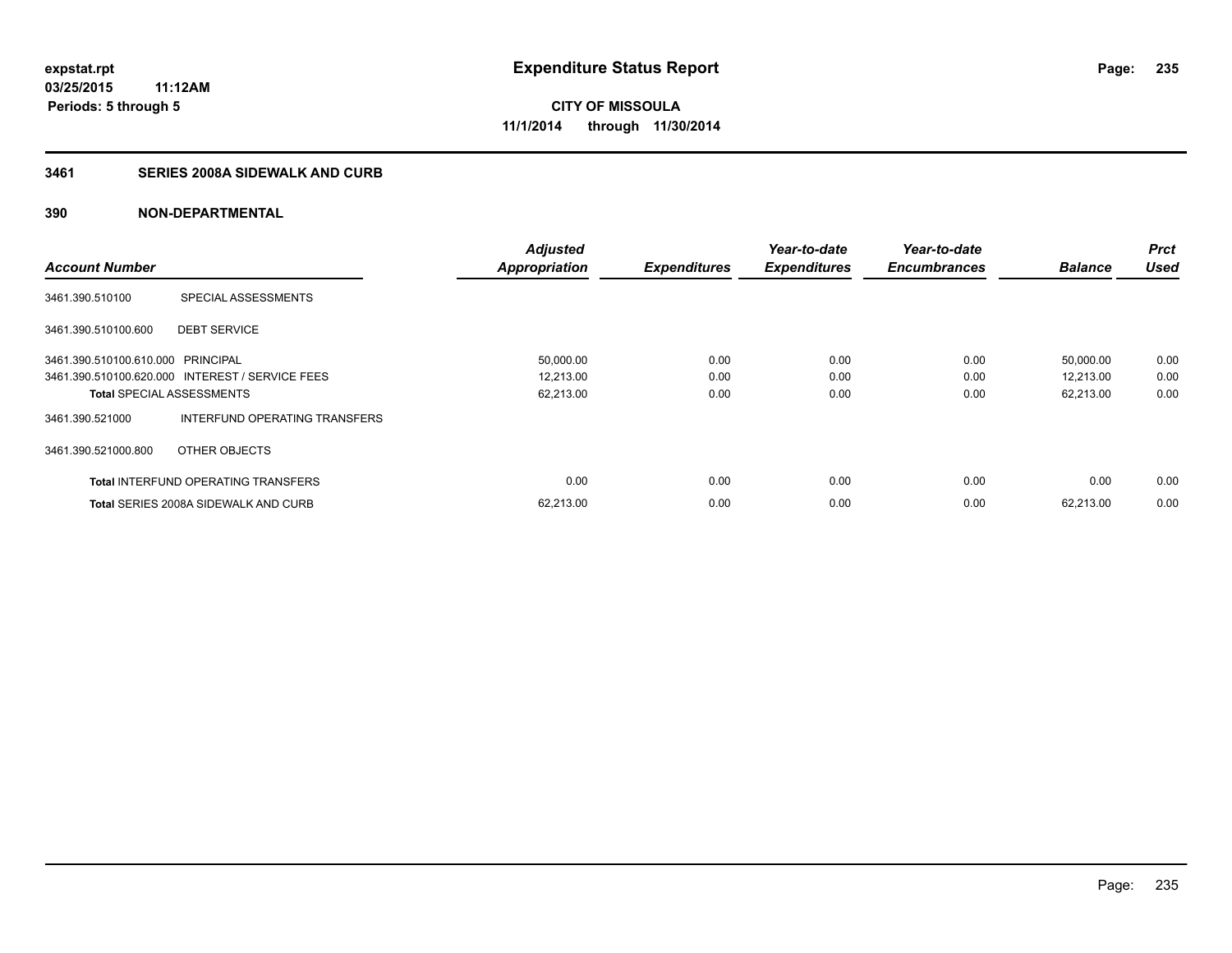#### **3462 SERIES 2009 SIDEWALK AND CURB**

|                                   |                                                 | <b>Adjusted</b>      |                     | Year-to-date        | Year-to-date        |                | <b>Prct</b> |
|-----------------------------------|-------------------------------------------------|----------------------|---------------------|---------------------|---------------------|----------------|-------------|
| <b>Account Number</b>             |                                                 | <b>Appropriation</b> | <b>Expenditures</b> | <b>Expenditures</b> | <b>Encumbrances</b> | <b>Balance</b> | <b>Used</b> |
| 3462.390.510100                   | SPECIAL ASSESSMENTS                             |                      |                     |                     |                     |                |             |
| 3462.390.510100.600               | <b>DEBT SERVICE</b>                             |                      |                     |                     |                     |                |             |
| 3462.390.510100.610.000 PRINCIPAL |                                                 | 50,000.00            | 0.00                | 0.00                | 0.00                | 50,000.00      | 0.00        |
|                                   | 3462.390.510100.620.000 INTEREST / SERVICE FEES | 17,143.00            | 0.00                | 300.00              | 0.00                | 16,843.00      | 1.75        |
| <b>Total SPECIAL ASSESSMENTS</b>  |                                                 | 67,143.00            | 0.00                | 300.00              | 0.00                | 66,843.00      | 0.45        |
| 3462.390.521000                   | INTERFUND OPERATING TRANSFERS                   |                      |                     |                     |                     |                |             |
| 3462.390.521000.800               | OTHER OBJECTS                                   |                      |                     |                     |                     |                |             |
|                                   | <b>Total INTERFUND OPERATING TRANSFERS</b>      | 0.00                 | 0.00                | 0.00                | 0.00                | 0.00           | 0.00        |
|                                   | <b>Total SERIES 2009 SIDEWALK AND CURB</b>      | 67,143.00            | 0.00                | 300.00              | 0.00                | 66.843.00      | 0.45        |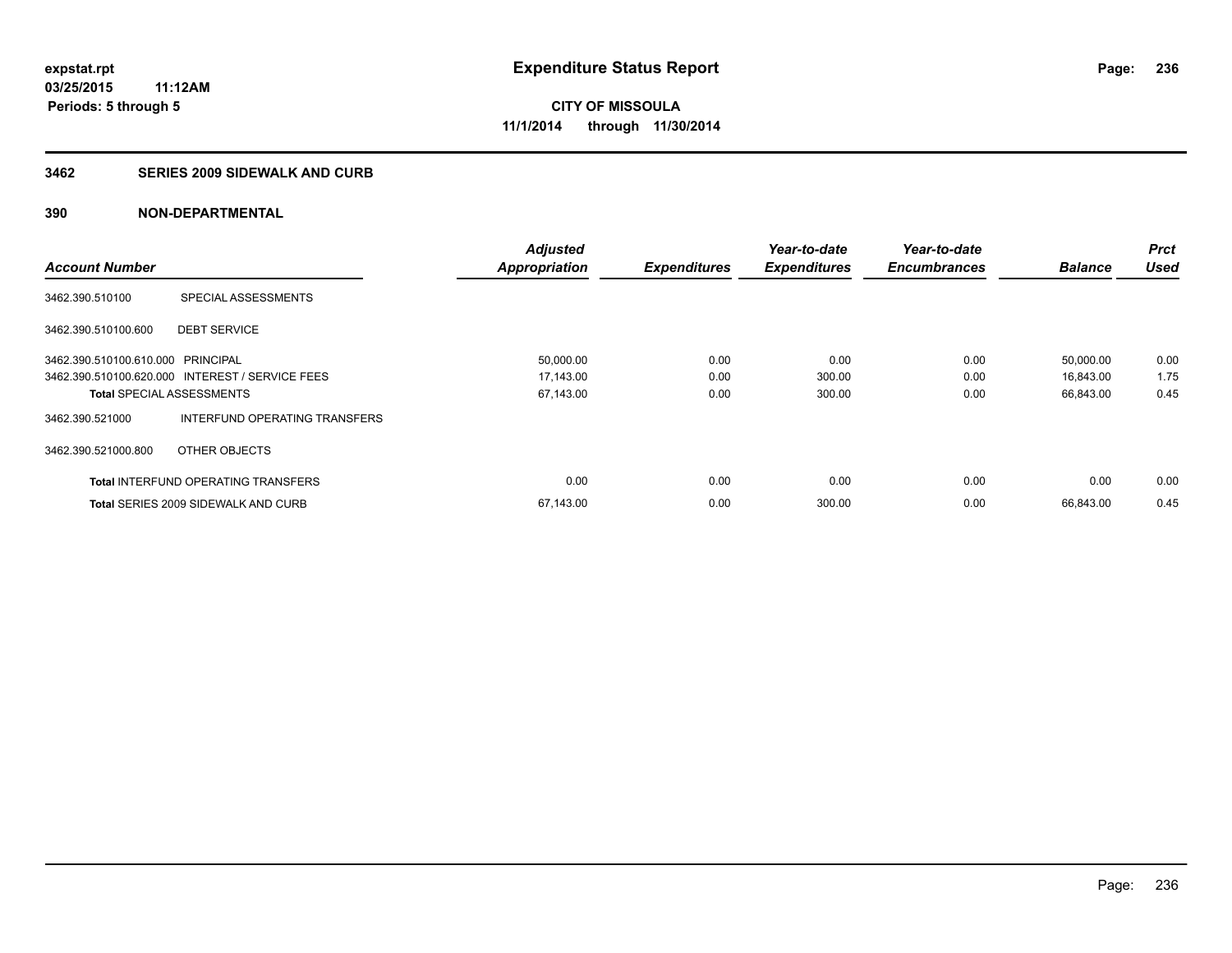#### **3463 SERIES 2010 SIDEWALK AND CURB**

|                                   |                                                 | <b>Adjusted</b>      |                     | Year-to-date        | Year-to-date        |                | <b>Prct</b> |
|-----------------------------------|-------------------------------------------------|----------------------|---------------------|---------------------|---------------------|----------------|-------------|
| <b>Account Number</b>             |                                                 | <b>Appropriation</b> | <b>Expenditures</b> | <b>Expenditures</b> | <b>Encumbrances</b> | <b>Balance</b> | <b>Used</b> |
| 3463.390.510100                   | SPECIAL ASSESSMENTS                             |                      |                     |                     |                     |                |             |
| 3463.390.510100.600               | <b>DEBT SERVICE</b>                             |                      |                     |                     |                     |                |             |
| 3463.390.510100.610.000 PRINCIPAL |                                                 | 75,000.00            | 0.00                | 0.00                | 0.00                | 75,000.00      | 0.00        |
|                                   | 3463.390.510100.620.000 INTEREST / SERVICE FEES | 28,038.00            | 0.00                | 350.00              | 0.00                | 27,688.00      | 1.25        |
| <b>Total SPECIAL ASSESSMENTS</b>  |                                                 | 103,038.00           | 0.00                | 350.00              | 0.00                | 102,688.00     | 0.34        |
| 3463.390.510110                   | <b>MERCHANT SERVICES</b>                        |                      |                     |                     |                     |                |             |
| 3463.390.510110.500               | <b>FIXED CHARGES</b>                            |                      |                     |                     |                     |                |             |
| <b>Total MERCHANT SERVICES</b>    |                                                 | 0.00                 | 0.00                | 0.00                | 0.00                | 0.00           | 0.00        |
|                                   | <b>Total SERIES 2010 SIDEWALK AND CURB</b>      | 103,038.00           | 0.00                | 350.00              | 0.00                | 102.688.00     | 0.34        |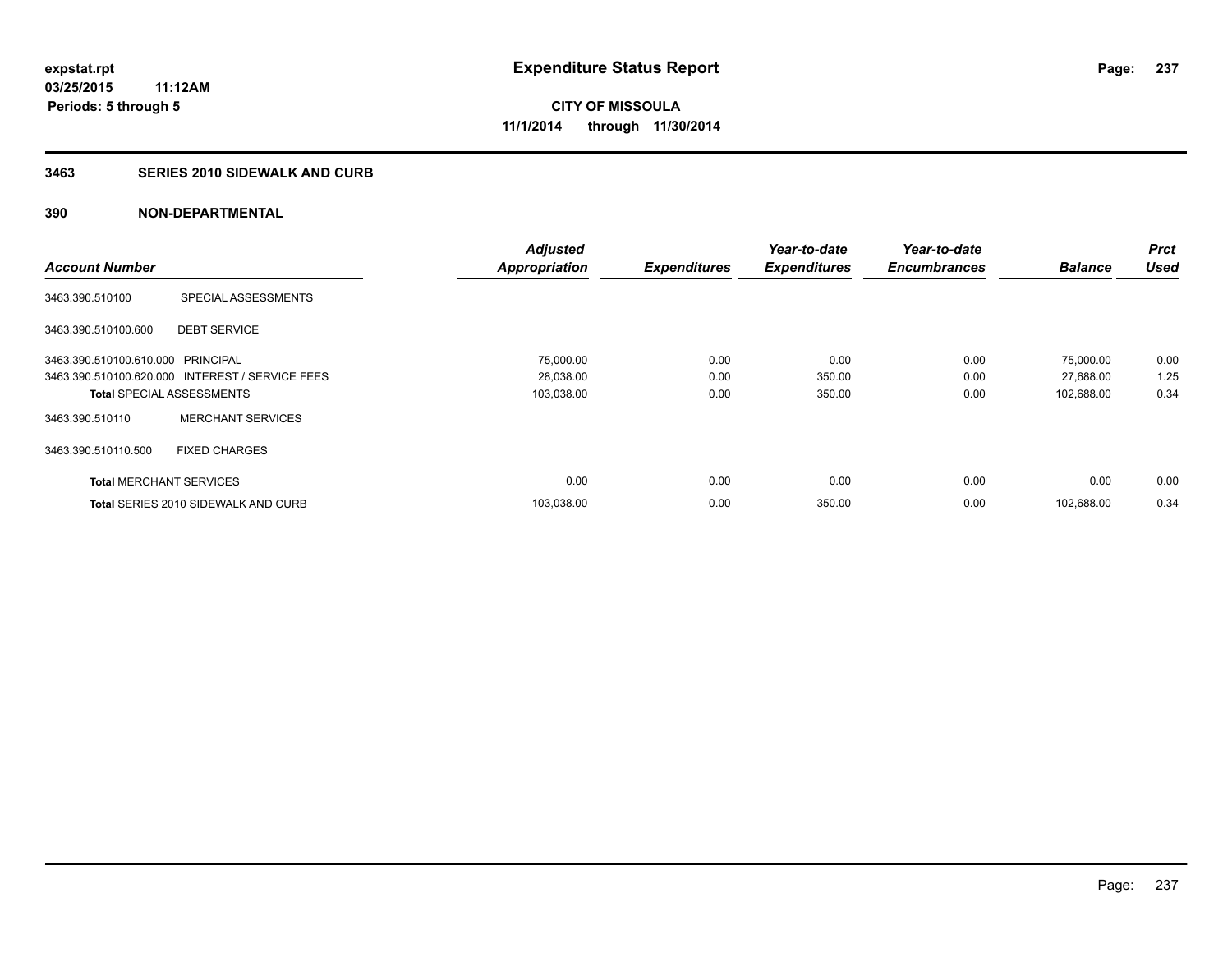#### **3464 FY12 S/C DEBT SERVICE**

| <b>Account Number</b>             |                                                 | <b>Adjusted</b><br><b>Appropriation</b> | <b>Expenditures</b> | Year-to-date<br><b>Expenditures</b> | Year-to-date<br><b>Encumbrances</b> | <b>Balance</b> | <b>Prct</b><br><b>Used</b> |
|-----------------------------------|-------------------------------------------------|-----------------------------------------|---------------------|-------------------------------------|-------------------------------------|----------------|----------------------------|
| 3464.390.510100                   | SPECIAL ASSESSMENTS                             |                                         |                     |                                     |                                     |                |                            |
| 3464.390.510100.600               | <b>DEBT SERVICE</b>                             |                                         |                     |                                     |                                     |                |                            |
| 3464.390.510100.610.000 PRINCIPAL |                                                 | 50.000.00                               | 0.00                | 0.00                                | 0.00                                | 50.000.00      | 0.00                       |
|                                   | 3464.390.510100.620.000 INTEREST / SERVICE FEES | 22.560.00                               | 0.00                | 350.00                              | 0.00                                | 22.210.00      | 1.55                       |
| <b>Total DEBT SERVICE</b>         |                                                 | 72.560.00                               | 0.00                | 350.00                              | 0.00                                | 72.210.00      | 0.48                       |
|                                   | <b>Total SPECIAL ASSESSMENTS</b>                | 72.560.00                               | 0.00                | 350.00                              | 0.00                                | 72.210.00      | 0.48                       |
|                                   | Total FY12 S/C DEBT SERVICE                     | 72.560.00                               | 0.00                | 350.00                              | 0.00                                | 72.210.00      | 0.48                       |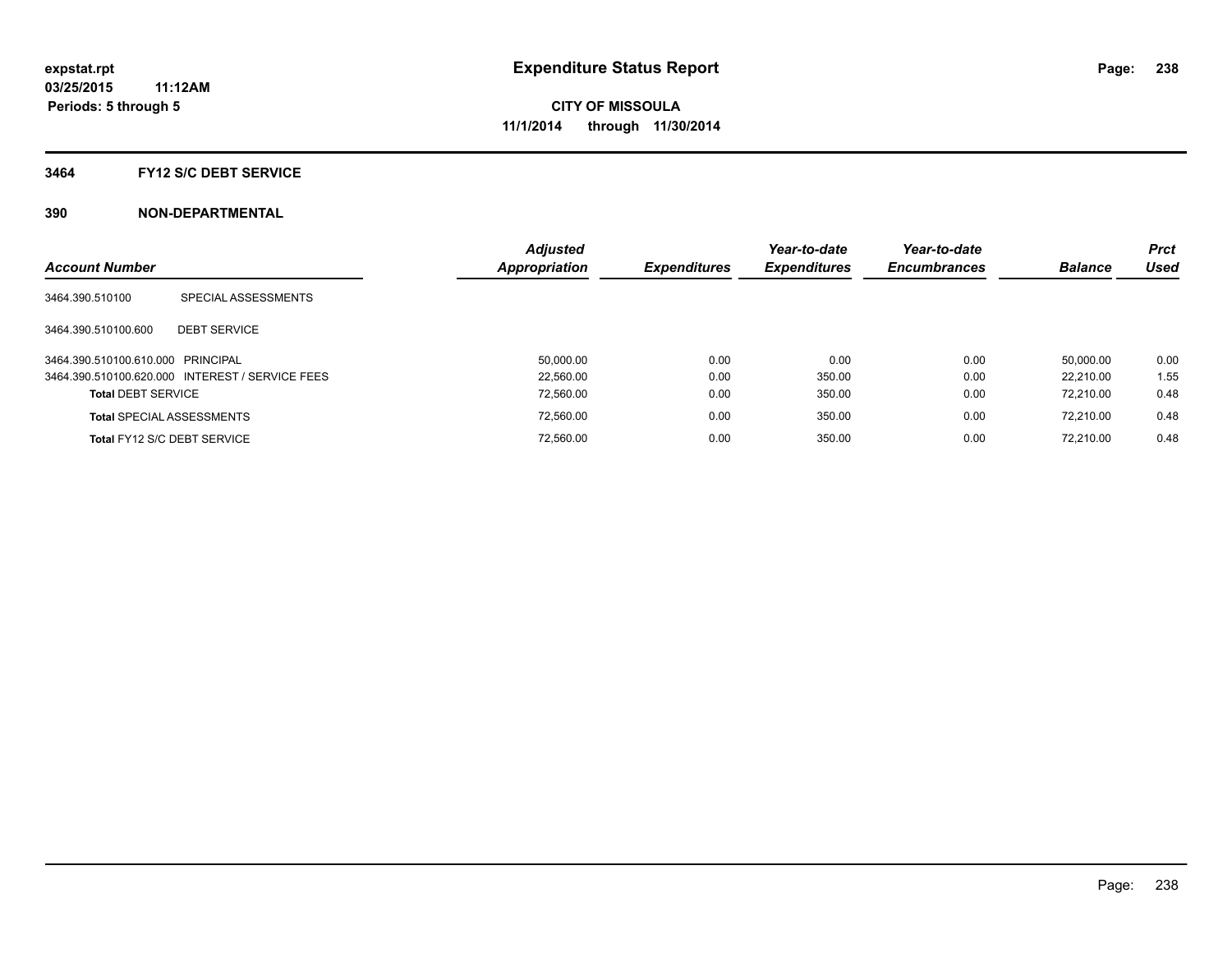#### **3465 FY13 SIDEWALK/CURB DEBT SERVICE**

| <b>Account Number</b>             |                                                 | <b>Adjusted</b><br><b>Appropriation</b> | <b>Expenditures</b> | Year-to-date<br><b>Expenditures</b> | Year-to-date<br><b>Encumbrances</b> | <b>Balance</b> | <b>Prct</b><br><b>Used</b> |
|-----------------------------------|-------------------------------------------------|-----------------------------------------|---------------------|-------------------------------------|-------------------------------------|----------------|----------------------------|
|                                   |                                                 |                                         |                     |                                     |                                     |                |                            |
| 3465.390.510100                   | SPECIAL ASSESSMENTS                             |                                         |                     |                                     |                                     |                |                            |
| 3465.390.510100.600               | <b>DEBT SERVICE</b>                             |                                         |                     |                                     |                                     |                |                            |
|                                   |                                                 |                                         |                     |                                     |                                     |                |                            |
| 3465.390.510100.610.000 PRINCIPAL |                                                 | 29,000.00                               | 0.00                | 0.00                                | 0.00                                | 29.000.00      | 0.00                       |
|                                   | 3465.390.510100.620.000 INTEREST / SERVICE FEES | 11.976.00                               | 0.00                | 0.00                                | 0.00                                | 11.976.00      | 0.00                       |
| <b>Total DEBT SERVICE</b>         |                                                 | 40.976.00                               | 0.00                | 0.00                                | 0.00                                | 40.976.00      | 0.00                       |
|                                   | <b>Total SPECIAL ASSESSMENTS</b>                | 40.976.00                               | 0.00                | 0.00                                | 0.00                                | 40.976.00      | 0.00                       |
|                                   | <b>Total FY13 SIDEWALK/CURB DEBT SERVICE</b>    | 40.976.00                               | 0.00                | 0.00                                | 0.00                                | 40.976.00      | 0.00                       |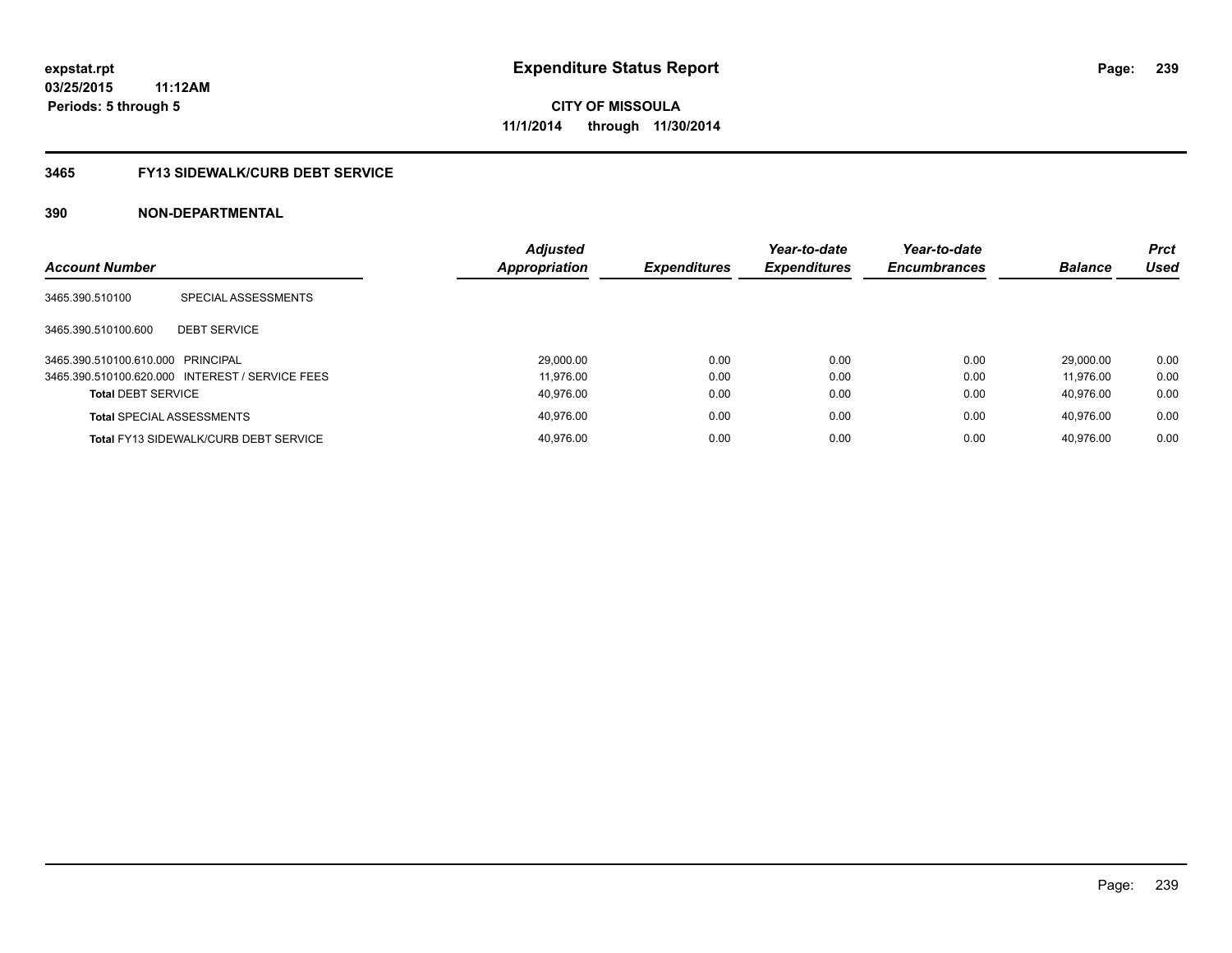#### **3491 SID 491 DEBT SERVICE FUND**

| <b>Account Number</b>     |                                  | <b>Adjusted</b><br><b>Appropriation</b> | <b>Expenditures</b> | Year-to-date<br><b>Expenditures</b> | Year-to-date<br><b>Encumbrances</b> | <b>Balance</b> | <b>Prct</b><br>Used |
|---------------------------|----------------------------------|-----------------------------------------|---------------------|-------------------------------------|-------------------------------------|----------------|---------------------|
| 3491.390.510100           | SPECIAL ASSESSMENTS              |                                         |                     |                                     |                                     |                |                     |
| 3491.390.510100.600       | <b>DEBT SERVICE</b>              |                                         |                     |                                     |                                     |                |                     |
| <b>Total DEBT SERVICE</b> |                                  | 0.00                                    | 0.00                | 0.00                                | 0.00                                | 0.00           | 0.00                |
|                           | <b>Total SPECIAL ASSESSMENTS</b> | 0.00                                    | 0.00                | 0.00                                | 0.00                                | 0.00           | 0.00                |
|                           | Total SID 491 DEBT SERVICE FUND  | 0.00                                    | 0.00                | 0.00                                | 0.00                                | 0.00           | 0.00                |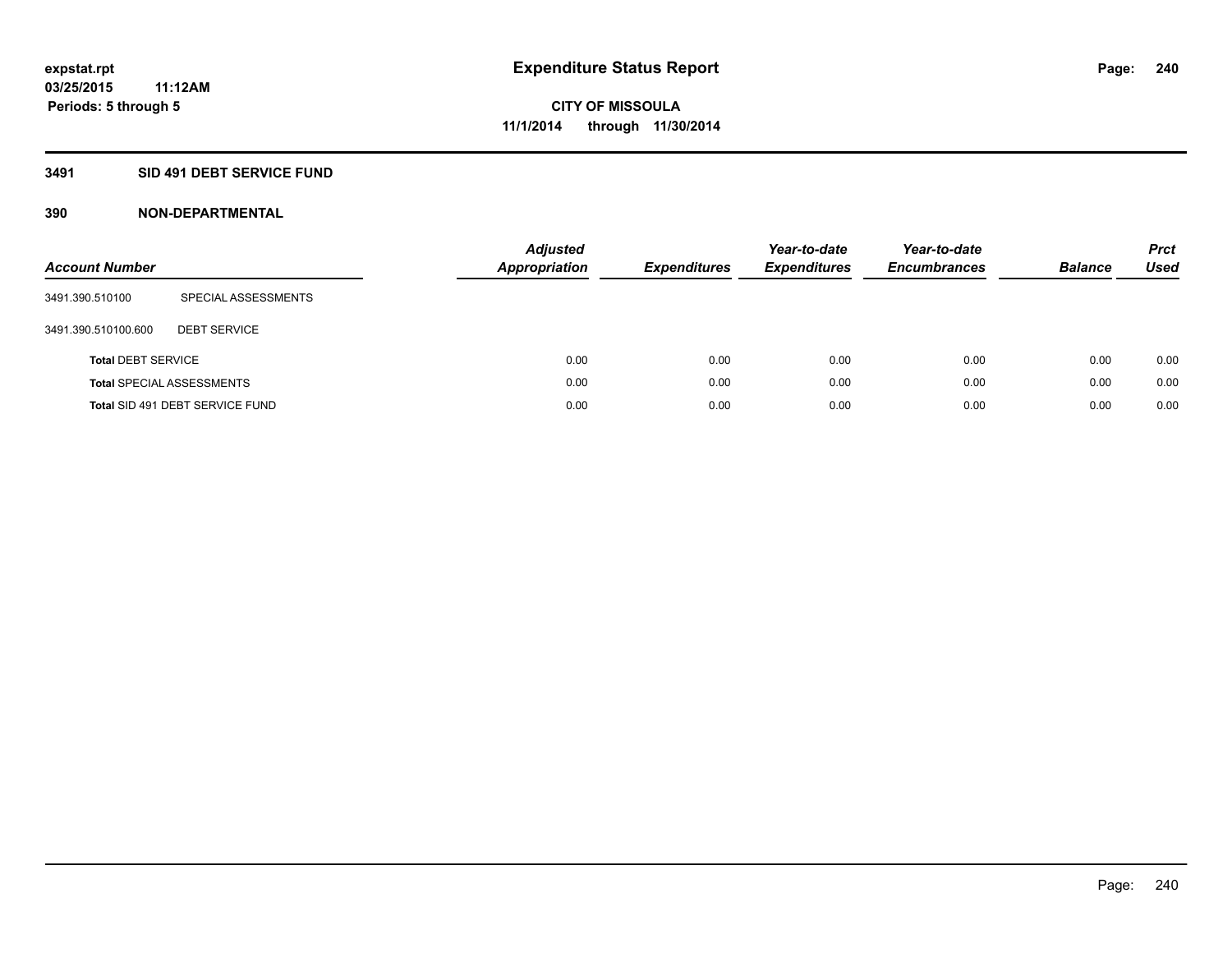#### **3495 SID 495 DEBT SERVICE FUND**

| <b>Account Number</b> |                                  | <b>Adjusted</b><br><b>Appropriation</b> | <b>Expenditures</b> | Year-to-date<br><b>Expenditures</b> | Year-to-date<br><b>Encumbrances</b> | <b>Balance</b> | <b>Prct</b><br>Used |
|-----------------------|----------------------------------|-----------------------------------------|---------------------|-------------------------------------|-------------------------------------|----------------|---------------------|
| 3495.390.510100       | SPECIAL ASSESSMENTS              |                                         |                     |                                     |                                     |                |                     |
| 3495.390.510100.800   | OTHER OBJECTS                    |                                         |                     |                                     |                                     |                |                     |
|                       | <b>Total SPECIAL ASSESSMENTS</b> | 0.00                                    | 0.00                | 0.00                                | 0.00                                | 0.00           | 0.00                |
|                       | Total SID 495 DEBT SERVICE FUND  | 0.00                                    | 0.00                | 0.00                                | 0.00                                | 0.00           | 0.00                |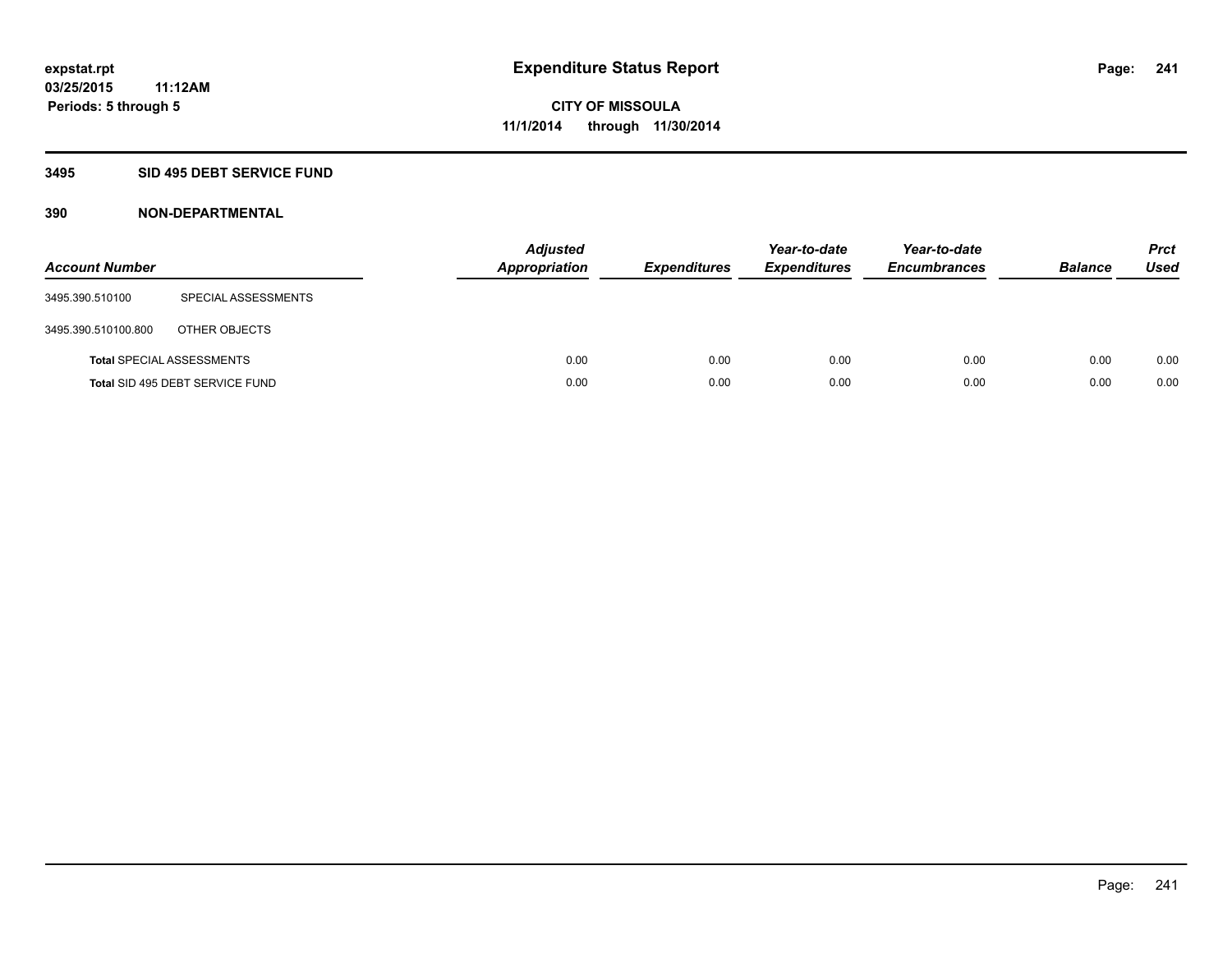#### **3497 SID 497 DEBT SERVICE FUND**

| <b>Account Number</b>      |                                  | <b>Adjusted</b><br><b>Appropriation</b> | <b>Expenditures</b> | Year-to-date<br><b>Expenditures</b> | Year-to-date<br><b>Encumbrances</b> | <b>Balance</b> | <b>Prct</b><br><b>Used</b> |
|----------------------------|----------------------------------|-----------------------------------------|---------------------|-------------------------------------|-------------------------------------|----------------|----------------------------|
| 3497.390.510000            | <b>MISCELLANEOUS</b>             |                                         |                     |                                     |                                     |                |                            |
| 3497.390.510000.800        | OTHER OBJECTS                    |                                         |                     |                                     |                                     |                |                            |
| <b>Total MISCELLANEOUS</b> |                                  | 0.00                                    | 0.00                | 0.00                                | 0.00                                | 0.00           | 0.00                       |
| 3497.390.510100            | SPECIAL ASSESSMENTS              |                                         |                     |                                     |                                     |                |                            |
| 3497.390.510100.600        | <b>DEBT SERVICE</b>              |                                         |                     |                                     |                                     |                |                            |
| <b>Total DEBT SERVICE</b>  |                                  | 0.00                                    | 0.00                | 0.00                                | 0.00                                | 0.00           | 0.00                       |
| 3497.390.510100.800        | OTHER OBJECTS                    |                                         |                     |                                     |                                     |                |                            |
| <b>Total OTHER OBJECTS</b> |                                  | 0.00                                    | 0.00                | 0.00                                | 0.00                                | 0.00           | 0.00                       |
|                            | <b>Total SPECIAL ASSESSMENTS</b> | 0.00                                    | 0.00                | 0.00                                | 0.00                                | 0.00           | 0.00                       |
|                            | Total SID 497 DEBT SERVICE FUND  | 0.00                                    | 0.00                | 0.00                                | 0.00                                | 0.00           | 0.00                       |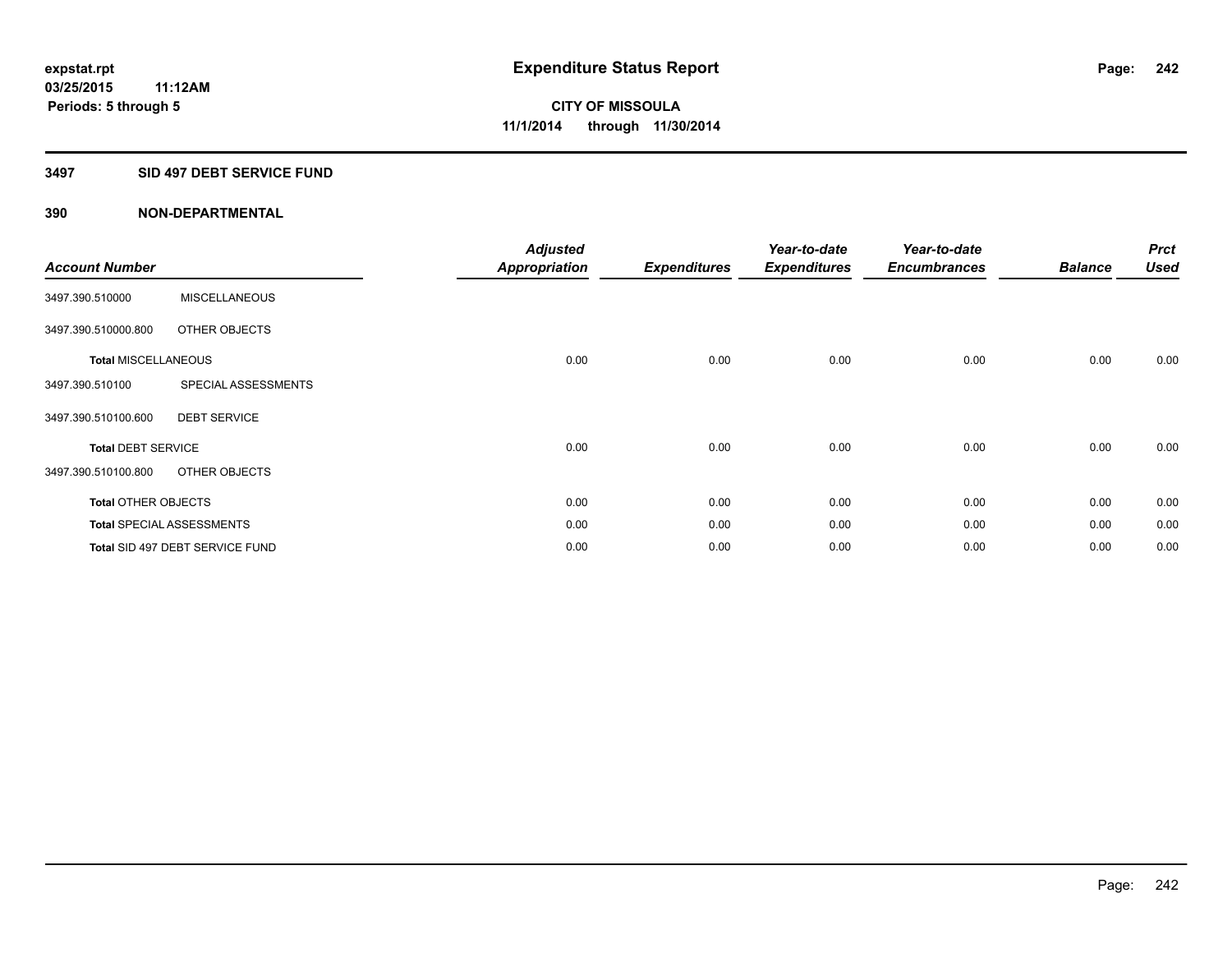#### **3498 SID 498 DEBT SERVICE FUND**

| <b>Account Number</b>     |                                  | <b>Adjusted</b><br><b>Appropriation</b> | <b>Expenditures</b> | Year-to-date<br><b>Expenditures</b> | Year-to-date<br><b>Encumbrances</b> | <b>Balance</b> | <b>Prct</b><br>Used |
|---------------------------|----------------------------------|-----------------------------------------|---------------------|-------------------------------------|-------------------------------------|----------------|---------------------|
| 3498.390.510100           | SPECIAL ASSESSMENTS              |                                         |                     |                                     |                                     |                |                     |
| 3498.390.510100.600       | <b>DEBT SERVICE</b>              |                                         |                     |                                     |                                     |                |                     |
| <b>Total DEBT SERVICE</b> |                                  | 0.00                                    | 0.00                | 0.00                                | 0.00                                | 0.00           | 0.00                |
|                           | <b>Total SPECIAL ASSESSMENTS</b> | 0.00                                    | 0.00                | 0.00                                | 0.00                                | 0.00           | 0.00                |
|                           | Total SID 498 DEBT SERVICE FUND  | 0.00                                    | 0.00                | 0.00                                | 0.00                                | 0.00           | 0.00                |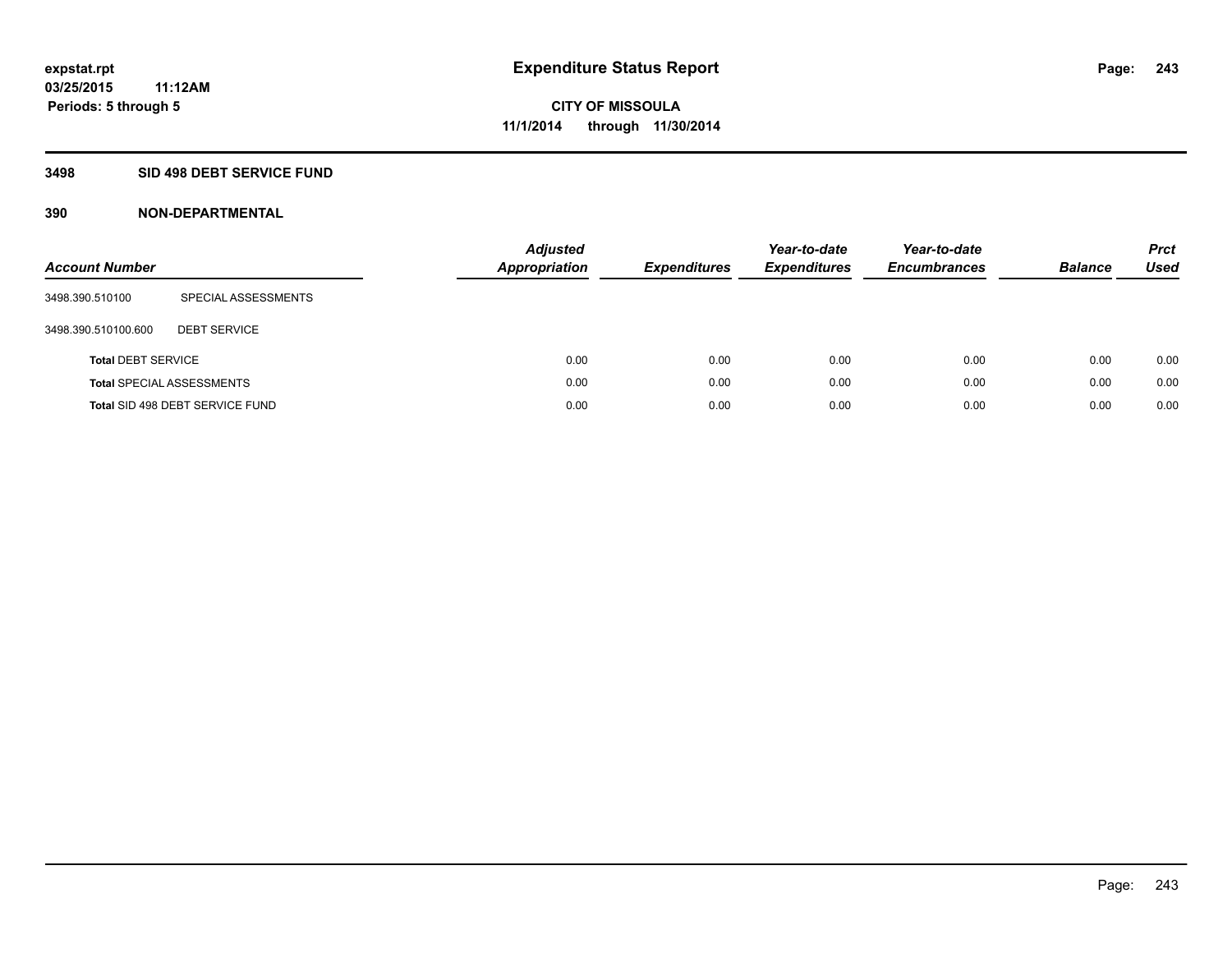#### **3500 SID 500 DEBT SERVICE FUND**

| <b>Account Number</b>      |                                  | <b>Adjusted</b><br>Appropriation | <b>Expenditures</b> | Year-to-date<br><b>Expenditures</b> | Year-to-date<br><b>Encumbrances</b> | <b>Balance</b> | <b>Prct</b><br><b>Used</b> |
|----------------------------|----------------------------------|----------------------------------|---------------------|-------------------------------------|-------------------------------------|----------------|----------------------------|
| 3500.390.510100            | SPECIAL ASSESSMENTS              |                                  |                     |                                     |                                     |                |                            |
| 3500.390.510100.600        | <b>DEBT SERVICE</b>              |                                  |                     |                                     |                                     |                |                            |
| <b>Total DEBT SERVICE</b>  |                                  | 0.00                             | 0.00                | 0.00                                | 0.00                                | 0.00           | 0.00                       |
| 3500.390.510100.800        | OTHER OBJECTS                    |                                  |                     |                                     |                                     |                |                            |
| <b>Total OTHER OBJECTS</b> |                                  | 0.00                             | 0.00                | 0.00                                | 0.00                                | 0.00           | 0.00                       |
|                            | <b>Total SPECIAL ASSESSMENTS</b> | 0.00                             | 0.00                | 0.00                                | 0.00                                | 0.00           | 0.00                       |
|                            | Total SID 500 DEBT SERVICE FUND  | 0.00                             | 0.00                | 0.00                                | 0.00                                | 0.00           | 0.00                       |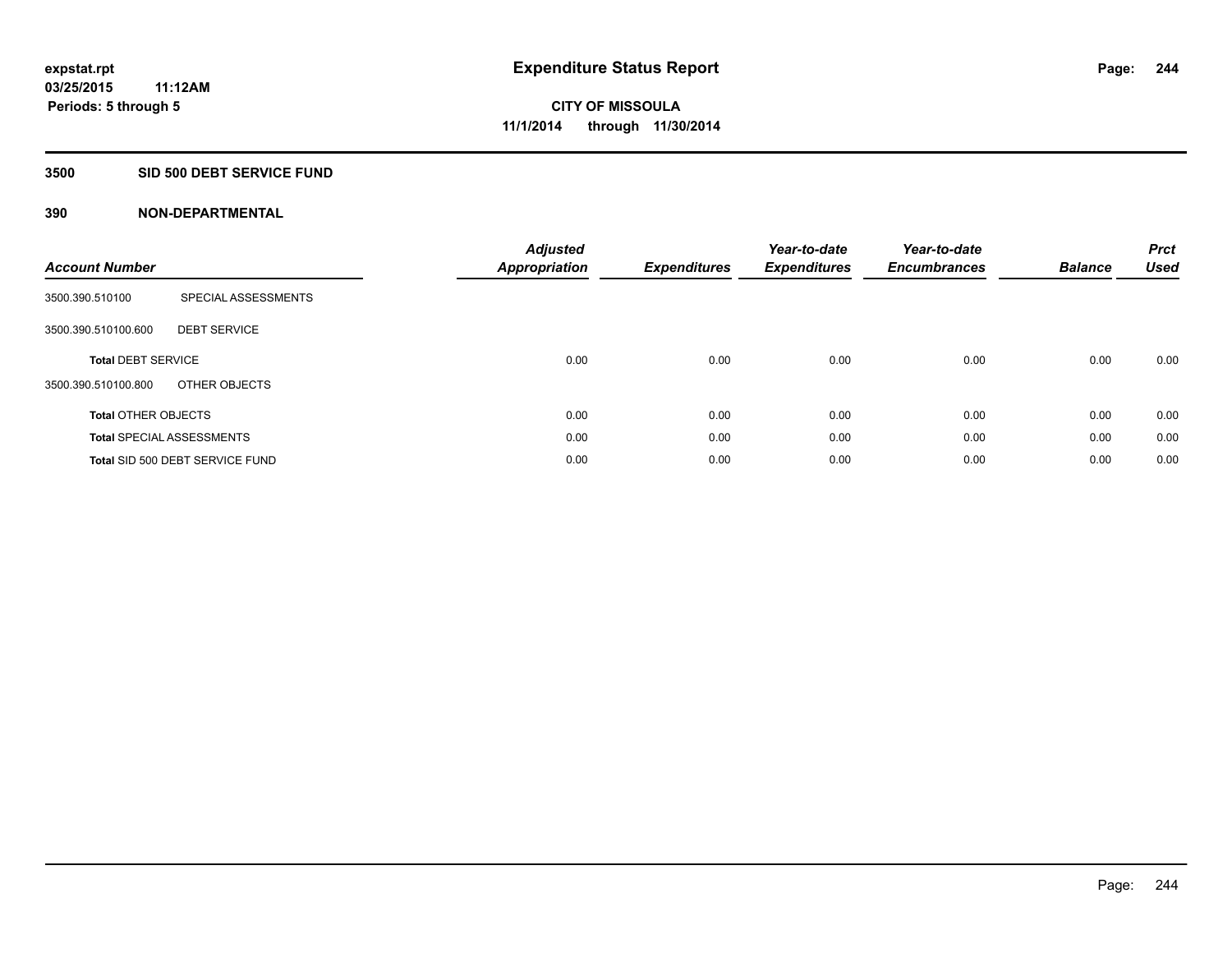### **3501 SID 501 DEBT SERVICE FUND**

| <b>Account Number</b>     |                                  | <b>Adjusted</b><br><b>Appropriation</b> | <b>Expenditures</b> | Year-to-date<br><b>Expenditures</b> | Year-to-date<br><b>Encumbrances</b> | <b>Balance</b> | <b>Prct</b><br>Used |
|---------------------------|----------------------------------|-----------------------------------------|---------------------|-------------------------------------|-------------------------------------|----------------|---------------------|
| 3501.390.510100           | SPECIAL ASSESSMENTS              |                                         |                     |                                     |                                     |                |                     |
| 3501.390.510100.600       | <b>DEBT SERVICE</b>              |                                         |                     |                                     |                                     |                |                     |
| <b>Total DEBT SERVICE</b> |                                  |                                         | 0.00<br>0.00        | 0.00                                | 0.00                                | 0.00           | 0.00                |
|                           | <b>Total SPECIAL ASSESSMENTS</b> |                                         | 0.00<br>0.00        | 0.00                                | 0.00                                | 0.00           | 0.00                |
|                           | Total SID 501 DEBT SERVICE FUND  |                                         | 0.00<br>0.00        | 0.00                                | 0.00                                | 0.00           | 0.00                |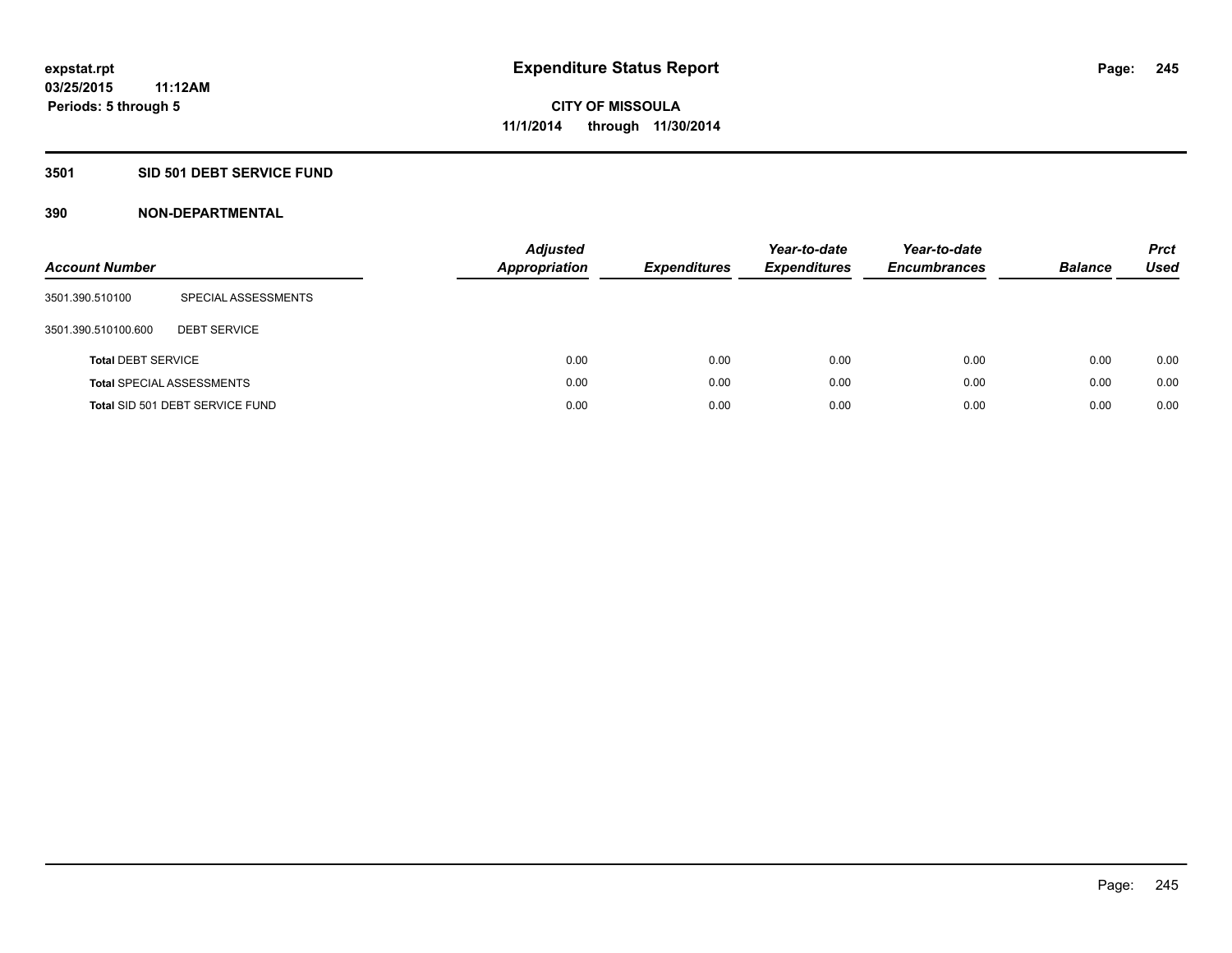#### **3503 SID 503 DEBT SERVICE FUND**

| <b>Account Number</b>     |                                  | <b>Adjusted</b><br><b>Appropriation</b> | <b>Expenditures</b> | Year-to-date<br><b>Expenditures</b> | Year-to-date<br><b>Encumbrances</b> | <b>Balance</b> | <b>Prct</b><br>Used |
|---------------------------|----------------------------------|-----------------------------------------|---------------------|-------------------------------------|-------------------------------------|----------------|---------------------|
| 3503.390.510100           | SPECIAL ASSESSMENTS              |                                         |                     |                                     |                                     |                |                     |
| 3503.390.510100.600       | <b>DEBT SERVICE</b>              |                                         |                     |                                     |                                     |                |                     |
| <b>Total DEBT SERVICE</b> |                                  | 0.00                                    | 0.00                | 0.00                                | 0.00                                | 0.00           | 0.00                |
|                           | <b>Total SPECIAL ASSESSMENTS</b> | 0.00                                    | 0.00                | 0.00                                | 0.00                                | 0.00           | 0.00                |
|                           | Total SID 503 DEBT SERVICE FUND  | 0.00                                    | 0.00                | 0.00                                | 0.00                                | 0.00           | 0.00                |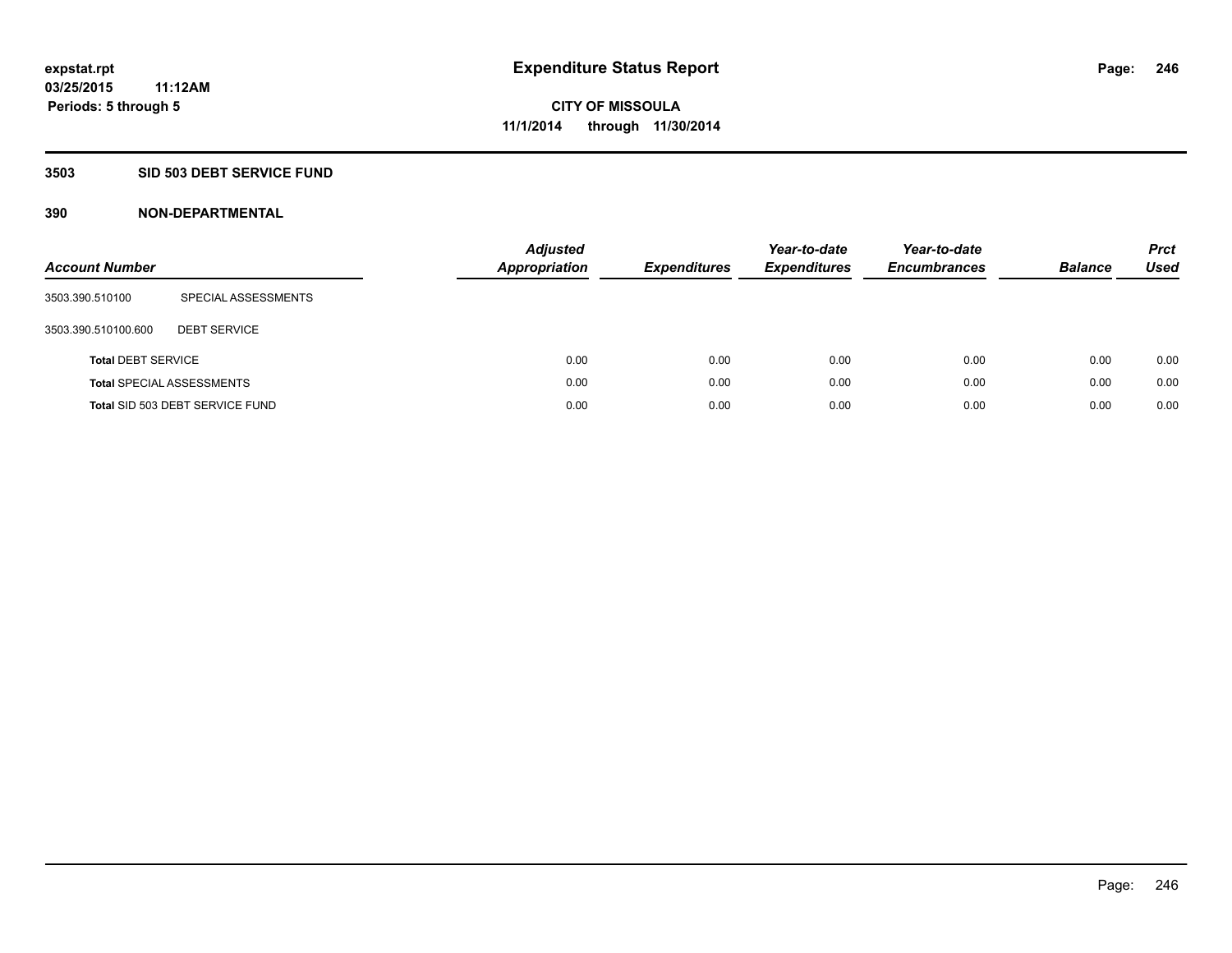#### **3505 SID 505 DEBT SERVICE FUND**

| <b>Account Number</b>     |                                  | <b>Adjusted</b><br><b>Appropriation</b> | <b>Expenditures</b> | Year-to-date<br><b>Expenditures</b> | Year-to-date<br><b>Encumbrances</b> | <b>Balance</b> | <b>Prct</b><br>Used |
|---------------------------|----------------------------------|-----------------------------------------|---------------------|-------------------------------------|-------------------------------------|----------------|---------------------|
| 3505.390.510100           | SPECIAL ASSESSMENTS              |                                         |                     |                                     |                                     |                |                     |
| 3505.390.510100.600       | <b>DEBT SERVICE</b>              |                                         |                     |                                     |                                     |                |                     |
| <b>Total DEBT SERVICE</b> |                                  | 0.00                                    | 0.00                | 0.00                                | 0.00                                | 0.00           | 0.00                |
|                           | <b>Total SPECIAL ASSESSMENTS</b> | 0.00                                    | 0.00                | 0.00                                | 0.00                                | 0.00           | 0.00                |
|                           | Total SID 505 DEBT SERVICE FUND  | 0.00                                    | 0.00                | 0.00                                | 0.00                                | 0.00           | 0.00                |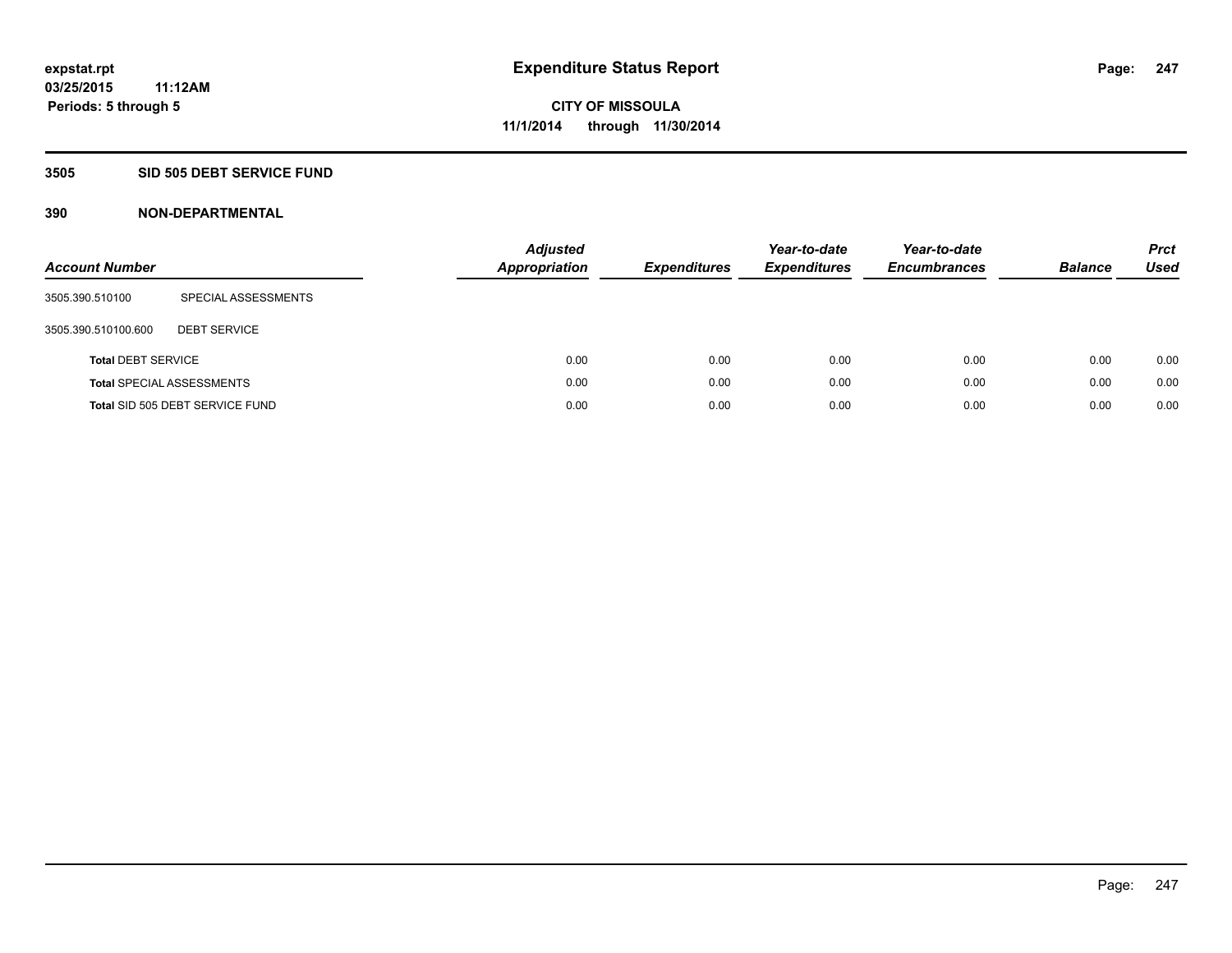#### **3506 SID 506 DEBT SERVICE FUND**

| <b>Account Number</b>     |                                  | <b>Adjusted</b><br><b>Appropriation</b> | <b>Expenditures</b> | Year-to-date<br><b>Expenditures</b> | Year-to-date<br><b>Encumbrances</b> | <b>Balance</b> | <b>Prct</b><br><b>Used</b> |
|---------------------------|----------------------------------|-----------------------------------------|---------------------|-------------------------------------|-------------------------------------|----------------|----------------------------|
| 3506.390.510100           | SPECIAL ASSESSMENTS              |                                         |                     |                                     |                                     |                |                            |
| 3506.390.510100.600       | <b>DEBT SERVICE</b>              |                                         |                     |                                     |                                     |                |                            |
| <b>Total DEBT SERVICE</b> |                                  | 0.00                                    | 0.00                | 0.00                                | 0.00                                | 0.00           | 0.00                       |
|                           | <b>Total SPECIAL ASSESSMENTS</b> | 0.00                                    | 0.00                | 0.00                                | 0.00                                | 0.00           | 0.00                       |
|                           | Total SID 506 DEBT SERVICE FUND  | 0.00                                    | 0.00                | 0.00                                | 0.00                                | 0.00           | 0.00                       |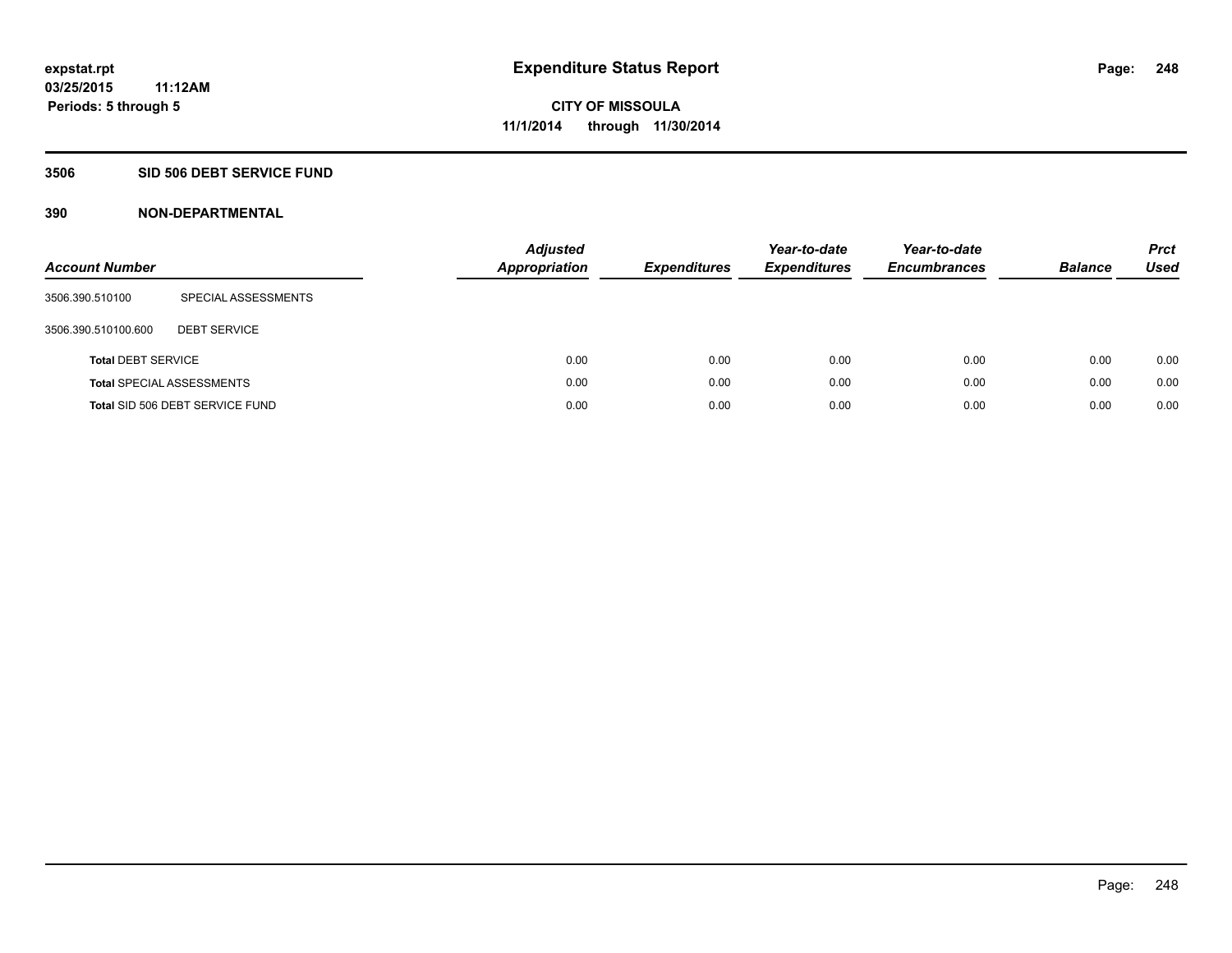### **3510 SID 510 DEBT SERVICE FUND**

| <b>Account Number</b>     |                                  | <b>Adjusted</b><br><b>Appropriation</b> | <b>Expenditures</b> | Year-to-date<br><b>Expenditures</b> | Year-to-date<br><b>Encumbrances</b> | <b>Balance</b> | <b>Prct</b><br>Used |
|---------------------------|----------------------------------|-----------------------------------------|---------------------|-------------------------------------|-------------------------------------|----------------|---------------------|
| 3510.390.510100           | SPECIAL ASSESSMENTS              |                                         |                     |                                     |                                     |                |                     |
| 3510.390.510100.600       | <b>DEBT SERVICE</b>              |                                         |                     |                                     |                                     |                |                     |
| <b>Total DEBT SERVICE</b> |                                  | 0.00                                    | 0.00                | 0.00                                | 0.00                                | 0.00           | 0.00                |
|                           | <b>Total SPECIAL ASSESSMENTS</b> | 0.00                                    | 0.00                | 0.00                                | 0.00                                | 0.00           | 0.00                |
|                           | Total SID 510 DEBT SERVICE FUND  | 0.00                                    | 0.00                | 0.00                                | 0.00                                | 0.00           | 0.00                |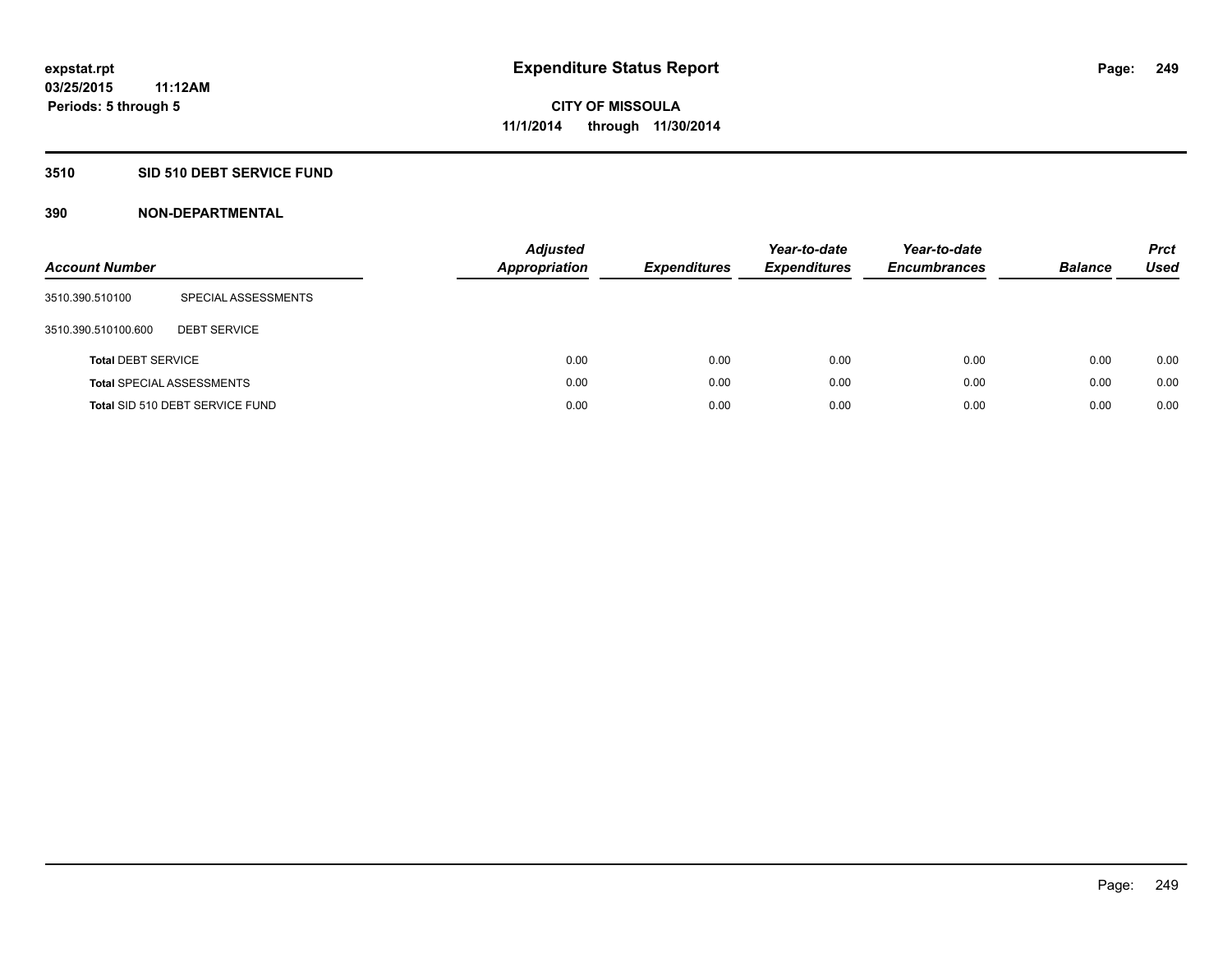### **3511 SID 511 DEBT SERVICE FUND**

| <b>Account Number</b>     |                                  | <b>Adjusted</b><br><b>Appropriation</b> | <b>Expenditures</b> | Year-to-date<br><b>Expenditures</b> | Year-to-date<br><b>Encumbrances</b> | <b>Balance</b> | <b>Prct</b><br>Used |
|---------------------------|----------------------------------|-----------------------------------------|---------------------|-------------------------------------|-------------------------------------|----------------|---------------------|
| 3511.390.510100           | SPECIAL ASSESSMENTS              |                                         |                     |                                     |                                     |                |                     |
| 3511.390.510100.600       | <b>DEBT SERVICE</b>              |                                         |                     |                                     |                                     |                |                     |
| <b>Total DEBT SERVICE</b> |                                  | 0.00                                    | 0.00                | 0.00                                | 0.00                                | 0.00           | 0.00                |
|                           | <b>Total SPECIAL ASSESSMENTS</b> | 0.00                                    | 0.00                | 0.00                                | 0.00                                | 0.00           | 0.00                |
|                           | Total SID 511 DEBT SERVICE FUND  | 0.00                                    | 0.00                | 0.00                                | 0.00                                | 0.00           | 0.00                |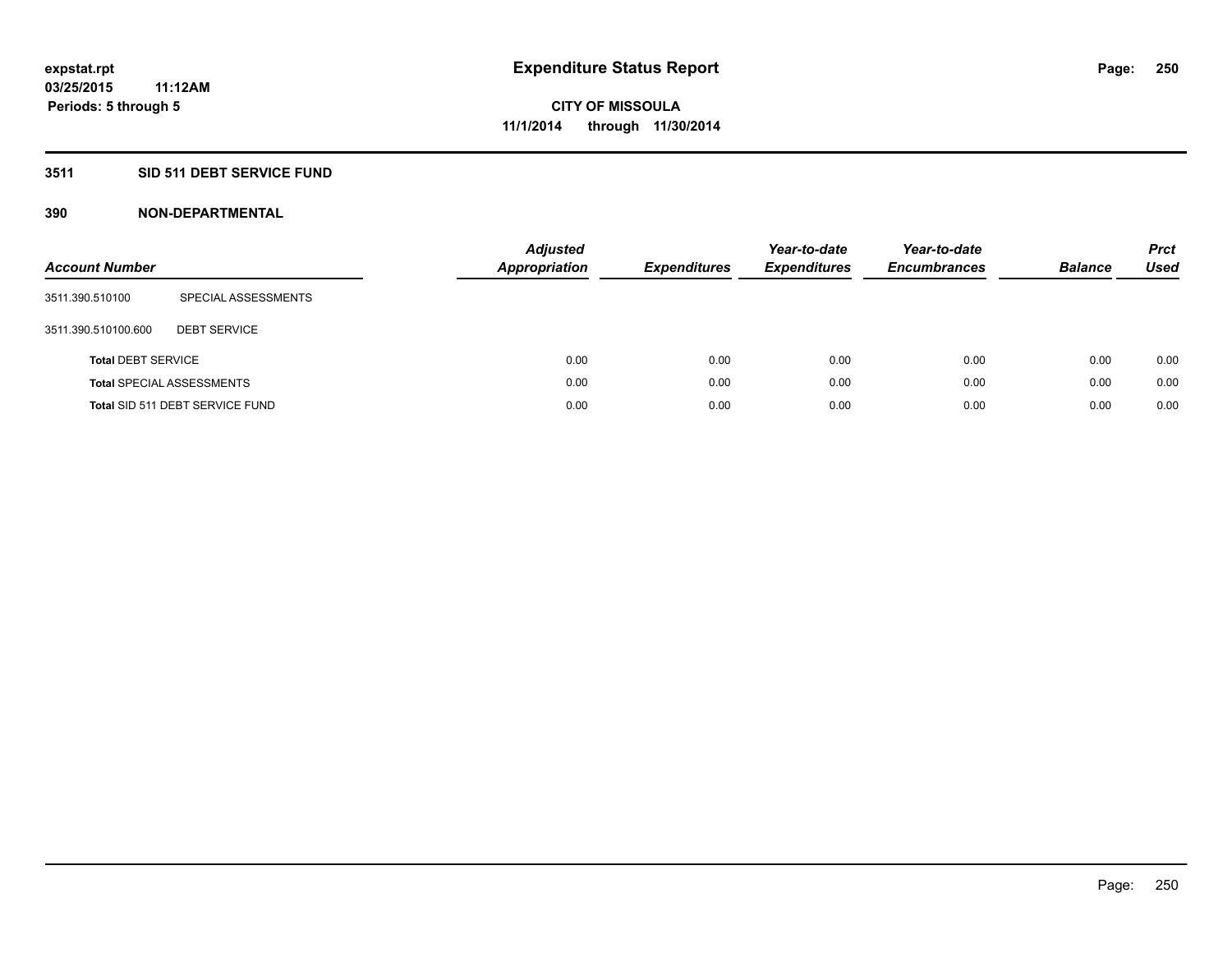#### **3512 SID 512 DEBT SERVICE FUND**

| <b>Account Number</b>             |                                                 | <b>Adjusted</b><br>Appropriation | <b>Expenditures</b> | Year-to-date<br><b>Expenditures</b> | Year-to-date<br><b>Encumbrances</b> | <b>Balance</b> | Prct<br><b>Used</b> |
|-----------------------------------|-------------------------------------------------|----------------------------------|---------------------|-------------------------------------|-------------------------------------|----------------|---------------------|
| 3512.390.510100                   | SPECIAL ASSESSMENTS                             |                                  |                     |                                     |                                     |                |                     |
| 3512.390.510100.600               | <b>DEBT SERVICE</b>                             |                                  |                     |                                     |                                     |                |                     |
| 3512.390.510100.610.000 PRINCIPAL |                                                 | 74.175.00                        | 0.00                | 0.00                                | 0.00                                | 74.175.00      | 0.00                |
|                                   | 3512.390.510100.620.000 INTEREST / SERVICE FEES | 7.118.00                         | 0.00                | 350.00                              | 0.00                                | 6.768.00       | 4.92                |
|                                   | Total SID 512 DEBT SERVICE FUND                 | 81,293.00                        | 0.00                | 350.00                              | 0.00                                | 80.943.00      | 0.43                |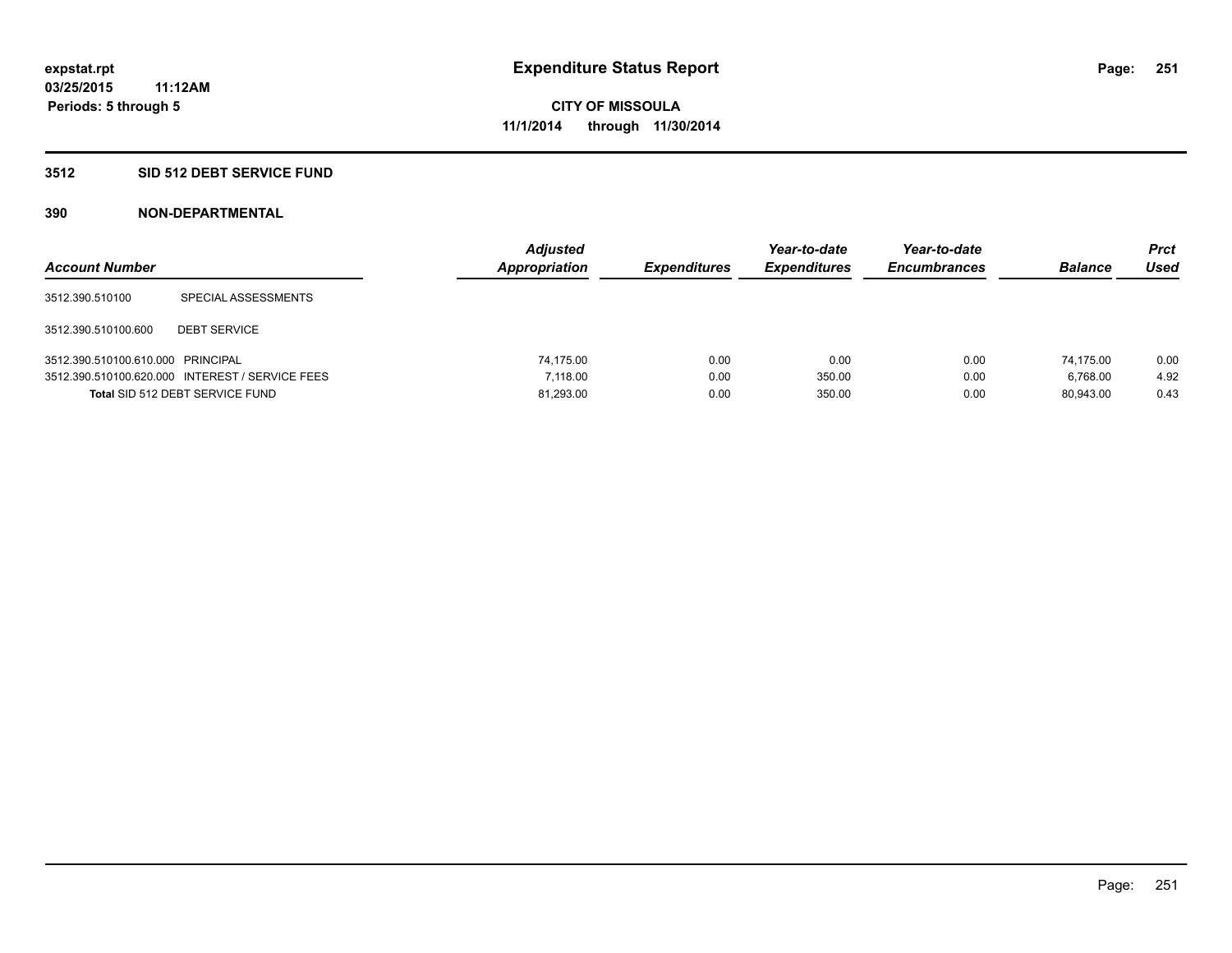#### **3513 SID 513 DEBT SERVICE FUND**

### **280 PUBLIC WORKS ADMIN/ENGINEERING**

| <b>Account Number</b> |                                             | <b>Adjusted</b><br>Appropriation | <b>Expenditures</b> | Year-to-date<br><b>Expenditures</b> | Year-to-date<br><b>Encumbrances</b> | <b>Balance</b> | <b>Prct</b><br>Used |
|-----------------------|---------------------------------------------|----------------------------------|---------------------|-------------------------------------|-------------------------------------|----------------|---------------------|
| 3513.280.521000       | INTERFUND OPERATING TRANSFERS               |                                  |                     |                                     |                                     |                |                     |
| 3513.280.521000.800   | OTHER OBJECTS                               |                                  |                     |                                     |                                     |                |                     |
|                       | <b>Total PUBLIC WORKS ADMIN/ENGINEERING</b> | 0.00                             | 0.00                | 0.00                                | 0.00                                | 0.00           | 0.00                |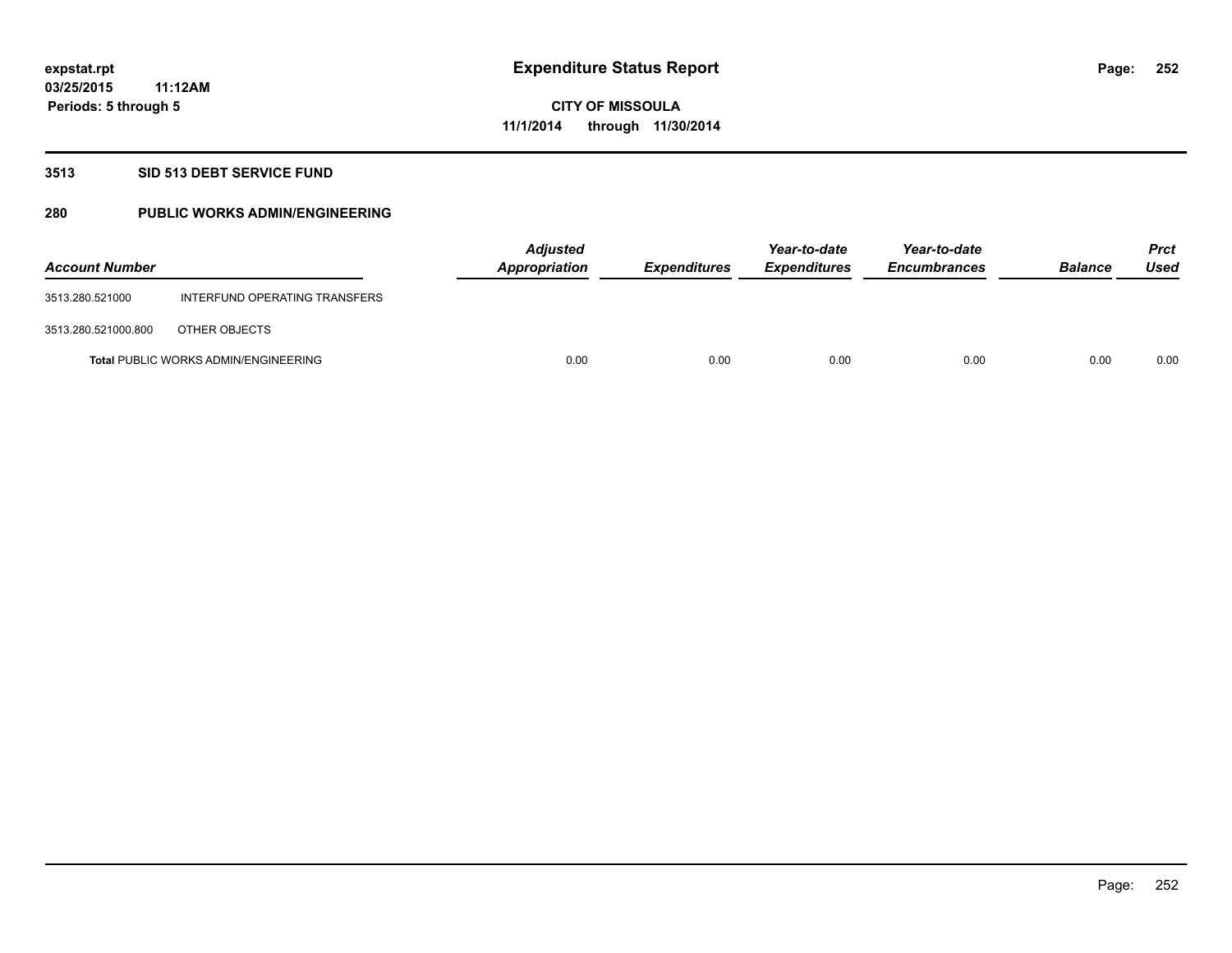### **3513 SID 513 DEBT SERVICE FUND**

| <b>Account Number</b>     |                                            | <b>Adjusted</b><br><b>Appropriation</b> | <b>Expenditures</b> | Year-to-date<br><b>Expenditures</b> | Year-to-date<br><b>Encumbrances</b> | <b>Balance</b> | <b>Prct</b><br><b>Used</b> |
|---------------------------|--------------------------------------------|-----------------------------------------|---------------------|-------------------------------------|-------------------------------------|----------------|----------------------------|
| 3513.390.510100           | SPECIAL ASSESSMENTS                        |                                         |                     |                                     |                                     |                |                            |
| 3513.390.510100.600       | <b>DEBT SERVICE</b>                        |                                         |                     |                                     |                                     |                |                            |
| <b>Total DEBT SERVICE</b> |                                            | 0.00                                    | 0.00                | 0.00                                | 0.00                                | 0.00           | 0.00                       |
| 3513.390.510100.800       | OTHER OBJECTS                              |                                         |                     |                                     |                                     |                |                            |
|                           | <b>Total SPECIAL ASSESSMENTS</b>           | 0.00                                    | 0.00                | 0.00                                | 0.00                                | 0.00           | 0.00                       |
| 3513.390.521000           | INTERFUND OPERATING TRANSFERS              |                                         |                     |                                     |                                     |                |                            |
| 3513.390.521000.800       | OTHER OBJECTS                              |                                         |                     |                                     |                                     |                |                            |
|                           | <b>Total INTERFUND OPERATING TRANSFERS</b> | 0.00                                    | 0.00                | 0.00                                | 0.00                                | 0.00           | 0.00                       |
|                           | <b>Total SID 513 DEBT SERVICE FUND</b>     | 0.00                                    | 0.00                | 0.00                                | 0.00                                | 0.00           | 0.00                       |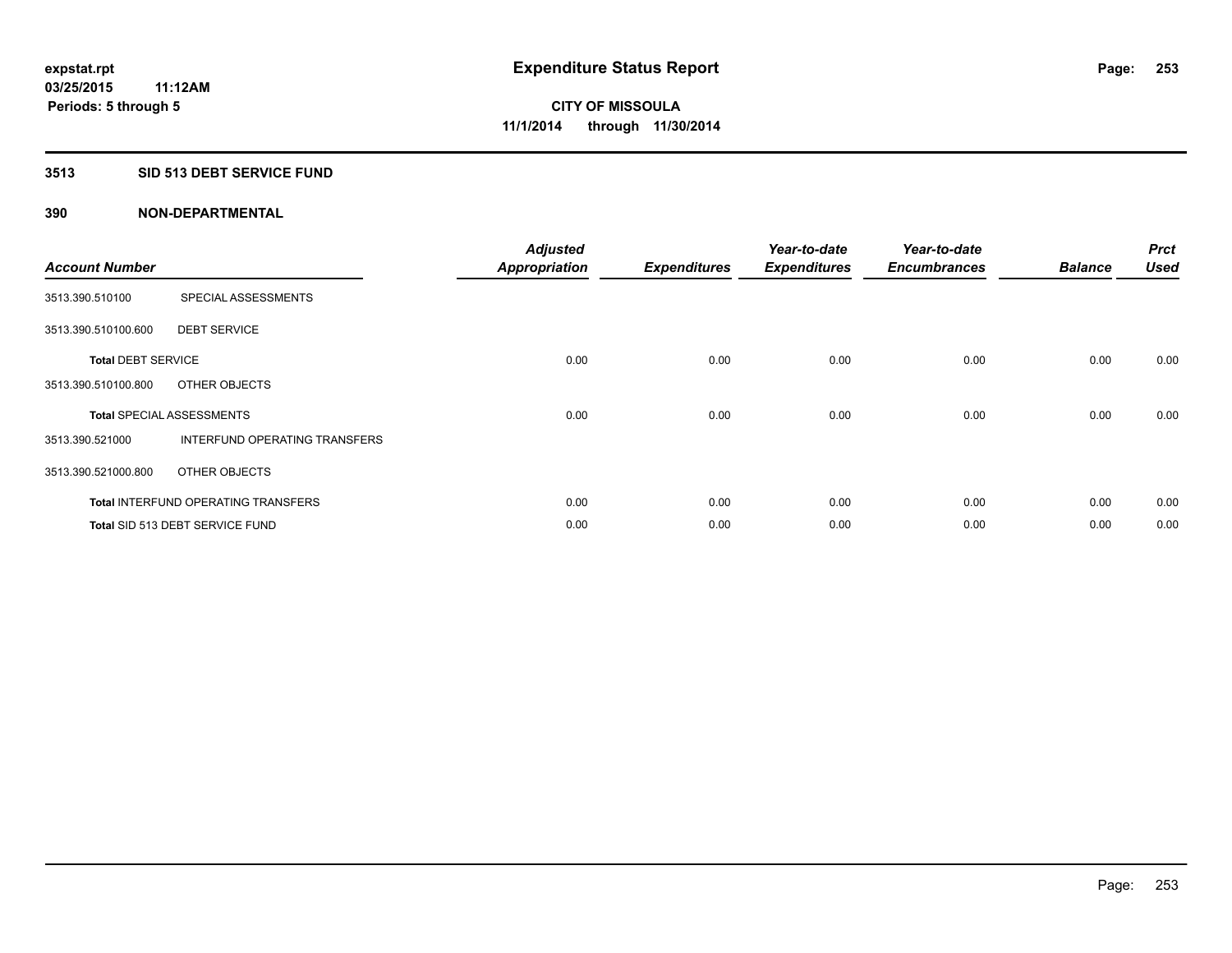### **3514 SID 514 DEBT SERVICE FUND**

| <b>Account Number</b>     |                                  | <b>Adjusted</b><br><b>Appropriation</b> | <b>Expenditures</b> | Year-to-date<br><b>Expenditures</b> | Year-to-date<br><b>Encumbrances</b> | <b>Balance</b> | <b>Prct</b><br>Used |
|---------------------------|----------------------------------|-----------------------------------------|---------------------|-------------------------------------|-------------------------------------|----------------|---------------------|
| 3514.390.510100           | SPECIAL ASSESSMENTS              |                                         |                     |                                     |                                     |                |                     |
| 3514.390.510100.600       | <b>DEBT SERVICE</b>              |                                         |                     |                                     |                                     |                |                     |
| <b>Total DEBT SERVICE</b> |                                  |                                         | 0.00<br>0.00        | 0.00                                | 0.00                                | 0.00           | 0.00                |
|                           | <b>Total SPECIAL ASSESSMENTS</b> |                                         | 0.00<br>0.00        | 0.00                                | 0.00                                | 0.00           | 0.00                |
|                           | Total SID 514 DEBT SERVICE FUND  |                                         | 0.00<br>0.00        | 0.00                                | 0.00                                | 0.00           | 0.00                |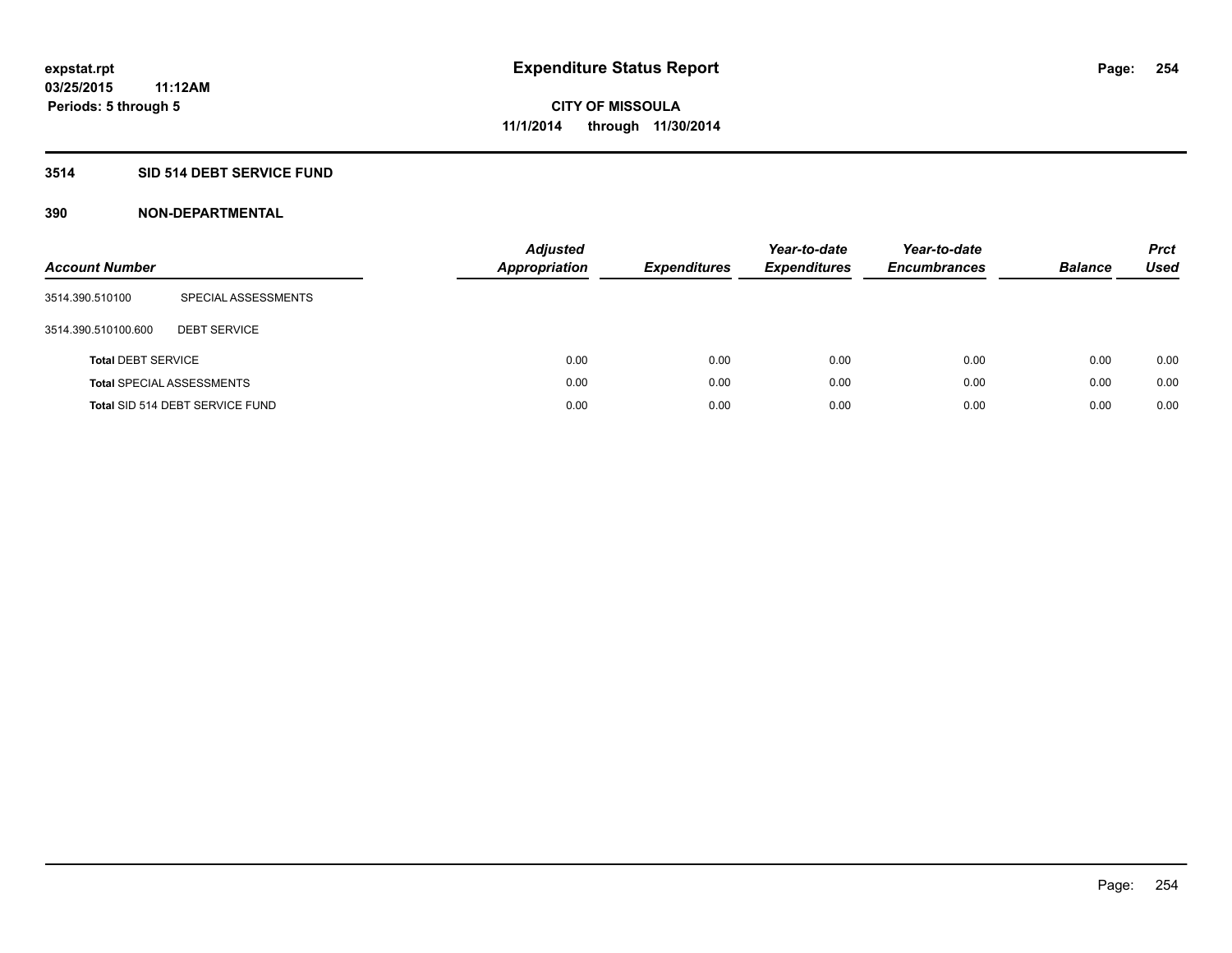### **3515 SID 515 DEBT SERVICE FUND**

| <b>Account Number</b>      |                                  | <b>Adjusted</b><br><b>Appropriation</b> | <b>Expenditures</b> | Year-to-date<br><b>Expenditures</b> | Year-to-date<br><b>Encumbrances</b> | <b>Balance</b> | <b>Prct</b><br><b>Used</b> |
|----------------------------|----------------------------------|-----------------------------------------|---------------------|-------------------------------------|-------------------------------------|----------------|----------------------------|
| 3515.390.510100            | SPECIAL ASSESSMENTS              |                                         |                     |                                     |                                     |                |                            |
| 3515.390.510100.600        | <b>DEBT SERVICE</b>              |                                         |                     |                                     |                                     |                |                            |
| <b>Total DEBT SERVICE</b>  |                                  | 0.00                                    | 0.00                | 0.00                                | 0.00                                | 0.00           | 0.00                       |
| 3515.390.510100.800        | OTHER OBJECTS                    |                                         |                     |                                     |                                     |                |                            |
| <b>Total OTHER OBJECTS</b> |                                  | 0.00                                    | 0.00                | 0.00                                | 0.00                                | 0.00           | 0.00                       |
|                            | <b>Total SPECIAL ASSESSMENTS</b> | 0.00                                    | 0.00                | 0.00                                | 0.00                                | 0.00           | 0.00                       |
|                            | Total SID 515 DEBT SERVICE FUND  | 0.00                                    | 0.00                | 0.00                                | 0.00                                | 0.00           | 0.00                       |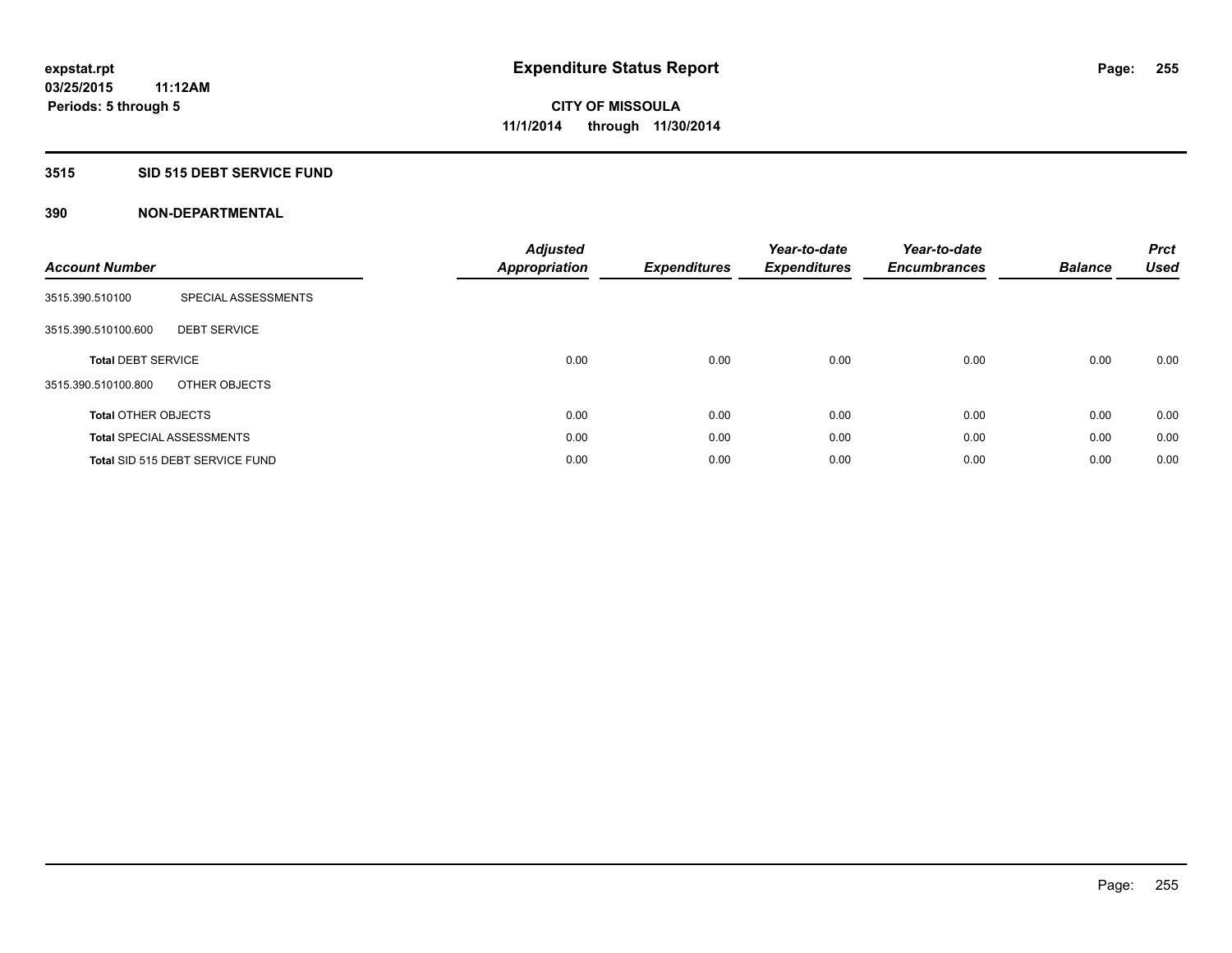### **3517 SID 517 DEBT SERVICE FUND**

| <b>Account Number</b>     |                                  | <b>Adjusted</b><br><b>Appropriation</b> | <b>Expenditures</b> | Year-to-date<br><b>Expenditures</b> | Year-to-date<br><b>Encumbrances</b> | <b>Balance</b> | <b>Prct</b><br>Used |
|---------------------------|----------------------------------|-----------------------------------------|---------------------|-------------------------------------|-------------------------------------|----------------|---------------------|
| 3517.390.510100           | SPECIAL ASSESSMENTS              |                                         |                     |                                     |                                     |                |                     |
| 3517.390.510100.600       | <b>DEBT SERVICE</b>              |                                         |                     |                                     |                                     |                |                     |
| <b>Total DEBT SERVICE</b> |                                  | 0.00                                    | 0.00                | 0.00                                | 0.00                                | 0.00           | 0.00                |
|                           | <b>Total SPECIAL ASSESSMENTS</b> | 0.00                                    | 0.00                | 0.00                                | 0.00                                | 0.00           | 0.00                |
|                           | Total SID 517 DEBT SERVICE FUND  | 0.00                                    | 0.00                | 0.00                                | 0.00                                | 0.00           | 0.00                |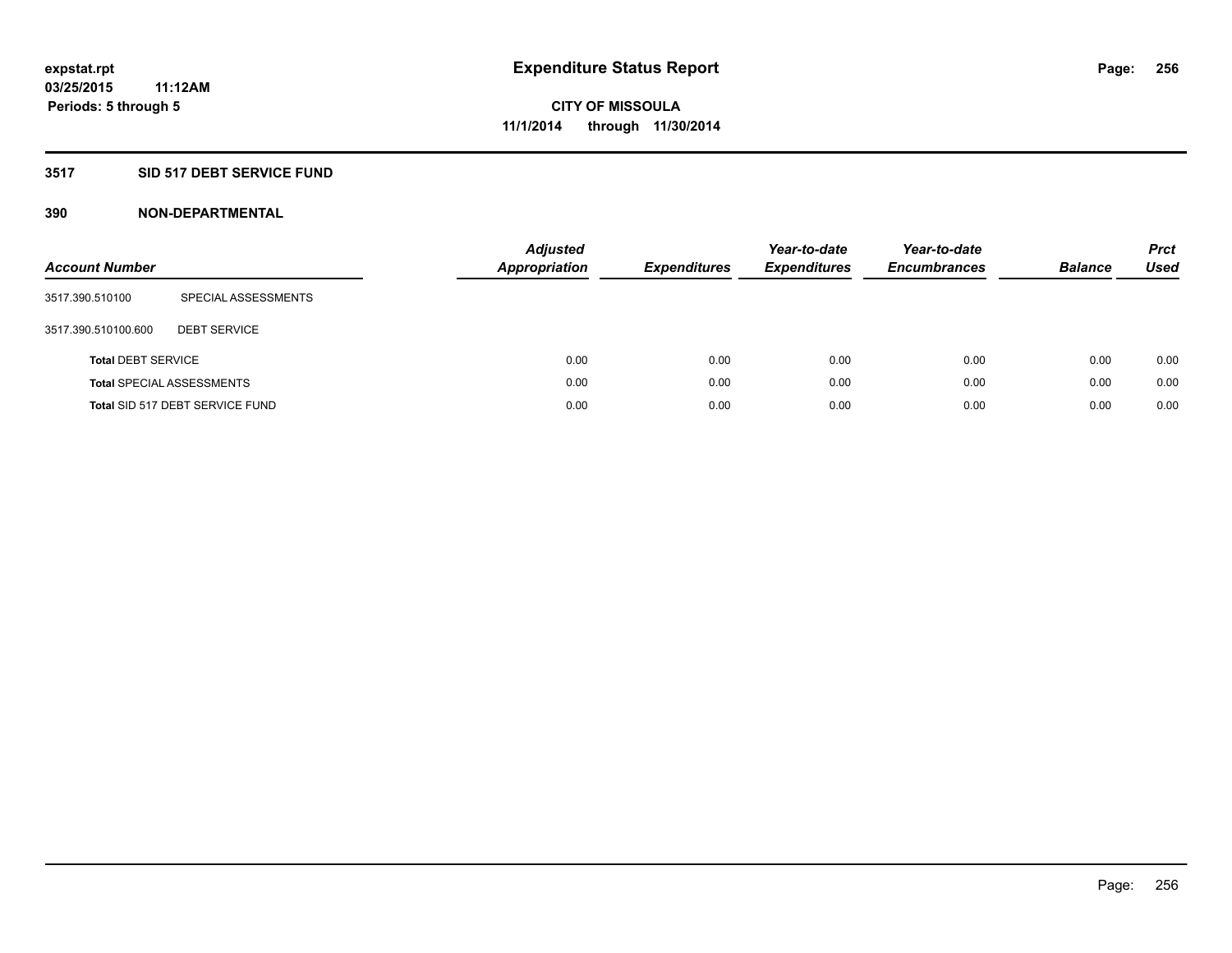### **3518 SID 518 DEBT SERVICE FUND**

| <b>Account Number</b> |                                            | <b>Adjusted</b><br>Appropriation | <b>Expenditures</b> | Year-to-date<br><b>Expenditures</b> | Year-to-date<br><b>Encumbrances</b> | <b>Balance</b> | <b>Prct</b><br><b>Used</b> |
|-----------------------|--------------------------------------------|----------------------------------|---------------------|-------------------------------------|-------------------------------------|----------------|----------------------------|
| 3518.390.510100       | SPECIAL ASSESSMENTS                        |                                  |                     |                                     |                                     |                |                            |
| 3518.390.510100.600   | <b>DEBT SERVICE</b>                        |                                  |                     |                                     |                                     |                |                            |
|                       | <b>Total SPECIAL ASSESSMENTS</b>           | 0.00                             | 0.00                | 0.00                                | 0.00                                | 0.00           | 0.00                       |
| 3518.390.521000       | INTERFUND OPERATING TRANSFERS              |                                  |                     |                                     |                                     |                |                            |
| 3518.390.521000.800   | OTHER OBJECTS                              |                                  |                     |                                     |                                     |                |                            |
|                       | <b>Total INTERFUND OPERATING TRANSFERS</b> | 0.00                             | 0.00                | 0.00                                | 0.00                                | 0.00           | 0.00                       |
|                       | Total SID 518 DEBT SERVICE FUND            | 0.00                             | 0.00                | 0.00                                | 0.00                                | 0.00           | 0.00                       |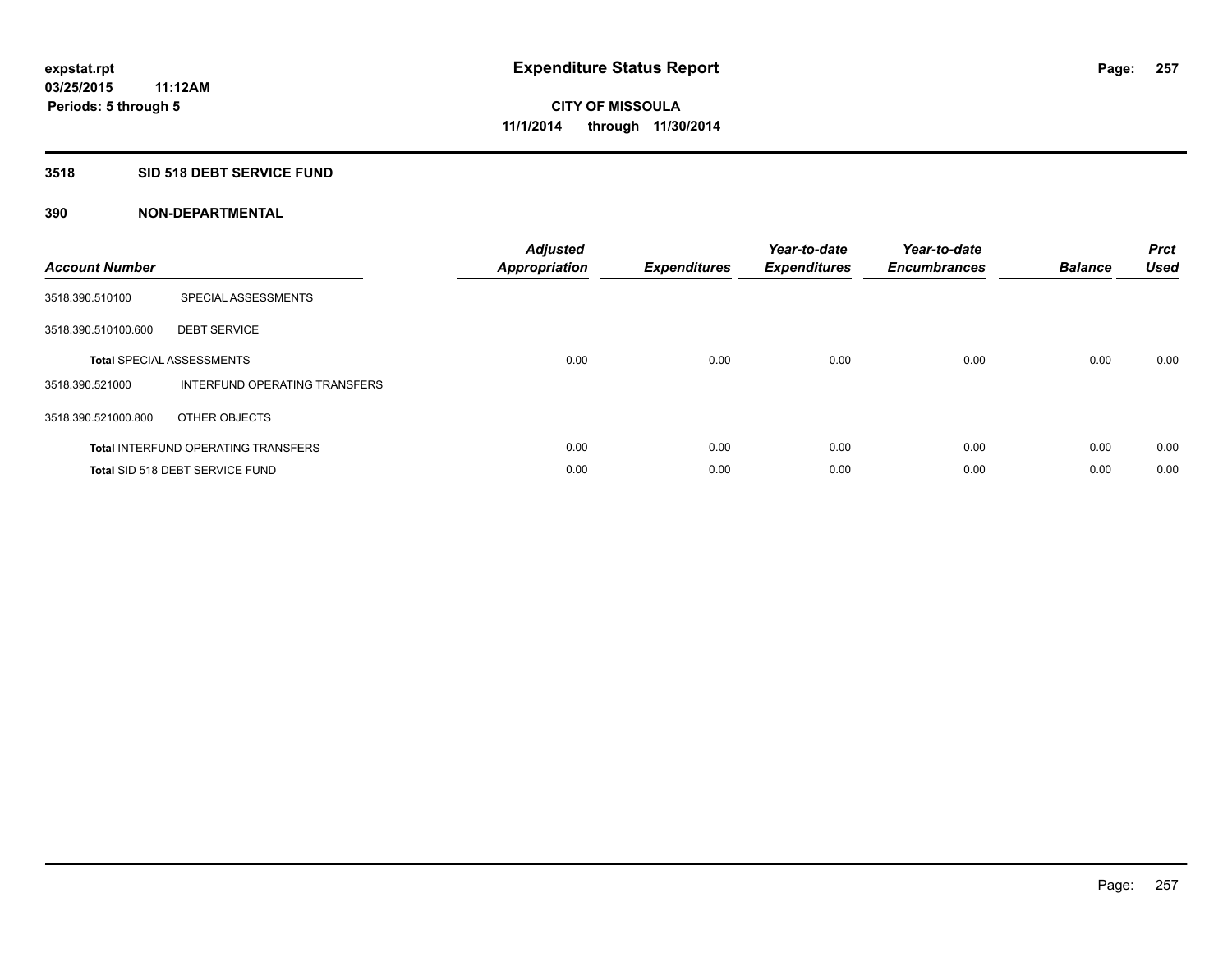#### **3519 SID 519 DEBT SERVICE FUND**

| <b>Account Number</b> |                                            | <b>Adjusted</b><br>Appropriation | <b>Expenditures</b> | Year-to-date<br><b>Expenditures</b> | Year-to-date<br><b>Encumbrances</b> | <b>Balance</b> | <b>Prct</b><br><b>Used</b> |
|-----------------------|--------------------------------------------|----------------------------------|---------------------|-------------------------------------|-------------------------------------|----------------|----------------------------|
| 3519.390.510100       | SPECIAL ASSESSMENTS                        |                                  |                     |                                     |                                     |                |                            |
| 3519.390.510100.600   | <b>DEBT SERVICE</b>                        |                                  |                     |                                     |                                     |                |                            |
|                       | <b>Total SPECIAL ASSESSMENTS</b>           | 0.00                             | 0.00                | 0.00                                | 0.00                                | 0.00           | 0.00                       |
| 3519.390.521000       | INTERFUND OPERATING TRANSFERS              |                                  |                     |                                     |                                     |                |                            |
| 3519.390.521000.800   | OTHER OBJECTS                              |                                  |                     |                                     |                                     |                |                            |
|                       | <b>Total INTERFUND OPERATING TRANSFERS</b> | 0.00                             | 0.00                | 0.00                                | 0.00                                | 0.00           | 0.00                       |
|                       | Total SID 519 DEBT SERVICE FUND            | 0.00                             | 0.00                | 0.00                                | 0.00                                | 0.00           | 0.00                       |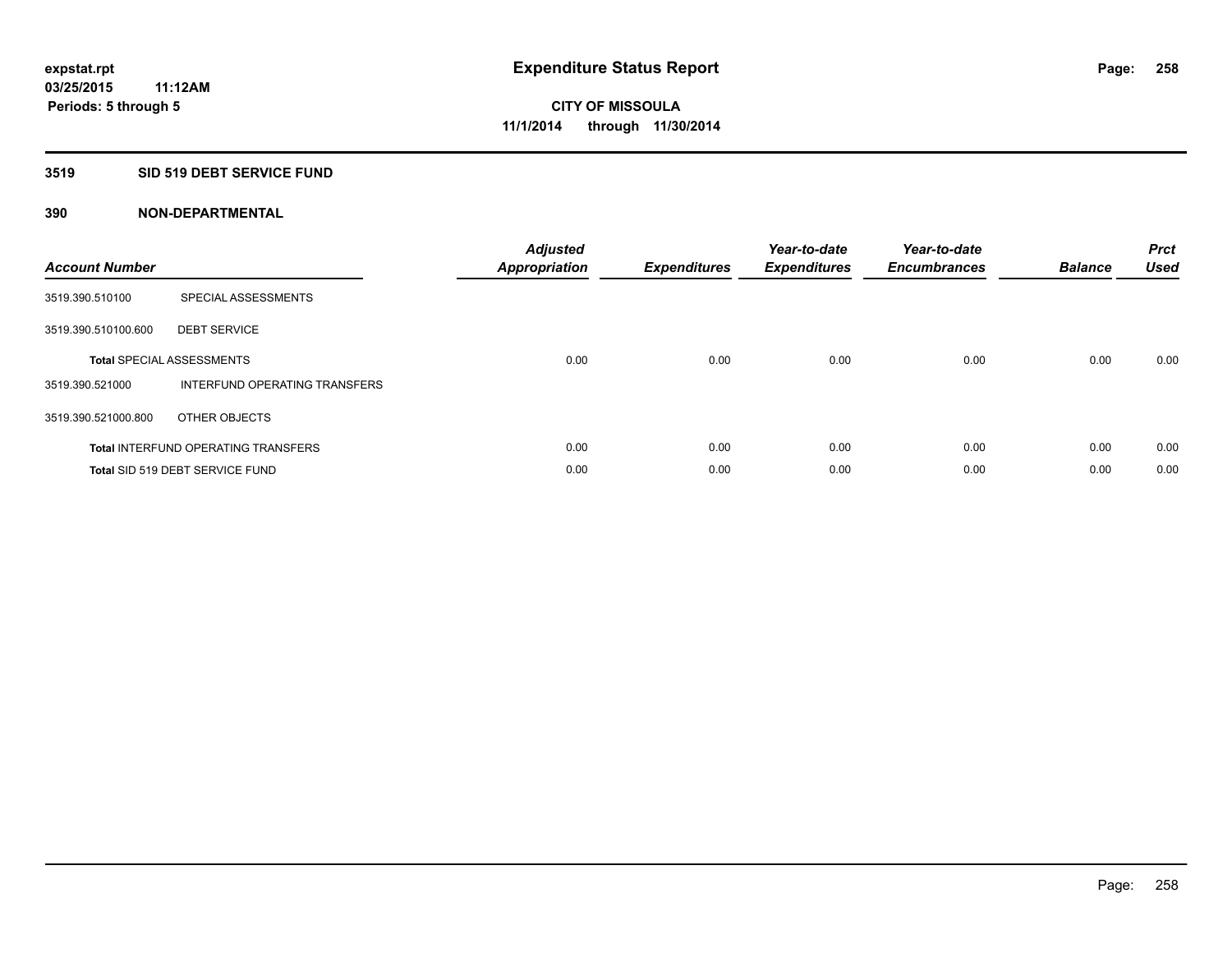#### **3520 SID 520 DEBT SERVICE FUND**

|                                   |                                                 | <b>Adjusted</b>      |                     | Year-to-date        | Year-to-date        |                | Prct        |
|-----------------------------------|-------------------------------------------------|----------------------|---------------------|---------------------|---------------------|----------------|-------------|
| <b>Account Number</b>             |                                                 | <b>Appropriation</b> | <b>Expenditures</b> | <b>Expenditures</b> | <b>Encumbrances</b> | <b>Balance</b> | <b>Used</b> |
| 3520.390.510100                   | SPECIAL ASSESSMENTS                             |                      |                     |                     |                     |                |             |
| 3520.390.510100.600               | <b>DEBT SERVICE</b>                             |                      |                     |                     |                     |                |             |
| 3520.390.510100.610.000 PRINCIPAL |                                                 | 133,000.00           | 0.00                | 0.00                | 0.00                | 133.000.00     | 0.00        |
|                                   | 3520.390.510100.620.000 INTEREST / SERVICE FEES | 27,280.00            | 0.00                | 0.00                | 0.00                | 27,280.00      | 0.00        |
| <b>Total SPECIAL ASSESSMENTS</b>  |                                                 | 160,280.00           | 0.00                | 0.00                | 0.00                | 160,280.00     | 0.00        |
| 3520.390.510110                   | <b>MERCHANT SERVICES</b>                        |                      |                     |                     |                     |                |             |
| 3520.390.510110.500               | <b>FIXED CHARGES</b>                            |                      |                     |                     |                     |                |             |
| <b>Total MERCHANT SERVICES</b>    |                                                 | 0.00                 | 0.00                | 0.00                | 0.00                | 0.00           | 0.00        |
|                                   | Total SID 520 DEBT SERVICE FUND                 | 160,280.00           | 0.00                | 0.00                | 0.00                | 160.280.00     | 0.00        |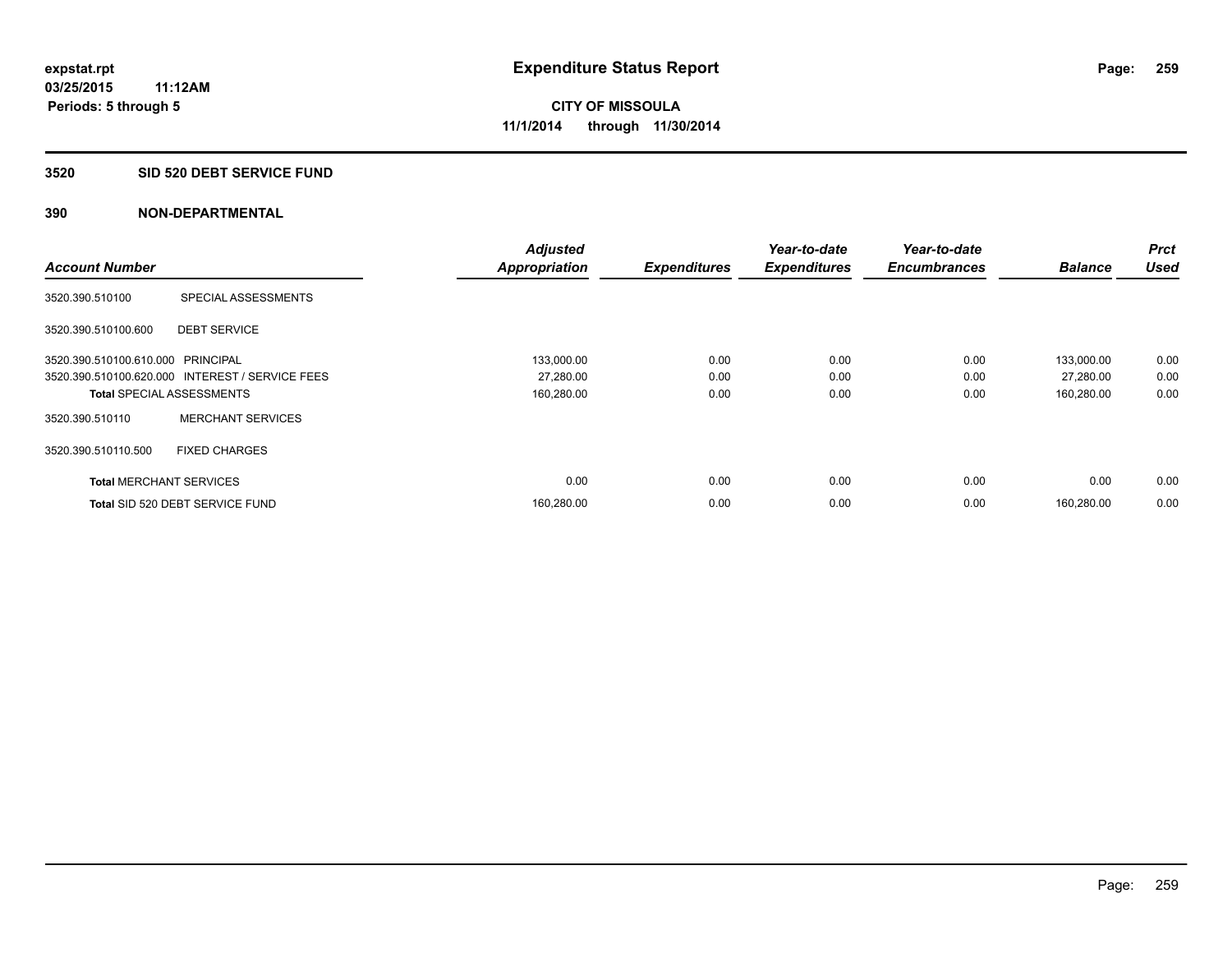### **3521 SID 521 DEBT SERVICE FUND**

| <b>Account Number</b>             |                                                 | <b>Adjusted</b><br>Appropriation | <b>Expenditures</b> | Year-to-date<br><b>Expenditures</b> | Year-to-date<br><b>Encumbrances</b> | <b>Balance</b> | <b>Prct</b><br>Used |
|-----------------------------------|-------------------------------------------------|----------------------------------|---------------------|-------------------------------------|-------------------------------------|----------------|---------------------|
| 3521.390.510100                   | SPECIAL ASSESSMENTS                             |                                  |                     |                                     |                                     |                |                     |
| 3521.390.510100.600               | <b>DEBT SERVICE</b>                             |                                  |                     |                                     |                                     |                |                     |
| 3521.390.510100.610.000 PRINCIPAL |                                                 | 338.00                           | 0.00                | 0.00                                | 0.00                                | 338.00         | 0.00                |
|                                   | 3521.390.510100.620.000 INTEREST / SERVICE FEES | 382.00                           | 0.00                | 0.00                                | 0.00                                | 382.00         | 0.00                |
| <b>Total DEBT SERVICE</b>         |                                                 | 720.00                           | 0.00                | 0.00                                | 0.00                                | 720.00         | 0.00                |
|                                   | <b>Total SPECIAL ASSESSMENTS</b>                | 720.00                           | 0.00                | 0.00                                | 0.00                                | 720.00         | 0.00                |
|                                   | Total SID 521 DEBT SERVICE FUND                 | 720.00                           | 0.00                | 0.00                                | 0.00                                | 720.00         | 0.00                |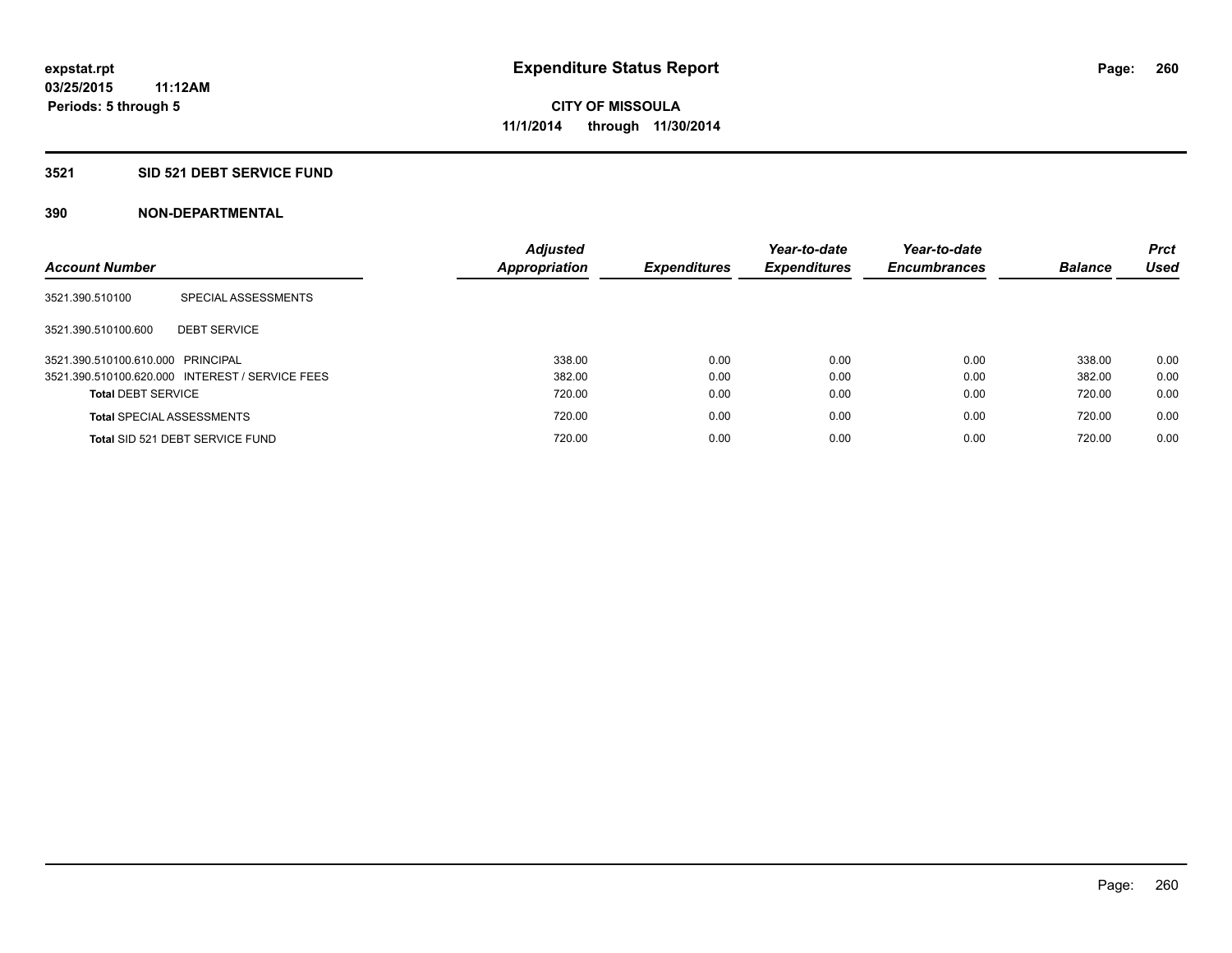#### **3522 SID 522 DEBT SERVICE FUND**

| <b>Account Number</b>             |                                                 | <b>Adjusted</b><br><b>Appropriation</b> | <b>Expenditures</b> | Year-to-date<br><b>Expenditures</b> | Year-to-date<br><b>Encumbrances</b> | <b>Balance</b> | <b>Prct</b><br><b>Used</b> |
|-----------------------------------|-------------------------------------------------|-----------------------------------------|---------------------|-------------------------------------|-------------------------------------|----------------|----------------------------|
| 3522.390.510100                   | SPECIAL ASSESSMENTS                             |                                         |                     |                                     |                                     |                |                            |
| 3522.390.510100.600               | <b>DEBT SERVICE</b>                             |                                         |                     |                                     |                                     |                |                            |
| 3522.390.510100.610.000 PRINCIPAL |                                                 | 488.00                                  | 0.00                | 0.00                                | 0.00                                | 488.00         | 0.00                       |
|                                   | 3522.390.510100.620.000 INTEREST / SERVICE FEES | 47.00                                   | 0.00                | 0.00                                | 0.00                                | 47.00          | 0.00                       |
| <b>Total DEBT SERVICE</b>         |                                                 | 535.00                                  | 0.00                | 0.00                                | 0.00                                | 535.00         | 0.00                       |
|                                   | <b>Total SPECIAL ASSESSMENTS</b>                | 535.00                                  | 0.00                | 0.00                                | 0.00                                | 535.00         | 0.00                       |
|                                   | Total SID 522 DEBT SERVICE FUND                 | 535.00                                  | 0.00                | 0.00                                | 0.00                                | 535.00         | 0.00                       |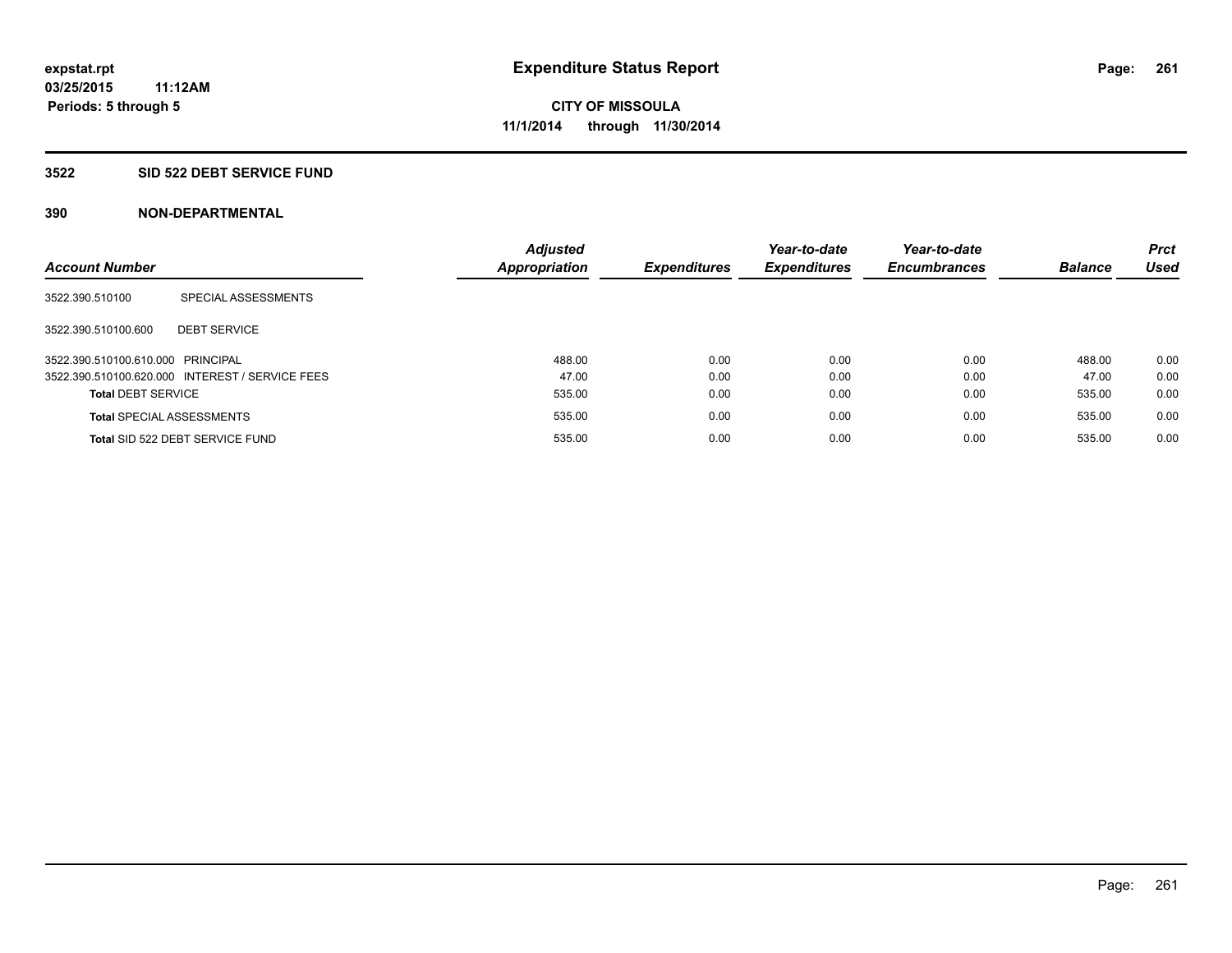#### **3524 SID 524 DEBT SERVICE FUND**

|                                   |                                                 | <b>Adjusted</b>      |                     | Year-to-date        | Year-to-date        |                | Prct        |
|-----------------------------------|-------------------------------------------------|----------------------|---------------------|---------------------|---------------------|----------------|-------------|
| <b>Account Number</b>             |                                                 | <b>Appropriation</b> | <b>Expenditures</b> | <b>Expenditures</b> | <b>Encumbrances</b> | <b>Balance</b> | <b>Used</b> |
| 3524.390.510100                   | SPECIAL ASSESSMENTS                             |                      |                     |                     |                     |                |             |
| 3524.390.510100.600               | <b>DEBT SERVICE</b>                             |                      |                     |                     |                     |                |             |
| 3524.390.510100.610.000 PRINCIPAL |                                                 | 217,000.00           | 0.00                | 0.00                | 0.00                | 217,000.00     | 0.00        |
|                                   | 3524.390.510100.620.000 INTEREST / SERVICE FEES | 89,400.00            | 0.00                | 0.00                | 0.00                | 89,400.00      | 0.00        |
| <b>Total SPECIAL ASSESSMENTS</b>  |                                                 | 306,400.00           | 0.00                | 0.00                | 0.00                | 306,400.00     | 0.00        |
| 3524.390.510110                   | <b>MERCHANT SERVICES</b>                        |                      |                     |                     |                     |                |             |
| 3524.390.510110.500               | <b>FIXED CHARGES</b>                            |                      |                     |                     |                     |                |             |
| <b>Total MERCHANT SERVICES</b>    |                                                 | 0.00                 | 0.00                | 0.00                | 0.00                | 0.00           | 0.00        |
|                                   | Total SID 524 DEBT SERVICE FUND                 | 306,400.00           | 0.00                | 0.00                | 0.00                | 306.400.00     | 0.00        |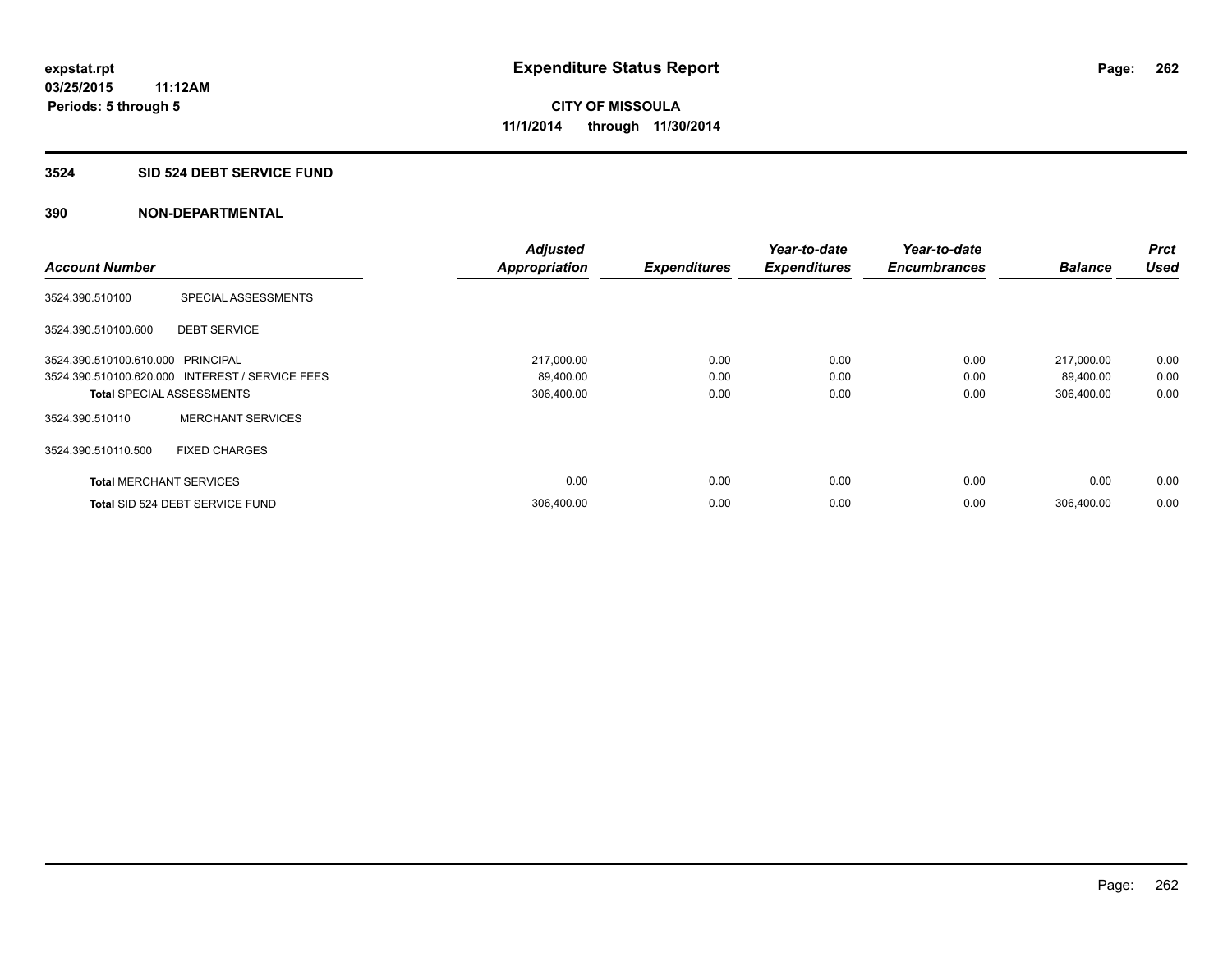#### **3525 SID 525 DEBT SERVICE FUND**

| <b>Account Number</b>             |                                                 | <b>Adjusted</b><br>Appropriation | <b>Expenditures</b> | Year-to-date<br><b>Expenditures</b> | Year-to-date<br><b>Encumbrances</b> | <b>Balance</b> | <b>Prct</b><br><b>Used</b> |
|-----------------------------------|-------------------------------------------------|----------------------------------|---------------------|-------------------------------------|-------------------------------------|----------------|----------------------------|
|                                   |                                                 |                                  |                     |                                     |                                     |                |                            |
| 3525.390.510100                   | SPECIAL ASSESSMENTS                             |                                  |                     |                                     |                                     |                |                            |
| 3525.390.510100.600               | <b>DEBT SERVICE</b>                             |                                  |                     |                                     |                                     |                |                            |
| 3525.390.510100.610.000 PRINCIPAL |                                                 | 25,000.00                        | 0.00                | 0.00                                | 0.00                                | 25.000.00      | 0.00                       |
|                                   | 3525.390.510100.620.000 INTEREST / SERVICE FEES | 6.500.00                         | 0.00                | 0.00                                | 0.00                                | 6.500.00       | 0.00                       |
| <b>Total DEBT SERVICE</b>         |                                                 | 31.500.00                        | 0.00                | 0.00                                | 0.00                                | 31.500.00      | 0.00                       |
|                                   | <b>Total SPECIAL ASSESSMENTS</b>                | 31,500.00                        | 0.00                | 0.00                                | 0.00                                | 31.500.00      | 0.00                       |
|                                   | Total SID 525 DEBT SERVICE FUND                 | 31.500.00                        | 0.00                | 0.00                                | 0.00                                | 31.500.00      | 0.00                       |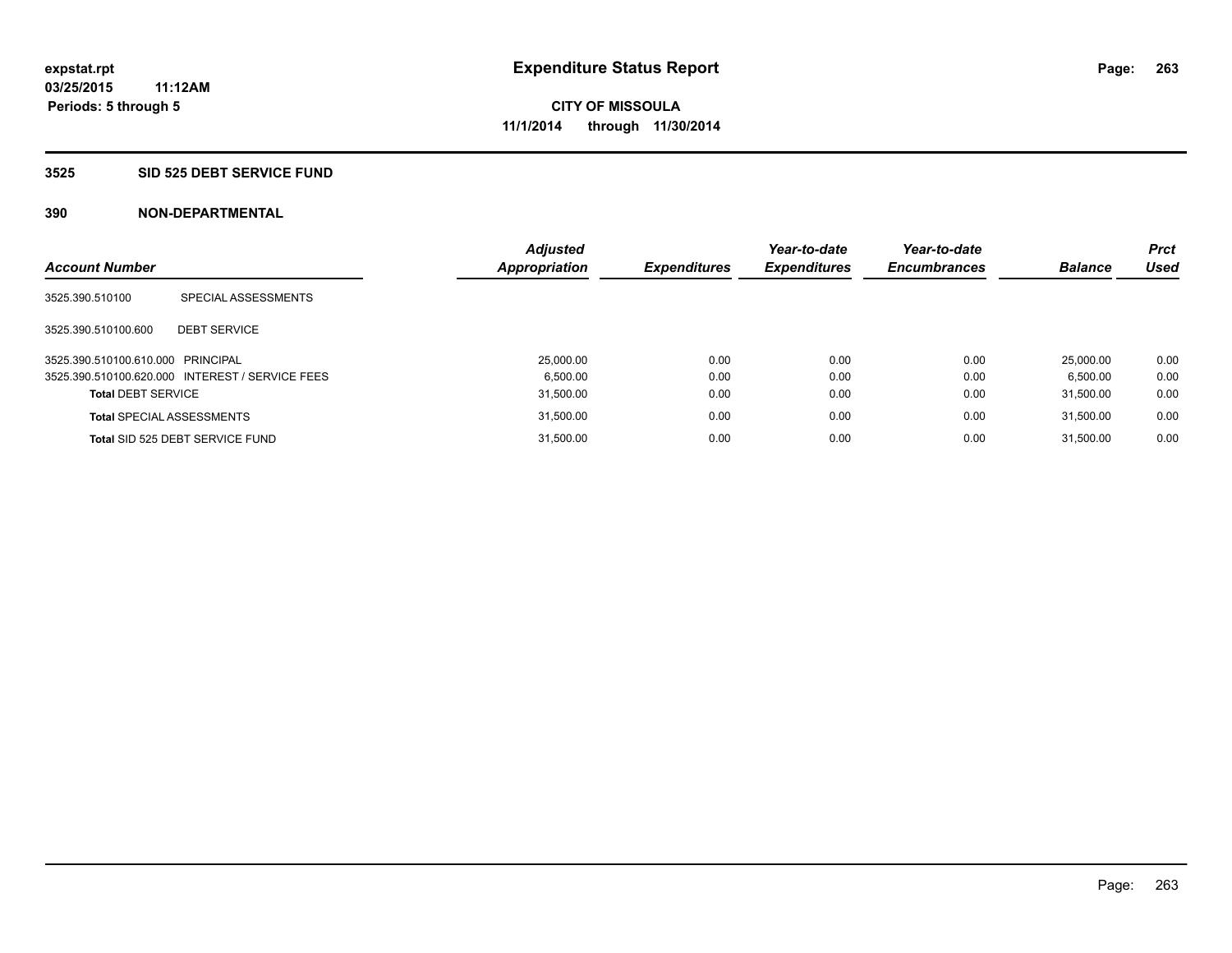#### **3526 SID 526 DEBT SERVICE FUND**

| <b>Account Number</b>             |                                                 | <b>Adjusted</b><br><b>Appropriation</b> | <b>Expenditures</b> | Year-to-date<br><b>Expenditures</b> | Year-to-date<br><b>Encumbrances</b> | <b>Balance</b> | <b>Prct</b><br><b>Used</b> |
|-----------------------------------|-------------------------------------------------|-----------------------------------------|---------------------|-------------------------------------|-------------------------------------|----------------|----------------------------|
| 3526.390.510100                   | SPECIAL ASSESSMENTS                             |                                         |                     |                                     |                                     |                |                            |
| 3526.390.510100.600               | <b>DEBT SERVICE</b>                             |                                         |                     |                                     |                                     |                |                            |
| 3526.390.510100.610.000 PRINCIPAL |                                                 | 148.000.00                              | 0.00                | 0.00                                | 0.00                                | 148.000.00     | 0.00                       |
|                                   | 3526.390.510100.620.000 INTEREST / SERVICE FEES | 45.300.00                               | 0.00                | 0.00                                | 0.00                                | 45.300.00      | 0.00                       |
| <b>Total DEBT SERVICE</b>         |                                                 | 193,300.00                              | 0.00                | 0.00                                | 0.00                                | 193.300.00     | 0.00                       |
|                                   | <b>Total SPECIAL ASSESSMENTS</b>                | 193.300.00                              | 0.00                | 0.00                                | 0.00                                | 193.300.00     | 0.00                       |
|                                   | Total SID 526 DEBT SERVICE FUND                 | 193.300.00                              | 0.00                | 0.00                                | 0.00                                | 193.300.00     | 0.00                       |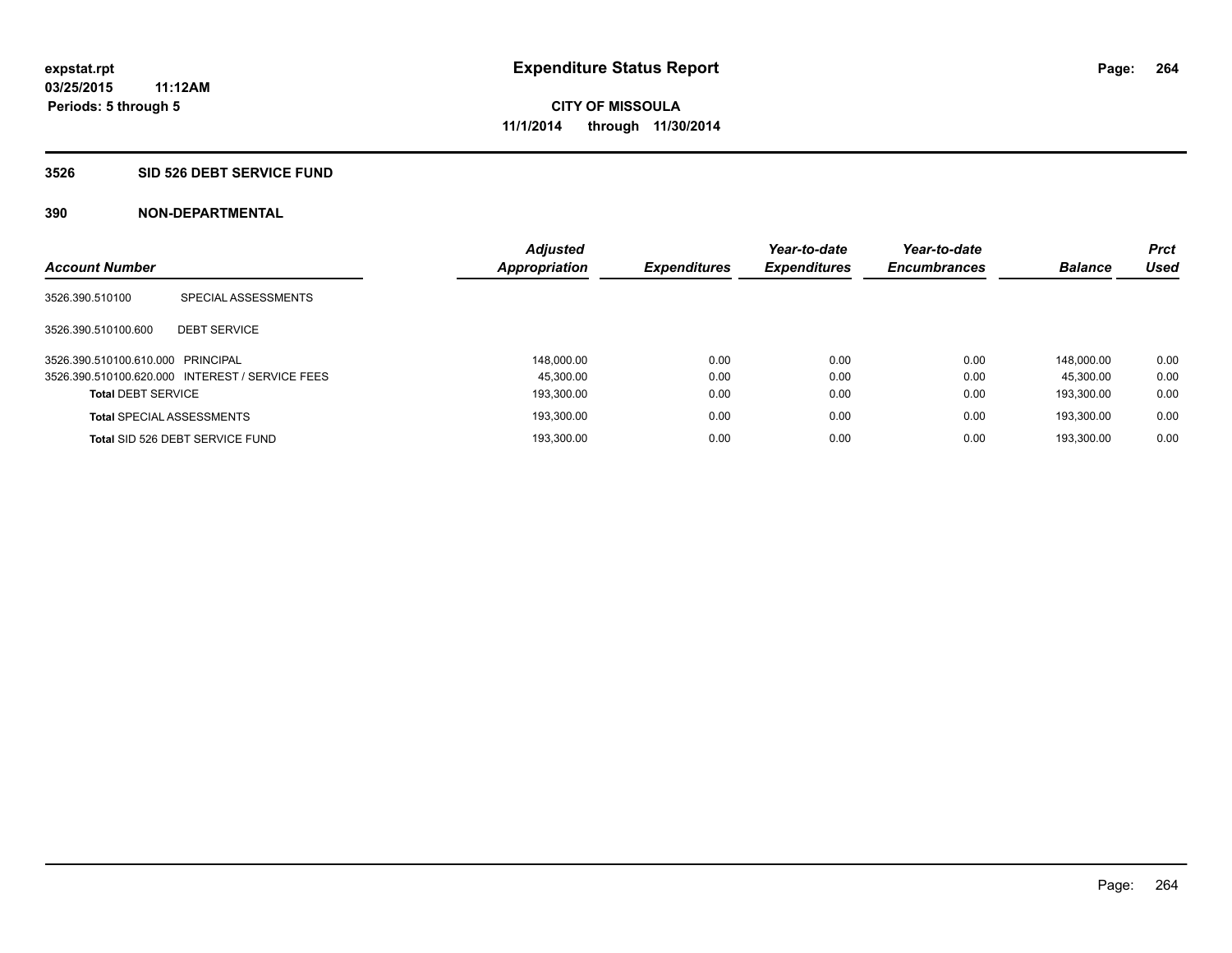### **3527 SID 527 DEBT SERVICE FUND**

| <b>Account Number</b>     |                                  | <b>Adjusted</b><br><b>Appropriation</b> | <b>Expenditures</b> | Year-to-date<br><b>Expenditures</b> | Year-to-date<br><b>Encumbrances</b> | <b>Balance</b> | <b>Prct</b><br>Used |
|---------------------------|----------------------------------|-----------------------------------------|---------------------|-------------------------------------|-------------------------------------|----------------|---------------------|
| 3527.390.510100           | SPECIAL ASSESSMENTS              |                                         |                     |                                     |                                     |                |                     |
| 3527.390.510100.600       | <b>DEBT SERVICE</b>              |                                         |                     |                                     |                                     |                |                     |
| <b>Total DEBT SERVICE</b> |                                  | 0.00                                    | 0.00                | 0.00                                | 0.00                                | 0.00           | 0.00                |
|                           | <b>Total SPECIAL ASSESSMENTS</b> | 0.00                                    | 0.00                | 0.00                                | 0.00                                | 0.00           | 0.00                |
|                           | Total SID 527 DEBT SERVICE FUND  | 0.00                                    | 0.00                | 0.00                                | 0.00                                | 0.00           | 0.00                |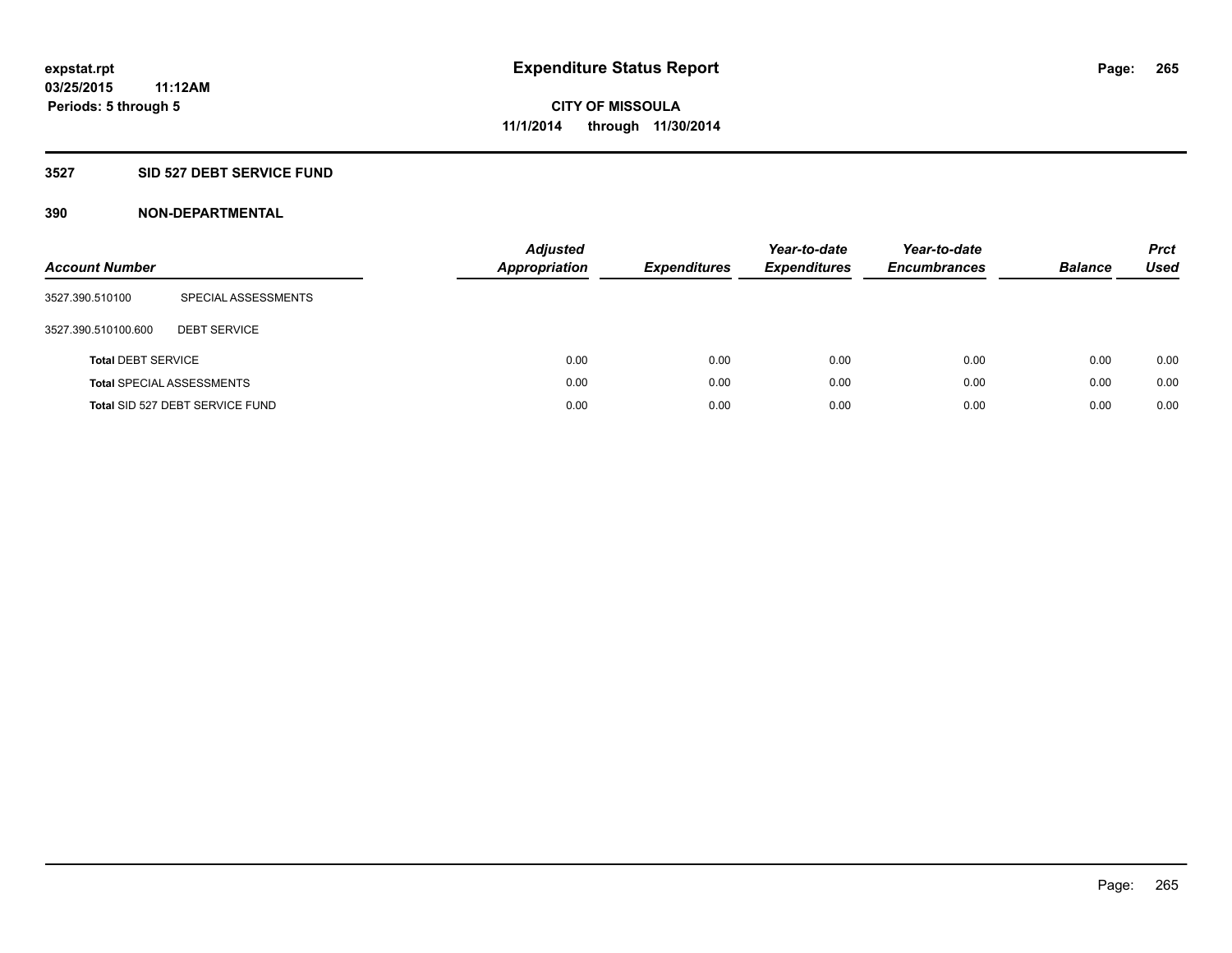#### **3530 SID 530 DEBT SERVICE FUND**

| <b>Account Number</b>             |                                                 | <b>Adjusted</b><br>Appropriation | <b>Expenditures</b> | Year-to-date<br><b>Expenditures</b> | Year-to-date<br><b>Encumbrances</b> | <b>Balance</b> | <b>Prct</b><br><b>Used</b> |
|-----------------------------------|-------------------------------------------------|----------------------------------|---------------------|-------------------------------------|-------------------------------------|----------------|----------------------------|
| 3530.390.510100                   | SPECIAL ASSESSMENTS                             |                                  |                     |                                     |                                     |                |                            |
| 3530.390.510100.600               | <b>DEBT SERVICE</b>                             |                                  |                     |                                     |                                     |                |                            |
| 3530.390.510100.610.000 PRINCIPAL |                                                 | 670.00                           | 0.00                | 670.00                              | 0.00                                | 0.00           | 100.00                     |
|                                   | 3530.390.510100.620.000 INTEREST / SERVICE FEES | 10.00                            | 0.00                | 6.68                                | 0.00                                | 3.32           | 66.80                      |
|                                   | <b>Total SPECIAL ASSESSMENTS</b>                | 680.00                           | 0.00                | 676.68                              | 0.00                                | 3.32           | 99.51                      |
| 3530.390.521000                   | INTERFUND OPERATING TRANSFERS                   |                                  |                     |                                     |                                     |                |                            |
| 3530.390.521000.800               | OTHER OBJECTS                                   |                                  |                     |                                     |                                     |                |                            |
| <b>Total OTHER OBJECTS</b>        |                                                 | 0.00                             | 0.00                | 0.00                                | 0.00                                | 0.00           | 0.00                       |
|                                   | <b>Total INTERFUND OPERATING TRANSFERS</b>      | 0.00                             | 0.00                | 0.00                                | 0.00                                | 0.00           | 0.00                       |
|                                   | Total SID 530 DEBT SERVICE FUND                 | 680.00                           | 0.00                | 676.68                              | 0.00                                | 3.32           | 99.51                      |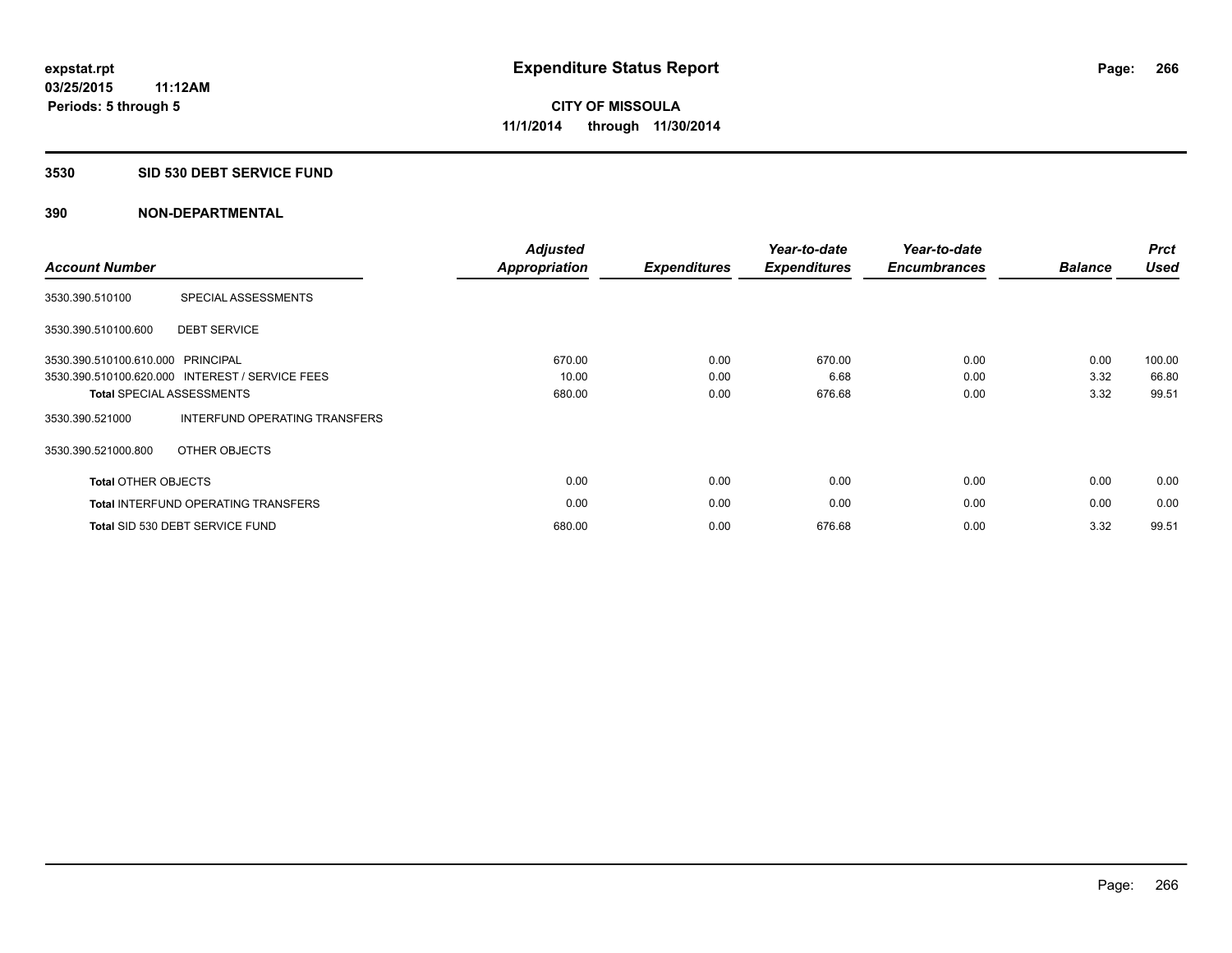### **3531 SID 531 HICKORY ST CALMING**

| <b>Account Number</b> |                                            | <b>Adjusted</b><br>Appropriation | <b>Expenditures</b> | Year-to-date<br><b>Expenditures</b> | Year-to-date<br><b>Encumbrances</b> | <b>Balance</b> | <b>Prct</b><br>Used |
|-----------------------|--------------------------------------------|----------------------------------|---------------------|-------------------------------------|-------------------------------------|----------------|---------------------|
| 3531.390.521000       | INTERFUND OPERATING TRANSFERS              |                                  |                     |                                     |                                     |                |                     |
| 3531.390.521000.800   | OTHER OBJECTS                              |                                  |                     |                                     |                                     |                |                     |
|                       | <b>Total INTERFUND OPERATING TRANSFERS</b> | 0.00                             | 0.00                | 0.00                                | 0.00                                | 0.00           | 0.00                |
|                       | <b>Total SID 531 HICKORY ST CALMING</b>    | 0.00                             | 0.00                | 0.00                                | 0.00                                | 0.00           | 0.00                |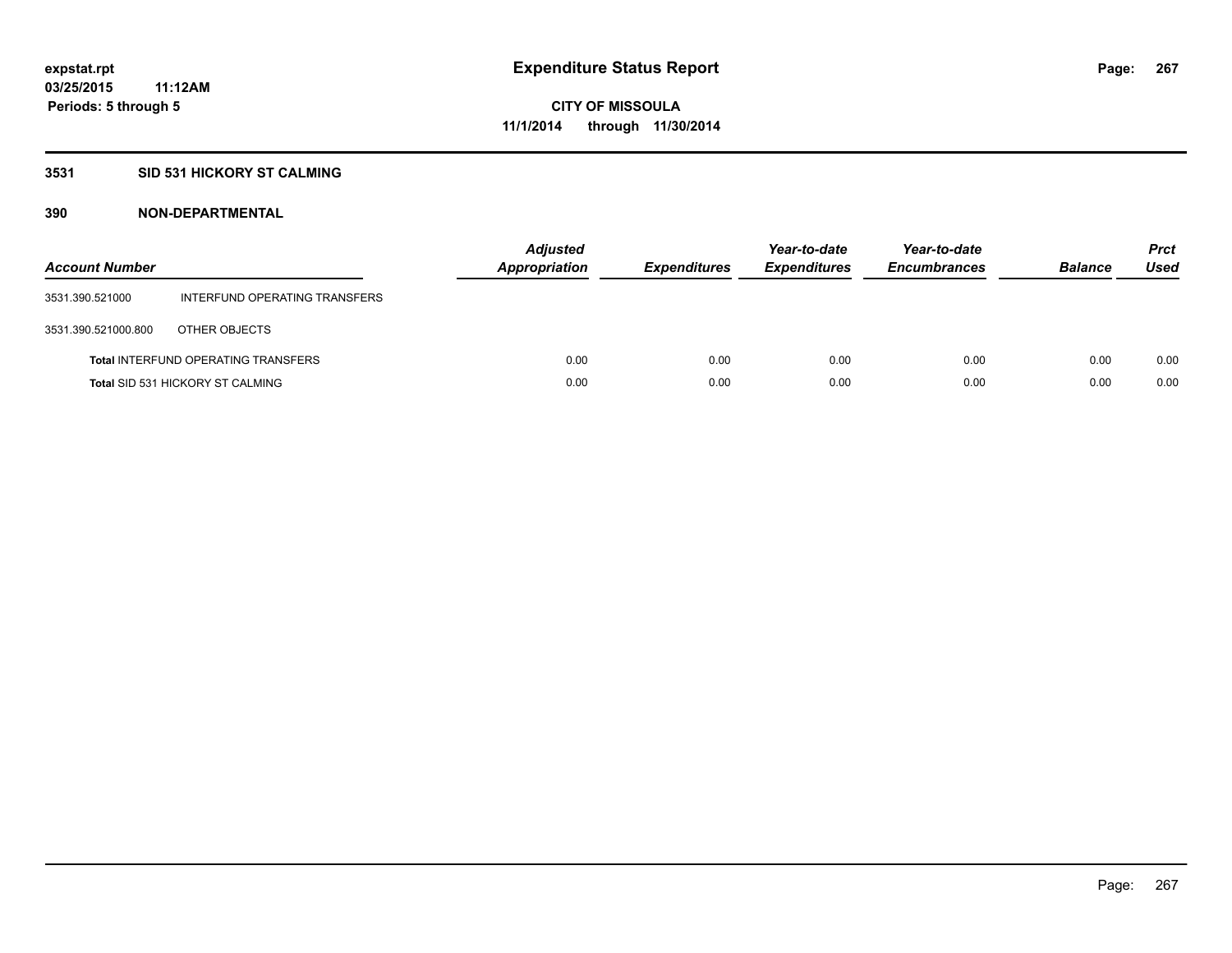#### **3532 SID 532 DEBT SERVICE FUND**

| <b>Account Number</b>             |                                                 | <b>Adjusted</b><br>Appropriation | <b>Expenditures</b> | Year-to-date<br><b>Expenditures</b> | Year-to-date<br><b>Encumbrances</b> | <b>Balance</b> | <b>Prct</b><br><b>Used</b> |
|-----------------------------------|-------------------------------------------------|----------------------------------|---------------------|-------------------------------------|-------------------------------------|----------------|----------------------------|
|                                   |                                                 |                                  |                     |                                     |                                     |                |                            |
| 3532.390.510100                   | SPECIAL ASSESSMENTS                             |                                  |                     |                                     |                                     |                |                            |
|                                   |                                                 |                                  |                     |                                     |                                     |                |                            |
| 3532.390.510100.600               | <b>DEBT SERVICE</b>                             |                                  |                     |                                     |                                     |                |                            |
| 3532.390.510100.610.000 PRINCIPAL |                                                 | 30,000.00                        | 0.00                | 0.00                                | 0.00                                | 30.000.00      | 0.00                       |
|                                   | 3532.390.510100.620.000 INTEREST / SERVICE FEES | 13.363.00                        | 0.00                | 350.00                              | 0.00                                | 13.013.00      | 2.62                       |
| <b>Total DEBT SERVICE</b>         |                                                 | 43.363.00                        | 0.00                | 350.00                              | 0.00                                | 43.013.00      | 0.81                       |
|                                   | <b>Total SPECIAL ASSESSMENTS</b>                | 43,363.00                        | 0.00                | 350.00                              | 0.00                                | 43.013.00      | 0.81                       |
|                                   | Total SID 532 DEBT SERVICE FUND                 | 43,363.00                        | 0.00                | 350.00                              | 0.00                                | 43.013.00      | 0.81                       |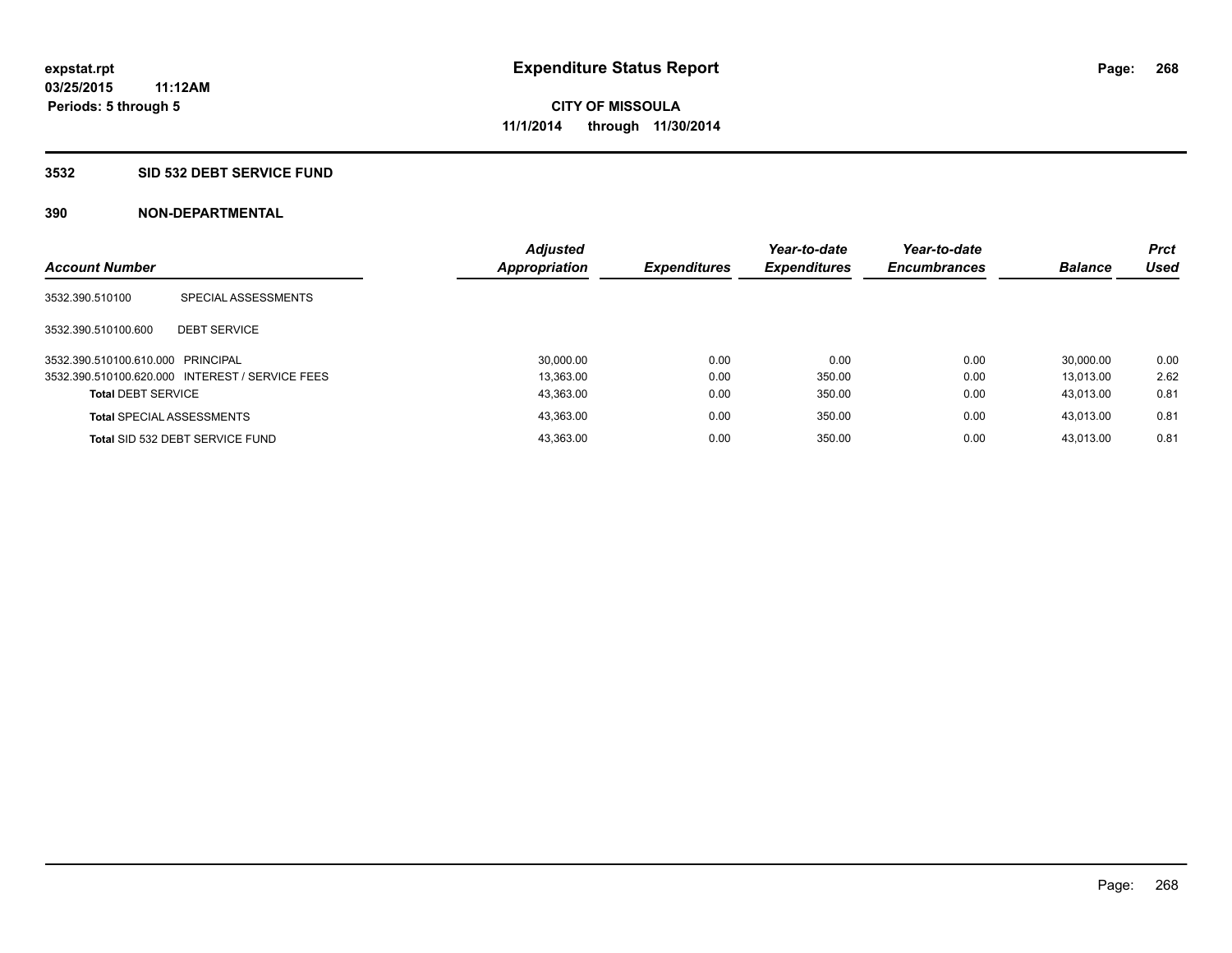### **3533 GILBERT ST SEWER SID DEBT FUND**

|                                   |                                                 | <b>Adjusted</b>      |                     | Year-to-date        | Year-to-date        |                | <b>Prct</b> |
|-----------------------------------|-------------------------------------------------|----------------------|---------------------|---------------------|---------------------|----------------|-------------|
| <b>Account Number</b>             |                                                 | <b>Appropriation</b> | <b>Expenditures</b> | <b>Expenditures</b> | <b>Encumbrances</b> | <b>Balance</b> | <b>Used</b> |
| 3533.390.510100                   | SPECIAL ASSESSMENTS                             |                      |                     |                     |                     |                |             |
| 3533.390.510100.500               | <b>FIXED CHARGES</b>                            |                      |                     |                     |                     |                |             |
| <b>Total FIXED CHARGES</b>        |                                                 | 0.00                 | 0.00                | 0.00                | 0.00                | 0.00           | 0.00        |
| 3533.390.510100.600               | <b>DEBT SERVICE</b>                             |                      |                     |                     |                     |                |             |
| 3533.390.510100.610.000 PRINCIPAL |                                                 | 12,000.00            | 0.00                | 0.00                | 0.00                | 12,000.00      | 0.00        |
|                                   | 3533.390.510100.620.000 INTEREST / SERVICE FEES | 5,775.00             | 0.00                | 0.00                | 0.00                | 5,775.00       | 0.00        |
|                                   | <b>Total SPECIAL ASSESSMENTS</b>                | 17,775.00            | 0.00                | 0.00                | 0.00                | 17,775.00      | 0.00        |
| 3533.390.521000                   | INTERFUND OPERATING TRANSFERS                   |                      |                     |                     |                     |                |             |
| 3533.390.521000.800               | OTHER OBJECTS                                   |                      |                     |                     |                     |                |             |
|                                   | <b>Total INTERFUND OPERATING TRANSFERS</b>      | 0.00                 | 0.00                | 0.00                | 0.00                | 0.00           | 0.00        |
|                                   | <b>Total GILBERT ST SEWER SID DEBT FUND</b>     | 17,775.00            | 0.00                | 0.00                | 0.00                | 17,775.00      | 0.00        |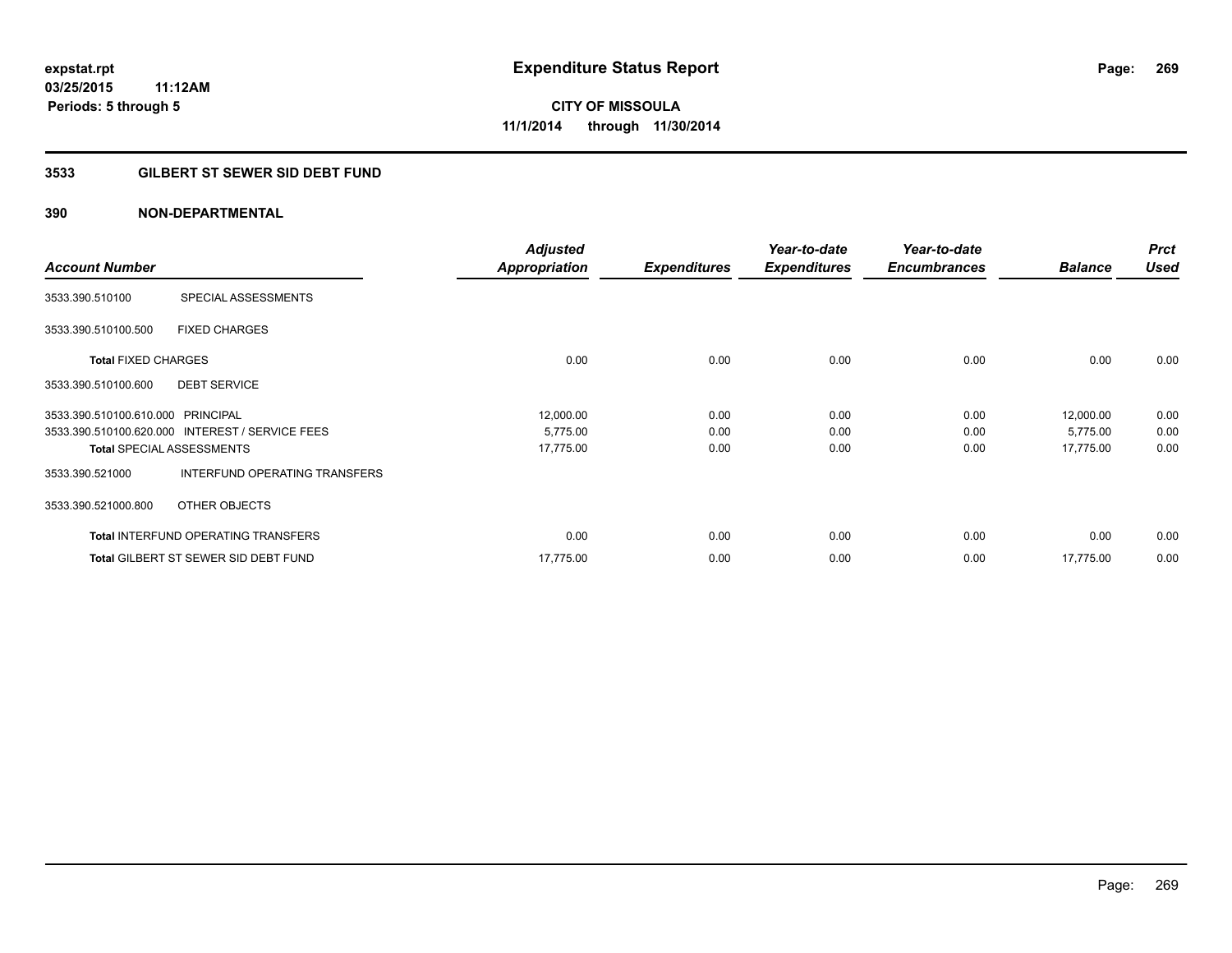### **3534 LINCOLNWOOD SEWER PHASE I**

| <b>Account Number</b>             |                                                 | <b>Adjusted</b><br><b>Appropriation</b> | <b>Expenditures</b> | Year-to-date<br><b>Expenditures</b> | Year-to-date<br><b>Encumbrances</b> | <b>Balance</b> | <b>Prct</b><br>Used |
|-----------------------------------|-------------------------------------------------|-----------------------------------------|---------------------|-------------------------------------|-------------------------------------|----------------|---------------------|
| 3534.390.510100                   | SPECIAL ASSESSMENTS                             |                                         |                     |                                     |                                     |                |                     |
| 3534.390.510100.600               | <b>DEBT SERVICE</b>                             |                                         |                     |                                     |                                     |                |                     |
| 3534.390.510100.610.000 PRINCIPAL |                                                 | 12,000.00                               | 0.00                | 0.00                                | 0.00                                | 12.000.00      | 0.00                |
|                                   | 3534.390.510100.620.000 INTEREST / SERVICE FEES | 6.413.00                                | 0.00                | 0.00                                | 0.00                                | 6.413.00       | 0.00                |
| <b>Total SPECIAL ASSESSMENTS</b>  |                                                 | 18.413.00                               | 0.00                | 0.00                                | 0.00                                | 18.413.00      | 0.00                |
|                                   | <b>Total LINCOLNWOOD SEWER PHASE I</b>          | 18.413.00                               | 0.00                | 0.00                                | 0.00                                | 18.413.00      | 0.00                |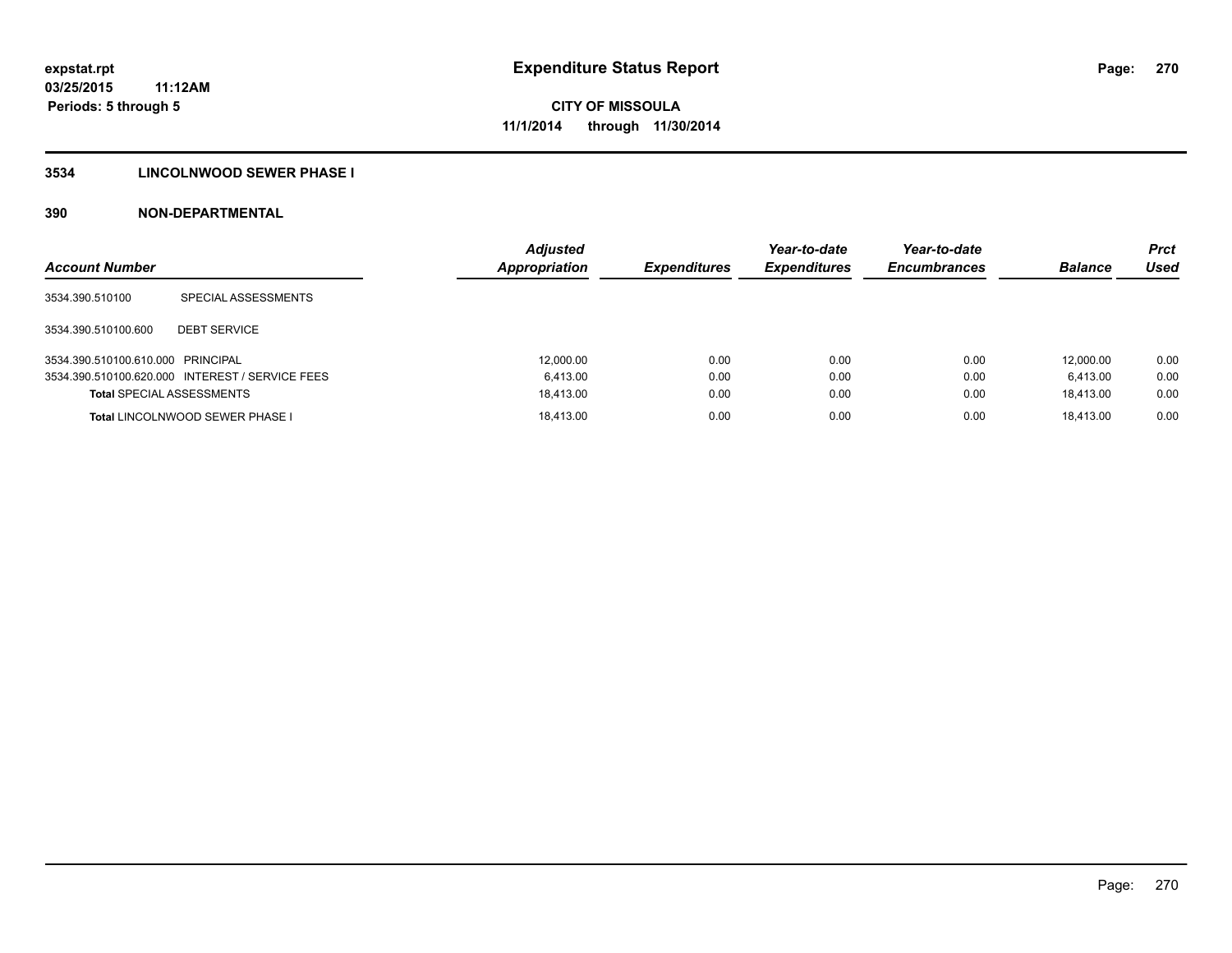### **3535 SLANT STREET TRAFFIC CALMING**

| <b>Account Number</b> |                                            | <b>Adjusted</b><br><b>Appropriation</b> | <b>Expenditures</b> | Year-to-date<br><b>Expenditures</b> | Year-to-date<br><b>Encumbrances</b> | <b>Balance</b> | <b>Prct</b><br>Used |
|-----------------------|--------------------------------------------|-----------------------------------------|---------------------|-------------------------------------|-------------------------------------|----------------|---------------------|
| 3535.390.510110       | <b>MERCHANT SERVICES</b>                   |                                         |                     |                                     |                                     |                |                     |
| 3535.390.510110.500   | <b>FIXED CHARGES</b>                       |                                         |                     |                                     |                                     |                |                     |
|                       | <b>Total MERCHANT SERVICES</b>             | 0.00                                    | 0.00                | 0.00                                | 0.00                                | 0.00           | 0.00                |
| 3535.390.521000       | INTERFUND OPERATING TRANSFERS              |                                         |                     |                                     |                                     |                |                     |
| 3535.390.521000.800   | OTHER OBJECTS                              |                                         |                     |                                     |                                     |                |                     |
|                       | <b>Total INTERFUND OPERATING TRANSFERS</b> | 0.00                                    | 0.00                | 0.00                                | 0.00                                | 0.00           | 0.00                |
|                       | <b>Total SLANT STREET TRAFFIC CALMING</b>  | 0.00                                    | 0.00                | 0.00                                | 0.00                                | 0.00           | 0.00                |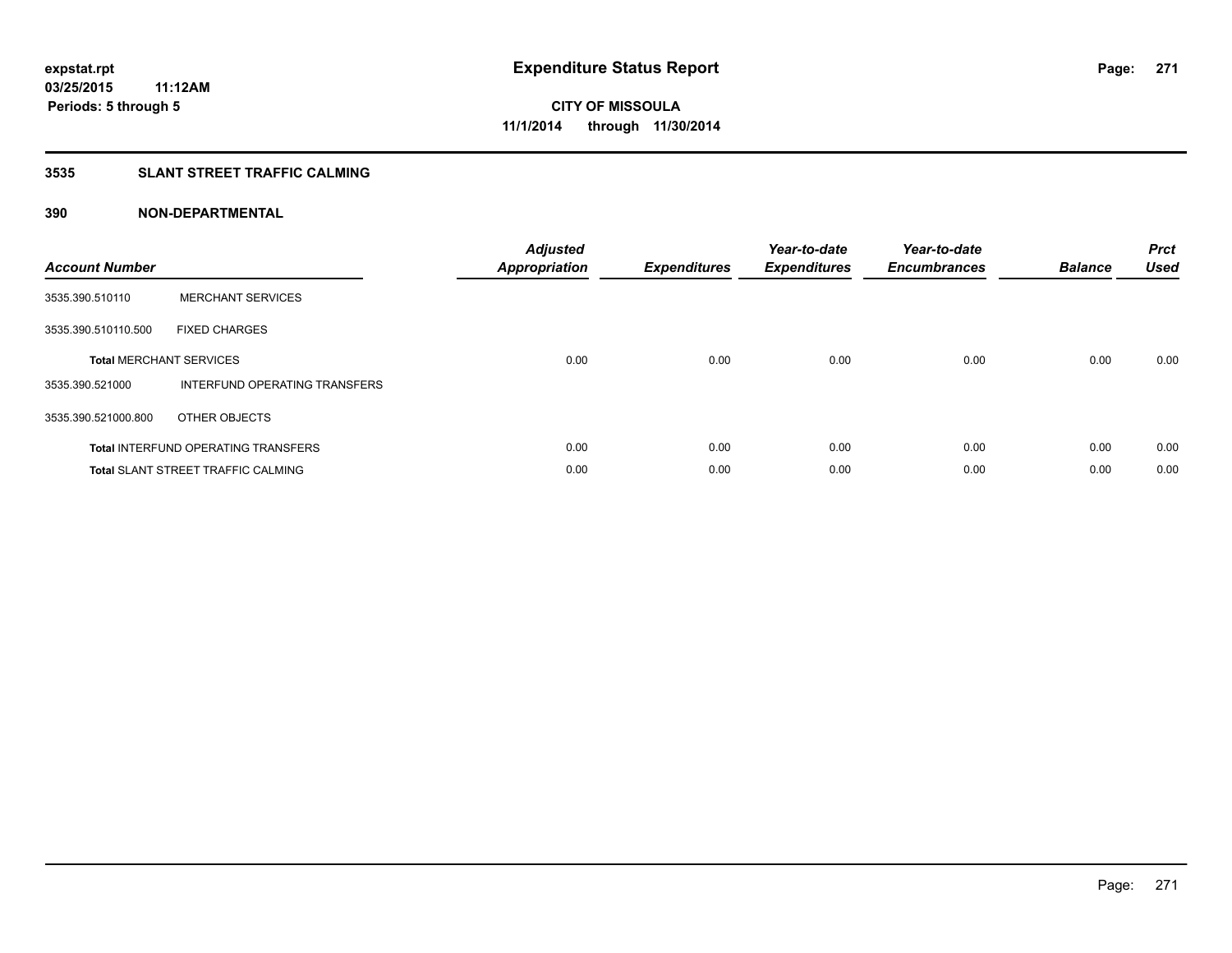### **3536 LINCOLNWOOD SEWER PHASE II**

| <b>Account Number</b>             |                                                 | <b>Adjusted</b><br><b>Appropriation</b> | <b>Expenditures</b> | Year-to-date<br><b>Expenditures</b> | Year-to-date<br><b>Encumbrances</b> | <b>Balance</b> | <b>Prct</b><br>Used |
|-----------------------------------|-------------------------------------------------|-----------------------------------------|---------------------|-------------------------------------|-------------------------------------|----------------|---------------------|
| 3536.390.510100                   | SPECIAL ASSESSMENTS                             |                                         |                     |                                     |                                     |                |                     |
| 3536.390.510100.600               | <b>DEBT SERVICE</b>                             |                                         |                     |                                     |                                     |                |                     |
| 3536.390.510100.610.000 PRINCIPAL |                                                 | 20,000.00                               | 0.00                | 0.00                                | 0.00                                | 20,000.00      | 0.00                |
|                                   | 3536.390.510100.620.000 INTEREST / SERVICE FEES | 11,100.00                               | 0.00                | 0.00                                | 0.00                                | 11.100.00      | 0.00                |
| <b>Total SPECIAL ASSESSMENTS</b>  |                                                 | 31,100.00                               | 0.00                | 0.00                                | 0.00                                | 31.100.00      | 0.00                |
|                                   | <b>Total LINCOLNWOOD SEWER PHASE II</b>         | 31,100.00                               | 0.00                | 0.00                                | 0.00                                | 31.100.00      | 0.00                |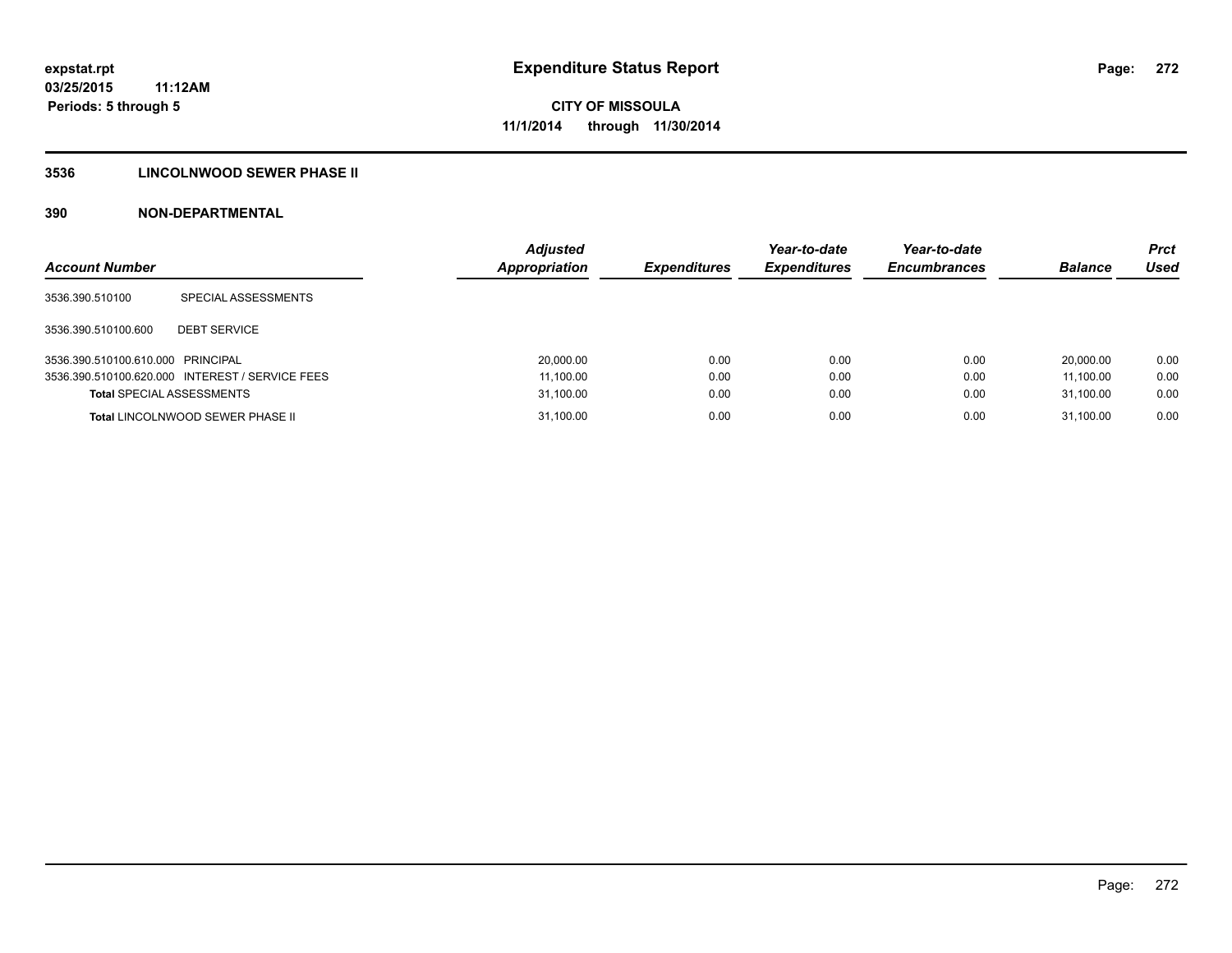### **3539 SOUTH 4TH STREET W TRAFFIC**

| <b>Account Number</b> |                                            | <b>Adjusted</b><br>Appropriation | <b>Expenditures</b> | Year-to-date<br><b>Expenditures</b> | Year-to-date<br><b>Encumbrances</b> | <b>Balance</b> | <b>Prct</b><br>Used |
|-----------------------|--------------------------------------------|----------------------------------|---------------------|-------------------------------------|-------------------------------------|----------------|---------------------|
| 3539.390.521000       | INTERFUND OPERATING TRANSFERS              |                                  |                     |                                     |                                     |                |                     |
| 3539.390.521000.800   | OTHER OBJECTS                              |                                  |                     |                                     |                                     |                |                     |
|                       | <b>Total INTERFUND OPERATING TRANSFERS</b> | 0.00                             | 0.00                | 0.00                                | 0.00                                | 0.00           | 0.00                |
|                       | <b>Total SOUTH 4TH STREET W TRAFFIC</b>    | 0.00                             | 0.00                | 0.00                                | 0.00                                | 0.00           | 0.00                |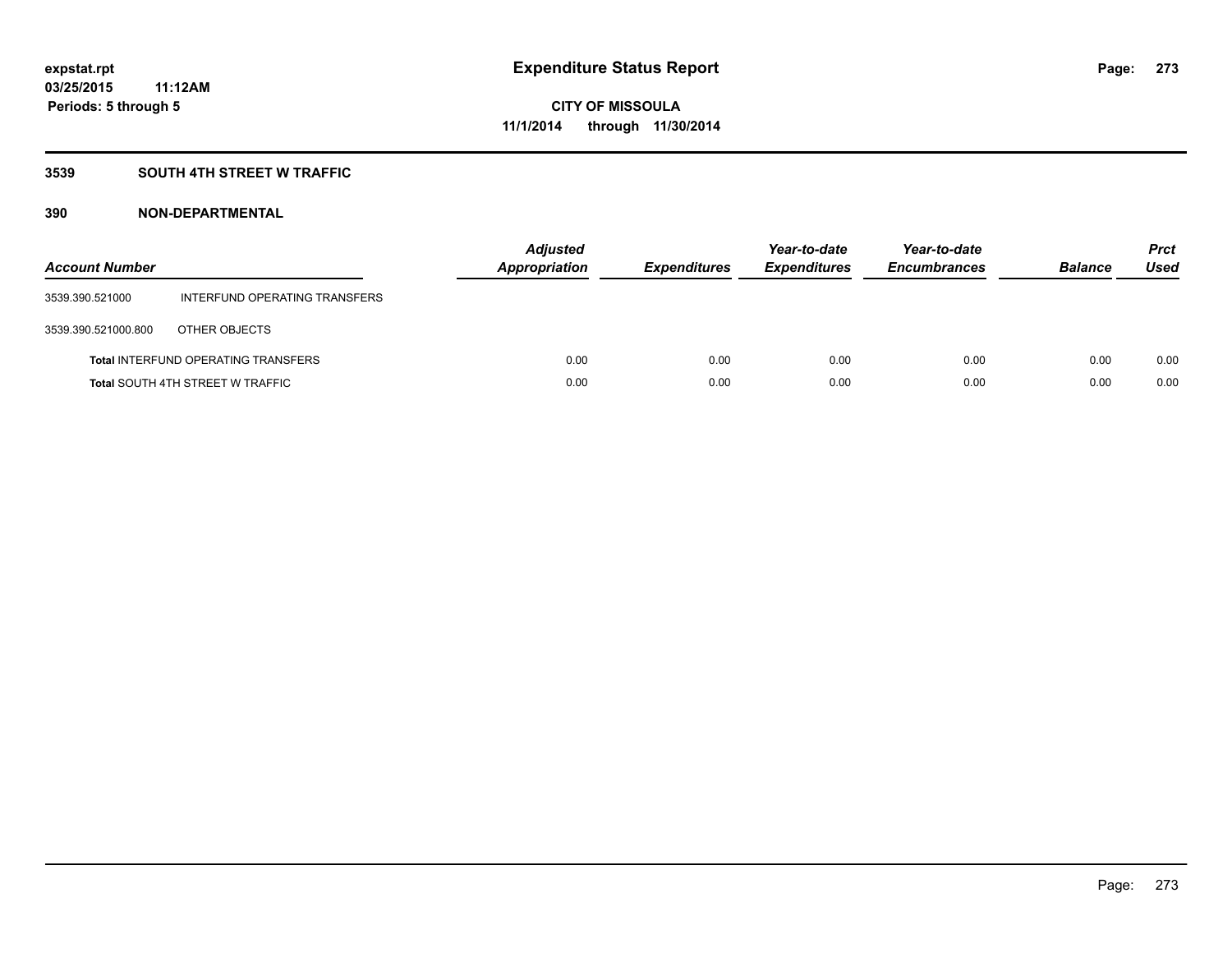#### **3540 SID 540 DEBT SERVICE FUND**

| <b>Account Number</b>             |                                                 | <b>Adjusted</b><br>Appropriation | <b>Expenditures</b> | Year-to-date<br><b>Expenditures</b> | Year-to-date<br><b>Encumbrances</b> | <b>Balance</b> | <b>Prct</b><br><b>Used</b> |
|-----------------------------------|-------------------------------------------------|----------------------------------|---------------------|-------------------------------------|-------------------------------------|----------------|----------------------------|
|                                   |                                                 |                                  |                     |                                     |                                     |                |                            |
| 3540.390.510100                   | SPECIAL ASSESSMENTS                             |                                  |                     |                                     |                                     |                |                            |
| 3540.390.510100.600               | <b>DEBT SERVICE</b>                             |                                  |                     |                                     |                                     |                |                            |
| 3540.390.510100.610.000 PRINCIPAL |                                                 | 70.000.00                        | 0.00                | 0.00                                | 0.00                                | 70.000.00      | 0.00                       |
|                                   | 3540.390.510100.620.000 INTEREST / SERVICE FEES | 52.098.00                        | 0.00                | 0.00                                | 0.00                                | 52.098.00      | 0.00                       |
| <b>Total DEBT SERVICE</b>         |                                                 | 122,098.00                       | 0.00                | 0.00                                | 0.00                                | 122.098.00     | 0.00                       |
|                                   | <b>Total SPECIAL ASSESSMENTS</b>                | 122,098.00                       | 0.00                | 0.00                                | 0.00                                | 122.098.00     | 0.00                       |
|                                   | Total SID 540 DEBT SERVICE FUND                 | 122,098.00                       | 0.00                | 0.00                                | 0.00                                | 122.098.00     | 0.00                       |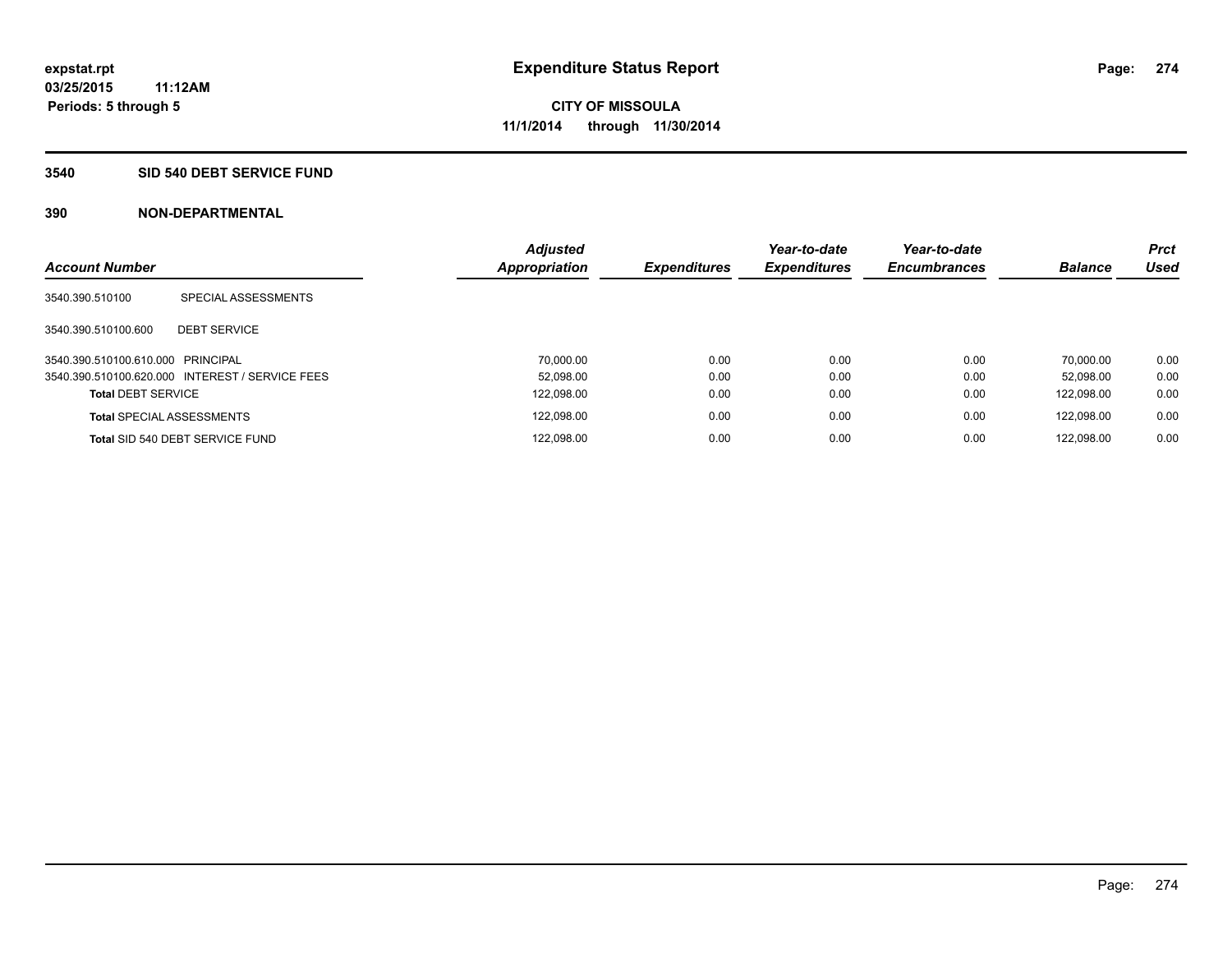#### **3541 SID 541 DEBT SERVICE**

|                                           |                          | <b>Adjusted</b>      |                     | Year-to-date        | Year-to-date        |                | Prct        |
|-------------------------------------------|--------------------------|----------------------|---------------------|---------------------|---------------------|----------------|-------------|
| <b>Account Number</b>                     |                          | <b>Appropriation</b> | <b>Expenditures</b> | <b>Expenditures</b> | <b>Encumbrances</b> | <b>Balance</b> | <b>Used</b> |
| 3541.390.510100                           | SPECIAL ASSESSMENTS      |                      |                     |                     |                     |                |             |
| 3541.390.510100.600                       | <b>DEBT SERVICE</b>      |                      |                     |                     |                     |                |             |
| 3541.390.510100.610.000 PRINCIPAL         |                          | 30,000.00            | 0.00                | 0.00                | 0.00                | 30,000.00      | 0.00        |
| 3541.390.510100.620.000 PINEVIEW PARK/INT |                          | 30,383.00            | 0.00                | 300.00              | 0.00                | 30,083.00      | 0.99        |
| <b>Total SPECIAL ASSESSMENTS</b>          |                          | 60,383.00            | 0.00                | 300.00              | 0.00                | 60,083.00      | 0.50        |
| 3541.390.510110                           | <b>MERCHANT SERVICES</b> |                      |                     |                     |                     |                |             |
| 3541.390.510110.500                       | <b>FIXED CHARGES</b>     |                      |                     |                     |                     |                |             |
| <b>Total MERCHANT SERVICES</b>            |                          | 0.00                 | 0.00                | 0.00                | 0.00                | 0.00           | 0.00        |
| Total SID 541 DEBT SERVICE                |                          | 60,383.00            | 0.00                | 300.00              | 0.00                | 60,083.00      | 0.50        |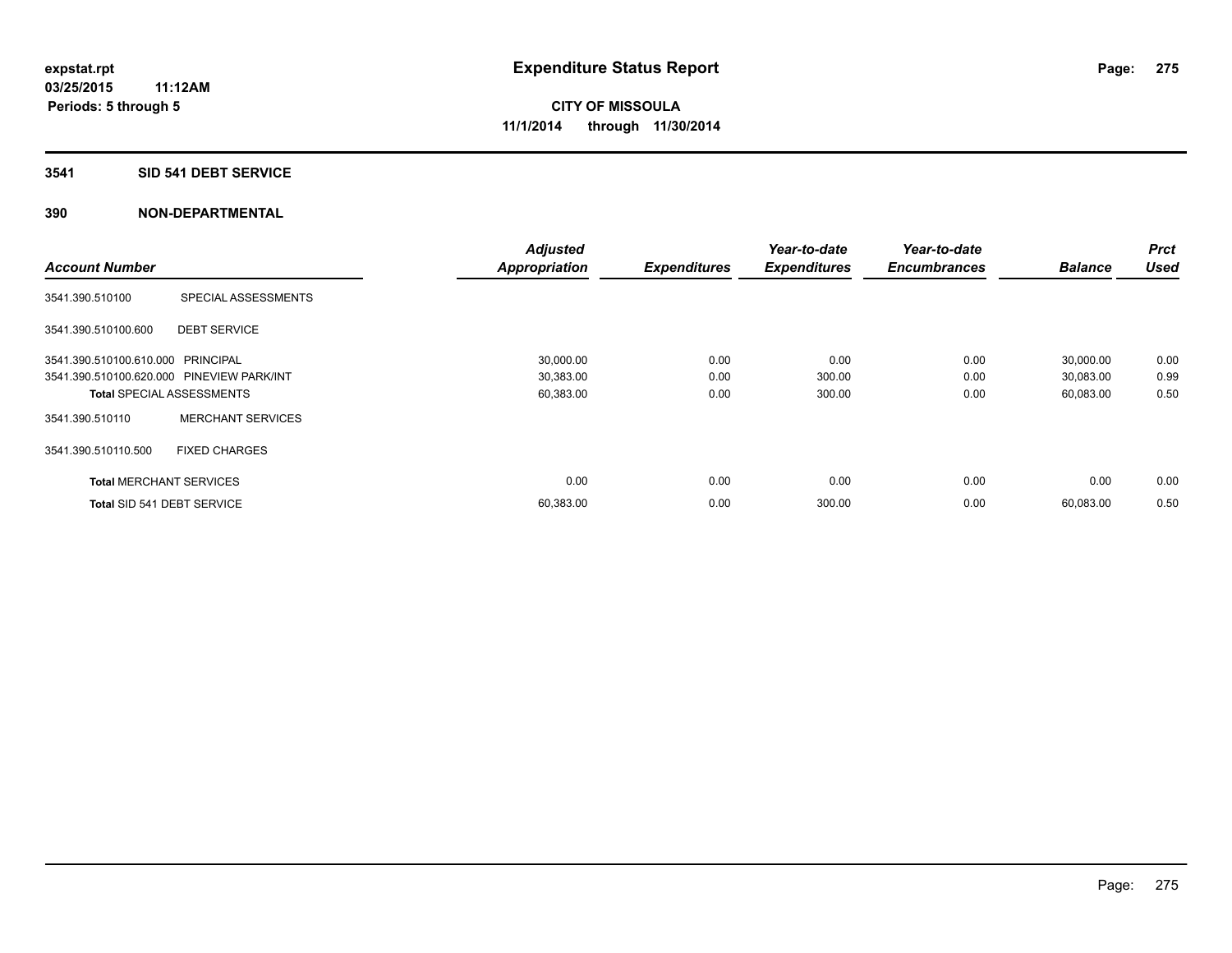#### **3543 SID 543 DEBT SERVICE**

| <b>Account Number</b>      |                                            | <b>Adjusted</b><br><b>Appropriation</b> | <b>Expenditures</b> | Year-to-date<br><b>Expenditures</b> | Year-to-date<br><b>Encumbrances</b> | <b>Balance</b> | <b>Prct</b><br><b>Used</b> |
|----------------------------|--------------------------------------------|-----------------------------------------|---------------------|-------------------------------------|-------------------------------------|----------------|----------------------------|
| 3543.390.510000            | <b>MISCELLANEOUS</b>                       |                                         |                     |                                     |                                     |                |                            |
| 3543.390.510000.800        | OTHER OBJECTS                              |                                         |                     |                                     |                                     |                |                            |
| <b>Total MISCELLANEOUS</b> |                                            | 0.00                                    | 0.00                | 0.00                                | 0.00                                | 0.00           | 0.00                       |
| 3543.390.510100            | SPECIAL ASSESSMENTS                        |                                         |                     |                                     |                                     |                |                            |
| 3543.390.510100.600        | <b>DEBT SERVICE</b>                        |                                         |                     |                                     |                                     |                |                            |
|                            | <b>Total SPECIAL ASSESSMENTS</b>           | 0.00                                    | 0.00                | 0.00                                | 0.00                                | 0.00           | 0.00                       |
| 3543.390.521000            | INTERFUND OPERATING TRANSFERS              |                                         |                     |                                     |                                     |                |                            |
| 3543.390.521000.800        | OTHER OBJECTS                              |                                         |                     |                                     |                                     |                |                            |
|                            | <b>Total INTERFUND OPERATING TRANSFERS</b> | 0.00                                    | 0.00                | 0.00                                | 0.00                                | 0.00           | 0.00                       |
|                            | Total SID 543 DEBT SERVICE                 | 0.00                                    | 0.00                | 0.00                                | 0.00                                | 0.00           | 0.00                       |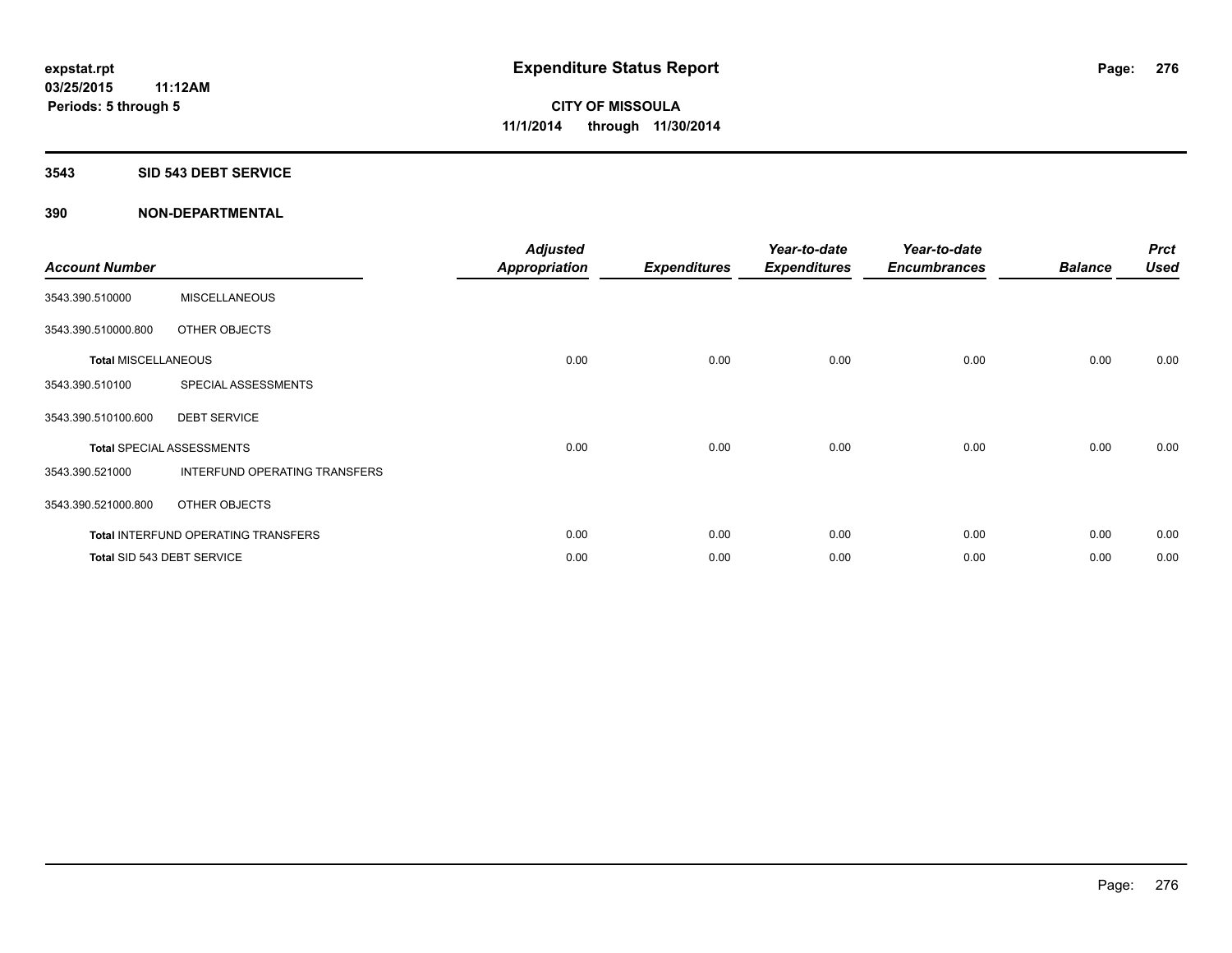#### **3544 SID 544 RATTLESNAKE DEBT SERVICE**

| <b>Account Number</b>                      |                                                 | <b>Adjusted</b><br><b>Appropriation</b> | <b>Expenditures</b> | Year-to-date<br><b>Expenditures</b> | Year-to-date<br><b>Encumbrances</b> | <b>Balance</b> | <b>Prct</b><br>Used |
|--------------------------------------------|-------------------------------------------------|-----------------------------------------|---------------------|-------------------------------------|-------------------------------------|----------------|---------------------|
| 3544.390.510100                            | SPECIAL ASSESSMENTS                             |                                         |                     |                                     |                                     |                |                     |
| 3544.390.510100.600                        | <b>DEBT SERVICE</b>                             |                                         |                     |                                     |                                     |                |                     |
| 3544.390.510100.610.000 SID 544C/PRINCIPAL |                                                 | 65.000.00                               | 0.00                | 0.00                                | 0.00                                | 65.000.00      | 0.00                |
|                                            | 3544.390.510100.620.000 INTEREST / SERVICE FEES | 51,638.00                               | 0.00                | 0.00                                | 0.00                                | 51.638.00      | 0.00                |
| <b>Total DEBT SERVICE</b>                  |                                                 | 116,638.00                              | 0.00                | 0.00                                | 0.00                                | 116.638.00     | 0.00                |
| <b>Total NON-DEPARTMENTAL</b>              |                                                 | 116.638.00                              | 0.00                | 0.00                                | 0.00                                | 116.638.00     | 0.00                |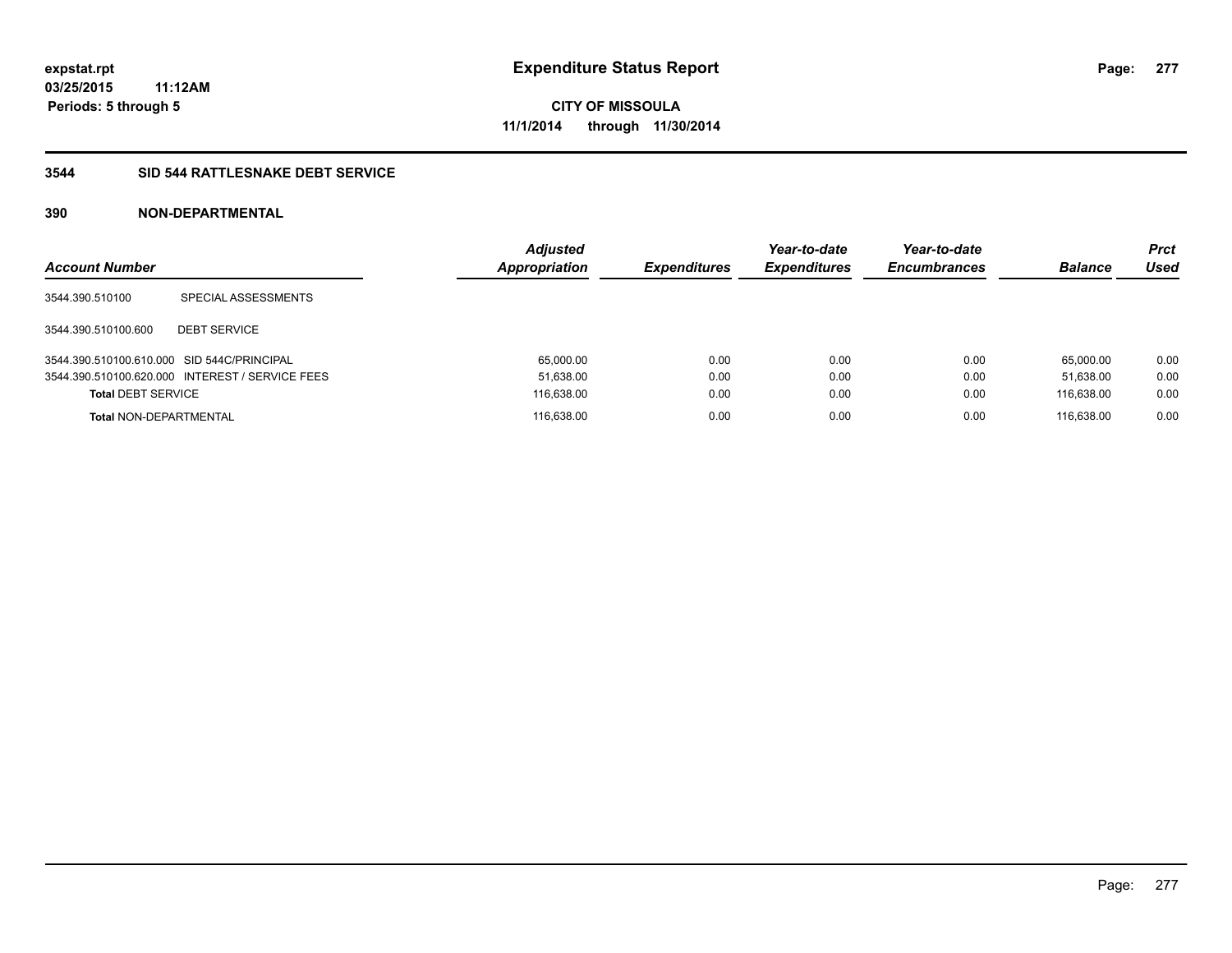### **3544 SID 544 RATTLESNAKE DEBT SERVICE**

### **550 SID 544 PROJECT**

| <b>Account Number</b>        |                                                 | <b>Adjusted</b><br>Appropriation | <b>Expenditures</b> | Year-to-date<br><b>Expenditures</b> | Year-to-date<br><b>Encumbrances</b> | <b>Balance</b> | <b>Prct</b><br><b>Used</b> |
|------------------------------|-------------------------------------------------|----------------------------------|---------------------|-------------------------------------|-------------------------------------|----------------|----------------------------|
| 3544.550.510100              | SPECIAL ASSESSMENTS                             |                                  |                     |                                     |                                     |                |                            |
| 3544.550.510100.600          | <b>DEBT SERVICE</b>                             |                                  |                     |                                     |                                     |                |                            |
|                              | 3544.550.510100.610.000 SID 544B ARRA/PRINCIPAL | 16,000.00                        | 0.00                | 0.00                                | 0.00                                | 16.000.00      | 0.00                       |
|                              | 3544.550.510100.620.000 INTEREST / SERVICE FEES | 5.110.00                         | 0.00                | 0.00                                | 0.00                                | 5.110.00       | 0.00                       |
| <b>Total DEBT SERVICE</b>    |                                                 | 21,110.00                        | 0.00                | 0.00                                | 0.00                                | 21.110.00      | 0.00                       |
| <b>Total SID 544 PROJECT</b> |                                                 | 21,110.00                        | 0.00                | 0.00                                | 0.00                                | 21.110.00      | 0.00                       |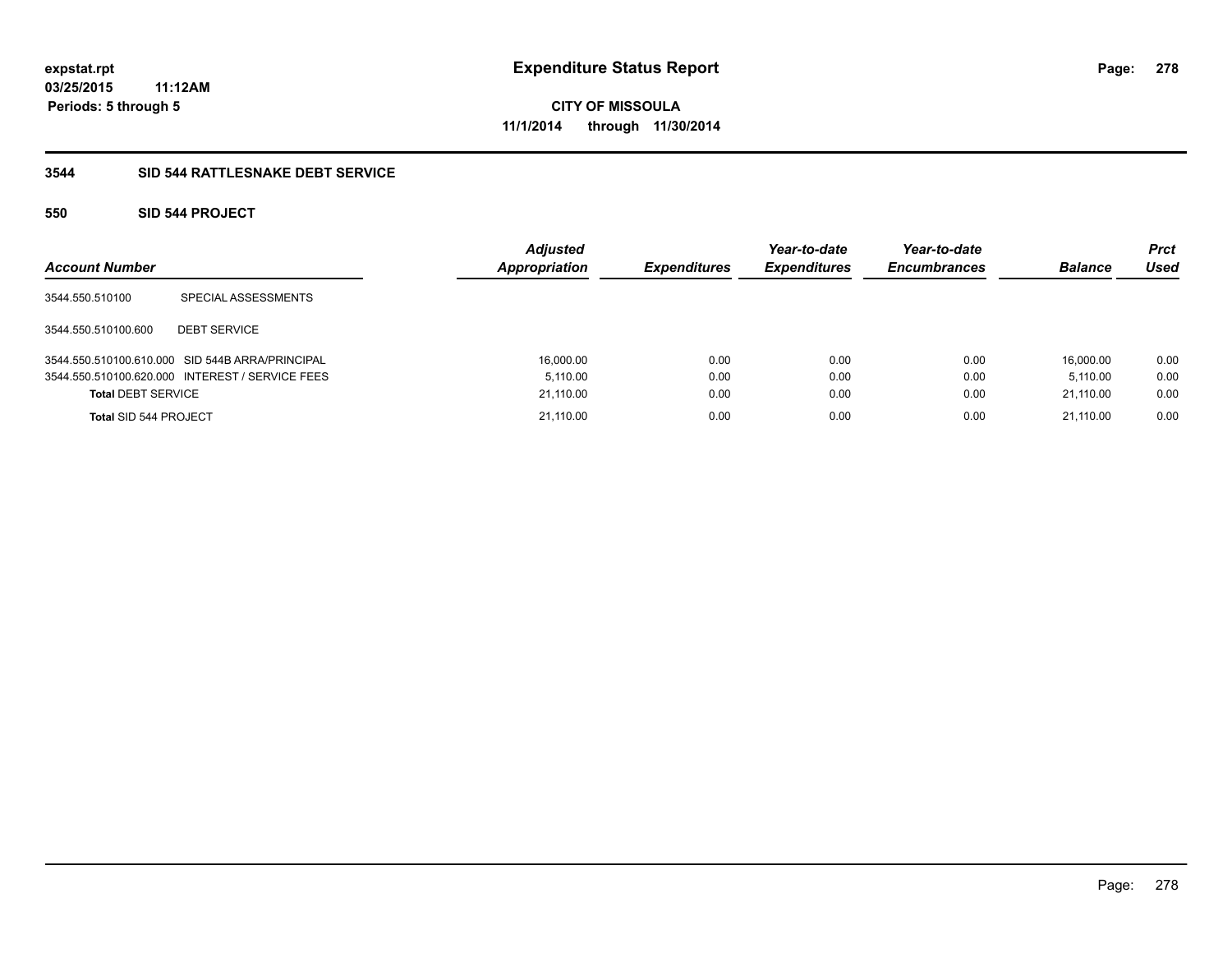#### **3544 SID 544 RATTLESNAKE DEBT SERVICE**

### **555 LOLO STREET PROJECT**

| <b>Account Number</b>          |                                                           | <b>Adjusted</b><br><b>Appropriation</b> | <b>Expenditures</b> | Year-to-date<br><b>Expenditures</b> | Year-to-date<br><b>Encumbrances</b> | <b>Balance</b> | <b>Prct</b><br><b>Used</b> |
|--------------------------------|-----------------------------------------------------------|-----------------------------------------|---------------------|-------------------------------------|-------------------------------------|----------------|----------------------------|
| 3544.555.510100                | SPECIAL ASSESSMENTS                                       |                                         |                     |                                     |                                     |                |                            |
| 3544.555.510100.600            | <b>DEBT SERVICE</b>                                       |                                         |                     |                                     |                                     |                |                            |
|                                | 3544.555.510100.610.000 SID 544D LOLOD/PRINCIPAL          | 1,500.00                                | 0.00                | 0.00                                | 0.00                                | 1,500.00       | 0.00                       |
|                                | 3544.555.510100.620.000 SID 544 D INTEREST / SERVICE FEES | 928.00                                  | 0.00                | 0.00                                | 0.00                                | 928.00         | 0.00                       |
|                                | <b>Total SPECIAL ASSESSMENTS</b>                          | 2,428.00                                | 0.00                | 0.00                                | 0.00                                | 2,428.00       | 0.00                       |
| 3544.555.510110                | <b>MERCHANT SERVICES</b>                                  |                                         |                     |                                     |                                     |                |                            |
| 3544.555.510110.500            | <b>FIXED CHARGES</b>                                      |                                         |                     |                                     |                                     |                |                            |
| <b>Total MERCHANT SERVICES</b> |                                                           | 0.00                                    | 0.00                | 0.00                                | 0.00                                | 0.00           | 0.00                       |
|                                | <b>Total LOLO STREET PROJECT</b>                          | 2,428.00                                | 0.00                | 0.00                                | 0.00                                | 2,428.00       | 0.00                       |
|                                | Total SID 544 RATTLESNAKE DEBT SERVICE                    | 140,176.00                              | 0.00                | 0.00                                | 0.00                                | 140.176.00     | 0.00                       |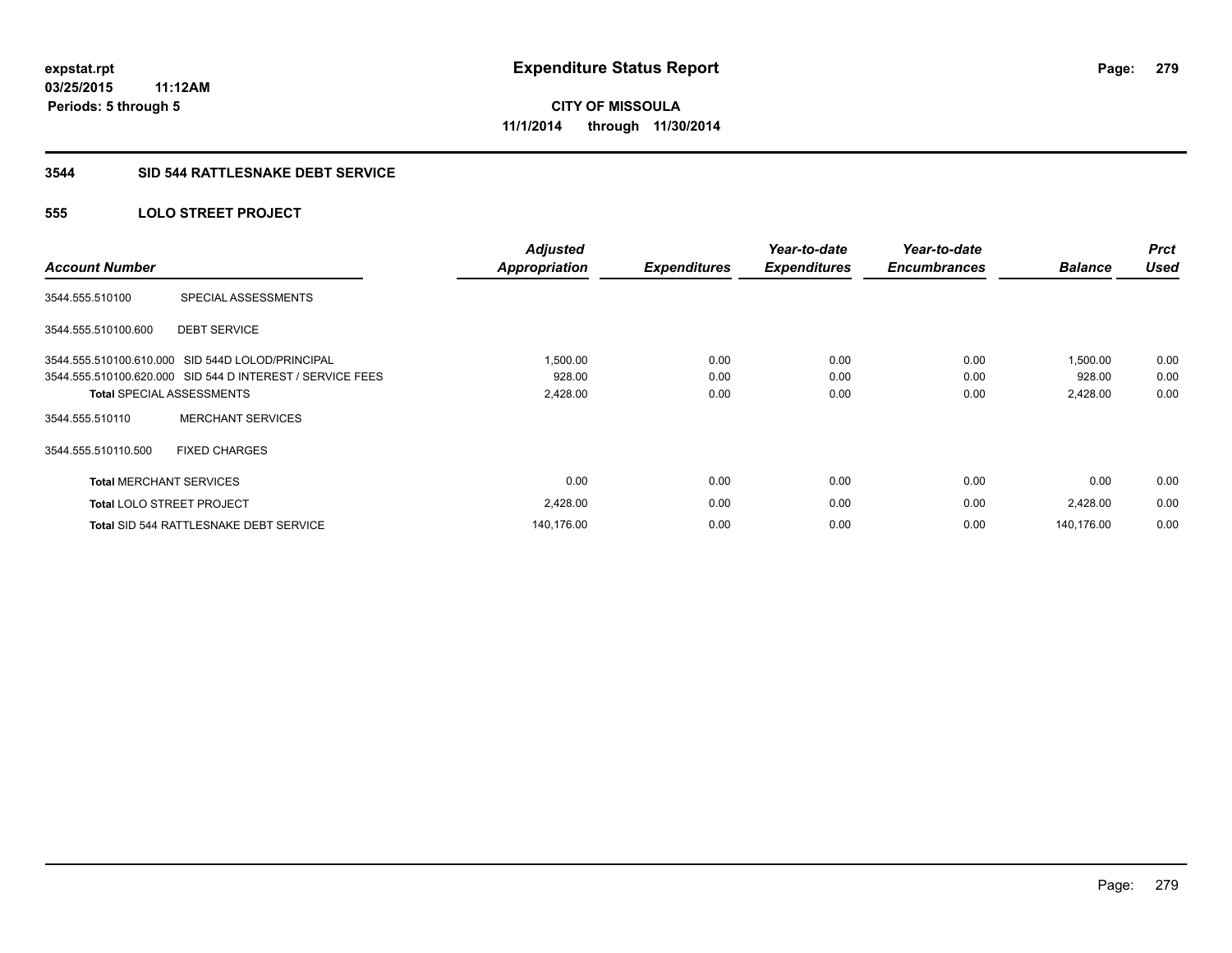#### **3545 SID 545 DEBT SERVICE**

| <b>Account Number</b> |                                      | <b>Adjusted</b><br><b>Appropriation</b> | <b>Expenditures</b> | Year-to-date<br><b>Expenditures</b> | Year-to-date<br><b>Encumbrances</b> | <b>Balance</b> | <b>Prct</b><br><b>Used</b> |
|-----------------------|--------------------------------------|-----------------------------------------|---------------------|-------------------------------------|-------------------------------------|----------------|----------------------------|
| 3545.390.510100       | SPECIAL ASSESSMENTS                  |                                         |                     |                                     |                                     |                |                            |
| 3545.390.510100.600   | <b>DEBT SERVICE</b>                  |                                         |                     |                                     |                                     |                |                            |
|                       | <b>Total SPECIAL ASSESSMENTS</b>     | 0.00                                    | 0.00                | 0.00                                | 0.00                                | 0.00           | 0.00                       |
| 3545.390.510110       | <b>MERCHANT SERVICES</b>             |                                         |                     |                                     |                                     |                |                            |
| 3545.390.510110.500   | <b>FIXED CHARGES</b>                 |                                         |                     |                                     |                                     |                |                            |
|                       | <b>Total MERCHANT SERVICES</b>       | 0.00                                    | 0.00                | 0.00                                | 0.00                                | 0.00           | 0.00                       |
| 3545.390.521000       | <b>INTERFUND OPERATING TRANSFERS</b> |                                         |                     |                                     |                                     |                |                            |
| 3545.390.521000.800   | OTHER OBJECTS                        |                                         |                     |                                     |                                     |                |                            |
|                       | Total INTERFUND OPERATING TRANSFERS  | 0.00                                    | 0.00                | 0.00                                | 0.00                                | 0.00           | 0.00                       |
|                       | Total SID 545 DEBT SERVICE           | 0.00                                    | 0.00                | 0.00                                | 0.00                                | 0.00           | 0.00                       |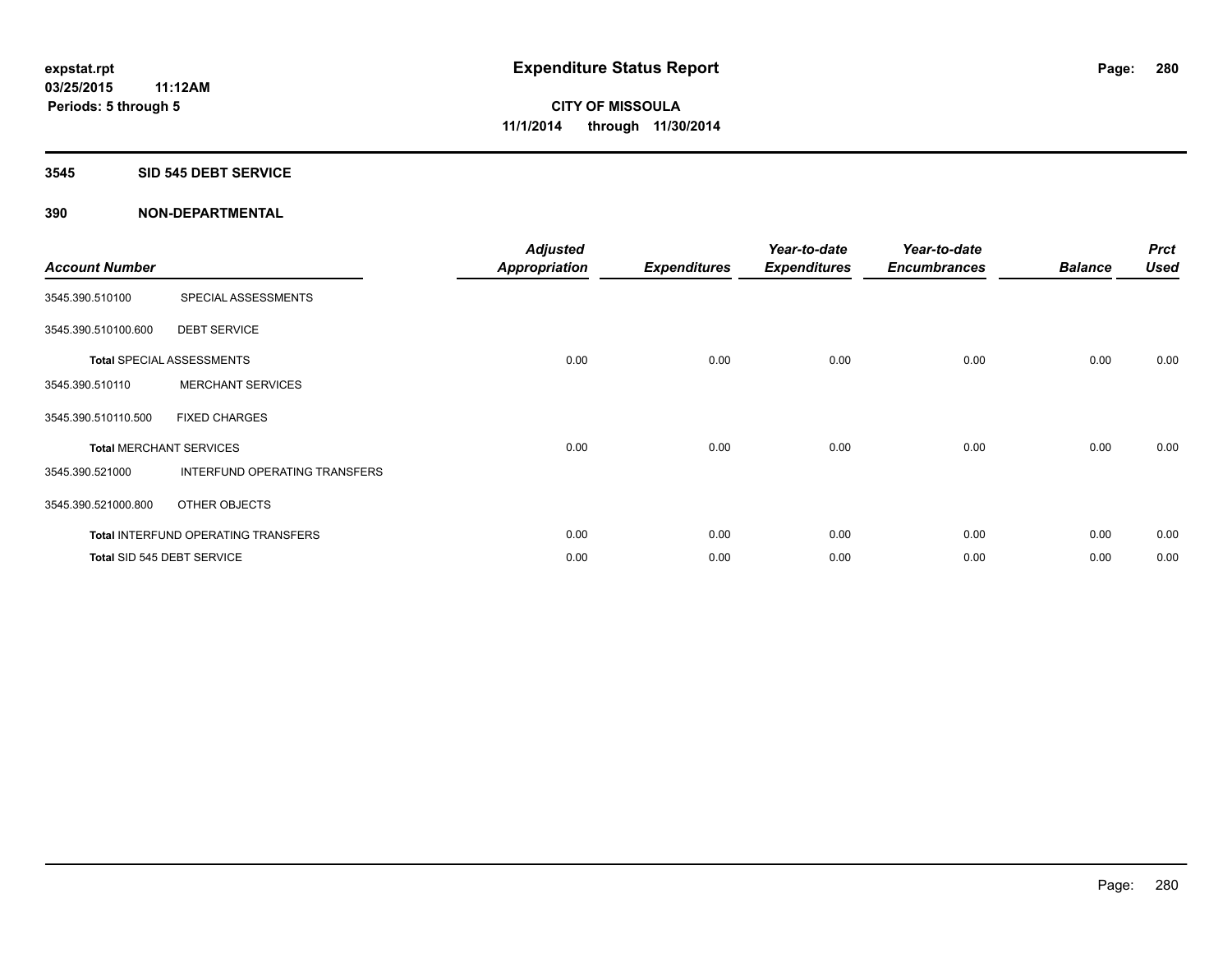#### **3546 SID 546 DEBT SERVICE**

| <b>Account Number</b>     |                                  | <b>Adjusted</b><br><b>Appropriation</b> | <b>Expenditures</b> | Year-to-date<br><b>Expenditures</b> | Year-to-date<br><b>Encumbrances</b> | <b>Balance</b> | <b>Prct</b><br><b>Used</b> |
|---------------------------|----------------------------------|-----------------------------------------|---------------------|-------------------------------------|-------------------------------------|----------------|----------------------------|
| 3546.390.510100           | SPECIAL ASSESSMENTS              |                                         |                     |                                     |                                     |                |                            |
| 3546.390.510100.600       | <b>DEBT SERVICE</b>              |                                         |                     |                                     |                                     |                |                            |
| <b>Total DEBT SERVICE</b> |                                  | 0.00                                    | 0.00                | 0.00                                | 0.00                                | 0.00           | 0.00                       |
|                           | <b>Total SPECIAL ASSESSMENTS</b> | 0.00                                    | 0.00                | 0.00                                | 0.00                                | 0.00           | 0.00                       |
|                           | Total SID 546 DEBT SERVICE       | 0.00                                    | 0.00                | 0.00                                | 0.00                                | 0.00           | 0.00                       |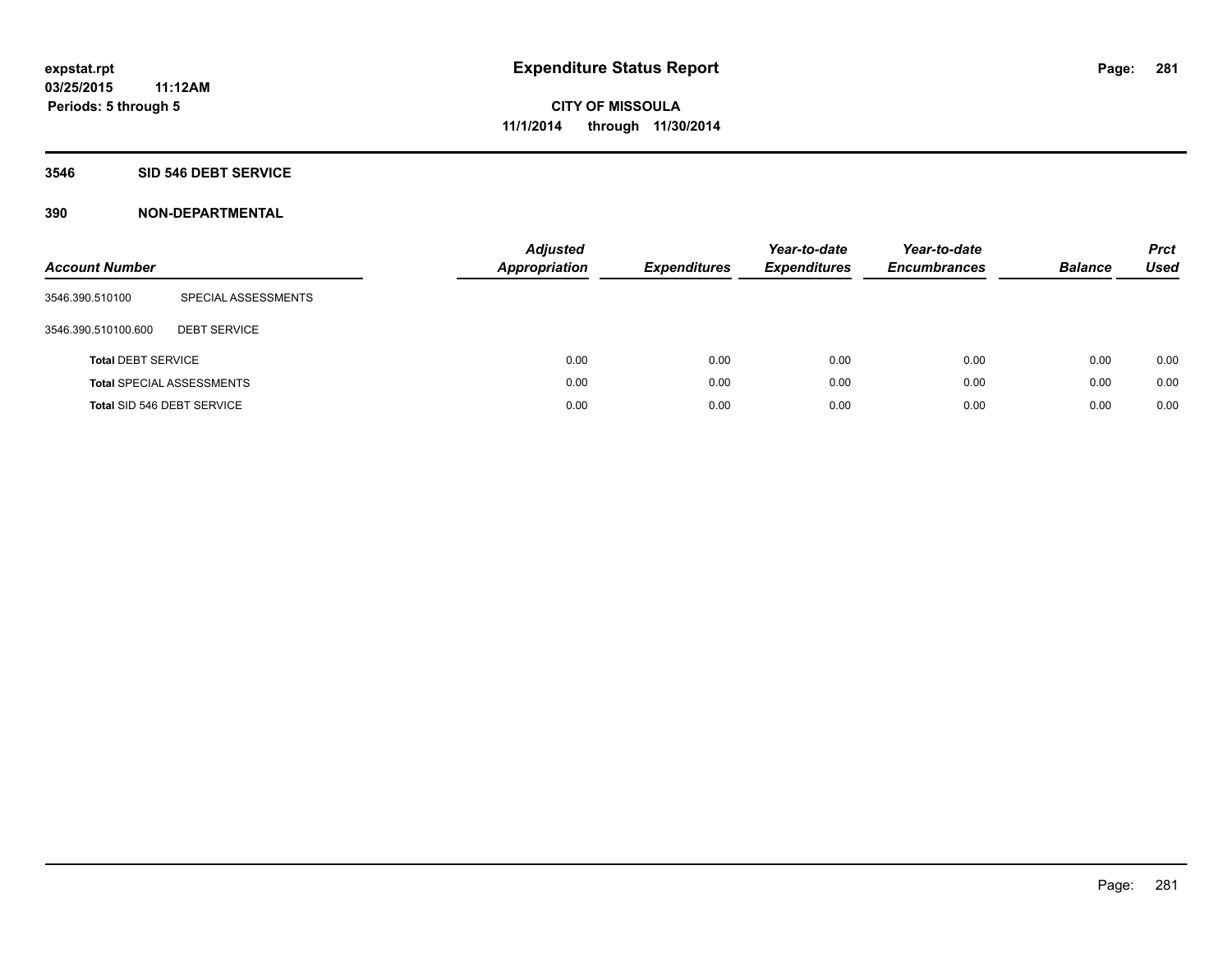### **3548 SID 548-5TH, 6TH & ARTHUR**

| <b>Account Number</b>                      |                                                 | <b>Adjusted</b><br><b>Appropriation</b> | <b>Expenditures</b> | Year-to-date<br><b>Expenditures</b> | Year-to-date<br><b>Encumbrances</b> | <b>Balance</b> | <b>Prct</b><br>Used |
|--------------------------------------------|-------------------------------------------------|-----------------------------------------|---------------------|-------------------------------------|-------------------------------------|----------------|---------------------|
| 3548.390.510100                            | SPECIAL ASSESSMENTS                             |                                         |                     |                                     |                                     |                |                     |
| 3548.390.510100.600                        | <b>DEBT SERVICE</b>                             |                                         |                     |                                     |                                     |                |                     |
| 3548.390.510100.610.000 SID 544C/PRINCIPAL |                                                 | 65.000.00                               | 0.00                | 0.00                                | 0.00                                | 65.000.00      | 0.00                |
|                                            | 3548.390.510100.620.000 INTEREST / SERVICE FEES | 48,475.00                               | 0.00                | 350.00                              | 0.00                                | 48.125.00      | 0.72                |
| <b>Total SPECIAL ASSESSMENTS</b>           |                                                 | 113.475.00                              | 0.00                | 350.00                              | 0.00                                | 113.125.00     | 0.31                |
|                                            | Total SID 548-5TH, 6TH & ARTHUR                 | 113.475.00                              | 0.00                | 350.00                              | 0.00                                | 113.125.00     | 0.31                |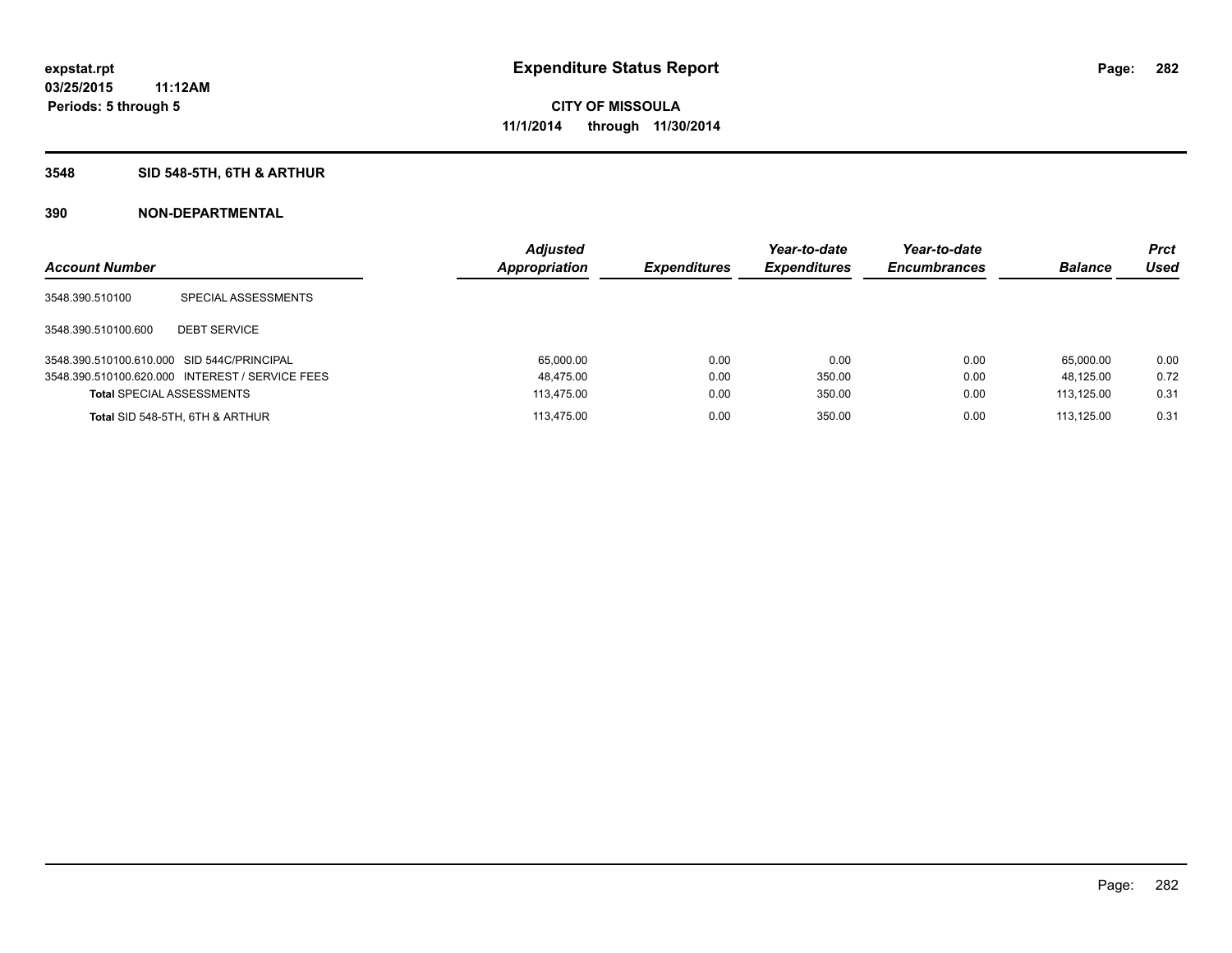#### **4060 CAPITAL IMPROVEMENT PROGRAM FUND**

| <b>Account Number</b>                   |                                                            | <b>Adjusted</b><br>Appropriation | <b>Expenditures</b> | Year-to-date<br><b>Expenditures</b> | Year-to-date<br><b>Encumbrances</b> | <b>Balance</b> | <b>Prct</b><br><b>Used</b> |
|-----------------------------------------|------------------------------------------------------------|----------------------------------|---------------------|-------------------------------------|-------------------------------------|----------------|----------------------------|
| 4060.390.410000                         | <b>GENERAL GOVERNMENT</b>                                  |                                  |                     |                                     |                                     |                |                            |
| 4060.390.410000.600                     | <b>DEBT SERVICE</b>                                        |                                  |                     |                                     |                                     |                |                            |
|                                         | <b>Total GENERAL GOVERNMENT</b>                            | 0.00                             | 0.00                | 0.00                                | 0.00                                | 0.00           | 0.00                       |
| 4060.390.410001                         | CORE OPERATING LIGHT VEHICLES                              |                                  |                     |                                     |                                     |                |                            |
| 4060.390.410001.900                     | CAPITAL OUTLAY                                             |                                  |                     |                                     |                                     |                |                            |
|                                         | Total CORE OPERATING LIGHT VEHICLES                        | 0.00                             | 0.00                | 0.00                                | 0.00                                | 0.00           | 0.00                       |
| 4060.390.410211                         | MAYORS NEIGHBORHOOD OFFICE REMODEL                         |                                  |                     |                                     |                                     |                |                            |
| 4060.390.410211.900                     | <b>CAPITAL OUTLAY</b>                                      |                                  |                     |                                     |                                     |                |                            |
|                                         | 4060.390.410211.930.000 MAYORS NEIGHBORHOOD OFFICE REMODEL | 0.00                             | 21,112.57           | 31,561.56                           | 0.00                                | $-31.561.56$   | 0.00                       |
|                                         | <b>Total MAYORS NEIGHBORHOOD OFFICE REMODEL</b>            | 0.00                             | 21,112.57           | 31,561.56                           | 0.00                                | $-31,561.56$   | 0.00                       |
| 4060.390.410360                         | CITY HALL EXPANSION                                        |                                  |                     |                                     |                                     |                |                            |
| 4060.390.410360.800                     | OTHER OBJECTS                                              |                                  |                     |                                     |                                     |                |                            |
|                                         | <b>Total CITY HALL EXPANSION</b>                           | 0.00                             | 0.00                | 0.00                                | 0.00                                | 0.00           | 0.00                       |
| 4060.390.410368                         | MUNI COURT EXPANSION DEBT SERVICE                          |                                  |                     |                                     |                                     |                |                            |
| 4060.390.410368.600                     | <b>DEBT SERVICE</b>                                        |                                  |                     |                                     |                                     |                |                            |
| 4060.390.410368.610.000 PRINCIPAL       |                                                            | 50,000.00                        | 0.00                | 0.00                                | 0.00                                | 50,000.00      | 0.00                       |
| 4060.390.410368.620.000 INTEREST & FEES |                                                            | 33,985.00                        | 0.00                | 350.00                              | 0.00                                | 33,635.00      | 1.03                       |
|                                         | Total MUNI COURT EXPANSION DEBT SERVICE                    | 83,985.00                        | 0.00                | 350.00                              | 0.00                                | 83,635.00      | 0.42                       |
| 4060.390.410550                         | <b>ACCOUNTING</b>                                          |                                  |                     |                                     |                                     |                |                            |
| 4060.390.410550.900                     | <b>CAPITAL OUTLAY</b>                                      |                                  |                     |                                     |                                     |                |                            |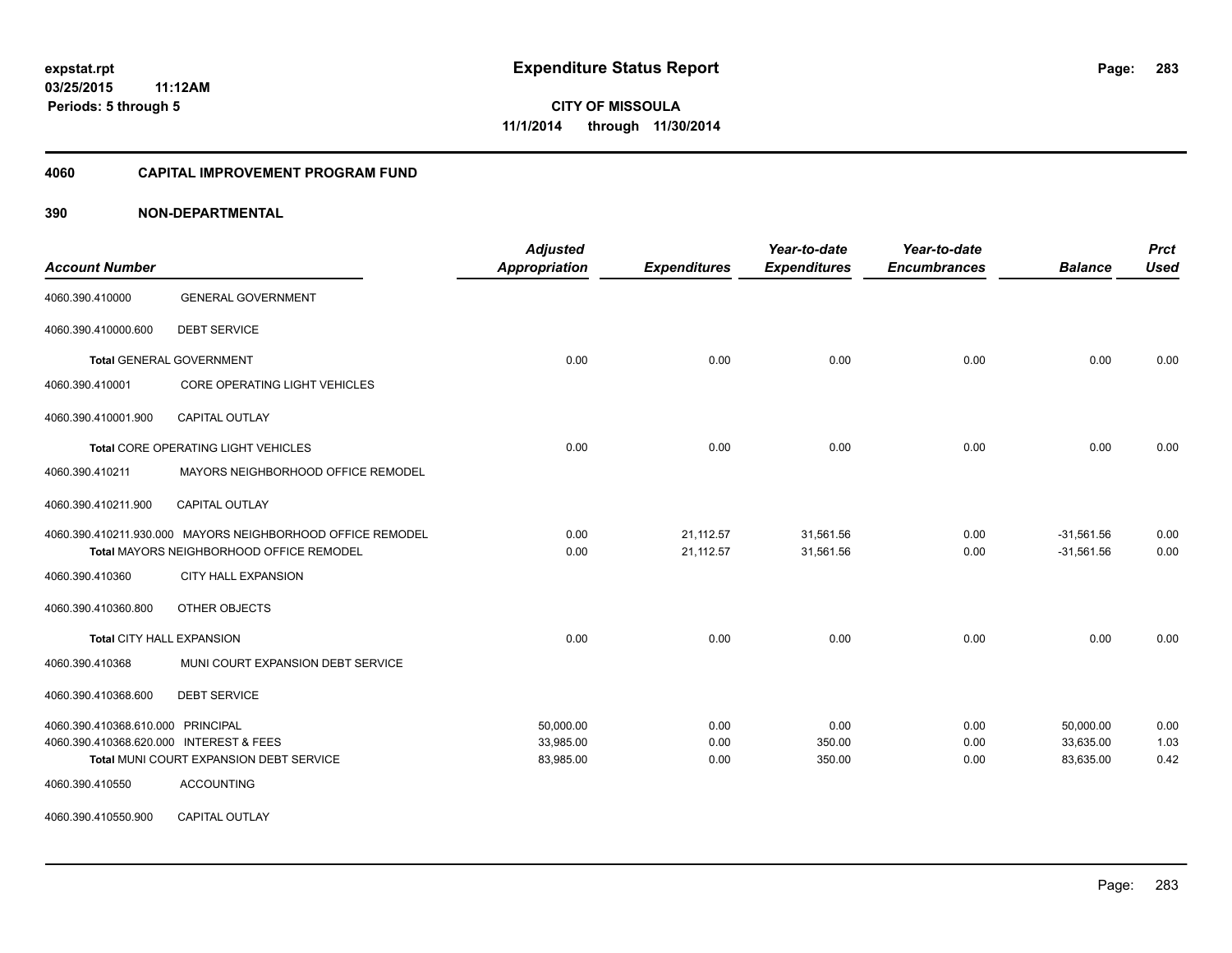#### **4060 CAPITAL IMPROVEMENT PROGRAM FUND**

### **390 NON-DEPARTMENTAL**

| <b>Account Number</b>   |                                                                                  | <b>Adjusted</b><br><b>Appropriation</b> | <b>Expenditures</b> | Year-to-date<br><b>Expenditures</b> | Year-to-date<br><b>Encumbrances</b> | <b>Balance</b>               | <b>Prct</b><br><b>Used</b> |
|-------------------------|----------------------------------------------------------------------------------|-----------------------------------------|---------------------|-------------------------------------|-------------------------------------|------------------------------|----------------------------|
| <b>Total ACCOUNTING</b> |                                                                                  | 0.00                                    | 0.00                | 0.00                                | 0.00                                | 0.00                         | 0.00                       |
| 4060.390.410560         | COPIERS/COMPUTER EQUIP                                                           |                                         |                     |                                     |                                     |                              |                            |
| 4060.390.410560.900     | CAPITAL OUTLAY                                                                   |                                         |                     |                                     |                                     |                              |                            |
|                         | 4060.390.410560.940.000 COPIERS/COMPUTER EQUIP<br>Total COPIERS/COMPUTER EQUIP   | 0.00<br>0.00                            | 0.00<br>0.00        | 86,088.69<br>86,088.69              | 0.00<br>0.00                        | $-86,088.69$<br>$-86,088.69$ | 0.00<br>0.00               |
| 4060.390.410587         | <b>CUSTOMER SERVICE REQUEST MODULE</b>                                           |                                         |                     |                                     |                                     |                              |                            |
| 4060.390.410587.900     | <b>CAPITAL OUTLAY</b>                                                            |                                         |                     |                                     |                                     |                              |                            |
|                         | Total CUSTOMER SERVICE REQUEST MODULE                                            | 0.00                                    | 0.00                | 0.00                                | 0.00                                | 0.00                         | 0.00                       |
| 4060.390.411011         | <b>DVS-COMPUTERS &amp; ACCESSORIES</b>                                           |                                         |                     |                                     |                                     |                              |                            |
| 4060.390.411011.900     | CAPITAL OUTLAY                                                                   |                                         |                     |                                     |                                     |                              |                            |
|                         | Total DVS-COMPUTERS & ACCESSORIES                                                | 0.00                                    | 0.00                | 0.00                                | 0.00                                | 0.00                         | 0.00                       |
| 4060.390.411241         | <b>ENERGY CONSERVATION CLIMATE ACTION</b>                                        |                                         |                     |                                     |                                     |                              |                            |
| 4060.390.411241.900     | <b>CAPITAL OUTLAY</b>                                                            |                                         |                     |                                     |                                     |                              |                            |
|                         | Total ENERGY CONSERVATION CLIMATE ACTION                                         | 0.00                                    | 0.00                | 0.00                                | 0.00                                | 0.00                         | 0.00                       |
| 4060.390.411242         | COUNCIL CHAMBERS HVAC                                                            |                                         |                     |                                     |                                     |                              |                            |
| 4060.390.411242.900     | CAPITAL OUTLAY                                                                   |                                         |                     |                                     |                                     |                              |                            |
|                         | 4060.390.411242.930.000 CITY HALL ELEVATOR REPAIR<br>Total COUNCIL CHAMBERS HVAC | 25,000.00<br>25,000.00                  | 0.00<br>0.00        | 0.00<br>0.00                        | 0.00<br>0.00                        | 25,000.00<br>25,000.00       | 0.00<br>0.00               |
| 4060.390.411300         | <b>VOIP</b>                                                                      |                                         |                     |                                     |                                     |                              |                            |

4060.390.411300.600 DEBT SERVICE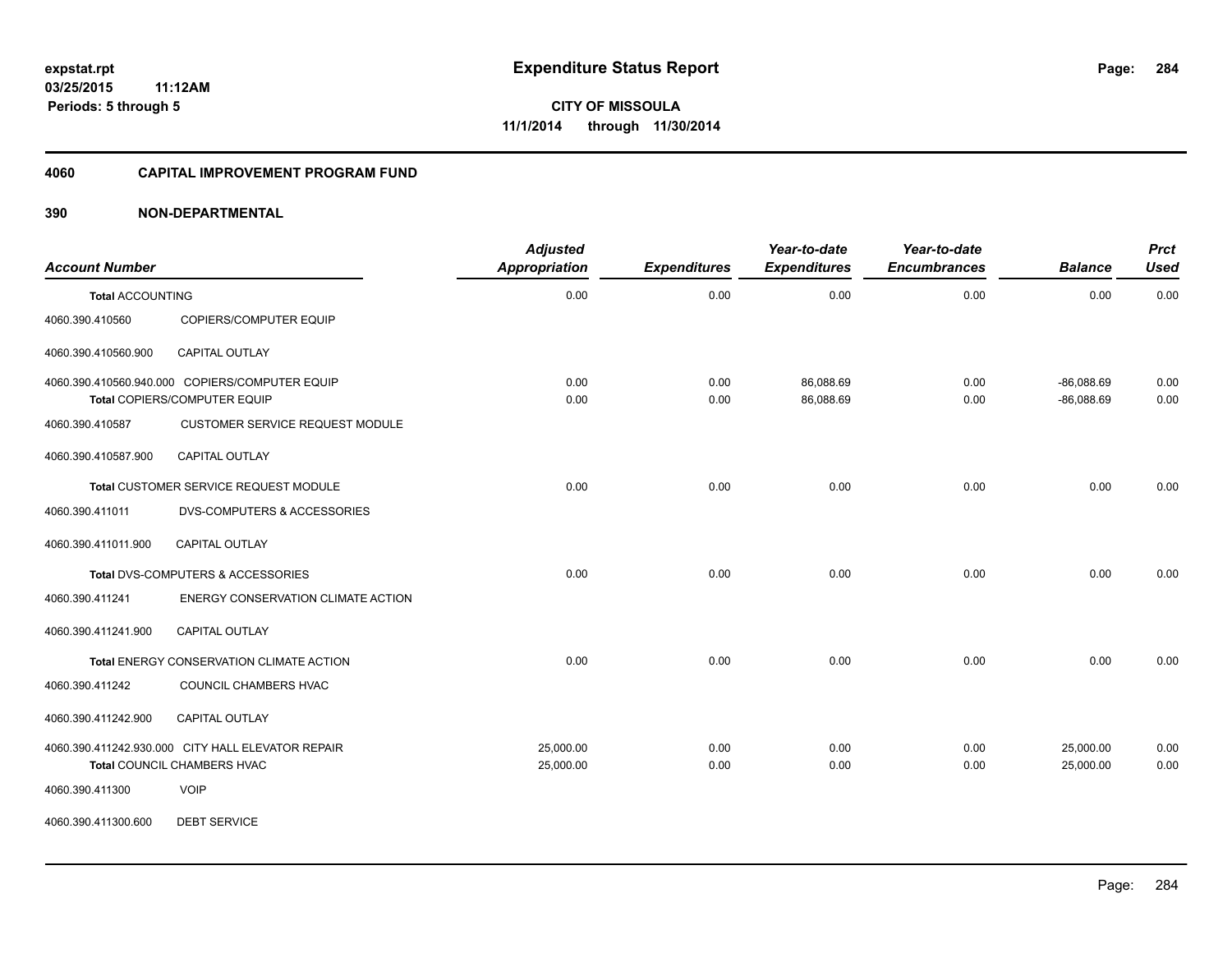#### **4060 CAPITAL IMPROVEMENT PROGRAM FUND**

| <b>Account Number</b>           |                                                                                                                                                   | <b>Adjusted</b><br><b>Appropriation</b> | <b>Expenditures</b>  | Year-to-date<br><b>Expenditures</b> | Year-to-date<br><b>Encumbrances</b> | <b>Balance</b>                        | <b>Prct</b><br><b>Used</b> |
|---------------------------------|---------------------------------------------------------------------------------------------------------------------------------------------------|-----------------------------------------|----------------------|-------------------------------------|-------------------------------------|---------------------------------------|----------------------------|
| <b>Total VOIP</b>               | 4060.390.411300.610.000 INTERNALLY FINANCED EQUIP/PRINCIPAL<br>4060.390.411300.620.000 INTEREST / SERVICE FEES                                    | 148,493.00<br>11,184.00<br>159,677.00   | 0.00<br>0.00<br>0.00 | 0.00<br>0.00<br>0.00                | 0.00<br>0.00<br>0.00                | 148,493.00<br>11,184.00<br>159,677.00 | 0.00<br>0.00<br>0.00       |
| 4060.390.420001                 | PUBLIC SAFETY OPERATING/LIGHT VEHICLES                                                                                                            |                                         |                      |                                     |                                     |                                       |                            |
| 4060.390.420001.900             | <b>CAPITAL OUTLAY</b>                                                                                                                             |                                         |                      |                                     |                                     |                                       |                            |
| 4060.390.420002                 | 4060.390.420001.940.000 PS CORE OPERATING LIGHT VEHICLES<br><b>Total PUBLIC SAFETY OPERATING/LIGHT VEHICLES</b><br>PUBLIC SAFETY CORE HEAVY EQUIP | 0.00<br>0.00                            | 6,062.36<br>6,062.36 | 71,464.96<br>71,464.96              | 0.00<br>0.00                        | $-71,464.96$<br>$-71,464.96$          | 0.00<br>0.00               |
| 4060.390.420002.900             | <b>CAPITAL OUTLAY</b>                                                                                                                             |                                         |                      |                                     |                                     |                                       |                            |
|                                 | 4060.390.420002.940.000 PS CORE HEAVY EQUIPMENT<br>Total PUBLIC SAFETY CORE HEAVY EQUIP                                                           | 0.00<br>0.00                            | 4,638.79<br>4,638.79 | 1,004,018.20<br>1,004,018.20        | 0.00<br>0.00                        | $-1,004,018.20$<br>$-1,004,018.20$    | 0.00<br>0.00               |
| 4060.390.430000                 | ADA IMPLEMENTATION                                                                                                                                |                                         |                      |                                     |                                     |                                       |                            |
| 4060.390.430000.900             | <b>CAPITAL OUTLAY</b>                                                                                                                             |                                         |                      |                                     |                                     |                                       |                            |
| <b>Total ADA IMPLEMENTATION</b> |                                                                                                                                                   | 0.00                                    | 0.00                 | 0.00                                | 0.00                                | 0.00                                  | 0.00                       |
| 4060.390.430001                 | PW CORE OPERATING LIGHT VEHICLES                                                                                                                  |                                         |                      |                                     |                                     |                                       |                            |
| 4060.390.430001.900             | <b>CAPITAL OUTLAY</b>                                                                                                                             |                                         |                      |                                     |                                     |                                       |                            |
|                                 | 4060.390.430001.940.000 PW CORE OPERATING LIGHT VEHICLES<br>Total PW CORE OPERATING LIGHT VEHICLES                                                | 0.00<br>0.00                            | 106.07<br>106.07     | 40,648.52<br>40,648.52              | 0.00<br>0.00                        | $-40.648.52$<br>$-40,648.52$          | 0.00<br>0.00               |
| 4060.390.430002                 | PW CORE HEAVY EQUIPMENT                                                                                                                           |                                         |                      |                                     |                                     |                                       |                            |
| 4060.390.430002.900             | <b>CAPITAL OUTLAY</b>                                                                                                                             |                                         |                      |                                     |                                     |                                       |                            |
|                                 | 4060.390.430002.940.000 PW CORE HEAVY EQUIPMENT                                                                                                   | 0.00                                    | 162,578.00           | 379,198.57                          | 0.00                                | $-379.198.57$                         | 0.00                       |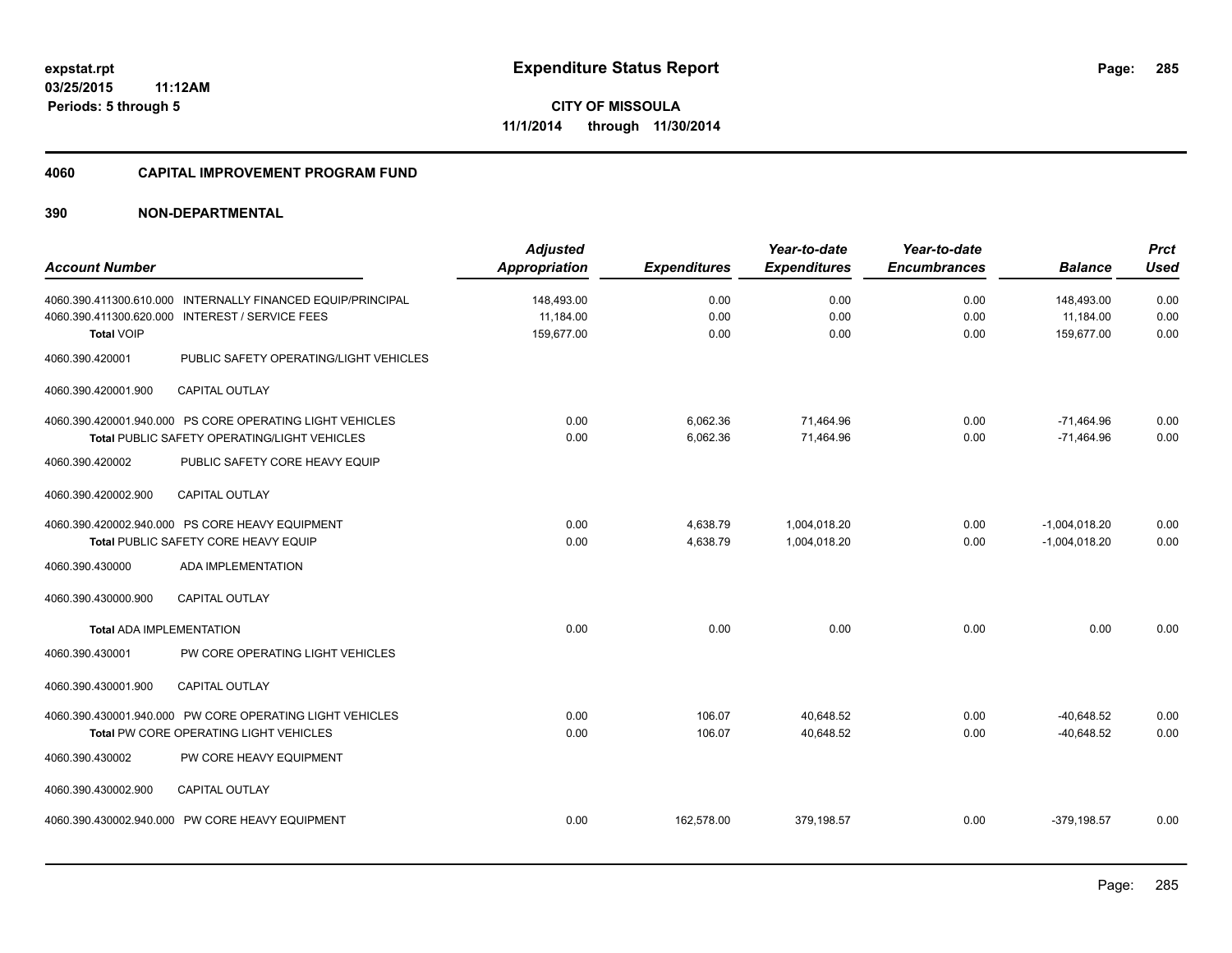#### **4060 CAPITAL IMPROVEMENT PROGRAM FUND**

| <b>Account Number</b>        |                                                                                                    | <b>Adjusted</b><br><b>Appropriation</b> | <b>Expenditures</b> | Year-to-date<br><b>Expenditures</b> | Year-to-date<br><b>Encumbrances</b> | <b>Balance</b>             | <b>Prct</b><br><b>Used</b> |
|------------------------------|----------------------------------------------------------------------------------------------------|-----------------------------------------|---------------------|-------------------------------------|-------------------------------------|----------------------------|----------------------------|
|                              | Total PW CORE HEAVY EQUIPMENT                                                                      | 0.00                                    | 162,578.00          | 379,198.57                          | 0.00                                | $-379,198.57$              | 0.00                       |
| 4060.390.430004              | TRAFFIC SIGNAL LED CONVERSION                                                                      |                                         |                     |                                     |                                     |                            |                            |
| 4060.390.430004.900          | <b>CAPITAL OUTLAY</b>                                                                              |                                         |                     |                                     |                                     |                            |                            |
|                              | Total TRAFFIC SIGNAL LED CONVERSION                                                                | 0.00                                    | 0.00                | 0.00                                | 0.00                                | 0.00                       | 0.00                       |
| 4060.390.430013              | MAINTENANCE MANAGEMENT SYSTEM                                                                      |                                         |                     |                                     |                                     |                            |                            |
| 4060.390.430013.900          | <b>CAPITAL OUTLAY</b>                                                                              |                                         |                     |                                     |                                     |                            |                            |
|                              | Total MAINTENANCE MANAGEMENT SYSTEM                                                                | 0.00                                    | 0.00                | 0.00                                | 0.00                                | 0.00                       | 0.00                       |
| 4060.390.430221              | CENTRALIZED MAINT, TOOLS & FENCE                                                                   |                                         |                     |                                     |                                     |                            |                            |
| 4060.390.430221.900          | CAPITAL OUTLAY                                                                                     |                                         |                     |                                     |                                     |                            |                            |
|                              | 4060.390.430221.930.000 CENTRALIZED MAINT, TOOLS & FENCE<br>Total CENTRALIZED MAINT, TOOLS & FENCE | 0.00<br>0.00                            | 0.00<br>0.00        | 388,775.90<br>388,775.90            | 0.00<br>0.00                        | -388,775.90<br>-388,775.90 | 0.00<br>0.00               |
| 4060.390.430266              | <b>TRAFFIC CALMING</b>                                                                             |                                         |                     |                                     |                                     |                            |                            |
| 4060.390.430266.900          | <b>CAPITAL OUTLAY</b>                                                                              |                                         |                     |                                     |                                     |                            |                            |
| <b>Total TRAFFIC CALMING</b> |                                                                                                    | 0.00                                    | 0.00                | 0.00                                | 0.00                                | 0.00                       | 0.00                       |
| 4060.390.431401              | GIS-AERIAL PHOTOGRAPHY                                                                             |                                         |                     |                                     |                                     |                            |                            |
| 4060.390.431401.300          | PURCHASED SERVICES                                                                                 |                                         |                     |                                     |                                     |                            |                            |
|                              | Total GIS-AERIAL PHOTOGRAPHY                                                                       | 0.00                                    | 0.00                | 0.00                                | 0.00                                | 0.00                       | 0.00                       |
| 4060.390.460001              | PARKS CORE OPERATING/LIGHT VEHICLES                                                                |                                         |                     |                                     |                                     |                            |                            |
| 4060.390.460001.900          | <b>CAPITAL OUTLAY</b>                                                                              |                                         |                     |                                     |                                     |                            |                            |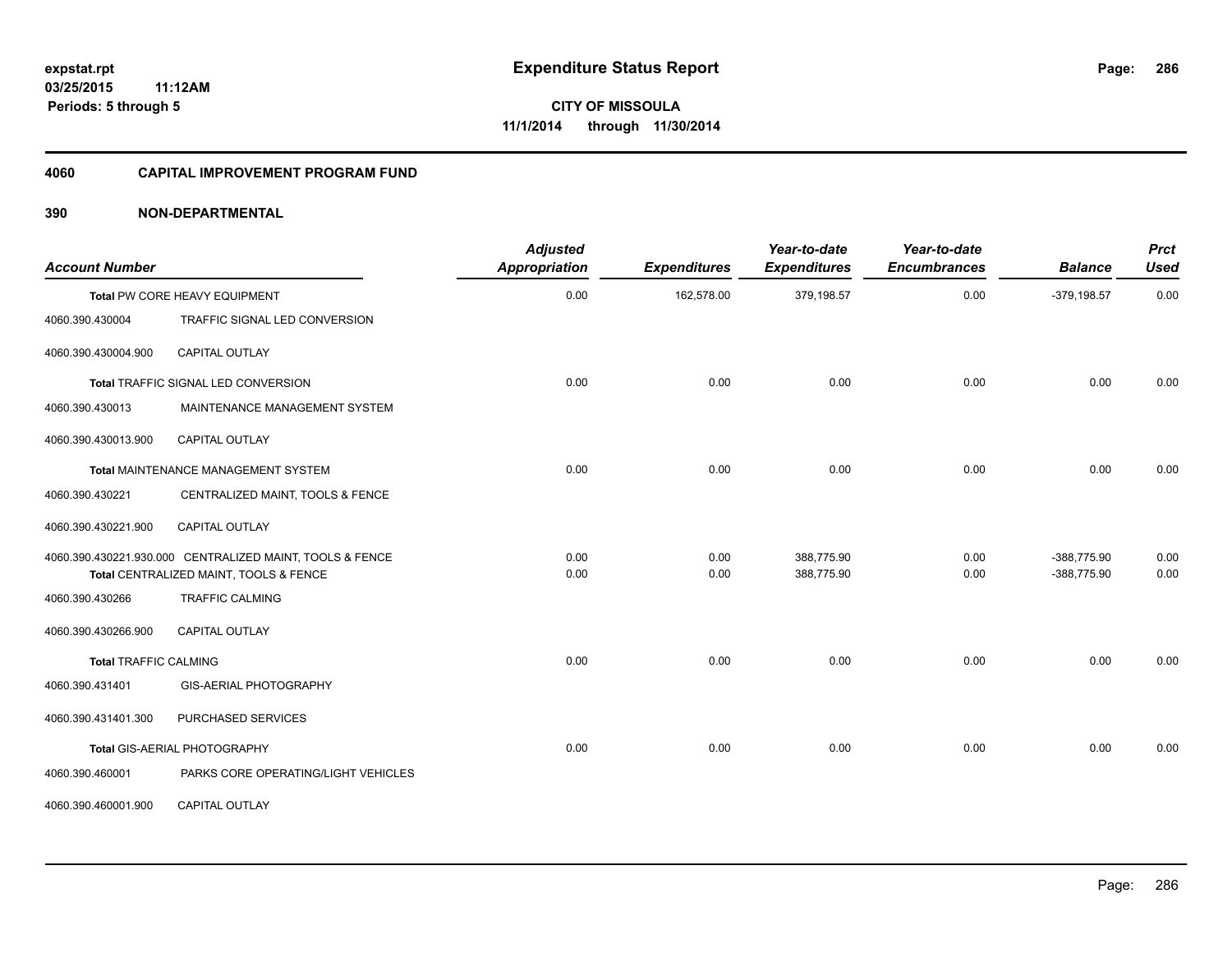#### **4060 CAPITAL IMPROVEMENT PROGRAM FUND**

| <b>Account Number</b>                   |                                           | <b>Adjusted</b><br>Appropriation | <b>Expenditures</b> | Year-to-date<br><b>Expenditures</b> | Year-to-date<br><b>Encumbrances</b> | <b>Balance</b>          | <b>Prct</b><br><b>Used</b> |
|-----------------------------------------|-------------------------------------------|----------------------------------|---------------------|-------------------------------------|-------------------------------------|-------------------------|----------------------------|
|                                         | Total PARKS CORE OPERATING/LIGHT VEHICLES | 0.00                             | 0.00                | 0.00                                | 0.00                                | 0.00                    | 0.00                       |
| 4060.390.460002                         | PARKS CORE HEAVY EQUIPMENT                |                                  |                     |                                     |                                     |                         |                            |
| 4060.390.460002.900                     | CAPITAL OUTLAY                            |                                  |                     |                                     |                                     |                         |                            |
|                                         | Total PARKS CORE HEAVY EQUIPMENT          | 0.00                             | 0.00                | 0.00                                | 0.00                                | 0.00                    | 0.00                       |
| 4060.390.460400                         | PARK MAINTENANCE & IMPROVEMENTS           |                                  |                     |                                     |                                     |                         |                            |
| 4060.390.460400.100                     | PERSONAL SERVICES                         |                                  |                     |                                     |                                     |                         |                            |
| <b>Total PERSONAL SERVICES</b>          |                                           | 0.00                             | 0.00                | 0.00                                | 0.00                                | 0.00                    | 0.00                       |
| 4060.390.460400.900                     | <b>CAPITAL OUTLAY</b>                     |                                  |                     |                                     |                                     |                         |                            |
|                                         | Total PARK MAINTENANCE & IMPROVEMENTS     | 0.00                             | 0.00                | 0.00                                | 0.00                                | 0.00                    | 0.00                       |
| 4060.390.460432                         | <b>AQUATICS SUPPORT</b>                   |                                  |                     |                                     |                                     |                         |                            |
| 4060.390.460432.900                     | CAPITAL OUTLAY                            |                                  |                     |                                     |                                     |                         |                            |
| <b>Total AQUATICS SUPPORT</b>           |                                           | 0.00                             | 0.00                | 0.00                                | 0.00                                | 0.00                    | 0.00                       |
| 4060.390.460438                         | MCCORMICK PARK SITE PLAN                  |                                  |                     |                                     |                                     |                         |                            |
| 4060.390.460438.900                     | <b>CAPITAL OUTLAY</b>                     |                                  |                     |                                     |                                     |                         |                            |
|                                         | Total MCCORMICK PARK SITE PLAN            | 0.00                             | 0.00                | 0.00                                | 0.00                                | 0.00                    | 0.00                       |
| 4060.390.460451                         | ART MUSEUM DEBT SERVICE                   |                                  |                     |                                     |                                     |                         |                            |
| 4060.390.460451.600                     | <b>DEBT SERVICE</b>                       |                                  |                     |                                     |                                     |                         |                            |
| 4060.390.460451.610.000 PRINCIPAL       |                                           | 8,965.00                         | 0.00                | 17,931.84                           | 0.00                                | $-8,966.84$             | 200.02                     |
| 4060.390.460451.620.000 INTEREST & FEES | <b>Total ART MUSEUM DEBT SERVICE</b>      | 45.00<br>9,010.00                | 0.00<br>0.00        | 88.93<br>18,020.77                  | 0.00<br>0.00                        | $-43.93$<br>$-9,010.77$ | 197.62<br>200.01           |
|                                         |                                           |                                  |                     |                                     |                                     |                         |                            |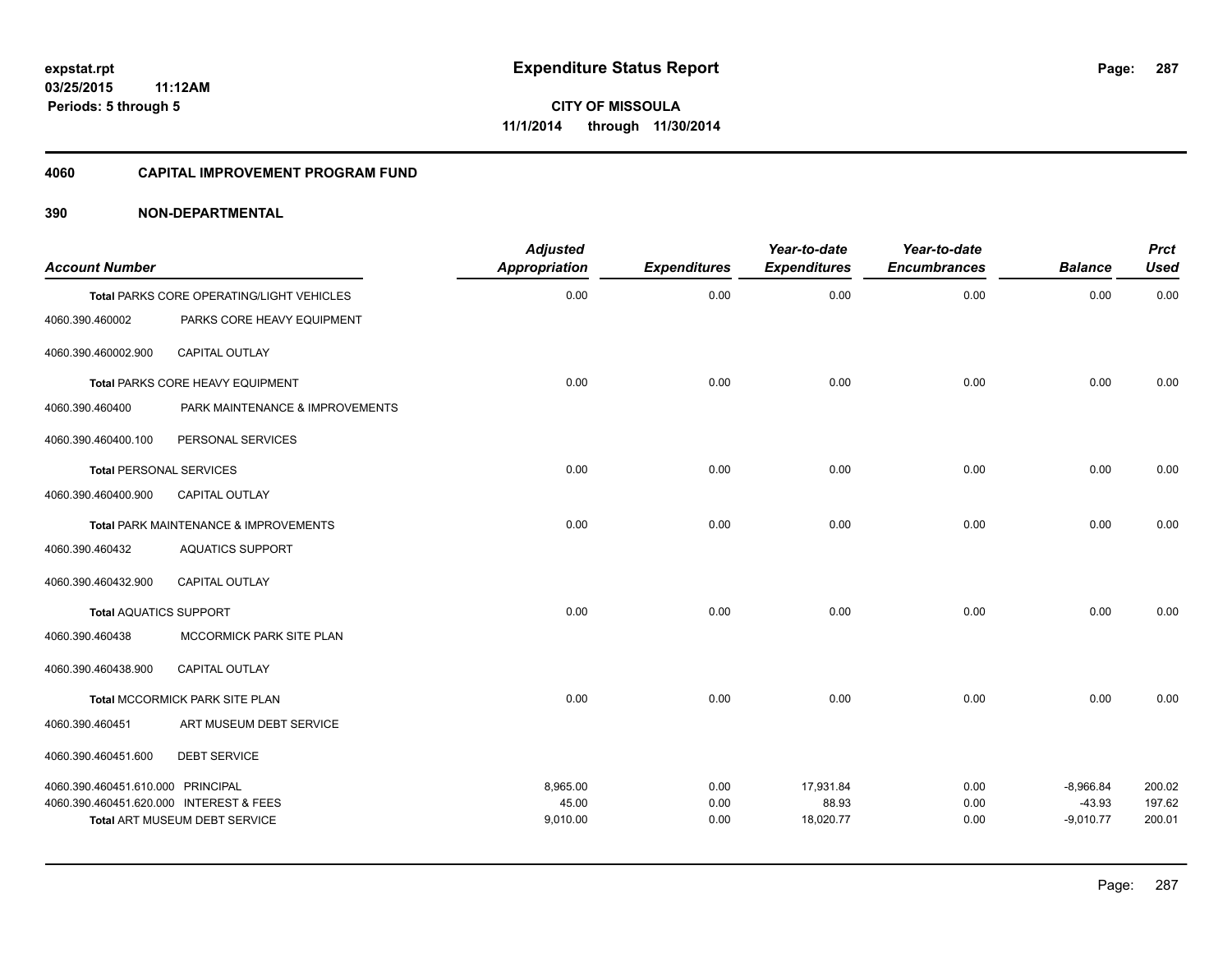#### **4060 CAPITAL IMPROVEMENT PROGRAM FUND**

| <b>Account Number</b>         |                                                                  | <b>Adjusted</b><br><b>Appropriation</b> | <b>Expenditures</b> | Year-to-date<br><b>Expenditures</b> | Year-to-date<br><b>Encumbrances</b> | <b>Balance</b> | <b>Prct</b><br><b>Used</b> |
|-------------------------------|------------------------------------------------------------------|-----------------------------------------|---------------------|-------------------------------------|-------------------------------------|----------------|----------------------------|
| 4060.390.460452               | <b>ART MUSEUM</b>                                                |                                         |                     |                                     |                                     |                |                            |
| 4060.390.460452.900           | <b>CAPITAL OUTLAY</b>                                            |                                         |                     |                                     |                                     |                |                            |
| <b>Total ART MUSEUM</b>       |                                                                  | 0.00                                    | 0.00                | 0.00                                | 0.00                                | 0.00           | 0.00                       |
| 4060.390.460485               | 50 METER POOL IMPROVEMENTS                                       |                                         |                     |                                     |                                     |                |                            |
| 4060.390.460485.900           | <b>CAPITAL OUTLAY</b>                                            |                                         |                     |                                     |                                     |                |                            |
|                               | Total 50 METER POOL IMPROVEMENTS                                 | 0.00                                    | 0.00                | 0.00                                | 0.00                                | 0.00           | 0.00                       |
| 4060.390.460507               | <b>METER CONVERSION</b>                                          |                                         |                     |                                     |                                     |                |                            |
| 4060.390.460507.900           | <b>CAPITAL OUTLAY</b>                                            |                                         |                     |                                     |                                     |                |                            |
| <b>Total METER CONVERSION</b> |                                                                  | 0.00                                    | 0.00                | 0.00                                | 0.00                                | 0.00           | 0.00                       |
| 4060.390.490100               | AQUATICS GEN FUND DEBT SERVICE                                   |                                         |                     |                                     |                                     |                |                            |
| 4060.390.490100.600           | <b>DEBT SERVICE</b>                                              |                                         |                     |                                     |                                     |                |                            |
|                               | 4060.390.490100.610.000 FY08 AQUATICS GEN FUND DEBT SVS/PRINCIPL | 85,000.00                               | 0.00                | 0.00                                | 0.00                                | 85,000.00      | 0.00                       |
|                               | 4060.390.490100.620.000 FY08 AQUATICS GEN FUND DEBT SVS/INTEREST | 48,723.00                               | 0.00                | 0.00                                | 0.00                                | 48,723.00      | 0.00                       |
|                               | <b>Total AQUATICS GEN FUND DEBT SERVICE</b>                      | 133,723.00                              | 0.00                | 0.00                                | 0.00                                | 133,723.00     | 0.00                       |
| 4060.390.490101               | 50 METER POOL DEBT SERVICE                                       |                                         |                     |                                     |                                     |                |                            |
| 4060.390.490101.600           | <b>DEBT SERVICE</b>                                              |                                         |                     |                                     |                                     |                |                            |
|                               | 4060.390.490101.610.000 50 METER POOL DEBT SERVICE               | 35,000.00                               | 0.00                | 0.00                                | 0.00                                | 35,000.00      | 0.00                       |
|                               | 4060.390.490101.620.000 50 METER POOL DEBT SERVICE/INTEREST      | 25,138.00                               | 0.00                | 0.00                                | 0.00                                | 25,138.00      | 0.00                       |
|                               | Total 50 METER POOL DEBT SERVICE                                 | 60,138.00                               | 0.00                | 0.00                                | 0.00                                | 60,138.00      | 0.00                       |
| 4060.390.490102               | 2010C ENERGY BONDS DEBT SERVICE                                  |                                         |                     |                                     |                                     |                |                            |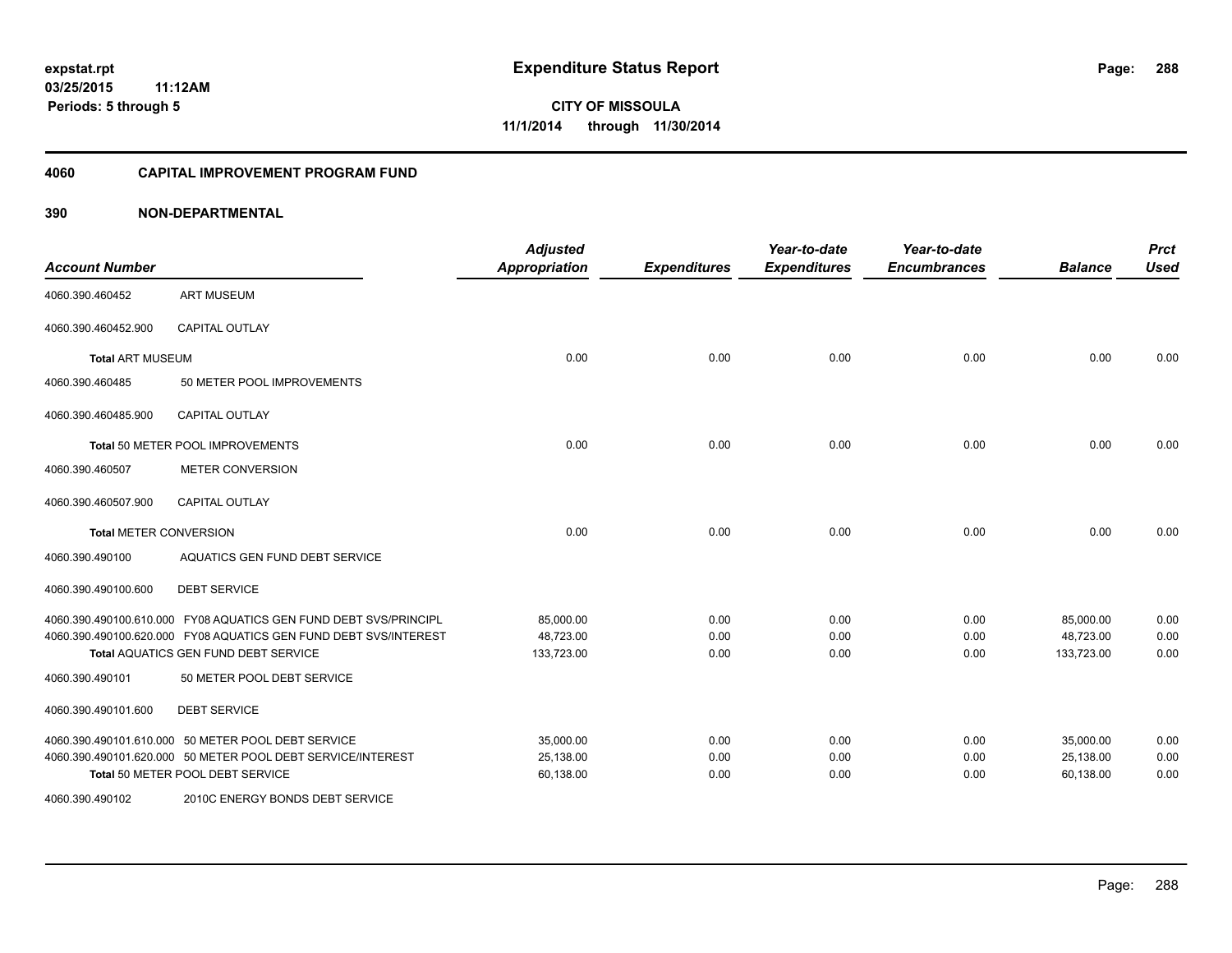#### **4060 CAPITAL IMPROVEMENT PROGRAM FUND**

| <b>Account Number</b>                                       | <b>Adjusted</b><br><b>Appropriation</b> | <b>Expenditures</b> | Year-to-date<br><b>Expenditures</b> | Year-to-date<br><b>Encumbrances</b> | <b>Balance</b> | <b>Prct</b><br><b>Used</b> |
|-------------------------------------------------------------|-----------------------------------------|---------------------|-------------------------------------|-------------------------------------|----------------|----------------------------|
| <b>DEBT SERVICE</b><br>4060.390.490102.600                  |                                         |                     |                                     |                                     |                |                            |
| 4060.390.490102.610.000 PRINCIPAL-2010C BONDS               | 60,000.00                               | 0.00                | 0.00                                | 0.00                                | 60,000.00      | 0.00                       |
| 4060.390.490102.620.000 INTEREST / SERVICE FEES-2010C BONDS | 24,125.00                               | 0.00                | 0.00                                | 0.00                                | 24,125.00      | 0.00                       |
| Total 2010C ENERGY BONDS DEBT SERVICE                       | 84,125.00                               | 0.00                | 0.00                                | 0.00                                | 84,125.00      | 0.00                       |
| 2010A REFUNDING DEBT SERVICE<br>4060.390.490103             |                                         |                     |                                     |                                     |                |                            |
| <b>DEBT SERVICE</b><br>4060.390.490103.600                  |                                         |                     |                                     |                                     |                |                            |
| 4060.390.490103.610.000 PRINCIPAL                           | 105,000.00                              | 0.00                | 0.00                                | 0.00                                | 105,000.00     | 0.00                       |
| 4060.390.490103.620.000 INTEREST / SERVICE FEES             | 22,436.00                               | 0.00                | 350.00                              | 0.00                                | 22,086.00      | 1.56                       |
| <b>Total 2010A REFUNDING DEBT SERVICE</b>                   | 127,436.00                              | 0.00                | 350.00                              | 0.00                                | 127,086.00     | 0.27                       |
| 4060.390.490429<br>07 FIRE BOND DEBT SVS \$680,000          |                                         |                     |                                     |                                     |                |                            |
| <b>DEBT SERVICE</b><br>4060.390.490429.600                  |                                         |                     |                                     |                                     |                |                            |
| 4060.390.490429.610.000 PRINCIPAL                           | 30,000.00                               | 0.00                | 0.00                                | 0.00                                | 30,000.00      | 0.00                       |
| 4060.390.490429.620.000 INTEREST / SERVICE FEES             | 19.875.00                               | 0.00                | 350.00                              | 0.00                                | 19,525.00      | 1.76                       |
| Total 07 FIRE BOND DEBT SVS \$680,000                       | 49,875.00                               | 0.00                | 350.00                              | 0.00                                | 49,525.00      | 0.70                       |
| <b>FY09 FINANCED CORE EQUIPMENT</b><br>4060.390.490504      |                                         |                     |                                     |                                     |                |                            |
| PURCHASED SERVICES<br>4060.390.490504.300                   |                                         |                     |                                     |                                     |                |                            |
| <b>Total PURCHASED SERVICES</b>                             | 0.00                                    | 0.00                | 0.00                                | 0.00                                | 0.00           | 0.00                       |
| <b>DEBT SERVICE</b><br>4060.390.490504.600                  |                                         |                     |                                     |                                     |                |                            |
| 4060.390.490504.610.000 FY09 CORE FINANCED EQUIP-PRINCIPAL  | 150,331.00                              | 0.00                | 205,243.71                          | 0.00                                | $-54,912.71$   | 136.53                     |
| 4060.390.490504.620.000 FY09 FINANCED CORE EQUIP-INTEREST   | 30,531.00                               | 0.00                | 51,871.44                           | 0.00                                | $-21,340.44$   | 169.90                     |
| <b>Total FY09 FINANCED CORE EQUIPMENT</b>                   | 180,862.00                              | 0.00                | 257,115.15                          | 0.00                                | $-76,253.15$   | 142.16                     |
| 4060.390.490506<br><b>CORE FINANCED EQUIPMENT</b>           |                                         |                     |                                     |                                     |                |                            |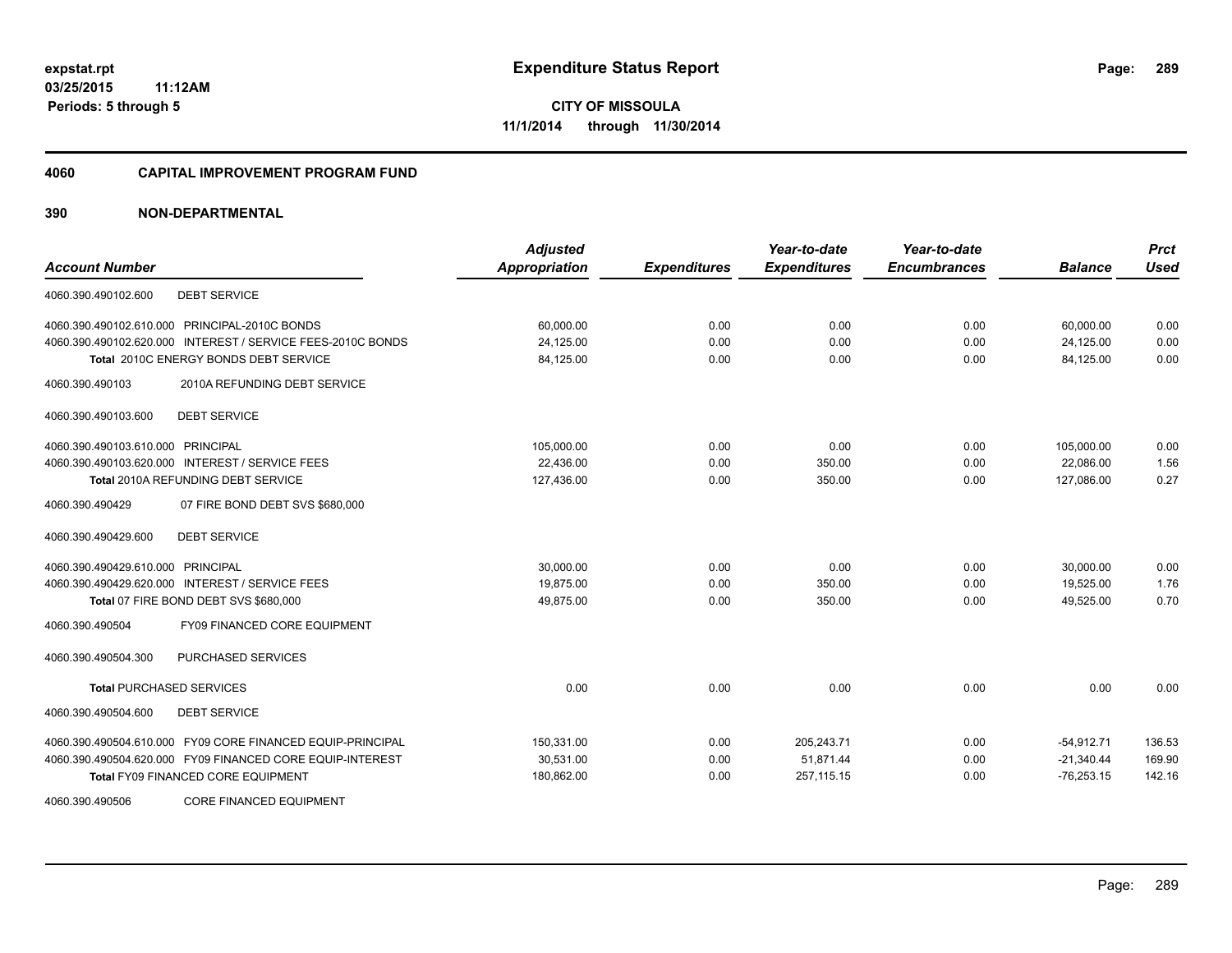#### **4060 CAPITAL IMPROVEMENT PROGRAM FUND**

| <b>Account Number</b>         |                                      | <b>Adjusted</b><br><b>Appropriation</b> | <b>Expenditures</b> | Year-to-date<br><b>Expenditures</b> | Year-to-date<br><b>Encumbrances</b> | <b>Balance</b>  | <b>Prct</b><br><b>Used</b> |
|-------------------------------|--------------------------------------|-----------------------------------------|---------------------|-------------------------------------|-------------------------------------|-----------------|----------------------------|
| 4060.390.490506.600           | <b>DEBT SERVICE</b>                  |                                         |                     |                                     |                                     |                 |                            |
|                               | <b>Total CORE FINANCED EQUIPMENT</b> | 0.00                                    | 0.00                | 0.00                                | 0.00                                | 0.00            | 0.00                       |
| 4060.390.521001               | <b>TRANSFER TO CIP</b>               |                                         |                     |                                     |                                     |                 |                            |
| 4060.390.521001.800           | OTHER OBJECTS                        |                                         |                     |                                     |                                     |                 |                            |
| <b>Total TRANSFER TO CIP</b>  |                                      | 0.00                                    | 0.00                | 0.00                                | 0.00                                | 0.00            | 0.00                       |
| <b>Total NON-DEPARTMENTAL</b> |                                      | 913.831.00                              | 194,497.79          | 2,277,942.32                        | 0.00                                | $-1.364.111.32$ | 249.27                     |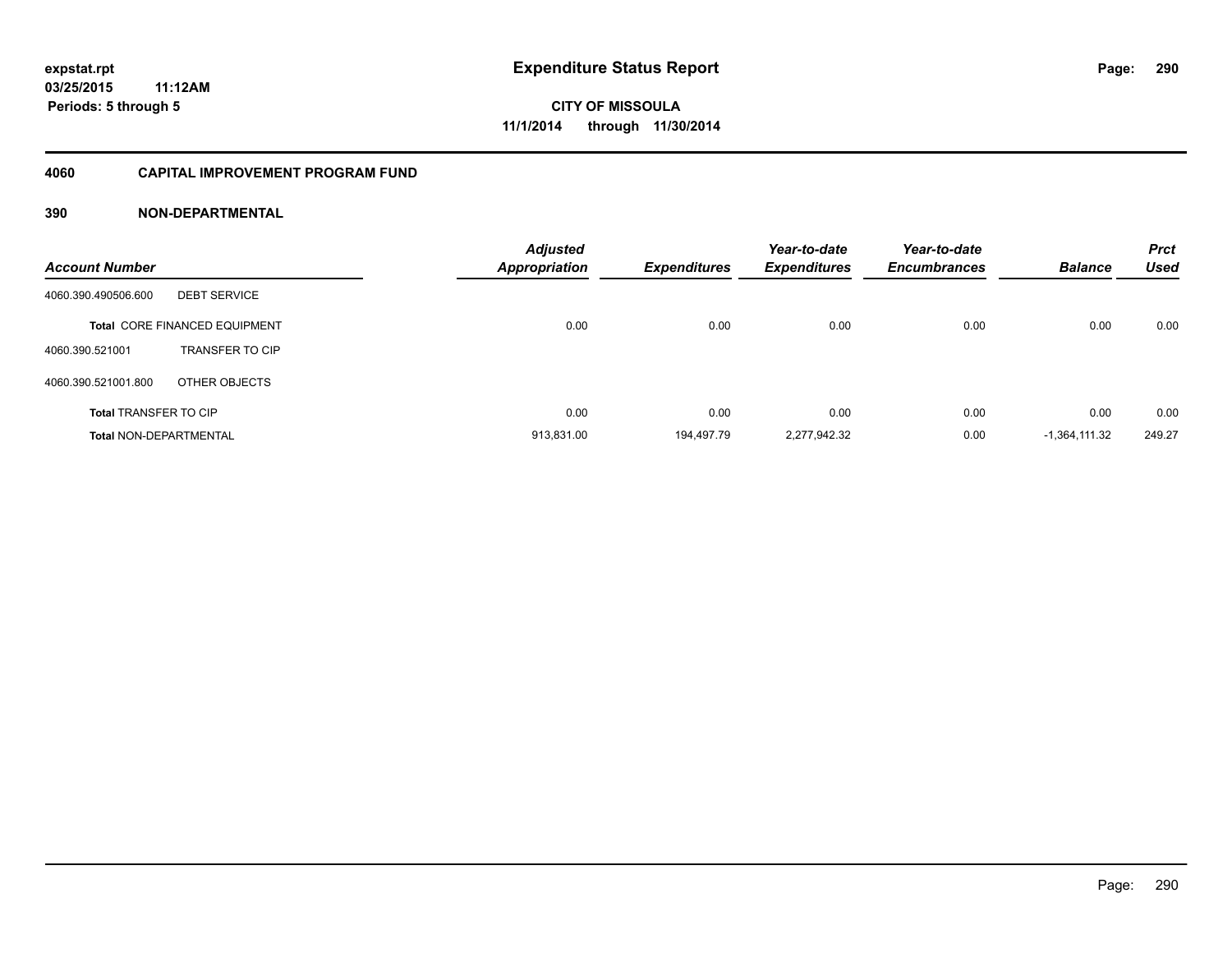#### **4060 CAPITAL IMPROVEMENT PROGRAM FUND**

## **391 ENERGY PERFORMANCE PROJ.**

| <b>Account Number</b> |                                               | <b>Adjusted</b><br><b>Appropriation</b> | <b>Expenditures</b> | Year-to-date<br><b>Expenditures</b> | Year-to-date<br><b>Encumbrances</b> | <b>Balance</b>  | <b>Prct</b><br><b>Used</b> |
|-----------------------|-----------------------------------------------|-----------------------------------------|---------------------|-------------------------------------|-------------------------------------|-----------------|----------------------------|
|                       |                                               |                                         |                     |                                     |                                     |                 |                            |
| 4060.391.411242       | COUNCIL CHAMBERS HVAC                         |                                         |                     |                                     |                                     |                 |                            |
| 4060.391.411242.900   | <b>CAPITAL OUTLAY</b>                         |                                         |                     |                                     |                                     |                 |                            |
|                       | Total COUNCIL CHAMBERS HVAC                   | 0.00                                    | 0.00                | 0.00                                | 0.00                                | 0.00            | 0.00                       |
| 4060.391.411257       | JCI-CONSTRUCTION AND M&V                      |                                         |                     |                                     |                                     |                 |                            |
| 4060.391.411257.300   | PURCHASED SERVICES                            |                                         |                     |                                     |                                     |                 |                            |
|                       | 4060.391.411257.350.000 PROFESSIONAL SERVICES | 0.00                                    | 0.00                | 835.00                              | 0.00                                | $-835.00$       | 0.00                       |
|                       | Total JCI-CONSTRUCTION AND M&V                | 0.00                                    | 0.00                | 835.00                              | 0.00                                | $-835.00$       | 0.00                       |
| 4060.391.411258       | PARKS EXTERIOR TRAIL LIGHTING(ARRA)           |                                         |                     |                                     |                                     |                 |                            |
| 4060.391.411258.900   | <b>CAPITAL OUTLAY</b>                         |                                         |                     |                                     |                                     |                 |                            |
|                       | Total PARKS EXTERIOR TRAIL LIGHTING(ARRA)     | 0.00                                    | 0.00                | 0.00                                | 0.00                                | 0.00            | 0.00                       |
| 4060.391.420421       | FIRE STATION #1 HVAC SYSTEM                   |                                         |                     |                                     |                                     |                 |                            |
| 4060.391.420421.900   | <b>CAPITAL OUTLAY</b>                         |                                         |                     |                                     |                                     |                 |                            |
|                       | Total FIRE STATION #1 HVAC SYSTEM             | 0.00                                    | 0.00                | 0.00                                | 0.00                                | 0.00            | 0.00                       |
|                       | <b>Total ENERGY PERFORMANCE PROJ.</b>         | 0.00                                    | 0.00                | 835.00                              | 0.00                                | $-835.00$       | 0.00                       |
|                       | <b>Total CAPITAL IMPROVEMENT PROGRAM FUND</b> | 913,831.00                              | 194,497.79          | 2,278,777.32                        | 0.00                                | $-1,364,946.32$ | 249.37                     |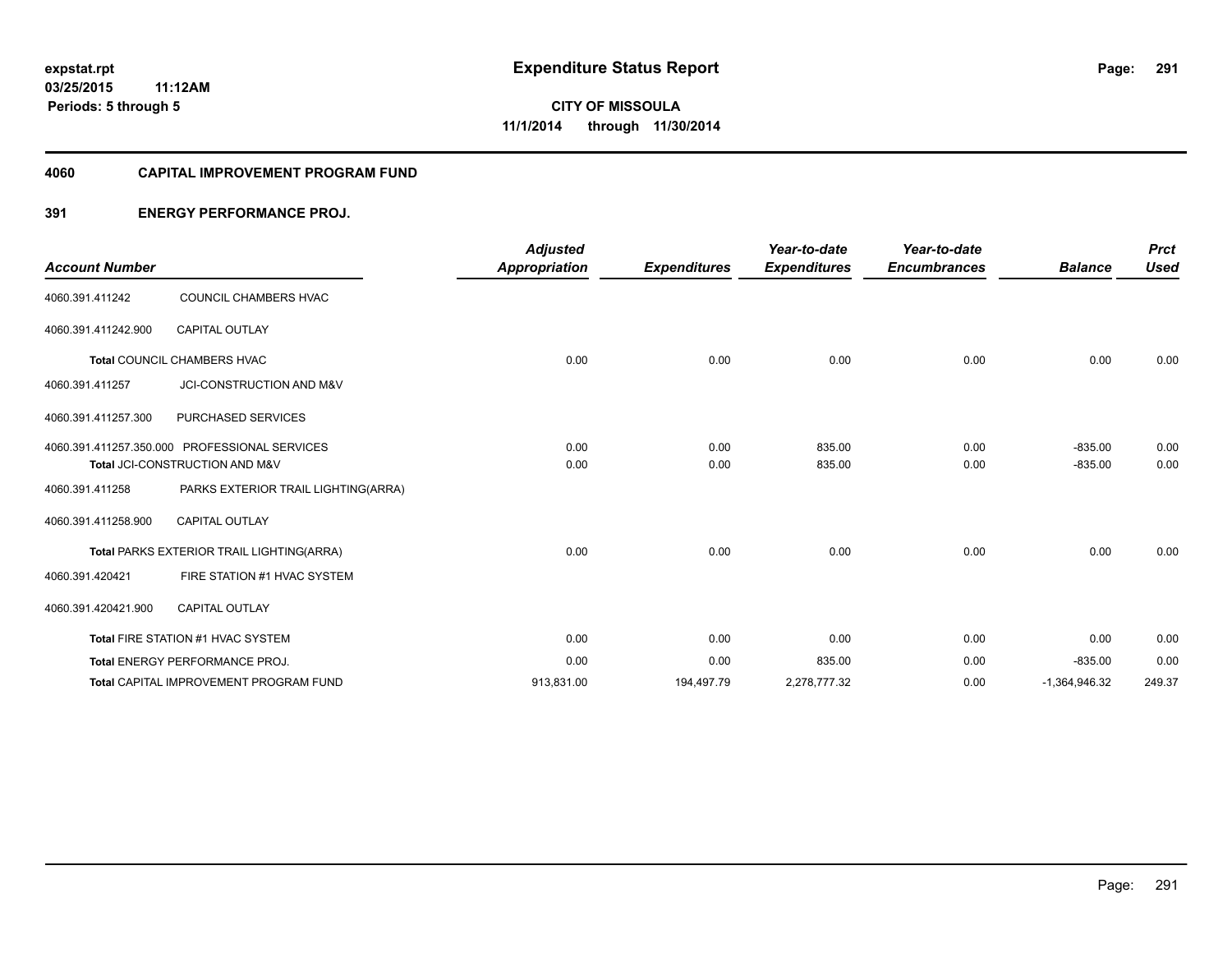## **03/25/2015 11:12AM Periods: 5 through 5**

**CITY OF MISSOULA 11/1/2014 through 11/30/2014**

## **4130 1997 G O BOND OPEN SPACE PURCHASE FUND**

| <b>Account Number</b>                |                                              | <b>Adjusted</b><br><b>Appropriation</b> | <b>Expenditures</b> | Year-to-date<br><b>Expenditures</b> | Year-to-date<br><b>Encumbrances</b> | <b>Balance</b> | <b>Prct</b><br>Used |
|--------------------------------------|----------------------------------------------|-----------------------------------------|---------------------|-------------------------------------|-------------------------------------|----------------|---------------------|
| 4130.390.460480                      | VANDALISM                                    |                                         |                     |                                     |                                     |                |                     |
| 4130.390.460480.800                  | OTHER OBJECTS                                |                                         |                     |                                     |                                     |                |                     |
| <b>Total OTHER OBJECTS</b>           |                                              | 0.00                                    | 0.00                | 0.00                                | 0.00                                | 0.00           | 0.00                |
| 4130.390.460480.900                  | <b>CAPITAL OUTLAY</b>                        |                                         |                     |                                     |                                     |                |                     |
| 4130.390.460480.930.000 IMPROVEMENTS |                                              | 375.602.00                              | 0.00                | 0.00                                | 0.00                                | 375.602.00     | 0.00                |
|                                      | Total 1997 G O BOND OPEN SPACE PURCHASE FUND | 375,602.00                              | 0.00                | 0.00                                | 0.00                                | 375.602.00     | 0.00                |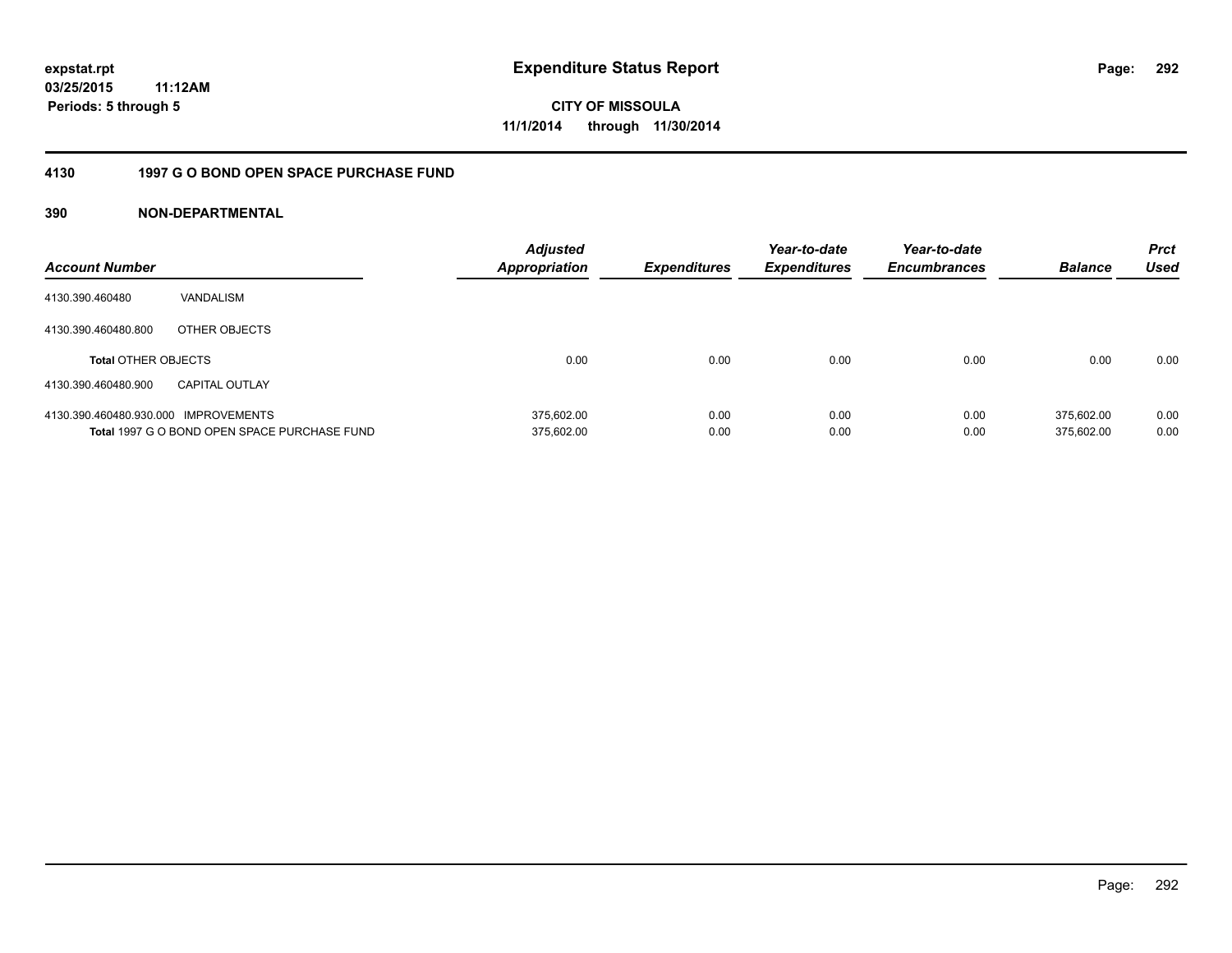## **4196 NEW FIRE STATION GO BOND**

**300 FIRE**

| <b>Account Number</b>                         | <b>Adjusted</b><br><b>Appropriation</b> | <b>Expenditures</b> | Year-to-date<br><b>Expenditures</b> | Year-to-date<br><b>Encumbrances</b> | <b>Balance</b> | <b>Prct</b><br><b>Used</b> |
|-----------------------------------------------|-----------------------------------------|---------------------|-------------------------------------|-------------------------------------|----------------|----------------------------|
| <b>FACILITY</b><br>4196.300.420420            |                                         |                     |                                     |                                     |                |                            |
| 4196.300.420420.800<br>OTHER OBJECTS          |                                         |                     |                                     |                                     |                |                            |
| <b>Total OTHER OBJECTS</b>                    | 0.00                                    | 0.00                | 0.00                                | 0.00                                | 0.00           | 0.00                       |
| 4196.300.420420.900<br><b>CAPITAL OUTLAY</b>  |                                         |                     |                                     |                                     |                |                            |
| 4196.300.420420.930.000 IMPROVEMENTS          | 3.020.00                                | 0.00                | 0.00                                | 0.00                                | 3.020.00       | 0.00                       |
| 4196.300.420420.940.000 MACHINERY & EQUIPMENT | 0.00                                    | 0.00                | 1.415.00                            | 0.00                                | $-1.415.00$    | 0.00                       |
| <b>Total NEW FIRE STATION GO BOND</b>         | 3,020.00                                | 0.00                | 1.415.00                            | 0.00                                | 1,605.00       | 46.85                      |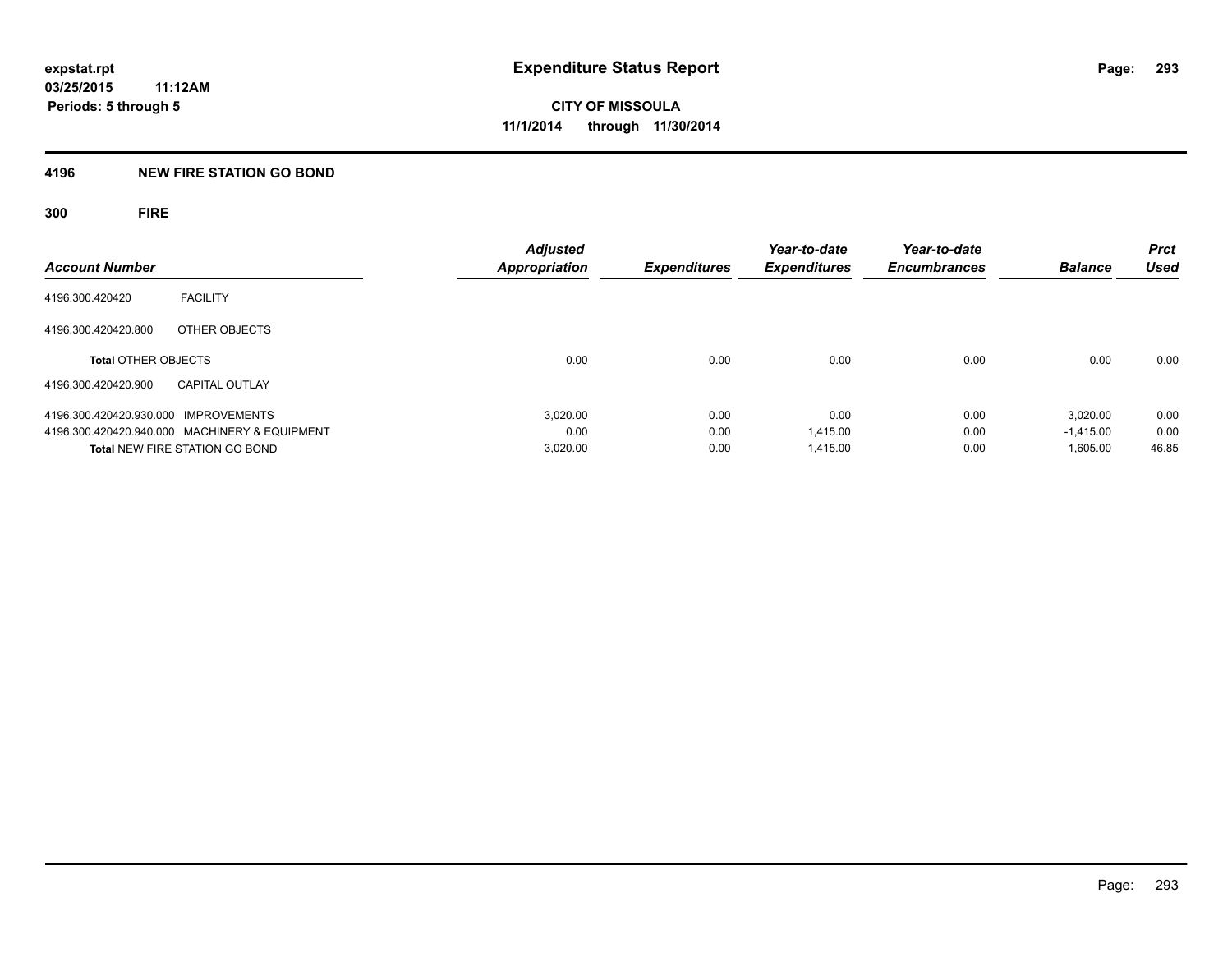**294**

**03/25/2015 11:12AM Periods: 5 through 5**

# **CITY OF MISSOULA 11/1/2014 through 11/30/2014**

## **4450 S/C CONSTRUCTION FUND FOR FY06**

| <b>Account Number</b>      |                                             | <b>Adjusted</b><br><b>Appropriation</b> | <b>Expenditures</b> | Year-to-date<br><b>Expenditures</b> | Year-to-date<br><b>Encumbrances</b> | <b>Balance</b> | <b>Prct</b><br>Used |
|----------------------------|---------------------------------------------|-----------------------------------------|---------------------|-------------------------------------|-------------------------------------|----------------|---------------------|
| 4450.280.521000            | INTERFUND OPERATING TRANSFERS               |                                         |                     |                                     |                                     |                |                     |
| 4450.280.521000.800        | OTHER OBJECTS                               |                                         |                     |                                     |                                     |                |                     |
| <b>Total OTHER OBJECTS</b> |                                             | 0.00                                    | 0.00                | 0.00                                | 0.00                                | 0.00           | 0.00                |
|                            | <b>Total INTERFUND OPERATING TRANSFERS</b>  | 0.00                                    | 0.00                | 0.00                                | 0.00                                | 0.00           | 0.00                |
|                            | <b>Total S/C CONSTRUCTION FUND FOR FY06</b> | 0.00                                    | 0.00                | 0.00                                | 0.00                                | 0.00           | 0.00                |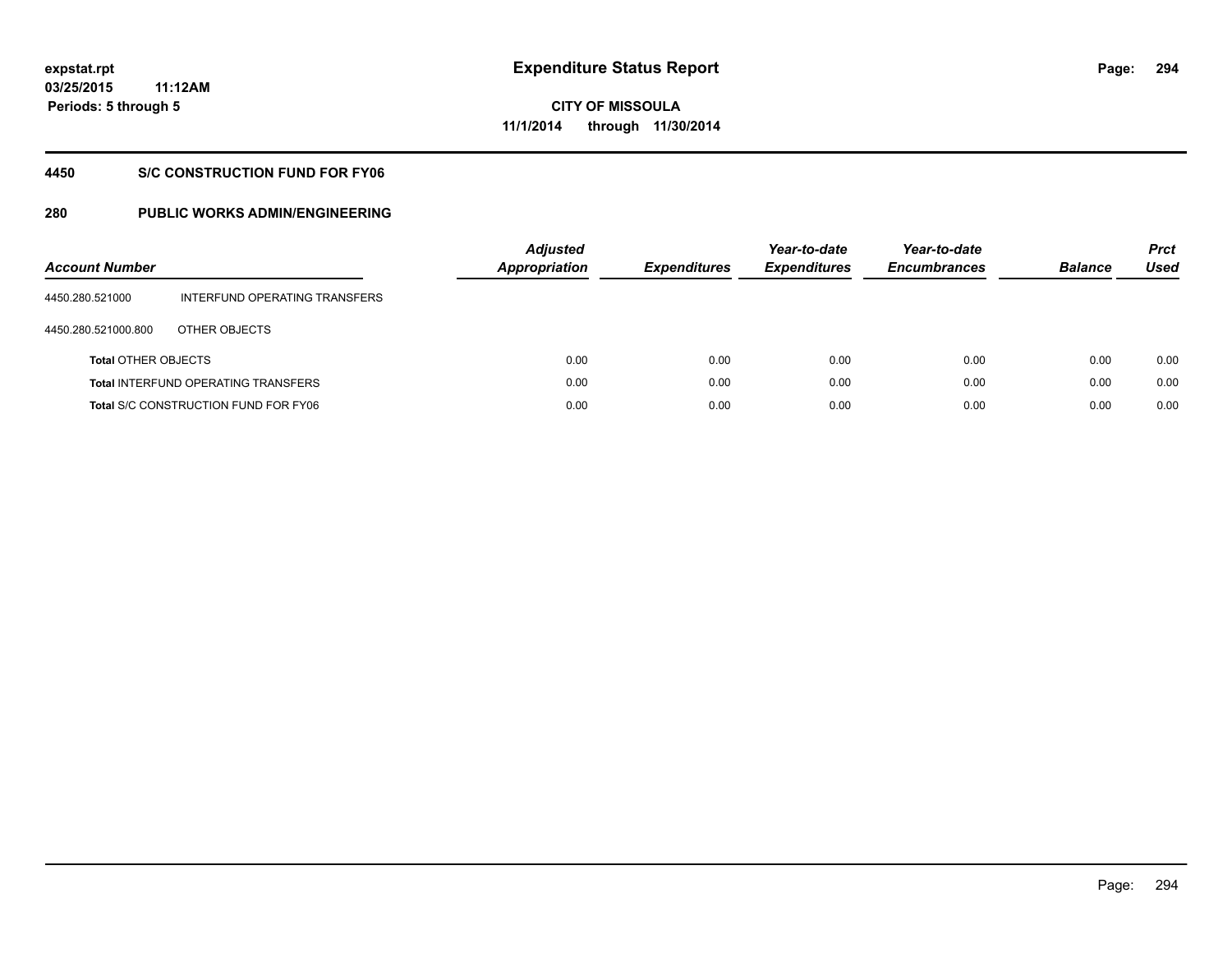## **4451 FY07 S/C BOND FUND**

| <b>Account Number</b>    |                                            | <b>Adjusted</b><br><b>Appropriation</b> | <b>Expenditures</b> | Year-to-date<br><b>Expenditures</b> | Year-to-date<br><b>Encumbrances</b> | <b>Balance</b> | <b>Prct</b><br>Used |
|--------------------------|--------------------------------------------|-----------------------------------------|---------------------|-------------------------------------|-------------------------------------|----------------|---------------------|
| 4451.280.521000          | INTERFUND OPERATING TRANSFERS              |                                         |                     |                                     |                                     |                |                     |
| 4451.280.521000.800      | OTHER OBJECTS                              |                                         |                     |                                     |                                     |                |                     |
|                          | <b>Total INTERFUND OPERATING TRANSFERS</b> | 0.00                                    | 0.00                | 0.00                                | 0.00                                | 0.00           | 0.00                |
| Total FY07 S/C BOND FUND |                                            | 0.00                                    | 0.00                | 0.00                                | 0.00                                | 0.00           | 0.00                |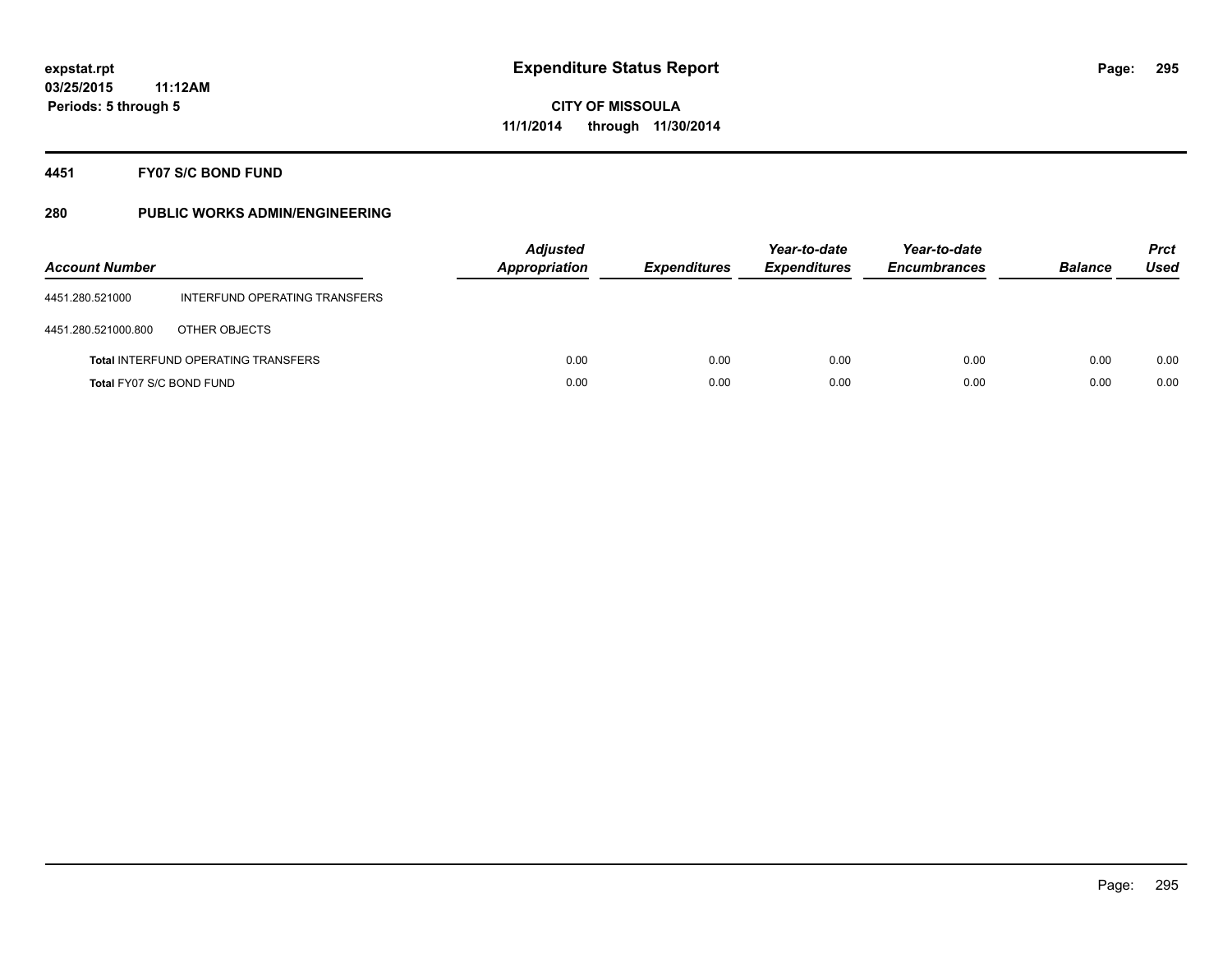**296**

**03/25/2015 11:12AM Periods: 5 through 5**

# **CITY OF MISSOULA 11/1/2014 through 11/30/2014**

# **4452 S/C CONSTRUCTION FUND FOR FY 08 BOND SAL**

| <b>Account Number</b>       |                                                       | <b>Adjusted</b><br>Appropriation | <b>Expenditures</b> | Year-to-date<br><b>Expenditures</b> | Year-to-date<br><b>Encumbrances</b> | <b>Balance</b> | <b>Prct</b><br>Used |
|-----------------------------|-------------------------------------------------------|----------------------------------|---------------------|-------------------------------------|-------------------------------------|----------------|---------------------|
| 4452.280.430262             | <b>SIDEWALKS</b>                                      |                                  |                     |                                     |                                     |                |                     |
| 4452.280.430262.900         | CAPITAL OUTLAY                                        |                                  |                     |                                     |                                     |                |                     |
| <b>Total CAPITAL OUTLAY</b> |                                                       | 0.00                             | 0.00                | 0.00                                | 0.00                                | 0.00           | 0.00                |
| <b>Total SIDEWALKS</b>      |                                                       | 0.00                             | 0.00                | 0.00                                | 0.00                                | 0.00           | 0.00                |
|                             | <b>Total S/C CONSTRUCTION FUND FOR FY 08 BOND SAL</b> | 0.00                             | 0.00                | 0.00                                | 0.00                                | 0.00           | 0.00                |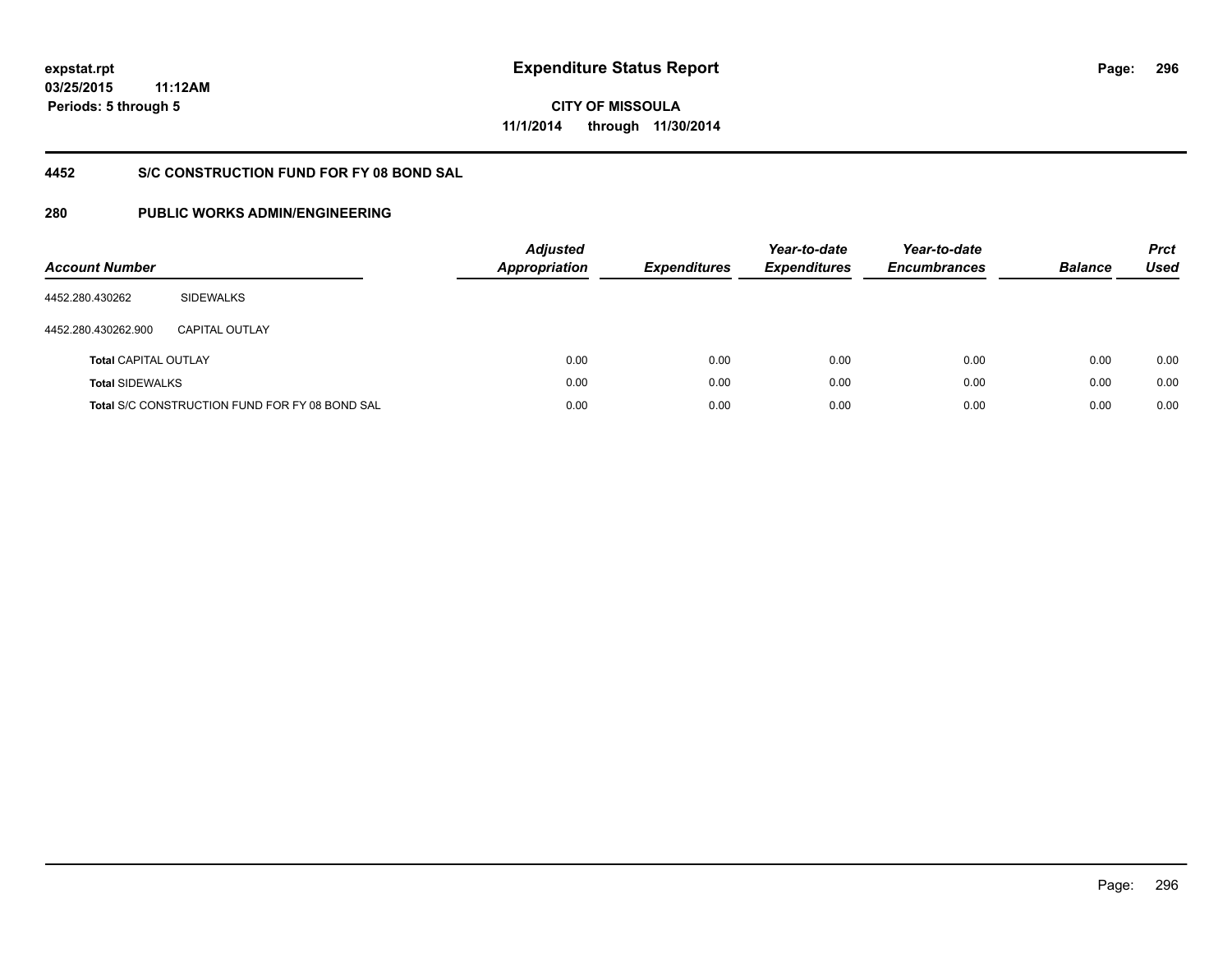**03/25/2015 11:12AM Periods: 5 through 5**

**297**

**CITY OF MISSOULA 11/1/2014 through 11/30/2014**

#### **4453 S/C CONSTRUCTION FUND FY09 BOND**

| <b>Account Number</b>  |                                             | <b>Adjusted</b><br><b>Appropriation</b> | <b>Expenditures</b> | Year-to-date<br><b>Expenditures</b> | Year-to-date<br><b>Encumbrances</b> | <b>Balance</b> | <b>Prct</b><br><b>Used</b> |
|------------------------|---------------------------------------------|-----------------------------------------|---------------------|-------------------------------------|-------------------------------------|----------------|----------------------------|
| 4453.280.430262        | <b>SIDEWALKS</b>                            |                                         |                     |                                     |                                     |                |                            |
| 4453.280.430262.900    | <b>CAPITAL OUTLAY</b>                       |                                         |                     |                                     |                                     |                |                            |
| <b>Total SIDEWALKS</b> |                                             | 0.00                                    | 0.00                | 0.00                                | 0.00                                | 0.00           | 0.00                       |
| 4453.280.521000        | INTERFUND OPERATING TRANSFERS               |                                         |                     |                                     |                                     |                |                            |
| 4453.280.521000.800    | OTHER OBJECTS                               |                                         |                     |                                     |                                     |                |                            |
|                        | <b>Total PUBLIC WORKS ADMIN/ENGINEERING</b> | 0.00                                    | 0.00                | 0.00                                | 0.00                                | 0.00           | 0.00                       |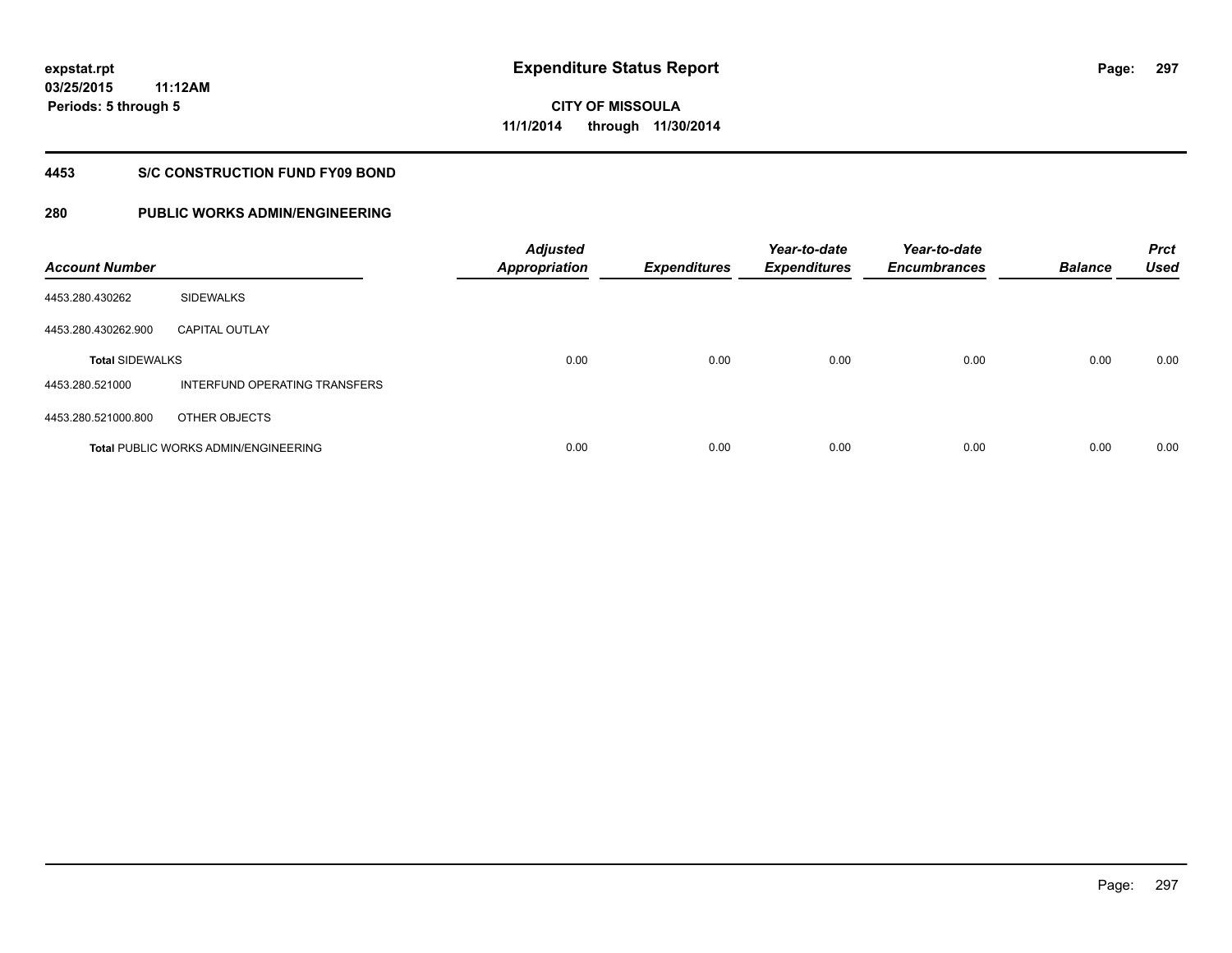## **03/25/2015 11:12AM Periods: 5 through 5**

**CITY OF MISSOULA 11/1/2014 through 11/30/2014**

## **4453 S/C CONSTRUCTION FUND FY09 BOND**

| <b>Account Number</b> |                                       | <b>Adjusted</b><br><b>Appropriation</b> | <b>Expenditures</b> | Year-to-date<br><b>Expenditures</b> | Year-to-date<br><b>Encumbrances</b> | <b>Balance</b> | <b>Prct</b><br>Used |
|-----------------------|---------------------------------------|-----------------------------------------|---------------------|-------------------------------------|-------------------------------------|----------------|---------------------|
| 4453.390.410710       | *** Title Not Found ***               |                                         |                     |                                     |                                     |                |                     |
| 4453.390.410710.500   | <b>FIXED CHARGES</b>                  |                                         |                     |                                     |                                     |                |                     |
|                       | Total S/C CONSTRUCTION FUND FY09 BOND | 0.00                                    | 0.00                | 0.00                                | 0.00                                | 0.00           | 0.00                |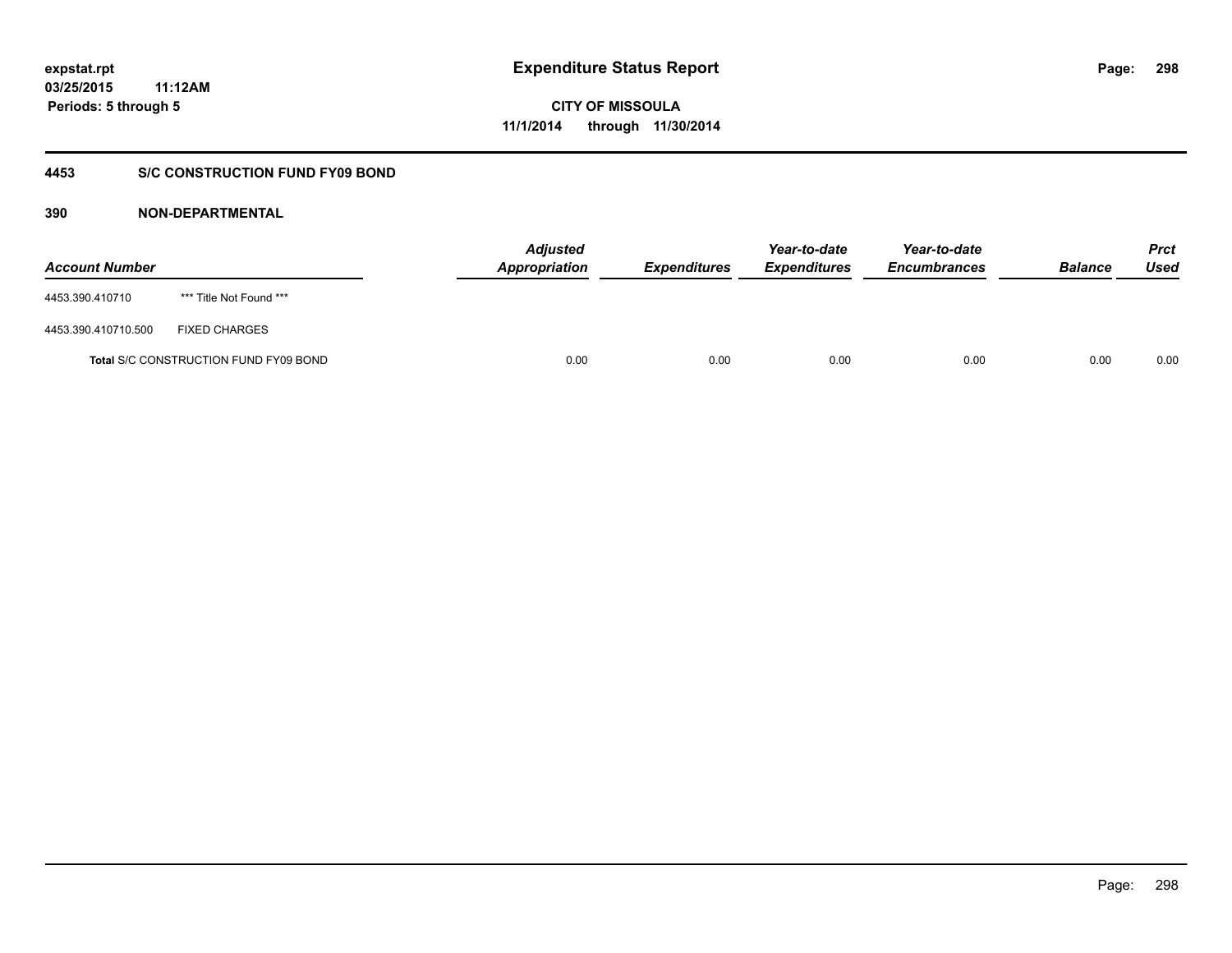## **4454 S/C CONSTRUCTION FUND FOR FY10**

| <b>Account Number</b>       |                                             | <b>Adjusted</b><br><b>Appropriation</b> | <b>Expenditures</b> | Year-to-date<br><b>Expenditures</b> | Year-to-date<br><b>Encumbrances</b> | <b>Balance</b> | <b>Prct</b><br>Used |
|-----------------------------|---------------------------------------------|-----------------------------------------|---------------------|-------------------------------------|-------------------------------------|----------------|---------------------|
| 4454.280.430262             | SIDEWALKS                                   |                                         |                     |                                     |                                     |                |                     |
| 4454.280.430262.900         | <b>CAPITAL OUTLAY</b>                       |                                         |                     |                                     |                                     |                |                     |
| <b>Total CAPITAL OUTLAY</b> |                                             | 0.00                                    | 0.00                | 0.00                                | 0.00                                | 0.00           | 0.00                |
| <b>Total SIDEWALKS</b>      |                                             | 0.00                                    | 0.00                | 0.00                                | 0.00                                | 0.00           | 0.00                |
|                             | <b>Total S/C CONSTRUCTION FUND FOR FY10</b> | 0.00                                    | 0.00                | 0.00                                | 0.00                                | 0.00           | 0.00                |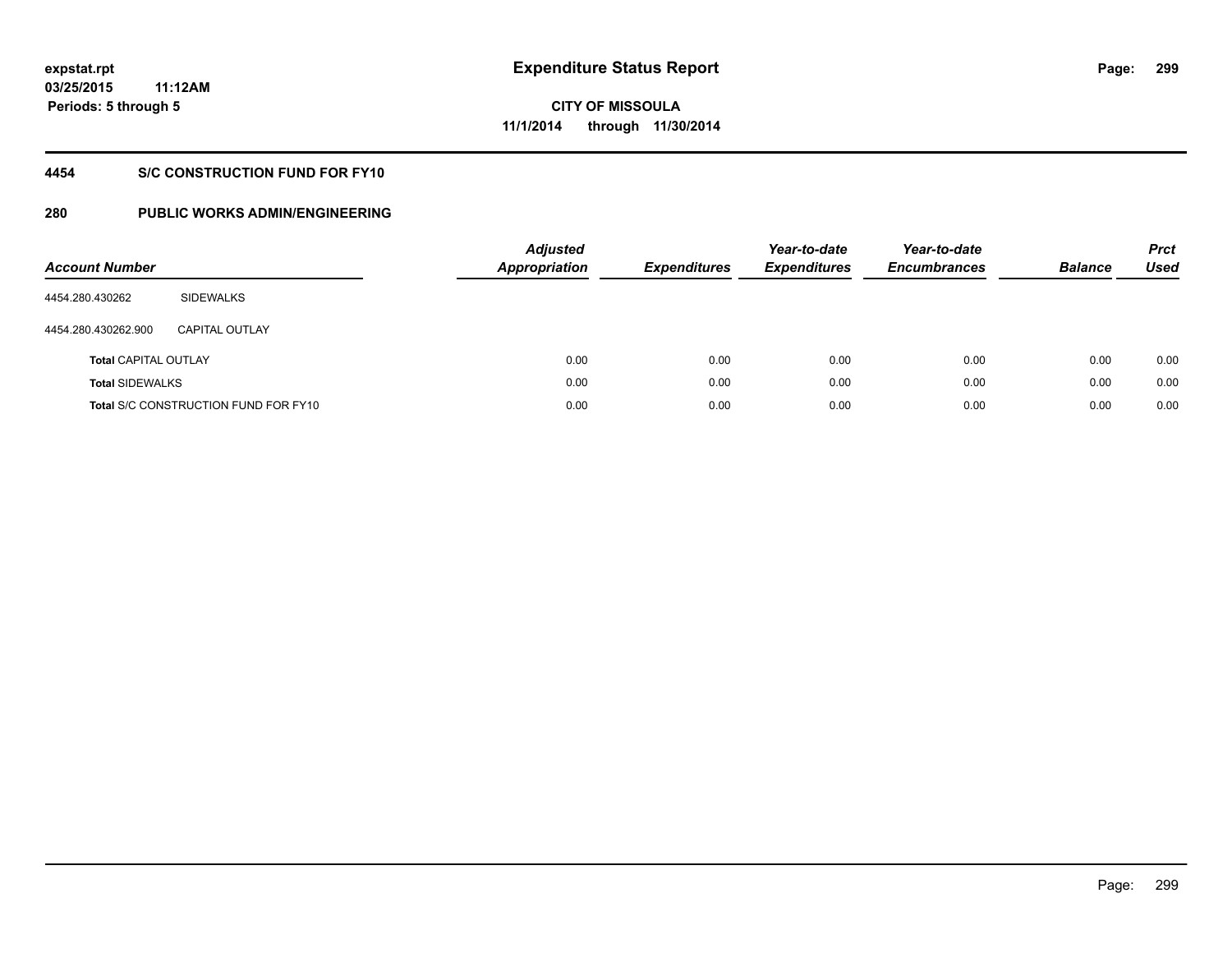## **4455 FY11 S/C CONSTRUCTION FUND**

| <b>Account Number</b>       |                                         | <b>Adjusted</b><br><b>Appropriation</b> | <b>Expenditures</b> | Year-to-date<br><b>Expenditures</b> | Year-to-date<br><b>Encumbrances</b> | <b>Balance</b> | <b>Prct</b><br>Used |
|-----------------------------|-----------------------------------------|-----------------------------------------|---------------------|-------------------------------------|-------------------------------------|----------------|---------------------|
| 4455.280.430262             | SIDEWALKS                               |                                         |                     |                                     |                                     |                |                     |
| 4455.280.430262.900         | CAPITAL OUTLAY                          |                                         |                     |                                     |                                     |                |                     |
| <b>Total CAPITAL OUTLAY</b> |                                         | 0.00                                    | 0.00                | 0.00                                | 0.00                                | 0.00           | 0.00                |
| <b>Total SIDEWALKS</b>      |                                         | 0.00                                    | 0.00                | 0.00                                | 0.00                                | 0.00           | 0.00                |
|                             | <b>Total FY11 S/C CONSTRUCTION FUND</b> | 0.00                                    | 0.00                | 0.00                                | 0.00                                | 0.00           | 0.00                |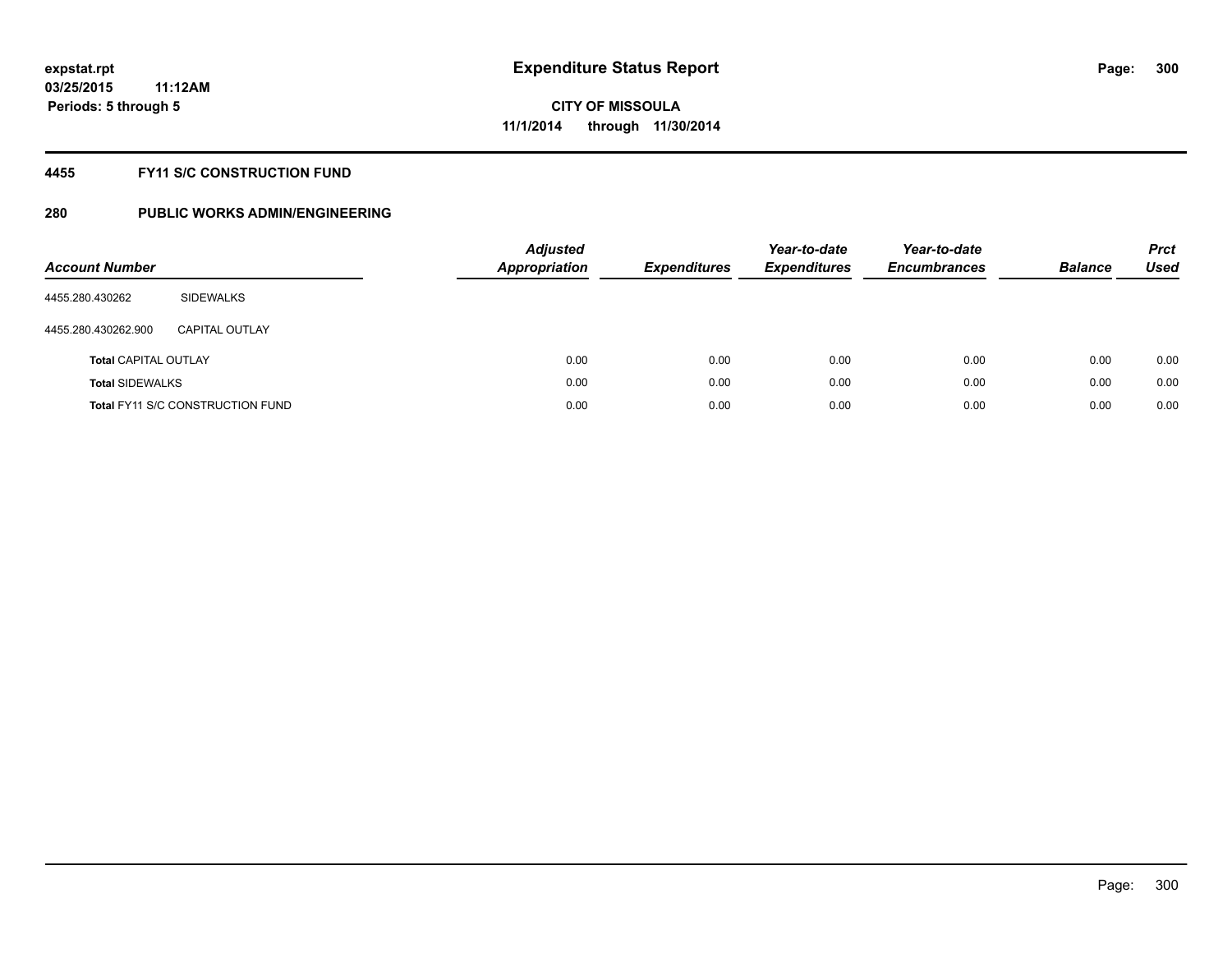## **4456 FY12 S/C CONSTRUCTION FUND**

| <b>Account Number</b>  |                                            | <b>Adjusted</b><br><b>Appropriation</b> | <b>Expenditures</b> | Year-to-date<br><b>Expenditures</b> | Year-to-date<br><b>Encumbrances</b> | <b>Balance</b> | <b>Prct</b><br>Used |
|------------------------|--------------------------------------------|-----------------------------------------|---------------------|-------------------------------------|-------------------------------------|----------------|---------------------|
| 4456.280.430262        | <b>SIDEWALKS</b>                           |                                         |                     |                                     |                                     |                |                     |
| 4456.280.430262.900    | <b>CAPITAL OUTLAY</b>                      |                                         |                     |                                     |                                     |                |                     |
| <b>Total SIDEWALKS</b> |                                            | 0.00                                    | 0.00                | 0.00                                | 0.00                                | 0.00           | 0.00                |
| 4456.280.521000        | INTERFUND OPERATING TRANSFERS              |                                         |                     |                                     |                                     |                |                     |
| 4456.280.521000.800    | OTHER OBJECTS                              |                                         |                     |                                     |                                     |                |                     |
|                        | <b>Total INTERFUND OPERATING TRANSFERS</b> | 0.00                                    | 0.00                | 0.00                                | 0.00                                | 0.00           | 0.00                |
|                        | <b>Total FY12 S/C CONSTRUCTION FUND</b>    | 0.00                                    | 0.00                | 0.00                                | 0.00                                | 0.00           | 0.00                |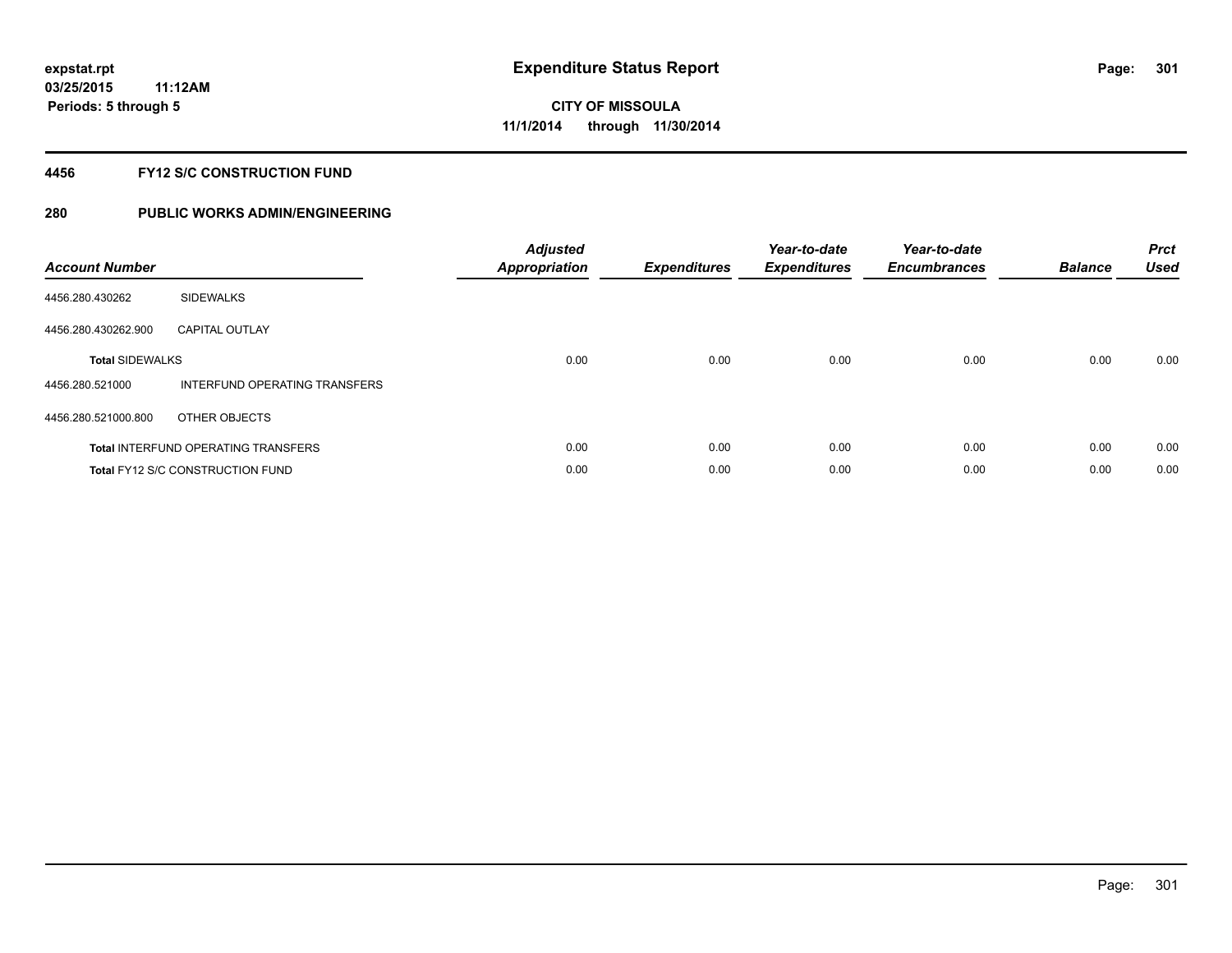### **4457 FY13 SIDEWALK/CURB CONSTRUCTION**

| <b>Account Number</b>  |                                              | <b>Adjusted</b><br><b>Appropriation</b> | <b>Expenditures</b> | Year-to-date<br><b>Expenditures</b> | Year-to-date<br><b>Encumbrances</b> | <b>Balance</b> | <b>Prct</b><br><b>Used</b> |
|------------------------|----------------------------------------------|-----------------------------------------|---------------------|-------------------------------------|-------------------------------------|----------------|----------------------------|
| 4457.280.430262        | <b>SIDEWALKS</b>                             |                                         |                     |                                     |                                     |                |                            |
| 4457.280.430262.300    | PURCHASED SERVICES                           |                                         |                     |                                     |                                     |                |                            |
|                        | <b>Total PURCHASED SERVICES</b>              | 0.00                                    | 0.00                | 0.00                                | 0.00                                | 0.00           | 0.00                       |
| 4457.280.430262.900    | <b>CAPITAL OUTLAY</b>                        |                                         |                     |                                     |                                     |                |                            |
| <b>Total SIDEWALKS</b> |                                              | 0.00                                    | 0.00                | 0.00                                | 0.00                                | 0.00           | 0.00                       |
| 4457.280.521000        | <b>INTERFUND OPERATING TRANSFERS</b>         |                                         |                     |                                     |                                     |                |                            |
| 4457.280.521000.800    | OTHER OBJECTS                                |                                         |                     |                                     |                                     |                |                            |
|                        | <b>Total INTERFUND OPERATING TRANSFERS</b>   | 0.00                                    | 0.00                | 0.00                                | 0.00                                | 0.00           | 0.00                       |
|                        | <b>Total FY13 SIDEWALK/CURB CONSTRUCTION</b> | 0.00                                    | 0.00                | 0.00                                | 0.00                                | 0.00           | 0.00                       |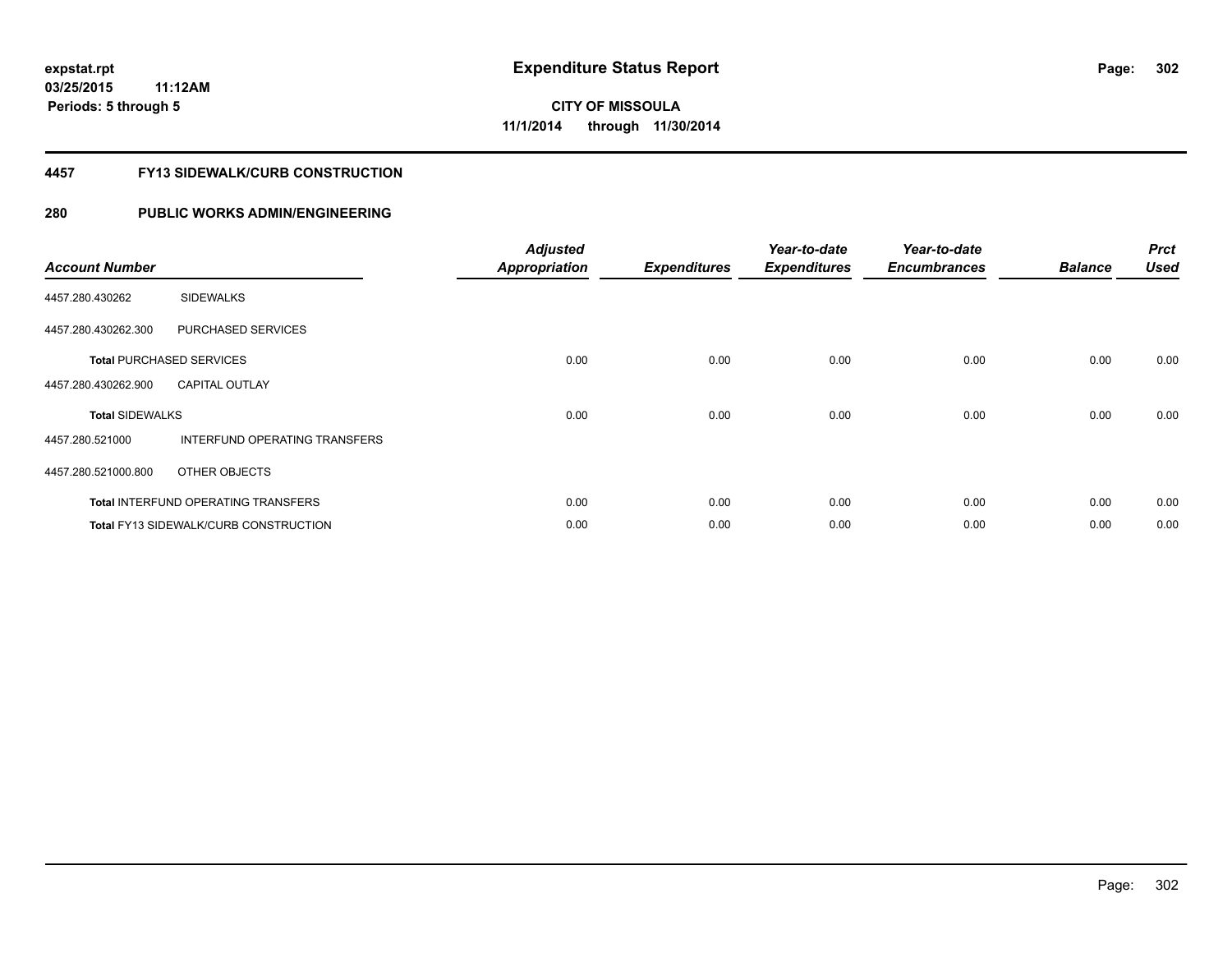### **4458 FY14 SIDEWALK & CURB CONSTRUCTION**

| <b>Account Number</b>  |                                                    | <b>Adjusted</b><br><b>Appropriation</b> | <b>Expenditures</b> | Year-to-date<br><b>Expenditures</b> | Year-to-date<br><b>Encumbrances</b> | <b>Balance</b> | <b>Prct</b><br>Used |
|------------------------|----------------------------------------------------|-----------------------------------------|---------------------|-------------------------------------|-------------------------------------|----------------|---------------------|
| 4458.280.430262        | <b>SIDEWALKS</b>                                   |                                         |                     |                                     |                                     |                |                     |
| 4458.280.430262.900    | <b>CAPITAL OUTLAY</b>                              |                                         |                     |                                     |                                     |                |                     |
| <b>Total SIDEWALKS</b> |                                                    | 0.00                                    | 0.00                | 0.00                                | 0.00                                | 0.00           | 0.00                |
| 4458.280.521000        | INTERFUND OPERATING TRANSFERS                      |                                         |                     |                                     |                                     |                |                     |
| 4458.280.521000.800    | OTHER OBJECTS                                      |                                         |                     |                                     |                                     |                |                     |
|                        | <b>Total INTERFUND OPERATING TRANSFERS</b>         | 0.00                                    | 0.00                | 0.00                                | 0.00                                | 0.00           | 0.00                |
|                        | <b>Total FY14 SIDEWALK &amp; CURB CONSTRUCTION</b> | 0.00                                    | 0.00                | 0.00                                | 0.00                                | 0.00           | 0.00                |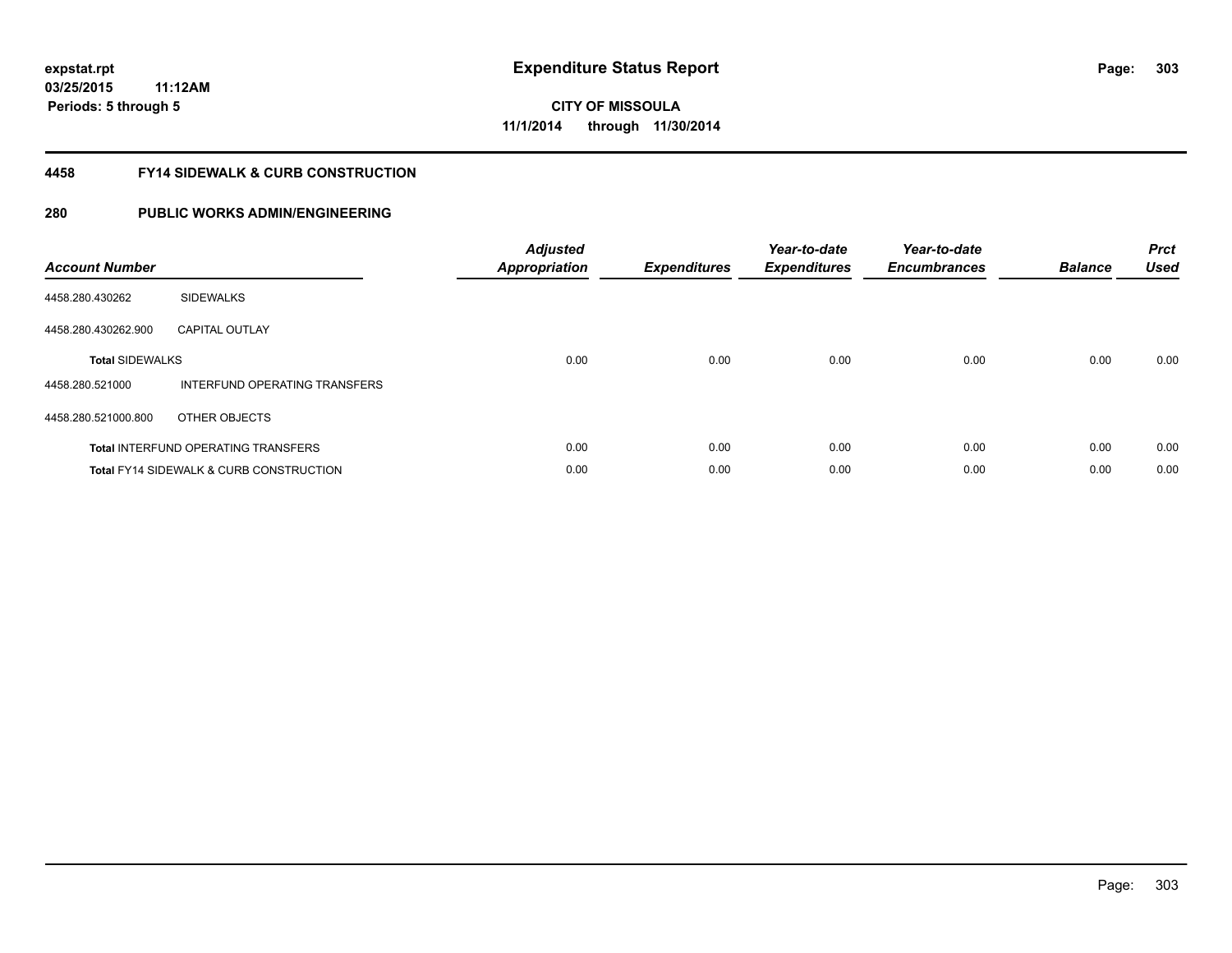**03/25/2015 11:12AM Periods: 5 through 5**

**CITY OF MISSOULA 11/1/2014 through 11/30/2014**

#### **4459 FY15 SIDEWALK/CURB CONSTRUCTION**

| <b>Account Number</b>                |                                              | <b>Adjusted</b><br><b>Appropriation</b> | <b>Expenditures</b>    | Year-to-date<br><i><b>Expenditures</b></i> | Year-to-date<br><b>Encumbrances</b> | <b>Balance</b>             | <b>Prct</b><br>Used |
|--------------------------------------|----------------------------------------------|-----------------------------------------|------------------------|--------------------------------------------|-------------------------------------|----------------------------|---------------------|
| 4459.280.430262                      | <b>SIDEWALKS</b>                             |                                         |                        |                                            |                                     |                            |                     |
| 4459.280.430262.900                  | <b>CAPITAL OUTLAY</b>                        |                                         |                        |                                            |                                     |                            |                     |
| 4459.280.430262.930.000 IMPROVEMENTS | <b>Total FY15 SIDEWALK/CURB CONSTRUCTION</b> | 0.00<br>0.00                            | 23,185.10<br>23,185.10 | 275.397.26<br>275,397.26                   | 0.00<br>0.00                        | -275.397.26<br>-275,397.26 | 0.00<br>0.00        |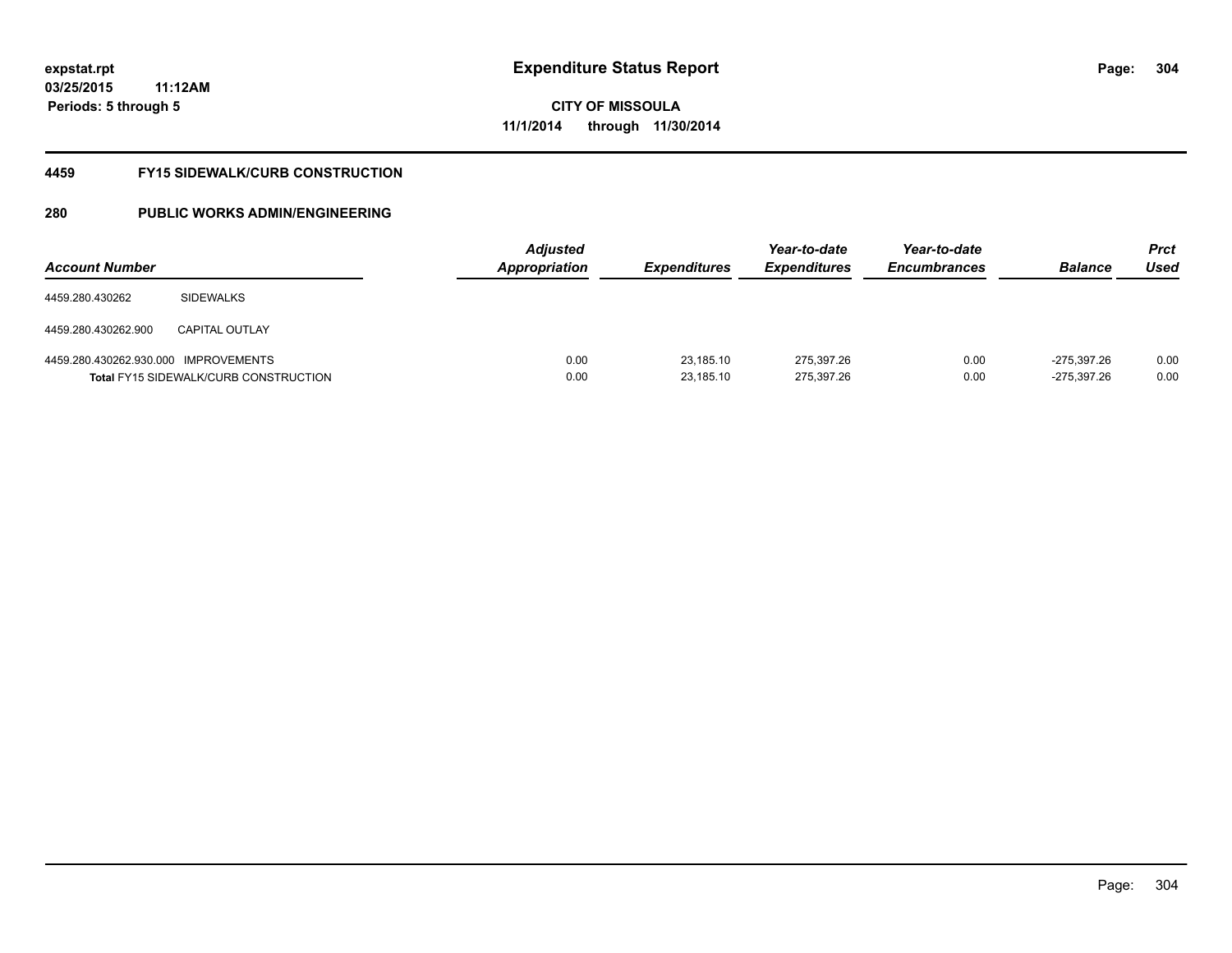## **4531 SID 531 TRAFFIC CALMING**

| <b>Account Number</b>       |                                      | <b>Adjusted</b><br><b>Appropriation</b> | <b>Expenditures</b> | Year-to-date<br><b>Expenditures</b> | Year-to-date<br><b>Encumbrances</b> | <b>Balance</b> | <b>Prct</b><br>Used |
|-----------------------------|--------------------------------------|-----------------------------------------|---------------------|-------------------------------------|-------------------------------------|----------------|---------------------|
| 4531.390.510100             | SPECIAL ASSESSMENTS                  |                                         |                     |                                     |                                     |                |                     |
| 4531.390.510100.900         | CAPITAL OUTLAY                       |                                         |                     |                                     |                                     |                |                     |
| <b>Total CAPITAL OUTLAY</b> |                                      | 0.00                                    | 0.00                | 0.00                                | 0.00                                | 0.00           | 0.00                |
|                             | <b>Total SPECIAL ASSESSMENTS</b>     | 0.00                                    | 0.00                | 0.00                                | 0.00                                | 0.00           | 0.00                |
|                             | <b>Total SID 531 TRAFFIC CALMING</b> | 0.00                                    | 0.00                | 0.00                                | 0.00                                | 0.00           | 0.00                |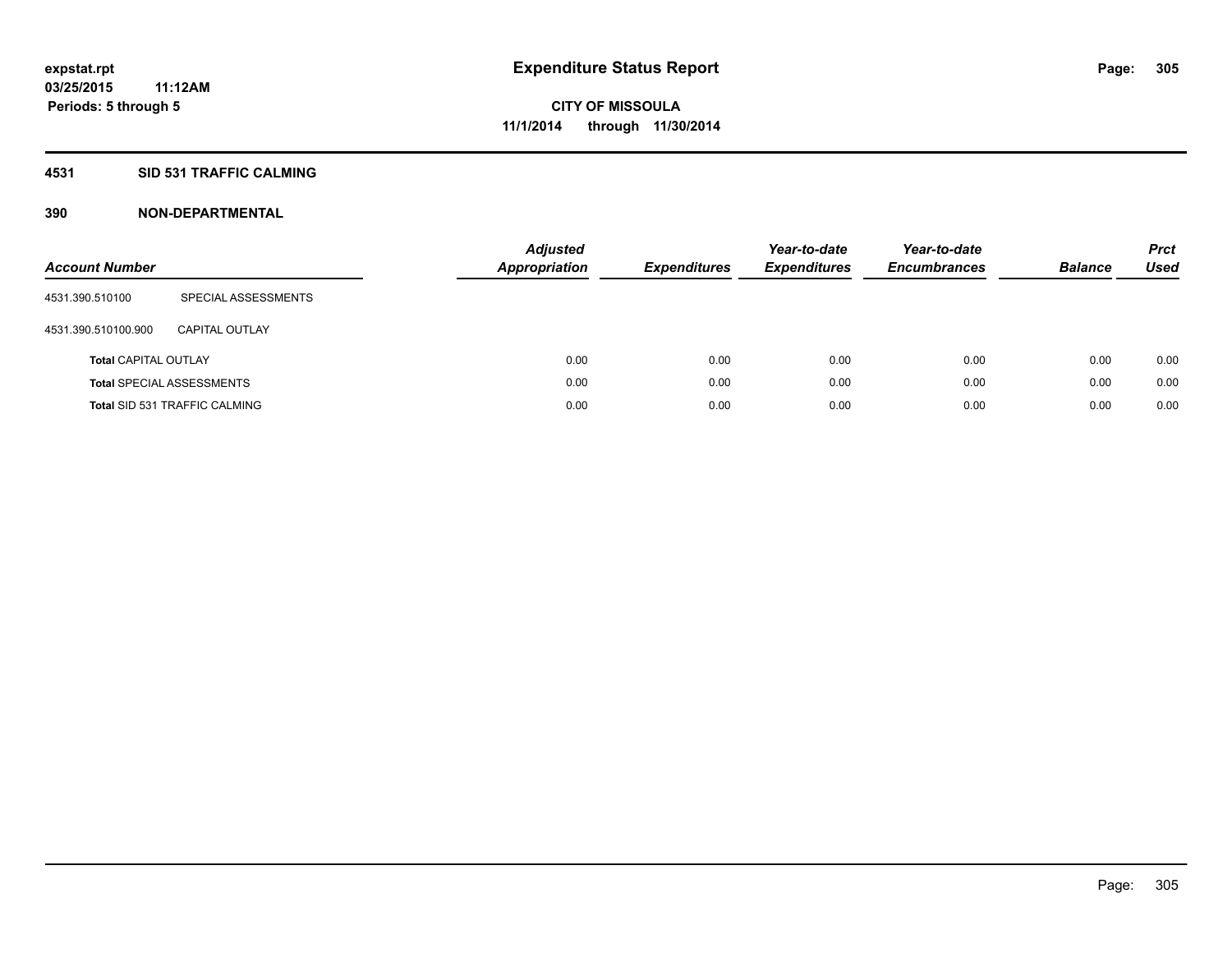## **4532 MALONEY RANCH SID**

| <b>Account Number</b>          |                                  | <b>Adjusted</b><br>Appropriation | <b>Expenditures</b> | Year-to-date<br><b>Expenditures</b> | Year-to-date<br><b>Encumbrances</b> | <b>Balance</b> | <b>Prct</b><br><b>Used</b> |
|--------------------------------|----------------------------------|----------------------------------|---------------------|-------------------------------------|-------------------------------------|----------------|----------------------------|
| 4532.390.510100                | SPECIAL ASSESSMENTS              |                                  |                     |                                     |                                     |                |                            |
| 4532.390.510100.900            | <b>CAPITAL OUTLAY</b>            |                                  |                     |                                     |                                     |                |                            |
|                                | <b>Total SPECIAL ASSESSMENTS</b> | 0.00                             | 0.00                | 0.00                                | 0.00                                | 0.00           | 0.00                       |
| <b>Total MALONEY RANCH SID</b> |                                  | 0.00                             | 0.00                | 0.00                                | 0.00                                | 0.00           | 0.00                       |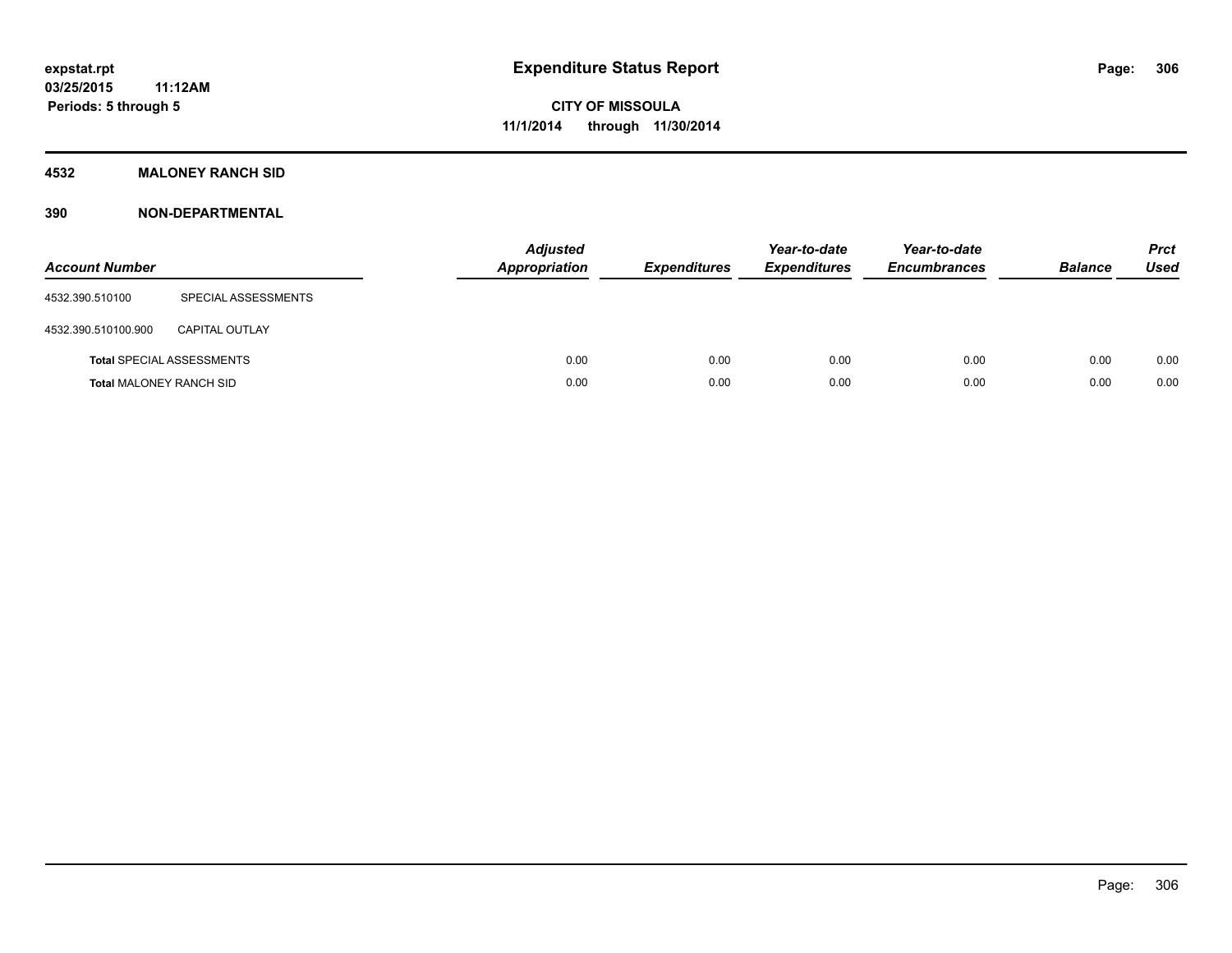#### **4534 SID 534 LINCOLNWOOD**

| <b>Account Number</b>      |                                            | <b>Adjusted</b><br>Appropriation | <b>Expenditures</b> | Year-to-date<br><b>Expenditures</b> | Year-to-date<br><b>Encumbrances</b> | <b>Balance</b> | <b>Prct</b><br><b>Used</b> |
|----------------------------|--------------------------------------------|----------------------------------|---------------------|-------------------------------------|-------------------------------------|----------------|----------------------------|
| 4534.390.521000            | INTERFUND OPERATING TRANSFERS              |                                  |                     |                                     |                                     |                |                            |
| 4534.390.521000.800        | OTHER OBJECTS                              |                                  |                     |                                     |                                     |                |                            |
| <b>Total OTHER OBJECTS</b> |                                            | 0.00                             | 0.00                | 0.00                                | 0.00                                | 0.00           | 0.00                       |
|                            | <b>Total INTERFUND OPERATING TRANSFERS</b> | 0.00                             | 0.00                | 0.00                                | 0.00                                | 0.00           | 0.00                       |
| Total SID 534 LINCOLNWOOD  |                                            | 0.00                             | 0.00                | 0.00                                | 0.00                                | 0.00           | 0.00                       |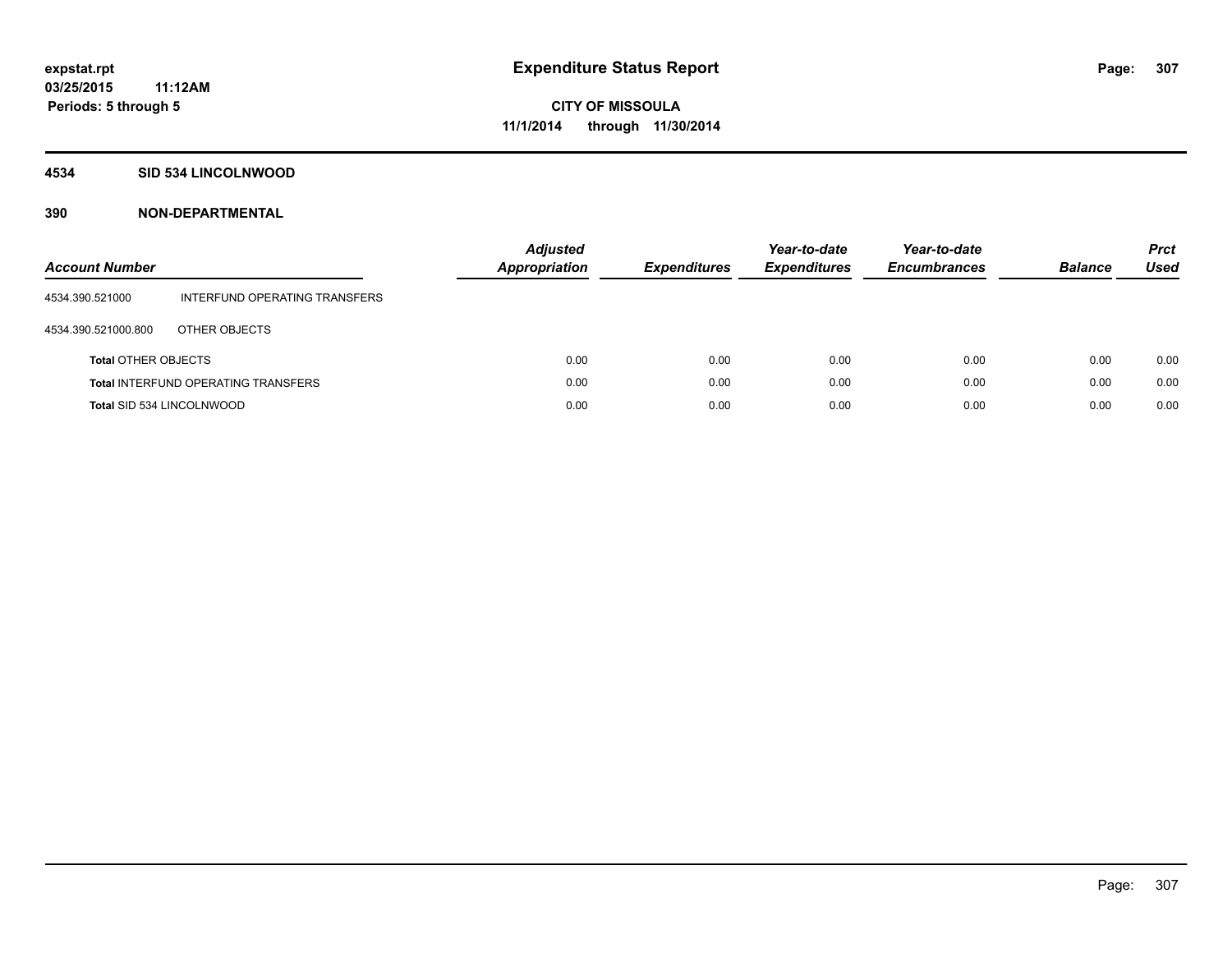#### **4540 SID 540 ENGLAND BLVD**

| <b>Account Number</b> |                                            | <b>Adjusted</b><br>Appropriation | <b>Expenditures</b> | Year-to-date<br><b>Expenditures</b> | Year-to-date<br><b>Encumbrances</b> | <b>Balance</b> | <b>Prct</b><br>Used |
|-----------------------|--------------------------------------------|----------------------------------|---------------------|-------------------------------------|-------------------------------------|----------------|---------------------|
| 4540.390.521000       | INTERFUND OPERATING TRANSFERS              |                                  |                     |                                     |                                     |                |                     |
| 4540.390.521000.800   | OTHER OBJECTS                              |                                  |                     |                                     |                                     |                |                     |
|                       | <b>Total INTERFUND OPERATING TRANSFERS</b> | 0.00                             | 0.00                | 0.00                                | 0.00                                | 0.00           | 0.00                |
|                       | Total SID 540 ENGLAND BLVD                 | 0.00                             | 0.00                | 0.00                                | 0.00                                | 0.00           | 0.00                |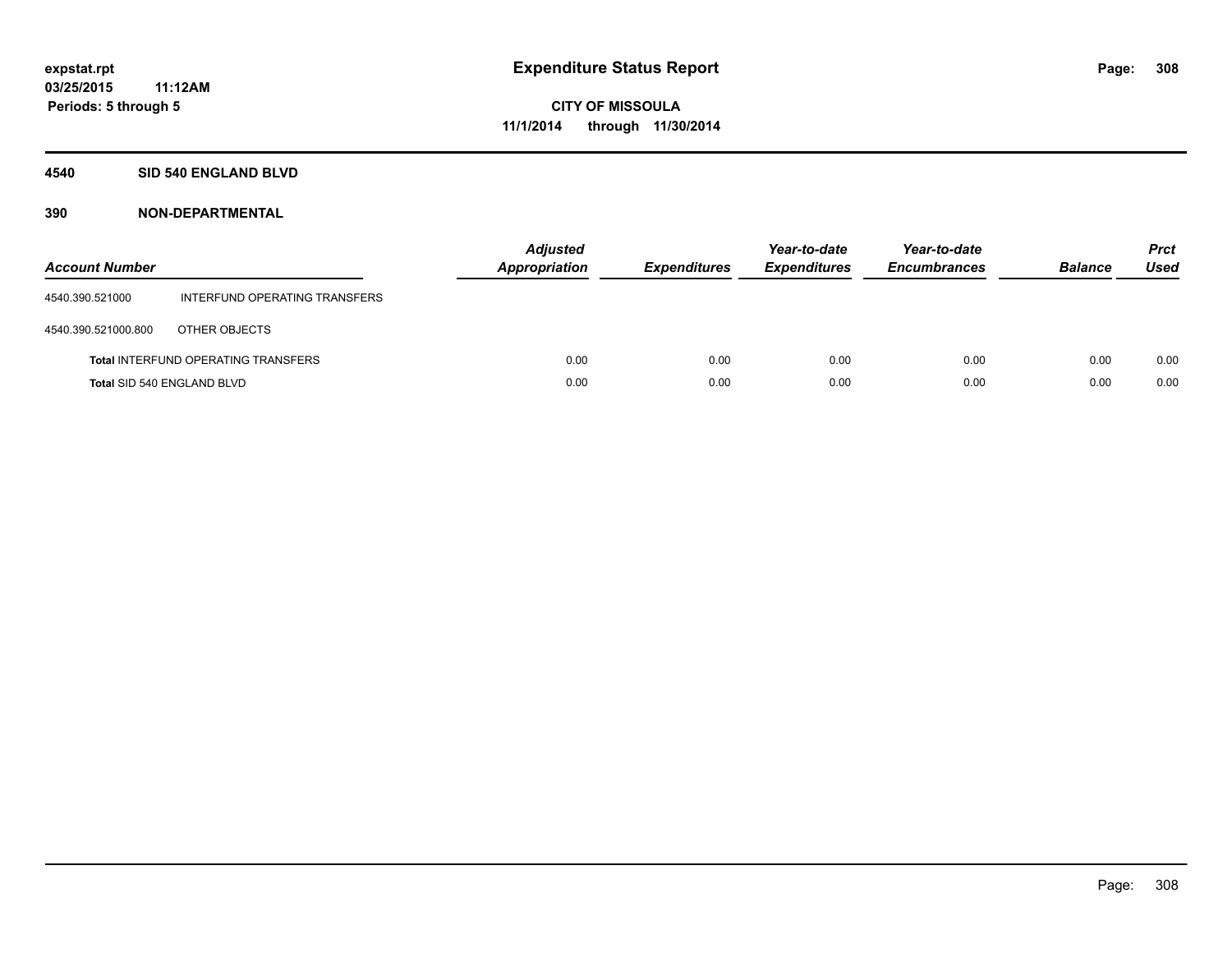## **4541 SID 541 PINEVIEW PARK**

| <b>Account Number</b>         |                                    | <b>Adjusted</b><br><b>Appropriation</b> | <b>Expenditures</b> | Year-to-date<br><b>Expenditures</b> | Year-to-date<br><b>Encumbrances</b> | <b>Balance</b> | <b>Prct</b><br><b>Used</b> |
|-------------------------------|------------------------------------|-----------------------------------------|---------------------|-------------------------------------|-------------------------------------|----------------|----------------------------|
| 4541.390.410710               | *** Title Not Found ***            |                                         |                     |                                     |                                     |                |                            |
| 4541.390.410710.500           | <b>FIXED CHARGES</b>               |                                         |                     |                                     |                                     |                |                            |
| Total *** Title Not Found *** |                                    | 0.00                                    | 0.00                | 0.00                                | 0.00                                | 0.00           | 0.00                       |
| 4541.390.510100               | SPECIAL ASSESSMENTS                |                                         |                     |                                     |                                     |                |                            |
| 4541.390.510100.900           | <b>CAPITAL OUTLAY</b>              |                                         |                     |                                     |                                     |                |                            |
| <b>Total CAPITAL OUTLAY</b>   |                                    | 0.00                                    | 0.00                | 0.00                                | 0.00                                | 0.00           | 0.00                       |
|                               | <b>Total SPECIAL ASSESSMENTS</b>   | 0.00                                    | 0.00                | 0.00                                | 0.00                                | 0.00           | 0.00                       |
|                               | <b>Total SID 541 PINEVIEW PARK</b> | 0.00                                    | 0.00                | 0.00                                | 0.00                                | 0.00           | 0.00                       |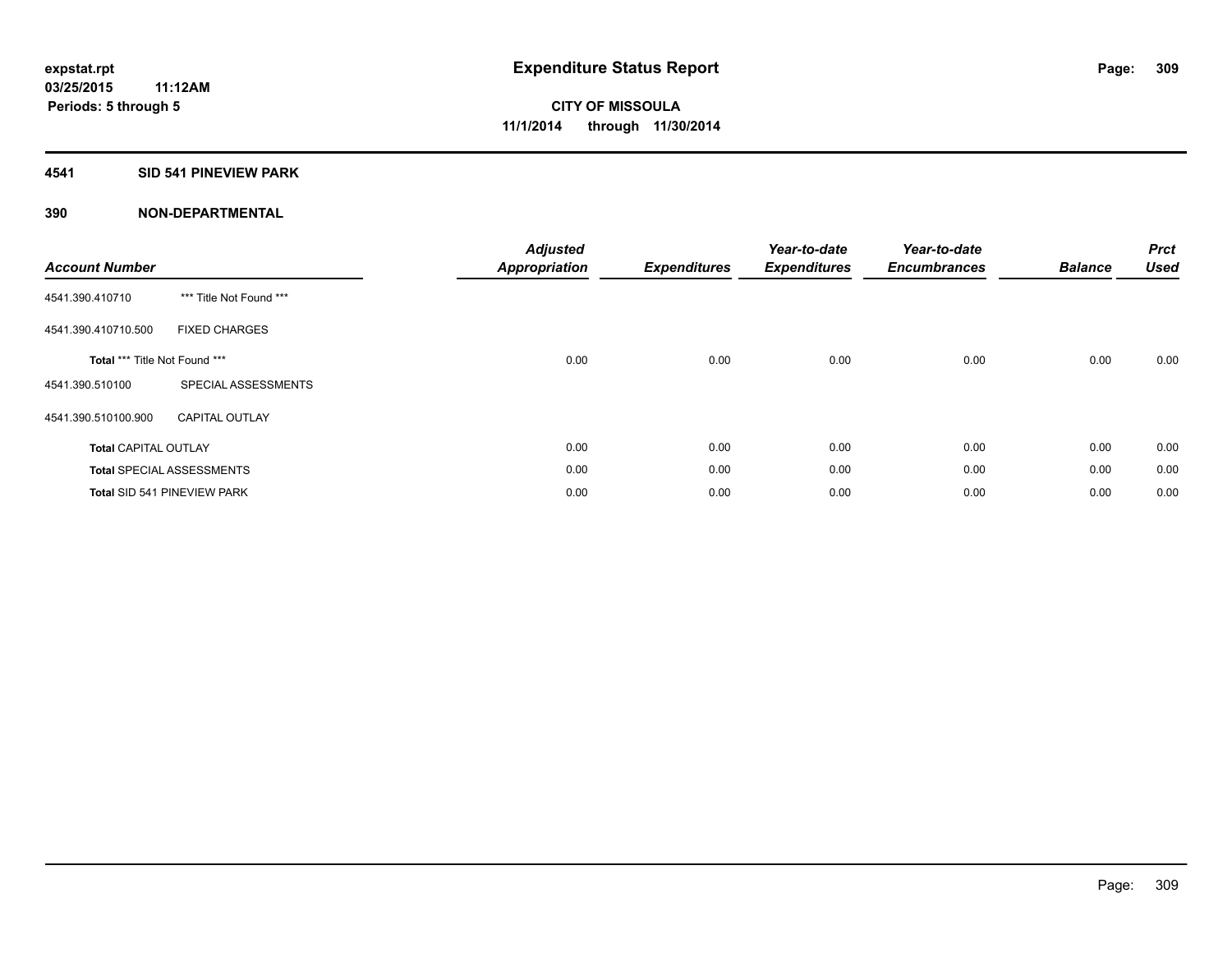## **4542 SID 542 HILLVIEW WAY**

| <b>Account Number</b>       |                                  | <b>Adjusted</b><br><b>Appropriation</b> | <b>Expenditures</b> | Year-to-date<br><b>Expenditures</b> | Year-to-date<br><b>Encumbrances</b> | <b>Balance</b> | <b>Prct</b><br>Used |
|-----------------------------|----------------------------------|-----------------------------------------|---------------------|-------------------------------------|-------------------------------------|----------------|---------------------|
| 4542.390.510100             | SPECIAL ASSESSMENTS              |                                         |                     |                                     |                                     |                |                     |
| 4542.390.510100.900         | <b>CAPITAL OUTLAY</b>            |                                         |                     |                                     |                                     |                |                     |
| <b>Total CAPITAL OUTLAY</b> |                                  | 0.00                                    | 0.00                | 0.00                                | 0.00                                | 0.00           | 0.00                |
|                             | <b>Total SPECIAL ASSESSMENTS</b> | 0.00                                    | 0.00                | 0.00                                | 0.00                                | 0.00           | 0.00                |
| Total SID 542 HILLVIEW WAY  |                                  | 0.00                                    | 0.00                | 0.00                                | 0.00                                | 0.00           | 0.00                |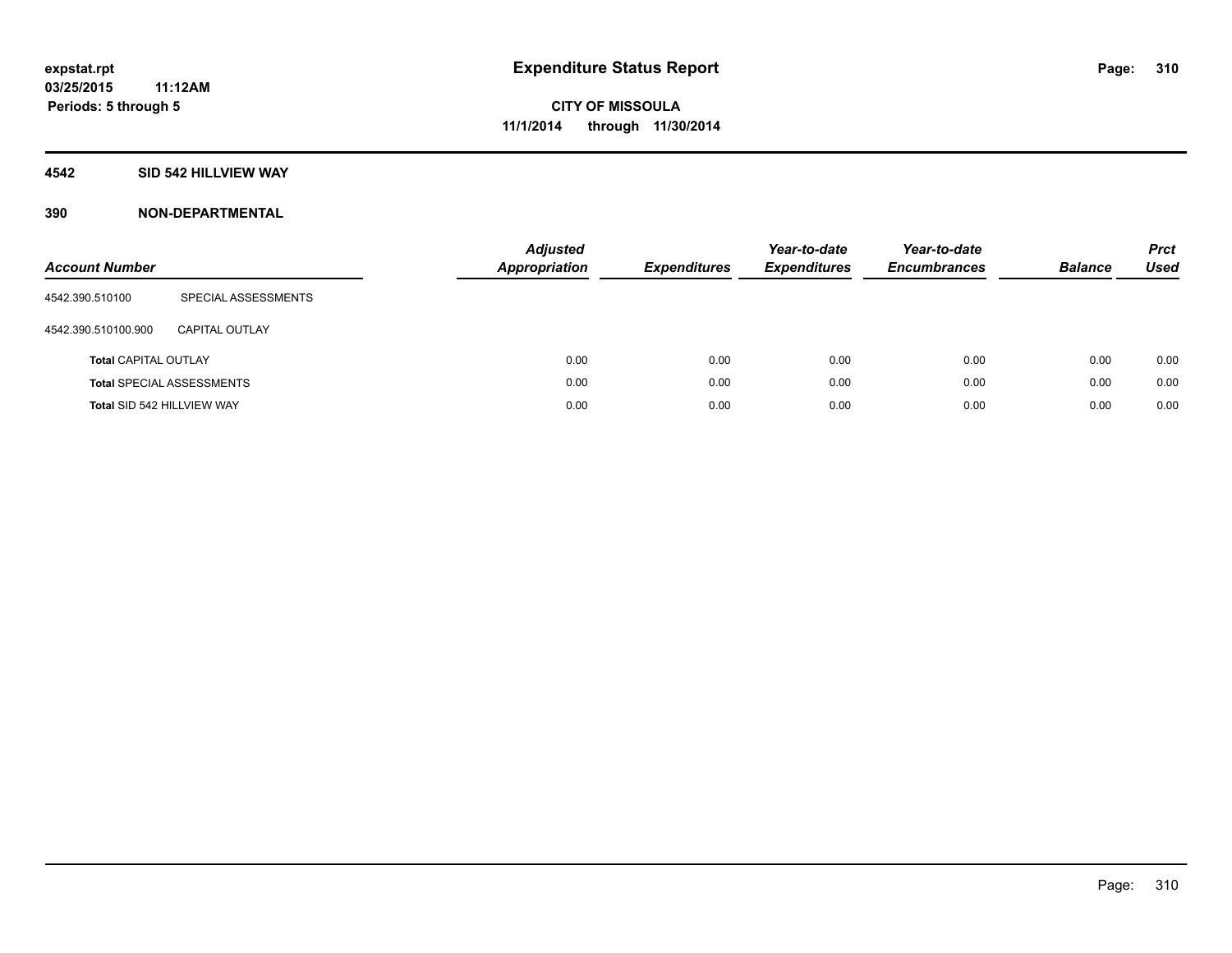#### **4543 SID 543 TRAFFIC CALMING**

| <b>Account Number</b>       |                                      | <b>Adjusted</b><br><b>Appropriation</b> | <b>Expenditures</b> | Year-to-date<br><b>Expenditures</b> | Year-to-date<br><b>Encumbrances</b> | <b>Balance</b> | <b>Prct</b><br><b>Used</b> |
|-----------------------------|--------------------------------------|-----------------------------------------|---------------------|-------------------------------------|-------------------------------------|----------------|----------------------------|
| 4543.390.510100             | SPECIAL ASSESSMENTS                  |                                         |                     |                                     |                                     |                |                            |
| 4543.390.510100.300         | PURCHASED SERVICES                   |                                         |                     |                                     |                                     |                |                            |
|                             | <b>Total PURCHASED SERVICES</b>      | 0.00                                    | 0.00                | 0.00                                | 0.00                                | 0.00           | 0.00                       |
| 4543.390.510100.900         | <b>CAPITAL OUTLAY</b>                |                                         |                     |                                     |                                     |                |                            |
| <b>Total CAPITAL OUTLAY</b> |                                      | 0.00                                    | 0.00                | 0.00                                | 0.00                                | 0.00           | 0.00                       |
|                             | <b>Total SPECIAL ASSESSMENTS</b>     | 0.00                                    | 0.00                | 0.00                                | 0.00                                | 0.00           | 0.00                       |
|                             | <b>Total SID 543 TRAFFIC CALMING</b> | 0.00                                    | 0.00                | 0.00                                | 0.00                                | 0.00           | 0.00                       |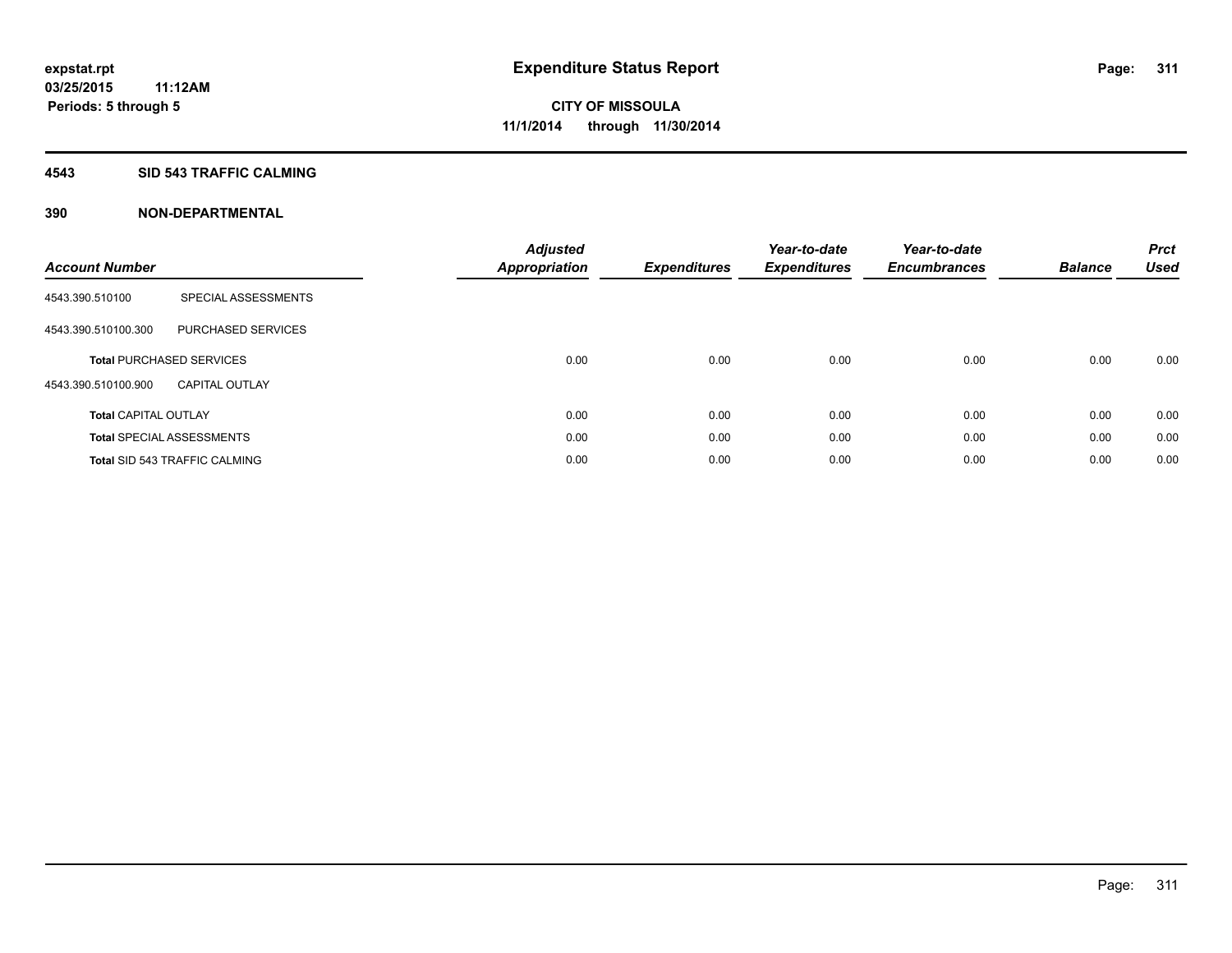## **4544 MILLER CREEK MITIGATION FUND**

| <b>Account Number</b>       |                                           | <b>Adjusted</b><br>Appropriation | <b>Expenditures</b> | Year-to-date<br><b>Expenditures</b> | Year-to-date<br><b>Encumbrances</b> | <b>Balance</b> | <b>Prct</b><br>Used |
|-----------------------------|-------------------------------------------|----------------------------------|---------------------|-------------------------------------|-------------------------------------|----------------|---------------------|
| 4544.390.510100             | SPECIAL ASSESSMENTS                       |                                  |                     |                                     |                                     |                |                     |
| 4544.390.510100.900         | CAPITAL OUTLAY                            |                                  |                     |                                     |                                     |                |                     |
| <b>Total CAPITAL OUTLAY</b> |                                           | 0.00                             | 0.00                | 0.00                                | 0.00                                | 0.00           | 0.00                |
|                             | <b>Total SPECIAL ASSESSMENTS</b>          | 0.00                             | 0.00                | 0.00                                | 0.00                                | 0.00           | 0.00                |
|                             | <b>Total MILLER CREEK MITIGATION FUND</b> | 0.00                             | 0.00                | 0.00                                | 0.00                                | 0.00           | 0.00                |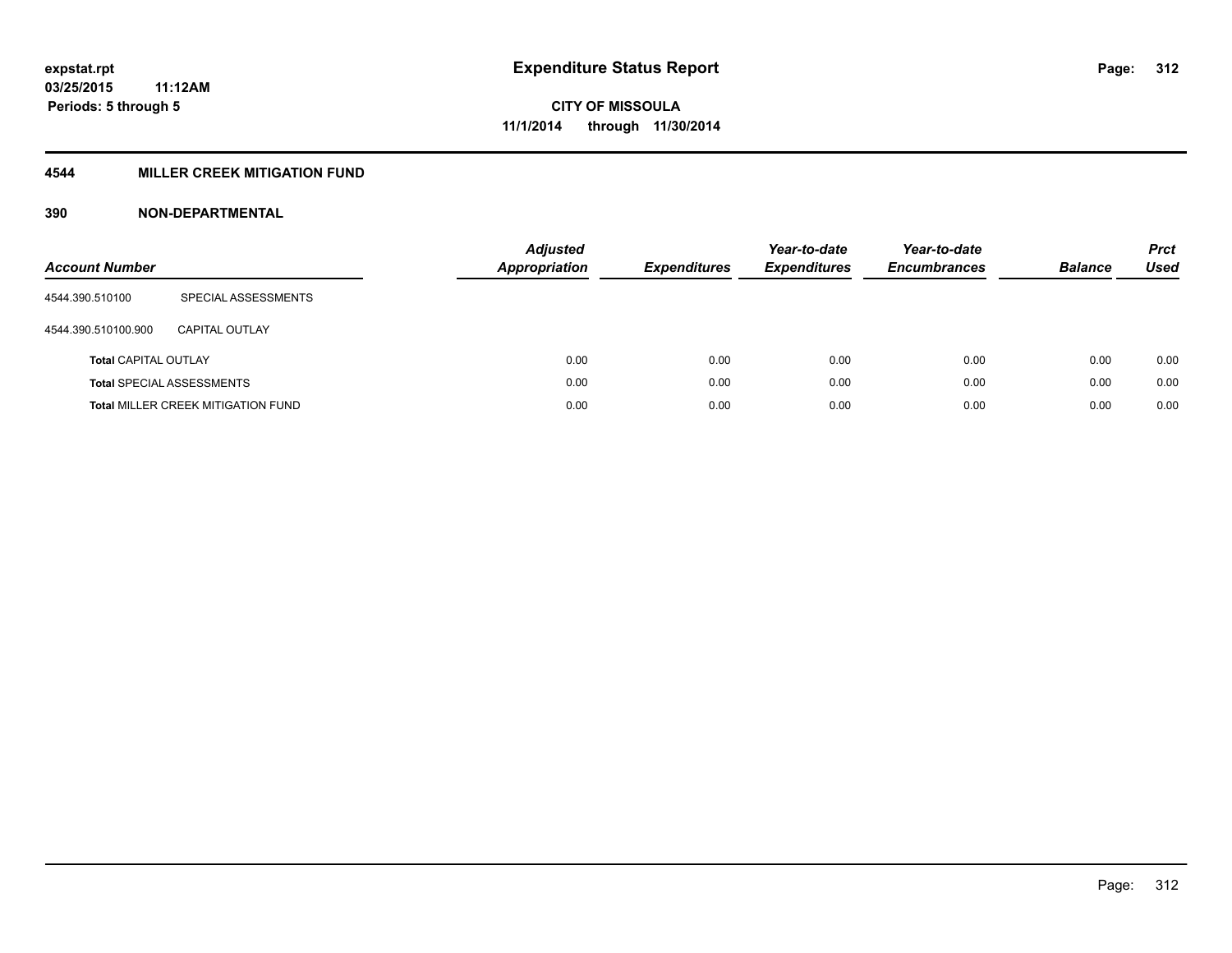### **4545 MILLER CREEK TWITE CONSTRUCTION**

| <b>Account Number</b>       |                                       | <b>Adjusted</b><br><b>Appropriation</b> | <b>Expenditures</b> | Year-to-date<br><b>Expenditures</b> | Year-to-date<br><b>Encumbrances</b> | <b>Balance</b> | <b>Prct</b><br><b>Used</b> |
|-----------------------------|---------------------------------------|-----------------------------------------|---------------------|-------------------------------------|-------------------------------------|----------------|----------------------------|
| 4545.390.510100             | SPECIAL ASSESSMENTS                   |                                         |                     |                                     |                                     |                |                            |
| 4545.390.510100.300         | PURCHASED SERVICES                    |                                         |                     |                                     |                                     |                |                            |
|                             | <b>Total PURCHASED SERVICES</b>       | 0.00                                    | 0.00                | 0.00                                | 0.00                                | 0.00           | 0.00                       |
| 4545.390.510100.900         | CAPITAL OUTLAY                        |                                         |                     |                                     |                                     |                |                            |
| <b>Total CAPITAL OUTLAY</b> |                                       | 0.00                                    | 0.00                | 0.00                                | 0.00                                | 0.00           | 0.00                       |
|                             | <b>Total SPECIAL ASSESSMENTS</b>      | 0.00                                    | 0.00                | 0.00                                | 0.00                                | 0.00           | 0.00                       |
|                             | Total MILLER CREEK TWITE CONSTRUCTION | 0.00                                    | 0.00                | 0.00                                | 0.00                                | 0.00           | 0.00                       |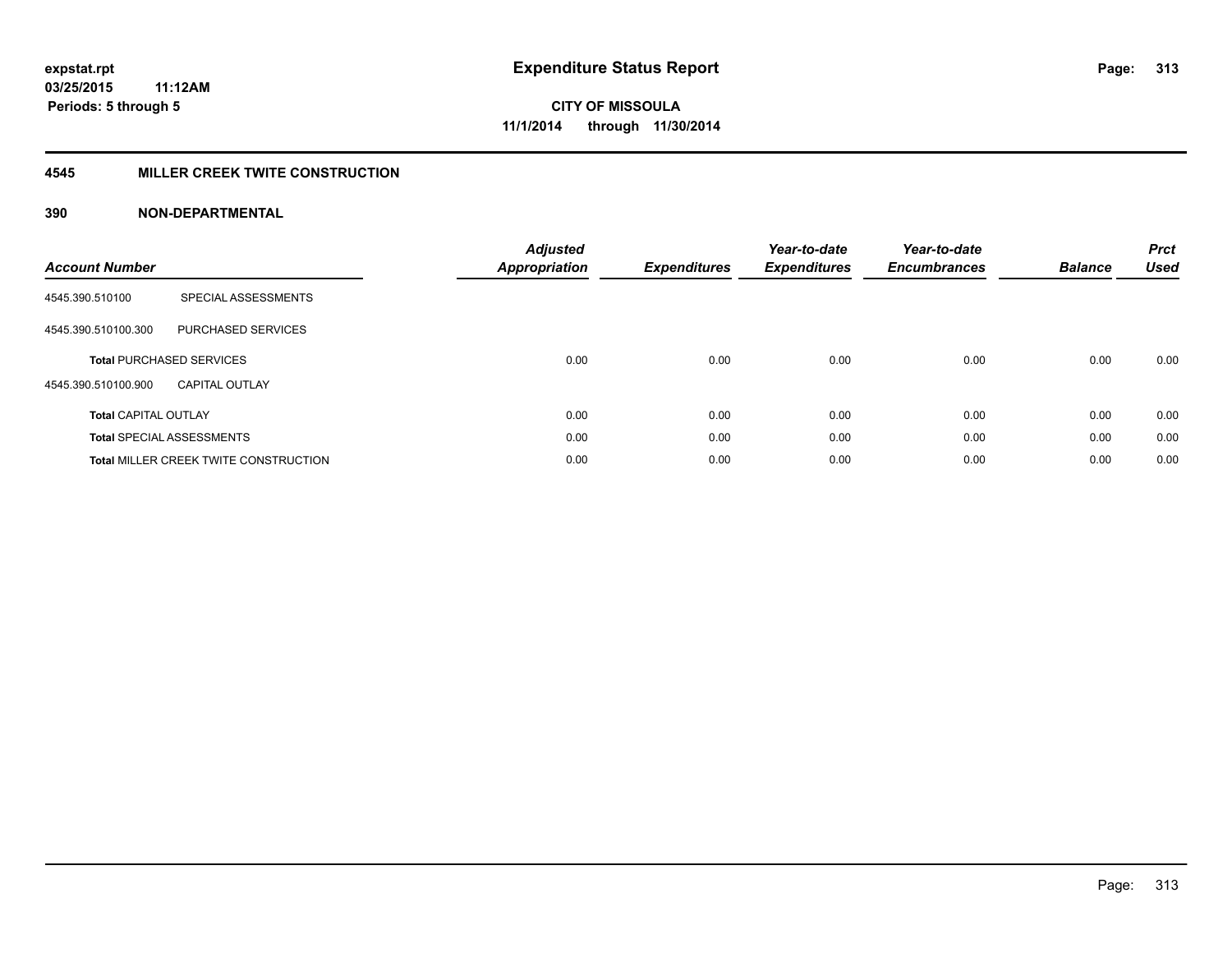#### **4546 MILLER CREEK MALOHNEY CONSTRUCTION**

| <b>Account Number</b>       |                                                 | <b>Adjusted</b><br>Appropriation | <b>Expenditures</b> | Year-to-date<br><b>Expenditures</b> | Year-to-date<br><b>Encumbrances</b> | <b>Balance</b> | <b>Prct</b><br><b>Used</b> |
|-----------------------------|-------------------------------------------------|----------------------------------|---------------------|-------------------------------------|-------------------------------------|----------------|----------------------------|
| 4546.390.510100             | SPECIAL ASSESSMENTS                             |                                  |                     |                                     |                                     |                |                            |
| 4546.390.510100.300         | <b>PURCHASED SERVICES</b>                       |                                  |                     |                                     |                                     |                |                            |
|                             | <b>Total PURCHASED SERVICES</b>                 | 0.00                             | 0.00                | 0.00                                | 0.00                                | 0.00           | 0.00                       |
| 4546.390.510100.900         | <b>CAPITAL OUTLAY</b>                           |                                  |                     |                                     |                                     |                |                            |
| <b>Total CAPITAL OUTLAY</b> |                                                 | 0.00                             | 0.00                | 0.00                                | 0.00                                | 0.00           | 0.00                       |
|                             | <b>Total SPECIAL ASSESSMENTS</b>                | 0.00                             | 0.00                | 0.00                                | 0.00                                | 0.00           | 0.00                       |
|                             | <b>Total MILLER CREEK MALOHNEY CONSTRUCTION</b> | 0.00                             | 0.00                | 0.00                                | 0.00                                | 0.00           | 0.00                       |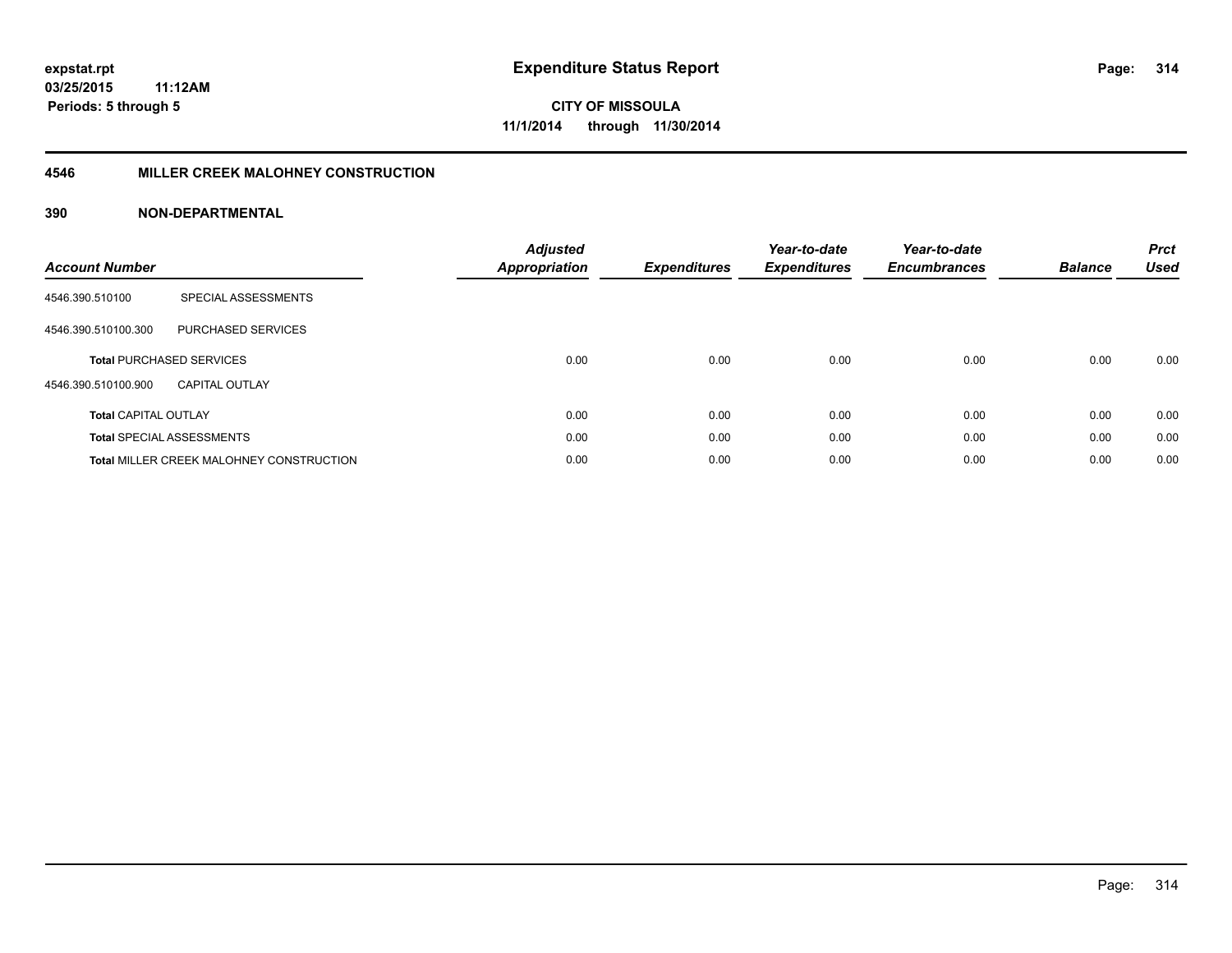#### **4547 MILLER CREEK MCCARTHY CONSTRUCTION**

| <b>Account Number</b>       |                                                 | <b>Adjusted</b><br><b>Appropriation</b> | <b>Expenditures</b> | Year-to-date<br><b>Expenditures</b> | Year-to-date<br><b>Encumbrances</b> | <b>Balance</b> | <b>Prct</b><br><b>Used</b> |
|-----------------------------|-------------------------------------------------|-----------------------------------------|---------------------|-------------------------------------|-------------------------------------|----------------|----------------------------|
| 4547.390.510100             | SPECIAL ASSESSMENTS                             |                                         |                     |                                     |                                     |                |                            |
| 4547.390.510100.300         | <b>PURCHASED SERVICES</b>                       |                                         |                     |                                     |                                     |                |                            |
|                             | <b>Total PURCHASED SERVICES</b>                 | 0.00                                    | 0.00                | 0.00                                | 0.00                                | 0.00           | 0.00                       |
| 4547.390.510100.900         | <b>CAPITAL OUTLAY</b>                           |                                         |                     |                                     |                                     |                |                            |
| <b>Total CAPITAL OUTLAY</b> |                                                 | 0.00                                    | 0.00                | 0.00                                | 0.00                                | 0.00           | 0.00                       |
|                             | <b>Total SPECIAL ASSESSMENTS</b>                | 0.00                                    | 0.00                | 0.00                                | 0.00                                | 0.00           | 0.00                       |
|                             | <b>Total MILLER CREEK MCCARTHY CONSTRUCTION</b> | 0.00                                    | 0.00                | 0.00                                | 0.00                                | 0.00           | 0.00                       |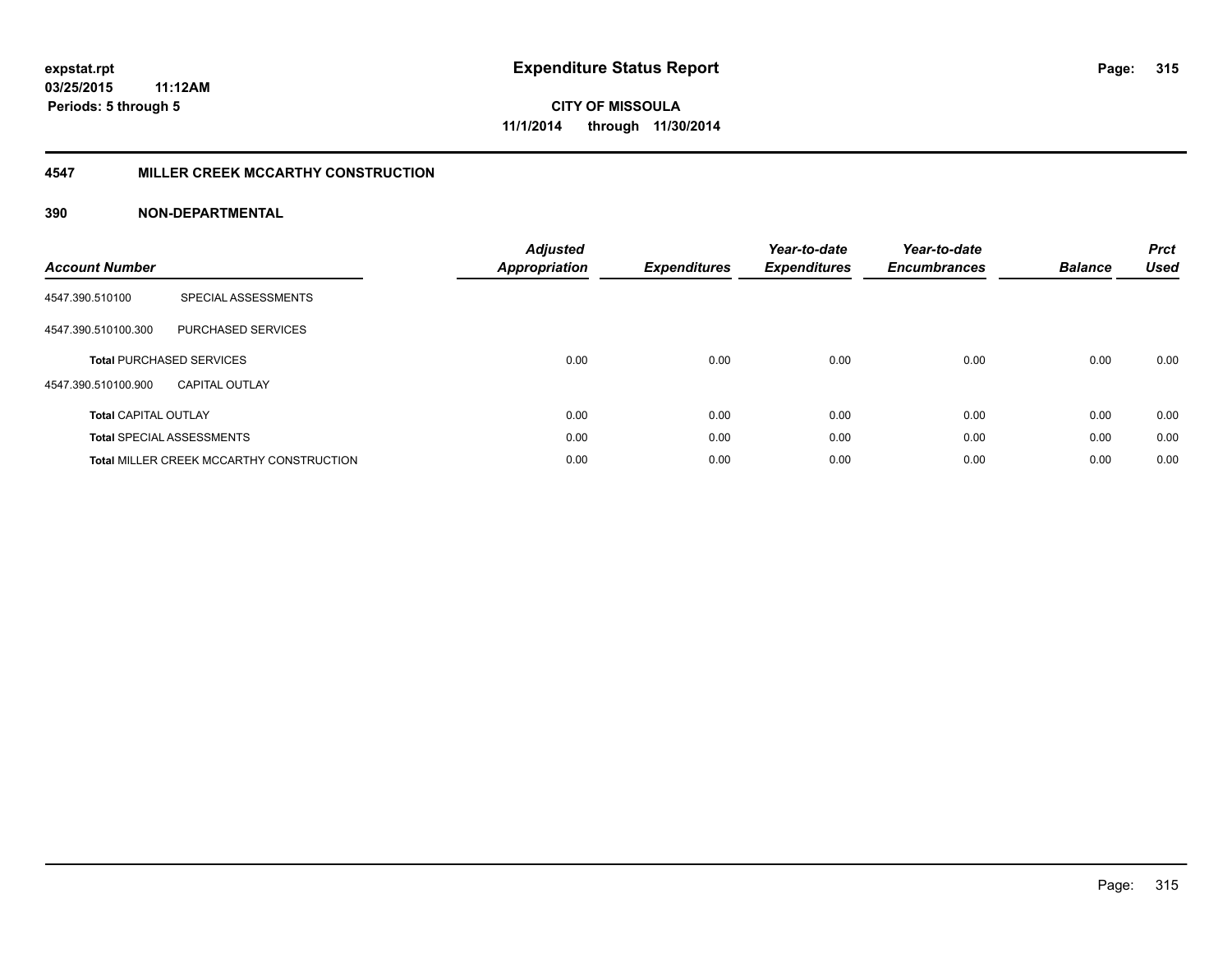# **4548 5TH,6TH & ARTHUR ROAD IMPROVEMENTS**

| <b>Account Number</b> |                                                     | <b>Adjusted</b><br><b>Appropriation</b> | <b>Expenditures</b> | Year-to-date<br><b>Expenditures</b> | Year-to-date<br><b>Encumbrances</b> | <b>Balance</b> | <b>Prct</b><br><b>Used</b> |
|-----------------------|-----------------------------------------------------|-----------------------------------------|---------------------|-------------------------------------|-------------------------------------|----------------|----------------------------|
| 4548.390.510100       | SPECIAL ASSESSMENTS                                 |                                         |                     |                                     |                                     |                |                            |
| 4548.390.510100.300   | PURCHASED SERVICES                                  |                                         |                     |                                     |                                     |                |                            |
|                       | <b>Total PURCHASED SERVICES</b>                     | 0.00                                    | 0.00                | 0.00                                | 0.00                                | 0.00           | 0.00                       |
| 4548.390.510100.900   | <b>CAPITAL OUTLAY</b>                               |                                         |                     |                                     |                                     |                |                            |
|                       | <b>Total SPECIAL ASSESSMENTS</b>                    | 0.00                                    | 0.00                | 0.00                                | 0.00                                | 0.00           | 0.00                       |
| 4548.390.521000       | <b>INTERFUND OPERATING TRANSFERS</b>                |                                         |                     |                                     |                                     |                |                            |
| 4548.390.521000.800   | OTHER OBJECTS                                       |                                         |                     |                                     |                                     |                |                            |
|                       | <b>Total INTERFUND OPERATING TRANSFERS</b>          | 0.00                                    | 0.00                | 0.00                                | 0.00                                | 0.00           | 0.00                       |
|                       | <b>Total 5TH.6TH &amp; ARTHUR ROAD IMPROVEMENTS</b> | 0.00                                    | 0.00                | 0.00                                | 0.00                                | 0.00           | 0.00                       |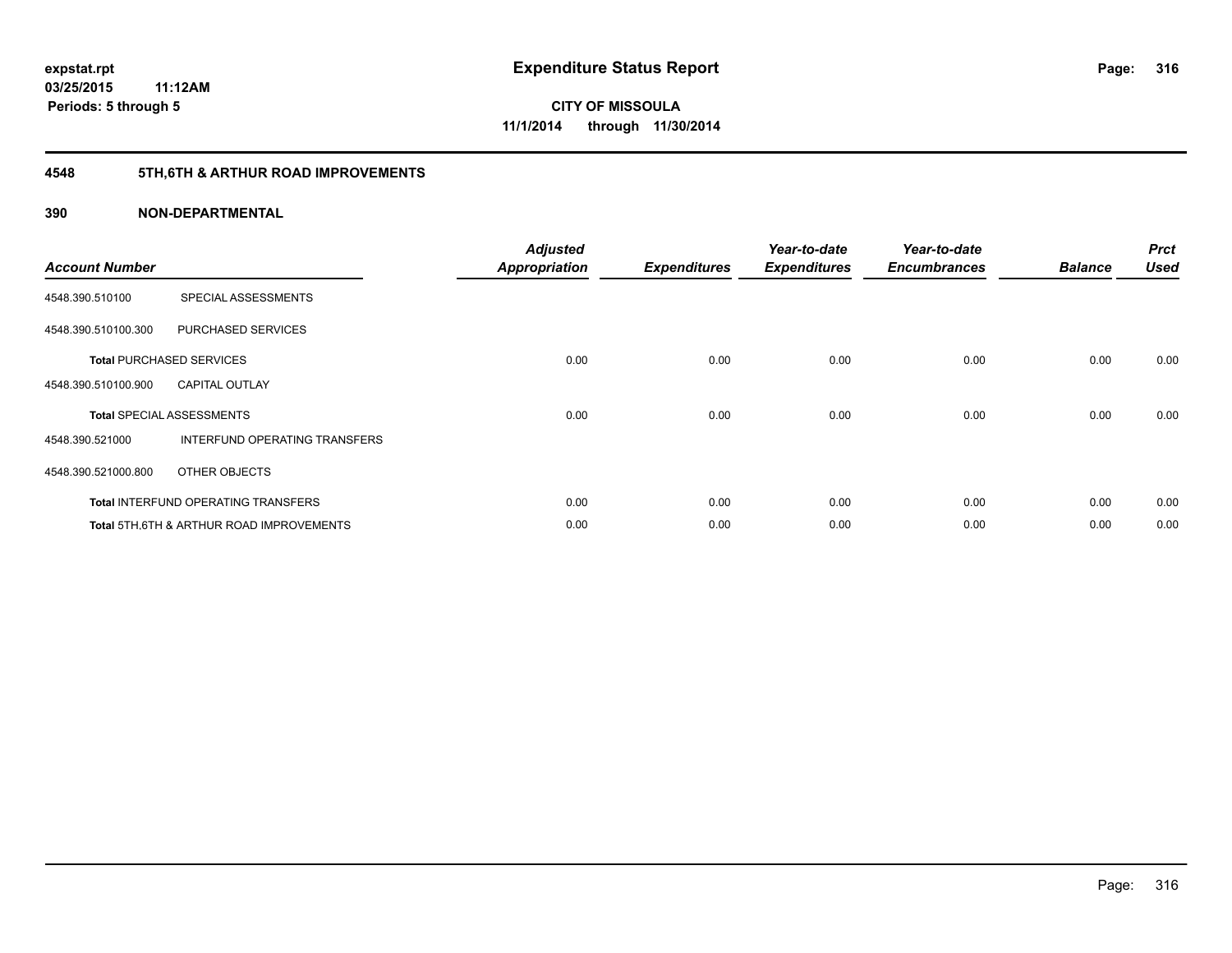### **4745 MALONEY/TWITE MILLER CR \$1.2M CONTRIB**

| <b>Account Number</b>      |                                                     | <b>Adjusted</b><br><b>Appropriation</b> | <b>Expenditures</b> | Year-to-date<br><b>Expenditures</b> | Year-to-date<br><b>Encumbrances</b> | <b>Balance</b> | <b>Prct</b><br><b>Used</b> |
|----------------------------|-----------------------------------------------------|-----------------------------------------|---------------------|-------------------------------------|-------------------------------------|----------------|----------------------------|
| 4745.390.510100            | SPECIAL ASSESSMENTS                                 |                                         |                     |                                     |                                     |                |                            |
| 4745.390.510100.300        | PURCHASED SERVICES                                  |                                         |                     |                                     |                                     |                |                            |
|                            | <b>Total PURCHASED SERVICES</b>                     | 0.00                                    | 0.00                | 0.00                                | 0.00                                | 0.00           | 0.00                       |
| 4745.390.510100.800        | OTHER OBJECTS                                       |                                         |                     |                                     |                                     |                |                            |
| <b>Total OTHER OBJECTS</b> |                                                     | 0.00                                    | 0.00                | 0.00                                | 0.00                                | 0.00           | 0.00                       |
| 4745.390.510100.900        | <b>CAPITAL OUTLAY</b>                               |                                         |                     |                                     |                                     |                |                            |
|                            | <b>Total MALONEY/TWITE MILLER CR \$1.2M CONTRIB</b> | 0.00                                    | 0.00                | 0.00                                | 0.00                                | 0.00           | 0.00                       |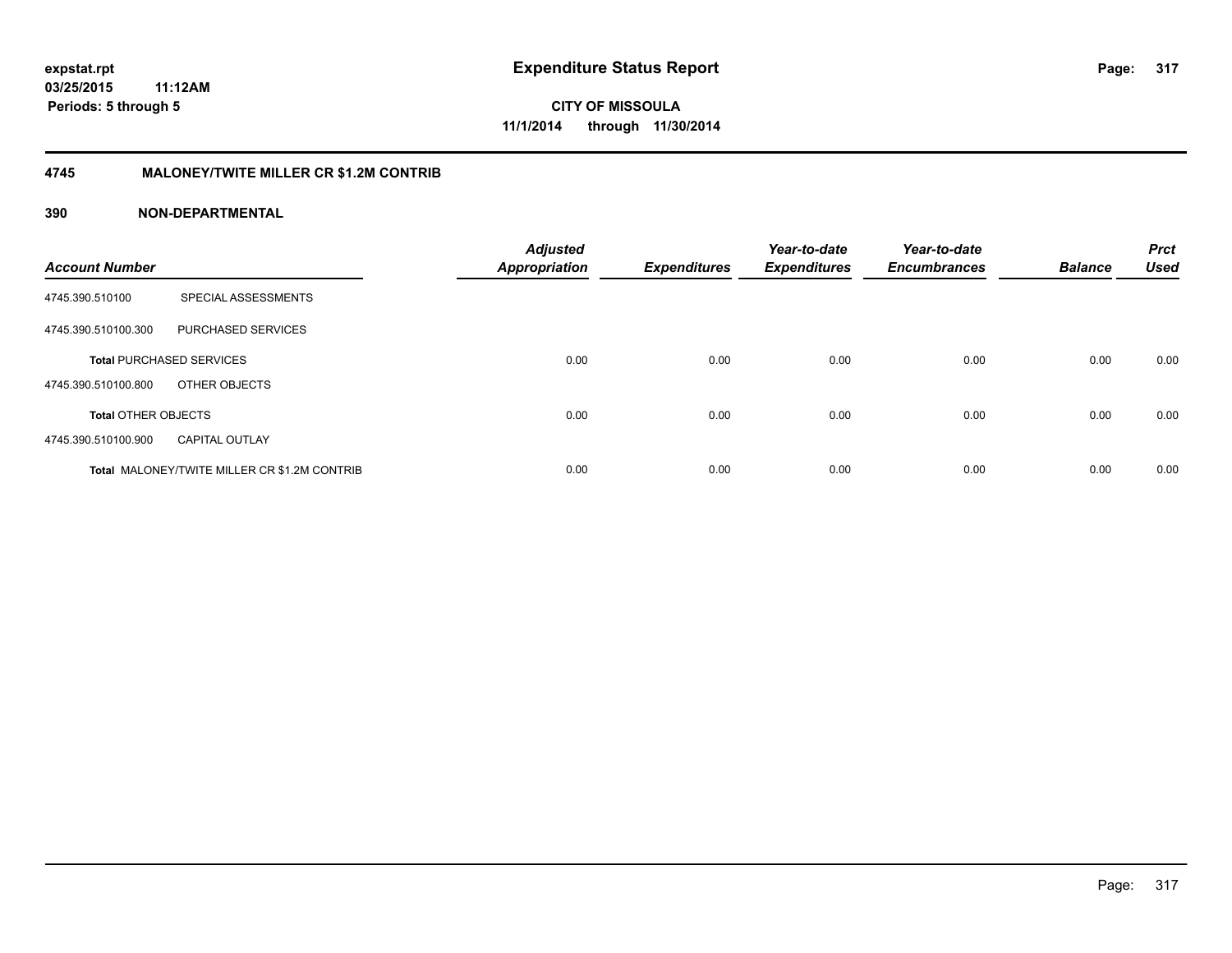#### **4941 HILLVIEW WAY CONSTRUCTION**

|                                                  | <b>Adjusted</b>      |                     | Year-to-date        | Year-to-date        |                | <b>Prct</b> |
|--------------------------------------------------|----------------------|---------------------|---------------------|---------------------|----------------|-------------|
| <b>Account Number</b>                            | <b>Appropriation</b> | <b>Expenditures</b> | <b>Expenditures</b> | <b>Encumbrances</b> | <b>Balance</b> | <b>Used</b> |
| <b>CONSTRUCTION</b><br>4941.280.430034           |                      |                     |                     |                     |                |             |
| <b>SUPPLIES</b><br>4941.280.430034.200           |                      |                     |                     |                     |                |             |
| 4941.280.430034.210.000 OFFICE SUPPLIES          | 0.00                 | 0.00                | 119.32              | 0.00                | $-119.32$      | 0.00        |
| <b>Total SUPPLIES</b>                            | 0.00                 | 0.00                | 119.32              | 0.00                | $-119.32$      | 0.00        |
| PURCHASED SERVICES<br>4941.280.430034.300        |                      |                     |                     |                     |                |             |
| 4941.280.430034.310.000 COMMUNICATIONS           | 0.00                 | 0.00                | 214.26              | 0.00                | $-214.26$      | 0.00        |
| 4941.280.430034.310.351<br><b>COMMUNICATIONS</b> | 0.00                 | 7,469.00            | 7,655.19            | 0.00                | $-7,655.19$    | 0.00        |
| 4941.280.430034.320.000 PRINTING & DUPLICATING   | 0.00                 | 0.00                | 370.73              | 0.00                | $-370.73$      | 0.00        |
| 4941.280.430034.350.000 PROFESSIONAL SERVICES    | 0.00                 | 81.25               | 81.25               | 0.00                | $-81.25$       | 0.00        |
| <b>Total PURCHASED SERVICES</b>                  | 0.00                 | 7,550.25            | 8,321.43            | 0.00                | $-8,321.43$    | 0.00        |
| <b>CAPITAL OUTLAY</b><br>4941.280.430034.900     |                      |                     |                     |                     |                |             |
| <b>Total CAPITAL OUTLAY</b>                      | 0.00                 | 0.00                | 0.00                | 0.00                | 0.00           | 0.00        |
| <b>Total HILLVIEW WAY CONSTRUCTION</b>           | 0.00                 | 7,550.25            | 8,440.75            | 0.00                | $-8,440.75$    | 0.00        |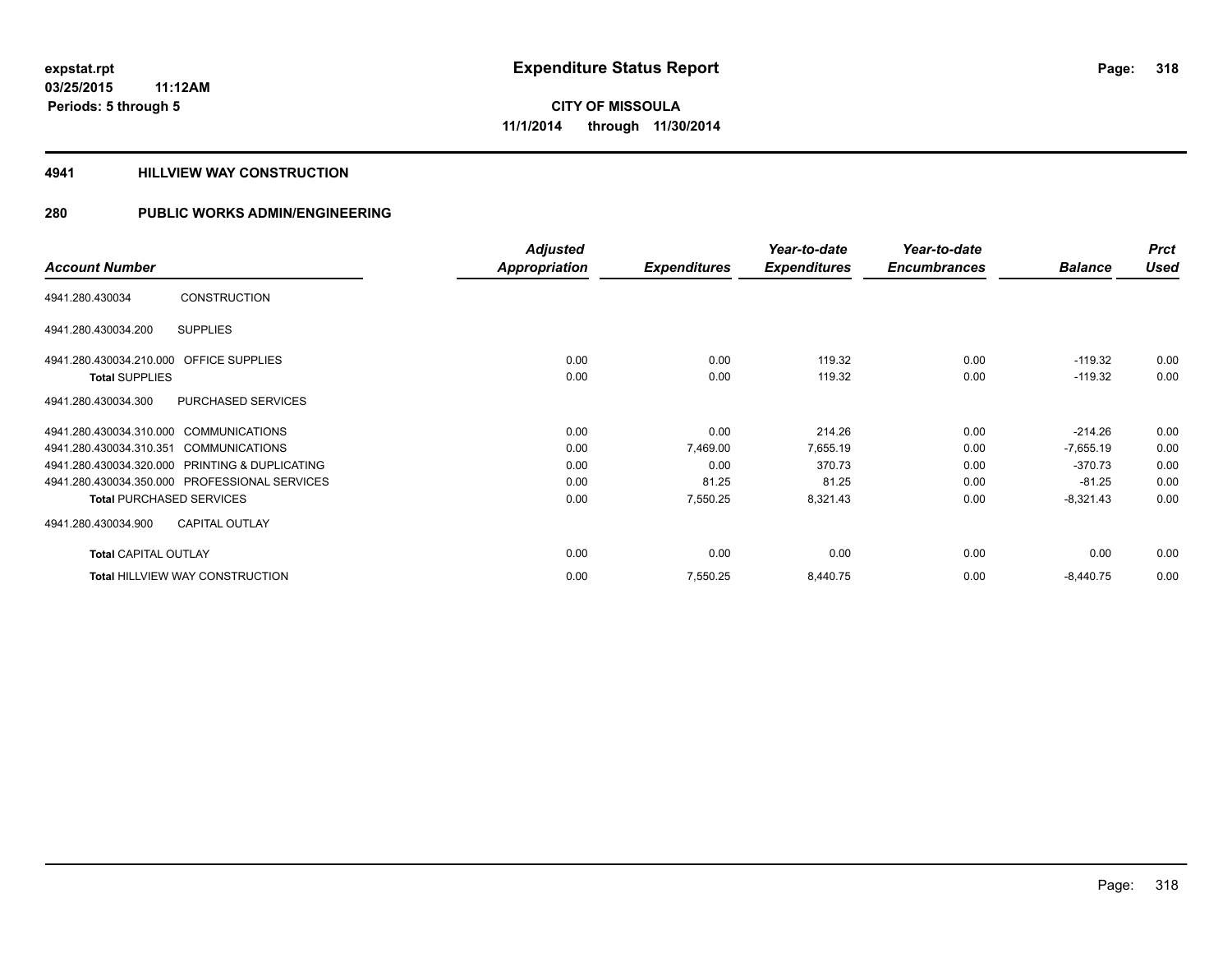# **4944 RATTLESNAKE SEWER COLLECTION (544)**

| <b>Account Number</b>         |                                 | <b>Adjusted</b><br><b>Appropriation</b> | <b>Expenditures</b> | Year-to-date<br><b>Expenditures</b> | Year-to-date<br><b>Encumbrances</b> | <b>Balance</b> | <b>Prct</b><br><b>Used</b> |
|-------------------------------|---------------------------------|-----------------------------------------|---------------------|-------------------------------------|-------------------------------------|----------------|----------------------------|
| 4944.390.510100               | SPECIAL ASSESSMENTS             |                                         |                     |                                     |                                     |                |                            |
| 4944.390.510100.300           | PURCHASED SERVICES              |                                         |                     |                                     |                                     |                |                            |
|                               | <b>Total PURCHASED SERVICES</b> | 0.00                                    | 0.00                | 0.00                                | 0.00                                | 0.00           | 0.00                       |
| 4944.390.510100.600           | <b>DEBT SERVICE</b>             |                                         |                     |                                     |                                     |                |                            |
| <b>Total DEBT SERVICE</b>     |                                 | 0.00                                    | 0.00                | 0.00                                | 0.00                                | 0.00           | 0.00                       |
| 4944.390.510100.900           | <b>CAPITAL OUTLAY</b>           |                                         |                     |                                     |                                     |                |                            |
| <b>Total NON-DEPARTMENTAL</b> |                                 | 0.00                                    | 0.00                | 0.00                                | 0.00                                | 0.00           | 0.00                       |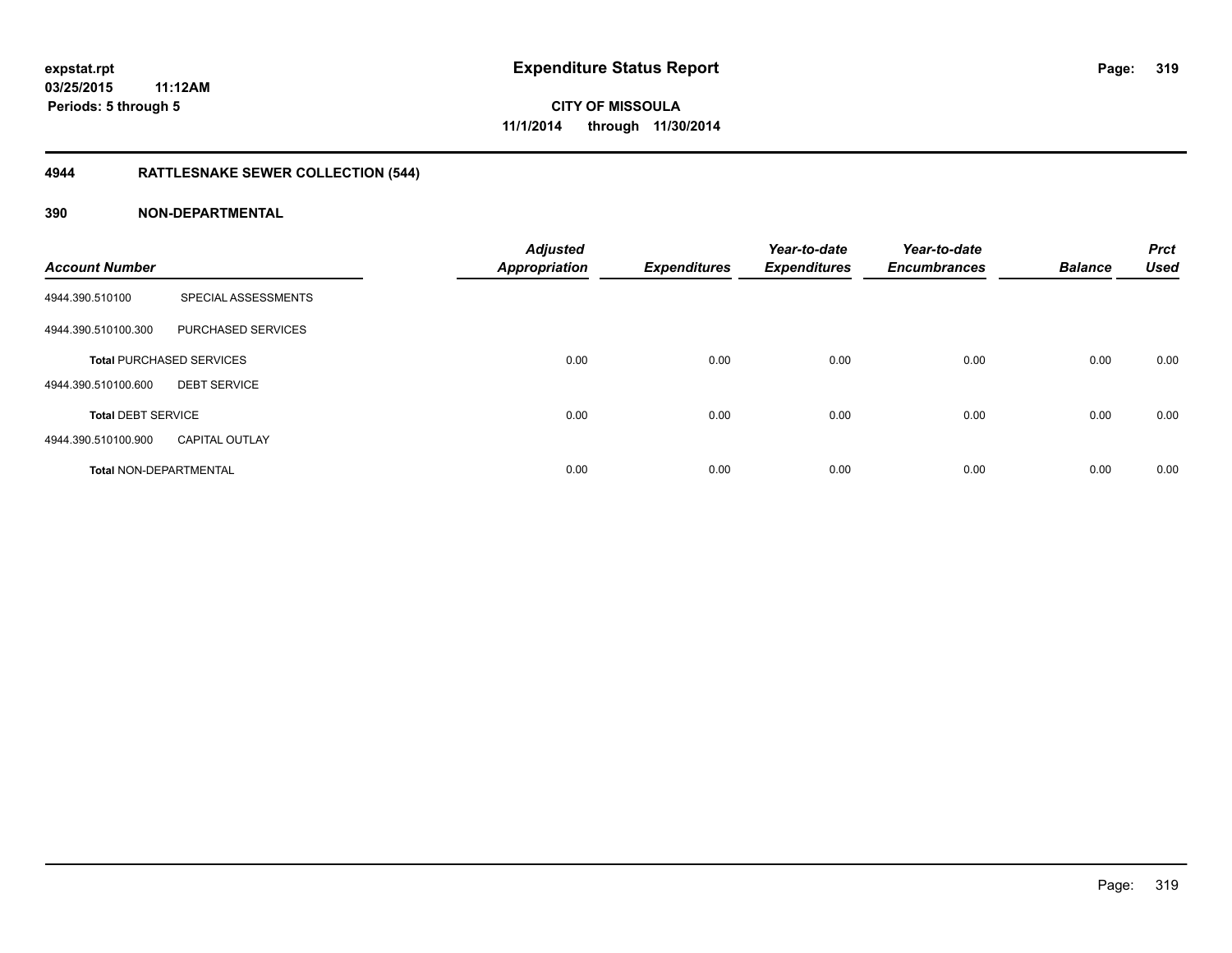## **03/25/2015 11:12AM Periods: 5 through 5**

**320**

**CITY OF MISSOULA 11/1/2014 through 11/30/2014**

# **4944 RATTLESNAKE SEWER COLLECTION (544)**

**550 SID 544 PROJECT**

| <b>Account Number</b>     |                                 | <b>Adjusted</b><br><b>Appropriation</b> | <b>Expenditures</b> | Year-to-date<br><b>Expenditures</b> | Year-to-date<br><b>Encumbrances</b> | <b>Balance</b> | <b>Prct</b><br><b>Used</b> |
|---------------------------|---------------------------------|-----------------------------------------|---------------------|-------------------------------------|-------------------------------------|----------------|----------------------------|
| 4944.550.430680           | <b>ARRA GRANT</b>               |                                         |                     |                                     |                                     |                |                            |
| 4944.550.430680.900       | CAPITAL OUTLAY                  |                                         |                     |                                     |                                     |                |                            |
| <b>Total ARRA GRANT</b>   |                                 | 0.00                                    | 0.00                | 0.00                                | 0.00                                | 0.00           | 0.00                       |
| 4944.550.430681           | ARRA LOAN                       |                                         |                     |                                     |                                     |                |                            |
| 4944.550.430681.900       | CAPITAL OUTLAY                  |                                         |                     |                                     |                                     |                |                            |
| <b>Total ARRA LOAN</b>    |                                 | 0.00                                    | 0.00                | 0.00                                | 0.00                                | 0.00           | 0.00                       |
| 4944.550.430682           | <b>TSEP GRANT</b>               |                                         |                     |                                     |                                     |                |                            |
| 4944.550.430682.900       | CAPITAL OUTLAY                  |                                         |                     |                                     |                                     |                |                            |
| <b>Total TSEP GRANT</b>   |                                 | 0.00                                    | 0.00                | 0.00                                | 0.00                                | 0.00           | 0.00                       |
| 4944.550.430685           | <b>SRF SID</b>                  |                                         |                     |                                     |                                     |                |                            |
| 4944.550.430685.900       | CAPITAL OUTLAY                  |                                         |                     |                                     |                                     |                |                            |
| <b>Total SRF SID</b>      |                                 | 0.00                                    | 0.00                | 0.00                                | 0.00                                | 0.00           | 0.00                       |
| 4944.550.430686           | SRF REV BOND                    |                                         |                     |                                     |                                     |                |                            |
| 4944.550.430686.300       | PURCHASED SERVICES              |                                         |                     |                                     |                                     |                |                            |
|                           | <b>Total PURCHASED SERVICES</b> | 0.00                                    | 0.00                | 0.00                                | 0.00                                | 0.00           | 0.00                       |
| 4944.550.430686.900       | CAPITAL OUTLAY                  |                                         |                     |                                     |                                     |                |                            |
| <b>Total SRF REV BOND</b> |                                 | 0.00                                    | 0.00                | 0.00                                | 0.00                                | 0.00           | 0.00                       |
| 4944.550.430687           | ARRA LOAN SID                   |                                         |                     |                                     |                                     |                |                            |
| 4944.550.430687.900       | CAPITAL OUTLAY                  |                                         |                     |                                     |                                     |                |                            |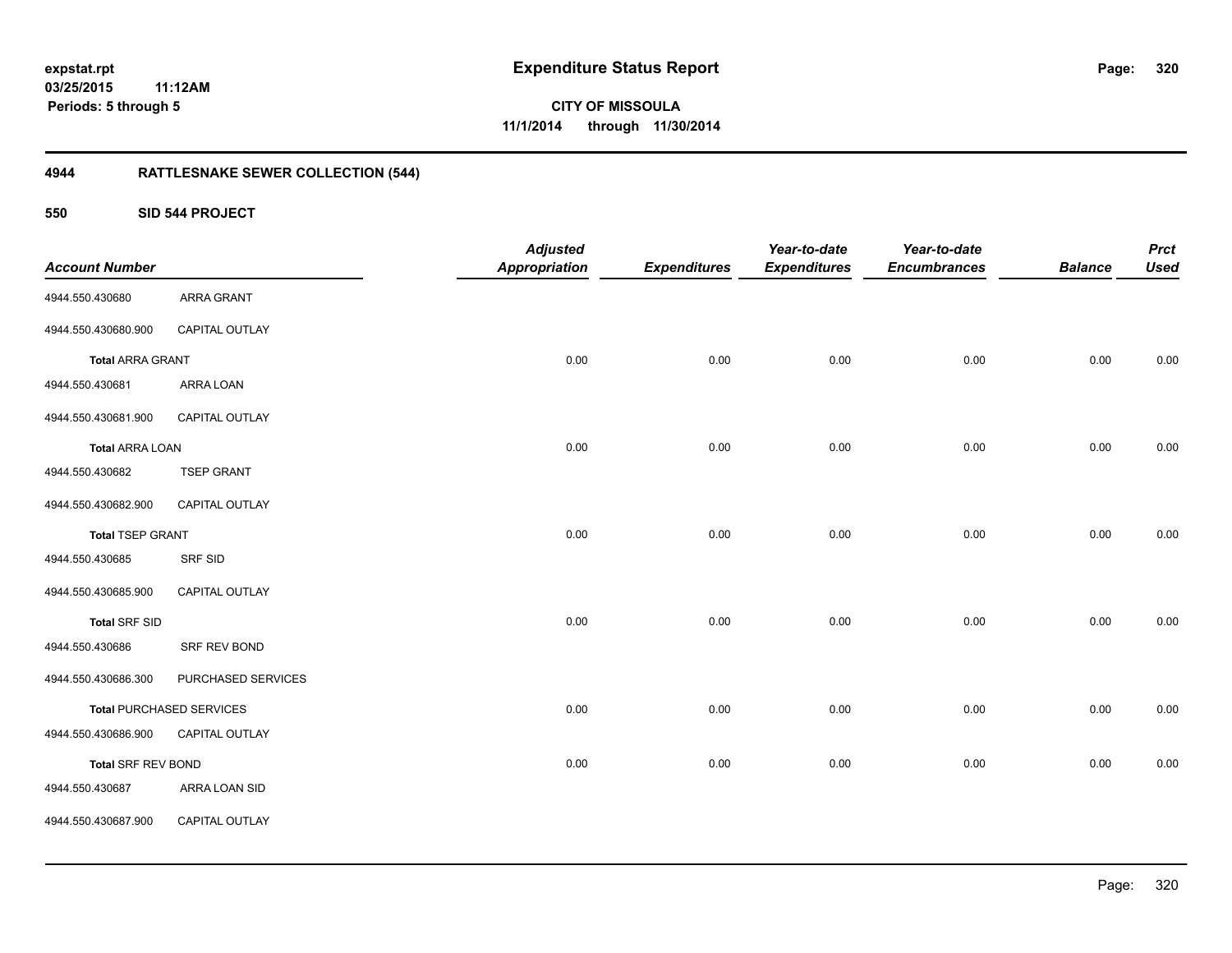## **03/25/2015 11:12AM Periods: 5 through 5**

**CITY OF MISSOULA 11/1/2014 through 11/30/2014**

# **4944 RATTLESNAKE SEWER COLLECTION (544)**

## **550 SID 544 PROJECT**

| <b>Account Number</b> | Adjusted<br>Appropriation | <b>Expenditures</b> | Year-to-date<br><b>Expenditures</b> | Year-to-date<br><i><b>Encumbrances</b></i> | Balance | Prct<br>Used |
|-----------------------|---------------------------|---------------------|-------------------------------------|--------------------------------------------|---------|--------------|
| Total SID 544 PROJECT | 0.00                      | 0.00                | 0.00                                | 0.00                                       | 0.00    | 0.00         |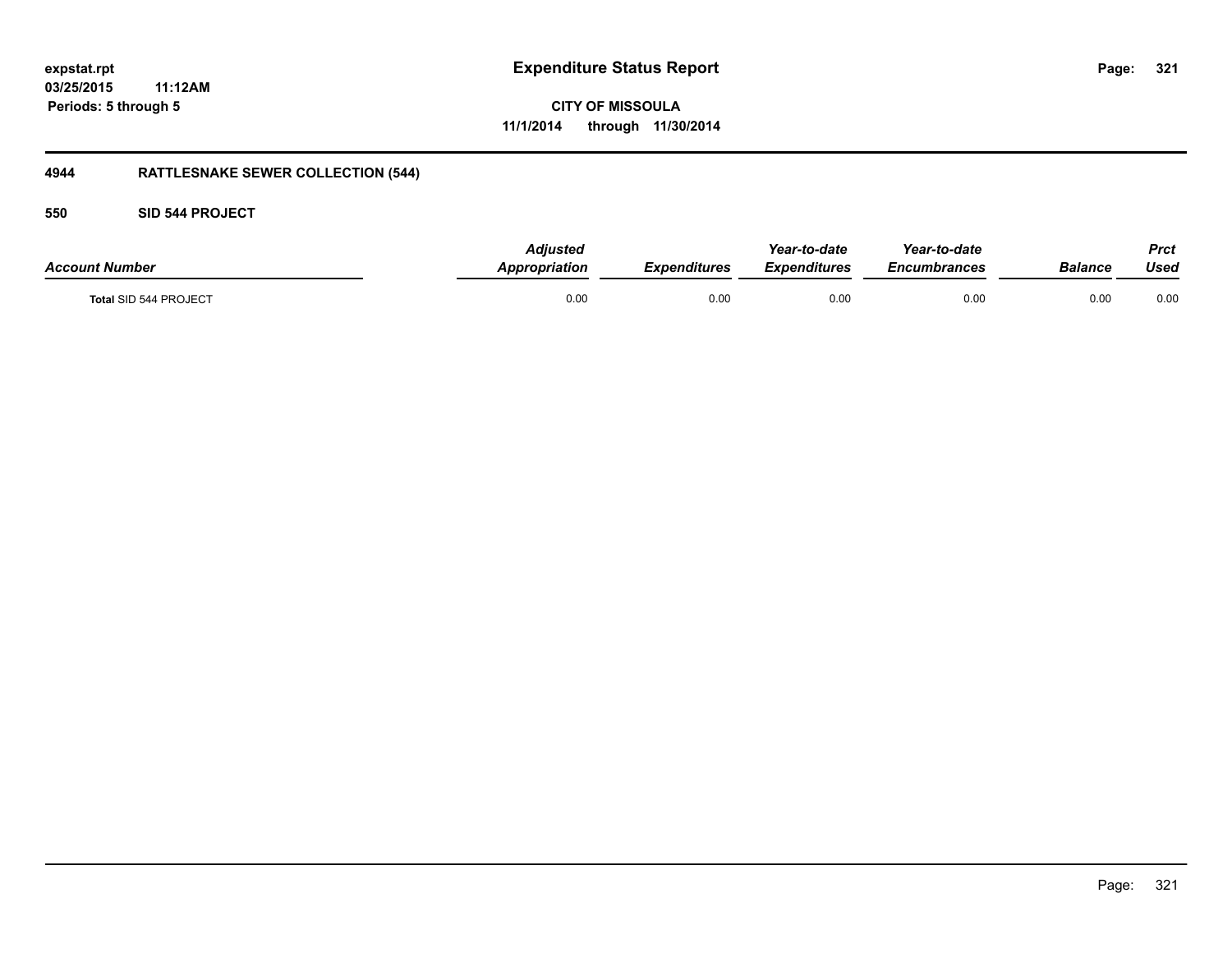# **4944 RATTLESNAKE SEWER COLLECTION (544)**

## **555 LOLO STREET PROJECT**

| <b>Account Number</b>   |                                          | <b>Adjusted</b><br><b>Appropriation</b> | <b>Expenditures</b> | Year-to-date<br><b>Expenditures</b> | Year-to-date<br><b>Encumbrances</b> | <b>Balance</b> | <b>Prct</b><br><b>Used</b> |
|-------------------------|------------------------------------------|-----------------------------------------|---------------------|-------------------------------------|-------------------------------------|----------------|----------------------------|
| 4944.555.430680         | <b>ARRA GRANT</b>                        |                                         |                     |                                     |                                     |                |                            |
| 4944.555.430680.900     | <b>CAPITAL OUTLAY</b>                    |                                         |                     |                                     |                                     |                |                            |
| <b>Total ARRA GRANT</b> |                                          | 0.00                                    | 0.00                | 0.00                                | 0.00                                | 0.00           | 0.00                       |
| 4944.555.430685         | SRF SID                                  |                                         |                     |                                     |                                     |                |                            |
| 4944.555.430685.900     | <b>CAPITAL OUTLAY</b>                    |                                         |                     |                                     |                                     |                |                            |
| <b>Total SRF SID</b>    |                                          | 0.00                                    | 0.00                | 0.00                                | 0.00                                | 0.00           | 0.00                       |
| 4944.555.430686         | SRF REV BOND                             |                                         |                     |                                     |                                     |                |                            |
| 4944.555.430686.900     | <b>CAPITAL OUTLAY</b>                    |                                         |                     |                                     |                                     |                |                            |
|                         | Total RATTLESNAKE SEWER COLLECTION (544) | 0.00                                    | 0.00                | 0.00                                | 0.00                                | 0.00           | 0.00                       |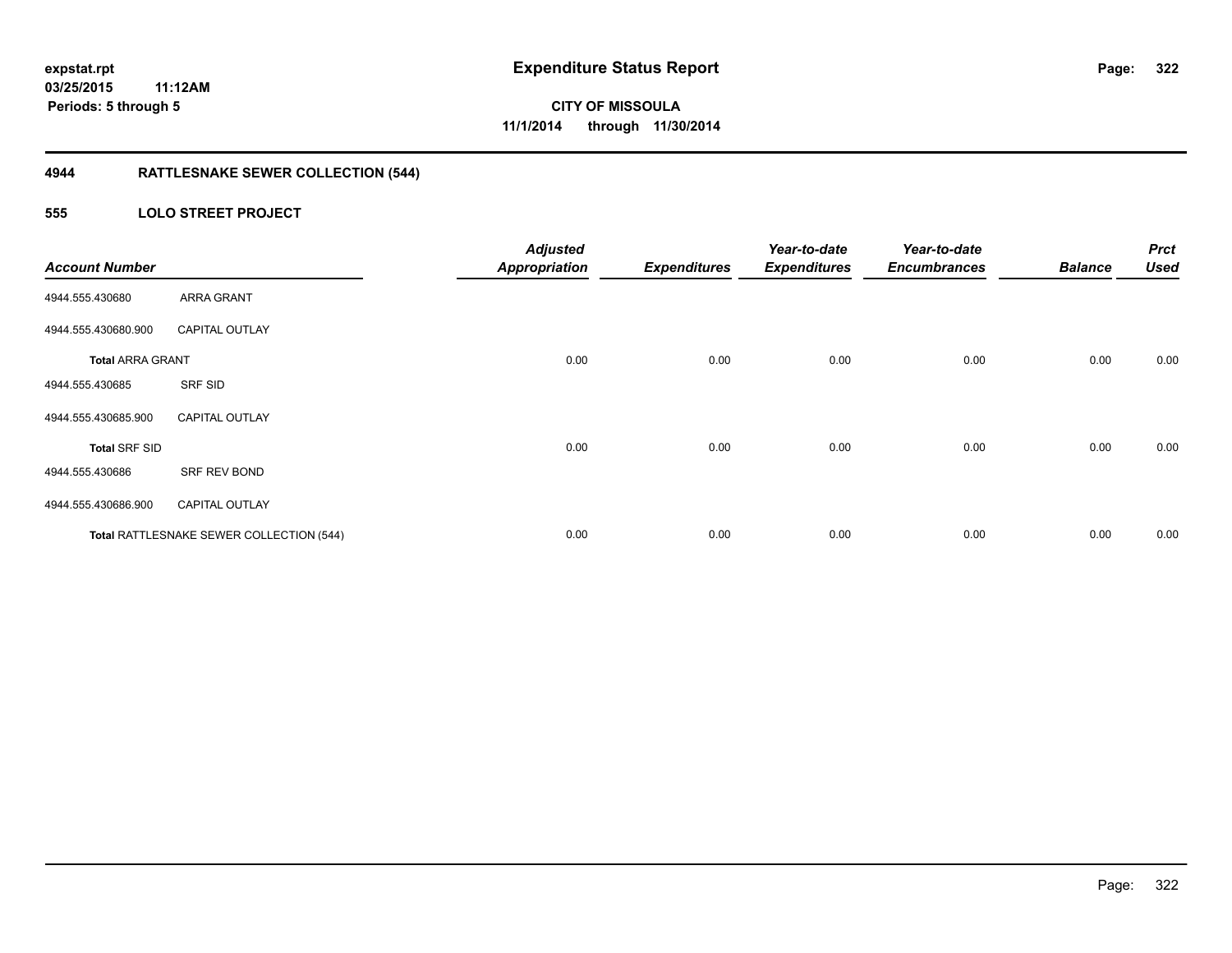## **4946 PATTEE CREEK DR. TRAFFIC CALMING**

| <b>Account Number</b> |                                               | <b>Adjusted</b><br><b>Appropriation</b> | <b>Expenditures</b> | Year-to-date<br><b>Expenditures</b> | Year-to-date<br><b>Encumbrances</b> | <b>Balance</b> | <b>Prct</b><br><b>Used</b> |
|-----------------------|-----------------------------------------------|-----------------------------------------|---------------------|-------------------------------------|-------------------------------------|----------------|----------------------------|
| 4946.390.510100       | SPECIAL ASSESSMENTS                           |                                         |                     |                                     |                                     |                |                            |
| 4946.390.510100.300   | PURCHASED SERVICES                            |                                         |                     |                                     |                                     |                |                            |
|                       | <b>Total PURCHASED SERVICES</b>               | 0.00                                    | 0.00                | 0.00                                | 0.00                                | 0.00           | 0.00                       |
| 4946.390.510100.900   | CAPITAL OUTLAY                                |                                         |                     |                                     |                                     |                |                            |
|                       | <b>Total SPECIAL ASSESSMENTS</b>              | 0.00                                    | 0.00                | 0.00                                | 0.00                                | 0.00           | 0.00                       |
|                       | <b>Total PATTEE CREEK DR. TRAFFIC CALMING</b> | 0.00                                    | 0.00                | 0.00                                | 0.00                                | 0.00           | 0.00                       |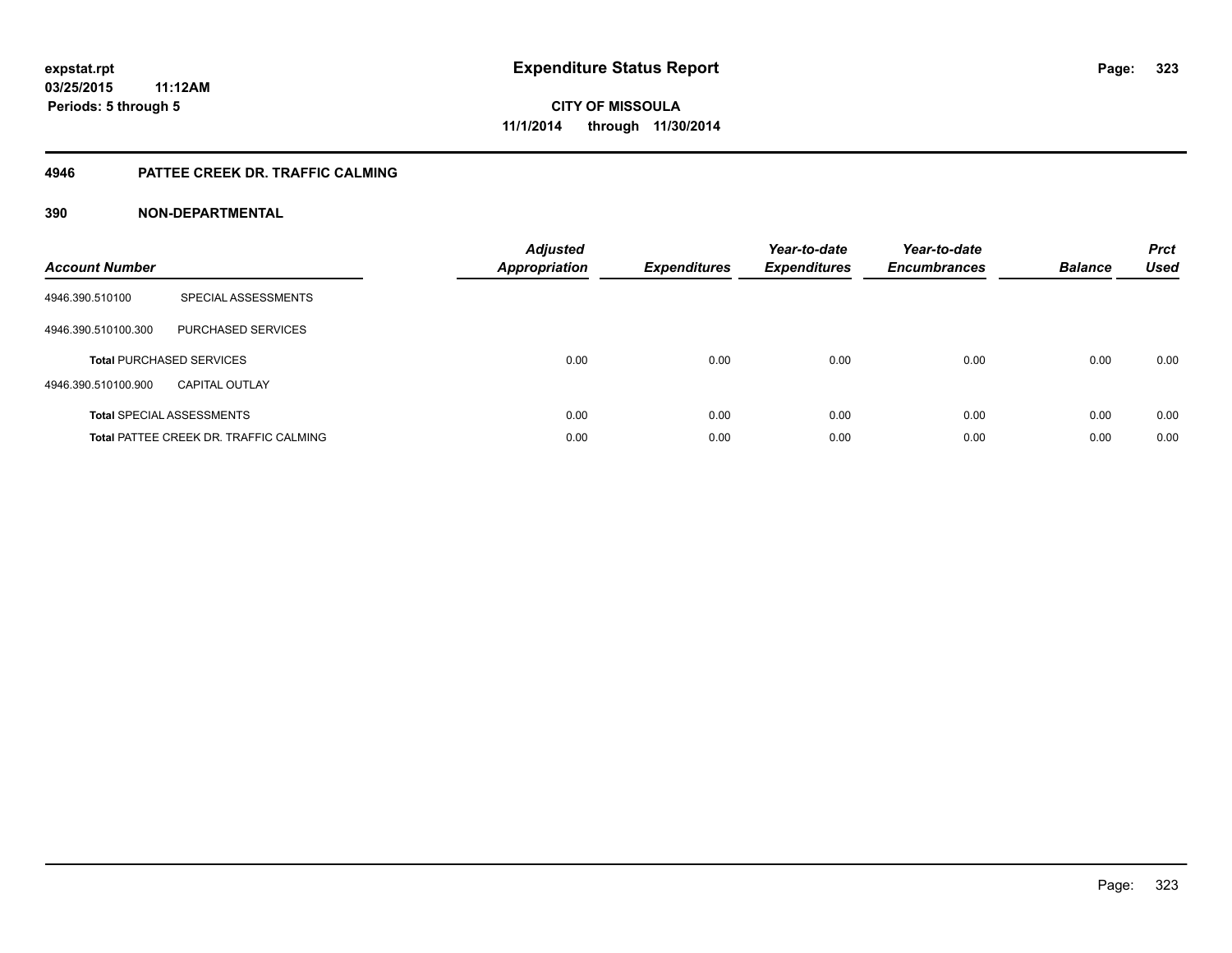### **4948 STORMWATER OUTFALL RETROFITS**

| <b>Account Number</b> |                                               | <b>Adjusted</b><br><b>Appropriation</b> | <b>Expenditures</b> | Year-to-date<br><b>Expenditures</b> | Year-to-date<br><b>Encumbrances</b> | <b>Balance</b> | <b>Prct</b><br><b>Used</b> |
|-----------------------|-----------------------------------------------|-----------------------------------------|---------------------|-------------------------------------|-------------------------------------|----------------|----------------------------|
| 4948.390.431210       | CARAS PARK STORM WATER RETROFITS              |                                         |                     |                                     |                                     |                |                            |
| 4948.390.431210.300   | PURCHASED SERVICES                            |                                         |                     |                                     |                                     |                |                            |
|                       | <b>Total CARAS PARK STORM WATER RETROFITS</b> | 0.00                                    | 0.00                | 0.00                                | 0.00                                | 0.00           | 0.00                       |
| 4948.390.431212       | BUCKHOUSE BRIDGE STORM WATER RETROFIT         |                                         |                     |                                     |                                     |                |                            |
| 4948.390.431212.300   | PURCHASED SERVICES                            |                                         |                     |                                     |                                     |                |                            |
|                       | <b>Total STORMWATER OUTFALL RETROFITS</b>     | 0.00                                    | 0.00                | 0.00                                | 0.00                                | 0.00           | 0.00                       |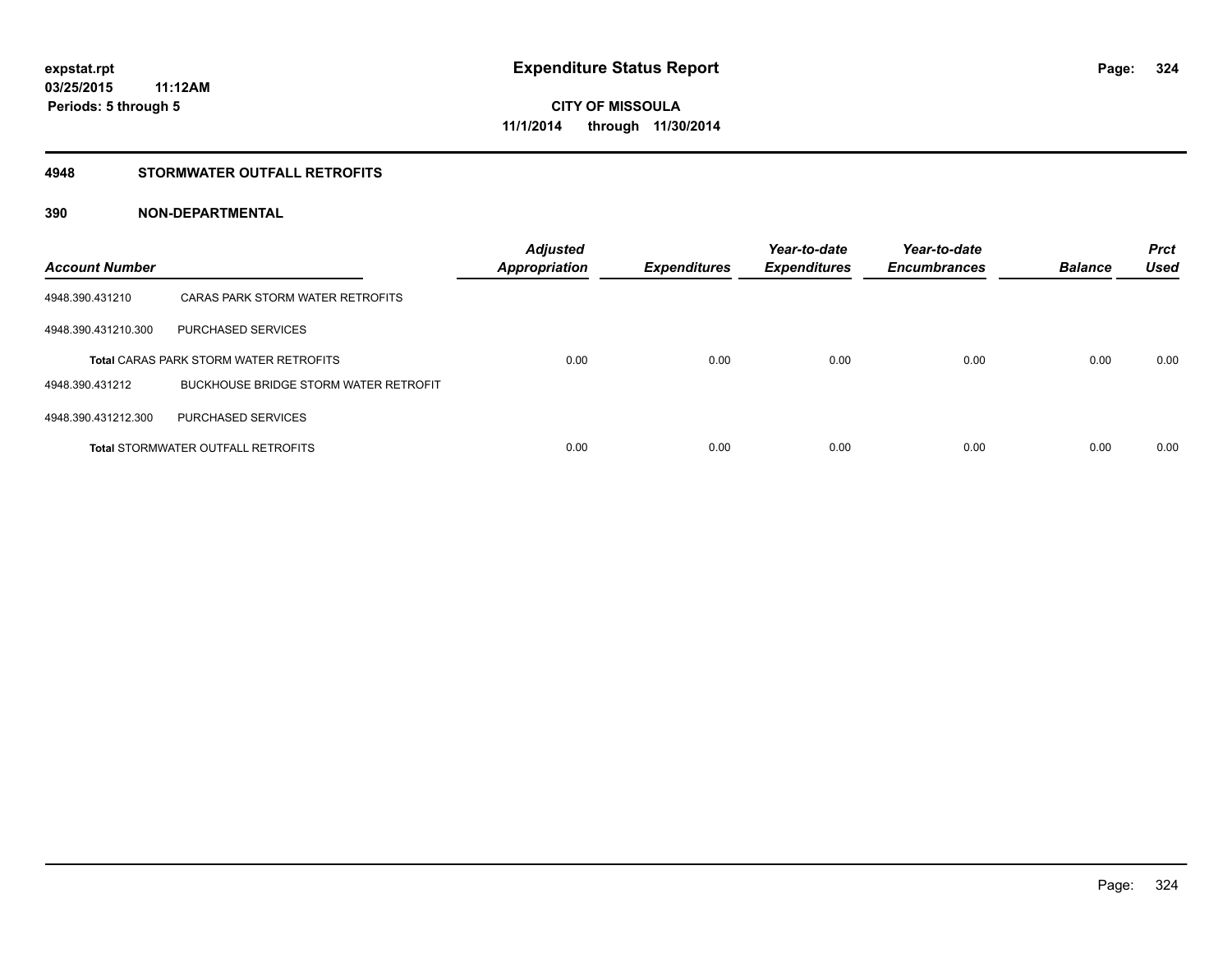#### **4990 ARRA ENHANCEMENTS**

#### **500 N HIGGINS STREETSCAPE**

| <b>Account Number</b>       |                                      | <b>Adjusted</b><br><b>Appropriation</b> | <b>Expenditures</b> | Year-to-date<br><b>Expenditures</b> | Year-to-date<br><b>Encumbrances</b> | <b>Balance</b> | <b>Prct</b><br><b>Used</b> |
|-----------------------------|--------------------------------------|-----------------------------------------|---------------------|-------------------------------------|-------------------------------------|----------------|----------------------------|
| 4990.500.430030             | PRELIMINARY ENGINEERING              |                                         |                     |                                     |                                     |                |                            |
| 4990.500.430030.900         | <b>CAPITAL OUTLAY</b>                |                                         |                     |                                     |                                     |                |                            |
|                             | <b>Total PRELIMINARY ENGINEERING</b> | 0.00                                    | 0.00                | 0.00                                | 0.00                                | 0.00           | 0.00                       |
| 4990.500.430031             | <b>CONTRUCTION ENGINEERING</b>       |                                         |                     |                                     |                                     |                |                            |
| 4990.500.430031.900         | <b>CAPITAL OUTLAY</b>                |                                         |                     |                                     |                                     |                |                            |
|                             | <b>Total CONTRUCTION ENGINEERING</b> | 0.00                                    | 0.00                | 0.00                                | 0.00                                | 0.00           | 0.00                       |
| 4990.500.430032             | CONTRACTOR PAYMENTS-CONTSTRUCTION    |                                         |                     |                                     |                                     |                |                            |
| 4990.500.430032.900         | <b>CAPITAL OUTLAY</b>                |                                         |                     |                                     |                                     |                |                            |
| <b>Total CAPITAL OUTLAY</b> |                                      | 0.00                                    | 0.00                | 0.00                                | 0.00                                | 0.00           | 0.00                       |
|                             | Total N HIGGINS STREETSCAPE          | 0.00                                    | 0.00                | 0.00                                | 0.00                                | 0.00           | 0.00                       |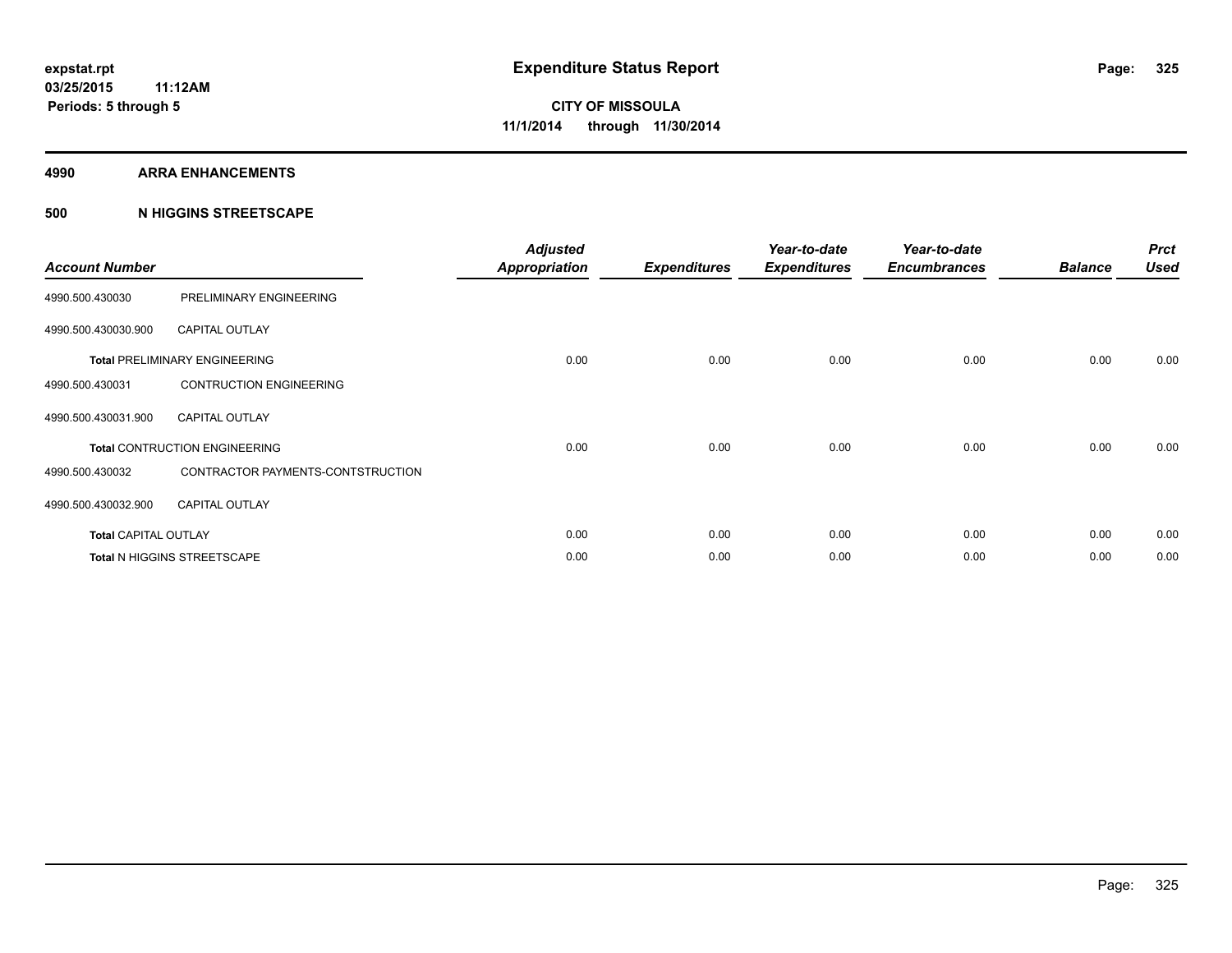#### **4990 ARRA ENHANCEMENTS**

**510 CURB RAMPS**

| <b>Account Number</b>   |                                   | <b>Adjusted</b><br><b>Appropriation</b> | <b>Expenditures</b> | Year-to-date<br><b>Expenditures</b> | Year-to-date<br><b>Encumbrances</b> | <b>Balance</b> | <b>Prct</b><br>Used |
|-------------------------|-----------------------------------|-----------------------------------------|---------------------|-------------------------------------|-------------------------------------|----------------|---------------------|
| 4990.510.430032         | CONTRACTOR PAYMENTS-CONTSTRUCTION |                                         |                     |                                     |                                     |                |                     |
| 4990.510.430032.900     | <b>CAPITAL OUTLAY</b>             |                                         |                     |                                     |                                     |                |                     |
| <b>Total CURB RAMPS</b> |                                   | 0.00                                    | 0.00                | 0.00                                | 0.00                                | 0.00           | 0.00                |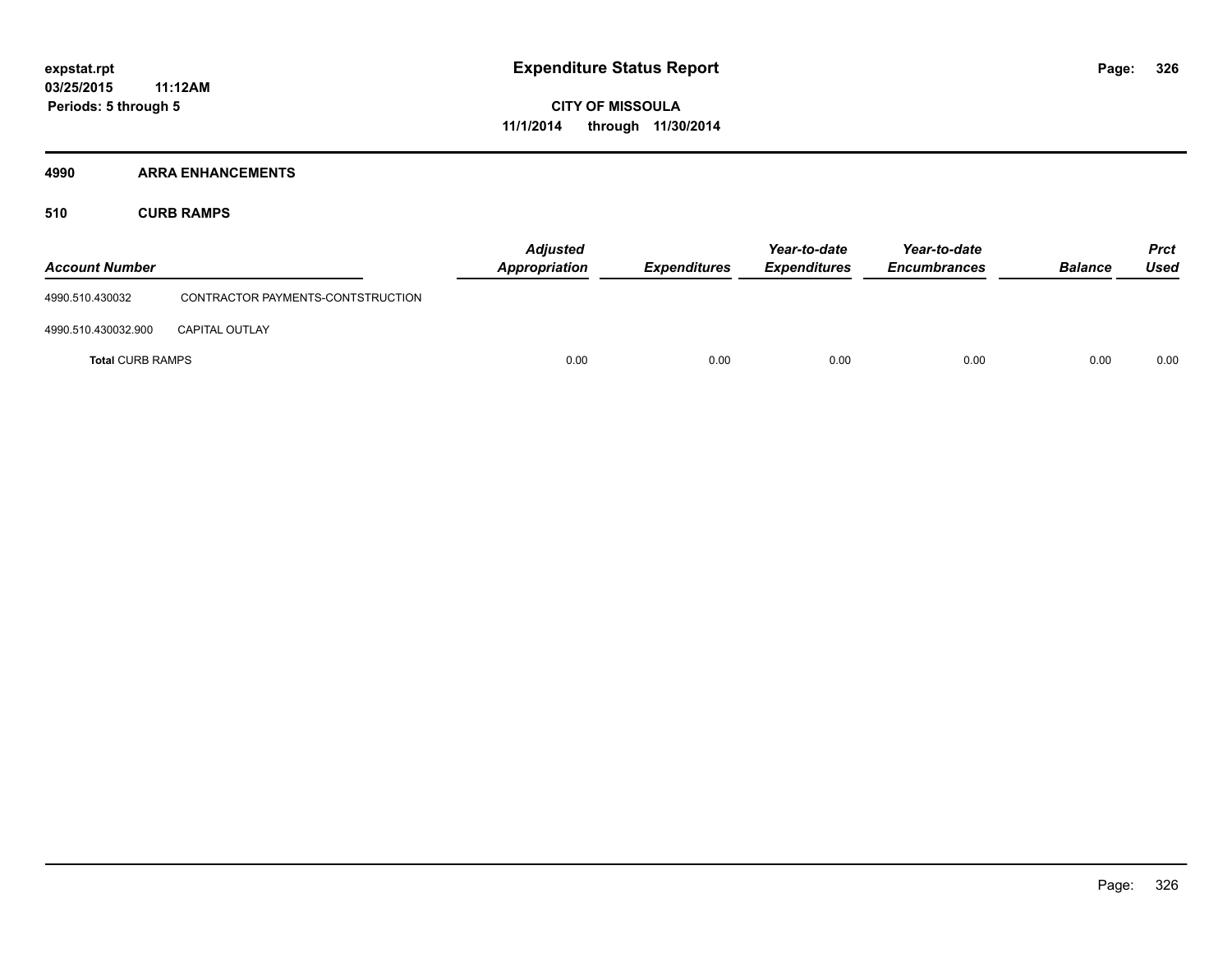**4990 ARRA ENHANCEMENTS**

### **515 RSNAKE GATEWAY GREENOUGH DRIVE**

| <b>Account Number</b> |                                      | <b>Adjusted</b><br><b>Appropriation</b> | <b>Expenditures</b> | Year-to-date<br><b>Expenditures</b> | Year-to-date<br><b>Encumbrances</b> | <b>Balance</b> | <b>Prct</b><br><b>Used</b> |
|-----------------------|--------------------------------------|-----------------------------------------|---------------------|-------------------------------------|-------------------------------------|----------------|----------------------------|
| 4990.515.430030       | PRELIMINARY ENGINEERING              |                                         |                     |                                     |                                     |                |                            |
| 4990.515.430030.900   | <b>CAPITAL OUTLAY</b>                |                                         |                     |                                     |                                     |                |                            |
|                       | <b>Total PRELIMINARY ENGINEERING</b> | 0.00                                    | 0.00                | 0.00                                | 0.00                                | 0.00           | 0.00                       |
| 4990.515.430031       | <b>CONTRUCTION ENGINEERING</b>       |                                         |                     |                                     |                                     |                |                            |
| 4990.515.430031.900   | <b>CAPITAL OUTLAY</b>                |                                         |                     |                                     |                                     |                |                            |
|                       | <b>Total CONTRUCTION ENGINEERING</b> | 0.00                                    | 0.00                | 0.00                                | 0.00                                | 0.00           | 0.00                       |
| 4990.515.430032       | CONTRACTOR PAYMENTS-CONTSTRUCTION    |                                         |                     |                                     |                                     |                |                            |
| 4990.515.430032.900   | <b>CAPITAL OUTLAY</b>                |                                         |                     |                                     |                                     |                |                            |
|                       | <b>Total ARRA ENHANCEMENTS</b>       | 0.00                                    | 0.00                | 0.00                                | 0.00                                | 0.00           | 0.00                       |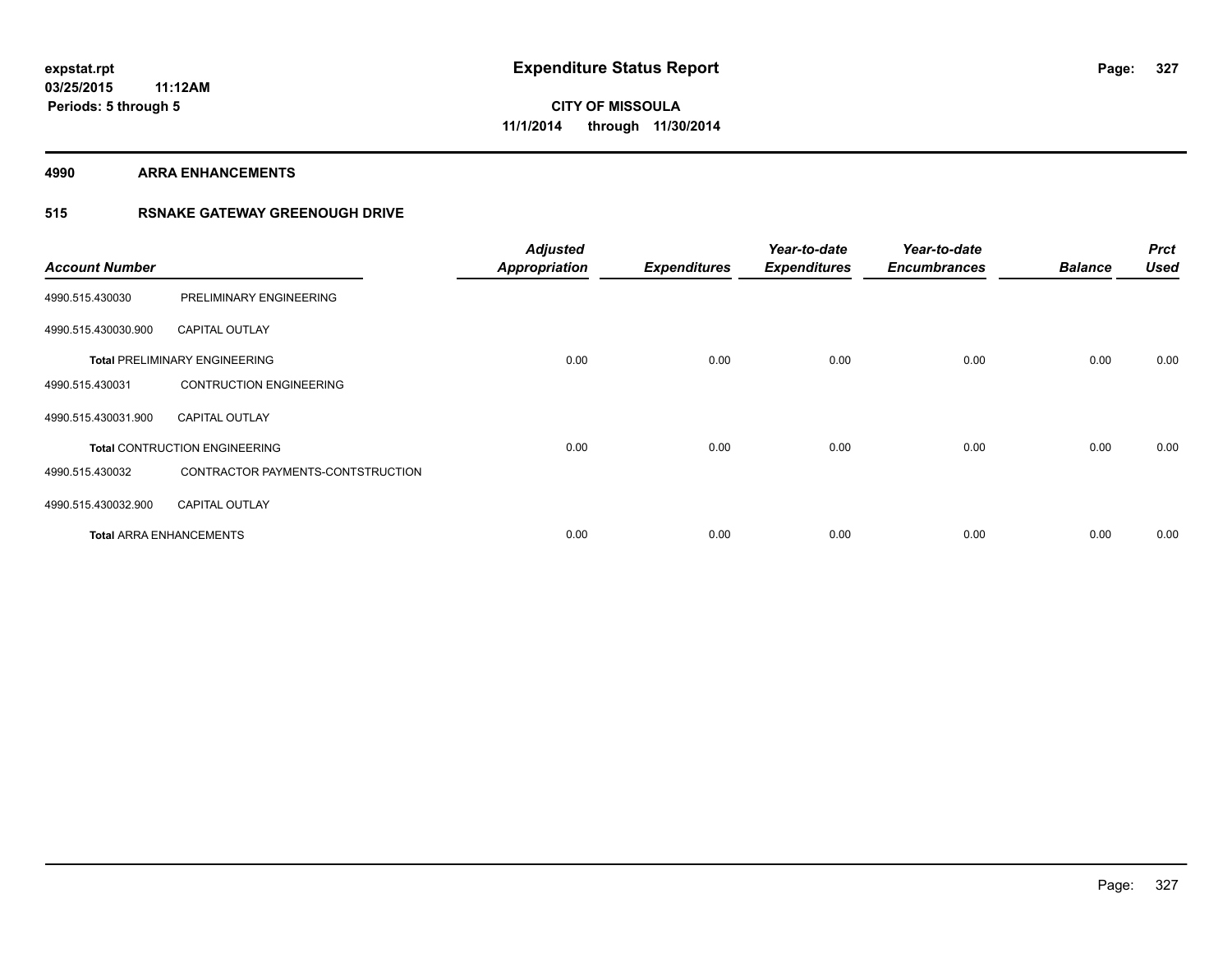#### **4991 ARRA HB645**

### **500 N HIGGINS STREETSCAPE**

| <b>Account Number</b> |                                    | <b>Adjusted</b><br>Appropriation | <b>Expenditures</b> | Year-to-date<br><b>Expenditures</b> | Year-to-date<br><b>Encumbrances</b> | <b>Balance</b> | <b>Prct</b><br>Used |
|-----------------------|------------------------------------|----------------------------------|---------------------|-------------------------------------|-------------------------------------|----------------|---------------------|
| 4991.500.430033       | N.HIGGINS/MTN WATER                |                                  |                     |                                     |                                     |                |                     |
| 4991.500.430033.900   | <b>CAPITAL OUTLAY</b>              |                                  |                     |                                     |                                     |                |                     |
|                       | <b>Total N HIGGINS STREETSCAPE</b> | 0.00                             | 0.00                | 0.00                                | 0.00                                | 0.00           | 0.00                |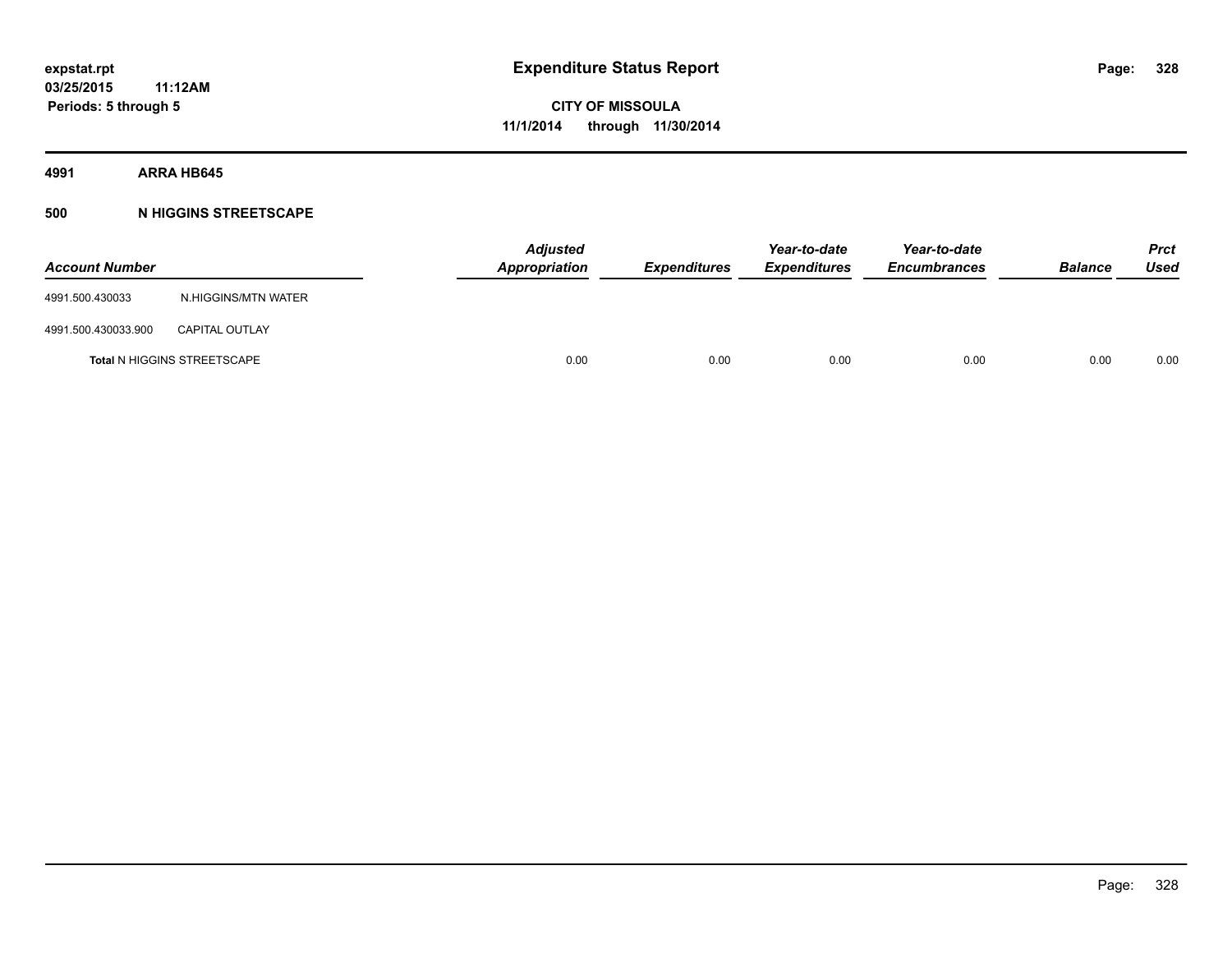**4991 ARRA HB645**

#### **520 N HIGGINS PAVING**

| <b>Account Number</b>         |                                      | <b>Adjusted</b><br><b>Appropriation</b> | <b>Expenditures</b> | Year-to-date<br><b>Expenditures</b> | Year-to-date<br><b>Encumbrances</b> | <b>Balance</b> | <b>Prct</b><br><b>Used</b> |
|-------------------------------|--------------------------------------|-----------------------------------------|---------------------|-------------------------------------|-------------------------------------|----------------|----------------------------|
| 4991.520.430030               | PRELIMINARY ENGINEERING              |                                         |                     |                                     |                                     |                |                            |
| 4991.520.430030.900           | <b>CAPITAL OUTLAY</b>                |                                         |                     |                                     |                                     |                |                            |
|                               | <b>Total PRELIMINARY ENGINEERING</b> | 0.00                                    | 0.00                | 0.00                                | 0.00                                | 0.00           | 0.00                       |
| 4991.520.430031               | <b>CONTRUCTION ENGINEERING</b>       |                                         |                     |                                     |                                     |                |                            |
| 4991.520.430031.900           | <b>CAPITAL OUTLAY</b>                |                                         |                     |                                     |                                     |                |                            |
|                               | <b>Total CONTRUCTION ENGINEERING</b> | 0.00                                    | 0.00                | 0.00                                | 0.00                                | 0.00           | 0.00                       |
| 4991.520.430032               | CONTRACTOR PAYMENTS-CONTSTRUCTION    |                                         |                     |                                     |                                     |                |                            |
| 4991.520.430032.900           | <b>CAPITAL OUTLAY</b>                |                                         |                     |                                     |                                     |                |                            |
| <b>Total N HIGGINS PAVING</b> |                                      | 0.00                                    | 0.00                | 0.00                                | 0.00                                | 0.00           | 0.00                       |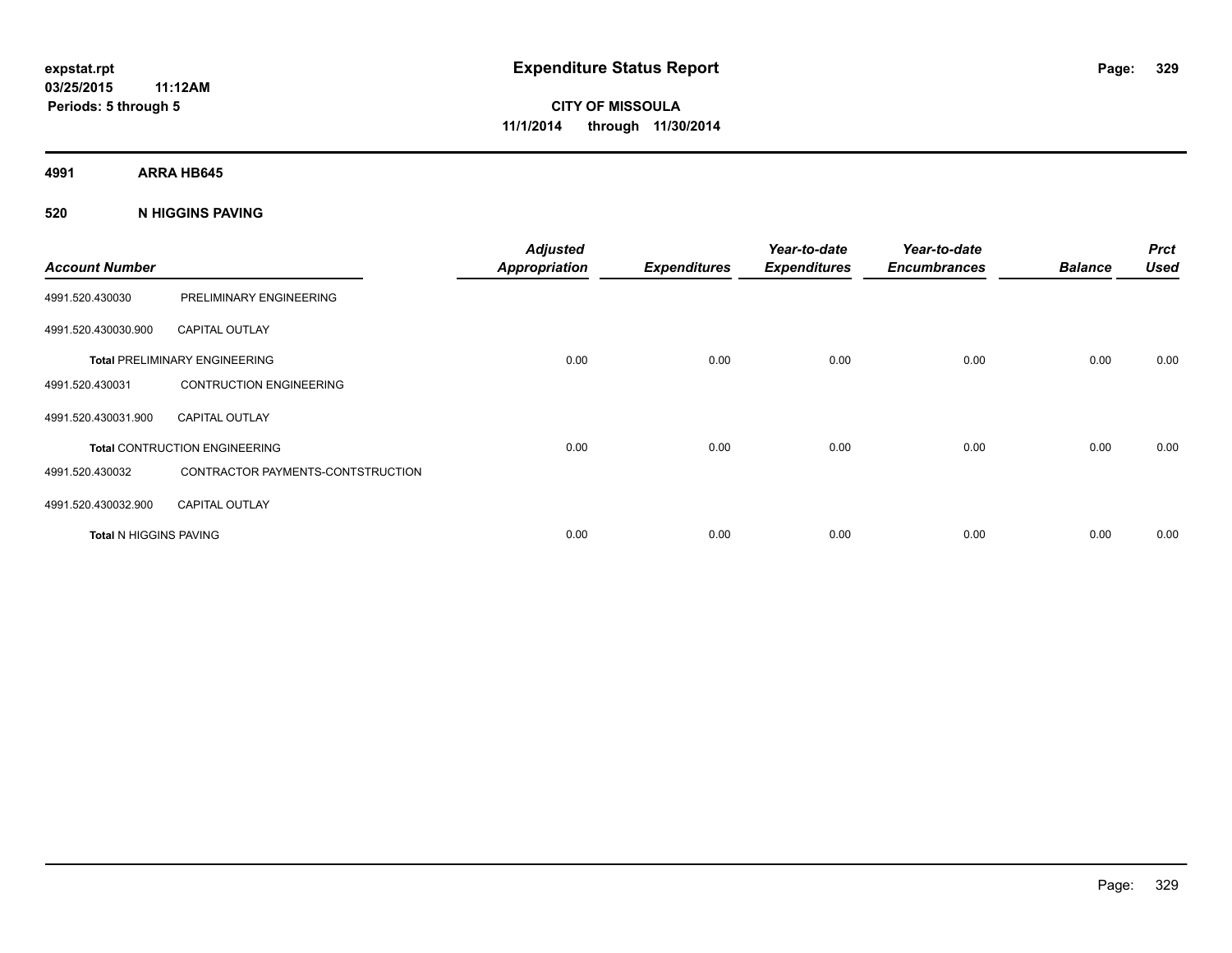**4991 ARRA HB645**

### **525 BROOKS ST CURB & SW IMPROVEMENTS**

| <b>Account Number</b> |                                                   | <b>Adjusted</b><br><b>Appropriation</b> | <b>Expenditures</b> | Year-to-date<br><b>Expenditures</b> | Year-to-date<br><b>Encumbrances</b> | <b>Balance</b> | <b>Prct</b><br><b>Used</b> |
|-----------------------|---------------------------------------------------|-----------------------------------------|---------------------|-------------------------------------|-------------------------------------|----------------|----------------------------|
| 4991.525.430030       | PRELIMINARY ENGINEERING                           |                                         |                     |                                     |                                     |                |                            |
| 4991.525.430030.900   | <b>CAPITAL OUTLAY</b>                             |                                         |                     |                                     |                                     |                |                            |
|                       | <b>Total PRELIMINARY ENGINEERING</b>              | 0.00                                    | 0.00                | 0.00                                | 0.00                                | 0.00           | 0.00                       |
| 4991.525.430031       | <b>CONTRUCTION ENGINEERING</b>                    |                                         |                     |                                     |                                     |                |                            |
| 4991.525.430031.900   | <b>CAPITAL OUTLAY</b>                             |                                         |                     |                                     |                                     |                |                            |
|                       | <b>Total CONTRUCTION ENGINEERING</b>              | 0.00                                    | 0.00                | 0.00                                | 0.00                                | 0.00           | 0.00                       |
| 4991.525.430032       | CONTRACTOR PAYMENTS-CONTSTRUCTION                 |                                         |                     |                                     |                                     |                |                            |
| 4991.525.430032.900   | <b>CAPITAL OUTLAY</b>                             |                                         |                     |                                     |                                     |                |                            |
|                       | <b>Total BROOKS ST CURB &amp; SW IMPROVEMENTS</b> | 0.00                                    | 0.00                | 0.00                                | 0.00                                | 0.00           | 0.00                       |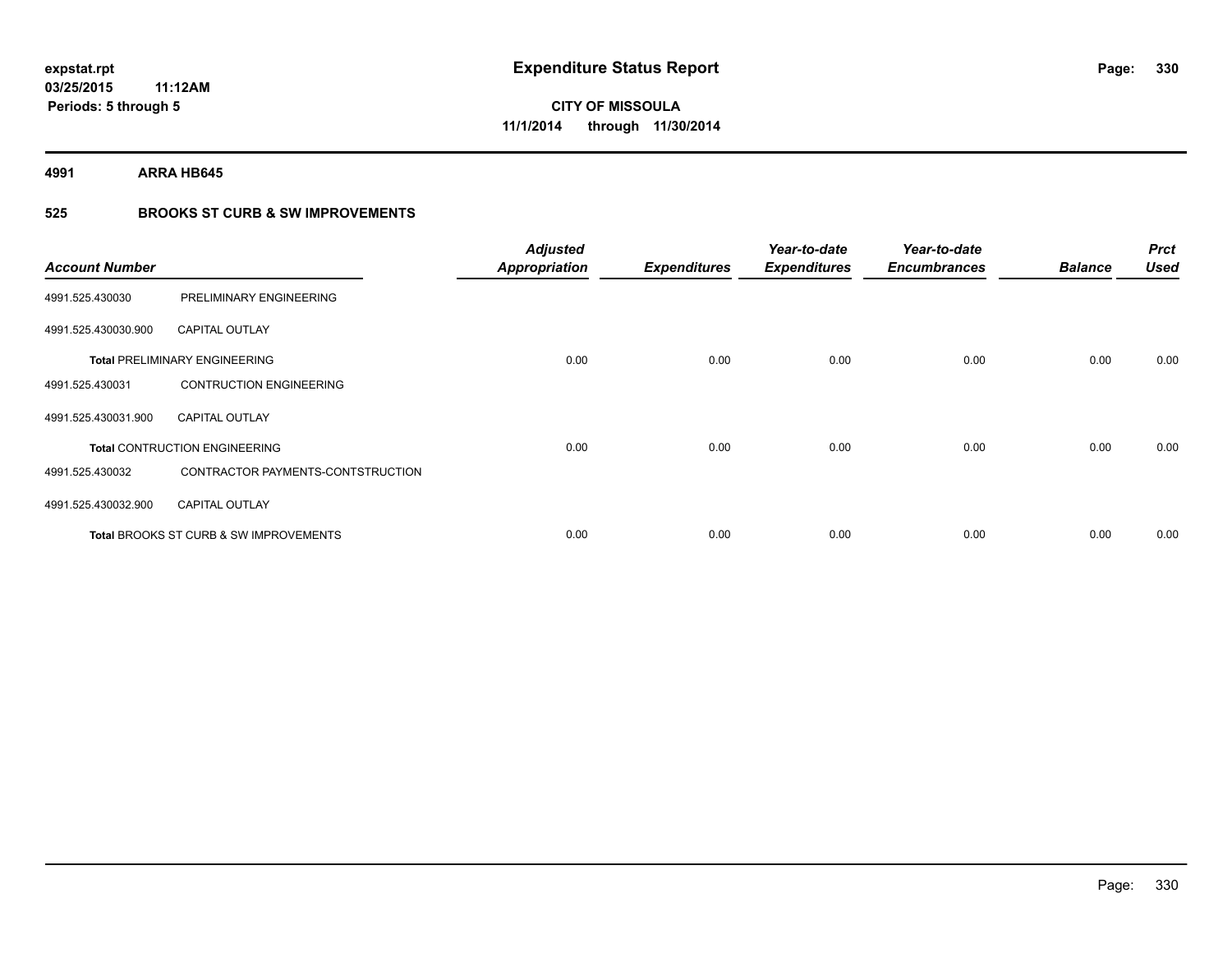**CITY OF MISSOULA 11/1/2014 through 11/30/2014**

**4991 ARRA HB645**

**530 CURB RAMPS**

| <b>Account Number</b>          |                                      | <b>Adjusted</b><br><b>Appropriation</b> | <b>Expenditures</b> | Year-to-date<br><b>Expenditures</b> | Year-to-date<br><b>Encumbrances</b> | <b>Balance</b> | <b>Prct</b><br><b>Used</b> |
|--------------------------------|--------------------------------------|-----------------------------------------|---------------------|-------------------------------------|-------------------------------------|----------------|----------------------------|
| 4991.530.430030                | PRELIMINARY ENGINEERING              |                                         |                     |                                     |                                     |                |                            |
| 4991.530.430030.100            | PERSONAL SERVICES                    |                                         |                     |                                     |                                     |                |                            |
| <b>Total PERSONAL SERVICES</b> |                                      | 0.00                                    | 0.00                | 0.00                                | 0.00                                | 0.00           | 0.00                       |
| 4991.530.430030.900            | <b>CAPITAL OUTLAY</b>                |                                         |                     |                                     |                                     |                |                            |
|                                | <b>Total PRELIMINARY ENGINEERING</b> | 0.00                                    | 0.00                | 0.00                                | 0.00                                | 0.00           | 0.00                       |
| 4991.530.430031                | <b>CONTRUCTION ENGINEERING</b>       |                                         |                     |                                     |                                     |                |                            |
| 4991.530.430031.900            | <b>CAPITAL OUTLAY</b>                |                                         |                     |                                     |                                     |                |                            |
|                                | <b>Total CONTRUCTION ENGINEERING</b> | 0.00                                    | 0.00                | 0.00                                | 0.00                                | 0.00           | 0.00                       |
| 4991.530.430032                | CONTRACTOR PAYMENTS-CONTSTRUCTION    |                                         |                     |                                     |                                     |                |                            |
| 4991.530.430032.900            | <b>CAPITAL OUTLAY</b>                |                                         |                     |                                     |                                     |                |                            |
| <b>Total CURB RAMPS</b>        |                                      | 0.00                                    | 0.00                | 0.00                                | 0.00                                | 0.00           | 0.00                       |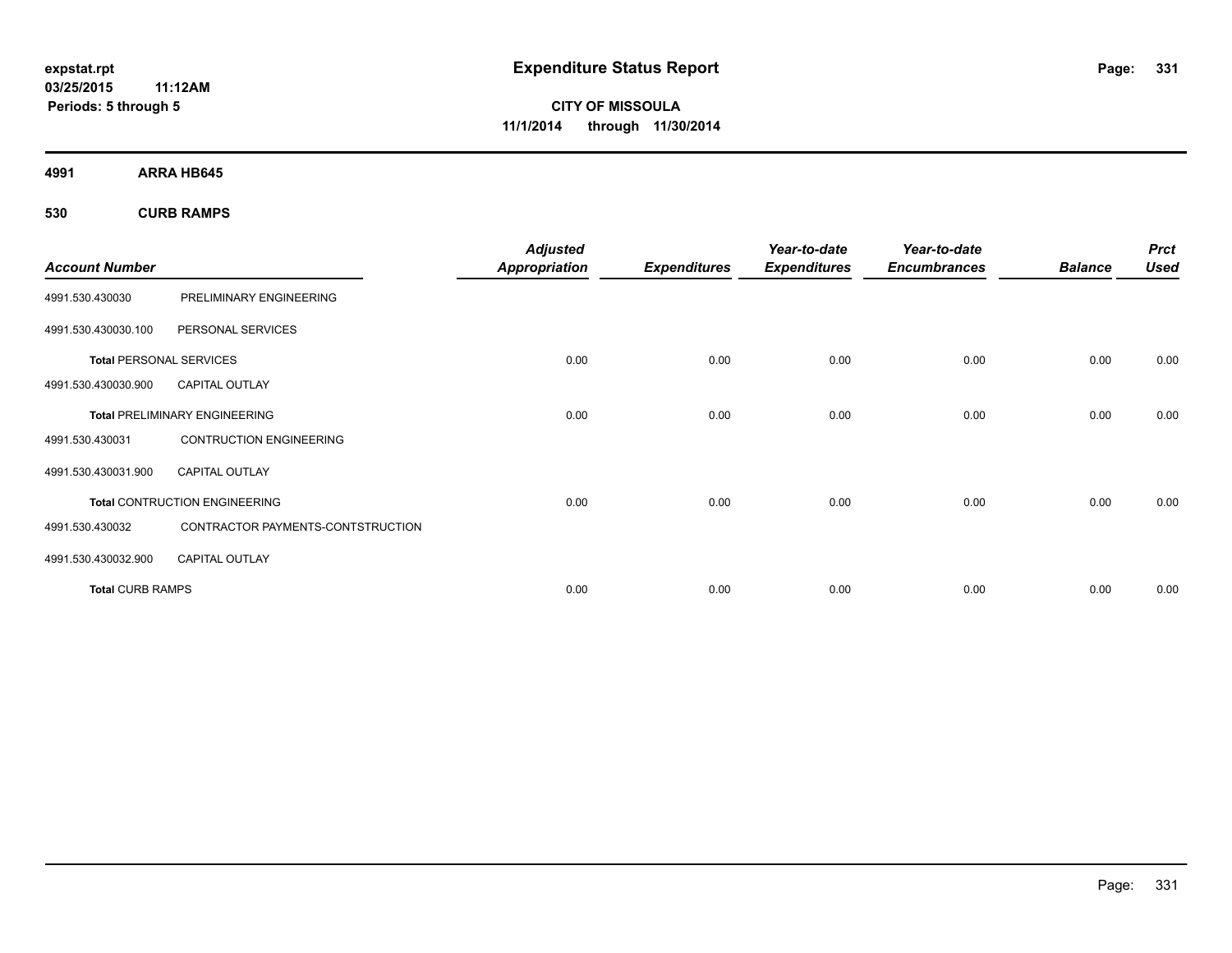**4991 ARRA HB645**

### **535 PARKS PLAYGROUND INSTALLS**

| <b>Account Number</b>          |                                        | <b>Adjusted</b><br><b>Appropriation</b> | <b>Expenditures</b> | Year-to-date<br><b>Expenditures</b> | Year-to-date<br><b>Encumbrances</b> | <b>Balance</b> | <b>Prct</b><br><b>Used</b> |
|--------------------------------|----------------------------------------|-----------------------------------------|---------------------|-------------------------------------|-------------------------------------|----------------|----------------------------|
| 4991.535.430030                | PRELIMINARY ENGINEERING                |                                         |                     |                                     |                                     |                |                            |
| 4991.535.430030.100            | PERSONAL SERVICES                      |                                         |                     |                                     |                                     |                |                            |
| <b>Total PERSONAL SERVICES</b> |                                        | 0.00                                    | 0.00                | 0.00                                | 0.00                                | 0.00           | 0.00                       |
| 4991.535.430030.900            | <b>CAPITAL OUTLAY</b>                  |                                         |                     |                                     |                                     |                |                            |
|                                | <b>Total PRELIMINARY ENGINEERING</b>   | 0.00                                    | 0.00                | 0.00                                | 0.00                                | 0.00           | 0.00                       |
| 4991.535.430031                | <b>CONTRUCTION ENGINEERING</b>         |                                         |                     |                                     |                                     |                |                            |
| 4991.535.430031.900            | <b>CAPITAL OUTLAY</b>                  |                                         |                     |                                     |                                     |                |                            |
|                                | <b>Total CONTRUCTION ENGINEERING</b>   | 0.00                                    | 0.00                | 0.00                                | 0.00                                | 0.00           | 0.00                       |
| 4991.535.430032                | CONTRACTOR PAYMENTS-CONTSTRUCTION      |                                         |                     |                                     |                                     |                |                            |
| 4991.535.430032.900            | <b>CAPITAL OUTLAY</b>                  |                                         |                     |                                     |                                     |                |                            |
|                                | <b>Total PARKS PLAYGROUND INSTALLS</b> | 0.00                                    | 0.00                | 0.00                                | 0.00                                | 0.00           | 0.00                       |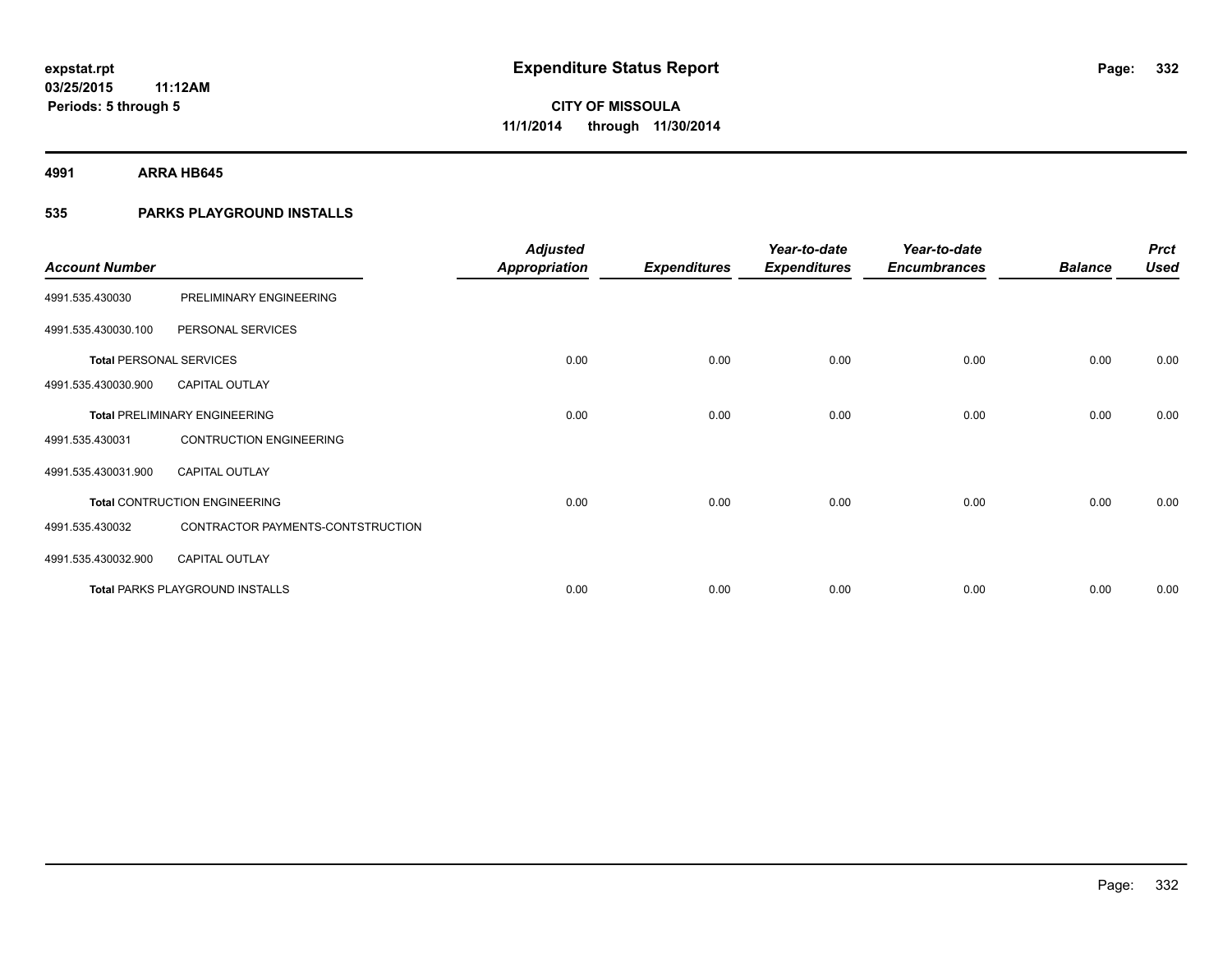**4991 ARRA HB645**

#### **540 GREENOUGH PARK BRIDGE**

| <b>Account Number</b>          |                                      | <b>Adjusted</b><br><b>Appropriation</b> | <b>Expenditures</b> | Year-to-date<br><b>Expenditures</b> | Year-to-date<br><b>Encumbrances</b> | <b>Balance</b> | <b>Prct</b><br><b>Used</b> |
|--------------------------------|--------------------------------------|-----------------------------------------|---------------------|-------------------------------------|-------------------------------------|----------------|----------------------------|
| 4991.540.430030                | PRELIMINARY ENGINEERING              |                                         |                     |                                     |                                     |                |                            |
| 4991.540.430030.900            | <b>CAPITAL OUTLAY</b>                |                                         |                     |                                     |                                     |                |                            |
|                                | <b>Total PRELIMINARY ENGINEERING</b> | 0.00                                    | 0.00                | 0.00                                | 0.00                                | 0.00           | 0.00                       |
| 4991.540.430031                | <b>CONTRUCTION ENGINEERING</b>       |                                         |                     |                                     |                                     |                |                            |
| 4991.540.430031.900            | <b>CAPITAL OUTLAY</b>                |                                         |                     |                                     |                                     |                |                            |
|                                | <b>Total CONTRUCTION ENGINEERING</b> | 0.00                                    | 0.00                | 0.00                                | 0.00                                | 0.00           | 0.00                       |
| 4991.540.430032                | CONTRACTOR PAYMENTS-CONTSTRUCTION    |                                         |                     |                                     |                                     |                |                            |
| 4991.540.430032.100            | PERSONAL SERVICES                    |                                         |                     |                                     |                                     |                |                            |
| <b>Total PERSONAL SERVICES</b> |                                      | 0.00                                    | 0.00                | 0.00                                | 0.00                                | 0.00           | 0.00                       |
| 4991.540.430032.900            | <b>CAPITAL OUTLAY</b>                |                                         |                     |                                     |                                     |                |                            |
| Total ARRA HB645               |                                      | 0.00                                    | 0.00                | 0.00                                | 0.00                                | 0.00           | 0.00                       |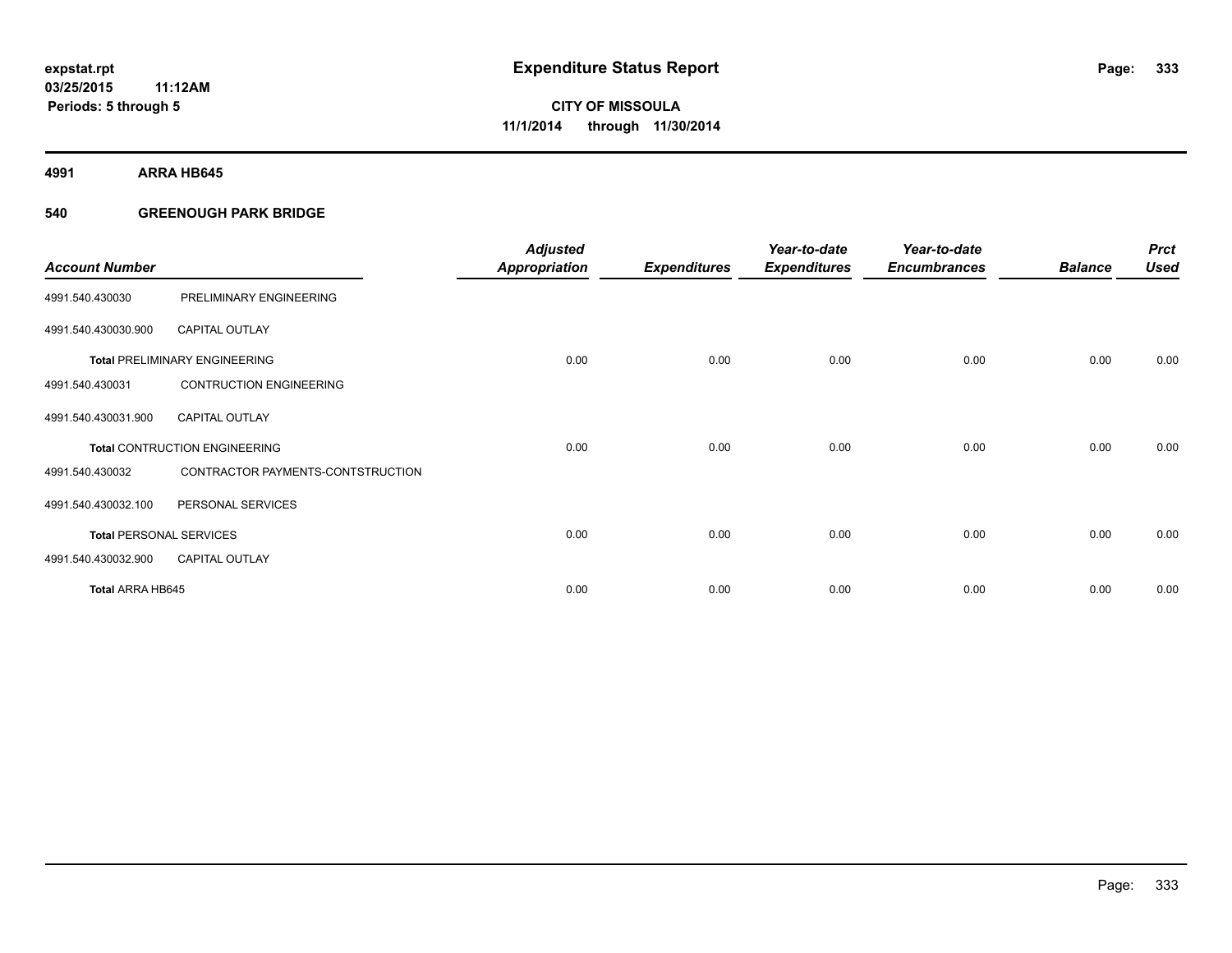### **4992 WFL MILLER CREEK ROAD**

### **390 NON-DEPARTMENTAL**

| <b>Account Number</b> |                             | Adjusted<br><b>Appropriation</b> | <b>Expenditures</b> | Year-to-date<br><b>Expenditures</b> | Year-to-date<br><b>Encumbrances</b> | <b>Balance</b> | <b>Prct</b><br><b>Used</b> |
|-----------------------|-----------------------------|----------------------------------|---------------------|-------------------------------------|-------------------------------------|----------------|----------------------------|
| 4992.390.430230       | STREET RESTORATION          |                                  |                     |                                     |                                     |                |                            |
| 4992.390.430230.900   | <b>CAPITAL OUTLAY</b>       |                                  |                     |                                     |                                     |                |                            |
|                       | Total WFL MILLER CREEK ROAD | 0.00                             | 0.00                | 0.00                                | 0.00                                | 0.00           | 0.00                       |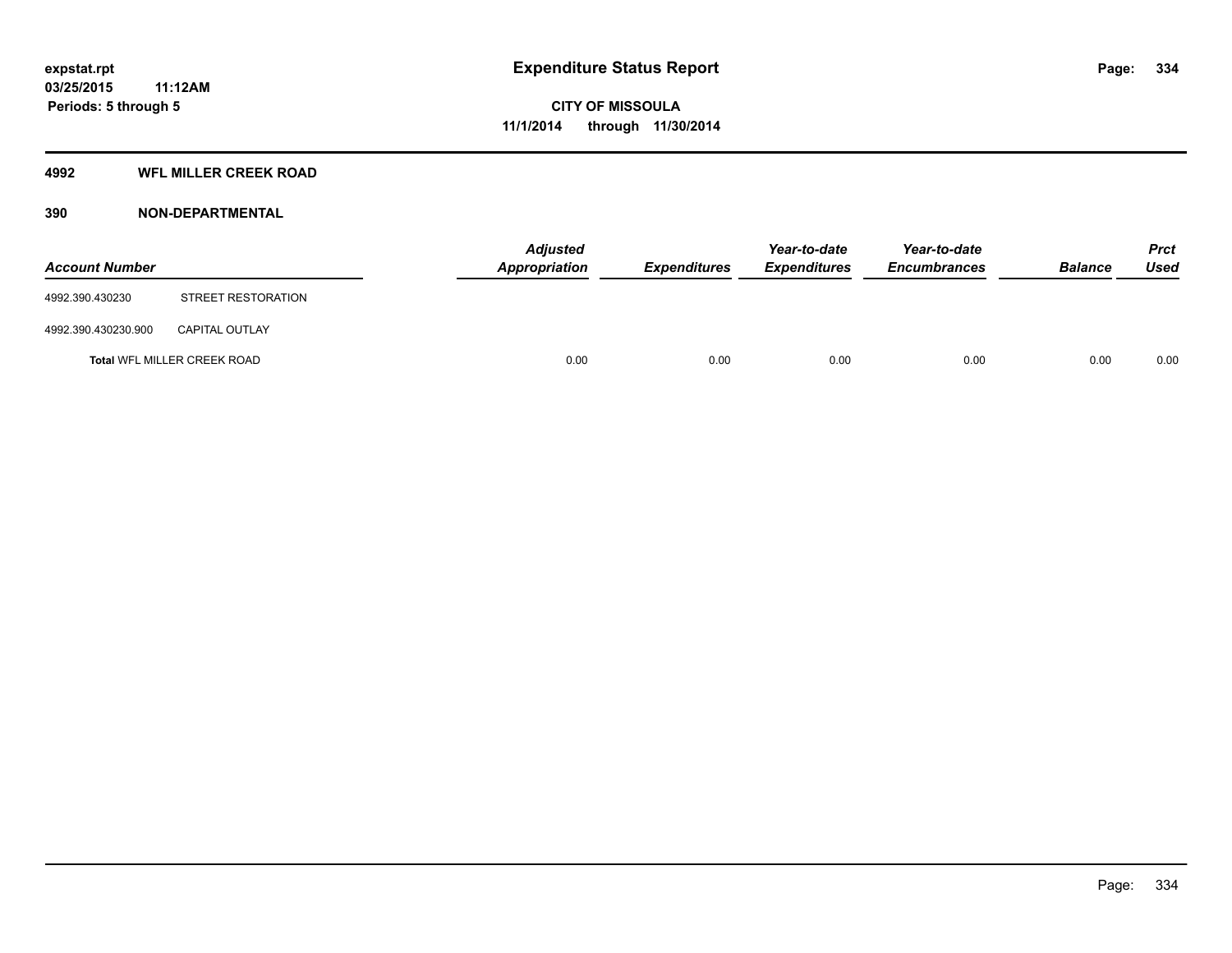#### **4993 WESTERN FEDERAL LANDS**

### **280 PUBLIC WORKS ADMIN/ENGINEERING**

| <b>Account Number</b>          |                                                                                         | <b>Adjusted</b><br>Appropriation | <b>Expenditures</b> | Year-to-date<br><b>Expenditures</b> | Year-to-date<br><b>Encumbrances</b> | <b>Balance</b>               | <b>Prct</b><br><b>Used</b> |
|--------------------------------|-----------------------------------------------------------------------------------------|----------------------------------|---------------------|-------------------------------------|-------------------------------------|------------------------------|----------------------------|
| 4993.280.430022                | RATTLESNAKE UNIVERSITY CROSSING                                                         |                                  |                     |                                     |                                     |                              |                            |
| 4993.280.430022.300            | <b>PURCHASED SERVICES</b>                                                               |                                  |                     |                                     |                                     |                              |                            |
|                                | <b>Total PURCHASED SERVICES</b>                                                         | 0.00                             | 0.00                | 0.00                                | 0.00                                | 0.00                         | 0.00                       |
| 4993.280.430022.900            | <b>CAPITAL OUTLAY</b>                                                                   |                                  |                     |                                     |                                     |                              |                            |
|                                | Total RATTLESNAKE UNIVERSITY CROSSING                                                   | 0.00                             | 0.00                | 0.00                                | 0.00                                | 0.00                         | 0.00                       |
| 4993.280.430024                | RUX PH 11/PROJ 2010-022(B)                                                              |                                  |                     |                                     |                                     |                              |                            |
| 4993.280.430024.100            | PERSONAL SERVICES                                                                       |                                  |                     |                                     |                                     |                              |                            |
| <b>Total PERSONAL SERVICES</b> |                                                                                         | 0.00                             | 0.00                | 0.00                                | 0.00                                | 0.00                         | 0.00                       |
| 4993.280.430024.900            | <b>CAPITAL OUTLAY</b>                                                                   |                                  |                     |                                     |                                     |                              |                            |
|                                | 4993.280.430024.930.000 RUX PHASE 2-PROJ 2010-022(B<br>Total RUX PH 11/PROJ 2010-022(B) | 0.00<br>0.00                     | 0.00<br>0.00        | 60,691.21<br>60,691.21              | 0.00<br>0.00                        | $-60,691.21$<br>$-60,691.21$ | 0.00<br>0.00               |
| 4993.280.430223                | <b>FACILITY MAINT ENERGY CONSERVATION</b>                                               |                                  |                     |                                     |                                     |                              |                            |
| 4993.280.430223.900            | <b>CAPITAL OUTLAY</b>                                                                   |                                  |                     |                                     |                                     |                              |                            |
|                                | <b>Total FACILITY MAINT ENERGY CONSERVATION</b>                                         | 0.00                             | 0.00                | 0.00                                | 0.00                                | 0.00                         | 0.00                       |
|                                | <b>Total WESTERN FEDERAL LANDS</b>                                                      | 0.00                             | 0.00                | 60,691.21                           | 0.00                                | $-60,691.21$                 | 0.00                       |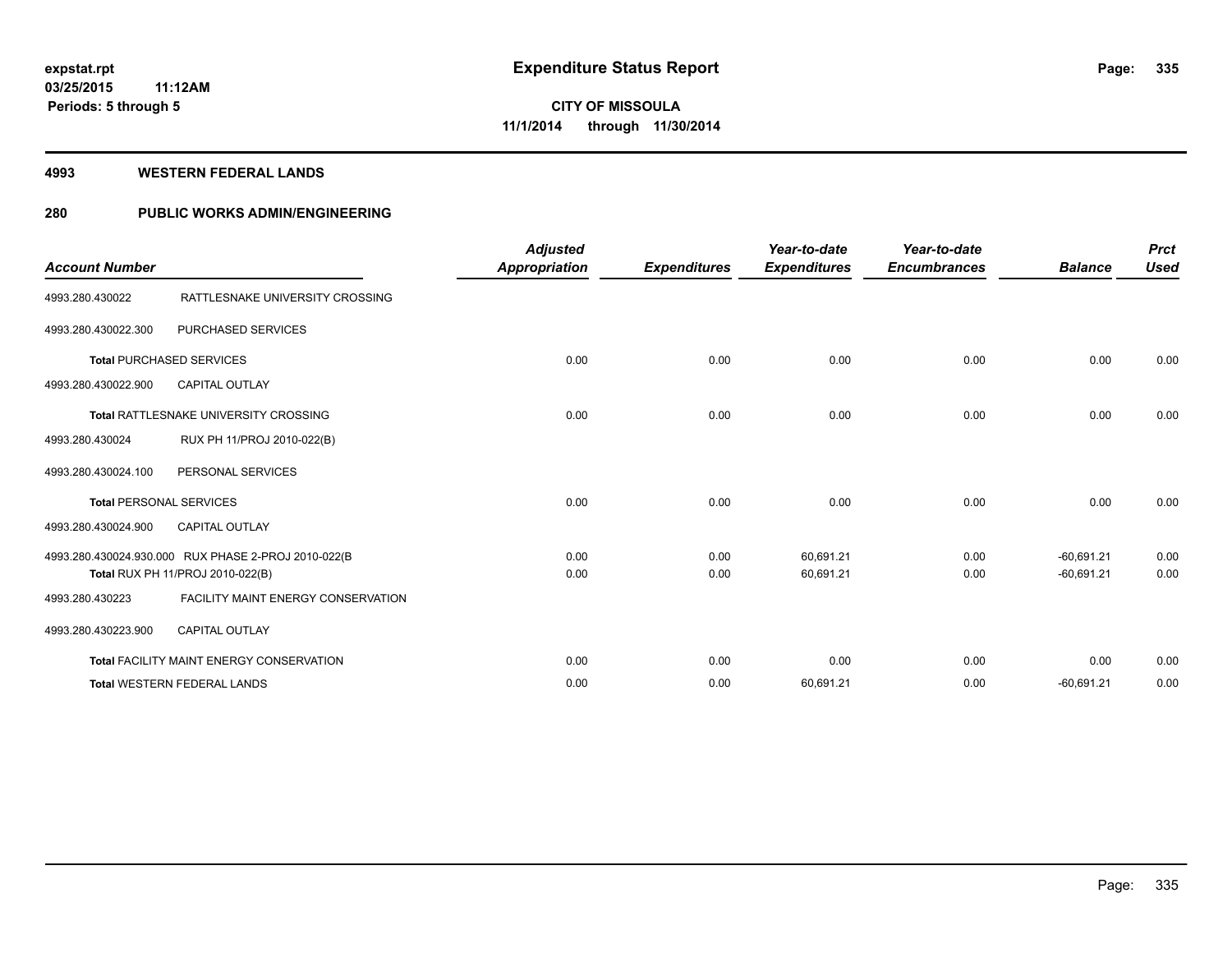**5020 CIVIC STADIUM**

#### **395 PARKING COMMISSION**

| <b>Account Number</b>                                        |                                                                                   | <b>Adjusted</b><br>Appropriation     | <b>Expenditures</b>  | Year-to-date<br><b>Expenditures</b> | Year-to-date<br><b>Encumbrances</b> | <b>Balance</b>                       | <b>Prct</b><br><b>Used</b> |
|--------------------------------------------------------------|-----------------------------------------------------------------------------------|--------------------------------------|----------------------|-------------------------------------|-------------------------------------|--------------------------------------|----------------------------|
| 5020.395.460000                                              | <b>CULTURE &amp; RECREATION</b>                                                   |                                      |                      |                                     |                                     |                                      |                            |
| 5020.395.460000.500                                          | <b>FIXED CHARGES</b>                                                              |                                      |                      |                                     |                                     |                                      |                            |
|                                                              | 5020.395.460000.500.000 CIVIC STADIUM/FIXED CHARGES<br>Total CULTURE & RECREATION | 3,000.00<br>3,000.00                 | 0.00<br>0.00         | 0.00<br>0.00                        | 0.00<br>0.00                        | 3,000.00<br>3,000.00                 | 0.00<br>0.00               |
| 5020.395.490200                                              | REVENUE BOND DEBT SERVICE                                                         |                                      |                      |                                     |                                     |                                      |                            |
| 5020.395.490200.600                                          | <b>DEBT SERVICE</b>                                                               |                                      |                      |                                     |                                     |                                      |                            |
| 5020.395.490200.610.000 PRINCIPAL<br>5020.395.490200.620.000 | <b>INTEREST / SERVICE FEES</b><br>Total REVENUE BOND DEBT SERVICE                 | 33,420.00<br>83,580.00<br>117,000.00 | 0.00<br>0.00<br>0.00 | 0.00<br>0.00<br>0.00                | 0.00<br>0.00<br>0.00                | 33,420.00<br>83,580.00<br>117,000.00 | 0.00<br>0.00<br>0.00       |
| 5020.395.510000                                              | <b>MISCELLANEOUS</b>                                                              |                                      |                      |                                     |                                     |                                      |                            |
| 5020.395.510000.800                                          | OTHER OBJECTS                                                                     |                                      |                      |                                     |                                     |                                      |                            |
| <b>Total MISCELLANEOUS</b>                                   |                                                                                   | 0.00                                 | 0.00                 | 0.00                                | 0.00                                | 0.00                                 | 0.00                       |
| <b>Total CIVIC STADIUM</b>                                   |                                                                                   | 120,000.00                           | 0.00                 | 0.00                                | 0.00                                | 120,000.00                           | 0.00                       |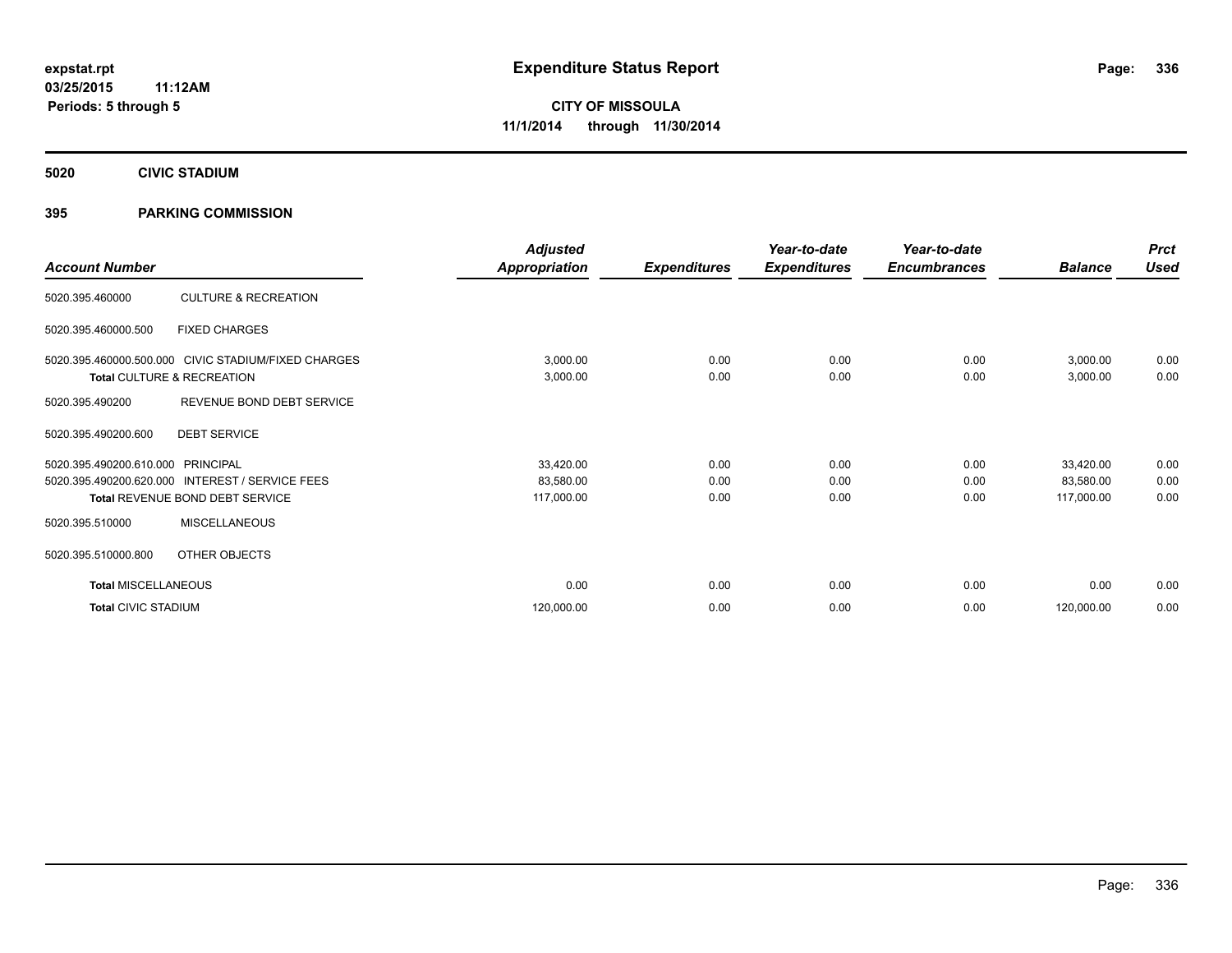# **CITY OF MISSOULA 11/1/2014 through 11/30/2014**

**5210 WATER**

## **335 WATER**

| <b>Account Number</b>           |                                                              | <b>Adjusted</b><br>Appropriation | <b>Expenditures</b> | Year-to-date<br><b>Expenditures</b> | Year-to-date<br><b>Encumbrances</b> | <b>Balance</b> | <b>Prct</b><br>Used |
|---------------------------------|--------------------------------------------------------------|----------------------------------|---------------------|-------------------------------------|-------------------------------------|----------------|---------------------|
| 5210.335.430590                 | OTHER ACTIVITIES                                             |                                  |                     |                                     |                                     |                |                     |
| 5210.335.430590.300             | <b>PURCHASED SERVICES</b>                                    |                                  |                     |                                     |                                     |                |                     |
|                                 | 5210.335.430590.350.000 ACQUISITION/PROFESSIONAL SERVICES    | 0.00                             | 183.500.60          | 488.865.10                          | 0.00                                | -488.865.10    | 0.00                |
|                                 | 5210.335.430590.390.000 ACQUISITION/OTHER PURCHASED SERVICES | 0.00                             | 0.00                | 370.43                              | 0.00                                | $-370.43$      | 0.00                |
| <b>Total PURCHASED SERVICES</b> |                                                              | 0.00                             | 183.500.60          | 489.235.53                          | 0.00                                | -489.235.53    | 0.00                |
| 5210.335.430590.900             | <b>CAPITAL OUTLAY</b>                                        |                                  |                     |                                     |                                     |                |                     |
| <b>Total CAPITAL OUTLAY</b>     |                                                              | 0.00                             | 0.00                | 0.00                                | 0.00                                | 0.00           | 0.00                |
| <b>Total WATER</b>              |                                                              | 0.00                             | 183.500.60          | 489.235.53                          | 0.00                                | -489.235.53    | 0.00                |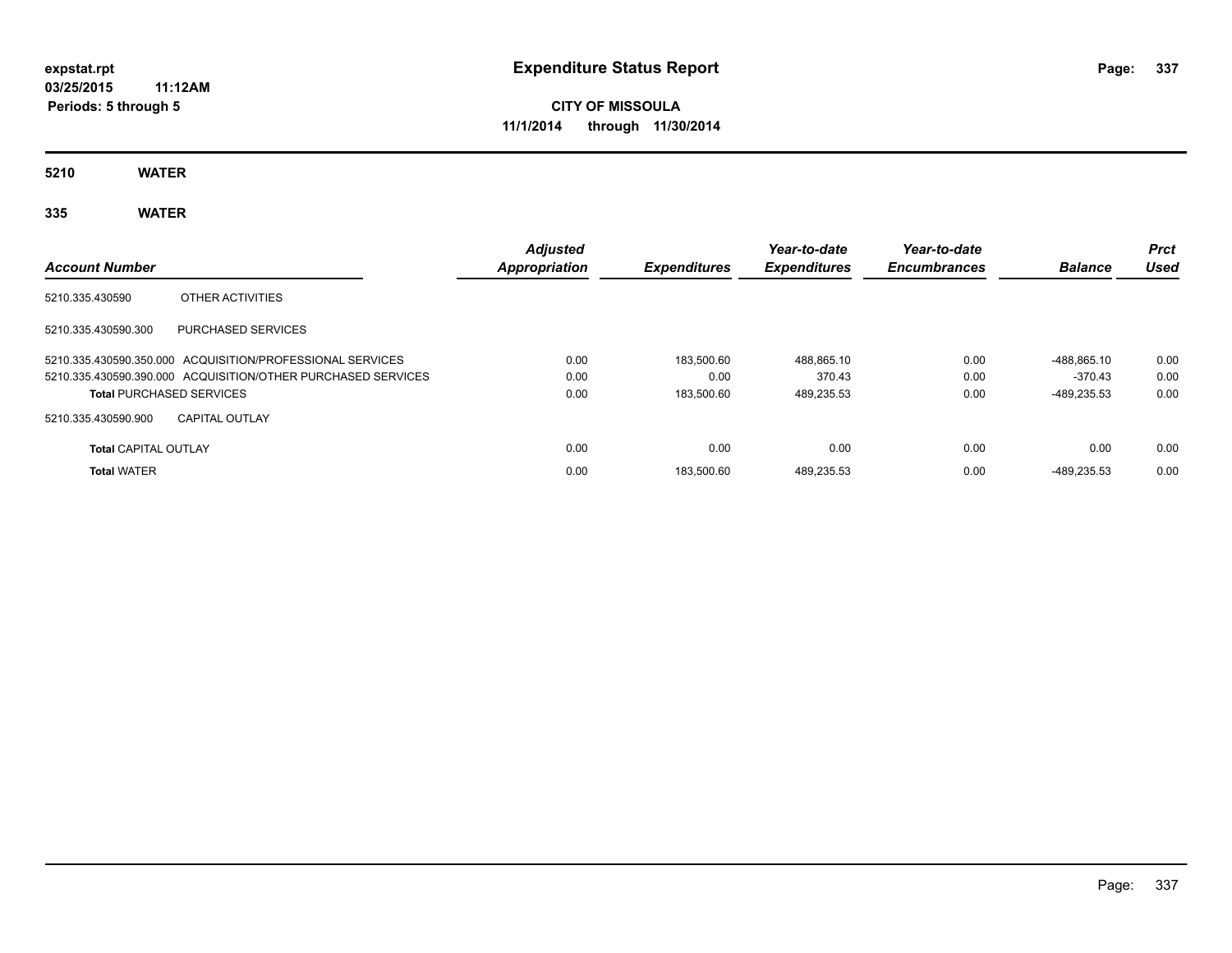#### **5310 SEWER OPERATING BUDGET FUND**

| <b>Account Number</b>                   |                                                         | <b>Adjusted</b><br><b>Appropriation</b> | <b>Expenditures</b> | Year-to-date<br><b>Expenditures</b> | Year-to-date<br><b>Encumbrances</b> | <b>Balance</b> | <b>Prct</b><br><b>Used</b> |
|-----------------------------------------|---------------------------------------------------------|-----------------------------------------|---------------------|-------------------------------------|-------------------------------------|----------------|----------------------------|
| 5310.330.410400                         | <b>DEPRECIATION</b>                                     |                                         |                     |                                     |                                     |                |                            |
| 5310.330.410400.800                     | OTHER OBJECTS                                           |                                         |                     |                                     |                                     |                |                            |
| <b>Total DEPRECIATION</b>               |                                                         | 0.00                                    | 0.00                | 0.00                                | 0.00                                | 0.00           | 0.00                       |
| 5310.330.430610                         | <b>ADMINISTRATION</b>                                   |                                         |                     |                                     |                                     |                |                            |
| 5310.330.430610.100                     | PERSONAL SERVICES                                       |                                         |                     |                                     |                                     |                |                            |
|                                         | 5310.330.430610.110.000 SALARIES AND WAGES              | 118,720.00                              | 8,600.59            | 42,506.14                           | 0.00                                | 76,213.86      | 35.80                      |
|                                         | 5310.330.430610.140.000 EMPLOYER CONTRIBUTIONS          | 37,856.00                               | 2,988.74            | 16,249.01                           | 0.00                                | 21,606.99      | 42.92                      |
| <b>Total PERSONAL SERVICES</b>          |                                                         | 156,576.00                              | 11,589.33           | 58,755.15                           | 0.00                                | 97,820.85      | 37.53                      |
| 5310.330.430610.200                     | <b>SUPPLIES</b>                                         |                                         |                     |                                     |                                     |                |                            |
| 5310.330.430610.210.000 OFFICE SUPPLIES |                                                         | 3,400.00                                | 243.14              | 713.13                              | 0.00                                | 2,686.87       | 20.97                      |
|                                         | 5310.330.430610.220.000 OPERATING SUPPLIES              | 1,000.00                                | 41.00               | 435.75                              | 0.00                                | 564.25         | 43.58                      |
| 5310.330.430610.231.000 GASOLINE        |                                                         | 60,000.00                               | 5,982.36            | 16,464.82                           | 0.00                                | 43,535.18      | 27.44                      |
| <b>Total SUPPLIES</b>                   |                                                         | 64,400.00                               | 6,266.50            | 17,613.70                           | 0.00                                | 46,786.30      | 27.35                      |
| 5310.330.430610.300                     | PURCHASED SERVICES                                      |                                         |                     |                                     |                                     |                |                            |
| 5310.330.430610.310.000 COMMUNICATIONS  |                                                         | 86.00                                   | 5.40                | 27.15                               | 0.00                                | 58.85          | 31.57                      |
|                                         | 5310.330.430610.320.000 PRINTING & DUPLICATING          | 1,000.00                                | 209.03              | 209.03                              | 0.00                                | 790.97         | 20.90                      |
|                                         | 5310.330.430610.330.000 PUBLICITY, SUBSCRIPTIONS & DUES | 1,836.00                                | 1,291.51            | 5,575.51                            | 0.00                                | $-3,739.51$    | 303.68                     |
|                                         | 5310.330.430610.344.000 TELEPHONE SERVICE               | 16,337.00                               | 1,657.74            | 10,091.29                           | 0.00                                | 6,245.71       | 61.77                      |
|                                         | 5310.330.430610.350.000 PROFESSIONAL SERVICES           | 38,000.00                               | 1,660.91            | 24,373.02                           | 0.00                                | 13,626.98      | 64.14                      |
|                                         | 5310.330.430610.360.000 REPAIR & MAINTENANCE            | 5,794.00                                | 422.86              | 2,737.22                            | 0.00                                | 3,056.78       | 47.24                      |
| 5310.330.430610.370.000 TRAVEL          |                                                         | 3,000.00                                | 291.69              | 3,317.29                            | 0.00                                | $-317.29$      | 110.58                     |
| 5310.330.430610.380.000 TRAINING        |                                                         | 1,100.00                                | 94.47               | 416.83                              | 0.00                                | 683.17         | 37.89                      |
| <b>Total PURCHASED SERVICES</b>         |                                                         | 67,153.00                               | 5,633.61            | 46,747.34                           | 0.00                                | 20,405.66      | 69.61                      |
| 5310.330.430610.500                     | <b>FIXED CHARGES</b>                                    |                                         |                     |                                     |                                     |                |                            |
| 5310.330.430610.500.000 FIXED CHARGES   |                                                         | 1,173,327.00                            | 160.78              | 460.78                              | 0.00                                | 1,172,866.22   | 0.04                       |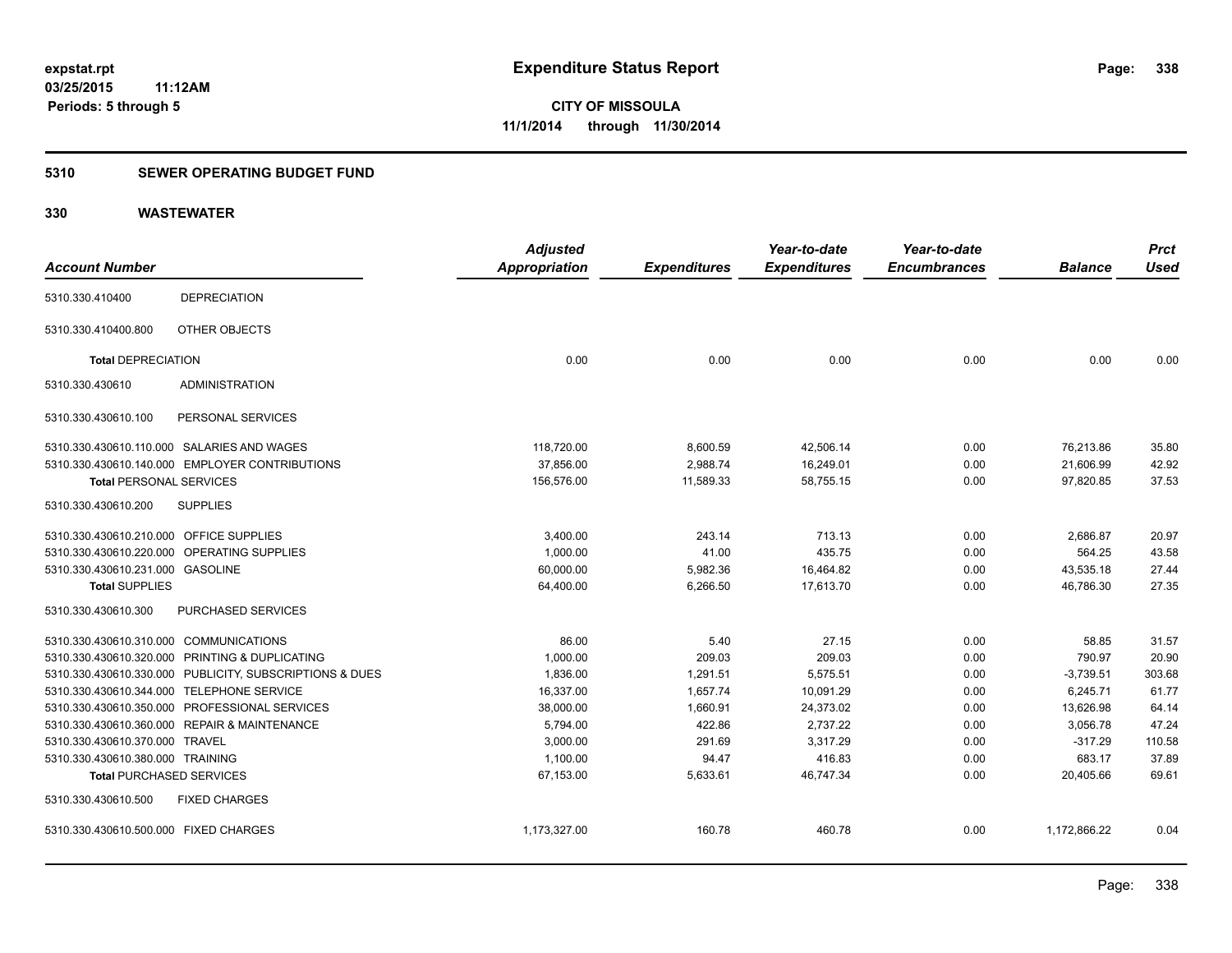#### **5310 SEWER OPERATING BUDGET FUND**

| <b>Account Number</b>                  |                                                        | <b>Adjusted</b><br><b>Appropriation</b> | <b>Expenditures</b> | Year-to-date<br><b>Expenditures</b> | Year-to-date<br><b>Encumbrances</b> | <b>Balance</b> | <b>Prct</b><br><b>Used</b> |
|----------------------------------------|--------------------------------------------------------|-----------------------------------------|---------------------|-------------------------------------|-------------------------------------|----------------|----------------------------|
| <b>Total FIXED CHARGES</b>             |                                                        | 1,173,327.00                            | 160.78              | 460.78                              | 0.00                                | 1,172,866.22   | 0.04                       |
| 5310.330.430610.700                    | <b>GRANTS &amp; CONTRIBUTIONS</b>                      |                                         |                     |                                     |                                     |                |                            |
|                                        | 5310.330.430610.700.000 GRANTS & CONTRIBUTIONS         | 1,500.00                                | 0.00                | 0.00                                | 0.00                                | 1,500.00       | 0.00                       |
|                                        | <b>Total GRANTS &amp; CONTRIBUTIONS</b>                | 1,500.00                                | 0.00                | 0.00                                | 0.00                                | 1,500.00       | 0.00                       |
| 5310.330.430610.800                    | OTHER OBJECTS                                          |                                         |                     |                                     |                                     |                |                            |
| <b>Total OTHER OBJECTS</b>             |                                                        | 0.00                                    | 0.00                | 0.00                                | 0.00                                | 0.00           | 0.00                       |
| 5310.330.430610.900                    | <b>CAPITAL OUTLAY</b>                                  |                                         |                     |                                     |                                     |                |                            |
| <b>Total CAPITAL OUTLAY</b>            |                                                        | 0.00                                    | 0.00                | 0.00                                | 0.00                                | 0.00           | 0.00                       |
| <b>Total ADMINISTRATION</b>            |                                                        | 1,462,956.00                            | 23,650.22           | 123,576.97                          | 0.00                                | 1,339,379.03   | 8.45                       |
| 5310.330.430630                        | <b>COLLECTIONS</b>                                     |                                         |                     |                                     |                                     |                |                            |
| 5310.330.430630.100                    | PERSONAL SERVICES                                      |                                         |                     |                                     |                                     |                |                            |
|                                        | 5310.330.430630.110.000 SALARIES AND WAGES             | 438.675.00                              | 36,424.72           | 180,254.54                          | 0.00                                | 258,420.46     | 41.09                      |
|                                        | 5310.330.430630.120.000 OVERTIME/TERMINATION           | 12,000.00                               | 629.81              | 4,335.24                            | 0.00                                | 7.664.76       | 36.13                      |
| 5310.330.430630.130.000 OTHER          |                                                        | 5,417.00                                | 0.00                | 0.00                                | 0.00                                | 5,417.00       | 0.00                       |
|                                        | 5310.330.430630.140.000 EMPLOYER CONTRIBUTIONS         | 186,970.00                              | 15,485.66           | 84,002.57                           | 0.00                                | 102,967.43     | 44.93                      |
|                                        | 5310.330.430630.141.000 STATE RETIREMENT CONTRIBUTIONS | 0.00                                    | 89.77               | 582.65                              | 0.00                                | $-582.65$      | 0.00                       |
| <b>Total PERSONAL SERVICES</b>         |                                                        | 643,062.00                              | 52,629.96           | 269,175.00                          | 0.00                                | 373,887.00     | 41.86                      |
| 5310.330.430630.200                    | <b>SUPPLIES</b>                                        |                                         |                     |                                     |                                     |                |                            |
|                                        | 5310.330.430630.220.000 OPERATING SUPPLIES             | 20,000.00                               | 253.51              | 3,292.57                            | 0.00                                | 16,707.43      | 16.46                      |
|                                        | 5310.330.430630.230.000 REPAIR/MAINTENANCE             | 77,050.00                               | 2,913.15            | 33,255.35                           | 0.00                                | 43,794.65      | 43.16                      |
| 5310.330.430630.240.000 OTHER SUPPLIES |                                                        | 2,000.00                                | 29.47               | 217.35                              | 0.00                                | 1,782.65       | 10.87                      |
| <b>Total SUPPLIES</b>                  |                                                        | 99,050.00                               | 3,196.13            | 36,765.27                           | 0.00                                | 62,284.73      | 37.12                      |
| 5310.330.430630.300                    | PURCHASED SERVICES                                     |                                         |                     |                                     |                                     |                |                            |
| 5310.330.430630.310.000 COMMUNICATIONS |                                                        | 984.00                                  | 0.00                | 0.00                                | 0.00                                | 984.00         | 0.00                       |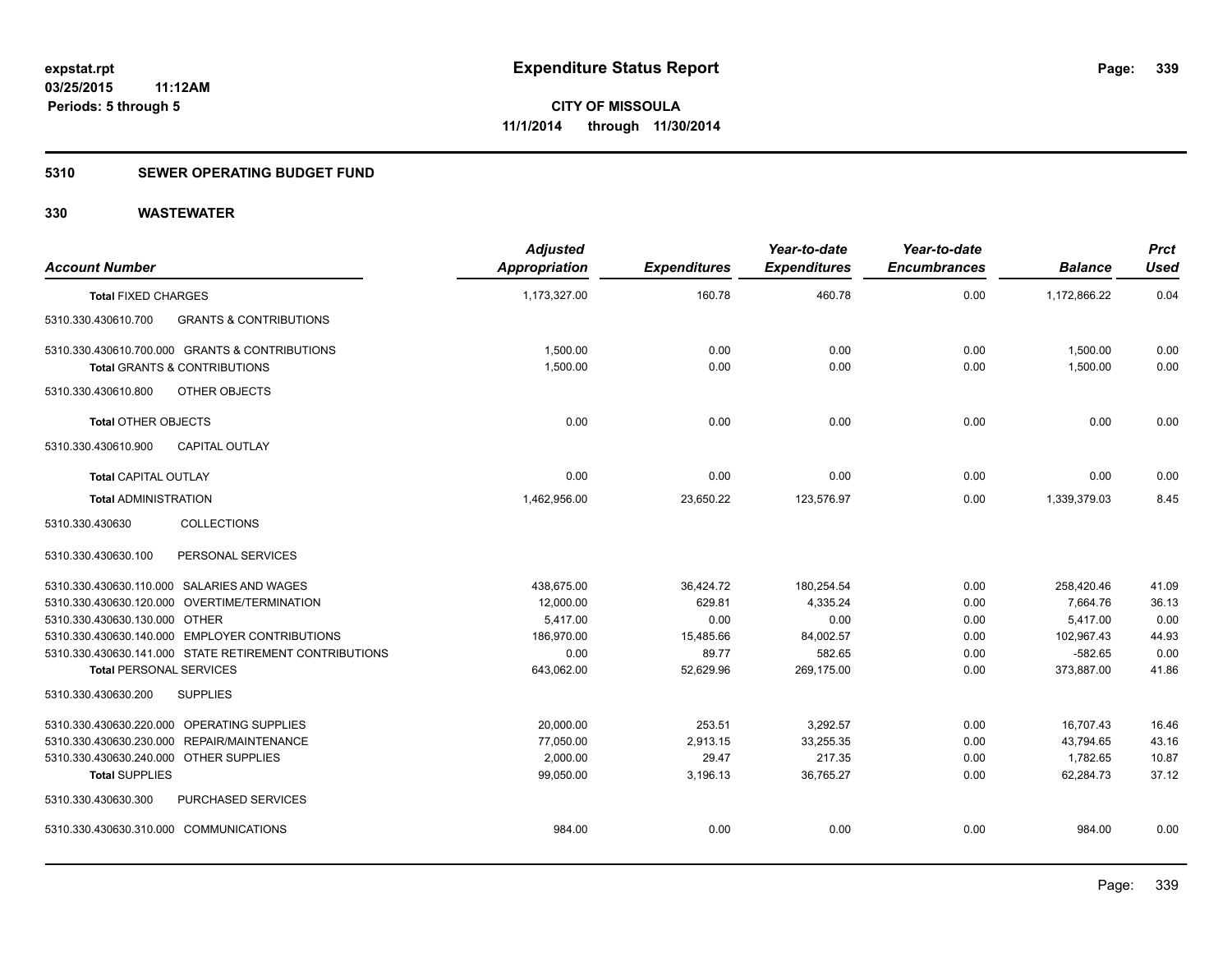#### **5310 SEWER OPERATING BUDGET FUND**

| <b>Account Number</b>                         |                                                   | <b>Adjusted</b><br><b>Appropriation</b> | <b>Expenditures</b> | Year-to-date<br><b>Expenditures</b> | Year-to-date<br><b>Encumbrances</b> | <b>Balance</b> | <b>Prct</b><br><b>Used</b> |
|-----------------------------------------------|---------------------------------------------------|-----------------------------------------|---------------------|-------------------------------------|-------------------------------------|----------------|----------------------------|
|                                               | 5310.330.430630.341.000 ELECTRICITY & NATURAL GAS | 61,017.00                               | 1,250.95            | 17,469.19                           | 0.00                                | 43,547.81      | 28.63                      |
| 5310.330.430630.343.000 WATER CHARGES         |                                                   | 6,468.00                                | 0.00                | 1,256.17                            | 0.00                                | 5,211.83       | 19.42                      |
| 5310.330.430630.350.000 PROFESSIONAL SERVICES |                                                   | 2,000.00                                | 144.62              | 214.62                              | 0.00                                | 1,785.38       | 10.73                      |
| 5310.330.430630.360.000 REPAIR & MAINTENANCE  |                                                   | 104,360.00                              | 1,092.98            | 57,822.47                           | 0.00                                | 46,537.53      | 55.41                      |
| 5310.330.430630.370.000 TRAVEL                |                                                   | 3,000.00                                | 0.00                | 0.00                                | 0.00                                | 3,000.00       | 0.00                       |
| 5310.330.430630.380.000 TRAINING              |                                                   | 2,500.00                                | 0.00                | 0.00                                | 0.00                                | 2,500.00       | 0.00                       |
| <b>Total PURCHASED SERVICES</b>               |                                                   | 180,329.00                              | 2,488.55            | 76,762.45                           | 0.00                                | 103.566.55     | 42.57                      |
| 5310.330.430630.500                           | <b>FIXED CHARGES</b>                              |                                         |                     |                                     |                                     |                |                            |
| 5310.330.430630.500.000 FIXED CHARGES         |                                                   | 60,000.00                               | 0.00                | 0.00                                | 0.00                                | 60,000.00      | 0.00                       |
| <b>Total FIXED CHARGES</b>                    |                                                   | 60,000.00                               | 0.00                | 0.00                                | 0.00                                | 60,000.00      | 0.00                       |
| 5310.330.430630.900                           | <b>CAPITAL OUTLAY</b>                             |                                         |                     |                                     |                                     |                |                            |
| <b>Total CAPITAL OUTLAY</b>                   |                                                   | 0.00                                    | 0.00                | 0.00                                | 0.00                                | 0.00           | 0.00                       |
| <b>Total COLLECTIONS</b>                      |                                                   | 982,441.00                              | 58,314.64           | 382,702.72                          | 0.00                                | 599,738.28     | 38.95                      |
| 5310.330.430640                               | <b>TREATMENT AND DISPOSAL</b>                     |                                         |                     |                                     |                                     |                |                            |
| 5310.330.430640.100                           | PERSONAL SERVICES                                 |                                         |                     |                                     |                                     |                |                            |
| 5310.330.430640.110.000 SALARIES AND WAGES    |                                                   | 407,242.00                              | 34,401.63           | 163.784.24                          | 0.00                                | 243.457.76     | 40.22                      |
| 5310.330.430640.120.000 OVERTIME/TERMINATION  |                                                   | 7,000.00                                | 771.45              | 3.237.82                            | 0.00                                | 3,762.18       | 46.25                      |
| 5310.330.430640.130.000 OTHER                 |                                                   | 9,223.00                                | 0.00                | 0.00                                | 0.00                                | 9,223.00       | 0.00                       |
|                                               | 5310.330.430640.140.000 EMPLOYER CONTRIBUTIONS    | 169,880.00                              | 14,990.82           | 74,826.27                           | 0.00                                | 95,053.73      | 44.05                      |
| <b>Total PERSONAL SERVICES</b>                |                                                   | 593,345.00                              | 50,163.90           | 241,848.33                          | 0.00                                | 351,496.67     | 40.76                      |
| 5310.330.430640.200                           | <b>SUPPLIES</b>                                   |                                         |                     |                                     |                                     |                |                            |
| 5310.330.430640.210.000                       | OFFICE SUPPLIES                                   | 0.00                                    | 0.00                | 54.99                               | 0.00                                | $-54.99$       | 0.00                       |
| 5310.330.430640.220.000 OPERATING SUPPLIES    |                                                   | 170,170.00                              | 11,613.36           | 46,758.17                           | 0.00                                | 123,411.83     | 27.48                      |
| 5310.330.430640.230.000 REPAIR/MAINTENANCE    |                                                   | 73,000.00                               | 5,214.44            | 42,771.51                           | 0.00                                | 30,228.49      | 58.59                      |
| 5310.330.430640.240.000                       | <b>OTHER SUPPLIES</b>                             | 2,000.00                                | 0.00                | 145.89                              | 0.00                                | 1,854.11       | 7.29                       |
| <b>Total SUPPLIES</b>                         |                                                   | 245,170.00                              | 16,827.80           | 89,730.56                           | 0.00                                | 155,439.44     | 36.60                      |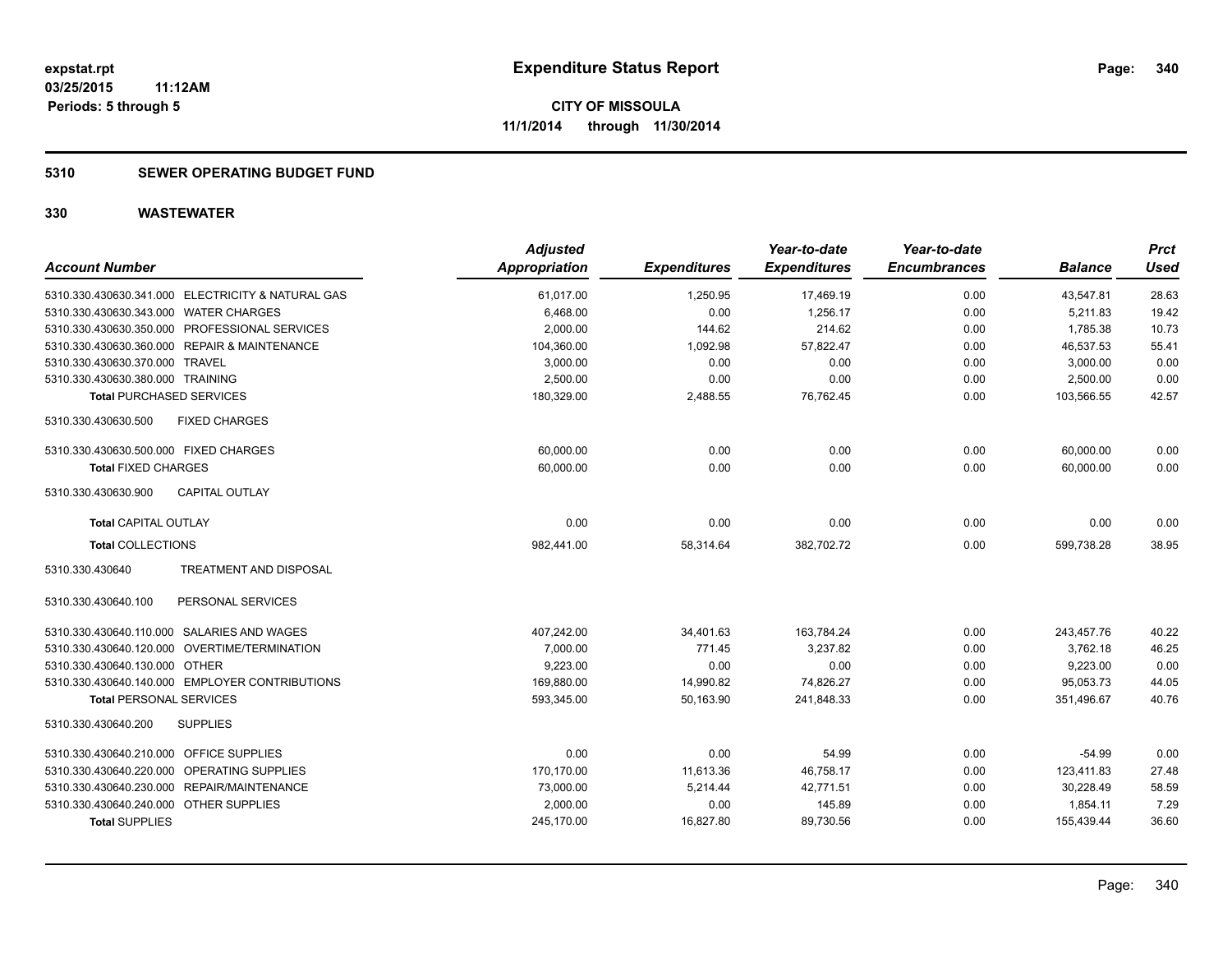#### **5310 SEWER OPERATING BUDGET FUND**

| <b>Account Number</b>                             | <b>Adjusted</b><br>Appropriation | <b>Expenditures</b> | Year-to-date<br><b>Expenditures</b> | Year-to-date<br><b>Encumbrances</b> | <b>Balance</b> | <b>Prct</b><br><b>Used</b> |
|---------------------------------------------------|----------------------------------|---------------------|-------------------------------------|-------------------------------------|----------------|----------------------------|
| PURCHASED SERVICES<br>5310.330.430640.300         |                                  |                     |                                     |                                     |                |                            |
| 5310.330.430640.310.000 COMMUNICATIONS            | 1,500.00                         | 0.00                | 18.87                               | 0.00                                | 1,481.13       | 1.26                       |
| 5310.330.430640.341.000 ELECTRICITY & NATURAL GAS | 439.563.00                       | 0.00                | 137.819.48                          | 0.00                                | 301.743.52     | 31.35                      |
| 5310.330.430640.343.000 WATER CHARGES             | 3,780.00                         | 270.61              | 1.118.82                            | 0.00                                | 2.661.18       | 29.60                      |
| 5310.330.430640.345.000 GARBAGE                   | 20,804.00                        | 0.00                | 7,548.60                            | 0.00                                | 13,255.40      | 36.28                      |
| 5310.330.430640.350.000 PROFESSIONAL SERVICES     | 1,000.00                         | 0.00                | 0.00                                | 0.00                                | 1.000.00       | 0.00                       |
| 5310.330.430640.360.000 REPAIR & MAINTENANCE      | 57,000.00                        | 14,306.77           | 46,905.71                           | 0.00                                | 10,094.29      | 82.29                      |
| 5310.330.430640.370.000 TRAVEL                    | 6,000.00                         | 0.00                | 837.41                              | 0.00                                | 5,162.59       | 13.96                      |
| 5310.330.430640.380.000 TRAINING                  | 3.000.00                         | 0.00                | 1.149.00                            | 0.00                                | 1.851.00       | 38.30                      |
| 5310.330.430640.390.000 OTHER PURCHASED SERVICES  | 403,075.00                       | 37,259.00           | 153,531.50                          | 0.00                                | 249,543.50     | 38.09                      |
| <b>Total PURCHASED SERVICES</b>                   | 935,722.00                       | 51,836.38           | 348,929.39                          | 0.00                                | 586,792.61     | 37.29                      |
| CAPITAL OUTLAY<br>5310.330.430640.900             |                                  |                     |                                     |                                     |                |                            |
| <b>Total CAPITAL OUTLAY</b>                       | 0.00                             | 0.00                | 0.00                                | 0.00                                | 0.00           | 0.00                       |
| <b>Total TREATMENT AND DISPOSAL</b>               | 1,774,237.00                     | 118,828.08          | 680,508.28                          | 0.00                                | 1,093,728.72   | 38.35                      |
| <b>LAB &amp; TESTING</b><br>5310.330.430650       |                                  |                     |                                     |                                     |                |                            |
| 5310.330.430650.100<br>PERSONAL SERVICES          |                                  |                     |                                     |                                     |                |                            |
| 5310.330.430650.110.000 SALARIES AND WAGES        | 156,694.00                       | 10,344.76           | 58.892.23                           | 0.00                                | 97.801.77      | 37.58                      |
| 5310.330.430650.120.000 OVERTIME/TERMINATION      | 0.00                             | 0.00                | 194.17                              | 0.00                                | $-194.17$      | 0.00                       |
| 5310.330.430650.140.000 EMPLOYER CONTRIBUTIONS    | 62,137.00                        | 3,850.09            | 26,029.77                           | 0.00                                | 36,107.23      | 41.89                      |
| <b>Total PERSONAL SERVICES</b>                    | 218,831.00                       | 14,194.85           | 85.116.17                           | 0.00                                | 133,714.83     | 38.90                      |
| 5310.330.430650.200<br><b>SUPPLIES</b>            |                                  |                     |                                     |                                     |                |                            |
| 5310.330.430650.220.000 OPERATING SUPPLIES        | 23,000.00                        | 1,850.34            | 7,497.91                            | 0.00                                | 15,502.09      | 32.60                      |
| 5310.330.430650.230.000 REPAIR/MAINTENANCE        | 2.000.00                         | 159.17              | 162.05                              | 0.00                                | 1.837.95       | 8.10                       |
| <b>Total SUPPLIES</b>                             | 25,000.00                        | 2,009.51            | 7,659.96                            | 0.00                                | 17,340.04      | 30.64                      |
| 5310.330.430650.300<br><b>PURCHASED SERVICES</b>  |                                  |                     |                                     |                                     |                |                            |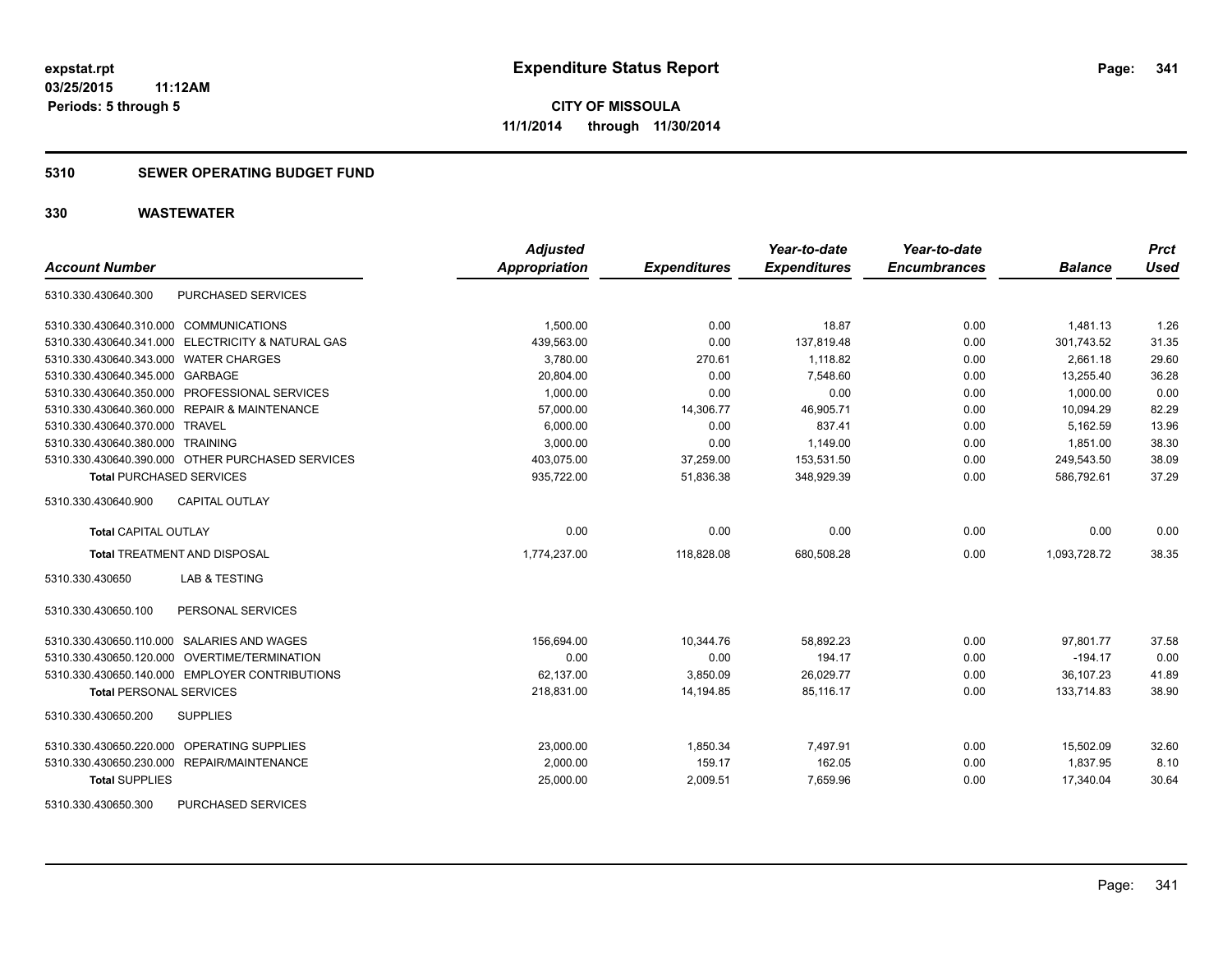#### **5310 SEWER OPERATING BUDGET FUND**

| <b>Account Number</b>                  |                                               | <b>Adjusted</b><br><b>Appropriation</b> | <b>Expenditures</b> | Year-to-date<br><b>Expenditures</b> | Year-to-date<br><b>Encumbrances</b> | <b>Balance</b> | <b>Prct</b><br><b>Used</b> |
|----------------------------------------|-----------------------------------------------|-----------------------------------------|---------------------|-------------------------------------|-------------------------------------|----------------|----------------------------|
|                                        |                                               |                                         |                     |                                     |                                     |                |                            |
| 5310.330.430650.310.000 COMMUNICATIONS |                                               | 1,000.00                                | 0.00                | 283.93                              | 0.00                                | 716.07         | 28.39                      |
|                                        | 5310.330.430650.350.000 PROFESSIONAL SERVICES | 29,000.00                               | 3,753.00            | 8,267.00                            | 0.00                                | 20,733.00      | 28.51                      |
|                                        | 5310.330.430650.360.000 REPAIR & MAINTENANCE  | 4,000.00                                | 1,489.50            | 1,671.65                            | 0.00                                | 2,328.35       | 41.79                      |
| 5310.330.430650.370.000 TRAVEL         |                                               | 2,000.00                                | 0.00                | 0.00                                | 0.00                                | 2,000.00       | 0.00                       |
| 5310.330.430650.380.000 TRAINING       |                                               | 1,000.00                                | 0.00                | 0.00                                | 0.00                                | 1,000.00       | 0.00                       |
|                                        | <b>Total PURCHASED SERVICES</b>               | 37,000.00                               | 5,242.50            | 10,222.58                           | 0.00                                | 26,777.42      | 27.63                      |
| 5310.330.430650.500                    | <b>FIXED CHARGES</b>                          |                                         |                     |                                     |                                     |                |                            |
| <b>Total FIXED CHARGES</b>             |                                               | 0.00                                    | 0.00                | 0.00                                | 0.00                                | 0.00           | 0.00                       |
| 5310.330.430650.900                    | <b>CAPITAL OUTLAY</b>                         |                                         |                     |                                     |                                     |                |                            |
| <b>Total CAPITAL OUTLAY</b>            |                                               | 0.00                                    | 0.00                | 0.00                                | 0.00                                | 0.00           | 0.00                       |
| Total LAB & TESTING                    |                                               | 280,831.00                              | 21,446.86           | 102,998.71                          | 0.00                                | 177,832.29     | 36.68                      |
| 5310.330.430660                        | <b>ENGINEEERING</b>                           |                                         |                     |                                     |                                     |                |                            |
| 5310.330.430660.300                    | PURCHASED SERVICES                            |                                         |                     |                                     |                                     |                |                            |
|                                        | <b>Total PURCHASED SERVICES</b>               | 0.00                                    | 0.00                | 0.00                                | 0.00                                | 0.00           | 0.00                       |
| 5310.330.430660.500                    | <b>FIXED CHARGES</b>                          |                                         |                     |                                     |                                     |                |                            |
| <b>Total FIXED CHARGES</b>             |                                               | 0.00                                    | 0.00                | 0.00                                | 0.00                                | 0.00           | 0.00                       |
| 5310.330.430660.900                    | <b>CAPITAL OUTLAY</b>                         |                                         |                     |                                     |                                     |                |                            |
| <b>Total ENGINEEERING</b>              |                                               | 0.00                                    | 0.00                | 0.00                                | 0.00                                | 0.00           | 0.00                       |
| 5310.330.490504                        | <b>DEBT SERVICE</b>                           |                                         |                     |                                     |                                     |                |                            |
| 5310.330.490504.600                    | <b>DEBT SERVICE</b>                           |                                         |                     |                                     |                                     |                |                            |
| <b>Total DEBT SERVICE</b>              |                                               | 0.00                                    | 0.00                | 0.00                                | 0.00                                | 0.00           | 0.00                       |
| 5310.330.499999                        | <b>NEW REQUESTS</b>                           |                                         |                     |                                     |                                     |                |                            |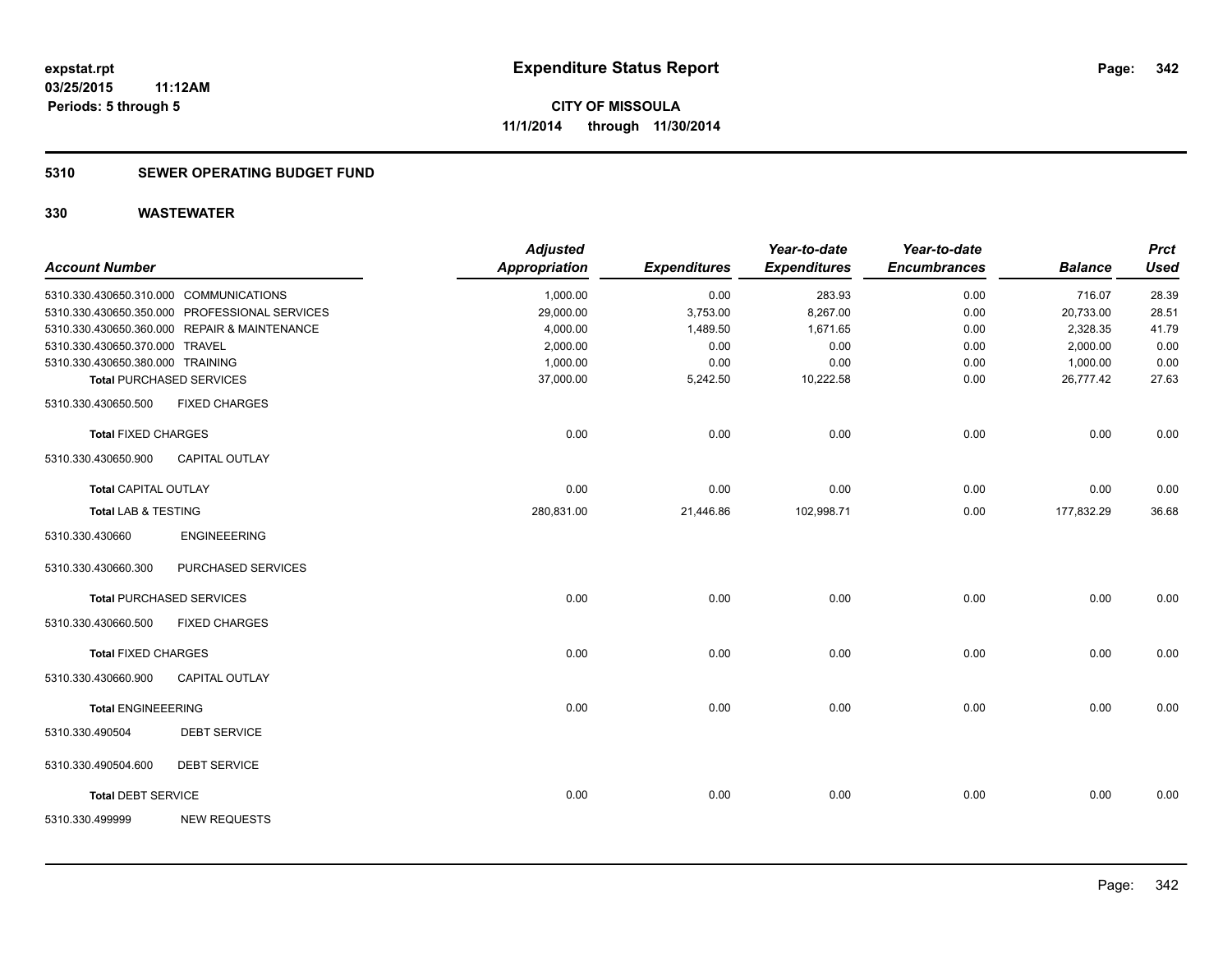### **5310 SEWER OPERATING BUDGET FUND**

| <b>Account Number</b>          |                                                              | <b>Adjusted</b><br><b>Appropriation</b> | <b>Expenditures</b> | Year-to-date<br><b>Expenditures</b> | Year-to-date<br><b>Encumbrances</b> | <b>Balance</b> | <b>Prct</b><br><b>Used</b> |
|--------------------------------|--------------------------------------------------------------|-----------------------------------------|---------------------|-------------------------------------|-------------------------------------|----------------|----------------------------|
| 5310.330.499999.100            | PERSONAL SERVICES                                            |                                         |                     |                                     |                                     |                |                            |
| <b>Total PERSONAL SERVICES</b> |                                                              | 0.00                                    | 0.00                | 0.00                                | 0.00                                | 0.00           | 0.00                       |
| 5310.330.499999.900            | <b>CAPITAL OUTLAY</b>                                        |                                         |                     |                                     |                                     |                |                            |
| <b>Total NEW REQUESTS</b>      |                                                              | 0.00                                    | 0.00                | 0.00                                | 0.00                                | 0.00           | 0.00                       |
| 5310.330.510000                | <b>MISCELLANEOUS</b>                                         |                                         |                     |                                     |                                     |                |                            |
| 5310.330.510000.900            | <b>CAPITAL OUTLAY</b>                                        |                                         |                     |                                     |                                     |                |                            |
| <b>Total MISCELLANEOUS</b>     |                                                              | 0.00                                    | 0.00                | 0.00                                | 0.00                                | 0.00           | 0.00                       |
| 5310.330.510110                | <b>MERCHANT SERVICES</b>                                     |                                         |                     |                                     |                                     |                |                            |
| 5310.330.510110.500            | <b>FIXED CHARGES</b>                                         |                                         |                     |                                     |                                     |                |                            |
|                                | 5310.330.510110.500.000 MERCHANT SERVICE FEES/FIIXED CHARGES | 34,500.00                               | 0.00                | 0.00                                | 0.00                                | 34.500.00      | 0.00                       |
| <b>Total MERCHANT SERVICES</b> |                                                              | 34,500.00                               | 0.00                | 0.00                                | 0.00                                | 34,500.00      | 0.00                       |
| 5310.330.521000                | INTERFUND OPERATING TRANSFERS                                |                                         |                     |                                     |                                     |                |                            |
| 5310.330.521000.800            | OTHER OBJECTS                                                |                                         |                     |                                     |                                     |                |                            |
|                                | <b>Total INTERFUND OPERATING TRANSFERS</b>                   | 0.00                                    | 0.00                | 0.00                                | 0.00                                | 0.00           | 0.00                       |
| <b>Total WASTEWATER</b>        |                                                              | 4,534,965.00                            | 222,239.80          | 1,289,786.68                        | 0.00                                | 3,245,178.32   | 28.44                      |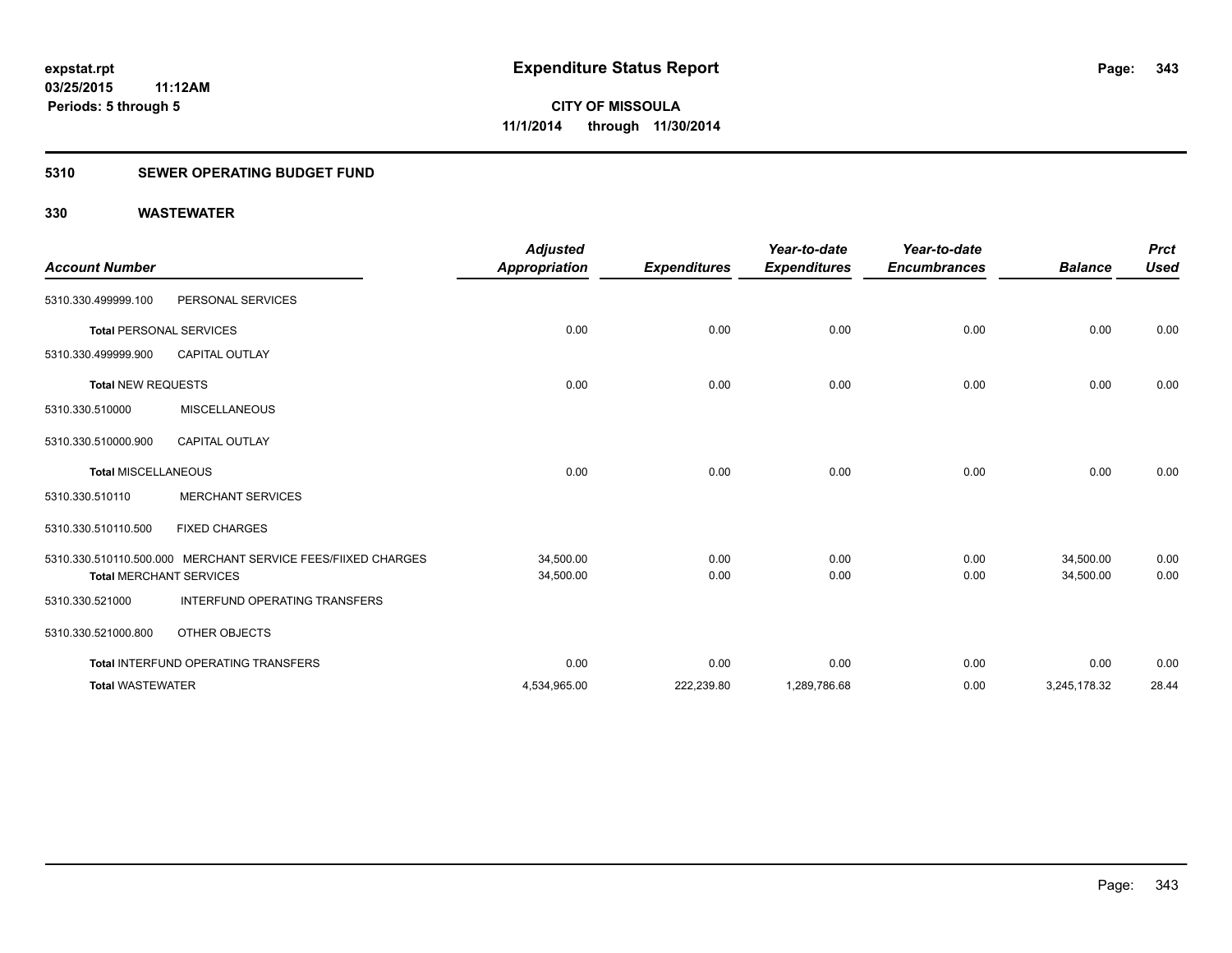### **5310 SEWER OPERATING BUDGET FUND**

#### **900 DEPRECIATION**

| <b>Account Number</b>     |                                          | <b>Adjusted</b><br><b>Appropriation</b> | <b>Expenditures</b> | Year-to-date<br><b>Expenditures</b> | Year-to-date<br><b>Encumbrances</b> | <b>Balance</b> | <b>Prct</b><br><b>Used</b> |
|---------------------------|------------------------------------------|-----------------------------------------|---------------------|-------------------------------------|-------------------------------------|----------------|----------------------------|
| 5310.900.510000           | <b>MISCELLANEOUS</b>                     |                                         |                     |                                     |                                     |                |                            |
| 5310.900.510000.800       | OTHER OBJECTS                            |                                         |                     |                                     |                                     |                |                            |
| <b>Total DEPRECIATION</b> |                                          | 0.00                                    | 0.00                | 0.00                                | 0.00                                | 0.00           | 0.00                       |
|                           | <b>Total SEWER OPERATING BUDGET FUND</b> | 4,534,965.00                            | 222,239.80          | 1,289,786.68                        | 0.00                                | 3,245,178.32   | 28.44                      |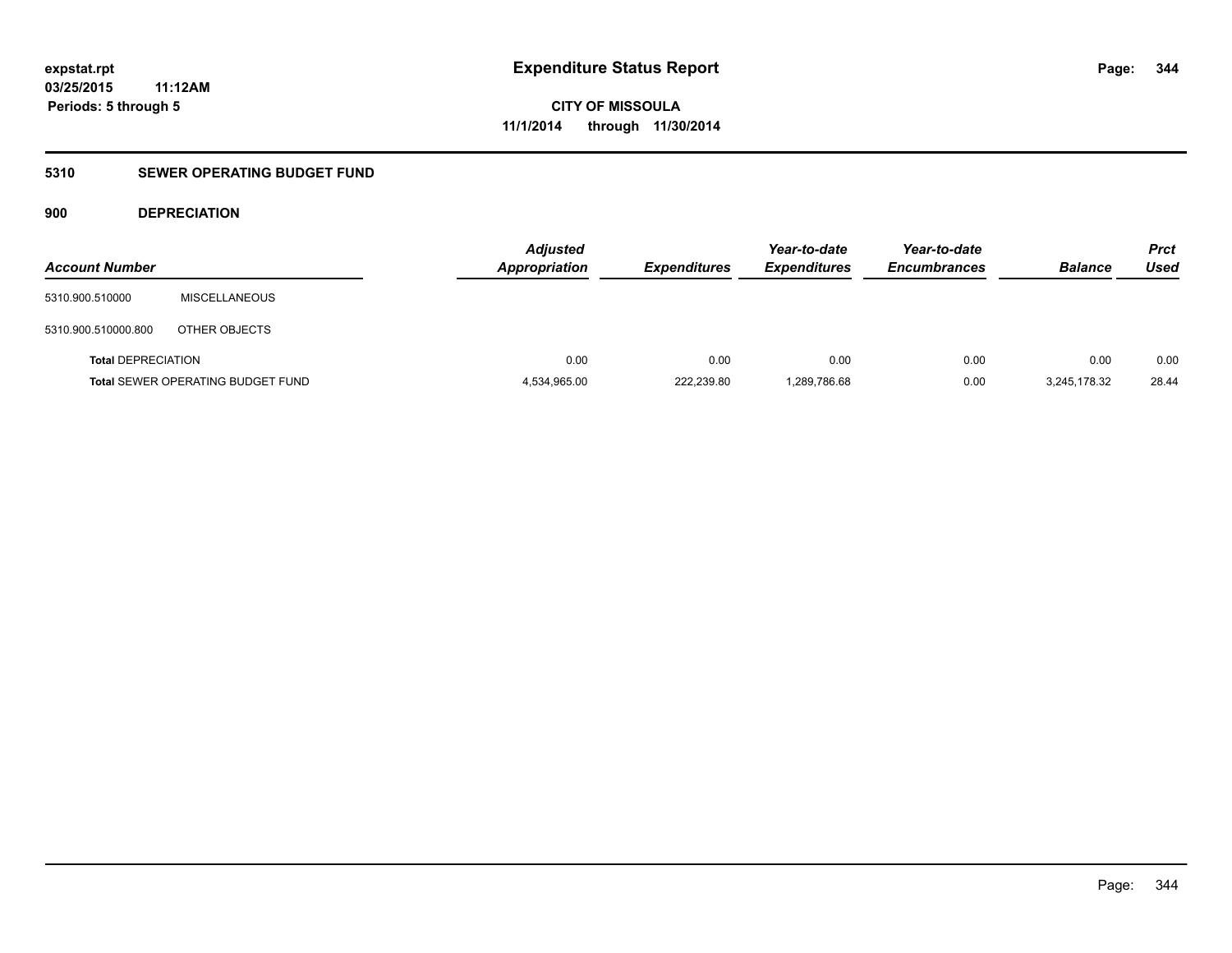**CITY OF MISSOULA 11/1/2014 through 11/30/2014**

#### **5311 SEWER REVENUE COLLECTION & CLEARING FUND**

| <b>Account Number</b>      |                                                  | <b>Adjusted</b><br><b>Appropriation</b> | <b>Expenditures</b> | Year-to-date<br><b>Expenditures</b> | Year-to-date<br><b>Encumbrances</b> | <b>Balance</b> | <b>Prct</b><br><b>Used</b> |
|----------------------------|--------------------------------------------------|-----------------------------------------|---------------------|-------------------------------------|-------------------------------------|----------------|----------------------------|
| 5311.330.430670            | <b>CUSTOMER ACCOUNTING &amp; COLLECTION</b>      |                                         |                     |                                     |                                     |                |                            |
| 5311.330.430670.800        | <b>OTHER OBJECTS</b>                             |                                         |                     |                                     |                                     |                |                            |
|                            | Total CUSTOMER ACCOUNTING & COLLECTION           | 0.00                                    | 0.00                | 0.00                                | 0.00                                | 0.00           | 0.00                       |
| 5311.330.510000            | <b>MISCELLANEOUS</b>                             |                                         |                     |                                     |                                     |                |                            |
| 5311.330.510000.800        | <b>OTHER OBJECTS</b>                             |                                         |                     |                                     |                                     |                |                            |
| <b>Total MISCELLANEOUS</b> |                                                  | 0.00                                    | 0.00                | 0.00                                | 0.00                                | 0.00           | 0.00                       |
| 5311.330.510110            | <b>MERCHANT SERVICES</b>                         |                                         |                     |                                     |                                     |                |                            |
| 5311.330.510110.500        | <b>FIXED CHARGES</b>                             |                                         |                     |                                     |                                     |                |                            |
|                            | <b>Total MERCHANT SERVICES</b>                   | 0.00                                    | 0.00                | 0.00                                | 0.00                                | 0.00           | 0.00                       |
| 5311.330.521000            | SEWER REVENUE CLEARING                           |                                         |                     |                                     |                                     |                |                            |
| 5311.330.521000.500        | <b>FIXED CHARGES</b>                             |                                         |                     |                                     |                                     |                |                            |
| <b>Total FIXED CHARGES</b> |                                                  | 0.00                                    | 0.00                | 0.00                                | 0.00                                | 0.00           | 0.00                       |
| 5311.330.521000.600        | <b>DEBT SERVICE</b>                              |                                         |                     |                                     |                                     |                |                            |
| <b>Total DEBT SERVICE</b>  |                                                  | 0.00                                    | 0.00                | 0.00                                | 0.00                                | 0.00           | 0.00                       |
| 5311.330.521000.800        | <b>OTHER OBJECTS</b>                             |                                         |                     |                                     |                                     |                |                            |
|                            | 5311.330.521000.820.000 TRANSFERS TO OTHER FUNDS | 7,200,001.00                            | 0.00                | 0.00                                | 0.00                                | 7,200,001.00   | 0.00                       |
|                            | Total SEWER REVENUE CLEARING                     | 7,200,001.00                            | 0.00                | 0.00                                | 0.00                                | 7,200,001.00   | 0.00                       |
|                            | Total SEWER REVENUE COLLECTION & CLEARING FUND   | 7,200,001.00                            | 0.00                | 0.00                                | 0.00                                | 7,200,001.00   | 0.00                       |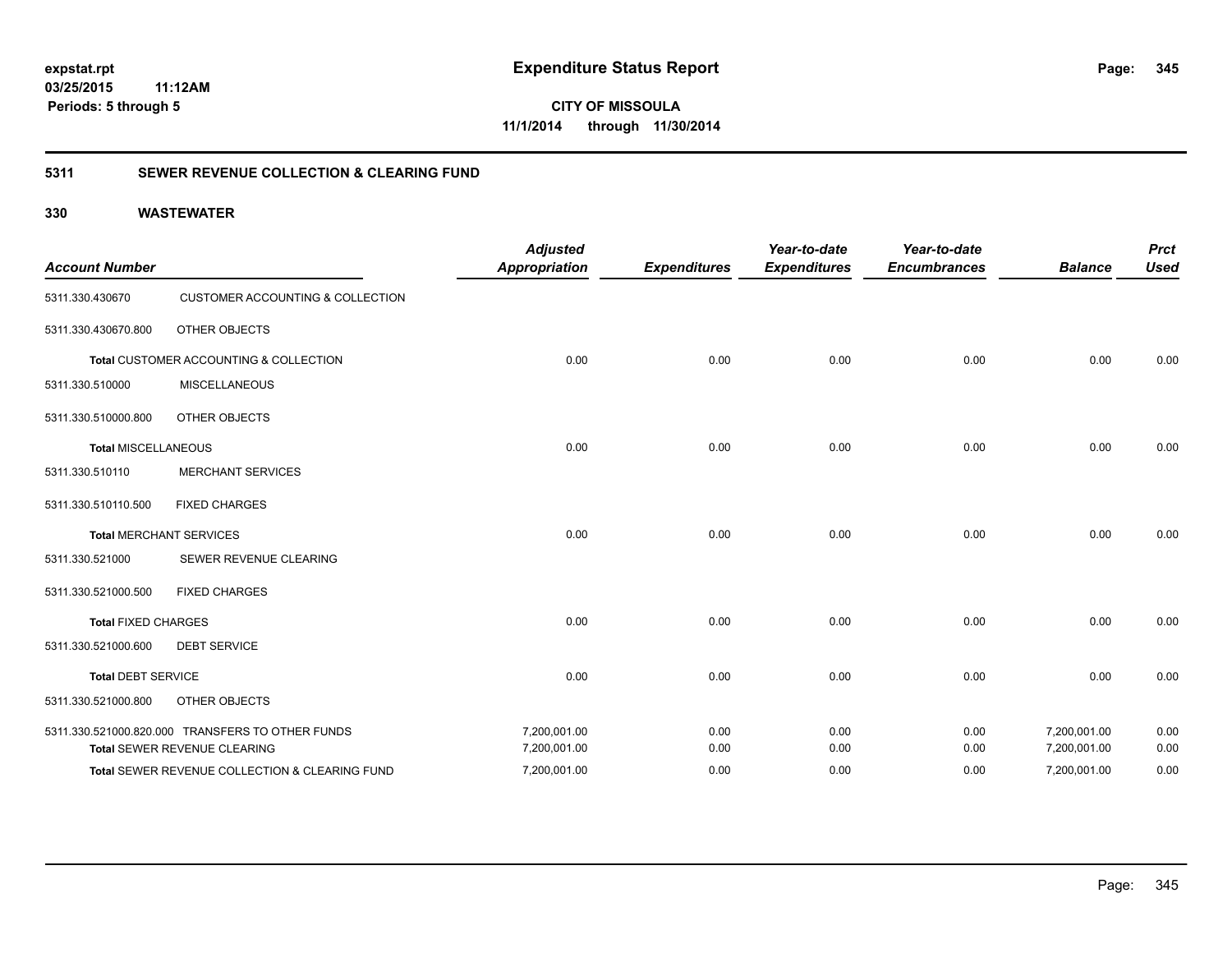#### **5315 SEWER LOAN FUND**

| <b>Account Number</b>         |                                                                                                       | Adjusted<br>Appropriation | <b>Expenditures</b> | Year-to-date<br><b>Expenditures</b> | Year-to-date<br><b>Encumbrances</b> | <b>Balance</b>               | <b>Prct</b><br><b>Used</b> |
|-------------------------------|-------------------------------------------------------------------------------------------------------|---------------------------|---------------------|-------------------------------------|-------------------------------------|------------------------------|----------------------------|
| 5315.330.430607               | *** Title Not Found ***                                                                               |                           |                     |                                     |                                     |                              |                            |
| 5315.330.430607.300           | PURCHASED SERVICES                                                                                    |                           |                     |                                     |                                     |                              |                            |
| Total *** Title Not Found *** | 5315.330.430607.390.000 OTHER PURCHASED SERVICES                                                      | 0.00<br>0.00              | 0.00<br>0.00        | 22,518.62<br>22,518.62              | 0.00<br>0.00                        | $-22,518.62$<br>$-22,518.62$ | 0.00<br>0.00               |
| 5315.330.430670               | <b>CUSTOMER ACCOUNTING &amp; COLLECTION</b>                                                           |                           |                     |                                     |                                     |                              |                            |
| 5315.330.430670.300           | PURCHASED SERVICES                                                                                    |                           |                     |                                     |                                     |                              |                            |
|                               | <b>Total PURCHASED SERVICES</b>                                                                       | 0.00                      | 0.00                | 0.00                                | 0.00                                | 0.00                         | 0.00                       |
| 5315.330.430670.600           | <b>DEBT SERVICE</b>                                                                                   |                           |                     |                                     |                                     |                              |                            |
| <b>Total DEBT SERVICE</b>     |                                                                                                       | 0.00                      | 0.00                | 0.00                                | 0.00                                | 0.00                         | 0.00                       |
| 5315.330.430670.800           | OTHER OBJECTS                                                                                         |                           |                     |                                     |                                     |                              |                            |
|                               | 5315.330.430670.820.000 TRANSFERS TO OTHER FUNDS<br><b>Total CUSTOMER ACCOUNTING &amp; COLLECTION</b> | 20,000.00<br>20,000.00    | 0.00<br>0.00        | 0.00<br>0.00                        | 0.00<br>0.00                        | 20,000.00<br>20,000.00       | 0.00<br>0.00               |
| <b>Total SEWER LOAN FUND</b>  |                                                                                                       | 20,000.00                 | 0.00                | 22,518.62                           | 0.00                                | $-2,518.62$                  | 112.59                     |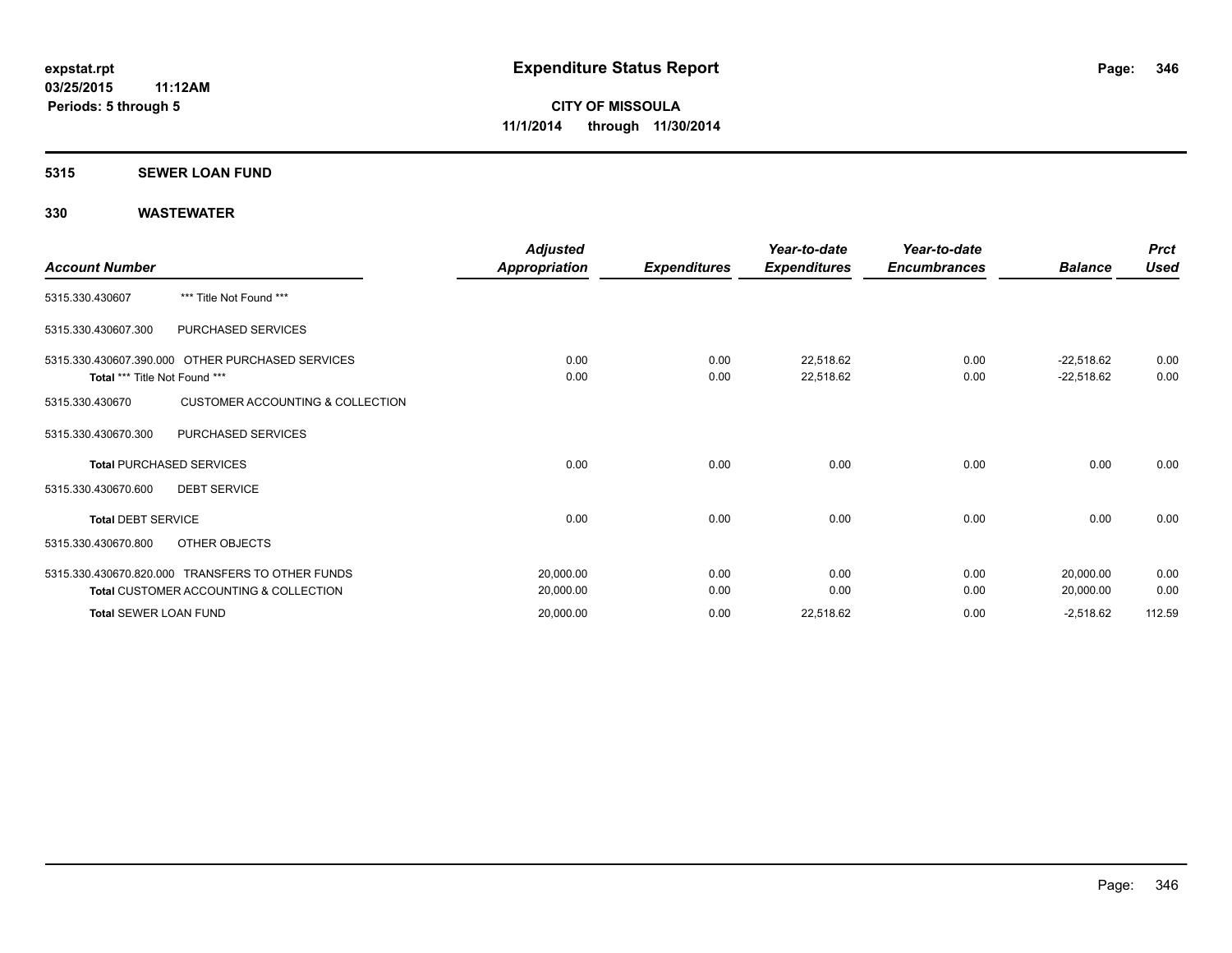**347**

**CITY OF MISSOULA 11/1/2014 through 11/30/2014**

#### **5320 SEWER REPLACEMENT & DEPRECIATION FUND**

| <b>Account Number</b>           |                                        | <b>Adjusted</b><br><b>Appropriation</b> | <b>Expenditures</b> | Year-to-date<br><b>Expenditures</b> | Year-to-date<br><b>Encumbrances</b> | <b>Balance</b> | <b>Prct</b><br><b>Used</b> |
|---------------------------------|----------------------------------------|-----------------------------------------|---------------------|-------------------------------------|-------------------------------------|----------------|----------------------------|
| 5320.330.410400                 | <b>DEPRECIATION</b>                    |                                         |                     |                                     |                                     |                |                            |
| 5320.330.410400.800             | OTHER OBJECTS                          |                                         |                     |                                     |                                     |                |                            |
| <b>Total DEPRECIATION</b>       |                                        | 0.00                                    | 0.00                | 0.00                                | 0.00                                | 0.00           | 0.00                       |
| 5320.330.410551                 | <b>FINANCIAL SOFTWARE</b>              |                                         |                     |                                     |                                     |                |                            |
| 5320.330.410551.800             | OTHER OBJECTS                          |                                         |                     |                                     |                                     |                |                            |
| <b>Total FINANCIAL SOFTWARE</b> |                                        | 0.00                                    | 0.00                | 0.00                                | 0.00                                | 0.00           | 0.00                       |
| 5320.330.430611                 | FLOW BASED STUDY/CONSULTING            |                                         |                     |                                     |                                     |                |                            |
| 5320.330.430611.300             | PURCHASED SERVICES                     |                                         |                     |                                     |                                     |                |                            |
|                                 | Total FLOW BASED STUDY/CONSULTING      | 0.00                                    | 0.00                | 0.00                                | 0.00                                | 0.00           | 0.00                       |
| 5320.330.430612                 | STATE COMPLIANCE EDEN UPDATE           |                                         |                     |                                     |                                     |                |                            |
| 5320.330.430612.300             | PURCHASED SERVICES                     |                                         |                     |                                     |                                     |                |                            |
|                                 | Total STATE COMPLIANCE EDEN UPDATE     | 0.00                                    | 0.00                | 0.00                                | 0.00                                | 0.00           | 0.00                       |
| 5320.330.430613                 | EQUIPMENT-TRUCKS                       |                                         |                     |                                     |                                     |                |                            |
| 5320.330.430613.900             | CAPITAL OUTLAY                         |                                         |                     |                                     |                                     |                |                            |
| <b>Total EQUIPMENT-TRUCKS</b>   |                                        | 0.00                                    | 0.00                | 0.00                                | 0.00                                | 0.00           | 0.00                       |
| 5320.330.430614                 | WW DEVELOPMENT FEE RECALCULATION       |                                         |                     |                                     |                                     |                |                            |
| 5320.330.430614.300             | PURCHASED SERVICES                     |                                         |                     |                                     |                                     |                |                            |
|                                 | Total WW DEVELOPMENT FEE RECALCULATION | 0.00                                    | 0.00                | 0.00                                | 0.00                                | 0.00           | 0.00                       |
| 5320.330.430615                 | WWTP OPTIMIZATION STUDY                |                                         |                     |                                     |                                     |                |                            |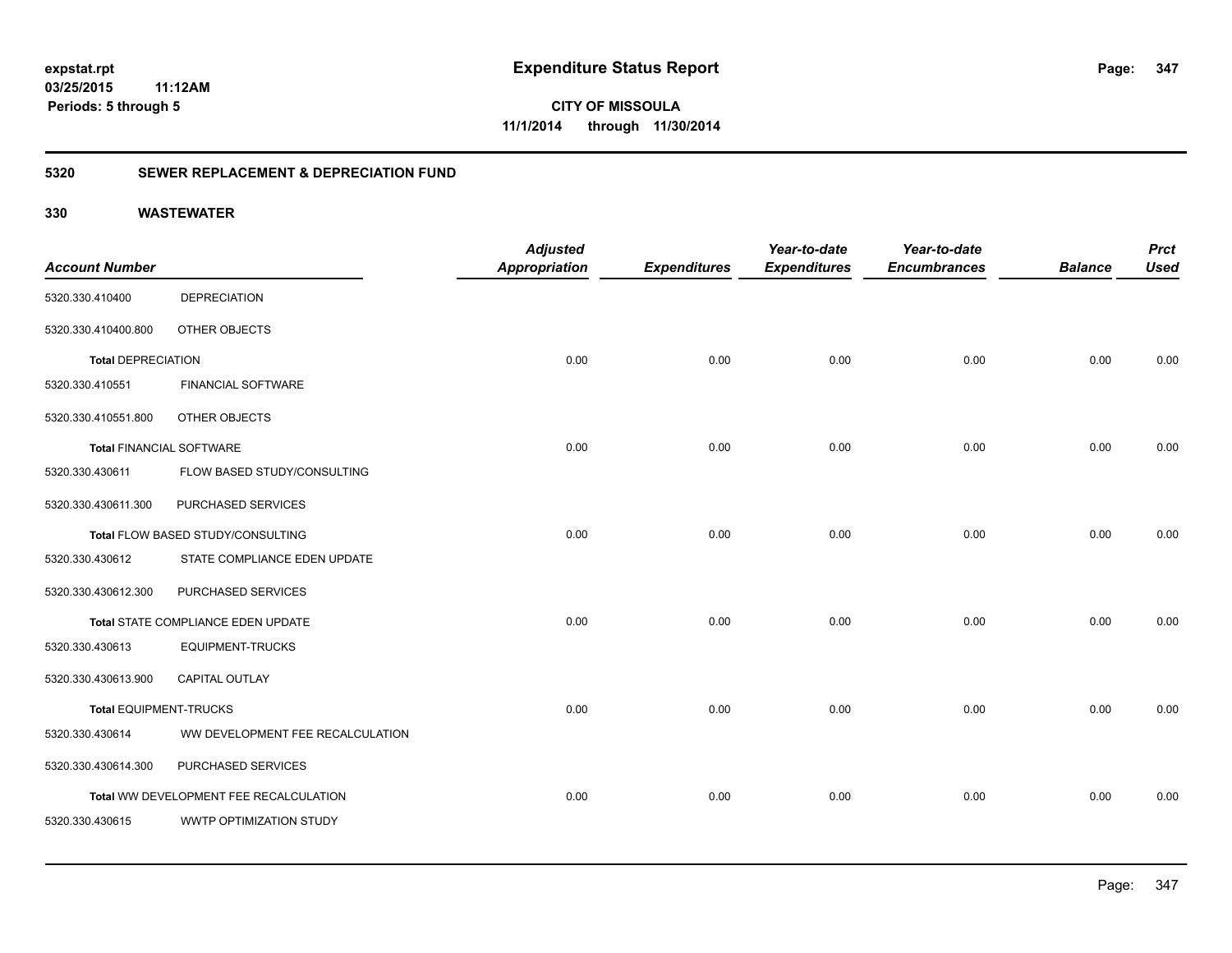**CITY OF MISSOULA 11/1/2014 through 11/30/2014**

#### **5320 SEWER REPLACEMENT & DEPRECIATION FUND**

| <b>Account Number</b>                |                                                 | <b>Adjusted</b><br><b>Appropriation</b> | <b>Expenditures</b> | Year-to-date<br><b>Expenditures</b> | Year-to-date<br><b>Encumbrances</b> | <b>Balance</b> | <b>Prct</b><br><b>Used</b> |
|--------------------------------------|-------------------------------------------------|-----------------------------------------|---------------------|-------------------------------------|-------------------------------------|----------------|----------------------------|
|                                      |                                                 |                                         |                     |                                     |                                     |                |                            |
| 5320.330.430615.300                  | PURCHASED SERVICES                              |                                         |                     |                                     |                                     |                |                            |
|                                      | 5320.330.430615.350.000 WWTP OPTIMIZATION STUDY | 0.00                                    | 0.00                | 4,423.97                            | 0.00                                | $-4,423.97$    | 0.00                       |
|                                      | Total WWTP OPTIMIZATION STUDY                   | 0.00                                    | 0.00                | 4,423.97                            | 0.00                                | $-4,423.97$    | 0.00                       |
| 5320.330.430622                      | TREATMENT PLANT SOFTWARE UPGRADE                |                                         |                     |                                     |                                     |                |                            |
| 5320.330.430622.900                  | <b>CAPITAL OUTLAY</b>                           |                                         |                     |                                     |                                     |                |                            |
|                                      | Total TREATMENT PLANT SOFTWARE UPGRADE          | 0.00                                    | 0.00                | 0.00                                | 0.00                                | 0.00           | 0.00                       |
| 5320.330.430623                      | LATERAL SWR MAIN EXT                            |                                         |                     |                                     |                                     |                |                            |
| 5320.330.430623.300                  | PURCHASED SERVICES                              |                                         |                     |                                     |                                     |                |                            |
|                                      | <b>Total PURCHASED SERVICES</b>                 | 0.00                                    | 0.00                | 0.00                                | 0.00                                | 0.00           | 0.00                       |
| 5320.330.430623.900                  | <b>CAPITAL OUTLAY</b>                           |                                         |                     |                                     |                                     |                |                            |
| 5320.330.430623.930.000 IMPROVEMENTS |                                                 | 10,000.00                               | 0.00                | 0.00                                | 0.00                                | 10,000.00      | 0.00                       |
|                                      | <b>Total LATERAL SWR MAIN EXT</b>               | 10,000.00                               | 0.00                | 0.00                                | 0.00                                | 10,000.00      | 0.00                       |
| 5320.330.430624                      | <b>SEWER LINE REHAB</b>                         |                                         |                     |                                     |                                     |                |                            |
| 5320.330.430624.300                  | PURCHASED SERVICES                              |                                         |                     |                                     |                                     |                |                            |
|                                      | 5320.330.430624.360.000 REPAIR & MAINTENANCE    | 100,000.00                              | 0.00                | 4,129.75                            | 0.00                                | 95,870.25      | 4.13                       |
| <b>Total SEWER LINE REHAB</b>        |                                                 | 100,000.00                              | 0.00                | 4,129.75                            | 0.00                                | 95,870.25      | 4.13                       |
| 5320.330.430625                      | SWR MAIN MASTER PLANS                           |                                         |                     |                                     |                                     |                |                            |
| 5320.330.430625.300                  | PURCHASED SERVICES                              |                                         |                     |                                     |                                     |                |                            |
|                                      | <b>Total SWR MAIN MASTER PLANS</b>              | 0.00                                    | 0.00                | 0.00                                | 0.00                                | 0.00           | 0.00                       |
| 5320.330.430627                      | <b>BIOREACTOR NUTRIENT MONITORING</b>           |                                         |                     |                                     |                                     |                |                            |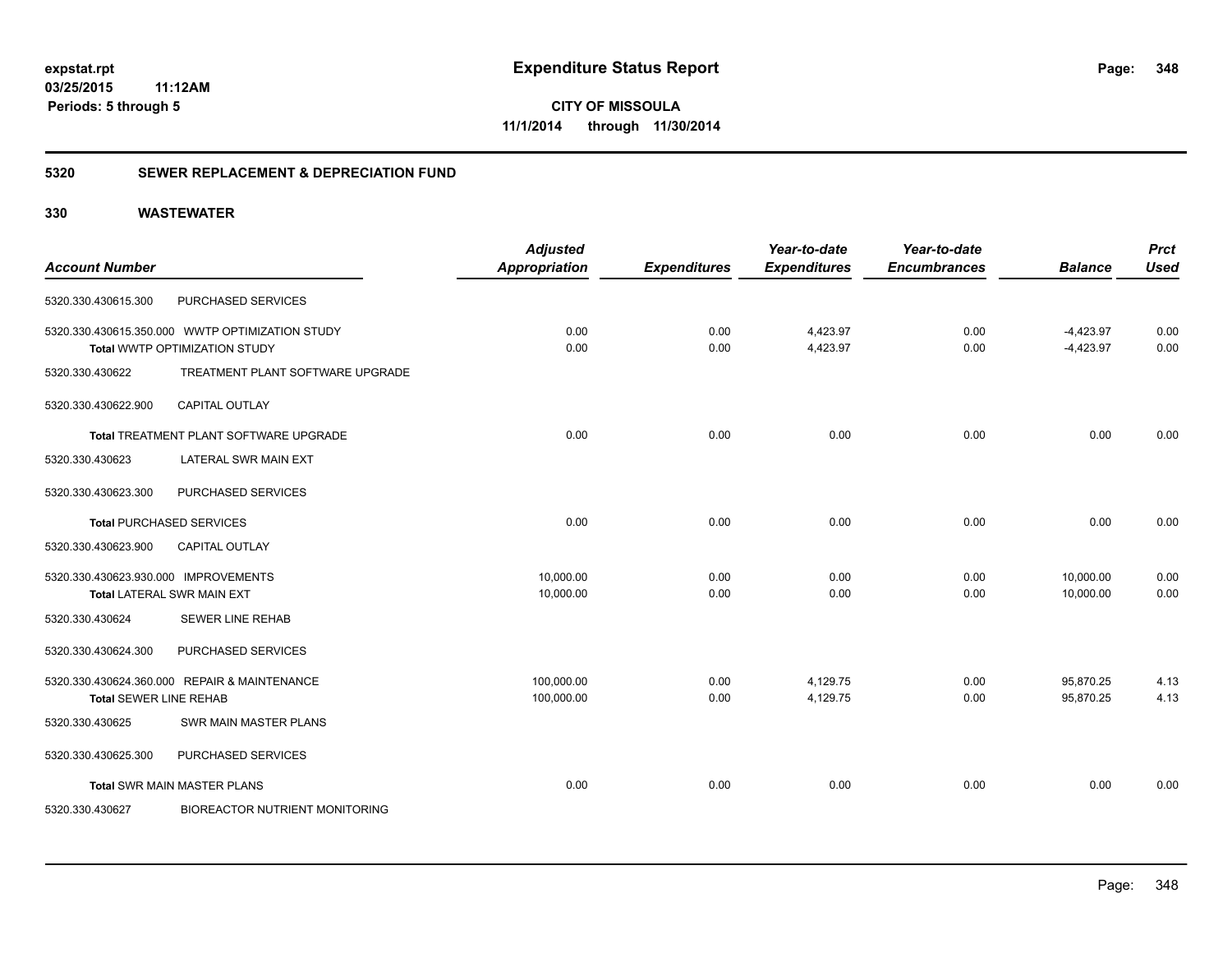**CITY OF MISSOULA 11/1/2014 through 11/30/2014**

#### **5320 SEWER REPLACEMENT & DEPRECIATION FUND**

|                                      |                                                | <b>Adjusted</b>      |                     | Year-to-date        | Year-to-date        |                | <b>Prct</b> |
|--------------------------------------|------------------------------------------------|----------------------|---------------------|---------------------|---------------------|----------------|-------------|
| <b>Account Number</b>                |                                                | <b>Appropriation</b> | <b>Expenditures</b> | <b>Expenditures</b> | <b>Encumbrances</b> | <b>Balance</b> | <b>Used</b> |
| 5320.330.430627.900                  | <b>CAPITAL OUTLAY</b>                          |                      |                     |                     |                     |                |             |
|                                      | Total BIOREACTOR NUTRIENT MONITORING           | 0.00                 | 0.00                | 0.00                | 0.00                | 0.00           | 0.00        |
| 5320.330.430628                      | STEP ELEC RETROFIT                             |                      |                     |                     |                     |                |             |
| 5320.330.430628.300                  | PURCHASED SERVICES                             |                      |                     |                     |                     |                |             |
| Total STEP ELEC RETROFIT             |                                                | 0.00                 | 0.00                | 0.00                | 0.00                | 0.00           | 0.00        |
| 5320.330.430630                      | <b>MISC PLANT REPAIRS</b>                      |                      |                     |                     |                     |                |             |
| 5320.330.430630.300                  | PURCHASED SERVICES                             |                      |                     |                     |                     |                |             |
|                                      | <b>Total PURCHASED SERVICES</b>                | 0.00                 | 0.00                | 0.00                | 0.00                | 0.00           | 0.00        |
| 5320.330.430630.900                  | CAPITAL OUTLAY                                 |                      |                     |                     |                     |                |             |
| 5320.330.430630.930.000 IMPROVEMENTS |                                                | 150,000.00           | 0.00                | 0.00                | 0.00                | 150,000.00     | 0.00        |
| <b>Total MISC PLANT REPAIRS</b>      |                                                | 150,000.00           | 0.00                | 0.00                | 0.00                | 150,000.00     | 0.00        |
| 5320.330.430631                      | <b>MISC SWR MAIN REPAIRS</b>                   |                      |                     |                     |                     |                |             |
| 5320.330.430631.300                  | PURCHASED SERVICES                             |                      |                     |                     |                     |                |             |
|                                      | 5320.330.430631.360.000 MISC SEWER LINE REPAIR | 100,000.00           | 0.00                | 28,997.16           | 0.00                | 71,002.84      | 29.00       |
|                                      | <b>Total MISC SWR MAIN REPAIRS</b>             | 100,000.00           | 0.00                | 28,997.16           | 0.00                | 71,002.84      | 29.00       |
| 5320.330.430632                      | HYBRID POPLAR EFFLUENT APP                     |                      |                     |                     |                     |                |             |
| 5320.330.430632.900                  | <b>CAPITAL OUTLAY</b>                          |                      |                     |                     |                     |                |             |
|                                      | Total HYBRID POPLAR EFFLUENT APP               | 0.00                 | 0.00                | 0.00                | 0.00                | 0.00           | 0.00        |
| 5320.330.430637                      | SEWAGE LIFT STATION UPGRADE/REHAB              |                      |                     |                     |                     |                |             |
| 5320.330.430637.300                  | PURCHASED SERVICES                             |                      |                     |                     |                     |                |             |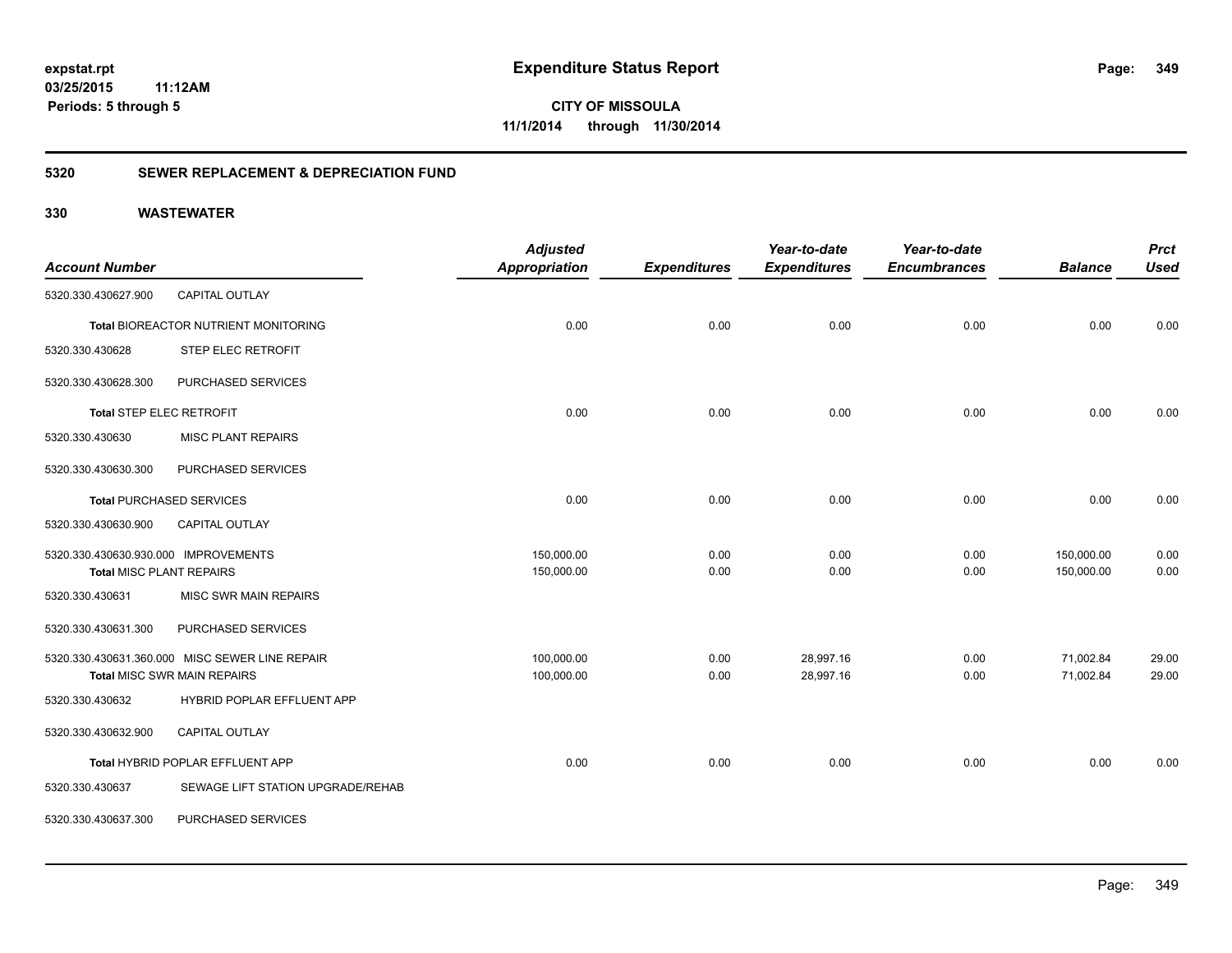**CITY OF MISSOULA 11/1/2014 through 11/30/2014**

#### **5320 SEWER REPLACEMENT & DEPRECIATION FUND**

| <b>Account Number</b>                                             |                                         | <b>Adjusted</b><br><b>Appropriation</b> | <b>Expenditures</b>    | Year-to-date<br><b>Expenditures</b> | Year-to-date<br><b>Encumbrances</b> | <b>Balance</b>               | <b>Prct</b><br><b>Used</b> |
|-------------------------------------------------------------------|-----------------------------------------|-----------------------------------------|------------------------|-------------------------------------|-------------------------------------|------------------------------|----------------------------|
|                                                                   | Total SEWAGE LIFT STATION UPGRADE/REHAB | 0.00                                    | 0.00                   | 0.00                                | 0.00                                | 0.00                         | 0.00                       |
| 5320.330.430643                                                   | WWTP TELEMETRY UPGRADE PROJECT          |                                         |                        |                                     |                                     |                              |                            |
| 5320.330.430643.300                                               | PURCHASED SERVICES                      |                                         |                        |                                     |                                     |                              |                            |
|                                                                   | <b>Total PURCHASED SERVICES</b>         | 0.00                                    | 0.00                   | 0.00                                | 0.00                                | 0.00                         | 0.00                       |
| 5320.330.430643.900                                               | CAPITAL OUTLAY                          |                                         |                        |                                     |                                     |                              |                            |
|                                                                   | Total WWTP TELEMETRY UPGRADE PROJECT    | 0.00                                    | 0.00                   | 0.00                                | 0.00                                | 0.00                         | 0.00                       |
| 5320.330.430650                                                   | LAB & TESTING                           |                                         |                        |                                     |                                     |                              |                            |
| 5320.330.430650.300                                               | PURCHASED SERVICES                      |                                         |                        |                                     |                                     |                              |                            |
|                                                                   | <b>Total PURCHASED SERVICES</b>         | 0.00                                    | 0.00                   | 0.00                                | 0.00                                | 0.00                         | 0.00                       |
| 5320.330.430650.900                                               | <b>CAPITAL OUTLAY</b>                   |                                         |                        |                                     |                                     |                              |                            |
| <b>Total LAB &amp; TESTING</b>                                    |                                         | 0.00                                    | 0.00                   | 0.00                                | 0.00                                | 0.00                         | 0.00                       |
| 5320.330.430651                                                   | TRANSFER TO SEWER LOAN                  |                                         |                        |                                     |                                     |                              |                            |
| 5320.330.430651.800                                               | OTHER OBJECTS                           |                                         |                        |                                     |                                     |                              |                            |
|                                                                   | Total TRANSFER TO SEWER LOAN            | 0.00                                    | 0.00                   | 0.00                                | 0.00                                | 0.00                         | 0.00                       |
| 5320.330.430660                                                   | <b>ENGINEEERING</b>                     |                                         |                        |                                     |                                     |                              |                            |
| 5320.330.430660.900                                               | <b>CAPITAL OUTLAY</b>                   |                                         |                        |                                     |                                     |                              |                            |
| 5320.330.430660.930.000 IMPROVEMENTS<br><b>Total ENGINEEERING</b> |                                         | 50,000.00<br>50,000.00                  | 22,028.98<br>22,028.98 | 130,149.88<br>130,149.88            | 0.00<br>0.00                        | $-80,149.88$<br>$-80,149.88$ | 260.30<br>260.30           |
| 5320.330.430680                                                   | <b>WWTP REHAB</b>                       |                                         |                        |                                     |                                     |                              |                            |
| 5320.330.430680.300                                               | PURCHASED SERVICES                      |                                         |                        |                                     |                                     |                              |                            |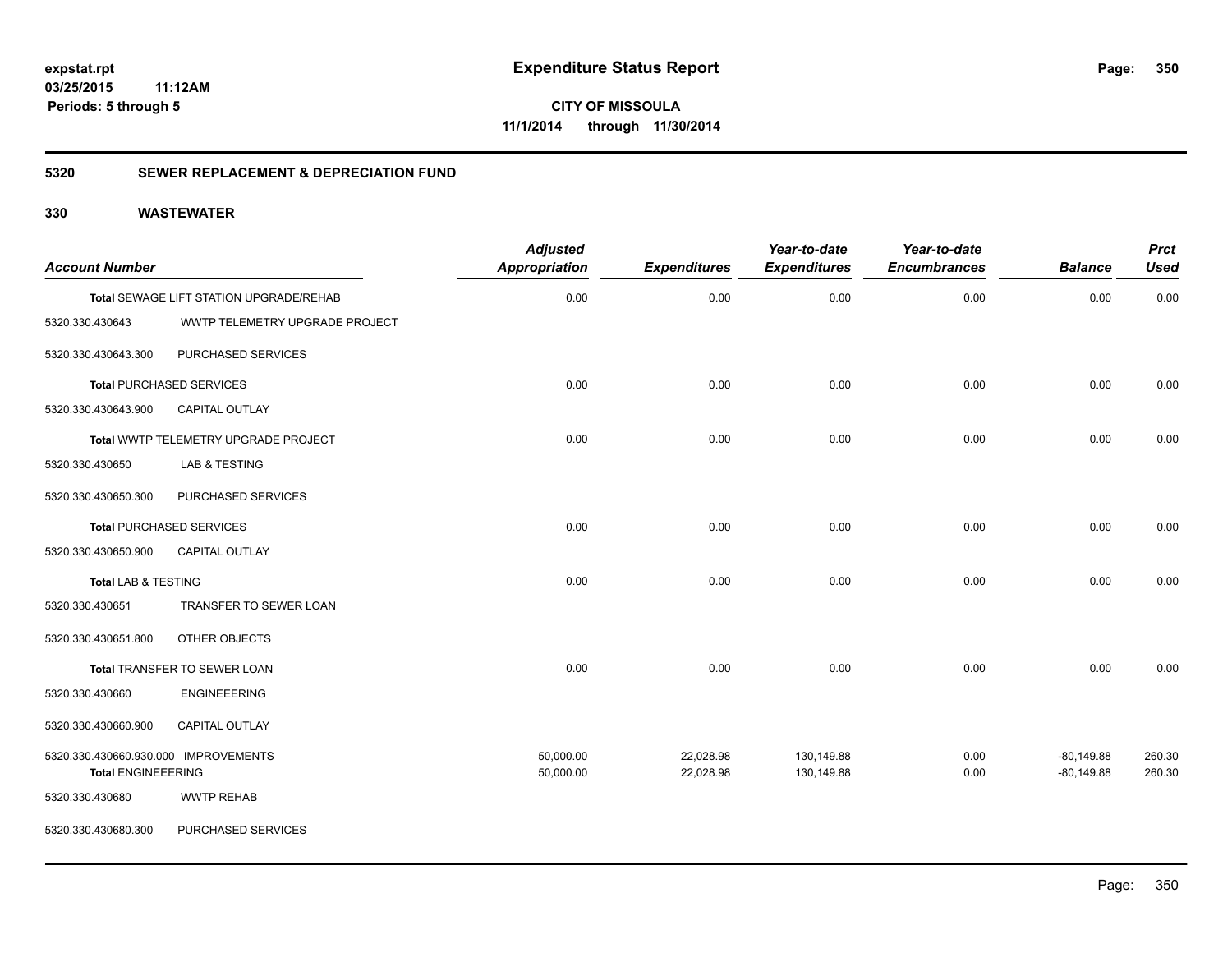**CITY OF MISSOULA 11/1/2014 through 11/30/2014**

#### **5320 SEWER REPLACEMENT & DEPRECIATION FUND**

| <b>Account Number</b>                                   |                                                                                  | <b>Adjusted</b><br><b>Appropriation</b> | <b>Expenditures</b>    | Year-to-date<br><b>Expenditures</b> | Year-to-date<br><b>Encumbrances</b> | <b>Balance</b>               | <b>Prct</b><br><b>Used</b> |
|---------------------------------------------------------|----------------------------------------------------------------------------------|-----------------------------------------|------------------------|-------------------------------------|-------------------------------------|------------------------------|----------------------------|
| <b>Total WWTP REHAB</b>                                 |                                                                                  | 0.00                                    | 0.00                   | 0.00                                | 0.00                                | 0.00                         | 0.00                       |
| 5320.330.430681                                         | EAST BROADWAY LIFT STATION                                                       |                                         |                        |                                     |                                     |                              |                            |
| 5320.330.430681.300                                     | PURCHASED SERVICES                                                               |                                         |                        |                                     |                                     |                              |                            |
|                                                         | <b>Total PURCHASED SERVICES</b>                                                  | 0.00                                    | 0.00                   | 0.00                                | 0.00                                | 0.00                         | 0.00                       |
| 5320.330.430681.900                                     | CAPITAL OUTLAY                                                                   |                                         |                        |                                     |                                     |                              |                            |
| 5320.330.430681.930.000 IMPROVEMENTS<br>5320.330.430682 | <b>Total EAST BROADWAY LIFT STATION</b><br>RESERVE ST LIFT STATION               | 0.00<br>0.00                            | 10,853.98<br>10,853.98 | 10,853.98<br>10,853.98              | 0.00<br>0.00                        | $-10,853.98$<br>$-10,853.98$ | 0.00<br>0.00               |
| 5320.330.430682.300                                     | PURCHASED SERVICES                                                               |                                         |                        |                                     |                                     |                              |                            |
|                                                         | <b>Total PURCHASED SERVICES</b>                                                  | 0.00                                    | 0.00                   | 0.00                                | 0.00                                | 0.00                         | 0.00                       |
| 5320.330.430682.900                                     | CAPITAL OUTLAY                                                                   |                                         |                        |                                     |                                     |                              |                            |
|                                                         | 5320.330.430682.930.000 RESERVE ST LIFT STATION<br>Total RESERVE ST LIFT STATION | 0.00<br>0.00                            | 0.00<br>0.00           | 10,542.33<br>10,542.33              | 0.00<br>0.00                        | $-10,542.33$<br>$-10,542.33$ | 0.00<br>0.00               |
| 5320.330.430683                                         | DICKENS ST LIFT STATION                                                          |                                         |                        |                                     |                                     |                              |                            |
| 5320.330.430683.900                                     | <b>CAPITAL OUTLAY</b>                                                            |                                         |                        |                                     |                                     |                              |                            |
|                                                         | Total DICKENS ST LIFT STATION                                                    | 0.00                                    | 0.00                   | 0.00                                | 0.00                                | 0.00                         | 0.00                       |
| 5320.330.430684                                         | MILLER CREEK SEWER INTERCEPTOR                                                   |                                         |                        |                                     |                                     |                              |                            |
| 5320.330.430684.300                                     | PURCHASED SERVICES                                                               |                                         |                        |                                     |                                     |                              |                            |
|                                                         | <b>Total PURCHASED SERVICES</b>                                                  | 0.00                                    | 0.00                   | 0.00                                | 0.00                                | 0.00                         | 0.00                       |
| 5320.330.430684.800                                     | OTHER OBJECTS                                                                    |                                         |                        |                                     |                                     |                              |                            |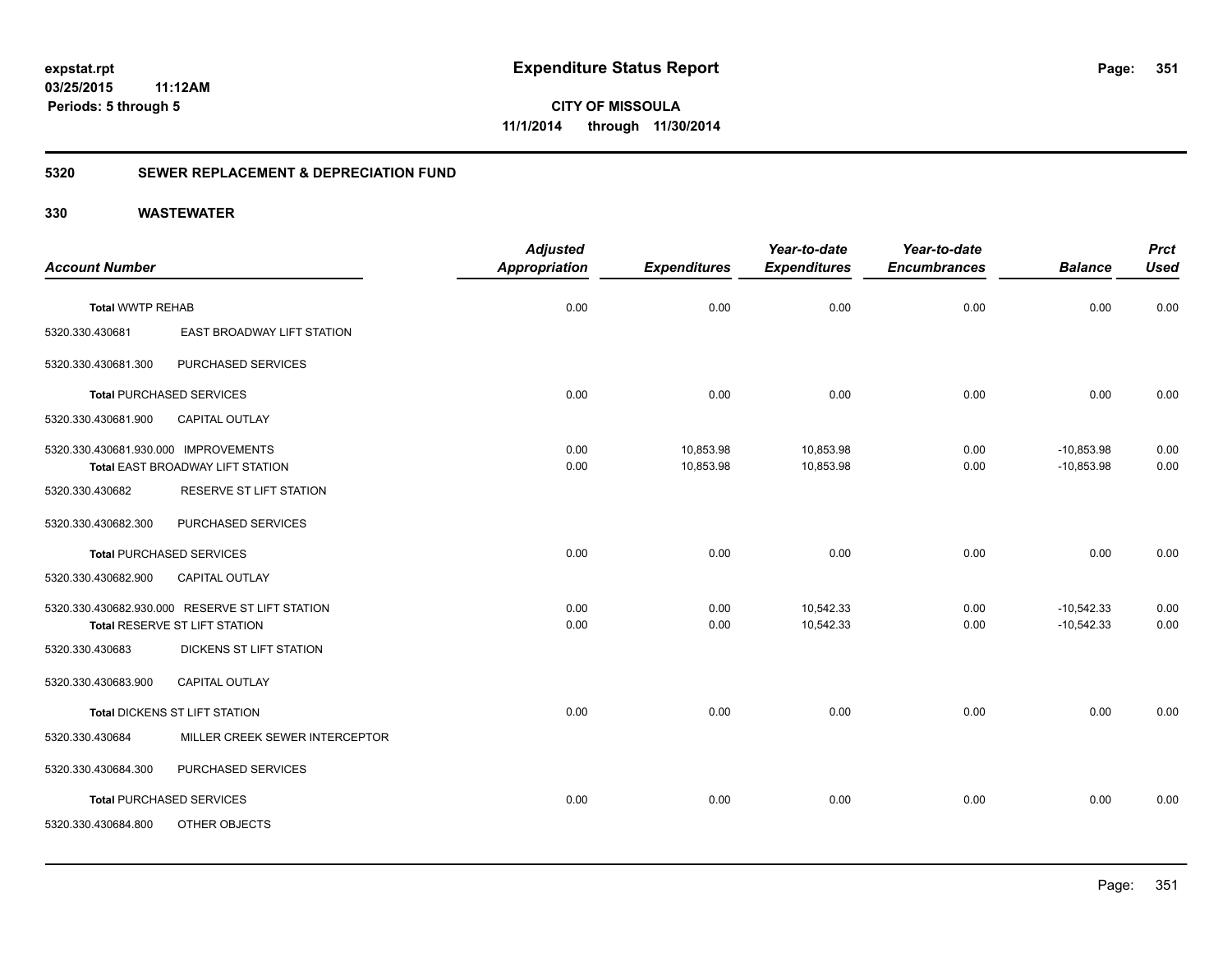# **03/25/2015**

**352**

**11:12AM Periods: 5 through 5**

**CITY OF MISSOULA 11/1/2014 through 11/30/2014**

#### **5320 SEWER REPLACEMENT & DEPRECIATION FUND**

| <b>Account Number</b>         |                                            | <b>Adjusted</b><br><b>Appropriation</b> | <b>Expenditures</b> | Year-to-date<br><b>Expenditures</b> | Year-to-date<br><b>Encumbrances</b> | <b>Balance</b> | <b>Prct</b><br><b>Used</b> |
|-------------------------------|--------------------------------------------|-----------------------------------------|---------------------|-------------------------------------|-------------------------------------|----------------|----------------------------|
|                               | Total MILLER CREEK SEWER INTERCEPTOR       | 0.00                                    | 0.00                | 0.00                                | 0.00                                | 0.00           | 0.00                       |
| 5320.330.430685               | TWAS ODOR CONTROL                          |                                         |                     |                                     |                                     |                |                            |
| 5320.330.430685.300           | PURCHASED SERVICES                         |                                         |                     |                                     |                                     |                |                            |
|                               | Total TWAS ODOR CONTROL                    | 0.00                                    | 0.00                | 0.00                                | 0.00                                | 0.00           | 0.00                       |
| 5320.330.430688               | *** Title Not Found ***                    |                                         |                     |                                     |                                     |                |                            |
| 5320.330.430688.300           | PURCHASED SERVICES                         |                                         |                     |                                     |                                     |                |                            |
| Total *** Title Not Found *** |                                            | 0.00                                    | 0.00                | 0.00                                | 0.00                                | 0.00           | 0.00                       |
| 5320.330.430689               | FY11 \$1.29M Sewer Bond Construction       |                                         |                     |                                     |                                     |                |                            |
| 5320.330.430689.800           | OTHER OBJECTS                              |                                         |                     |                                     |                                     |                |                            |
|                               | Total FY11 \$1.29M Sewer Bond Construction | 0.00                                    | 0.00                | 0.00                                | 0.00                                | 0.00           | 0.00                       |
| 5320.330.430690               | OTHER ACTIVITIES                           |                                         |                     |                                     |                                     |                |                            |
| 5320.330.430690.300           | PURCHASED SERVICES                         |                                         |                     |                                     |                                     |                |                            |
| <b>Total OTHER ACTIVITIES</b> |                                            | 0.00                                    | 0.00                | 0.00                                | 0.00                                | 0.00           | 0.00                       |
| 5320.330.430691               | <b>HYBRID POPLAR SEWER PROJECT</b>         |                                         |                     |                                     |                                     |                |                            |
| 5320.330.430691.900           | <b>CAPITAL OUTLAY</b>                      |                                         |                     |                                     |                                     |                |                            |
|                               | Total HYBRID POPLAR SEWER PROJECT          | 0.00                                    | 0.00                | 0.00                                | 0.00                                | 0.00           | 0.00                       |
| 5320.330.430695               | FY13 SEWER REFUNDING                       |                                         |                     |                                     |                                     |                |                            |
| 5320.330.430695.300           | PURCHASED SERVICES                         |                                         |                     |                                     |                                     |                |                            |
|                               | Total FY13 SEWER REFUNDING                 | 0.00                                    | 0.00                | 0.00                                | 0.00                                | 0.00           | 0.00                       |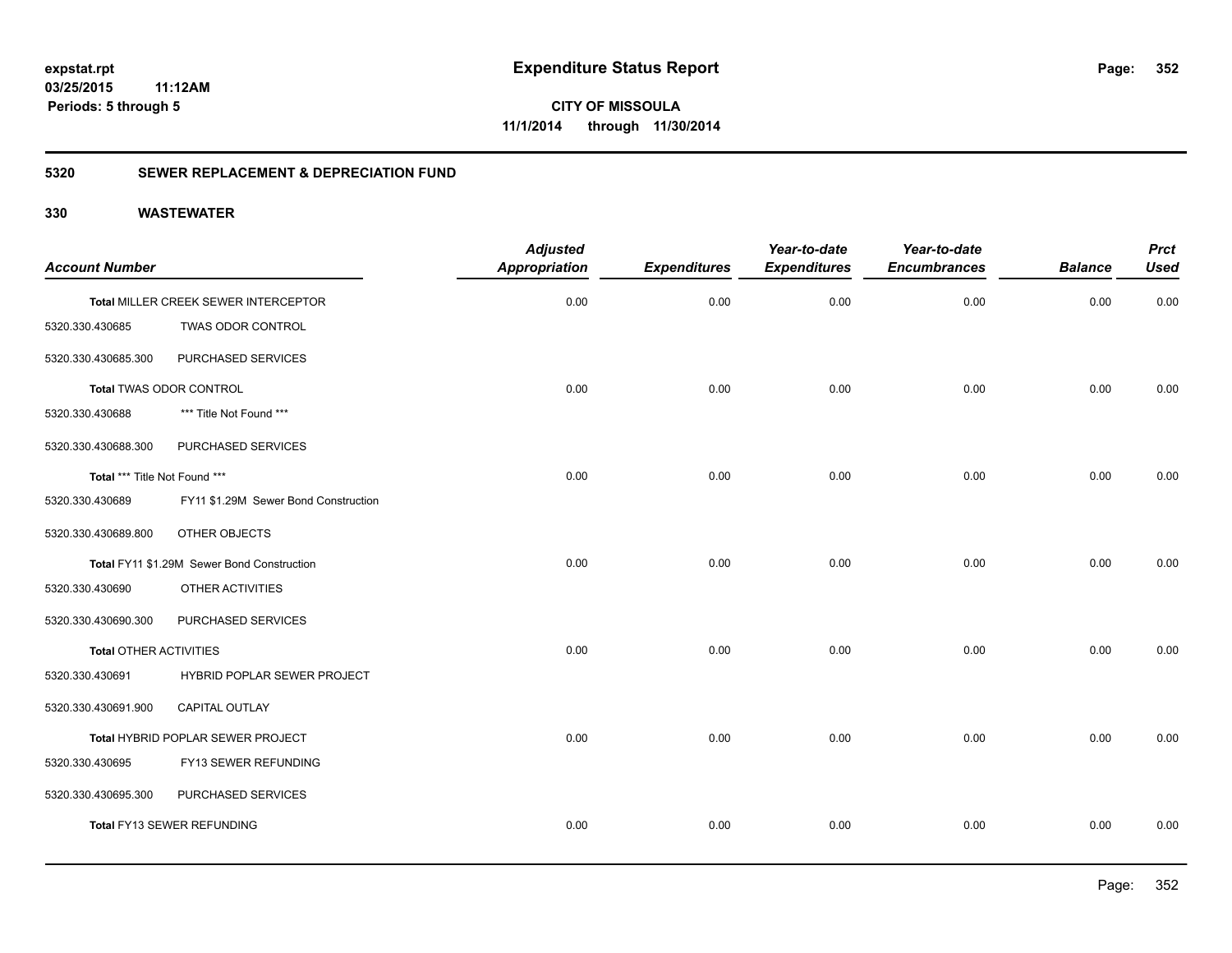**CITY OF MISSOULA 11/1/2014 through 11/30/2014**

### **5320 SEWER REPLACEMENT & DEPRECIATION FUND**

|                             |                                                | <b>Adjusted</b>      |                     | Year-to-date        | Year-to-date        |                | <b>Prct</b> |
|-----------------------------|------------------------------------------------|----------------------|---------------------|---------------------|---------------------|----------------|-------------|
| <b>Account Number</b>       |                                                | <b>Appropriation</b> | <b>Expenditures</b> | <b>Expenditures</b> | <b>Encumbrances</b> | <b>Balance</b> | <b>Used</b> |
| 5320.330.430697             | <b>ALLEY PAVING</b>                            |                      |                     |                     |                     |                |             |
| 5320.330.430697.300         | PURCHASED SERVICES                             |                      |                     |                     |                     |                |             |
| <b>Total ALLEY PAVING</b>   |                                                | 0.00                 | 0.00                | 0.00                | 0.00                | 0.00           | 0.00        |
| 5320.330.430700             | LINDA VISTA/MALONEY RANCH CAPACITY CONST       |                      |                     |                     |                     |                |             |
| 5320.330.430700.900         | CAPITAL OUTLAY                                 |                      |                     |                     |                     |                |             |
|                             | Total LINDA VISTA/MALONEY RANCH CAPACITY CONST | 0.00                 | 0.00                | 0.00                | 0.00                | 0.00           | 0.00        |
| 5320.330.430701             | <b>HEADWORKS PROJECT</b>                       |                      |                     |                     |                     |                |             |
| 5320.330.430701.900         | <b>CAPITAL OUTLAY</b>                          |                      |                     |                     |                     |                |             |
|                             | Total HEADWORKS PROJECT                        | 0.00                 | 0.00                | 0.00                | 0.00                | 0.00           | 0.00        |
| 5320.330.430702             | COUNTY RSID WYE SEWER PROJECT                  |                      |                     |                     |                     |                |             |
| 5320.330.430702.300         | PURCHASED SERVICES                             |                      |                     |                     |                     |                |             |
|                             | 5320.330.430702.360.000 REPAIR & MAINTENANCE   | 0.00                 | 0.00                | 1,599.95            | 0.00                | $-1,599.95$    | 0.00        |
|                             | <b>Total PURCHASED SERVICES</b>                | 0.00                 | 0.00                | 1,599.95            | 0.00                | $-1,599.95$    | 0.00        |
| 5320.330.430702.900         | <b>CAPITAL OUTLAY</b>                          |                      |                     |                     |                     |                |             |
| <b>Total CAPITAL OUTLAY</b> |                                                | 0.00                 | 0.00                | 0.00                | 0.00                | 0.00           | 0.00        |
|                             | Total COUNTY RSID WYE SEWER PROJECT            | 0.00                 | 0.00                | 1,599.95            | 0.00                | $-1,599.95$    | 0.00        |
| 5320.330.430706             | <b>RUSSELL ST INTERCEPTOR</b>                  |                      |                     |                     |                     |                |             |
| 5320.330.430706.300         | PURCHASED SERVICES                             |                      |                     |                     |                     |                |             |
|                             | Total RUSSELL ST INTERCEPTOR                   | 0.00                 | 0.00                | 0.00                | 0.00                | 0.00           | 0.00        |
| 5320.330.430707             | RATTLESNAKE COLLECTION SYSTEM                  |                      |                     |                     |                     |                |             |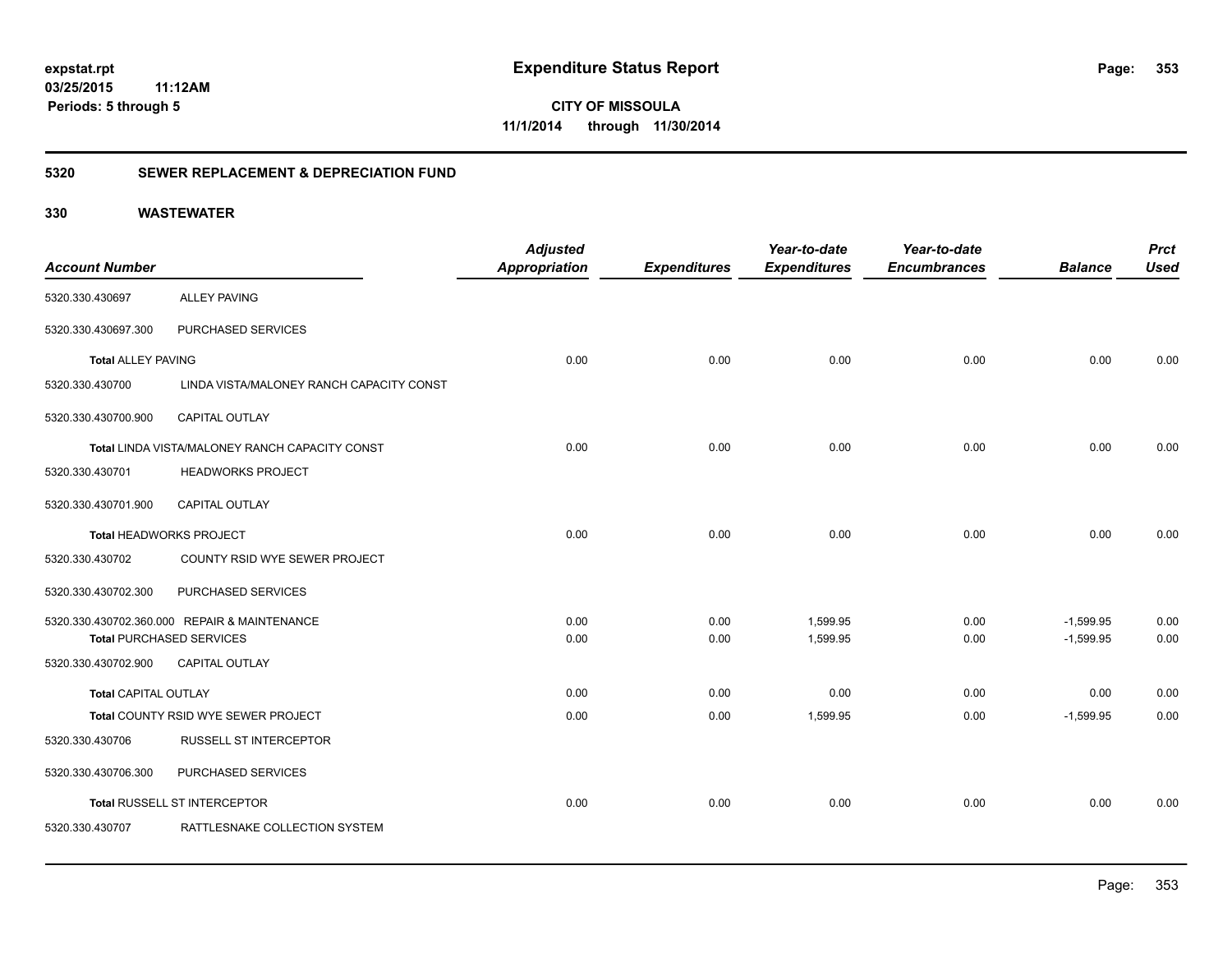**CITY OF MISSOULA 11/1/2014 through 11/30/2014**

#### **5320 SEWER REPLACEMENT & DEPRECIATION FUND**

| <b>Account Number</b>     |                                                        | <b>Adjusted</b><br><b>Appropriation</b> | <b>Expenditures</b> | Year-to-date<br><b>Expenditures</b> | Year-to-date<br><b>Encumbrances</b> | <b>Balance</b> | <b>Prct</b><br><b>Used</b> |
|---------------------------|--------------------------------------------------------|-----------------------------------------|---------------------|-------------------------------------|-------------------------------------|----------------|----------------------------|
|                           |                                                        |                                         |                     |                                     |                                     |                |                            |
| 5320.330.430707.900       | <b>CAPITAL OUTLAY</b>                                  |                                         |                     |                                     |                                     |                |                            |
|                           | <b>Total RATTLESNAKE COLLECTION SYSTEM</b>             | 0.00                                    | 0.00                | 0.00                                | 0.00                                | 0.00           | 0.00                       |
| 5320.330.490505           | ACCELA LOAN DEBT SERVICE                               |                                         |                     |                                     |                                     |                |                            |
| 5320.330.490505.600       | <b>DEBT SERVICE</b>                                    |                                         |                     |                                     |                                     |                |                            |
|                           | 5320.330.490505.610.000 ACCELA LOAN DEBT/PRINCIPAL     | 50,213.00                               | 0.00                | 44,446.63                           | 0.00                                | 5,766.37       | 88.52                      |
|                           | 5320.330.490505.620.000 ACCELA LOAN DEBT/INTEREST      | 0.00                                    | 0.00                | 5,766.38                            | 0.00                                | $-5,766.38$    | 0.00                       |
|                           | Total ACCELA LOAN DEBT SERVICE                         | 50,213.00                               | 0.00                | 50,213.01                           | 0.00                                | $-0.01$        | 100.00                     |
| 5320.330.490506           | <b>CORE FINANCED EQUIPMENT</b>                         |                                         |                     |                                     |                                     |                |                            |
| 5320.330.490506.600       | <b>DEBT SERVICE</b>                                    |                                         |                     |                                     |                                     |                |                            |
|                           | 5320.330.490506.610.000 FINANCED EQUIPMENT/PRINCIPAL   | 83.015.00                               | 33,431.82           | 33,431.82                           | 0.00                                | 49.583.18      | 40.27                      |
|                           | 5320.330.490506.620.000 INTEREST / SERVICE FEES        | 6,363.00                                | 3,351.47            | 3,351.47                            | 0.00                                | 3.011.53       | 52.67                      |
|                           | Total CORE FINANCED EQUIPMENT                          | 89,378.00                               | 36,783.29           | 36,783.29                           | 0.00                                | 52,594.71      | 41.15                      |
| 5320.330.499999           | <b>NEW REQUESTS</b>                                    |                                         |                     |                                     |                                     |                |                            |
| 5320.330.499999.900       | <b>CAPITAL OUTLAY</b>                                  |                                         |                     |                                     |                                     |                |                            |
| <b>Total NEW REQUESTS</b> |                                                        | 0.00                                    | 0.00                | 0.00                                | 0.00                                | 0.00           | 0.00                       |
| 5320.330.521000           | <b>INTERFUND OPERATING TRANSFERS</b>                   |                                         |                     |                                     |                                     |                |                            |
| 5320.330.521000.800       | OTHER OBJECTS                                          |                                         |                     |                                     |                                     |                |                            |
|                           | <b>Total INTERFUND OPERATING TRANSFERS</b>             | 0.00                                    | 0.00                | 0.00                                | 0.00                                | 0.00           | 0.00                       |
|                           | <b>Total SEWER REPLACEMENT &amp; DEPRECIATION FUND</b> | 549,591.00                              | 69,666.25           | 277,693.32                          | 0.00                                | 271,897.68     | 50.53                      |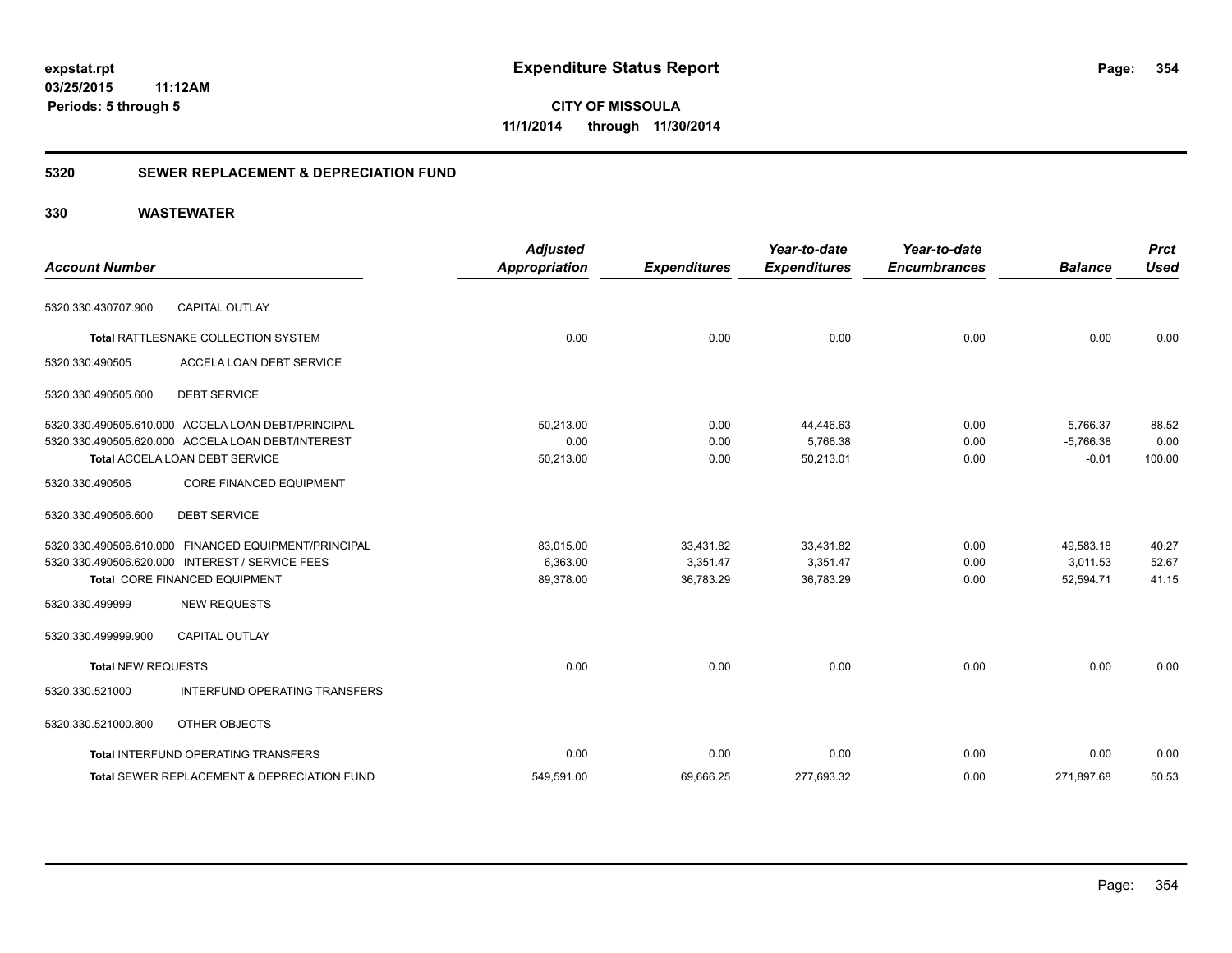#### **5325 SEWER DEVELOPMENT FEE FUND**

| <b>Account Number</b>             |                                                            | <b>Adjusted</b><br>Appropriation | <b>Expenditures</b> | Year-to-date<br><b>Expenditures</b> | Year-to-date<br><b>Encumbrances</b> | <b>Balance</b> | <b>Prct</b><br><b>Used</b> |
|-----------------------------------|------------------------------------------------------------|----------------------------------|---------------------|-------------------------------------|-------------------------------------|----------------|----------------------------|
| 5325.330.430620                   | <b>FACILITIES</b>                                          |                                  |                     |                                     |                                     |                |                            |
| 5325.330.430620.900               | <b>CAPITAL OUTLAY</b>                                      |                                  |                     |                                     |                                     |                |                            |
| <b>Total FACILITIES</b>           |                                                            | 0.00                             | 0.00                | 0.00                                | 0.00                                | 0.00           | 0.00                       |
| 5325.330.430630                   | <b>COLLECTIONS</b>                                         |                                  |                     |                                     |                                     |                |                            |
| 5325.330.430630.300               | PURCHASED SERVICES                                         |                                  |                     |                                     |                                     |                |                            |
|                                   | <b>Total PURCHASED SERVICES</b>                            | 0.00                             | 0.00                | 0.00                                | 0.00                                | 0.00           | 0.00                       |
| 5325.330.430630.800               | OTHER OBJECTS                                              |                                  |                     |                                     |                                     |                |                            |
| <b>Total OTHER OBJECTS</b>        |                                                            | 0.00                             | 0.00                | 0.00                                | 0.00                                | 0.00           | 0.00                       |
| 5325.330.430630.900               | <b>CAPITAL OUTLAY</b>                                      |                                  |                     |                                     |                                     |                |                            |
| <b>Total COLLECTIONS</b>          |                                                            | 0.00                             | 0.00                | 0.00                                | 0.00                                | 0.00           | 0.00                       |
| 5325.330.430632                   | HYBRID POPLAR EFFLUENT APP                                 |                                  |                     |                                     |                                     |                |                            |
| 5325.330.430632.300               | PURCHASED SERVICES                                         |                                  |                     |                                     |                                     |                |                            |
|                                   | 5325.330.430632.360.000 HYBRID POPLAR EFFLUENT APPLICATION | 60,000.00                        | 0.00                | 0.00                                | 0.00                                | 60,000.00      | 0.00                       |
|                                   | <b>Total PURCHASED SERVICES</b>                            | 60,000.00                        | 0.00                | 0.00                                | 0.00                                | 60,000.00      | 0.00                       |
| 5325.330.430632.900               | <b>CAPITAL OUTLAY</b>                                      |                                  |                     |                                     |                                     |                |                            |
| 5325.330.430632.920.000 BUILDINGS |                                                            | 242,000.00                       | 87,673.28           | 252,618.30                          | 0.00                                | $-10,618.30$   | 104.39                     |
| <b>Total CAPITAL OUTLAY</b>       |                                                            | 242,000.00                       | 87,673.28           | 252,618.30                          | 0.00                                | $-10,618.30$   | 104.39                     |
|                                   | Total HYBRID POPLAR EFFLUENT APP                           | 302,000.00                       | 87,673.28           | 252,618.30                          | 0.00                                | 49,381.70      | 83.65                      |
| 5325.330.430636                   | OVERSIZING ASSISTANCE                                      |                                  |                     |                                     |                                     |                |                            |
| 5325.330.430636.900               | CAPITAL OUTLAY                                             |                                  |                     |                                     |                                     |                |                            |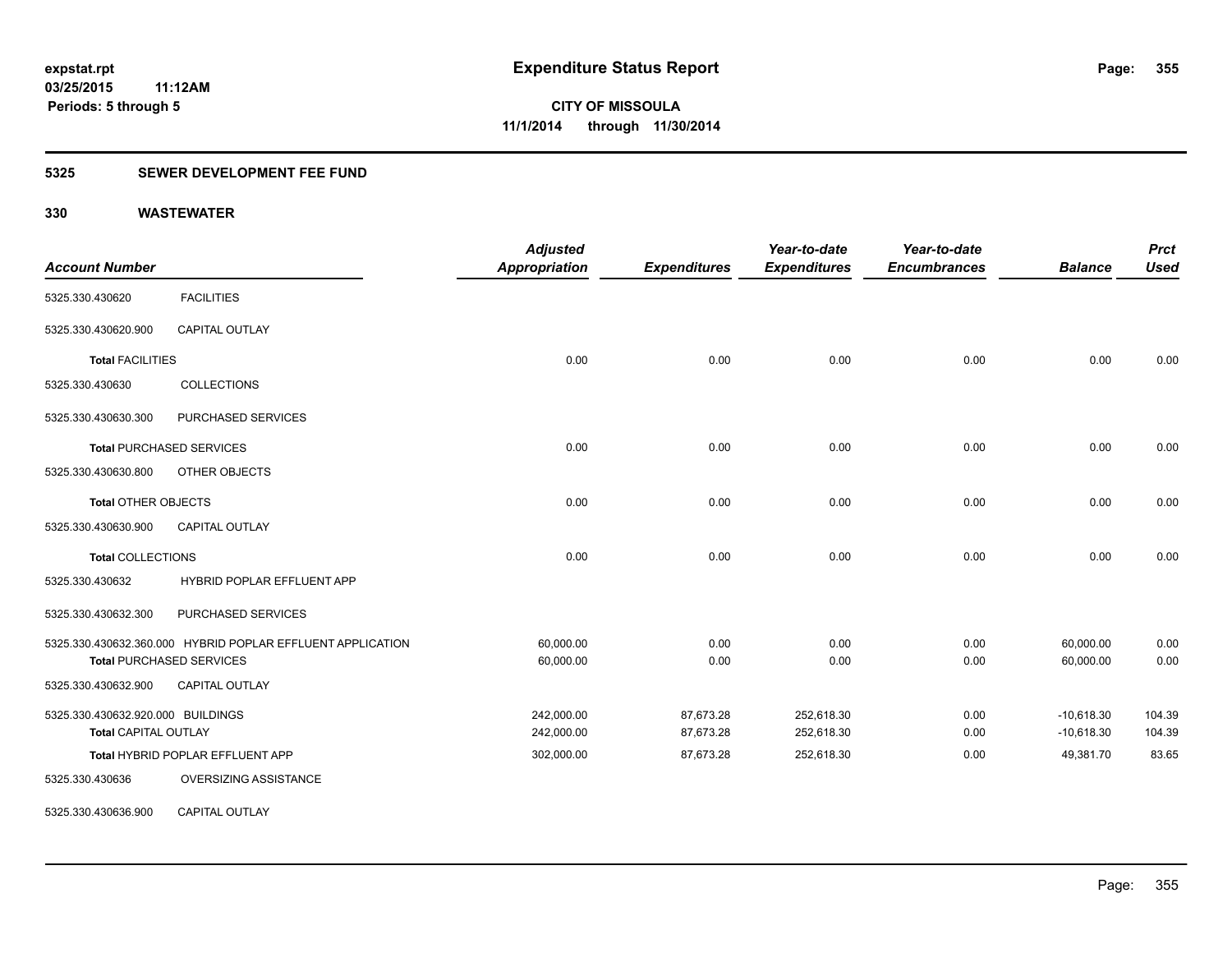#### **5325 SEWER DEVELOPMENT FEE FUND**

| <b>Account Number</b>           |                                                                              | <b>Adjusted</b><br><b>Appropriation</b> | <b>Expenditures</b> | Year-to-date<br><b>Expenditures</b> | Year-to-date<br><b>Encumbrances</b> | <b>Balance</b>         | <b>Prct</b><br><b>Used</b> |
|---------------------------------|------------------------------------------------------------------------------|-----------------------------------------|---------------------|-------------------------------------|-------------------------------------|------------------------|----------------------------|
|                                 | 5325.330.430636.930.000 OVERSIZING ASSISTANCE<br>Total OVERSIZING ASSISTANCE | 50,000.00<br>50,000.00                  | 0.00<br>0.00        | 0.00<br>0.00                        | 0.00<br>0.00                        | 50,000.00<br>50,000.00 | 0.00<br>0.00               |
| 5325.330.430637                 | SEWAGE LIFT STATION UPGRADE/REHAB                                            |                                         |                     |                                     |                                     |                        |                            |
| 5325.330.430637.300             | PURCHASED SERVICES                                                           |                                         |                     |                                     |                                     |                        |                            |
|                                 | <b>Total SEWAGE LIFT STATION UPGRADE/REHAB</b>                               | 0.00                                    | 0.00                | 0.00                                | 0.00                                | 0.00                   | 0.00                       |
| 5325.330.430660                 | <b>ENGINEEERING</b>                                                          |                                         |                     |                                     |                                     |                        |                            |
| 5325.330.430660.300             | PURCHASED SERVICES                                                           |                                         |                     |                                     |                                     |                        |                            |
| <b>Total ENGINEEERING</b>       |                                                                              | 0.00                                    | 0.00                | 0.00                                | 0.00                                | 0.00                   | 0.00                       |
| 5325.330.430663                 | AIRPORT INTECEPTOR                                                           |                                         |                     |                                     |                                     |                        |                            |
| 5325.330.430663.300             | PURCHASED SERVICES                                                           |                                         |                     |                                     |                                     |                        |                            |
|                                 | <b>Total PURCHASED SERVICES</b>                                              | 0.00                                    | 0.00                | 0.00                                | 0.00                                | 0.00                   | 0.00                       |
| 5325.330.430663.900             | <b>CAPITAL OUTLAY</b>                                                        |                                         |                     |                                     |                                     |                        |                            |
| <b>Total AIRPORT INTECEPTOR</b> |                                                                              | 0.00                                    | 0.00                | 0.00                                | 0.00                                | 0.00                   | 0.00                       |
| 5325.330.430683                 | <b>TWITE PUMP STATION</b>                                                    |                                         |                     |                                     |                                     |                        |                            |
| 5325.330.430683.900             | CAPITAL OUTLAY                                                               |                                         |                     |                                     |                                     |                        |                            |
|                                 | 5325.330.430683.930.000 TWITE PUMP STATION                                   | 58,559.00                               | 0.00                | 0.00                                | 0.00                                | 58,559.00              | 0.00                       |
| <b>Total TWITE PUMP STATION</b> |                                                                              | 58,559.00                               | 0.00                | 0.00                                | 0.00                                | 58,559.00              | 0.00                       |
| 5325.330.430684                 | MILLER CREEK INTERCEPTOR                                                     |                                         |                     |                                     |                                     |                        |                            |
| 5325.330.430684.900             | CAPITAL OUTLAY                                                               |                                         |                     |                                     |                                     |                        |                            |
|                                 | <b>Total MILLER CREEK INTERCEPTOR</b>                                        | 0.00                                    | 0.00                | 0.00                                | 0.00                                | 0.00                   | 0.00                       |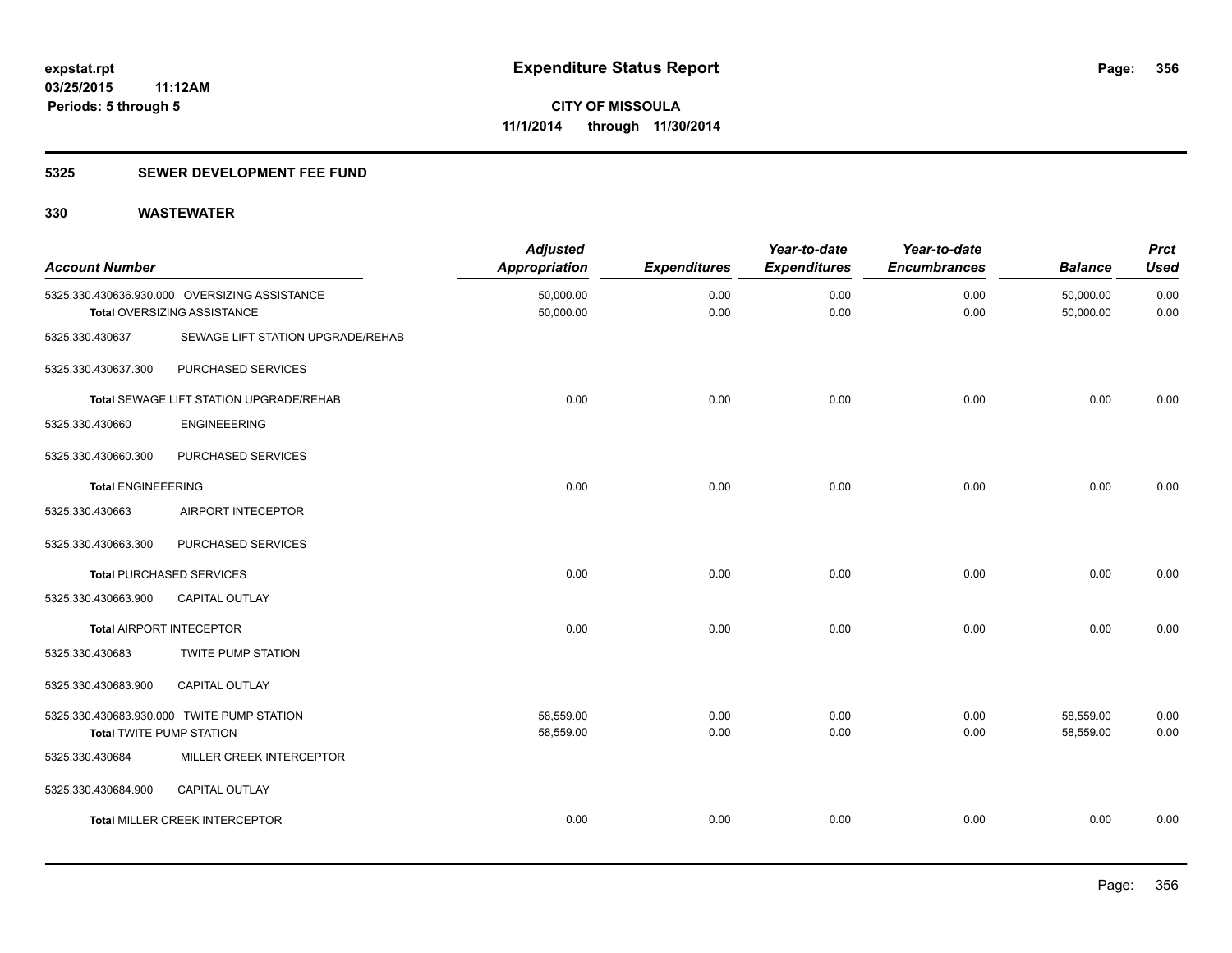#### **5325 SEWER DEVELOPMENT FEE FUND**

|                               |                                                    | <b>Adjusted</b>      |                     | Year-to-date        | Year-to-date        |                | <b>Prct</b> |
|-------------------------------|----------------------------------------------------|----------------------|---------------------|---------------------|---------------------|----------------|-------------|
| <b>Account Number</b>         |                                                    | <b>Appropriation</b> | <b>Expenditures</b> | <b>Expenditures</b> | <b>Encumbrances</b> | <b>Balance</b> | <b>Used</b> |
| 5325.330.430690               | OTHER ACTIVITIES                                   |                      |                     |                     |                     |                |             |
| 5325.330.430690.300           | PURCHASED SERVICES                                 |                      |                     |                     |                     |                |             |
|                               | <b>Total PURCHASED SERVICES</b>                    | 0.00                 | 0.00                | 0.00                | 0.00                | 0.00           | 0.00        |
| 5325.330.430690.800           | OTHER OBJECTS                                      |                      |                     |                     |                     |                |             |
| Total OTHER OBJECTS           |                                                    | 0.00                 | 0.00                | 0.00                | 0.00                | 0.00           | 0.00        |
| 5325.330.430690.900           | CAPITAL OUTLAY                                     |                      |                     |                     |                     |                |             |
| <b>Total OTHER ACTIVITIES</b> |                                                    | 0.00                 | 0.00                | 0.00                | 0.00                | 0.00           | 0.00        |
| 5325.330.430706               | <b>RUSSELL ST INTERCEPTOR</b>                      |                      |                     |                     |                     |                |             |
| 5325.330.430706.300           | PURCHASED SERVICES                                 |                      |                     |                     |                     |                |             |
|                               | Total RUSSELL ST INTERCEPTOR                       | 0.00                 | 0.00                | 0.00                | 0.00                | 0.00           | 0.00        |
| 5325.330.430711               | *** Title Not Found ***                            |                      |                     |                     |                     |                |             |
| 5325.330.430711.900           | <b>CAPITAL OUTLAY</b>                              |                      |                     |                     |                     |                |             |
| Total *** Title Not Found *** |                                                    | 0.00                 | 0.00                | 0.00                | 0.00                | 0.00           | 0.00        |
| 5325.330.490508               | EKO COMPOST LAND PURCHASE                          |                      |                     |                     |                     |                |             |
| 5325.330.490508.300           | PURCHASED SERVICES                                 |                      |                     |                     |                     |                |             |
|                               | 5325.330.490508.360.000 REPAIR & MAINTENANCE       | 5,000.00             | 0.00                | 0.00                | 0.00                | 5,000.00       | 0.00        |
|                               | <b>Total PURCHASED SERVICES</b>                    | 5,000.00             | 0.00                | 0.00                | 0.00                | 5,000.00       | 0.00        |
| 5325.330.490508.600           | <b>DEBT SERVICE</b>                                |                      |                     |                     |                     |                |             |
|                               | 5325.330.490508.610.000 EKO LAND/PRINCIPAL         | 247,185.00           | 0.00                | 59,306.05           | 0.00                | 187,878.95     | 23.99       |
|                               | 5325.330.490508.620.000 EKO LAND PURCHASE-INTEREST | 12,162.00            | 0.00                | 5,530.71            | 0.00                | 6,631.29       | 45.48       |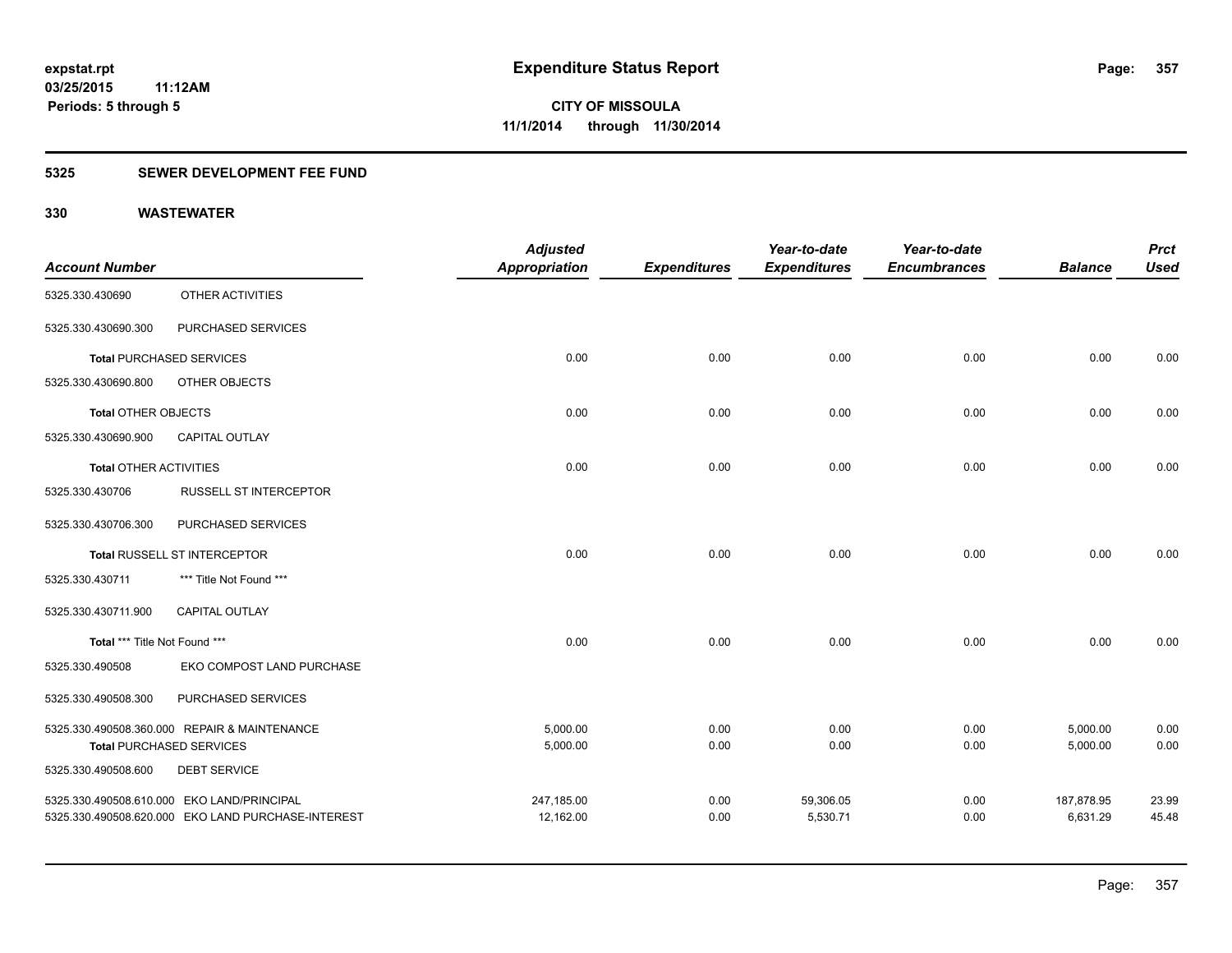### **5325 SEWER DEVELOPMENT FEE FUND**

| <b>Account Number</b>       |                                        | <b>Adjusted</b><br><b>Appropriation</b> | <b>Expenditures</b> | Year-to-date<br><b>Expenditures</b> | Year-to-date<br><b>Encumbrances</b> | <b>Balance</b> | <b>Prct</b><br><b>Used</b> |
|-----------------------------|----------------------------------------|-----------------------------------------|---------------------|-------------------------------------|-------------------------------------|----------------|----------------------------|
| <b>Total DEBT SERVICE</b>   |                                        | 259,347.00                              | 0.00                | 64,836.76                           | 0.00                                | 194,510.24     | 25.00                      |
| 5325.330.490508.900         | <b>CAPITAL OUTLAY</b>                  |                                         |                     |                                     |                                     |                |                            |
| <b>Total CAPITAL OUTLAY</b> |                                        | 0.00                                    | 0.00                | 0.00                                | 0.00                                | 0.00           | 0.00                       |
|                             | <b>Total EKO COMPOST LAND PURCHASE</b> | 264,347.00                              | 0.00                | 64,836.76                           | 0.00                                | 199,510.24     | 24.53                      |
| 5325.330.499999             | <b>NEW REQUESTS</b>                    |                                         |                     |                                     |                                     |                |                            |
| 5325.330.499999.900         | <b>CAPITAL OUTLAY</b>                  |                                         |                     |                                     |                                     |                |                            |
| <b>Total NEW REQUESTS</b>   |                                        | 0.00                                    | 0.00                | 0.00                                | 0.00                                | 0.00           | 0.00                       |
|                             | Total SEWER DEVELOPMENT FEE FUND       | 674,906.00                              | 87.673.28           | 317.455.06                          | 0.00                                | 357,450.94     | 47.04                      |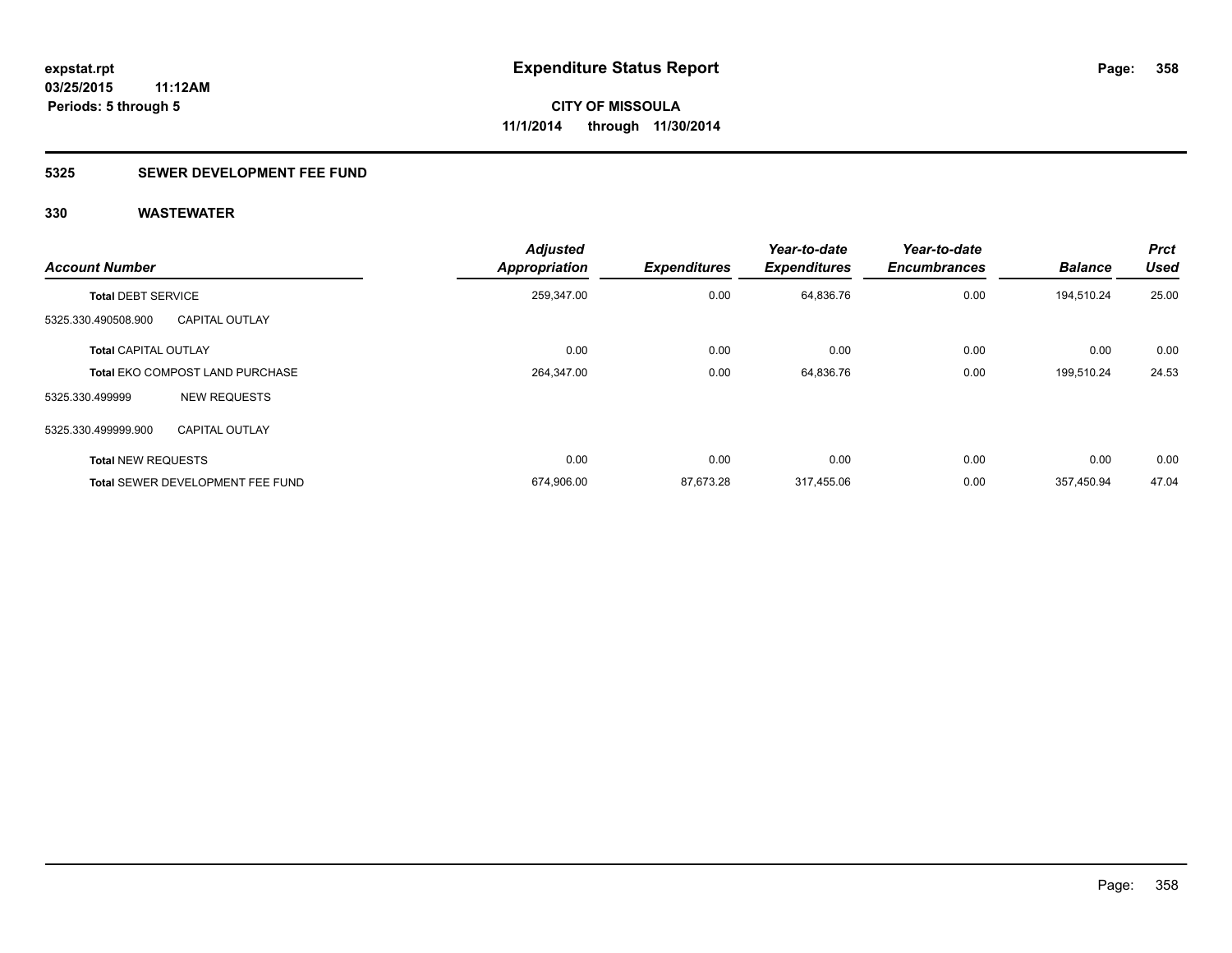#### **5340 SEWER CONSTRUCTION FUND**

| <b>Account Number</b>      |                                                                                           | <b>Adjusted</b><br><b>Appropriation</b> | <b>Expenditures</b> | Year-to-date<br><b>Expenditures</b> | Year-to-date<br><b>Encumbrances</b> | <b>Balance</b>           | <b>Prct</b><br><b>Used</b> |
|----------------------------|-------------------------------------------------------------------------------------------|-----------------------------------------|---------------------|-------------------------------------|-------------------------------------|--------------------------|----------------------------|
| 5340.330.430632            | HYBRID POPLAR EFFLUENT APP                                                                |                                         |                     |                                     |                                     |                          |                            |
| 5340.330.430632.900        | <b>CAPITAL OUTLAY</b>                                                                     |                                         |                     |                                     |                                     |                          |                            |
|                            | 5340.330.430632.930.000 SOLIDS DEWATERING SCREW PRESS<br>Total HYBRID POPLAR EFFLUENT APP | 900,000.00<br>900,000.00                | 0.00<br>0.00        | 0.00<br>0.00                        | 0.00<br>0.00                        | 900,000.00<br>900,000.00 | 0.00<br>0.00               |
| 5340.330.430697            | <b>ALLEY PAVING</b>                                                                       |                                         |                     |                                     |                                     |                          |                            |
| 5340.330.430697.300        | PURCHASED SERVICES                                                                        |                                         |                     |                                     |                                     |                          |                            |
| <b>Total ALLEY PAVING</b>  | 5340.330.430697.350.000 BROAWAY INTECEPTOR                                                | 20.000.00<br>20,000.00                  | 0.00<br>0.00        | 0.00<br>0.00                        | 0.00<br>0.00                        | 20,000.00<br>20.000.00   | 0.00<br>0.00               |
| 5340.330.430701            | E RESERVE ST COLLECTOR                                                                    |                                         |                     |                                     |                                     |                          |                            |
| 5340.330.430701.800        | <b>OTHER OBJECTS</b>                                                                      |                                         |                     |                                     |                                     |                          |                            |
| <b>Total OTHER OBJECTS</b> |                                                                                           | 0.00                                    | 0.00                | 0.00                                | 0.00                                | 0.00                     | 0.00                       |
| 5340.330.430701.900        | <b>CAPITAL OUTLAY</b>                                                                     |                                         |                     |                                     |                                     |                          |                            |
|                            | Total E RESERVE ST COLLECTOR                                                              | 0.00                                    | 0.00                | 0.00                                | 0.00                                | 0.00                     | 0.00                       |
| 5340.330.430707            | RATTLESNAKE COLLECTION SYSTEM                                                             |                                         |                     |                                     |                                     |                          |                            |
| 5340.330.430707.800        | OTHER OBJECTS                                                                             |                                         |                     |                                     |                                     |                          |                            |
|                            | Total RATTLESNAKE COLLECTION SYSTEM                                                       | 0.00                                    | 0.00                | 0.00                                | 0.00                                | 0.00                     | 0.00                       |
| <b>Total WASTEWATER</b>    |                                                                                           | 920,000.00                              | 0.00                | 0.00                                | 0.00                                | 920,000.00               | 0.00                       |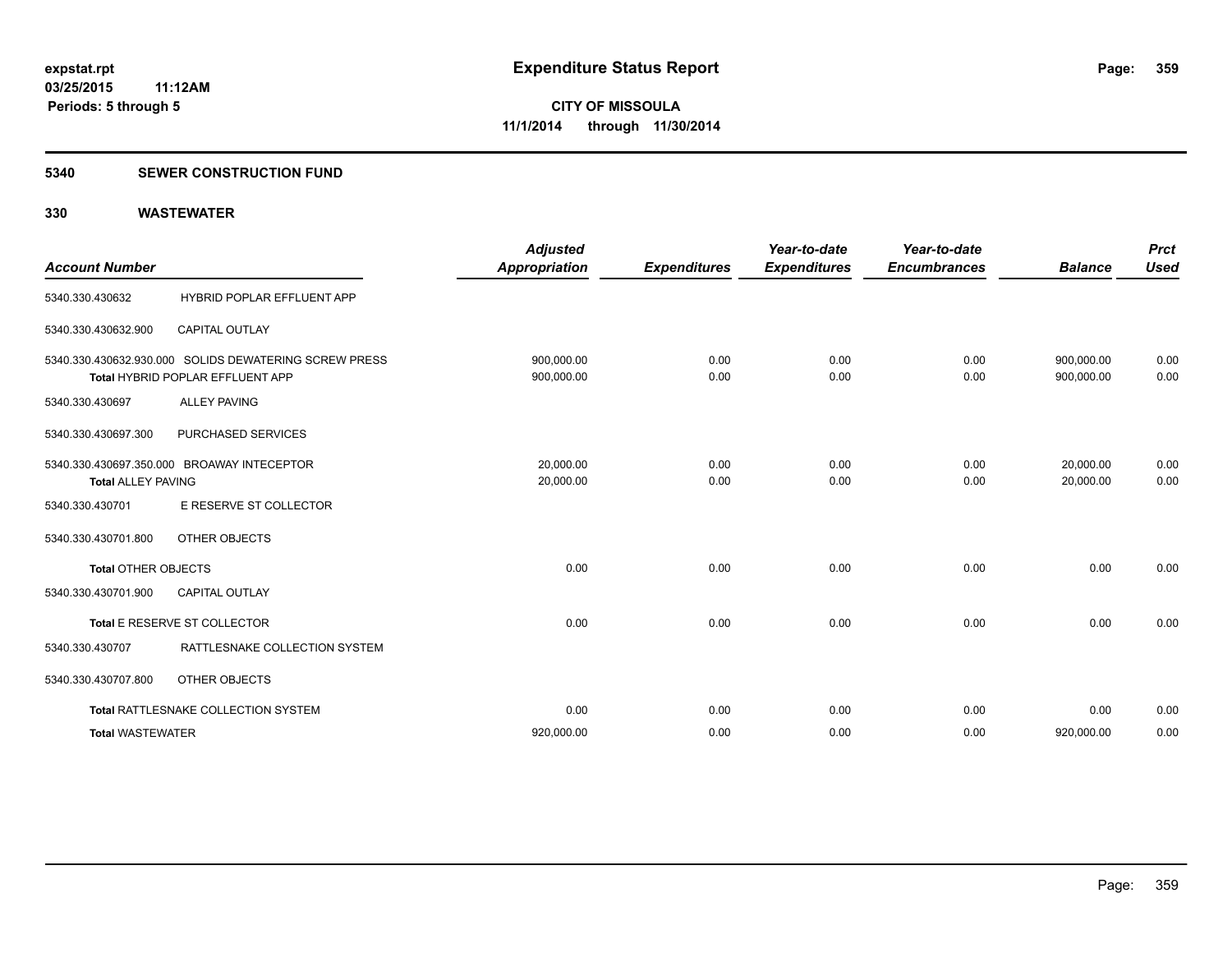#### **5340 SEWER CONSTRUCTION FUND**

#### **390 NON-DEPARTMENTAL**

| <b>Account Number</b>         |                                      | <b>Adjusted</b><br>Appropriation | <b>Expenditures</b> | Year-to-date<br><b>Expenditures</b> | Year-to-date<br><b>Encumbrances</b> | <b>Balance</b> | <b>Prct</b><br>Used |
|-------------------------------|--------------------------------------|----------------------------------|---------------------|-------------------------------------|-------------------------------------|----------------|---------------------|
| 5340.390.430963               | <b>BIOGAS ELECTRICAL GENERATION</b>  |                                  |                     |                                     |                                     |                |                     |
| 5340.390.430963.900           | <b>CAPITAL OUTLAY</b>                |                                  |                     |                                     |                                     |                |                     |
| <b>Total NON-DEPARTMENTAL</b> |                                      | 0.00                             | 0.00                | 0.00                                | 0.00                                | 0.00           | 0.00                |
|                               | <b>Total SEWER CONSTRUCTION FUND</b> | 920,000.00                       | 0.00                | 0.00                                | 0.00                                | 920,000.00     | 0.00                |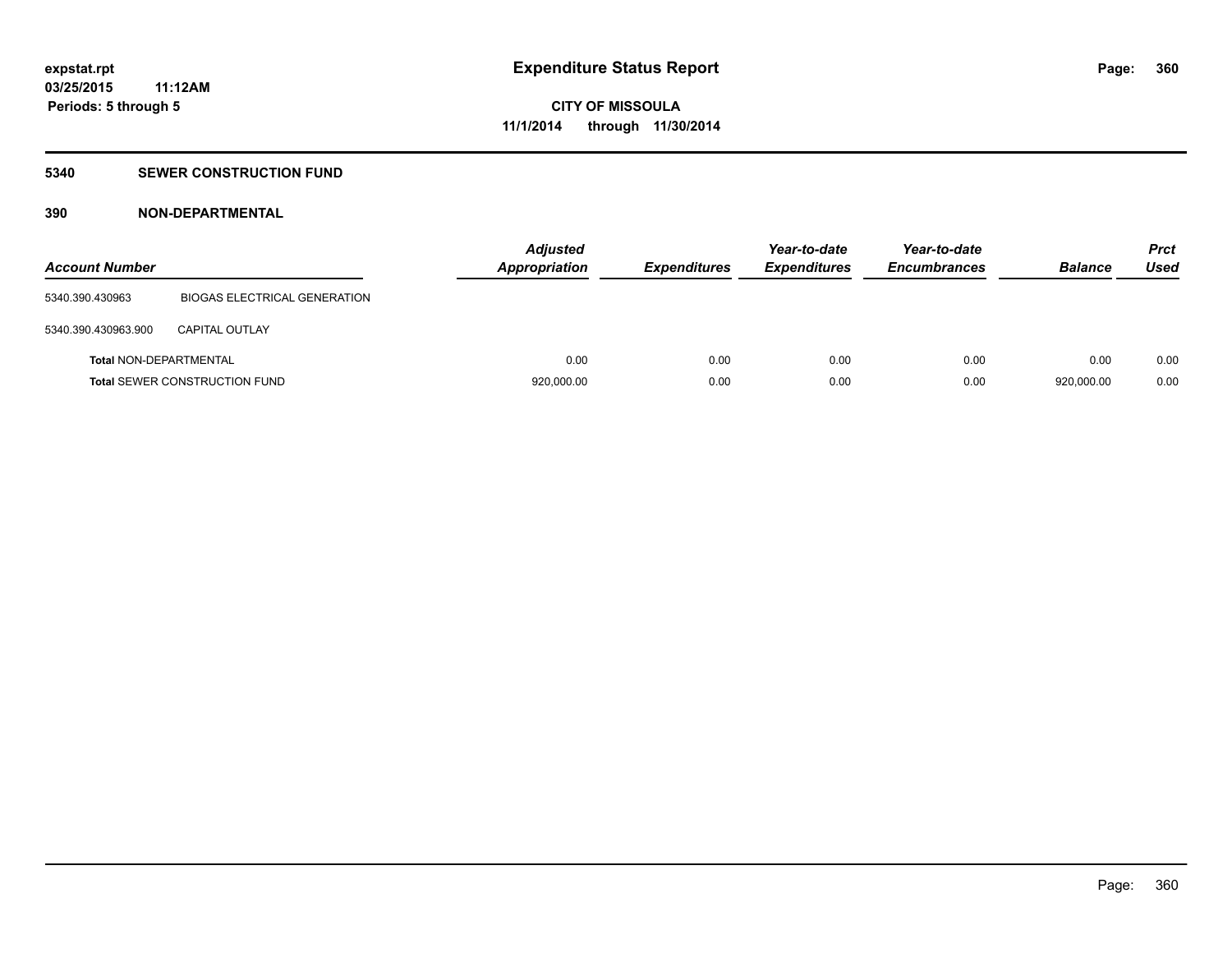**CITY OF MISSOULA 11/1/2014 through 11/30/2014**

#### **5361 2001 SEWER REVENUE BONDS-DEBT SERVICE**

| <b>Account Number</b>             |                                                    | <b>Adjusted</b><br>Appropriation | <b>Expenditures</b> | Year-to-date<br><b>Expenditures</b> | Year-to-date<br><b>Encumbrances</b> | <b>Balance</b> | <b>Prct</b><br>Used |
|-----------------------------------|----------------------------------------------------|----------------------------------|---------------------|-------------------------------------|-------------------------------------|----------------|---------------------|
| 5361.330.490200                   | REVENUE BOND DEBT SERVICE                          |                                  |                     |                                     |                                     |                |                     |
| 5361.330.490200.600               | <b>DEBT SERVICE</b>                                |                                  |                     |                                     |                                     |                |                     |
| 5361.330.490200.610.000 PRINCIPAL |                                                    | 27.000.00                        | 0.00                | 0.00                                | 0.00                                | 27,000.00      | 0.00                |
|                                   | 5361.330.490200.620.000 INTEREST / SERVICE FEES    | 3.590.00                         | 0.00                | 0.00                                | 0.00                                | 3.590.00       | 0.00                |
| <b>Total DEBT SERVICE</b>         |                                                    | 30,590.00                        | 0.00                | 0.00                                | 0.00                                | 30.590.00      | 0.00                |
|                                   | <b>Total REVENUE BOND DEBT SERVICE</b>             | 30,590.00                        | 0.00                | 0.00                                | 0.00                                | 30.590.00      | 0.00                |
|                                   | <b>Total 2001 SEWER REVENUE BONDS-DEBT SERVICE</b> | 30.590.00                        | 0.00                | 0.00                                | 0.00                                | 30.590.00      | 0.00                |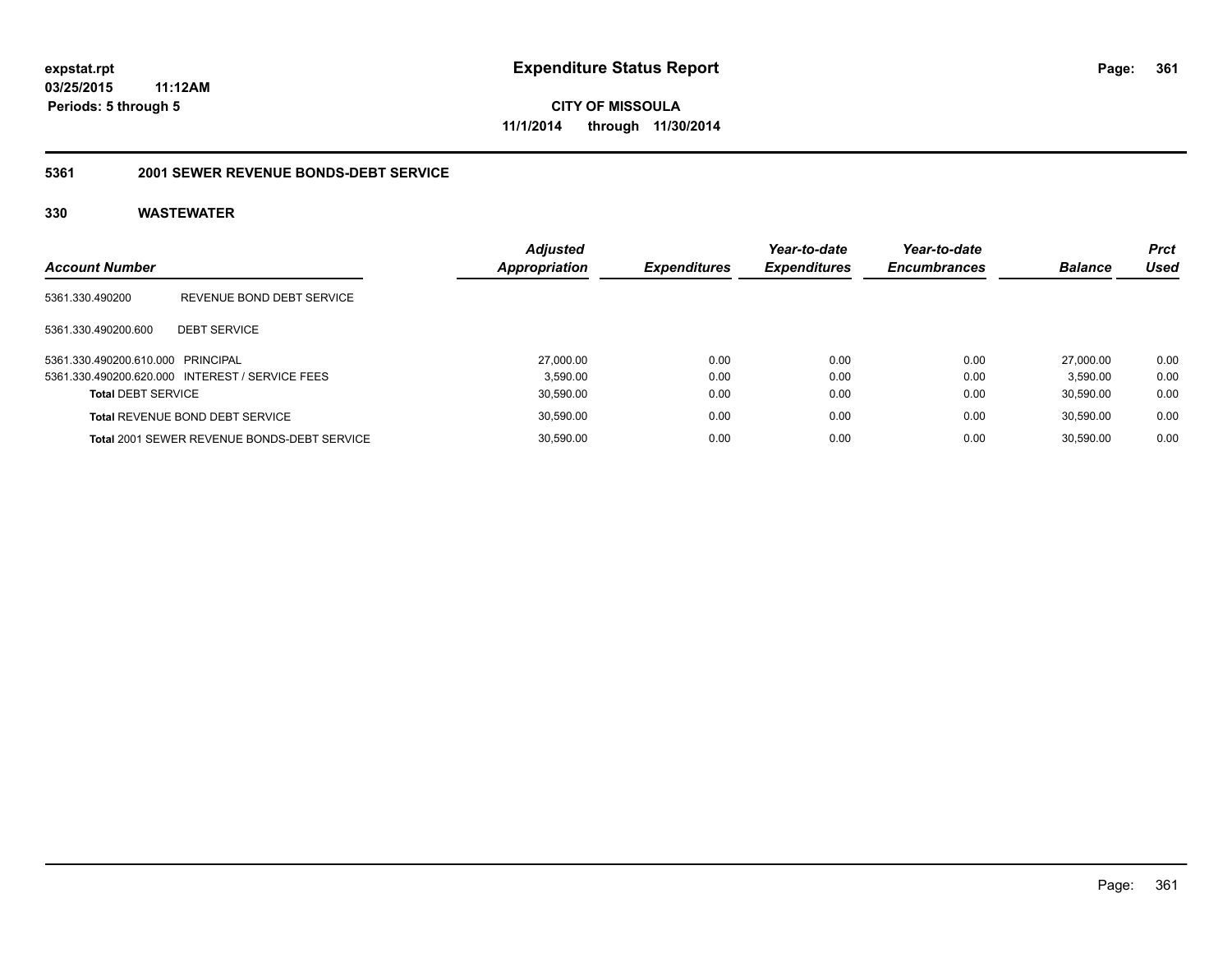**CITY OF MISSOULA 11/1/2014 through 11/30/2014**

#### **5362 00 SEWER REVENUE BOND - SERIES B DEBT SE**

| <b>Account Number</b>      |                                                 | <b>Adjusted</b><br><b>Appropriation</b> | <b>Expenditures</b> | Year-to-date<br><b>Expenditures</b> | Year-to-date<br><b>Encumbrances</b> | <b>Balance</b> | <b>Prct</b><br><b>Used</b> |
|----------------------------|-------------------------------------------------|-----------------------------------------|---------------------|-------------------------------------|-------------------------------------|----------------|----------------------------|
| 5362.330.490200            | REVENUE BOND DEBT SERVICE                       |                                         |                     |                                     |                                     |                |                            |
| 5362.330.490200.600        | <b>DEBT SERVICE</b>                             |                                         |                     |                                     |                                     |                |                            |
| 5362.330.490200.610.000    | PRINCIPAL                                       | 44,000.00                               | 0.00                | 0.00                                | 0.00                                | 44.000.00      | 0.00                       |
|                            | 5362.330.490200.620.000 INTEREST / SERVICE FEES | 5,240.00                                | 0.00                | 0.00                                | 0.00                                | 5,240.00       | 0.00                       |
| <b>Total DEBT SERVICE</b>  |                                                 | 49,240.00                               | 0.00                | 0.00                                | 0.00                                | 49,240.00      | 0.00                       |
| 5362.330.490200.800        | OTHER OBJECTS                                   |                                         |                     |                                     |                                     |                |                            |
| <b>Total OTHER OBJECTS</b> |                                                 | 0.00                                    | 0.00                | 0.00                                | 0.00                                | 0.00           | 0.00                       |
|                            | Total REVENUE BOND DEBT SERVICE                 | 49,240.00                               | 0.00                | 0.00                                | 0.00                                | 49.240.00      | 0.00                       |
|                            | Total 00 SEWER REVENUE BOND - SERIES B DEBT SE  | 49.240.00                               | 0.00                | 0.00                                | 0.00                                | 49.240.00      | 0.00                       |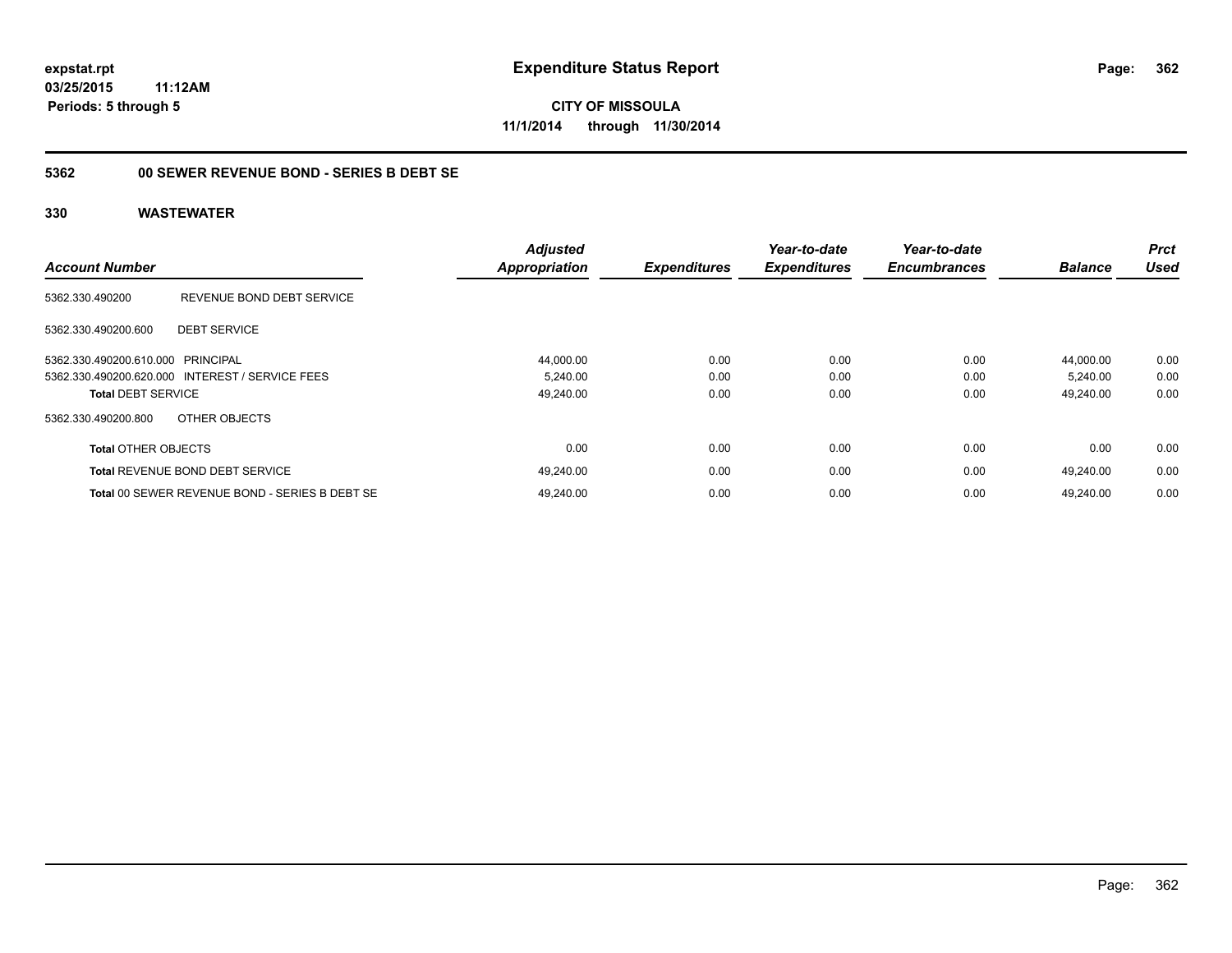**363**

**03/25/2015 11:12AM Periods: 5 through 5**

**CITY OF MISSOULA 11/1/2014 through 11/30/2014**

# **5363 92 SEWER REVENUE BOND SERIES A DEBT SERV**

| <b>Account Number</b>     |                                                       | <b>Adjusted</b><br><b>Appropriation</b> | <b>Expenditures</b> | Year-to-date<br><b>Expenditures</b> | Year-to-date<br><b>Encumbrances</b> | <b>Balance</b> | <b>Prct</b><br>Used |
|---------------------------|-------------------------------------------------------|-----------------------------------------|---------------------|-------------------------------------|-------------------------------------|----------------|---------------------|
| 5363.330.490200           | REVENUE BOND DEBT SERVICE                             |                                         |                     |                                     |                                     |                |                     |
| 5363.330.490200.600       | <b>DEBT SERVICE</b>                                   |                                         |                     |                                     |                                     |                |                     |
| <b>Total DEBT SERVICE</b> |                                                       | 0.00                                    | 0.00                | 0.00                                | 0.00                                | 0.00           | 0.00                |
|                           | <b>Total REVENUE BOND DEBT SERVICE</b>                | 0.00                                    | 0.00                | 0.00                                | 0.00                                | 0.00           | 0.00                |
|                           | <b>Total 92 SEWER REVENUE BOND SERIES A DEBT SERV</b> | 0.00                                    | 0.00                | 0.00                                | 0.00                                | 0.00           | 0.00                |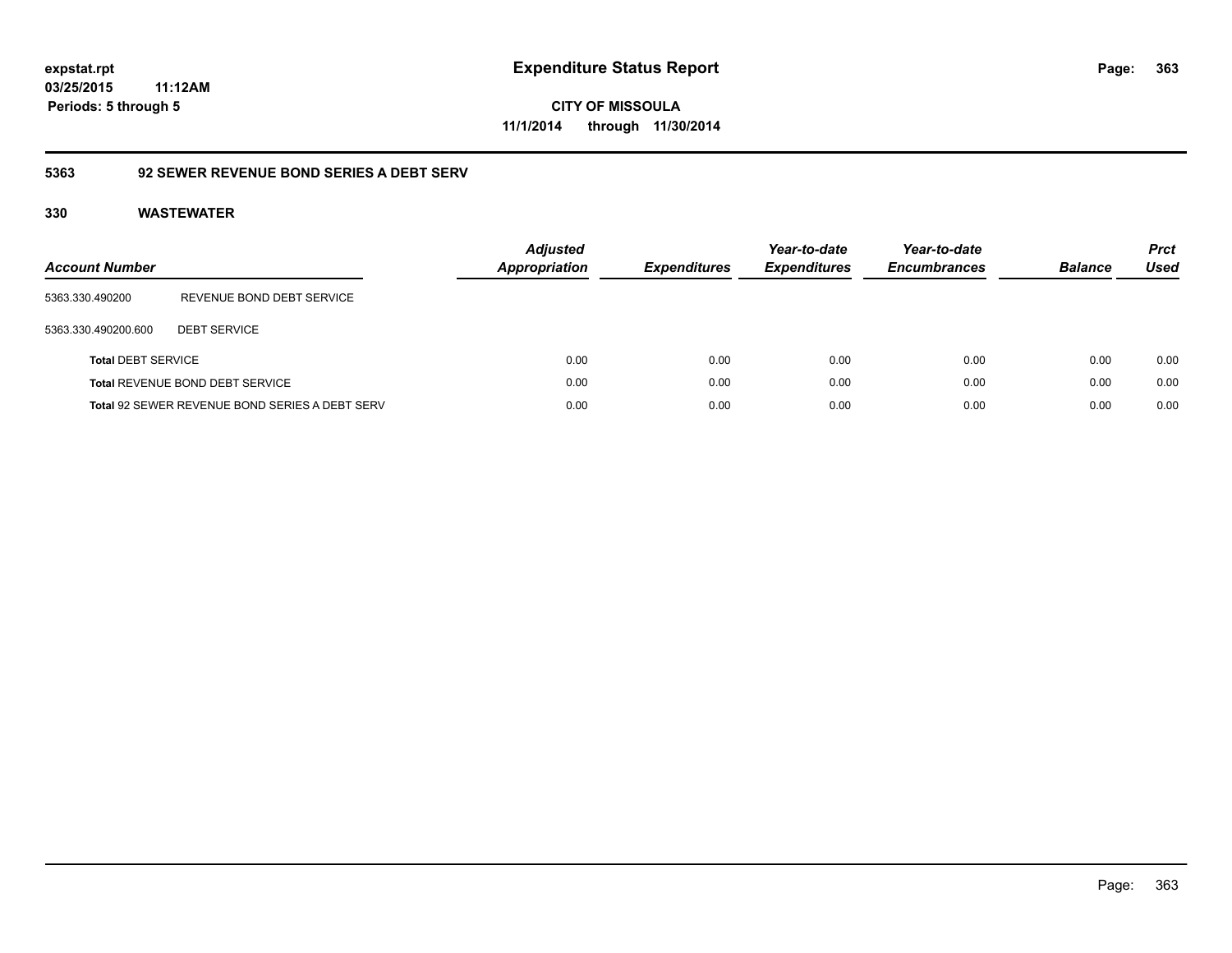**CITY OF MISSOULA 11/1/2014 through 11/30/2014**

#### **5364 92 SEWER REVENUE BOND - SERIES B DEBT S**

| <b>Account Number</b>     |                                               | <b>Adjusted</b><br><b>Appropriation</b> | <b>Expenditures</b> | Year-to-date<br><b>Expenditures</b> | Year-to-date<br><b>Encumbrances</b> | <b>Balance</b> | <b>Prct</b><br><b>Used</b> |
|---------------------------|-----------------------------------------------|-----------------------------------------|---------------------|-------------------------------------|-------------------------------------|----------------|----------------------------|
| 5364.330.490200           | REVENUE BOND DEBT SERVICE                     |                                         |                     |                                     |                                     |                |                            |
| 5364.330.490200.600       | <b>DEBT SERVICE</b>                           |                                         |                     |                                     |                                     |                |                            |
| <b>Total DEBT SERVICE</b> |                                               | 0.00                                    | 0.00                | 0.00                                | 0.00                                | 0.00           | 0.00                       |
|                           | Total REVENUE BOND DEBT SERVICE               | 0.00                                    | 0.00                | 0.00                                | 0.00                                | 0.00           | 0.00                       |
|                           | Total 92 SEWER REVENUE BOND - SERIES B DEBT S | 0.00                                    | 0.00                | 0.00                                | 0.00                                | 0.00           | 0.00                       |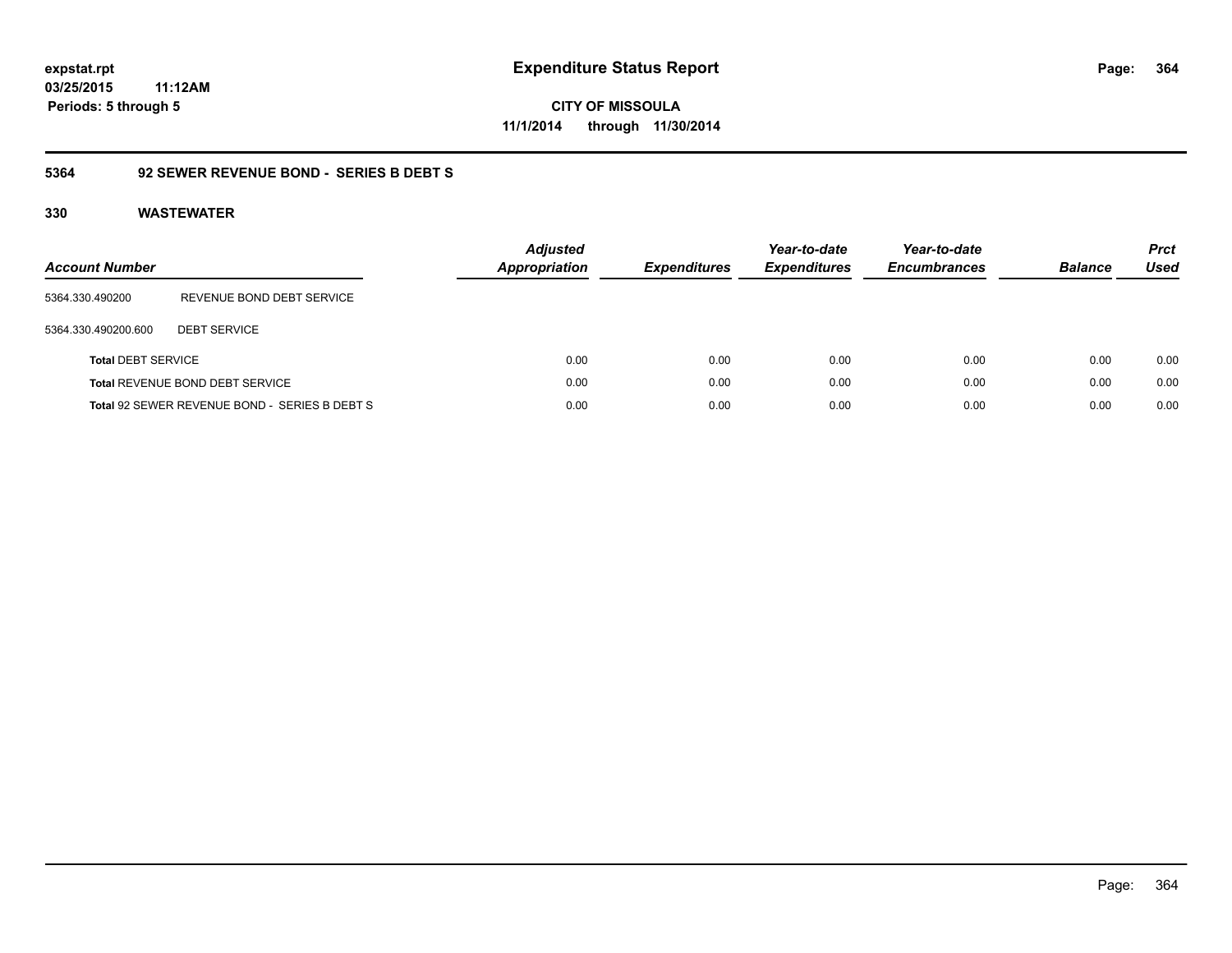**CITY OF MISSOULA 11/1/2014 through 11/30/2014**

#### **5365 99 SEWER REVENUE BONDS DEBT SERVICE FUND**

| <b>Account Number</b>             |                                                 | <b>Adjusted</b><br><b>Appropriation</b> | <b>Expenditures</b> | Year-to-date<br><b>Expenditures</b> | Year-to-date<br><b>Encumbrances</b> | <b>Balance</b> | <b>Prct</b><br>Used |
|-----------------------------------|-------------------------------------------------|-----------------------------------------|---------------------|-------------------------------------|-------------------------------------|----------------|---------------------|
| 5365.330.490200                   | REVENUE BOND DEBT SERVICE                       |                                         |                     |                                     |                                     |                |                     |
| 5365.330.490200.600               | <b>DEBT SERVICE</b>                             |                                         |                     |                                     |                                     |                |                     |
| 5365.330.490200.610.000 PRINCIPAL |                                                 | 113.000.00                              | 0.00                | 0.00                                | 0.00                                | 113.000.00     | 0.00                |
|                                   | 5365.330.490200.620.000 INTEREST / SERVICE FEES | 11.180.00                               | 0.00                | 0.00                                | 0.00                                | 11.180.00      | 0.00                |
|                                   | <b>Total REVENUE BOND DEBT SERVICE</b>          | 124,180.00                              | 0.00                | 0.00                                | 0.00                                | 124.180.00     | 0.00                |
|                                   | Total 99 SEWER REVENUE BONDS DEBT SERVICE FUND  | 124,180.00                              | 0.00                | 0.00                                | 0.00                                | 124.180.00     | 0.00                |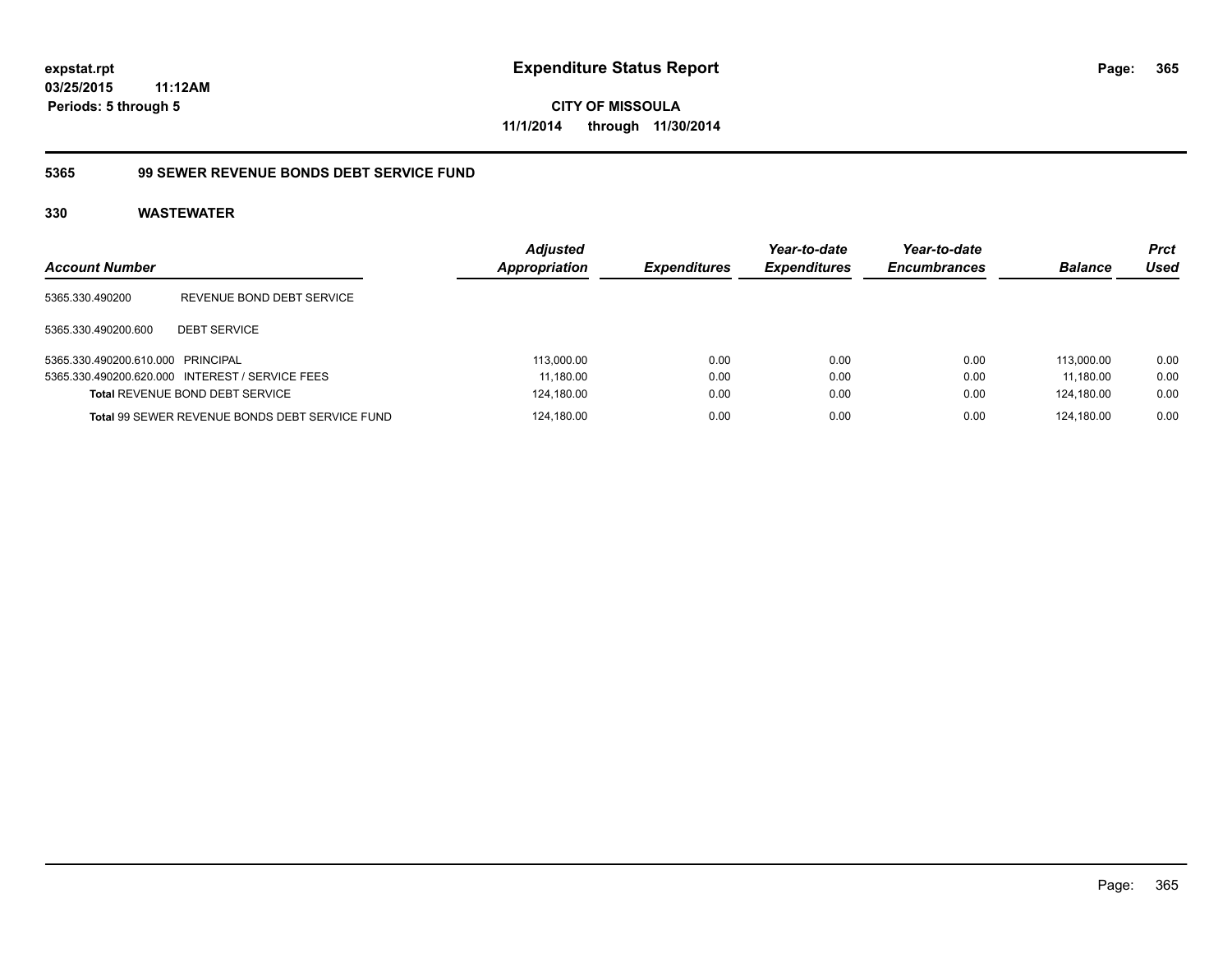**366**

**03/25/2015 11:12AM Periods: 5 through 5**

# **CITY OF MISSOULA 11/1/2014 through 11/30/2014**

#### **5366 92 SEWER REVENUE BOND - SERIES A BOND RE**

| Account Number              |                                                | <b>Adjusted</b><br><b>Appropriation</b> | <b>Expenditures</b> | Year-to-date<br><b>Expenditures</b> | Year-to-date<br><b>Encumbrances</b> | <b>Balance</b> | <b>Prct</b><br>Used |
|-----------------------------|------------------------------------------------|-----------------------------------------|---------------------|-------------------------------------|-------------------------------------|----------------|---------------------|
| 5366.330.430610             | ADMINISTRATION                                 |                                         |                     |                                     |                                     |                |                     |
| 5366.330.430610.800         | OTHER OBJECTS                                  |                                         |                     |                                     |                                     |                |                     |
| <b>Total OTHER OBJECTS</b>  |                                                | 0.00                                    | 0.00                | 0.00                                | 0.00                                | 0.00           | 0.00                |
| <b>Total ADMINISTRATION</b> |                                                | 0.00                                    | 0.00                | 0.00                                | 0.00                                | 0.00           | 0.00                |
|                             | Total 92 SEWER REVENUE BOND - SERIES A BOND RE | 0.00                                    | 0.00                | 0.00                                | 0.00                                | 0.00           | 0.00                |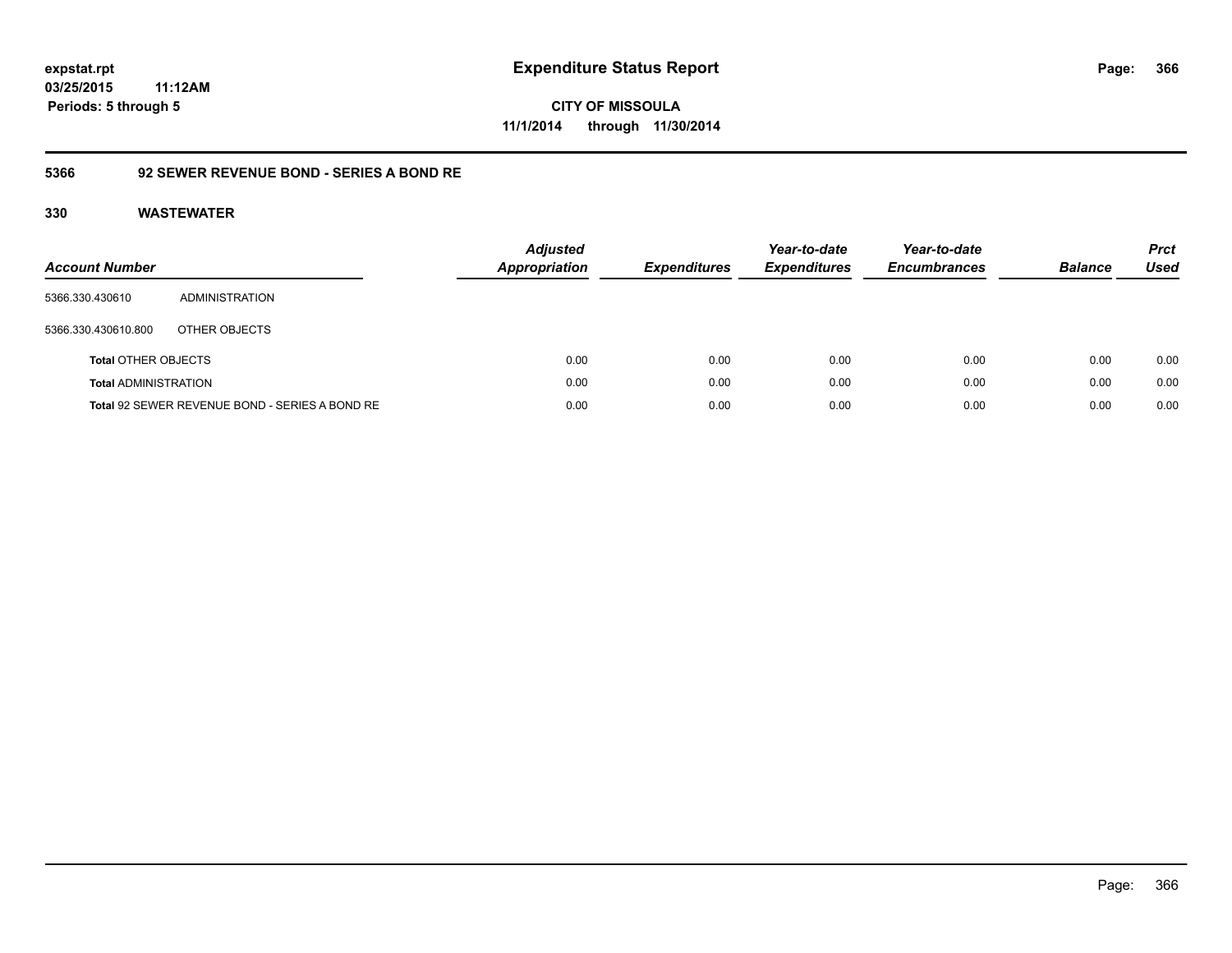# **03/25/2015**

**367**

**11:12AM Periods: 5 through 5**

**CITY OF MISSOULA 11/1/2014 through 11/30/2014**

#### **5367 92 SEWER REVENUE BOND - SERIES B BOND RE**

| Account Number              |                                                | <b>Adjusted</b><br><b>Appropriation</b> | <b>Expenditures</b> | Year-to-date<br><b>Expenditures</b> | Year-to-date<br><b>Encumbrances</b> | <b>Balance</b> | <b>Prct</b><br>Used |
|-----------------------------|------------------------------------------------|-----------------------------------------|---------------------|-------------------------------------|-------------------------------------|----------------|---------------------|
| 5367.330.430610             | ADMINISTRATION                                 |                                         |                     |                                     |                                     |                |                     |
| 5367.330.430610.800         | OTHER OBJECTS                                  |                                         |                     |                                     |                                     |                |                     |
| <b>Total OTHER OBJECTS</b>  |                                                | 0.00                                    | 0.00                | 0.00                                | 0.00                                | 0.00           | 0.00                |
| <b>Total ADMINISTRATION</b> |                                                | 0.00                                    | 0.00                | 0.00                                | 0.00                                | 0.00           | 0.00                |
|                             | Total 92 SEWER REVENUE BOND - SERIES B BOND RE | 0.00                                    | 0.00                | 0.00                                | 0.00                                | 0.00           | 0.00                |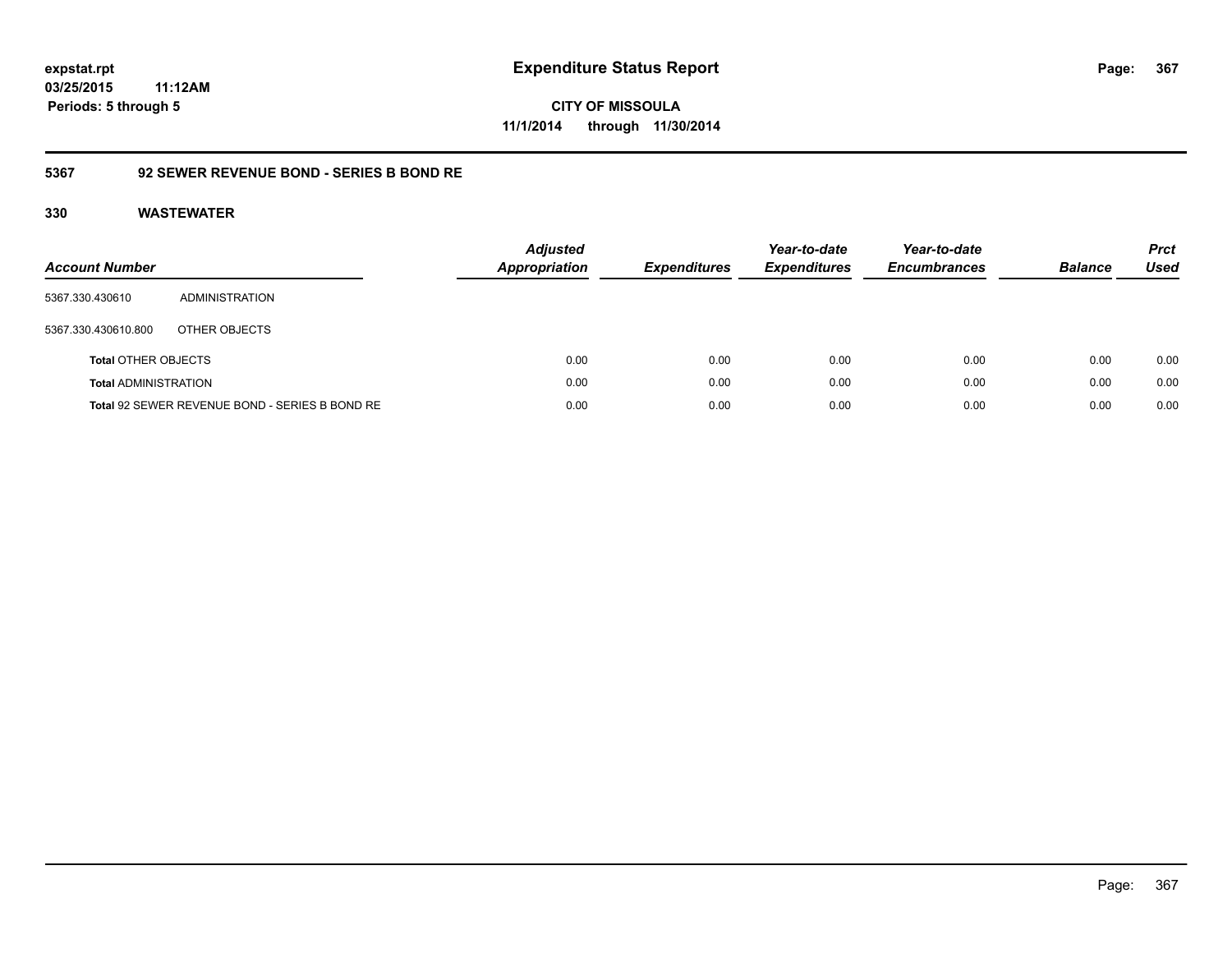**CITY OF MISSOULA 11/1/2014 through 11/30/2014**

# **5368 00 SEWER REVENUE BOND RESERVE FUND**

| <b>Account Number</b>       |                                                  | <b>Adjusted</b><br><b>Appropriation</b> | <b>Expenditures</b> | Year-to-date<br><b>Expenditures</b> | Year-to-date<br><b>Encumbrances</b> | <b>Balance</b>       | <b>Prct</b><br><b>Used</b> |
|-----------------------------|--------------------------------------------------|-----------------------------------------|---------------------|-------------------------------------|-------------------------------------|----------------------|----------------------------|
| 5368.330.430610             | ADMINISTRATION                                   |                                         |                     |                                     |                                     |                      |                            |
| 5368.330.430610.800         | OTHER OBJECTS                                    |                                         |                     |                                     |                                     |                      |                            |
| <b>Total OTHER OBJECTS</b>  | 5368.330.430610.820.000 TRANSFERS TO OTHER FUNDS | 4.280.00<br>4.280.00                    | 0.00<br>0.00        | 0.00<br>0.00                        | 0.00<br>0.00                        | 4.280.00<br>4.280.00 | 0.00<br>0.00               |
| <b>Total ADMINISTRATION</b> |                                                  | 4.280.00                                | 0.00                | 0.00                                | 0.00                                | 4.280.00             | 0.00                       |
|                             | Total 00 SEWER REVENUE BOND RESERVE FUND         | 4.280.00                                | 0.00                | 0.00                                | 0.00                                | 4.280.00             | 0.00                       |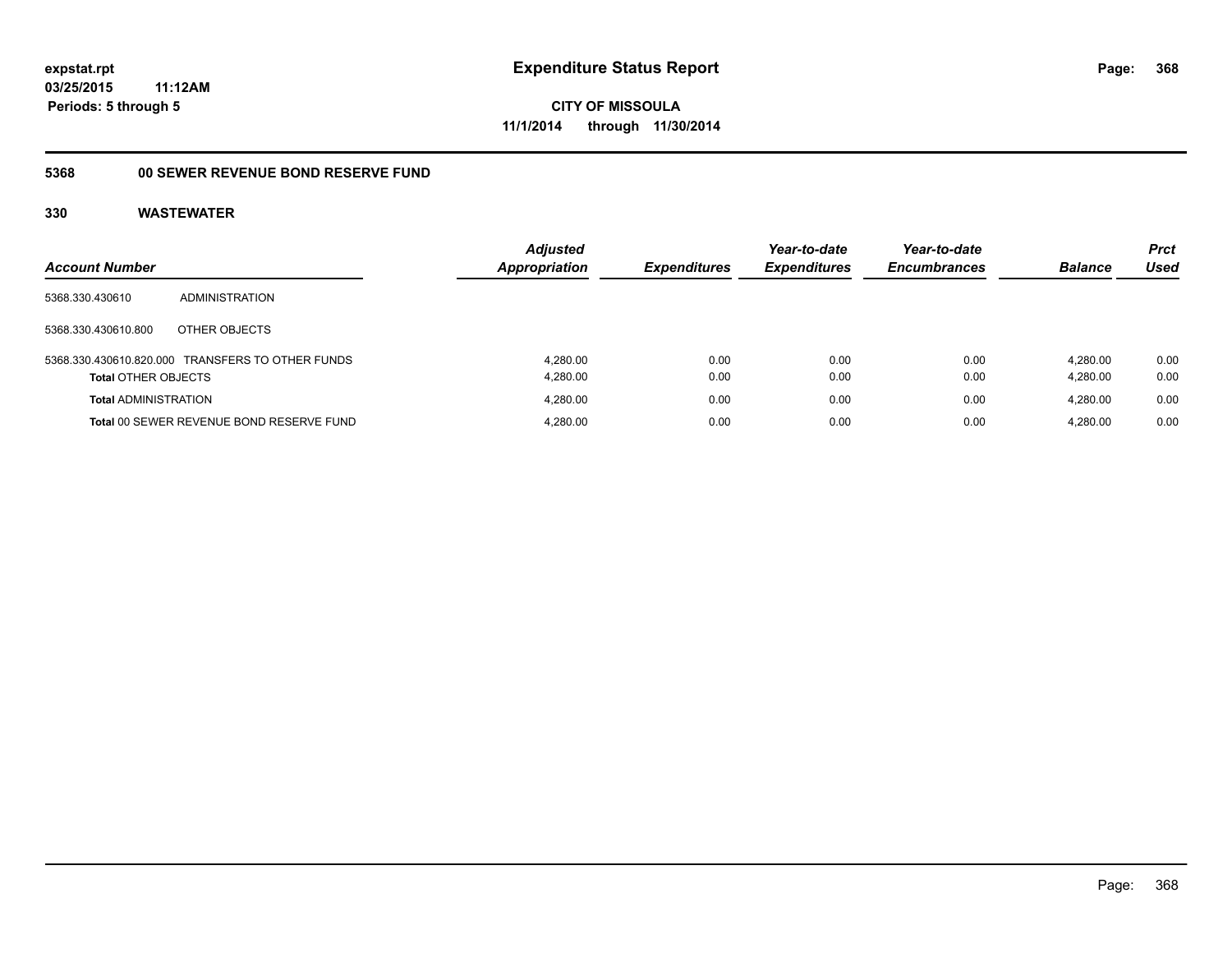#### **5369 2001 SEWER REVENUE BOND**

| <b>Account Number</b>       |                                                  | <b>Adjusted</b><br>Appropriation | <b>Expenditures</b> | Year-to-date<br><b>Expenditures</b> | Year-to-date<br><b>Encumbrances</b> | <b>Balance</b>       | <b>Prct</b><br>Used |
|-----------------------------|--------------------------------------------------|----------------------------------|---------------------|-------------------------------------|-------------------------------------|----------------------|---------------------|
| 5369.330.430610             | ADMINISTRATION                                   |                                  |                     |                                     |                                     |                      |                     |
| 5369.330.430610.800         | OTHER OBJECTS                                    |                                  |                     |                                     |                                     |                      |                     |
| <b>Total OTHER OBJECTS</b>  | 5369.330.430610.820.000 TRANSFERS TO OTHER FUNDS | 2.290.00<br>2,290.00             | 0.00<br>0.00        | 0.00<br>0.00                        | 0.00<br>0.00                        | 2.290.00<br>2,290.00 | 0.00<br>0.00        |
| <b>Total ADMINISTRATION</b> |                                                  | 2.290.00                         | 0.00                | 0.00                                | 0.00                                | 2.290.00             | 0.00                |
|                             | Total 2001 SEWER REVENUE BOND                    | 2.290.00                         | 0.00                | 0.00                                | 0.00                                | 2.290.00             | 0.00                |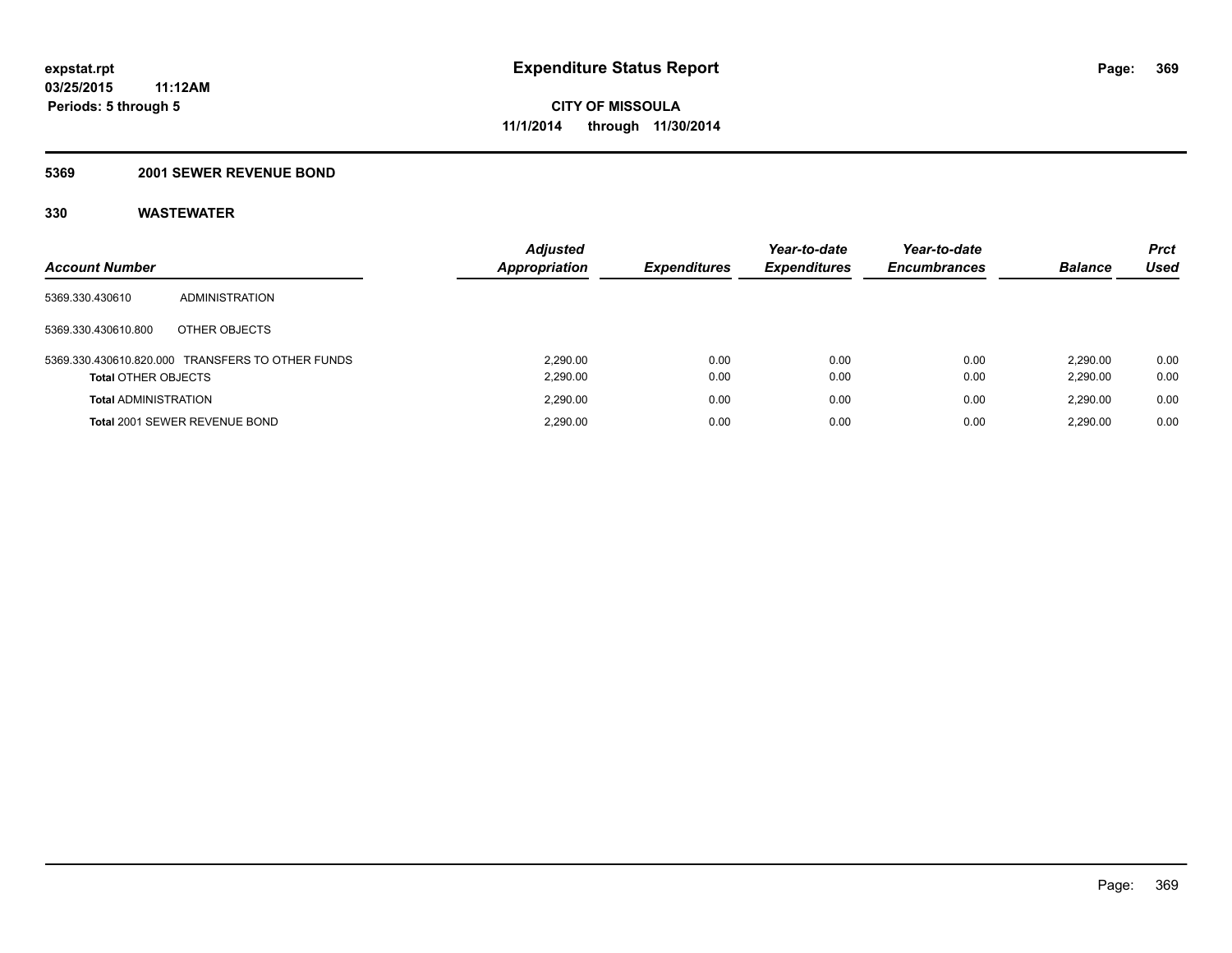**CITY OF MISSOULA 11/1/2014 through 11/30/2014**

# **5370 99 SEWER REVENUE BOND RESERVE FUND**

| <b>Account Number</b>       |                                                  | <b>Adjusted</b><br>Appropriation | <b>Expenditures</b> | Year-to-date<br><b>Expenditures</b> | Year-to-date<br><b>Encumbrances</b> | <b>Balance</b>       | <b>Prct</b><br>Used |
|-----------------------------|--------------------------------------------------|----------------------------------|---------------------|-------------------------------------|-------------------------------------|----------------------|---------------------|
| 5370.330.430610             | ADMINISTRATION                                   |                                  |                     |                                     |                                     |                      |                     |
| 5370.330.430610.800         | OTHER OBJECTS                                    |                                  |                     |                                     |                                     |                      |                     |
| <b>Total ADMINISTRATION</b> | 5370.330.430610.820.000 TRANSFERS TO OTHER FUNDS | 8.970.00<br>8.970.00             | 0.00<br>0.00        | 0.00<br>0.00                        | 0.00<br>0.00                        | 8.970.00<br>8.970.00 | 0.00<br>0.00        |
|                             | Total 99 SEWER REVENUE BOND RESERVE FUND         | 8.970.00                         | 0.00                | 0.00                                | 0.00                                | 8.970.00             | 0.00                |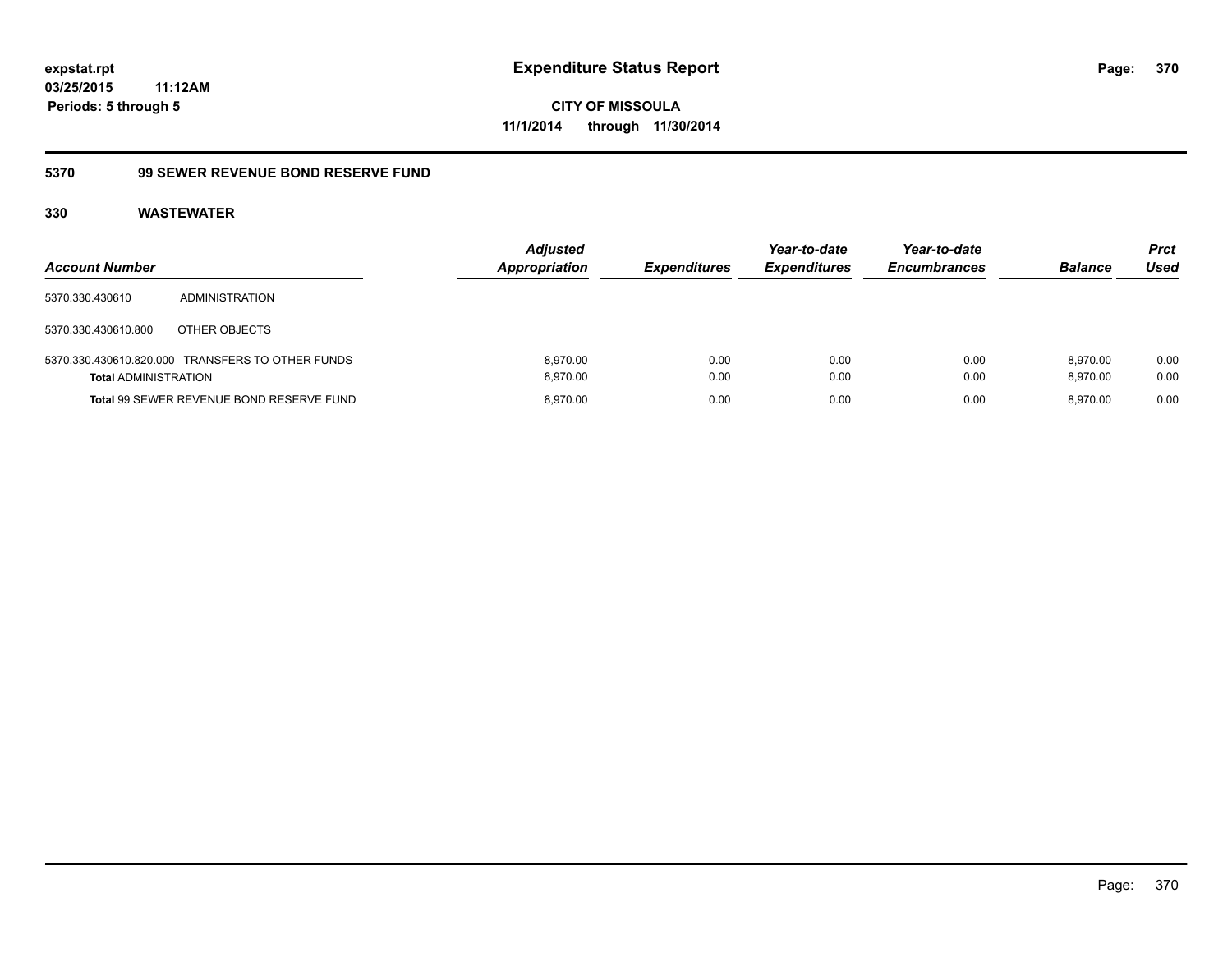#### **5371 2002 SEWER BONDS**

| <b>Account Number</b>             |                                                 | <b>Adjusted</b><br>Appropriation | <b>Expenditures</b> | Year-to-date<br><b>Expenditures</b> | Year-to-date<br><b>Encumbrances</b> | <b>Balance</b> | <b>Prct</b><br>Used |
|-----------------------------------|-------------------------------------------------|----------------------------------|---------------------|-------------------------------------|-------------------------------------|----------------|---------------------|
| 5371.330.490200                   | REVENUE BOND DEBT SERVICE                       |                                  |                     |                                     |                                     |                |                     |
| 5371.330.490200.600               | <b>DEBT SERVICE</b>                             |                                  |                     |                                     |                                     |                |                     |
| 5371.330.490200.610.000 PRINCIPAL |                                                 | 74.000.00                        | 0.00                | 0.00                                | 0.00                                | 74.000.00      | 0.00                |
|                                   | 5371.330.490200.620.000 INTEREST / SERVICE FEES | 11.410.00                        | 0.00                | 0.00                                | 0.00                                | 11.410.00      | 0.00                |
|                                   | <b>Total REVENUE BOND DEBT SERVICE</b>          | 85,410.00                        | 0.00                | 0.00                                | 0.00                                | 85.410.00      | 0.00                |
| Total 2002 SEWER BONDS            |                                                 | 85,410.00                        | 0.00                | 0.00                                | 0.00                                | 85.410.00      | 0.00                |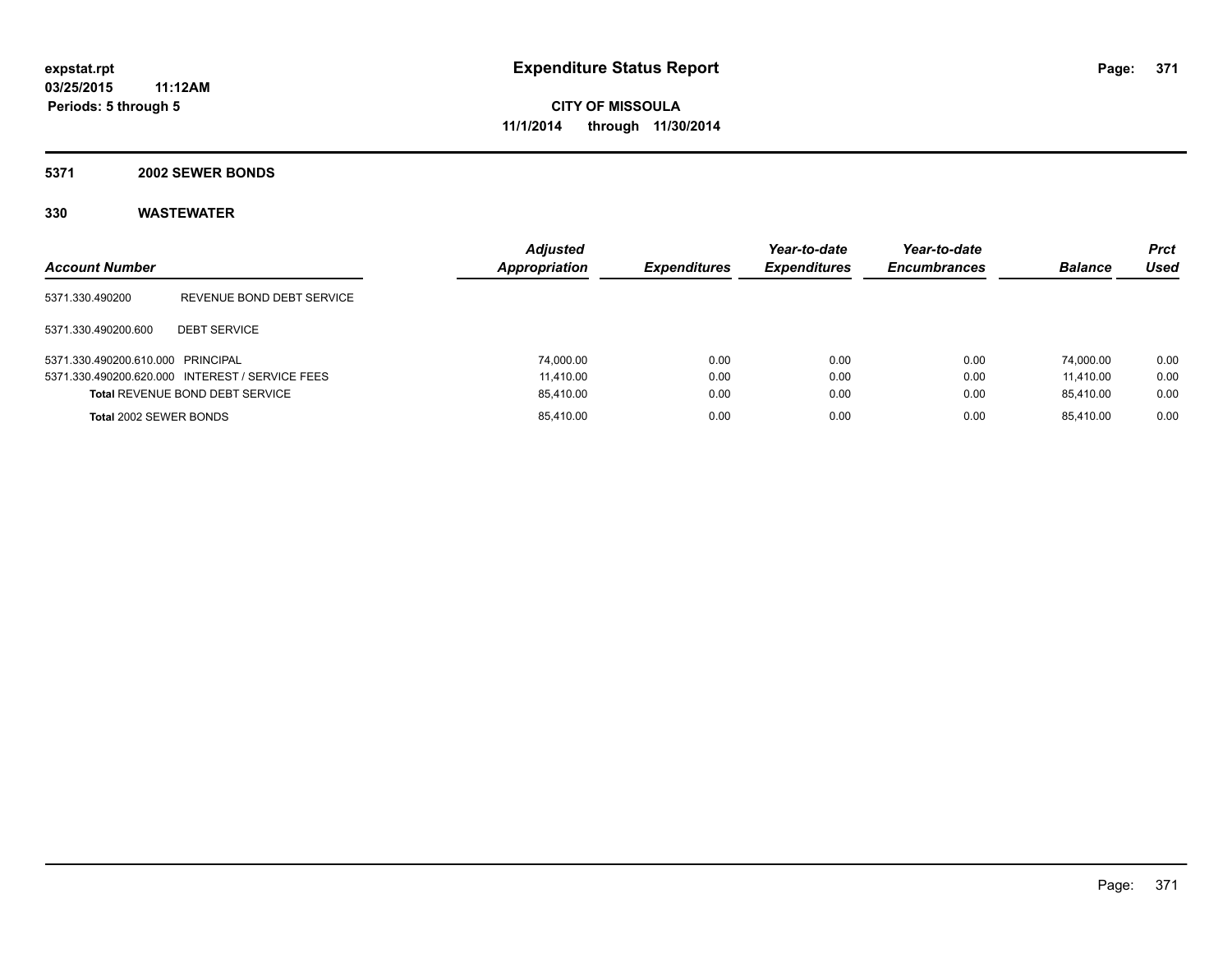#### **5372 2002 SEWER REVENUE BOND**

| <b>Account Number</b>       |                                                  | <b>Adjusted</b><br><b>Appropriation</b> | <b>Expenditures</b> | Year-to-date<br><b>Expenditures</b> | Year-to-date<br><b>Encumbrances</b> | <b>Balance</b>       | Prct<br>Used |
|-----------------------------|--------------------------------------------------|-----------------------------------------|---------------------|-------------------------------------|-------------------------------------|----------------------|--------------|
| 5372.330.430610             | ADMINISTRATION                                   |                                         |                     |                                     |                                     |                      |              |
| 5372.330.430610.800         | OTHER OBJECTS                                    |                                         |                     |                                     |                                     |                      |              |
| <b>Total ADMINISTRATION</b> | 5372.330.430610.820.000 TRANSFERS TO OTHER FUNDS | 8.840.00<br>8.840.00                    | 0.00<br>0.00        | 0.00<br>0.00                        | 0.00<br>0.00                        | 8.840.00<br>8.840.00 | 0.00<br>0.00 |
|                             | <b>Total 2002 SEWER REVENUE BOND</b>             | 8.840.00                                | 0.00                | 0.00                                | 0.00                                | 8.840.00             | 0.00         |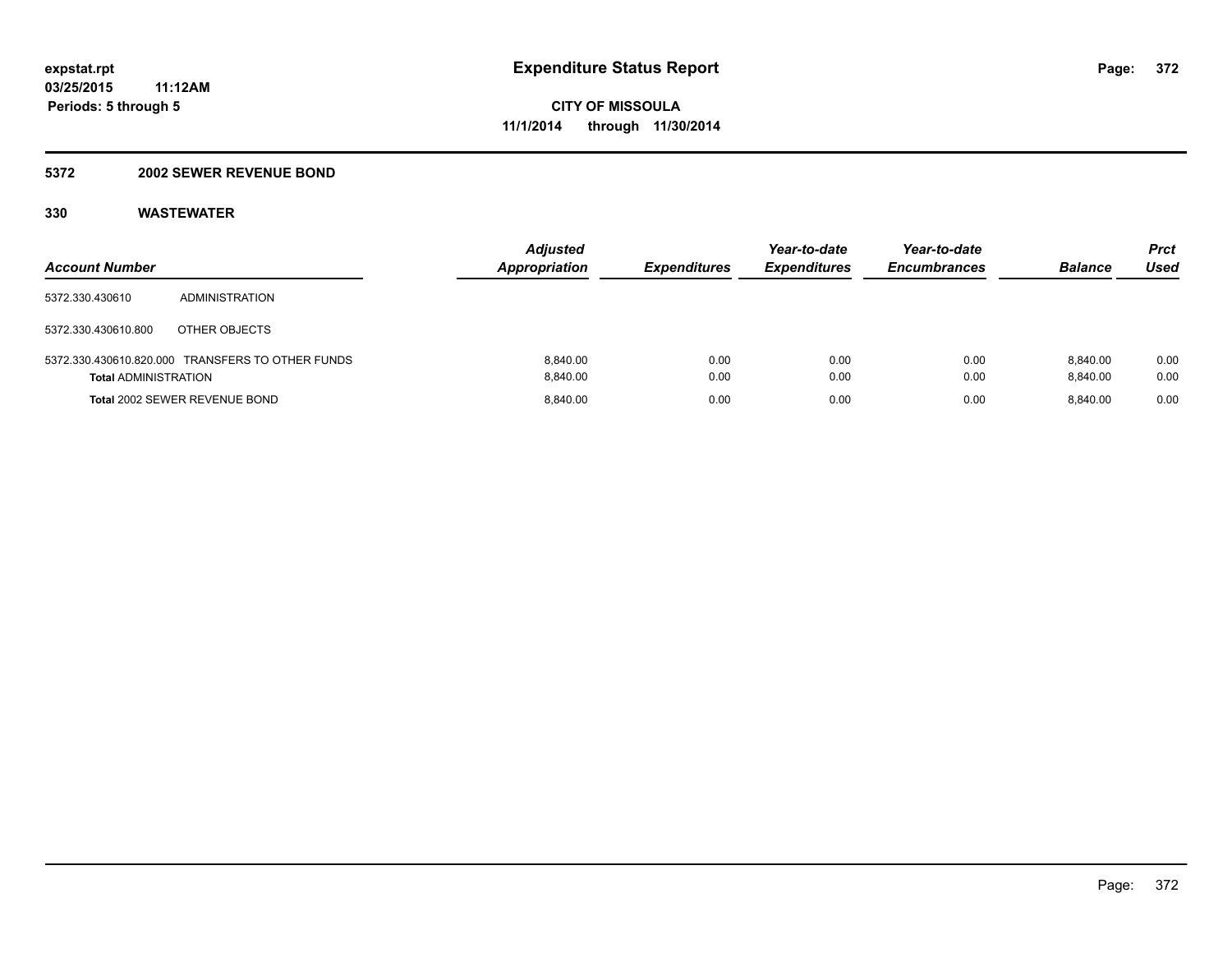#### **5373 2002 WWTP UPGRADE REVENUE BOND**

| <b>Account Number</b>             |                                                 | <b>Adjusted</b><br><b>Appropriation</b> | <b>Expenditures</b> | Year-to-date<br><b>Expenditures</b> | Year-to-date<br><b>Encumbrances</b> | <b>Balance</b> | <b>Prct</b><br>Used |
|-----------------------------------|-------------------------------------------------|-----------------------------------------|---------------------|-------------------------------------|-------------------------------------|----------------|---------------------|
| 5373.330.490200                   | REVENUE BOND DEBT SERVICE                       |                                         |                     |                                     |                                     |                |                     |
| 5373.330.490200.600               | <b>DEBT SERVICE</b>                             |                                         |                     |                                     |                                     |                |                     |
| 5373.330.490200.610.000 PRINCIPAL |                                                 | 284.000.00                              | 0.00                | 0.00                                | 0.00                                | 284.000.00     | 0.00                |
|                                   | 5373.330.490200.620.000 INTEREST / SERVICE FEES | 47,350.00                               | 0.00                | 0.00                                | 0.00                                | 47.350.00      | 0.00                |
|                                   | <b>Total REVENUE BOND DEBT SERVICE</b>          | 331,350.00                              | 0.00                | 0.00                                | 0.00                                | 331.350.00     | 0.00                |
|                                   | Total 2002 WWTP UPGRADE REVENUE BOND            | 331,350.00                              | 0.00                | 0.00                                | 0.00                                | 331.350.00     | 0.00                |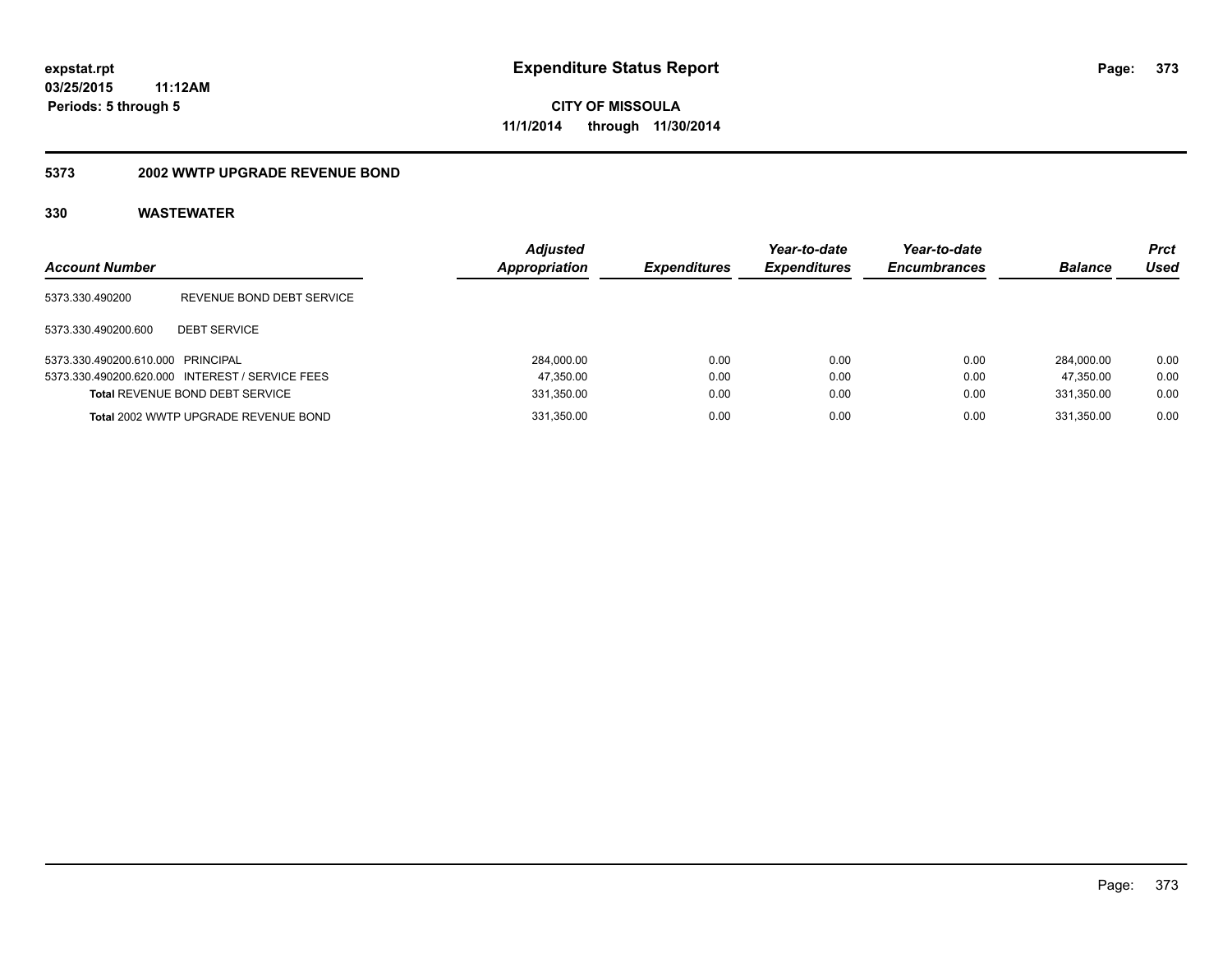#### **5374 2002 WWTP UPGRADE RESERVE**

| <b>Account Number</b>                                  |                                        | <b>Adjusted</b><br><b>Appropriation</b> | <b>Expenditures</b> | Year-to-date<br><b>Expenditures</b> | Year-to-date<br><b>Encumbrances</b> | <b>Balance</b>         | <b>Prct</b><br><b>Used</b> |
|--------------------------------------------------------|----------------------------------------|-----------------------------------------|---------------------|-------------------------------------|-------------------------------------|------------------------|----------------------------|
| 5374.330.430610                                        | <b>ADMINISTRATION</b>                  |                                         |                     |                                     |                                     |                        |                            |
| 5374.330.430610.800                                    | OTHER OBJECTS                          |                                         |                     |                                     |                                     |                        |                            |
| 5374.330.430610.820.000<br><b>Total ADMINISTRATION</b> | <b>TRANSFERS TO OTHER FUNDS</b>        | 30,132.00<br>30,132.00                  | 0.00<br>0.00        | 0.00<br>0.00                        | 0.00<br>0.00                        | 30.132.00<br>30,132.00 | 0.00<br>0.00               |
| 5374.330.490200                                        | REVENUE BOND DEBT SERVICE              |                                         |                     |                                     |                                     |                        |                            |
| 5374.330.490200.600                                    | <b>DEBT SERVICE</b>                    |                                         |                     |                                     |                                     |                        |                            |
| <b>Total DEBT SERVICE</b>                              |                                        | 0.00                                    | 0.00                | 0.00                                | 0.00                                | 0.00                   | 0.00                       |
|                                                        | <b>Total REVENUE BOND DEBT SERVICE</b> | 0.00                                    | 0.00                | 0.00                                | 0.00                                | 0.00                   | 0.00                       |
|                                                        | Total 2002 WWTP UPGRADE RESERVE        | 30,132.00                               | 0.00                | 0.00                                | 0.00                                | 30.132.00              | 0.00                       |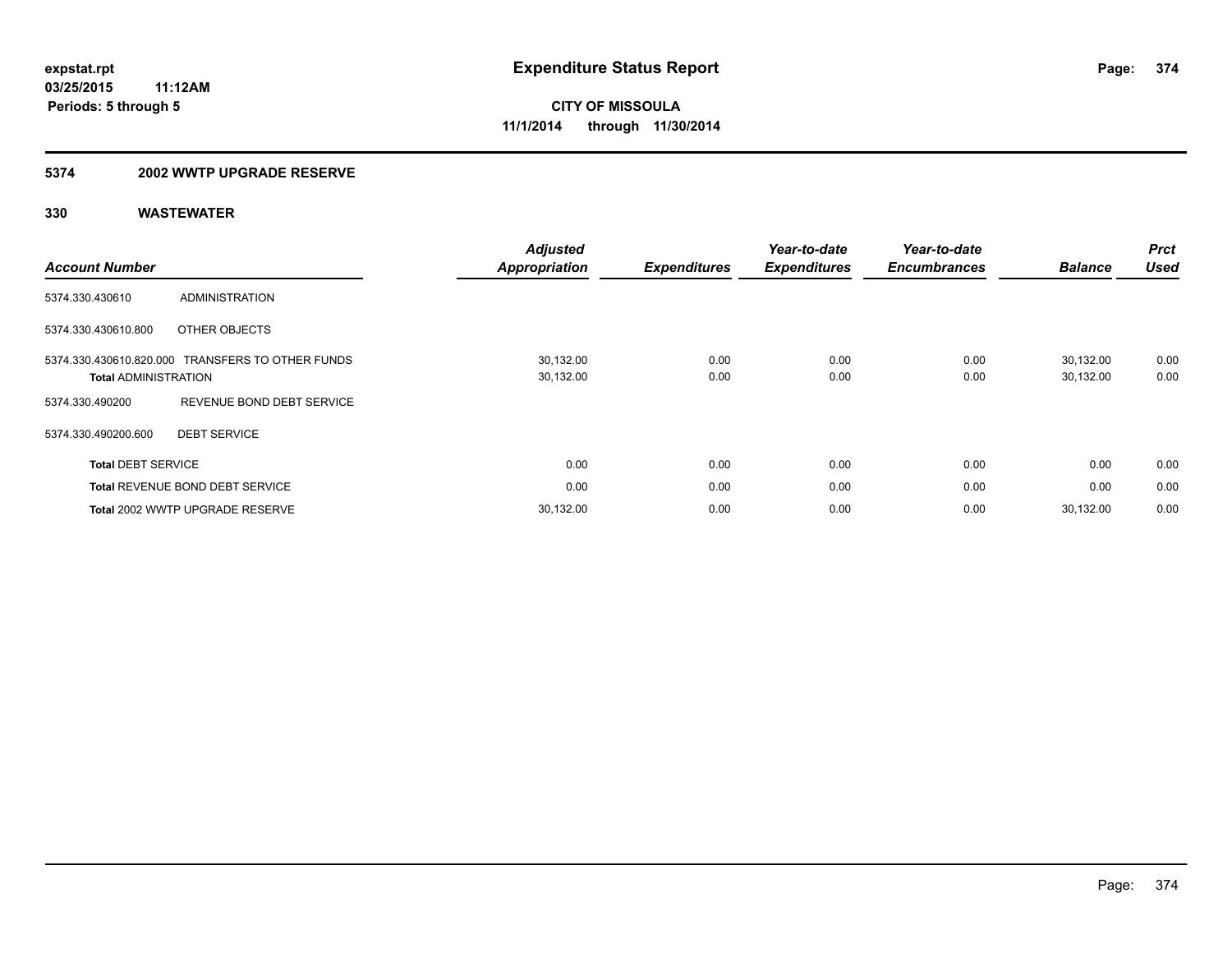#### **5375 2003 WWTP SRF \$3.8M EPA DEBT**

| <b>Account Number</b>             |                                                 | <b>Adjusted</b><br><b>Appropriation</b> | <b>Expenditures</b> | Year-to-date<br><b>Expenditures</b> | Year-to-date<br><b>Encumbrances</b> | <b>Balance</b> | Prct<br>Used |
|-----------------------------------|-------------------------------------------------|-----------------------------------------|---------------------|-------------------------------------|-------------------------------------|----------------|--------------|
| 5375.330.490200                   | REVENUE BOND DEBT SERVICE                       |                                         |                     |                                     |                                     |                |              |
| 5375.330.490200.600               | <b>DEBT SERVICE</b>                             |                                         |                     |                                     |                                     |                |              |
| 5375.330.490200.610.000 PRINCIPAL |                                                 | 206.000.00                              | 0.00                | 0.00                                | 0.00                                | 206.000.00     | 0.00         |
|                                   | 5375.330.490200.620.000 INTEREST / SERVICE FEES | 44,595.00                               | 0.00                | 0.00                                | 0.00                                | 44.595.00      | 0.00         |
|                                   | <b>Total REVENUE BOND DEBT SERVICE</b>          | 250,595.00                              | 0.00                | 0.00                                | 0.00                                | 250.595.00     | 0.00         |
|                                   | Total 2003 WWTP SRF \$3.8M EPA DEBT             | 250,595.00                              | 0.00                | 0.00                                | 0.00                                | 250.595.00     | 0.00         |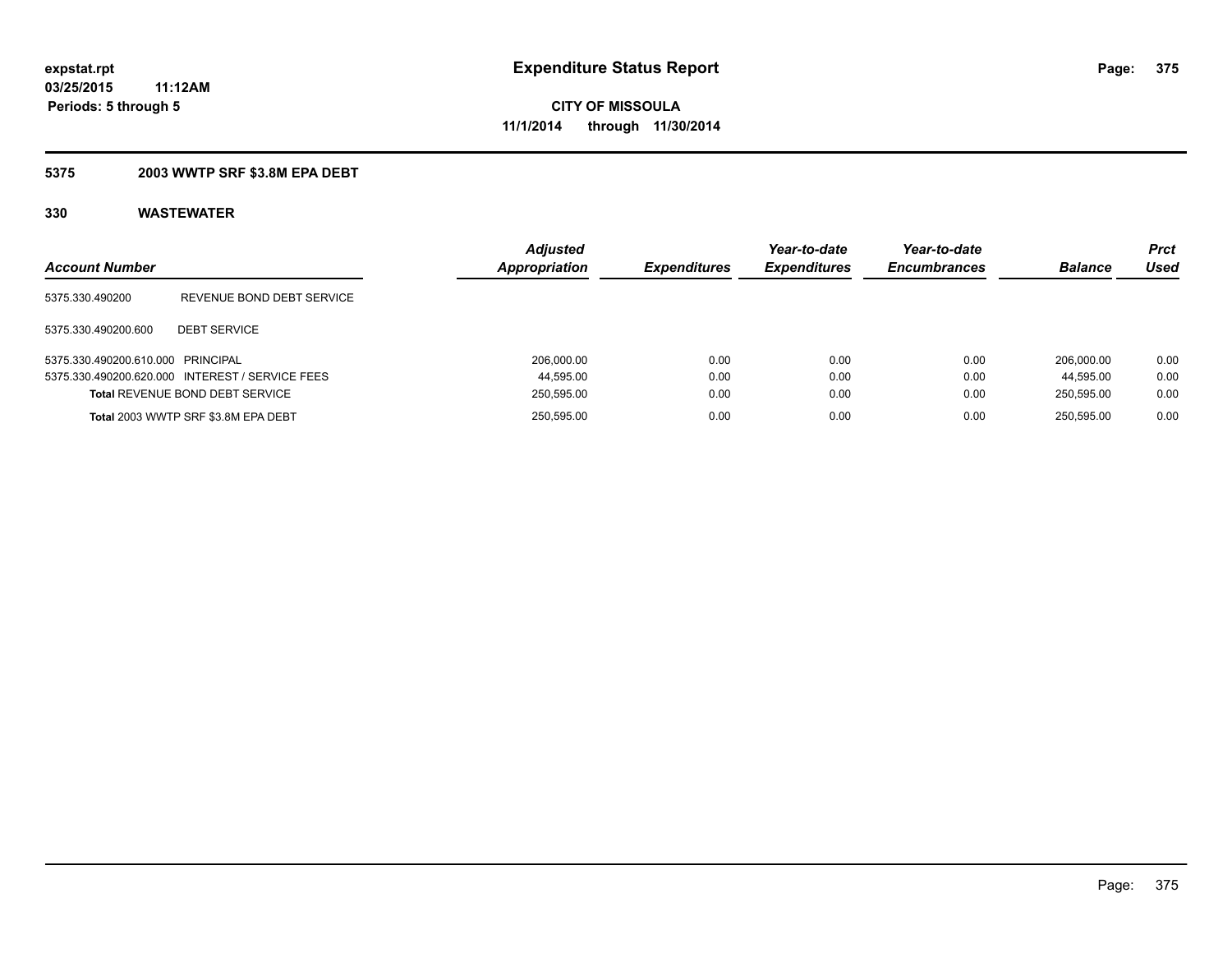### **5376 2003 WWTP SRF \$3.8M EPA RESERVE**

| <b>Account Number</b>       |                                                  | <b>Adjusted</b><br><b>Appropriation</b> | <b>Expenditures</b> | Year-to-date<br><b>Expenditures</b> | Year-to-date<br><b>Encumbrances</b> | <b>Balance</b>         | Prct<br>Used |
|-----------------------------|--------------------------------------------------|-----------------------------------------|---------------------|-------------------------------------|-------------------------------------|------------------------|--------------|
| 5376.330.430610             | ADMINISTRATION                                   |                                         |                     |                                     |                                     |                        |              |
| 5376.330.430610.800         | OTHER OBJECTS                                    |                                         |                     |                                     |                                     |                        |              |
| <b>Total ADMINISTRATION</b> | 5376.330.430610.820.000 TRANSFERS TO OTHER FUNDS | 21,190.00<br>21,190.00                  | 0.00<br>0.00        | 0.00<br>0.00                        | 0.00<br>0.00                        | 21.190.00<br>21.190.00 | 0.00<br>0.00 |
|                             | Total 2003 WWTP SRF \$3.8M EPA RESERVE           | 21,190.00                               | 0.00                | 0.00                                | 0.00                                | 21.190.00              | 0.00         |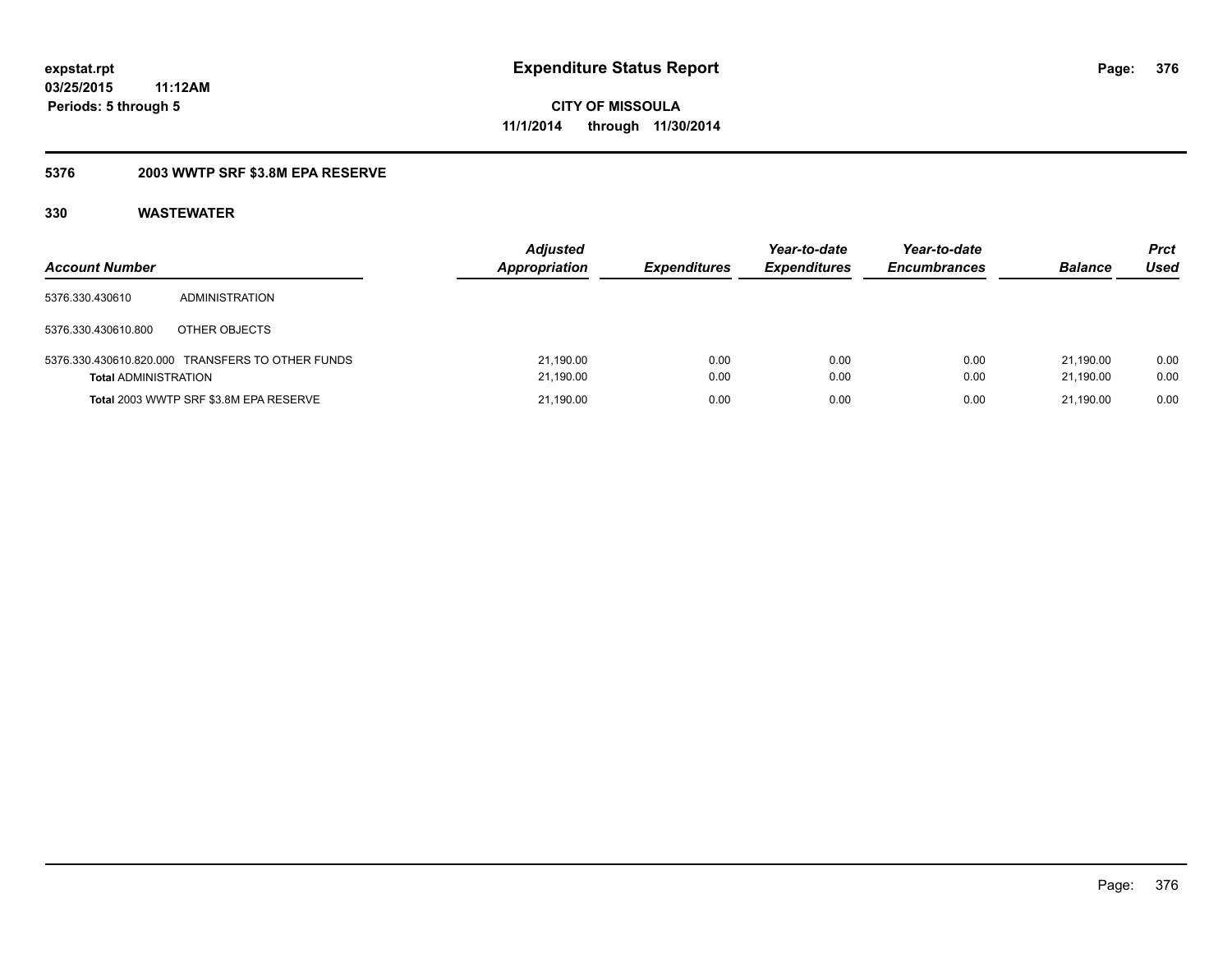**CITY OF MISSOULA 11/1/2014 through 11/30/2014**

# **5377 2004 WWTP \$3.023 LOAN DEBT SERVICE**

| <b>Account Number</b>             |                                                 | <b>Adjusted</b><br>Appropriation | <b>Expenditures</b> | Year-to-date<br><b>Expenditures</b> | Year-to-date<br><b>Encumbrances</b> | <b>Balance</b> | <b>Prct</b><br>Used |
|-----------------------------------|-------------------------------------------------|----------------------------------|---------------------|-------------------------------------|-------------------------------------|----------------|---------------------|
| 5377.330.490200                   | REVENUE BOND DEBT SERVICE                       |                                  |                     |                                     |                                     |                |                     |
| 5377.330.490200.600               | <b>DEBT SERVICE</b>                             |                                  |                     |                                     |                                     |                |                     |
| 5377.330.490200.610.000 PRINCIPAL |                                                 | 197.000.00                       | 0.00                | 0.00                                | 0.00                                | 197.000.00     | 0.00                |
|                                   | 5377.330.490200.620.000 INTEREST / SERVICE FEES | 45.473.00                        | 0.00                | 0.00                                | 0.00                                | 45.473.00      | 0.00                |
|                                   | <b>Total REVENUE BOND DEBT SERVICE</b>          | 242.473.00                       | 0.00                | 0.00                                | 0.00                                | 242.473.00     | 0.00                |
|                                   | Total 2004 WWTP \$3.023 LOAN DEBT SERVICE       | 242.473.00                       | 0.00                | 0.00                                | 0.00                                | 242.473.00     | 0.00                |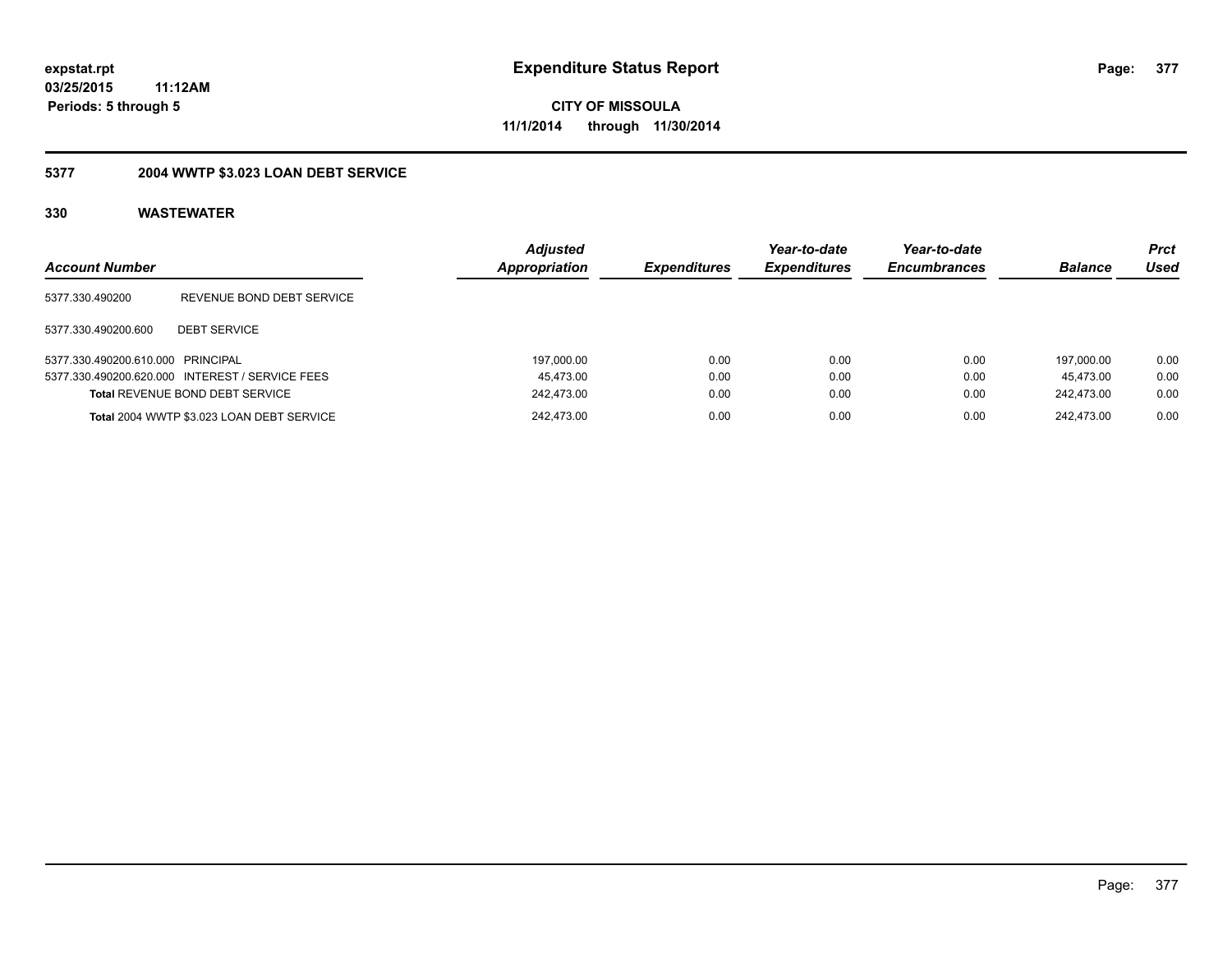# **5378 2004 WWTP \$3.023 LOAN RESERVE**

| <b>Account Number</b>       |                                                  | <b>Adjusted</b><br><b>Appropriation</b> | <b>Expenditures</b> | Year-to-date<br><b>Expenditures</b> | Year-to-date<br><b>Encumbrances</b> | <b>Balance</b>         | Prct<br><b>Used</b> |
|-----------------------------|--------------------------------------------------|-----------------------------------------|---------------------|-------------------------------------|-------------------------------------|------------------------|---------------------|
| 5378.330.430610             | ADMINISTRATION                                   |                                         |                     |                                     |                                     |                        |                     |
| 5378.330.430610.800         | OTHER OBJECTS                                    |                                         |                     |                                     |                                     |                        |                     |
| <b>Total ADMINISTRATION</b> | 5378.330.430610.820.000 TRANSFERS TO OTHER FUNDS | 21,200.00<br>21,200.00                  | 0.00<br>0.00        | 0.00<br>0.00                        | 0.00<br>0.00                        | 21.200.00<br>21,200.00 | 0.00<br>0.00        |
| 5378.330.490200             | REVENUE BOND DEBT SERVICE                        |                                         |                     |                                     |                                     |                        |                     |
| 5378.330.490200.600         | <b>DEBT SERVICE</b>                              |                                         |                     |                                     |                                     |                        |                     |
|                             | <b>Total REVENUE BOND DEBT SERVICE</b>           | 0.00                                    | 0.00                | 0.00                                | 0.00                                | 0.00                   | 0.00                |
|                             | Total 2004 WWTP \$3.023 LOAN RESERVE             | 21,200.00                               | 0.00                | 0.00                                | 0.00                                | 21,200.00              | 0.00                |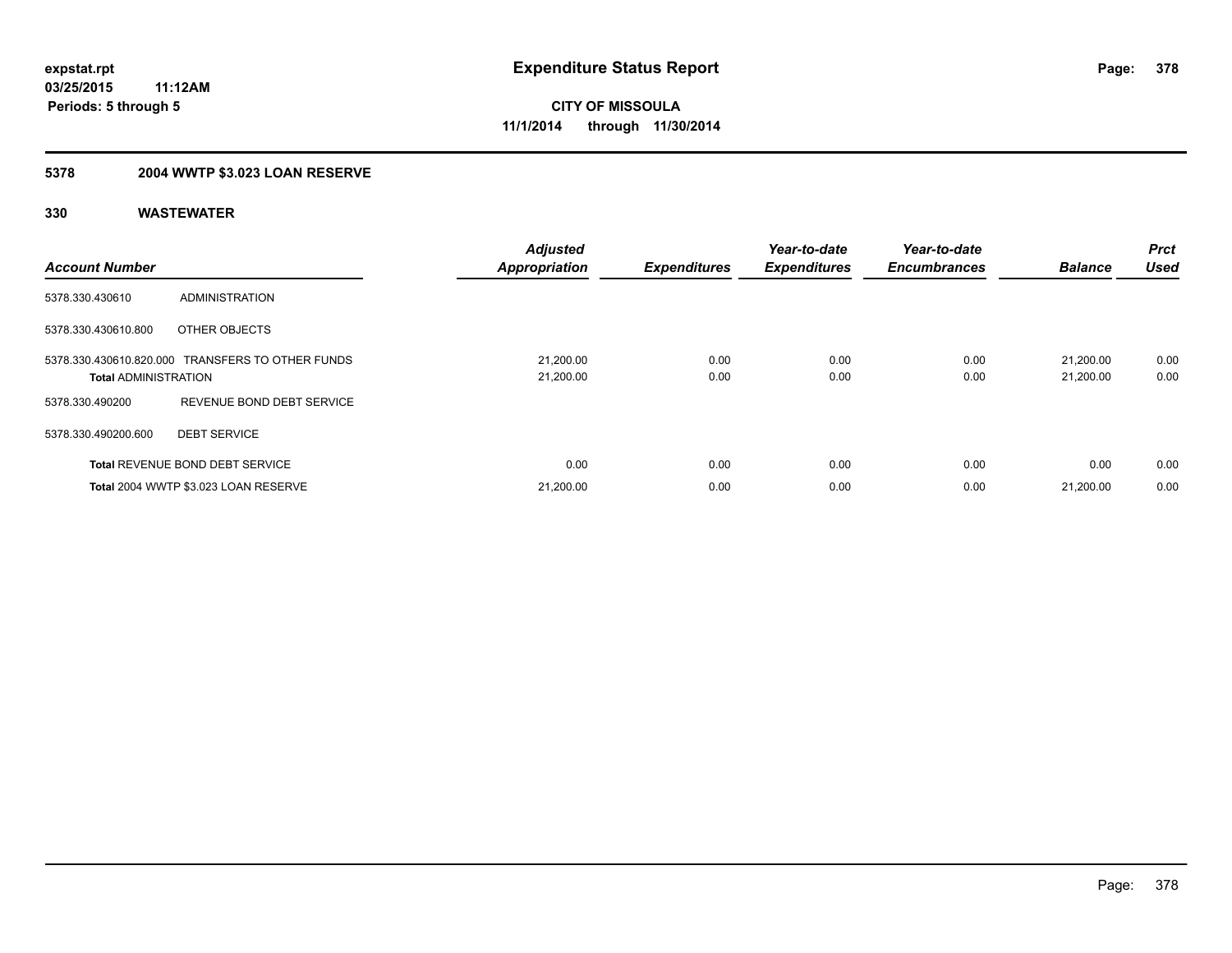#### **5379 2005 BRICH/BRDY/LIN/GIL SRF DEBT**

| <b>Account Number</b>             |                                                 | <b>Adjusted</b><br><b>Appropriation</b> | <b>Expenditures</b> | Year-to-date<br><b>Expenditures</b> | Year-to-date<br><b>Encumbrances</b> | <b>Balance</b> | <b>Prct</b><br><b>Used</b> |
|-----------------------------------|-------------------------------------------------|-----------------------------------------|---------------------|-------------------------------------|-------------------------------------|----------------|----------------------------|
| 5379.330.430610                   | <b>ADMINISTRATION</b>                           |                                         |                     |                                     |                                     |                |                            |
| 5379.330.430610.800               | OTHER OBJECTS                                   |                                         |                     |                                     |                                     |                |                            |
| <b>Total ADMINISTRATION</b>       |                                                 | 0.00                                    | 0.00                | 0.00                                | 0.00                                | 0.00           | 0.00                       |
| 5379.330.490200                   | REVENUE BOND DEBT SERVICE                       |                                         |                     |                                     |                                     |                |                            |
| 5379.330.490200.600               | <b>DEBT SERVICE</b>                             |                                         |                     |                                     |                                     |                |                            |
| 5379.330.490200.610.000 PRINCIPAL |                                                 | 86,000.00                               | 0.00                | 0.00                                | 0.00                                | 86,000.00      | 0.00                       |
|                                   | 5379.330.490200.620.000 INTEREST / SERVICE FEES | 23,389.00                               | 0.00                | 0.00                                | 0.00                                | 23,389.00      | 0.00                       |
|                                   | <b>Total REVENUE BOND DEBT SERVICE</b>          | 109,389.00                              | 0.00                | 0.00                                | 0.00                                | 109,389.00     | 0.00                       |
|                                   | Total 2005 BRICH/BRDY/LIN/GIL SRF DEBT          | 109,389.00                              | 0.00                | 0.00                                | 0.00                                | 109.389.00     | 0.00                       |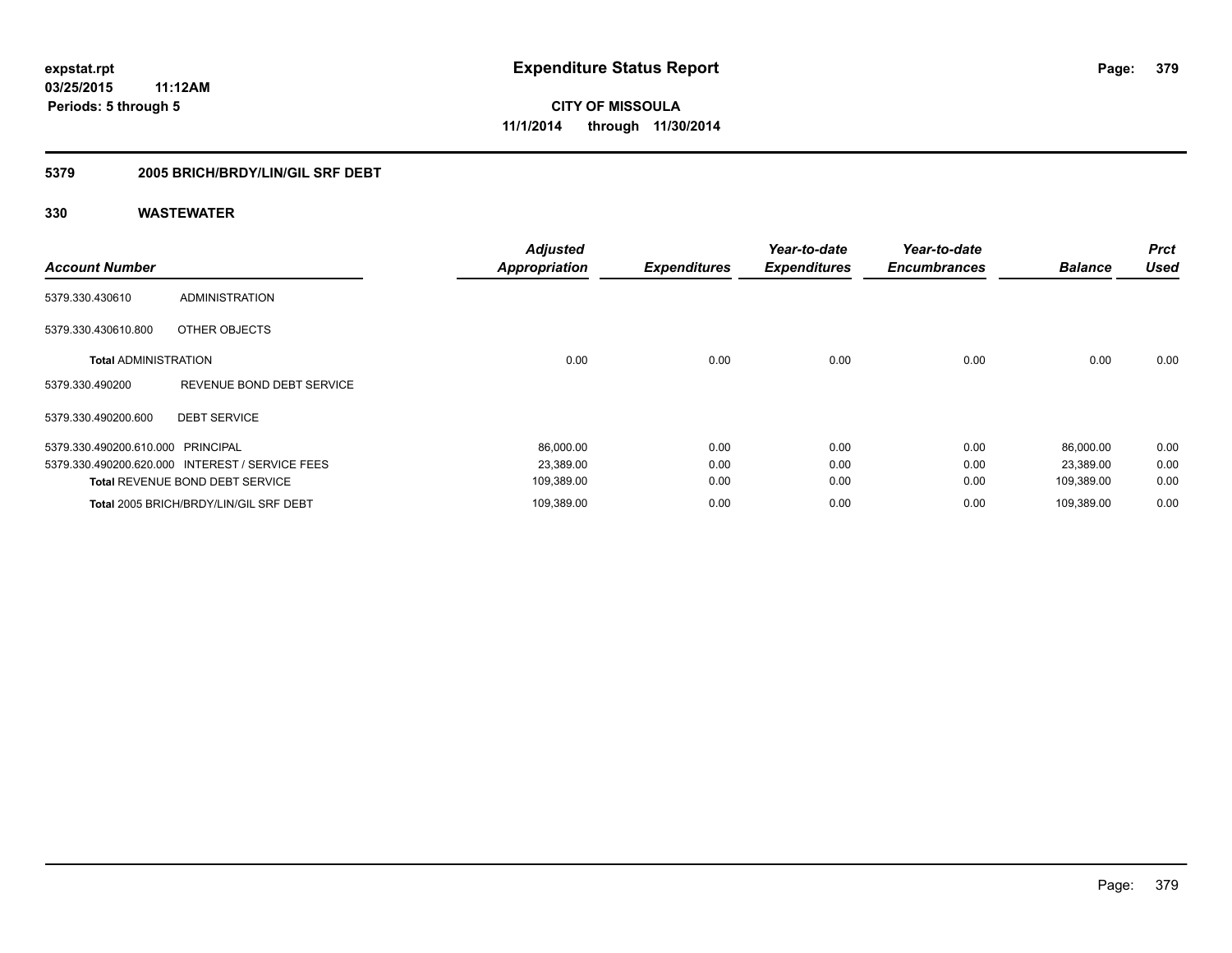#### **5380 BRDWY/BIRCH/GILBERT/LINCOLNWOOD**

| <b>Account Number</b>       |                                                  | <b>Adjusted</b><br><b>Appropriation</b> | <b>Expenditures</b> | Year-to-date<br><b>Expenditures</b> | Year-to-date<br><b>Encumbrances</b> | <b>Balance</b>         | <b>Prct</b><br><b>Used</b> |
|-----------------------------|--------------------------------------------------|-----------------------------------------|---------------------|-------------------------------------|-------------------------------------|------------------------|----------------------------|
| 5380.330.430610             | ADMINISTRATION                                   |                                         |                     |                                     |                                     |                        |                            |
| 5380.330.430610.800         | OTHER OBJECTS                                    |                                         |                     |                                     |                                     |                        |                            |
| <b>Total ADMINISTRATION</b> | 5380.330.430610.820.000 TRANSFERS TO OTHER FUNDS | 10,840.00<br>10,840.00                  | 0.00<br>0.00        | 0.00<br>0.00                        | 0.00<br>0.00                        | 10.840.00<br>10,840.00 | 0.00<br>0.00               |
| 5380.330.490200             | REVENUE BOND DEBT SERVICE                        |                                         |                     |                                     |                                     |                        |                            |
| 5380.330.490200.600         | <b>DEBT SERVICE</b>                              |                                         |                     |                                     |                                     |                        |                            |
|                             | <b>Total REVENUE BOND DEBT SERVICE</b>           | 0.00                                    | 0.00                | 0.00                                | 0.00                                | 0.00                   | 0.00                       |
|                             | Total BRDWY/BIRCH/GILBERT/LINCOLNWOOD            | 10.840.00                               | 0.00                | 0.00                                | 0.00                                | 10.840.00              | 0.00                       |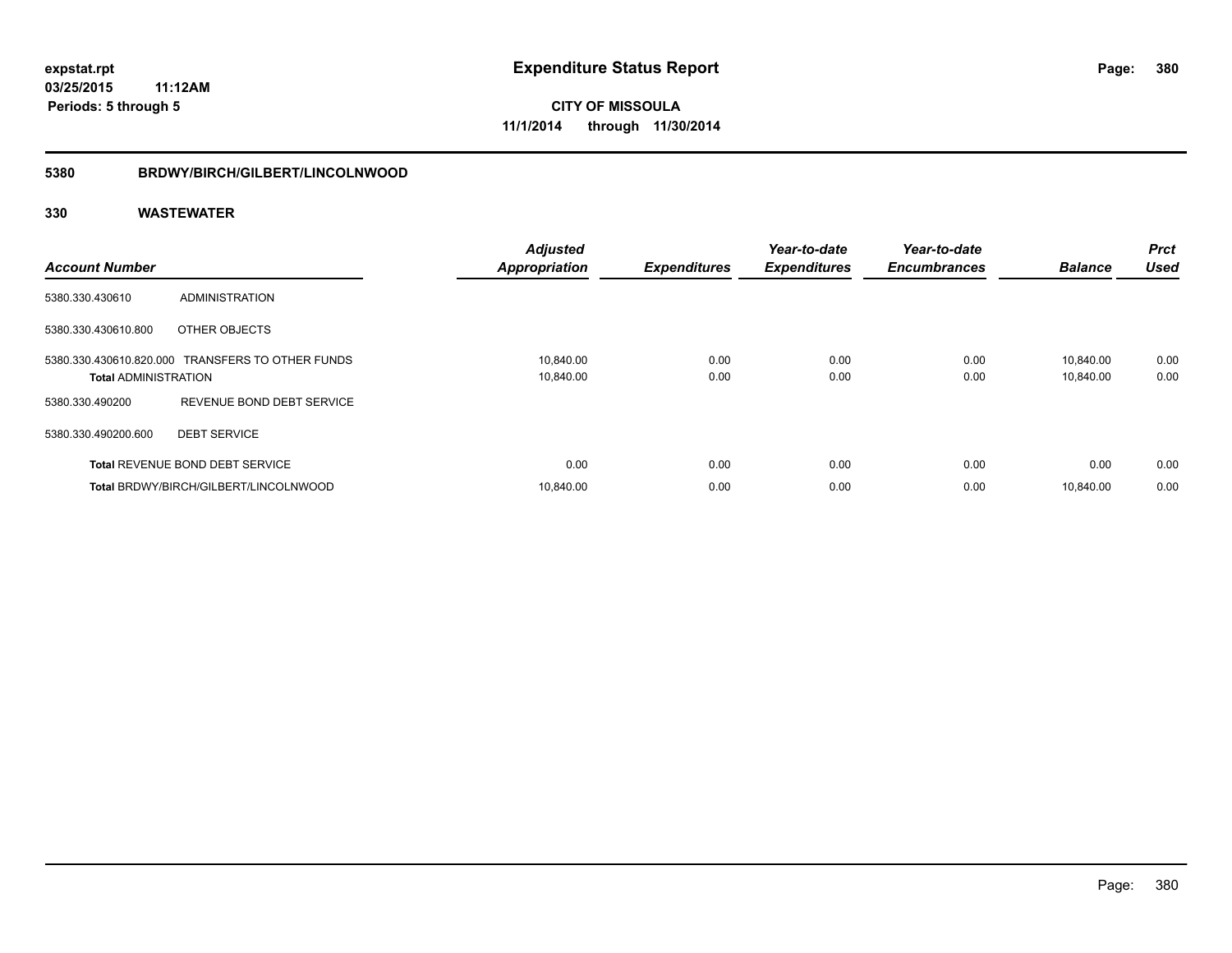### **5381 LINCOLNWOOD PH2 DEBT SERVICE**

| <b>Account Number</b>       |                                        | <b>Adjusted</b><br>Appropriation | <b>Expenditures</b> | Year-to-date<br><b>Expenditures</b> | Year-to-date<br><b>Encumbrances</b> | <b>Balance</b> | <b>Prct</b><br><b>Used</b> |
|-----------------------------|----------------------------------------|----------------------------------|---------------------|-------------------------------------|-------------------------------------|----------------|----------------------------|
| 5381.330.430610             | ADMINISTRATION                         |                                  |                     |                                     |                                     |                |                            |
| 5381.330.430610.800         | OTHER OBJECTS                          |                                  |                     |                                     |                                     |                |                            |
| <b>Total ADMINISTRATION</b> |                                        | 0.00                             | 0.00                | 0.00                                | 0.00                                | 0.00           | 0.00                       |
| 5381.330.490200             | REVENUE BOND DEBT SERVICE              |                                  |                     |                                     |                                     |                |                            |
| 5381.330.490200.600         | <b>DEBT SERVICE</b>                    |                                  |                     |                                     |                                     |                |                            |
|                             | <b>Total REVENUE BOND DEBT SERVICE</b> | 0.00                             | 0.00                | 0.00                                | 0.00                                | 0.00           | 0.00                       |
|                             | Total LINCOLNWOOD PH2 DEBT SERVICE     | 0.00                             | 0.00                | 0.00                                | 0.00                                | 0.00           | 0.00                       |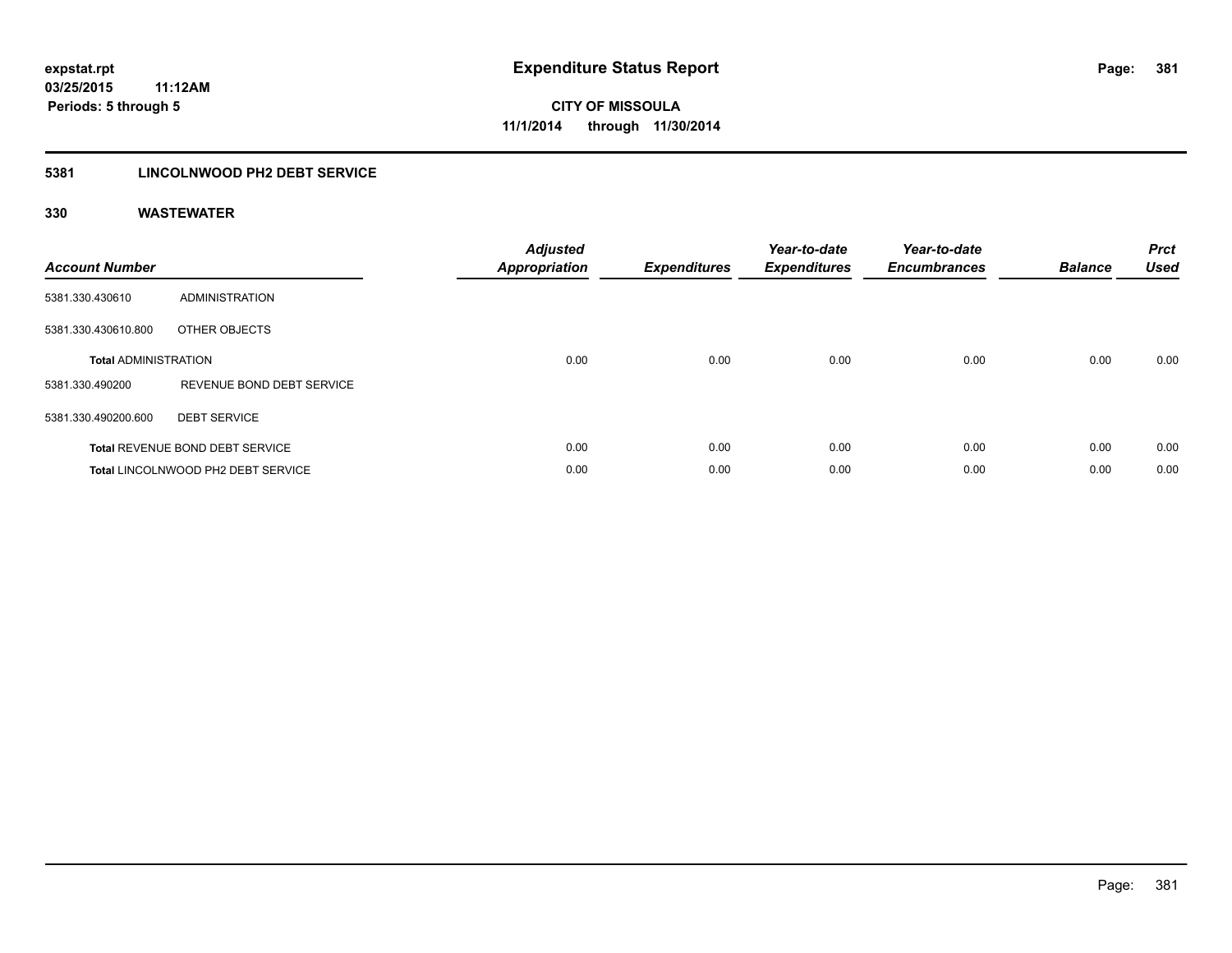### **5382 LINCOLNWOOD PH2 RESERVE FUND**

| <b>Account Number</b>       |                                                  | <b>Adjusted</b><br><b>Appropriation</b> | <b>Expenditures</b> | Year-to-date<br><b>Expenditures</b> | Year-to-date<br><b>Encumbrances</b> | <b>Balance</b>         | Prct<br><b>Used</b> |
|-----------------------------|--------------------------------------------------|-----------------------------------------|---------------------|-------------------------------------|-------------------------------------|------------------------|---------------------|
| 5382.330.430610             | ADMINISTRATION                                   |                                         |                     |                                     |                                     |                        |                     |
| 5382.330.430610.800         | OTHER OBJECTS                                    |                                         |                     |                                     |                                     |                        |                     |
| <b>Total ADMINISTRATION</b> | 5382.330.430610.820.000 TRANSFERS TO OTHER FUNDS | 21,850.00<br>21,850.00                  | 0.00<br>0.00        | 0.00<br>0.00                        | 0.00<br>0.00                        | 21,850.00<br>21,850.00 | 0.00<br>0.00        |
| 5382.330.490200             | REVENUE BOND DEBT SERVICE                        |                                         |                     |                                     |                                     |                        |                     |
| 5382.330.490200.600         | <b>DEBT SERVICE</b>                              |                                         |                     |                                     |                                     |                        |                     |
|                             | <b>Total REVENUE BOND DEBT SERVICE</b>           | 0.00                                    | 0.00                | 0.00                                | 0.00                                | 0.00                   | 0.00                |
|                             | Total LINCOLNWOOD PH2 RESERVE FUND               | 21,850.00                               | 0.00                | 0.00                                | 0.00                                | 21,850.00              | 0.00                |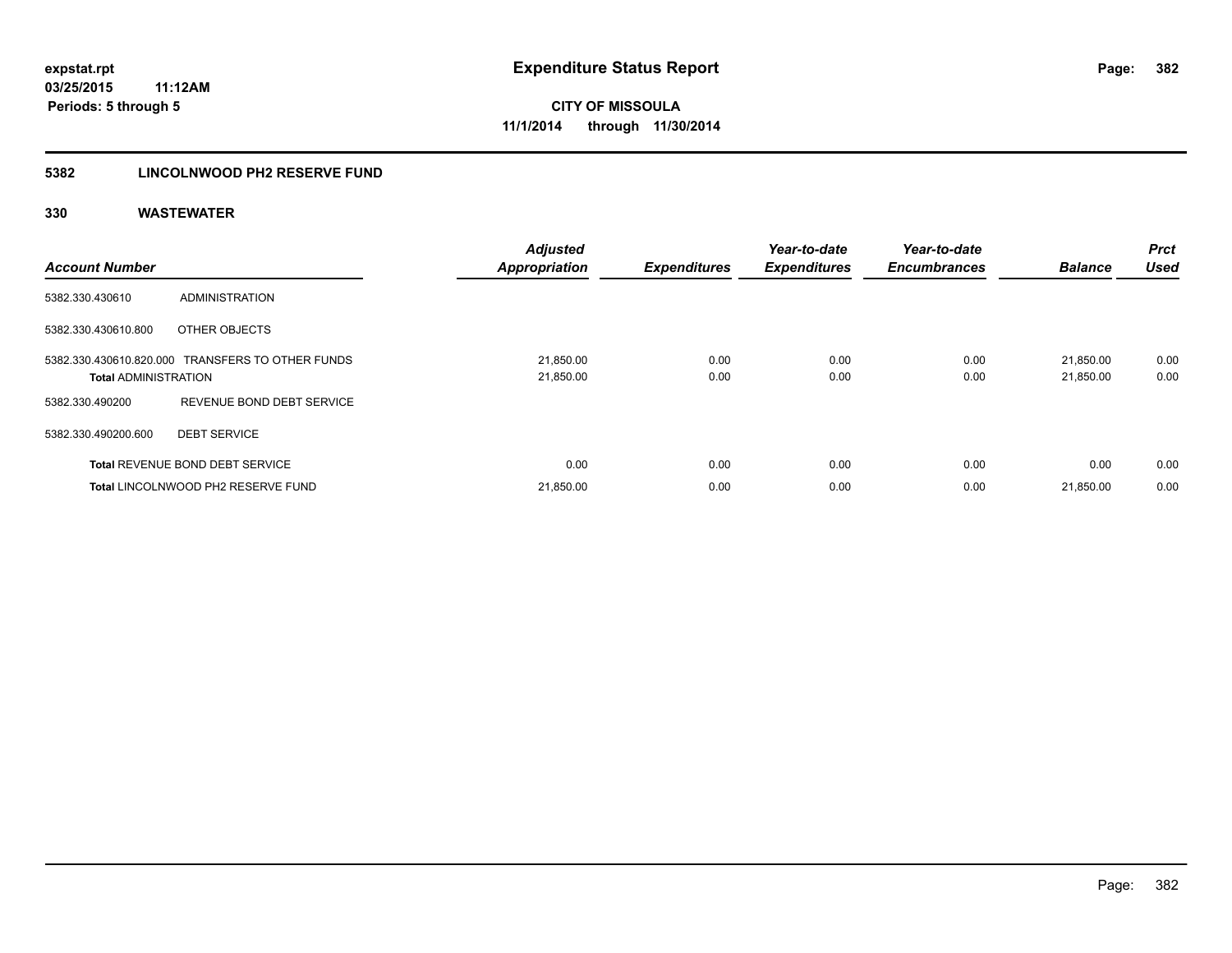# **CITY OF MISSOULA 11/1/2014 through 11/30/2014**

### **5383 FY09 RATTLESNAKE SEWER DEBT SVS**

| <b>Account Number</b>       |                           | <b>Adjusted</b><br><b>Appropriation</b> | <b>Expenditures</b> | Year-to-date<br><b>Expenditures</b> | Year-to-date<br><b>Encumbrances</b> | <b>Balance</b> | <b>Prct</b><br><b>Used</b> |
|-----------------------------|---------------------------|-----------------------------------------|---------------------|-------------------------------------|-------------------------------------|----------------|----------------------------|
| 5383.330.430610             | ADMINISTRATION            |                                         |                     |                                     |                                     |                |                            |
| 5383.330.430610.800         | OTHER OBJECTS             |                                         |                     |                                     |                                     |                |                            |
| <b>Total ADMINISTRATION</b> |                           | 0.00                                    | 0.00                | 0.00                                | 0.00                                | 0.00           | 0.00                       |
| 5383.330.490200             | REVENUE BOND DEBT SERVICE |                                         |                     |                                     |                                     |                |                            |
| 5383.330.490200.600         | <b>DEBT SERVICE</b>       |                                         |                     |                                     |                                     |                |                            |
| <b>Total DEBT SERVICE</b>   |                           | 0.00                                    | 0.00                | 0.00                                | 0.00                                | 0.00           | 0.00                       |
| <b>Total WASTEWATER</b>     |                           | 0.00                                    | 0.00                | 0.00                                | 0.00                                | 0.00           | 0.00                       |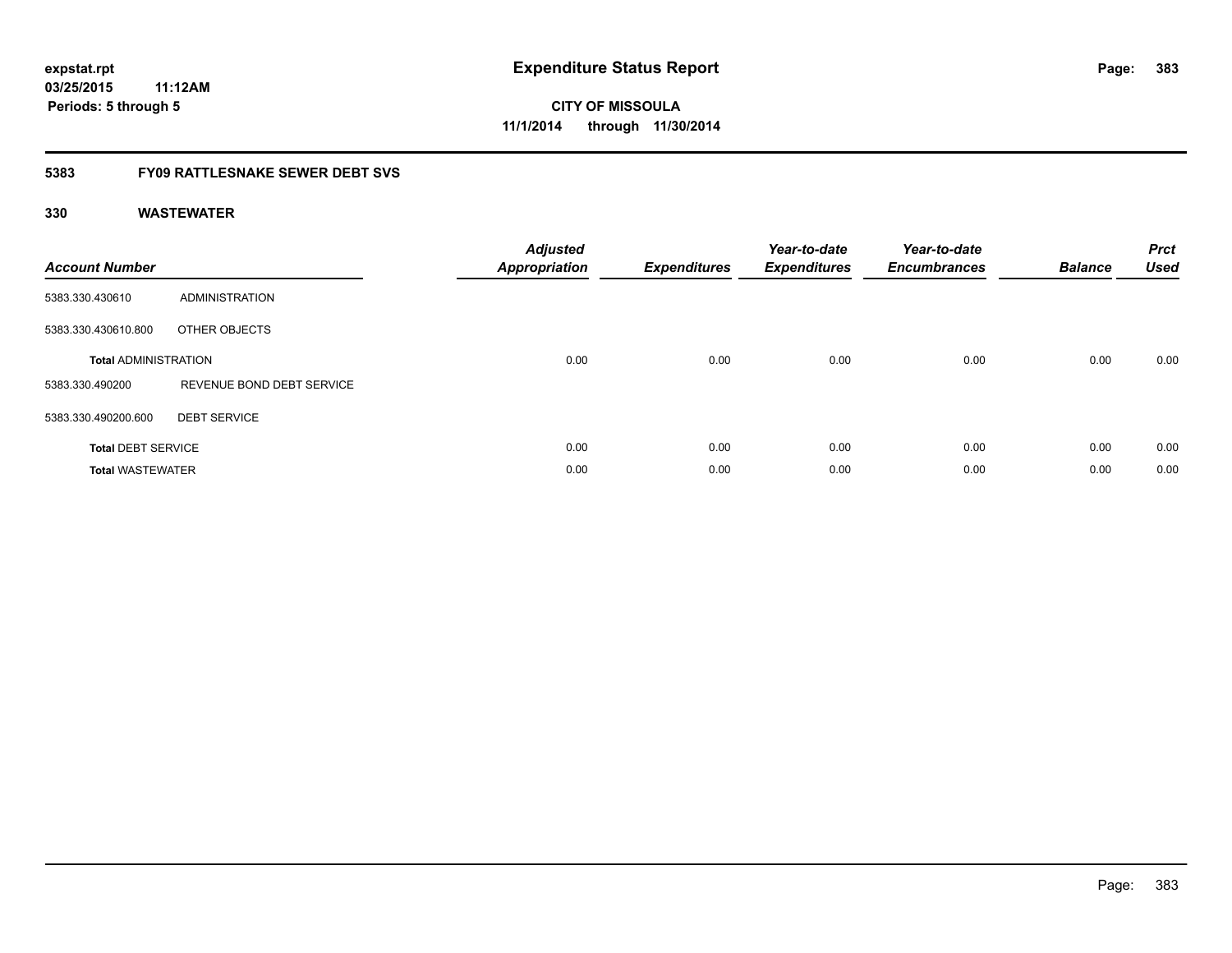**384**

**03/25/2015 11:12AM Periods: 5 through 5**

**CITY OF MISSOULA 11/1/2014 through 11/30/2014**

#### **5383 FY09 RATTLESNAKE SEWER DEBT SVS**

#### **550 SID 544 PROJECT**

| <b>Account Number</b>             |                                                 | <b>Adjusted</b><br><b>Appropriation</b> | <b>Expenditures</b> | Year-to-date<br><b>Expenditures</b> | Year-to-date<br><b>Encumbrances</b> | <b>Balance</b> | <b>Prct</b><br>Used |
|-----------------------------------|-------------------------------------------------|-----------------------------------------|---------------------|-------------------------------------|-------------------------------------|----------------|---------------------|
| 5383.550.490200                   | REVENUE BOND DEBT SERVICE                       |                                         |                     |                                     |                                     |                |                     |
| 5383.550.490200.600               | <b>DEBT SERVICE</b>                             |                                         |                     |                                     |                                     |                |                     |
| 5383.550.490200.610.000 PRINCIPAL |                                                 | 20,000.00                               | 0.00                | 0.00                                | 0.00                                | 20.000.00      | 0.00                |
|                                   | 5383.550.490200.620.000 INTEREST / SERVICE FEES | 11,550.00                               | 0.00                | 0.00                                | 0.00                                | 11.550.00      | 0.00                |
| <b>Total DEBT SERVICE</b>         |                                                 | 31,550.00                               | 0.00                | 0.00                                | 0.00                                | 31.550.00      | 0.00                |
|                                   | <b>Total FY09 RATTLESNAKE SEWER DEBT SVS</b>    | 31,550.00                               | 0.00                | 0.00                                | 0.00                                | 31.550.00      | 0.00                |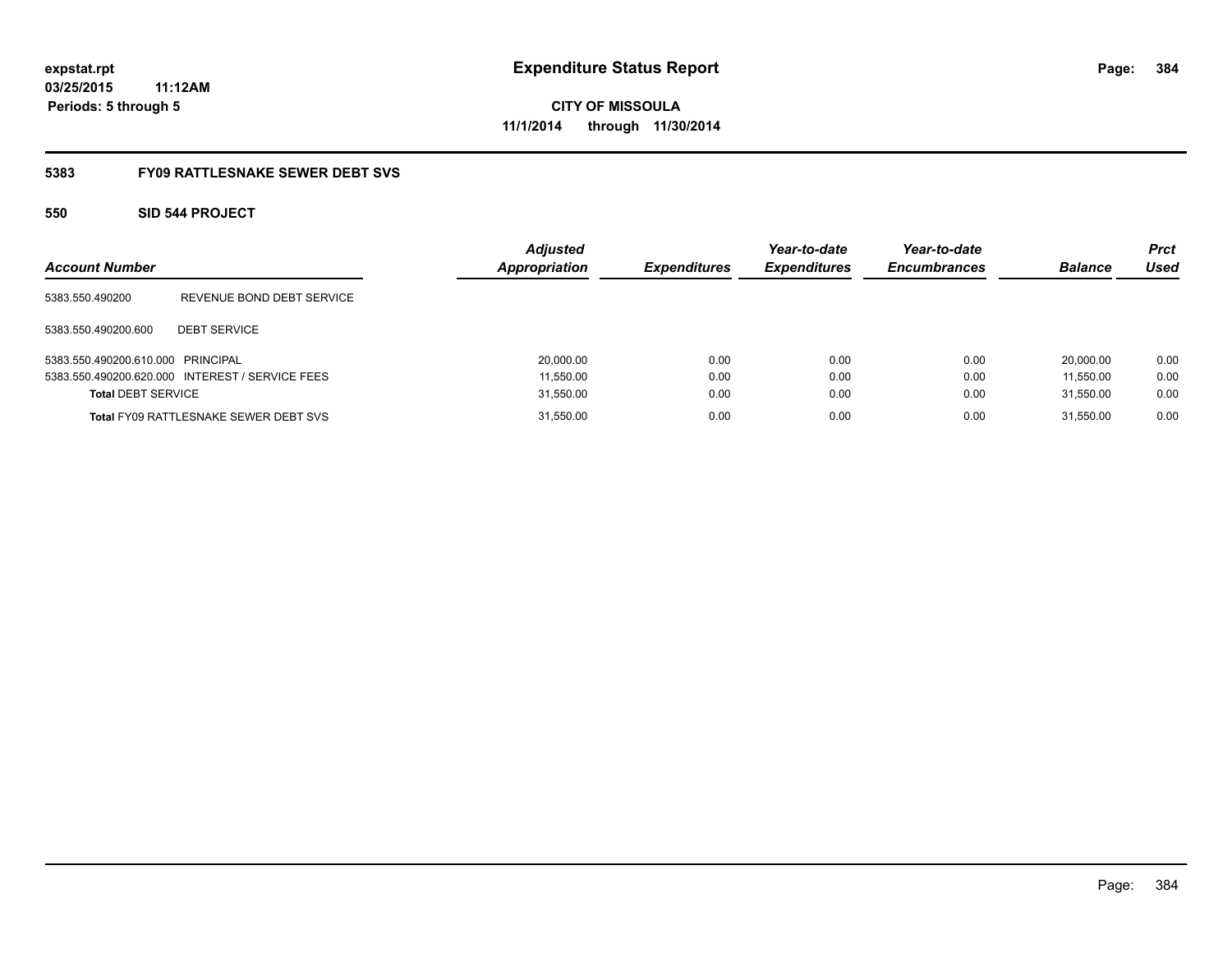#### **5384 09 LOLO BOND RESERVE**

| <b>Account Number</b>      |                                                  | <b>Adjusted</b><br><b>Appropriation</b> | <b>Expenditures</b> | Year-to-date<br><b>Expenditures</b> | Year-to-date<br><b>Encumbrances</b> | <b>Balance</b>       | <b>Prct</b><br><b>Used</b> |
|----------------------------|--------------------------------------------------|-----------------------------------------|---------------------|-------------------------------------|-------------------------------------|----------------------|----------------------------|
| 5384.330.490200            | REVENUE BOND DEBT SERVICE                        |                                         |                     |                                     |                                     |                      |                            |
| 5384.330.490200.800        | OTHER OBJECTS                                    |                                         |                     |                                     |                                     |                      |                            |
| <b>Total OTHER OBJECTS</b> | 5384.330.490200.820.000 TRANSFERS TO OTHER FUNDS | 4.644.00<br>4.644.00                    | 0.00<br>0.00        | 0.00<br>0.00                        | 0.00<br>0.00                        | 4.644.00<br>4,644.00 | 0.00<br>0.00               |
|                            | <b>Total REVENUE BOND DEBT SERVICE</b>           | 4.644.00                                | 0.00                | 0.00                                | 0.00                                | 4.644.00             | 0.00                       |
|                            | Total 09 LOLO BOND RESERVE                       | 4.644.00                                | 0.00                | 0.00                                | 0.00                                | 4.644.00             | 0.00                       |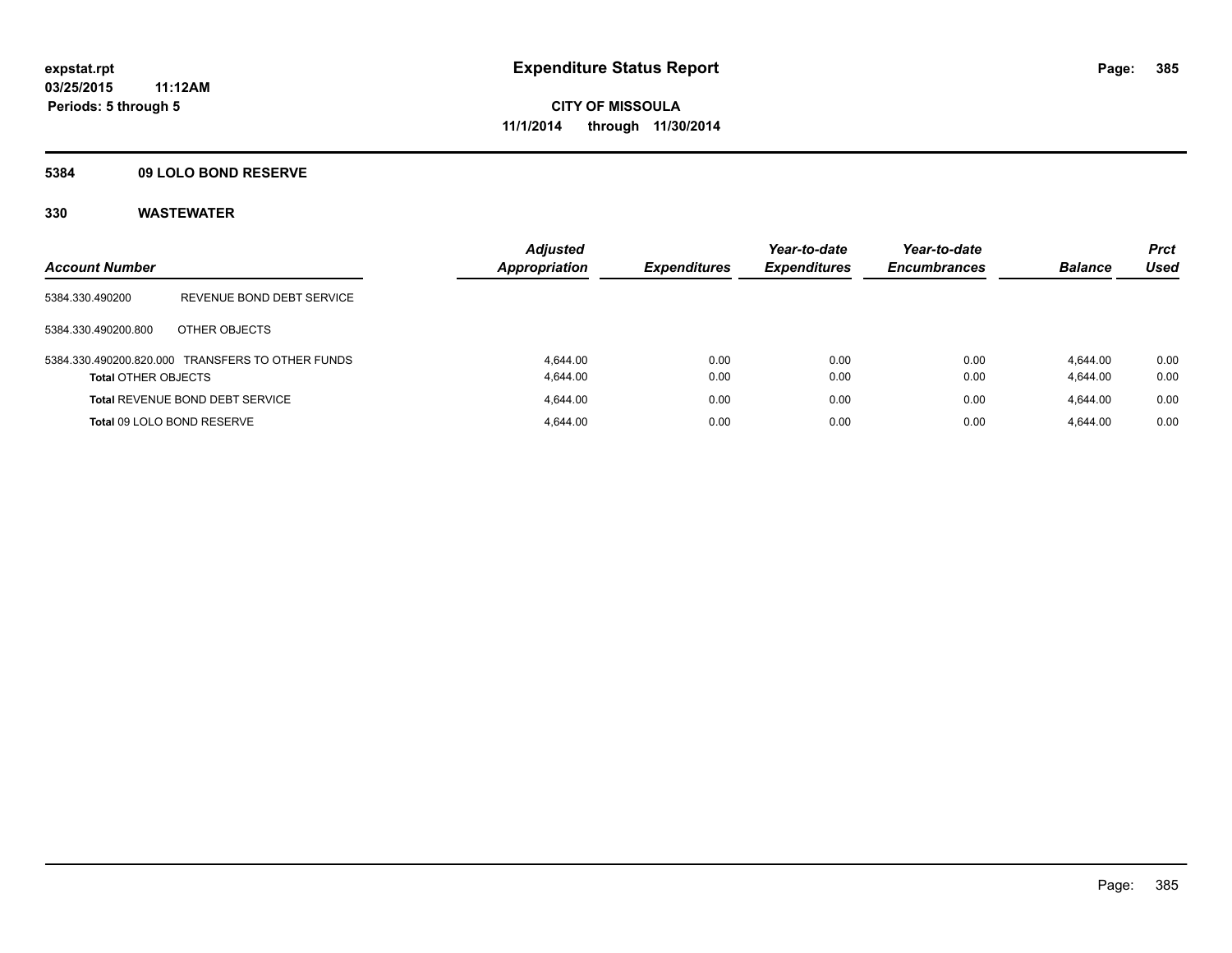# **5386 FY10 HEADWORKS DEBT SERVICE**

| <b>Account Number</b>             |                                                 | <b>Adjusted</b><br><b>Appropriation</b> | <b>Expenditures</b> | Year-to-date<br><b>Expenditures</b> | Year-to-date<br><b>Encumbrances</b> | <b>Balance</b> | <b>Prct</b><br><b>Used</b> |
|-----------------------------------|-------------------------------------------------|-----------------------------------------|---------------------|-------------------------------------|-------------------------------------|----------------|----------------------------|
| 5386.330.490200                   | REVENUE BOND DEBT SERVICE                       |                                         |                     |                                     |                                     |                |                            |
| 5386.330.490200.600               | <b>DEBT SERVICE</b>                             |                                         |                     |                                     |                                     |                |                            |
| 5386.330.490200.610.000 PRINCIPAL |                                                 | 130.000.00                              | 0.00                | 0.00                                | 0.00                                | 130.000.00     | 0.00                       |
|                                   | 5386.330.490200.620.000 INTEREST / SERVICE FEES | 566.949.00                              | 0.00                | 0.00                                | 0.00                                | 566.949.00     | 0.00                       |
| <b>Total DEBT SERVICE</b>         |                                                 | 696.949.00                              | 0.00                | 0.00                                | 0.00                                | 696.949.00     | 0.00                       |
|                                   | <b>Total REVENUE BOND DEBT SERVICE</b>          | 696.949.00                              | 0.00                | 0.00                                | 0.00                                | 696.949.00     | 0.00                       |
|                                   | <b>Total FY10 HEADWORKS DEBT SERVICE</b>        | 696.949.00                              | 0.00                | 0.00                                | 0.00                                | 696.949.00     | 0.00                       |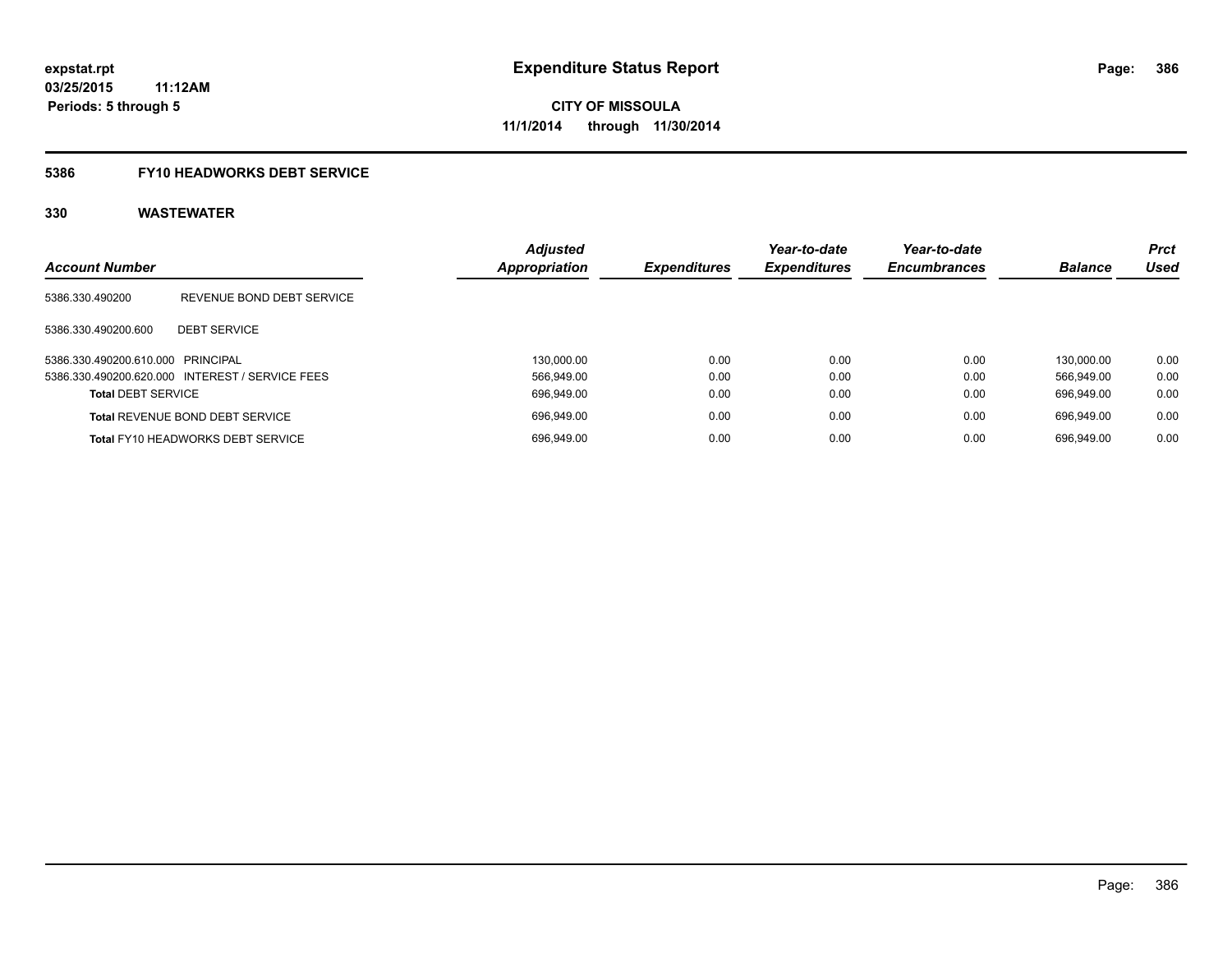**CITY OF MISSOULA 11/1/2014 through 11/30/2014**

#### **5387 FY11 SEWER \$1.29M BOND DEBT SERVICE**

| <b>Account Number</b>             |                                                 | <b>Adjusted</b><br>Appropriation | <b>Expenditures</b> | Year-to-date<br><b>Expenditures</b> | Year-to-date<br><b>Encumbrances</b> | <b>Balance</b> | <b>Prct</b><br>Used |
|-----------------------------------|-------------------------------------------------|----------------------------------|---------------------|-------------------------------------|-------------------------------------|----------------|---------------------|
| 5387.330.490200                   | REVENUE BOND DEBT SERVICE                       |                                  |                     |                                     |                                     |                |                     |
| 5387.330.490200.600               | <b>DEBT SERVICE</b>                             |                                  |                     |                                     |                                     |                |                     |
| 5387.330.490200.610.000 PRINCIPAL |                                                 | 45.000.00                        | 0.00                | 0.00                                | 0.00                                | 45.000.00      | 0.00                |
|                                   | 5387.330.490200.620.000 INTEREST / SERVICE FEES | 58,430.00                        | 0.00                | 0.00                                | 0.00                                | 58.430.00      | 0.00                |
|                                   | <b>Total REVENUE BOND DEBT SERVICE</b>          | 103.430.00                       | 0.00                | 0.00                                | 0.00                                | 103.430.00     | 0.00                |
|                                   | Total FY11 SEWER \$1.29M BOND DEBT SERVICE      | 103.430.00                       | 0.00                | 0.00                                | 0.00                                | 103.430.00     | 0.00                |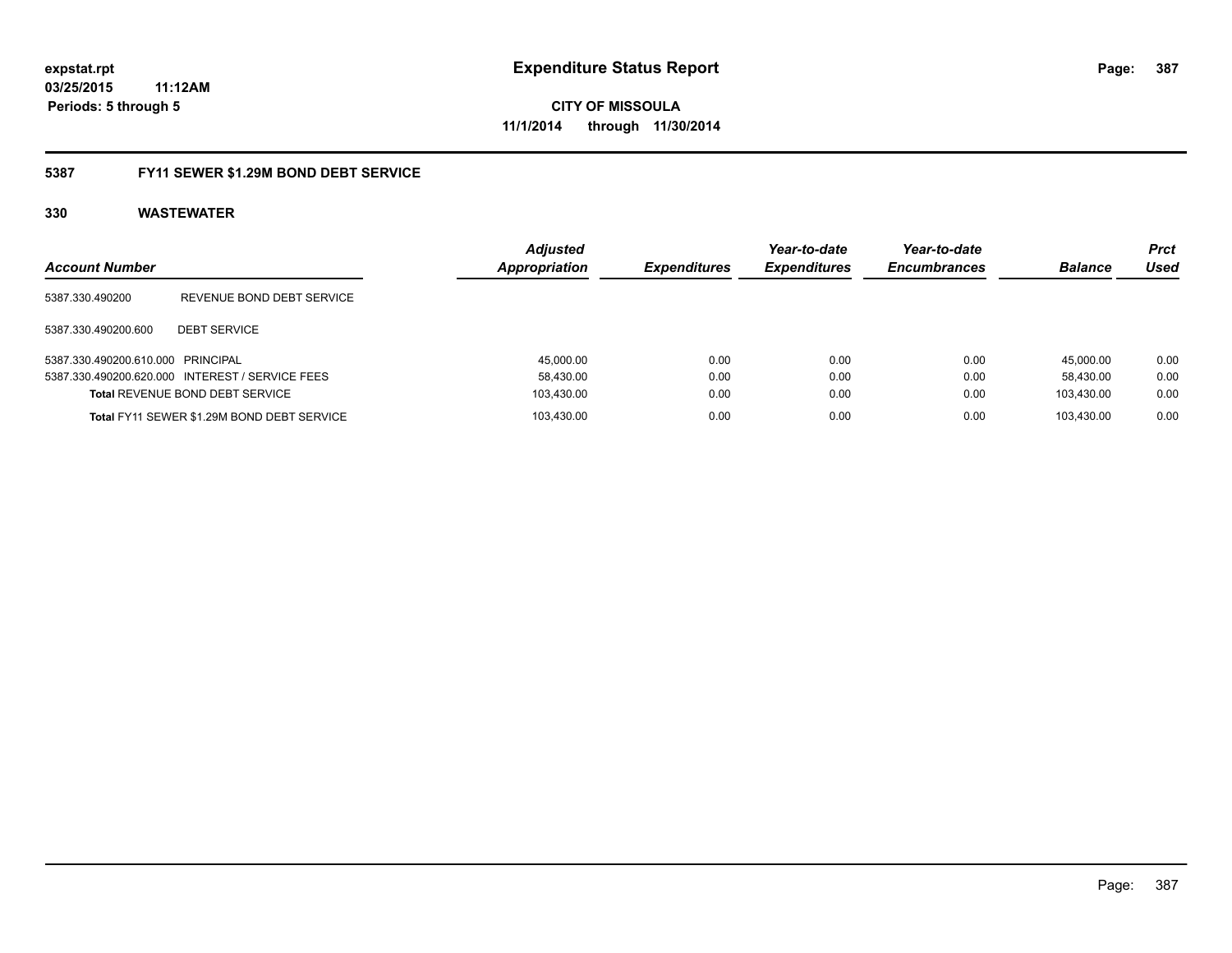### **5388 FY11 \$1.29M SEWER BOND RESERVE**

| <b>Account Number</b> |                                       | <b>Adjusted</b><br>Appropriation | <b>Expenditures</b> | Year-to-date<br><b>Expenditures</b> | Year-to-date<br><b>Encumbrances</b> | <b>Balance</b> | Prct<br><b>Used</b> |
|-----------------------|---------------------------------------|----------------------------------|---------------------|-------------------------------------|-------------------------------------|----------------|---------------------|
| 5388.330.430610       | ADMINISTRATION                        |                                  |                     |                                     |                                     |                |                     |
| 5388.330.430610.800   | OTHER OBJECTS                         |                                  |                     |                                     |                                     |                |                     |
|                       | Total FY11 \$1.29M SEWER BOND RESERVE | 0.00                             | 0.00                | 0.00                                | 0.00                                | 0.00           | 0.00                |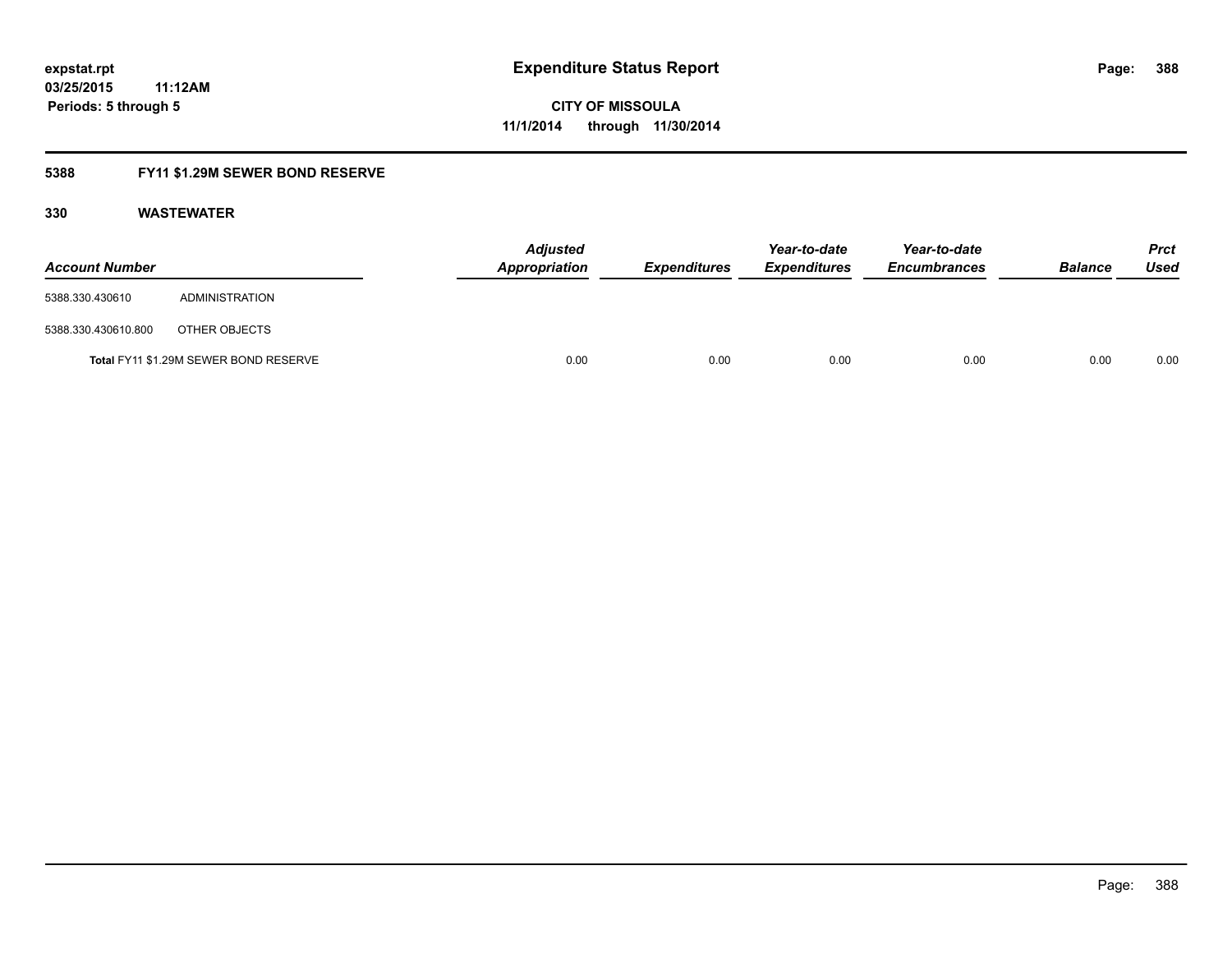**5711 AQUATICS**

| <b>Account Number</b>          |                                                         | <b>Adjusted</b><br>Appropriation | <b>Expenditures</b> | Year-to-date<br><b>Expenditures</b> | Year-to-date<br><b>Encumbrances</b> | <b>Balance</b> | <b>Prct</b><br><b>Used</b> |
|--------------------------------|---------------------------------------------------------|----------------------------------|---------------------|-------------------------------------|-------------------------------------|----------------|----------------------------|
| 5711.370.460000                | <b>CULTURE &amp; RECREATION</b>                         |                                  |                     |                                     |                                     |                |                            |
| 5711.370.460000.100            | PERSONAL SERVICES                                       |                                  |                     |                                     |                                     |                |                            |
|                                | Total CULTURE & RECREATION                              | 0.00                             | 0.00                | 0.00                                | 0.00                                | 0.00           | 0.00                       |
| 5711.370.460449                | <b>GRILL VAN</b>                                        |                                  |                     |                                     |                                     |                |                            |
| 5711.370.460449.100            | PERSONAL SERVICES                                       |                                  |                     |                                     |                                     |                |                            |
| <b>Total PERSONAL SERVICES</b> |                                                         | 0.00                             | 0.00                | 0.00                                | 0.00                                | 0.00           | 0.00                       |
| 5711.370.460449.200            | <b>SUPPLIES</b>                                         |                                  |                     |                                     |                                     |                |                            |
| <b>Total SUPPLIES</b>          |                                                         | 0.00                             | 0.00                | 0.00                                | 0.00                                | 0.00           | 0.00                       |
| 5711.370.460449.300            | PURCHASED SERVICES                                      |                                  |                     |                                     |                                     |                |                            |
| <b>Total GRILL VAN</b>         |                                                         | 0.00                             | 0.00                | 0.00                                | 0.00                                | 0.00           | 0.00                       |
| 5711.370.460477                | <b>GRILL VAN</b>                                        |                                  |                     |                                     |                                     |                |                            |
| 5711.370.460477.100            | PERSONAL SERVICES                                       |                                  |                     |                                     |                                     |                |                            |
|                                | 5711.370.460477.110.000 GRILL VAN/SALARIES AND WAGES    | 20,256.00                        | 0.00                | 5,478.12                            | 0.00                                | 14,777.88      | 27.04                      |
|                                | 5711.370.460477.120.000 OVERTIME/TERMINATION            | 0.00                             | 0.00                | 7.91                                | 0.00                                | $-7.91$        | 0.00                       |
|                                | 5711.370.460477.140.000 EMPLOYER CONTRIBUTIONS          | 2,975.00                         | 0.00                | 795.64                              | 0.00                                | 2,179.36       | 26.74                      |
| <b>Total PERSONAL SERVICES</b> |                                                         | 23,231.00                        | 0.00                | 6,281.67                            | 0.00                                | 16,949.33      | 27.04                      |
| 5711.370.460477.200            | <b>SUPPLIES</b>                                         |                                  |                     |                                     |                                     |                |                            |
|                                | 5711.370.460477.240.000 GRILL VAN/OTHER SUPPLIES        | 35,000.00                        | 28.36               | 200.23                              | 0.00                                | 34,799.77      | 0.57                       |
| <b>Total SUPPLIES</b>          |                                                         | 35,000.00                        | 28.36               | 200.23                              | 0.00                                | 34,799.77      | 0.57                       |
| 5711.370.460477.300            | PURCHASED SERVICES                                      |                                  |                     |                                     |                                     |                |                            |
|                                | 5711.370.460477.330.000 PUBLICITY, SUBSCRIPTIONS & DUES | 0.00                             | 115.00              | 115.00                              | 0.00                                | $-115.00$      | 0.00                       |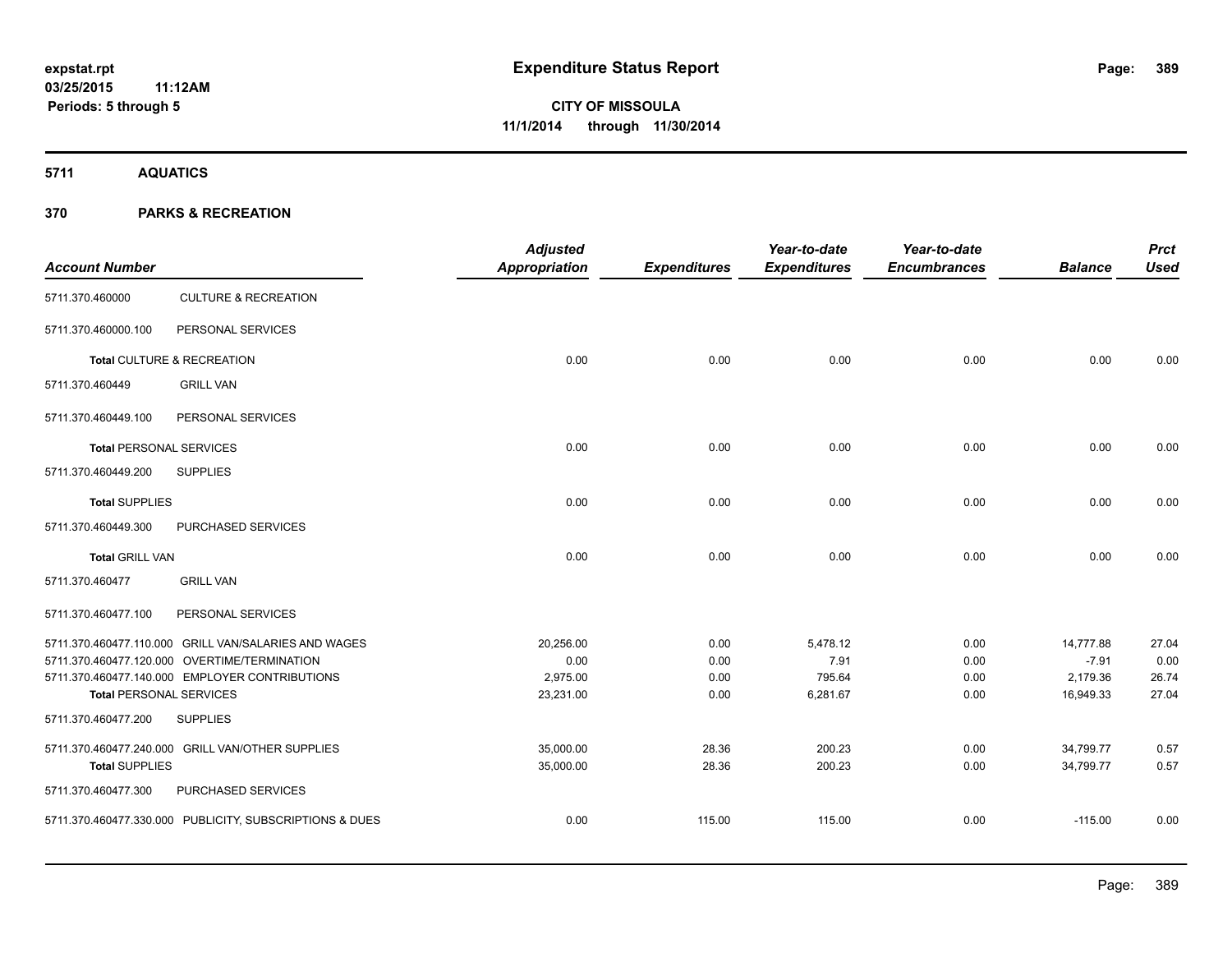**5711 AQUATICS**

| <b>Account Number</b>                                       | <b>Adjusted</b><br><b>Appropriation</b> | <b>Expenditures</b> | Year-to-date<br><b>Expenditures</b> | Year-to-date<br><b>Encumbrances</b> | <b>Balance</b> | <b>Prct</b><br><b>Used</b> |
|-------------------------------------------------------------|-----------------------------------------|---------------------|-------------------------------------|-------------------------------------|----------------|----------------------------|
|                                                             |                                         |                     |                                     |                                     |                |                            |
| 5711.370.460477.341.000 GRILL VAN/ELECTRICITY & NATURAL GAS | 5,000.00                                | 0.00                | 0.00                                | 0.00                                | 5,000.00       | 0.00                       |
| 5711.370.460477.360.000 GRILL VAN/REPAIR & MAINTENANCE      | 2,000.00                                | 0.00                | 0.00                                | 0.00                                | 2,000.00       | 0.00                       |
| <b>Total PURCHASED SERVICES</b>                             | 7,000.00                                | 115.00              | 115.00                              | 0.00                                | 6,885.00       | 1.64                       |
| <b>Total GRILL VAN</b>                                      | 65,231.00                               | 143.36              | 6,596.90                            | 0.00                                | 58.634.10      | 10.11                      |
| <b>CURRENTS POOL EXPENSES</b><br>5711.370.460490            |                                         |                     |                                     |                                     |                |                            |
| PERSONAL SERVICES<br>5711.370.460490.100                    |                                         |                     |                                     |                                     |                |                            |
| 5711.370.460490.110.000 SALARIES AND WAGES                  | 304,220.00                              | 23,592.39           | 179,106.97                          | 0.00                                | 125,113.03     | 58.87                      |
| 5711.370.460490.120.000 OVERTIME/TERMINATION                | 500.00                                  | 0.00                | 101.03                              | 0.00                                | 398.97         | 20.21                      |
| 5711.370.460490.140.000 EMPLOYER CONTRIBUTIONS              | 84,736.00                               | 7,270.70            | 48,521.90                           | 0.00                                | 36,214.10      | 57.26                      |
| 5711.370.460490.141.000 STATE RETIREMENT CONTRIBUTIONS      | 0.00                                    | 29.84               | 399.75                              | 0.00                                | $-399.75$      | 0.00                       |
| <b>Total PERSONAL SERVICES</b>                              | 389,456.00                              | 30,892.93           | 228,129.65                          | 0.00                                | 161,326.35     | 58.58                      |
| 5711.370.460490.200<br><b>SUPPLIES</b>                      |                                         |                     |                                     |                                     |                |                            |
| 5711.370.460490.210.000 OFFICE SUPPLIES                     | 4,000.00                                | 39.11               | 120.40                              | 0.00                                | 3,879.60       | 3.01                       |
| 5711.370.460490.220.000 OPERATING SUPPLIES                  | 15.000.00                               | 82.00               | 624.79                              | 0.00                                | 14.375.21      | 4.17                       |
| 5711.370.460490.220.172 OPERATING SUPPLIES                  | 0.00                                    | 0.00                | 35.00                               | 0.00                                | $-35.00$       | 0.00                       |
| 5711.370.460490.220.173 OPERATING SUPPLIES                  | 0.00                                    | 98.60               | 98.60                               | 0.00                                | $-98.60$       | 0.00                       |
| 5711.370.460490.230.000 REPAIR/MAINTENANCE                  | 28,750.00                               | 68.61               | 82.48                               | 0.00                                | 28,667.52      | 0.29                       |
| 5711.370.460490.230.171 REPAIR/MAINTENANCE                  | 0.00                                    | 1,048.36            | 16,596.21                           | 0.00                                | $-16,596.21$   | 0.00                       |
| 5711.370.460490.230.178 REPAIR/MAINTENANCE                  | 0.00                                    | 313.65              | 1,444.33                            | 0.00                                | $-1,444.33$    | 0.00                       |
| 5711.370.460490.230.194 REPAIR/MAINTENANCE                  | 0.00                                    | 154.18              | 6,306.33                            | 0.00                                | $-6,306.33$    | 0.00                       |
| 5711.370.460490.240.000 OTHER SUPPLIES                      | 12,000.00                               | 411.42              | 653.57                              | 0.00                                | 11,346.43      | 5.45                       |
| 5711.370.460490.240.174 OTHER SUPPLIES                      | 0.00                                    | 0.00                | 2,521.62                            | 0.00                                | $-2,521.62$    | 0.00                       |
| 5711.370.460490.240.175 OTHER SUPPLIES                      | 0.00                                    | 0.00                | 184.10                              | 0.00                                | $-184.10$      | 0.00                       |
| 5711.370.460490.240.194 OTHER SUPPLIES                      | 0.00                                    | 0.00                | 56.93                               | 0.00                                | $-56.93$       | 0.00                       |
| <b>Total SUPPLIES</b>                                       | 59,750.00                               | 2,215.93            | 28,724.36                           | 0.00                                | 31,025.64      | 48.07                      |
| PURCHASED SERVICES<br>5711.370.460490.300                   |                                         |                     |                                     |                                     |                |                            |
| 5711.370.460490.310.000 COMMUNICATIONS                      | 250.00                                  | 0.00                | 0.00                                | 0.00                                | 250.00         | 0.00                       |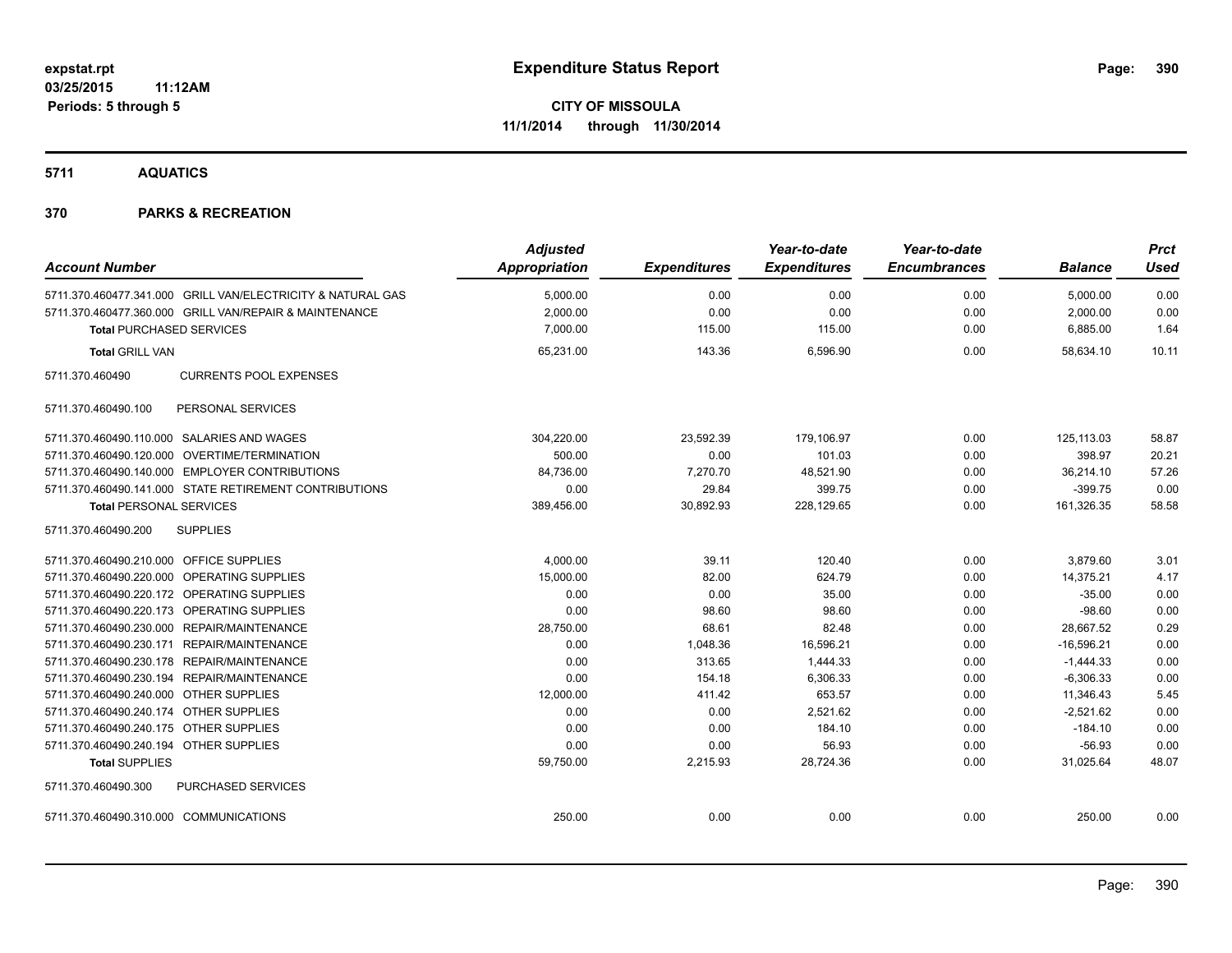**5711 AQUATICS**

#### **370 PARKS & RECREATION**

|                                                         | <b>Adjusted</b>      |                     | Year-to-date        | Year-to-date        |                | <b>Prct</b> |
|---------------------------------------------------------|----------------------|---------------------|---------------------|---------------------|----------------|-------------|
| <b>Account Number</b>                                   | <b>Appropriation</b> | <b>Expenditures</b> | <b>Expenditures</b> | <b>Encumbrances</b> | <b>Balance</b> | <b>Used</b> |
| 5711.370.460490.320.000 PRINTING & DUPLICATING          | 6,500.00             | 0.00                | 0.00                | 0.00                | 6,500.00       | 0.00        |
| 5711.370.460490.330.000 PUBLICITY, SUBSCRIPTIONS & DUES | 13,700.00            | 1,815.00            | 2,589.50            | 0.00                | 11,110.50      | 18.90       |
| 5711.370.460490.330.176 PUBLICITY, SUBSCRIPTIONS & DUES | 0.00                 | 2,685.00            | 2,835.00            | 0.00                | $-2,835.00$    | 0.00        |
| 5711.370.460490.340.000 SEWER                           | 3,245.00             | 0.00                | 2,131.14            | 0.00                | 1,113.86       | 65.67       |
| 5711.370.460490.341.000 ELECTRICITY & NATURAL GAS       | 121,000.00           | 7,978.41            | 31,140.16           | 0.00                | 89,859.84      | 25.74       |
| 5711.370.460490.343.000 WATER CHARGES                   | 5,556.00             | 0.00                | 2,339.81            | 0.00                | 3,216.19       | 42.11       |
| 5711.370.460490.344.000 TELEPHONE SERVICE               | 3,439.00             | 282.98              | 1,502.93            | 0.00                | 1,936.07       | 43.70       |
| 5711.370.460490.345.000 GARBAGE                         | 2,620.00             | 184.48              | 287.96              | 0.00                | 2,332.04       | 10.99       |
| 5711.370.460490.350.000 PROFESSIONAL SERVICES           | 20,000.00            | 186.25              | 9,700.35            | 0.00                | 10,299.65      | 48.50       |
| 5711.370.460490.360.000 REPAIR & MAINTENANCE            | 4,000.00             | 0.00                | 85.00               | 0.00                | 3,915.00       | 2.13        |
| 5711.370.460490.360.178 REPAIR & MAINTENANCE            | 0.00                 | 0.00                | 1,490.90            | 0.00                | $-1,490.90$    | 0.00        |
| 5711.370.460490.360.194 REPAIR & MAINTENANCE            | 0.00                 | 263.08              | 3.970.74            | 0.00                | $-3,970.74$    | 0.00        |
| 5711.370.460490.370.000 TRAVEL                          | 2,000.00             | 0.00                | 0.00                | 0.00                | 2,000.00       | 0.00        |
| 5711.370.460490.380.000 TRAINING                        | 2,000.00             | 35.00               | 1,021.00            | 0.00                | 979.00         | 51.05       |
| 5711.370.460490.390.000 OTHER PURCHASED SERVICES        | 9,000.00             | 437.50              | 559.11              | 0.00                | 8,440.89       | 6.21        |
| 5711.370.460490.390.194 OTHER PURCHASED SERVICES        | 0.00                 | 0.00                | 1,011.26            | 0.00                | $-1,011.26$    | 0.00        |
| <b>Total PURCHASED SERVICES</b>                         | 193,310.00           | 13,867.70           | 60,664.86           | 0.00                | 132,645.14     | 31.38       |
| 5711.370.460490.500<br><b>FIXED CHARGES</b>             |                      |                     |                     |                     |                |             |
| 5711.370.460490.500.000 FIXED CHARGES                   | 381.00               | 0.00                | 0.00                | 0.00                | 381.00         | 0.00        |
| <b>Total FIXED CHARGES</b>                              | 381.00               | 0.00                | 0.00                | 0.00                | 381.00         | 0.00        |
| OTHER OBJECTS<br>5711.370.460490.800                    |                      |                     |                     |                     |                |             |
| <b>Total OTHER OBJECTS</b>                              | 0.00                 | 0.00                | 0.00                | 0.00                | 0.00           | 0.00        |
| CAPITAL OUTLAY<br>5711.370.460490.900                   |                      |                     |                     |                     |                |             |
| <b>Total CAPITAL OUTLAY</b>                             | 0.00                 | 0.00                | 0.00                | 0.00                | 0.00           | 0.00        |
| Total CURRENTS POOL EXPENSES                            | 642,897.00           | 46,976.56           | 317,518.87          | 0.00                | 325,378.13     | 49.39       |
| SPLASH POOLS EXPENSES<br>5711.370.460491                |                      |                     |                     |                     |                |             |

5711.370.460491.100 PERSONAL SERVICES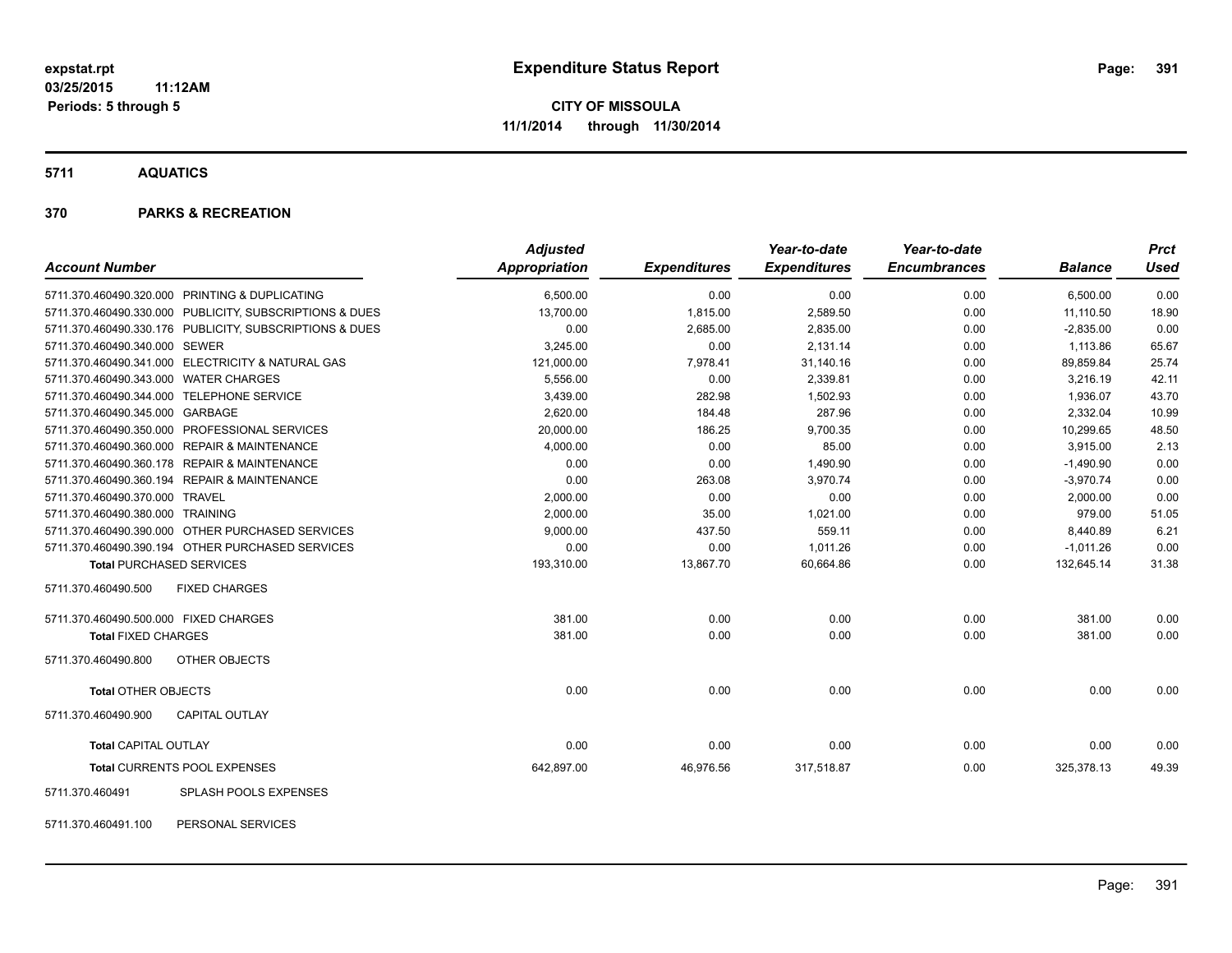#### **5711 AQUATICS**

|                                                                  | <b>Adjusted</b> |                     | Year-to-date        | Year-to-date        |                | <b>Prct</b> |
|------------------------------------------------------------------|-----------------|---------------------|---------------------|---------------------|----------------|-------------|
| <b>Account Number</b>                                            | Appropriation   | <b>Expenditures</b> | <b>Expenditures</b> | <b>Encumbrances</b> | <b>Balance</b> | <b>Used</b> |
| 5711.370.460491.110.000 SALARIES AND WAGES                       | 204,088.00      | 6,252.56            | 79,597.95           | 0.00                | 124,490.05     | 39.00       |
| 5711.370.460491.120.000 OVERTIME/TERMINATION                     | 500.00          | 0.00                | 78.52               | 0.00                | 421.48         | 15.70       |
| 5711.370.460491.140.000 EMPLOYER CONTRIBUTIONS                   | 45,071.00       | 1,400.85            | 14,909.07           | 0.00                | 30,161.93      | 33.08       |
| <b>Total PERSONAL SERVICES</b>                                   | 249,659.00      | 7,653.41            | 94,585.54           | 0.00                | 155,073.46     | 37.89       |
| <b>SUPPLIES</b><br>5711.370.460491.200                           |                 |                     |                     |                     |                |             |
| 5711.370.460491.210.000 OFFICE SUPPLIES                          | 500.00          | 2.99                | 2.99                | 0.00                | 497.01         | 0.60        |
| 5711.370.460491.220.000 OPERATING SUPPLIES                       | 15,000.00       | 0.00                | 0.00                | 0.00                | 15,000.00      | 0.00        |
| 5711.370.460491.220.172 OPERATING SUPPLIES                       | 0.00            | 0.00                | 484.60              | 0.00                | $-484.60$      | 0.00        |
| 5711.370.460491.220.174 OPERATING SUPPLIES                       | 0.00            | 0.00                | 1,365.51            | 0.00                | $-1,365.51$    | 0.00        |
| 5711.370.460491.220.194 OPERATING SUPPLIES                       | 0.00            | 0.00                | 618.43              | 0.00                | $-618.43$      | 0.00        |
| 5711.370.460491.230.000 REPAIR/MAINTENANCE                       | 29,250.00       | 0.00                | 81.90               | 0.00                | 29,168.10      | 0.28        |
| 5711.370.460491.230.171 REPAIR/MAINTENANCE                       | 0.00            | 0.00                | 14,489.34           | 0.00                | $-14,489.34$   | 0.00        |
| 5711.370.460491.230.174 REPAIR/MAINTENANCE                       | 0.00            | 0.00                | 150.42              | 0.00                | $-150.42$      | 0.00        |
| 5711.370.460491.230.178 REPAIR/MAINTENANCE                       | 0.00            | 0.00                | 2,224.73            | 0.00                | $-2,224.73$    | 0.00        |
| 5711.370.460491.230.194 REPAIR/MAINTENANCE                       | 0.00            | 0.00                | 2,611.14            | 0.00                | $-2,611.14$    | 0.00        |
| 5711.370.460491.240.000 OTHER SUPPLIES                           | 74,000.00       | 0.00                | 0.00                | 0.00                | 74,000.00      | 0.00        |
| 5711.370.460491.240.171 OTHER SUPPLIES                           | 0.00            | 0.00                | 1,995.90            | 0.00                | $-1,995.90$    | 0.00        |
| 5711.370.460491.240.174 OTHER SUPPLIES                           | 0.00            | 0.00                | 45,937.80           | 0.00                | $-45,937.80$   | 0.00        |
| 5711.370.460491.240.175 OTHER SUPPLIES                           | 0.00            | 0.00                | 765.69              | 0.00                | $-765.69$      | 0.00        |
| 5711.370.460491.240.180 OTHER SUPPLIES-MERCHANDISE SALES FRNTDSK | 0.00            | 0.00                | 1,477.46            | 0.00                | $-1,477.46$    | 0.00        |
| <b>Total SUPPLIES</b>                                            | 118,750.00      | 2.99                | 72,205.91           | 0.00                | 46,544.09      | 60.80       |
| PURCHASED SERVICES<br>5711.370.460491.300                        |                 |                     |                     |                     |                |             |
| 5711.370.460491.310.000 COMMUNICATIONS                           | 250.00          | 0.00                | 0.00                | 0.00                | 250.00         | 0.00        |
| 5711.370.460491.320.000 PRINTING & DUPLICATING                   | 4,000.00        | 0.00                | 575.00              | 0.00                | 3,425.00       | 14.38       |
| 5711.370.460491.320.174 PRINTING & DUPLICATING                   | 0.00            | 0.00                | 405.00              | 0.00                | $-405.00$      | 0.00        |
| 5711.370.460491.330.000 PUBLICITY, SUBSCRIPTIONS & DUES          | 3,500.00        | 600.00              | 2,976.50            | 0.00                | 523.50         | 85.04       |
| 5711.370.460491.330.174 PUBLICITY, SUBSCRIPTIONS & DUES          | 0.00            | 115.00              | 115.00              | 0.00                | $-115.00$      | 0.00        |
| 5711.370.460491.330.176 PUBLICITY, SUBSCRIPTIONS & DUES          | 0.00            | 0.00                | 500.00              | 0.00                | $-500.00$      | 0.00        |
| 5711.370.460491.340.000 SEWER                                    | 7,030.00        | 0.00                | 134.09              | 0.00                | 6,895.91       | 1.91        |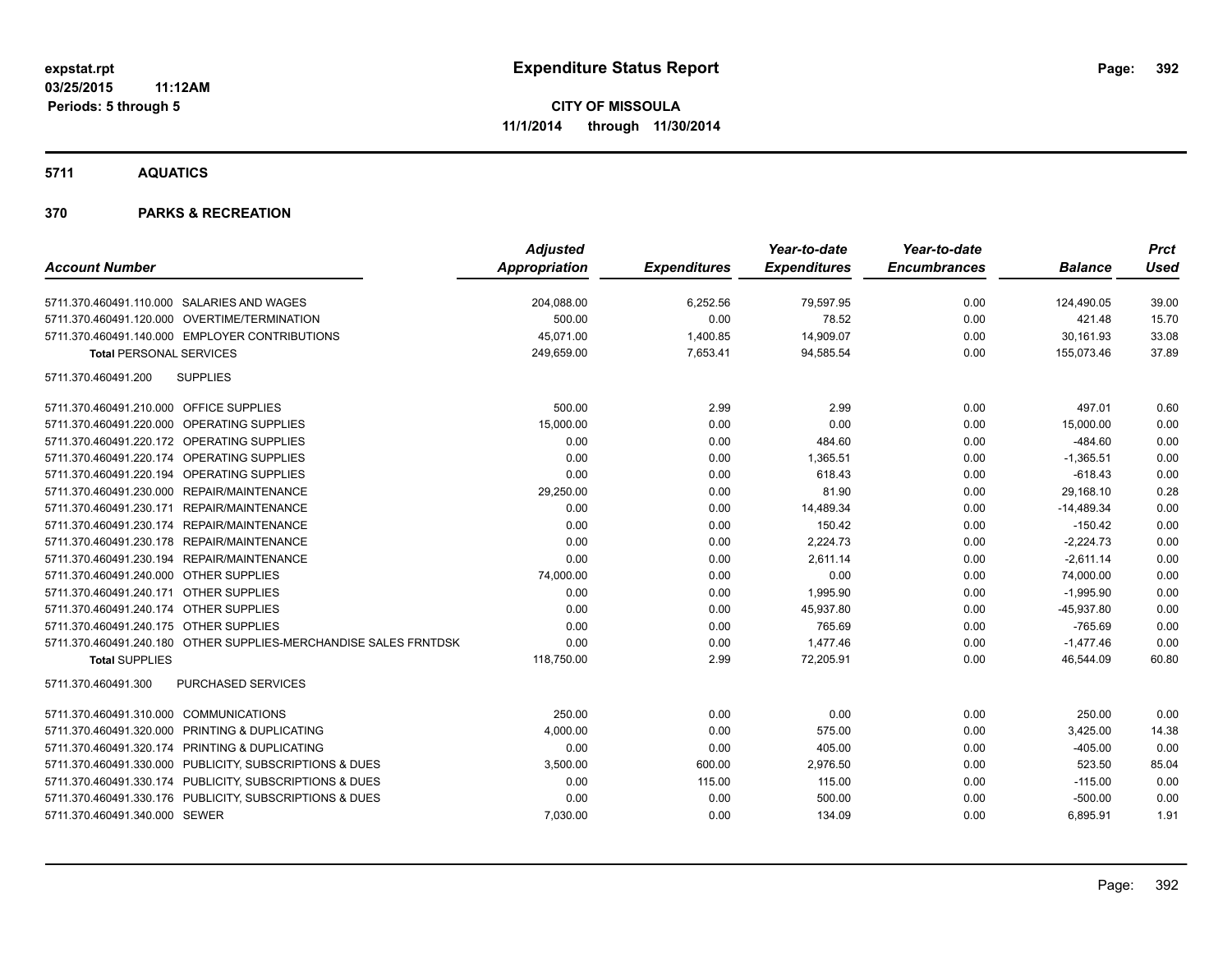**5711 AQUATICS**

|                                       |                                                   | <b>Adjusted</b>      |                     | Year-to-date        | Year-to-date        |                | <b>Prct</b> |
|---------------------------------------|---------------------------------------------------|----------------------|---------------------|---------------------|---------------------|----------------|-------------|
| <b>Account Number</b>                 |                                                   | <b>Appropriation</b> | <b>Expenditures</b> | <b>Expenditures</b> | <b>Encumbrances</b> | <b>Balance</b> | <b>Used</b> |
|                                       | 5711.370.460491.341.000 ELECTRICITY & NATURAL GAS | 65,000.00            | 682.51              | 47,035.50           | 0.00                | 17,964.50      | 72.36       |
| 5711.370.460491.343.000 WATER CHARGES |                                                   | 8,088.00             | 0.00                | 8,504.63            | 0.00                | $-416.63$      | 105.15      |
|                                       | 5711.370.460491.344.000 TELEPHONE SERVICE         | 4,100.00             | 62.12               | 1,731.56            | 0.00                | 2,368.44       | 42.23       |
| 5711.370.460491.345.000 GARBAGE       |                                                   | 2,031.00             | 0.00                | 693.59              | 0.00                | 1,337.41       | 34.15       |
|                                       | 5711.370.460491.350.000 PROFESSIONAL SERVICES     | 10,000.00            | 0.00                | 880.00              | 0.00                | 9,120.00       | 8.80        |
|                                       | 5711.370.460491.360.000 REPAIR & MAINTENANCE      | 4,500.00             | 0.00                | 883.77              | 0.00                | 3,616.23       | 19.64       |
|                                       | 5711.370.460491.360.174 REPAIR & MAINTENANCE      | 0.00                 | 0.00                | 107.89              | 0.00                | $-107.89$      | 0.00        |
|                                       | 5711.370.460491.360.194 REPAIR & MAINTENANCE      | 0.00                 | 0.00                | 681.00              | 0.00                | $-681.00$      | 0.00        |
| 5711.370.460491.380.000 TRAINING      |                                                   | 3,000.00             | 0.00                | 0.00                | 0.00                | 3,000.00       | 0.00        |
|                                       | 5711.370.460491.390.000 OTHER PURCHASED SERVICES  | 5,300.00             | 0.00                | 170.00              | 0.00                | 5,130.00       | 3.21        |
| <b>Total PURCHASED SERVICES</b>       |                                                   | 116,799.00           | 1,459.63            | 65,393.53           | 0.00                | 51,405.47      | 55.99       |
| 5711.370.460491.800                   | OTHER OBJECTS                                     |                      |                     |                     |                     |                |             |
| <b>Total OTHER OBJECTS</b>            |                                                   | 0.00                 | 0.00                | 0.00                | 0.00                | 0.00           | 0.00        |
| 5711.370.460491.900                   | <b>CAPITAL OUTLAY</b>                             |                      |                     |                     |                     |                |             |
| <b>Total CAPITAL OUTLAY</b>           |                                                   | 0.00                 | 0.00                | 0.00                | 0.00                | 0.00           | 0.00        |
|                                       | Total SPLASH POOLS EXPENSES                       | 485,208.00           | 9,116.03            | 232,184.98          | 0.00                | 253,023.02     | 47.85       |
| 5711.370.460493                       | <b>AQUATICS MAINTENANCE</b>                       |                      |                     |                     |                     |                |             |
| 5711.370.460493.300                   | PURCHASED SERVICES                                |                      |                     |                     |                     |                |             |
| <b>Total PURCHASED SERVICES</b>       |                                                   | 0.00                 | 0.00                | 0.00                | 0.00                | 0.00           | 0.00        |
| 5711.370.460493.500                   | <b>FIXED CHARGES</b>                              |                      |                     |                     |                     |                |             |
| <b>Total FIXED CHARGES</b>            |                                                   | 0.00                 | 0.00                | 0.00                | 0.00                | 0.00           | 0.00        |
| 5711.370.460493.900                   | <b>CAPITAL OUTLAY</b>                             |                      |                     |                     |                     |                |             |
| 5711.370.460493.920.000 BUILDINGS     |                                                   | 35,000.00            | 0.00                | 0.00                | 0.00                | 35,000.00      | 0.00        |
| 5711.370.460493.930.000 IMPROVEMENTS  |                                                   | 0.00                 | 0.00                | 26,569.40           | 0.00                | $-26,569.40$   | 0.00        |
|                                       | <b>Total AQUATICS MAINTENANCE</b>                 | 35,000.00            | 0.00                | 26,569.40           | 0.00                | 8,430.60       | 75.91       |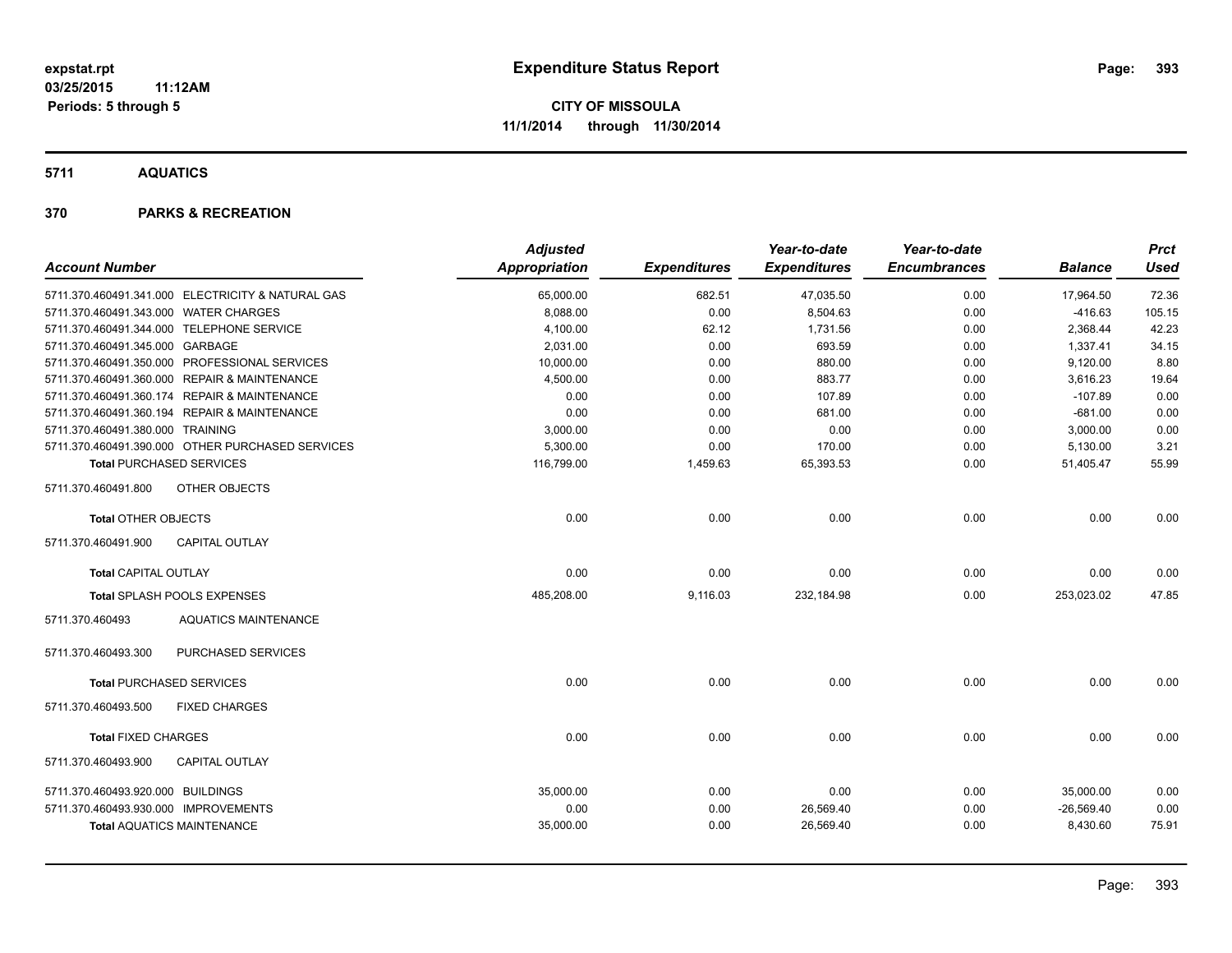**5711 AQUATICS**

|                               |                                                                | <b>Adjusted</b>      |                     | Year-to-date        | Year-to-date        |                | <b>Prct</b> |
|-------------------------------|----------------------------------------------------------------|----------------------|---------------------|---------------------|---------------------|----------------|-------------|
| <b>Account Number</b>         |                                                                | <b>Appropriation</b> | <b>Expenditures</b> | <b>Expenditures</b> | <b>Encumbrances</b> | <b>Balance</b> | <b>Used</b> |
| 5711.370.460512               | <b>PARK MEMORIALS</b>                                          |                      |                     |                     |                     |                |             |
| 5711.370.460512.200           | <b>SUPPLIES</b>                                                |                      |                     |                     |                     |                |             |
|                               | 5711.370.460512.220.000 PARTNERS IN PARK/OPERATING SUPPLIES    | 15,000.00            | 0.00                | 0.00                | 0.00                | 15,000.00      | 0.00        |
|                               | 5711.370.460512.230.000 PARTNERS IN PARK/REPAIR/MAINTENANCE    | 10,000.00            | 0.00                | 0.00                | 0.00                | 10,000.00      | 0.00        |
| <b>Total SUPPLIES</b>         |                                                                | 25,000.00            | 0.00                | 0.00                | 0.00                | 25,000.00      | 0.00        |
| 5711.370.460512.300           | PURCHASED SERVICES                                             |                      |                     |                     |                     |                |             |
|                               | 5711.370.460512.350.000 PARTNERS IN PARK/PROFESSIONAL SERVICES | 10,000.00            | 0.00                | 0.00                | 0.00                | 10,000.00      | 0.00        |
|                               | 5711.370.460512.360.000 PARTNERS IN PARK/REPAIR & MAINTENANCE  | 10,000.00            | 0.00                | 0.00                | 0.00                | 10.000.00      | 0.00        |
|                               | 5711.370.460512.390.000 OTHER PURCHASED SERVICES               | 5,000.00             | 0.00                | 0.00                | 0.00                | 5,000.00       | 0.00        |
|                               | <b>Total PURCHASED SERVICES</b>                                | 25,000.00            | 0.00                | 0.00                | 0.00                | 25,000.00      | 0.00        |
| 5711.370.460512.900           | CAPITAL OUTLAY                                                 |                      |                     |                     |                     |                |             |
|                               | 5711.370.460512.920.000 PARTNERS IN PARK/BUILDINGS             | 10,000.00            | 0.00                | 0.00                | 0.00                | 10,000.00      | 0.00        |
|                               | 5711.370.460512.930.000 PARTNERS IN PARK/IMPROVEMENTS          | 70,000.00            | 0.00                | 0.00                | 0.00                | 70,000.00      | 0.00        |
|                               | 5711.370.460512.940.000 PARTNERS IN PARK/EQUIPMENT             | 20,000.00            | 0.00                | 0.00                | 0.00                | 20,000.00      | 0.00        |
| <b>Total CAPITAL OUTLAY</b>   |                                                                | 100,000.00           | 0.00                | 0.00                | 0.00                | 100,000.00     | 0.00        |
| <b>Total PARK MEMORIALS</b>   |                                                                | 150,000.00           | 0.00                | 0.00                | 0.00                | 150,000.00     | 0.00        |
| 5711.370.460519               | <b>AQUATICS CAPITAL</b>                                        |                      |                     |                     |                     |                |             |
| 5711.370.460519.900           | <b>CAPITAL OUTLAY</b>                                          |                      |                     |                     |                     |                |             |
| <b>Total AQUATICS CAPITAL</b> |                                                                | 0.00                 | 0.00                | 0.00                | 0.00                | 0.00           | 0.00        |
| 5711.370.490500               | <b>DEBT PAYMENTS</b>                                           |                      |                     |                     |                     |                |             |
| 5711.370.490500.600           | <b>DEBT SERVICE</b>                                            |                      |                     |                     |                     |                |             |
| <b>Total DEBT PAYMENTS</b>    |                                                                | 0.00                 | 0.00                | 0.00                | 0.00                | 0.00           | 0.00        |
| 5711.370.490506               | <b>CORE FINANCED EQUIPMENT</b>                                 |                      |                     |                     |                     |                |             |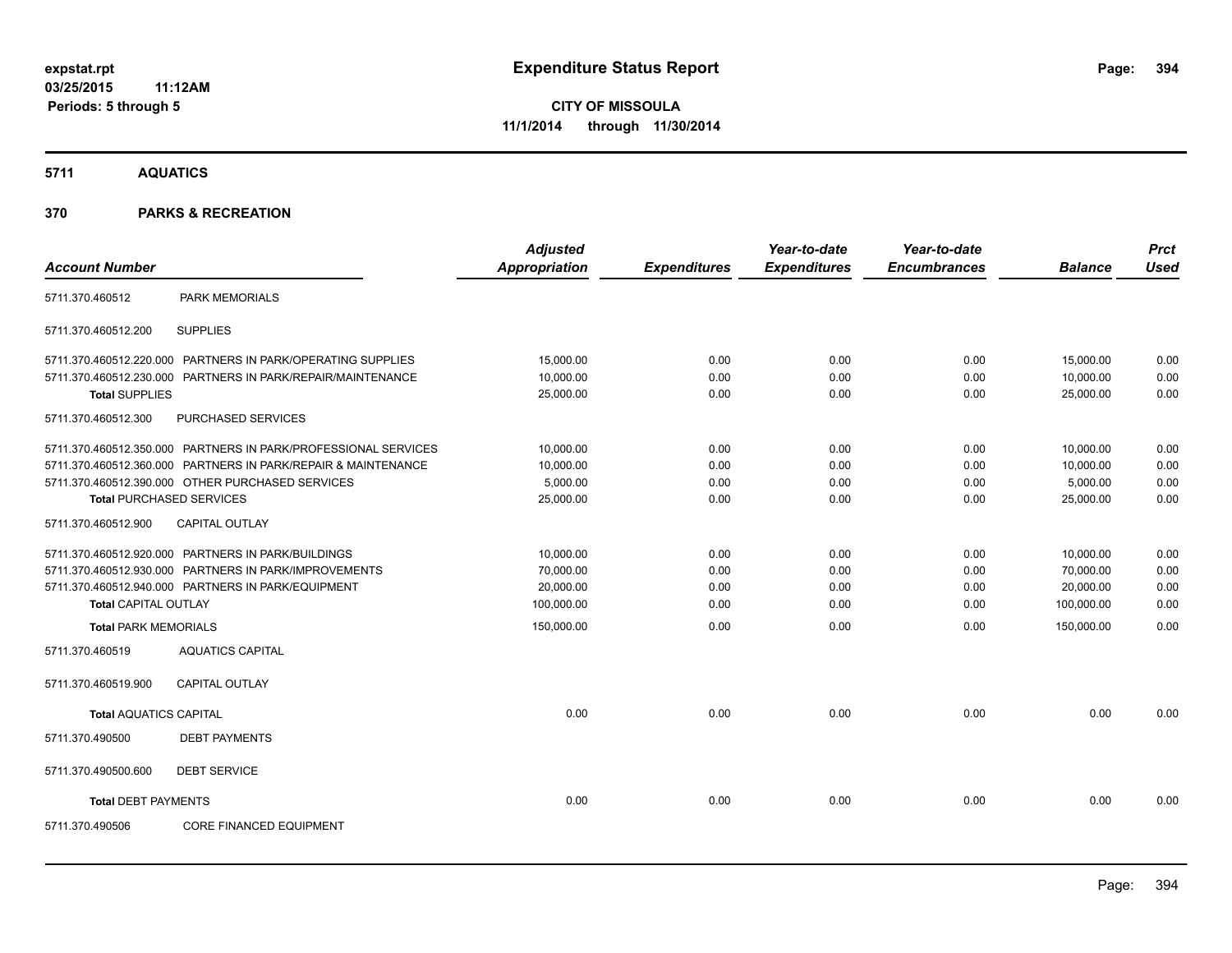### **5711 AQUATICS**

|                                                         | <b>Adjusted</b>      |                     | Year-to-date        | Year-to-date        |                | Prct        |
|---------------------------------------------------------|----------------------|---------------------|---------------------|---------------------|----------------|-------------|
| <b>Account Number</b>                                   | <b>Appropriation</b> | <b>Expenditures</b> | <b>Expenditures</b> | <b>Encumbrances</b> | <b>Balance</b> | <b>Used</b> |
| <b>DEBT SERVICE</b><br>5711.370.490506.600              |                      |                     |                     |                     |                |             |
| 5711.370.490506.610.000 GRILL VAN DEBT-PRINCIPAL        | 12.377.00            | 0.00                | 0.00                | 0.00                | 12.377.00      | 0.00        |
| <b>Total CORE FINANCED EQUIPMENT</b>                    | 12.377.00            | 0.00                | 0.00                | 0.00                | 12.377.00      | 0.00        |
| <b>MERCHANT SERVICES</b><br>5711.370.510110             |                      |                     |                     |                     |                |             |
| <b>FIXED CHARGES</b><br>5711.370.510110.500             |                      |                     |                     |                     |                |             |
| 5711.370.510110.550.000<br><b>MERCHANT SERVICE FEES</b> | 14,000.00            | 0.00                | 0.00                | 0.00                | 14.000.00      | 0.00        |
| <b>Total MERCHANT SERVICES</b>                          | 14,000.00            | 0.00                | 0.00                | 0.00                | 14.000.00      | 0.00        |
| <b>Total PARKS &amp; RECREATION</b>                     | 1,404,713.00         | 56,235.95           | 582.870.15          | 0.00                | 821.842.85     | 41.49       |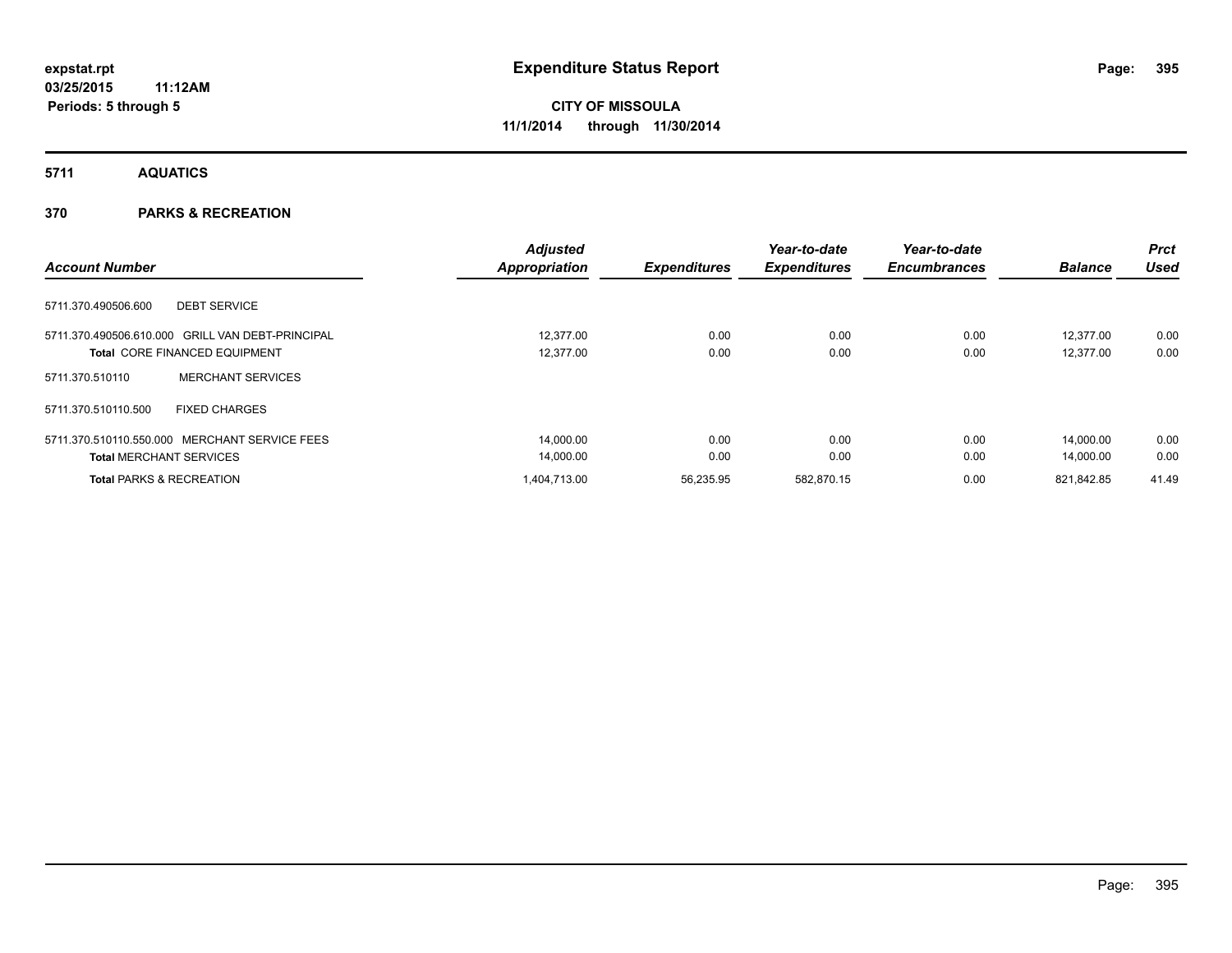**5711 AQUATICS**

#### **371 AQUATICS SALARIES**

| <b>Account Number</b>          |                                 | <b>Adjusted</b><br><b>Appropriation</b> | <b>Expenditures</b> | Year-to-date<br><b>Expenditures</b> | Year-to-date<br><b>Encumbrances</b> | <b>Balance</b> | <b>Prct</b><br><b>Used</b> |
|--------------------------------|---------------------------------|-----------------------------------------|---------------------|-------------------------------------|-------------------------------------|----------------|----------------------------|
| 5711.371.460000                | <b>CULTURE &amp; RECREATION</b> |                                         |                     |                                     |                                     |                |                            |
| 5711.371.460000.100            | PERSONAL SERVICES               |                                         |                     |                                     |                                     |                |                            |
|                                | Total CULTURE & RECREATION      | 0.00                                    | 0.00                | 0.00                                | 0.00                                | 0.00           | 0.00                       |
| 5711.371.460477                | <b>GRILL VAN</b>                |                                         |                     |                                     |                                     |                |                            |
| 5711.371.460477.100            | PERSONAL SERVICES               |                                         |                     |                                     |                                     |                |                            |
| <b>Total GRILL VAN</b>         |                                 | 0.00                                    | 0.00                | 0.00                                | 0.00                                | 0.00           | 0.00                       |
| 5711.371.460490                | <b>CURRENTS POOL EXPENSES</b>   |                                         |                     |                                     |                                     |                |                            |
| 5711.371.460490.100            | PERSONAL SERVICES               |                                         |                     |                                     |                                     |                |                            |
|                                | Total CURRENTS POOL EXPENSES    | 0.00                                    | 0.00                | 0.00                                | 0.00                                | 0.00           | 0.00                       |
| 5711.371.460491                | SPLASH POOLS EXPENSES           |                                         |                     |                                     |                                     |                |                            |
| 5711.371.460491.100            | PERSONAL SERVICES               |                                         |                     |                                     |                                     |                |                            |
| <b>Total AQUATICS SALARIES</b> |                                 | 0.00                                    | 0.00                | 0.00                                | 0.00                                | 0.00           | 0.00                       |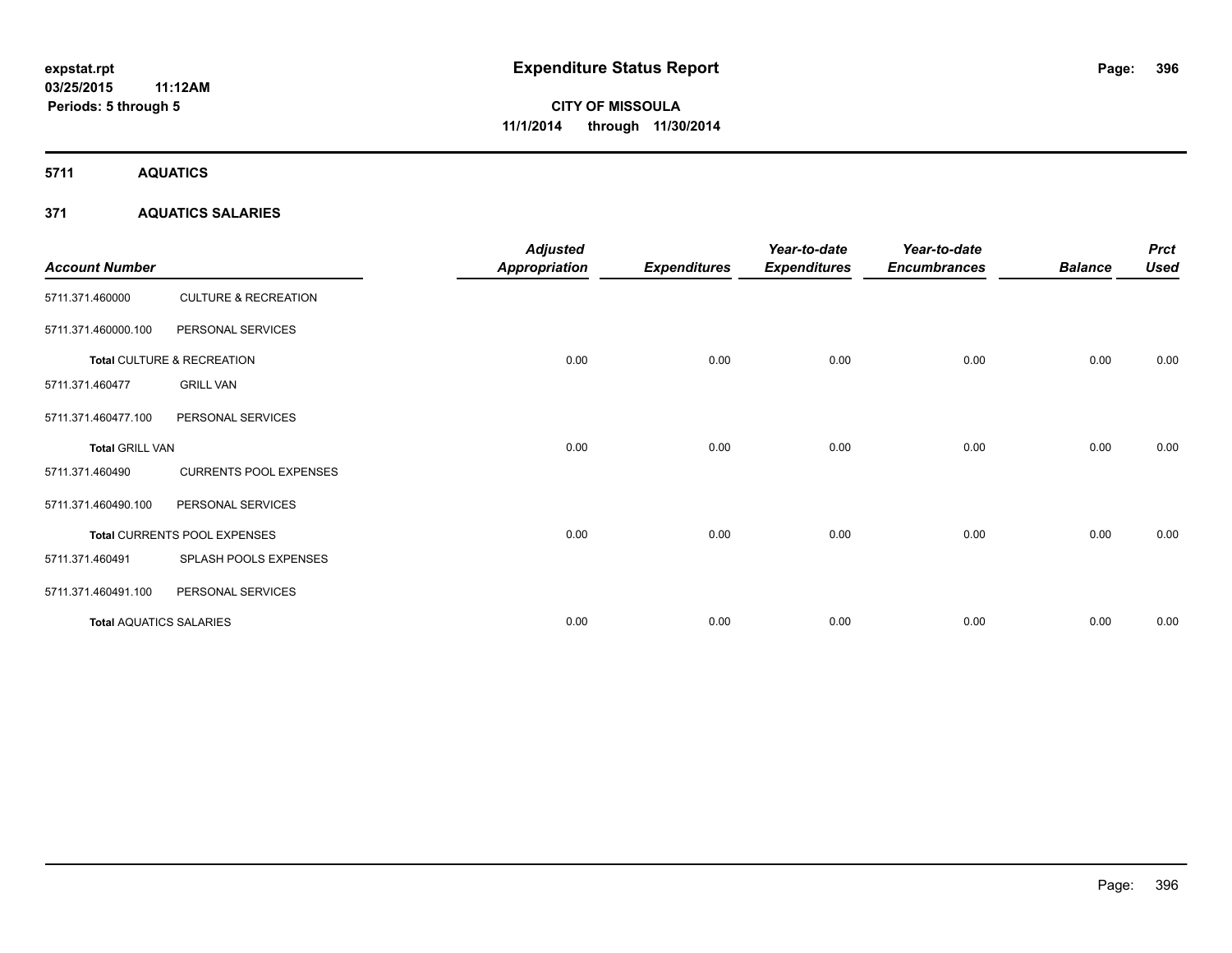**5711 AQUATICS**

| <b>Account Number</b>         |                       | <b>Adjusted</b><br><b>Appropriation</b> | <b>Expenditures</b> | Year-to-date<br><b>Expenditures</b> | Year-to-date<br><b>Encumbrances</b> | <b>Balance</b> | <b>Prct</b><br><b>Used</b> |
|-------------------------------|-----------------------|-----------------------------------------|---------------------|-------------------------------------|-------------------------------------|----------------|----------------------------|
| 5711.390.510000               | <b>MISCELLANEOUS</b>  |                                         |                     |                                     |                                     |                |                            |
| 5711.390.510000.800           | OTHER OBJECTS         |                                         |                     |                                     |                                     |                |                            |
| <b>Total OTHER OBJECTS</b>    |                       | 0.00                                    | 0.00                | 0.00                                | 0.00                                | 0.00           | 0.00                       |
| 5711.390.510000.900           | <b>CAPITAL OUTLAY</b> |                                         |                     |                                     |                                     |                |                            |
| <b>Total MISCELLANEOUS</b>    |                       | 0.00                                    | 0.00                | 0.00                                | 0.00                                | 0.00           | 0.00                       |
| <b>Total NON-DEPARTMENTAL</b> |                       | 0.00                                    | 0.00                | 0.00                                | 0.00                                | 0.00           | 0.00                       |
| <b>Total AQUATICS</b>         |                       | 1,404,713.00                            | 56,235.95           | 582,870.15                          | 0.00                                | 821,842.85     | 41.49                      |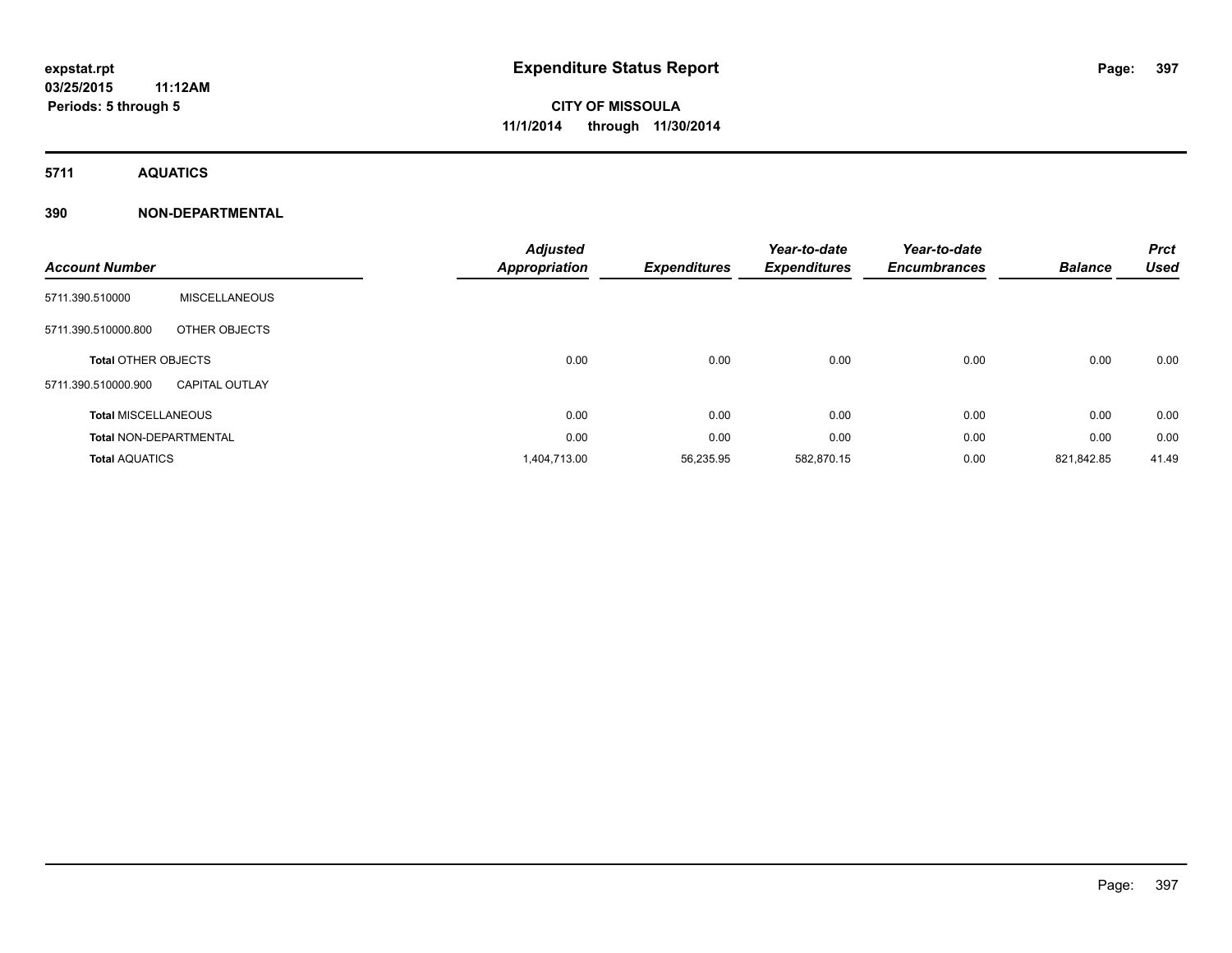### **6050 EMPLOYEE BENEFIT PLAN FUND**

|                                          |                                                     | <b>Adjusted</b> |                     | Year-to-date        | Year-to-date        |                | <b>Prct</b> |
|------------------------------------------|-----------------------------------------------------|-----------------|---------------------|---------------------|---------------------|----------------|-------------|
| <b>Account Number</b>                    |                                                     | Appropriation   | <b>Expenditures</b> | <b>Expenditures</b> | <b>Encumbrances</b> | <b>Balance</b> | Used        |
| 6050.390.520800                          | <b>EMPLOYEE BENEFITS</b>                            |                 |                     |                     |                     |                |             |
| 6050.390.520800.300                      | PURCHASED SERVICES                                  |                 |                     |                     |                     |                |             |
|                                          | 6050.390.520800.350.000 PROFESSIONAL SERVICES       | 51.840.00       | 0.00                | 0.00                | 0.00                | 51.840.00      | 0.00        |
| 6050.390.520800.351.000 INSURANCE CLAIMS |                                                     | 5.091.229.00    | 332.585.32          | 1.337.011.54        | 0.00                | 3.754.217.46   | 26.26       |
| 6050.390.520800.352.000 HEALTH PROGRAMS  |                                                     | 80,000.00       | 3.278.93            | 6.940.47            | 0.00                | 73.059.53      | 8.68        |
|                                          | 6050.390.520800.353.000 ADMINISTRATION EXPENDITURES | 582.161.00      | 910.00              | 273.212.69          | 0.00                | 308.948.31     | 46.93       |
|                                          | Total EMPLOYEE BENEFIT PLAN FUND                    | 5.805.230.00    | 336.774.25          | 1.617.164.70        | 0.00                | 4.188.065.30   | 27.86       |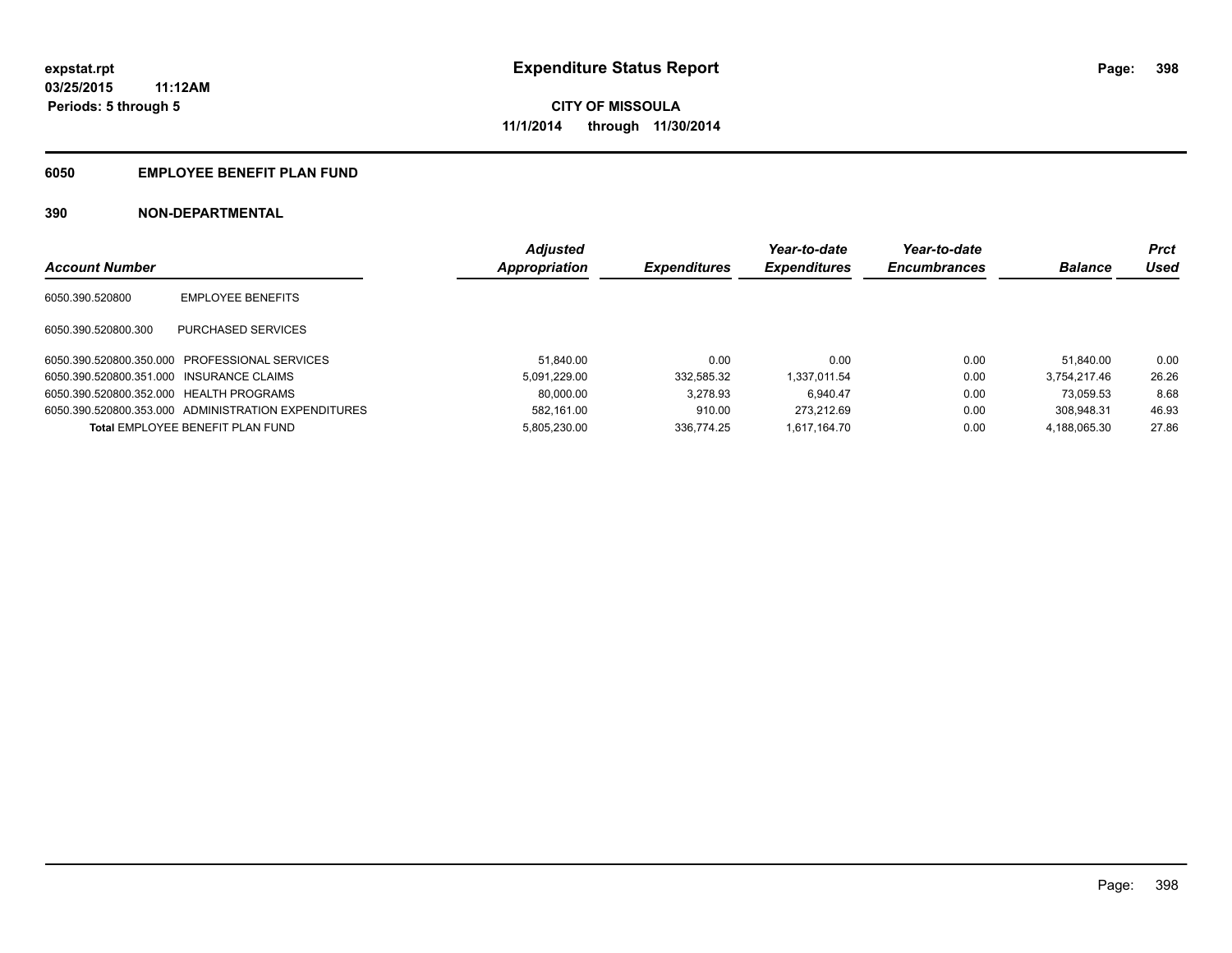#### **7370 PARKING COMMISSION FUND**

|                                           |                                                         | <b>Adjusted</b> |                     | Year-to-date        | Year-to-date        |                | <b>Prct</b> |
|-------------------------------------------|---------------------------------------------------------|-----------------|---------------------|---------------------|---------------------|----------------|-------------|
| <b>Account Number</b>                     |                                                         | Appropriation   | <b>Expenditures</b> | <b>Expenditures</b> | <b>Encumbrances</b> | <b>Balance</b> | <b>Used</b> |
| 7370.395.430266                           | PARKING DIVISION                                        |                 |                     |                     |                     |                |             |
| 7370.395.430266.100                       | PERSONAL SERVICES                                       |                 |                     |                     |                     |                |             |
|                                           | 7370.395.430266.110.000 SALARIES AND WAGES              | 417,868.00      | 31,786.60           | 171,576.82          | 0.00                | 246,291.18     | 41.06       |
| 7370.395.430266.120.000                   | OVERTIME/TERMINATION                                    | 7,234.00        | 0.00                | 21.35               | 0.00                | 7,212.65       | 0.30        |
|                                           | 7370.395.430266.140.000 EMPLOYER CONTRIBUTIONS          | 198.517.00      | 13,615.67           | 82.942.48           | 0.00                | 115.574.52     | 41.78       |
|                                           | 7370.395.430266.141.000 STATE RETIREMENT CONTRIBUTIONS  | 0.00            | 31.79               | 232.46              | 0.00                | $-232.46$      | 0.00        |
| <b>Total PERSONAL SERVICES</b>            |                                                         | 623,619.00      | 45,434.06           | 254,773.11          | 0.00                | 368,845.89     | 40.85       |
| 7370.395.430266.200                       | <b>SUPPLIES</b>                                         |                 |                     |                     |                     |                |             |
| 7370.395.430266.210.000 OFFICE SUPPLIES   |                                                         | 5.400.00        | 141.94              | 3,484.30            | 0.00                | 1,915.70       | 64.52       |
| 7370.395.430266.220.000                   | OPERATING SUPPLIES                                      | 15,000.00       | 89.30               | 2,243.04            | 0.00                | 12,756.96      | 14.95       |
| 7370.395.430266.220.311 CLOTHING SUPPLIES |                                                         | 0.00            | 1,217.85            | 2,423.73            | 0.00                | $-2,423.73$    | 0.00        |
| 7370.395.430266.230.000                   | REPAIR/MAINTENANCE                                      | 18,000.00       | 0.00                | 316.94              | 0.00                | 17,683.06      | 1.76        |
| 7370.395.430266.231.000 GASOLINE          |                                                         | 8,000.00        | 407.26              | 1,655.09            | 0.00                | 6,344.91       | 20.69       |
| <b>Total SUPPLIES</b>                     |                                                         | 46,400.00       | 1,856.35            | 10,123.10           | 0.00                | 36,276.90      | 21.82       |
| 7370.395.430266.300                       | PURCHASED SERVICES                                      |                 |                     |                     |                     |                |             |
| 7370.395.430266.310.000                   | <b>COMMUNICATIONS</b>                                   | 17,338.00       | 411.35              | 3,260.99            | 0.00                | 14,077.01      | 18.81       |
|                                           | 7370.395.430266.320.000 PRINTING & DUPLICATING          | 10,000.00       | 106.89              | 5,282.22            | 0.00                | 4,717.78       | 52.82       |
|                                           | 7370.395.430266.330.000 PUBLICITY, SUBSCRIPTIONS & DUES | 5,000.00        | 286.22              | 286.22              | 0.00                | 4,713.78       | 5.72        |
| 7370.395.430266.340.000 SEWER             |                                                         | 137.00          | 0.00                | 70.25               | 0.00                | 66.75          | 51.28       |
|                                           | 7370.395.430266.341.000 ELECTRICITY & NATURAL GAS       | 36,440.00       | 3,167.91            | 13,017.35           | 0.00                | 23,422.65      | 35.72       |
| 7370.395.430266.343.000 WATER CHARGES     |                                                         | 4,000.00        | 478.02              | 2,411.35            | 0.00                | 1,588.65       | 60.28       |
|                                           | 7370.395.430266.343.717 MARKET ON FRONT WATER CHARGES   | 0.00            | 194.94              | 774.09              | 0.00                | $-774.09$      | 0.00        |
|                                           | 7370.395.430266.344.000 TELEPHONE SERVICE               | 5,200.00        | 5.92                | 1,105.82            | 0.00                | 4,094.18       | 21.27       |
| 7370.395.430266.345.000 GARBAGE           |                                                         | 3,000.00        | 369.22              | 1,356.21            | 0.00                | 1,643.79       | 45.21       |
| 7370.395.430266.345.717                   | GARBAGE                                                 | 0.00            | 0.00                | 487.53              | 0.00                | $-487.53$      | 0.00        |
|                                           | 7370.395.430266.350.000 PROFESSIONAL SERVICES           | 61,250.00       | 0.00                | 65.00               | 0.00                | 61,185.00      | 0.11        |
| 7370.395.430266.350.700 ACCOUNTING        |                                                         | 0.00            | 0.00                | 885.00              | 0.00                | $-885.00$      | 0.00        |
|                                           | 7370.395.430266.350.702 SECURITY FOR GARAGES            | 0.00            | 1,190.00            | 5,278.50            | 0.00                | $-5,278.50$    | 0.00        |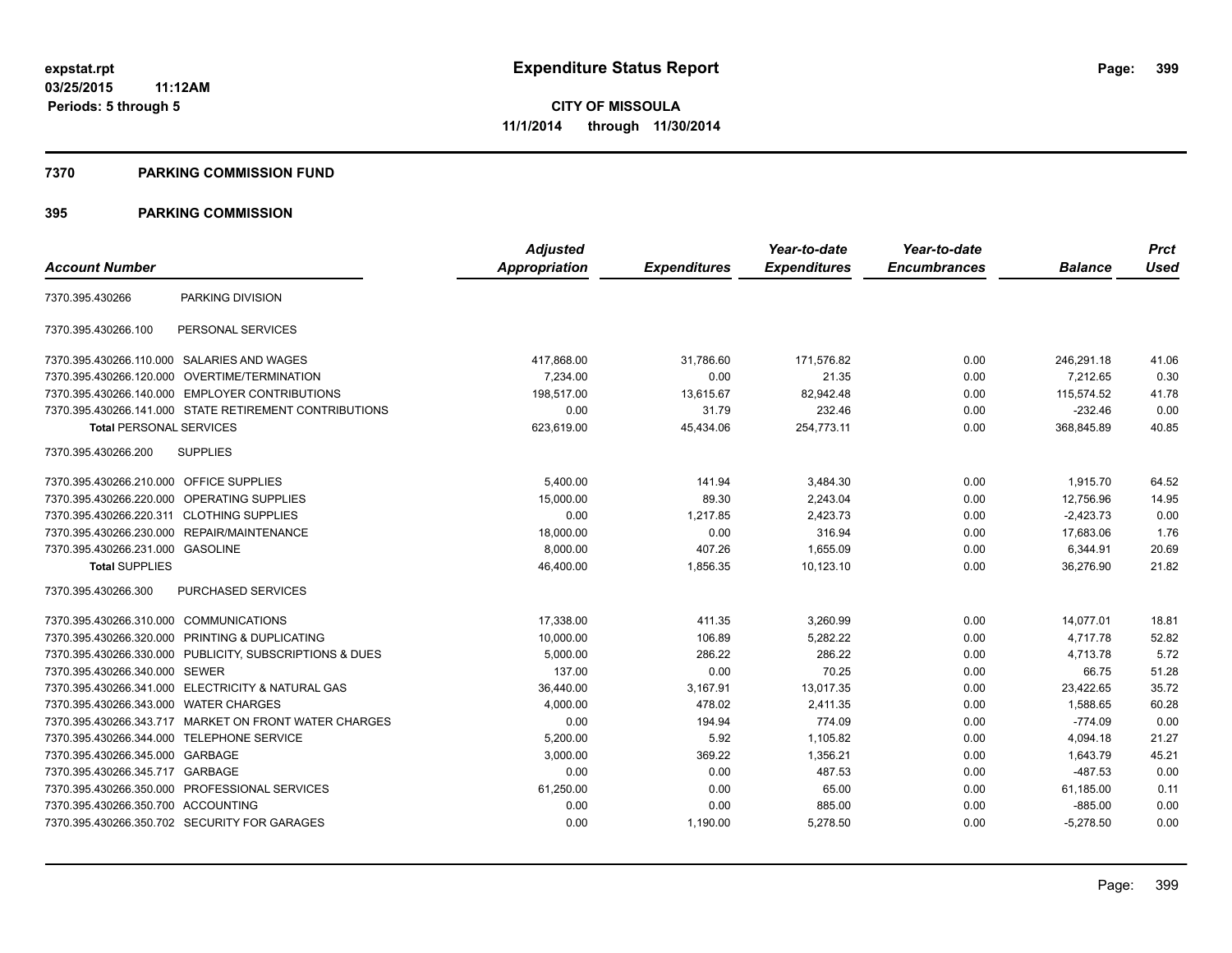#### **7370 PARKING COMMISSION FUND**

| <b>Account Number</b>                                    | <b>Adjusted</b><br>Appropriation | <b>Expenditures</b> | Year-to-date<br><b>Expenditures</b> | Year-to-date<br><b>Encumbrances</b> | <b>Balance</b> | <b>Prct</b><br>Used |
|----------------------------------------------------------|----------------------------------|---------------------|-------------------------------------|-------------------------------------|----------------|---------------------|
|                                                          |                                  |                     |                                     |                                     |                |                     |
| 7370.395.430266.350.703 STATE LICENSE INQUIRY            | 0.00                             | 0.00                | 252.48                              | 0.00                                | $-252.48$      | 0.00                |
| 7370.395.430266.360.000 REPAIR & MAINTENANCE             | 72,500.00                        | 0.00                | $-2.04$                             | 0.00                                | 72,502.04      | 0.00                |
| 7370.395.430266.360.710 REPAIR & MAINTENANCE             | 0.00                             | 0.00                | 553.50                              | 0.00                                | $-553.50$      | 0.00                |
| 7370.395.430266.360.711 REPAIR & MAINTENANCE             | 0.00                             | 549.00              | 3,437.76                            | 0.00                                | $-3,437.76$    | 0.00                |
| 7370.395.430266.360.712 REPAIR & MAINTENANCE             | 0.00                             | 0.00                | 10,295.57                           | 0.00                                | $-10,295.57$   | 0.00                |
| 7370.395.430266.360.713 REPAIR & MAINTENANCE             | 0.00                             | 255.12              | 12,080.19                           | 0.00                                | $-12,080.19$   | 0.00                |
| 7370.395.430266.360.714 BANK ST/REPAIR & MAINTENANCE     | 0.00                             | 1,256.00            | 2,644.00                            | 0.00                                | $-2,644.00$    | 0.00                |
| 7370.395.430266.360.715 REPAIR & MAINTENANCE             | 0.00                             | 410.45              | 9,496.42                            | 0.00                                | $-9,496.42$    | 0.00                |
| 7370.395.430266.360.716 REPAIR & MAINTENANCE             | 0.00                             | 86.24               | 3,299.97                            | 0.00                                | $-3,299.97$    | 0.00                |
| 7370.395.430266.370.000 TRAVEL                           | 1,600.00                         | 1,621.38            | 3,025.32                            | 0.00                                | $-1,425.32$    | 189.08              |
| 7370.395.430266.380.000 TRAINING                         | 1,900.00                         | 0.00                | 210.43                              | 0.00                                | 1,689.57       | 11.08               |
| 7370.395.430266.390.000 OTHER PURCHASED SERVICES         | 161,059.00                       | 0.00                | 0.00                                | 0.00                                | 161,059.00     | 0.00                |
| 7370.395.430266.390.044 JANITORIAL                       | 0.00                             | 2,405.91            | 5,595.13                            | 0.00                                | $-5,595.13$    | 0.00                |
| <b>Total PURCHASED SERVICES</b>                          | 379,424.00                       | 12,794.57           | 85,169.26                           | 0.00                                | 294,254.74     | 22.45               |
| 7370.395.430266.400<br><b>BUILDING MATERIALS</b>         |                                  |                     |                                     |                                     |                |                     |
| <b>Total BUILDING MATERIALS</b>                          | 0.00                             | 0.00                | 0.00                                | 0.00                                | 0.00           | 0.00                |
| 7370.395.430266.500<br><b>FIXED CHARGES</b>              |                                  |                     |                                     |                                     |                |                     |
| 7370.395.430266.500.000 FIXED CHARGES                    | 190,121.00                       | 0.00                | 0.00                                | 0.00                                | 190,121.00     | 0.00                |
| 7370.395.430266.500.731 FIXED CHARGES                    | 0.00                             | 0.00                | 2,550.00                            | 0.00                                | $-2,550.00$    | 0.00                |
| 7370.395.430266.500.733 FIXED CHARGES                    | 0.00                             | 0.00                | 3,300.00                            | 0.00                                | $-3,300.00$    | 0.00                |
| 7370.395.430266.500.734 FIXED CHARGES                    | 0.00                             | 5,848.39            | 5,848.39                            | 0.00                                | $-5,848.39$    | 0.00                |
| <b>Total FIXED CHARGES</b>                               | 190,121.00                       | 5,848.39            | 11,698.39                           | 0.00                                | 178,422.61     | 6.15                |
| <b>DEBT SERVICE</b><br>7370.395.430266.600               |                                  |                     |                                     |                                     |                |                     |
| <b>Total DEBT SERVICE</b>                                | 0.00                             | 0.00                | 0.00                                | 0.00                                | 0.00           | 0.00                |
| <b>GRANTS &amp; CONTRIBUTIONS</b><br>7370.395.430266.700 |                                  |                     |                                     |                                     |                |                     |
| 7370.395.430266.700.000 GRANTS & CONTRIBUTIONS           | 74,000.00                        | 2,500.00            | 25,506.75                           | 0.00                                | 48,493.25      | 34.47               |
| <b>Total GRANTS &amp; CONTRIBUTIONS</b>                  | 74,000.00                        | 2,500.00            | 25,506.75                           | 0.00                                | 48.493.25      | 34.47               |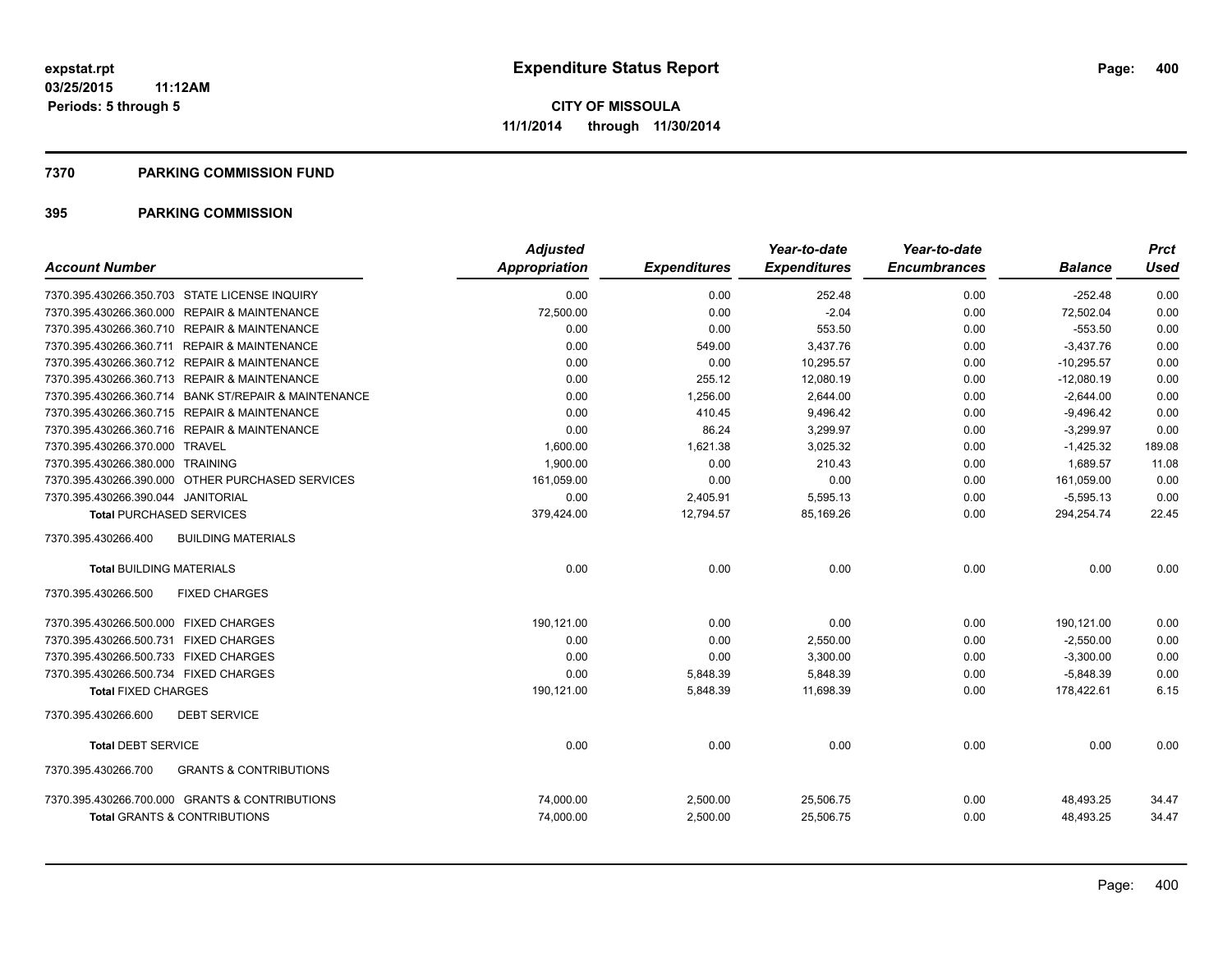#### **7370 PARKING COMMISSION FUND**

|                                                      | <b>Adjusted</b> |                     | Year-to-date        | Year-to-date        |                | <b>Prct</b> |
|------------------------------------------------------|-----------------|---------------------|---------------------|---------------------|----------------|-------------|
| <b>Account Number</b>                                | Appropriation   | <b>Expenditures</b> | <b>Expenditures</b> | <b>Encumbrances</b> | <b>Balance</b> | <b>Used</b> |
| OTHER OBJECTS<br>7370.395.430266.800                 |                 |                     |                     |                     |                |             |
| 7370.395.430266.820.000 TRANSFERS TO OTHER FUNDS     | 162.328.00      | 0.00                | 0.00                | 0.00                | 162,328.00     | 0.00        |
| 7370.395.430266.845.000 CONTINGENCY                  | 48,965.00       | 0.00                | 0.00                | 0.00                | 48,965.00      | 0.00        |
| <b>Total OTHER OBJECTS</b>                           | 211,293.00      | 0.00                | 0.00                | 0.00                | 211,293.00     | 0.00        |
| CAPITAL OUTLAY<br>7370.395.430266.900                |                 |                     |                     |                     |                |             |
| 7370.395.430266.940.000 MACHINERY & EQUIPMENT        | 1,000,000.00    | 0.00                | 0.00                | 0.00                | 1,000,000.00   | 0.00        |
| <b>Total CAPITAL OUTLAY</b>                          | 1,000,000.00    | 0.00                | 0.00                | 0.00                | 1,000,000.00   | 0.00        |
| <b>Total PARKING DIVISION</b>                        | 2,524,857.00    | 68,433.37           | 387,270.61          | 0.00                | 2,137,586.39   | 15.34       |
| ON STREET TECHNOLOGY PROJECT<br>7370.395.430267      |                 |                     |                     |                     |                |             |
| 7370.395.430267.900<br><b>CAPITAL OUTLAY</b>         |                 |                     |                     |                     |                |             |
| 7370.395.430267.940.000 ON STREET TECHNOLOGY PROJECT | 0.00            | 4,026.40            | 21,641.90           | 0.00                | $-21,641.90$   | 0.00        |
| Total ON STREET TECHNOLOGY PROJECT                   | 0.00            | 4,026.40            | 21,641.90           | 0.00                | $-21,641.90$   | 0.00        |
| <b>TICKET DIVISION</b><br>7370.395.430271            |                 |                     |                     |                     |                |             |
| 7370.395.430271.100<br>PERSONAL SERVICES             |                 |                     |                     |                     |                |             |
| <b>Total TICKET DIVISION</b>                         | 0.00            | 0.00                | 0.00                | 0.00                | 0.00           | 0.00        |
| REVISED STEP SEWER DESIGN<br>7370.395.430622         |                 |                     |                     |                     |                |             |
| <b>SUPPLIES</b><br>7370.395.430622.200               |                 |                     |                     |                     |                |             |
| Total REVISED STEP SEWER DESIGN                      | 0.00            | 0.00                | 0.00                | 0.00                | 0.00           | 0.00        |
| <b>NEW REQUESTS</b><br>7370.395.499999               |                 |                     |                     |                     |                |             |
| 7370.395.499999.100<br>PERSONAL SERVICES             |                 |                     |                     |                     |                |             |
| <b>Total NEW REQUESTS</b>                            | 0.00            | 0.00                | 0.00                | 0.00                | 0.00           | 0.00        |
|                                                      |                 |                     |                     |                     |                |             |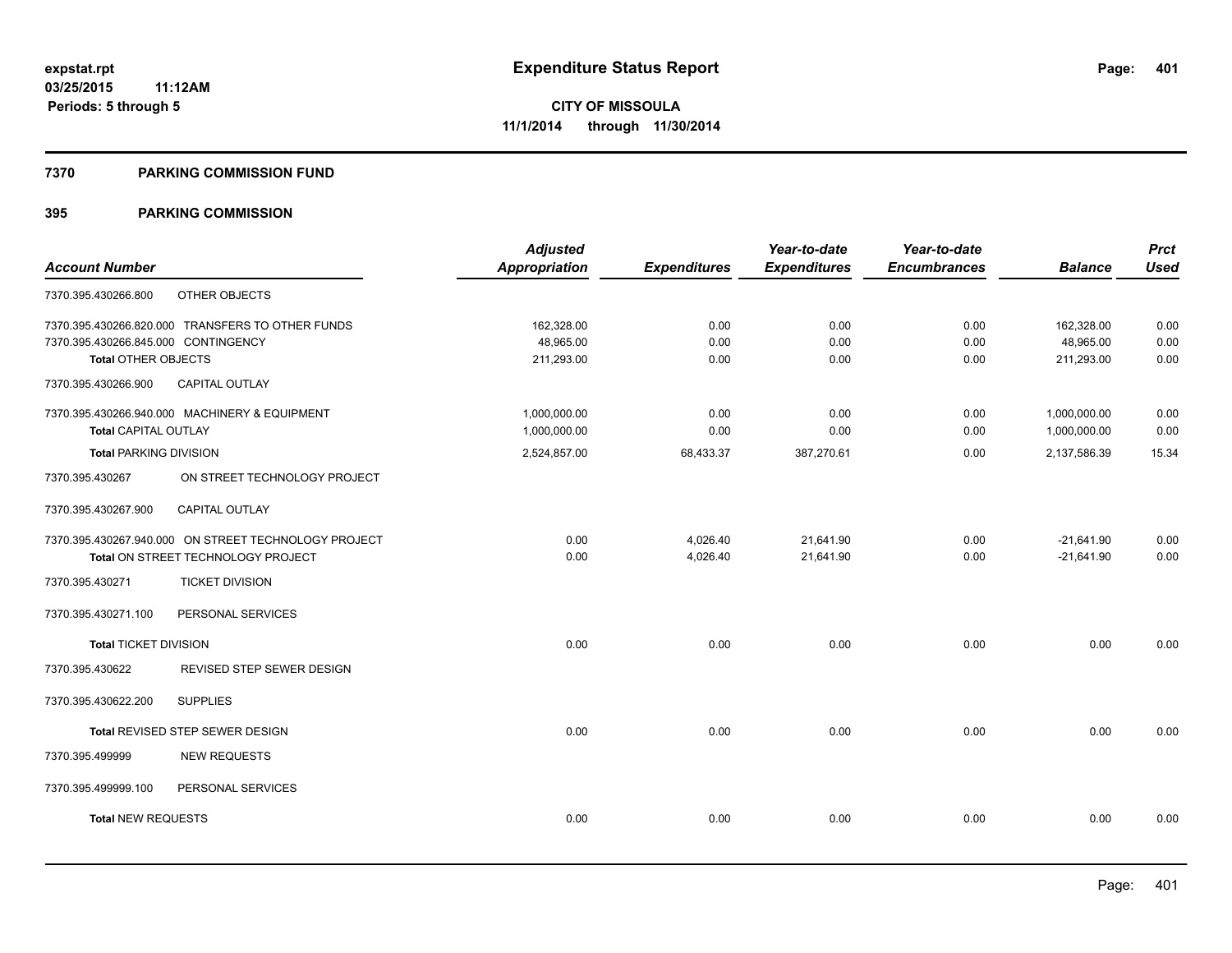#### **7370 PARKING COMMISSION FUND**

| <b>Account Number</b> |                                 | <b>Adjusted</b><br><b>Appropriation</b> | <b>Expenditures</b> | Year-to-date<br><b>Expenditures</b> | Year-to-date<br><b>Encumbrances</b> | <b>Balance</b> | <b>Prct</b><br>Used |
|-----------------------|---------------------------------|-----------------------------------------|---------------------|-------------------------------------|-------------------------------------|----------------|---------------------|
| 7370.395.510110       | <b>MERCHANT SERVICES</b>        |                                         |                     |                                     |                                     |                |                     |
| 7370.395.510110.500   | <b>FIXED CHARGES</b>            |                                         |                     |                                     |                                     |                |                     |
|                       | <b>Total MERCHANT SERVICES</b>  | 0.00                                    | 0.00                | 0.00                                | 0.00                                | 0.00           | 0.00                |
|                       | <b>Total PARKING COMMISSION</b> | 2,524,857.00                            | 72.459.77           | 408,912.51                          | 0.00                                | 2,115,944.49   | 16.20               |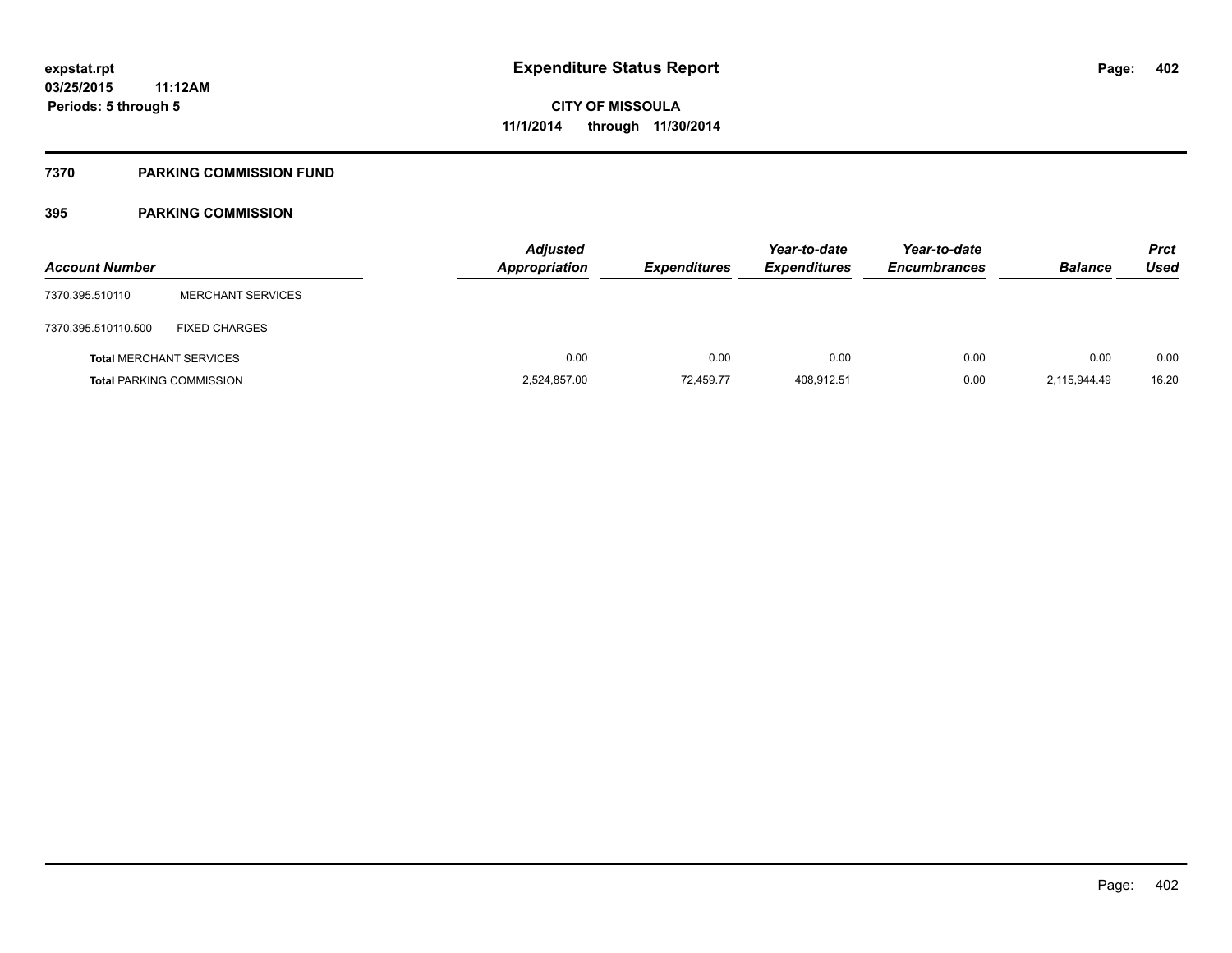#### **7370 PARKING COMMISSION FUND**

#### **900 DEPRECIATION**

|                            |                                      | <b>Adjusted</b>      |                     | Year-to-date        | Year-to-date        | <b>Balance</b> | <b>Prct</b><br><b>Used</b> |
|----------------------------|--------------------------------------|----------------------|---------------------|---------------------|---------------------|----------------|----------------------------|
| <b>Account Number</b>      |                                      | <b>Appropriation</b> | <b>Expenditures</b> | <b>Expenditures</b> | <b>Encumbrances</b> |                |                            |
| 7370.900.510000            | <b>MISCELLANEOUS</b>                 |                      |                     |                     |                     |                |                            |
| 7370.900.510000.800        | OTHER OBJECTS                        |                      |                     |                     |                     |                |                            |
| <b>Total OTHER OBJECTS</b> |                                      | 0.00                 | 0.00                | 0.00                | 0.00                | 0.00           | 0.00                       |
| 7370.900.510000.900        | <b>CAPITAL OUTLAY</b>                |                      |                     |                     |                     |                |                            |
| <b>Total DEPRECIATION</b>  |                                      | 0.00                 | 0.00                | 0.00                | 0.00                | 0.00           | 0.00                       |
|                            | <b>Total PARKING COMMISSION FUND</b> | 2,524,857.00         | 72.459.77           | 408,912.51          | 0.00                | 2,115,944.49   | 16.20                      |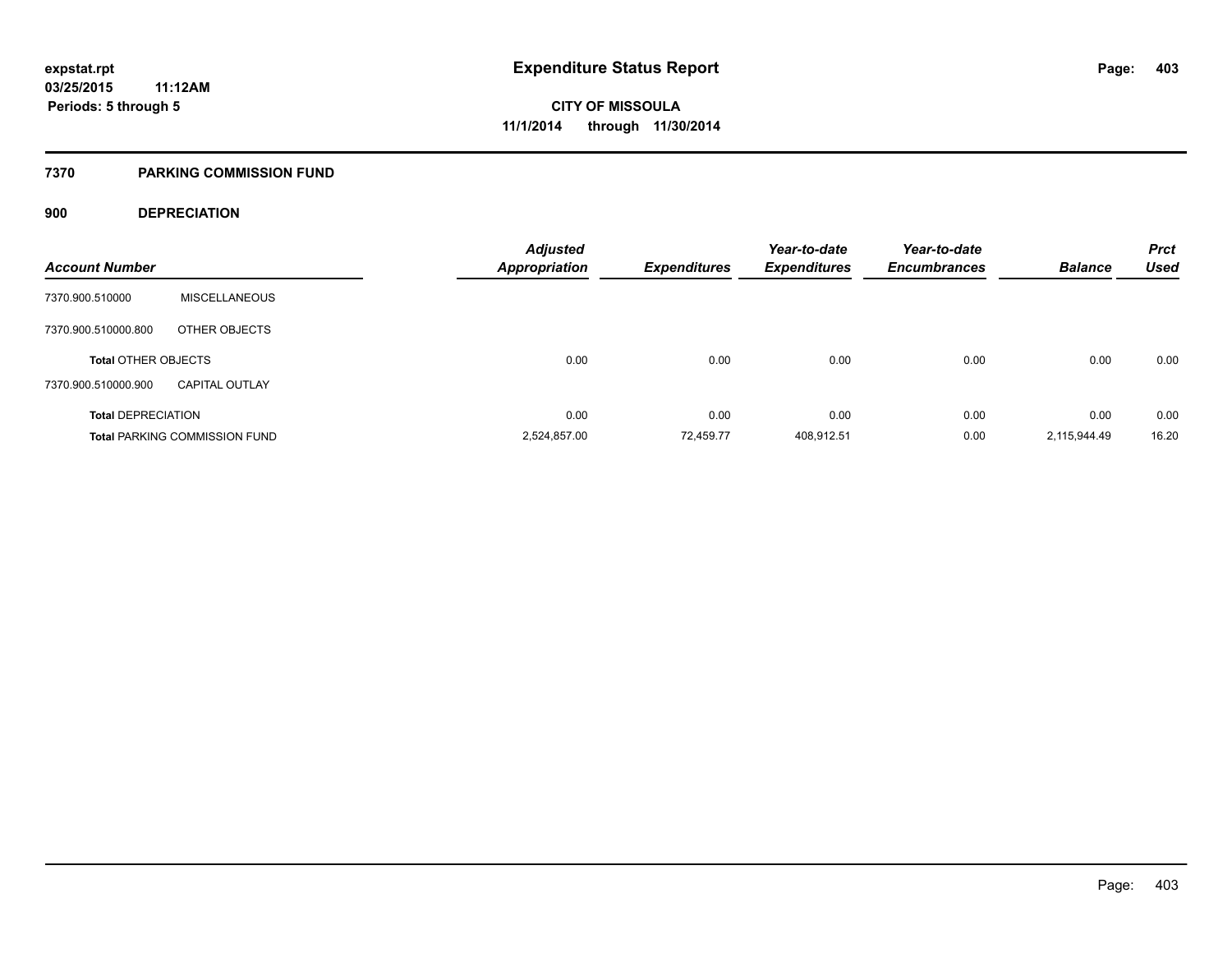### **7371 FRONT STREET PARKING BONDS**

|                               |                                                 | <b>Adjusted</b>      |                     | Year-to-date        | Year-to-date        |                | <b>Prct</b> |
|-------------------------------|-------------------------------------------------|----------------------|---------------------|---------------------|---------------------|----------------|-------------|
| <b>Account Number</b>         |                                                 | <b>Appropriation</b> | <b>Expenditures</b> | <b>Expenditures</b> | <b>Encumbrances</b> | <b>Balance</b> | <b>Used</b> |
| 7371.395.430266               | PARKING DIVISION                                |                      |                     |                     |                     |                |             |
| 7371.395.430266.800           | OTHER OBJECTS                                   |                      |                     |                     |                     |                |             |
| <b>Total PARKING DIVISION</b> |                                                 | 0.00                 | 0.00                | 0.00                | 0.00                | 0.00           | 0.00        |
| 7371.395.490200               | REVENUE BOND DEBT SERVICE                       |                      |                     |                     |                     |                |             |
| 7371.395.490200.600           | <b>DEBT SERVICE</b>                             |                      |                     |                     |                     |                |             |
|                               | 7371.395.490200.620.000 INTEREST / SERVICE FEES | 0.00                 | 0.00                | $-61,615.45$        | 0.00                | 61,615.45      | 0.00        |
|                               | Total REVENUE BOND DEBT SERVICE                 | 0.00                 | 0.00                | $-61,615.45$        | 0.00                | 61,615.45      | 0.00        |
| 7371.395.490201               | SERIES 2014 MPC DEBT                            |                      |                     |                     |                     |                |             |
| 7371.395.490201.600           | <b>DEBT SERVICE</b>                             |                      |                     |                     |                     |                |             |
|                               | 7371.395.490201.620.000 INTEREST / SERVICE FEES | 269,059.00           | 0.00                | 131,496.39          | 0.00                | 137,562.61     | 48.87       |
|                               | Total SERIES 2014 MPC DEBT                      | 269,059.00           | 0.00                | 131,496.39          | 0.00                | 137,562.61     | 48.87       |
| 7371.395.490202               | *** Title Not Found ***                         |                      |                     |                     |                     |                |             |
| 7371.395.490202.600           | <b>DEBT SERVICE</b>                             |                      |                     |                     |                     |                |             |
| Total *** Title Not Found *** |                                                 | 0.00                 | 0.00                | 0.00                | 0.00                | 0.00           | 0.00        |
|                               | <b>Total FRONT STREET PARKING BONDS</b>         | 269,059.00           | 0.00                | 69,880.94           | 0.00                | 199,178.06     | 25.97       |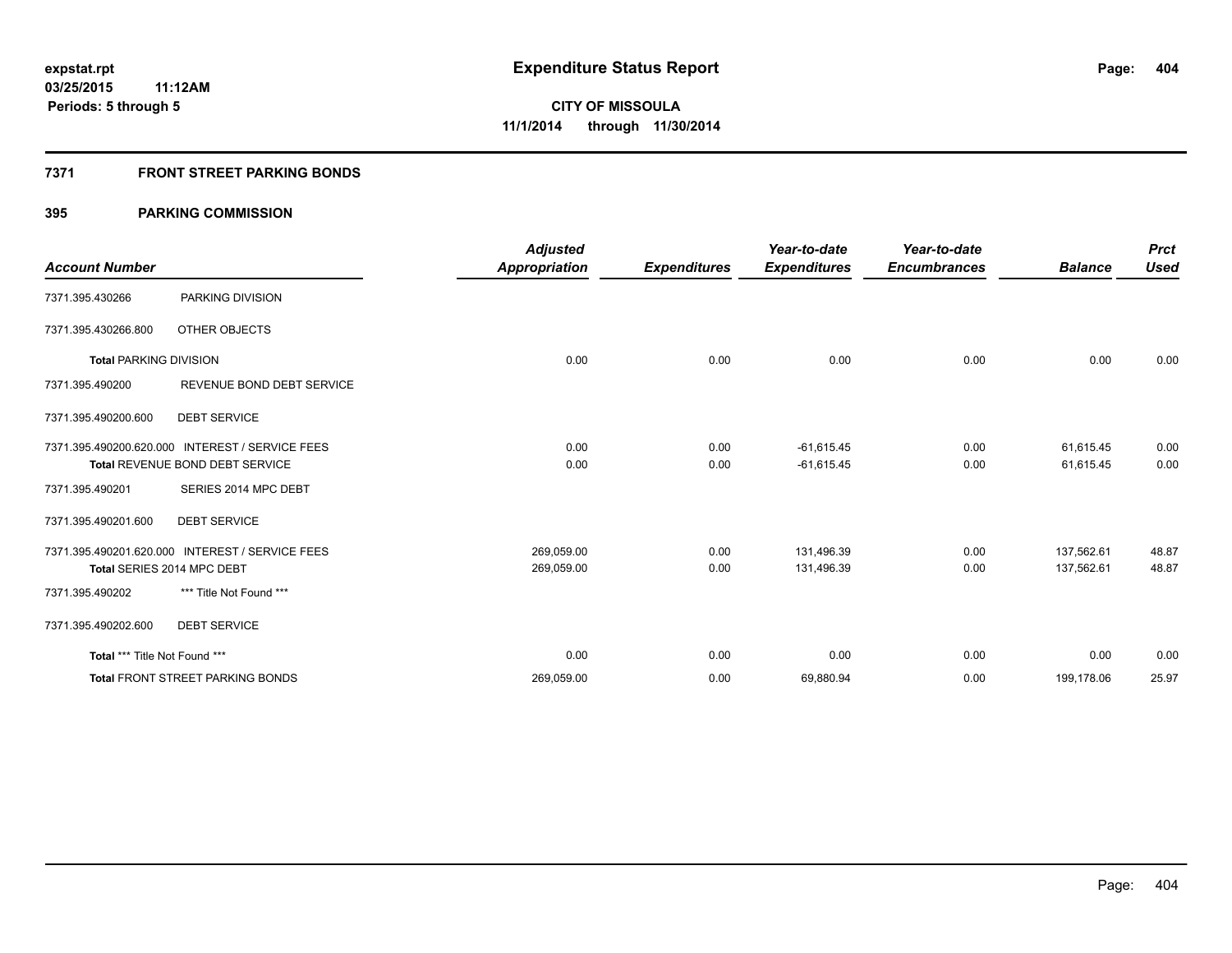#### **7372 SINKING FUND/FRONT ST PARKING BONDS**

| <b>Account Number</b>         |                                                    | <b>Adjusted</b><br><b>Appropriation</b> | <b>Expenditures</b> | Year-to-date<br><b>Expenditures</b> | Year-to-date<br><b>Encumbrances</b> | <b>Balance</b> | <b>Prct</b><br><b>Used</b> |
|-------------------------------|----------------------------------------------------|-----------------------------------------|---------------------|-------------------------------------|-------------------------------------|----------------|----------------------------|
| 7372.395.430266               | PARKING DIVISION                                   |                                         |                     |                                     |                                     |                |                            |
| 7372.395.430266.800           | OTHER OBJECTS                                      |                                         |                     |                                     |                                     |                |                            |
| <b>Total PARKING DIVISION</b> |                                                    | 0.00                                    | 0.00                | 0.00                                | 0.00                                | 0.00           | 0.00                       |
| 7372.395.490200               | REVENUE BOND DEBT SERVICE                          |                                         |                     |                                     |                                     |                |                            |
| 7372.395.490200.600           | <b>DEBT SERVICE</b>                                |                                         |                     |                                     |                                     |                |                            |
|                               | Total REVENUE BOND DEBT SERVICE                    | 0.00                                    | 0.00                | 0.00                                | 0.00                                | 0.00           | 0.00                       |
| 7372.395.490201               | SERIES 2014 MPC DEBT                               |                                         |                     |                                     |                                     |                |                            |
| 7372.395.490201.600           | <b>DEBT SERVICE</b>                                |                                         |                     |                                     |                                     |                |                            |
|                               | 7372.395.490201.610.000 SERIES 2014 BOND-PRINCIPAL | 40,000.00                               | 0.00                | 40,000.00                           | 0.00                                | 0.00           | 100.00                     |
|                               | Total SERIES 2014 MPC DEBT                         | 40,000.00                               | 0.00                | 40,000.00                           | 0.00                                | 0.00           | 100.00                     |
|                               | Total SINKING FUND/FRONT ST PARKING BONDS          | 40,000.00                               | 0.00                | 40,000.00                           | 0.00                                | 0.00           | 100.00                     |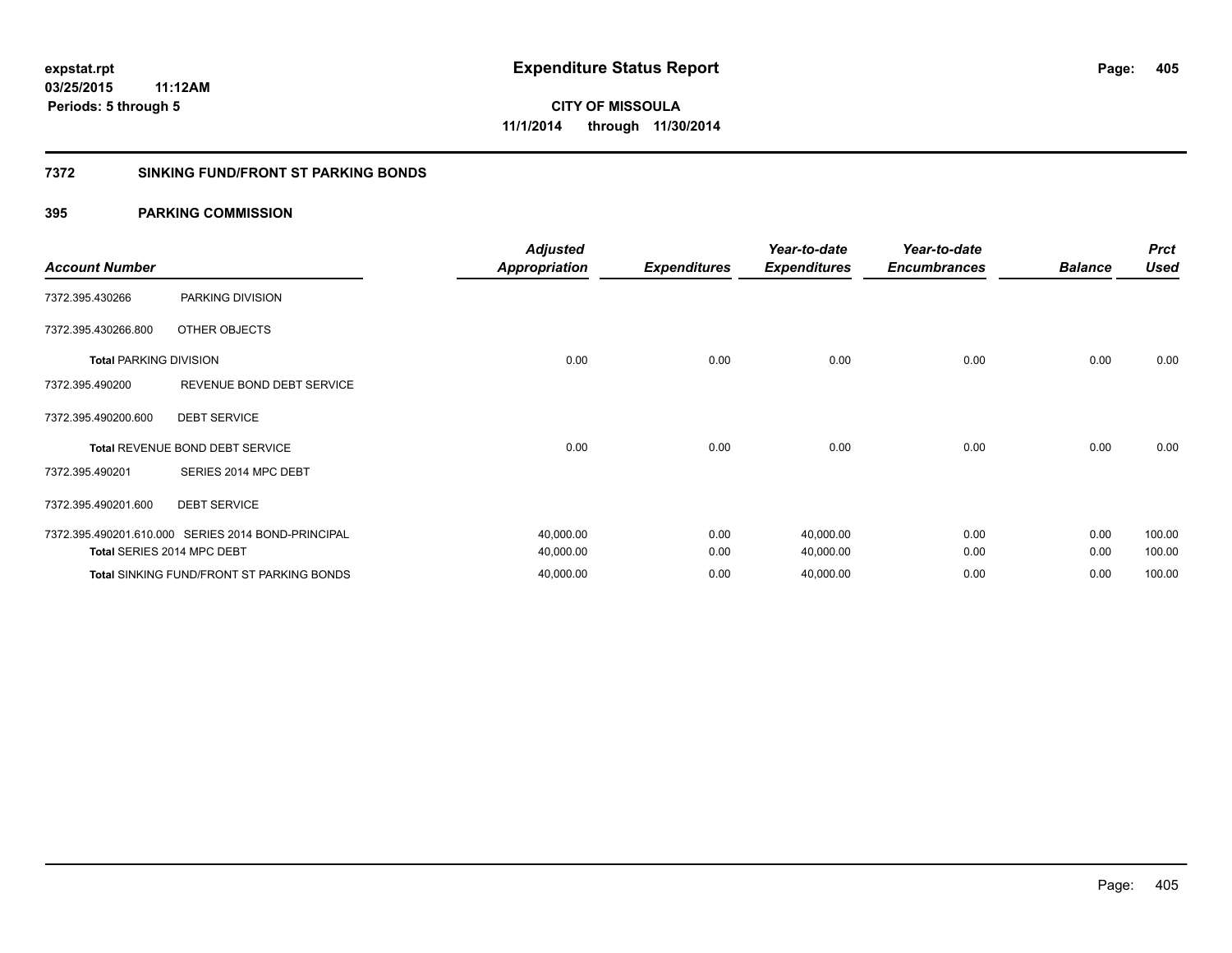### **7373 MPC SERIES 2010B CONSTRUCTION**

| <b>Account Number</b>         |                                 | <b>Adjusted</b><br><b>Appropriation</b> | <b>Expenditures</b> | Year-to-date<br><b>Expenditures</b> | Year-to-date<br><b>Encumbrances</b> | <b>Balance</b> | <b>Prct</b><br><b>Used</b> |
|-------------------------------|---------------------------------|-----------------------------------------|---------------------|-------------------------------------|-------------------------------------|----------------|----------------------------|
| 7373.395.430266               | PARKING DIVISION                |                                         |                     |                                     |                                     |                |                            |
| 7373.395.430266.600           | <b>DEBT SERVICE</b>             |                                         |                     |                                     |                                     |                |                            |
| <b>Total DEBT SERVICE</b>     |                                 | 0.00                                    | 0.00                | 0.00                                | 0.00                                | 0.00           | 0.00                       |
| 7373.395.430266.800           | OTHER OBJECTS                   |                                         |                     |                                     |                                     |                |                            |
| <b>Total PARKING DIVISION</b> |                                 | 0.00                                    | 0.00                | 0.00                                | 0.00                                | 0.00           | 0.00                       |
| 7373.395.430273               | PARKING STRUCTURES              |                                         |                     |                                     |                                     |                |                            |
| 7373.395.430273.300           | PURCHASED SERVICES              |                                         |                     |                                     |                                     |                |                            |
|                               | <b>Total PURCHASED SERVICES</b> | 0.00                                    | 0.00                | 0.00                                | 0.00                                | 0.00           | 0.00                       |
| 7373.395.430273.900           | CAPITAL OUTLAY                  |                                         |                     |                                     |                                     |                |                            |
|                               | <b>Total PARKING STRUCTURES</b> | 0.00                                    | 0.00                | 0.00                                | 0.00                                | 0.00           | 0.00                       |
| 7373.395.490200               | REVENUE BOND DEBT SERVICE       |                                         |                     |                                     |                                     |                |                            |
| 7373.395.490200.300           | PURCHASED SERVICES              |                                         |                     |                                     |                                     |                |                            |
|                               | <b>Total PURCHASED SERVICES</b> | 0.00                                    | 0.00                | 0.00                                | 0.00                                | 0.00           | 0.00                       |
| 7373.395.490200.600           | <b>DEBT SERVICE</b>             |                                         |                     |                                     |                                     |                |                            |
|                               | Total REVENUE BOND DEBT SERVICE | 0.00                                    | 0.00                | 0.00                                | 0.00                                | 0.00           | 0.00                       |
| 7373.395.499999               | <b>NEW REQUESTS</b>             |                                         |                     |                                     |                                     |                |                            |
| 7373.395.499999.900           | <b>CAPITAL OUTLAY</b>           |                                         |                     |                                     |                                     |                |                            |
| <b>Total NEW REQUESTS</b>     |                                 | 0.00                                    | 0.00                | 0.00                                | 0.00                                | 0.00           | 0.00                       |
| 7373.395.520000               | OTHER FINANCING USES            |                                         |                     |                                     |                                     |                |                            |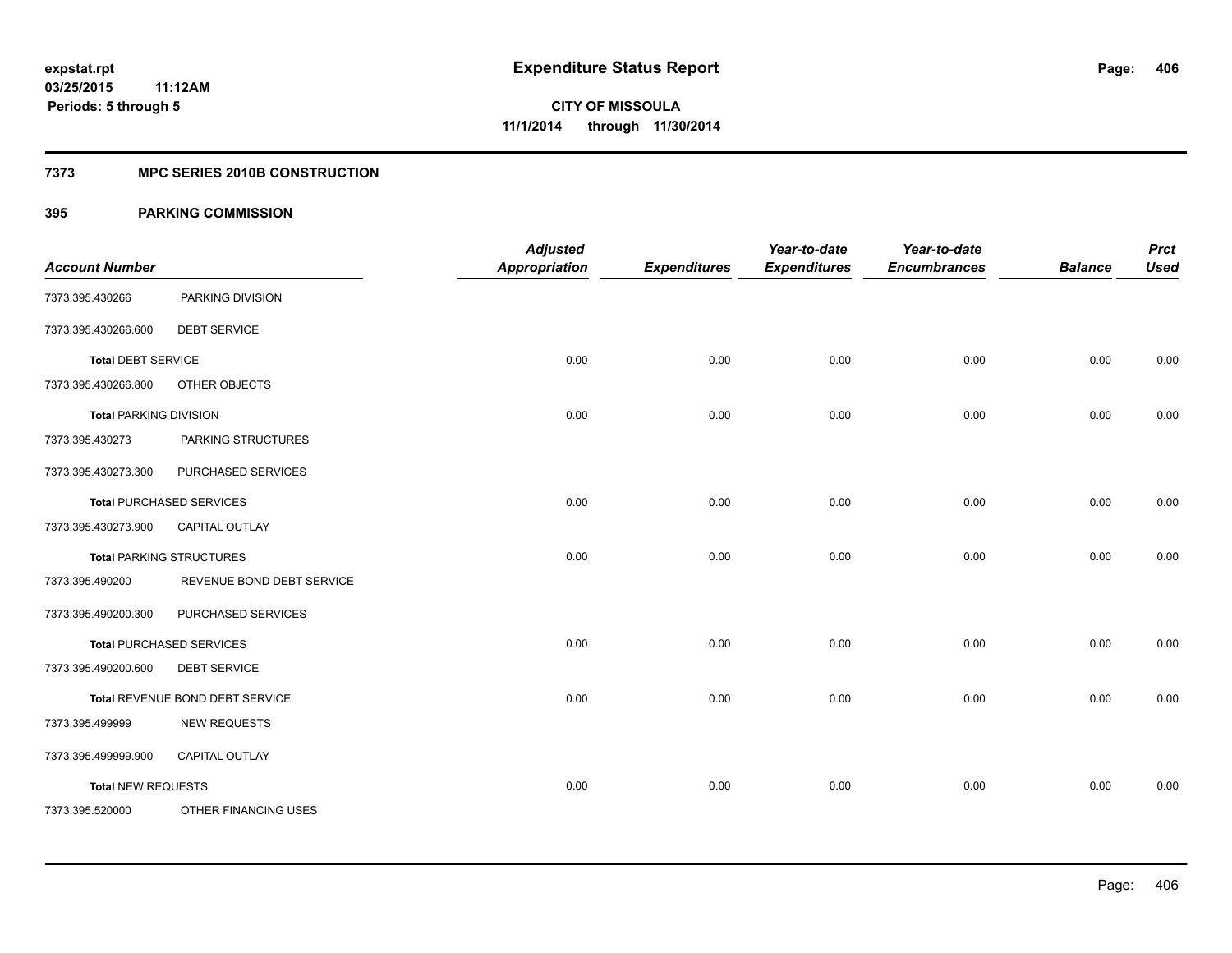### **7373 MPC SERIES 2010B CONSTRUCTION**

| <b>Account Number</b>                      | <b>Adjusted</b><br>Appropriation | <b>Expenditures</b> | Year-to-date<br><b>Expenditures</b> | Year-to-date<br><b>Encumbrances</b> | <b>Balance</b> | Prct<br>Used |
|--------------------------------------------|----------------------------------|---------------------|-------------------------------------|-------------------------------------|----------------|--------------|
| 7373.395.520000.600<br><b>DEBT SERVICE</b> |                                  |                     |                                     |                                     |                |              |
| <b>Total PARKING COMMISSION</b>            | 0.00                             | 0.00                | 0.00                                | 0.00                                | 0.00           | 0.00         |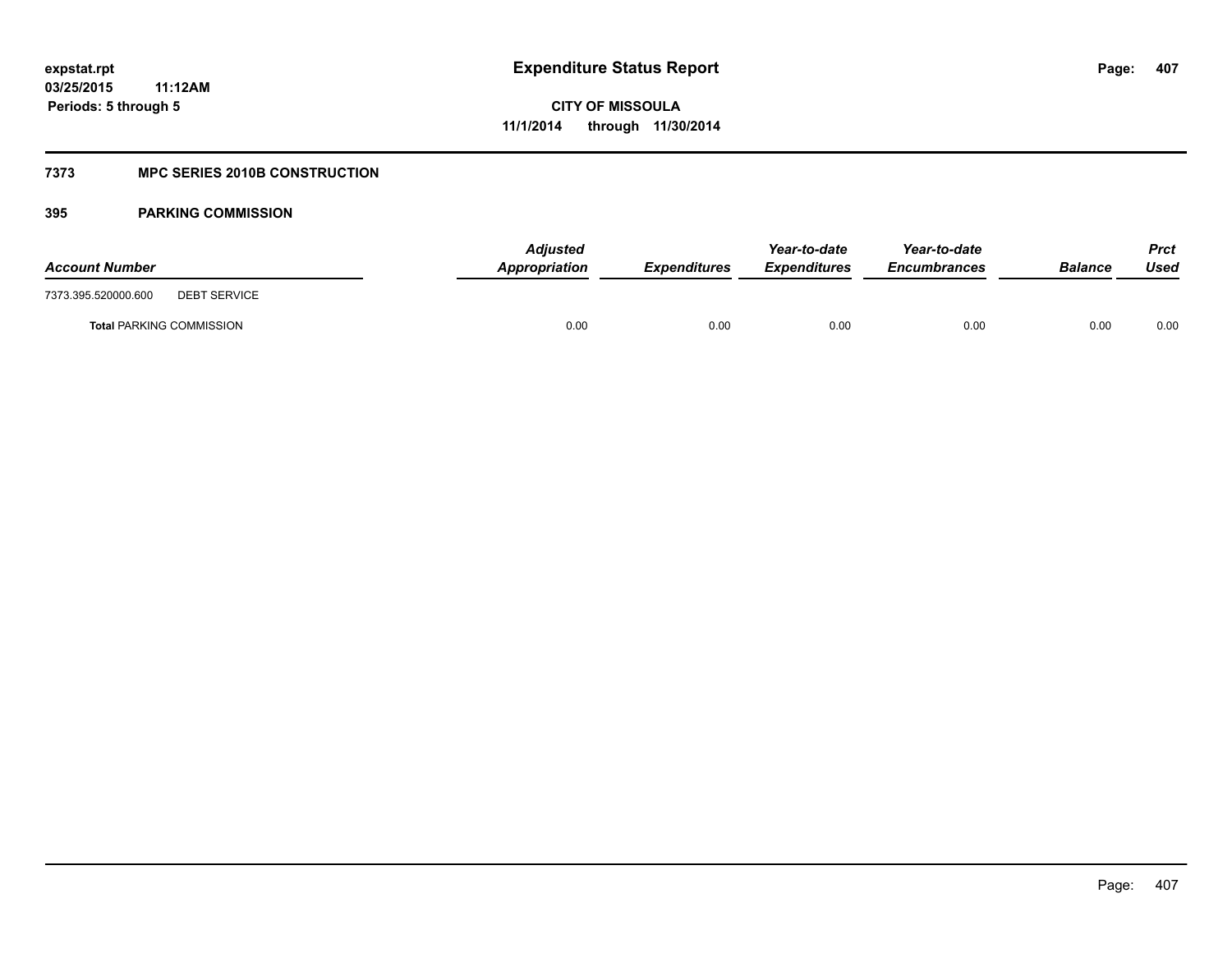**CITY OF MISSOULA 11/1/2014 through 11/30/2014**

### **7373 MPC SERIES 2010B CONSTRUCTION**

**900 DEPRECIATION**

| <b>Account Number</b> |                                            | <b>Adjusted</b><br>Appropriation | <b>Expenditures</b> | Year-to-date<br><b>Expenditures</b> | Year-to-date<br><b>Encumbrances</b> | <b>Balance</b> | <b>Prct</b><br>Used |
|-----------------------|--------------------------------------------|----------------------------------|---------------------|-------------------------------------|-------------------------------------|----------------|---------------------|
| 7373.900.510000       | <b>MISCELLANEOUS</b>                       |                                  |                     |                                     |                                     |                |                     |
| 7373.900.510000.800   | OTHER OBJECTS                              |                                  |                     |                                     |                                     |                |                     |
|                       | <b>Total MPC SERIES 2010B CONSTRUCTION</b> | 0.00                             | 0.00                | 0.00                                | 0.00                                | 0.00           | 0.00                |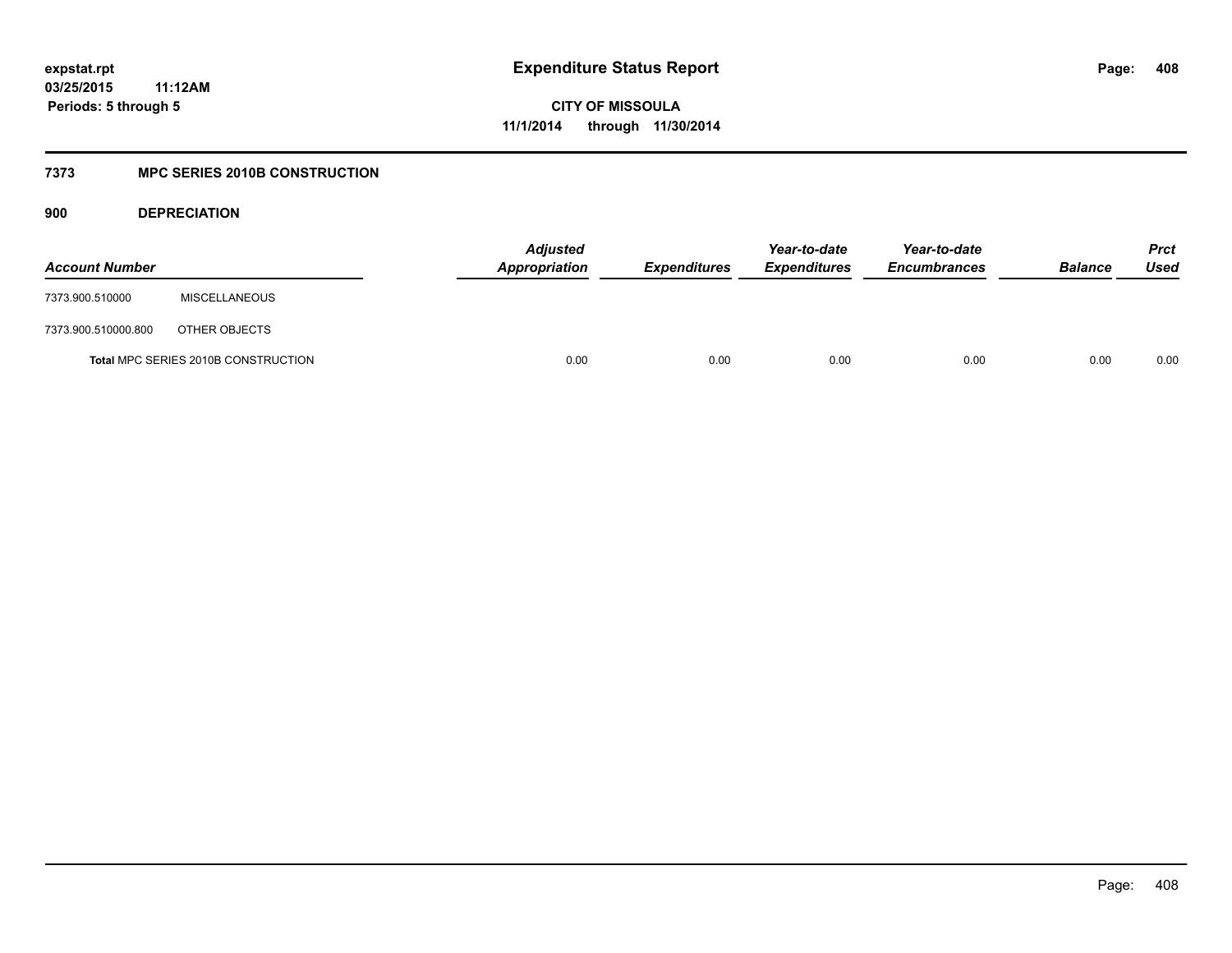### **7374 RESERVE FUND-PARKING BONDS**

| <b>Account Number</b> |                                         | <b>Adjusted</b><br>Appropriation | <b>Expenditures</b> | Year-to-date<br><b>Expenditures</b> | Year-to-date<br><b>Encumbrances</b> | <b>Balance</b> | <b>Prct</b><br>Used |
|-----------------------|-----------------------------------------|----------------------------------|---------------------|-------------------------------------|-------------------------------------|----------------|---------------------|
| 7374.395.430273       | <b>PARKING STRUCTURES</b>               |                                  |                     |                                     |                                     |                |                     |
| 7374.395.430273.900   | <b>CAPITAL OUTLAY</b>                   |                                  |                     |                                     |                                     |                |                     |
|                       | <b>Total PARKING STRUCTURES</b>         | 0.00                             | 0.00                | 0.00                                | 0.00                                | 0.00           | 0.00                |
|                       | <b>Total RESERVE FUND-PARKING BONDS</b> | 0.00                             | 0.00                | 0.00                                | 0.00                                | 0.00           | 0.00                |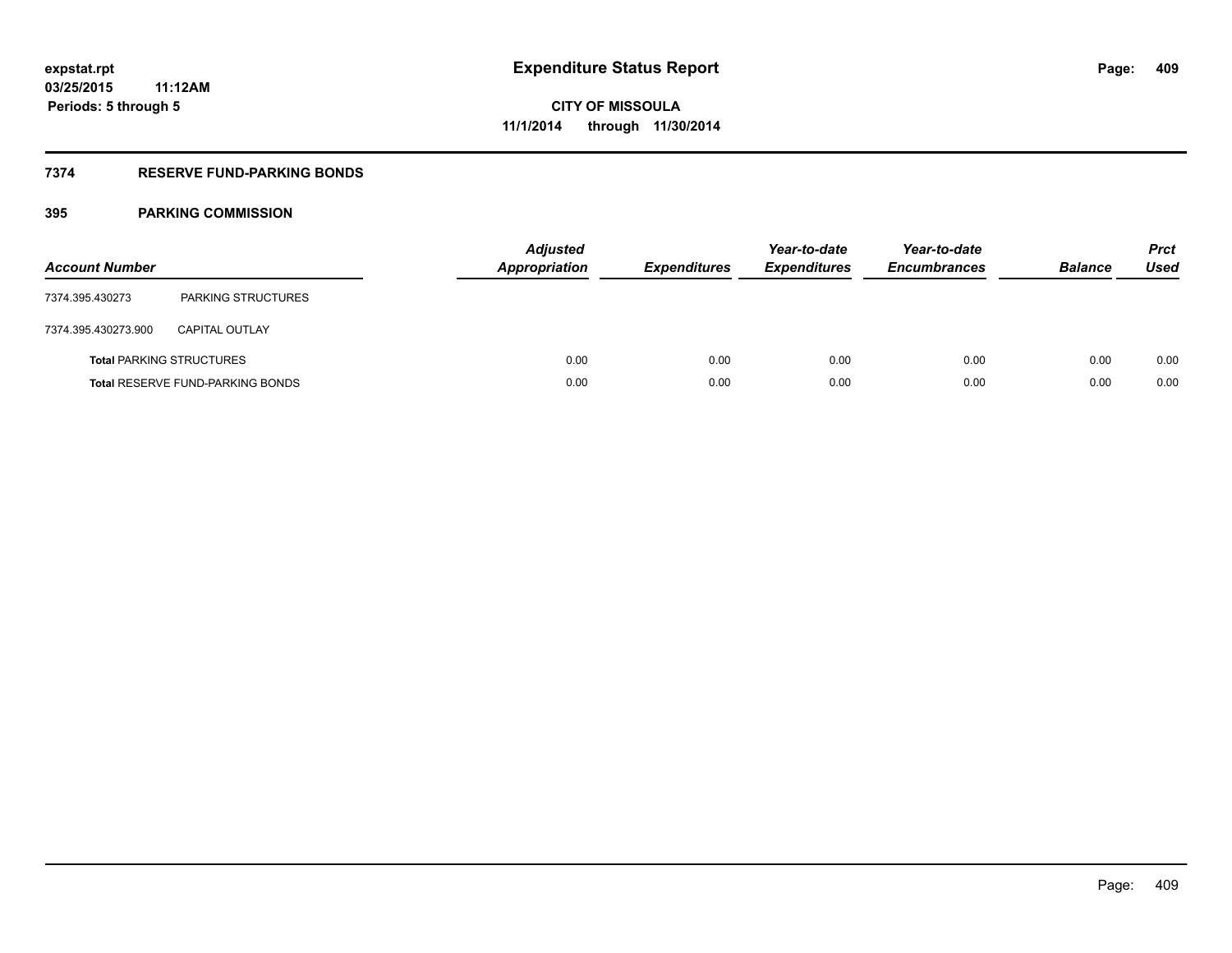#### **7375 PLEDGED TAX INCREMENT-2010B BOND**

| <b>Account Number</b>                                                                          | Adjusted<br><b>Appropriation</b> | <b>Expenditures</b> | Year-to-date<br><b>Expenditures</b> | Year-to-date<br><b>Encumbrances</b> | <b>Balance</b>           | <b>Prct</b><br><b>Used</b> |
|------------------------------------------------------------------------------------------------|----------------------------------|---------------------|-------------------------------------|-------------------------------------|--------------------------|----------------------------|
| 7375.395.430266<br>PARKING DIVISION                                                            |                                  |                     |                                     |                                     |                          |                            |
| 7375.395.430266.800<br>OTHER OBJECTS                                                           |                                  |                     |                                     |                                     |                          |                            |
| 7375.395.430266.820.000 TRANSFERS TO OTHER FUNDS<br><b>Total PARKING DIVISION</b>              | 146,731.00<br>146,731.00         | 0.00<br>0.00        | 0.00<br>0.00                        | 0.00<br>0.00                        | 146,731.00<br>146,731.00 | 0.00<br>0.00               |
| REVENUE BOND DEBT SERVICE<br>7375.395.490200                                                   |                                  |                     |                                     |                                     |                          |                            |
| 7375.395.490200.300<br><b>PURCHASED SERVICES</b>                                               |                                  |                     |                                     |                                     |                          |                            |
| 7375.395.490200.390.000 EXCESS PLEDGED TAX INCREMENT<br><b>Total REVENUE BOND DEBT SERVICE</b> | 121,431.00<br>121,431.00         | 0.00<br>0.00        | 64,826.73<br>64,826.73              | 0.00<br>0.00                        | 56.604.27<br>56,604.27   | 53.39<br>53.39             |
| Total PLEDGED TAX INCREMENT-2010B BOND                                                         | 268.162.00                       | 0.00                | 64.826.73                           | 0.00                                | 203.335.27               | 24.17                      |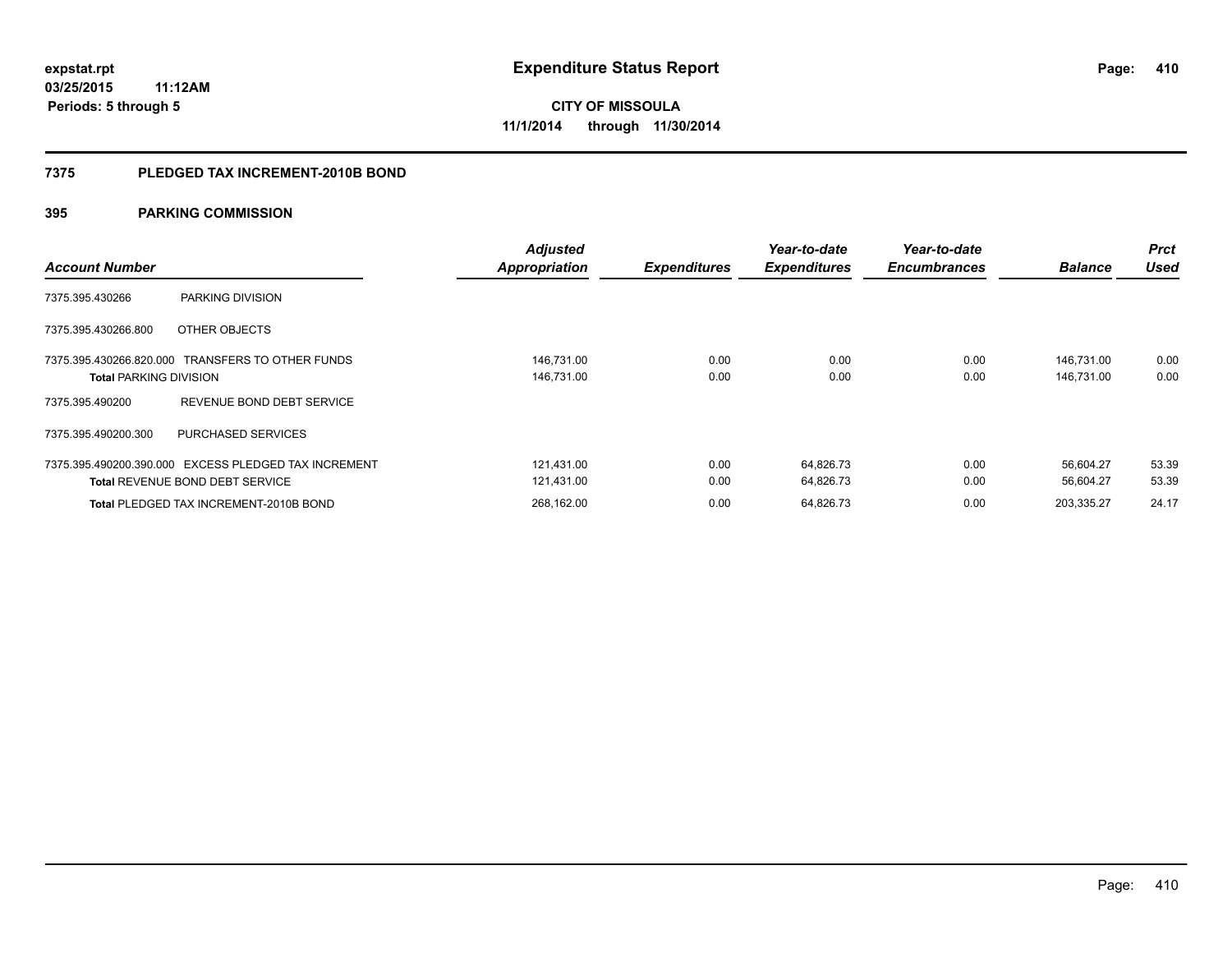#### **7376 MPC 2010A BONDS DEBT INTEREST**

| <b>Account Number</b>         |                                        | <b>Adjusted</b><br>Appropriation | <b>Expenditures</b> | Year-to-date<br><b>Expenditures</b> | Year-to-date<br><b>Encumbrances</b> | <b>Balance</b> | <b>Prct</b><br><b>Used</b> |
|-------------------------------|----------------------------------------|----------------------------------|---------------------|-------------------------------------|-------------------------------------|----------------|----------------------------|
| 7376.395.430266               | <b>PARKING DIVISION</b>                |                                  |                     |                                     |                                     |                |                            |
| 7376.395.430266.800           | OTHER OBJECTS                          |                                  |                     |                                     |                                     |                |                            |
| <b>Total PARKING DIVISION</b> |                                        | 0.00                             | 0.00                | 0.00                                | 0.00                                | 0.00           | 0.00                       |
| 7376.395.490200               | REVENUE BOND DEBT SERVICE              |                                  |                     |                                     |                                     |                |                            |
| 7376.395.490200.600           | <b>DEBT SERVICE</b>                    |                                  |                     |                                     |                                     |                |                            |
|                               | <b>Total REVENUE BOND DEBT SERVICE</b> | 0.00                             | 0.00                | 0.00                                | 0.00                                | 0.00           | 0.00                       |
|                               | Total MPC 2010A BONDS DEBT INTEREST    | 0.00                             | 0.00                | 0.00                                | 0.00                                | 0.00           | 0.00                       |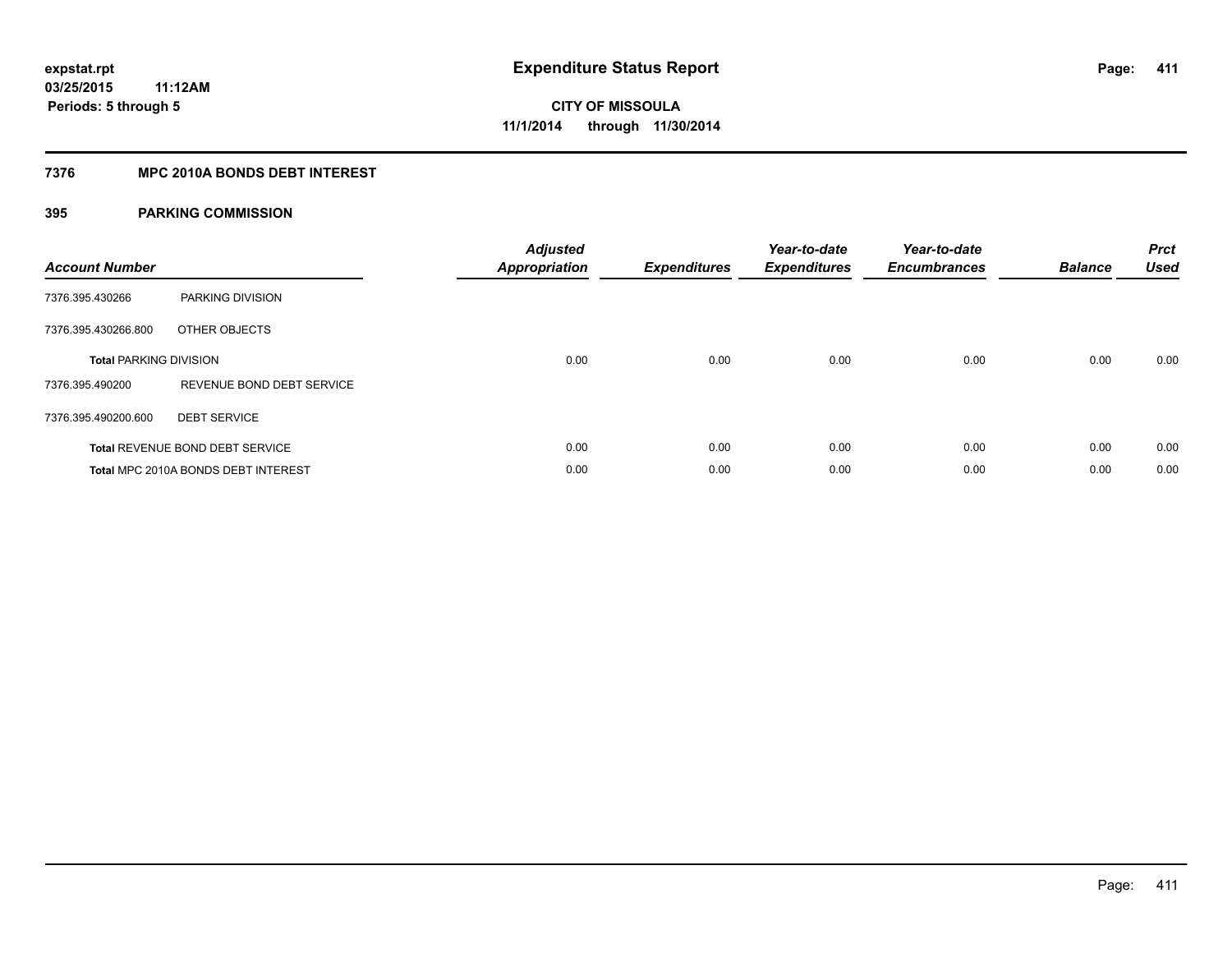#### **7377 MPC 2010A BONDS SINKING FUND**

| <b>Account Number</b>         |                                        | <b>Adjusted</b><br><b>Appropriation</b> | <b>Expenditures</b> | Year-to-date<br><b>Expenditures</b> | Year-to-date<br><b>Encumbrances</b> | <b>Balance</b> | <b>Prct</b><br><b>Used</b> |
|-------------------------------|----------------------------------------|-----------------------------------------|---------------------|-------------------------------------|-------------------------------------|----------------|----------------------------|
| 7377.395.430266               | PARKING DIVISION                       |                                         |                     |                                     |                                     |                |                            |
| 7377.395.430266.800           | OTHER OBJECTS                          |                                         |                     |                                     |                                     |                |                            |
| <b>Total PARKING DIVISION</b> |                                        | 0.00                                    | 0.00                | 0.00                                | 0.00                                | 0.00           | 0.00                       |
| 7377.395.490200               | REVENUE BOND DEBT SERVICE              |                                         |                     |                                     |                                     |                |                            |
| 7377.395.490200.600           | <b>DEBT SERVICE</b>                    |                                         |                     |                                     |                                     |                |                            |
|                               | <b>Total REVENUE BOND DEBT SERVICE</b> | 0.00                                    | 0.00                | 0.00                                | 0.00                                | 0.00           | 0.00                       |
|                               | Total MPC 2010A BONDS SINKING FUND     | 0.00                                    | 0.00                | 0.00                                | 0.00                                | 0.00           | 0.00                       |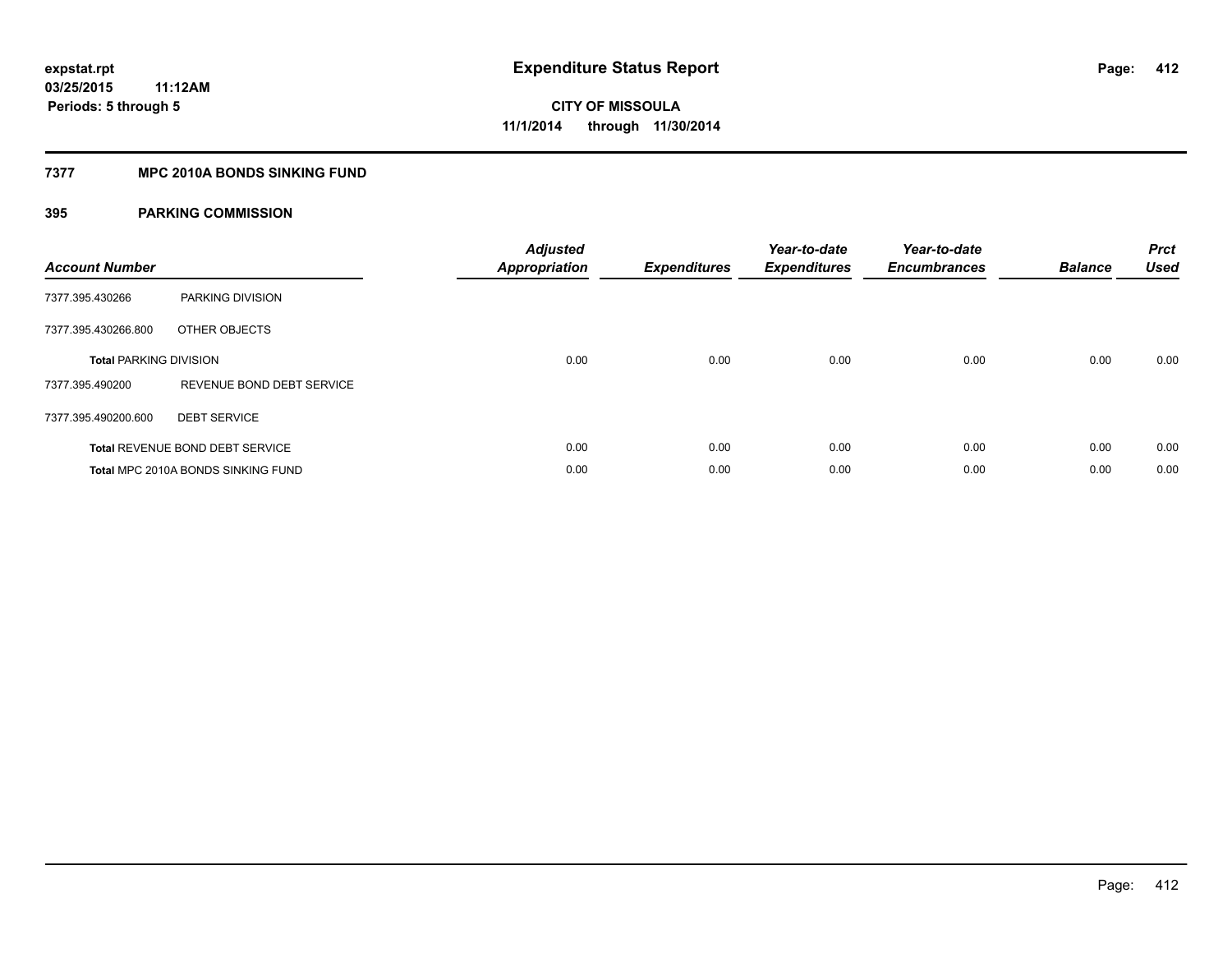#### **7378 MPC 2010A BOND RESERVE**

| <b>Account Number</b>         |                                 | <b>Adjusted</b><br><b>Appropriation</b> | <b>Expenditures</b> | Year-to-date<br><b>Expenditures</b> | Year-to-date<br><b>Encumbrances</b> | <b>Balance</b> | <b>Prct</b><br><b>Used</b> |
|-------------------------------|---------------------------------|-----------------------------------------|---------------------|-------------------------------------|-------------------------------------|----------------|----------------------------|
| 7378.395.430266               | PARKING DIVISION                |                                         |                     |                                     |                                     |                |                            |
| 7378.395.430266.800           | OTHER OBJECTS                   |                                         |                     |                                     |                                     |                |                            |
| <b>Total PARKING DIVISION</b> |                                 | 0.00                                    | 0.00                | 0.00                                | 0.00                                | 0.00           | 0.00                       |
| 7378.395.430273               | <b>PARKING STRUCTURES</b>       |                                         |                     |                                     |                                     |                |                            |
| 7378.395.430273.900           | <b>CAPITAL OUTLAY</b>           |                                         |                     |                                     |                                     |                |                            |
|                               | <b>Total PARKING STRUCTURES</b> | 0.00                                    | 0.00                | 0.00                                | 0.00                                | 0.00           | 0.00                       |
|                               | Total MPC 2010A BOND RESERVE    | 0.00                                    | 0.00                | 0.00                                | 0.00                                | 0.00           | 0.00                       |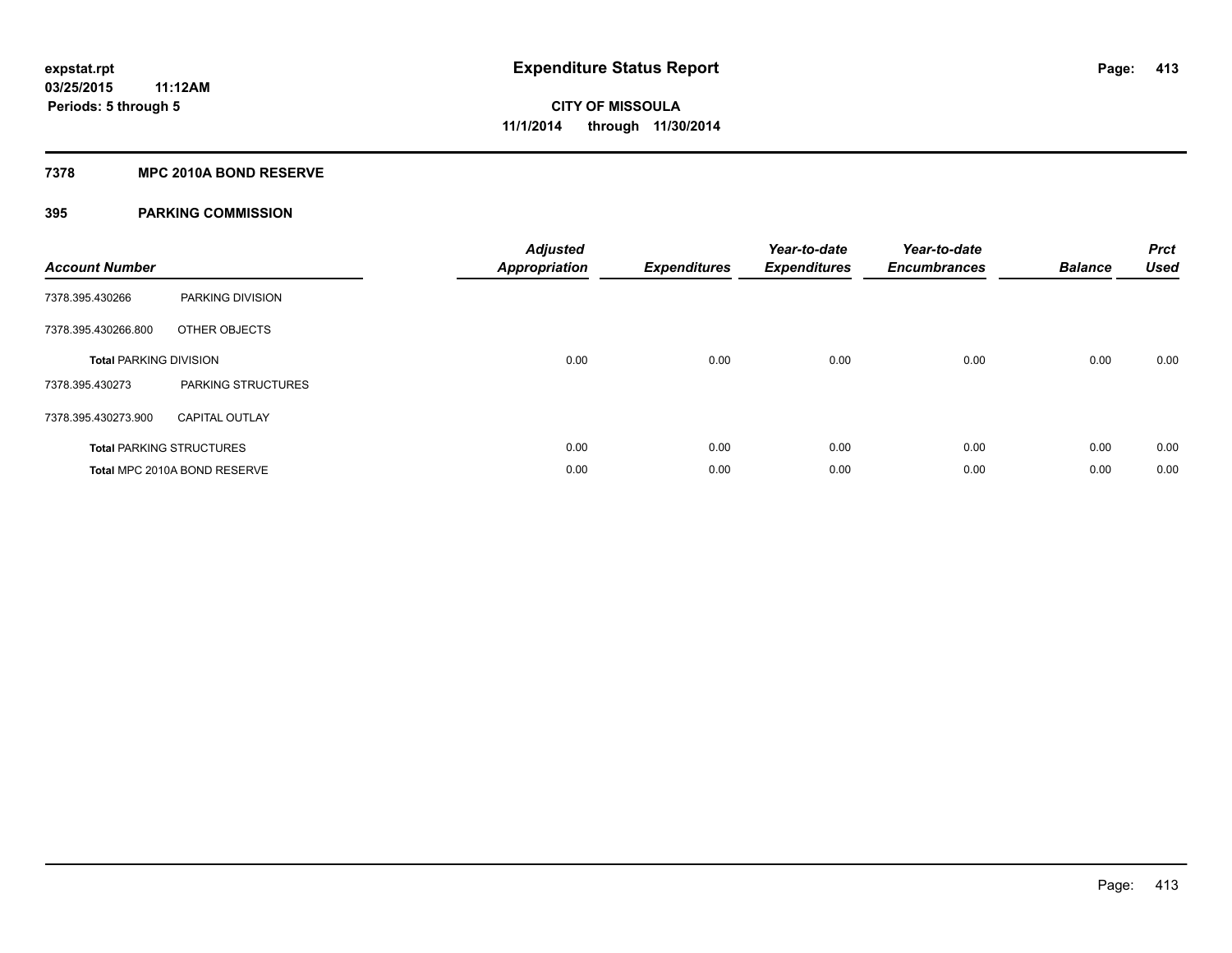### **7379 MPC 2010A BOND CONSTRUCTION**

| <b>Account Number</b>         |                                          | <b>Adjusted</b><br><b>Appropriation</b> | <b>Expenditures</b> | Year-to-date<br><b>Expenditures</b> | Year-to-date<br><b>Encumbrances</b> | <b>Balance</b> | <b>Prct</b><br>Used |
|-------------------------------|------------------------------------------|-----------------------------------------|---------------------|-------------------------------------|-------------------------------------|----------------|---------------------|
| 7379.395.430266               | PARKING DIVISION                         |                                         |                     |                                     |                                     |                |                     |
| 7379.395.430266.800           | OTHER OBJECTS                            |                                         |                     |                                     |                                     |                |                     |
| <b>Total PARKING DIVISION</b> |                                          | 0.00                                    | 0.00                | 0.00                                | 0.00                                | 0.00           | 0.00                |
| 7379.395.430273               | PARKING STRUCTURES                       |                                         |                     |                                     |                                     |                |                     |
| 7379.395.430273.900           | <b>CAPITAL OUTLAY</b>                    |                                         |                     |                                     |                                     |                |                     |
|                               | <b>Total PARKING STRUCTURES</b>          | 0.00                                    | 0.00                | 0.00                                | 0.00                                | 0.00           | 0.00                |
| 7379.395.490200               | REVENUE BOND DEBT SERVICE                |                                         |                     |                                     |                                     |                |                     |
| 7379.395.490200.600           | <b>DEBT SERVICE</b>                      |                                         |                     |                                     |                                     |                |                     |
|                               | <b>Total MPC 2010A BOND CONSTRUCTION</b> | 0.00                                    | 0.00                | 0.00                                | 0.00                                | 0.00           | 0.00                |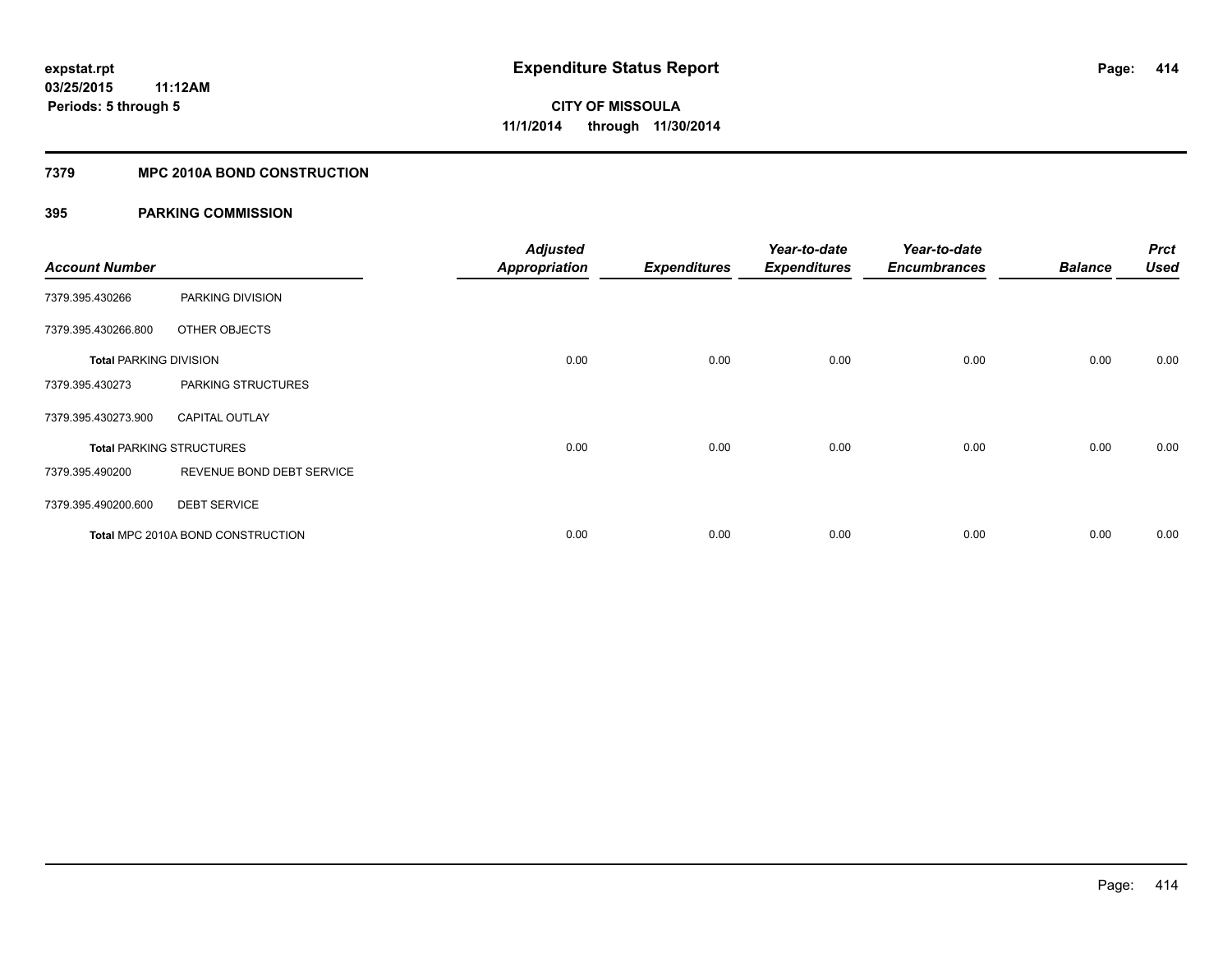**Periods: 5 through 5**

**CITY OF MISSOULA 11/1/2014 through 11/30/2014**

#### **7380 BUSINESS IMPROVEMENT DISTRICT**

### **375 BUSINESS IMPROVEMENT DISTRICT**

| <b>Account Number</b>                                      | <b>Adjusted</b><br><b>Appropriation</b> | <b>Expenditures</b> | Year-to-date<br><b>Expenditures</b> | Year-to-date<br><b>Encumbrances</b> | <b>Balance</b> | <b>Prct</b><br><b>Used</b> |
|------------------------------------------------------------|-----------------------------------------|---------------------|-------------------------------------|-------------------------------------|----------------|----------------------------|
|                                                            |                                         |                     |                                     |                                     |                |                            |
| <b>BUSINESS IMPROVEMENT DISTRICT</b><br>7380.375.471210    |                                         |                     |                                     |                                     |                |                            |
| PURCHASED SERVICES<br>7380.375.471210.300                  |                                         |                     |                                     |                                     |                |                            |
| 7380.375.471210.350.000 PROFESSIONAL SERVICES              | 310,904.00                              | 0.00                | 0.00                                | 0.00                                | 310,904.00     | 0.00                       |
| <b>Total PURCHASED SERVICES</b>                            | 310,904.00                              | 0.00                | 0.00                                | 0.00                                | 310.904.00     | 0.00                       |
| 7380.375.471210.800<br>OTHER OBJECTS                       |                                         |                     |                                     |                                     |                |                            |
| 7380.375.471210.845.000 CONTINGENCY                        | 5,000.00                                | 0.00                | 0.00                                | 0.00                                | 5,000.00       | 0.00                       |
| <b>Total OTHER OBJECTS</b>                                 | 5,000.00                                | 0.00                | 0.00                                | 0.00                                | 5,000.00       | 0.00                       |
| <b>Total BUSINESS IMPROVEMENT DISTRICT</b>                 | 315,904.00                              | 0.00                | 0.00                                | 0.00                                | 315,904.00     | 0.00                       |
| 7380.375.471220<br><b>BID MARKETING</b>                    |                                         |                     |                                     |                                     |                |                            |
| PURCHASED SERVICES<br>7380.375.471220.300                  |                                         |                     |                                     |                                     |                |                            |
| 7380.375.471220.350.000 PROFESSIONAL SERVICES              | 45,100.00                               | 0.00                | 0.00                                | 0.00                                | 45,100.00      | 0.00                       |
| <b>Total BID MARKETING</b>                                 | 45,100.00                               | 0.00                | 0.00                                | 0.00                                | 45,100.00      | 0.00                       |
| STREETSCAPE MAINTENANCE-BID<br>7380.375.471230             |                                         |                     |                                     |                                     |                |                            |
| 7380.375.471230.300<br>PURCHASED SERVICES                  |                                         |                     |                                     |                                     |                |                            |
| 7380.375.471230.350.000 PROFESSIONAL SERVICES              | 60,000.00                               | 0.00                | 0.00                                | 0.00                                | 60,000.00      | 0.00                       |
| Total STREETSCAPE MAINTENANCE-BID                          | 60,000.00                               | 0.00                | 0.00                                | 0.00                                | 60,000.00      | 0.00                       |
| SAFETY-BID<br>7380.375.471240                              |                                         |                     |                                     |                                     |                |                            |
| 7380.375.471240.300<br>PURCHASED SERVICES                  |                                         |                     |                                     |                                     |                |                            |
| 7380.375.471240.350.000 PROFESSIONAL SERVICES - BID SAFETY | 0.00                                    | 0.00                | 100,000.00                          | 0.00                                | $-100,000.00$  | 0.00                       |
| <b>Total SAFETY-BID</b>                                    | 0.00                                    | 0.00                | 100,000.00                          | 0.00                                | $-100,000.00$  | 0.00                       |
| <b>Total BUSINESS IMPROVEMENT DISTRICT</b>                 | 421,004.00                              | 0.00                | 100,000.00                          | 0.00                                | 321,004.00     | 23.75                      |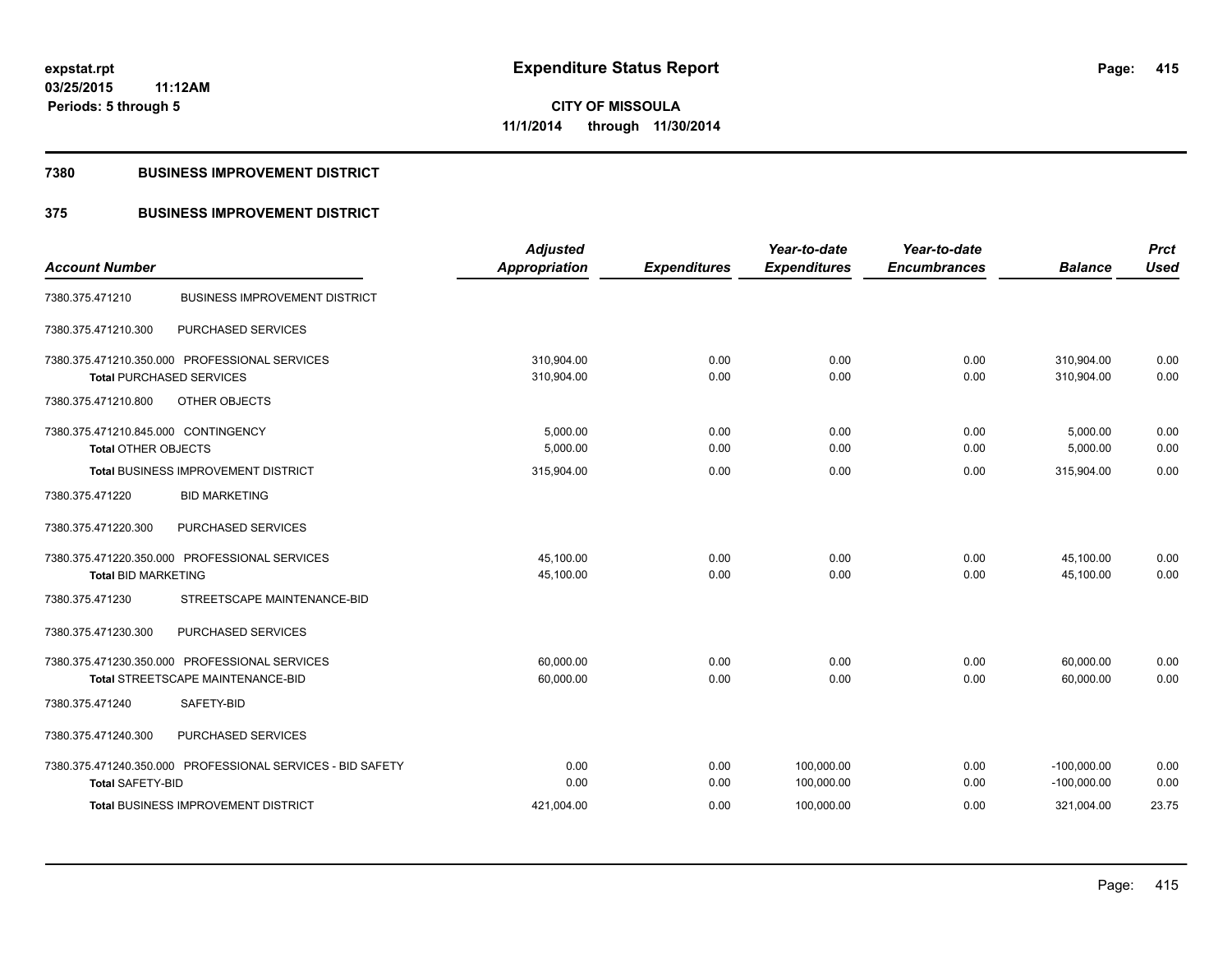**CITY OF MISSOULA 11/1/2014 through 11/30/2014**

#### **7381 TOURISM BUSINESS IMPROVEMENT DISTRICT**

### **375 BUSINESS IMPROVEMENT DISTRICT**

| <b>Account Number</b> |                                                                                                        | <b>Adjusted</b><br>Appropriation | <b>Expenditures</b> | Year-to-date<br><b>Expenditures</b> | Year-to-date<br><b>Encumbrances</b> | <b>Balance</b>           | <b>Prct</b><br>Used |
|-----------------------|--------------------------------------------------------------------------------------------------------|----------------------------------|---------------------|-------------------------------------|-------------------------------------|--------------------------|---------------------|
| 7381.375.471210       | <b>BUSINESS IMPROVEMENT DISTRICT</b>                                                                   |                                  |                     |                                     |                                     |                          |                     |
| 7381.375.471210.300   | <b>PURCHASED SERVICES</b>                                                                              |                                  |                     |                                     |                                     |                          |                     |
|                       | 7381.375.471210.390.000 OTHER PURCHASED SERVICES<br><b>Total TOURISM BUSINESS IMPROVEMENT DISTRICT</b> | 620,494.00<br>620,494.00         | 0.00<br>0.00        | 0.00<br>0.00                        | 0.00<br>0.00                        | 620.494.00<br>620,494.00 | 0.00<br>0.00        |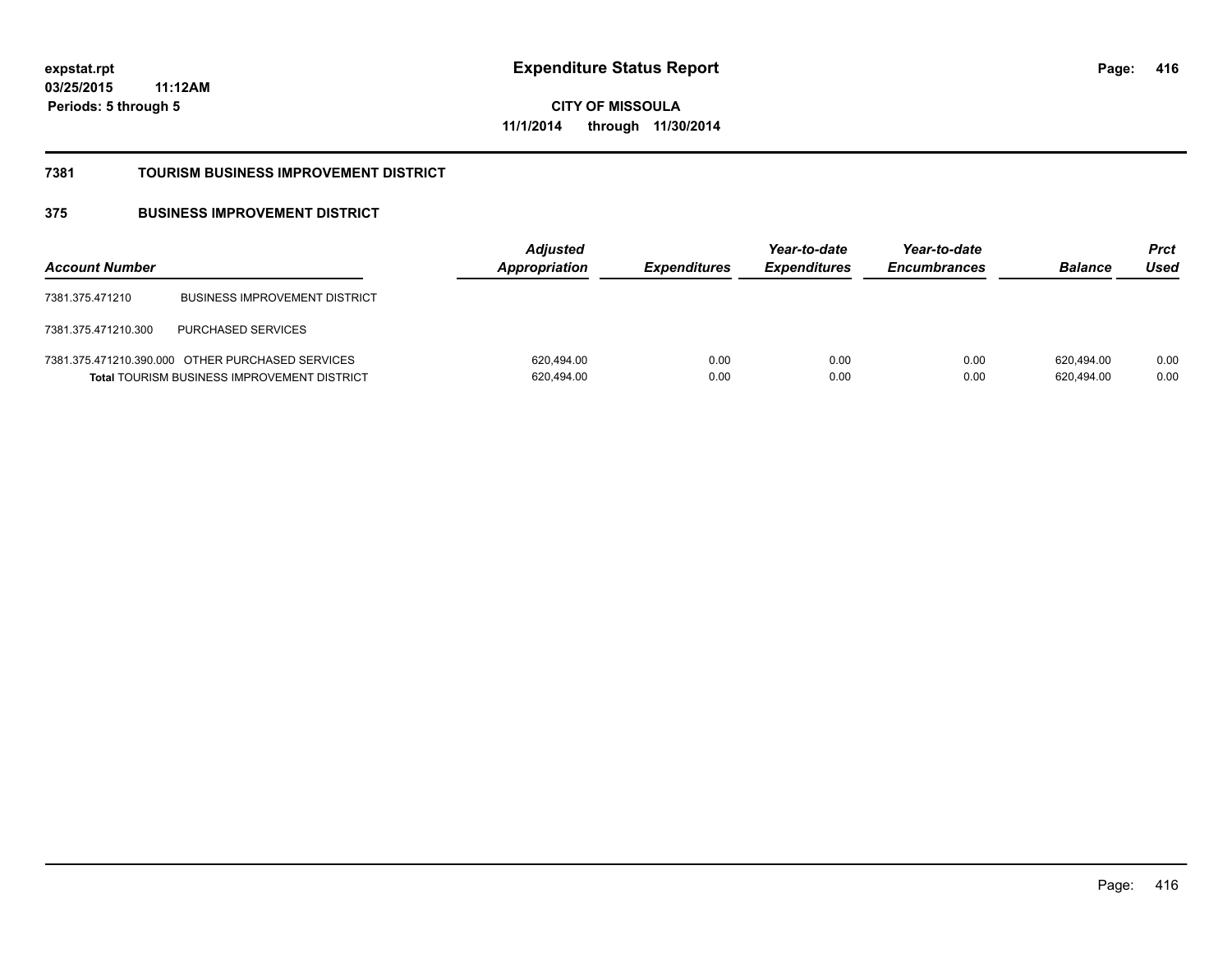### **7382 5.75M TIF RESERVE**

| <b>Account Number</b>   |                                | <b>Adjusted</b><br>Appropriation | <b>Expenditures</b> | Year-to-date<br><b>Expenditures</b> | Year-to-date<br><b>Encumbrances</b> | <b>Balance</b> | <b>Prct</b><br><b>Used</b> |
|-------------------------|--------------------------------|----------------------------------|---------------------|-------------------------------------|-------------------------------------|----------------|----------------------------|
| 7382.390.490607         | <b>TRANSFERS TO BROWNFIELD</b> |                                  |                     |                                     |                                     |                |                            |
| 7382.390.490607.800     | OTHER OBJECTS                  |                                  |                     |                                     |                                     |                |                            |
| Total 5.75M TIF RESERVE |                                | 0.00                             | 0.00                | 0.00                                | 0.00                                | 0.00           | 0.00                       |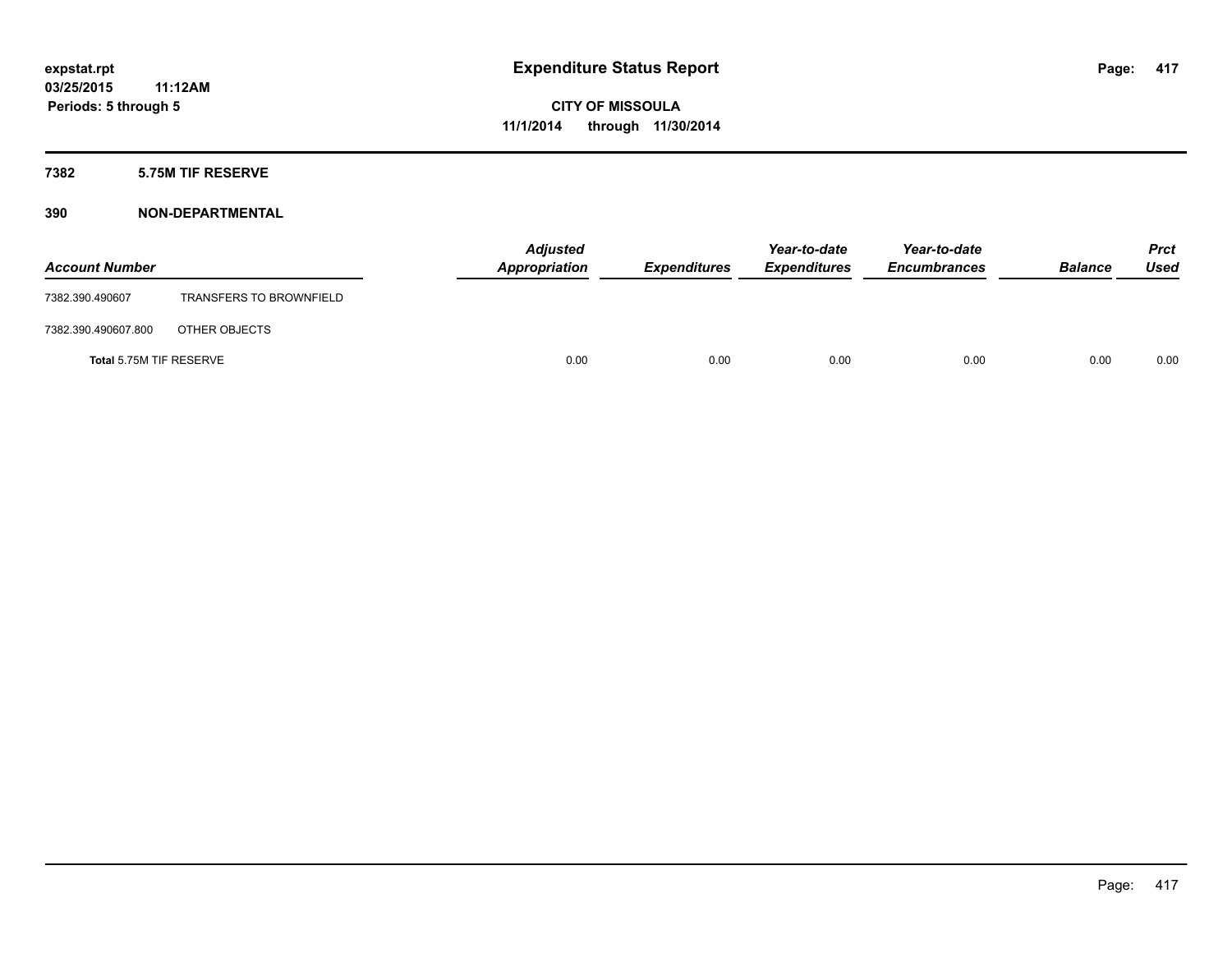#### **7383 RIVERFRONT TRIANGLE URD**

|                                     |                                                | <b>Adjusted</b>      |                     | Year-to-date        | Year-to-date        |                | <b>Prct</b> |
|-------------------------------------|------------------------------------------------|----------------------|---------------------|---------------------|---------------------|----------------|-------------|
| <b>Account Number</b>               |                                                | <b>Appropriation</b> | <b>Expenditures</b> | <b>Expenditures</b> | <b>Encumbrances</b> | <b>Balance</b> | <b>Used</b> |
| 7383.385.470210                     | <b>ADMINISTRATION</b>                          |                      |                     |                     |                     |                |             |
| 7383.385.470210.800                 | OTHER OBJECTS                                  |                      |                     |                     |                     |                |             |
| <b>Total ADMINISTRATION</b>         |                                                | 0.00                 | 0.00                | 0.00                | 0.00                | 0.00           | 0.00        |
| 7383.385.470230                     | <b>PW FACILITY</b>                             |                      |                     |                     |                     |                |             |
| 7383.385.470230.700                 | <b>GRANTS &amp; CONTRIBUTIONS</b>              |                      |                     |                     |                     |                |             |
|                                     | <b>Total GRANTS &amp; CONTRIBUTIONS</b>        | 0.00                 | 0.00                | 0.00                | 0.00                | 0.00           | 0.00        |
| 7383.385.470230.800                 | OTHER OBJECTS                                  |                      |                     |                     |                     |                |             |
| 7383.385.470230.845.000 CONTINGENCY |                                                | 11,862.00            | 0.00                | 0.00                | 0.00                | 11,862.00      | 0.00        |
| <b>Total PW FACILITY</b>            |                                                | 11,862.00            | 0.00                | 0.00                | 0.00                | 11,862.00      | 0.00        |
| 7383.385.470260                     | <b>PLANNING &amp; MGMT</b>                     |                      |                     |                     |                     |                |             |
| 7383.385.470260.300                 | PURCHASED SERVICES                             |                      |                     |                     |                     |                |             |
|                                     | <b>Total PURCHASED SERVICES</b>                | 0.00                 | 0.00                | 0.00                | 0.00                | 0.00           | 0.00        |
| 7383.385.470260.700                 | <b>GRANTS &amp; CONTRIBUTIONS</b>              |                      |                     |                     |                     |                |             |
|                                     | 7383.385.470260.700.000 GRANTS & CONTRIBUTIONS | 15,000.00            | 0.00                | 2,333.00            | 0.00                | 12,667.00      | 15.55       |
| <b>Total PLANNING &amp; MGMT</b>    |                                                | 15,000.00            | 0.00                | 2,333.00            | 0.00                | 12,667.00      | 15.55       |
|                                     | Total RIVERFRONT TRIANGLE URD                  | 26,862.00            | 0.00                | 2,333.00            | 0.00                | 24,529.00      | 8.69        |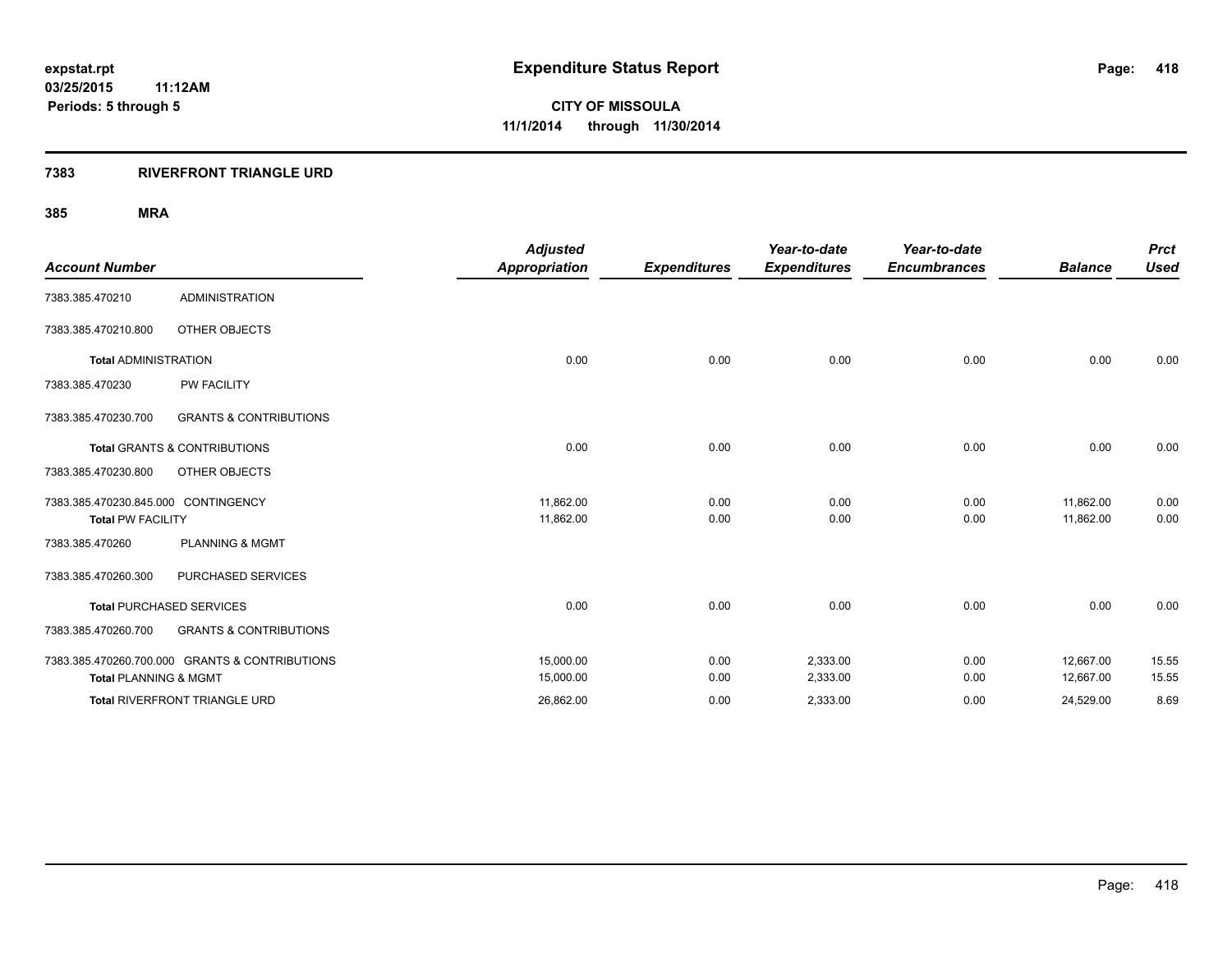### **7384 MILLSITE TAX INCREMENT FUND**

| <b>Account Number</b>       |                                          | <b>Adjusted</b><br><b>Appropriation</b> | <b>Expenditures</b> | Year-to-date<br><b>Expenditures</b> | Year-to-date<br><b>Encumbrances</b> | <b>Balance</b> | <b>Prct</b><br><b>Used</b> |
|-----------------------------|------------------------------------------|-----------------------------------------|---------------------|-------------------------------------|-------------------------------------|----------------|----------------------------|
| 7384.385.470210             | <b>ADMINISTRATION</b>                    |                                         |                     |                                     |                                     |                |                            |
| 7384.385.470210.800         | OTHER OBJECTS                            |                                         |                     |                                     |                                     |                |                            |
| <b>Total ADMINISTRATION</b> |                                          | 0.00                                    | 0.00                | 0.00                                | 0.00                                | 0.00           | 0.00                       |
| 7384.385.490200             | REVENUE BOND DEBT SERVICE                |                                         |                     |                                     |                                     |                |                            |
| 7384.385.490200.600         | <b>DEBT SERVICE</b>                      |                                         |                     |                                     |                                     |                |                            |
|                             | Total REVENUE BOND DEBT SERVICE          | 0.00                                    | 0.00                | 0.00                                | 0.00                                | 0.00           | 0.00                       |
|                             | <b>Total MILLSITE TAX INCREMENT FUND</b> | 0.00                                    | 0.00                | 0.00                                | 0.00                                | 0.00           | 0.00                       |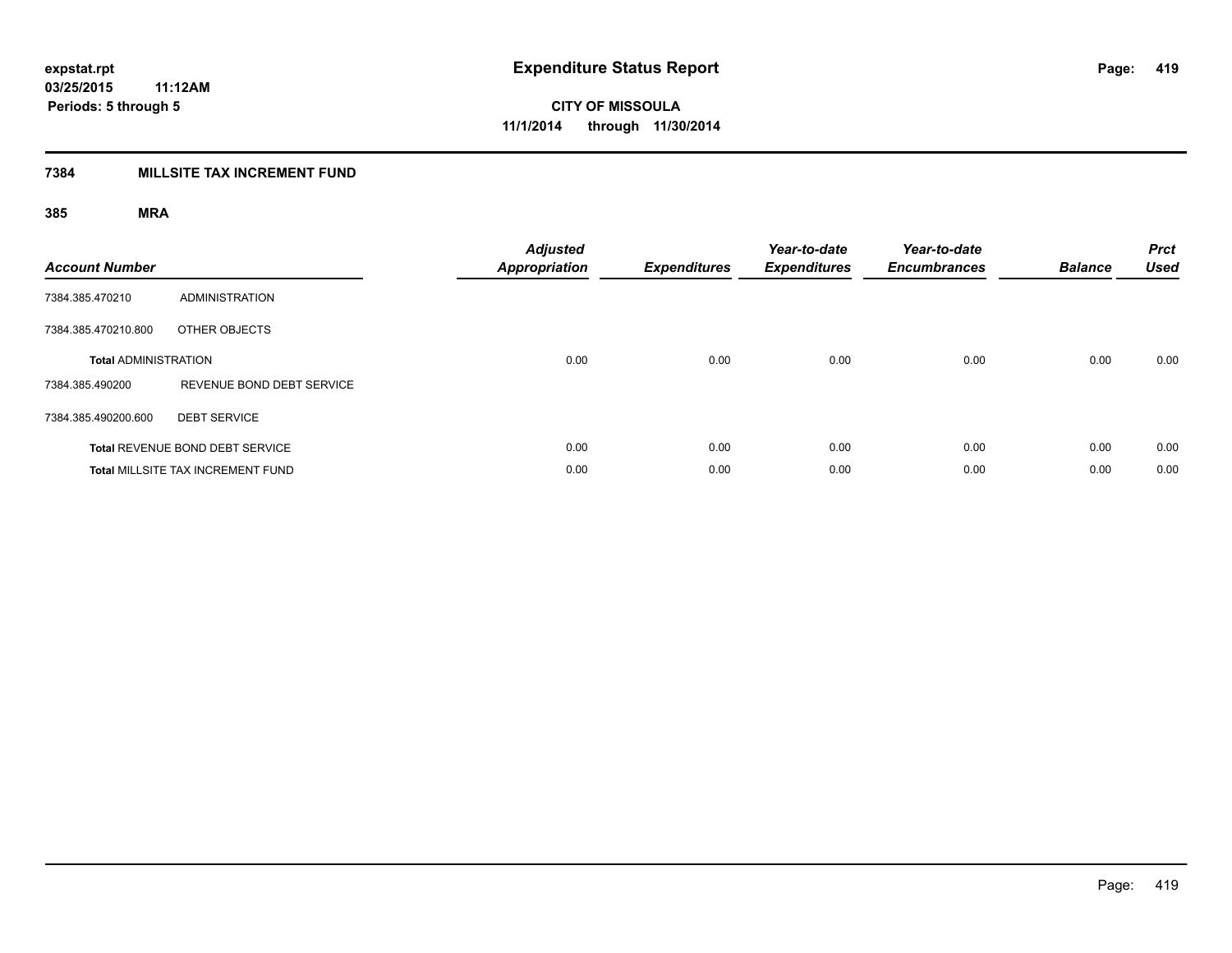#### **7385 FRONT STREET URD**

| <b>Account Number</b>                                                                                     | <b>Adjusted</b><br><b>Appropriation</b> | <b>Expenditures</b>        | Year-to-date<br><b>Expenditures</b> | Year-to-date<br><b>Encumbrances</b> | <b>Balance</b>               | <b>Prct</b><br><b>Used</b> |
|-----------------------------------------------------------------------------------------------------------|-----------------------------------------|----------------------------|-------------------------------------|-------------------------------------|------------------------------|----------------------------|
| <b>TENNIS COURT REBUILD</b><br>7385.385.460436                                                            |                                         |                            |                                     |                                     |                              |                            |
| PURCHASED SERVICES<br>7385.385.460436.300                                                                 |                                         |                            |                                     |                                     |                              |                            |
| 7385.385.460436.350.000 PROFESSIONAL SERVICES<br><b>Total TENNIS COURT REBUILD</b>                        | 0.00<br>0.00                            | 0.00<br>0.00               | 23,799.09<br>23,799.09              | 0.00<br>0.00                        | $-23,799.09$<br>$-23,799.09$ | 0.00<br>0.00               |
| <b>PW FACILITY</b><br>7385.385.470230                                                                     |                                         |                            |                                     |                                     |                              |                            |
| 7385.385.470230.300<br>PURCHASED SERVICES                                                                 |                                         |                            |                                     |                                     |                              |                            |
| 7385.385.470230.350.000 PROFESSIONAL SERVICES<br><b>Total PURCHASED SERVICES</b>                          | 0.00<br>0.00                            | $-7.821.82$<br>$-7,821.82$ | 4.381.00<br>4,381.00                | 0.00<br>0.00                        | $-4,381.00$<br>$-4,381.00$   | 0.00<br>0.00               |
| 7385.385.470230.700<br><b>GRANTS &amp; CONTRIBUTIONS</b>                                                  |                                         |                            |                                     |                                     |                              |                            |
| 7385.385.470230.700.000 PROJECT EXPENSE-PUBLIC WORKS<br><b>Total GRANTS &amp; CONTRIBUTIONS</b>           | 164,560.00<br>164,560.00                | 0.00<br>0.00               | 0.00<br>0.00                        | 0.00<br>0.00                        | 164,560.00<br>164,560.00     | 0.00<br>0.00               |
| OTHER OBJECTS<br>7385.385.470230.800                                                                      |                                         |                            |                                     |                                     |                              |                            |
| 7385.385.470230.845.000 CONTINGENCY<br>Total OTHER OBJECTS                                                | 303.524.00<br>303,524.00                | 0.00<br>0.00               | 0.00<br>0.00                        | 0.00<br>0.00                        | 303.524.00<br>303,524.00     | 0.00<br>0.00               |
| <b>Total PW FACILITY</b>                                                                                  | 468,084.00                              | $-7,821.82$                | 4,381.00                            | 0.00                                | 463.703.00                   | 0.94                       |
| 7385.385.470260<br><b>PLANNING &amp; MGMT</b>                                                             |                                         |                            |                                     |                                     |                              |                            |
| PURCHASED SERVICES<br>7385.385.470260.300                                                                 |                                         |                            |                                     |                                     |                              |                            |
| 7385.385.470260.350.000 PROFESSIONAL SERVICES<br><b>Total PURCHASED SERVICES</b>                          | 2,168.00<br>2,168.00                    | 0.00<br>0.00               | 0.00<br>0.00                        | 0.00<br>0.00                        | 2,168.00<br>2,168.00         | 0.00<br>0.00               |
| 7385.385.470260.700<br><b>GRANTS &amp; CONTRIBUTIONS</b>                                                  |                                         |                            |                                     |                                     |                              |                            |
| 7385.385.470260.700.000 PLANNING & MGMT/GRANTS & CONTRIBUTIONS<br><b>Total GRANTS &amp; CONTRIBUTIONS</b> | 10,000.00<br>10.000.00                  | 0.00<br>0.00               | 0.00<br>0.00                        | 0.00<br>0.00                        | 10,000.00<br>10.000.00       | 0.00<br>0.00               |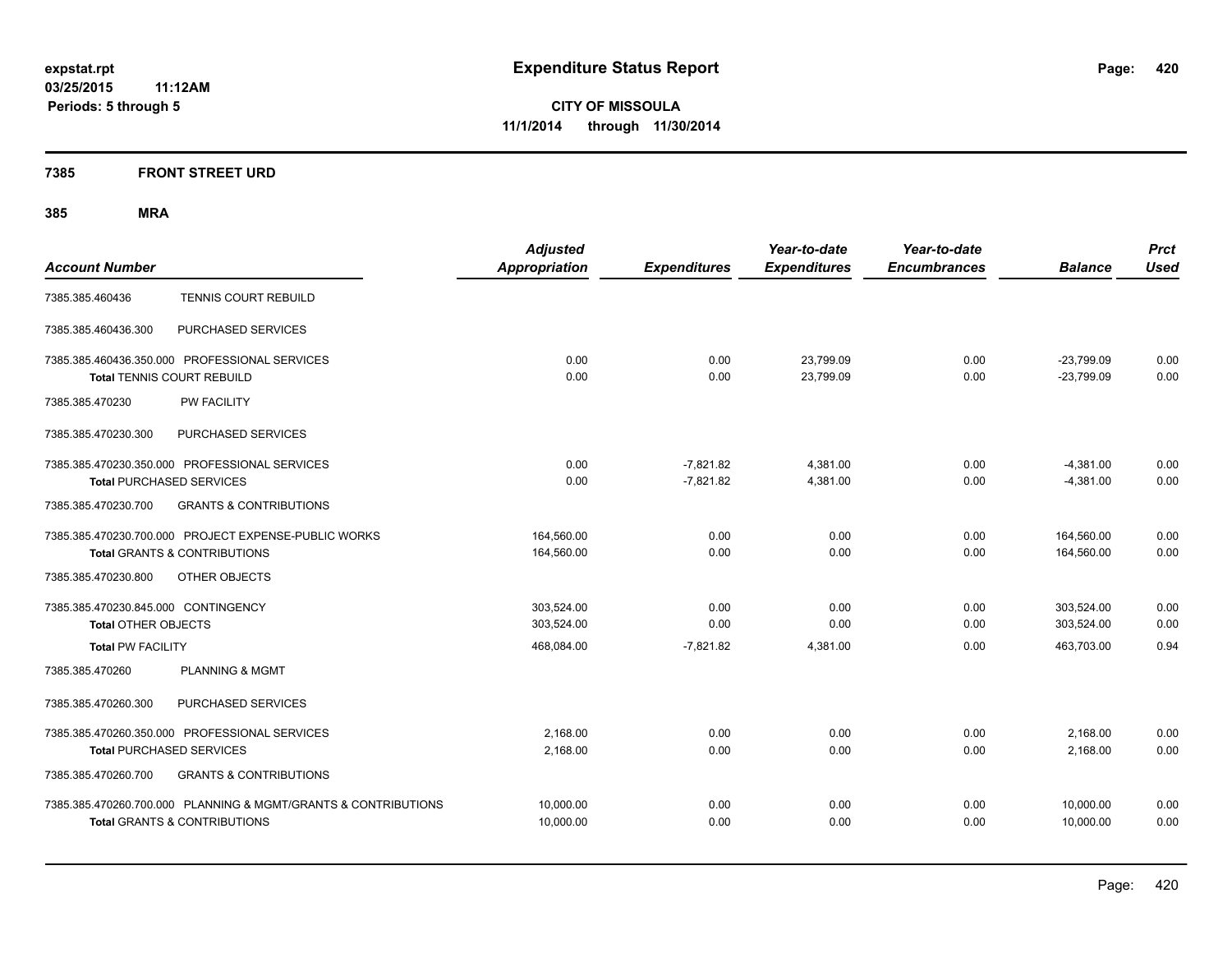**7385 FRONT STREET URD**

| <b>Account Number</b>                                    | <b>Adjusted</b><br><b>Appropriation</b> | <b>Expenditures</b> | Year-to-date<br><b>Expenditures</b> | Year-to-date<br><b>Encumbrances</b> | <b>Balance</b> | <b>Prct</b><br><b>Used</b> |
|----------------------------------------------------------|-----------------------------------------|---------------------|-------------------------------------|-------------------------------------|----------------|----------------------------|
| <b>Total PLANNING &amp; MGMT</b>                         | 12,168.00                               | 0.00                | 0.00                                | 0.00                                | 12,168.00      | 0.00                       |
| <b>CLEARING &amp; DEMO</b><br>7385.385.470270            |                                         |                     |                                     |                                     |                |                            |
| 7385.385.470270.700<br><b>GRANTS &amp; CONTRIBUTIONS</b> |                                         |                     |                                     |                                     |                |                            |
| <b>Total GRANTS &amp; CONTRIBUTIONS</b>                  | 0.00                                    | 0.00                | 0.00                                | 0.00                                | 0.00           | 0.00                       |
| OTHER OBJECTS<br>7385.385.470270.800                     |                                         |                     |                                     |                                     |                |                            |
| 7385.385.470270.845.000 CONTINGENCY                      | 50,000.00                               | 0.00                | 0.00                                | 0.00                                | 50,000.00      | 0.00                       |
| Total CLEARING & DEMO                                    | 50,000.00                               | 0.00                | 0.00                                | 0.00                                | 50,000.00      | 0.00                       |
| FRONT STREET PARKING STRUCTURE<br>7385.385.470281        |                                         |                     |                                     |                                     |                |                            |
| 7385.385.470281.900<br><b>CAPITAL OUTLAY</b>             |                                         |                     |                                     |                                     |                |                            |
| <b>Total FRONT STREET PARKING STRUCTURE</b>              | 0.00                                    | 0.00                | 0.00                                | 0.00                                | 0.00           | 0.00                       |
| <b>Total FRONT STREET URD</b>                            | 530,252.00                              | $-7,821.82$         | 28,180.09                           | 0.00                                | 502,071.91     | 5.31                       |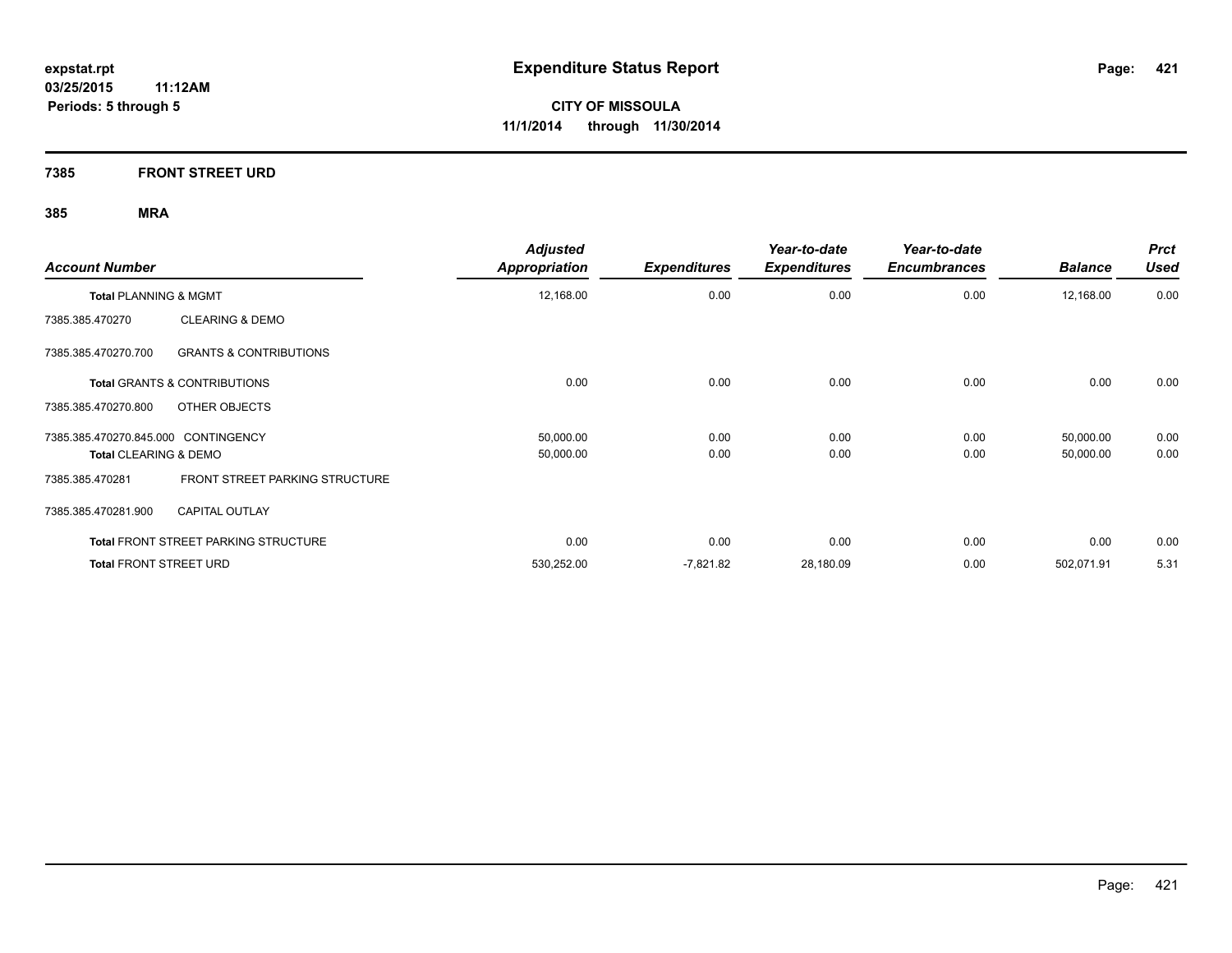**CITY OF MISSOULA 11/1/2014 through 11/30/2014**

#### **7386 DEBT SERVICE-SAFEWAY/ST PAT 1.5M**

| <b>Account Number</b> |                                | <b>Adjusted</b><br><b>Appropriation</b> | <b>Expenditures</b> | Year-to-date<br><b>Expenditures</b> | Year-to-date<br><b>Encumbrances</b> | <b>Balance</b> | <b>Prct</b><br><b>Used</b> |
|-----------------------|--------------------------------|-----------------------------------------|---------------------|-------------------------------------|-------------------------------------|----------------|----------------------------|
| 7386.385.470220       | <b>ACQUISITION OF PROPERTY</b> |                                         |                     |                                     |                                     |                |                            |
| 7386.385.470220.900   | <b>CAPITAL OUTLAY</b>          |                                         |                     |                                     |                                     |                |                            |
| <b>Total MRA</b>      |                                | 0.00                                    | 0.00                | 0.00                                | 0.00                                | 0.00           | 0.00                       |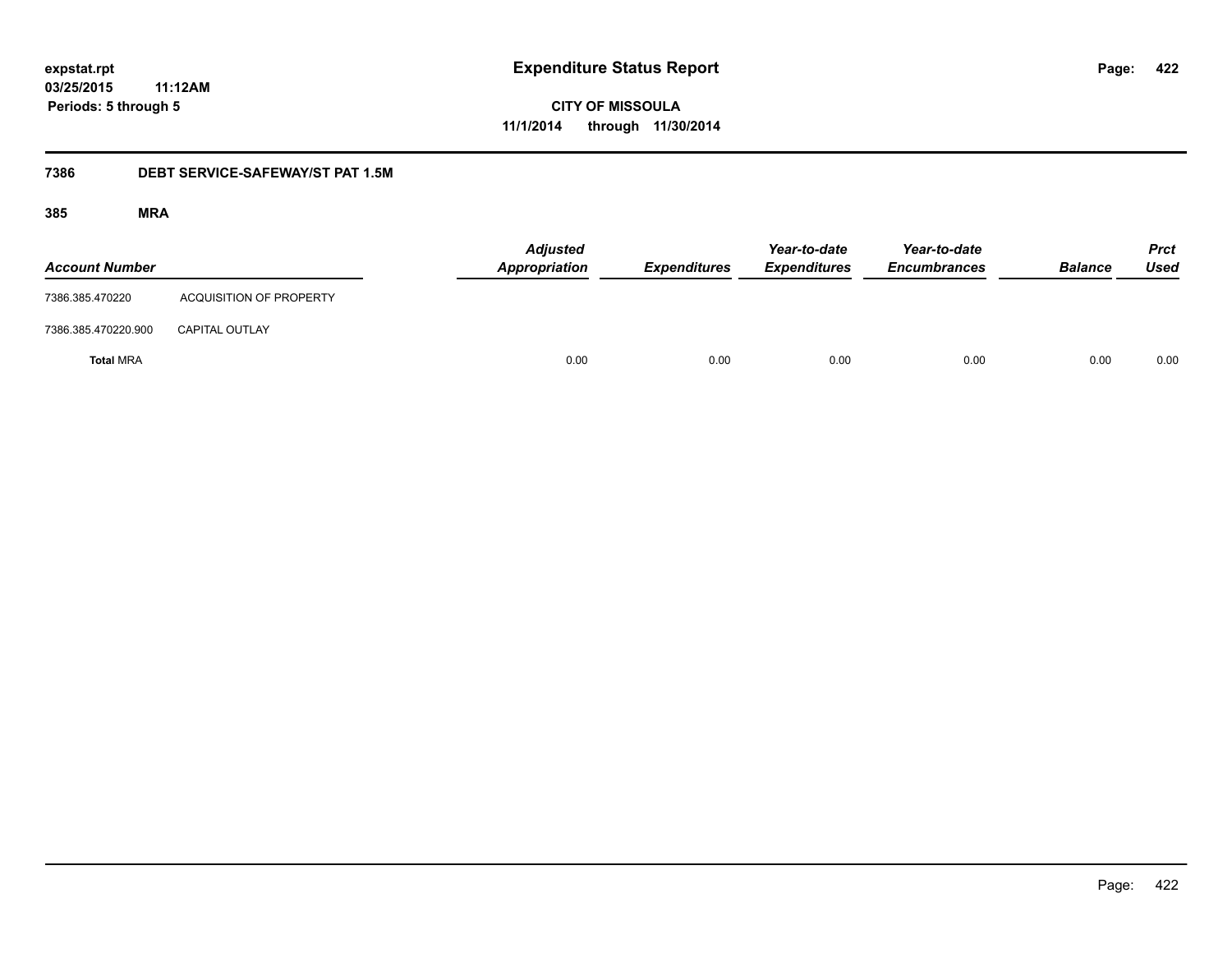# **CITY OF MISSOULA 11/1/2014 through 11/30/2014**

#### **7386 DEBT SERVICE-SAFEWAY/ST PAT 1.5M**

| <b>Account Number</b>             |                                                 | <b>Adjusted</b><br><b>Appropriation</b> | <b>Expenditures</b> | Year-to-date<br><b>Expenditures</b> | Year-to-date<br><b>Encumbrances</b> | <b>Balance</b> | <b>Prct</b><br><b>Used</b> |
|-----------------------------------|-------------------------------------------------|-----------------------------------------|---------------------|-------------------------------------|-------------------------------------|----------------|----------------------------|
| 7386.390.490200                   | DEBT SERVICE-SAFEWAY/ST PAT 1.5M                |                                         |                     |                                     |                                     |                |                            |
| 7386.390.490200.600               | <b>DEBT SERVICE</b>                             |                                         |                     |                                     |                                     |                |                            |
| 7386.390.490200.610.000 PRINCIPAL |                                                 | 40,000.00                               | 0.00                | 20,000.00                           | 0.00                                | 20,000.00      | 50.00                      |
|                                   | 7386.390.490200.620.000 INTEREST / SERVICE FEES | 94,728.00                               | 0.00                | 48,336.25                           | 0.00                                | 46,391.75      | 51.03                      |
|                                   | <b>Total DEBT SERVICE-SAFEWAY/ST PAT 1.5M</b>   | 134,728.00                              | 0.00                | 68,336.25                           | 0.00                                | 66,391.75      | 50.72                      |
| 7386.390.490510                   | DS PAYMENTS TO GUARANTOR                        |                                         |                     |                                     |                                     |                |                            |
| 7386.390.490510.600               | <b>DEBT SERVICE</b>                             |                                         |                     |                                     |                                     |                |                            |
| 7386.390.490510.610.000 PRINCIPAL |                                                 | 21,147.00                               | 0.00                | 9,601.00                            | 0.00                                | 11.546.00      | 45.40                      |
|                                   | <b>Total DS PAYMENTS TO GUARANTOR</b>           | 21,147.00                               | 0.00                | 9,601.00                            | 0.00                                | 11.546.00      | 45.40                      |
|                                   | Total DEBT SERVICE-SAFEWAY/ST PAT 1.5M          | 155,875.00                              | 0.00                | 77,937.25                           | 0.00                                | 77,937.75      | 50.00                      |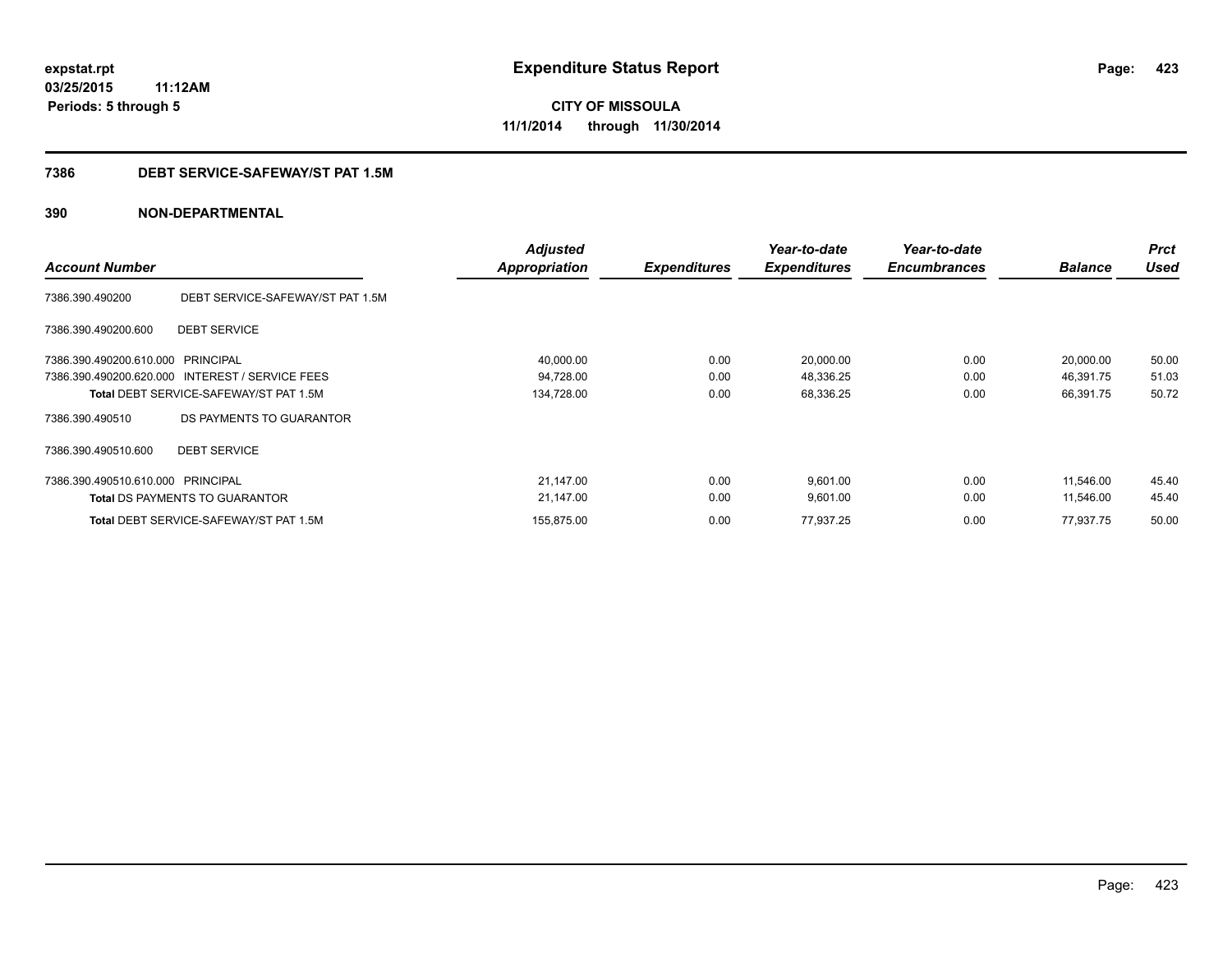**CITY OF MISSOULA 11/1/2014 through 11/30/2014**

#### **7387 DEBT SERVICE-BROWNFIELD RLF 1.125M**

| <b>Account Number</b>             |                                                 | <b>Adjusted</b><br><b>Appropriation</b> | <b>Expenditures</b> | Year-to-date<br><b>Expenditures</b> | Year-to-date<br><b>Encumbrances</b> | <b>Balance</b> | <b>Prct</b><br>Used |
|-----------------------------------|-------------------------------------------------|-----------------------------------------|---------------------|-------------------------------------|-------------------------------------|----------------|---------------------|
| 7387.390.490200                   | DEBT SERVICE-BROWNFIELD RLF 1.125M              |                                         |                     |                                     |                                     |                |                     |
| 7387.390.490200.600               | <b>DEBT SERVICE</b>                             |                                         |                     |                                     |                                     |                |                     |
| 7387.390.490200.610.000 PRINCIPAL |                                                 | 26.625.00                               | 0.00                | 0.00                                | 0.00                                | 26.625.00      | 0.00                |
|                                   | 7387.390.490200.620.000 INTEREST / SERVICE FEES | 5.316.00                                | 0.00                | 0.00                                | 0.00                                | 5.316.00       | 0.00                |
|                                   | Total DEBT SERVICE-BROWNFIELD RLF 1.125M        | 31.941.00                               | 0.00                | 0.00                                | 0.00                                | 31.941.00      | 0.00                |
|                                   | Total DEBT SERVICE-BROWNFIELD RLF 1.125M        | 31,941.00                               | 0.00                | 0.00                                | 0.00                                | 31.941.00      | 0.00                |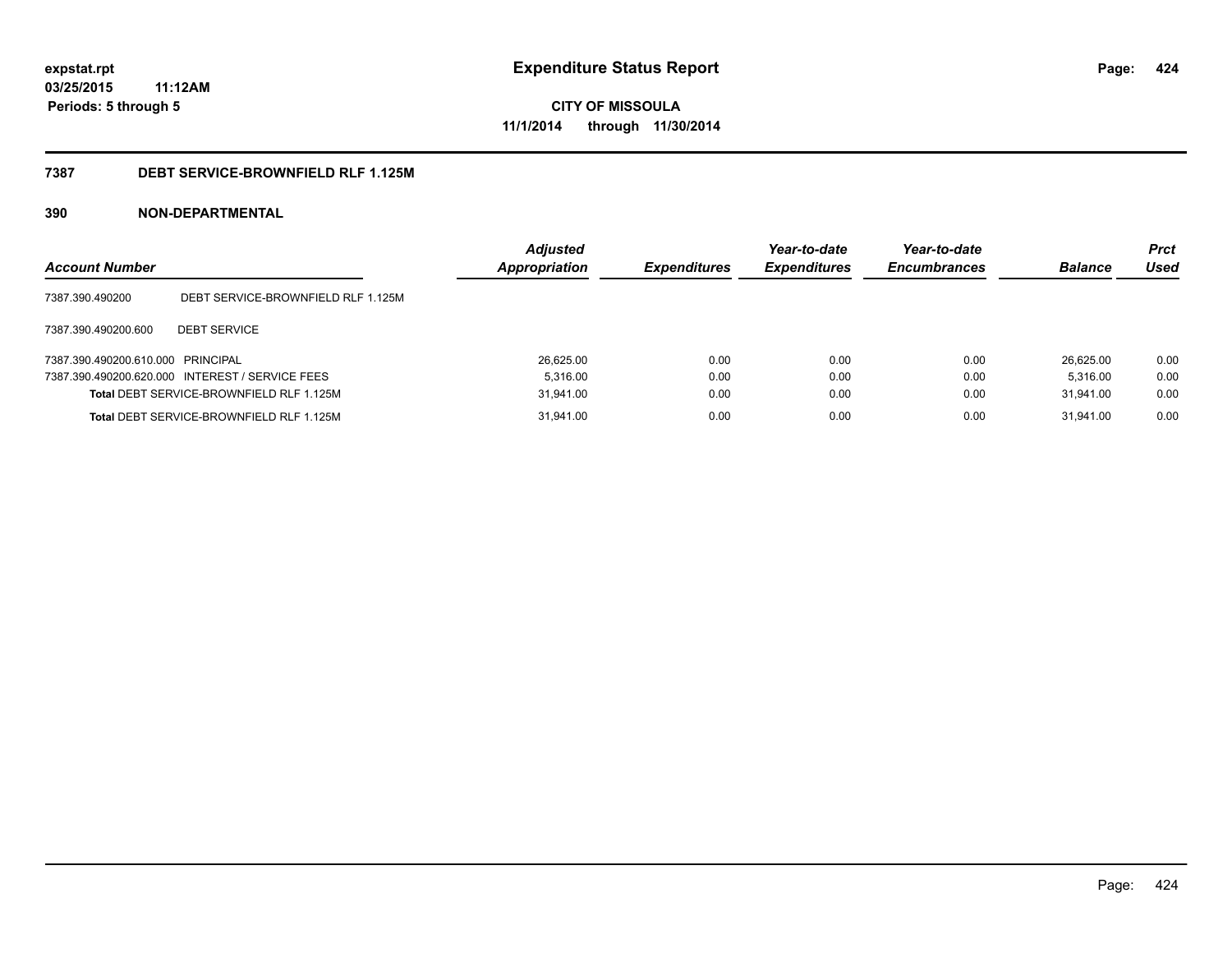**7388 RESERVE-3.6m TIF**

| <b>Account Number</b>  |                                | <b>Adjusted</b><br>Appropriation | <b>Expenditures</b> | Year-to-date<br><b>Expenditures</b> | Year-to-date<br><b>Encumbrances</b> | <b>Balance</b> | <b>Prct</b><br><b>Used</b> |
|------------------------|--------------------------------|----------------------------------|---------------------|-------------------------------------|-------------------------------------|----------------|----------------------------|
| 7388.390.490607        | <b>TRANSFERS TO BROWNFIELD</b> |                                  |                     |                                     |                                     |                |                            |
| 7388.390.490607.800    | OTHER OBJECTS                  |                                  |                     |                                     |                                     |                |                            |
| Total RESERVE-3.6m TIF |                                | 0.00                             | 0.00                | 0.00                                | 0.00                                | 0.00           | 0.00                       |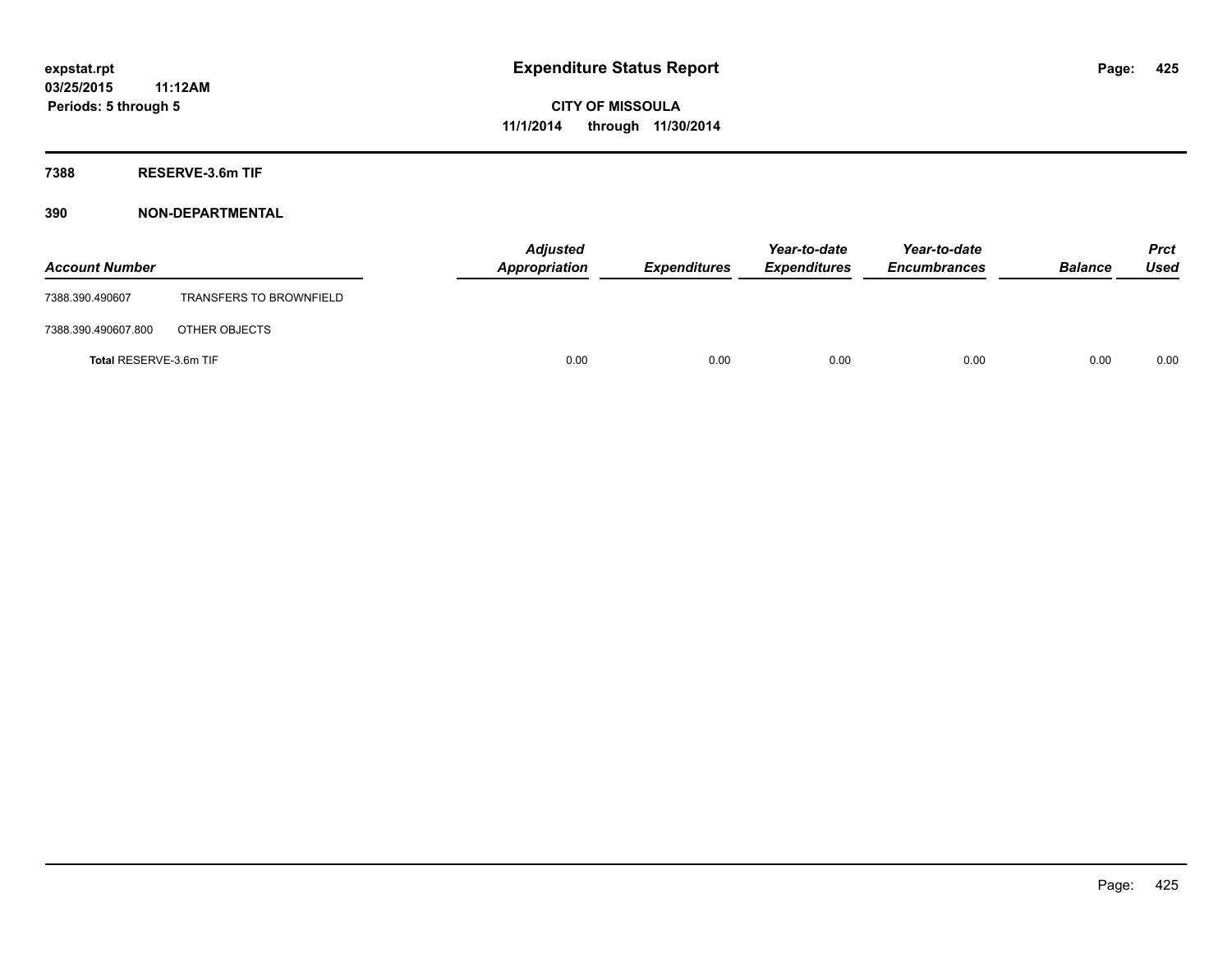#### **7389 DEBT SERVICE - 3.6M/5.75M**

| <b>Account Number</b>                                 |                                | <b>Adjusted</b><br><b>Appropriation</b> | <b>Expenditures</b> | Year-to-date<br><b>Expenditures</b> | Year-to-date<br><b>Encumbrances</b> | <b>Balance</b>           | Prct<br><b>Used</b> |
|-------------------------------------------------------|--------------------------------|-----------------------------------------|---------------------|-------------------------------------|-------------------------------------|--------------------------|---------------------|
| 7389.385.470220                                       | <b>ACQUISITION OF PROPERTY</b> |                                         |                     |                                     |                                     |                          |                     |
| 7389.385.470220.600                                   | <b>DEBT SERVICE</b>            |                                         |                     |                                     |                                     |                          |                     |
| 7389.385.470220.610.000 PRINCIPAL<br><b>Total MRA</b> |                                | 500,000.00<br>500,000.00                | 0.00<br>0.00        | 250,000.00<br>250,000.00            | 0.00<br>0.00                        | 250,000.00<br>250,000.00 | 50.00<br>50.00      |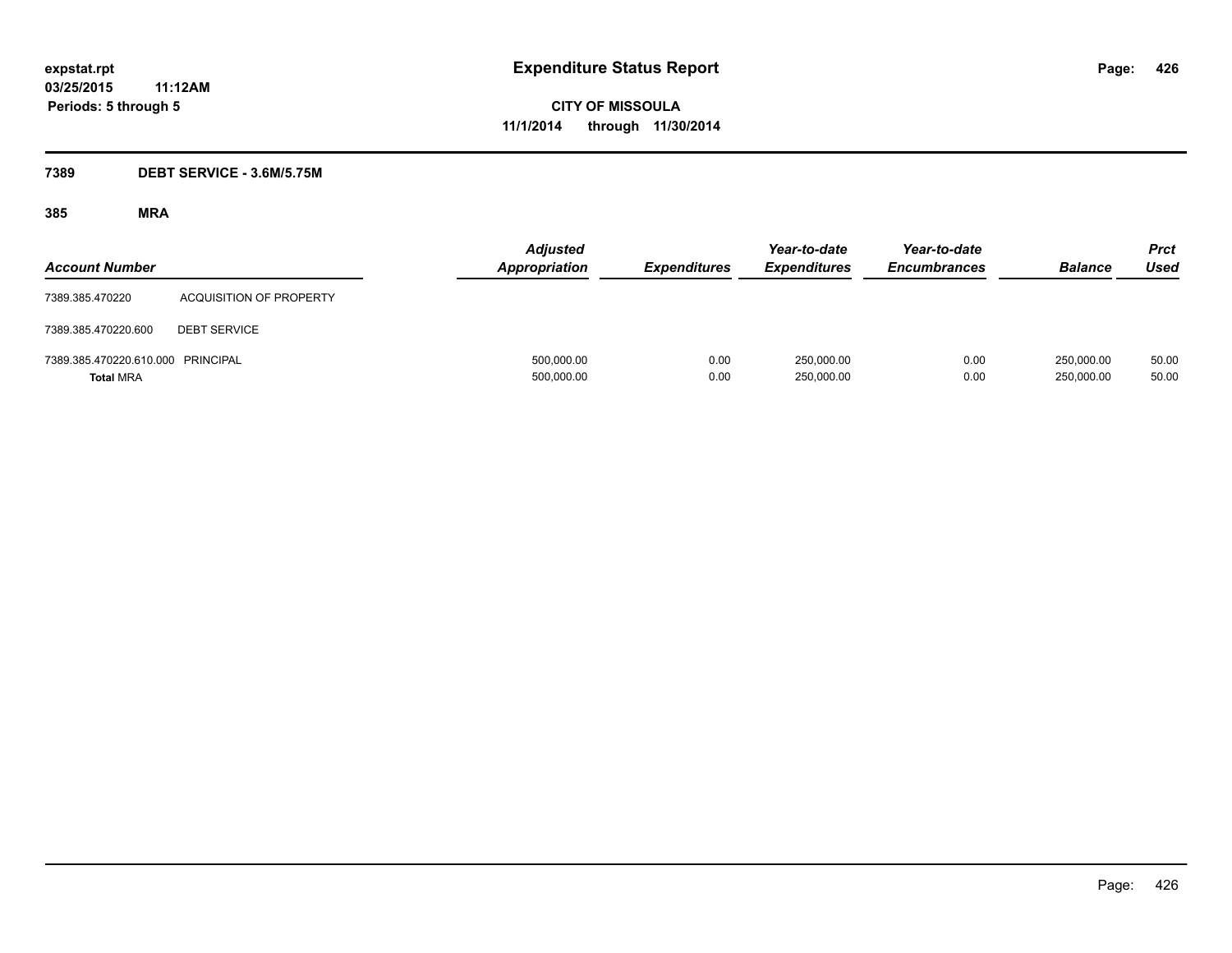#### **7389 DEBT SERVICE - 3.6M/5.75M**

|                                                       | <b>Adjusted</b>      |                     | Year-to-date        | Year-to-date        |                | <b>Prct</b> |
|-------------------------------------------------------|----------------------|---------------------|---------------------|---------------------|----------------|-------------|
| <b>Account Number</b>                                 | <b>Appropriation</b> | <b>Expenditures</b> | <b>Expenditures</b> | <b>Encumbrances</b> | <b>Balance</b> | <b>Used</b> |
| REVENUE BOND DEBT SERVICE<br>7389.390.490200          |                      |                     |                     |                     |                |             |
| <b>DEBT SERVICE</b><br>7389.390.490200.600            |                      |                     |                     |                     |                |             |
| 7389.390.490200.610.000 PRINCIPAL                     | 110,000.00           | 0.00                | 0.00                | 0.00                | 110,000.00     | 0.00        |
| 7389.390.490200.620.000 INTEREST / SERVICE FEES       | 135,850.00           | 0.00                | 350.00              | 0.00                | 135,500.00     | 0.26        |
| <b>Total REVENUE BOND DEBT SERVICE</b>                | 245,850.00           | 0.00                | 350.00              | 0.00                | 245,500.00     | 0.14        |
| FY13 \$5.75M DEBT SERVICE<br>7389.390.490210          |                      |                     |                     |                     |                |             |
| <b>DEBT SERVICE</b><br>7389.390.490210.600            |                      |                     |                     |                     |                |             |
| 7389.390.490210.610.000 FY13 5.75M DEBT SVS/PRINCIPAL | 252,000.00           | 0.00                | 0.00                | 0.00                | 252,000.00     | 0.00        |
| 7389.390.490210.620.000 INTEREST / SERVICE FEES       | 174,066.00           | 0.00                | 0.00                | 0.00                | 174,066.00     | 0.00        |
| Total FY13 \$5.75M DEBT SERVICE                       | 426,066.00           | 0.00                | 0.00                | 0.00                | 426,066.00     | 0.00        |
| <b>Total NON-DEPARTMENTAL</b>                         | 671,916.00           | 0.00                | 350.00              | 0.00                | 671,566.00     | 0.05        |
| Total DEBT SERVICE - 3.6M/5.75M                       | 1,171,916.00         | 0.00                | 250,350.00          | 0.00                | 921,566.00     | 21.36       |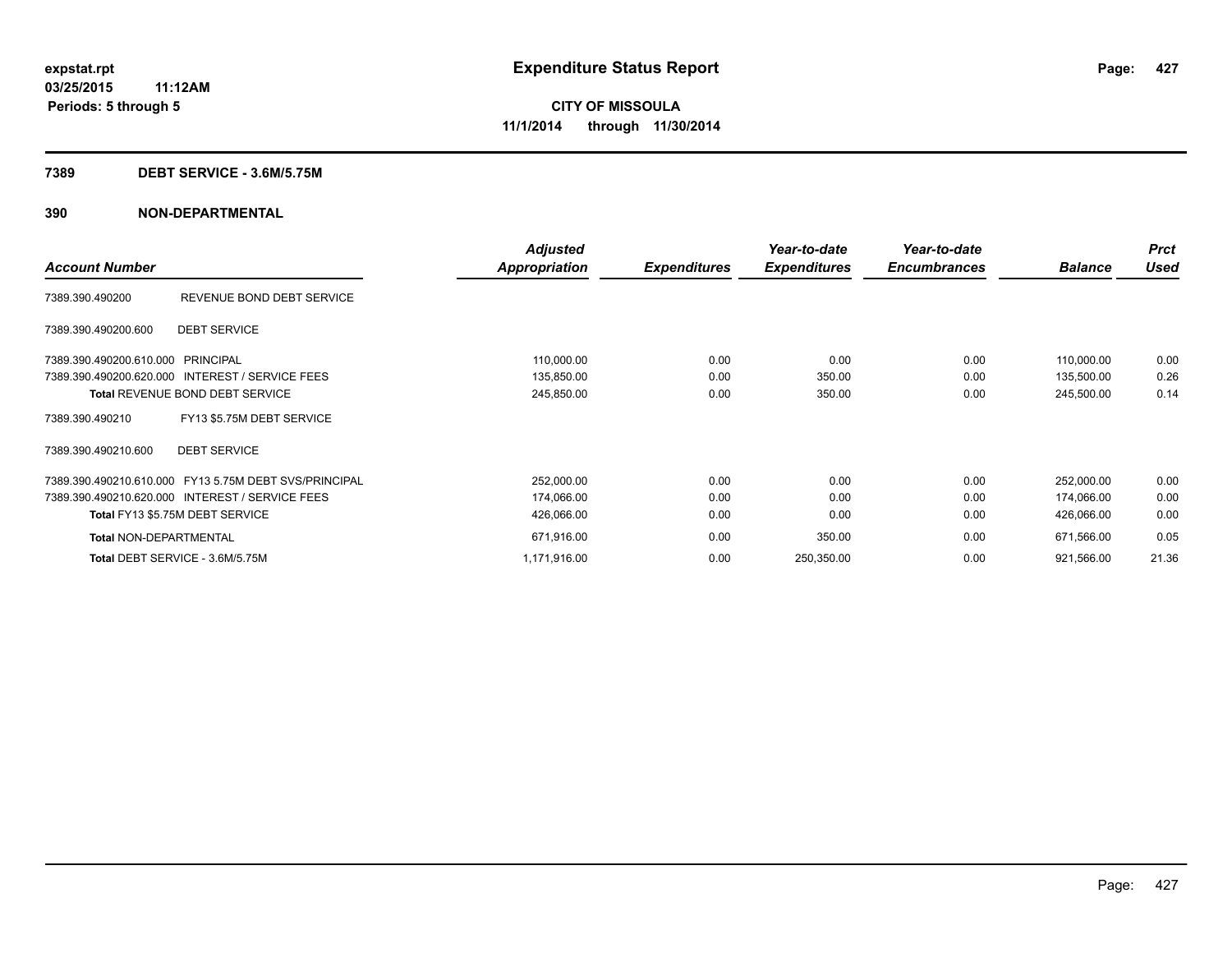#### **7390 URDII CLEARING - 3.6M TIF**

| <b>Account Number</b> |                                | <b>Adjusted</b><br>Appropriation | <b>Expenditures</b> | Year-to-date<br><b>Expenditures</b> | Year-to-date<br><b>Encumbrances</b> | <b>Balance</b> | <b>Prct</b><br>Used |
|-----------------------|--------------------------------|----------------------------------|---------------------|-------------------------------------|-------------------------------------|----------------|---------------------|
| 7390.385.490607       | <b>TRANSFERS TO BROWNFIELD</b> |                                  |                     |                                     |                                     |                |                     |
| 7390.385.490607.800   | OTHER OBJECTS                  |                                  |                     |                                     |                                     |                |                     |
| <b>Total MRA</b>      |                                | 0.00                             | 0.00                | 0.00                                | 0.00                                | 0.00           | 0.00                |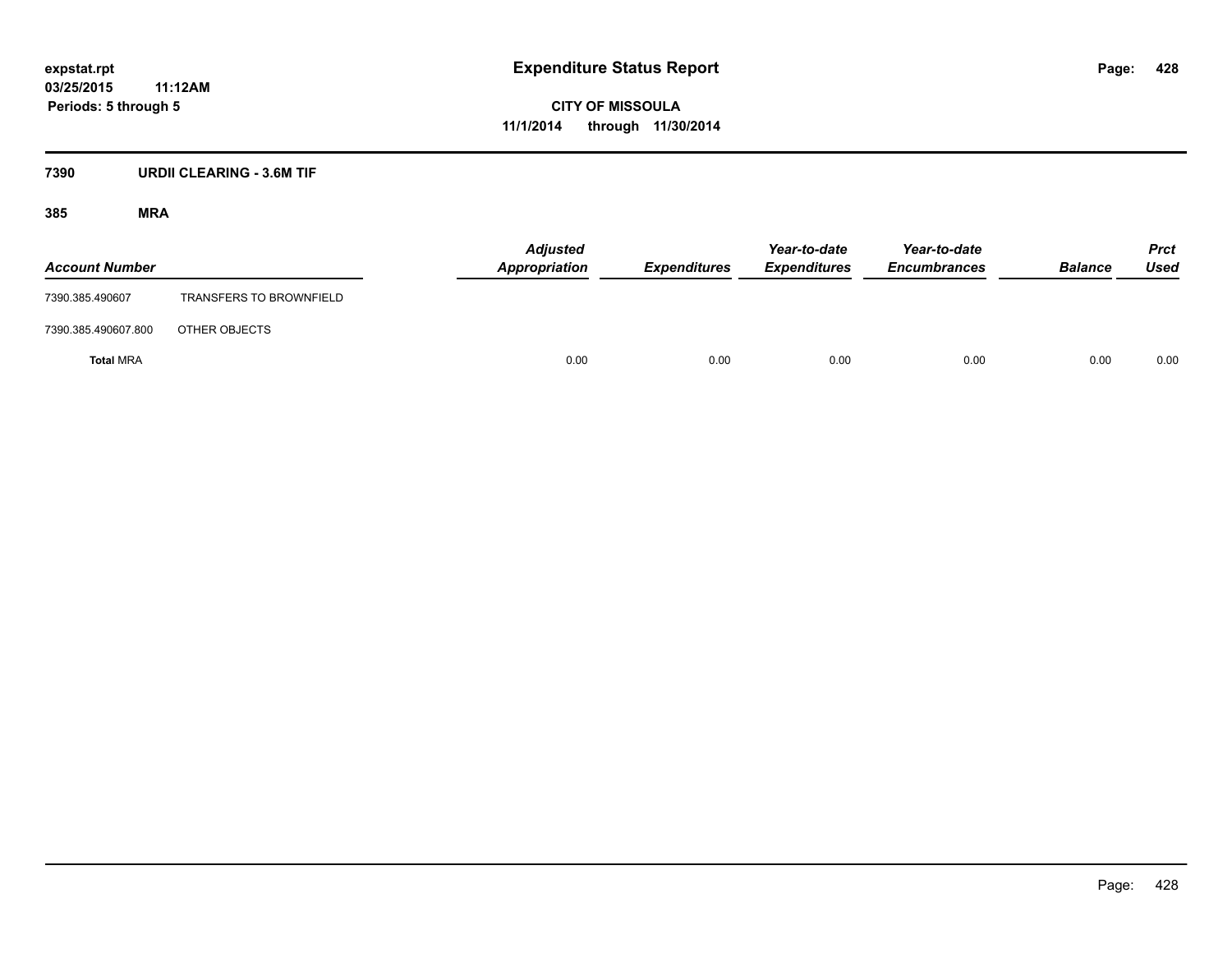#### **7390 URDII CLEARING - 3.6M TIF**

| <b>Account Number</b>         |                                                                | <b>Adjusted</b><br><b>Appropriation</b> | <b>Expenditures</b> | Year-to-date<br><b>Expenditures</b> | Year-to-date<br><b>Encumbrances</b> | <b>Balance</b> | <b>Prct</b><br><b>Used</b> |
|-------------------------------|----------------------------------------------------------------|-----------------------------------------|---------------------|-------------------------------------|-------------------------------------|----------------|----------------------------|
| 7390.390.490601               | TI BOND CLEARING                                               |                                         |                     |                                     |                                     |                |                            |
| 7390.390.490601.800           | OTHER OBJECTS                                                  |                                         |                     |                                     |                                     |                |                            |
| <b>Total TI BOND CLEARING</b> |                                                                | 0.00                                    | 0.00                | 0.00                                | 0.00                                | 0.00           | 0.00                       |
| 7390.390.490604               | TI BOND RESERVE                                                |                                         |                     |                                     |                                     |                |                            |
| 7390.390.490604.800           | OTHER OBJECTS                                                  |                                         |                     |                                     |                                     |                |                            |
|                               | 7390.390.490604.820.000 TRANSFER TO INTERMOUNTAIN BOND DS 7399 | 146,788.00                              | 0.00                | 0.00                                | 0.00                                | 146,788.00     | 0.00                       |
| Total TI BOND RESERVE         |                                                                | 146,788.00                              | 0.00                | 0.00                                | 0.00                                | 146,788.00     | 0.00                       |
| 7390.390.490605               | TRANSFER TO DEBT SERVICE 7389                                  |                                         |                     |                                     |                                     |                |                            |
| 7390.390.490605.800           | OTHER OBJECTS                                                  |                                         |                     |                                     |                                     |                |                            |
|                               | 7390.390.490605.820.000 TRANSFERS TO DEBT SERVICE              | 921,916.00                              | 0.00                | 0.00                                | 0.00                                | 921,916.00     | 0.00                       |
|                               | Total TRANSFER TO DEBT SERVICE 7389                            | 921,916.00                              | 0.00                | 0.00                                | 0.00                                | 921,916.00     | 0.00                       |
| 7390.390.490606               | DEVELOPMENT TRANSFERS                                          |                                         |                     |                                     |                                     |                |                            |
| 7390.390.490606.800           | OTHER OBJECTS                                                  |                                         |                     |                                     |                                     |                |                            |
|                               | 7390.390.490606.820.000 TRANSFERS TO URD II DEVELOPMENT        | 616,365.00                              | 0.00                | 0.00                                | 0.00                                | 616,365.00     | 0.00                       |
|                               | <b>Total DEVELOPMENT TRANSFERS</b>                             | 616,365.00                              | 0.00                | 0.00                                | 0.00                                | 616,365.00     | 0.00                       |
| 7390.390.490607               | <b>TRANSFERS TO BROWNFIELD</b>                                 |                                         |                     |                                     |                                     |                |                            |
| 7390.390.490607.800           | OTHER OBJECTS                                                  |                                         |                     |                                     |                                     |                |                            |
|                               | 7390.390.490607.820.000 TRANSFERS TO OTHER FUNDS               | 31,941.00                               | 0.00                | 0.00                                | 0.00                                | 31,941.00      | 0.00                       |
|                               | <b>Total TRANSFERS TO BROWNFIELD</b>                           | 31,941.00                               | 0.00                | 0.00                                | 0.00                                | 31,941.00      | 0.00                       |
| 7390.390.490608               | TRANSFERS TO SAFEWA/ST PAT                                     |                                         |                     |                                     |                                     |                |                            |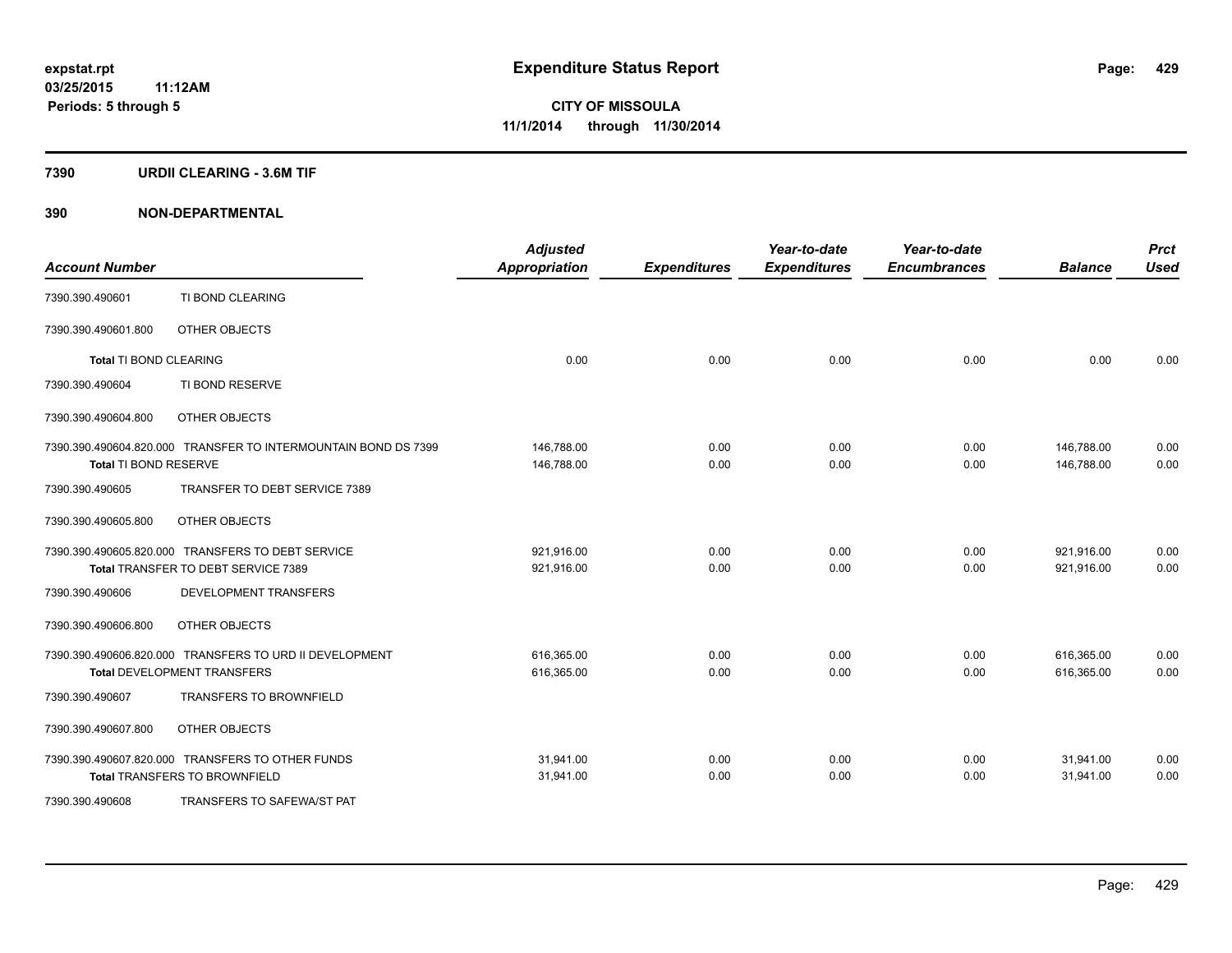#### **7390 URDII CLEARING - 3.6M TIF**

|                                                                  | <b>Adjusted</b> |                     | Year-to-date        | Year-to-date        |                | <b>Prct</b> |
|------------------------------------------------------------------|-----------------|---------------------|---------------------|---------------------|----------------|-------------|
| <b>Account Number</b>                                            | Appropriation   | <b>Expenditures</b> | <b>Expenditures</b> | <b>Encumbrances</b> | <b>Balance</b> | Used        |
| OTHER OBJECTS<br>7390.390.490608.800                             |                 |                     |                     |                     |                |             |
| 7390.390.490608.820.000 TRANSFERS TO OTHER FUNDS-SAFEWAY/ST PATS | 155.875.00      | 0.00                | 0.00                | 0.00                | 155.875.00     | 0.00        |
| <b>Total TRANSFERS TO SAFEWA/ST PAT</b>                          | 155,875.00      | 0.00                | 0.00                | 0.00                | 155.875.00     | 0.00        |
| <b>Total URDII CLEARING - 3.6M TIF</b>                           | 1.872.885.00    | 0.00                | 0.00                | 0.00                | 1.872.885.00   | 0.00        |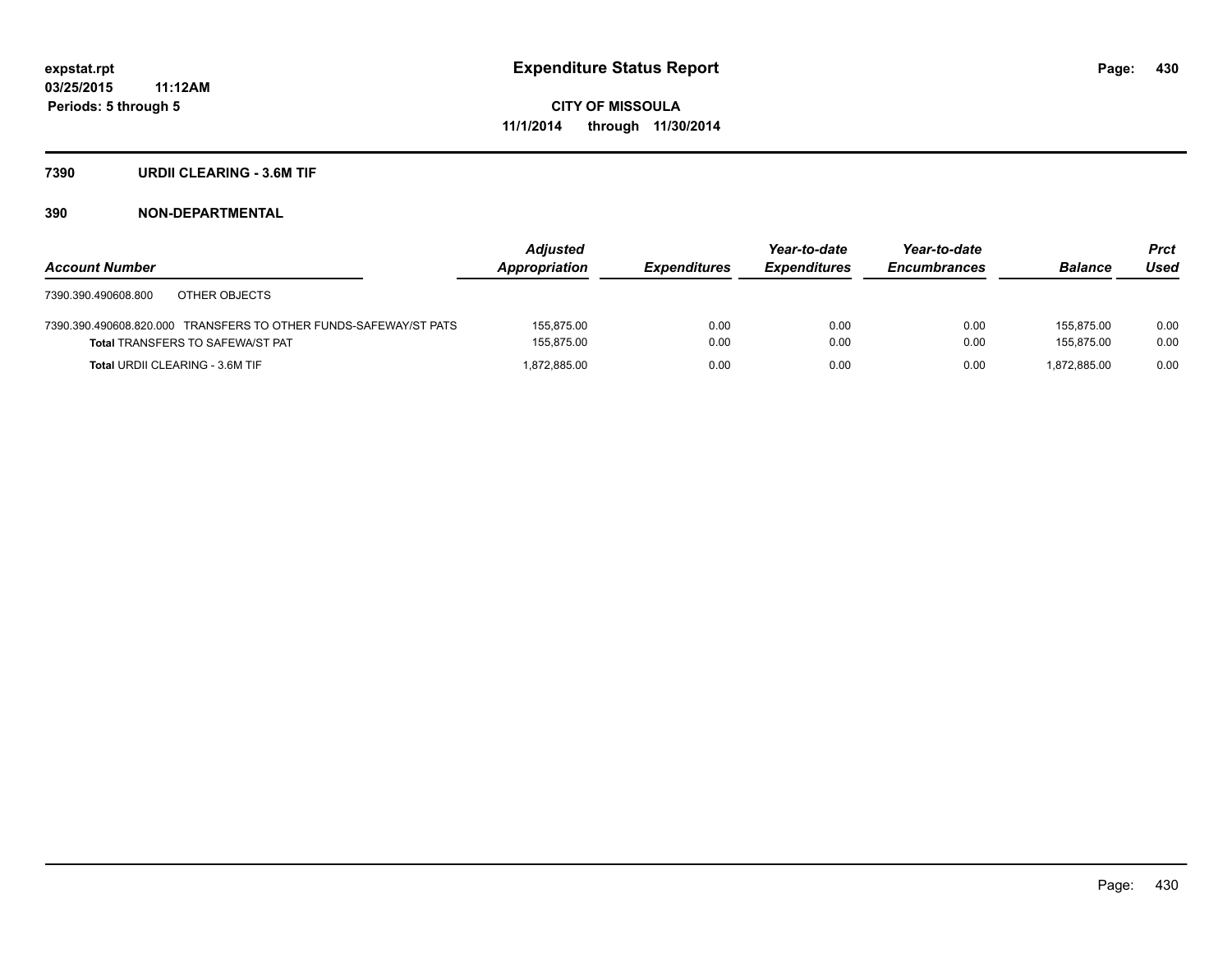**CITY OF MISSOULA 11/1/2014 through 11/30/2014**

**7392 MRA - URD II FUND**

| <b>Account Number</b>                                             |                                                  | <b>Adjusted</b><br><b>Appropriation</b> | <b>Expenditures</b>          | Year-to-date<br><b>Expenditures</b> | Year-to-date<br><b>Encumbrances</b> | <b>Balance</b>                 | <b>Prct</b><br><b>Used</b> |
|-------------------------------------------------------------------|--------------------------------------------------|-----------------------------------------|------------------------------|-------------------------------------|-------------------------------------|--------------------------------|----------------------------|
| 7392.385.460436                                                   | <b>MRA CTEP/CMAQ</b>                             |                                         |                              |                                     |                                     |                                |                            |
| 7392.385.460436.300                                               | PURCHASED SERVICES                               |                                         |                              |                                     |                                     |                                |                            |
| <b>Total PURCHASED SERVICES</b>                                   |                                                  | 0.00                                    | 0.00                         | 0.00                                | 0.00                                | 0.00                           | 0.00                       |
| 7392.385.460436.900                                               | <b>CAPITAL OUTLAY</b>                            |                                         |                              |                                     |                                     |                                |                            |
| 7392.385.460436.930.000 IMPROVEMENTS<br>Total MRA CTEP/CMAQ       |                                                  | 0.00<br>0.00                            | $-13,395.00$<br>$-13,395.00$ | 0.00<br>0.00                        | 0.00<br>0.00                        | 0.00<br>0.00                   | 0.00<br>0.00               |
| 7392.385.470210                                                   | <b>ADMINISTRATION</b>                            |                                         |                              |                                     |                                     |                                |                            |
| 7392.385.470210.300                                               | PURCHASED SERVICES                               |                                         |                              |                                     |                                     |                                |                            |
| <b>Total PURCHASED SERVICES</b>                                   |                                                  | 0.00                                    | 0.00                         | 0.00                                | 0.00                                | 0.00                           | 0.00                       |
| 7392.385.470210.800                                               | OTHER OBJECTS                                    |                                         |                              |                                     |                                     |                                |                            |
| <b>Total ADMINISTRATION</b>                                       | 7392.385.470210.820.000 TRANSFERS TO OTHER FUNDS | 250,000.00<br>250,000.00                | 0.00<br>0.00                 | 0.00<br>0.00                        | 0.00<br>0.00                        | 250,000.00<br>250,000.00       | 0.00<br>0.00               |
| 7392.385.470220                                                   | <b>ACQUISITION OF PROPERTY</b>                   |                                         |                              |                                     |                                     |                                |                            |
| 7392.385.470220.800                                               | OTHER OBJECTS                                    |                                         |                              |                                     |                                     |                                |                            |
| 7392.385.470220.845.000 CONTINGENCY<br><b>Total OTHER OBJECTS</b> |                                                  | 50,000.00<br>50,000.00                  | 0.00<br>0.00                 | 0.00<br>0.00                        | 0.00<br>0.00                        | 50,000.00<br>50,000.00         | 0.00<br>0.00               |
| 7392.385.470220.900                                               | CAPITAL OUTLAY                                   |                                         |                              |                                     |                                     |                                |                            |
| 7392.385.470220.910.000 LAND<br>Total CAPITAL OUTLAY              |                                                  | 0.00<br>0.00                            | 0.00<br>0.00                 | 115,264.00<br>115,264.00            | 0.00<br>0.00                        | $-115,264.00$<br>$-115,264.00$ | 0.00<br>0.00               |
|                                                                   | Total ACQUISITION OF PROPERTY                    | 50,000.00                               | 0.00                         | 115,264.00                          | 0.00                                | $-65,264.00$                   | 230.53                     |
| 7392.385.470230                                                   | <b>PW FACILITY</b>                               |                                         |                              |                                     |                                     |                                |                            |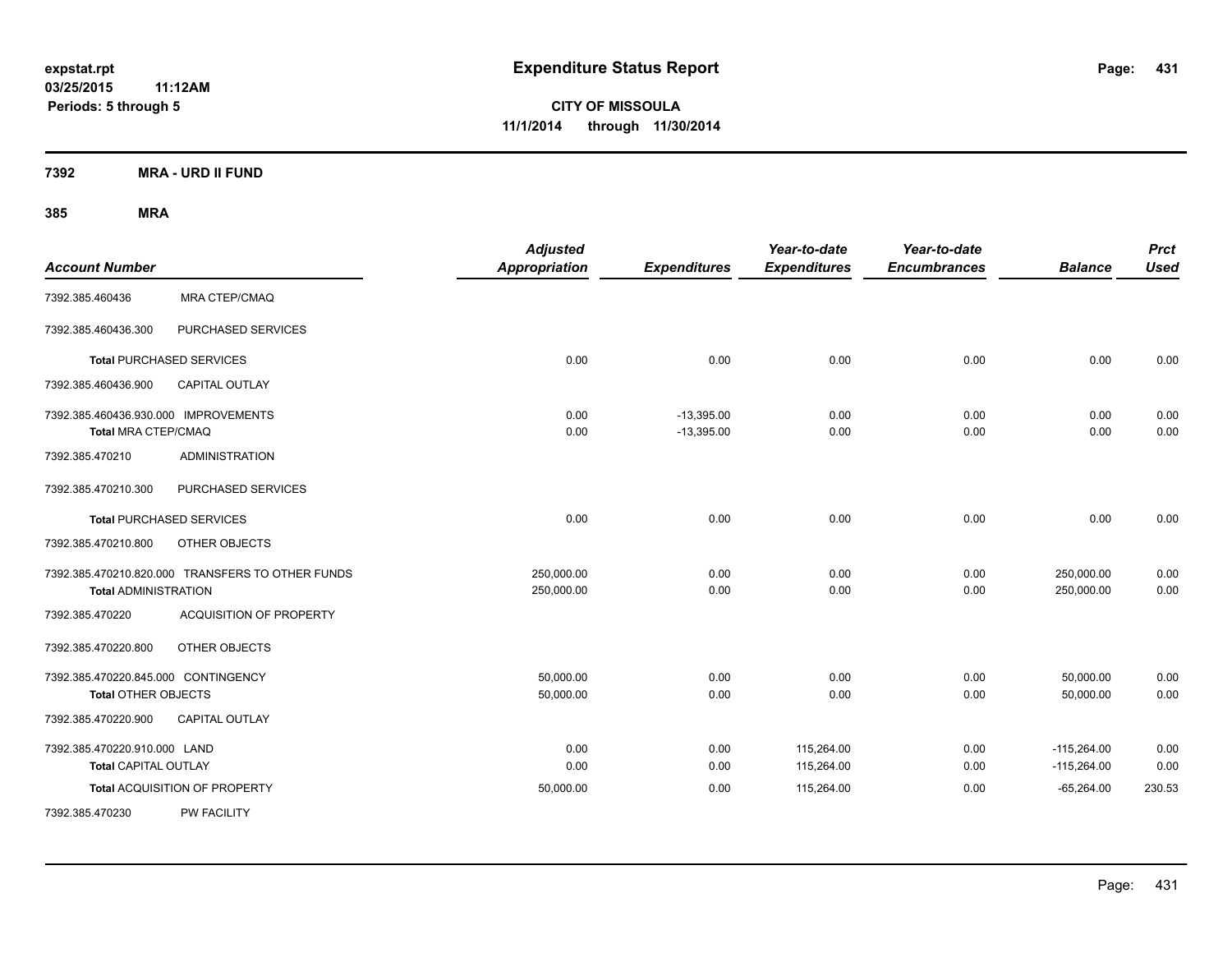**7392 MRA - URD II FUND**

| <b>Account Number</b>                                                                     | <b>Adjusted</b><br><b>Appropriation</b> | <b>Expenditures</b>      | Year-to-date<br><b>Expenditures</b> | Year-to-date<br><b>Encumbrances</b> | <b>Balance</b>           | <b>Prct</b><br><b>Used</b> |
|-------------------------------------------------------------------------------------------|-----------------------------------------|--------------------------|-------------------------------------|-------------------------------------|--------------------------|----------------------------|
| PURCHASED SERVICES<br>7392.385.470230.300                                                 |                                         |                          |                                     |                                     |                          |                            |
| 7392.385.470230.350.000 PROFESSIONAL SERVICES<br><b>Total PURCHASED SERVICES</b>          | 159,272.00<br>159,272.00                | 274.08<br>274.08         | 30,159.10<br>30,159.10              | 0.00<br>0.00                        | 129,112.90<br>129,112.90 | 18.94<br>18.94             |
| 7392.385.470230.700<br><b>GRANTS &amp; CONTRIBUTIONS</b>                                  |                                         |                          |                                     |                                     |                          |                            |
| 7392.385.470230.700.000 GRANTS & CONTRIBUTIONS<br><b>Total GRANTS &amp; CONTRIBUTIONS</b> | 6,207.00<br>6,207.00                    | 0.00<br>0.00             | 0.00<br>0.00                        | 0.00<br>0.00                        | 6,207.00<br>6,207.00     | 0.00<br>0.00               |
| 7392.385.470230.800<br>OTHER OBJECTS                                                      |                                         |                          |                                     |                                     |                          |                            |
| 7392.385.470230.845.000 CONTINGENCY<br><b>Total OTHER OBJECTS</b>                         | 411,369.00<br>411,369.00                | 0.00<br>0.00             | 0.00<br>0.00                        | 0.00<br>0.00                        | 411,369.00<br>411,369.00 | 0.00<br>0.00               |
| <b>CAPITAL OUTLAY</b><br>7392.385.470230.900                                              |                                         |                          |                                     |                                     |                          |                            |
| 7392.385.470230.930.000 IMPROVEMENTS<br><b>Total CAPITAL OUTLAY</b>                       | 680,000.00<br>680,000.00                | 146,317.79<br>146,317.79 | 398,367.82<br>398,367.82            | 0.00<br>0.00                        | 281,632.18<br>281,632.18 | 58.58<br>58.58             |
| <b>Total PW FACILITY</b>                                                                  | 1,256,848.00                            | 146,591.87               | 428,526.92                          | 0.00                                | 828,321.08               | 34.10                      |
| 7392.385.470240<br><b>REHAB LOANS</b>                                                     |                                         |                          |                                     |                                     |                          |                            |
| 7392.385.470240.700<br><b>GRANTS &amp; CONTRIBUTIONS</b>                                  |                                         |                          |                                     |                                     |                          |                            |
| 7392.385.470240.700.000 GRANTS & CONTRIBUTIONS<br><b>Total REHAB LOANS</b>                | 75,000.00<br>75,000.00                  | 0.00<br>0.00             | 0.00<br>0.00                        | 0.00<br>0.00                        | 75,000.00<br>75,000.00   | 0.00<br>0.00               |
| *** Title Not Found ***<br>7392.385.470241                                                |                                         |                          |                                     |                                     |                          |                            |
| 7392.385.470241.300<br>PURCHASED SERVICES                                                 |                                         |                          |                                     |                                     |                          |                            |
| <b>Total PURCHASED SERVICES</b>                                                           | 0.00                                    | 0.00                     | 0.00                                | 0.00                                | 0.00                     | 0.00                       |
| <b>GRANTS &amp; CONTRIBUTIONS</b><br>7392.385.470241.700                                  |                                         |                          |                                     |                                     |                          |                            |
| <b>Total GRANTS &amp; CONTRIBUTIONS</b>                                                   | 0.00                                    | 0.00                     | 0.00                                | 0.00                                | 0.00                     | 0.00                       |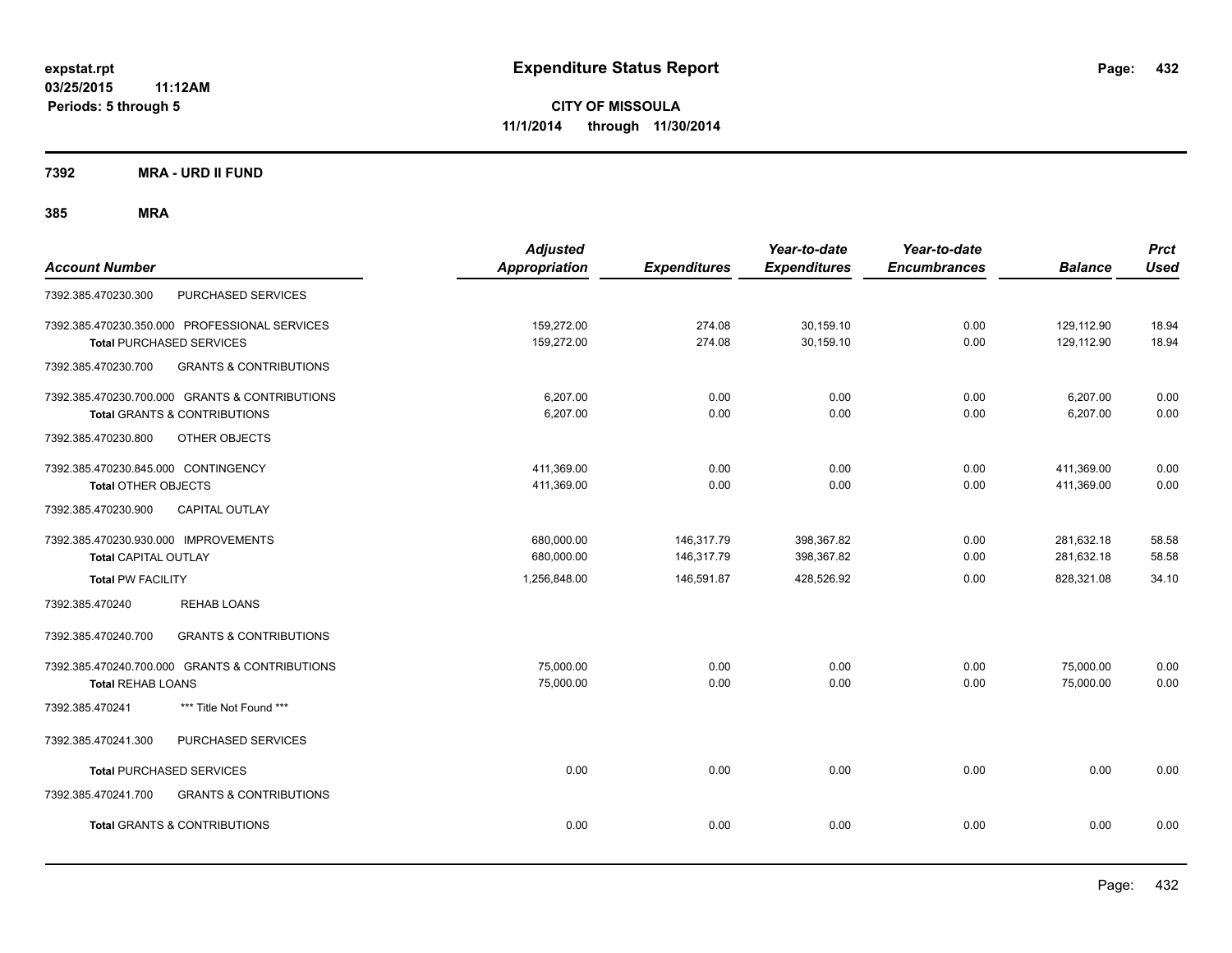**7392 MRA - URD II FUND**

| <b>Account Number</b>               |                                                | <b>Adjusted</b><br><b>Appropriation</b> | <b>Expenditures</b> | Year-to-date<br><b>Expenditures</b> | Year-to-date<br><b>Encumbrances</b> | <b>Balance</b> | <b>Prct</b><br><b>Used</b> |
|-------------------------------------|------------------------------------------------|-----------------------------------------|---------------------|-------------------------------------|-------------------------------------|----------------|----------------------------|
| 7392.385.470241.800                 | OTHER OBJECTS                                  |                                         |                     |                                     |                                     |                |                            |
| Total OTHER OBJECTS                 |                                                | 0.00                                    | 0.00                | 0.00                                | 0.00                                | 0.00           | 0.00                       |
| 7392.385.470241.900                 | CAPITAL OUTLAY                                 |                                         |                     |                                     |                                     |                |                            |
| Total *** Title Not Found ***       |                                                | 0.00                                    | 0.00                | 0.00                                | 0.00                                | 0.00           | 0.00                       |
| 7392.385.470250                     | <b>RELOCATION PAYMENTS</b>                     |                                         |                     |                                     |                                     |                |                            |
| 7392.385.470250.800                 | OTHER OBJECTS                                  |                                         |                     |                                     |                                     |                |                            |
|                                     | <b>Total RELOCATION PAYMENTS</b>               | 0.00                                    | 0.00                | 0.00                                | 0.00                                | 0.00           | 0.00                       |
| 7392.385.470260                     | <b>PLANNING &amp; MGMT</b>                     |                                         |                     |                                     |                                     |                |                            |
| 7392.385.470260.300                 | PURCHASED SERVICES                             |                                         |                     |                                     |                                     |                |                            |
|                                     | 7392.385.470260.350.000 PROFESSIONAL SERVICES  | 10,000.00                               | 0.00                | 0.00                                | 0.00                                | 10,000.00      | 0.00                       |
|                                     | <b>Total PURCHASED SERVICES</b>                | 10,000.00                               | 0.00                | 0.00                                | 0.00                                | 10,000.00      | 0.00                       |
| 7392.385.470260.700                 | <b>GRANTS &amp; CONTRIBUTIONS</b>              |                                         |                     |                                     |                                     |                |                            |
|                                     | <b>Total GRANTS &amp; CONTRIBUTIONS</b>        | 0.00                                    | 0.00                | 0.00                                | 0.00                                | 0.00           | 0.00                       |
| 7392.385.470260.800                 | OTHER OBJECTS                                  |                                         |                     |                                     |                                     |                |                            |
| 7392.385.470260.845.000 CONTINGENCY |                                                | 50,000.00                               | 0.00                | 0.00                                | 0.00                                | 50,000.00      | 0.00                       |
| <b>Total OTHER OBJECTS</b>          |                                                | 50,000.00                               | 0.00                | 0.00                                | 0.00                                | 50,000.00      | 0.00                       |
| <b>Total PLANNING &amp; MGMT</b>    |                                                | 60,000.00                               | 0.00                | 0.00                                | 0.00                                | 60,000.00      | 0.00                       |
| 7392.385.470270                     | <b>CLEARING &amp; DEMO</b>                     |                                         |                     |                                     |                                     |                |                            |
| 7392.385.470270.700                 | <b>GRANTS &amp; CONTRIBUTIONS</b>              |                                         |                     |                                     |                                     |                |                            |
|                                     | 7392.385.470270.700.000 GRANTS & CONTRIBUTIONS | 17,400.00                               | 0.00                | 0.00                                | 0.00                                | 17,400.00      | 0.00                       |
|                                     | <b>Total GRANTS &amp; CONTRIBUTIONS</b>        | 17,400.00                               | 0.00                | 0.00                                | 0.00                                | 17,400.00      | 0.00                       |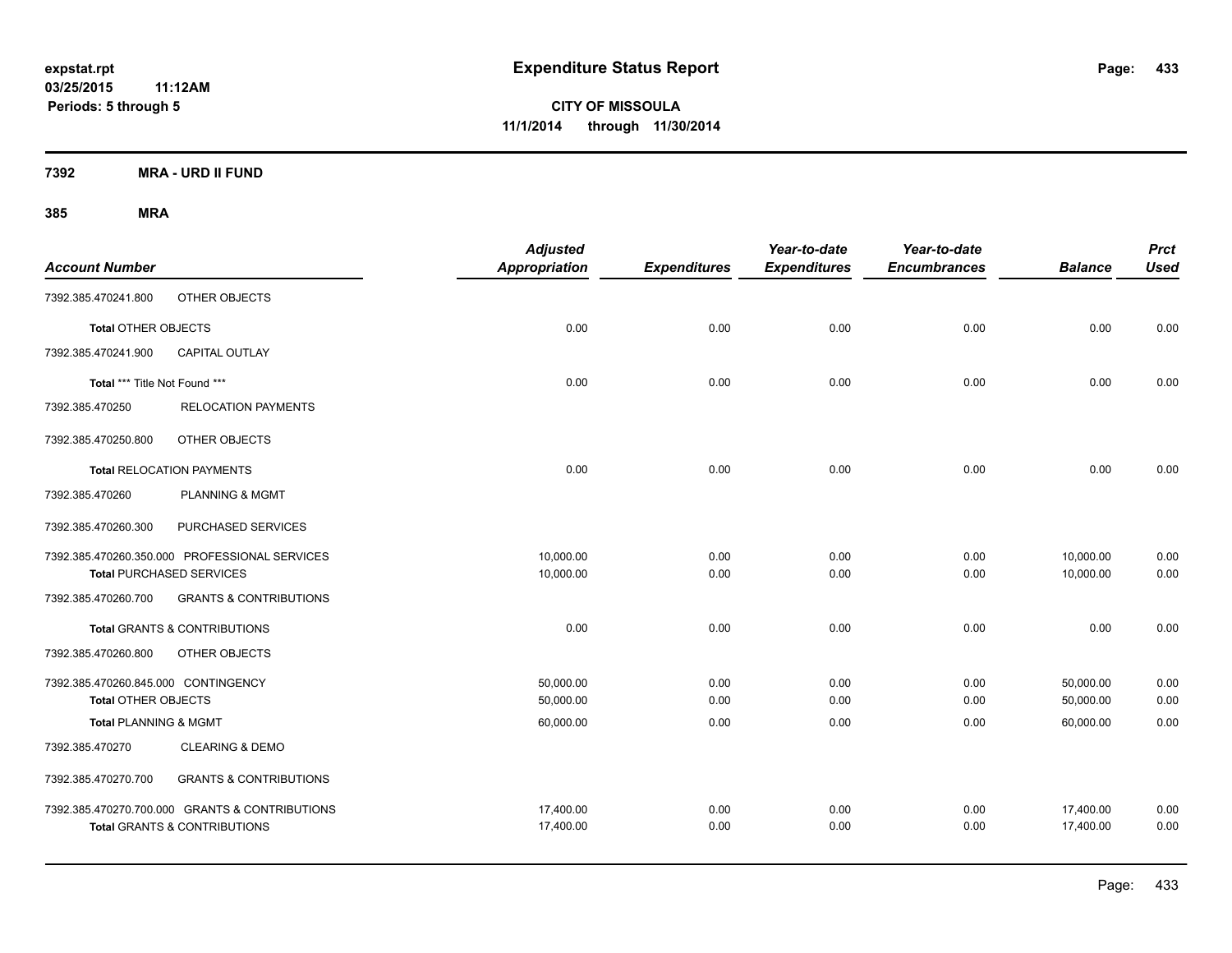**7392 MRA - URD II FUND**

| <b>Account Number</b>                                      |                                                   | <b>Adjusted</b><br><b>Appropriation</b> | <b>Expenditures</b> | Year-to-date<br><b>Expenditures</b> | Year-to-date<br><b>Encumbrances</b> | <b>Balance</b>           | <b>Prct</b><br><b>Used</b> |
|------------------------------------------------------------|---------------------------------------------------|-----------------------------------------|---------------------|-------------------------------------|-------------------------------------|--------------------------|----------------------------|
| 7392.385.470270.800                                        | OTHER OBJECTS                                     |                                         |                     |                                     |                                     |                          |                            |
| 7392.385.470270.845.000 CONTINGENCY<br>Total OTHER OBJECTS |                                                   | 100,000.00<br>100,000.00                | 0.00<br>0.00        | 0.00<br>0.00                        | 0.00<br>0.00                        | 100,000.00<br>100,000.00 | 0.00<br>0.00               |
| 7392.385.470270.900                                        | CAPITAL OUTLAY                                    |                                         |                     |                                     |                                     |                          |                            |
| <b>Total CAPITAL OUTLAY</b>                                |                                                   | 0.00                                    | 0.00                | 0.00                                | 0.00                                | 0.00                     | 0.00                       |
| Total CLEARING & DEMO                                      |                                                   | 117,400.00                              | 0.00                | 0.00                                | 0.00                                | 117,400.00               | 0.00                       |
| 7392.385.470280                                            | 2006 Millsite TIF - 3.6M                          |                                         |                     |                                     |                                     |                          |                            |
| 7392.385.470280.900                                        | <b>CAPITAL OUTLAY</b>                             |                                         |                     |                                     |                                     |                          |                            |
| Total 2006 Millsite TIF - 3.6M                             |                                                   | 0.00                                    | 0.00                | 0.00                                | 0.00                                | 0.00                     | 0.00                       |
| 7392.385.470290                                            | BROWNFIELD RLF 1.125M                             |                                         |                     |                                     |                                     |                          |                            |
| 7392.385.470290.700                                        | <b>GRANTS &amp; CONTRIBUTIONS</b>                 |                                         |                     |                                     |                                     |                          |                            |
|                                                            | Total GRANTS & CONTRIBUTIONS                      | 0.00                                    | 0.00                | 0.00                                | 0.00                                | 0.00                     | 0.00                       |
| 7392.385.470290.900                                        | <b>CAPITAL OUTLAY</b>                             |                                         |                     |                                     |                                     |                          |                            |
|                                                            | Total BROWNFIELD RLF 1.125M                       | 0.00                                    | 0.00                | 0.00                                | 0.00                                | 0.00                     | 0.00                       |
| 7392.385.470300                                            | SAFEWAY/ST PAT 1.5M                               |                                         |                     |                                     |                                     |                          |                            |
| 7392.385.470300.900                                        | <b>CAPITAL OUTLAY</b>                             |                                         |                     |                                     |                                     |                          |                            |
| Total SAFEWAY/ST PAT 1.5M                                  |                                                   | 0.00                                    | 0.00                | 0.00                                | 0.00                                | 0.00                     | 0.00                       |
| 7392.385.470301                                            | 5.75M SILVER PARK/WYOMIN/MRL                      |                                         |                     |                                     |                                     |                          |                            |
| 7392.385.470301.300                                        | PURCHASED SERVICES                                |                                         |                     |                                     |                                     |                          |                            |
|                                                            | 7392.385.470301.350.000 5.75M SILVER PARK/WYO/MRL | 0.00                                    | 0.00                | 13,083.00                           | 0.00                                | $-13,083.00$             | 0.00                       |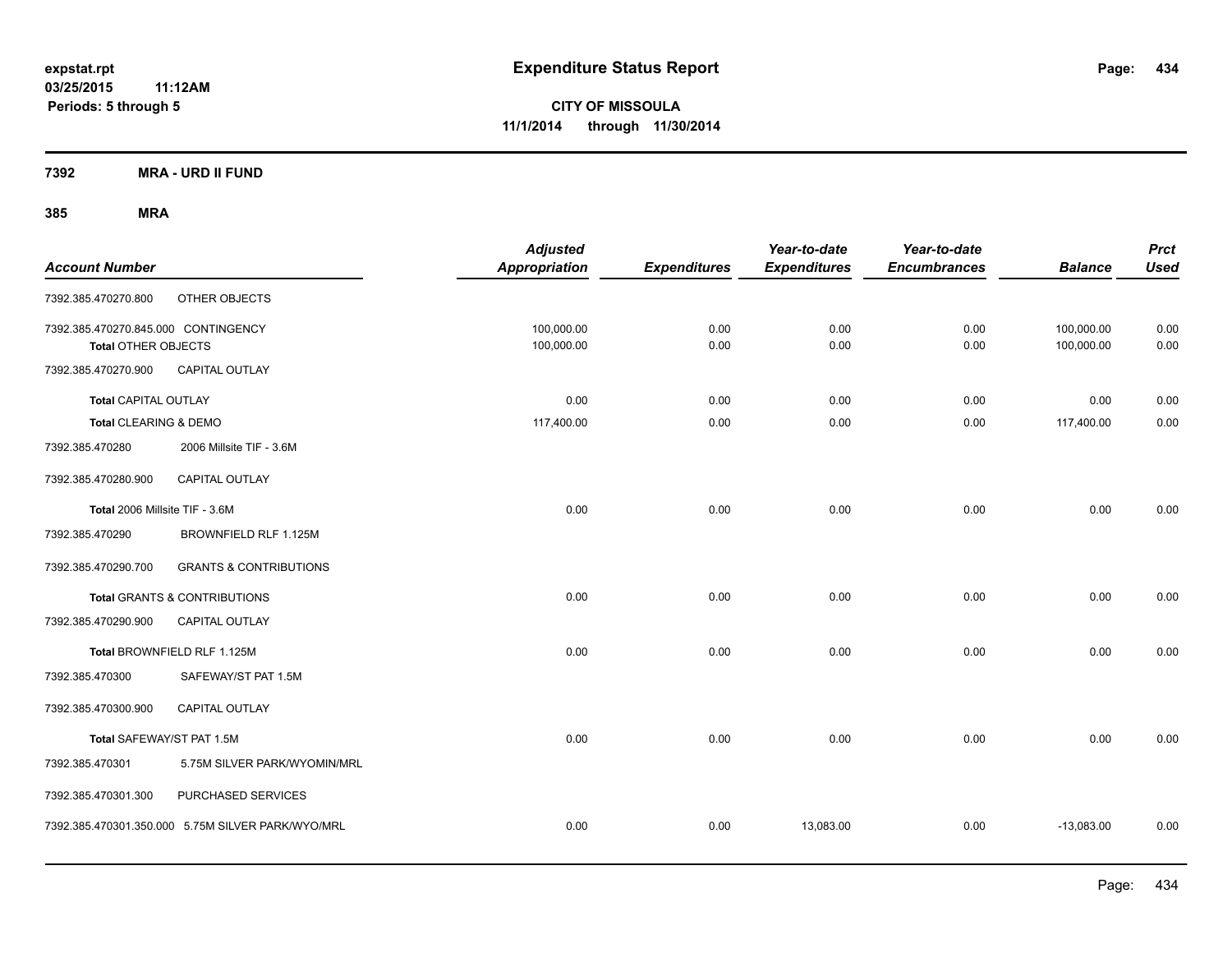**7392 MRA - URD II FUND**

|                                                  | <b>Adjusted</b>      |                     | Year-to-date        | Year-to-date        |                | <b>Prct</b> |
|--------------------------------------------------|----------------------|---------------------|---------------------|---------------------|----------------|-------------|
| <b>Account Number</b>                            | <b>Appropriation</b> | <b>Expenditures</b> | <b>Expenditures</b> | <b>Encumbrances</b> | <b>Balance</b> | Used        |
| <b>Total PURCHASED SERVICES</b>                  | 0.00                 | 0.00                | 13,083.00           | 0.00                | $-13,083.00$   | 0.00        |
| OTHER OBJECTS<br>7392.385.470301.800             |                      |                     |                     |                     |                |             |
| <b>Total OTHER OBJECTS</b>                       | 0.00                 | 0.00                | 0.00                | 0.00                | 0.00           | 0.00        |
| 7392.385.470301.900<br><b>CAPITAL OUTLAY</b>     |                      |                     |                     |                     |                |             |
| 7392.385.470301.930.000 5.75M SILVERPARK/WYO/MRL | 0.00                 | 0.00                | 4.744.00            | 0.00                | $-4.744.00$    | 0.00        |
| <b>Total CAPITAL OUTLAY</b>                      | 0.00                 | 0.00                | 4,744.00            | 0.00                | $-4.744.00$    | 0.00        |
| Total 5.75M SILVER PARK/WYOMIN/MRL               | 0.00                 | 0.00                | 17.827.00           | 0.00                | $-17.827.00$   | 0.00        |
| Total MRA - URD II FUND                          | 1.809.248.00         | 133.196.87          | 561.617.92          | 0.00                | 1.247.630.08   | 31.04       |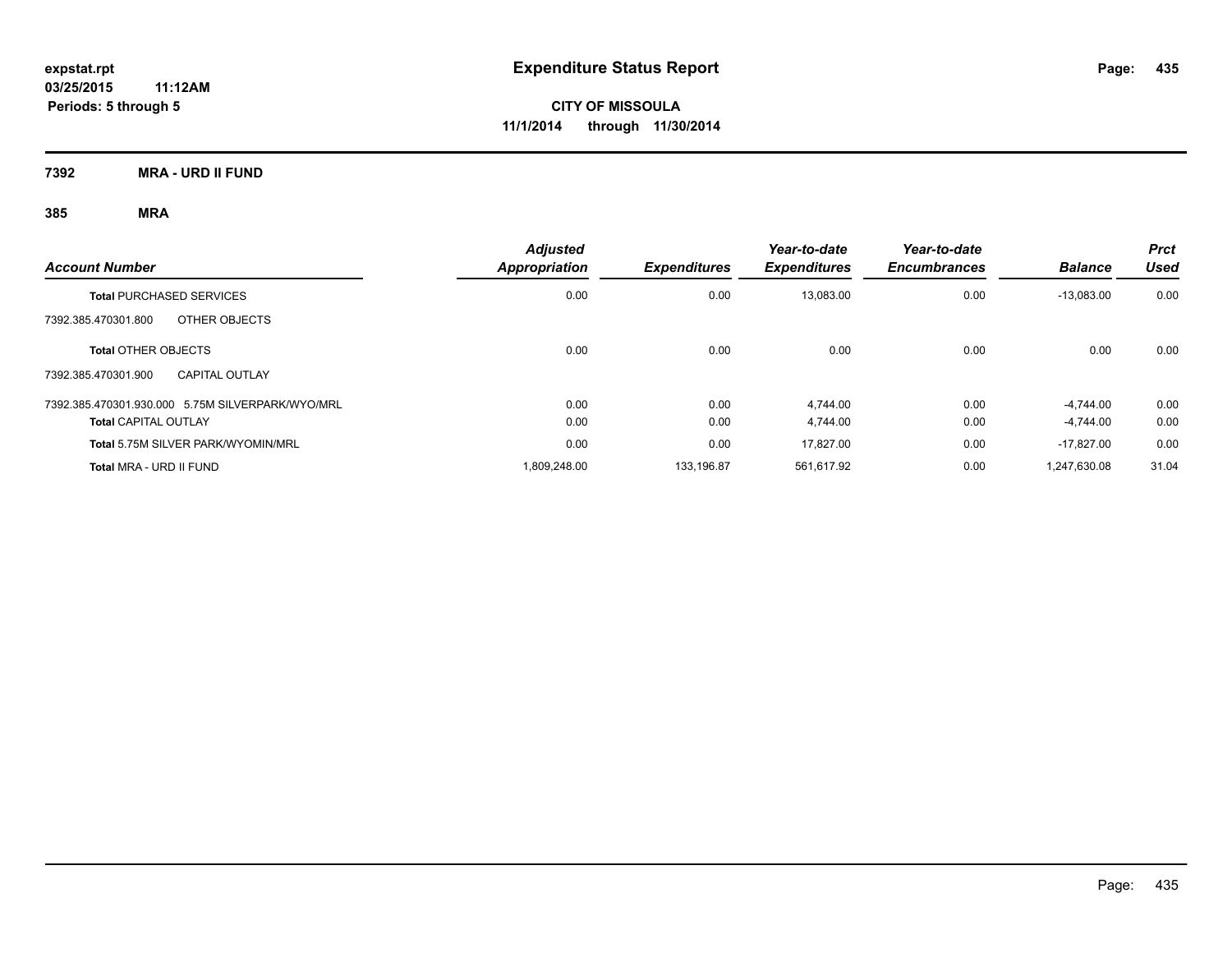**CITY OF MISSOULA 11/1/2014 through 11/30/2014**

**7393 MRA - URD III FUND**

**385 MRA**

| <b>Account Number</b>                   |                                                        | <b>Adjusted</b><br><b>Appropriation</b> | <b>Expenditures</b> | Year-to-date<br><b>Expenditures</b> | Year-to-date<br><b>Encumbrances</b> | <b>Balance</b> | <b>Prct</b><br><b>Used</b> |
|-----------------------------------------|--------------------------------------------------------|-----------------------------------------|---------------------|-------------------------------------|-------------------------------------|----------------|----------------------------|
| 7393.385.470210                         | <b>ADMINISTRATION</b>                                  |                                         |                     |                                     |                                     |                |                            |
| 7393.385.470210.100                     | PERSONAL SERVICES                                      |                                         |                     |                                     |                                     |                |                            |
|                                         | 7393.385.470210.110.000 SALARIES AND WAGES             | 331,208.00                              | 22,983.28           | 113,721.53                          | 0.00                                | 217,486.47     | 34.34                      |
|                                         | 7393.385.470210.120.000 OVERTIME/TERMINATION           | 5,000.00                                | 0.00                | 0.00                                | 0.00                                | 5,000.00       | 0.00                       |
|                                         | 7393.385.470210.140.000 EMPLOYER CONTRIBUTIONS         | 111,443.00                              | 7,834.66            | 42,436.32                           | 0.00                                | 69.006.68      | 38.08                      |
|                                         | 7393.385.470210.141.000 STATE RETIREMENT CONTRIBUTIONS | 319.00                                  | 22.98               | 148.44                              | 0.00                                | 170.56         | 46.53                      |
| <b>Total PERSONAL SERVICES</b>          |                                                        | 447,970.00                              | 30,840.92           | 156,306.29                          | 0.00                                | 291,663.71     | 34.89                      |
| 7393.385.470210.200                     | <b>SUPPLIES</b>                                        |                                         |                     |                                     |                                     |                |                            |
| 7393.385.470210.210.000 OFFICE SUPPLIES |                                                        | 4,000.00                                | 281.17              | 603.02                              | 0.00                                | 3,396.98       | 15.08                      |
|                                         | 7393.385.470210.220.000 OPERATING SUPPLIES             | 500.00                                  | 0.00                | 0.00                                | 0.00                                | 500.00         | 0.00                       |
| 7393.385.470210.230.000                 | REPAIR/MAINTENANCE                                     | 828.00                                  | 0.00                | 0.00                                | 0.00                                | 828.00         | 0.00                       |
| 7393.385.470210.231.000                 | <b>GASOLINE</b>                                        | 400.00                                  | 0.00                | 97.75                               | 0.00                                | 302.25         | 24.44                      |
| 7393.385.470210.240.000 OTHER SUPPLIES  |                                                        | 3,398.00                                | 0.00                | 0.00                                | 0.00                                | 3,398.00       | 0.00                       |
| <b>Total SUPPLIES</b>                   |                                                        | 9,126.00                                | 281.17              | 700.77                              | 0.00                                | 8,425.23       | 7.68                       |
| 7393.385.470210.300                     | PURCHASED SERVICES                                     |                                         |                     |                                     |                                     |                |                            |
| 7393.385.470210.310.000                 | <b>COMMUNICATIONS</b>                                  | 800.00                                  | 2.72                | 794.54                              | 0.00                                | 5.46           | 99.32                      |
| 7393.385.470210.320.000                 | <b>PRINTING &amp; DUPLICATING</b>                      | 3,000.00                                | 367.14              | 703.23                              | 0.00                                | 2,296.77       | 23.44                      |
| 7393.385.470210.330.000                 | PUBLICITY, SUBSCRIPTIONS & DUES                        | 3,000.00                                | 439.00              | 1,169.00                            | 0.00                                | 1.831.00       | 38.97                      |
| 7393.385.470210.344.000                 | <b>TELEPHONE SERVICE</b>                               | 1,300.00                                | 68.60               | 414.69                              | 0.00                                | 885.31         | 31.90                      |
| 7393.385.470210.345.000                 | GARBAGE                                                | 565.00                                  | 44.12               | 220.83                              | 0.00                                | 344.17         | 39.08                      |
| 7393.385.470210.350.000                 | PROFESSIONAL SERVICES                                  | 130,823.00                              | 0.00                | 0.00                                | 0.00                                | 130,823.00     | 0.00                       |
| 7393.385.470210.360.000                 | <b>REPAIR &amp; MAINTENANCE</b>                        | 6,990.00                                | 316.81              | 1,276.26                            | 0.00                                | 5,713.74       | 18.26                      |
| 7393.385.470210.370.000                 | <b>TRAVEL</b>                                          | 3,500.00                                | 0.00                | 503.90                              | 0.00                                | 2,996.10       | 14.40                      |
| 7393.385.470210.380.000 TRAINING        |                                                        | 4,500.00                                | 128.95              | 228.95                              | 0.00                                | 4,271.05       | 5.09                       |
|                                         | 7393.385.470210.390.000 OTHER PURCHASED SERVICES       | 500.00                                  | 0.00                | 0.00                                | 0.00                                | 500.00         | 0.00                       |
| <b>Total PURCHASED SERVICES</b>         |                                                        | 154,978.00                              | 1,367.34            | 5,311.40                            | 0.00                                | 149,666.60     | 3.43                       |

7393.385.470210.700 GRANTS & CONTRIBUTIONS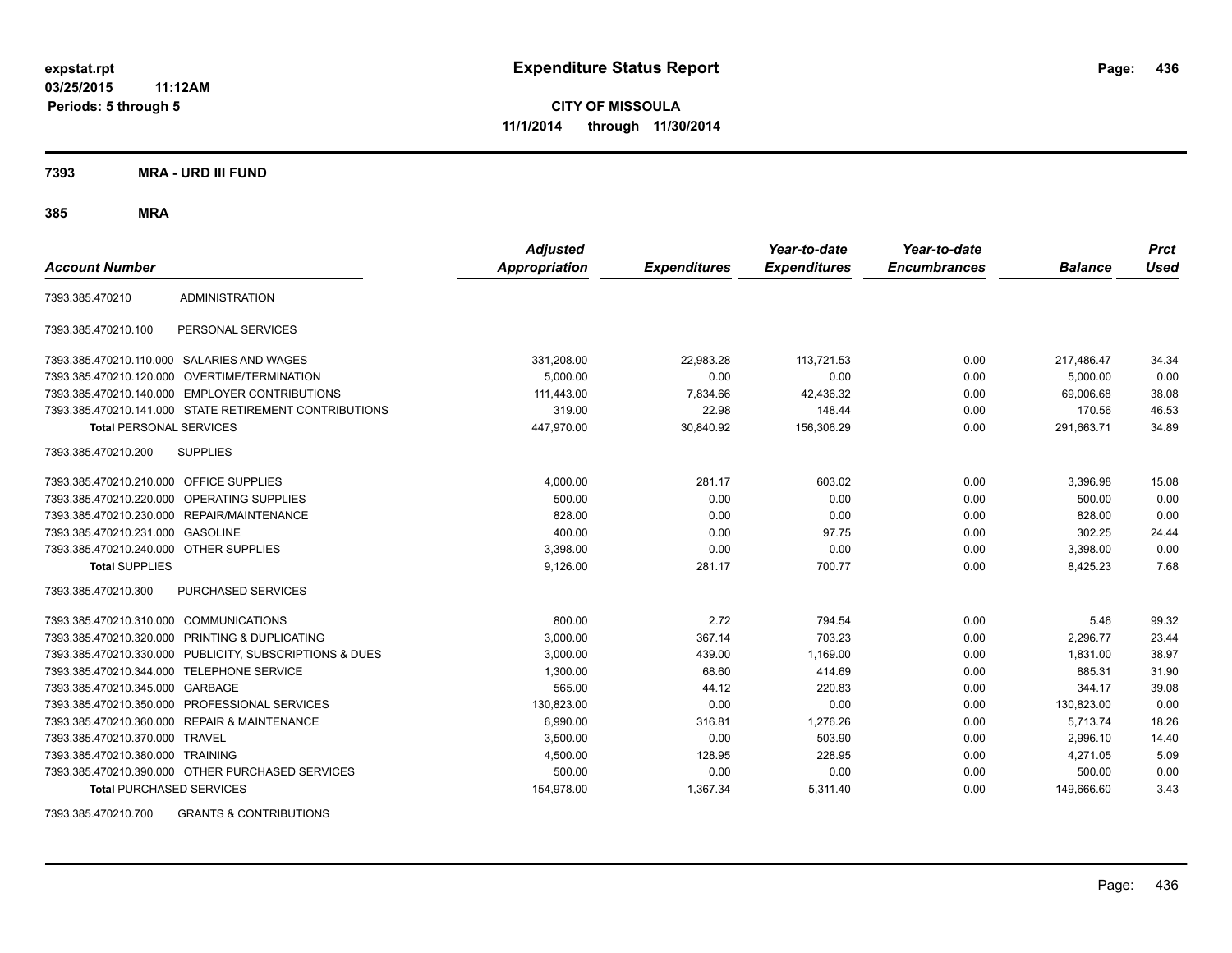**7393 MRA - URD III FUND**

| <b>Account Number</b>                                                        | <b>Adjusted</b><br><b>Appropriation</b> | <b>Expenditures</b> | Year-to-date<br><b>Expenditures</b> | Year-to-date<br><b>Encumbrances</b> | <b>Balance</b>         | <b>Prct</b><br>Used |
|------------------------------------------------------------------------------|-----------------------------------------|---------------------|-------------------------------------|-------------------------------------|------------------------|---------------------|
| <b>Total GRANTS &amp; CONTRIBUTIONS</b>                                      | 0.00                                    | 0.00                | 0.00                                | 0.00                                | 0.00                   | 0.00                |
| 7393.385.470210.800<br>OTHER OBJECTS                                         |                                         |                     |                                     |                                     |                        |                     |
| <b>Total OTHER OBJECTS</b>                                                   | 0.00                                    | 0.00                | 0.00                                | 0.00                                | 0.00                   | 0.00                |
| <b>CAPITAL OUTLAY</b><br>7393.385.470210.900                                 |                                         |                     |                                     |                                     |                        |                     |
| 7393.385.470210.940.000 MACHINERY & EQUIPMENT<br><b>Total CAPITAL OUTLAY</b> | 30.000.00<br>30,000.00                  | 0.00<br>0.00        | 0.00<br>0.00                        | 0.00<br>0.00                        | 30,000.00<br>30,000.00 | 0.00<br>0.00        |
| <b>Total ADMINISTRATION</b>                                                  | 642,074.00                              | 32,489.43           | 162,318.46                          | 0.00                                | 479,755.54             | 25.28               |
| <b>ACQUISITION OF PROPERTY</b><br>7393.385.470220                            |                                         |                     |                                     |                                     |                        |                     |
| OTHER OBJECTS<br>7393.385.470220.800                                         |                                         |                     |                                     |                                     |                        |                     |
| Total ACQUISITION OF PROPERTY                                                | 0.00                                    | 0.00                | 0.00                                | 0.00                                | 0.00                   | 0.00                |
| <b>PW FACILITY</b><br>7393.385.470230                                        |                                         |                     |                                     |                                     |                        |                     |
| 7393.385.470230.300<br>PURCHASED SERVICES                                    |                                         |                     |                                     |                                     |                        |                     |
| 7393.385.470230.350.000 PROFESSIONAL SERVICES                                | 233,117.00                              | 22,194.95           | 142,669.63                          | 0.00                                | 90,447.37              | 61.20               |
| <b>Total PURCHASED SERVICES</b>                                              | 233,117.00                              | 22,194.95           | 142,669.63                          | 0.00                                | 90,447.37              | 61.20               |
| 7393.385.470230.700<br><b>GRANTS &amp; CONTRIBUTIONS</b>                     |                                         |                     |                                     |                                     |                        |                     |
| 7393.385.470230.700.000 GRANTS & CONTRIBUTIONS                               | 1,857,624.00                            | 0.00                | 979,026.49                          | 0.00                                | 878,597.51             | 52.70               |
| Total GRANTS & CONTRIBUTIONS                                                 | 1,857,624.00                            | 0.00                | 979.026.49                          | 0.00                                | 878.597.51             | 52.70               |
| 7393.385.470230.800<br>OTHER OBJECTS                                         |                                         |                     |                                     |                                     |                        |                     |
| 7393.385.470230.845.000 CONTINGENCY                                          | 534,332.00                              | 0.00                | 0.00                                | 0.00                                | 534,332.00             | 0.00                |
| <b>Total OTHER OBJECTS</b>                                                   | 534,332.00                              | 0.00                | 0.00                                | 0.00                                | 534,332.00             | 0.00                |
| 7393.385.470230.900<br><b>CAPITAL OUTLAY</b>                                 |                                         |                     |                                     |                                     |                        |                     |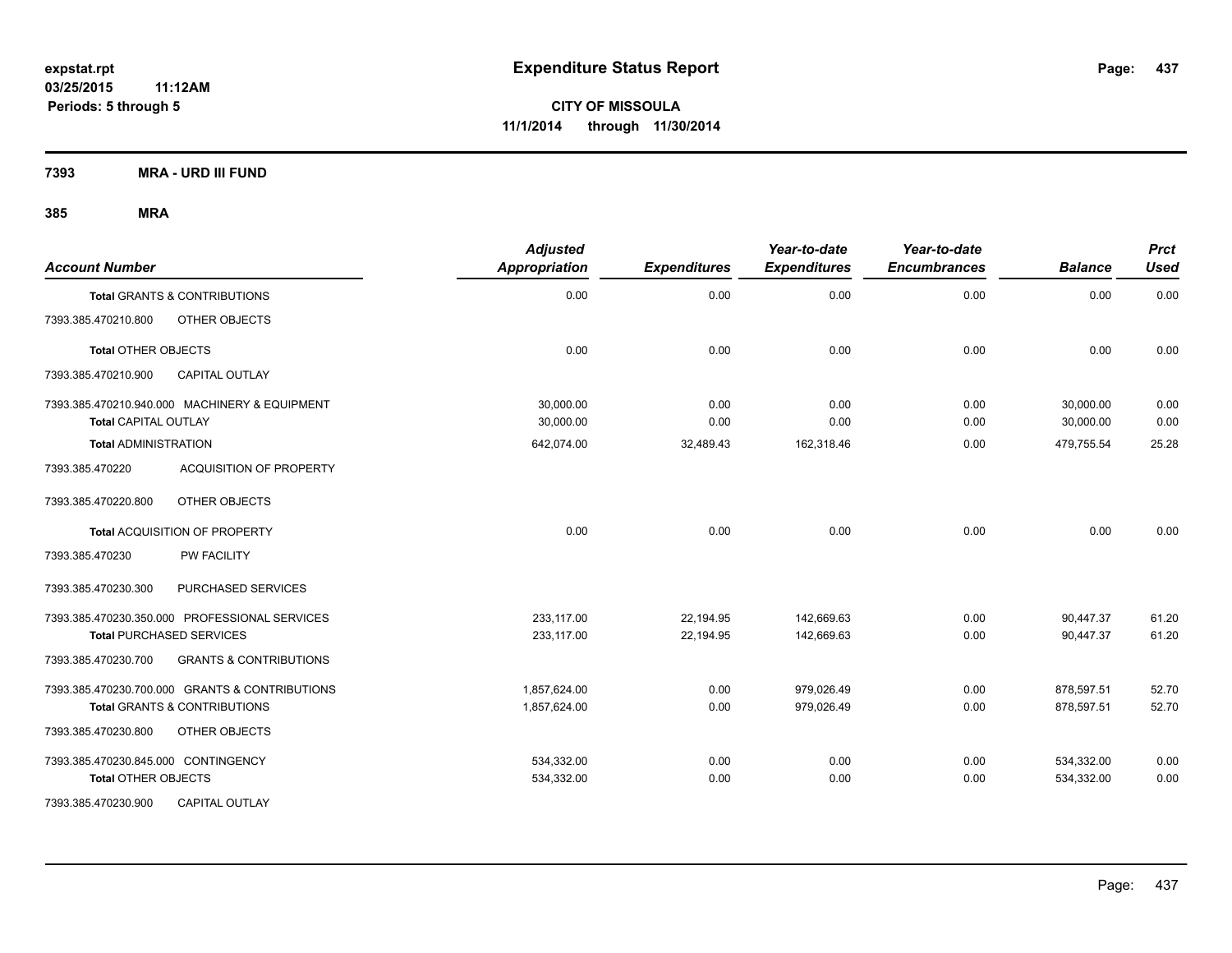**7393 MRA - URD III FUND**

| <b>Account Number</b>                                               |                                                                                  | <b>Adjusted</b><br><b>Appropriation</b> | <b>Expenditures</b> | Year-to-date<br><b>Expenditures</b> | Year-to-date<br><b>Encumbrances</b> | <b>Balance</b>               | <b>Prct</b><br><b>Used</b> |
|---------------------------------------------------------------------|----------------------------------------------------------------------------------|-----------------------------------------|---------------------|-------------------------------------|-------------------------------------|------------------------------|----------------------------|
| 7393.385.470230.930.000 IMPROVEMENTS<br><b>Total CAPITAL OUTLAY</b> |                                                                                  | 2,115,956.00<br>2,115,956.00            | 0.00<br>0.00        | 389,916.07<br>389,916.07            | 0.00<br>0.00                        | 1,726,039.93<br>1,726,039.93 | 18.43<br>18.43             |
| <b>Total PW FACILITY</b>                                            |                                                                                  | 4,741,029.00                            | 22,194.95           | 1,511,612.19                        | 0.00                                | 3,229,416.81                 | 31.88                      |
| 7393.385.470240                                                     | <b>REHAB LOANS</b>                                                               |                                         |                     |                                     |                                     |                              |                            |
| 7393.385.470240.700                                                 | <b>GRANTS &amp; CONTRIBUTIONS</b>                                                |                                         |                     |                                     |                                     |                              |                            |
| <b>Total REHAB LOANS</b>                                            | 7393.385.470240.700.000 GRANTS & CONTRIBUTIONS                                   | 300,000.00<br>300,000.00                | 0.00<br>0.00        | 6,906.66<br>6,906.66                | 0.00<br>0.00                        | 293,093.34<br>293,093.34     | 2.30<br>2.30               |
| 7393.385.470250                                                     | <b>RELOCATION PAYMENTS</b>                                                       |                                         |                     |                                     |                                     |                              |                            |
| 7393.385.470250.800                                                 | OTHER OBJECTS                                                                    |                                         |                     |                                     |                                     |                              |                            |
| 7393.385.470250.845.000 CONTINGENCY                                 | <b>Total RELOCATION PAYMENTS</b>                                                 | 50,000.00<br>50,000.00                  | 0.00<br>0.00        | 0.00<br>0.00                        | 0.00<br>0.00                        | 50,000.00<br>50,000.00       | 0.00<br>0.00               |
| 7393.385.470260                                                     | PLANNING & MGMT                                                                  |                                         |                     |                                     |                                     |                              |                            |
| 7393.385.470260.300                                                 | PURCHASED SERVICES                                                               |                                         |                     |                                     |                                     |                              |                            |
|                                                                     | 7393.385.470260.350.000 PROFESSIONAL SERVICES<br><b>Total PURCHASED SERVICES</b> | 134.867.00<br>134,867.00                | 490.00<br>490.00    | 9,574.04<br>9,574.04                | 0.00<br>0.00                        | 125,292.96<br>125,292.96     | 7.10<br>7.10               |
| 7393.385.470260.700                                                 | <b>GRANTS &amp; CONTRIBUTIONS</b>                                                |                                         |                     |                                     |                                     |                              |                            |
|                                                                     | <b>Total GRANTS &amp; CONTRIBUTIONS</b>                                          | 0.00                                    | 0.00                | 0.00                                | 0.00                                | 0.00                         | 0.00                       |
| 7393.385.470260.800                                                 | OTHER OBJECTS                                                                    |                                         |                     |                                     |                                     |                              |                            |
| 7393.385.470260.845.000 CONTINGENCY<br><b>Total OTHER OBJECTS</b>   |                                                                                  | 100,000.00<br>100,000.00                | 0.00<br>0.00        | 0.00<br>0.00                        | 0.00<br>0.00                        | 100,000.00<br>100,000.00     | 0.00<br>0.00               |
| <b>Total PLANNING &amp; MGMT</b>                                    |                                                                                  | 234,867.00                              | 490.00              | 9,574.04                            | 0.00                                | 225,292.96                   | 4.08                       |
| 7393.385.470270                                                     | <b>CLEARING &amp; DEMO</b>                                                       |                                         |                     |                                     |                                     |                              |                            |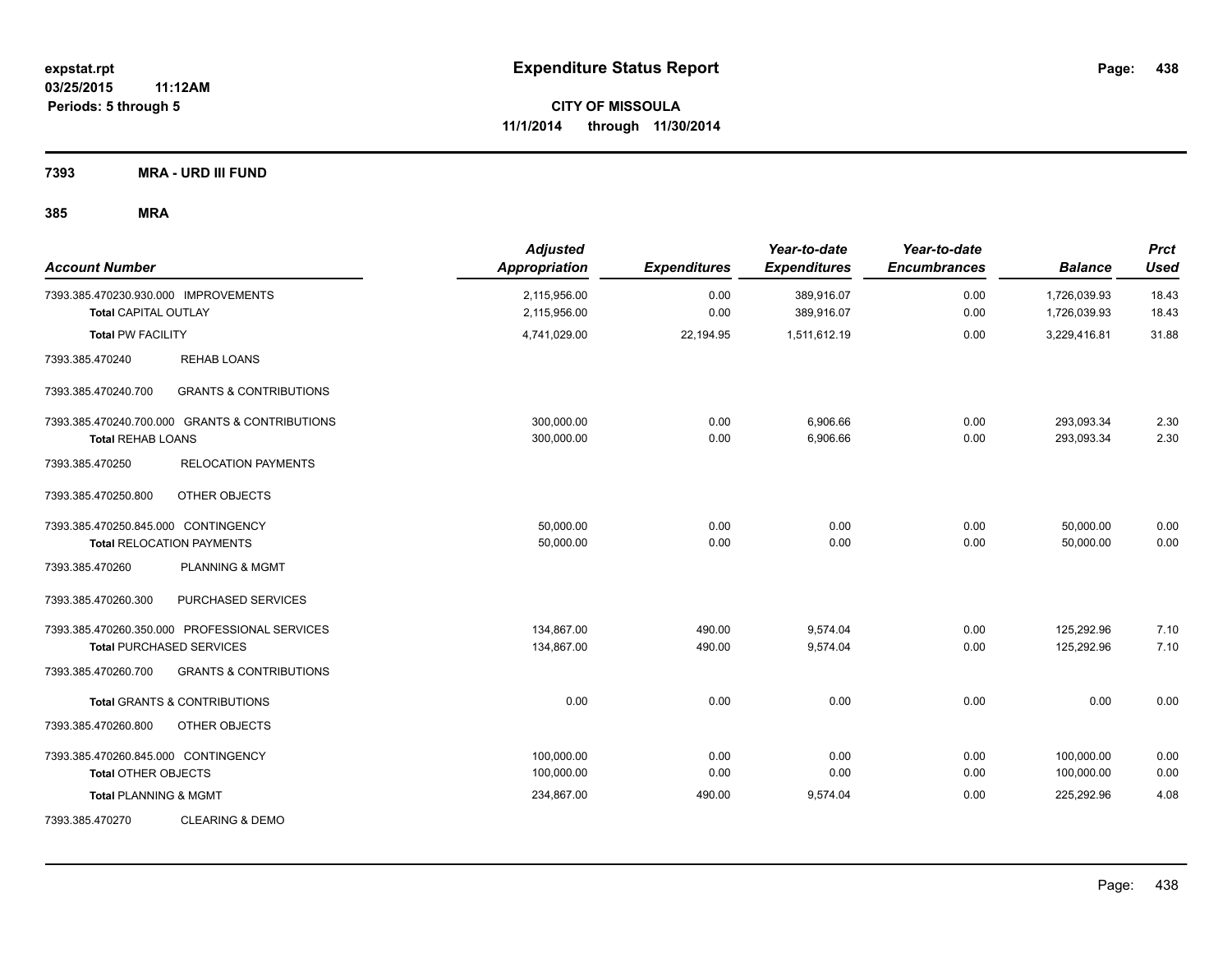**CITY OF MISSOULA 11/1/2014 through 11/30/2014**

**7393 MRA - URD III FUND**

| <b>Account Number</b>                                    | <b>Adjusted</b><br><b>Appropriation</b> | <b>Expenditures</b> | Year-to-date<br><b>Expenditures</b> | Year-to-date<br><b>Encumbrances</b> | <b>Balance</b> | <b>Prct</b><br><b>Used</b> |
|----------------------------------------------------------|-----------------------------------------|---------------------|-------------------------------------|-------------------------------------|----------------|----------------------------|
| <b>PURCHASED SERVICES</b><br>7393.385.470270.300         |                                         |                     |                                     |                                     |                |                            |
| <b>Total PURCHASED SERVICES</b>                          | 0.00                                    | 0.00                | 0.00                                | 0.00                                | 0.00           | 0.00                       |
| 7393.385.470270.700<br><b>GRANTS &amp; CONTRIBUTIONS</b> |                                         |                     |                                     |                                     |                |                            |
| 7393.385.470270.700.000 GRANTS & CONTRIBUTIONS           | 40,800.00                               | 0.00                | 31,779.00                           | 0.00                                | 9,021.00       | 77.89                      |
| Total GRANTS & CONTRIBUTIONS                             | 40,800.00                               | 0.00                | 31,779.00                           | 0.00                                | 9,021.00       | 77.89                      |
| OTHER OBJECTS<br>7393.385.470270.800                     |                                         |                     |                                     |                                     |                |                            |
| 7393.385.470270.845.000 CONTINGENCY                      | 100,000.00                              | 0.00                | 0.00                                | 0.00                                | 100,000.00     | 0.00                       |
| <b>Total OTHER OBJECTS</b>                               | 100,000.00                              | 0.00                | 0.00                                | 0.00                                | 100,000.00     | 0.00                       |
| <b>Total CLEARING &amp; DEMO</b>                         | 140,800.00                              | 0.00                | 31,779.00                           | 0.00                                | 109,021.00     | 22.57                      |
| <b>Total MRA</b>                                         | 6,108,770.00                            | 55,174.38           | 1,722,190.35                        | 0.00                                | 4,386,579.65   | 28.19                      |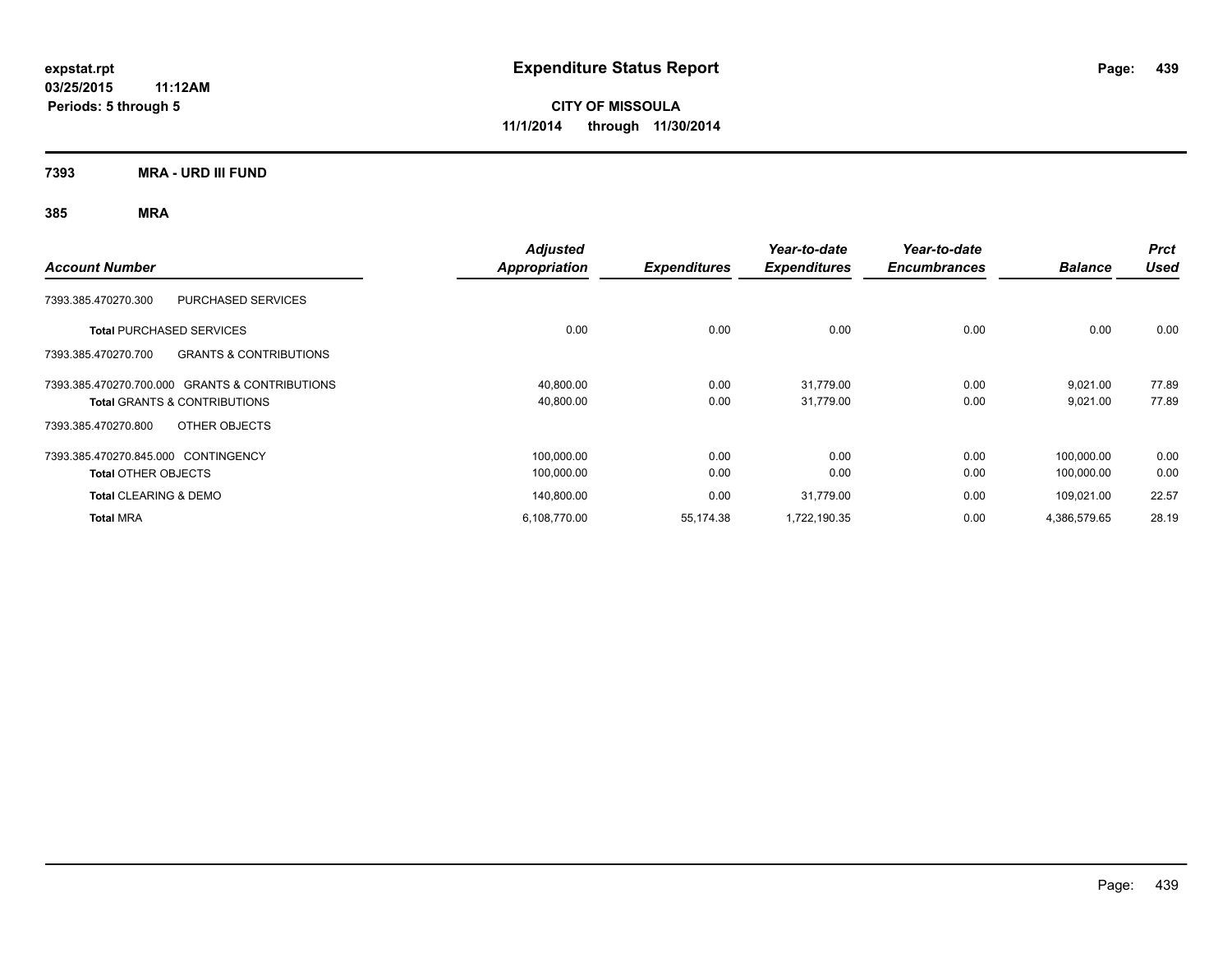**Periods: 5 through 5**

**CITY OF MISSOULA 11/1/2014 through 11/30/2014**

**7393 MRA - URD III FUND**

**900 DEPRECIATION**

| <b>Account Number</b>     |                      | <b>Adjusted</b><br>Appropriation | <b>Expenditures</b> | Year-to-date<br><b>Expenditures</b> | Year-to-date<br><b>Encumbrances</b> | <b>Balance</b> | <b>Prct</b><br>Used |
|---------------------------|----------------------|----------------------------------|---------------------|-------------------------------------|-------------------------------------|----------------|---------------------|
| 7393.900.510000           | <b>MISCELLANEOUS</b> |                                  |                     |                                     |                                     |                |                     |
| 7393.900.510000.800       | OTHER OBJECTS        |                                  |                     |                                     |                                     |                |                     |
| <b>Total DEPRECIATION</b> |                      | 0.00                             | 0.00                | 0.00                                | 0.00                                | 0.00           | 0.00                |
| Total MRA - URD III FUND  |                      | 6,108,770.00                     | 55,174.38           | 1,722,190.35                        | 0.00                                | 4,386,579.65   | 28.19               |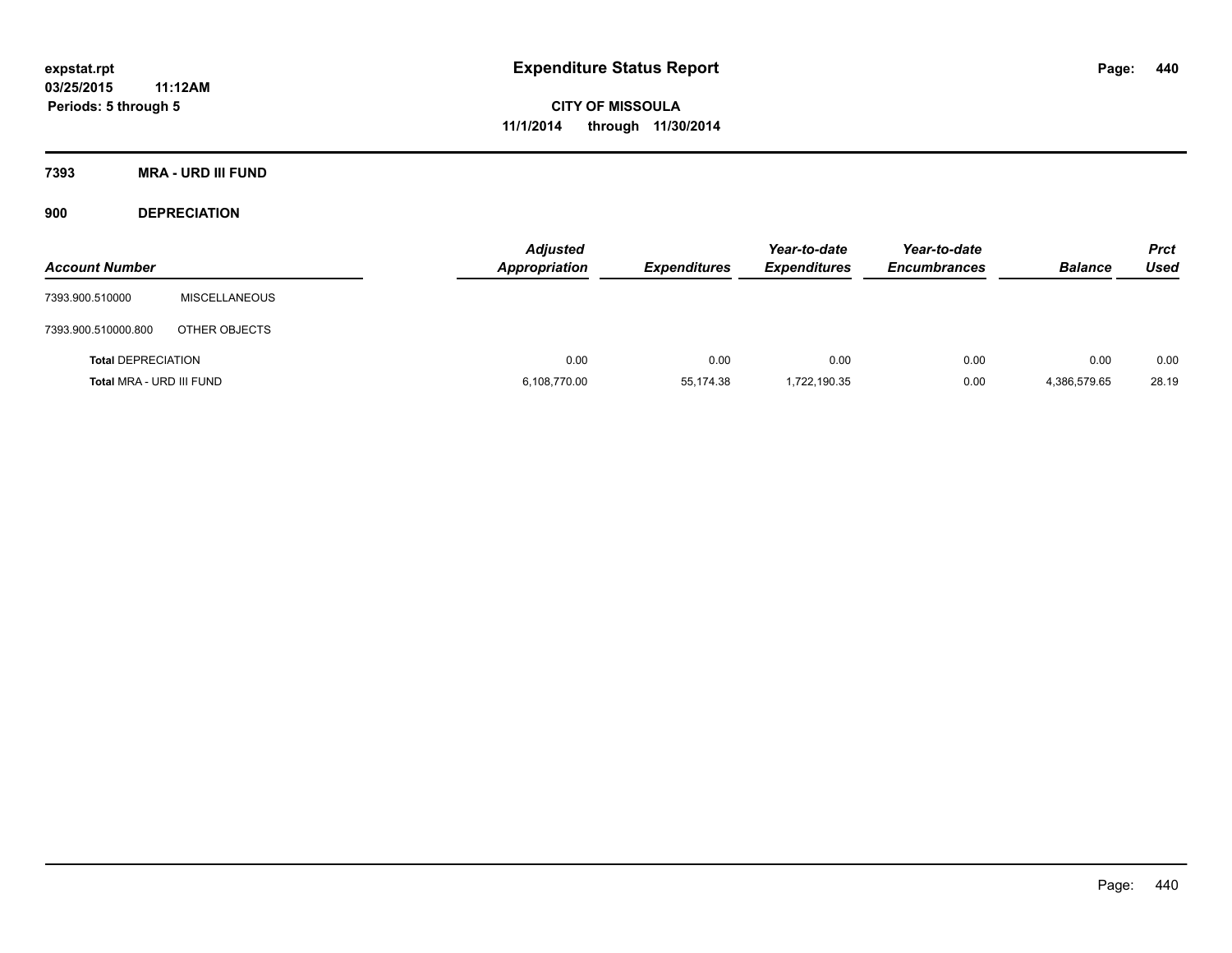**441**

**CITY OF MISSOULA 11/1/2014 through 11/30/2014**

#### **7394 MRA TAX INCREMENT DEBT CLEARING FUND**

| <b>Account Number</b>         |                                                   | <b>Adjusted</b><br><b>Appropriation</b> | <b>Expenditures</b> | Year-to-date<br><b>Expenditures</b> | Year-to-date<br><b>Encumbrances</b> | <b>Balance</b> | <b>Prct</b><br><b>Used</b> |
|-------------------------------|---------------------------------------------------|-----------------------------------------|---------------------|-------------------------------------|-------------------------------------|----------------|----------------------------|
| 7394.390.490601               | TI BOND CLEARING                                  |                                         |                     |                                     |                                     |                |                            |
| 7394.390.490601.800           | OTHER OBJECTS                                     |                                         |                     |                                     |                                     |                |                            |
| <b>Total TI BOND CLEARING</b> |                                                   | 0.00                                    | 0.00                | 0.00                                | 0.00                                | 0.00           | 0.00                       |
| 7394.390.521000               | INTERFUND OPERATING TRANSFERS                     |                                         |                     |                                     |                                     |                |                            |
| 7394.390.521000.800           | OTHER OBJECTS                                     |                                         |                     |                                     |                                     |                |                            |
|                               | <b>Total INTERFUND OPERATING TRANSFERS</b>        | 0.00                                    | 0.00                | 0.00                                | 0.00                                | 0.00           | 0.00                       |
|                               | <b>Total MRA TAX INCREMENT DEBT CLEARING FUND</b> | 0.00                                    | 0.00                | 0.00                                | 0.00                                | 0.00           | 0.00                       |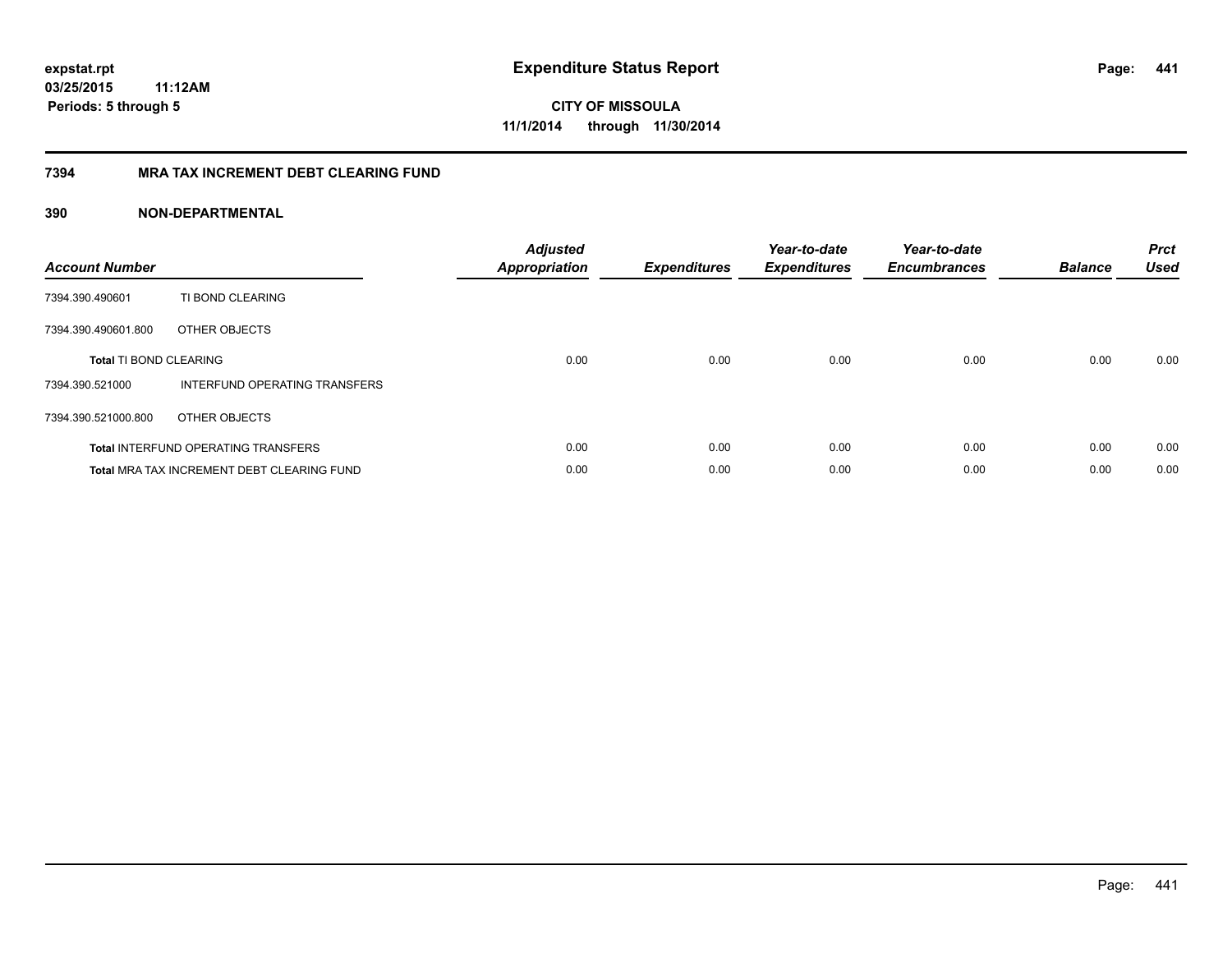**CITY OF MISSOULA 11/1/2014 through 11/30/2014**

#### **7395 MRA TAX INCREMENT DEBT SERVICE INTEREST**

| <b>Account Number</b>     |                                               | <b>Adjusted</b><br><b>Appropriation</b> | <b>Expenditures</b> | Year-to-date<br><b>Expenditures</b> | Year-to-date<br><b>Encumbrances</b> | <b>Balance</b> | <b>Prct</b><br><b>Used</b> |
|---------------------------|-----------------------------------------------|-----------------------------------------|---------------------|-------------------------------------|-------------------------------------|----------------|----------------------------|
| 7395.390.490200           | REVENUE BOND DEBT SERVICE                     |                                         |                     |                                     |                                     |                |                            |
| 7395.390.490200.600       | <b>DEBT SERVICE</b>                           |                                         |                     |                                     |                                     |                |                            |
| <b>Total DEBT SERVICE</b> |                                               | 0.00                                    | 0.00                | 0.00                                | 0.00                                | 0.00           | 0.00                       |
| 7395.390.490200.800       | OTHER OBJECTS                                 |                                         |                     |                                     |                                     |                |                            |
|                           | Total REVENUE BOND DEBT SERVICE               | 0.00                                    | 0.00                | 0.00                                | 0.00                                | 0.00           | 0.00                       |
| 7395.390.490602           | TI BOND INTEREST                              |                                         |                     |                                     |                                     |                |                            |
| 7395.390.490602.600       | <b>DEBT SERVICE</b>                           |                                         |                     |                                     |                                     |                |                            |
| <b>Total DEBT SERVICE</b> |                                               | 0.00                                    | 0.00                | 0.00                                | 0.00                                | 0.00           | 0.00                       |
| 7395.390.490602.800       | OTHER OBJECTS                                 |                                         |                     |                                     |                                     |                |                            |
| Total TI BOND INTEREST    |                                               | 0.00                                    | 0.00                | 0.00                                | 0.00                                | 0.00           | 0.00                       |
|                           | Total MRA TAX INCREMENT DEBT SERVICE INTEREST | 0.00                                    | 0.00                | 0.00                                | 0.00                                | 0.00           | 0.00                       |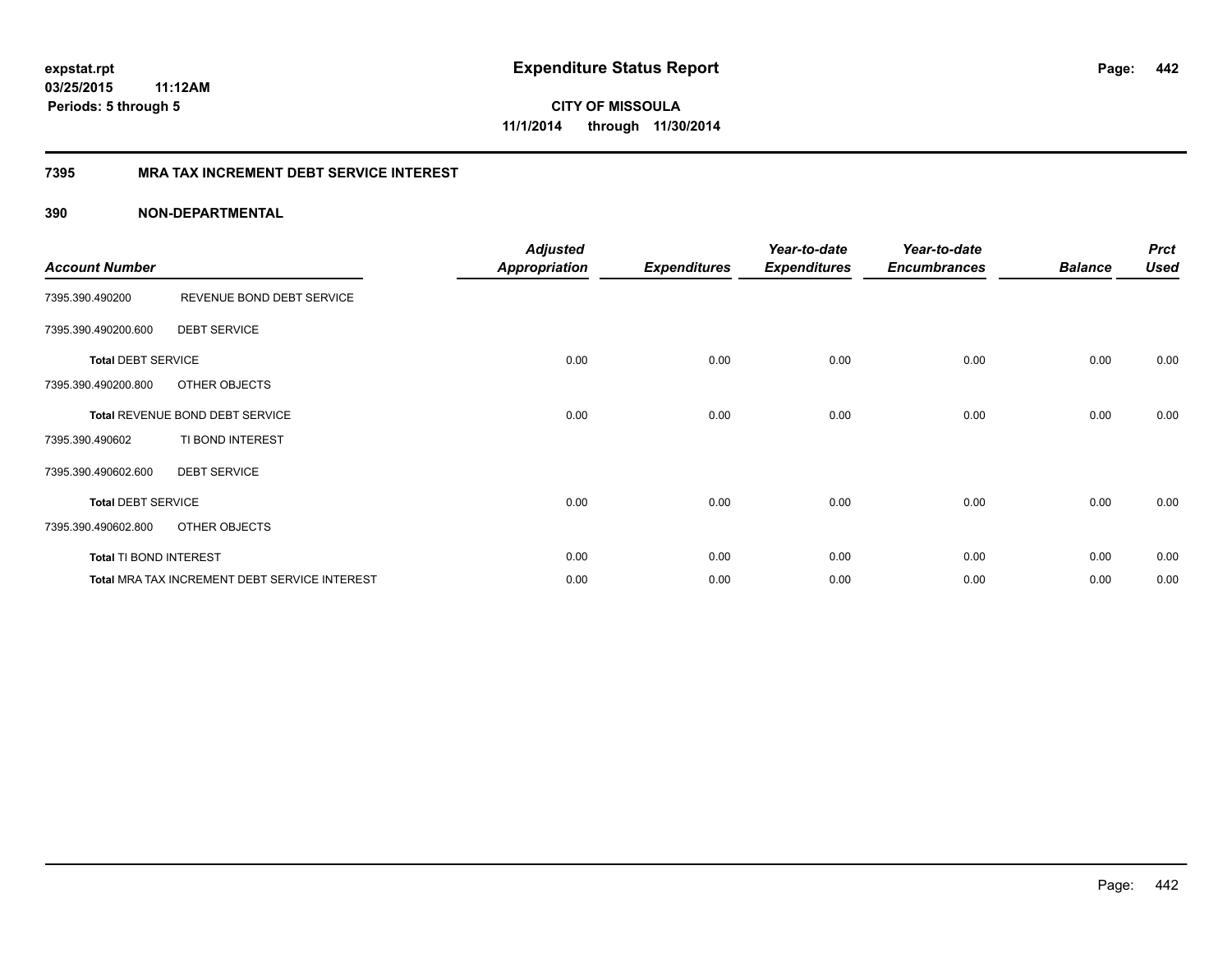**443**

**CITY OF MISSOULA 11/1/2014 through 11/30/2014**

#### **7396 MRA TAX INCREMENT DEBT SERVICE SINKING F**

| <b>Account Number</b>        |                                                | <b>Adjusted</b><br>Appropriation | <b>Expenditures</b> | Year-to-date<br><b>Expenditures</b> | Year-to-date<br><b>Encumbrances</b> | <b>Balance</b> | <b>Prct</b><br><b>Used</b> |
|------------------------------|------------------------------------------------|----------------------------------|---------------------|-------------------------------------|-------------------------------------|----------------|----------------------------|
| 7396.390.490200              | REVENUE BOND DEBT SERVICE                      |                                  |                     |                                     |                                     |                |                            |
| 7396.390.490200.600          | <b>DEBT SERVICE</b>                            |                                  |                     |                                     |                                     |                |                            |
|                              | Total REVENUE BOND DEBT SERVICE                | 0.00                             | 0.00                | 0.00                                | 0.00                                | 0.00           | 0.00                       |
| 7396.390.490603              | TI BOND SINKING                                |                                  |                     |                                     |                                     |                |                            |
| 7396.390.490603.600          | <b>DEBT SERVICE</b>                            |                                  |                     |                                     |                                     |                |                            |
| <b>Total DEBT SERVICE</b>    |                                                | 0.00                             | 0.00                | 0.00                                | 0.00                                | 0.00           | 0.00                       |
| 7396.390.490603.800          | OTHER OBJECTS                                  |                                  |                     |                                     |                                     |                |                            |
| <b>Total TI BOND SINKING</b> |                                                | 0.00                             | 0.00                | 0.00                                | 0.00                                | 0.00           | 0.00                       |
|                              | Total MRA TAX INCREMENT DEBT SERVICE SINKING F | 0.00                             | 0.00                | 0.00                                | 0.00                                | 0.00           | 0.00                       |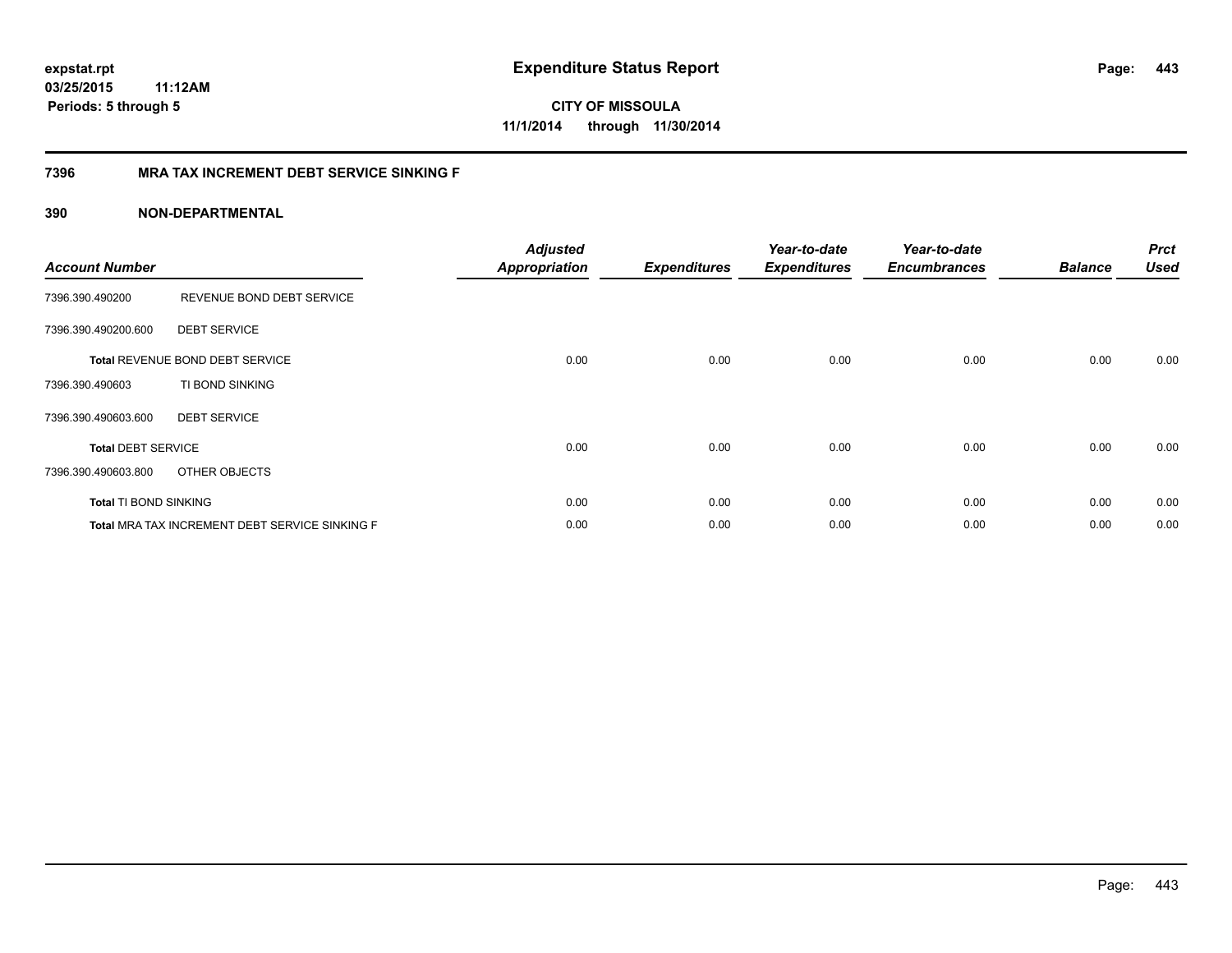**444**

**CITY OF MISSOULA 11/1/2014 through 11/30/2014**

#### **7397 MRA TAX INCREMENT BOND RESERVE FUND**

| <b>Account Number</b>        |                                           | <b>Adjusted</b><br><b>Appropriation</b> | <b>Expenditures</b> | Year-to-date<br><b>Expenditures</b> | Year-to-date<br><b>Encumbrances</b> | <b>Balance</b> | <b>Prct</b><br><b>Used</b> |
|------------------------------|-------------------------------------------|-----------------------------------------|---------------------|-------------------------------------|-------------------------------------|----------------|----------------------------|
| 7397.390.490604              | TI BOND RESERVE                           |                                         |                     |                                     |                                     |                |                            |
| 7397.390.490604.800          | OTHER OBJECTS                             |                                         |                     |                                     |                                     |                |                            |
| <b>Total TI BOND RESERVE</b> |                                           | 0.00                                    | 0.00                | 0.00                                | 0.00                                | 0.00           | 0.00                       |
| 7397.390.521000              | INTERFUND OPERATING TRANSFERS             |                                         |                     |                                     |                                     |                |                            |
| 7397.390.521000.800          | OTHER OBJECTS                             |                                         |                     |                                     |                                     |                |                            |
|                              | Total MRA TAX INCREMENT BOND RESERVE FUND | 0.00                                    | 0.00                | 0.00                                | 0.00                                | 0.00           | 0.00                       |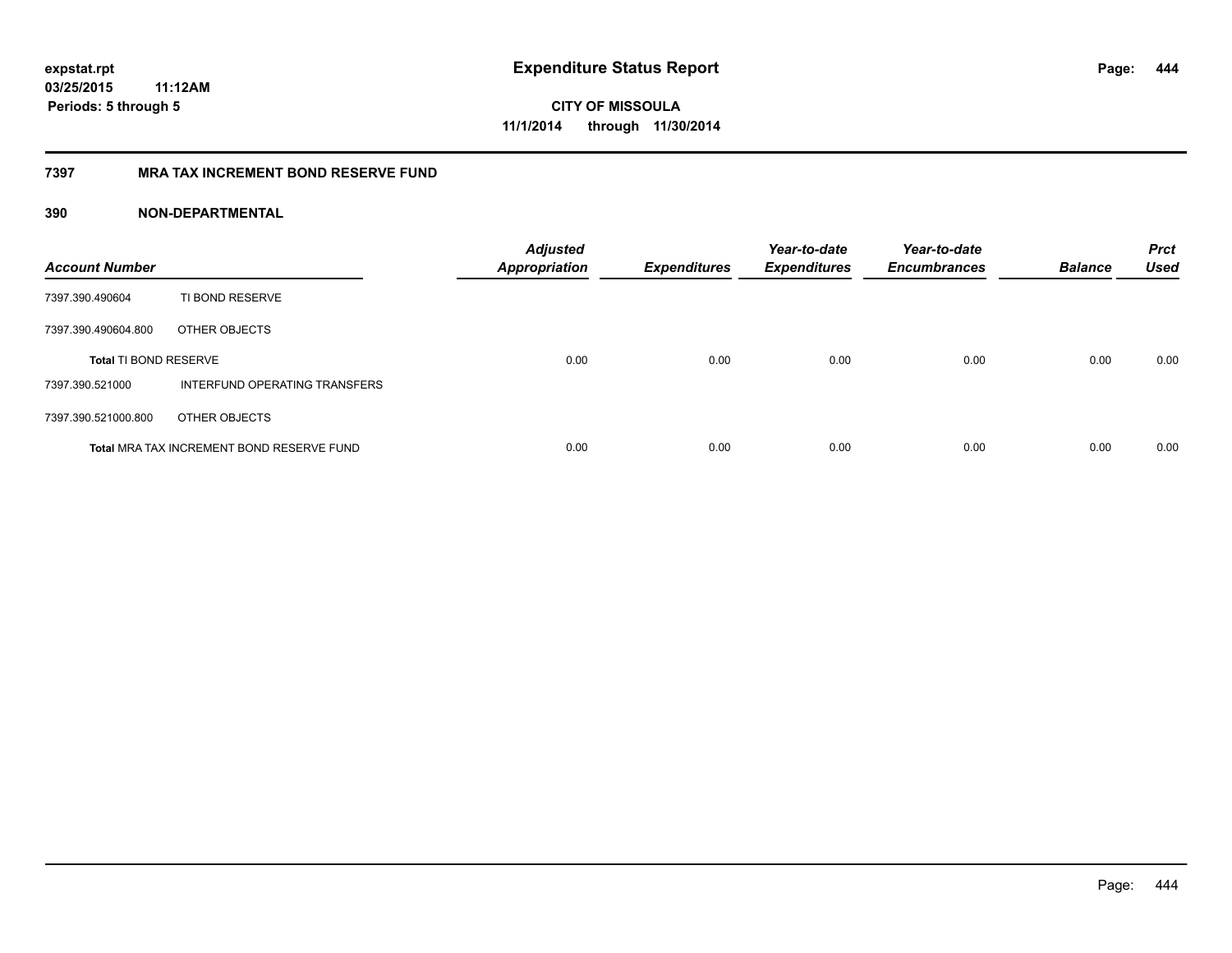**03/25/2015 11:12AM**

**Periods: 5 through 5**

**445**

**CITY OF MISSOULA 11/1/2014 through 11/30/2014**

#### **7399 INTERMOUNTAIN BOND DEBT SERVICE**

| <b>Account Number</b>             |                           | <b>Adjusted</b><br>Appropriation | <b>Expenditures</b> | Year-to-date<br><b>Expenditures</b> | Year-to-date<br><b>Encumbrances</b> | <b>Balance</b> | <b>Prct</b><br><b>Used</b> |
|-----------------------------------|---------------------------|----------------------------------|---------------------|-------------------------------------|-------------------------------------|----------------|----------------------------|
| 7399.385.490200                   | REVENUE BOND DEBT SERVICE |                                  |                     |                                     |                                     |                |                            |
| 7399.385.490200.600               | <b>DEBT SERVICE</b>       |                                  |                     |                                     |                                     |                |                            |
| 7399.385.490200.610.000 PRINCIPAL |                           | 72,000.00                        | 0.00                | 0.00                                | 0.00                                | 72,000.00      | 0.00                       |
| 7399.385.490200.620.000 INTEREST  |                           | 73.769.00                        | 0.00                | 600.00                              | 0.00                                | 73.169.00      | 0.81                       |
| <b>Total MRA</b>                  |                           | 145,769.00                       | 0.00                | 600.00                              | 0.00                                | 145.169.00     | 0.41                       |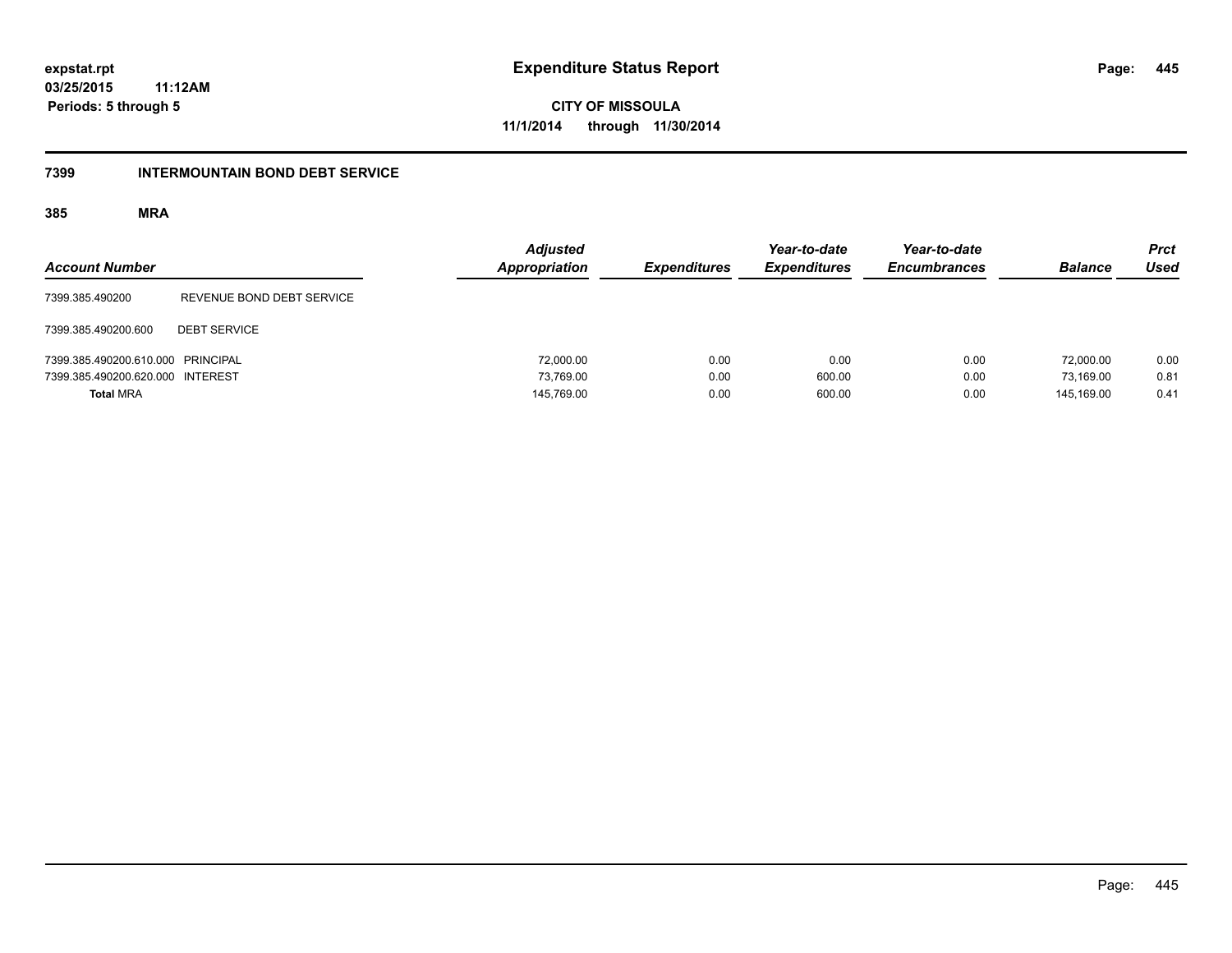#### **7399 INTERMOUNTAIN BOND DEBT SERVICE**

| <b>Account Number</b>         |                                              | <b>Adjusted</b><br><b>Appropriation</b> | <b>Expenditures</b> | Year-to-date<br><b>Expenditures</b> | Year-to-date<br><b>Encumbrances</b> | <b>Balance</b> | <b>Prct</b><br>Used |
|-------------------------------|----------------------------------------------|-----------------------------------------|---------------------|-------------------------------------|-------------------------------------|----------------|---------------------|
| 7399.390.490604               | TI BOND RESERVE                              |                                         |                     |                                     |                                     |                |                     |
| 7399.390.490604.800           | OTHER OBJECTS                                |                                         |                     |                                     |                                     |                |                     |
| <b>Total NON-DEPARTMENTAL</b> |                                              | 0.00                                    | 0.00                | 0.00                                | 0.00                                | 0.00           | 0.00                |
|                               | <b>Total INTERMOUNTAIN BOND DEBT SERVICE</b> | 145,769.00                              | 0.00                | 600.00                              | 0.00                                | 145.169.00     | 0.41                |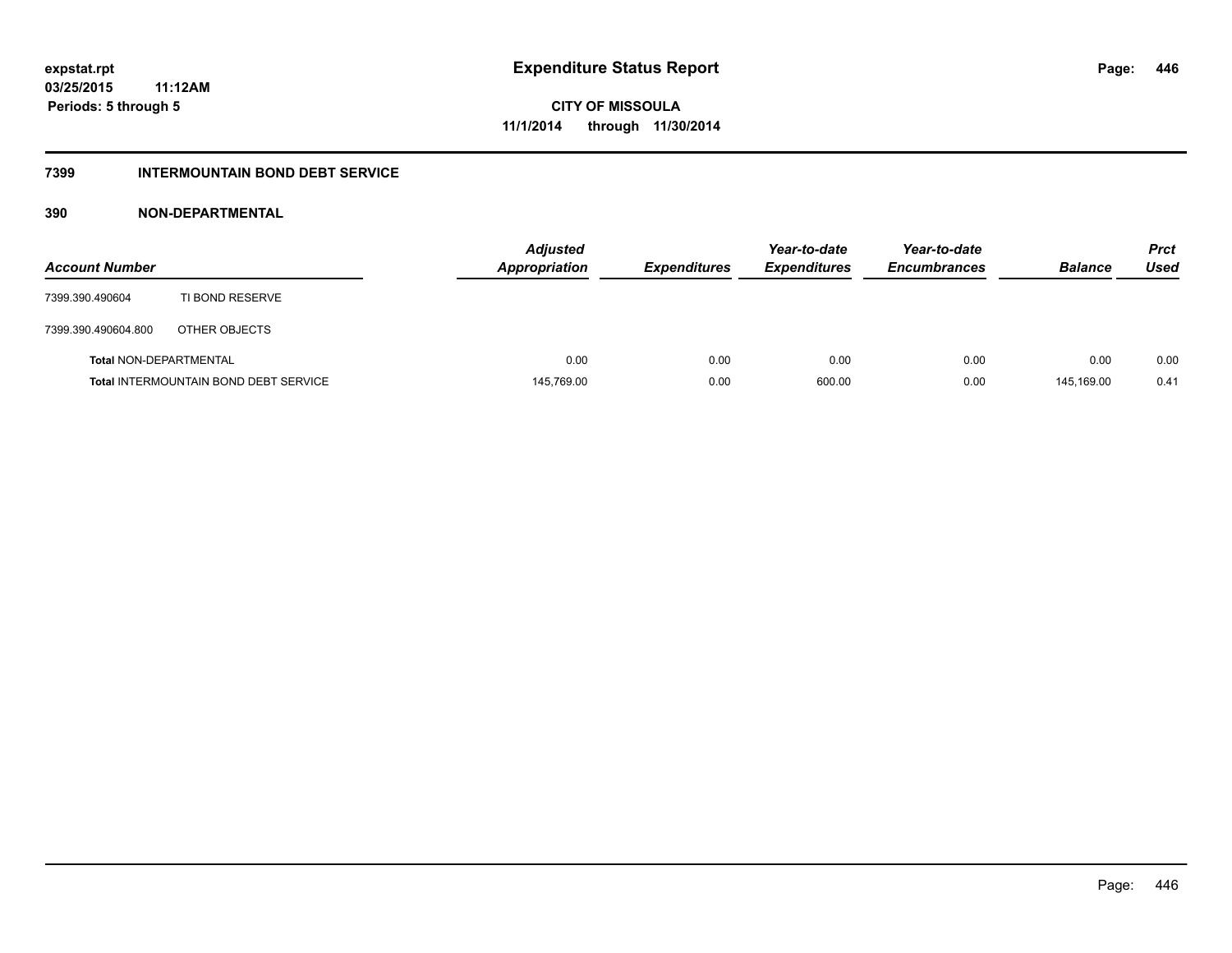#### **7400 FRONT ST BOND CLEARING**

| <b>Account Number</b>            |                                                  | <b>Adjusted</b><br>Appropriation | <b>Expenditures</b> | Year-to-date<br><b>Expenditures</b> | Year-to-date<br><b>Encumbrances</b> | <b>Balance</b> | <b>Prct</b><br><b>Used</b> |
|----------------------------------|--------------------------------------------------|----------------------------------|---------------------|-------------------------------------|-------------------------------------|----------------|----------------------------|
| 7400.385.470210                  | <b>ADMINISTRATION</b>                            |                                  |                     |                                     |                                     |                |                            |
| 7400.385.470210.800              | OTHER OBJECTS                                    |                                  |                     |                                     |                                     |                |                            |
|                                  | 7400.385.470210.820.603 TRANSFERS TO OTHER FUNDS | 146,472.00                       | 0.00                | 0.00                                | 0.00                                | 146,472.00     | 0.00                       |
|                                  | 7400.385.470210.820.604 TRANSFERS TO OTHER FUNDS | 142,630.00                       | 0.00                | 0.00                                | 0.00                                | 142,630.00     | 0.00                       |
|                                  | 7400.385.470210.820.605 TRANSFERS TO OTHER FUNDS | 164,160.00                       | 0.00                | 0.00                                | 0.00                                | 164,160.00     | 0.00                       |
| <b>Total ADMINISTRATION</b>      |                                                  | 453,262.00                       | 0.00                | 0.00                                | 0.00                                | 453,262.00     | 0.00                       |
| 7400.385.470260                  | <b>PLANNING &amp; MGMT</b>                       |                                  |                     |                                     |                                     |                |                            |
| 7400.385.470260.700              | <b>GRANTS &amp; CONTRIBUTIONS</b>                |                                  |                     |                                     |                                     |                |                            |
| <b>Total PLANNING &amp; MGMT</b> |                                                  | 0.00                             | 0.00                | 0.00                                | 0.00                                | 0.00           | 0.00                       |
|                                  | <b>Total FRONT ST BOND CLEARING</b>              | 453,262.00                       | 0.00                | 0.00                                | 0.00                                | 453,262.00     | 0.00                       |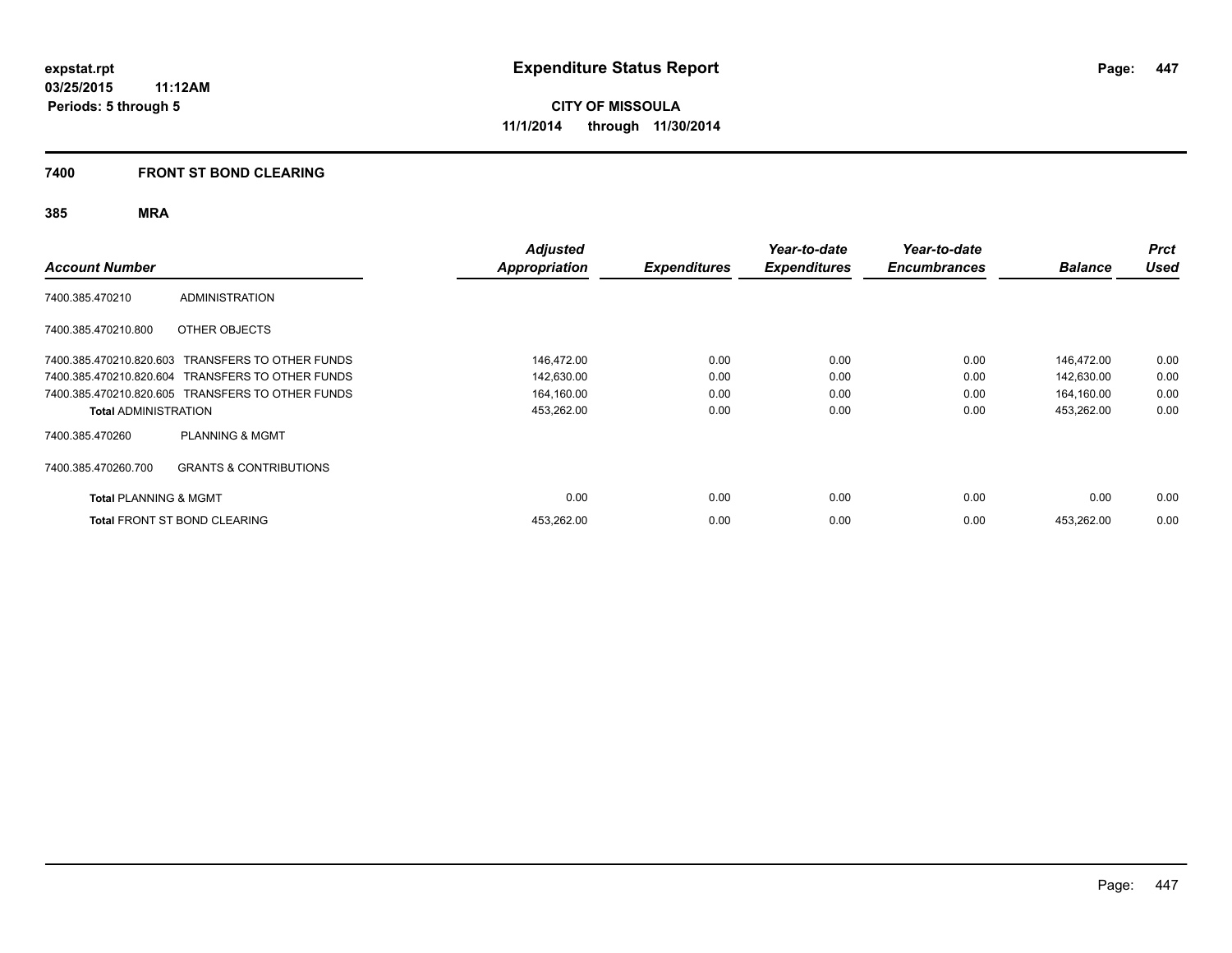#### **7401 FRONT ST PARKING STRUCTURE**

|                                 |                                         | <b>Adjusted</b>      |                     | Year-to-date        | Year-to-date        |                | <b>Prct</b> |
|---------------------------------|-----------------------------------------|----------------------|---------------------|---------------------|---------------------|----------------|-------------|
| <b>Account Number</b>           |                                         | <b>Appropriation</b> | <b>Expenditures</b> | <b>Expenditures</b> | <b>Encumbrances</b> | <b>Balance</b> | <b>Used</b> |
| 7401.385.470210                 | <b>ADMINISTRATION</b>                   |                      |                     |                     |                     |                |             |
| 7401.385.470210.800             | OTHER OBJECTS                           |                      |                     |                     |                     |                |             |
| <b>Total ADMINISTRATION</b>     |                                         | 0.00                 | 0.00                | 0.00                | 0.00                | 0.00           | 0.00        |
| 7401.385.490000                 | <b>DEBT SERVICE</b>                     |                      |                     |                     |                     |                |             |
| 7401.385.490000.600             | <b>DEBT SERVICE</b>                     |                      |                     |                     |                     |                |             |
| 7401.385.490000.610.000         | <b>PRINCIPAL</b>                        | 30,000.00            | 0.00                | 16,000.00           | 0.00                | 14,000.00      | 53.33       |
| 7401.385.490000.620.000         | <b>INTEREST / SERVICE FEES</b>          | 116,134.00           | 0.00                | 48,385.09           | 0.00                | 67,748.91      | 41.66       |
| <b>Total DEBT SERVICE</b>       |                                         | 146,134.00           | 0.00                | 64,385.09           | 0.00                | 81,748.91      | 44.06       |
| 7401.385.522000                 | PTI PAYMENT TO MPC                      |                      |                     |                     |                     |                |             |
| 7401.385.522000.300             | PURCHASED SERVICES                      |                      |                     |                     |                     |                |             |
| <b>Total PTI PAYMENT TO MPC</b> |                                         | 0.00                 | 0.00                | 0.00                | 0.00                | 0.00           | 0.00        |
|                                 | <b>Total FRONT ST PARKING STRUCTURE</b> | 146,134.00           | 0.00                | 64,385.09           | 0.00                | 81,748.91      | 44.06       |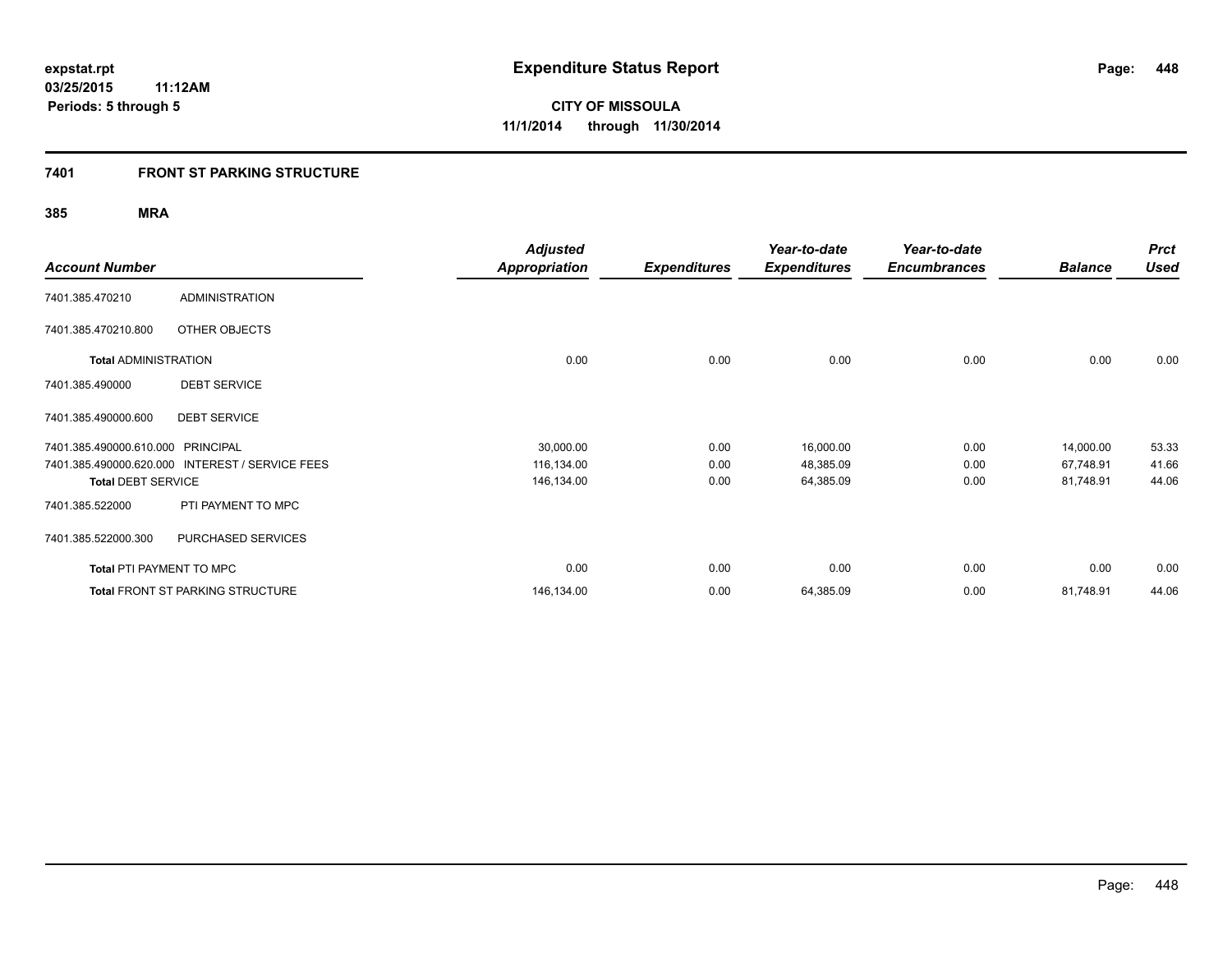### **7402 FRONT ST SUBORDINATE LIEN NOTE**

**385 MRA**

| <b>Account Number</b>       |                                                              | <b>Adjusted</b><br><b>Appropriation</b> | <b>Expenditures</b> | Year-to-date<br><b>Expenditures</b> | Year-to-date<br><b>Encumbrances</b> | <b>Balance</b> | <b>Prct</b><br><b>Used</b> |
|-----------------------------|--------------------------------------------------------------|-----------------------------------------|---------------------|-------------------------------------|-------------------------------------|----------------|----------------------------|
| 7402.385.470210             | <b>ADMINISTRATION</b>                                        |                                         |                     |                                     |                                     |                |                            |
| 7402.385.470210.800         | OTHER OBJECTS                                                |                                         |                     |                                     |                                     |                |                            |
| <b>Total ADMINISTRATION</b> |                                                              | 0.00                                    | 0.00                | 0.00                                | 0.00                                | 0.00           | 0.00                       |
| 7402.385.470333             | THE WILMA NOTE                                               |                                         |                     |                                     |                                     |                |                            |
| 7402.385.470333.600         | <b>DEBT SERVICE</b>                                          |                                         |                     |                                     |                                     |                |                            |
|                             | 7402.385.470333.610.000 WILMA NOTE/PRINCIPAL                 | 34,526.00                               | 0.00                | 0.00                                | 0.00                                | 34,526.00      | 0.00                       |
|                             | 7402.385.470333.620.000 WILMA NOTE/NTEREST / SERVICE FEES    | 725.00                                  | 0.00                | 0.00                                | 0.00                                | 725.00         | 0.00                       |
| <b>Total DEBT SERVICE</b>   |                                                              | 35,251.00                               | 0.00                | 0.00                                | 0.00                                | 35,251.00      | 0.00                       |
| 7402.385.470333.700         | <b>GRANTS &amp; CONTRIBUTIONS</b>                            |                                         |                     |                                     |                                     |                |                            |
|                             | <b>Total GRANTS &amp; CONTRIBUTIONS</b>                      | 0.00                                    | 0.00                | 0.00                                | 0.00                                | 0.00           | 0.00                       |
| <b>Total THE WILMA NOTE</b> |                                                              | 35,251.00                               | 0.00                | 0.00                                | 0.00                                | 35,251.00      | 0.00                       |
| 7402.385.470334             | <b>CARAS PARK OBLIGATION</b>                                 |                                         |                     |                                     |                                     |                |                            |
| 7402.385.470334.700         | <b>GRANTS &amp; CONTRIBUTIONS</b>                            |                                         |                     |                                     |                                     |                |                            |
|                             | <b>Total CARAS PARK OBLIGATION</b>                           | 0.00                                    | 0.00                | 0.00                                | 0.00                                | 0.00           | 0.00                       |
| 7402.385.490507             | FIB SUBORDINATE LIEN NOTE PARKING STRUCT                     |                                         |                     |                                     |                                     |                |                            |
| 7402.385.490507.600         | <b>DEBT SERVICE</b>                                          |                                         |                     |                                     |                                     |                |                            |
|                             | 7402.385.490507.610.000 FIB SUB LIEN NOTE-PRINCIPAL          | 32,783.00                               | 0.00                | 32,782.62                           | 0.00                                | 0.38           | 100.00                     |
|                             | 7402.385.490507.620.000 FIB SUB LIEN NOTE-INTEREST/ SVS FEES | 98,523.00                               | 0.00                | 49,798.27                           | 0.00                                | 48,724.73      | 50.54                      |
|                             | Total FIB SUBORDINATE LIEN NOTE PARKING STRUCT               | 131,306.00                              | 0.00                | 82,580.89                           | 0.00                                | 48,725.11      | 62.89                      |
| 7402.385.490509             | WILMA NOTE DEBT SERVICE                                      |                                         |                     |                                     |                                     |                |                            |

7402.385.490509.600 DEBT SERVICE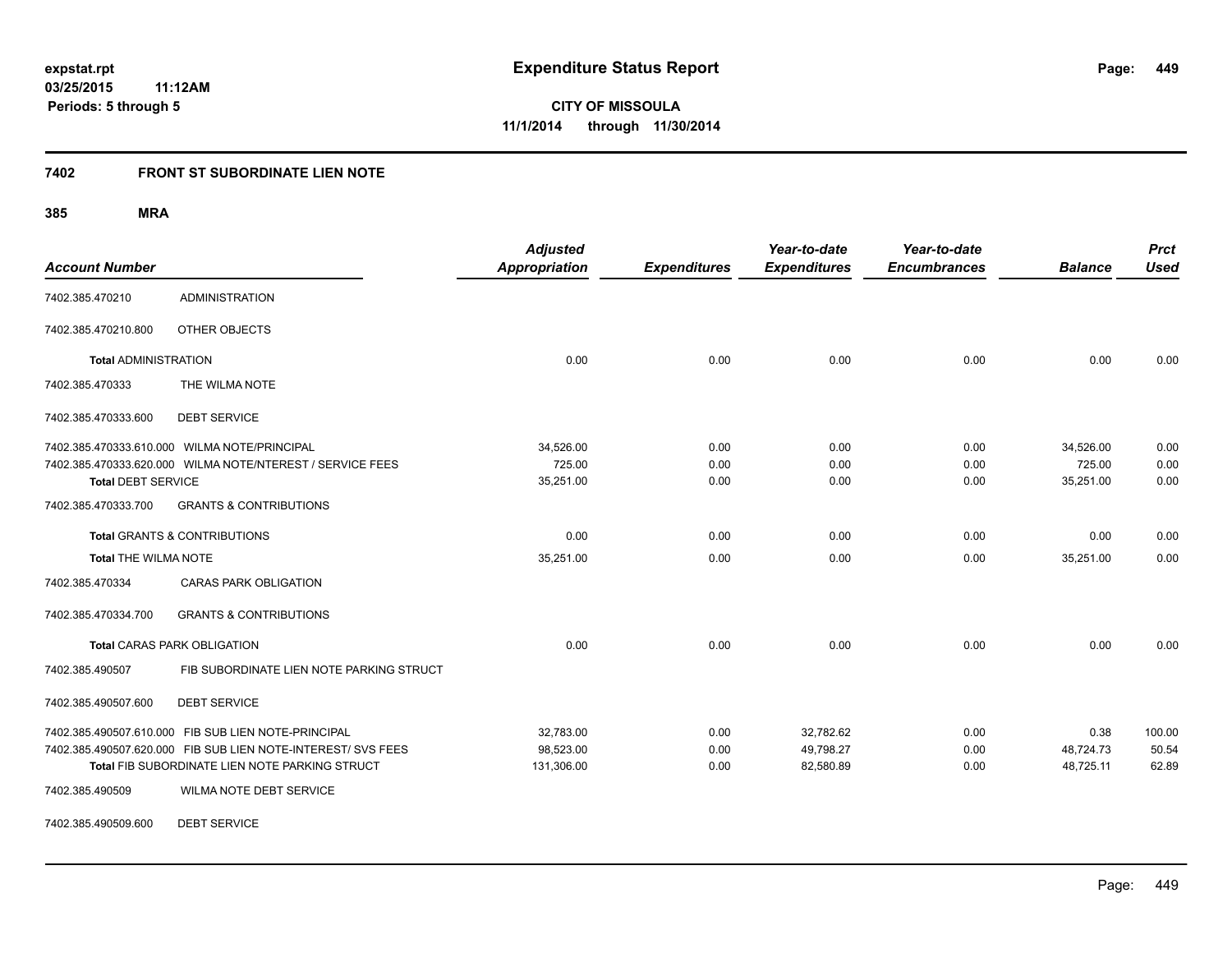# **7402 FRONT ST SUBORDINATE LIEN NOTE**

| <b>Account Number</b>                       | <b>Adiusted</b><br><b>Appropriation</b> | <b>Expenditures</b> | Year-to-date<br><b>Expenditures</b> | Year-to-date<br><b>Encumbrances</b> | Balance   | Prct<br>Used |
|---------------------------------------------|-----------------------------------------|---------------------|-------------------------------------|-------------------------------------|-----------|--------------|
| Total WILMA NOTE DEBT SERVICE               | 0.00                                    | 0.00                | 0.00                                | 0.00                                | 0.00      | 0.00         |
| <b>Total FRONT ST SUBORDINATE LIEN NOTE</b> | 166,557.00                              | 0.00                | 82,580.89                           | 0.00                                | 83,976.11 | 49.58        |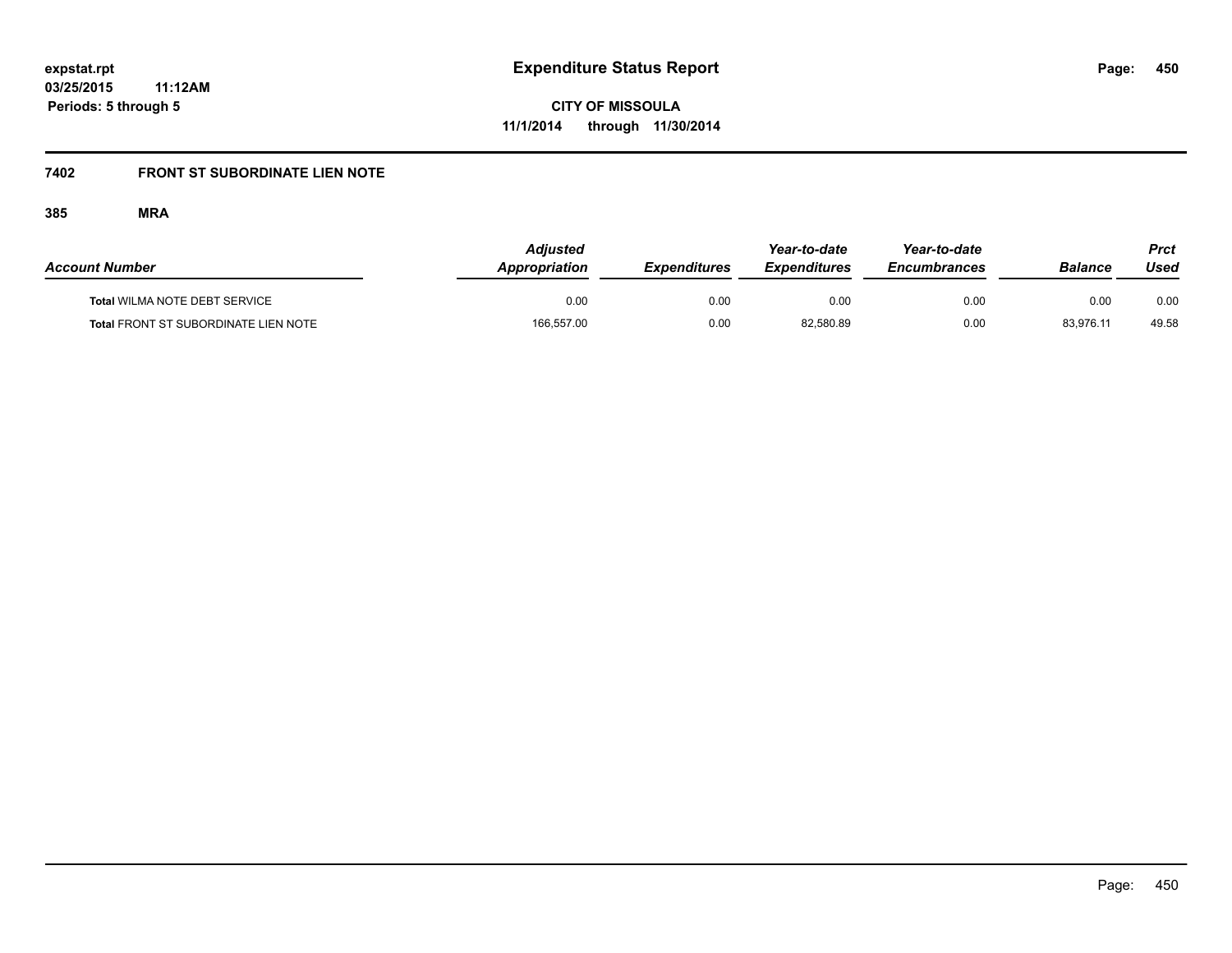#### **7447 COURT COLLECTED PARKING FINES**

#### **230 MUNICIPAL COURT**

| <b>Account Number</b>      |                                            | <b>Adjusted</b><br><b>Appropriation</b> | <b>Expenditures</b> | Year-to-date<br><b>Expenditures</b> | Year-to-date<br><b>Encumbrances</b> | <b>Balance</b> | <b>Prct</b><br>Used |
|----------------------------|--------------------------------------------|-----------------------------------------|---------------------|-------------------------------------|-------------------------------------|----------------|---------------------|
| 7447.230.410360            | CITY/MUNICIPAL COURT                       |                                         |                     |                                     |                                     |                |                     |
| 7447.230.410360.500        | <b>FIXED CHARGES</b>                       |                                         |                     |                                     |                                     |                |                     |
| <b>Total FIXED CHARGES</b> |                                            | 0.00                                    | 0.00                | 0.00                                | 0.00                                | 0.00           | 0.00                |
|                            | <b>Total CITY/MUNICIPAL COURT</b>          | 0.00                                    | 0.00                | 0.00                                | 0.00                                | 0.00           | 0.00                |
|                            | <b>Total COURT COLLECTED PARKING FINES</b> | 0.00                                    | 0.00                | 0.00                                | 0.00                                | 0.00           | 0.00                |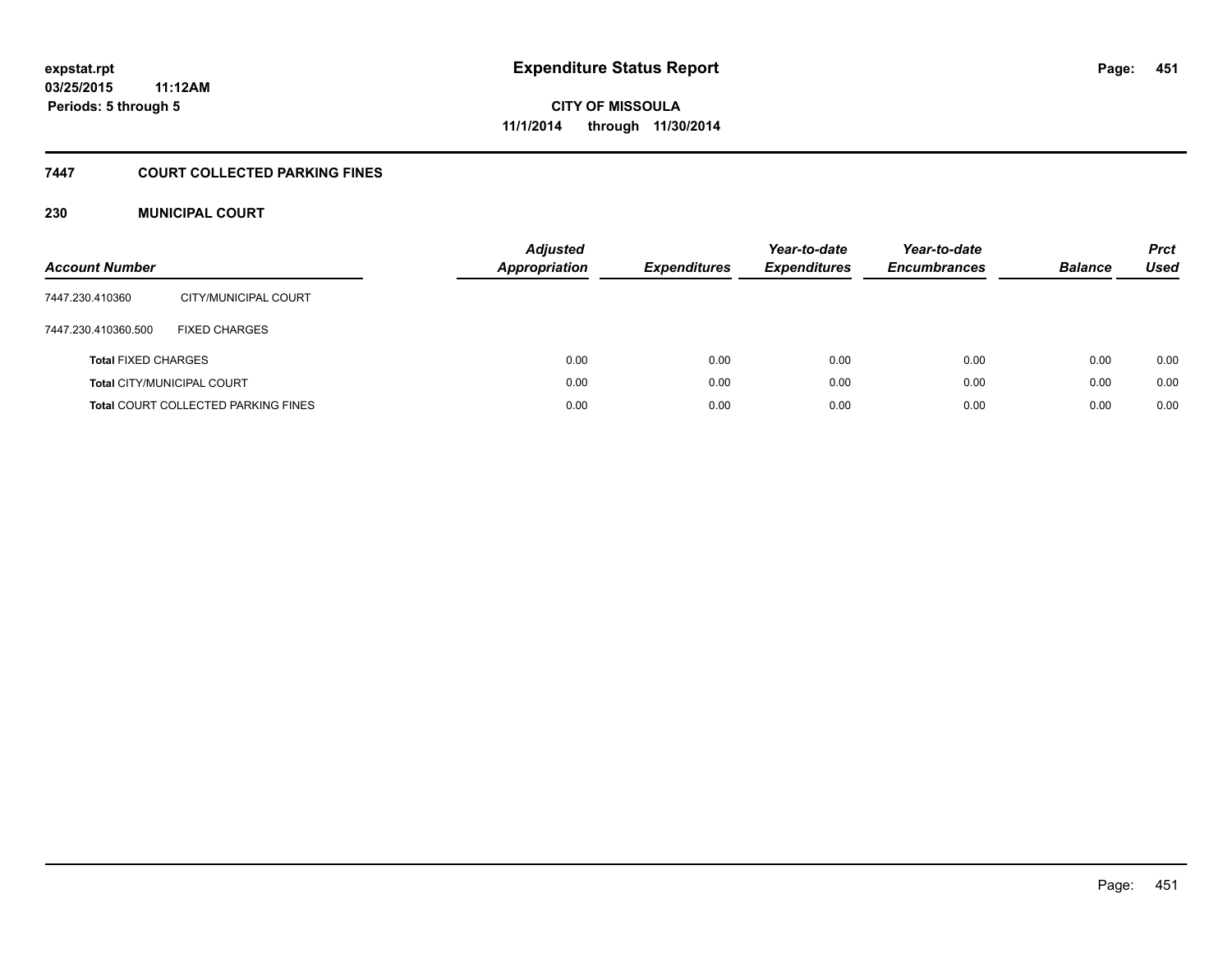### **7458 COURT SURCHARGE**

#### **230 MUNICIPAL COURT**

| <b>Account Number</b>        |                                   | <b>Adjusted</b><br><b>Appropriation</b> | <b>Expenditures</b> | Year-to-date<br><b>Expenditures</b> | Year-to-date<br><b>Encumbrances</b> | <b>Balance</b> | <b>Prct</b><br><b>Used</b> |
|------------------------------|-----------------------------------|-----------------------------------------|---------------------|-------------------------------------|-------------------------------------|----------------|----------------------------|
| 7458.230.410360              | CITY/MUNICIPAL COURT              |                                         |                     |                                     |                                     |                |                            |
| 7458.230.410360.500          | <b>FIXED CHARGES</b>              |                                         |                     |                                     |                                     |                |                            |
| <b>Total FIXED CHARGES</b>   |                                   | 0.00                                    | 0.00                | 0.00                                | 0.00                                | 0.00           | 0.00                       |
|                              | <b>Total CITY/MUNICIPAL COURT</b> | 0.00                                    | 0.00                | 0.00                                | 0.00                                | 0.00           | 0.00                       |
| <b>Total COURT SURCHARGE</b> |                                   | 0.00                                    | 0.00                | 0.00                                | 0.00                                | 0.00           | 0.00                       |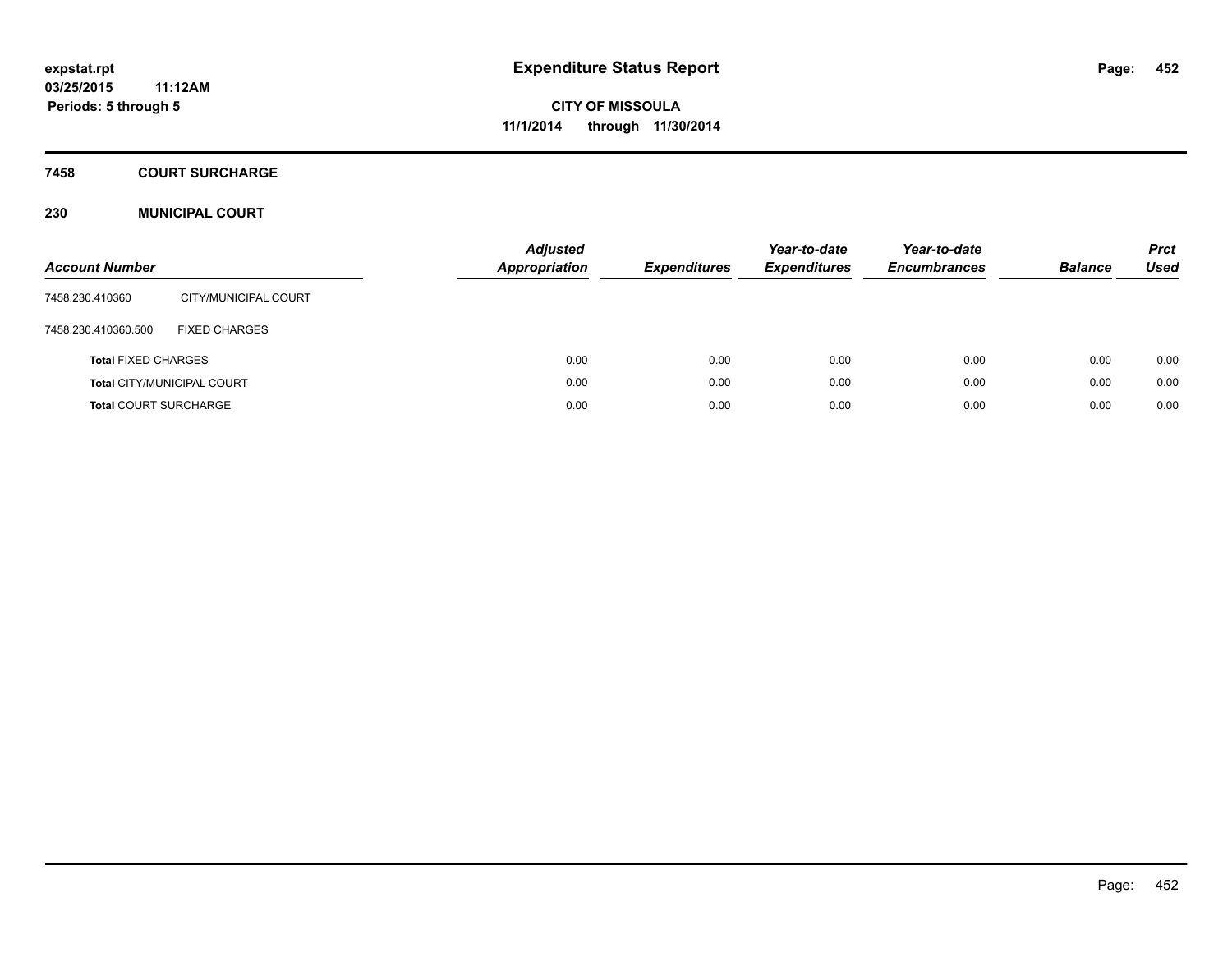#### **7469 PUBLIC DEFENDER FEES**

#### **230 MUNICIPAL COURT**

| <b>Account Number</b> |                                   | <b>Adjusted</b><br>Appropriation | <b>Expenditures</b> | Year-to-date<br><b>Expenditures</b> | Year-to-date<br><b>Encumbrances</b> | <b>Balance</b> | <b>Prct</b><br><b>Used</b> |
|-----------------------|-----------------------------------|----------------------------------|---------------------|-------------------------------------|-------------------------------------|----------------|----------------------------|
| 7469.230.410360       | CITY/MUNICIPAL COURT              |                                  |                     |                                     |                                     |                |                            |
| 7469.230.410360.500   | <b>FIXED CHARGES</b>              |                                  |                     |                                     |                                     |                |                            |
|                       | <b>Total PUBLIC DEFENDER FEES</b> | 0.00                             | 0.00                | 0.00                                | 0.00                                | 0.00           | 0.00                       |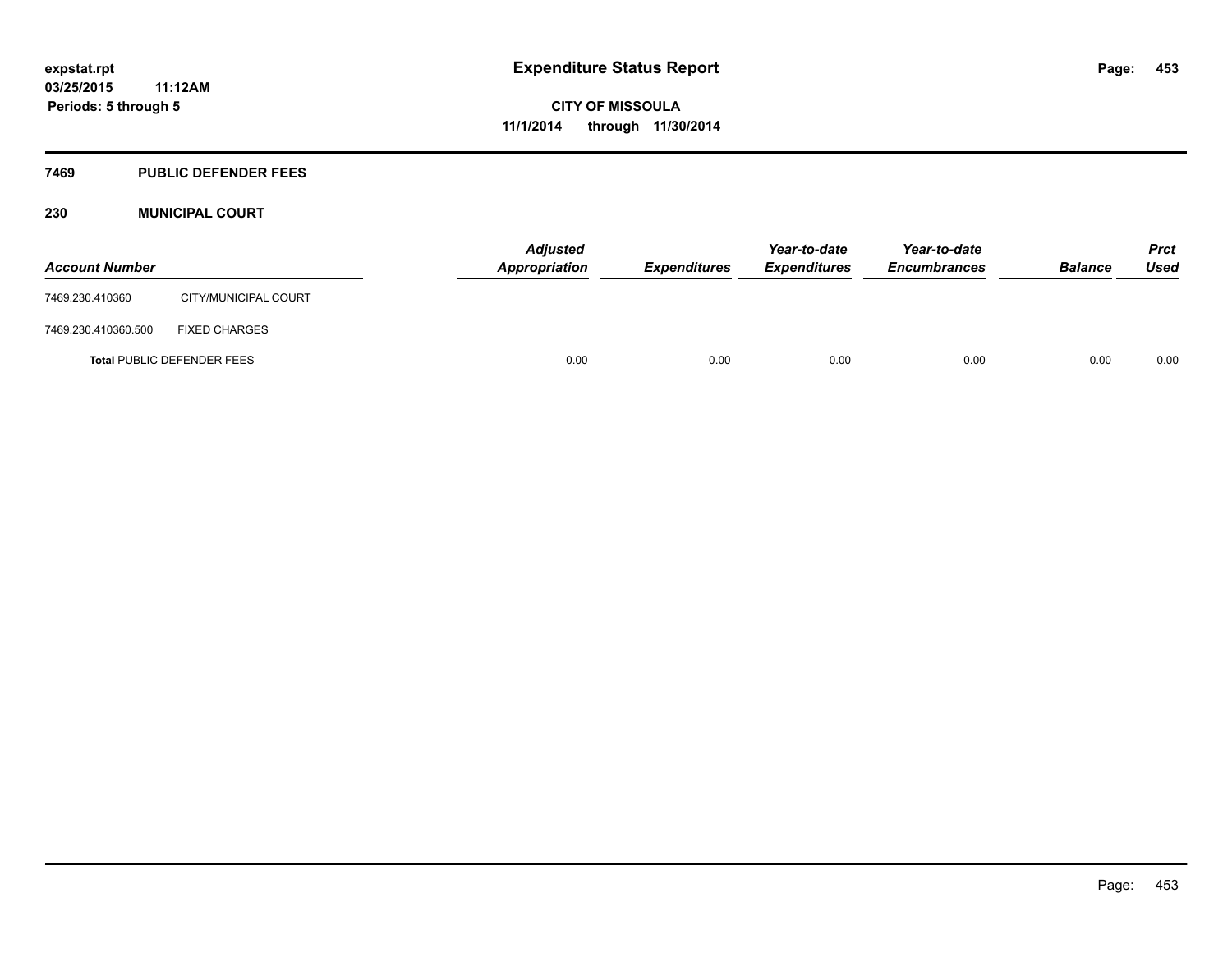### **7903 COUNTY CLEARING**

| <b>Account Number</b>        |                                                    | <b>Adjusted</b><br><b>Appropriation</b> | <b>Expenditures</b>  | Year-to-date<br><b>Expenditures</b> | Year-to-date<br><b>Encumbrances</b> | <b>Balance</b>             | <b>Prct</b><br><b>Used</b> |
|------------------------------|----------------------------------------------------|-----------------------------------------|----------------------|-------------------------------------|-------------------------------------|----------------------------|----------------------------|
| 7903.390.440600              | ANIMAL CONTROL SERVICES                            |                                         |                      |                                     |                                     |                            |                            |
| 7903.390.440600.800          | OTHER OBJECTS                                      |                                         |                      |                                     |                                     |                            |                            |
| <b>Total COUNTY CLEARING</b> | 7903.390.440600.845.000 CONTINGENCY - DOG LICENSES | 0.00<br>0.00                            | 1,073.50<br>1,073.50 | 1.882.75<br>1,882.75                | 0.00<br>0.00                        | $-1.882.75$<br>$-1.882.75$ | 0.00<br>0.00               |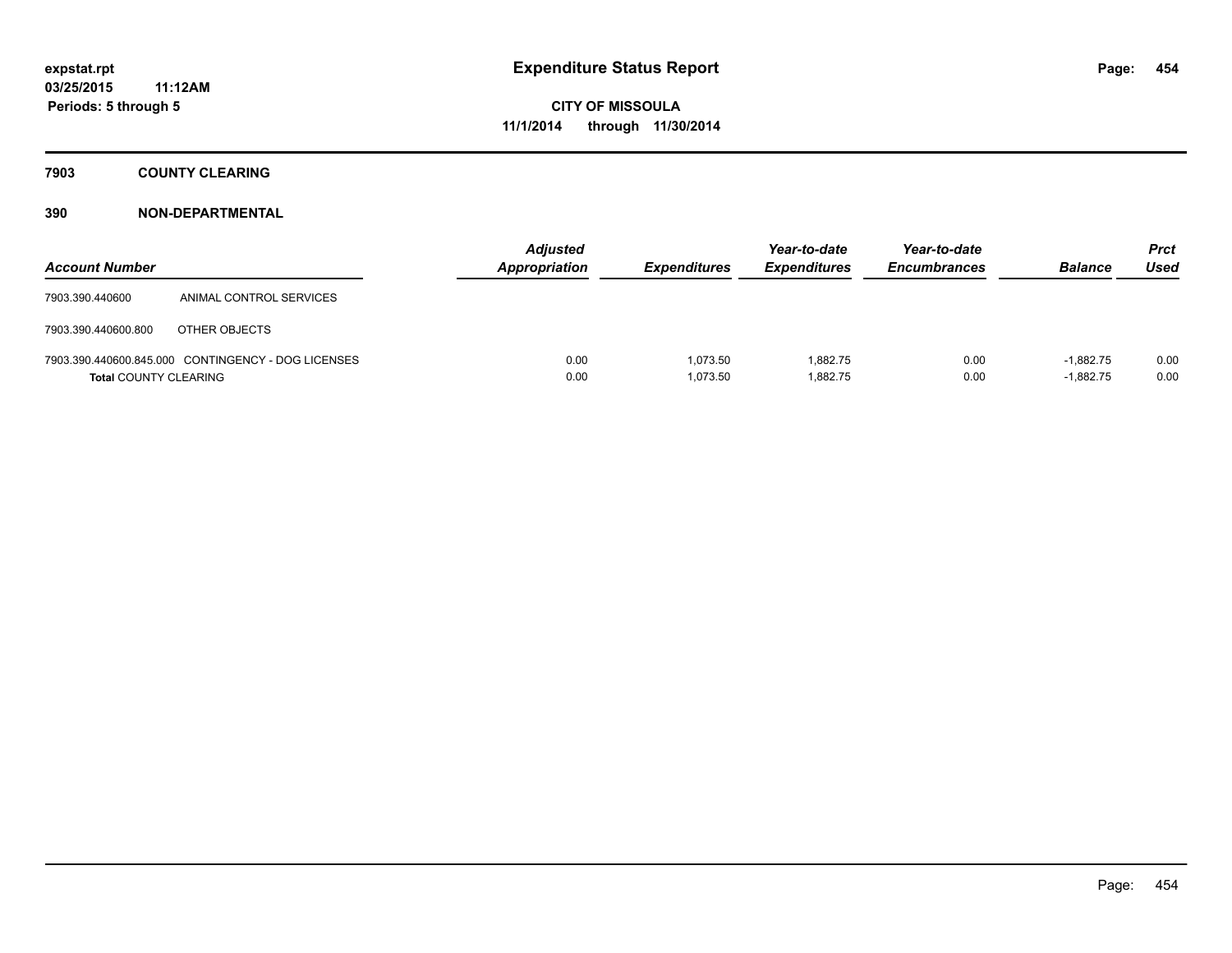#### **7904 SEWER REBATE**

### **280 PUBLIC WORKS ADMIN/ENGINEERING**

| <b>Account Number</b>        |                        | <b>Adjusted</b><br><b>Appropriation</b> | <b>Expenditures</b> | Year-to-date<br><b>Expenditures</b> | Year-to-date<br><b>Encumbrances</b> | <b>Balance</b> | <b>Prct</b><br><b>Used</b> |
|------------------------------|------------------------|-----------------------------------------|---------------------|-------------------------------------|-------------------------------------|----------------|----------------------------|
| 7904.280.430600              | <b>SEWER UTILITIES</b> |                                         |                     |                                     |                                     |                |                            |
| 7904.280.430600.500          | <b>FIXED CHARGES</b>   |                                         |                     |                                     |                                     |                |                            |
| <b>Total FIXED CHARGES</b>   |                        | 0.00                                    | 0.00                | 0.00                                | 0.00                                | 0.00           | 0.00                       |
| 7904.280.430600.800          | OTHER OBJECTS          |                                         |                     |                                     |                                     |                |                            |
| <b>Total OTHER OBJECTS</b>   |                        | 0.00                                    | 0.00                | 0.00                                | 0.00                                | 0.00           | 0.00                       |
| <b>Total SEWER UTILITIES</b> |                        | 0.00                                    | 0.00                | 0.00                                | 0.00                                | 0.00           | 0.00                       |
| <b>Total SEWER REBATE</b>    |                        | 0.00                                    | 0.00                | 0.00                                | 0.00                                | 0.00           | 0.00                       |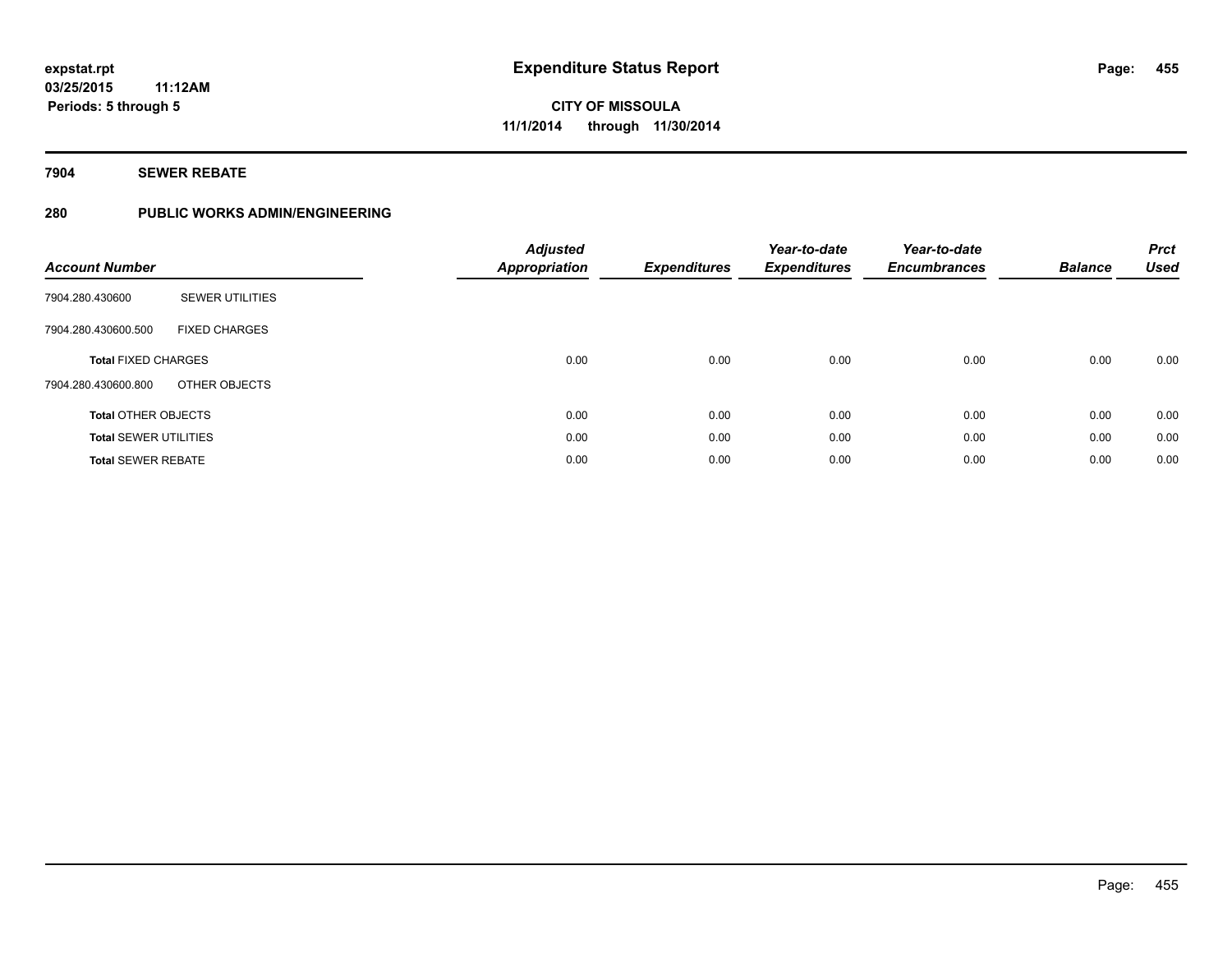#### **7905 WYE SEWER RSID 8489**

### **280 PUBLIC WORKS ADMIN/ENGINEERING**

| <b>Account Number</b> |                                  | Adjusted<br>Appropriation | <b>Expenditures</b> | Year-to-date<br><b>Expenditures</b> | Year-to-date<br><b>Encumbrances</b> | <b>Balance</b> | <b>Prct</b><br><b>Used</b> |
|-----------------------|----------------------------------|---------------------------|---------------------|-------------------------------------|-------------------------------------|----------------|----------------------------|
| 7905.280.430600       | <b>SEWER UTILITIES</b>           |                           |                     |                                     |                                     |                |                            |
| 7905.280.430600.500   | <b>FIXED CHARGES</b>             |                           |                     |                                     |                                     |                |                            |
|                       | <b>Total WYE SEWER RSID 8489</b> | 0.00                      | 0.00                | 0.00                                | 0.00                                | 0.00           | 0.00                       |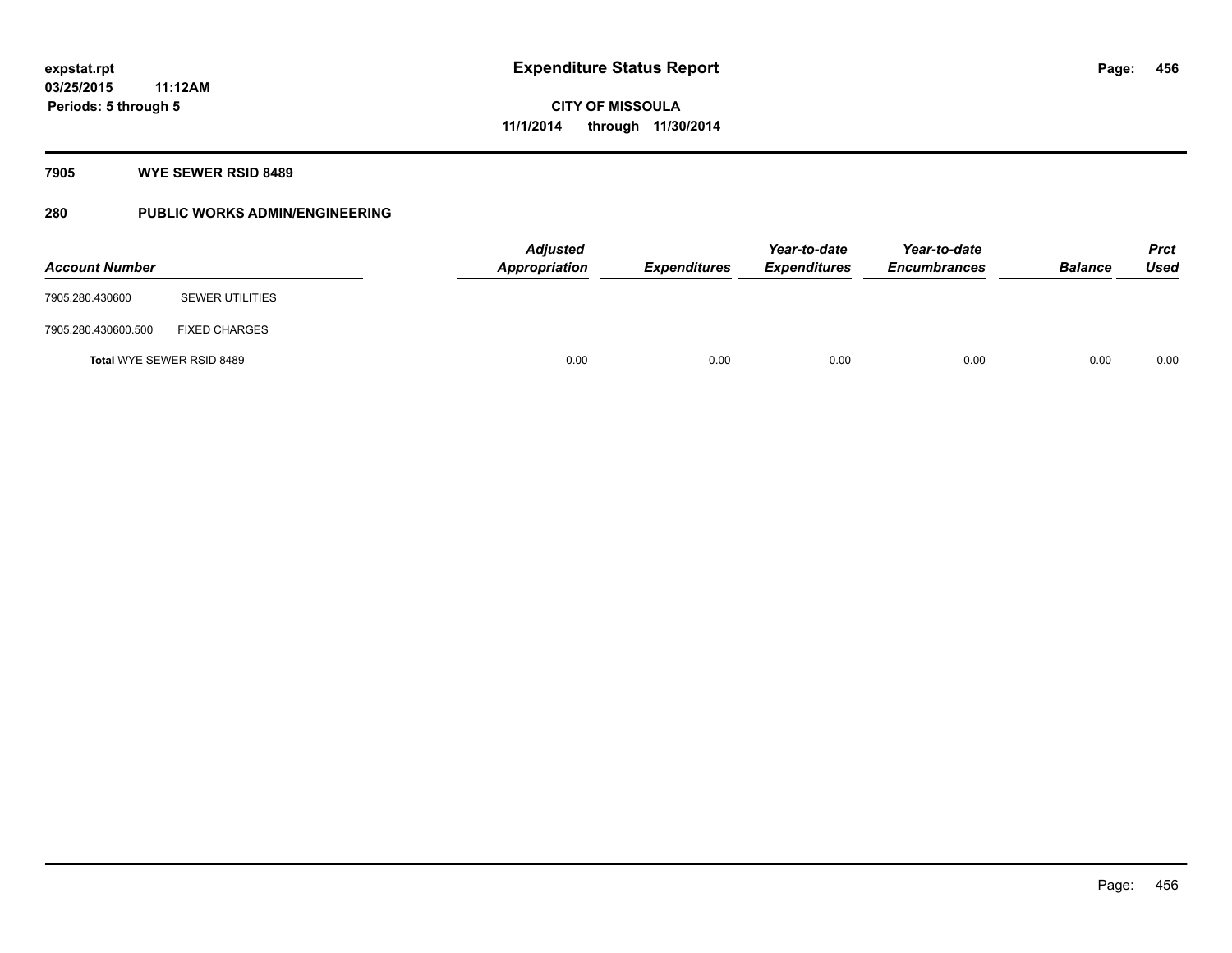#### **7911 RESIDENTIAL INSPECTION FUND**

#### **310 BUILDING INSPECTION**

| <b>Account Number</b>                                                                                       |                                        | <b>Adjusted</b><br><b>Appropriation</b> | <b>Expenditures</b> | Year-to-date<br><b>Expenditures</b> | Year-to-date<br><b>Encumbrances</b> | <b>Balance</b>       | <b>Prct</b><br><b>Used</b> |
|-------------------------------------------------------------------------------------------------------------|----------------------------------------|-----------------------------------------|---------------------|-------------------------------------|-------------------------------------|----------------------|----------------------------|
| 7911.310.420501                                                                                             | CONTRACTUAL SERVICE AGRMNTS - BUILDING |                                         |                     |                                     |                                     |                      |                            |
| 7911.310.420501.200                                                                                         | <b>SUPPLIES</b>                        |                                         |                     |                                     |                                     |                      |                            |
| <b>Total SUPPLIES</b>                                                                                       |                                        | 0.00                                    | 0.00                | 0.00                                | 0.00                                | 0.00                 | 0.00                       |
| 7911.310.420501.300                                                                                         | PURCHASED SERVICES                     |                                         |                     |                                     |                                     |                      |                            |
| 7911.310.420501.310.000 COMMUNICATIONS-UOFM DONATION<br><b>Total CONTRACTUAL SERVICE AGRMNTS - BUILDING</b> |                                        | 0.00<br>0.00                            | 0.00<br>0.00        | 45.00<br>45.00                      | 0.00<br>0.00                        | $-45.00$<br>$-45.00$ | 0.00<br>0.00               |
| 7911.310.420502                                                                                             | *** Title Not Found ***                |                                         |                     |                                     |                                     |                      |                            |
| 7911.310.420502.200                                                                                         | <b>SUPPLIES</b>                        |                                         |                     |                                     |                                     |                      |                            |
| Total *** Title Not Found ***                                                                               |                                        | 0.00                                    | 0.00                | 0.00                                | 0.00                                | 0.00                 | 0.00                       |
| <b>Total RESIDENTIAL INSPECTION FUND</b>                                                                    |                                        | 0.00                                    | 0.00                | 45.00                               | 0.00                                | $-45.00$             | 0.00                       |